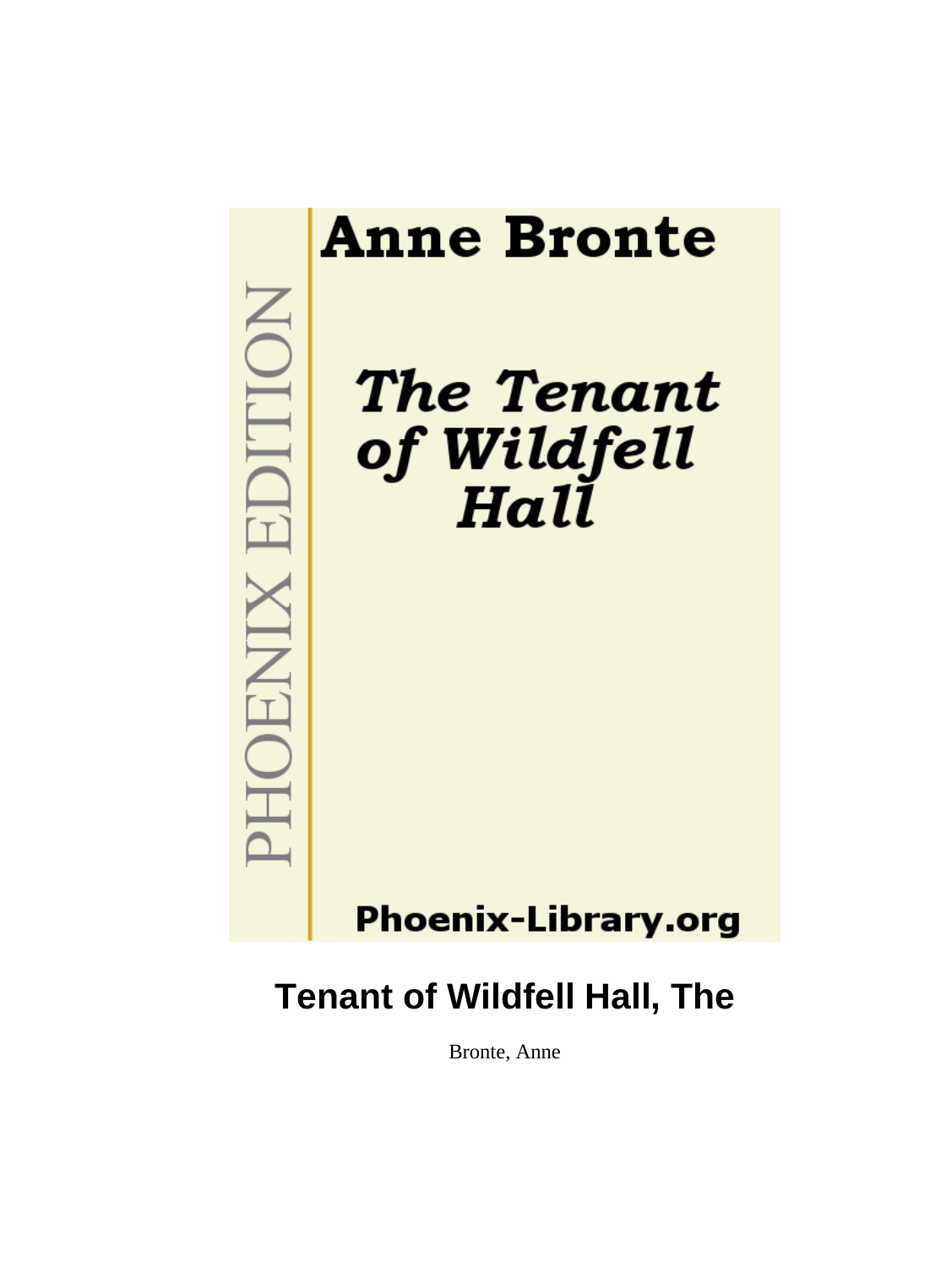## Tenant of Wildfell Hall, The

[Table of Content](#page-378-0) [About Phoenix−Edition](#page-381-0) **[Copyright](#page-382-0)**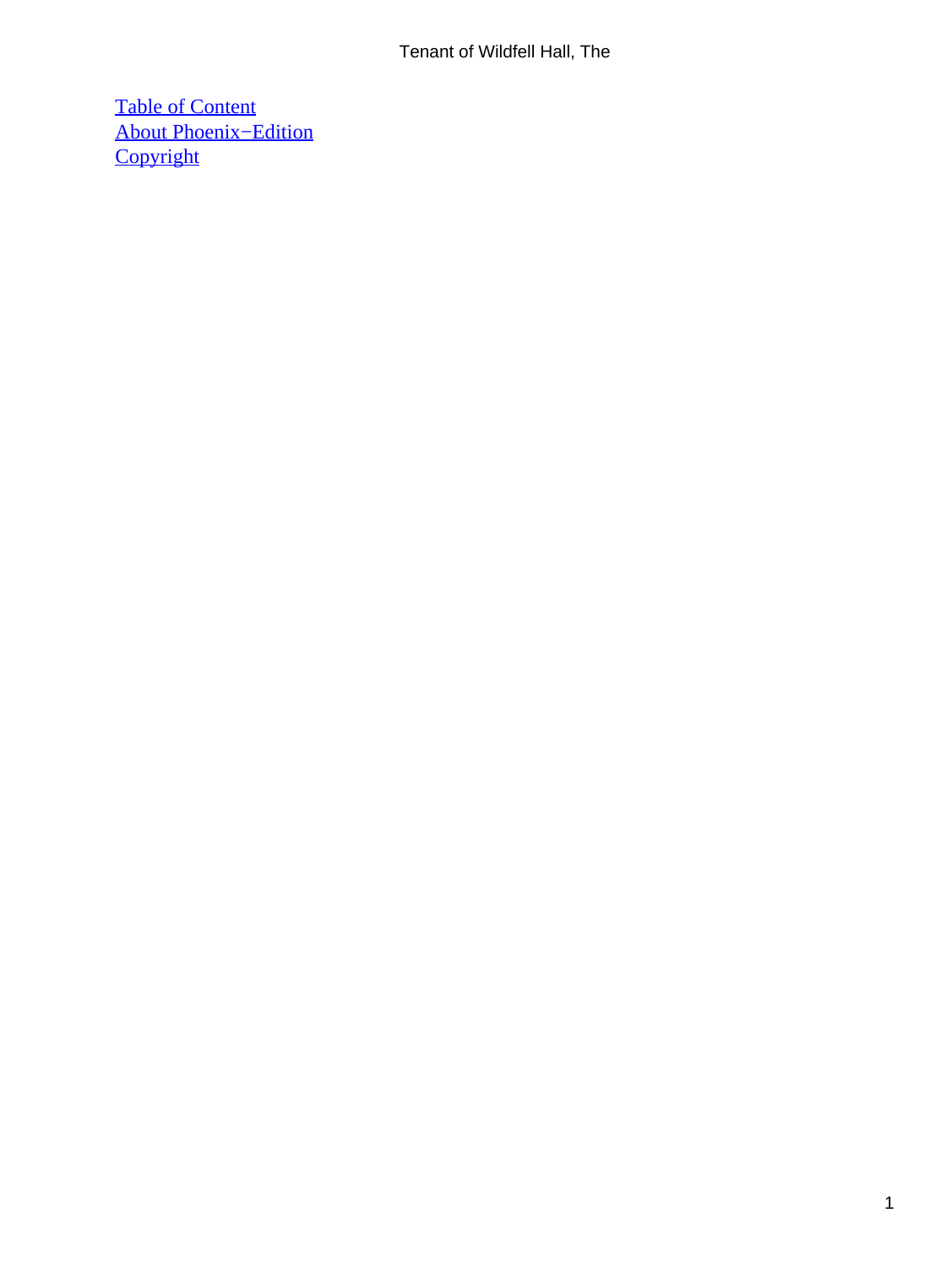*T*he Tenant of Wildfell Hall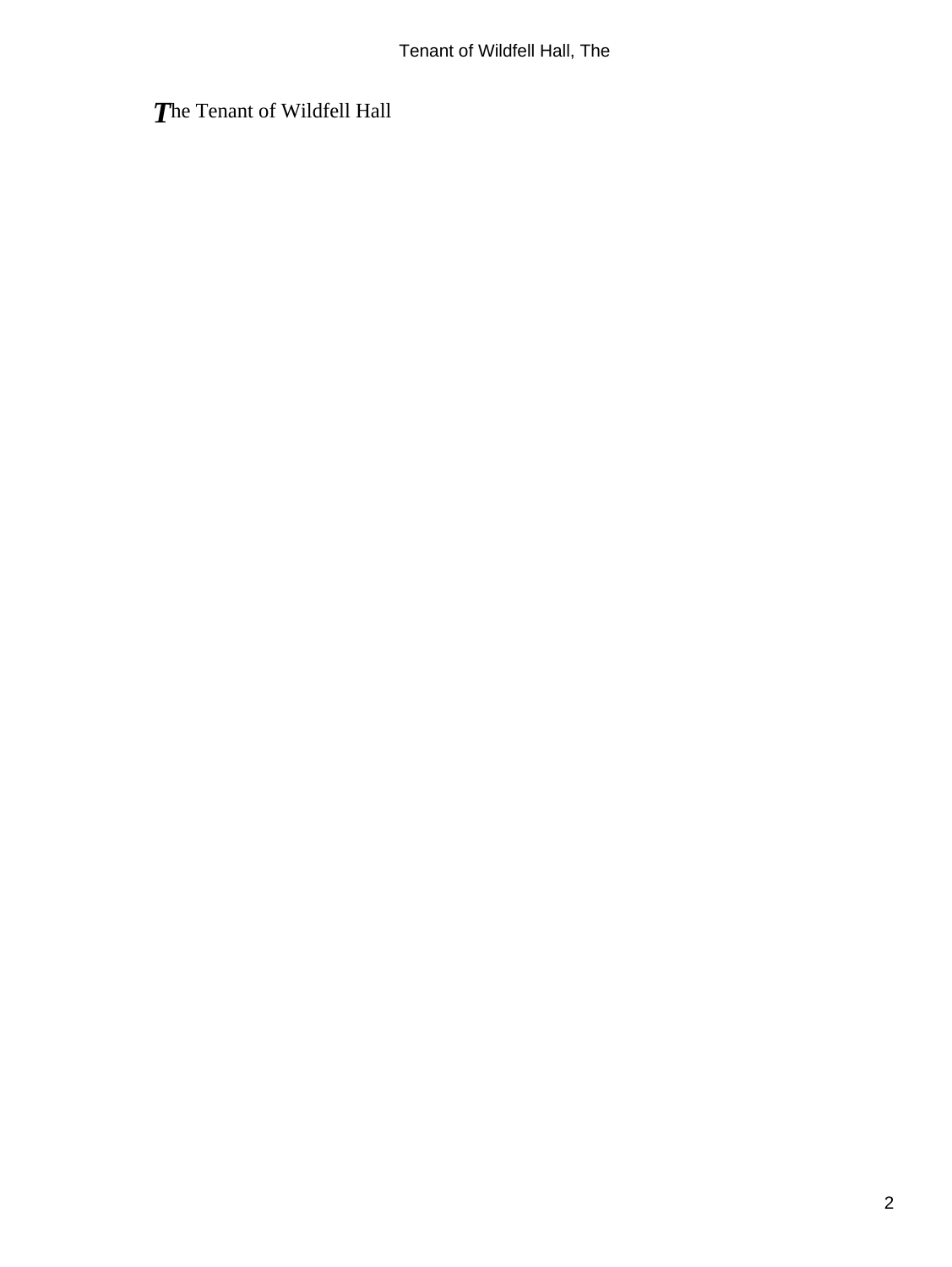## **[AUTHOR'S PREFACE TO THE SECOND EDITION](#page-378-0)**

*While I acknowledge the success of the present work to have been greater than I* anticipated, and the praises it has elicited from a few kind critics to have been greater than it deserved, I must also admit that from some other quarters it has been censured with an asperity which I was as little prepared to expect, and which my judgment, as well as my feelings, assures me is more bitter than just. It is scarcely the province of an author to refute the arguments of his censors and vindicate his own productions; but I may be allowed to make here a few observations with which I would have prefaced the first edition, had I foreseen the necessity of such precautions against the misapprehensions of those who would read it with a prejudiced mind or be content to judge it by a hasty glance.

 My object in writing the following pages was not simply to amuse the Reader; neither was it to gratify my own taste, nor yet to ingratiate myself with the Press and the Public: I wished to tell the truth, for truth always conveys its own moral to those who are able to receive it. But as the priceless treasure too frequently hides at the bottom of a well, it needs some courage to dive for it, especially as he that does so will be likely to incur more scorn and obloquy for the mud and water into which he has ventured to plunge, than thanks for the jewel he procures; as, in like manner, she who undertakes the cleansing of a careless bachelor's apartment will be liable to more abuse for the dust she raises than commendation for the clearance she effects. Let it not be imagined, however, that I consider myself competent to reform the errors and abuses of society, but only that I would fain contribute my humble quota towards so good an aim; and if I can gain the public ear at all, I would rather whisper a few wholesome truths therein than much soft nonsense.

 As the story of 'Agnes Grey' was accused of extravagant over− colouring in those very parts that were carefully copied from the life, with a most scrupulous avoidance of all exaggeration, so, in the present work, I find myself censured for depicting **CON AMORE,** with 'a morbid love of the coarse, if not of the brutal,' those scenes which, I will venture to say, have not been more painful for the most fastidious of my critics to read than they were for me to describe. I may have gone too far; in which case I shall be careful not to trouble myself or my readers in the same way again; but when we have to do with vice and vicious characters, I maintain it is better to depict them as they really are than as they would wish to appear. To represent a bad thing in its least offensive light is, doubtless, the most agreeable course for a writer of fiction to pursue; but is it the most honest, or the safest? Is it better to reveal the snares and pitfalls of life to the young and thoughtless traveller, or to cover them with branches and flowers? Oh, reader! if there were less of this delicate concealment of facts − this whispering, 'Peace, peace,' when there is no peace, there would be less of sin and misery to the young of both sexes who are left to wring their bitter knowledge from experience.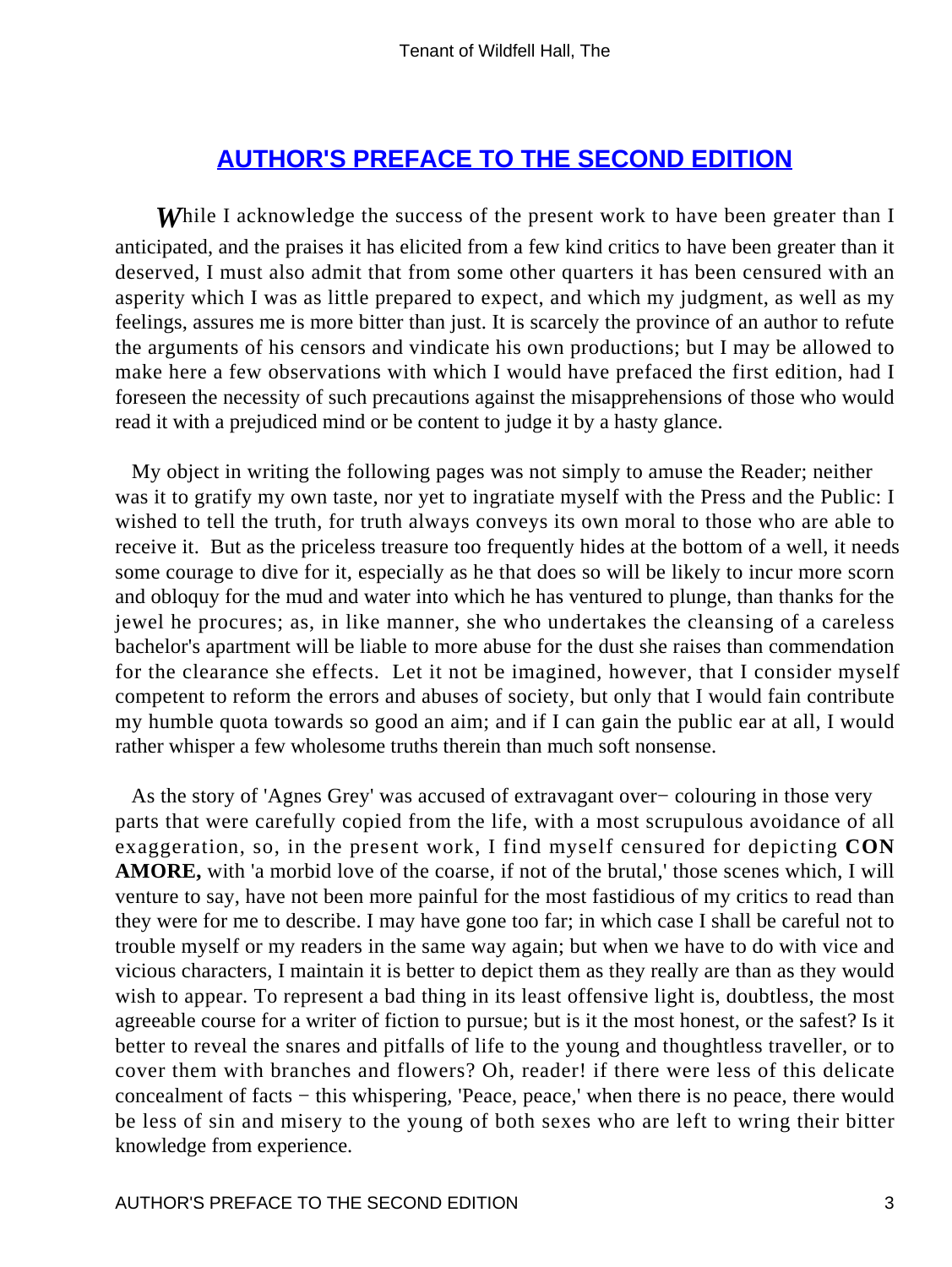I would not be understood to suppose that the proceedings of the unhappy scapegrace, with his few profligate companions I have here introduced, are a specimen of the common practices of society − the case is an extreme one, as I trusted none would fail to perceive; but I know that such characters do exist, and if I have warned one rash youth from following in their steps, or prevented one thoughtless girl from falling into the very natural error of my heroine, the book has not been written in vain. But, at the same time, if any honest reader shall have derived more pain than pleasure from its perusal, and have closed the last volume with a disagreeable impression on his mind, I humbly crave his pardon, for such was far from my intention; and I will endeavour to do better another time, for I love to give innocent pleasure. Yet, be it understood, I shall not limit my ambition to this − or even to producing 'a perfect work of art': time and talents so spent, I should consider wasted and misapplied. Such humble talents as God has given me I will endeavour to put to their greatest use; if I am able to amuse, I will try to benefit too; and when I feel it my duty to speak an unpalatable truth, with the help of God, **I WILL** speak it, though it be to the prejudice of my name and to the detriment of my reader's immediate pleasure as well as my own.

 One word more, and I have done. Respecting the author's identity, I would have it to he distinctly understood that Acton Bell is neither Currer nor Ellis Bell, and therefore let not his faults be attributed to them. As to whether the name be real or fictitious, it cannot greatly signify to those who know him only by his works. As little, I should think, can it matter whether the writer so designated is a man, or a woman, as one or two of my critics profess to have discovered. I take the imputation in good part, as a compliment to the just delineation of my female characters; and though I am bound to attribute much of the severity of my censors to this suspicion, I make no effort to refute it, because, in my own mind, I am satisfied that if a book is a good one, it is so whatever the sex of the author may be. All novels are, or should be, written for both men and women to read, and I am at a loss to conceive how a man should permit himself to write anything that would be really disgraceful to a woman, or why a woman should be censured for writing anything that would be proper and becoming for a man.

**JULY** 22nd, 1848.

### THE **TENANT OF WILDFELL HALL**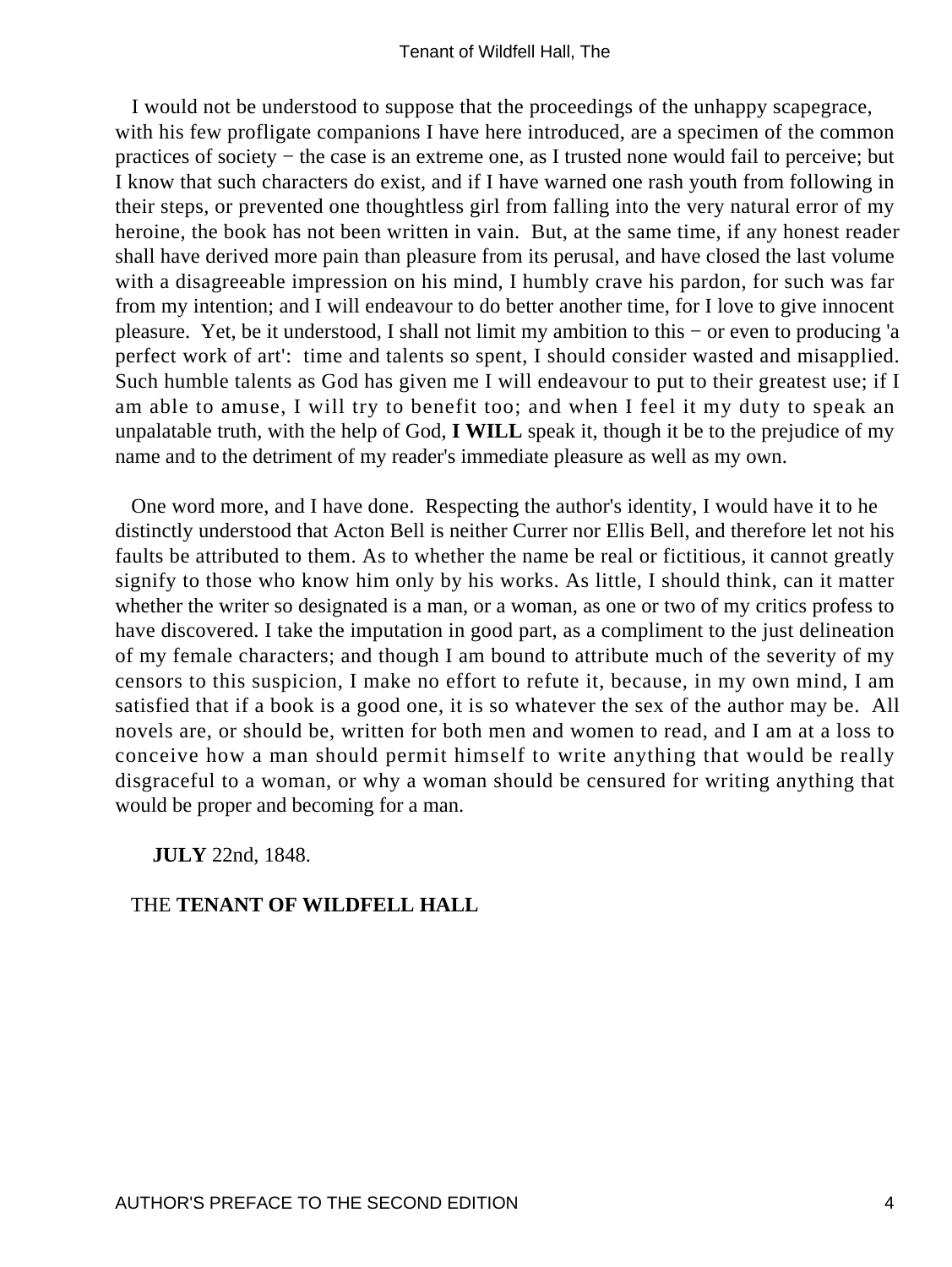## **[CHAPTER I](#page-378-0)**

*Y*ou must go back with me to the autumn of 1827.

 My father, as you know, was a sort of gentleman farmer in −shire; and I, by his express desire, succeeded him in the same quiet occupation, not very willingly, for ambition urged me to higher aims, and self−conceit assured me that, in disregarding its voice, I was burying my talent in the earth, and hiding my light under a bushel. My mother had done her utmost to persuade me that I was capable of great achievements; but my father, who thought ambition was the surest road to ruin, and change but another word for destruction, would listen to no scheme for bettering either my own condition, or that of my fellow mortals. He assured me it was all rubbish, and exhorted me, with his dying breath, to continue in the good old way, to follow his steps, and those of his father before him, and let my highest ambition be to walk honestly through the world, looking neither to the right hand nor to the left, and to transmit the paternal acres to my children in, at least, as flourishing a condition as he left them to me.

 'Well! − an honest and industrious farmer is one of the most useful members of society; and if I devote my talents to the cultivation of my farm, and the improvement of agriculture in general, I shall thereby benefit, not only my own immediate connections and dependants, but, in some degree, mankind at large:− hence I shall not have lived in vain.' With such reflections as these I was endeavouring to console myself, as I plodded home from the fields, one cold, damp, cloudy evening towards the close of October. But the gleam of a bright red fire through the parlour window had more effect in cheering my spirits, and rebuking my thankless repinings, than all the sage reflections and good resolutions I had forced my mind to frame; − for I was young then, remember − only four−and− twenty − and had not acquired half the rule over my own spirit that I now possess – trifling as that may be.

 However, that haven of bliss must not be entered till I had exchanged my miry boots for a clean pair of shoes, and my rough surtout for a respectable coat, and made myself generally presentable before decent society; for my mother, with all her kindness, was vastly particular on certain points.

 In ascending to my room I was met upon the stairs by a smart, pretty girl of nineteen, with a tidy, dumpy figure, a round face, bright, blooming cheeks, glossy, clustering curls, and little merry brown eyes. I need not tell you this was my sister Rose. She is, I know, a comely matron still, and, doubtless, no less lovely – in your eyes – than on the happy day you first beheld her. Nothing told me then that she, a few years hence, would be the wife of one entirely unknown to me as yet, but destined hereafter to become a closer friend than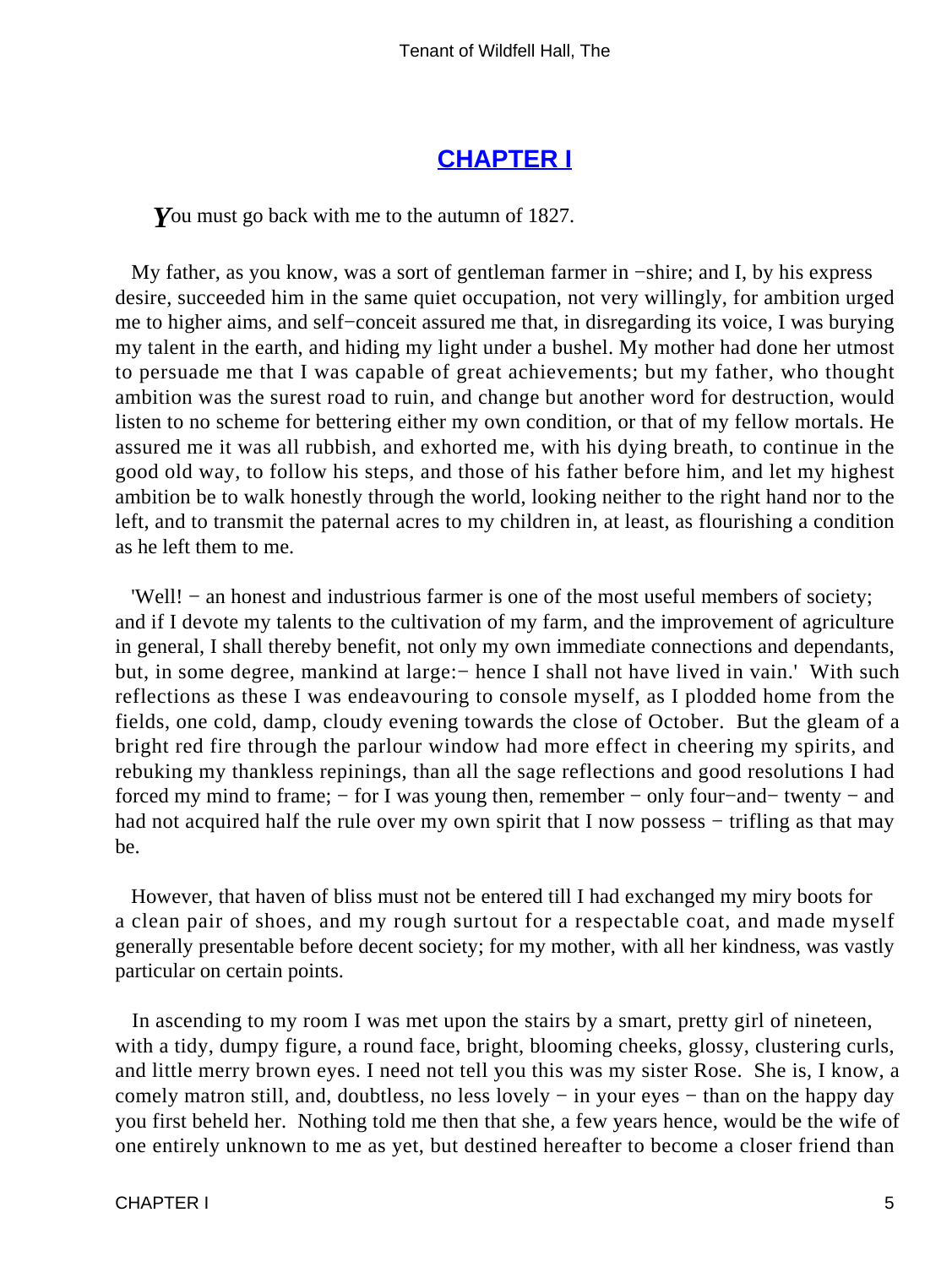even herself, more intimate than that unmannerly lad of seventeen, by whom I was collared in the passage, on coming down, and well−nigh jerked off my equilibrium, and who, in correction for his impudence, received a resounding whack over the sconce, which, however, sustained no serious injury from the infliction; as, besides being more than commonly thick, it was protected by a redundant shock of short, reddish curls, that my mother called auburn.

 On entering the parlour we found that honoured lady seated in her arm−chair at the fireside, working away at her knitting, according to her usual custom, when she had nothing else to do. She had swept the hearth, and made a bright blazing fire for our reception; the servant had just brought in the tea−tray; and Rose was producing the sugar−basin and tea−caddy from the cupboard in the black oak side−board, that shone like polished ebony, in the cheerful parlour twilight.

 'Well! here they both are,' cried my mother, looking round upon us without retarding the motion of her nimble fingers and glittering needles. 'Now shut the door, and come to the fire, while Rose gets the tea ready; I'm sure you must be starved; – and tell me what you've been about all day; − I like to know what my children have been about.'

 'I've been breaking in the grey colt − no easy business that − directing the ploughing of the last wheat stubble − for the ploughboy has not the sense to direct himself − and carrying out a plan for the extensive and efficient draining of the low meadowlands.'

'That's my brave boy! − and Fergus, what have you been doing?'

'Badger−baiting.'

 And here he proceeded to give a particular account of his sport, and the respective traits of prowess evinced by the badger and the dogs; my mother pretending to listen with deep attention, and watching his animated countenance with a degree of maternal admiration I thought highly disproportioned to its object.

 'It's time you should be doing something else, Fergus,' said I, as soon as a momentary pause in his narration allowed me to get in a word.

 'What can I do?' replied he; 'my mother won't let me go to sea or enter the army; and I'm determined to do nothing else − except make myself such a nuisance to you all, that you will be thankful to get rid of me on any terms.'

 Our parent soothingly stroked his stiff, short curls. He growled, and tried to look sulky, and then we all took our seats at the table, in obedience to the thrice−repeated summons of Rose.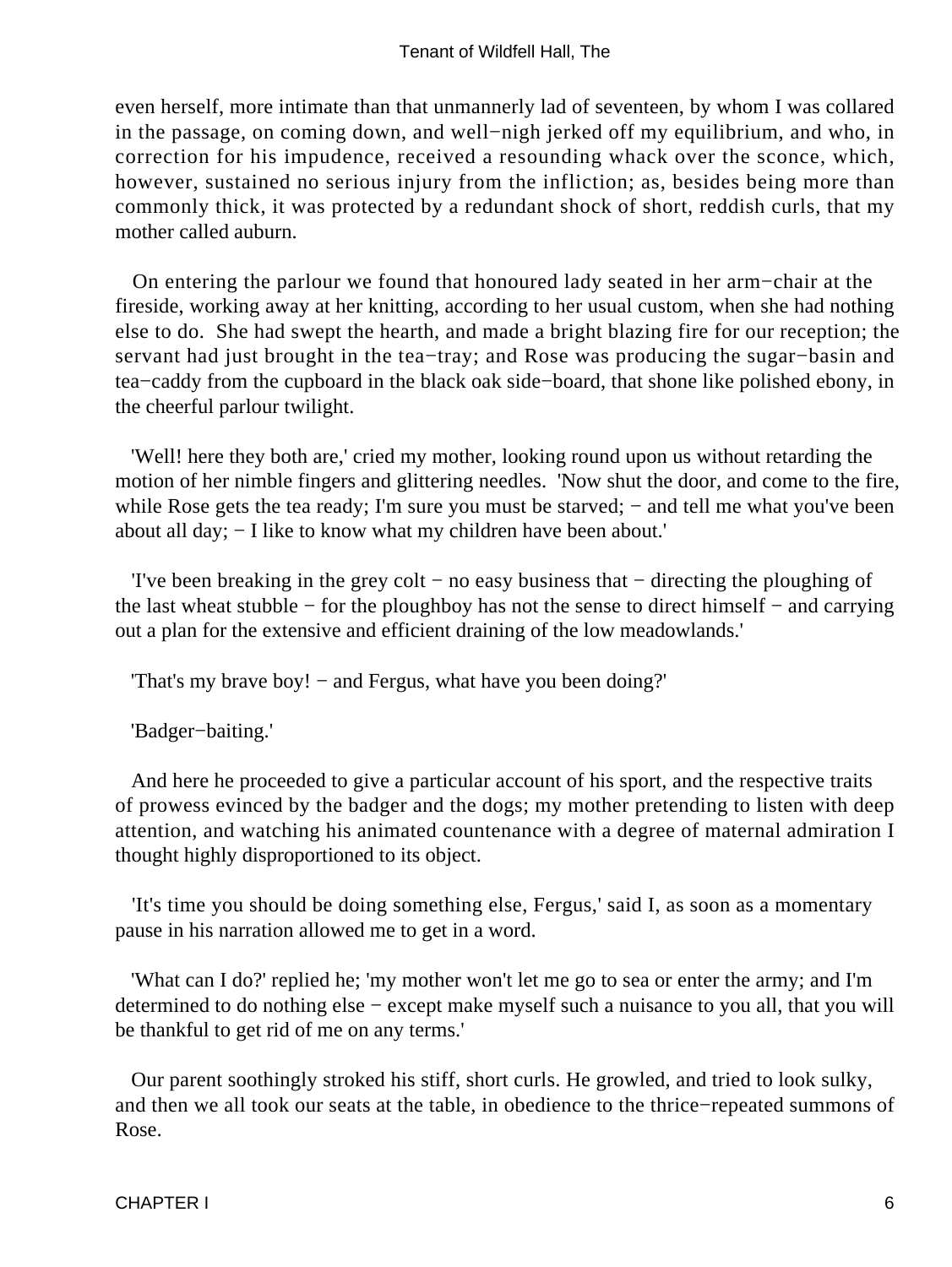#### Tenant of Wildfell Hall, The

 'Now take your tea,' said she; 'and I'll tell you what I've been doing. I've been to call on the Wilsons; and it's a thousand pities you didn't go with me, Gilbert, for Eliza Millward was there!'

'Well! what of her?'

 'Oh, nothing! − I'm not going to tell you about her; − only that she's a nice, amusing little thing, when she is in a merry humour, and I shouldn't mind calling her − '

 'Hush, hush, my dear! your brother has no such idea!' whispered my mother earnestly, holding up her finger.

 'Well,' resumed Rose; 'I was going to tell you an important piece of news I heard there − I have been bursting with it ever since. You know it was reported a month ago, that somebody was going to take Wildfell Hall – and – what do you think? It has actually been inhabited above a week! − and we never knew!'

'Impossible!' cried my mother.

'Preposterous!!!' shrieked Fergus.

'It has indeed! − and by a single lady!'

'Good gracious, my dear! The place is in ruins!'

 'She has had two or three rooms made habitable; and there she lives, all alone − except an old woman for a servant!'

 'Oh, dear! that spoils it − I'd hoped she was a witch,' observed Fergus, while carving his inch−thick slice of bread and butter.

'Nonsense, Fergus! But isn't it strange, mamma?'

'Strange! I can hardly believe it.'

 'But you may believe it; for Jane Wilson has seen her. She went with her mother, who, of course, when she heard of a stranger being in the neighbourhood, would be on pins and needles till she had seen her and got all she could out of her. She is called Mrs. Graham, and she is in mourning − not widow's weeds, but slightish mourning − and she is quite young, they say, − not above five or six and twenty, − but so reserved! They tried all they could to find out who she was and where she came from, and, all about her, but neither Mrs. Wilson, with her pertinacious and impertinent home−thrusts, nor Miss Wilson, with her skilful manoeuvring, could manage to elicit a single satisfactory answer, or even a casual remark,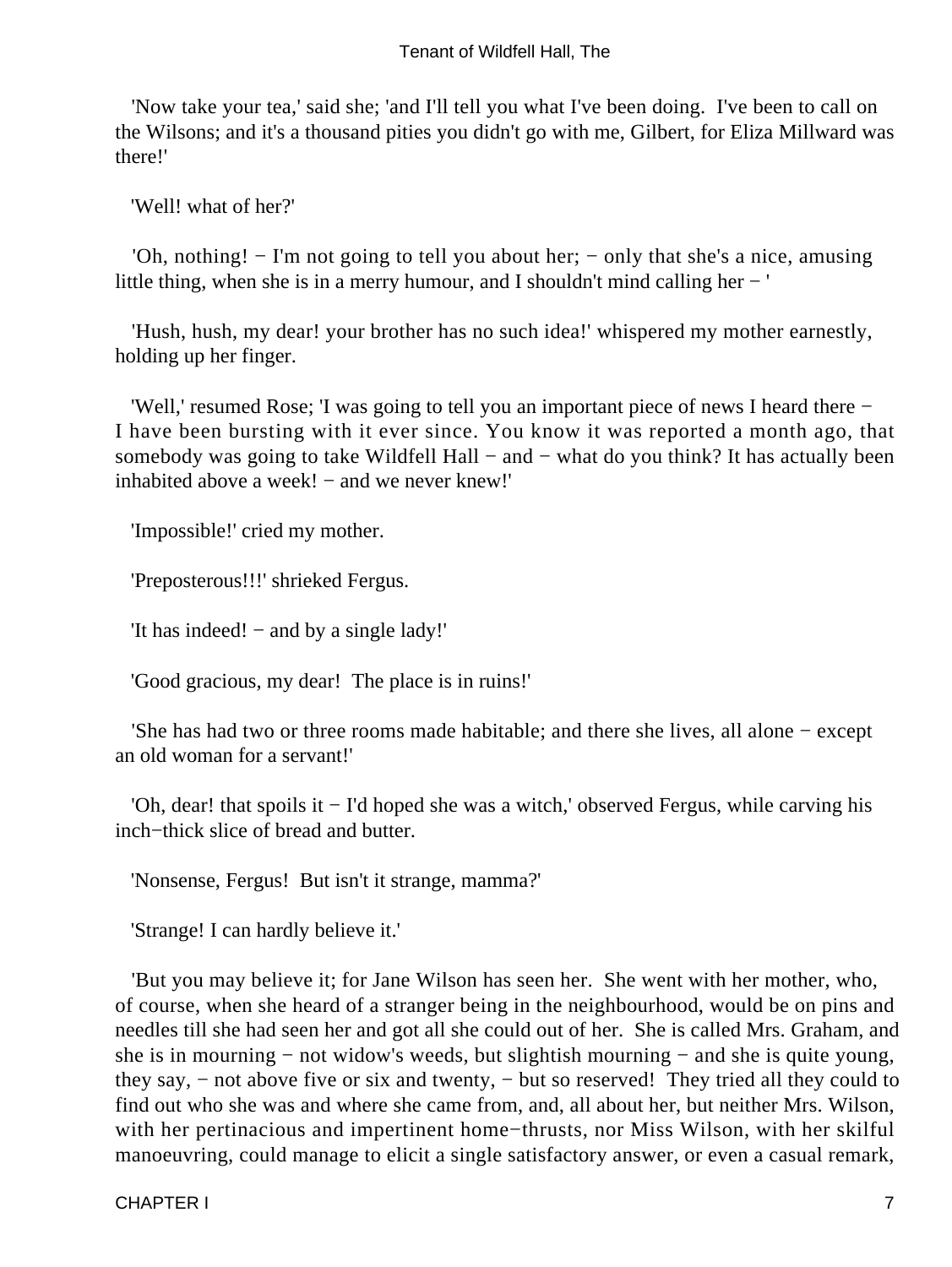or chance expression calculated to allay their curiosity, or throw the faintest ray of light upon her history, circumstances, or connections. Moreover, she was barely civil to them, and evidently better pleased to say 'good−by,' than 'how do you do.' But Eliza Millward says her father intends to call upon her soon, to offer some pastoral advice, which he fears she needs, as, though she is known to have entered the neighbourhood early last week, she did not make her appearance at church on Sunday; and she − Eliza, that is − will beg to accompany him, and is sure she can succeed in wheedling something out of her − you know, Gilbert, she can do anything. And we should call some time, mamma; it's only proper, you know.'

'Of course, my dear. Poor thing! How lonely she must feel!'

 'And pray, be quick about it; and mind you bring me word how much sugar she puts in her tea, and what sort of caps and aprons she wears, and all about it; for I don't know how I can live till I know,' said Fergus, very gravely.

 But if he intended the speech to be hailed as a master−stroke of wit, he signally failed, for nobody laughed. However, he was not much disconcerted at that; for when he had taken a mouthful of bread and butter and was about to swallow a gulp of tea, the humour of the thing burst upon him with such irresistible force, that he was obliged to jump up from the table, and rush snorting and choking from the room; and a minute after, was heard screaming in fearful agony in the garden.

 As for me, I was hungry, and contented myself with silently demolishing the tea, ham, and toast, while my mother and sister went on talking, and continued to discuss the apparent or non− apparent circumstances, and probable or improbable history of the mysterious lady; but I must confess that, after my brother's misadventure, I once or twice raised the cup to my lips, and put it down again without daring to taste the contents, lest I should injure my dignity by a similar explosion.

 The next day my mother and Rose hastened to pay their compliments to the fair recluse; and came back but little wiser than they went; though my mother declared she did not regret the journey, for if she had not gained much good, she flattered herself she had imparted some, and that was better: she had given some useful advice, which, she hoped, would not be thrown away; for Mrs. Graham, though she said little to any purpose, and appeared somewhat self–opinionated, seemed not incapable of reflection, – though she did not know where she had been all her life, poor thing, for she betrayed a lamentable ignorance on certain points, and had not even the sense to be ashamed of it.

'On what points, mother?' asked I.

 'On household matters, and all the little niceties of cookery, and such things, that every lady ought to be familiar with, whether she be required to make a practical use of her knowledge or not. I gave her some useful pieces of information, however, and several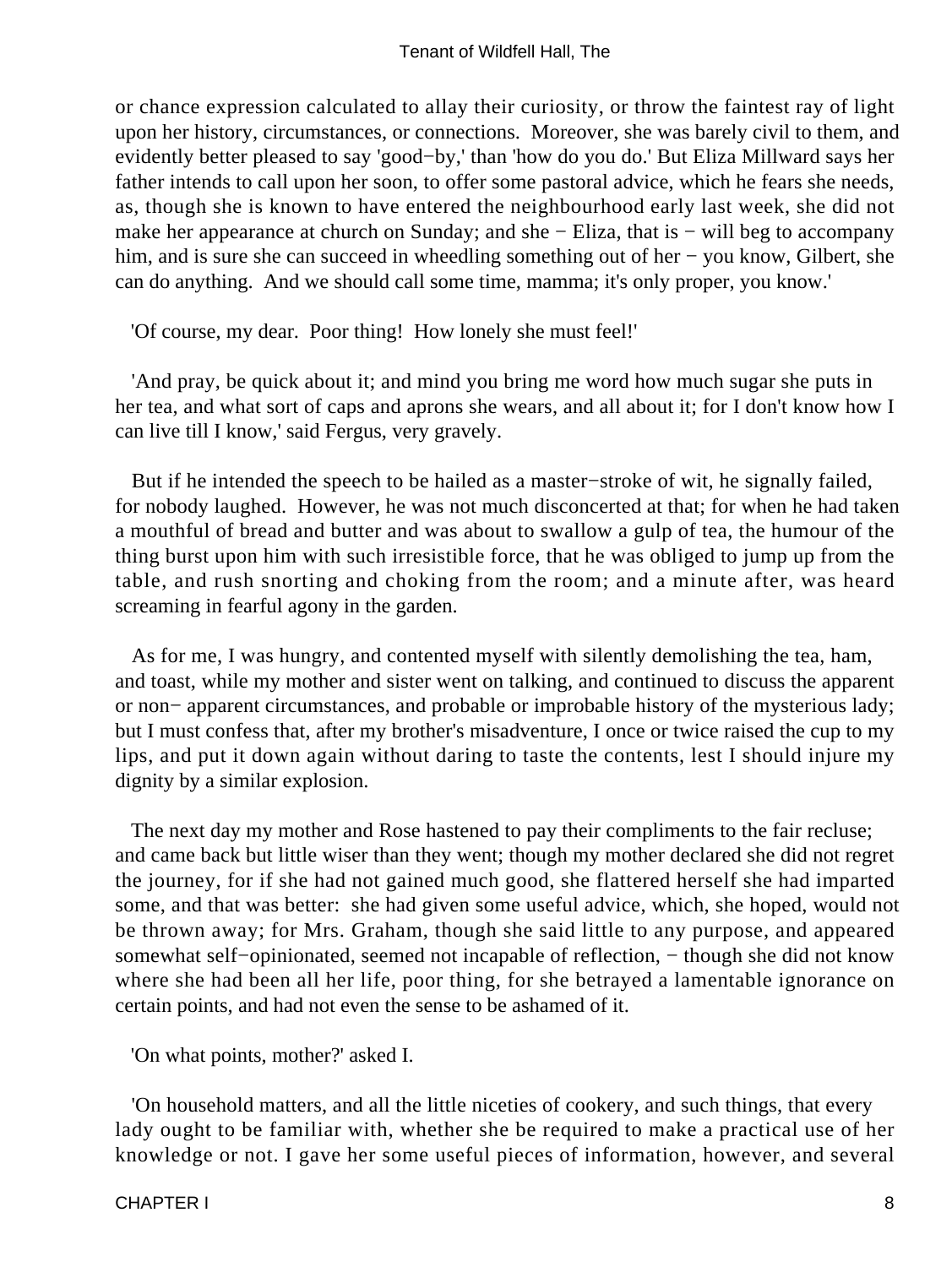excellent receipts, the value of which she evidently could not appreciate, for she begged I would not trouble myself, as she lived in such a plain, quiet way, that she was sure she should never make use of them. «No matter, my dear,» said I; «it is what every respectable female ought to know; – and besides, though you are alone now, you will not be always so; you have been married, and probably − I might say almost certainly − will be again.» «You are mistaken there, ma'am,» said she, almost haughtily; «I am certain I never shall.» − But I told her I knew better.'

 'Some romantic young widow, I suppose,' said I, 'come there to end her days in solitude, and mourn in secret for the dear departed − but it won't last long.'

 'No, I think not,' observed Rose; 'for she didn't seem very disconsolate after all; and she's excessively pretty − handsome rather − you must see her, Gilbert; you will call her a perfect beauty, though you could hardly pretend to discover a resemblance between her and Eliza Millward.'

 'Well, I can imagine many faces more beautiful than Eliza's, though not more charming. I allow she has small claims to perfection; but then, I maintain that, if she were more perfect, she would be less interesting.'

'And so you prefer her faults to other people's perfections?'

'Just so − saving my mother's presence.'

 'Oh, my dear Gilbert, what nonsense you talk! − I know you don't mean it; it's quite out of the question,' said my mother, getting up, and bustling out of the room, under pretence of household business, in order to escape the contradiction that was trembling on my tongue.

 After that Rose favoured me with further particulars respecting Mrs. Graham. Her appearance, manners, and dress, and the very furniture of the room she inhabited, were all set before me, with rather more clearness and precision than I cared to see them; but, as I was not a very attentive listener, I could not repeat the description if I would.

 The next day was Saturday; and, on Sunday, everybody wondered whether or not the fair unknown would profit by the vicar's remonstrance, and come to church. I confess I looked with some interest myself towards the old family pew, appertaining to Wildfell Hall, where the faded crimson cushions and lining had been unpressed and unrenewed so many years, and the grim escutcheons, with their lugubrious borders of rusty black cloth, frowned so sternly from the wall above.

 And there I beheld a tall, lady−like figure, clad in black. Her face was towards me, and there was something in it which, once seen, invited me to look again. Her hair was raven black, and disposed in long glossy ringlets, a style of coiffure rather unusual in those days,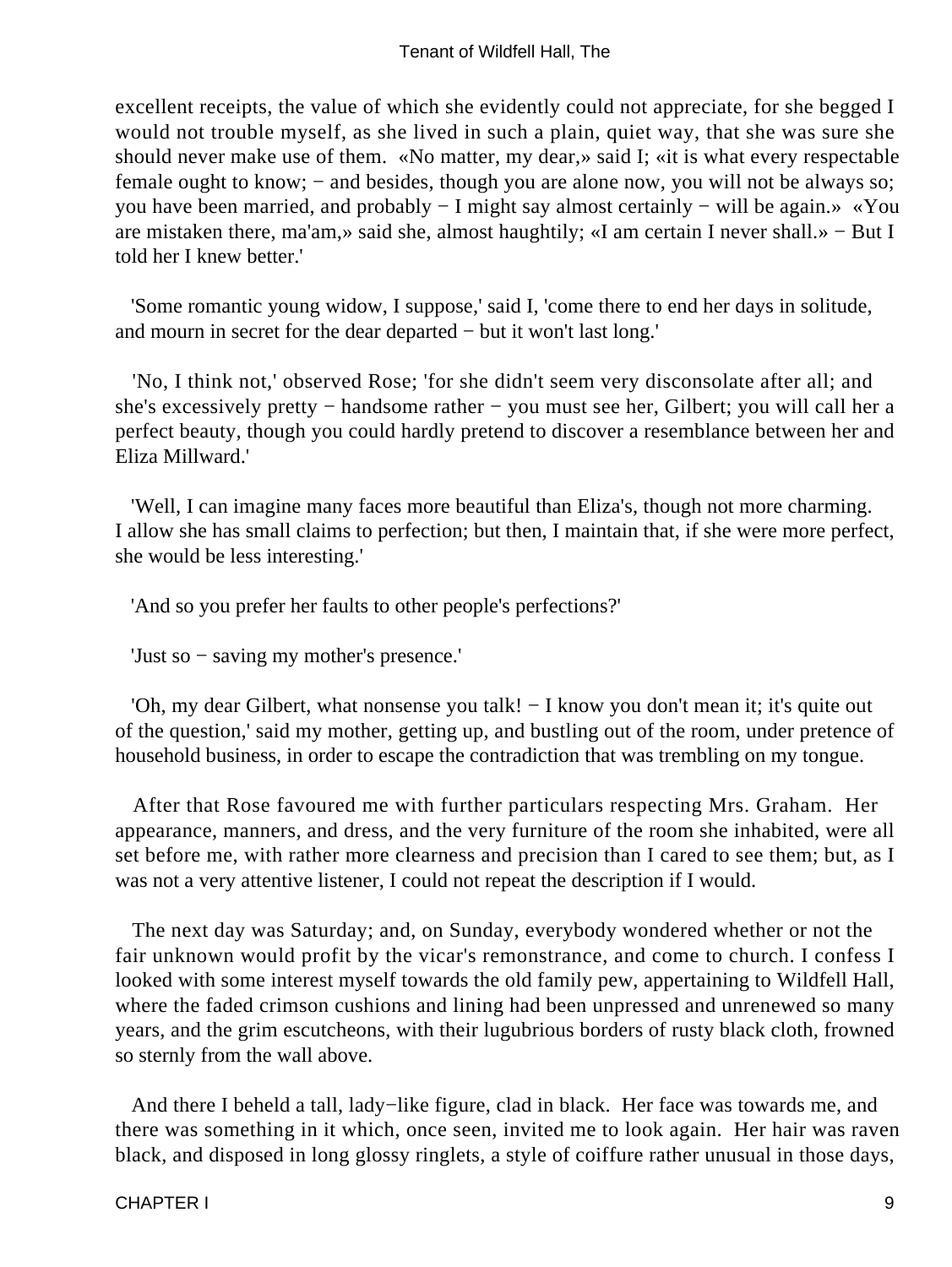but always graceful and becoming; her complexion was clear and pale; her eyes I could not see, for, being bent upon her prayer−book, they were concealed by their drooping lids and long black lashes, but the brows above were expressive and well defined; the forehead was lofty and intellectual, the nose, a perfect aquiline and the features, in general, unexceptionable − only there was a slight hollowness about the cheeks and eyes, and the lips, though finely formed, were a little too thin, a little too firmly compressed, and had something about them that betokened, I thought, no very soft or amiable temper; and I said in my heart − 'I would rather admire you from this distance, fair lady, than be the partner of your home.'

 Just then she happened to raise her eyes, and they met mine; I did not choose to withdraw my gaze, and she turned again to her book, but with a momentary, indefinable expression of quiet scorn, that was inexpressibly provoking to me.

 'She thinks me an impudent puppy,' thought I. 'Humph! − she shall change her mind before long, if I think it worth while.'

 But then it flashed upon me that these were very improper thoughts for a place of worship, and that my behaviour, on the present occasion, was anything but what it ought to be. Previous, however, to directing my mind to the service, I glanced round the church to see if any one had been observing me; − but no, − all, who were not attending to their prayer−books, were attending to the strange lady, − my good mother and sister among the rest, and Mrs. Wilson and her daughter; and even Eliza Millward was slily glancing from the corners of her eyes towards the object of general attraction. Then she glanced at me, simpered a little, and blushed, modestly looked at her prayer−book, and endeavoured to compose her features.

 Here I was transgressing again; and this time I was made sensible of it by a sudden dig in the ribs, from the elbow of my pert brother. For the present, I could only resent the insult by pressing my foot upon his toes, deferring further vengeance till we got out of church.

 Now, Halford, before I close this letter, I'll tell you who Eliza Millward was: she was the vicar's younger daughter, and a very engaging little creature, for whom I felt no small degree of partiality; – and she knew it, though I had never come to any direct explanation, and had no definite intention of so doing, for my mother, who maintained there was no one good enough for me within twenty miles round, could not bear the thoughts of my marrying that insignificant little thing, who, in addition to her numerous other disqualifications, had not twenty pounds to call her own. Eliza's figure was at once slight and plump, her face small, and nearly as round as my sister's, – complexion, something similar to hers, but more delicate and less decidedly blooming, − nose, retrousse, − features, generally irregular; and, altogether, she was rather charming than pretty. But her eyes − I must not forget those remarkable features, for therein her chief attraction lay − in outward aspect at least; − they were long and narrow in shape, the irids black, or very dark brown, the expression various,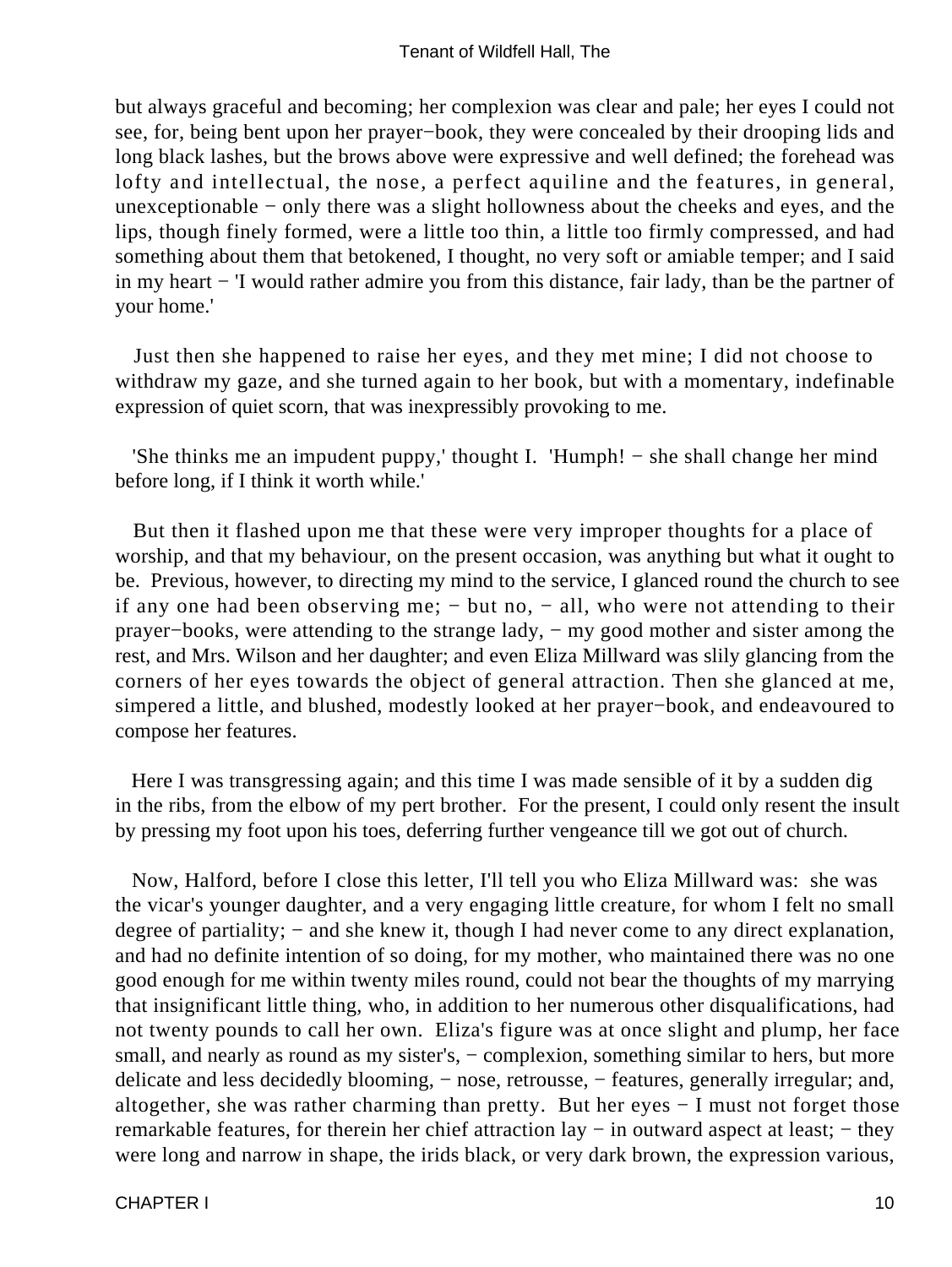and ever changing, but always either preternaturally − I had almost said diabolically − wicked, or irresistibly bewitching – often both. Her voice was gentle and childish, her tread light and soft as that of a cat:− but her manners more frequently resembled those of a pretty playful kitten, that is now pert and roguish, now timid and demure, according to its own sweet will.

 Her sister, Mary, was several years older, several inches taller, and of a larger, coarser build − a plain, quiet, sensible girl, who had patiently nursed their mother, through her last long, tedious illness, and been the housekeeper, and family drudge, from thence to the present time. She was trusted and valued by her father, loved and courted by all dogs, cats, children, and poor people, and slighted and neglected by everybody else.

 The Reverend Michael Millward himself was a tall, ponderous elderly gentleman, who placed a shovel hat above his large, square, massive−featured face, carried a stout walking−stick in his hand, and incased his still powerful limbs in knee−breeches and gaiters, − or black silk stockings on state occasions. He was a man of fixed principles, strong prejudices, and regular habits, intolerant of dissent in any shape, acting under a firm conviction that his opinions were always right, and whoever differed from them must be either most deplorably ignorant, or wilfully blind.

 In childhood, I had always been accustomed to regard him with a feeling of reverential awe − but lately, even now, surmounted, for, though he had a fatherly kindness for the well−behaved, he was a strict disciplinarian, and had often sternly reproved our juvenile failings and peccadilloes; and moreover, in those days, whenever he called upon our parents, we had to stand up before him, and say our catechism, or repeat, 'How doth the little busy bee,' or some other hymn, or − worse than all − be questioned about his last text, and the heads of the discourse, which we never could remember. Sometimes, the worthy gentleman would reprove my mother for being over−indulgent to her sons, with a reference to old Eli, or David and Absalom, which was particularly galling to her feelings; and, very highly as she respected him, and all his sayings, I once heard her exclaim, 'I wish to goodness he had a son himself! He wouldn't be so ready with his advice to other people then; – he'd see what it is to have a couple of boys to keep in order.'

He had a laudable care for his own bodily health – kept very early hours, regularly took a walk before breakfast, was vastly particular about warm and dry clothing, had never been known to preach a sermon without previously swallowing a raw egg − albeit he was gifted with good lungs and a powerful voice, – and was, generally, extremely particular about what he ate and drank, though by no means abstemious, and having a mode of dietary peculiar to himself, − being a great despiser of tea and such slops, and a patron of malt liquors, bacon and eggs, ham, hung beef, and other strong meats, which agreed well enough with his digestive organs, and therefore were maintained by him to be good and wholesome for everybody, and confidently recommended to the most delicate convalescents or dyspeptics, who, if they failed to derive the promised benefit from his prescriptions, were told it was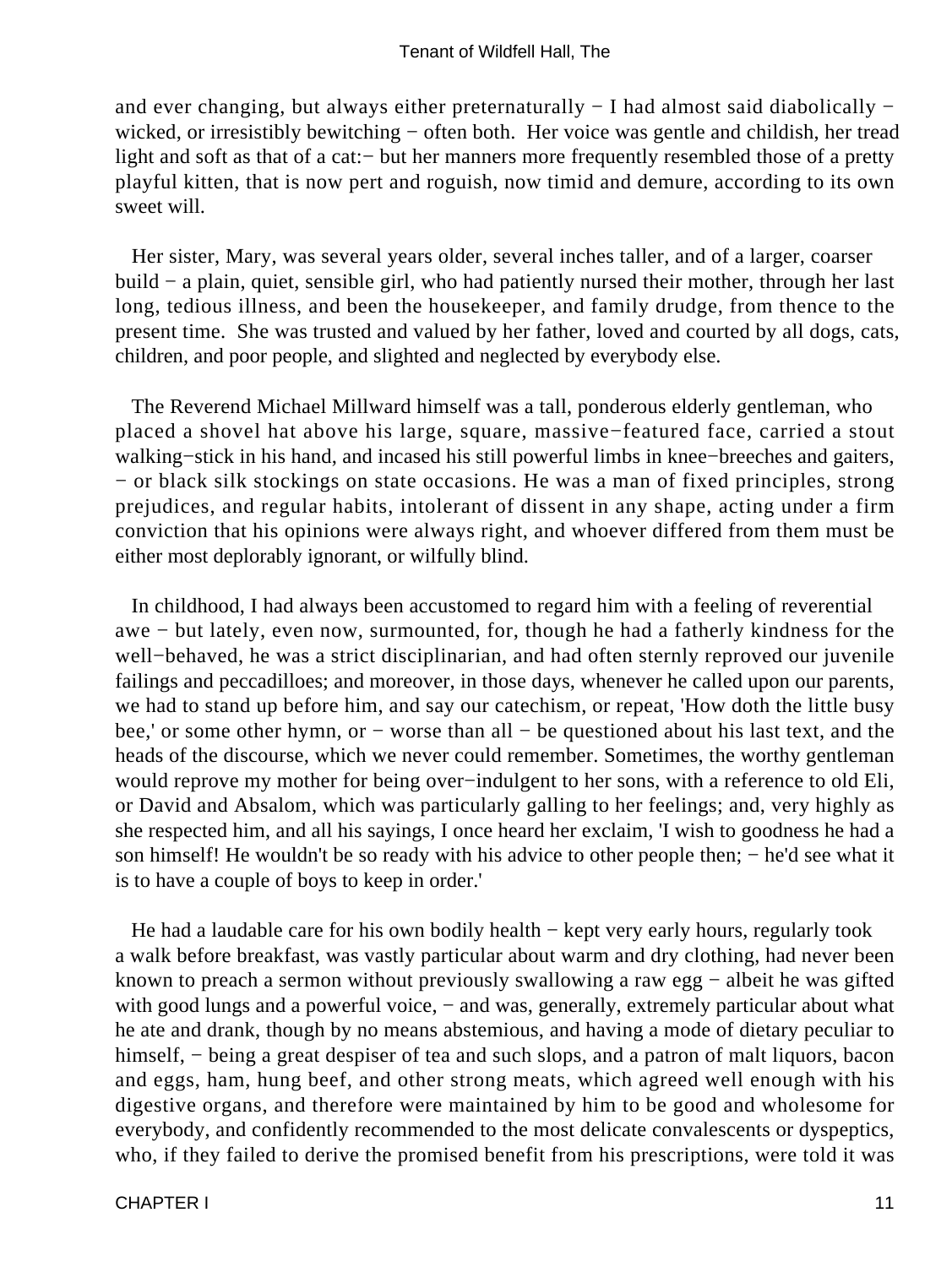because they had not persevered, and if they complained of inconvenient results therefrom, were assured it was all fancy.

 I will just touch upon two other persons whom I have mentioned, and then bring this long letter to a close. These are Mrs. Wilson and her daughter. The former was the widow of a substantial farmer, a narrow−minded, tattling old gossip, whose character is not worth describing. She had two sons, Robert, a rough countrified farmer, and Richard, a retiring, studious young man, who was studying the classics with the vicar's assistance, preparing for college, with a view to enter the church.

 Their sister Jane was a young lady of some talents, and more ambition. She had, at her own desire, received a regular boarding− school education, superior to what any member of the family had obtained before. She had taken the polish well, acquired considerable elegance of manners, quite lost her provincial accent, and could boast of more accomplishments than the vicar's daughters. She was considered a beauty besides; but never for a moment could she number me amongst her admirers. She was about six and twenty, rather tall and very slender, her hair was neither chestnut nor auburn, but a most decided bright, light red; her complexion was remarkably fair and brilliant, her head small, neck long, chin well turned, but very short, lips thin and red, eyes clear hazel, quick, and penetrating, but entirely destitute of poetry or feeling. She had, or might have had, many suitors in her own rank of life, but scornfully repulsed or rejected them all; for none but a gentleman could please her refined taste, and none but a rich one could satisfy her soaring ambition. One gentleman there was, from whom she had lately received some rather pointed attentions, and upon whose heart, name, and fortune, it was whispered, she had serious designs. This was Mr. Lawrence, the young squire, whose family had formerly occupied Wildfell Hall, but had deserted it, some fifteen years ago, for a more modern and commodious mansion in the neighbouring parish.

 Now, Halford, I bid you adieu for the present. This is the first instalment of my debt. If the coin suits you, tell me so, and I'll send you the rest at my leisure: if you would rather remain my creditor than stuff your purse with such ungainly, heavy pieces, − tell me still, and I'll pardon your bad taste, and willingly keep the treasure to myself.

Yours immutably,

### **GILBERT MARKHAM.**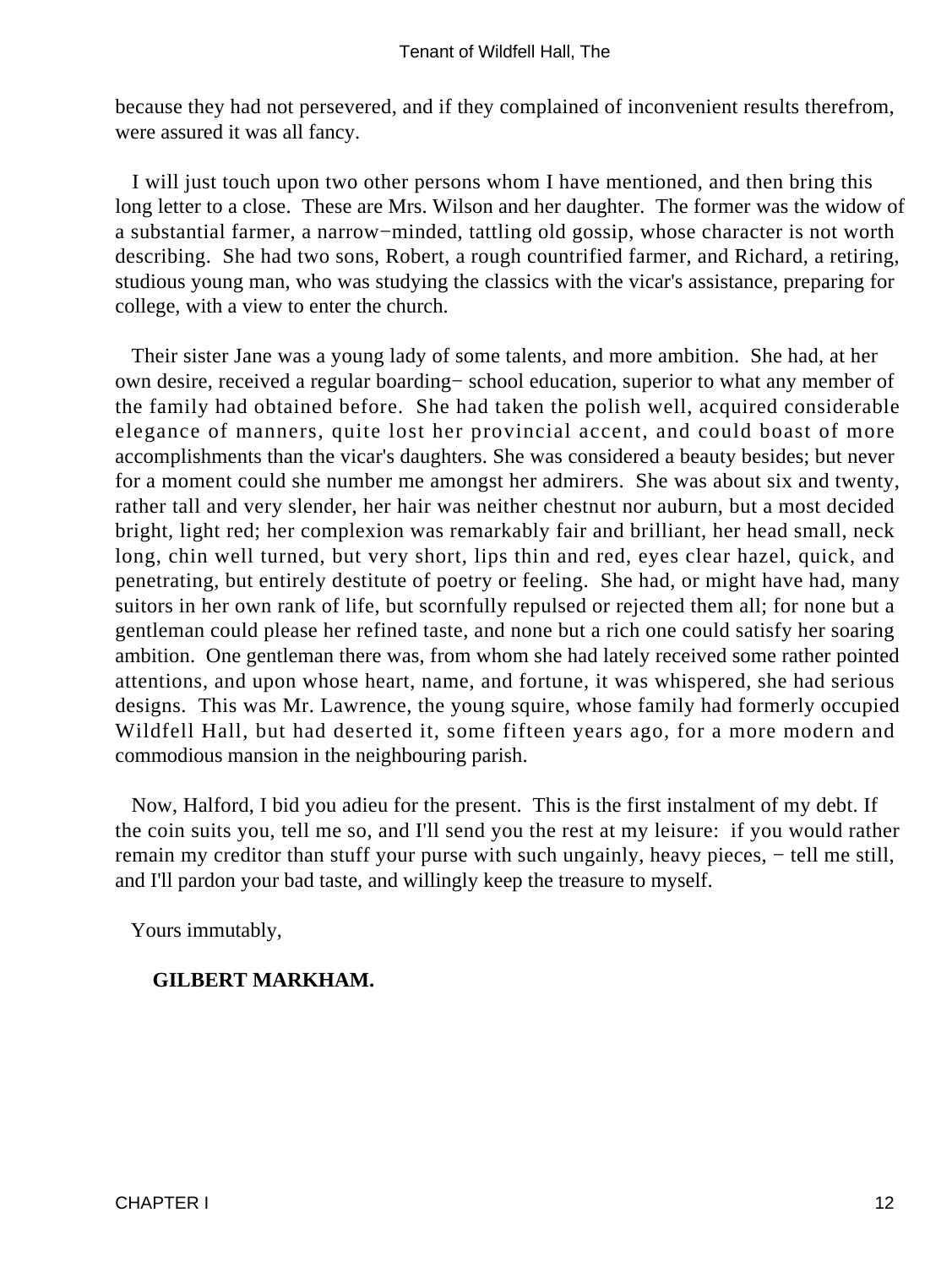## **[CHAPTER II](#page-378-0)**

*I* perceive, with joy, my most valued friend, that the cloud of your displeasure has passed away; the light of your countenance blesses me once more, and you desire the continuation of my story: therefore, without more ado, you shall have it.

 I think the day I last mentioned was a certain Sunday, the latest in the October of 1827. On the following Tuesday I was out with my dog and gun, in pursuit of such game as I could find within the territory of Linden−Car; but finding none at all, I turned my arms against the hawks and carrion crows, whose depredations, as I suspected, had deprived me of better prey. To this end I left the more frequented regions, the wooded valleys, the corn−fields, and the meadow−lands, and proceeded to mount the steep acclivity of Wildfell, the wildest and the loftiest eminence in our neighbourhood, where, as you ascend, the hedges, as well as the trees, become scanty and stunted, the former, at length, giving place to rough stone fences, partly greened over with ivy and moss, the latter to larches and Scotch fir−trees, or isolated blackthorns. The fields, being rough and stony, and wholly unfit for the plough, were mostly devoted to the posturing of sheep and cattle; the soil was thin and poor: bits of grey rock here and there peeped out from the grassy hillocks; bilberry–plants and heather – relics of more savage wildness – grew under the walls; and in many of the enclosures, ragweeds and rushes usurped supremacy over the scanty herbage; but these were not my property.

 Near the top of this hill, about two miles from Linden−Car, stood Wildfell Hall, a superannuated mansion of the Elizabethan era, built of dark grey stone, venerable and picturesque to look at, but doubtless, cold and gloomy enough to inhabit, with its thick stone mullions and little latticed panes, its time−eaten air−holes, and its too lonely, too unsheltered situation, – only shielded from the war of wind and weather by a group of Scotch firs, themselves half blighted with storms, and looking as stern and gloomy as the Hall itself. Behind it lay a few desolate fields, and then the brown heath−clad summit of the hill; before it (enclosed by stone walls, and entered by an iron gate, with large balls of grey granite − similar to those which decorated the roof and gables − surmounting the gate−posts) was a garden, − once stocked with such hard plants and flowers as could best brook the soil and climate, and such trees and shrubs as could best endure the gardener's torturing shears, and most readily assume the shapes he chose to give them, – now, having been left so many years untilled and untrimmed, abandoned to the weeds and the grass, to the frost and the wind, the rain and the drought, it presented a very singular appearance indeed. The close green walls of privet, that had bordered the principal walk, were two−thirds withered away, and the rest grown beyond all reasonable bounds; the old boxwood swan, that sat beside the scraper, had lost its neck and half its body: the castellated towers of laurel in the middle of the garden, the gigantic warrior that stood on one side of the gateway, and the lion that guarded the other, were sprouted into such fantastic shapes as resembled nothing either in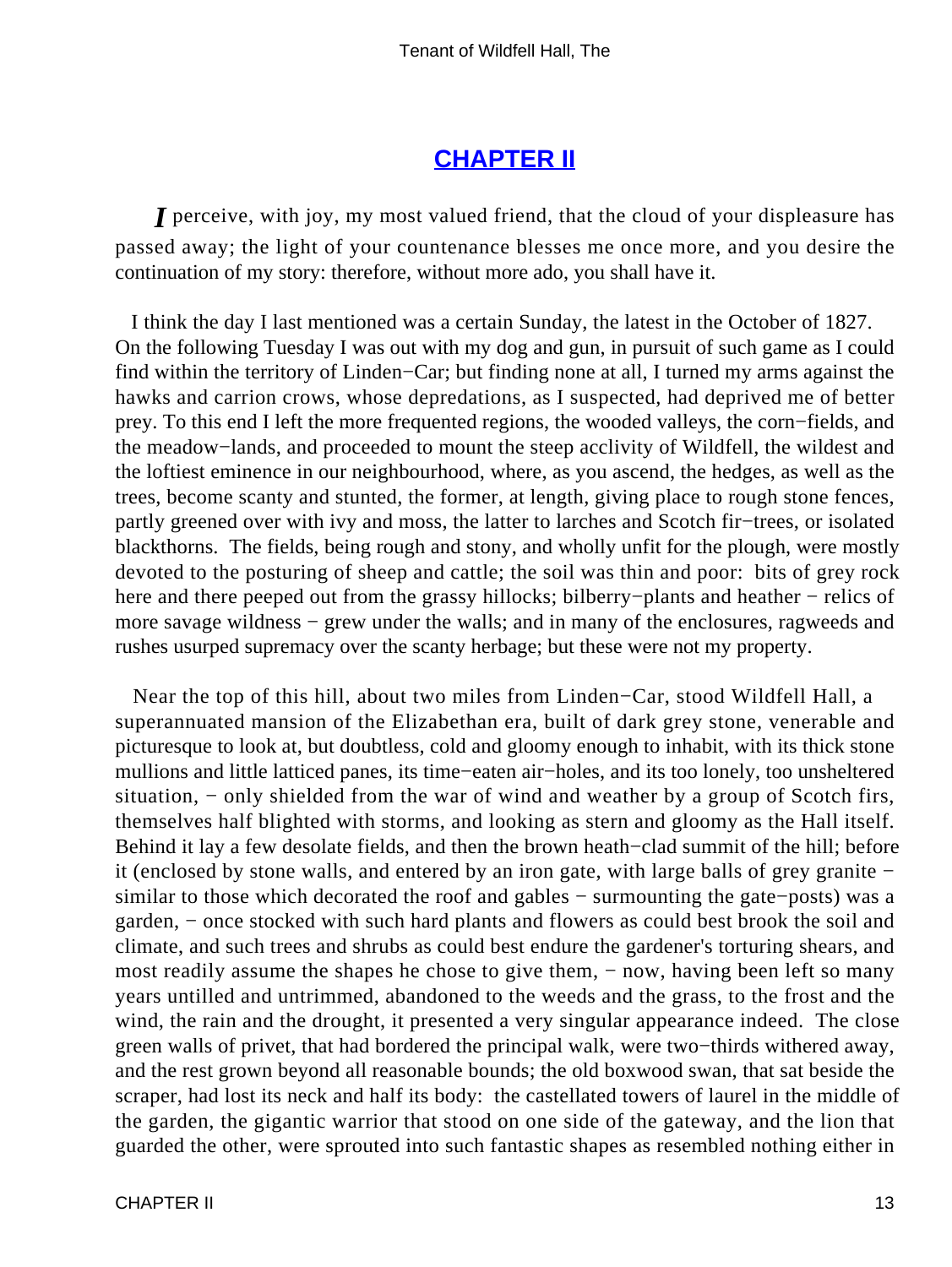heaven or earth, or in the waters under the earth; but, to my young imagination, they presented all of them a goblinish appearance, that harmonised well with the ghostly legions and dark traditions our old nurse had told us respecting the haunted hall and its departed occupants.

 I had succeeded in killing a hawk and two crows when I came within sight of the mansion; and then, relinquishing further depredations, I sauntered on, to have a look at the old place, and see what changes had been wrought in it by its new inhabitant. I did not like to go quite to the front and stare in at the gate; but I paused beside the garden wall, and looked, and saw no change − except in one wing, where the broken windows and dilapidated roof had evidently been repaired, and where a thin wreath of smoke was curling up from the stack of chimneys.

While I thus stood, leaning on my gun, and looking up at the dark gables, sunk in an idle reverie, weaving a tissue of wayward fancies, in which old associations and the fair young hermit, now within those walls, bore a nearly equal part, I heard a slight rustling and scrambling just within the garden; and, glancing in the direction whence the sound proceeded, I beheld a tiny hand elevated above the wall: it clung to the topmost stone, and then another little hand was raised to take a firmer hold, and then appeared a small white forehead, surmounted with wreaths of light brown hair, with a pair of deep blue eyes beneath, and the upper portion of a diminutive ivory nose.

 The eyes did not notice me, but sparkled with glee on beholding Sancho, my beautiful black and white setter, that was coursing about the field with its muzzle to the ground. The little creature raised its face and called aloud to the dog. The good−natured animal paused, looked up, and wagged his tail, but made no further advances. The child (a little boy, apparently about five years old) scrambled up to the top of the wall, and called again and again; but finding this of no avail, apparently made up his mind, like Mahomet, to go to the mountain, since the mountain would not come to him, and attempted to get over; but a crabbed old cherry− tree, that grew hard by, caught him by the frock in one of its crooked scraggy arms that stretched over the wall. In attempting to disengage himself his foot slipped, and down he tumbled – but not to the earth; – the tree still kept him suspended. There was a silent struggle, and then a piercing shriek; – but, in an instant, I had dropped my gun on the grass, and caught the little fellow in my arms.

 I wiped his eyes with his frock, told him he was all right and called Sancho to pacify him. He was just putting little hand on the dog's neck and beginning to smile through his tears, when I heard behind me a click of the iron gate, and a rustle of female garments, and lo! Mrs. Graham darted upon me − her neck uncovered, her black locks streaming in the wind.

 'Give me the child!' she said, in a voice scarce louder than a whisper, but with a tone of startling vehemence, and, seizing the boy, she snatched him from me, as if some dire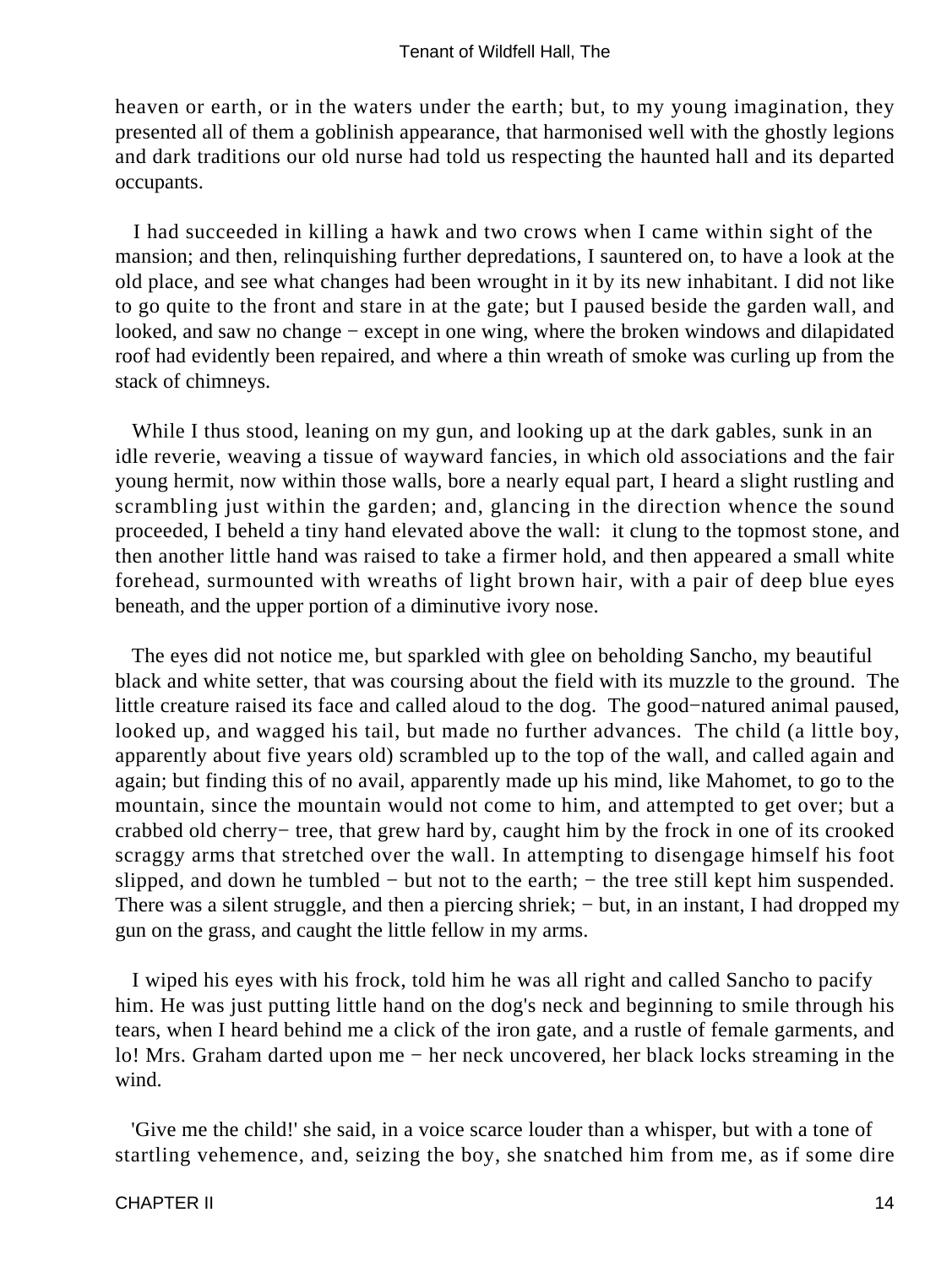contamination were in my touch, and then stood with one hand firmly clasping his, the other on his shoulder, fixing upon me her large, luminous dark eyes − pale, breathless, quivering with agitation.

 'I was not harming the child, madam,' said I, scarce knowing whether to be most astonished or displeased; 'he was tumbling off the wall there; and I was so fortunate as to catch him, while he hung suspended headlong from that tree, and prevent I know not what catastrophe.'

 'I beg your pardon, sir,' stammered she; − suddenly calming down, − the light of reason seeming to break upon her beclouded spirit, and a faint blush mantling on her cheek – 'I did not know you;  $-$  and I thought  $-$  '

She stooped to kiss the child, and fondly clasped her arm round his neck.

'You thought I was going to kidnap your son, I suppose?'

 She stroked his head with a half−embarrassed laugh, and replied, − 'I did not know he had attempted to climb the wall. – I have the pleasure of addressing Mr. Markham, I believe?' she added, somewhat abruptly.

I bowed, but ventured to ask how she knew me.

'Your sister called here, a few days ago, with Mrs. Markham.'

 'Is the resemblance so strong then?' I asked, in some surprise, and not so greatly flattered at the idea as I ought to have been.

 'There is a likeness about the eyes and complexion I think,' replied she, somewhat dubiously surveying my face; – 'and I think I saw you at church on Sunday.'

 I smiled. − There was something either in that smile or the recollections it awakened that was particularly displeasing to her, for she suddenly assumed again that proud, chilly look that had so unspeakably roused my aversion at church − a look of repellent scorn, so easily assumed, and so entirely without the least distortion of a single feature, that, while there, it seemed like the natural expression of the face, and was the more provoking to me, because I could not think it affected.

 'Good−morning, Mr. Markham,' said she; and without another word or glance, she withdrew, with her child, into the garden; and I returned home, angry and dissatisfied − I could scarcely tell you why, and therefore will not attempt it.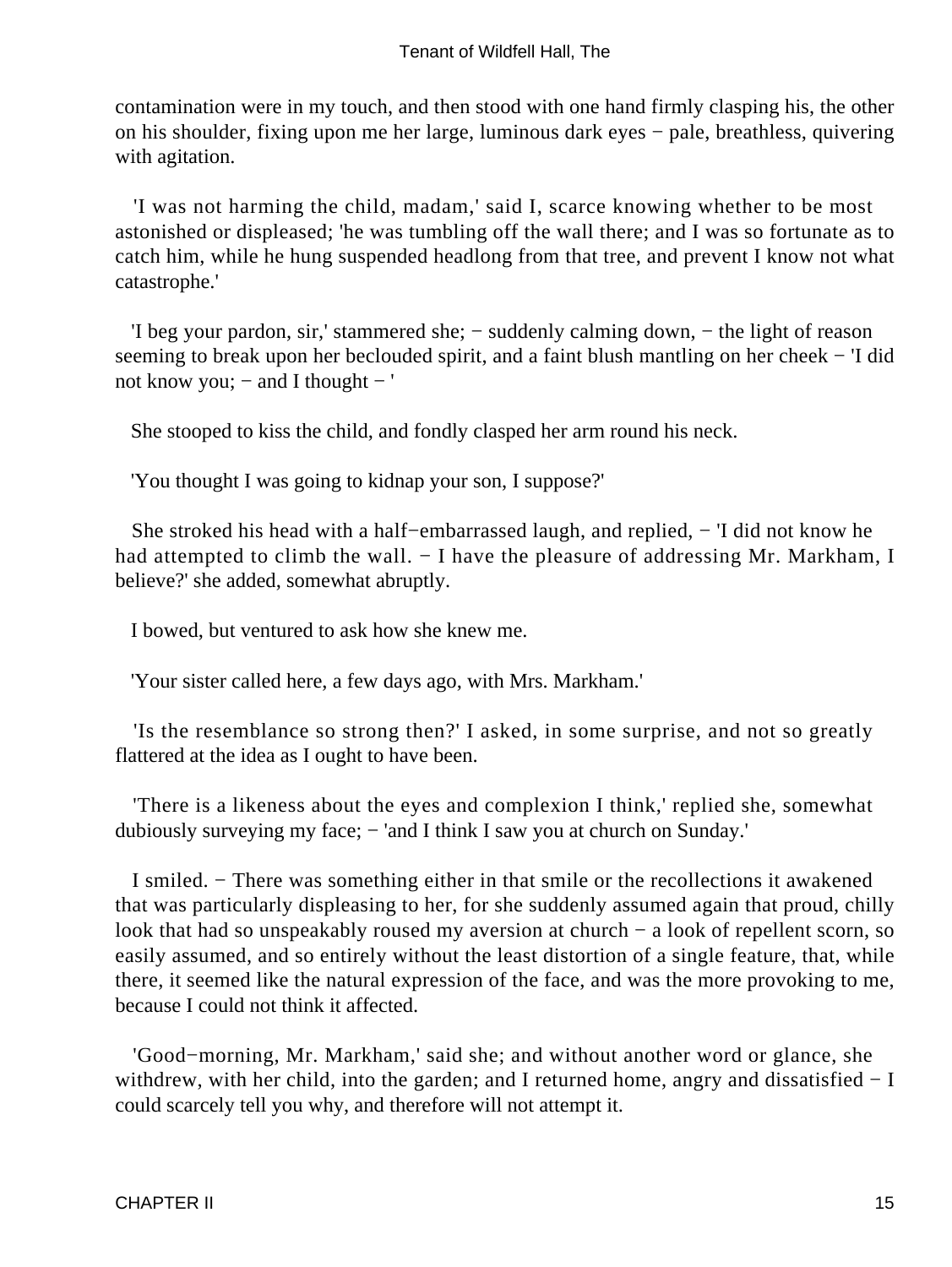I only stayed to put away my gun and powder−horn, and give some requisite directions to one of the farming−men, and then repaired to the vicarage, to solace my spirit and soothe my ruffled temper with the company and conversation of Eliza Millward.

 I found her, as usual, busy with some piece of soft embroidery (the mania for Berlin wools had not yet commenced), while her sister was seated at the chimney−corner, with the cat on her knee, mending a heap of stockings.

'Mary − Mary! put them away!' Eliza was hastily saying, just as I entered the room.

 'Not I, indeed!' was the phlegmatic reply; and my appearance prevented further discussion.

 'You're so unfortunate, Mr. Markham!' observed the younger sister, with one of her arch, sidelong glances. 'Papa's just gone out into the parish, and not likely to be back for an hour!'

 'Never mind; I can manage to spend a few minutes with his daughters, if they'll allow me,' said I, bringing a chair to the fire, and seating myself therein, without waiting to be asked.

'Well, if you'll be very good and amusing, we shall not object.'

 'Let your permission be unconditional, pray; for I came not to give pleasure, but to seek it,' I answered.

 However, I thought it but reasonable to make some slight exertion to render my company agreeable; and what little effort I made, was apparently pretty successful, for Miss Eliza was never in a better humour. We seemed, indeed, to be mutually pleased with each other, and managed to maintain between us a cheerful and animated though not very profound conversation. It was little better than a TETE− E−TETE, for Miss Millward never opened her lips, except occasionally to correct some random assertion or exaggerated expression of her sister's, and once to ask her to pick up the ball of cotton that had rolled under the table. I did this myself, however, as in duty bound.

 'Thank you, Mr. Markham,' said she, as I presented it to her. 'I would have picked it up myself; only I did not want to disturb the cat.'

 'Mary, dear, that won't excuse you in Mr. Markham's eyes,' said Eliza; 'he hates cats, I daresay, as cordially as he does old maids − like all other gentlemen. Don't you, Mr. Markham?'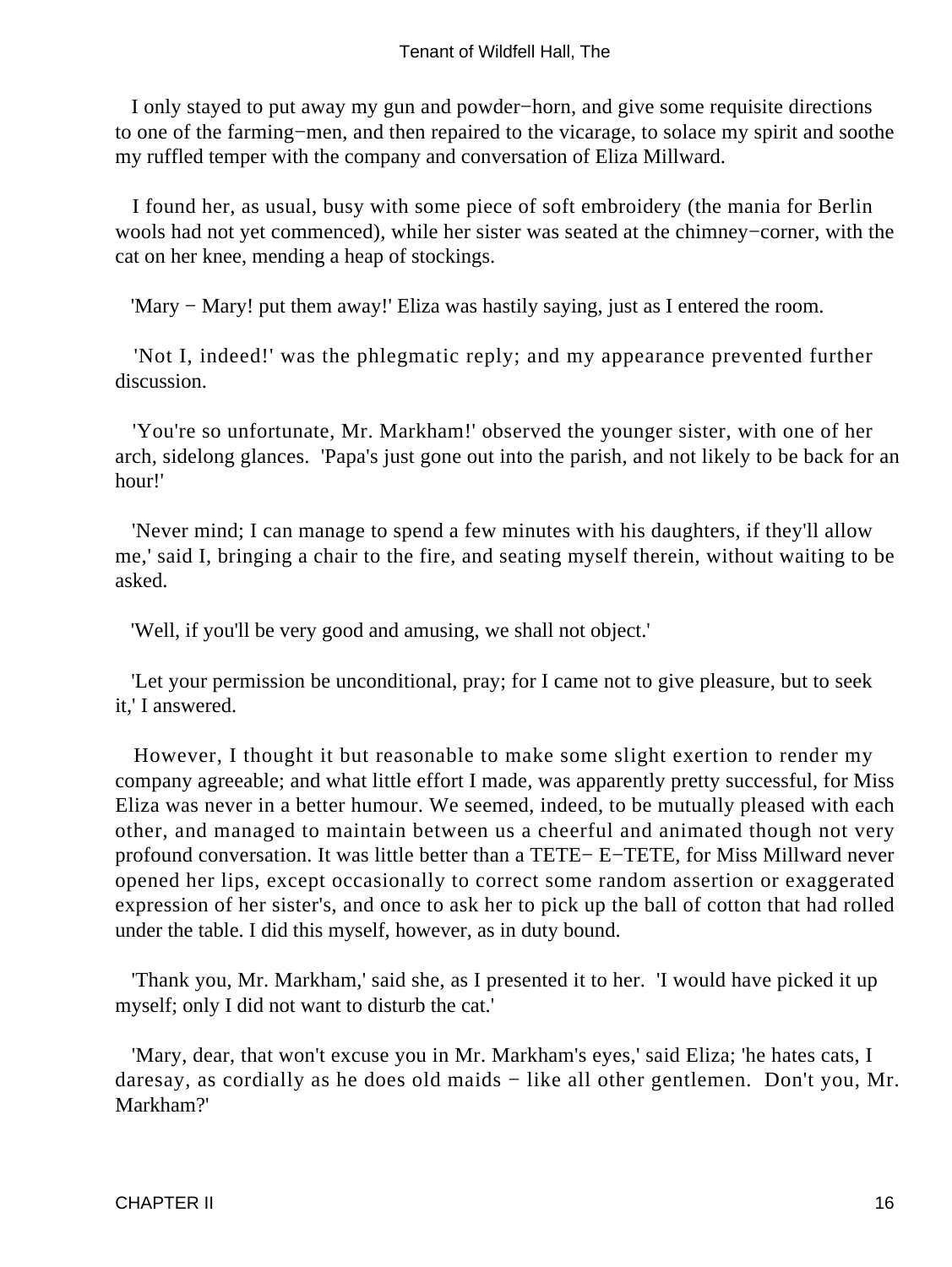'I believe it is natural for our unamiable sex to dislike the creatures,' replied I; 'for you ladies lavish so many caresses upon them.'

 'Bless them − little darlings!' cried she, in a sudden burst of enthusiasm, turning round and overwhelming her sister's pet with a shower of kisses.

 'Don't, Eliza!' said Miss Millward, somewhat gruffly, as she impatiently pushed her away.

 But it was time for me to be going: make what haste I would, I should still be too late for tea; and my mother was the soul of order and punctuality.

 My fair friend was evidently unwilling to bid me adieu. I tenderly squeezed her little hand at parting; and she repaid me with one of her softest smiles and most bewitching glances. I went home very happy, with a heart brimful of complacency for myself, and overflowing with love for Eliza.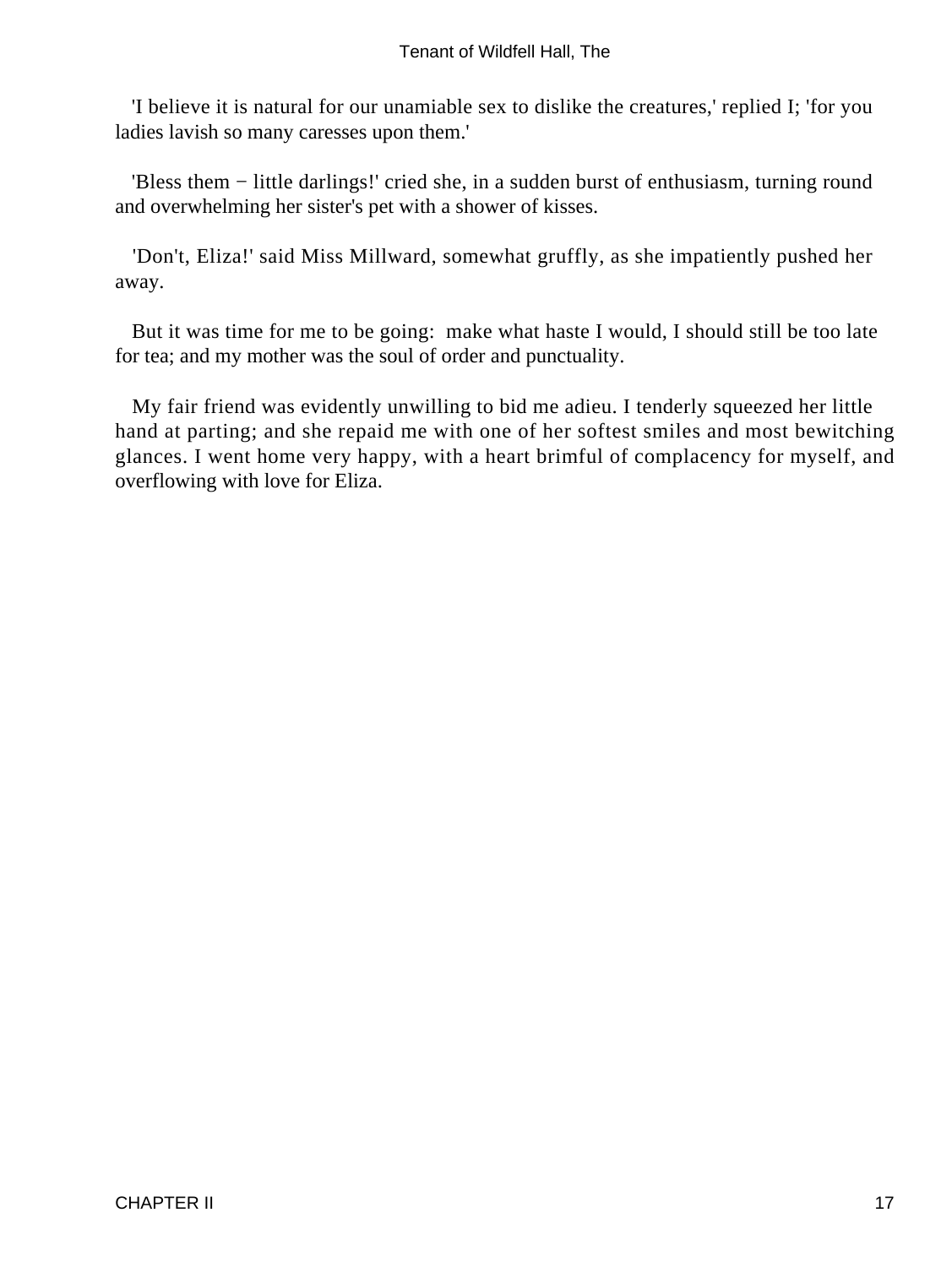# **[CHAPTER III](#page-378-0)**

*T*wo days after, Mrs. Graham called at Linden−Car, contrary to the expectation of Rose, who entertained an idea that the mysterious occupant of Wildfell Hall would wholly disregard the common observances of civilized life, − in which opinion she was supported by the Wilsons, who testified that neither their call nor the Millwards' had been returned as yet. Now, however, the cause of that omission was explained, though not entirely to the satisfaction of Rose. Mrs. Graham had brought her child with her, and on my mother's expressing surprise that he could walk so far, she replied, – 'It is a long walk for him; but I must have either taken him with me, or relinquished the visit altogether; for I never leave him alone; and I think, Mrs. Markham, I must beg you to make my excuses to the Millwards and Mrs. Wilson, when you see them, as I fear I cannot do myself the pleasure of calling upon them till my little Arthur is able to accompany me.'

'But you have a servant,' said Rose; 'could you not leave him with her?'

 'She has her own occupations to attend to; and besides, she is too old to run after a child, and he is too mercurial to be tied to an elderly woman.'

'But you left him to come to church.'

 'Yes, once; but I would not have left him for any other purpose; and I think, in future, I must contrive to bring him with me, or stay at home.'

'Is he so mischievous?' asked my mother, considerably shocked.

 'No,' replied the lady, sadly smiling, as she stroked the wavy locks of her son, who was seated on a low stool at her feet; 'but he is my only treasure, and I am his only friend: so we don't like to be separated.'

 'But, my dear, I call that doting,' said my plain−spoken parent. 'You should try to suppress such foolish fondness, as well to save your son from ruin as yourself from ridicule.'

'Ruin! Mrs. Markham!'

 'Yes; it is spoiling the child. Even at his age, he ought not to be always tied to his mother's apron−string; he should learn to be ashamed of it.'

 'Mrs. Markham, I beg you will not say such things, in his presence, at least. I trust my son will never be ashamed to love his mother!' said Mrs. Graham, with a serious energy that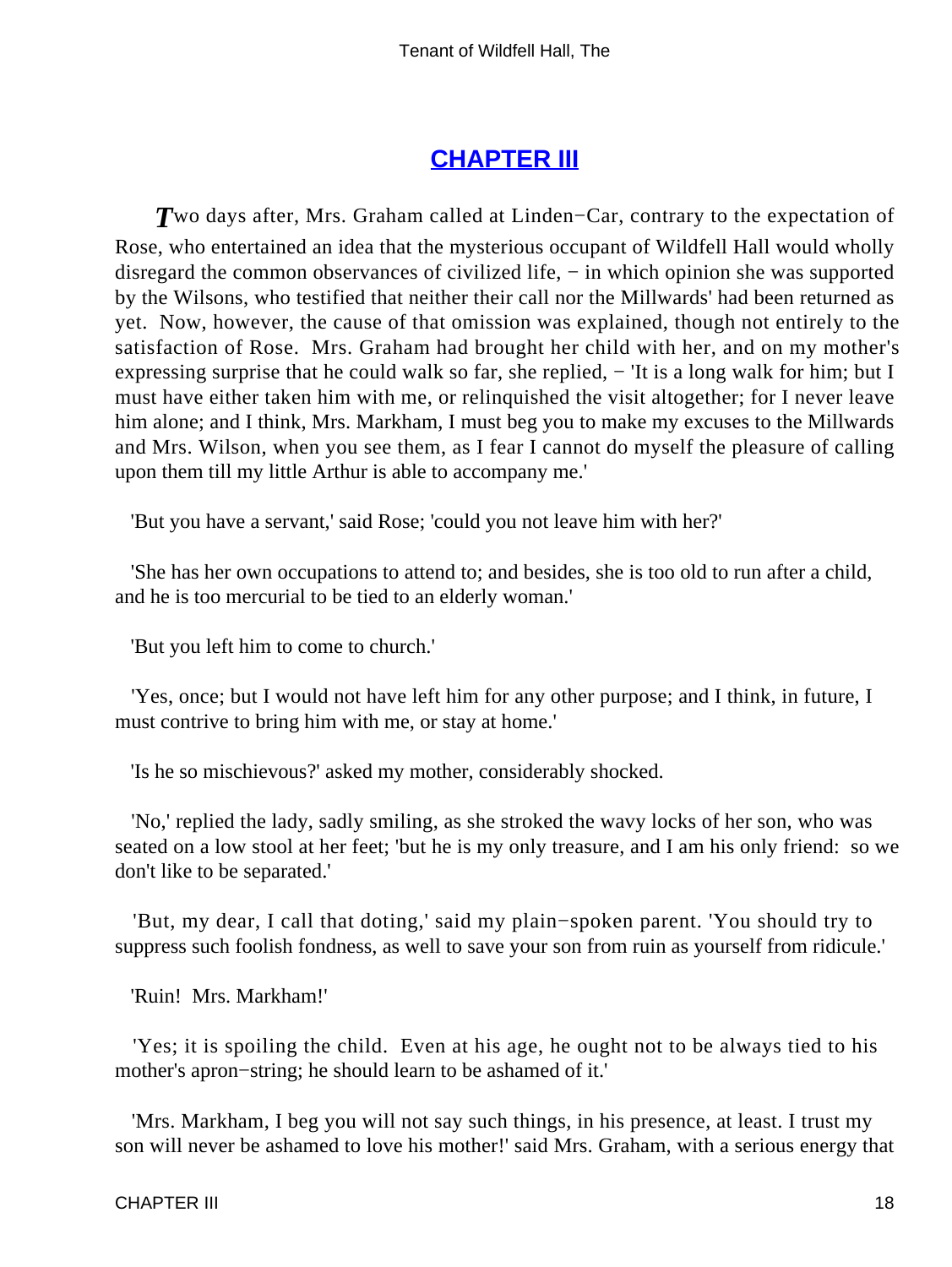startled the company.

 My mother attempted to appease her by an explanation; but she seemed to think enough had been said on the subject, and abruptly turned the conversation.

 'Just as I thought,' said I to myself: 'the lady's temper is none of the mildest, notwithstanding her sweet, pale face and lofty brow, where thought and suffering seem equally to have stamped their impress.'

 All this time I was seated at a table on the other side of the room, apparently immersed in the perusal of a volume of the FARMER'S **MAGAZINE,** which I happened to have been reading at the moment of our visitor's arrival; and, not choosing to be over civil, I had merely bowed as she entered, and continued my occupation as before.

 In a little while, however, I was sensible that some one was approaching me, with a light, but slow and hesitating tread. It was little Arthur, irresistibly attracted by my dog Sancho, that was lying at my feet. On looking up I beheld him standing about two yards off, with his clear blue eyes wistfully gazing on the dog, transfixed to the spot, not by fear of the animal, but by a timid disinclination to approach its master. A little encouragement, however, induced him to come forward. The child, though shy, was not sullen. In a minute he was kneeling on the carpet, with his arms round Sancho's neck, and, in a minute or two more, the little fellow was seated on my knee, surveying with eager interest the various specimens of horses, cattle, pigs, and model farms portrayed in the volume before me. I glanced at his mother now and then to see how she relished the new−sprung intimacy; and I saw, by the unquiet aspect of her eye, that for some reason or other she was uneasy at the child's position.

 'Arthur,' said she, at length, 'come here. You are troublesome to Mr. Markham: he wishes to read.'

 'By no means, Mrs. Graham; pray let him stay. I am as much amused as he is,' pleaded I. But still, with hand and eye, she silently called him to her side.

 'No, mamma,' said the child; 'let me look at these pictures first; and then I'll come, and tell you all about them.'

 'We are going to have a small party on Monday, the fifth of November,' said my mother; 'and I hope you will not refuse to make one, Mrs. Graham. You can bring your little boy with you, you know − I daresay we shall be able to amuse him; – and then you can make your own apologies to the Millwards and Wilsons − they will all be here, I expect.'

'Thank you, I never go to parties.'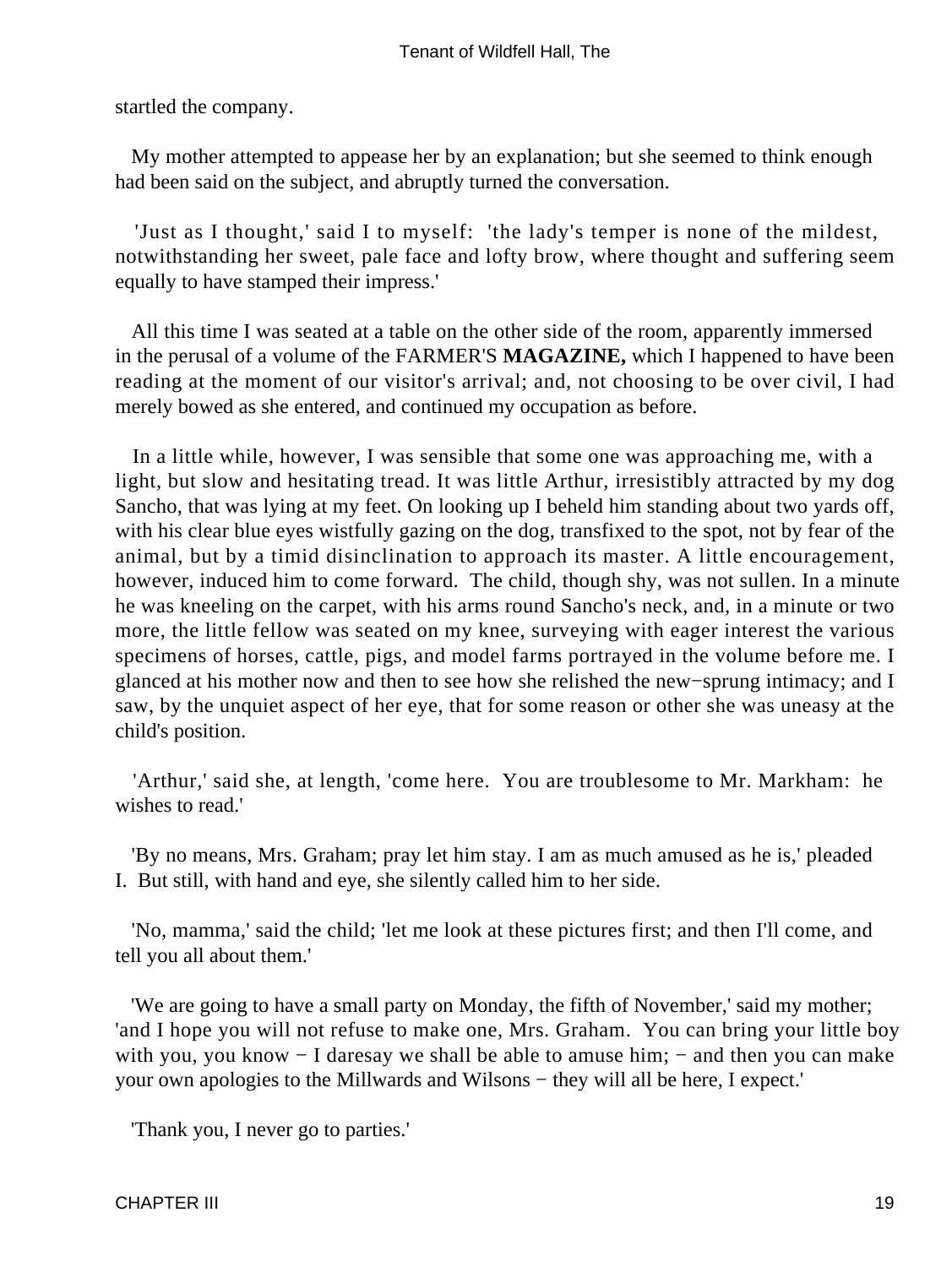'Oh! but this will be quite a family concern − early hours, and nobody here but ourselves, and just the Millwards and Wilsons, most of whom you already know, and Mr. Lawrence, your landlord, with whom you ought to make acquaintance.'

 'I do know something of him − but you must excuse me this time; for the evenings, now, are dark and damp, and Arthur, I fear, is too delicate to risk exposure to their influence with impunity. We must defer the enjoyment of your hospitality till the return of longer days and warmer nights.'

 Rose, now, at a hint from my mother, produced a decanter of wine, with accompaniments of glasses and cake, from the cupboard and the oak sideboard, and the refreshment was duly presented to the guests. They both partook of the cake, but obstinately refused the wine, in spite of their hostess's hospitable attempts to force it upon them. Arthur, especially shrank from the ruby nectar as if in terror and disgust, and was ready to cry when urged to take it.

 'Never mind, Arthur,' said his mamma; 'Mrs. Markham thinks it will do you good, as you were tired with your walk; but she will not oblige you to take it! − I daresay you will do very well without. He detests the very sight of wine,' she added, 'and the smell of it almost makes him sick. I have been accustomed to make him swallow a little wine or weak spirits−and−water, by way of medicine, when he was sick, and, in fact, I have done what I could to make him hate them.'

Everybody laughed, except the young widow and her son.

 'Well, Mrs. Graham,' said my mother, wiping the tears of merriment from her bright blue eyes − 'well, you surprise me! I really gave you credit for having more sense. − The poor child will be the veriest milksop that ever was sopped! Only think what a man you will make of him, if you persist in − '

 'I think it a very excellent plan,' interrupted Mrs. Graham, with imperturbable gravity. 'By that means I hope to save him from one degrading vice at least. I wish I could render the incentives to every other equally innoxious in his case.'

 'But by such means,' said I, 'you will never render him virtuous. − What is it that constitutes virtue, Mrs. Graham? Is it the circumstance of being able and willing to resist temptation; or that of having no temptations to resist? − Is he a strong man that overcomes great obstacles and performs surprising achievements, though by dint of great muscular exertion, and at the risk of some subsequent fatigue, or he that sits in his chair all day, with nothing to do more laborious than stirring the fire, and carrying his food to his mouth? If you would have your son to walk honourably through the world, you must not attempt to clear the stones from his path, but teach him to walk firmly over them − not insist upon leading him by the hand, but let him learn to go alone.'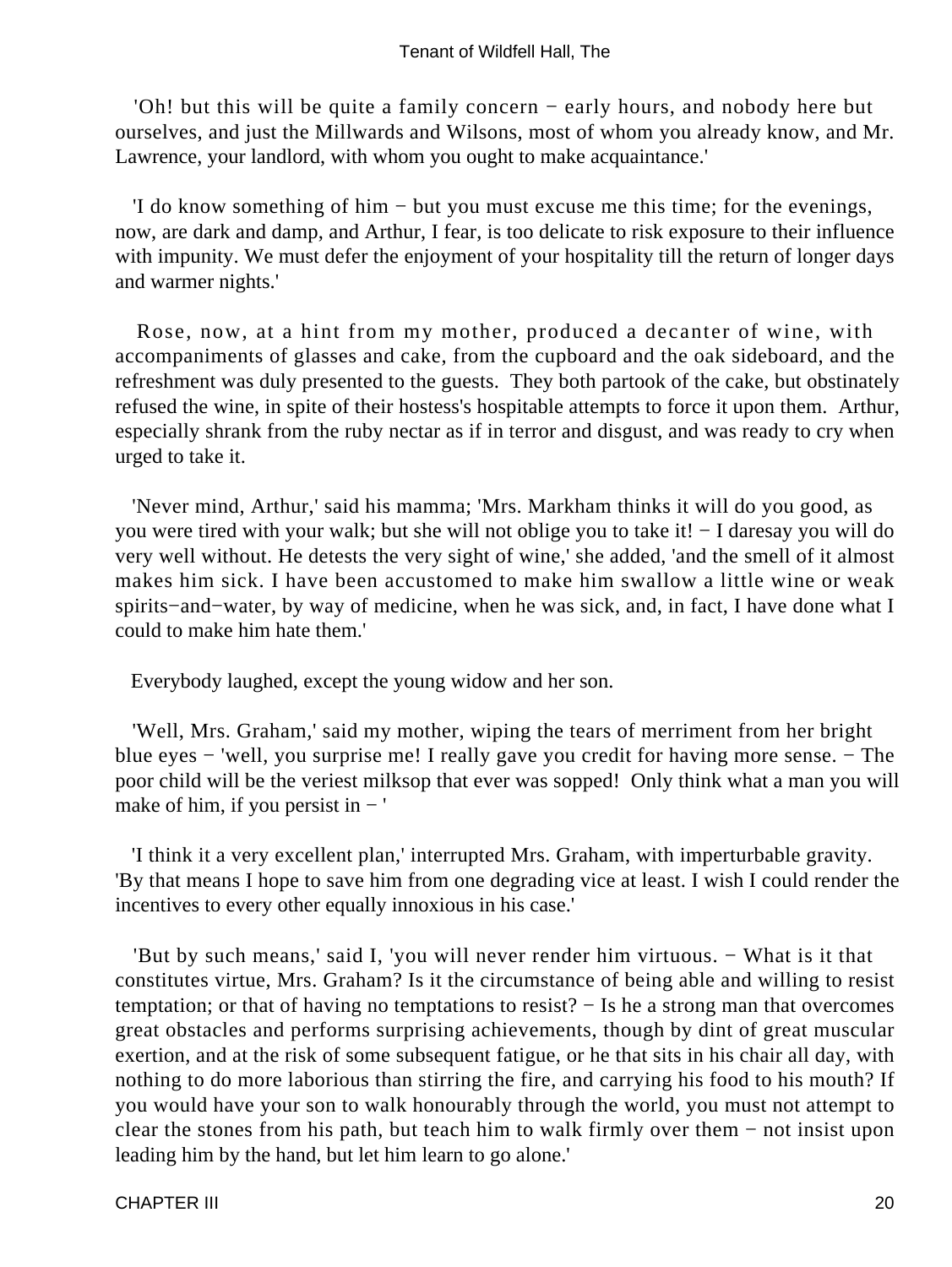'I will lead him by the hand, Mr. Markham, till he has strength to go alone; and I will clear as many stones from his path as I can, and teach him to avoid the rest − or walk firmly over them, as you say; – for when I have done my utmost, in the way of clearance, there will still be plenty left to exercise all the agility, steadiness, and circumspection he will ever have. − It is all very well to talk about noble resistance, and trials of virtue; but for fifty − or five hundred men that have yielded to temptation, show me one that has had virtue to resist. And why should I take it for granted that my son will be one in a thousand? – and not rather prepare for the worst, and suppose he will be like his − like the rest of mankind, unless I take care to prevent it?'

'You are very complimentary to us all,' I observed.

 'I know nothing about you − I speak of those I do know − and when I see the whole race of mankind (with a few rare exceptions) stumbling and blundering along the path of life, sinking into every pitfall, and breaking their shins over every impediment that lies in their way, shall I not use all the means in my power to insure for him a smoother and a safer passage?'

 'Yes, but the surest means will be to endeavour to fortify him against temptation, not to remove it out of his way.'

 'I will do both, Mr. Markham. God knows he will have temptations enough to assail him, both from within and without, when I have done all I can to render vice as uninviting to him, as it is abominable in its own nature − I myself have had, indeed, but few incentives to what the world calls vice, but yet I have experienced temptations and trials of another kind, that have required, on many occasions, more watchfulness and firmness to resist than I have hitherto been able to muster against them. And this, I believe, is what most others would acknowledge who are accustomed to reflection, and wishful to strive against their natural corruptions.'

 'Yes,' said my mother, but half apprehending her drift; 'but you would not judge of a boy by yourself − and, my dear Mrs. Graham, let me warn you in good time against the error − the fatal error, I may call it − of taking that boy's education upon yourself. Because you are clever in some things and well informed, you may fancy yourself equal to the task; but indeed you are not; and if you persist in the attempt, believe me you will bitterly repent it when the mischief is done.'

 'I am to send him to school, I suppose, to learn to despise his mother's authority and affection!' said the lady, with rather a bitter smile.

 'Oh, no! − But if you would have a boy to despise his mother, let her keep him at home, and spend her life in petting him up, and slaving to indulge his follies and caprices.'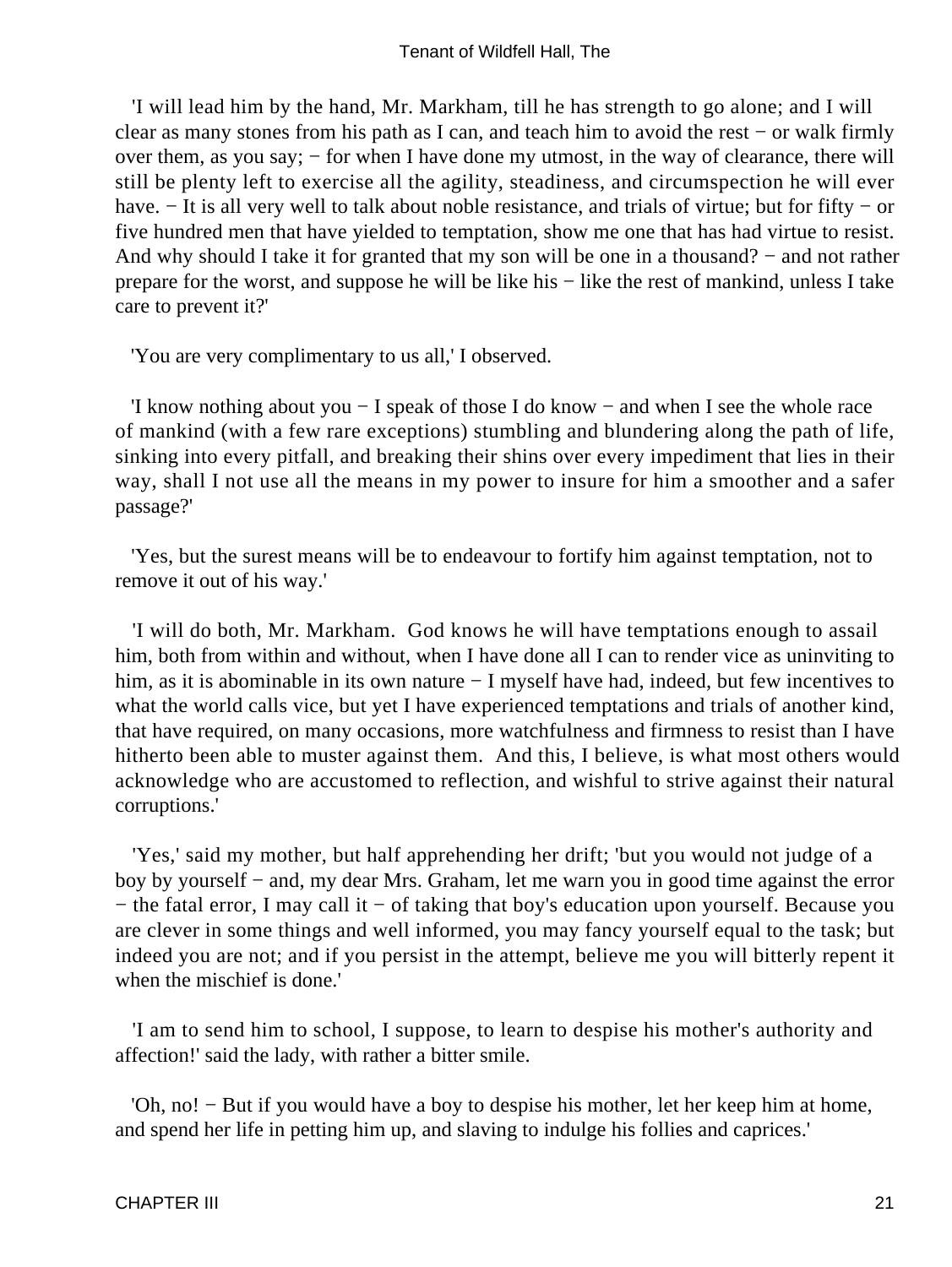#### Tenant of Wildfell Hall, The

 'I perfectly agree with you, Mrs. Markham; but nothing can be further from my principles and practice than such criminal weakness as that.'

 'Well, but you will treat him like a girl − you'll spoil his spirit, and make a mere Miss Nancy of him − you will, indeed, Mrs. Graham, whatever you may think. But I'll get Mr. Millward to talk to you about it:− he'll tell you the consequences; − he'll set it before you as plain as the day; – and tell you what you ought to do, and all about it; – and, I don't doubt, he'll be able to convince you in a minute.'

 'No occasion to trouble the vicar,' said Mrs. Graham, glancing at me − I suppose I was smiling at my mother's unbounded confidence in that worthy gentleman − 'Mr. Markham' here thinks his powers of conviction at least equal to Mr. Millward's. If I hear not him, neither should I be convinced though one rose from the dead, he would tell you. Well, Mr. Markham, you that maintain that a boy should not be shielded from evil, but sent out to battle against it, alone and unassisted − not taught to avoid the snares of life, but boldly to rush into them, or over them, as he may − to seek danger, rather than shun it, and feed his virtue by temptation, − would you −?'

 'I beg your pardon, Mrs. Graham − but you get on too fast. I have not yet said that a boy should be taught to rush into the snares of life, – or even wilfully to seek temptation for the sake of exercising his virtue by overcoming it;  $- I$  only say that it is better to arm and strengthen your hero, than to disarm and enfeeble the foe; – and if you were to rear an oak sapling in a hothouse, tending it carefully night and day, and shielding it from every breath of wind, you could not expect it to become a hardy tree, like that which has grown up on the mountain−side, exposed to all the action of the elements, and not even sheltered from the shock of the tempest.'

'Granted; − but would you use the same argument with regard to a girl?'

'Certainly not.'

 'No; you would have her to be tenderly and delicately nurtured, like a hot−house plant − taught to cling to others for direction and support, and guarded, as much as possible, from the very knowledge of evil. But will you be so good as to inform me why you make this distinction? Is it that you think she has no virtue?'

'Assuredly not.'

 'Well, but you affirm that virtue is only elicited by temptation; − and you think that a woman cannot be too little exposed to temptation, or too little acquainted with vice, or anything connected therewith. It must be either that you think she is essentially so vicious, or so feeble−minded, that she cannot withstand temptation, − and though she may be pure and innocent as long as she is kept in ignorance and restraint, yet, being destitute of real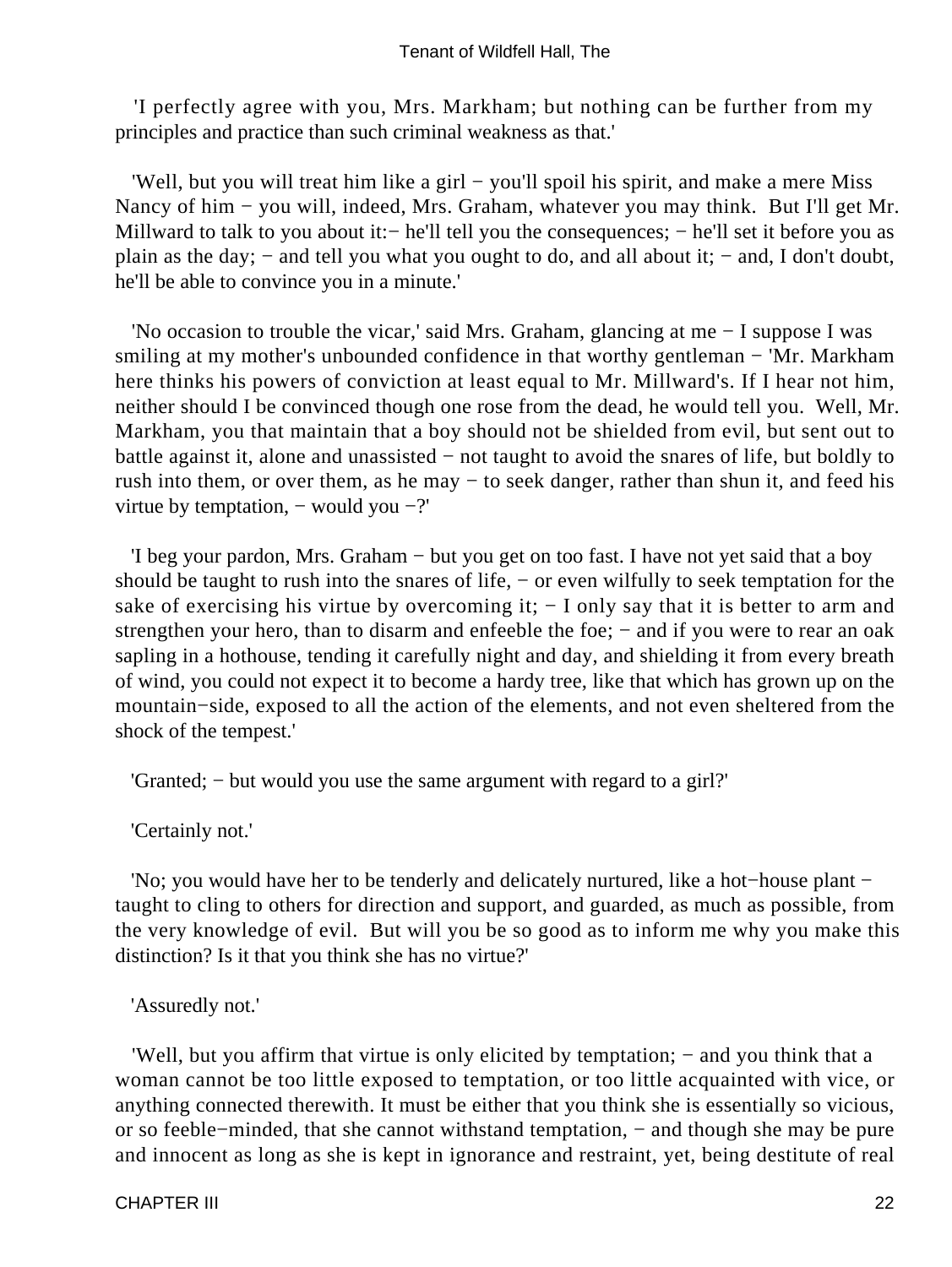virtue, to teach her how to sin is at once to make her a sinner, and the greater her knowledge, the wider her liberty, the deeper will be her depravity, − whereas, in the nobler sex, there is a natural tendency to goodness, guarded by a superior fortitude, which, the more it is exercised by trials and dangers, is only the further developed − '

'Heaven forbid that I should think so!' I interrupted her at last.

 'Well, then, it must be that you think they are both weak and prone to err, and the slightest error, the merest shadow of pollution, will ruin the one, while the character of the other will be strengthened and embellished − his education properly finished by a little practical acquaintance with forbidden things. Such experience, to him (to use a trite simile), will be like the storm to the oak, which, though it may scatter the leaves, and snap the smaller branches, serves but to rivet the roots, and to harden and condense the fibres of the tree. You would have us encourage our sons to prove all things by their own experience, while our daughters must not even profit by the experience of others. Now I would have both so to benefit by the experience of others, and the precepts of a higher authority, that they should know beforehand to refuse the evil and choose the good, and require no experimental proofs to teach them the evil of transgression. I would not send a poor girl into the world, unarmed against her foes, and ignorant of the snares that beset her path; nor would I watch and guard her, till, deprived of self−respect and self−reliance, she lost the power or the will to watch and guard herself; – and as for my son – if I thought he would grow up to be what you call a man of the world − one that has «seen life,» and glories in his experience, even though he should so far profit by it as to sober down, at length, into a useful and respected member of society − I would rather that he died to–morrow! – rather a thousand times!' she earnestly repeated, pressing her darling to her side and kissing his forehead with intense affection. He had already left his new companion, and been standing for some time beside his mother's knee, looking up into her face, and listening in silent wonder to her incomprehensible discourse.

 'Well! you ladies must always have the last word, I suppose,' said I, observing her rise, and begin to take leave of my mother.

'You may have as many words as you please, – only I can't stay to hear them.'

 'No; that is the way: you hear just as much of an argument as you please; and the rest may be spoken to the wind.'

 'If you are anxious to say anything more on the subject,' replied she, as she shook hands with Rose, 'you must bring your sister to see me some fine day, and I'll listen, as patiently as you could wish, to whatever you please to say. I would rather be lectured by you than the vicar, because I should have less remorse in telling you, at the end of the discourse, that I preserve my own opinion precisely the same as at the beginning − as would be the case, I am persuaded, with regard to either logician.'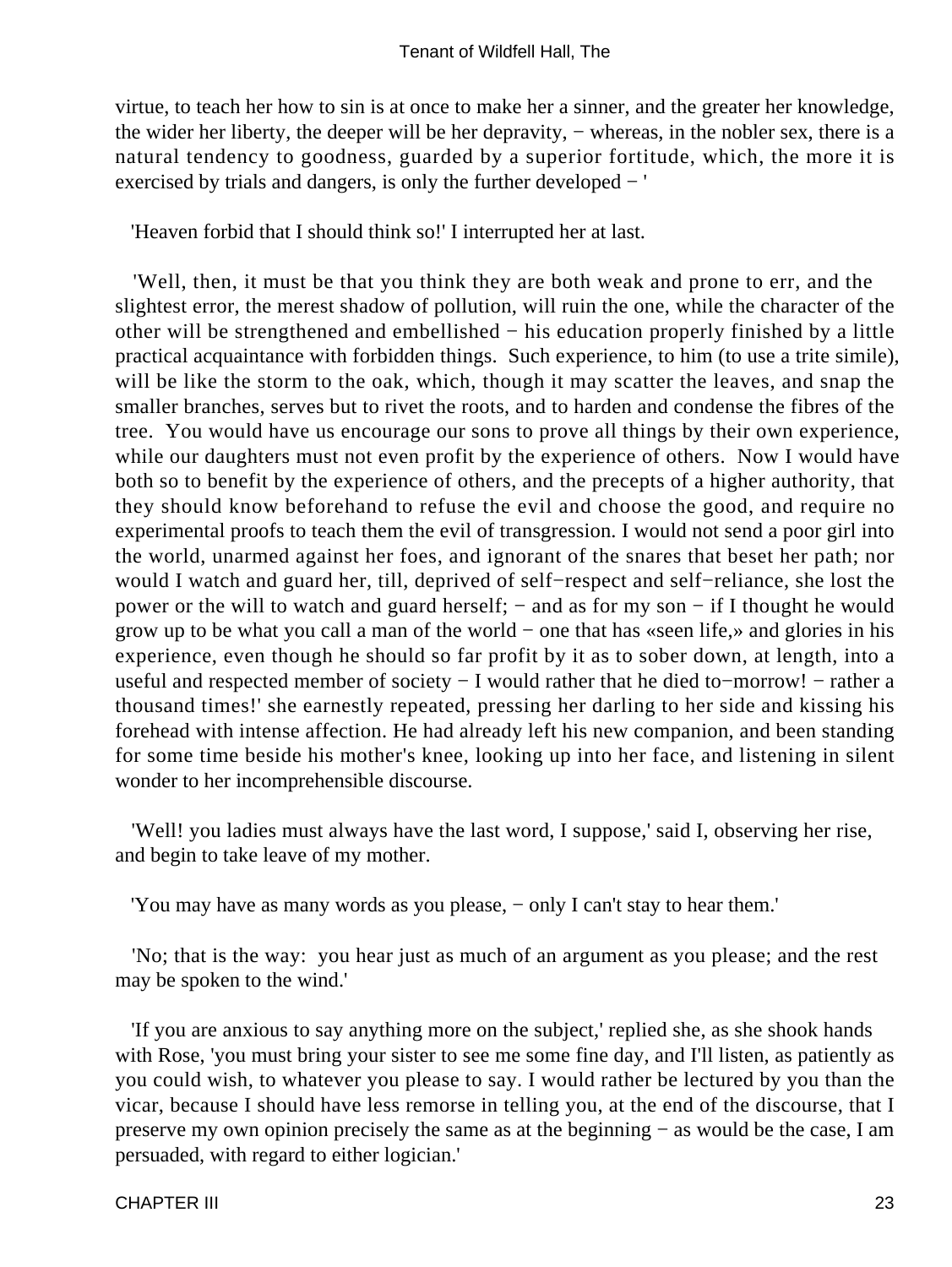'Yes, of course,' replied I, determined to be as provoking as herself; 'for when a lady does consent to listen to an argument against her own opinions, she is always predetermined to withstand it − to listen only with her bodily ears, keeping the mental organs resolutely closed against the strongest reasoning.'

 'Good−morning, Mr. Markham,' said my fair antagonist, with a pitying smile; and deigning no further rejoinder, she slightly bowed, and was about to withdraw; but her son, with childish impertinence, arrested her by exclaiming, – 'Mamma, you have not shaken hands with Mr. Markham!'

 She laughingly turned round and held out her hand. I gave it a spiteful squeeze, for I was annoyed at the continual injustice she had done me from the very dawn of our acquaintance. Without knowing anything about my real disposition and principles, she was evidently prejudiced against me, and seemed bent upon showing me that her opinions respecting me, on every particular, fell far below those I entertained of myself. I was naturally touchy, or it would not have vexed me so much. Perhaps, too, I was a little bit spoiled by my mother and sister, and some other ladies of my acquaintance; – and yet I was by no means a fop − of that I am fully convinced, whether you are or not.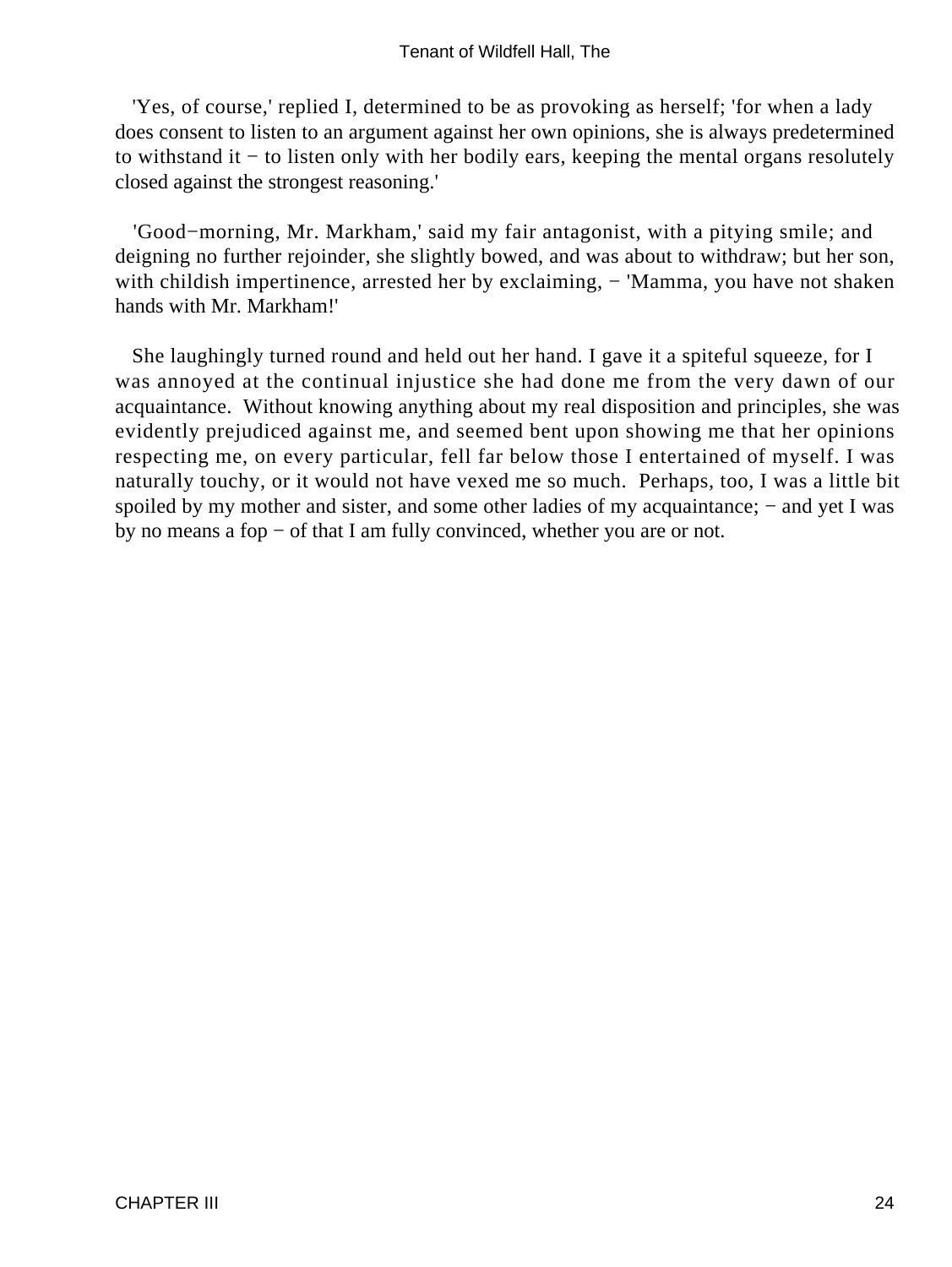## **[CHAPTER IV](#page-378-0)**

*O*ur party, on the 5th of November, passed off very well, in spite of Mrs. Graham's refusal to grace it with her presence. Indeed, it is probable that, had she been there, there would have been less cordiality, freedom, and frolic amongst us than there was without her.

 My mother, as usual, was cheerful and chatty, full of activity and good−nature, and only faulty in being too anxious to make her guests happy, thereby forcing several of them to do what their soul abhorred in the way of eating or drinking, sitting opposite the blazing fire, or talking when they would be silent. Nevertheless, they bore it very well, being all in their holiday humours.

 Mr. Millward was mighty in important dogmas and sententious jokes, pompous anecdotes and oracular discourses, dealt out for the edification of the whole assembly in general, and of the admiring Mrs. Markham, the polite Mr. Lawrence, the sedate Mary Millward, the quiet Richard Wilson, and the matter–of–fact Robert in particular, – as being the most attentive listeners.

 Mrs. Wilson was more brilliant than ever, with her budgets of fresh news and old scandal, strung together with trivial questions and remarks, and oft−repeated observations, uttered apparently for the sole purpose of denying a moment's rest to her inexhaustible organs of speech. She had brought her knitting with her, and it seemed as if her tongue had laid a wager with her fingers, to outdo them in swift and ceaseless motion.

 Her daughter Jane was, of course, as graceful and elegant, as witty and seductive, as she could possibly manage to be; for here were all the ladies to outshine, and all the gentlemen to charm, − and Mr. Lawrence, especially, to capture and subdue. Her little arts to effect his subjugation were too subtle and impalpable to attract my observation; but I thought there was a certain refined affectation of superiority, and an ungenial self−consciousness about her, that negatived all her advantages; and after she was gone, Rose interpreted to me her various looks, words, and actions with a mingled acuteness and asperity that made me wonder, equally, at the lady's artifice and my sister's penetration, and ask myself if she too had an eye to the squire − but never mind, Halford; she had not.

 Richard Wilson, Jane's younger brother, sat in a corner, apparently good−tempered, but silent and shy, desirous to escape observation, but willing enough to listen and observe: and, although somewhat out of his element, he would have been happy enough in his own quiet way, if my mother could only have let him alone; but in her mistaken kindness, she would keep persecuting him with her attentions − pressing upon him all manner of viands, under the notion that he was too bashful to help himself, and obliging him to shout across the room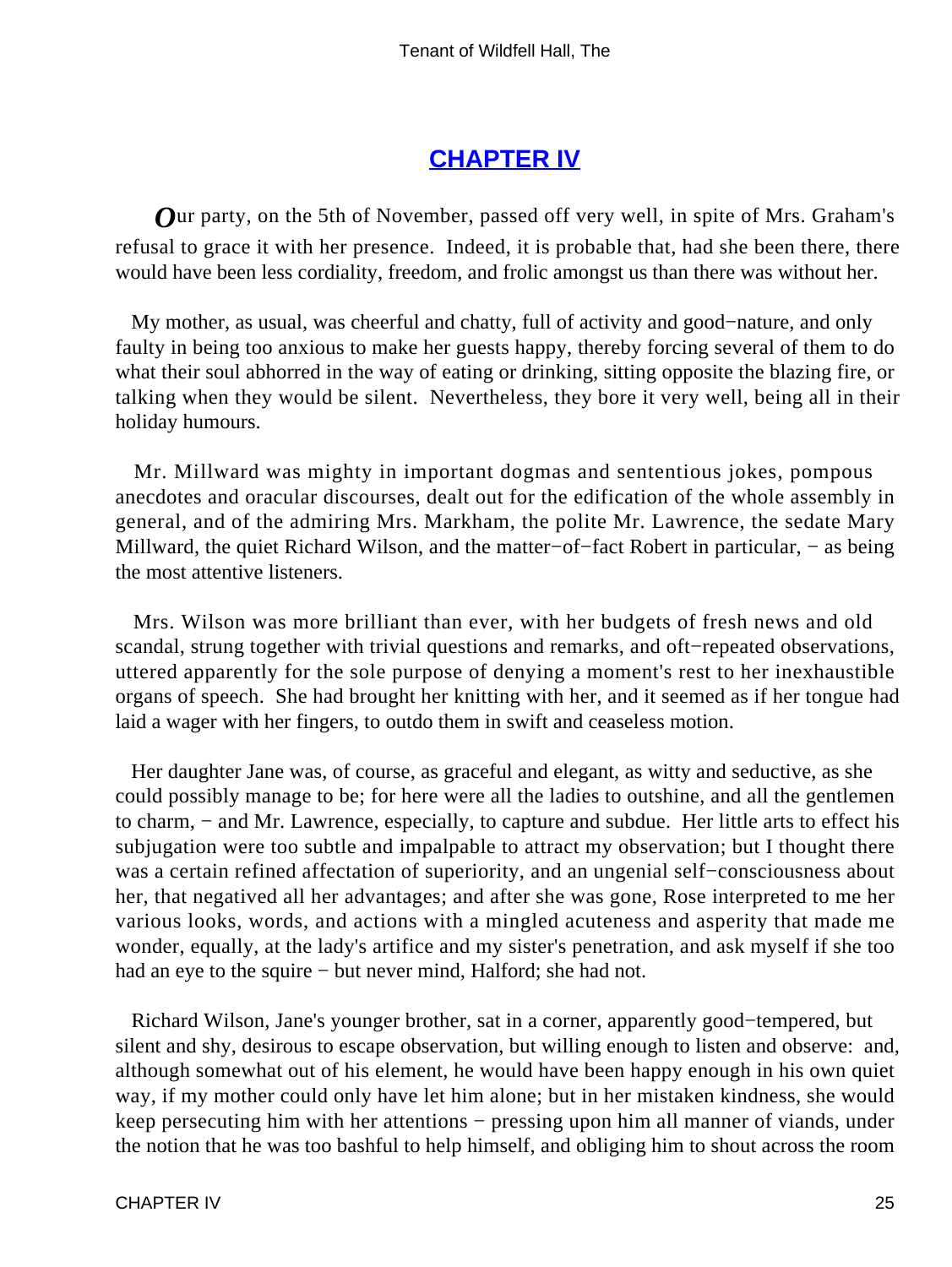his monosyllabic replies to the numerous questions and observations by which she vainly attempted to draw him into conversation.

 Rose informed me that he never would have favoured us with his company but for the importunities of his sister Jane, who was most anxious to show Mr. Lawrence that she had at least one brother more gentlemanly and refined than Robert. That worthy individual she had been equally solicitous to keep away; but he affirmed that he saw no reason why he should not enjoy a crack with Markham and the old lady (my mother was not old, really), and bonny Miss Rose and the parson, as well as the best; − and he was in the right of it too. So he talked common−place with my mother and Rose, and discussed parish affairs with the vicar, farming matters with me, and politics with us both.

Mary Millward was another mute, – not so much tormented with cruel kindness as Dick Wilson, because she had a certain short, decided way of answering and refusing, and was supposed to be rather sullen than diffident. However that might be, she certainly did not give much pleasure to the company; – nor did she appear to derive much from it. Eliza told me she had only come because her father insisted upon it, having taken it into his head that she devoted herself too exclusively to her household duties, to the neglect of such relaxations and innocent enjoyments as were proper to her age and sex. She seemed to me to be good−humoured enough on the whole. Once or twice she was provoked to laughter by the wit or the merriment of some favoured individual amongst us; and then I observed she sought the eye of Richard Wilson, who sat over against her. As he studied with her father, she had some acquaintance with him, in spite of the retiring habits of both, and I suppose there was a kind of fellow−feeling established between them.

 My Eliza was charming beyond description, coquettish without affectation, and evidently more desirous to engage my attention than that of all the room besides. Her delight in having me near her, seated or standing by her side, whispering in her ear, or pressing her hand in the dance, was plainly legible in her glowing face and heaving bosom, however belied by saucy words and gestures. But I had better hold my tongue: if I boast of these things now, I shall have to blush hereafter.

 To proceed, then, with the various individuals of our party; Rose was simple and natural as usual, and full of mirth and vivacity.

 Fergus was impertinent and absurd; but his impertinence and folly served to make others laugh, if they did not raise himself in their estimation.

 And finally (for I omit myself), Mr. Lawrence was gentlemanly and inoffensive to all, and polite to the vicar and the ladies, especially his hostess and her daughter, and Miss Wilson – misguided man; he had not the taste to prefer Eliza Millward. Mr. Lawrence and I were on tolerably intimate terms. Essentially of reserved habits, and but seldom quitting the secluded place of his birth, where he had lived in solitary state since the death of his father,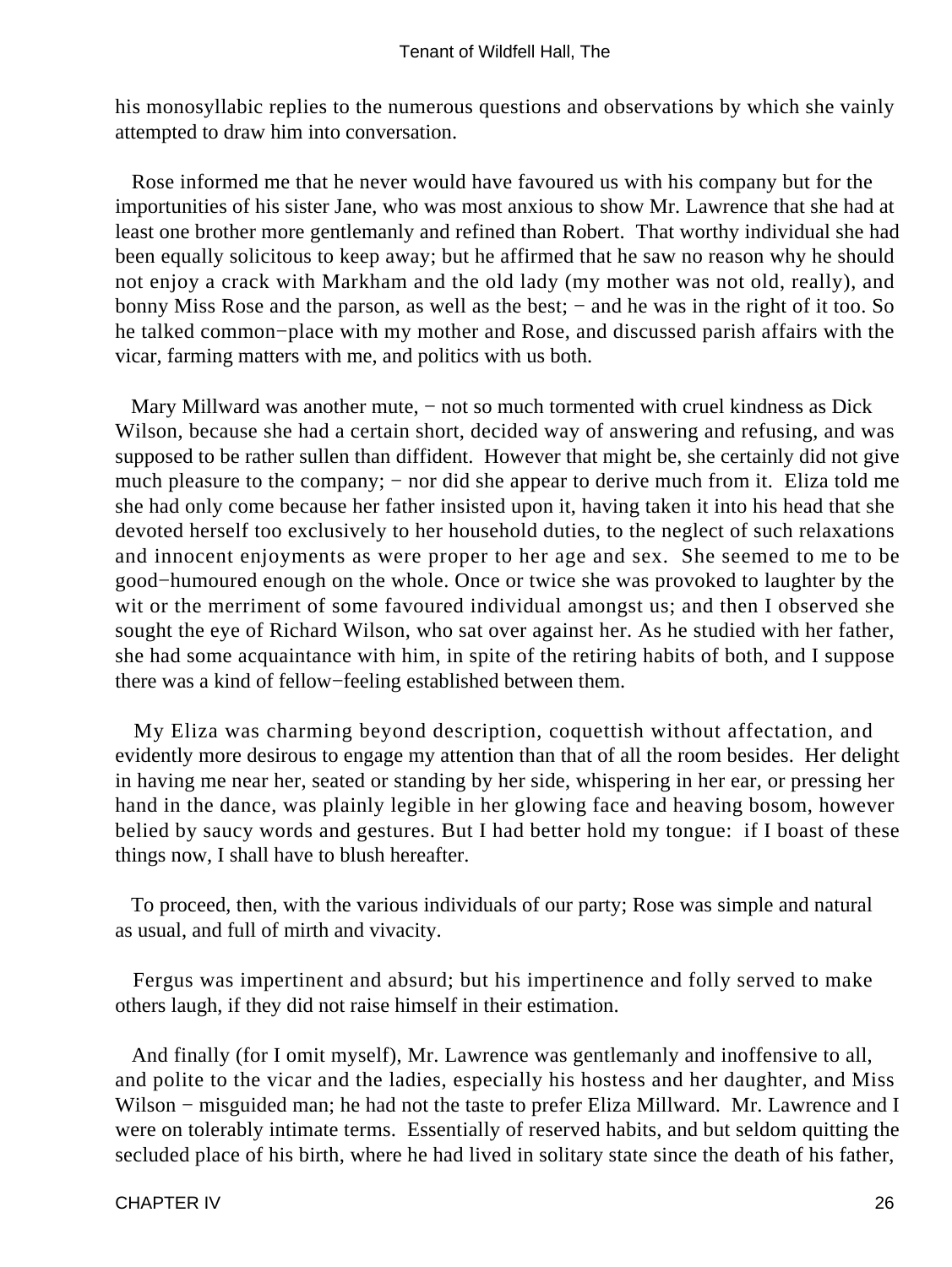he had neither the opportunity nor the inclination for forming many acquaintances; and, of all he had ever known, I (judging by the results) was the companion most agreeable to his taste. I liked the man well enough, but he was too cold, and shy, and self−contained, to obtain my cordial sympathies. A spirit of candour and frankness, when wholly unaccompanied with coarseness, he admired in others, but he could not acquire it himself. His excessive reserve upon all his own concerns was, indeed, provoking and chilly enough; but I forgave it, from a conviction that it originated less in pride and want of confidence in his friends, than in a certain morbid feeling of delicacy, and a peculiar diffidence, that he was sensible of, but wanted energy to overcome. His heart was like a sensitive plant, that opens for a moment in the sunshine, but curls up and shrinks into itself at the slightest touch of the finger, or the lightest breath of wind. And, upon the whole, our intimacy was rather a mutual predilection than a deep and solid friendship, such as has since arisen between myself and you, Halford, whom, in spite of your occasional crustiness, I can liken to nothing so well as an old coat, unimpeachable in texture, but easy and loose − that has conformed itself to the shape of the wearer, and which he may use as he pleases, without being bothered with the fear of spoiling it; – whereas Mr. Lawrence was like a new garment, all very neat and trim to look at, but so tight in the elbows, that you would fear to split the seams by the unrestricted motion of your arms, and so smooth and fine in surface that you scruple to expose it to a single drop of rain.

 Soon after the arrival of the guests, my mother mentioned Mrs. Graham, regretted she was not there to meet them, and explained to the Millwards and Wilsons the reasons she had given for neglecting to return their calls, hoping they would excuse her, as she was sure she did not mean to be uncivil, and would be glad to see them at any time. − 'But she is a very singular lady, Mr. Lawrence,' added she; 'we don't know what to make of her − but I daresay you can tell us something about her, for she is your tenant, you know, − and she said she knew you a little.'

 All eyes were turned to Mr. Lawrence. I thought he looked unnecessarily confused at being so appealed to.

 'I, Mrs. Markham!' said he; 'you are mistaken − I don't − that is − I have seen her, certainly; but I am the last person you should apply to for information respecting Mrs. Graham.'

 He then immediately turned to Rose, and asked her to favour the company with a song, or a tune on the piano.

 'No,' said she, 'you must ask Miss Wilson: she outshines us all in singing, and music too.'

Miss Wilson demurred.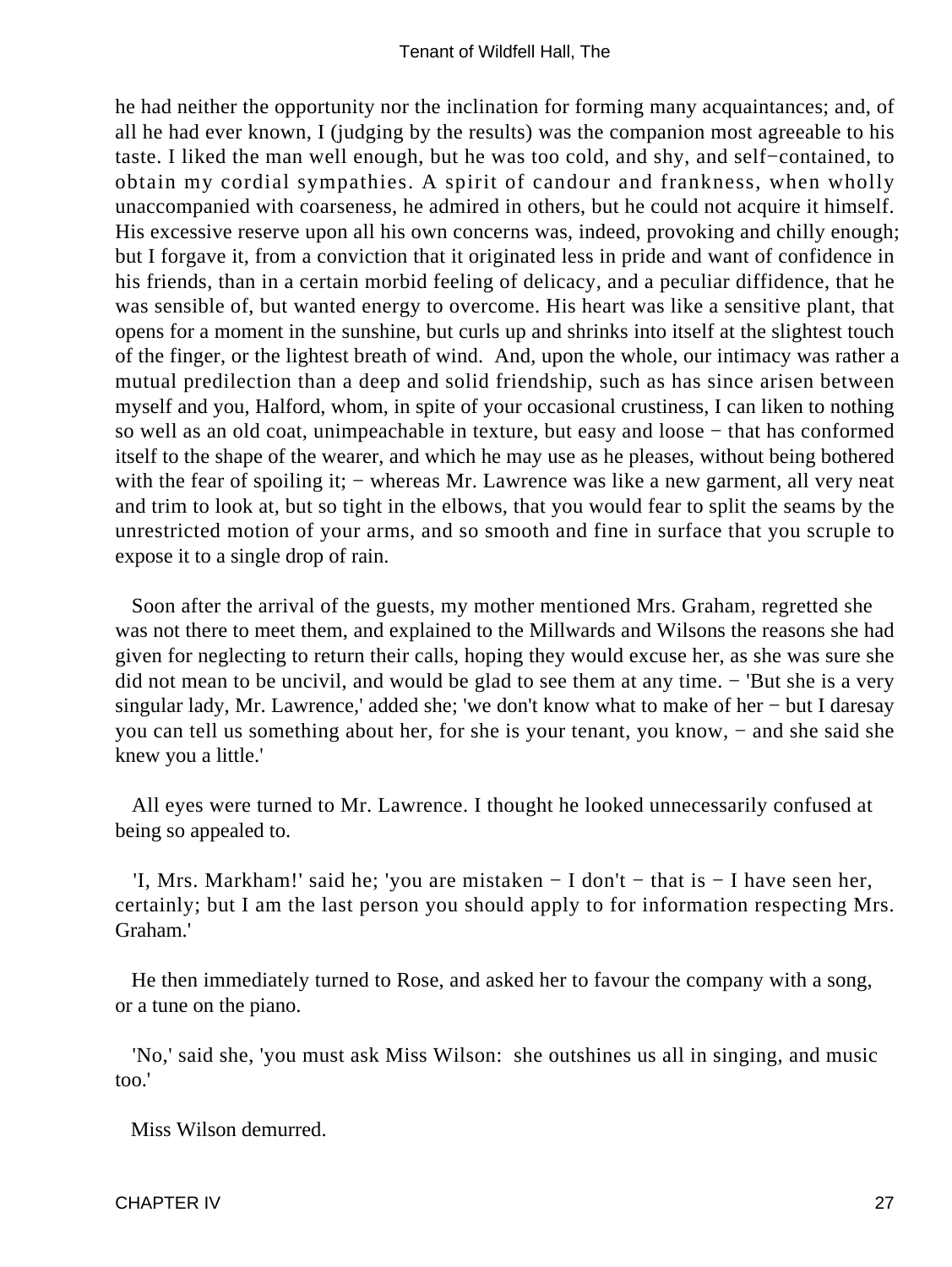'She'll sing readily enough,' said Fergus, 'if you'll undertake to stand by her, Mr. Lawrence, and turn over the leaves for her.'

'I shall be most happy to do so, Miss Wilson; will you allow me?'

 She bridled her long neck and smiled, and suffered him to lead her to the instrument, where she played and sang, in her very best style, one piece after another; while he stood patiently by, leaning one hand on the back of her chair, and turning over the leaves of her book with the other. Perhaps he was as much charmed with her performance as she was. It was all very fine in its way; but I cannot say that it moved me very deeply. There was plenty of skill and execution, but precious little feeling.

But we had not done with Mrs. Graham yet.

 'I don't take wine, Mrs. Markham,' said Mr. Millward, upon the introduction of that beverage; 'I'll take a little of your home− brewed ale. I always prefer your home−brewed to anything else.'

 Flattered at this compliment, my mother rang the bell, and a china jug of our best ale was presently brought and set before the worthy gentleman who so well knew how to appreciate its excellences.

 'Now **THIS** is the thing!' cried he, pouring out a glass of the same in a long stream, skilfully directed from the jug to the tumbler, so as to produce much foam without spilling a drop; and, having surveyed it for a moment opposite the candle, he took a deep draught, and then smacked his lips, drew a long breath, and refilled his glass, my mother looking on with the greatest satisfaction.

 'There's nothing like this, Mrs. Markham!' said he. 'I always maintain that there's nothing to compare with your home−brewed ale.'

 'I'm sure I'm glad you like it, sir. I always look after the brewing myself, as well as the cheese and the butter − I like to have things well done, while we're about it.'

'Quite right, Mrs. Markham!'

 'But then, Mr. Millward, you don't think it wrong to take a little wine now and then − or a little spirits either!' said my mother, as she handed a smoking tumbler of gin−and−water to Mrs. Wilson, who affirmed that wine sat heavy on her stomach, and whose son Robert was at that moment helping himself to a pretty stiff glass of the same.

 'By no means!' replied the oracle, with a Jove−like nod; 'these things are all blessings and mercies, if we only knew how to make use of them.'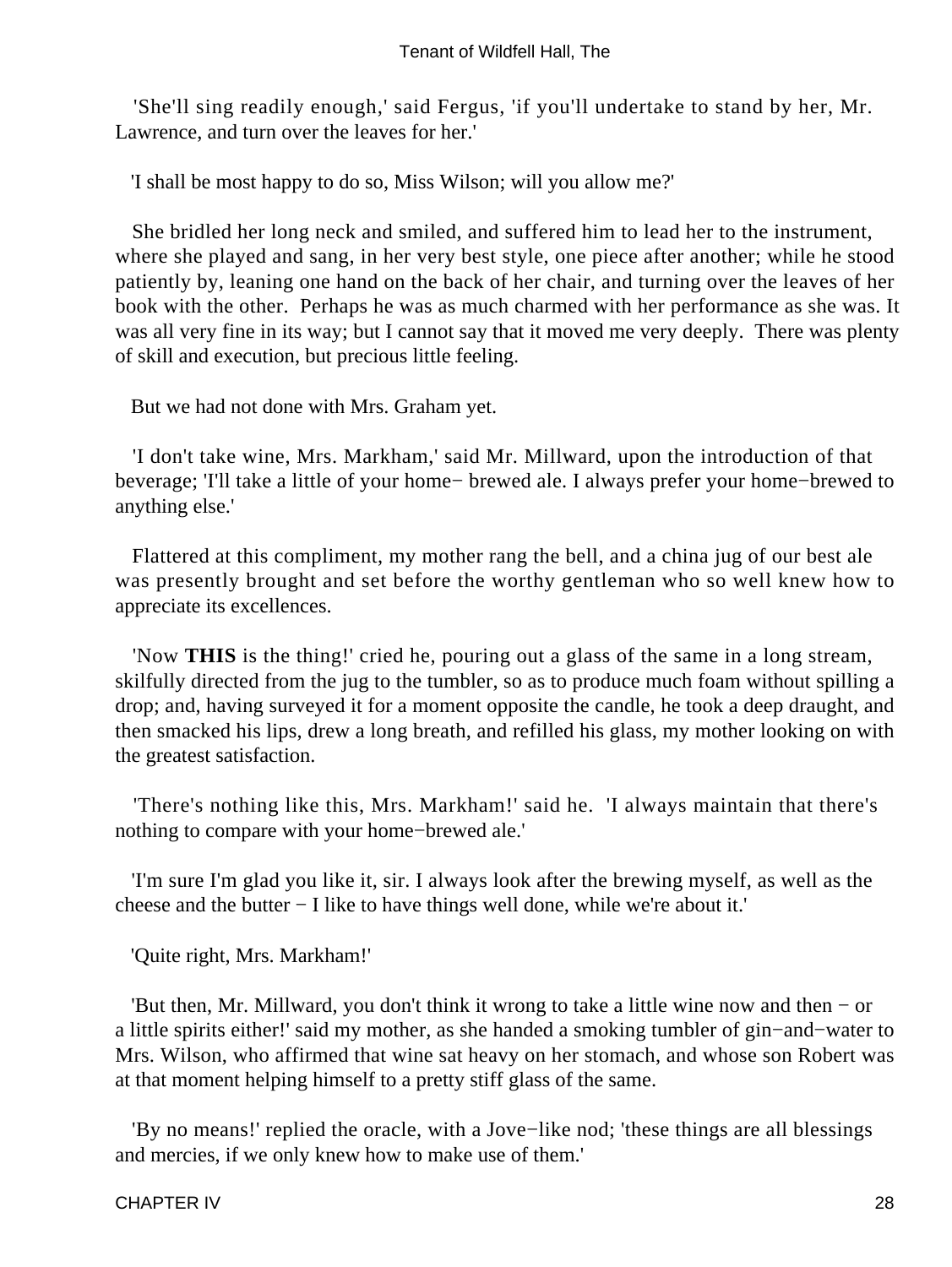'But Mrs. Graham doesn't think so. You shall just hear now what she told us the other day − I told her I'd tell you.'

 And my mother favoured the company with a particular account of that lady's mistaken ideas and conduct regarding the matter in hand, concluding with, 'Now, don't you think it is wrong?'

 'Wrong!' repeated the vicar, with more than common solemnity − 'criminal, I should say − criminal! Not only is it making a fool of the boy, but it is despising the gifts of Providence, and teaching him to trample them under his feet.'

 He then entered more fully into the question, and explained at large the folly and impiety of such a proceeding. My mother heard him with profoundest reverence; and even Mrs. Wilson vouchsafed to rest her tongue for a moment, and listen in silence, while she complacently sipped her gin−and−water. Mr. Lawrence sat with his elbow on the table, carelessly playing with his half−empty wine− glass, and covertly smiling to himself.

 'But don't you think, Mr. Millward,' suggested he, when at length that gentleman paused in his discourse, 'that when a child may be naturally prone to intemperance − by the fault of its parents or ancestors, for instance − some precautions are advisable?' (Now it was generally believed that Mr. Lawrence's father had shortened his days by intemperance.)

'Some precautions, it may be; but temperance, sir, is one thing, and abstinence another.'

 'But I have heard that, with some persons, temperance − that is, moderation − is almost impossible; and if abstinence be an evil (which some have doubted), no one will deny that excess is a greater. Some parents have entirely prohibited their children from tasting intoxicating liquors; but a parent's authority cannot last for ever; children are naturally prone to hanker after forbidden things; and a child, in such a case, would be likely to have a strong curiosity to taste, and try the effect of what has been so lauded and enjoyed by others, so strictly forbidden to himself – which curiosity would generally be gratified on the first convenient opportunity; and the restraint once broken, serious consequences might ensue. I don't pretend to be a judge of such matters, but it seems to me, that this plan of Mrs. Graham's, as you describe it, Mrs. Markham, extraordinary as it may be, is not without its advantages; for here you see the child is delivered at once from temptation; he has no secret curiosity, no hankering desire; he is as well acquainted with the tempting liquors as he ever wishes to be; and is thoroughly disgusted with them, without having suffered from their effects.'

 'And is that right, sir? Have I not proven to you how wrong it is − how contrary to Scripture and to reason, to teach a child to look with contempt and disgust upon the blessings of Providence, instead of to use them aright?'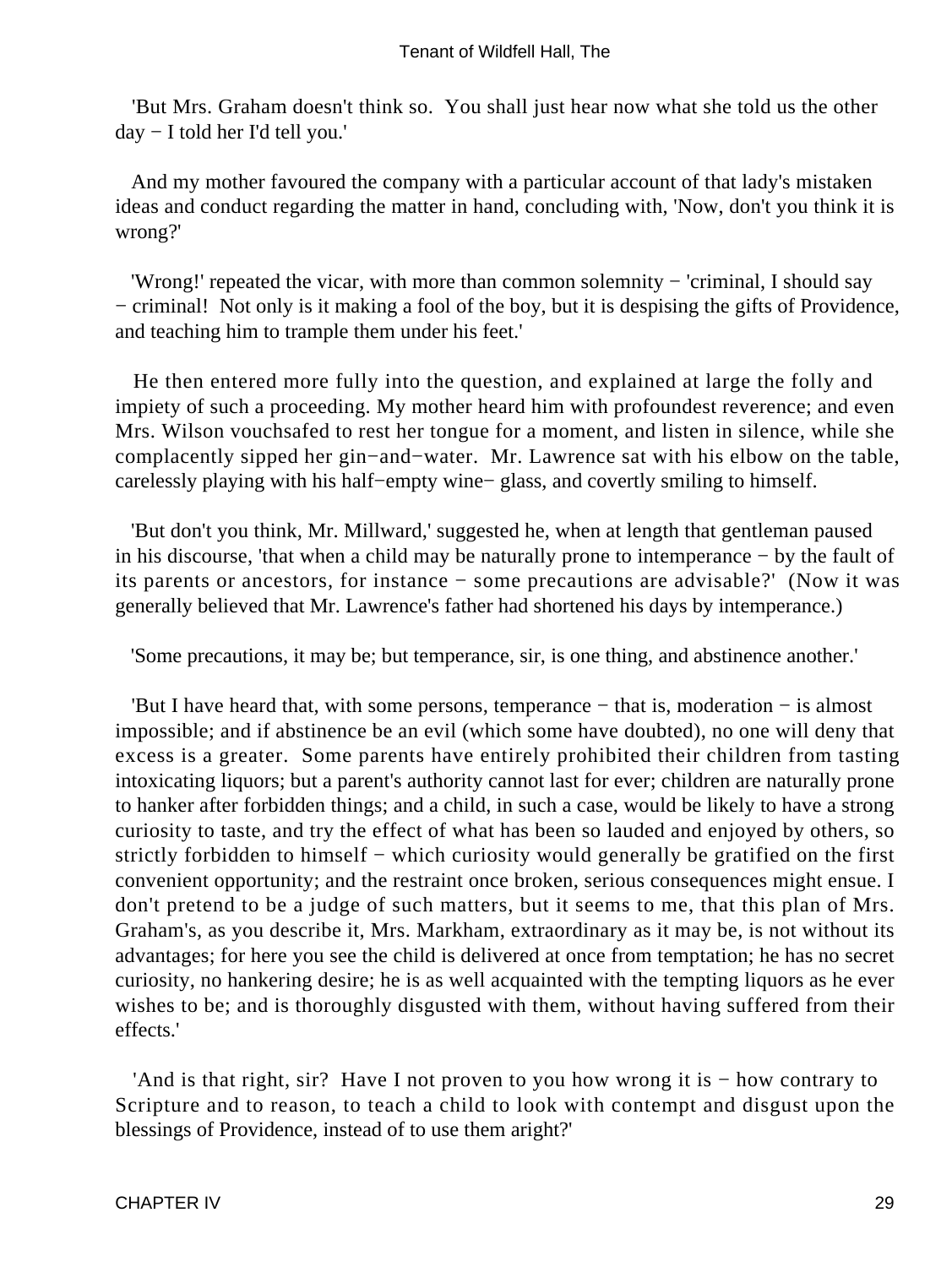'You may consider laudanum a blessing of Providence, sir,' replied Mr. Lawrence, smiling; 'and yet, you will allow that most of us had better abstain from it, even in moderation; but,' added he, 'I would not desire you to follow out my simile too closely − in witness whereof I finish my glass.'

 'And take another, I hope, Mr. Lawrence,' said my mother, pushing the bottle towards him.

 He politely declined, and pushing his chair a little away from the table, leant back towards me − I was seated a trifle behind, on the sofa beside Eliza Millward − and carelessly asked me if I knew Mrs. Graham.

'I have met her once or twice,' I replied.

'What do you think of her?'

 'I cannot say that I like her much. She is handsome − or rather I should say distinguished and interesting − in her appearance, but by no means amiable − a woman liable to take strong prejudices, I should fancy, and stick to them through thick and thin, twisting everything into conformity with her own preconceived opinions − too hard, too sharp, too bitter for my taste.'

 He made no reply, but looked down and bit his lip, and shortly after rose and sauntered up to Miss Wilson, as much repelled by me, I fancy, as attracted by her. I scarcely noticed it at the time, but afterwards I was led to recall this and other trifling facts, of a similar nature, to my remembrance, when − but I must not anticipate.

We wound up the evening with dancing – our worthy pastor thinking it no scandal to be present on the occasion, though one of the village musicians was engaged to direct our evolutions with his violin. But Mary Millward obstinately refused to join us; and so did Richard Wilson, though my mother earnestly entreated him to do so, and even offered to be his partner.

 We managed very well without them, however. With a single set of quadrilles, and several country dances, we carried it on to a pretty late hour; and at length, having called upon our musician to strike up a waltz, I was just about to whirl Eliza round in that delightful dance, accompanied by Lawrence and Jane Wilson, and Fergus and Rose, when Mr. Millward interposed with:− 'No, no; I don't allow that! Come, it's time to be going now.'

'Oh, no, papa!' pleaded Eliza.

 'High time, my girl − high time! Moderation in all things, remember! That's the plan − «Let your moderation be known unto all men!»'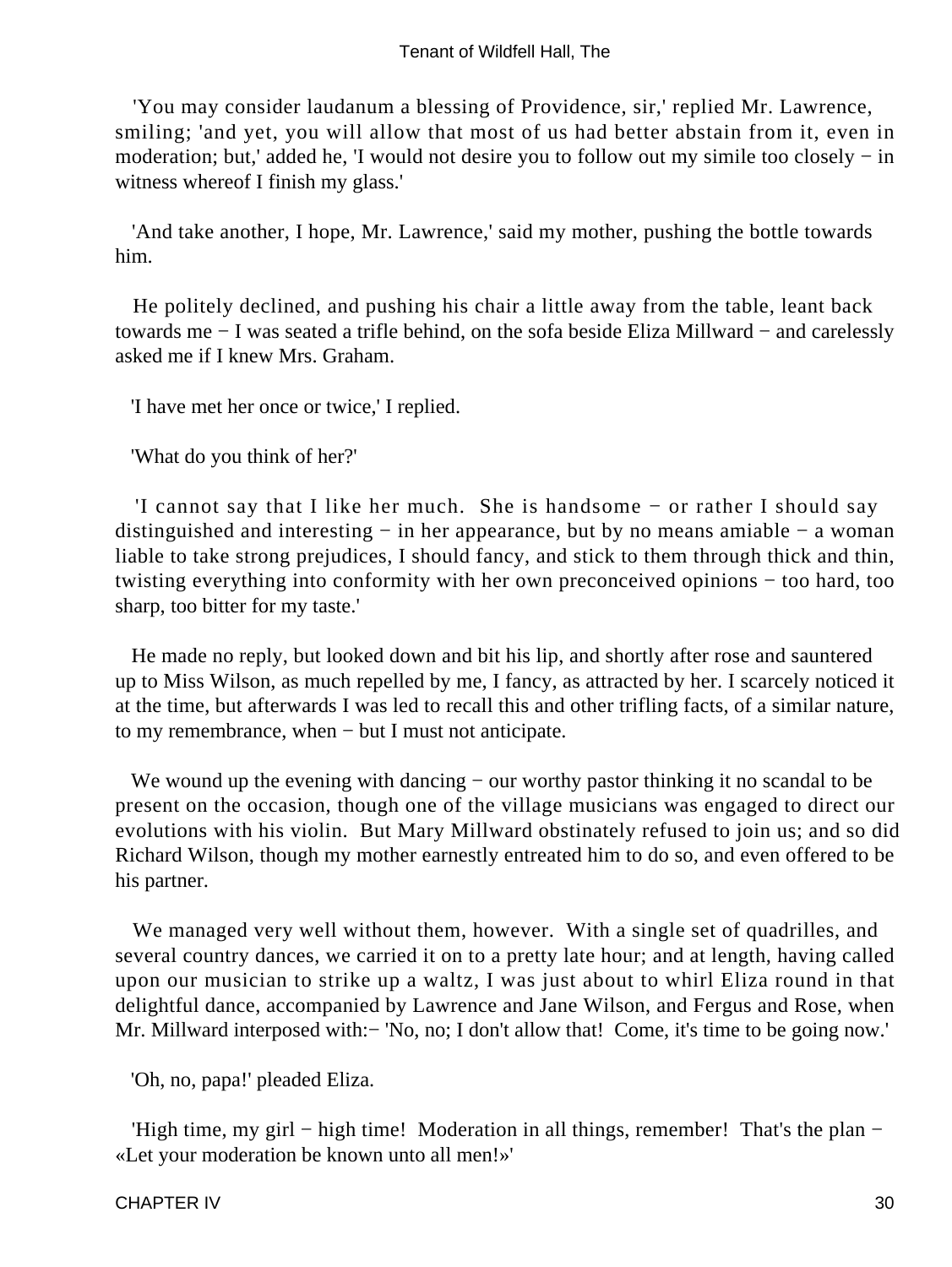But in revenge I followed Eliza into the dimly−lighted passage, where, under pretence of helping her on with her shawl, I fear I must plead guilty to snatching a kiss behind her father's back, while he was enveloping his throat and chin in the folds of a mighty comforter. But alas! in turning round, there was my mother close beside me. The consequence was, that no sooner were the guests departed, than I was doomed to a very serious remonstrance, which unpleasantly checked the galloping course of my spirits, and made a disagreeable close to the evening.

 'My dear Gilbert,' said she, 'I wish you wouldn't do so! You know how deeply I have your advantage at heart, how I love you and prize you above everything else in the world, and how much I long to see you well settled in life − and how bitterly it would grieve me to see you married to that girl – or any other in the neighbourhood. What you see in her I don't know. It isn't only the want of money that I think about − nothing of the kind − but there's neither beauty, nor cleverness, nor goodness, nor anything else that's desirable. If you knew your own value, as I do, you wouldn't dream of it. Do wait awhile and see! If you bind yourself to her, you'll repent it all your lifetime when you look round and see how many better there are. Take my word for it, you will.'

 'Well, mother, do be quiet! − I hate to be lectured! − I'm not going to marry yet, I tell you; but − dear me! mayn't I enjoy myself at all?'

 'Yes, my dear boy, but not in that way. Indeed, you shouldn't do such things. You would be wronging the girl, if she were what she ought to be; but I assure you she is as artful a little hussy as anybody need wish to see; and you'll got entangled in her snares before you know where you are. And if you marry her, Gilbert, you'll break my heart − so there's an end of it.'

 'Well, don't cry about it, mother,' said I, for the tears were gushing from her eyes; 'there, let that kiss efface the one I gave Eliza; don't abuse her any more, and set your mind at rest; for I'll promise never – that is, I'll promise to think twice before I take any important step you seriously disapprove of.'

So saying, I lighted my candle, and went to bed, considerably quenched in spirit.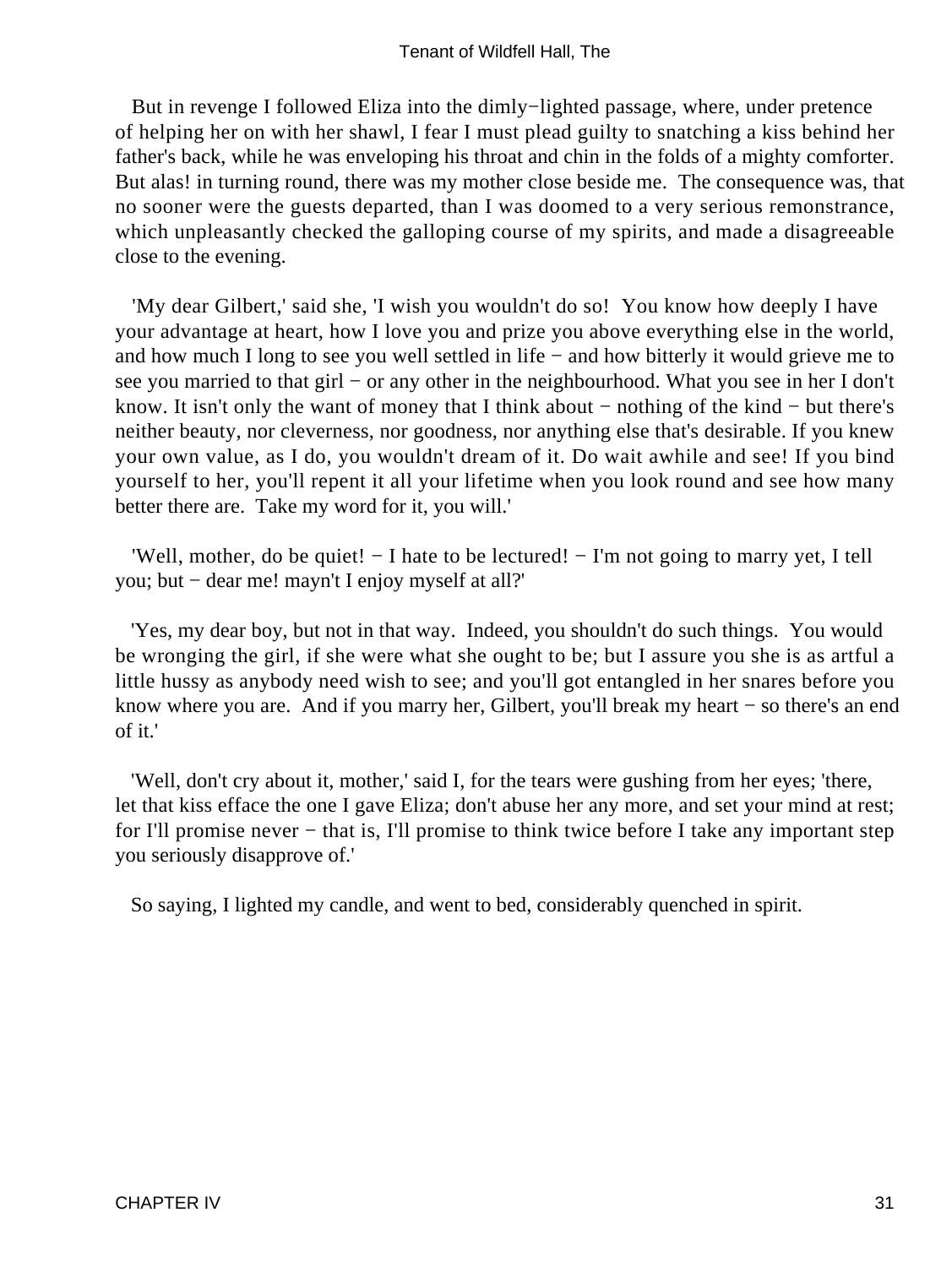# **[CHAPTER V](#page-378-0)**

*I*t was about the close of the month, that, yielding at length to the urgent importunities of Rose, I accompanied her in a visit to Wildfell Hall. To our surprise, we were ushered into a room where the first object that met the eye was a painter's easel, with a table beside it covered with rolls of canvas, bottles of oil and varnish, palette, brushes, paints, Leaning against the wall were several sketches in various stages of progression, and a few finished paintings – mostly of landscapes and figures.

 'I must make you welcome to my studio,' said Mrs. Graham; 'there is no fire in the sitting−room to−day, and it is rather too cold to show you into a place with an empty grate.'

 And disengaging a couple of chairs from the artistical lumber that usurped them, she bid us be seated, and resumed her place beside the easel − not facing it exactly, but now and then glancing at the picture upon it while she conversed, and giving it an occasional touch with her brush, as if she found it impossible to wean her attention entirely from her occupation to fix it upon her guests. It was a view of Wildfell Hall, as seen at early morning from the field below, rising in dark relief against a sky of clear silvery blue, with a few red streaks on the horizon, faithfully drawn and coloured, and very elegantly and artistically handled.

 'I see your heart is in your work, Mrs. Graham,' observed I: 'I must beg you to go on with it; for if you suffer our presence to interrupt you, we shall be constrained to regard ourselves as unwelcome intruders.'

 'Oh, no!' replied she, throwing her brush on to the table, as if startled into politeness. 'I am not so beset with visitors but that I can readily spare a few minutes to the few that do favour me with their company.'

 'You have almost completed your painting,' said I, approaching to observe it more closely, and surveying it with a greater degree of admiration and delight than I cared to express. 'A few more touches in the foreground will finish it, I should think. But why have you called it Fernley Manor, Cumberland, instead of Wildfell Hall, −shire?' I asked, alluding to the name she had traced in small characters at the bottom of the canvas.

 But immediately I was sensible of having committed an act of impertinence in so doing; for she coloured and hesitated; but after a moment's pause, with a kind of desperate frankness, she replied:−

'Because I have friends − acquaintances at least − in the world, from whom I desire my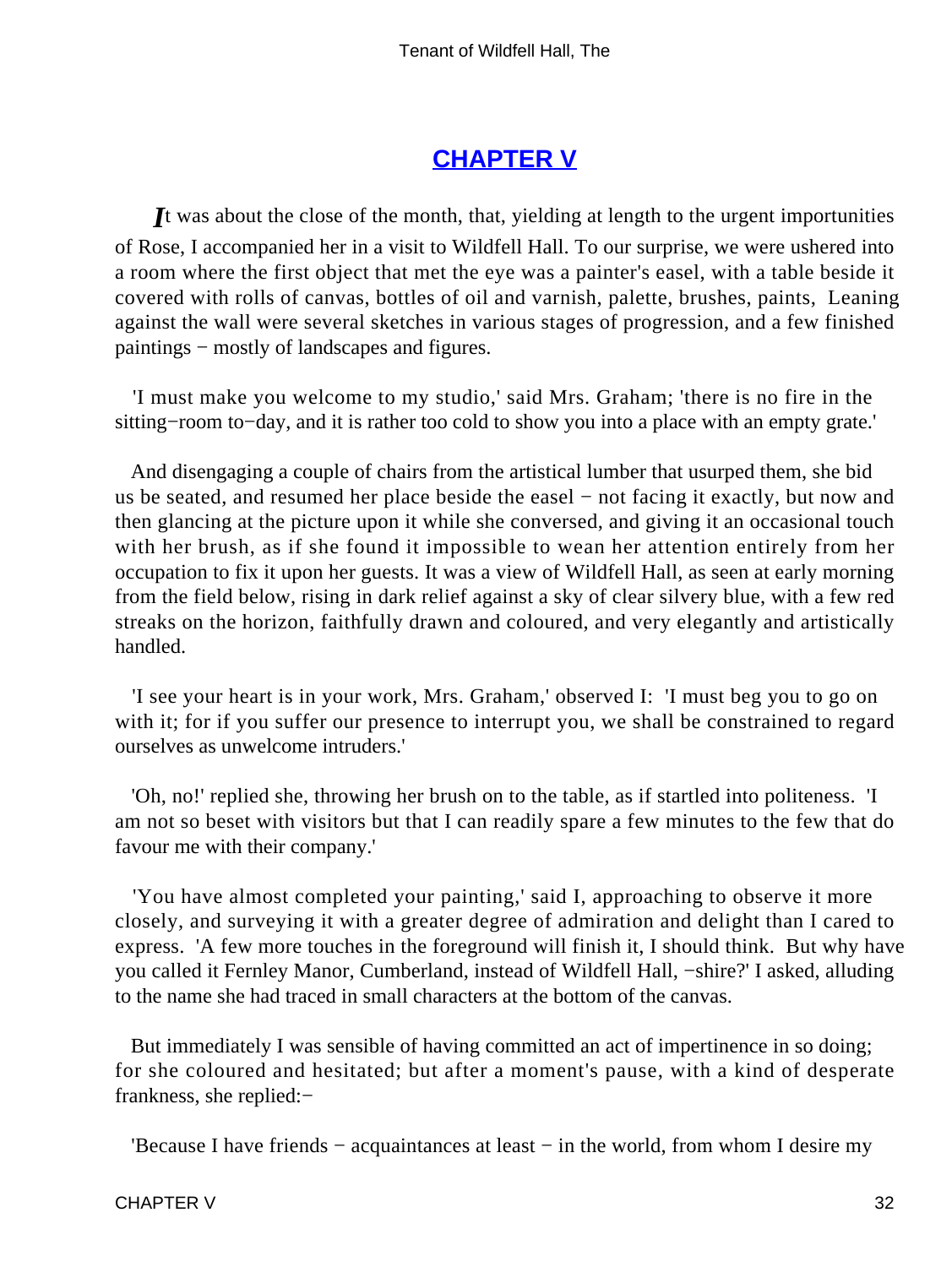present abode to be concealed; and as they might see the picture, and might possibly recognise the style in spite of the false initials I have put in the corner, I take the precaution to give a false name to the place also, in order to put them on a wrong scent, if they should attempt to trace me out by it.'

 'Then you don't intend to keep the picture?' said I, anxious to say anything to change the subject.

'No; I cannot afford to paint for my own amusement.'

 'Mamma sends all her pictures to London,' said Arthur; 'and somebody sells them for her there, and sends us the money.'

 In looking round upon the other pieces, I remarked a pretty sketch of Linden−hope from the top of the hill; another view of the old hall basking in the sunny haze of a quiet summer afternoon; and a simple but striking little picture of a child brooding, with looks of silent but deep and sorrowful regret, over a handful of withered flowers, with glimpses of dark low hills and autumnal fields behind it, and a dull beclouded sky above.

 'You see there is a sad dearth of subjects,' observed the fair artist. 'I took the old hall once on a moonlight night, and I suppose I must take it again on a snowy winter's day, and then again on a dark cloudy evening; for I really have nothing else to paint. I have been told that you have a fine view of the sea somewhere in the neighbourhood. Is it true? − and is it within walking distance?'

 'Yes, if you don't object to walking four miles − or nearly so − little short of eight miles, there and back − and over a somewhat rough, fatiguing road.'

'In what direction does it lie?'

 I described the situation as well as I could, and was entering upon an explanation of the various roads, lanes, and fields to be traversed in order to reach it, the goings straight on, and turnings to the right and the left, when she checked me with, −

 'Oh, stop! don't tell me now: I shall forget every word of your directions before I require them. I shall not think about going till next spring; and then, perhaps, I may trouble you. At present we have the winter before us, and − '

 She suddenly paused, with a suppressed exclamation, started up from her seat, and saying, 'Excuse me one moment,' hurried from the room, and shut the door behind her.

 Curious to see what had startled her so, I looked towards the window − for her eyes had been carelessly fixed upon it the moment before − and just beheld the skirts of a man's coat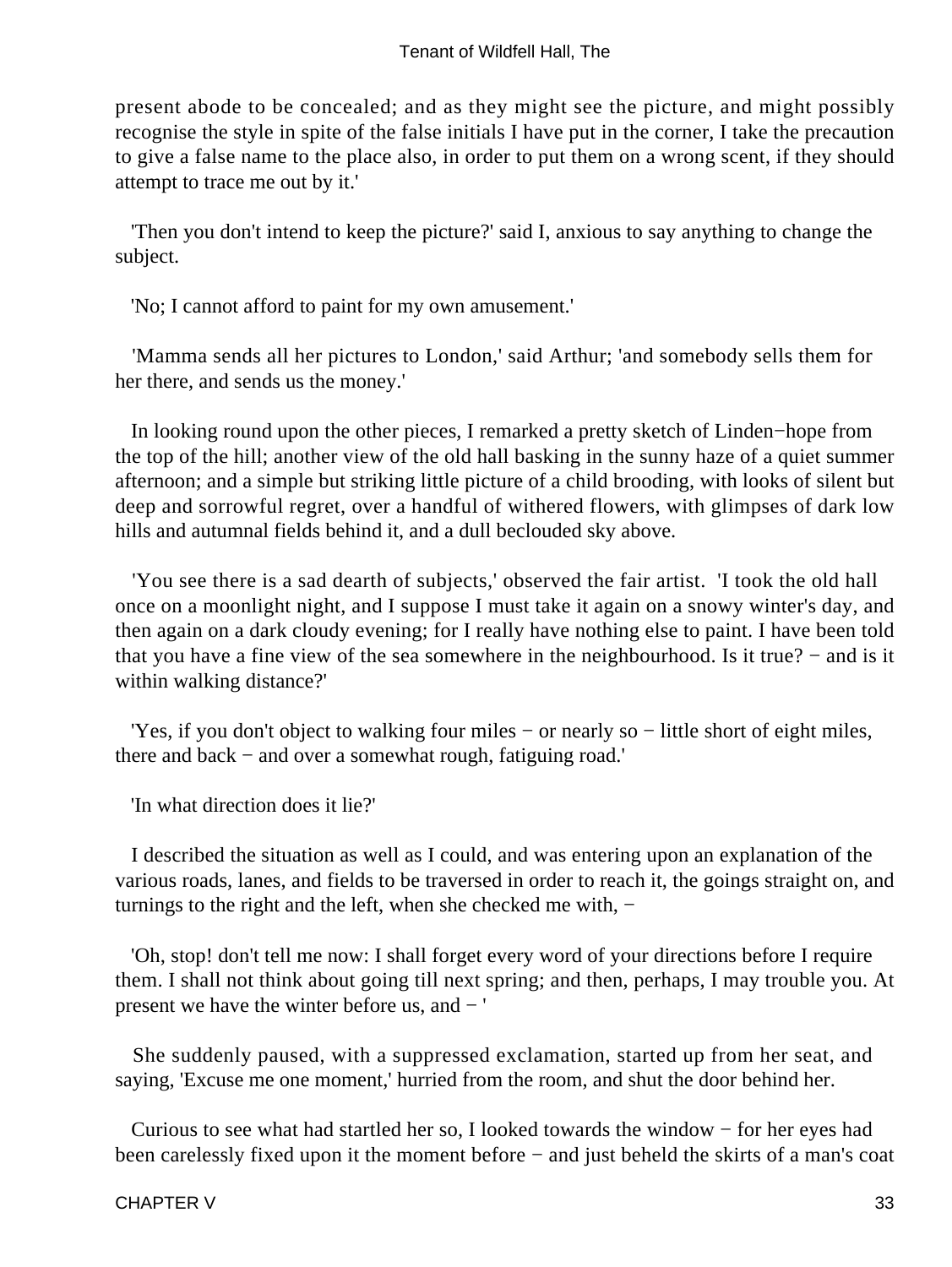vanishing behind a large holly−bush that stood between the window and the porch.

'It's mamma's friend,' said Arthur.

Rose and I looked at each other.

'I don't know what to make of her at all,' whispered Rose.

 The child looked at her in grave surprise. She straightway began to talk to him on indifferent matters, while I amused myself with looking at the pictures. There was one in an obscure corner that I had not before observed. It was a little child, seated on the grass with its lap full of flowers. The tiny features and large blue eyes, smiling through a shock of light brown curls, shaken over the forehead as it bent above its treasure, bore sufficient resemblance to those of the young gentleman before me to proclaim it a portrait of Arthur Graham in his early infancy.

 In taking this up to bring it to the light, I discovered another behind it, with its face to the wall. I ventured to take that up too. It was the portrait of a gentleman in the full prime of youthful manhood − handsome enough, and not badly executed; but if done by the same hand as the others, it was evidently some years before; for there was far more careful minuteness of detail, and less of that freshness of colouring and freedom of handling that delighted and surprised me in them. Nevertheless, I surveyed it with considerable interest. There was a certain individuality in the features and expression that stamped it, at once, a successful likeness. The bright blue eyes regarded the spectator with a kind of lurking drollery − you almost expected to see them wink; the lips − a little too voluptuously full − seemed ready to break into a smile; the warmly−tinted cheeks were embellished with a luxuriant growth of reddish whiskers; while the bright chestnut hair, clustering in abundant, wavy curls, trespassed too much upon the forehead, and seemed to intimate that the owner thereof was prouder of his beauty than his intellect − as, perhaps, he had reason to be; and yet he looked no fool.

I had not had the portrait in my hands two minutes before the fair artist returned.

 'Only some one come about the pictures,' said she, in apology for her abrupt departure: 'I told him to wait.'

 'I fear it will be considered an act of impertinence,' said 'to presume to look at a picture that the artist has turned to the wall; but may I as  $-$ '

 'It is an act of very great impertinence, sir; and therefore I beg you will ask nothing about it, for your curiosity will not be gratified,' replied she, attempting to cover the tartness of her rebuke with a smile; but I could see, by her flushed cheek and kindling eye, that she was seriously annoyed.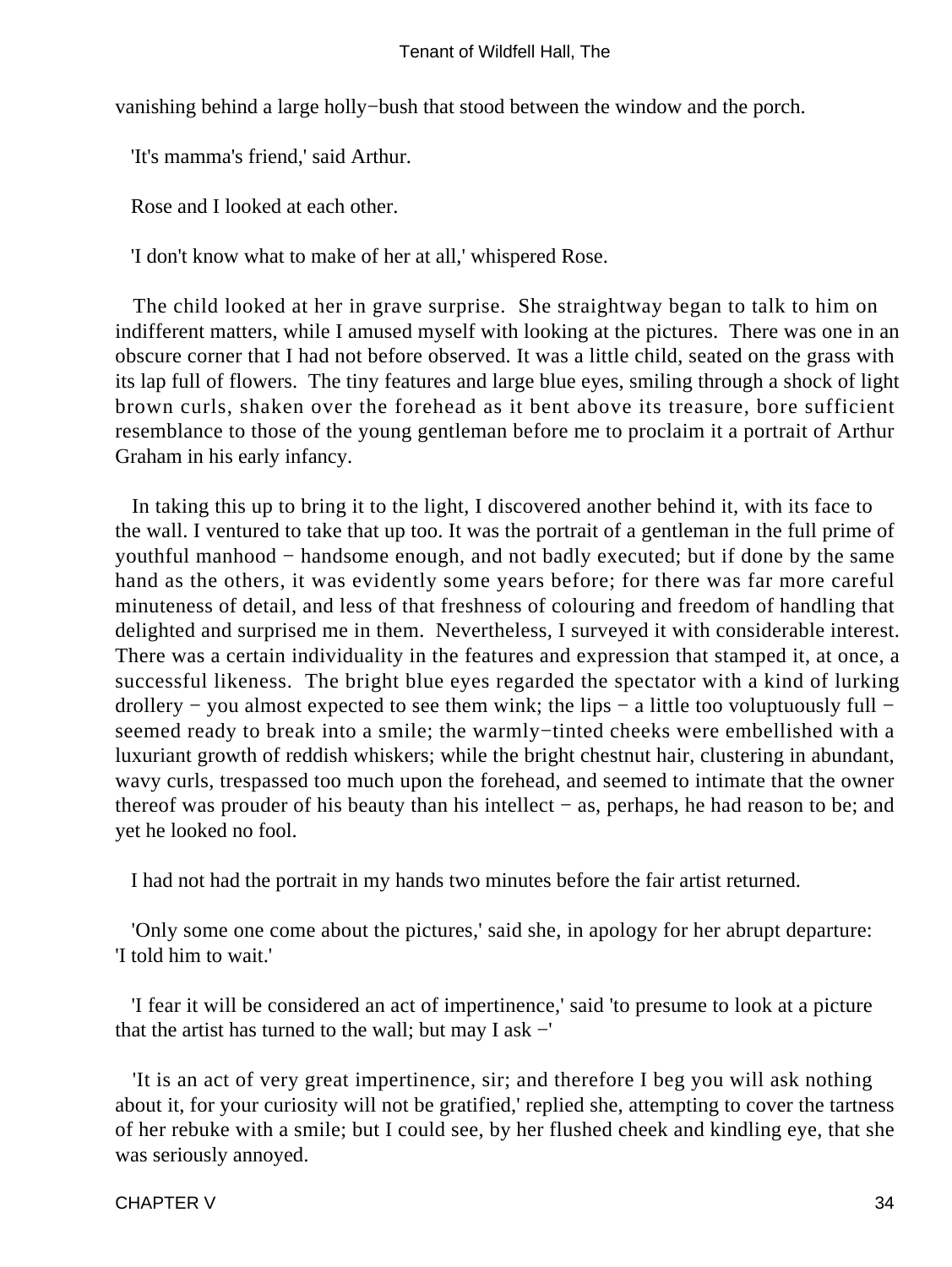'I was only going to ask if you had painted it yourself,' said I, sulkily resigning the picture into her hands; for without a grain of ceremony she took it from me; and quickly restoring it to the dark corner, with its face to the wall, placed the other against it as before, and then turned to me and laughed.

 But I was in no humour for jesting. I carelessly turned to the window, and stood looking out upon the desolate garden, leaving her to talk to Rose for a minute or two; and then, telling my sister it was time to go, shook hands with the little gentleman, coolly bowed to the lady, and moved towards the door. But, having bid adieu to Rose, Mrs. Graham presented her hand to me, saying, with a soft voice, and by no means a disagreeable smile, − 'Let not the sun go down upon your wrath, Mr. Markham. I'm sorry I offended you by my abruptness.'

 When a lady condescends to apologise, there is no keeping one's anger, of course; so we parted good friends for once; and this time I squeezed her hand with a cordial, not a spiteful pressure.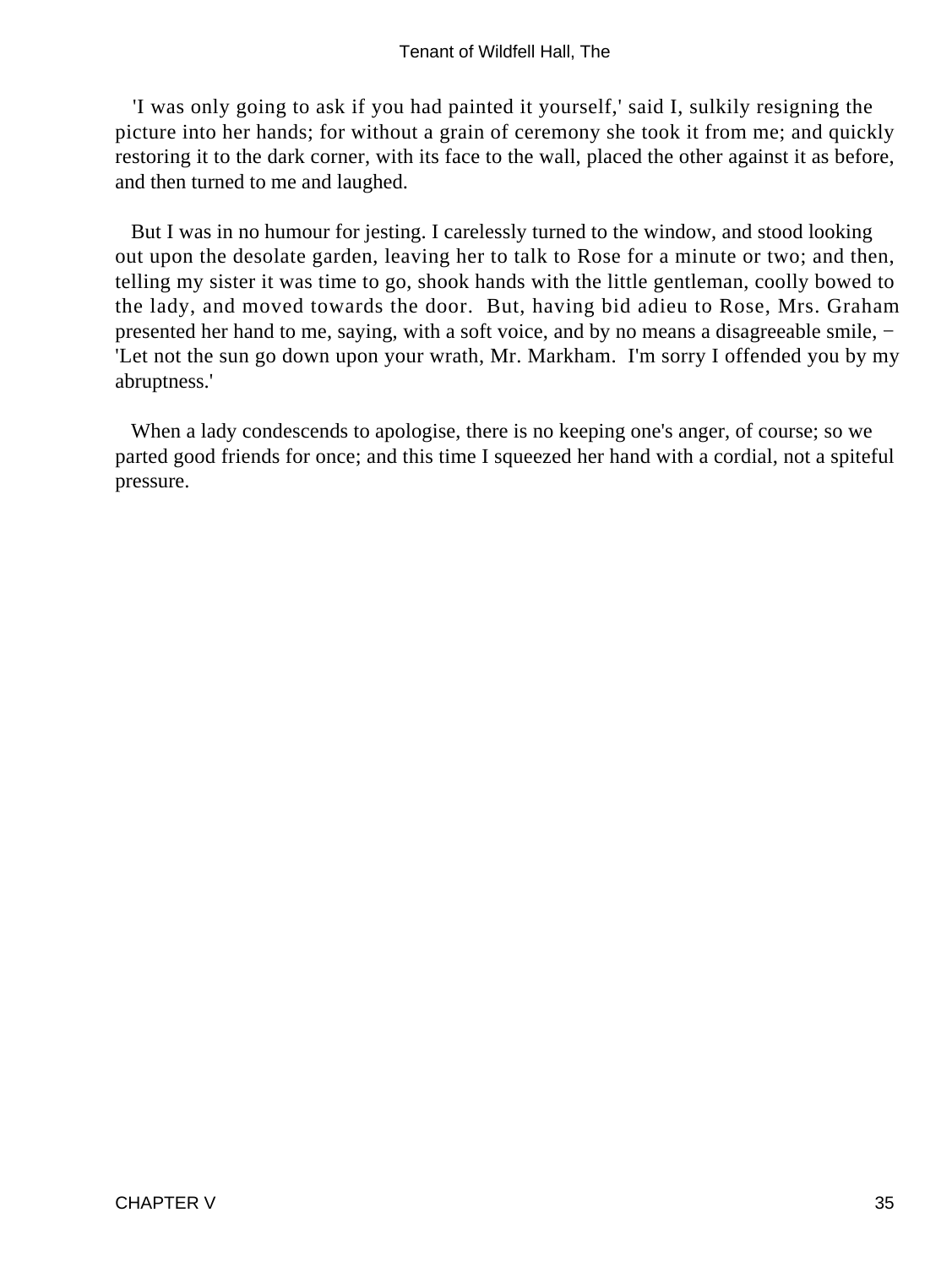### **[CHAPTER VI](#page-378-0)**

*D*uring the next four months I did not enter Mrs. Graham's house, nor she mine; but still the ladies continued to talk about her, and still our acquaintance continued, though slowly, to advance. As for their talk, I paid but little attention to that (when it related to the fair hermit, I mean), and the only information I derived from it was, that one fine frosty day she had ventured to take her little boy as far as the vicarage, and that, unfortunately, nobody was at home but Miss Millward; nevertheless, she had sat a long time, and, by all accounts, they had found a good deal to say to each other, and parted with a mutual desire to meet again. But Mary liked children, and fond mammas like those who can duly appreciate their treasures.

 But sometimes I saw her myself, not only when she came to church, but when she was out on the hills with her son, whether taking a long, purpose−like walk, or − on special fine days − leisurely rambling over the moor or the bleak pasture−lands, surrounding the old hall, herself with a book in her hand, her son gambolling about her; and, on any of these occasions, when I caught sight of her in my solitary walks or rides, or while following my agricultural pursuits, I generally contrived to meet or overtake her, for I rather liked to see Mrs. Graham, and to talk to her, and I decidedly liked to talk to her little companion, whom, when once the ice of his shyness was fairly broken, I found to be a very amiable, intelligent, and entertaining little fellow; and we soon became excellent friends − how much to the gratification of his mamma I cannot undertake to say. I suspected at first that she was desirous of throwing cold water on this growing intimacy − to quench, as it were, the kindling flame of our friendship − but discovering, at length, in spite of her prejudice against me, that I was perfectly harmless, and even well−intentioned, and that, between myself and my dog, her son derived a great deal of pleasure from the acquaintance that he would not otherwise have known, she ceased to object, and even welcomed my coming with a smile.

 As for Arthur, he would shout his welcome from afar, and run to meet me fifty yards from his mother's side. If I happened to be on horseback he was sure to get a canter or a gallop; or, if there was one of the draught horses within an available distance, he was treated to a steady ride upon that, which served his turn almost as well; but his mother would always follow and trudge beside him − not so much, I believe, to ensure his safe conduct, as to see that I instilled no objectionable notions into his infant mind, for she was ever on the watch, and never would allow him to be taken out of her sight. What pleased her best of all was to see him romping and racing with Sancho, while I walked by her side − not, I fear, for love of my company (though I sometimes deluded myself with that idea), so much as for the delight she took in seeing her son thus happily engaged in the enjoyment of those active sports so invigorating to his tender frame, yet so seldom exercised for want of playmates suited to his years: and, perhaps, her pleasure was sweetened not a little by the fact of my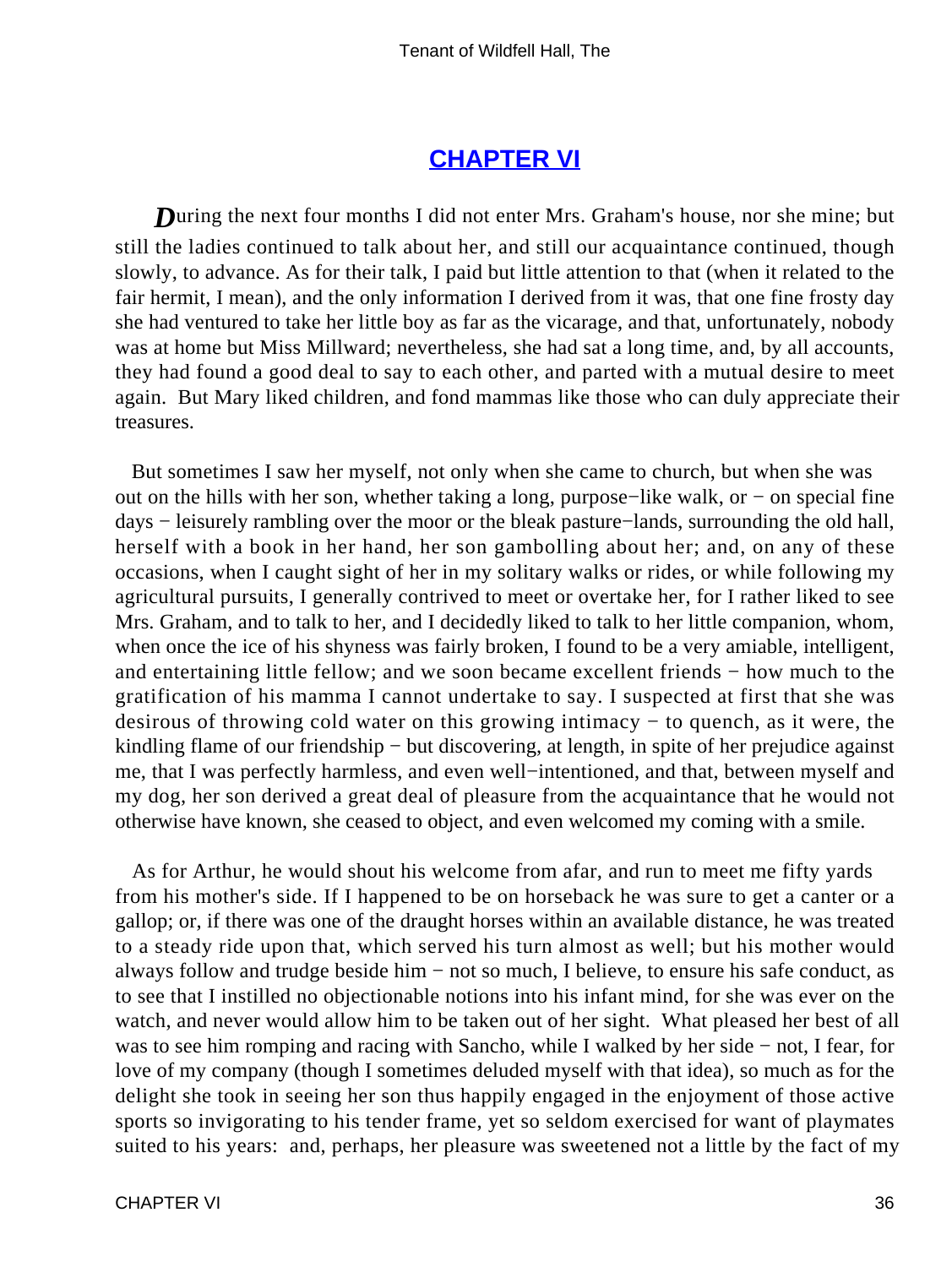being with her instead of with him, and therefore incapable of doing him any injury directly or indirectly, designedly or otherwise, small thanks to her for that same.

 But sometimes, I believe, she really had some little gratification in conversing with me; and one bright February morning, during twenty minutes' stroll along the moor, she laid aside her usual asperity and reserve, and fairly entered into conversation with me, discoursing with so much eloquence and depth of thought and feeling on a subject happily coinciding with my own ideas, and looking so beautiful withal, that I went home enchanted; and on the way (morally) started to find myself thinking that, after all, it would, perhaps, be better to spend one's days with such a woman than with Eliza Millward; and then I (figuratively) blushed for my inconstancy.

 On entering the parlour I found Eliza there with Rose, and no one else. The surprise was not altogether so agreeable as it ought to have been. We chatted together a long time, but I found her rather frivolous, and even a little insipid, compared with the more mature and earnest Mrs. Graham. Alas, for human constancy!

 'However,' thought I, 'I ought not to marry Eliza, since my mother so strongly objects to it, and I ought not to delude the girl with the idea that I intended to do so. Now, if this mood continue, I shall have less difficulty in emancipating my affections from her soft yet unrelenting sway; and, though Mrs. Graham might be equally objectionable, I may be permitted, like the doctors, to cure a greater evil by a less, for I shall not fall seriously in love with the young widow, I think, nor she with me − that's certain − but if I find a little pleasure in her society I may surely be allowed to seek it; and if the star of her divinity be bright enough to dim the lustre of Eliza's, so much the better, but I scarcely can think it.'

 And thereafter I seldom suffered a fine day to pass without paying a visit to Wildfell about the time my new acquaintance usually left her hermitage; but so frequently was I baulked in my expectations of another interview, so changeable was she in her times of coming forth and in her places of resort, so transient were the occasional glimpses I was able to obtain, that I felt half inclined to think she took as much pains to avoid my company as I to seek hers; but this was too disagreeable a supposition to be entertained a moment after it could conveniently be dismissed.

 One calm, clear afternoon, however, in March, as I was superintending the rolling of the meadow−land, and the repairing of a hedge in the valley, I saw Mrs. Graham down by the brook, with a sketch−book in her hand, absorbed in the exercise of her favourite art, while Arthur was putting on the time with constructing dams and breakwaters in the shallow, stony stream. I was rather in want of amusement, and so rare an opportunity was not to be neglected; so, leaving both meadow and hedge, I quickly repaired to the spot, but not before Sancho, who, immediately upon perceiving his young friend, scoured at full gallop the intervening space, and pounced upon him with an impetuous mirth that precipitated the child almost into the middle of the beck; but, happily, the stones preserved him from any serious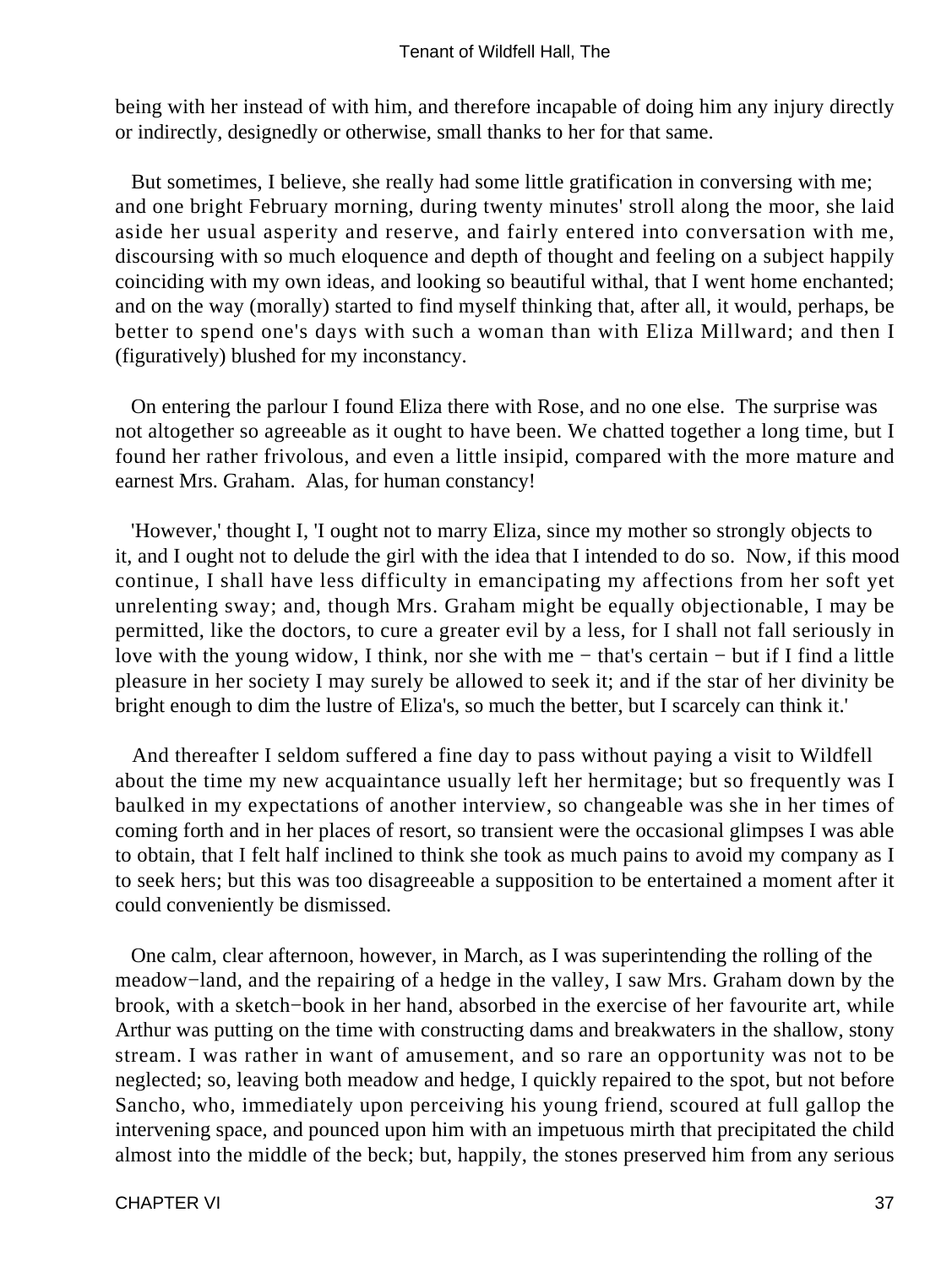wetting, while their smoothness prevented his being too much hurt to laugh at the untoward event.

 Mrs. Graham was studying the distinctive characters of the different varieties of trees in their winter nakedness, and copying, with a spirited, though delicate touch, their various ramifications. She did not talk much, but I stood and watched the progress of her pencil: it was a pleasure to behold it so dexterously guided by those fair and graceful fingers. But ere long their dexterity became impaired, they began to hesitate, to tremble slightly, and make false strokes, and then suddenly came to a pause, while their owner laughingly raised her face to mine, and told me that her sketch did not profit by my superintendence.

'Then,' said I, 'I'll talk to Arthur till you've done.'

'I should like to have a ride, Mr. Markham, if mamma will let me,' said the child.

'What on, my boy?'

 'I think there's a horse in that field,' replied he, pointing to where the strong black mare was pulling the roller.

'No, no, Arthur; it's too far,' objected his mother.

 But I promised to bring him safe back after a turn or two up and down the meadow; and when she looked at his eager face she smiled and let him go. It was the first time she had even allowed me to take him so much as half a field's length from her side.

 Enthroned upon his monstrous steed, and solemnly proceeding up and down the wide, steep field, he looked the very incarnation of quiet, gleeful satisfaction and delight. The rolling, however, was soon completed; but when I dismounted the gallant horseman, and restored him to his mother, she seemed rather displeased at my keeping him so long. She had shut up her sketch−book, and been, probably, for some minutes impatiently waiting his return.

 It was now high time to go home, she said, and would have bid me good−evening, but I was not going to leave her yet: I accompanied her half−way up the hill. She became more sociable, and I was beginning to be very happy; but, on coming within sight of the grim old hall, she stood still, and turned towards me while she spoke, as if expecting I should go no further, that the conversation would end here, and I should now take leave and depart − as, indeed, it was time to do, for 'the clear, cold eve' was fast 'declining,' the sun had set, and the gibbous moon was visibly brightening in the pale grey sky; but a feeling almost of compassion riveted me to the spot. It seemed hard to leave her to such a lonely, comfortless home. I looked up at it. Silent and grim it frowned; before us. A faint, red light was gleaming from the lower windows of one wing, but all the other windows were in darkness,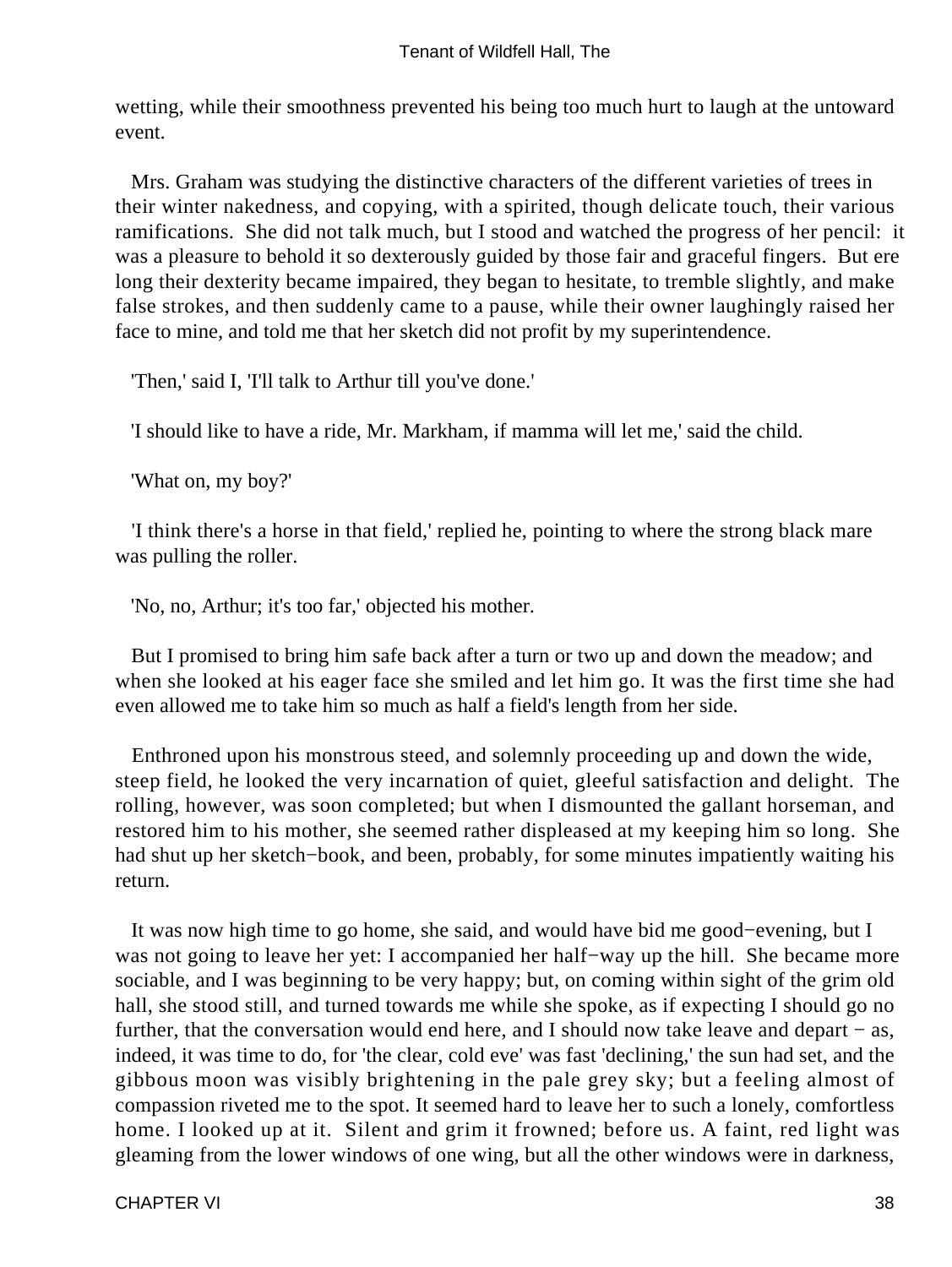and many exhibited their black, cavernous gulfs, entirely destitute of glazing or framework.

 'Do you not find it a desolate place to live in?' said I, after a moment of silent contemplation.

 'I do, sometimes,' replied she. 'On winter evenings, when Arthur is in bed, and I am sitting there alone, hearing the bleak wind moaning round me and howling through the ruinous old chambers, no books or occupations can represss the dismal thoughts and apprehensions that come crowding in − but it is folly to give way to such weakness, I know. If Rachel is satisfied with such a life, why should not I? − Indeed, I cannot be too thankful for such an asylum, while it is left me.'

 The closing sentence was uttered in an under−tone, as if spoken rather to herself than to me. She then bid me good−evening and withdrew.

 I had not proceeded many steps on my way homewards when I perceived Mr. Lawrence, on his pretty grey pony, coming up the rugged lane that crossed over the hill−top. I went a little out of my way to speak to him; for we had not met for some time.

 'Was that Mrs. Graham you were speaking to just now?' said he, after the first few words of greeting had passed between us.

'Yes.'

 'Humph! I thought so.' He looked contemplatively at his horse's mane, as if he had some serious cause of dissatisfaction with it, or something else.

'Well! what then?'

 'Oh, nothing!' replied he. 'Only I thought you disliked her,' he quietly added, curling his classic lip with a slightly sarcastic smile.

'Suppose I did; mayn't a man change his mind on further acquaintance?'

 'Yes, of course,' returned he, nicely reducing an entanglement in the pony's redundant hoary mane. Then suddenly turning to me, and fixing his shy, hazel eyes upon me with a steady penetrating gaze, he added, 'Then you have changed your mind?'

 'I can't say that I have exactly. No; I think I hold the same opinion respecting her as before − but slightly ameliorated.'

 'Oh!' He looked round for something else to talk about; and glancing up at the moon, made some remark upon the beauty of the evening, which I did not answer, as being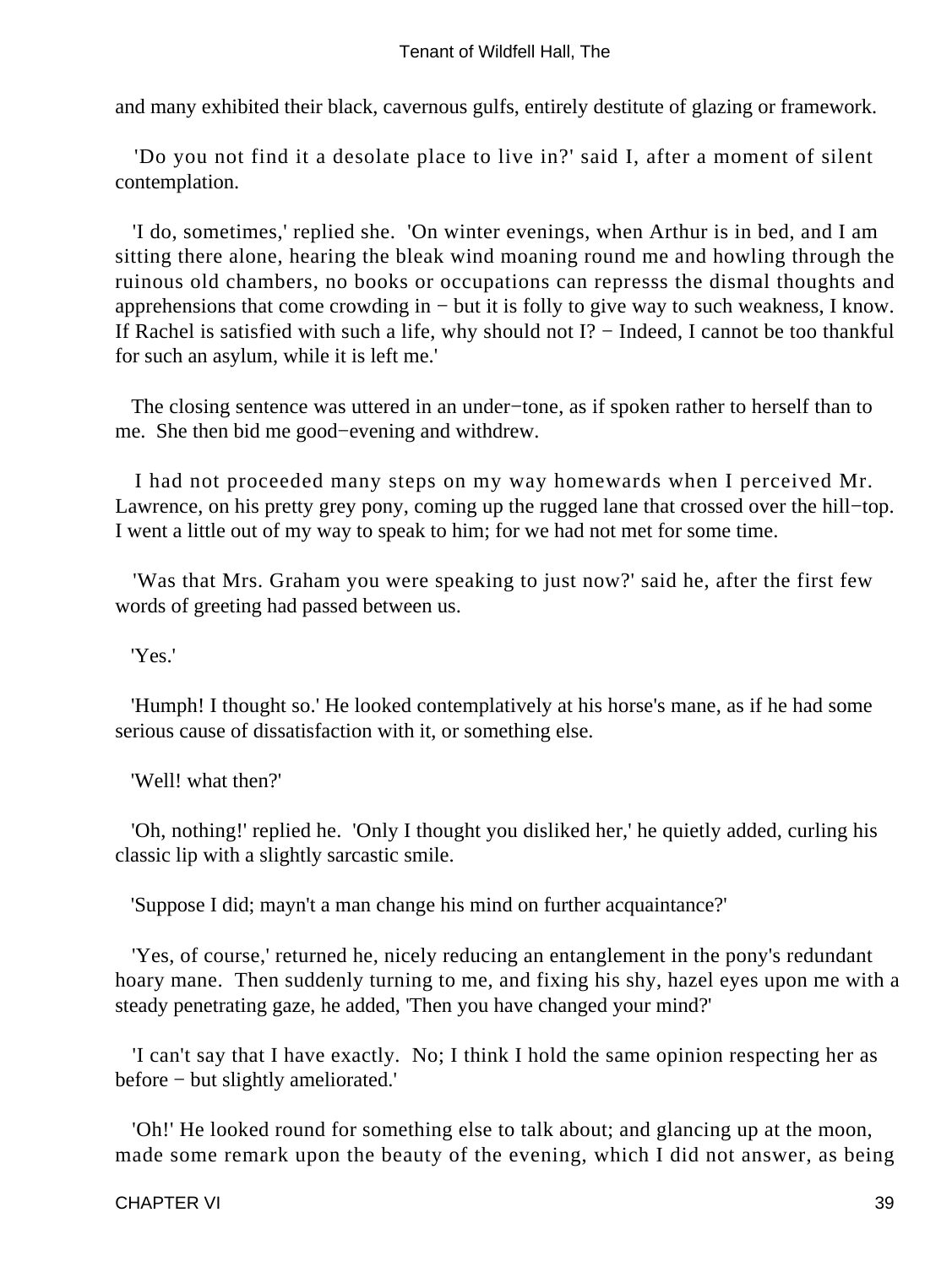irrelevant to the subject.

'Lawrence,' said I, calmly looking him in the face, 'are you in love with Mrs. Graham?'

 Instead of his being deeply offended at this, as I more than half expected he would, the first start of surprise, at the audacious question, was followed by a tittering laugh, as if he was highly amused at the idea.

'I in love with her!' repeated he. 'What makes you dream of such a thing?'

 'From the interest you take in the progress of my acquaintance with the lady, and the changes of my opinion concerning her, I thought you might be jealous.'

He laughed again. 'Jealous! no. But I thought you were going to marry Eliza Millward.'

 'You thought wrong, then; I am not going to marry either one or the other − that I know  $of -$ '

'Then I think you'd better let them alone.'

'Are you going to marry Jane Wilson?'

He coloured, and played with the mane again, but answered − 'No, I think not.'

'Then you had better let her alone.'

 'She won't let me alone,' he might have said; but he only looked silly and said nothing for the space of half a minute, and then made another attempt to turn the conversation; and this time I let it pass; for he had borne enough: another word on the subject would have been like the last atom that breaks the camel's. back.

 I was too late for tea; but my mother had kindly kept the teapot and muffin warm upon the hobs, and, though she scolded me a little, readily admitted my excuses; and when I complained of the flavour of the overdrawn tea, she poured the remainder into the slop−basin, and bade Rose put some fresh into the pot, and reboil the kettle, which offices were performed with great commotion, and certain remarkable comments.

 'Well! − if it had been me now, I should have had no tea at all − if it had been Fergus, even, he would have to put up with such as there was, and been told to be thankful, for it was far too good for him; but you − we can't do too much for you. It's always so − if there's anything particularly nice at table, mamma winks and nods at me to abstain from it, and if I don't attend to that, she whispers, «Don't eat so much of that, Rose; Gilbert will like it for his supper.» – I'm nothing at all. In the parlour, it's «Come, Rose, put away your things, and let's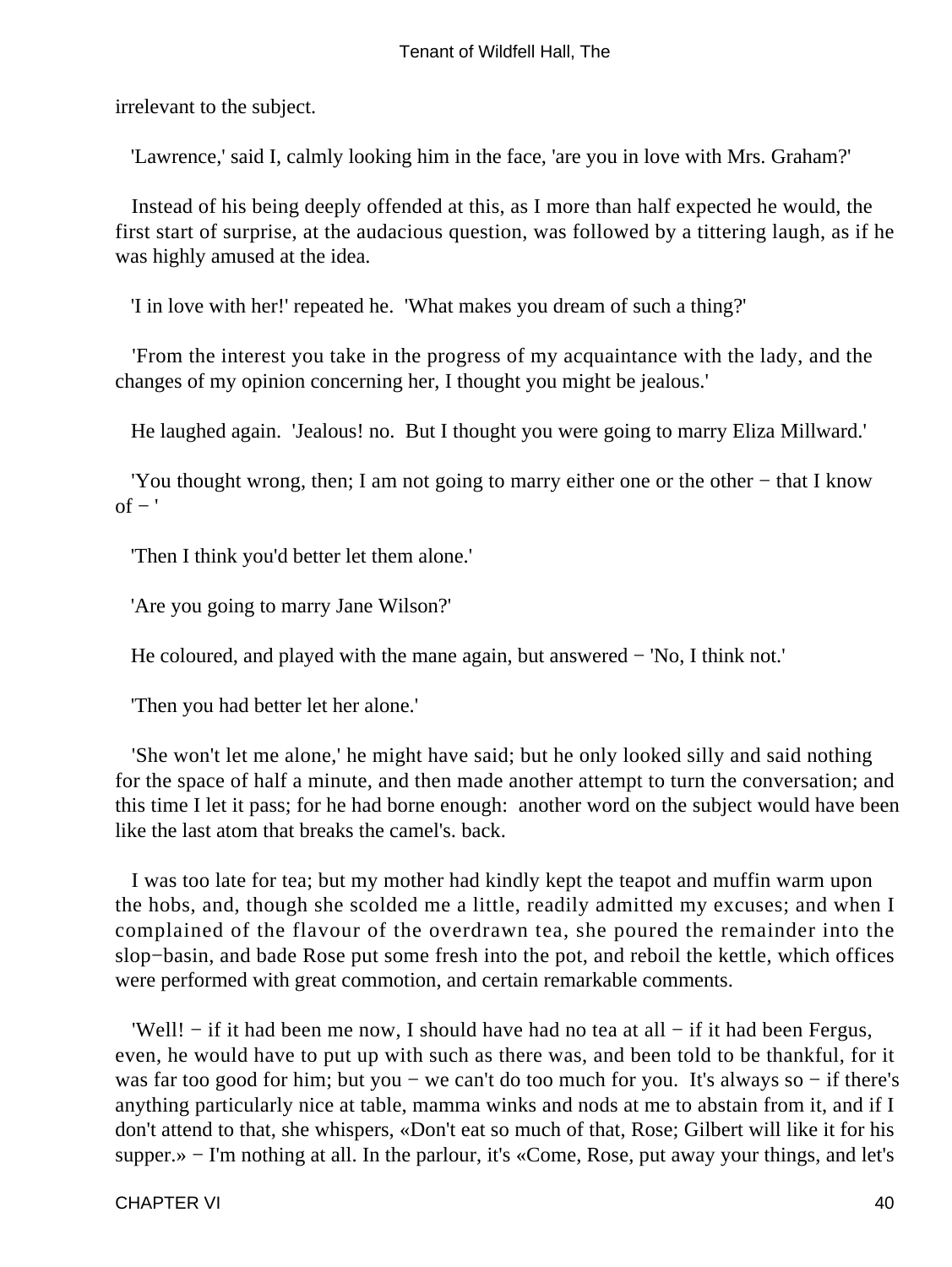have the room nice and tidy against they come in; and keep up a good fire; Gilbert likes a cheerful fire.» In the kitchen − «Make that pie a large one, Rose; I daresay the boys'll be hungry; and don't put so much pepper in, they'll not like it, I'm sure» − or, «Rose, don't put so many spices in the pudding, Gilbert likes it plain,» − or, «Mind you put plenty of currants in the cake, Fergus liked plenty.» If I say, «Well, mamma, I don't,» I'm told I ought not to think of myself. «You know, Rose, in all household matters, we have only two things to consider, first, what's proper to be done; and, secondly, what's most agreeable to the gentlemen of the house − anything will do for the ladies.»'

'And very good doctrine too,' said my mother. 'Gilbert thinks so, I'm sure.'

 'Very convenient doctrine, for us, at all events,' said I; 'but if you would really study my pleasure, mother, you must consider your own comfort and convenience a little more than you do − as for Rose, I have no doubt she'll take care of herself; and whenever she does make a sacrifice or perform a remarkable act of devotedness, she'll take good care to let me know the extent of it. But for you I might sink into the grossest condition of self−indulgence and carelessness about the wants of others, from the mere habit of being constantly cared for myself, and having all my wants anticipated or immediately supplied, while left in total ignorance of what is done for me, − if Rose did not enlighten me now and then; and I should receive all your kindness as a matter of course, and never know how much I owe you.'

 'Ah! and you never will know, Gilbert, till you're married. Then, when you've got some trifling, self−conceited girl like Eliza Millward, careless of everything but her own immediate pleasure and advantage, or some misguided, obstinate woman, like Mrs. Graham, ignorant of her principal duties, and clever only in what concerns her least to know − then you'll find the difference.'

 'It will do me good, mother; I was not sent into the world merely to exercise the good capacities and good feelings of others − was I? − but to exert my own towards them; and when I marry, I shall expect to find more pleasure in making my wife happy and comfortable, than in being made so by her: I would rather give than receive.'

 'Oh! that's all nonsense, my dear. It's mere boy's talk that! You'll soon tire of petting and humouring your wife, be she ever so charming, and then comes the trial.'

'Well, then, we must bear one another's burdens.'

 'Then you must fall each into your proper place. You'll do your business, and she, if she's worthy of you, will do hers; but it's your business to please yourself, and hers to please you. I'm sure your poor, dear father was as good a husband as ever lived, and after the first six months or so were over, I should as soon have expected him to fly, as to put himself out of his way to pleasure me. He always said I was a good wife, and did my duty; and he always did his − bless him! − he was steady and punctual, seldom found fault without a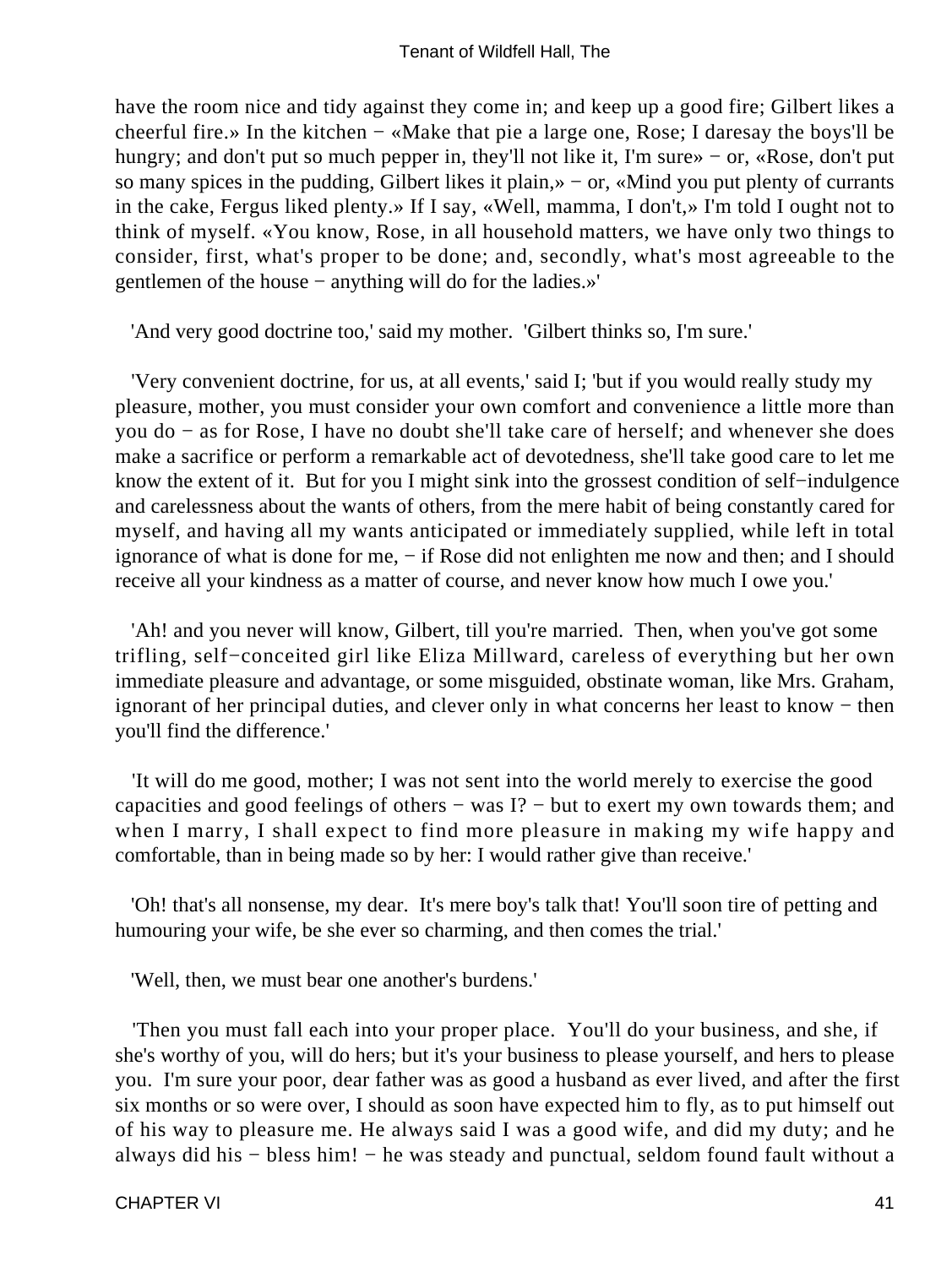reason, always did justice to my good dinners, and hardly ever spoiled my cookery by delay − and that's as much as any woman can expect of any man.'

 Is it so, Halford? Is that the extent of your domestic virtues; and does your happy wife exact no more?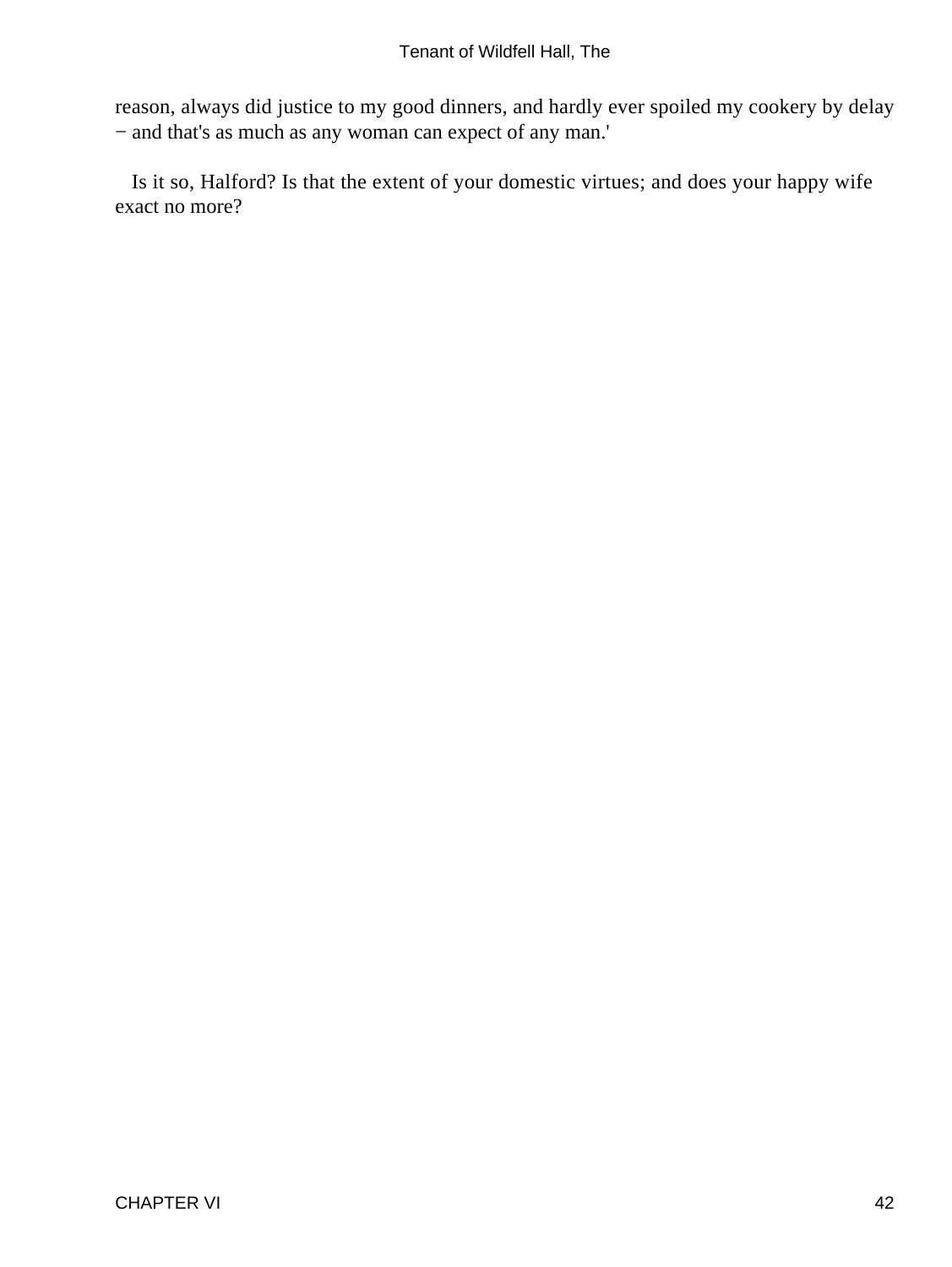## **[CHAPTER VII](#page-378-0)**

*N*ot many days after this, on a mild sunny morning – rather soft under foot; for the last fall of snow was only just wasted away, leaving yet a thin ridge, here and there, lingering on the fresh green grass beneath the hedges; but beside them already, the young primroses were peeping from among their moist, dark foliage, and the lark above was singing of summer, and hope, and love, and every heavenly thing − I was out on the hill−side, enjoying these delights, and looking after the well−being of my young lambs and their mothers, when, on glancing round me, I beheld three persons ascending from the vale below. They were Eliza Millward, Fergus, and Rose; so I crossed the field to meet them; and, being told they were going to Wildfell Hall, I declared myself willing to go with them, and offering my arm to Eliza, who readily accepted it in lieu of my brother's, told the latter he might go back, for I would accompany the ladies.

 'I beg your pardon!' exclaimed he. 'It's the ladies that are accompanying me, not I them. You had all had a peep at this wonderful stranger but me, and I could endure my wretched ignorance no longer − come what would, I must be satisfied; so I begged Rose to go with me to the Hall, and introduce me to her at once. She swore she would not, unless Miss Eliza would go too; so I ran to the vicarage and fetched her; and we've come hooked all the way, as fond as a pair of lovers − and now you've taken her from me; and you want to deprive me of my walk and my visit besides. Go back to your fields and your cattle, you lubberly fellow; you're not fit to associate with ladies and gentlemen like us, that have nothing to do but to run snooking about to our neighbours' houses, peeping into their private corners, and scenting out their secrets, and picking holes in their coats, when we don't find them ready made to our hands − you don't understand such refined sources of enjoyment.'

'Can't you both go?' suggested Eliza, disregarding the latter half of the speech.

 'Yes, both, to be sure!' cried Rose; 'the more the merrier − and I'm sure we shall want all the cheerfulness we can carry with us to that great, dark, gloomy room, with its narrow latticed windows, and its dismal old furniture − unless she shows us into her studio again.'

 So we went all in a body; and the meagre old maid−servant, that opened the door, ushered us into an apartment such as Rose had described to me as the scene of her first introduction to Mrs. Graham, a tolerably spacious and lofty room, but obscurely lighted by the old−fashioned windows, the ceiling, panels, and chimney− piece of grim black oak − the latter elaborately but not very tastefully carved, – with tables and chairs to match, an old bookcase on one side of the fire−place, stocked with a motley assemblage of books, and an elderly cabinet piano on the other.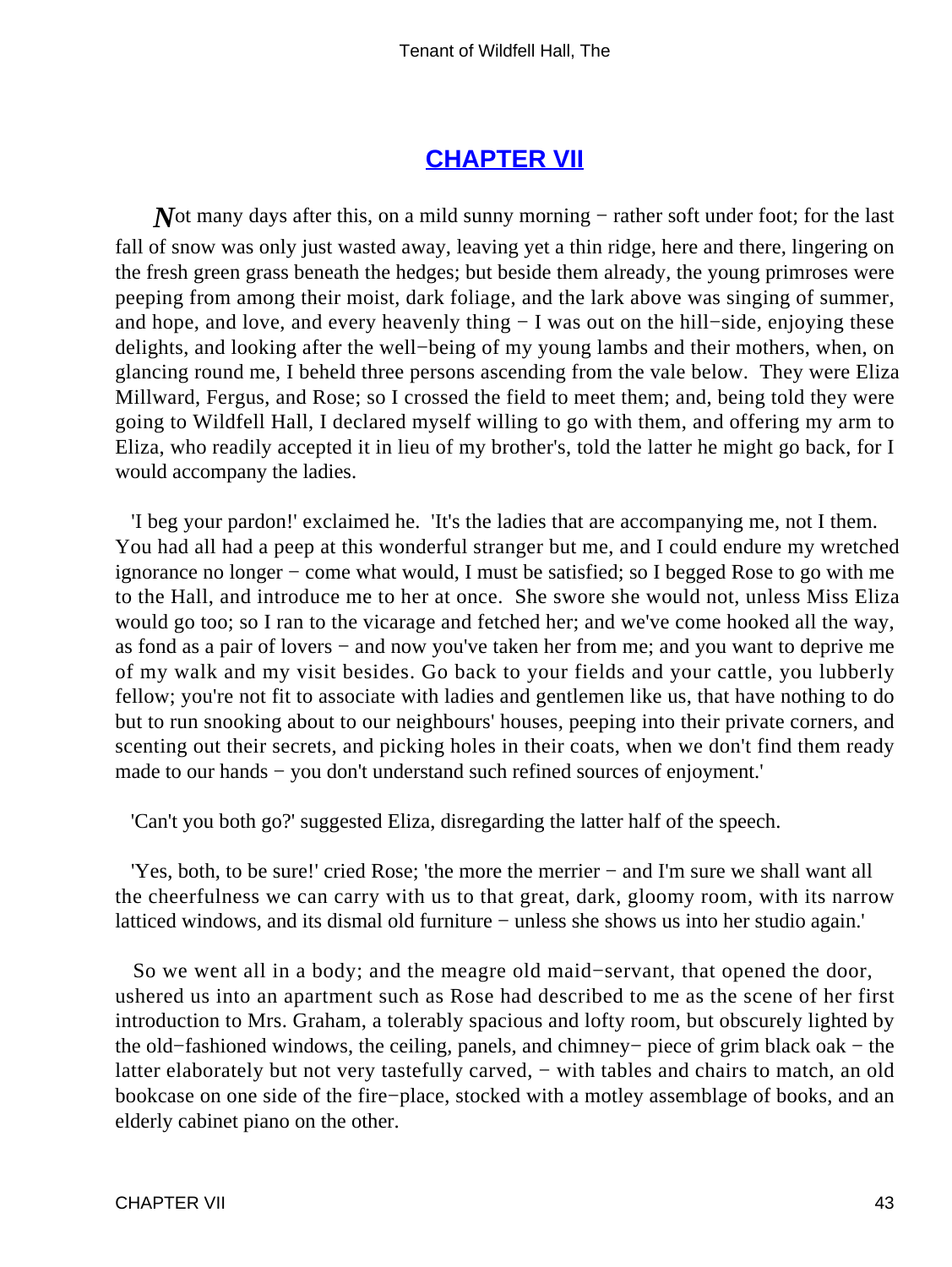The lady was seated in a stiff, high−backed arm−chair, with a small round table, containing a desk and a work−basket on one side of her, and her little boy on the other, who stood leaning his elbow on her knee, and reading to her, with wonderful fluency, from a small volume that lay in her lap; while she rested her hand on his shoulder, and abstractedly played with the long, wavy curls that fell on his ivory neck. They struck me as forming a pleasing contrast to all the surrounding objects; but of course their position was immediately changed on our entrance. I could only observe the picture during the few brief seconds that Rachel held the door for our admittance.

 I do not think Mrs. Graham was particularly delighted to see us: there was something indescribably chilly in her quiet, calm civility; but I did not talk much to her. Seating myself near the window, a little back from the circle, I called Arthur to me, and he and I and Sancho amused ourselves very pleasantly together, while the two young ladies baited his mother with small talk, and Fergus sat opposite with his legs crossed and his hands in his breeches−pockets, leaning back in his chair, and staring now up at the ceiling, now straight forward at his hostess (in a manner that made me strongly inclined to kick him out of the room), now whistling sotto voce to himself a snatch of a favourite air, now interrupting the conversation, or filling up a pause (as the case might be) with some most impertinent question or remark. At one time it was,  $-$  'It, amazes me, Mrs. Graham, how you could choose such a dilapidated, rickety old place as this to live in. If you couldn't afford to occupy the whole house, and have it mended up, why couldn't you take a neat little cottage?'

 'Perhaps I was too proud, Mr. Fergus,' replied she, smiling; 'perhaps I took a particular fancy for this romantic, old−fashioned place − but, indeed, it has many advantages over a cottage − in the first place, you see, the rooms are larger and more airy; in the second place, the unoccupied apartments, which I don't pay for, may serve as lumber−rooms, if I have anything to put in them; and they are very useful for my little boy to run about in on rainy days when he can't go out; and then there is the garden for him to play in, and for me to work in. You see I have effected some little improvement already,' continued she, turning to the window. 'There is a bed of young vegetables in that corner, and here are some snowdrops and primroses already in bloom – and there, too, is a yellow crocus just opening in the sunshine.'

 'But then how can you bear such a situation − your nearest neighbours two miles distant, and nobody looking in or passing by? Rose would go stark mad in such a place. She can't put on life unless she sees half a dozen fresh gowns and bonnets a day − not to speak of the faces within; but you might sit watching at these windows all day long, and never see so much as an old woman carrying her eggs to market.'

 'I am not sure the loneliness of the place was not one of its chief recommendations. I take no pleasure in watching people pass the windows; and I like to be quiet.'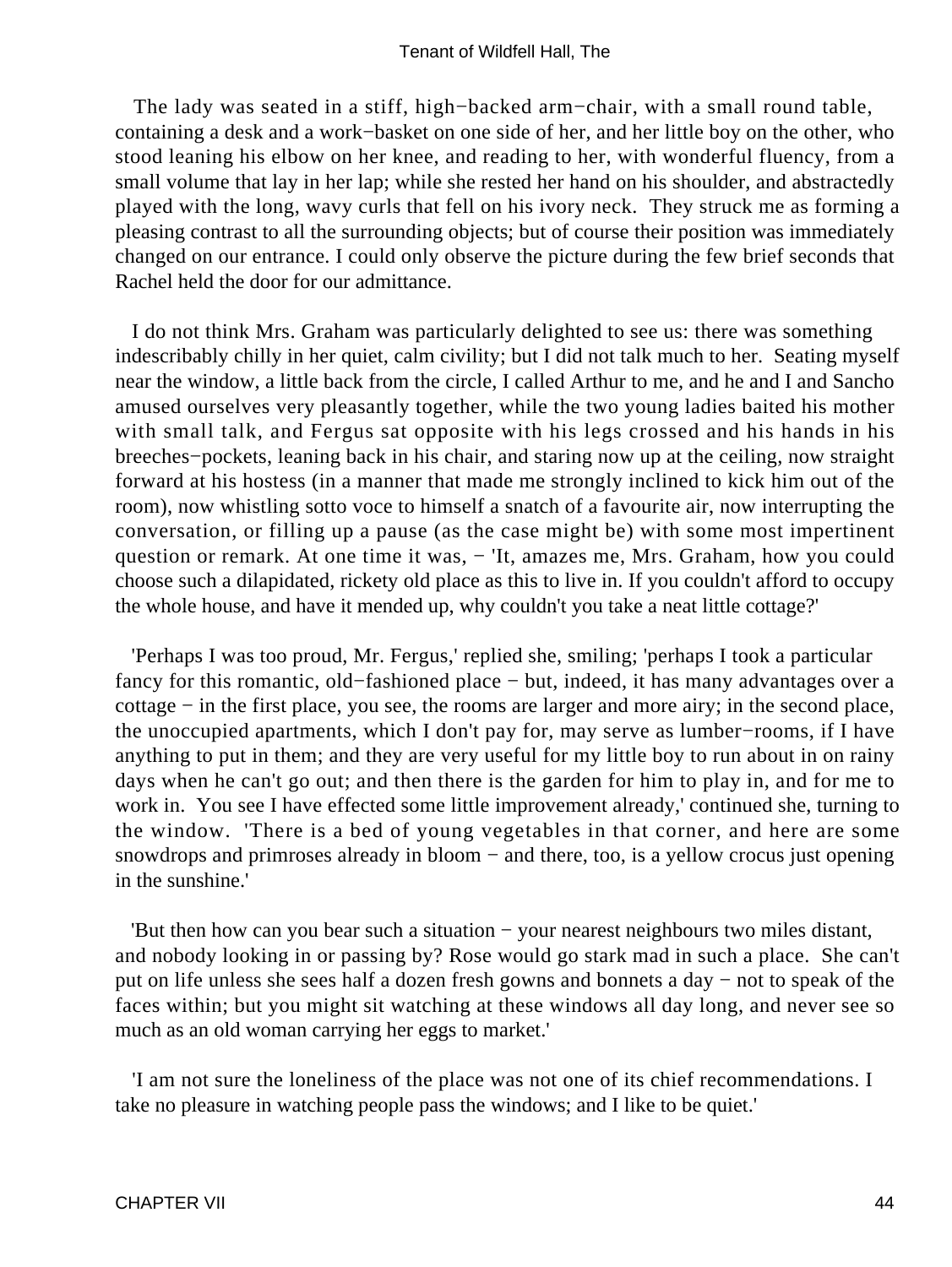'Oh! as good as to say you wish we would all of us mind our own business, and let you alone.'

 'No, I dislike an extensive acquaintance; but if I have a few friends, of course I am glad to see them occasionally. No one can be happy in eternal solitude. Therefore, Mr. Fergus, if you choose to enter my house as a friend, I will make you welcome; if not, I must confess, I would rather you kept away.' She then turned and addressed some observation to Rose or Eliza.

 'And, Mrs. Graham,' said he again, five minutes after, 'we were disputing, as we came along, a question that you can readily decide for us, as it mainly regarded yourself − and, indeed, we often hold discussions about you; for some of us have nothing better to do than to talk about our neighbours' concerns, and we, the indigenous plants of the soil, have known each other so long, and talked each other over so often, that we are quite sick of that game; so that a stranger coming amongst us makes an invaluable addition to our exhausted sources of amusement. Well, the question, or questions, you are requested to solve − '

'Hold your tongue, Fergus!' cried Rose, in a fever of apprehension and wrath.

 'I won't, I tell you. The questions you are requested to solve are these:− First, concerning your birth, extraction, and previous residence. Some will have it that you are a foreigner, and some an Englishwoman; some a native of the north country, and some of the south; some say − '

 'Well, Mr. Fergus, I'll tell you. I'm an Englishwoman − and I don't see why any one should doubt it − and I was born in the country, neither in the extreme north nor south of our happy isle; and in the country I have chiefly passed my life, and now I hope you are satisfied; for I am not disposed to answer any more questions at present.'

'Except this − '

 'No, not one more!' laughed she, and, instantly quitting her seat, she sought refuge at the window by which I was seated, and, in very desperation, to escape my brother's persecutions, endeavoured to draw me into conversation.

 'Mr. Markham,' said she, her rapid utterance and heightened colour too plainly evincing her disquietude, 'have you forgotten the fine sea−view we were speaking of some time ago? I think I must trouble you, now, to tell me the nearest way to it; for if this beautiful weather continue, I shall, perhaps, be able to walk there, and take my sketch; I have exhausted every other subject for painting; and I long to see it.'

I was about to comply with her request, but Rose would not suffer me to proceed.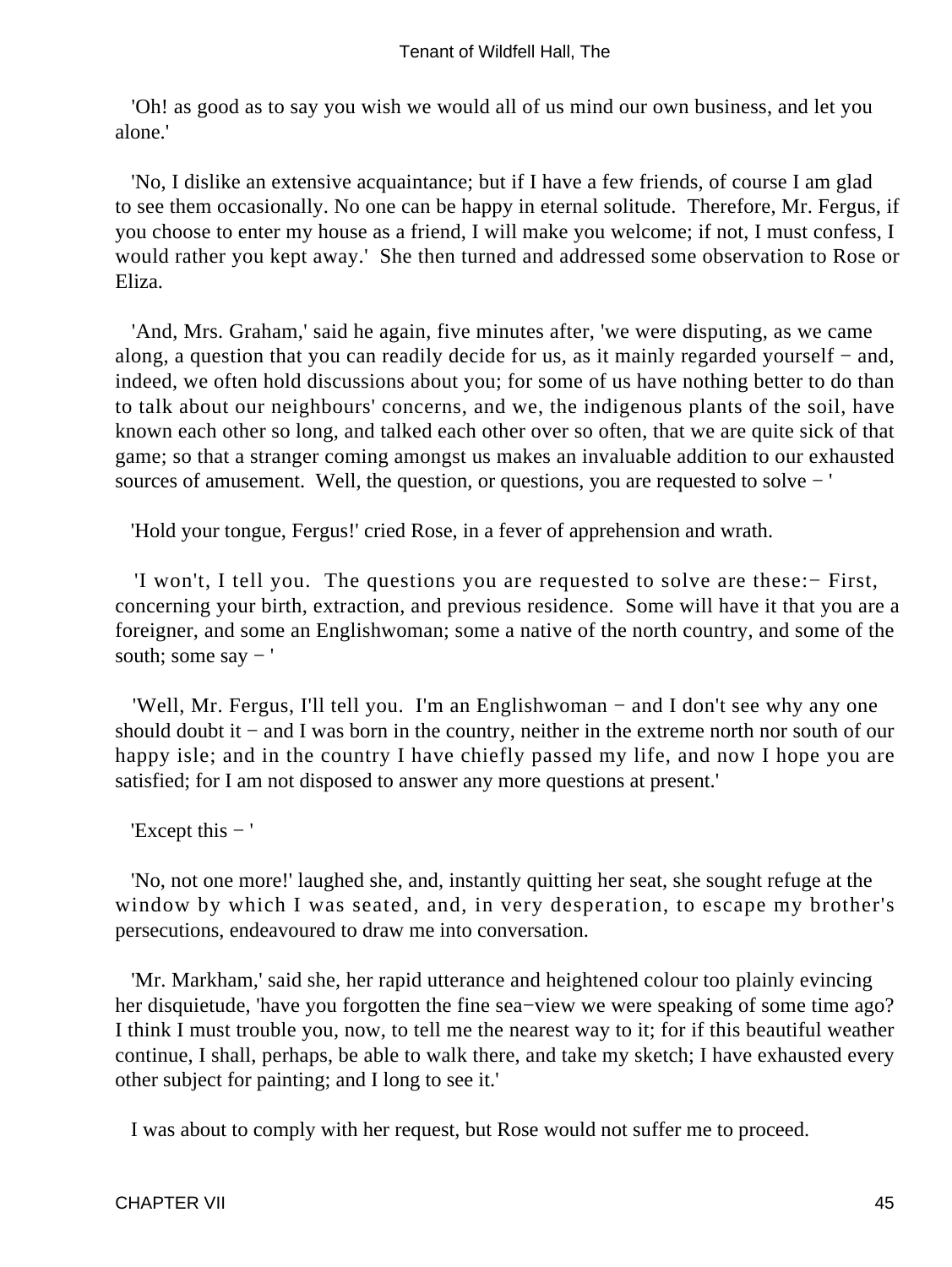'Oh, don't tell her, Gilbert!' cried she; 'she shall go with us. It's − Bay you are thinking about, I suppose, Mrs. Graham? It is a very long walk, too far for you, and out of the question for Arthur. But we were thinking about making a picnic to see it some fine day; and, if you will wait till the settled fine weather comes, I'm sure we shall all be delighted to have you amongst us.'

 Poor Mrs. Graham looked dismayed, and attempted to make excuses, but Rose, either compassionating her lonely life, or anxious to cultivate her acquaintance, was determined to have her; and every objection was overruled. She was told it would only be a small party, and all friends, and that the best view of all was from − Cliffs, full five miles distant.

 'Just a nice walk for the gentlemen,' continued Rose; 'but the ladies will drive and walk by turns; for we shall have our pony− carriage, which will be plenty large enough to contain little Arthur and three ladies, together with your sketching apparatus, and our provisions.'

 So the proposal was finally acceded to; and, after some further discussion respecting the time and manner of the projected excursion, we rose, and took our leave.

 But this was only March: a cold, wet April, and two weeks of May passed over before we could venture forth on our expedition with the reasonable hope of obtaining that pleasure we sought in pleasant prospects, cheerful society, fresh air, good cheer and exercise, without the alloy of bad roads, cold winds, or threatening clouds. Then, on a glorious morning, we gathered our forces and set forth. The company consisted of Mrs. and Master Graham, Mary and Eliza Millward, Jane and Richard Wilson, and Rose, Fergus, and Gilbert Markham.

 Mr. Lawrence had been invited to join us, but, for some reason best known to himself, had refused to give us his company. I had solicited the favour myself. When I did so, he hesitated, and asked who were going. Upon my naming Miss Wilson among the rest, he seemed half inclined to go, but when I mentioned Mrs. Graham, thinking it might be a further inducement, it appeared to have a contrary effect, and he declined it altogether, and, to confess the truth, the decision was not displeasing to me, though I could scarcely tell you why.

 It was about midday when we reached the place of our destination. Mrs. Graham walked all the way to the cliffs; and little Arthur walked the greater part of it too; for he was now much more hardy and active than when he first entered the neighbourhood, and he did not like being in the carriage with strangers, while all his four friends, mamma, and Sancho, and Mr. Markham, and Miss Millward, were on foot, journeying far behind, or passing through distant fields and lanes.

 I have a very pleasant recollection of that walk, along the hard, white, sunny road, shaded here and there with bright green trees, and adorned with flowery banks and blossoming hedges of delicious fragrance; or through pleasant fields and lanes, all glorious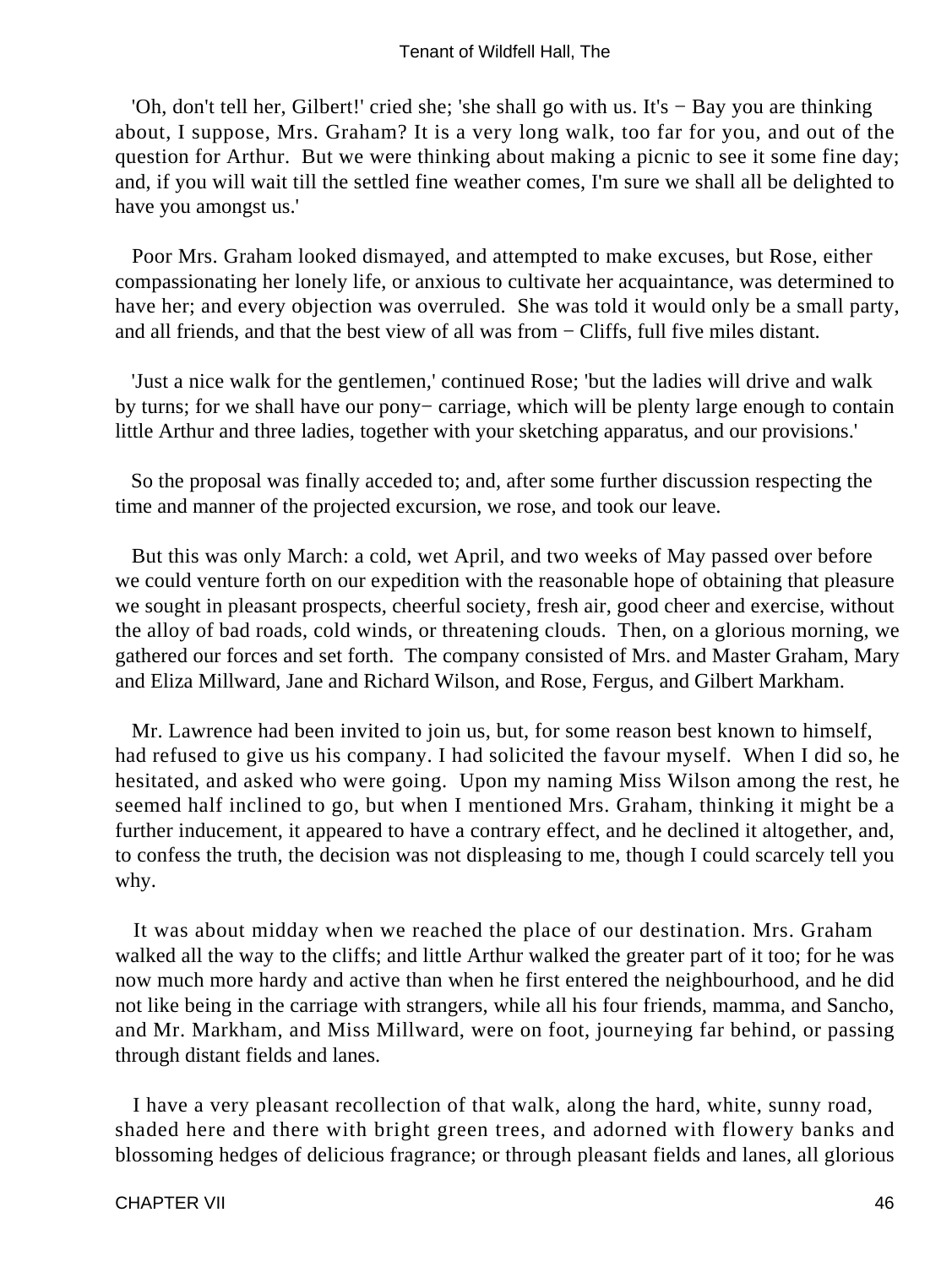in the sweet flowers and brilliant verdure of delightful May. It was true, Eliza was not beside me; but she was with her friends in the pony−carriage, as happy, I trusted, as I was; and even when we pedestrians, having forsaken the highway for a short cut across the fields, beheld the little carriage far away, disappearing amid the green, embowering trees, I did not hate those trees for snatching the dear little bonnet and shawl from my sight, nor did I feel that all those intervening objects lay between my happiness and me; for, to confess the truth, I was too happy in the company of Mrs. Graham to regret the absence of Eliza, Millward.

The former, it is true, was most provokingly unsociable at first – seemingly bent upon talking to no one but Mary Millward and Arthur. She and Mary journeyed along together, generally with the child between them; – but where the road permitted, I always walked on the other side of her, Richard Wilson taking the other side of Miss Millward, and Fergus roving here and there according to his fancy; and, after a while, she became more friendly, and at length I succeeded in securing her attention almost entirely to myself − and then I was happy indeed; for whenever she did condescend to converse, I liked to listen. Where her opinions and sentiments tallied with mine, it was her extreme good sense, her exquisite taste and feeling, that delighted me; where they differed, it was still her uncompromising boldness in the avowal or defence of that difference, her earnestness and keenness, that piqued my fancy: and even when she angered me by her unkind words or looks, and her uncharitable conclusions respecting me, it only made me the more dissatisfied with myself for having so unfavourably impressed her, and the more desirous to vindicate my character and disposition in her eyes, and, if possible, to win her esteem.

 At length our walk was ended. The increasing height and boldness of the hills had for some time intercepted the prospect; but, on gaining the summit of a steep acclivity, and looking downward, an opening lay before us − and the blue sea burst upon our sight! − deep violet blue − not deadly calm, but covered with glinting breakers − diminutive white specks twinkling on its bosom, and scarcely to be distinguished, by the keenest vision, from the little seamews that sported above, their white wings glittering in the sunshine: only one or two vessels were visible, and those were far away.

 I looked at my companion to see what she thought of this glorious scene. She said nothing: but she stood still, and fixed her eyes upon it with a gaze that assured me she was not disappointed. She had very fine eyes, by−the−by − I don't know whether I have told you before, but they were full of soul, large, clear, and nearly black − not brown, but very dark grey. A cool, reviving breeze blew from the sea − soft, pure, salubrious: it waved her drooping ringlets, and imparted a livelier colour to her usually too pallid lip and cheek. She felt its exhilarating influence, and so did I − I felt it tingling through my frame, but dared not give way to it while she remained so quiet. There was an aspect of subdued exhilaration in her face, that kindled into almost a smile of exalted, glad intelligence as her eye met mine. Never had she looked so lovely: never had my heart so warmly cleaved to her as now. Had we been left two minutes longer standing there alone, I cannot answer for the consequences. Happily for my discretion, perhaps for my enjoyment during the remainder of the day, we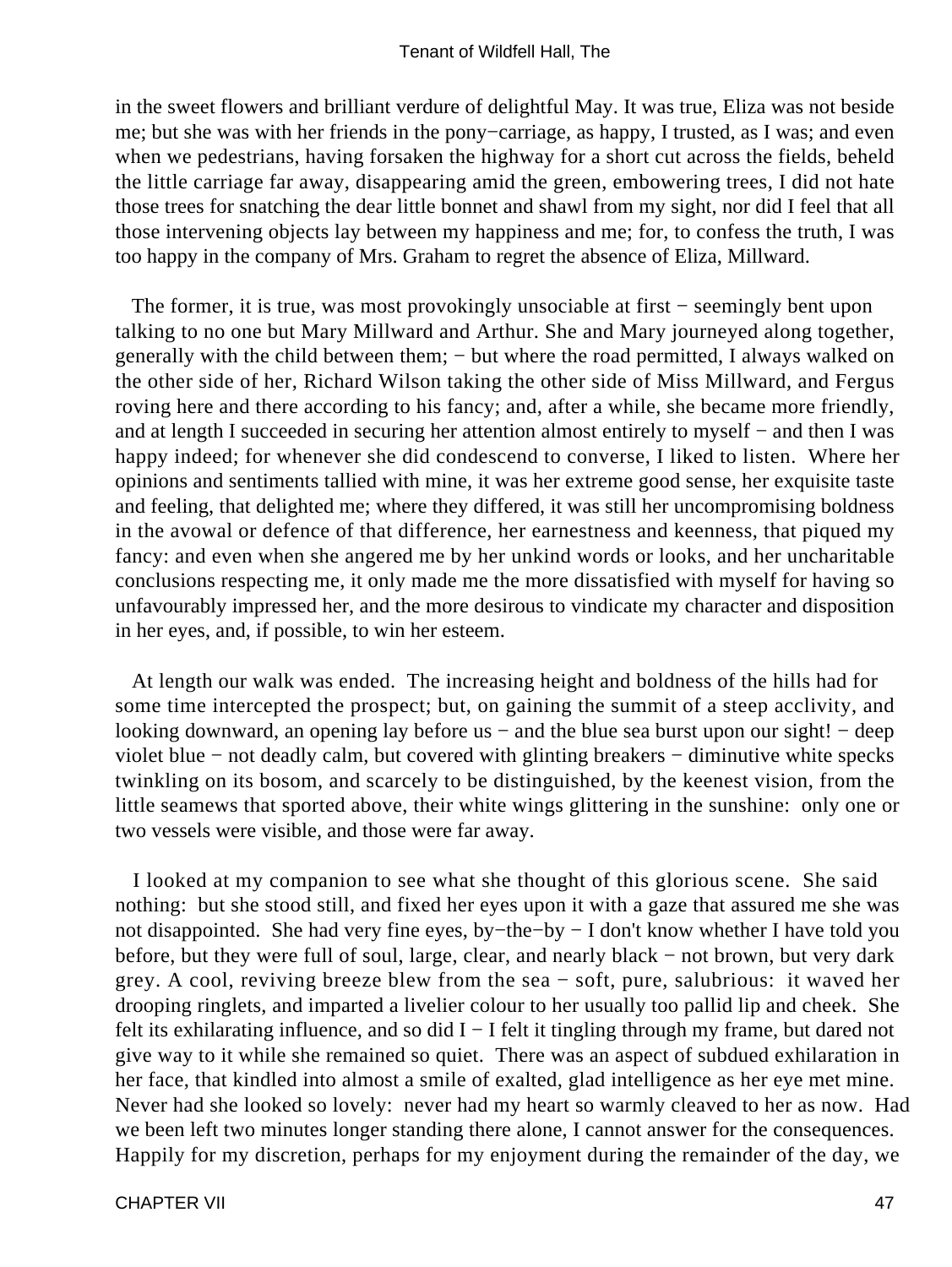were speedily summoned to the repast − a very respectable collation, which Rose, assisted by Miss Wilson and Eliza, who, having shared her seat in the carriage, had arrived with her a little before the rest, had set out upon an elevated platform overlooking the sea, and sheltered from the hot sun by a shelving rock and overhanging trees.

 Mrs. Graham seated herself at a distance from me. Eliza was my nearest neighbour. She exerted herself to be agreeable, in her gentle, unobtrusive way, and was, no doubt, as fascinating and charming as ever, if I could only have felt it. But soon my heart began to warm towards her once again; and we were all very merry and happy together − as far as I could see − throughout the protracted social meal.

 When that was over, Rose summoned Fergus to help her to gather up the fragments, and the knives, dishes, and restore them to the baskets; and Mrs. Graham took her camp−stool and drawing materials; and having begged Miss Millward to take charge of her precious son, and strictly enjoined him not to wander from his new guardian's side, she left us and proceeded along the steep, stony hill, to a loftier, more precipitous eminence at some distance, whence a still finer prospect was to be had, where she preferred taking her sketch, though some of the ladies told her it was a frightful place, and advised her not to attempt it.

When she was gone, I felt as if there was to be no more fun – though it is difficult to say what she had contributed to the hilarity of the party. No jests, and little laughter, had escaped her lips; but her smile had animated my mirth; a keen observation or a cheerful word from her had insensibly sharpened my wits, and thrown an interest over all that was done and said by the rest. Even my conversation with Eliza had been enlivened by her presence, though I knew it not; and now that she was gone, Eliza's playful nonsense ceased to amuse me − nay, grew wearisome to my soul, and I grew weary of amusing her: I felt myself drawn by an irresistible attraction to that distant point where the fair artist sat and plied her solitary task − and not long did I attempt to resist it: while my little neighbour was exchanging a few words with Miss Wilson, I rose and cannily slipped away. A few rapid strides, and a little active clambering, soon brought me to the place where she was seated − a narrow ledge of rock at the very verge of the cliff, which descended with a steep, precipitous slant, quite down to the rocky shore.

 She did not hear me coming: the falling of my shadow across her paper gave her an electric start; and she looked hastily round − any other lady of my acquaintance would have screamed under such a sudden alarm.

 'Oh! I didn't know it was you. − Why did you startle me so?' said she, somewhat testily. 'I hate anybody to come upon me so unexpectedly.'

 'Why, what did you take me for?' said I: 'if I had known you were so nervous, I would have been more cautious; but − '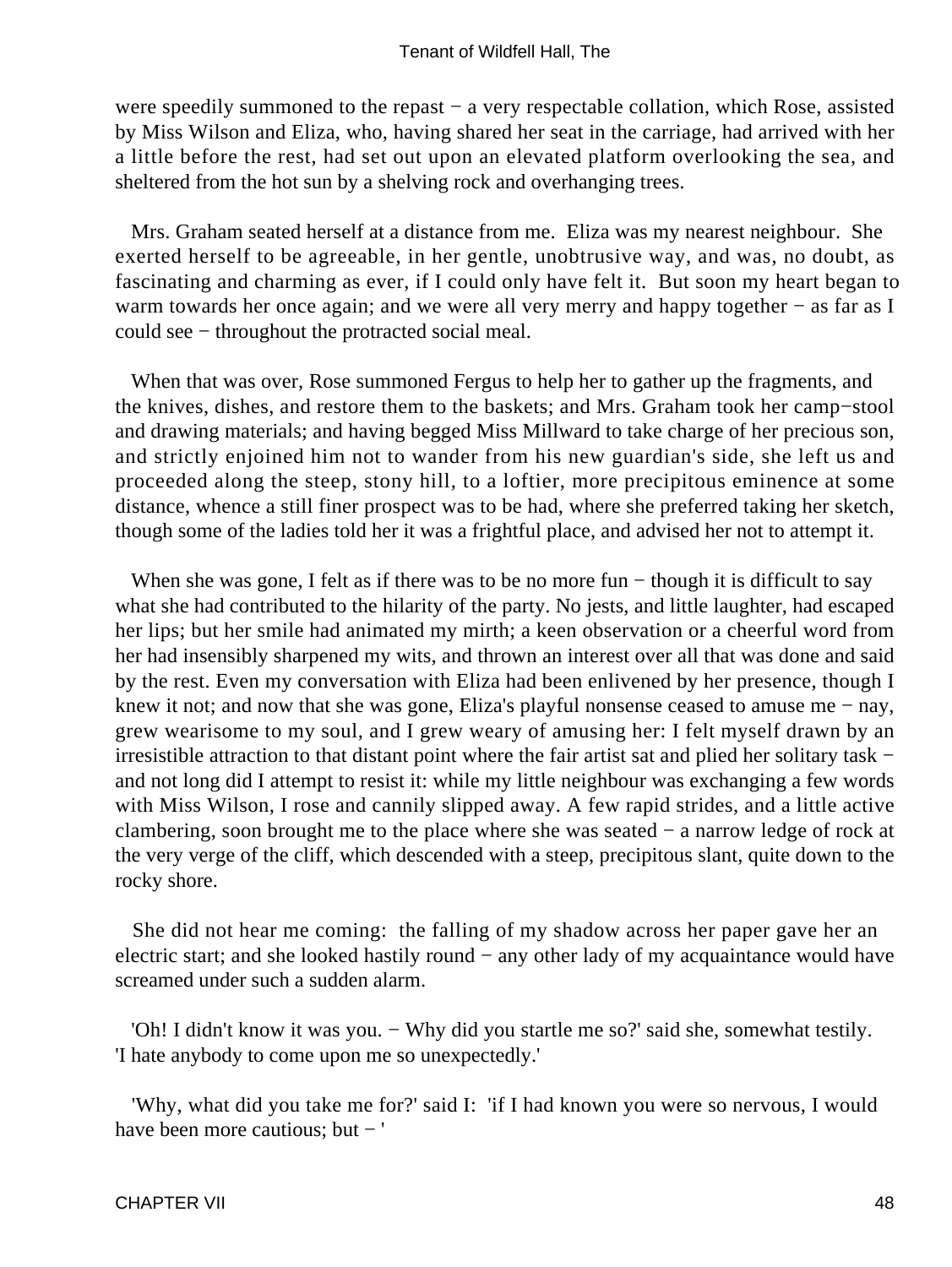'Well, never mind. What did you come for? are they all coming?'

'No; this little ledge could scarcely contain them all.'

'I'm glad, for I'm tired of talking.'

'Well, then, I won't talk. I'll only sit and watch your drawing.'

'Oh, but you know I don't like that.'

'Then I'll content myself with admiring this magnificent prospect.'

 She made no objection to this; and, for some time, sketched away in silence. But I could not help stealing a glance, now and then, from the splendid view at our feet to the elegant white hand that held the pencil, and the graceful neck and glossy raven curls that drooped over the paper.

 'Now,' thought I, 'if I had but a pencil and a morsel of paper, I could make a lovelier sketch than hers, admitting I had the power to delineate faithfully what is before me.'

 But, though this satisfaction was denied me, I was very well content to sit beside her there, and say nothing.

 'Are you there still, Mr. Markham?' said she at length, looking round upon me − for I was seated a little behind on a mossy projection of the cliff. − 'Why don't you go and amuse yourself with your friends?'

 'Because I am tired of them, like you; and I shall have enough of them to−morrow − or at any time hence; but you I may not have the pleasure of seeing again for I know not how long.'

'What was Arthur doing when you came away?'

 'He was with Miss Millward, where you left him − all right, but hoping mamma would not be long away. You didn't intrust him to me, by−the−by,' I grumbled, 'though I had the honour of a much longer acquaintance; but Miss Millward has the art of conciliating and amusing children,' I carelessly added, 'if she is good for nothing else.'

 'Miss Millward has many estimable qualities, which such as you cannot be expected to perceive or appreciate. Will you tell Arthur that I shall come in a few minutes?'

 'If that be the case, I will wait, with your permission, till those few minutes are past; and then I can assist you to descend this difficult path.'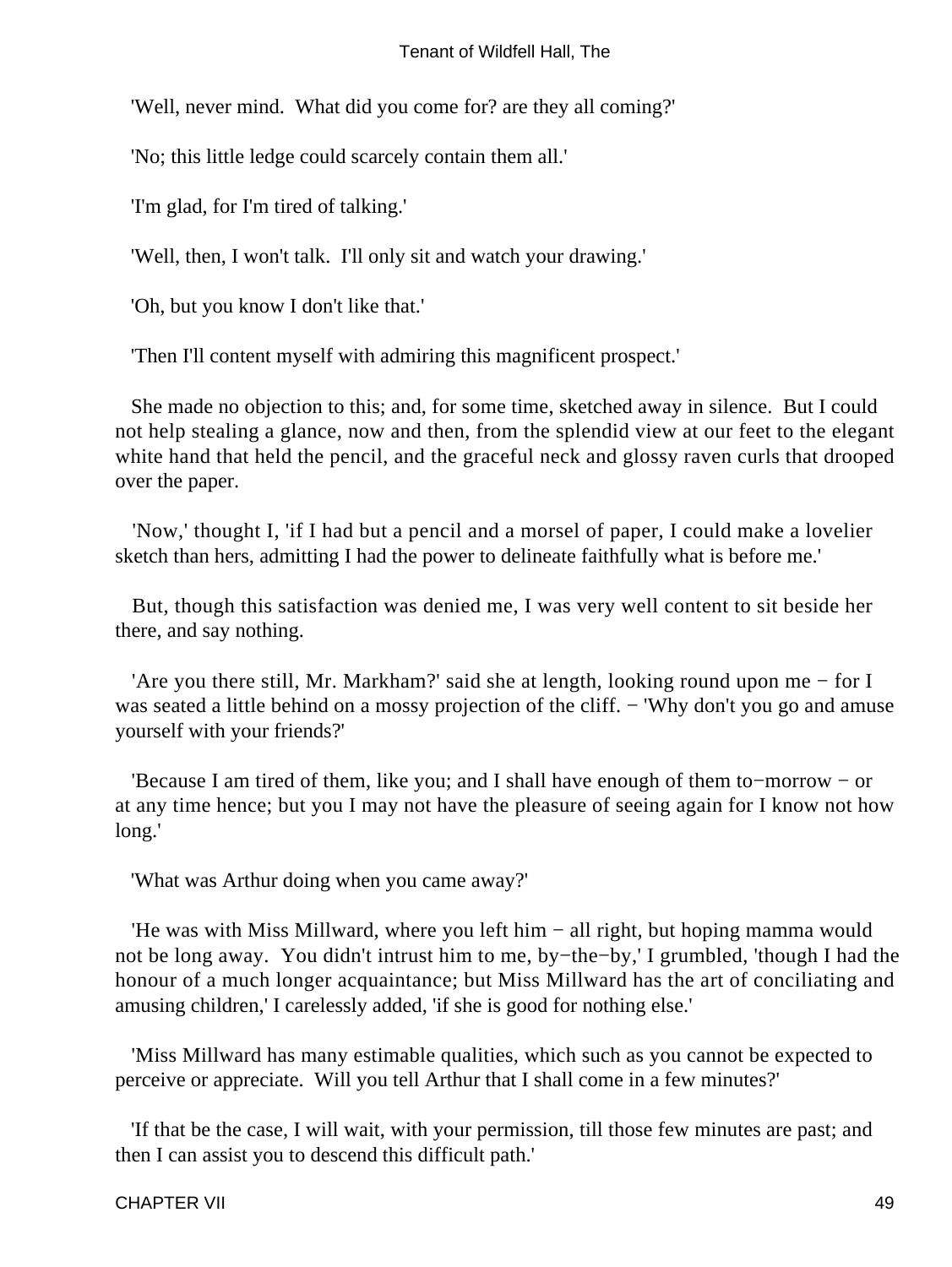'Thank you − I always manage best, on such occasions, without assistance.'

'But, at least, I can carry your stool and sketch−book.'

 She did not deny me this favour; but I was rather offended at her evident desire to be rid of me, and was beginning to repent of my pertinacity, when she somewhat appeased me by consulting my taste and judgment about some doubtful matter in her drawing. My opinion, happily, met her approbation, and the improvement I suggested was adopted without hesitation.

 'I have often wished in vain,' said she, 'for another's judgment to appeal to when I could scarcely trust the direction of my own eye and head, they having been so long occupied with the contemplation of a single object as to become almost incapable of forming a proper idea respecting it.'

'That,' replied I, 'is only one of many evils to which a solitary life exposes us.'

'True,' said she; and again we relapsed into silence.

 About two minutes after, however, she declared her sketch completed, and closed the book.

 On returning to the scene of our repast we found all the company had deserted it, with the exception of three − Mary Millward, Richard Wilson, and Arthur Graham. The younger gentleman lay fast asleep with his head pillowed on the lady's lap; the other was seated beside her with a pocket edition of some classic author in his hand. He never went anywhere without such a companion wherewith to improve his leisure moments: all time seemed lost that was not devoted to study, or exacted, by his physical nature, for the bare support of life. Even now he could not abandon himself to the enjoyment of that pure air and balmy sunshine – that splendid prospect, and those soothing sounds, the music of the waves and of the soft wind in the sheltering trees above him − not even with a lady by his side (though not a very charming one, I will allow) – he must pull out his book, and make the most of his time while digesting his temperate meal, and reposing his weary limbs, unused to so much exercise.

 Perhaps, however, he spared a moment to exchange a word or a glance with his companion now and then − at any rate, she did not appear at all resentful of his conduct; for her homely features wore an expression of unusual cheerfulness and serenity, and she was studying his pale, thoughtful face with great complacency when we arrived.

 The journey homeward was by no means so agreeable to me as the former part of the day: for now Mrs. Graham was in the carriage, and Eliza Millward was the companion of my walk. She had observed my preference for the young widow, and evidently felt herself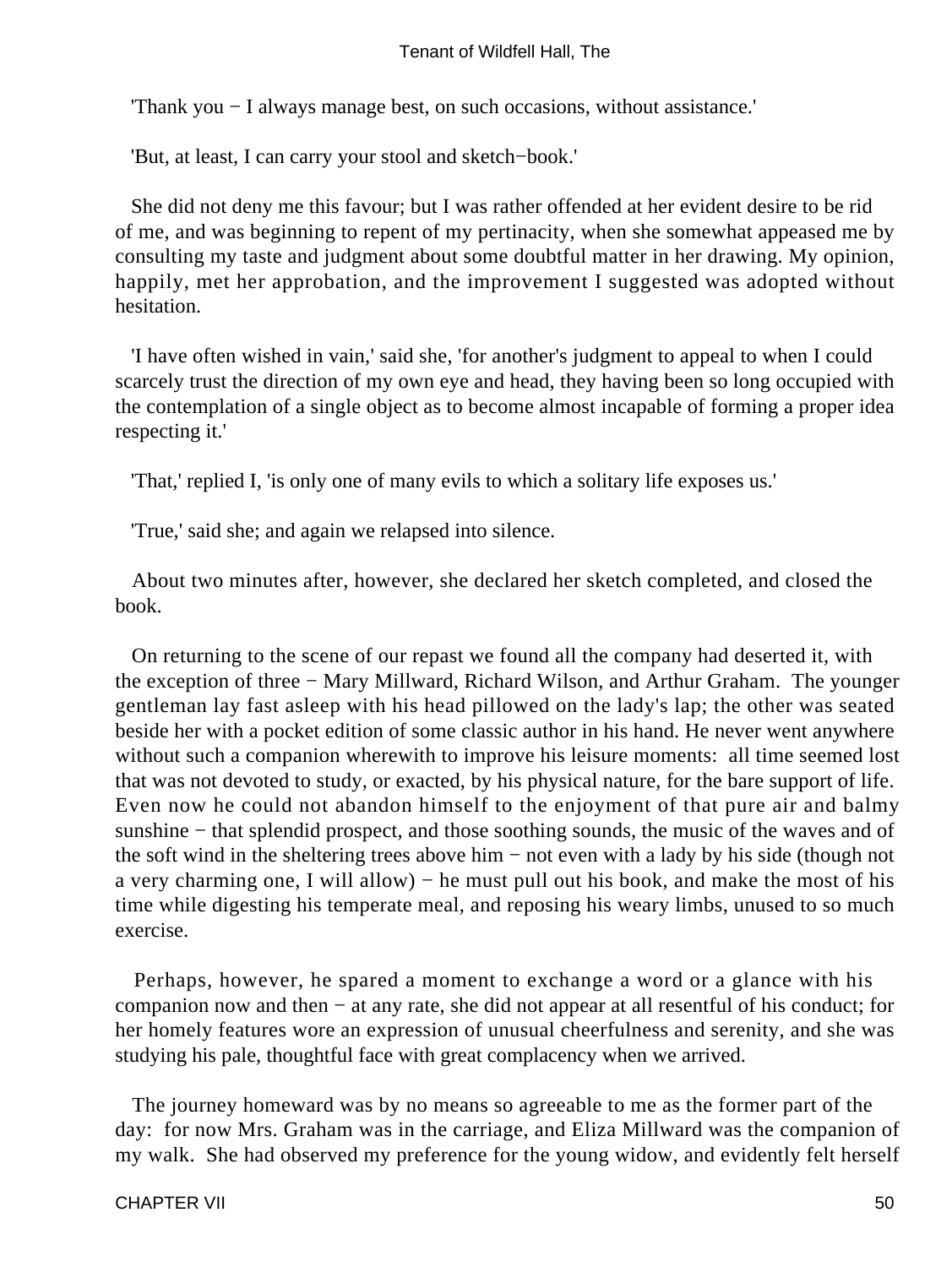neglected. She did not manifest her chagrin by keen reproaches, bitter sarcasms, or pouting sullen silence – any or all of these I could easily have endured, or lightly laughed away; but she showed it by a kind of gentle melancholy, a mild, reproachful sadness that cut me to the heart. I tried to cheer her up, and apparently succeeded in some degree, before the walk was over; but in the very act my conscience reproved me, knowing, as I did, that, sooner or later, the tie must be broken, and this was only nourishing false hopes and putting off the evil day.

 When the pony−carriage had approached as near Wildfell Hall as the road would permit − unless, indeed, it proceeded up the long rough lane, which Mrs. Graham would not allow − the young widow and her son alighted, relinquishing the driver's seat to Rose; and I persuaded Eliza to take the latter's place. Having put her comfortably in, bid her take care of the evening air, and wished her a kind good−night, I felt considerably relieved, and hastened to offer my services to Mrs. Graham to carry her apparatus up the fields, but she had already hung her camp−stool on her arm and taken her sketch−book in her hand, and insisted upon bidding me adieu then and there, with the rest of the company. But this time she declined my proffered aid in so kind and friendly a manner that I almost forgave her.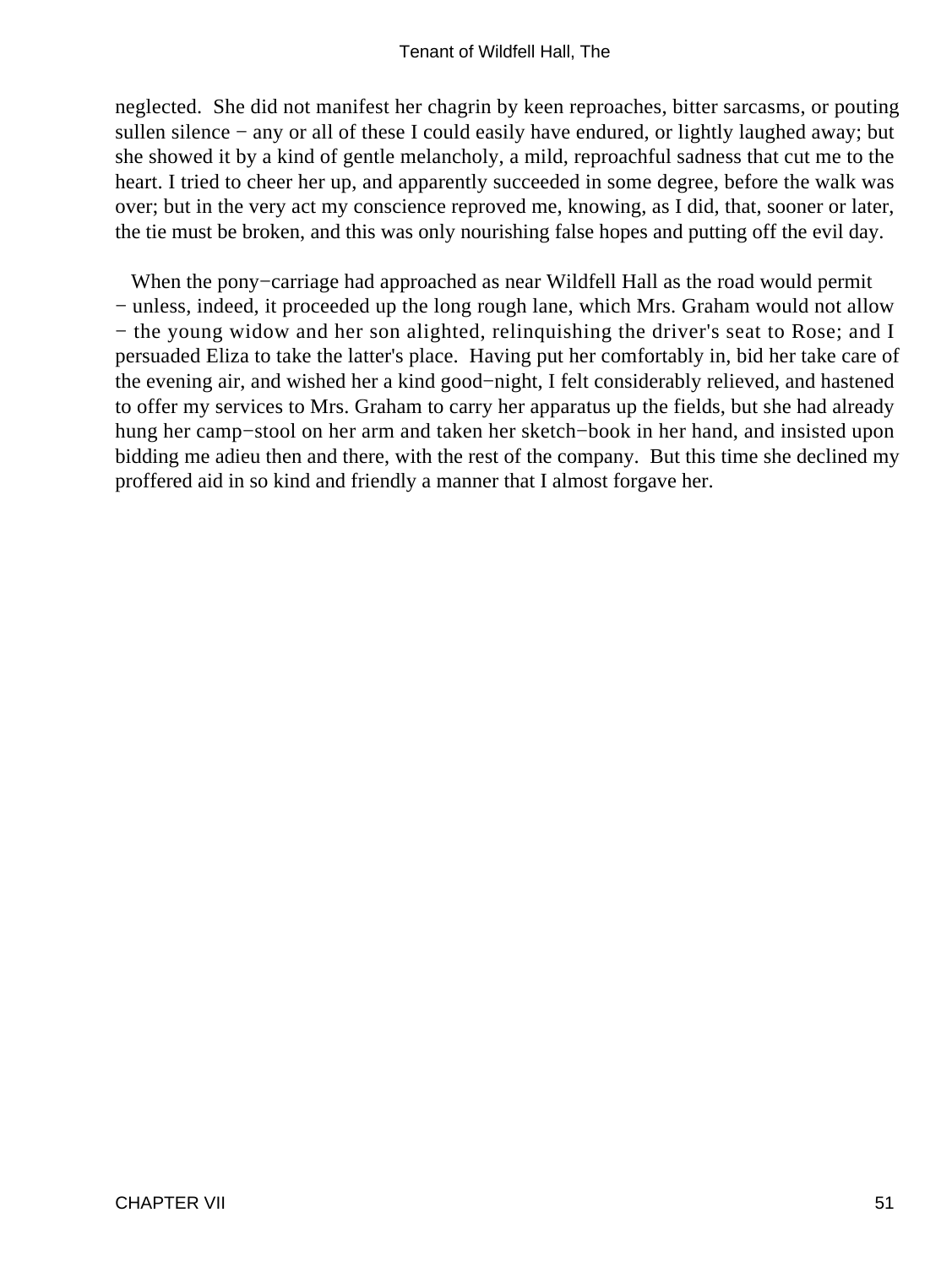### **[CHAPTER VIII](#page-378-0)**

*S*ix weeks had passed away. It was a splendid morning about the close of June. Most of the hay was cut, but the last week had been very unfavourable; and now that fine weather was come at last, being determined to make the most of it, I had gathered all hands together into the hay−field, and was working away myself, in the midst of them, in my shirt−sleeves, with a light, shady straw hat on my head, catching up armfuls of moist, reeking grass, and shaking it out to the four winds of heaven, at the head of a goodly file of servants and hirelings – intending so to labour, from morning till night, with as much zeal and assiduity as I could look for from any of them, as well to prosper the work by my own exertion as to animate the workers by my example − when lo! my resolutions were overthrown in a moment, by the simple fact of my brother's running up to me and putting into my hand a small parcel, just arrived from London, which I had been for some time expecting. I tore off the cover, and disclosed an elegant and portable edition of 'Marmion.'

 'I guess I know who that's for,' said Fergus, who stood looking on while I complacently examined the volume. 'That's for Miss Eliza, now.'

 He pronounced this with a tone and look so prodigiously knowing, that I was glad to contradict him.

 'You're wrong, my lad,' said I; and, taking up my coat, I deposited the book in one of its pockets, and then put it on (i.e. the coat). 'Now come here, you idle dog, and make yourself useful for once,' I continued. 'Pull off your coat, and take my place in the field till I come back.'

'Till you come back? − and where are you going, pray?

 'No matter where − the when is all that concerns you; − and I shall be back by dinner, at least.'

 'Oh − oh! and I'm to labour away till then, am I? − and to keep all these fellows hard at it besides? Well, well! I'll submit − for once in a way. − Come, my lads, you must look sharp: I'm come to help you now:– and woe be to that man, or woman either, that pauses for a moment amongst you − whether to stare about him, to scratch his head, or blow his nose − no pretext will serve − nothing but work, work, work in the sweat of your face,'

 Leaving him thus haranguing the people, more to their amusement than edification, I returned to the house, and, having made some alteration in my toilet, hastened away to Wildfell Hall, with the book in my pocket; for it was destined for the shelves of Mrs.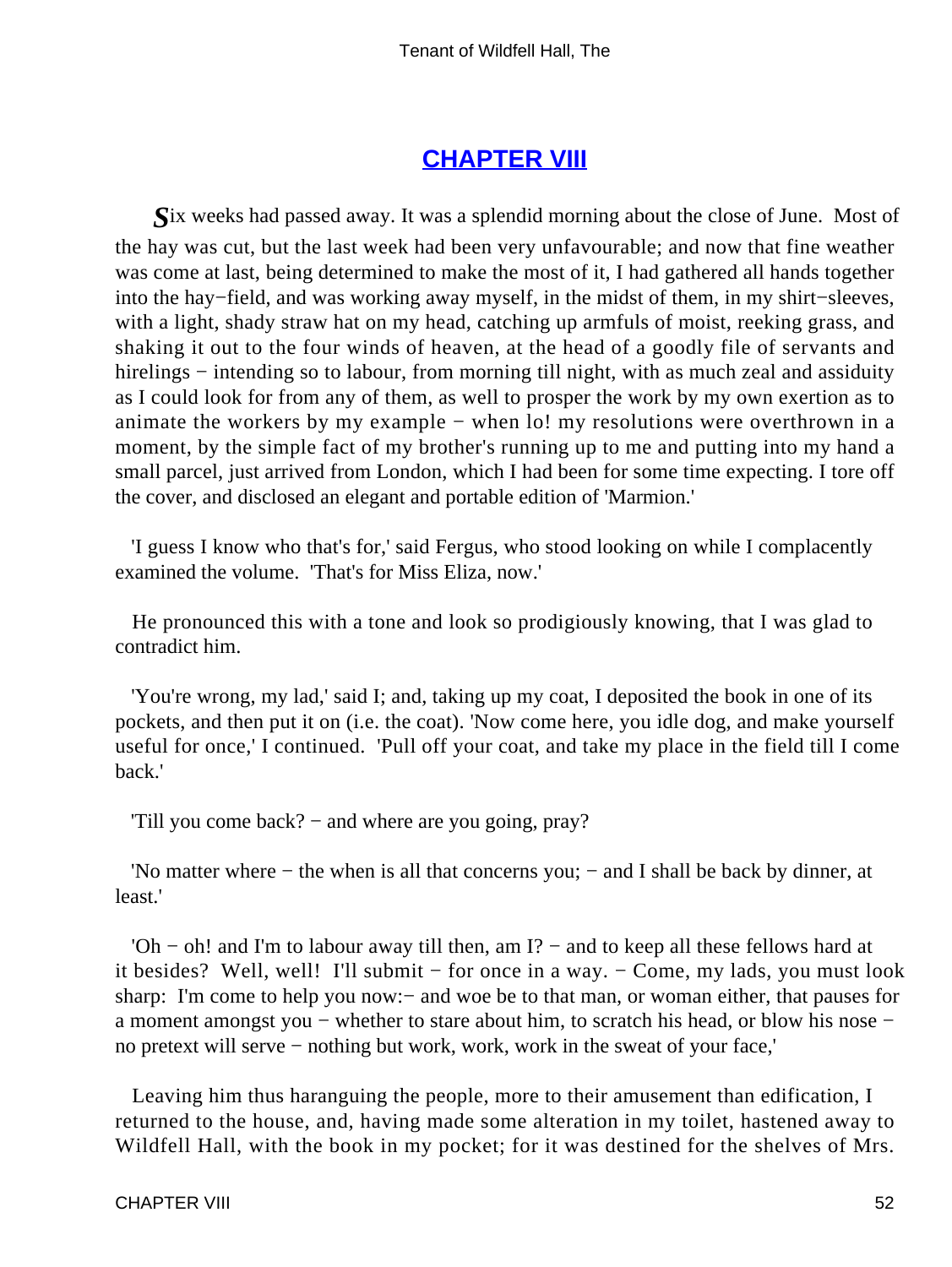#### Graham.

 'What! then had she and you got on so well together as to come to the giving and receiving of presents?' − Not precisely, old buck; this was my first experiment in that line; and I was very anxious to see the result of it.

 We had met several times since the − Bay excursion, and I had found she was not averse to my company, provided I confined my conversation to the discussion of abstract matters, or topics of common interest; – the moment I touched upon the sentimental or the complimentary, or made the slightest approach to tenderness in word or look, I was not only punished by an immediate change in her manner at the time, but doomed to find her more cold and distant, if not entirely inaccessible, when next I sought her company. This circumstance did not greatly disconcert me, however, because I attributed it, not so much to any dislike of my person, as to some absolute resolution against a second marriage formed prior to the time of our acquaintance, whether from excess of affection for her late husband, or because she had had enough of him and the matrimonial state together. At first, indeed, she had seemed to take a pleasure in mortifying my vanity and crushing my presumption − relentlessly nipping off bud by bud as they ventured to appear; and then, I confess, I was deeply wounded, though, at the same time, stimulated to seek revenge; – but latterly finding, beyond a doubt, that I was not that empty−headed coxcomb she had first supposed me, she had repulsed my modest advances in quite a different spirit. It was a kind of serious, almost sorrowful displeasure, which I soon learnt carefully to avoid awakening.

 'Let me first establish my position as a friend,' thought I − 'the patron and playfellow of her son, the sober, solid, plain−dealing friend of herself, and then, when I have made myself fairly necessary to her comfort and enjoyment in life (as I believe I can), we'll see what next may be effected.'

 So we talked about painting, poetry, and music, theology, geology, and philosophy: once or twice I lent her a book, and once she lent me one in return: I met her in her walks as often as I could; I came to her house as often as I dared. My first pretext for invading the sanctum was to bring Arthur a little waddling puppy of which Sancho was the father, and which delighted the child beyond expression, and, consequently, could not fail to please his mamma. My second was to bring him a book, which, knowing his mother's particularity, I had carefully selected, and which I submitted for her approbation before presenting it to him. Then, I brought her some plants for her garden, in my sister's name − having previously persuaded Rose to send them. Each of these times I inquired after the picture she was painting from the sketch taken on the cliff, and was admitted into the studio, and asked my opinion or advice respecting its progress.

 My last visit had been to return the book she had lent me; and then it was that, in casually discussing the poetry of Sir Walter Scott, she had expressed a wish to see 'Marmion,' and I had conceived the presumptuous idea of making her a present of it, and, on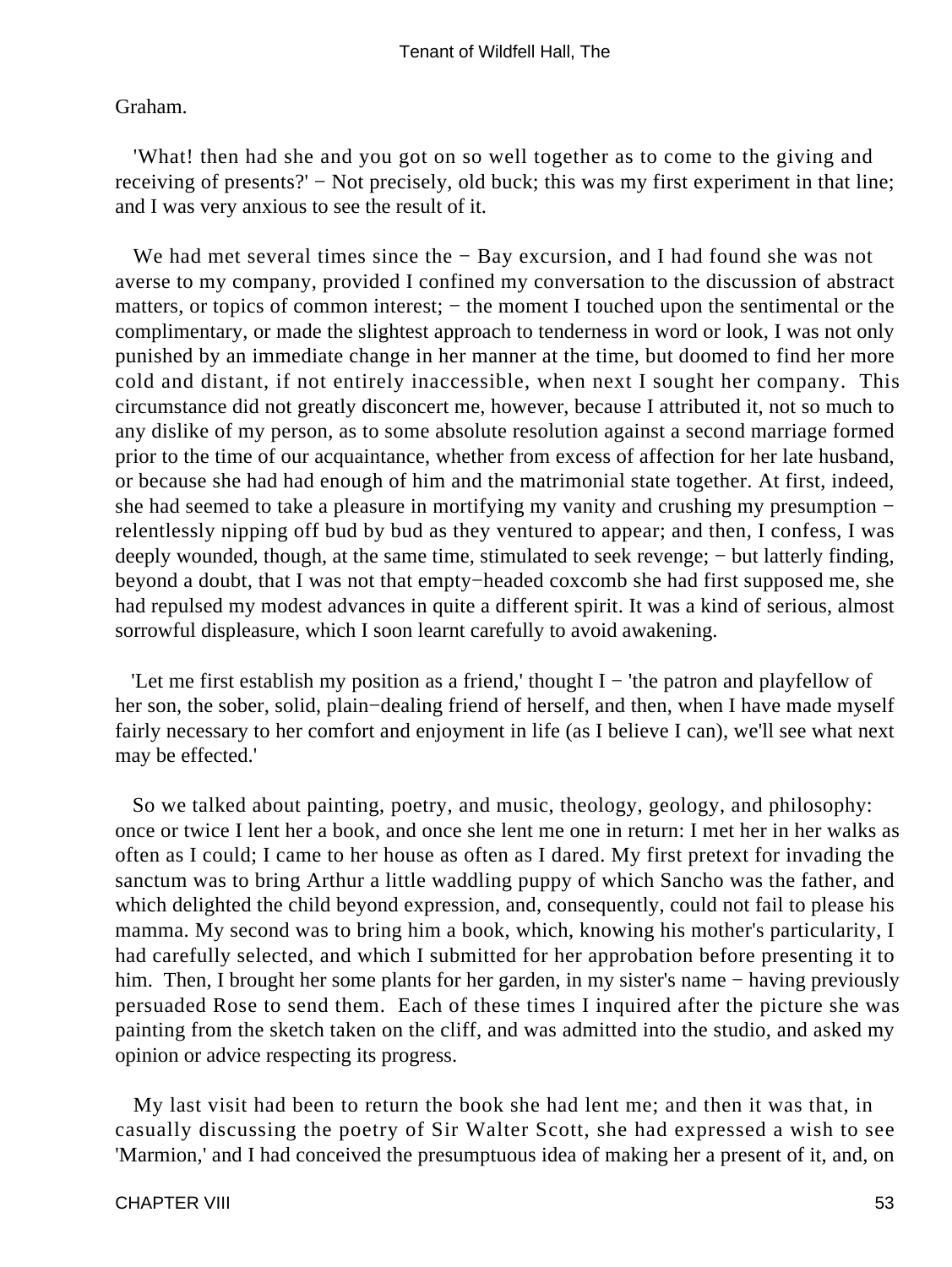my return home, instantly sent for the smart little volume I had this morning received. But an apology for invading the hermitage was still necessary; so I had furnished myself with a blue morocco collar for Arthur's little dog; and that being given and received, with much more joy and gratitude, on the part of the receiver, than the worth of the gift or the selfish motive of the giver deserved, I ventured to ask Mrs. Graham for one more look at the picture, if it was still there.

 'Oh, yes! come in,' said she (for I had met them in the garden). 'It is finished and framed, all ready for sending away; but give me your last opinion, and if you can suggest any further improvement, it shall be − duly considered, at least.'

 The picture was strikingly beautiful; it was the very scene itself, transferred as if by magic to the canvas; but I expressed my approbation in guarded terms, and few words, for fear of displeasing her. She, however, attentively watched my looks, and her artist's pride was gratified, no doubt, to read my heartfelt admiration in my eyes. But, while I gazed, I thought upon the book, and wondered how it was to be presented. My heart failed me; but I determined not to be such a fool as to come away without having made the attempt. It was useless waiting for an opportunity, and useless trying to concoct a speech for the occasion. The more plainly and naturally the thing was done, the better, I thought; so I just looked out of the window to screw up my courage, and then pulled out the book, turned round, and put it into her hand, with this short explanation:

 'You were wishing to see 'Marmion,' Mrs. Graham; and here it is, if you will be so kind as to take it.'

 A momentary blush suffused her face − perhaps, a blush of sympathetic shame for such an awkward style of presentation: she gravely examined the volume on both sides; then silently turned over the leaves, knitting her brows the while, in serious cogitation; then closed the book, and turning from it to me, quietly asked the price of it − I felt the hot blood rush to my face.

 'I'm sorry to offend you, Mr. Markham,' said she, 'but unless I pay for the book, I cannot take it.' And she laid it on the table.

'Why cannot you?'

'Because,' − she paused, and looked at the carpet.

 'Why cannot you?' I repeated, with a degree of irascibility that roused her to lift her eyes and look me steadily in the face.

 'Because I don't like to put myself under obligations that I can never repay − I am obliged to you already for your kindness to my son; but his grateful affection and your own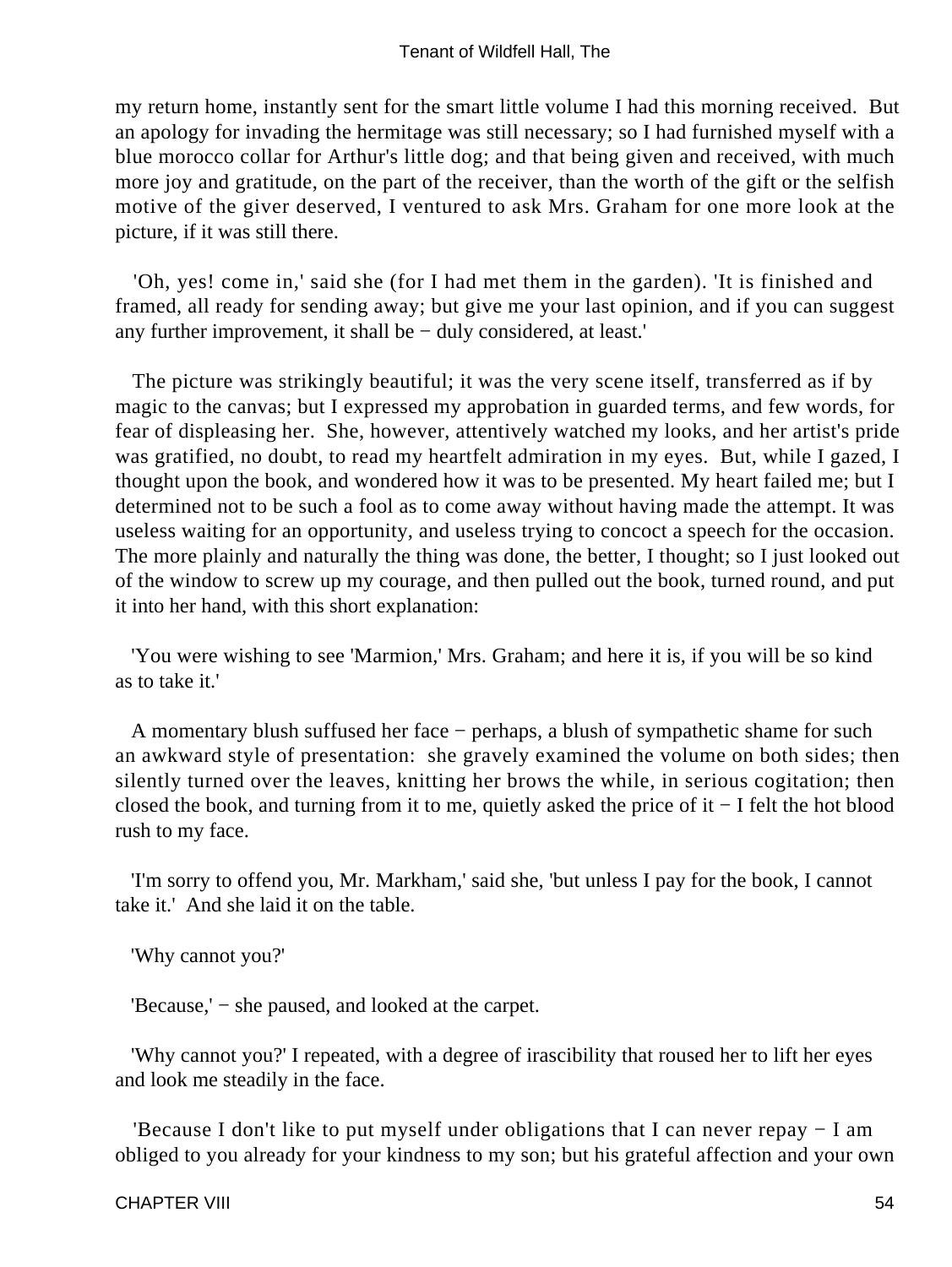good feelings must reward you for that.'

'Nonsense!' ejaculated I.

 She turned her eyes on me again, with a look of quiet, grave surprise, that had the effect of a rebuke, whether intended for such or not.

'Then you won't take the book?' I asked, more mildly than I had yet spoken.

 'I will gladly take it, if you will let me pay for it.' I told her the exact price, and the cost of the carriage besides, in as calm a tone as I could command − for, in fact, I was ready to weep with disappointment and vexation.

 She produced her purse, and coolly counted out the money, but hesitated to put it into my hand. Attentively regarding me, in a tone of soothing softness, she observed, − 'You think yourself insulted, Mr Markham − I wish I could make you understand that − that I − '

 'I do understand you, perfectly,' I said. 'You think that if you were to accept that trifle from me now, I should presume upon it hereafter; but you are mistaken:− if you will only oblige me by taking it, believe me, I shall build no hopes upon it, and consider this no precedent for future favours: – and it is nonsense to talk about putting yourself under obligations to me when you must know that in such a case the obligation is entirely on my side, – the favour on yours.'

 'Well, then, I'll take you at your word,' she answered, with a most angelic smile, returning the odious money to her purse − 'but remember!'

 'I will remember − what I have said; − but do not you punish my presumption by withdrawing your friendship entirely from me, – or expect me to atone for it by being more distant than before,' said I, extending my hand to take leave, for I was too much excited to remain.

 'Well, then! let us be as we were,' replied she, frankly placing her hand in mine; and while I held it there, I had much difficulty to refrain from pressing it to my lips; – but that would be suicidal madness: I had been bold enough already, and this premature offering had well−nigh given the death−blow to my hopes.

 It was with an agitated, burning heart and brain that I hurried homewards, regardless of that scorching noonday sun − forgetful of everything but her I had just left − regretting nothing but her impenetrability, and my own precipitancy and want of tact – fearing nothing but her hateful resolution, and my inability to overcome it − hoping nothing − but halt, − I will not bore you with my conflicting hopes and fears – my serious cogitations and resolves.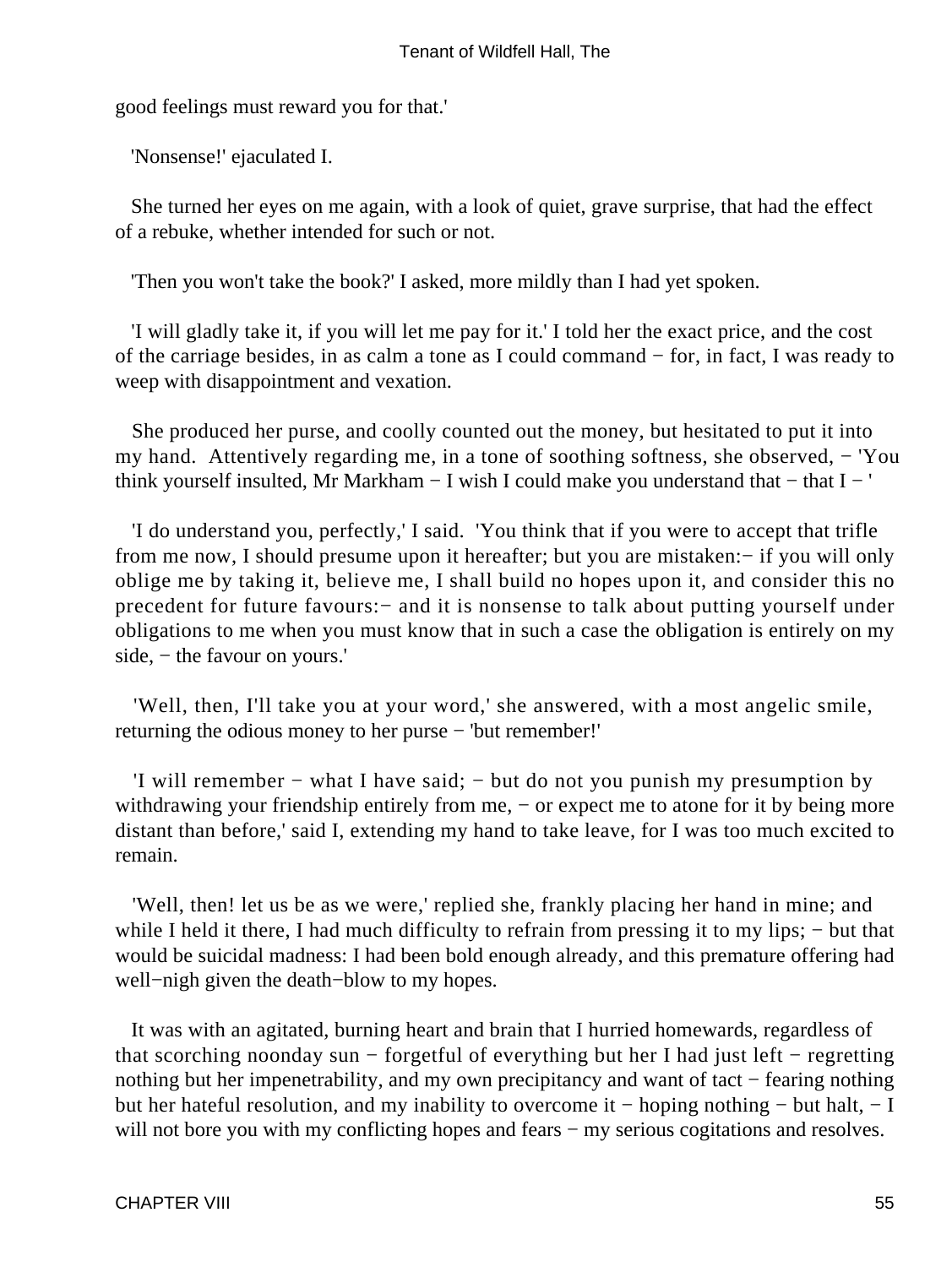## **[CHAPTER IX](#page-378-0)**

**Though my affections might now be said to be fairly weaned from Eliza Millward, I** did not yet entirely relinquish my visits to the vicarage, because I wanted, as it were, to let her down easy; without raising much sorrow, or incurring much resentment, – or making myself the talk of the parish; and besides, if I had wholly kept away, the vicar, who looked upon my visits as paid chiefly, if not entirely, to himself, would have felt himself decidedly affronted by the neglect. But when I called there the day after my interview with Mrs. Graham, he happened to be from home − a circumstance by no means so agreeable to me now as it had been on former occasions. Miss Millward was there, it is true, but she, of course, would be little better than a nonentity. However, I resolved to make my visit a short one, and to talk to Eliza in a brotherly, friendly sort of way, such as our long acquaintance might warrant me in assuming, and which, I thought, could neither give offence nor serve to encourage false hopes.

 It was never my custom to talk about Mrs. Graham either to her or any one else; but I had not been seated three minutes before she brought that lady on to the carpet herself in a rather remarkable manner.

 'Oh, Mr. Markham!' said she, with a shocked expression and voice subdued almost to a whisper, 'what do you think of these shocking reports about Mrs. Graham? – can you encourage us to disbelieve them?'

'What reports?'

'Ah, now! you know!' she slily smiled and shook her head.

'I know nothing about them. What in the world do you mean, Eliza?'

 'Oh, don't ask me! I can't explain it.' She took up the cambric handkerchief which she had been beautifying with a deep lace border, and began to be very busy.

 'What is it, Miss Millward? what does she mean?' said I, appealing to her sister, who seemed to be absorbed in the hemming of a large, coarse sheet.

 'I don't know,' replied she. 'Some idle slander somebody has been inventing, I suppose. I never heard it till Eliza told me the other day, – but if all the parish dinned it in my ears, I shouldn't believe a word of it − I know Mrs. Graham too well!'

'Quite right, Miss Millward! − and so do I − whatever it may be.'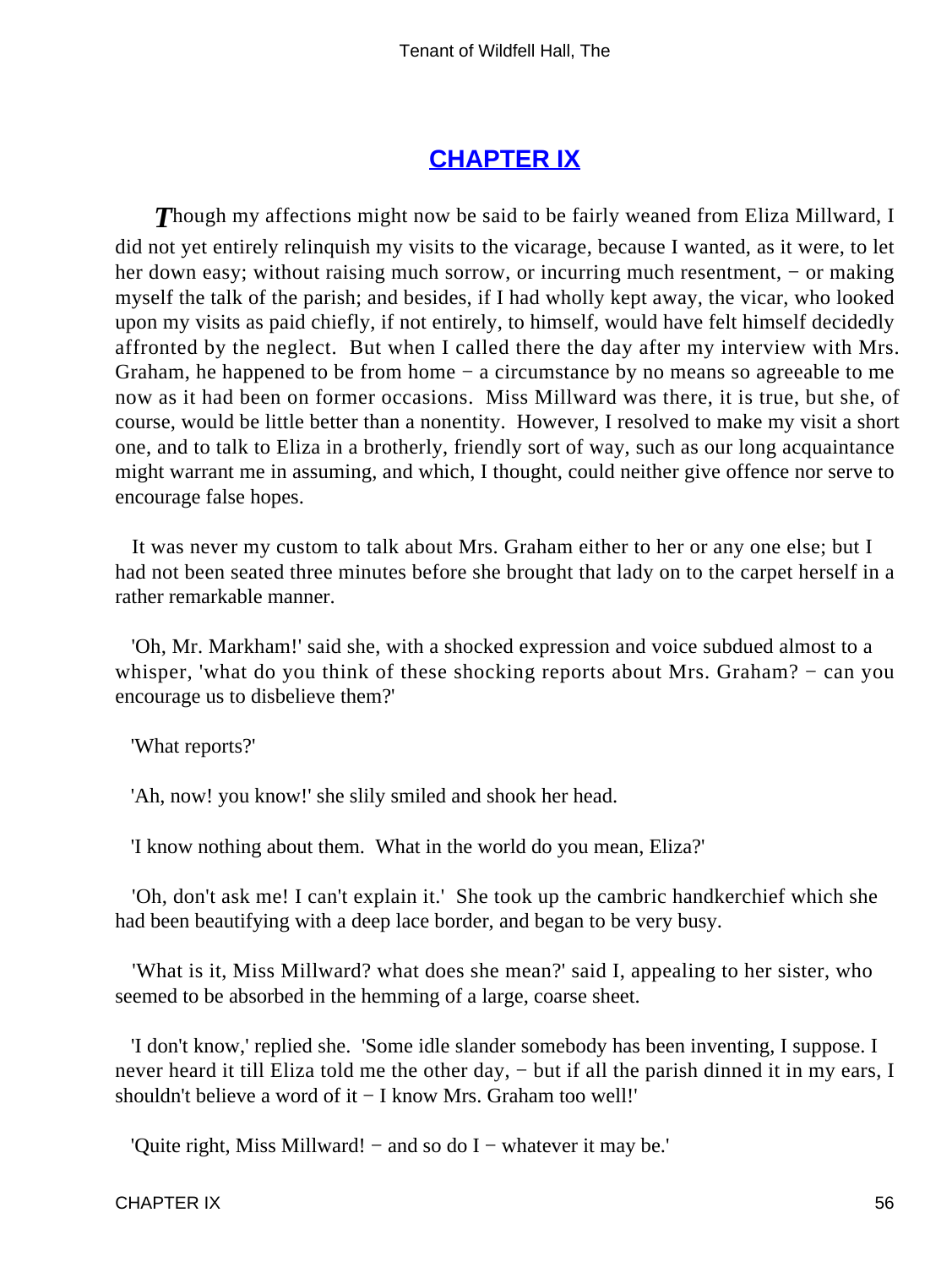'Well,' observed Eliza, with a gentle sigh, 'it's well to have such a comfortable assurance regarding the worth of those we love. I only wish you may not find your confidence misplaced.'

 And she raised her face, and gave me such a look of sorrowful tenderness as might have melted my heart, but within those eyes there lurked a something that I did not like; and I wondered how I ever could have admired them − her sister's honest face and small grey optics appeared far more agreeable. But I was out of temper with Eliza at that moment for her insinuations against Mrs. Graham, which were false, I was certain, whether she knew it or not.

 I said nothing more on the subject, however, at the time, and but little on any other; for, finding I could not well recover my equanimity, I presently rose and took leave, excusing myself under the plea of business at the farm; and to the farm I went, not troubling my mind one whit about the possible truth of these mysterious reports, but only wondering what they were, by whom originated, and on what foundations raised, and how they could the most effectually be silenced or disproved.

 A few days after this we had another of our quiet little parties, to which the usual company of friends and neighbours had been invited, and Mrs. Graham among the number. She could not now absent herself under the plea of dark evenings or inclement weather, and, greatly to my relief, she came. Without her I should have found the whole affair an intolerable bore; but the moment of her arrival brought new life to the house, and though I might not neglect the other guests for her, or expect to engross much of her attention and conversation to myself alone, I anticipated an evening of no common enjoyment.

 Mr. Lawrence came too. He did not arrive till some time after the rest were assembled. I was curious to see how he would comport himself to Mrs. Graham. A slight bow was all that passed between them on his entrance; and having politely greeted the other members of the company, he seated himself quite aloof from the young widow, between my mother and Rose.

 'Did you ever see such art?' whispered Eliza, who was my nearest neighbour. 'Would you not say they were perfect strangers?'

'Almost; but what then?'

'What then; why, you can't pretend to be ignorant?'

'Ignorant of what?' demanded I, so sharply that she started and replied, −

'Oh, hush! don't speak so loud.'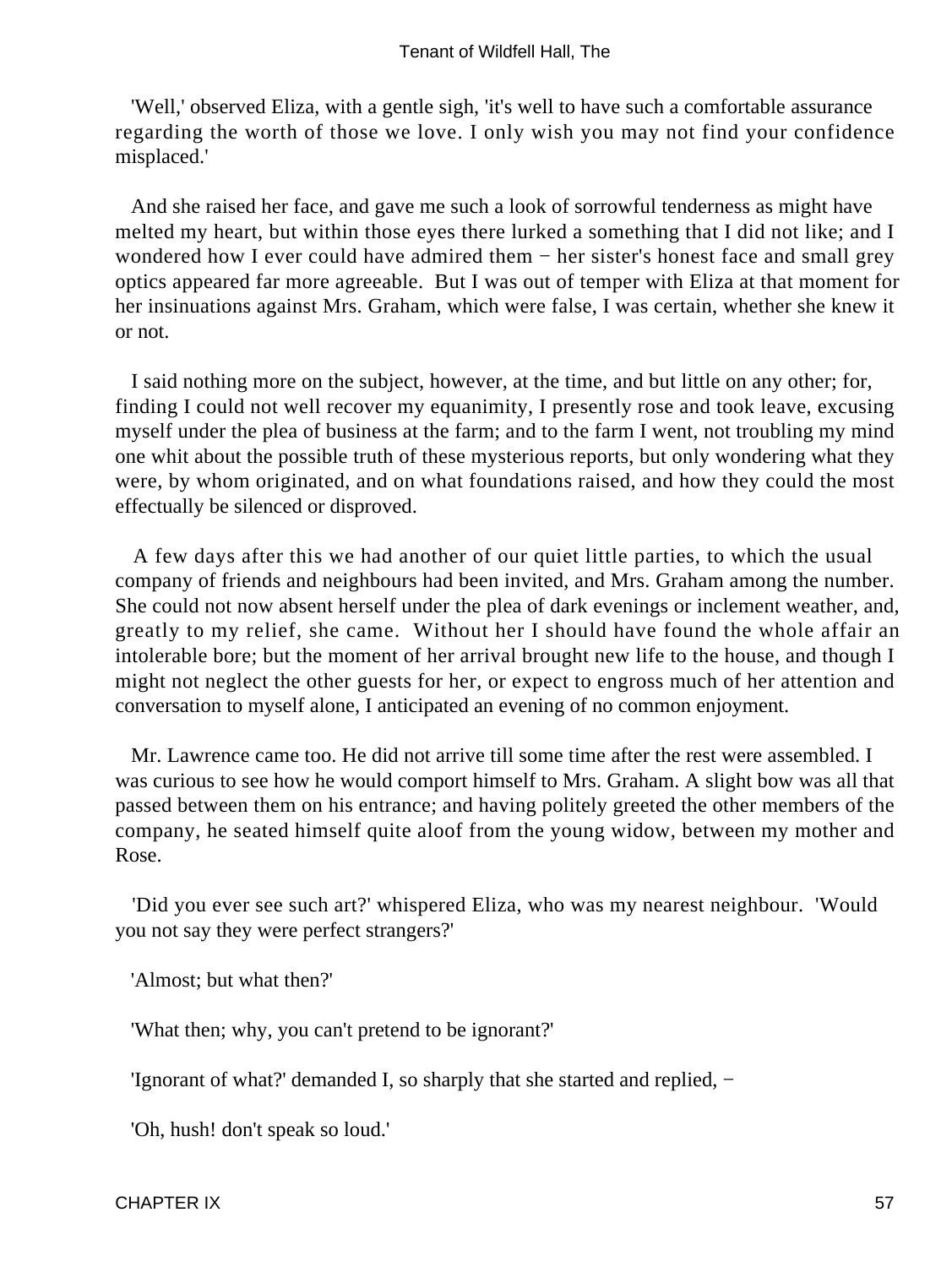'Well, tell me then,' I answered in a lower tone, 'what is it you mean? I hate enigmas.'

 'Well, you know, I don't vouch for the truth of it − indeed, far from it − but haven't you heard −?'

'I've heard nothing, except from you.'

 'You must be wilfully deaf then, for anyone will tell you that; but I shall only anger you by repeating it, I see, so I had better hold my tongue.'

She closed her lips and folded her hands before her, with an air of injured meekness.

 'If you had wished not to anger me, you should have held your tongue from the beginning, or else spoken out plainly and honestly all you had to say.'

 She turned aside her face, pulled out her handkerchief, rose, and went to the window, where she stood for some time, evidently dissolved in tears. I was astounded, provoked, ashamed − not so much of my harshness as for her childish weakness. However, no one seemed to notice her, and shortly after we were summoned to the tea−table: in those parts it was customary to sit to the table at tea−time on all occasions, and make a meal of it, for we dined early. On taking my seat, I had Rose on one side of me and an empty chair on the other.

'May I sit by you?' said a soft voice at my elbow.

 'If you like,' was the reply; and Eliza slipped into the vacant chair; then, looking up in my face with a half−sad, half−playful smile, she whispered, − 'You're so stern, Gilbert.'

 I handed down her tea with a slightly contemptuous smile, and said nothing, for I had nothing to say.

'What have I done to offend you?' said she, more plaintively. 'I wish I knew.'

 'Come, take your tea, Eliza, and don't be foolish,' responded I, handing her the sugar and cream.

 Just then there arose a slight commotion on the other side of me, occasioned by Miss Wilson's coming to negotiate an exchange of seats with Rose.

 'Will you be so good as to exchange places with me, Miss Markham?' said she; 'for I don't like to sit by Mrs. Graham. If your mamma thinks proper to invite such persons to her house, she cannot object to her daughter's keeping company with them.'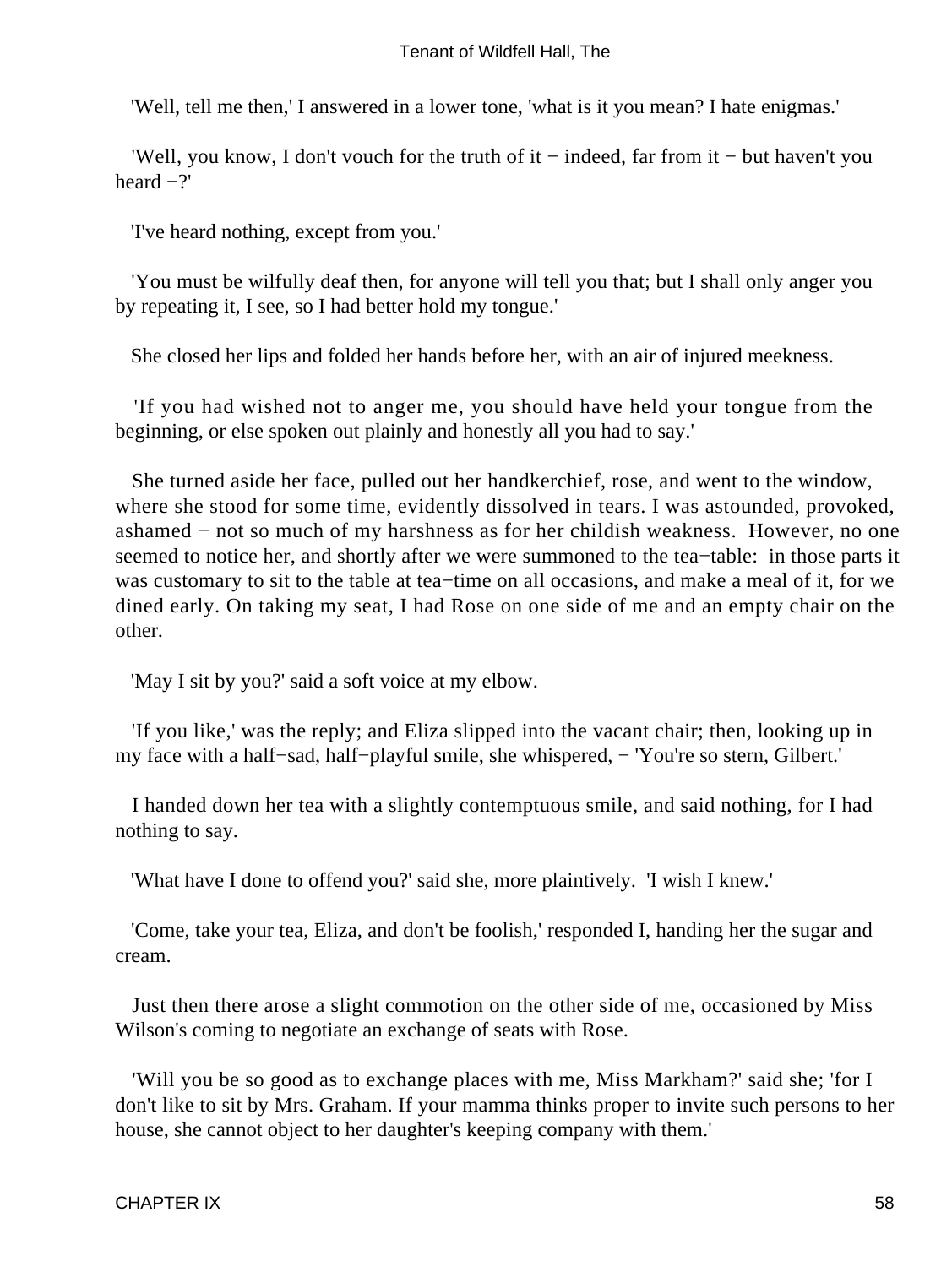This latter clause was added in a sort of soliloquy when Rose was gone; but I was not polite enough to let it pass.

'Will you be so good as to tell me what you mean, Miss Wilson?' said I.

The question startled her a little, but not much.

 'Why, Mr. Markham,' replied she, coolly, having quickly recovered her self−possession, 'it surprises me rather that Mrs. Markham should invite such a person as Mrs. Graham to her house; but, perhaps, she is not aware that the lady's character is considered scarcely respectable.'

 'She is not, nor am I; and therefore you would oblige me by explaining your meaning a little further.'

 'This is scarcely the time or the place for such explanations; but I think you can hardly be so ignorant as you pretend − you must know her as well as I do.'

 'I think I do, perhaps a little better; and therefore, if you will inform me what you have heard or imagined against her, I shall, perhaps, be able to set you right.'

'Can you tell me, then, who was her husband, or if she ever had any?'

Indignation kept me silent. At such a time and place I could not trust myself to answer.

 'Have you never observed,' said Eliza, 'what a striking likeness there is between that child of hers and  $-$ '

'And whom?' demanded Miss Wilson, with an air of cold, but keen severity.

Eliza was startled; the timidly spoken suggestion had been intended for my ear alone.

 'Oh, I beg your pardon!' pleaded she; 'I may be mistaken − perhaps I was mistaken.' But she accompanied the words with a sly glance of derision directed to me from the corner of her disingenuous eye.

 'There's no need to ask my pardon,' replied her friend, 'but I see no one here that at all resembles that child, except his mother, and when you hear ill−natured reports, Miss Eliza, I will thank you, that is, I think you will do well, to refrain from repeating them. I presume the person you allude to is Mr. Lawrence; but I think I can assure you that your suspicions, in that respect, are utterly misplaced; and if he has any particular connection with the lady at all (which no one has a right to assert), at least he has (what cannot be said of some others) sufficient sense of propriety to withhold him from acknowledging anything more than a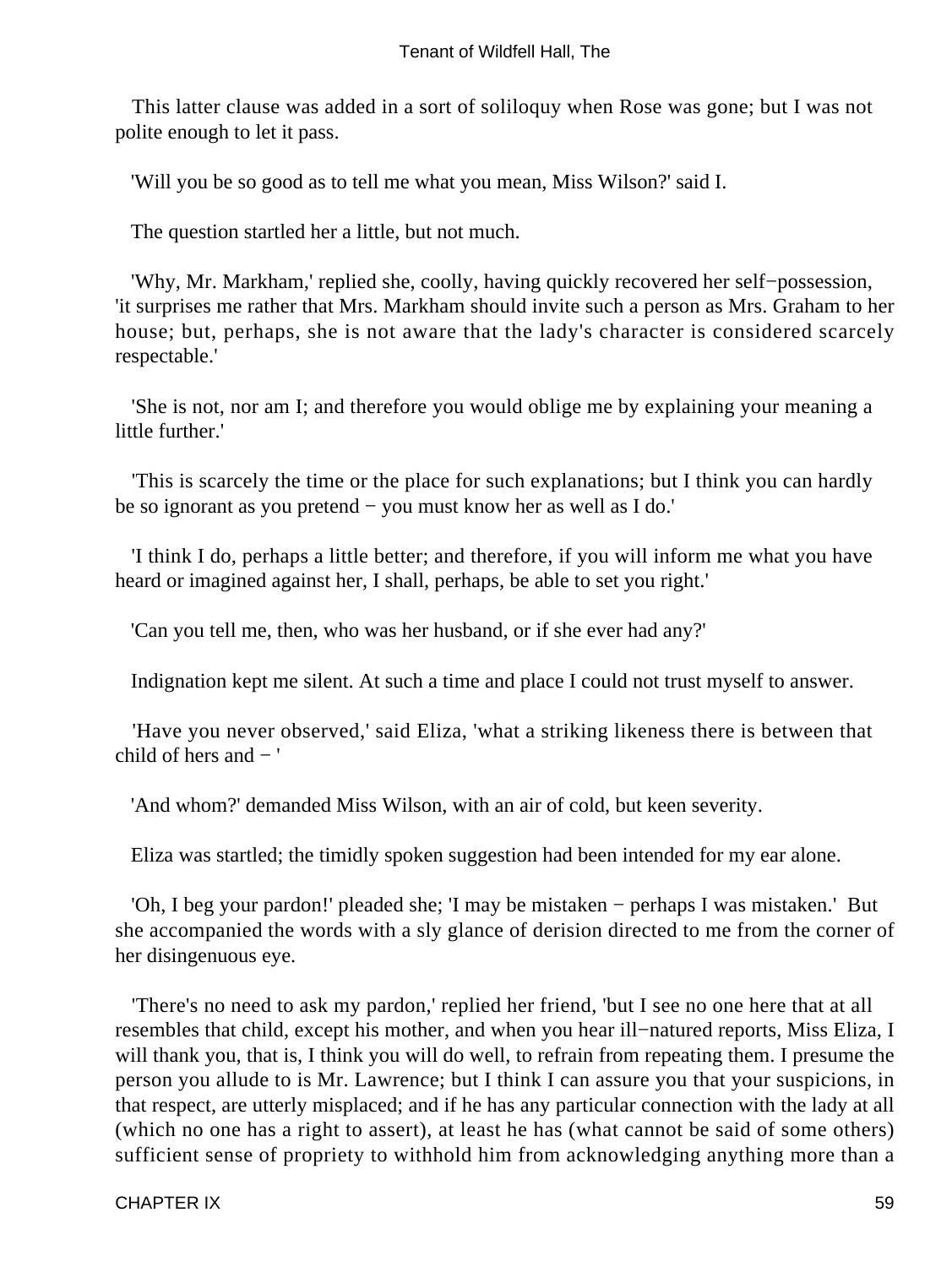bowing acquaintance in the presence of respectable persons; he was evidently both surprised and annoyed to find her here.'

 'Go it!' cried Fergus, who sat on the other side of Eliza, and was the only individual who shared that side of the table with us. 'Go it like bricks! mind you don't leave her one stone upon another.'

 Miss Wilson drew herself up with a look of freezing scorn, but said nothing. Eliza would have replied, but I interrupted her by saying as calmly as I could, though in a tone which betrayed, no doubt, some little of what I felt within, − 'We have had enough of this subject; if we can only speak to slander our betters, let us hold our tongues.'

 'I think you'd better,' observed Fergus, 'and so does our good parson; he has been addressing the company in his richest vein all the while, and eyeing you, from time to time, with looks of stern distaste, while you sat there, irreverently whispering and muttering together; and once he paused in the middle of a story or a sermon, I don't know which, and fixed his eyes upon you, Gilbert, as much as to say, «When Mr. Markham has done flirting with those two ladies I will proceed.»'

 What more was said at the tea−table I cannot tell, nor how I found patience to sit till the meal was over. I remember, however, that I swallowed with difficulty the remainder of the tea that was in my cup, and ate nothing; and that the first thing I did was to stare at Arthur Graham, who sat beside his mother on the opposite side of the table, and the second to stare at Mr. Lawrence, who sat below; and, first, it struck me that there was a likeness; but, on further contemplation, I concluded it was only in imagination.

 Both, it is true, had more delicate features and smaller bones than commonly fall to the lot of individuals of the rougher sex, and Lawrence's complexion was pale and clear, and Arthur's delicately fair; but Arthur's tiny, somewhat snubby nose could never become so long and straight as Mr. Lawrence's; and the outline of his face, though not full enough to be round, and too finely converging to the small, dimpled chin to be square, could never be drawn out to the long oval of the other's, while the child's hair was evidently of a lighter, warmer tint than the elder gentleman's had ever been, and his large, clear blue eyes, though prematurely serious at times, were utterly dissimilar to the shy hazel eyes of Mr. Lawrence, whence the sensitive soul looked so distrustfully forth, as ever ready to retire within, from the offences of a too rude, too uncongenial world. Wretch that I was to harbour that detestable idea for a moment! Did I not know Mrs. Graham? Had I not seen her, conversed with her time after time? Was I not certain that she, in intellect, in purity and elevation of soul, was immeasurably superior to any of her detractors; that she was, in fact, the noblest, the most adorable, of her sex I had ever beheld, or even imagined to exist? Yes, and I would say with Mary Millward (sensible girl as she was), that if all the parish, ay, or all the world, should din these horrible lies in my ears, I would not believe them, for I knew her better than they.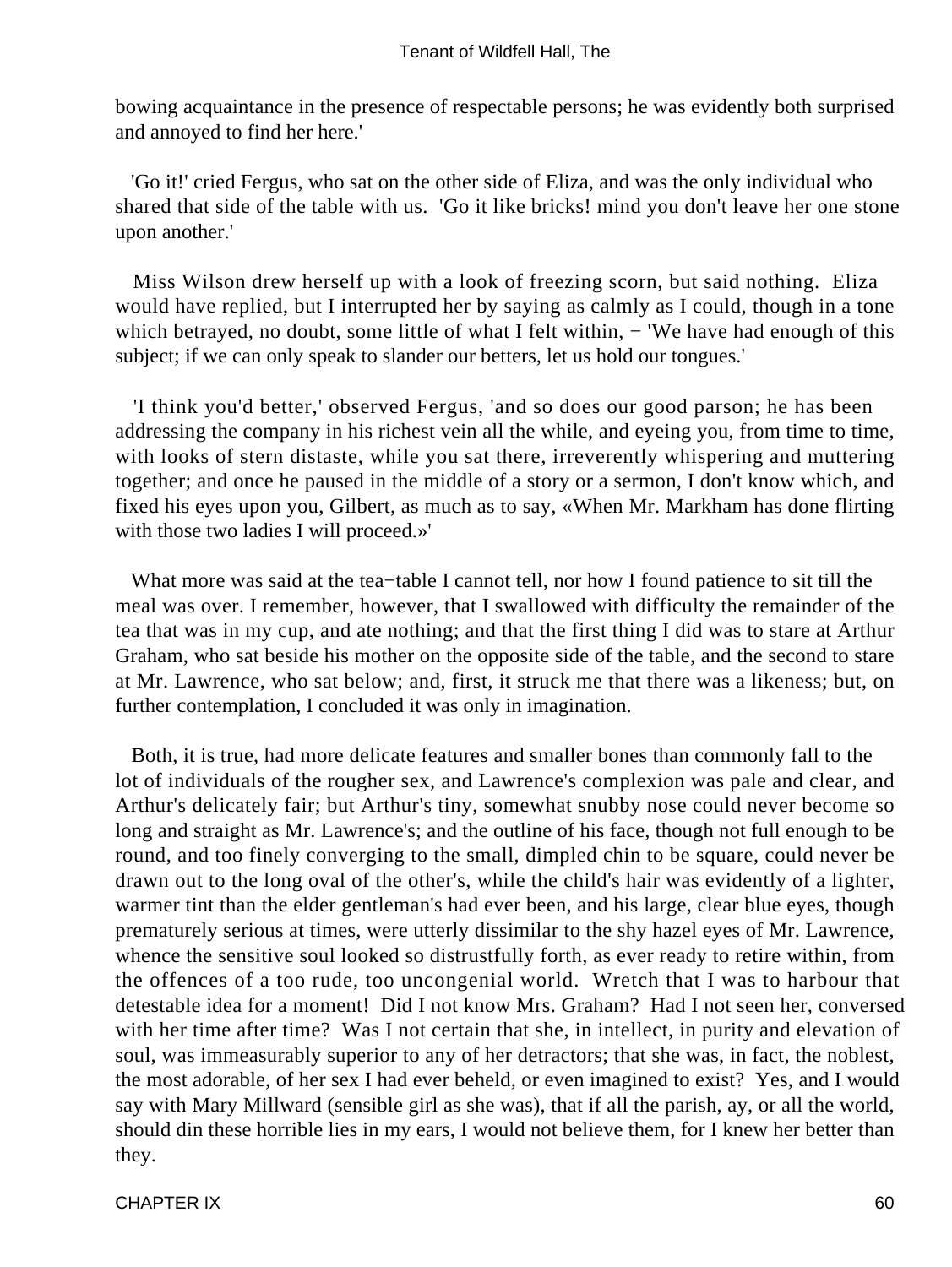Meantime, my brain was on fire with indignation, and my heart seemed ready to burst from its prison with conflicting passions. I regarded my two fair neighbours with a feeling of abhorrence and loathing I scarcely endeavoured to conceal. I was rallied from several quarters for my abstraction and ungallant neglect of the ladies; but I cared little for that: all I cared about, besides that one grand subject of my thoughts, was to see the cups travel up to the tea−tray, and not come down again. I thought Mr. Millward never would cease telling us that he was no tea−drinker, and that it was highly injurious to keep loading the stomach with slops to the exclusion of more wholesome sustenance, and so give himself time to finish his fourth cup.

 At length it was over; and I rose and left the table and the guests without a word of apology − I could endure their company no longer. I rushed out to cool my brain in the balmy evening air, and to compose my mind or indulge my passionate thoughts in the solitude of the garden.

 To avoid being seen from the windows I went down a quiet little avenue that skirted one side of the inclosure, at the bottom of which was a seat embowered in roses and honeysuckles. Here I sat down to think over the virtues and wrongs of the lady of Wildfell Hall; but I had not been so occupied two minutes, before voices and laughter, and glimpses of moving objects through the trees, informed me that the whole company had turned out to take an airing in the garden too. However, I nestled up in a corner of the bower, and hoped to retain possession of it, secure alike from observation and intrusion. But no − confound it − there was some one coming down the avenue! Why couldn't they enjoy the flowers and sunshine of the open garden, and leave that sunless nook to me, and the gnats and midges?

 But, peeping through my fragrant screen of the interwoven branches to discover who the intruders were (for a murmur of voices told me it was more than one), my vexation instantly subsided, and far other feelings agitated my still unquiet soul; for there was Mrs. Graham, slowly moving down the walk with Arthur by her side, and no one else. Why were they alone? Had the poison of detracting tongues already spread through all; and had they all turned their backs upon her? I now recollected having seen Mrs. Wilson, in the early part of the evening, edging her chair close up to my mother, and bending forward, evidently in the delivery of some important confidential intelligence; and from the incessant wagging of her head, the frequent distortions of her wrinkled physiognomy, and the winking and malicious twinkle of her little ugly eyes, I judged it was some spicy piece of scandal that engaged her powers; and from the cautious privacy of the communication I supposed some person then present was the luckless object of her calumnies: and from all these tokens, together with my mother's looks and gestures of mingled horror and incredulity, I now concluded that object to have been Mrs. Graham. I did not emerge from my place of concealment till she had nearly reached the bottom of the walk, lest my appearance should drive her away; and when I did step forward she stood still and seemed inclined to turn back as it was.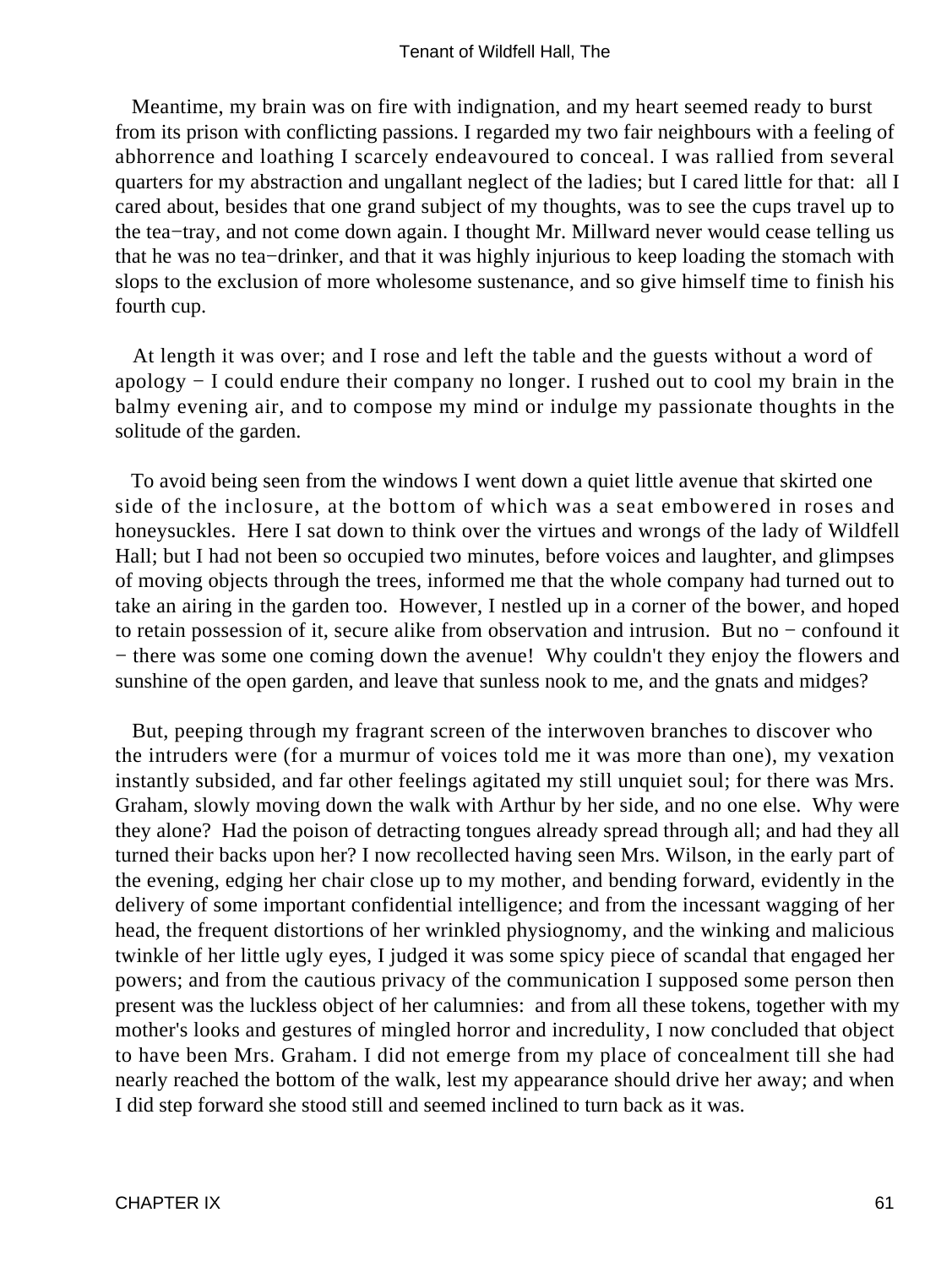'Oh, don't let us disturb you, Mr. Markham!' said she. 'We came here to seek retirement ourselves, not to intrude on your seclusion.'

 'I am no hermit, Mrs. Graham − though I own it looks rather like it to absent myself in this uncourteous fashion from my guests.'

'I feared you were unwell,' said she, with a look of real concern.

 'I was rather, but it's over now. Do sit here a little and rest, and tell me how you like this arbour,' said I, and, lifting Arthur by the shoulders, I planted him in the middle of the seat by way of securing his mamma, who, acknowledging it to be a tempting place of refuge, threw herself back in one corner, while I took possession of the other.

 But that word refuge disturbed me. Had their unkindness then really driven her to seek for peace in solitude?

'Why have they left you alone?' I asked.

 'It is I who have left them,' was the smiling rejoinder. 'I was wearied to death with small talk − nothing wears me out like that. I cannot imagine how they can go on as they do.'

I could not help smiling at the serious depth of her wonderment.

 'Is it that they think it a duty to be continually talking,' pursued she: 'and so never pause to think, but fill up with aimless trifles and vain repetitions when subjects of real interest fail to present themselves, or do they really take a pleasure in such discourse?'

 'Very likely they do,' said I; 'their shallow minds can hold no great ideas, and their light heads are carried away by trivialities that would not move a better−furnished skull; and their only alternative to such discourse is to plunge over head and ears into the slough of scandal − which is their chief delight.'

'Not all of them, surely?' cried the lady, astonished at the bitterness of my remark.

 'No, certainly; I exonerate my sister from such degraded tastes, and my mother too, if you included her in your animadversions.'

 'I meant no animadversions against any one, and certainly intended no disrespectful allusions to your mother. I have known some sensible persons great adepts in that style of conversation when circumstances impelled them to it; but it is a gift I cannot boast the possession of. I kept up my attention on this occasion as long as I could, but when my powers were exhausted I stole away to seek a few minutes' repose in this quiet walk. I hate talking where there is no exchange of ideas or sentiments, and no good given or received.'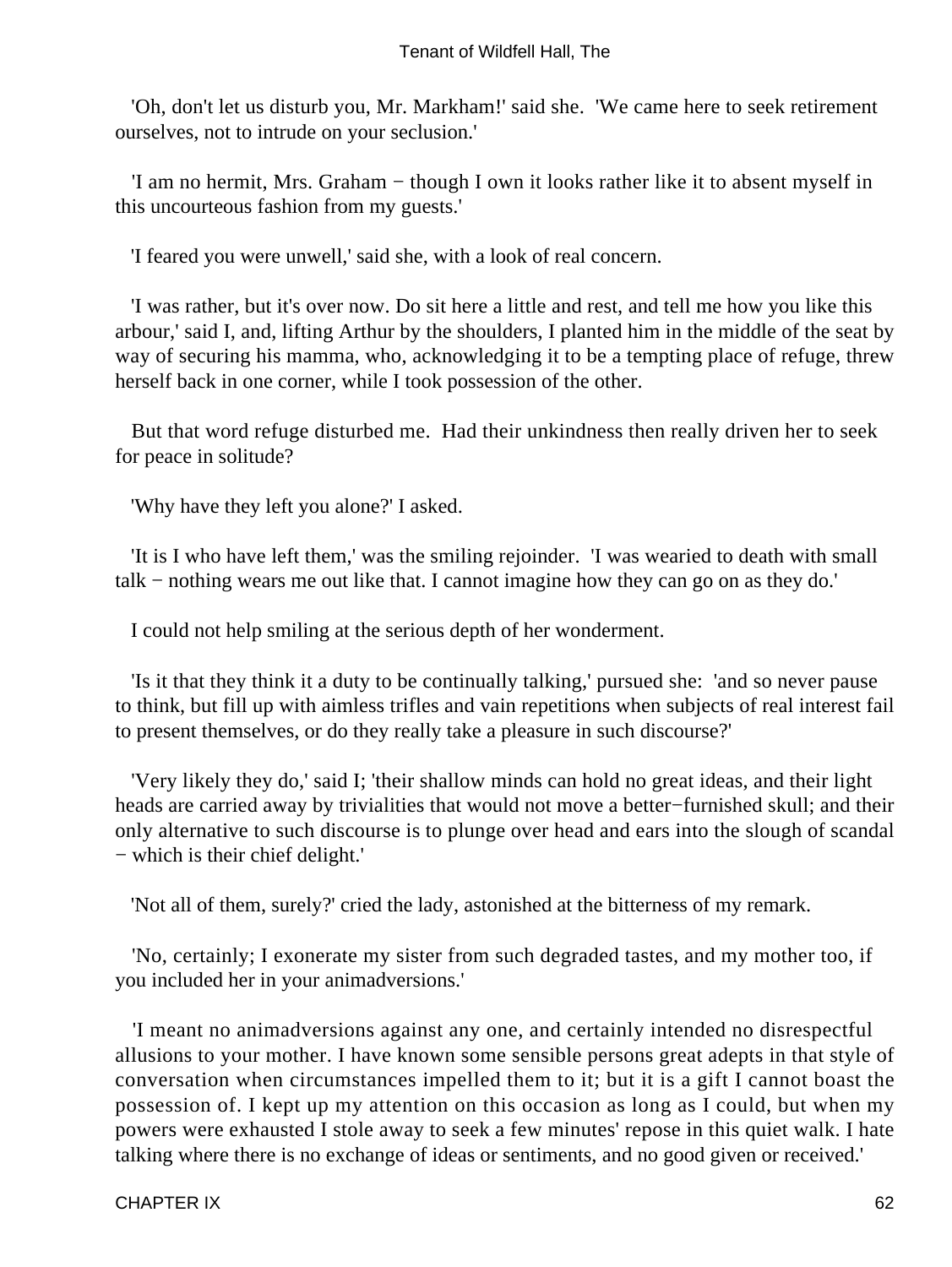'Well,' said I, 'if ever I trouble you with my loquacity, tell me so at once, and I promise not to be offended; for I possess the faculty of enjoying the company of those I – of my friends as well in silence as in conversation.'

'I don't quite believe you; but if it were so you would exactly suit me for a companion.'

'I am all you wish, then, in other respects?'

 'No, I don't mean that. How beautiful those little clusters of foliage look, where the sun comes through behind them!' said she, on purpose to change the subject.

 And they did look beautiful, where at intervals the level rays of the sun penetrating the thickness of trees and shrubs on the opposite side of the path before us, relieved their dusky verdure by displaying patches of semi−transparent leaves of resplendent golden green.

'I almost wish I were not a painter,' observed my companion.

 'Why so? one would think at such a time you would most exult in your privilege of being able to imitate the various brilliant and delightful touches of nature.'

 'No; for instead of delivering myself up to the full enjoyment of them as others do, I am always troubling my head about how I could produce the same effect upon canvas; and as that can never be done, it is more vanity and vexation of spirit.'

 'Perhaps you cannot do it to satisfy yourself, but you may and do succeed in delighting others with the result of your endeavours.'

 'Well, after all, I should not complain: perhaps few people gain their livelihood with so much pleasure in their toil as I do. Here is some one coming.'

She seemed vexed at the interruption.

 'It is only Mr. Lawrence and Miss Wilson,' said I, 'coming to enjoy a quiet stroll. They will not disturb us.'

 I could not quite decipher the expression of her face; but I was satisfied there was no jealousy therein. What business had I to look for it?

'What sort of a person is Miss Wilson?' she asked.

 'She is elegant and accomplished above the generality of her birth and station; and some say she is ladylike and agreeable.'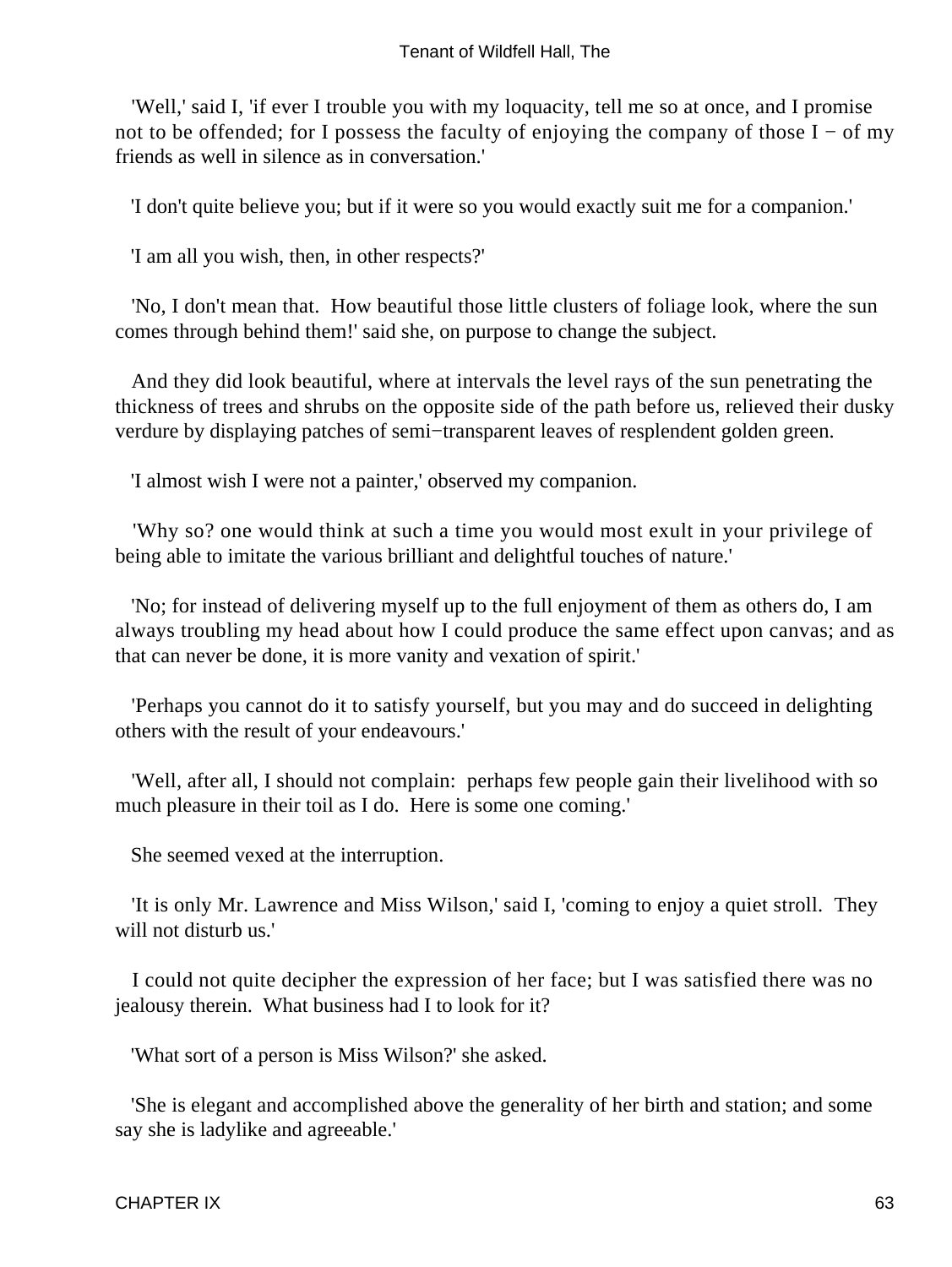'I thought her somewhat frigid and rather supercilious in her manner to−day.'

 'Very likely she might be so to you. She has possibly taken a prejudice against you, for I think she regards you in the light of a rival.'

'Me! Impossible, Mr. Markham!' said she, evidently astonished and annoyed.

 'Well, I know nothing about it,' returned I, rather doggedly; for I thought her annoyance was chiefly against myself.

 The pair had now approached within a few paces of us. Our arbour was set snugly back in a corner, before which the avenue at its termination turned off into the more airy walk along the bottom of the garden. As they approached this, I saw, by the aspect of Jane Wilson, that she was directing her companion's attention to us; and, as well by her cold, sarcastic smile as by the few isolated words of her discourse that reached me, I knew full well that she was impressing him with the idea, that we were strongly attached to each other. I noticed that he coloured up to the temples, gave us one furtive glance in passing, and walked on, looking grave, but seemingly offering no reply to her remarks.

 It was true, then, that he had some designs upon Mrs. Graham; and, were they honourable, he would not be so anxious to conceal them. She was blameless, of course, but he was detestable beyond all count.

 While these thoughts flashed through my mind, my companion abruptly rose, and calling her son, said they would now go in quest of the company, and departed up the avenue. Doubtless she had heard or guessed something of Miss Wilson's remarks, and therefore it was natural enough she should choose to continue the TETE−E−TETE no longer, especially as at that moment my cheeks were burning with indignation against my former friend, the token of which she might mistake for a blush of stupid embarrassment. For this I owed Miss Wilson yet another grudge; and still the more I thought upon her conduct the more I hated her.

 It was late in the evening before I joined the company. I found Mrs. Graham already equipped for departure, and taking leave of the rest, who were now returned to the house. I offered, nay, begged to accompany her home. Mr. Lawrence was standing by at the time conversing with some one else. He did not look at us, but, on hearing my earnest request, he paused in the middle of a sentence to listen for her reply, and went on, with a look of quiet satisfaction, the moment he found it was to be a denial.

 A denial it was, decided, though not unkind. She could not be persuaded to think there was danger for herself or her child in traversing those lonely lanes and fields without attendance. It was daylight still, and she should meet no one; or if she did, the people were quiet and harmless she was well assured. In fact, she would not hear of any one's putting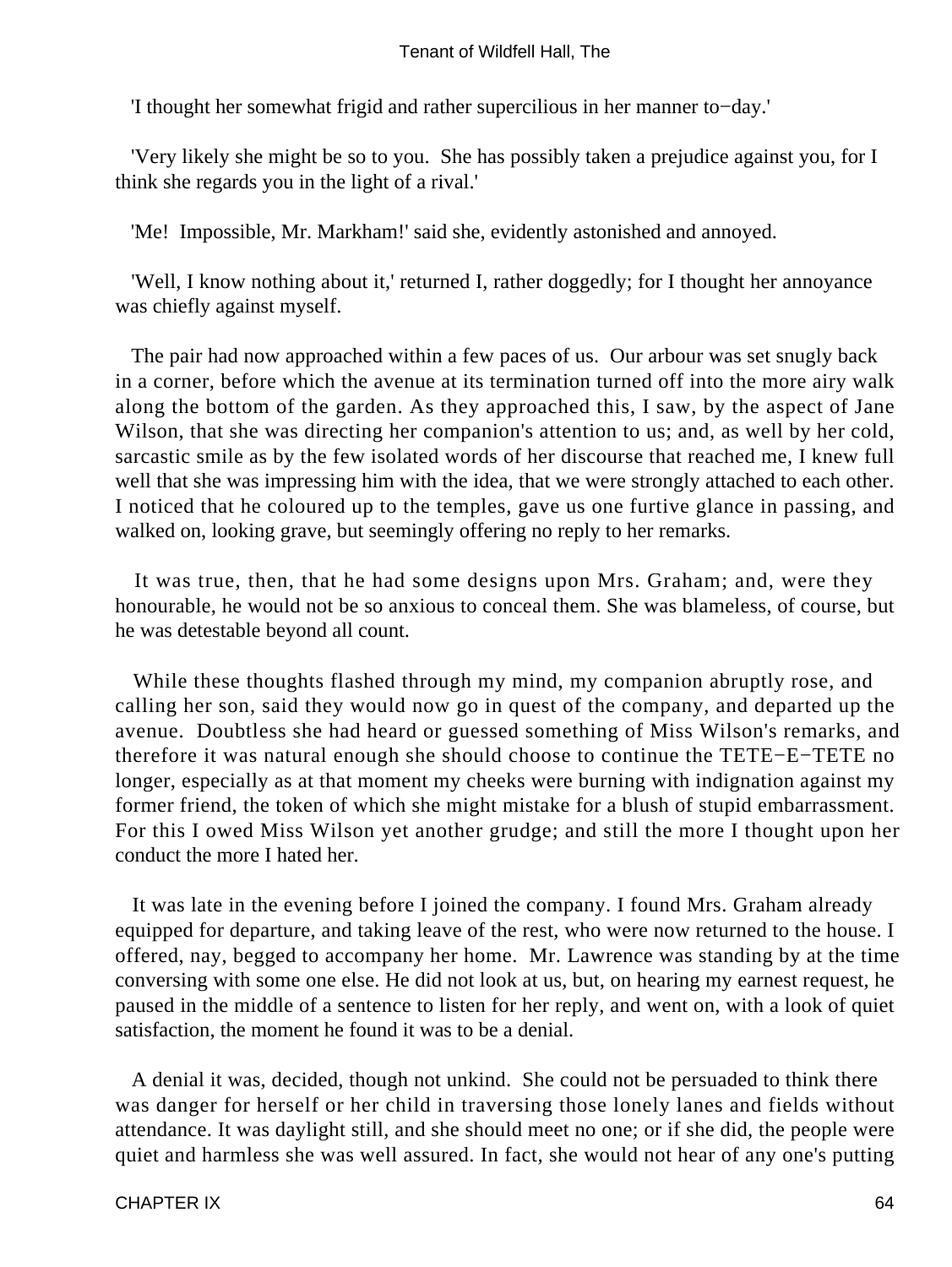himself out of the way to accompany her, though Fergus vouchsafed to offer his services in case they should be more acceptable than mine, and my mother begged she might send one of the farming−men to escort her.

 When she was gone the rest was all a blank or worse. Lawrence attempted to draw me into conversation, but I snubbed him and went to another part of the room. Shortly after the party broke up and he himself took leave. When he came to me I was blind to his extended hand, and deaf to his good−night till he repeated it a second time; and then, to get rid of him, I muttered an inarticulate reply, accompanied by a sulky nod.

'What is the matter, Markham?' whispered he.

I replied by a wrathful and contemptuous stare.

 'Are you angry because Mrs. Graham would not let you go home with her?' he asked, with a faint smile that nearly exasperated me beyond control.

But, swallowing down all fiercer answers, I merely demanded, – 'What business is it of yours?'

 'Why, none,' replied he with provoking quietness; 'only,' − and he raised his eyes to my face, and spoke with unusual solemnity, – 'only let me tell you, Markham, that if you have any designs in that quarter, they will certainly fail; and it grieves me to see you cherishing false hopes, and wasting your strength in useless efforts, for − '

 'Hypocrite!' I exclaimed; and he held his breath, and looked very blank, turned white about the gills, and went away without another word.

I had wounded him to the quick; and I was glad of it.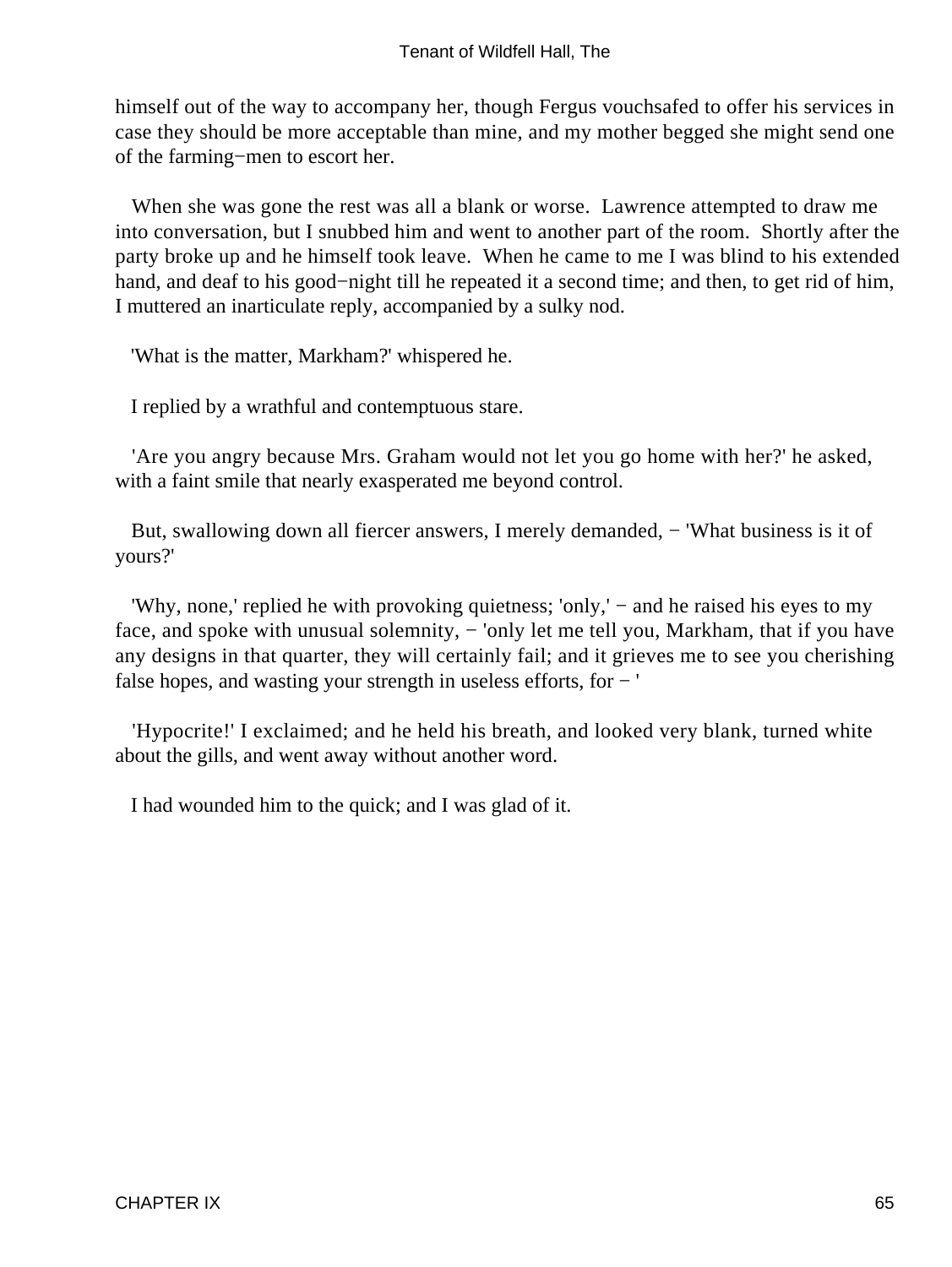# **[CHAPTER X](#page-378-0)**

**When all were gone, I learnt that the vile slander had indeed been circulated throughout** the company, in the very presence of the victim. Rose, however, vowed she did not and would not believe it, and my mother made the same declaration, though not, I fear, with the same amount of real, unwavering incredulity. It seemed to dwell continually on her mind, and she kept irritating me from time to time by such expressions as − 'Dear, dear, who would have thought it! − Well! I always thought there was something odd about her. − You see what it is for women to affect to be different to other people.' And once it was,  $-$  'I misdoubted that appearance of mystery from the very first − I thought there would no good come of it; but this is a sad, sad business, to be sure!'

'Why, mother, you said you didn't believe these tales,' said Fergus.

'No more I do, my dear; but then, you know, there must be some foundation.'

 'The foundation is in the wickedness and falsehood of the world,' said I, 'and in the fact that Mr. Lawrence has been seen to go that way once or twice of an evening − and the village gossips say he goes to pay his addresses to the strange lady, and the scandal− mongers have greedily seized the rumour, to make it the basis of their own infernal structure.'

'Well, but, Gilbert, there must be something in her manner to countenance such reports.'

'Did you see anything in her manner?'

'No, certainly; but then, you know, I always said there was something strange about her.'

 I believe it was on that very evening that I ventured on another invasion of Wildfell Hall. From the time of our party, which was upwards of a week ago, I had been making daily efforts to meet its mistress in her walks; and always disappointed (she must have managed it so on purpose), had nightly kept revolving in my mind some pretext for another call. At length I concluded that the separation could be endured no longer (by this time, you will see, I was pretty far gone); and, taking from the book−case an old volume that I thought she might be interested in, though, from its unsightly and somewhat dilapidated condition, I had not yet ventured to offer it for perusal, I hastened away, – but not without sundry misgivings as to how she would receive me, or how I could summon courage to present myself with so slight an excuse. But, perhaps, I might see her in the field or the garden, and then there would be no great difficulty: it was the formal knocking at the door, with the prospect of being gravely ushered in by Rachel, to the presence of a surprised, uncordial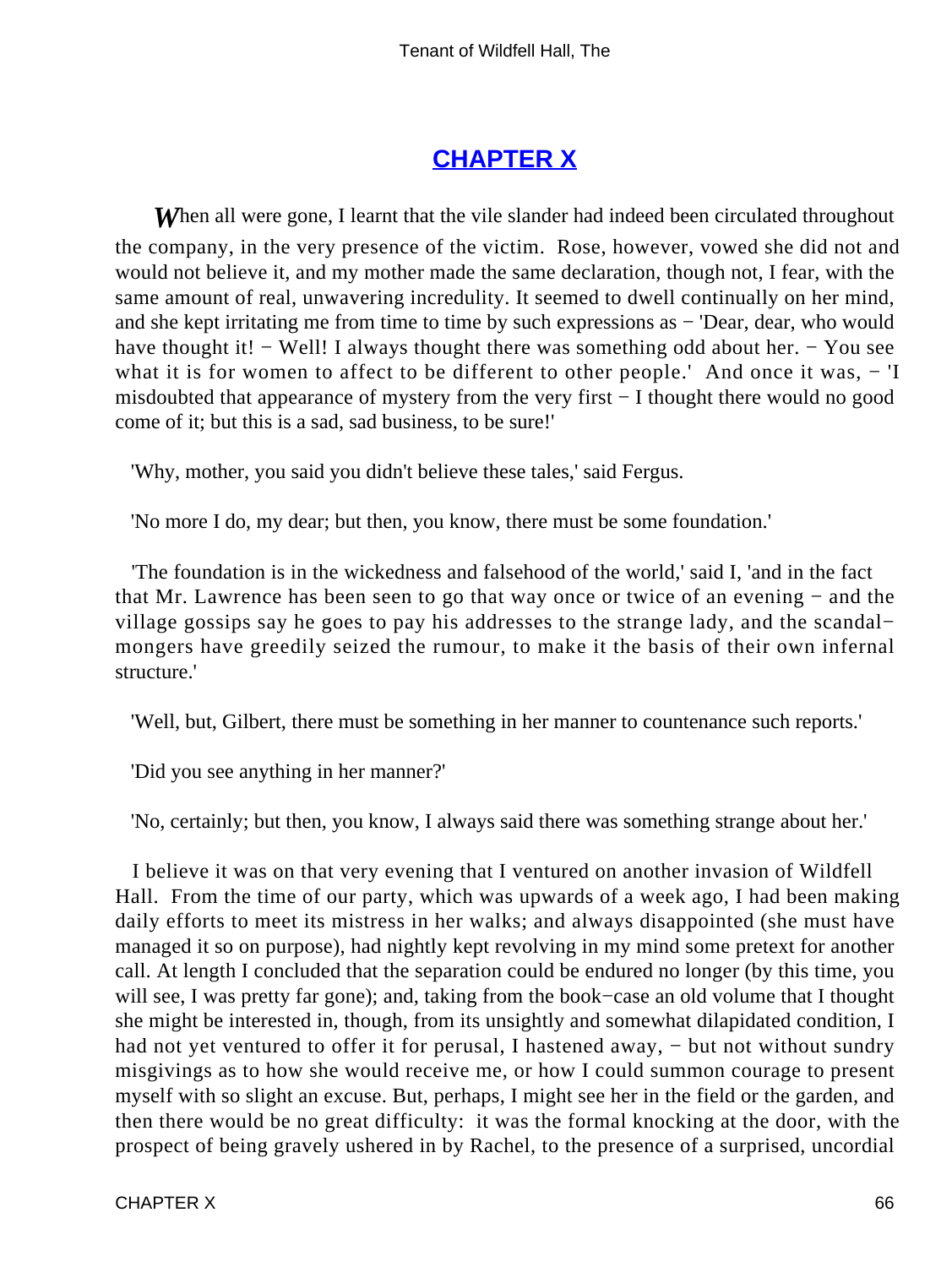mistress, that so greatly disturbed me.

 My wish, however, was not gratified. Mrs. Graham herself was not to be seen; but there was Arthur playing with his frolicsome little dog in the garden. I looked over the gate and called him to me. He wanted me to come in; but I told him I could not without his mother's leave.

'I'll go and ask her,' said the child.

 'No, no, Arthur, you mustn't do that; but if she's not engaged, just ask her to come here a minute. Tell her I want to speak to her.'

 He ran to perform my bidding, and quickly returned with his mother. How lovely she looked with her dark ringlets streaming in the light summer breeze, her fair cheek slightly flushed, and her countenance radiant with smiles. Dear Arthur! what did I not owe to you for this and every other happy meeting? Through him I was at once delivered from all formality, and terror, and constraint. In love affairs, there is no mediator like a merry, simple−hearted child − ever ready to cement divided hearts, to span the unfriendly gulf of custom, to melt the ice of cold reserve, and overthrow the separating walls of dread formality and pride.

 'Well, Mr. Markham, what is it?' said the young mother, accosting me with a pleasant smile.

 'I want you to look at this book, and, if you please, to take it, and peruse it at your leisure. I make no apology for calling you out on such a lovely evening, though it be for a matter of no greater importance.'

'Tell him to come in, mamma,' said Arthur.

'Would you like to come in?' asked the lady.

'Yes; I should like to see your improvements in the garden.'

 'And how your sister's roots have prospered in my charge,' added she, as she opened the gate.

 And we sauntered through the garden, and talked of the flowers, the trees, and the book, and then of other things. The evening was kind and genial, and so was my companion. By degrees I waxed more warm and tender than, perhaps, I had ever been before; but still I said nothing tangible, and she attempted no repulse, until, in passing a moss rose−tree that I had brought her some weeks since, in my sister's name, she plucked a beautiful half−open bud and bade me give it to Rose.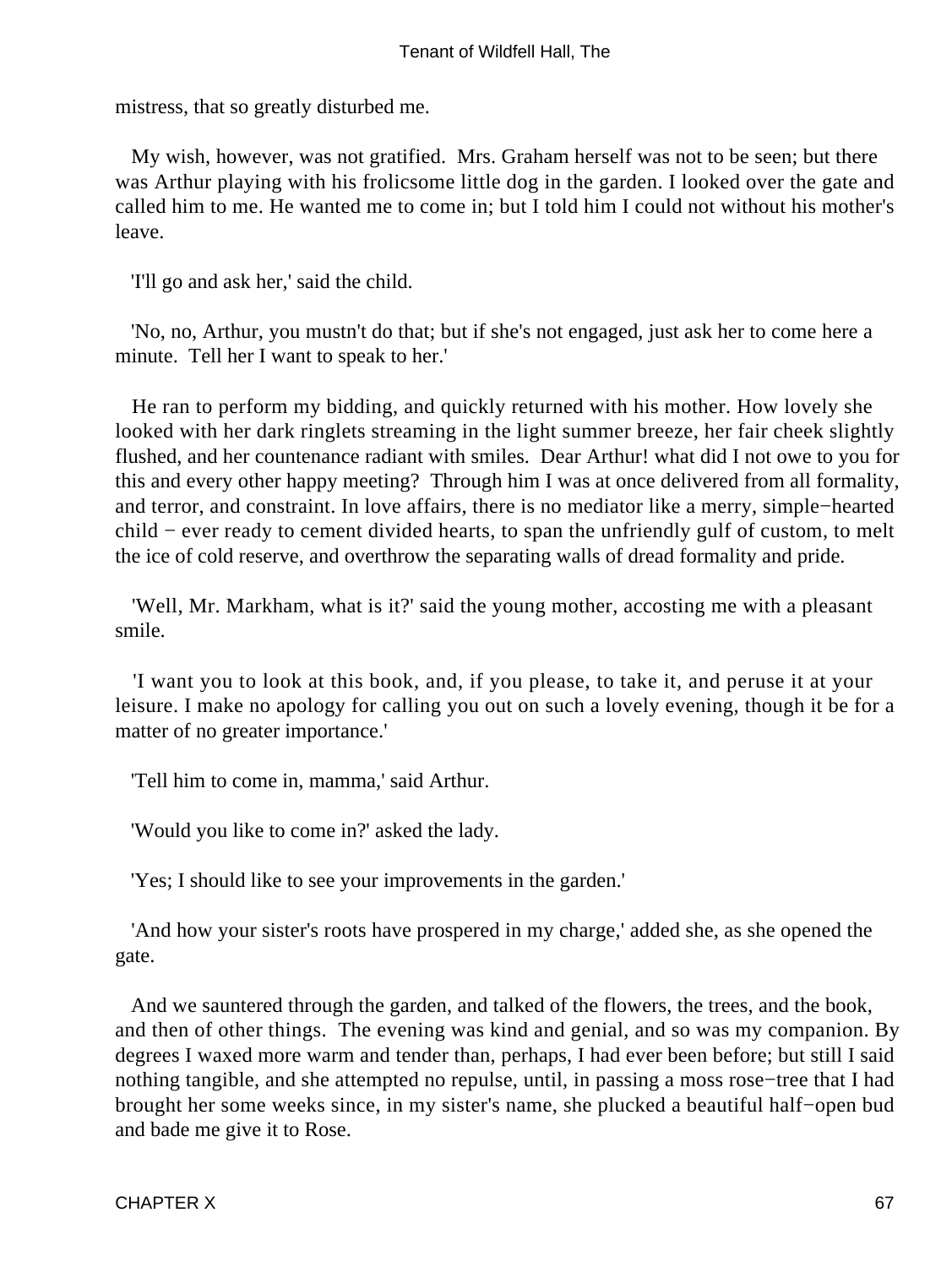'May I not keep it myself?' I asked.

'No; but here is another for you.'

 Instead of taking it quietly, I likewise took the hand that offered it, and looked into her face. She let me hold it for a moment, and I saw a flash of ecstatic brilliance in her eye, a glow of glad excitement on her face − I thought my hour of victory was come − but instantly a painful recollection seemed to flash upon her; a cloud of anguish darkened her brow, a marble paleness blanched her cheek and lip; there seemed a moment of inward conflict, and, with a sudden effort, she withdrew her hand, and retreated a step or two back.

 'Now, Mr. Markham,' said she, with a kind of desperate calmness, 'I must tell you plainly that I cannot do with this. I like your company, because I am alone here, and your conversation pleases me more than that of any other person; but if you cannot be content to regard me as a friend − a plain, cold, motherly, or sisterly friend − I must beg you to leave me now, and let me alone hereafter: in fact, we must be strangers for the future.'

 'I will, then − be your friend, or brother, or anything you wish, if you will only let me continue to see you; but tell me why I cannot be anything more?'

There was a perplexed and thoughtful pause.

'Is it in consequence of some rash vow?'

 'It is something of the kind,' she answered. 'Some day I may tell you, but at present you had better leave me; and never, Gilbert, put me to the painful necessity of repeating what I have just now said to you,' she earnestly added, giving me her hand in serious kindness. How sweet, how musical my own name sounded in her mouth!

'I will not,' I replied. 'But you pardon this offence?'

'On condition that you never repeat it.'

'And may I come to see you now and then?'

'Perhaps − occasionally; provided you never abuse the privilege.'

'I make no empty promises, but you shall see.'

'The moment you do our intimacy is at an end, that's all.'

 'And will you always call me Gilbert? It sounds more sisterly, and it will serve to remind me of our contract.'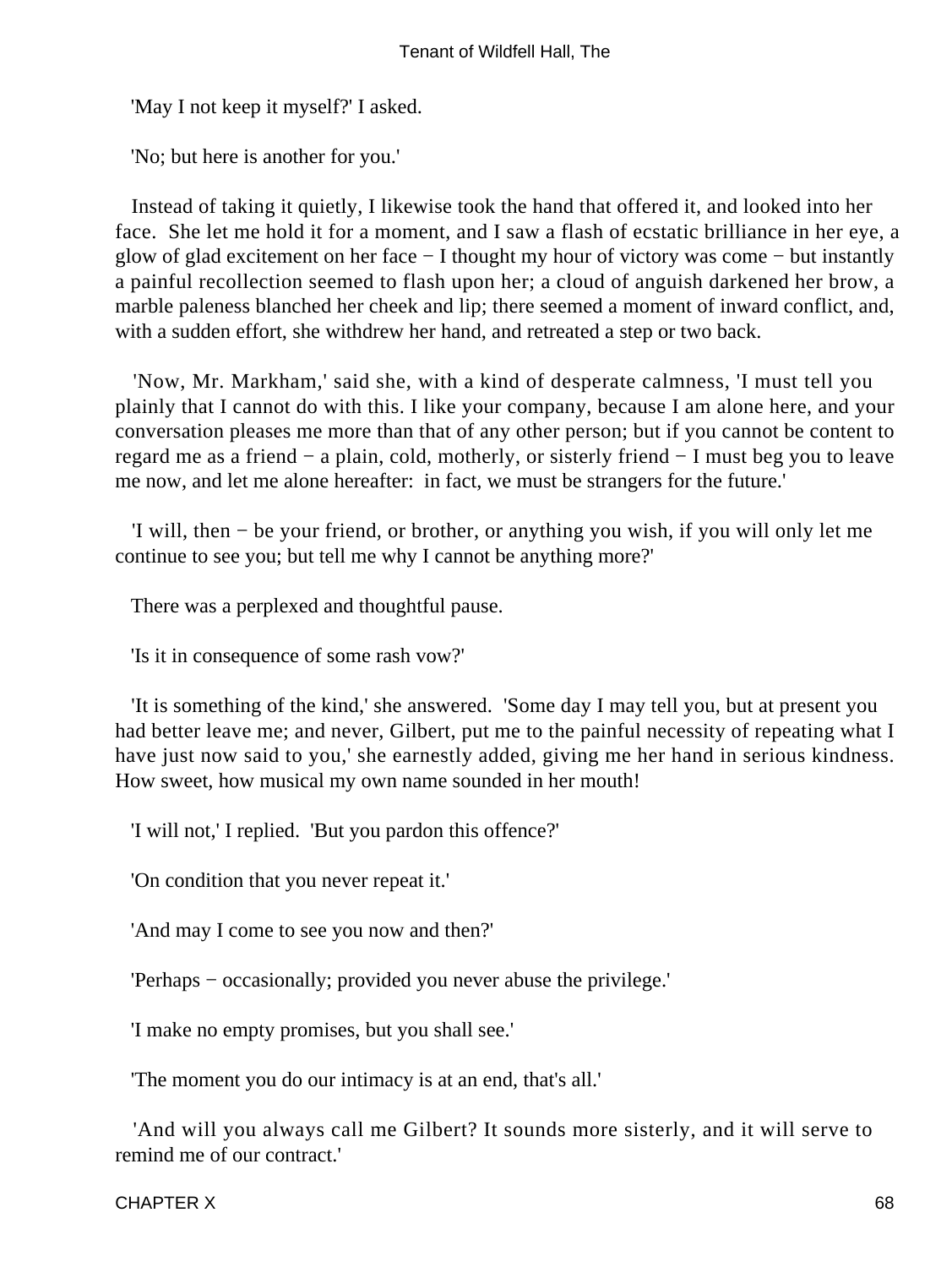She smiled, and once more bid me go; and at length I judged it prudent to obey, and she re−entered the house and I went down the hill. But as I went the tramp of horses' hoofs fell on my ear, and broke the stillness of the dewy evening; and, looking towards the lane, I saw a solitary equestrian coming up. Inclining to dusk as it was, I knew him at a glance: it was Mr. Lawrence on his grey pony. I flew across the field, leaped the stone fence, and then walked down the lane to meet him. On seeing me, he suddenly drew in his little steed, and seemed inclined to turn back, but on second thought apparently judged it better to continue his course as before. He accosted me with a slight bow, and, edging close to the wall, endeavoured to pass on; but I was not so minded. Seizing his horse by the bridle, I exclaimed, – 'Now, Lawrence, I will have this mystery explained! Tell me where you are going, and what you mean to do − at once, and distinctly!'

 'Will you take your hand off the bridle?' said he, quietly − 'you're hurting my pony's mouth.'

'You and your pony be − '

'What makes you so coarse and brutal, Markham? I'm quite ashamed of you.'

 'You answer my questions − before you leave this spot I will know what you mean by this perfidious duplicity!'

'I shall answer no questions till you let go the bridle, − if you stand till morning.'

'Now then,' said I, unclosing my hand, but still standing before him.

 'Ask me some other time, when you can speak like a gentleman,' returned he, and he made an effort to pass me again; but I quickly re−captured the pony, scarce less astonished than its master at such uncivil usage.

 'Really, Mr. Markham, this is too much!' said the latter. 'Can I not go to see my tenant on matters of business, without being assaulted in this manner by −?'

'This is no time for business, sir! − I'll tell you, now, what I think of your conduct.'

 'You'd better defer your opinion to a more convenient season,' interrupted he in a low tone − 'here's the vicar.' And, in truth, the vicar was just behind me, plodding homeward from some remote corner of his parish. I immediately released the squire; and he went on his way, saluting Mr. Millward as he passed.

 'What! quarrelling, Markham?' cried the latter, addressing himself to me, − 'and about that young widow, I doubt?' he added, reproachfully shaking his head. 'But let me tell you, young man' (here he put his face into mine with an important, confidential air), 'she's not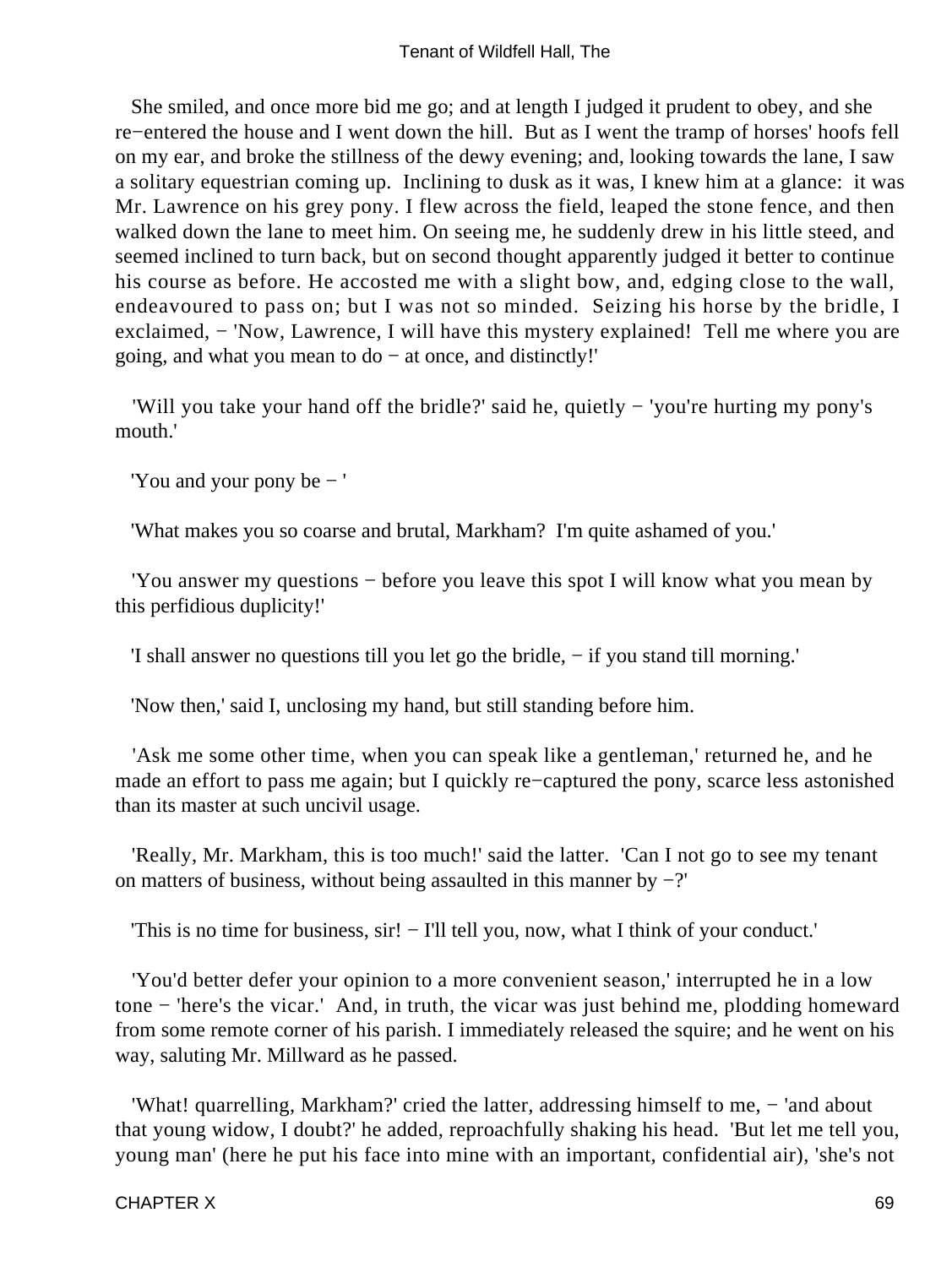worth it!' and he confirmed the assertion by a solemn nod.

 'MR. MILLWARD,' I exclaimed, in a tone of wrathful menace that made the reverend gentleman look round – aghast – astounded at such unwonted insolence, and stare me in the face, with a look that plainly said, 'What, this to me!' But I was too indignant to apologise, or to speak another word to him: I turned away, and hastened homewards, descending with rapid strides the steep, rough lane, and leaving him to follow as he pleased.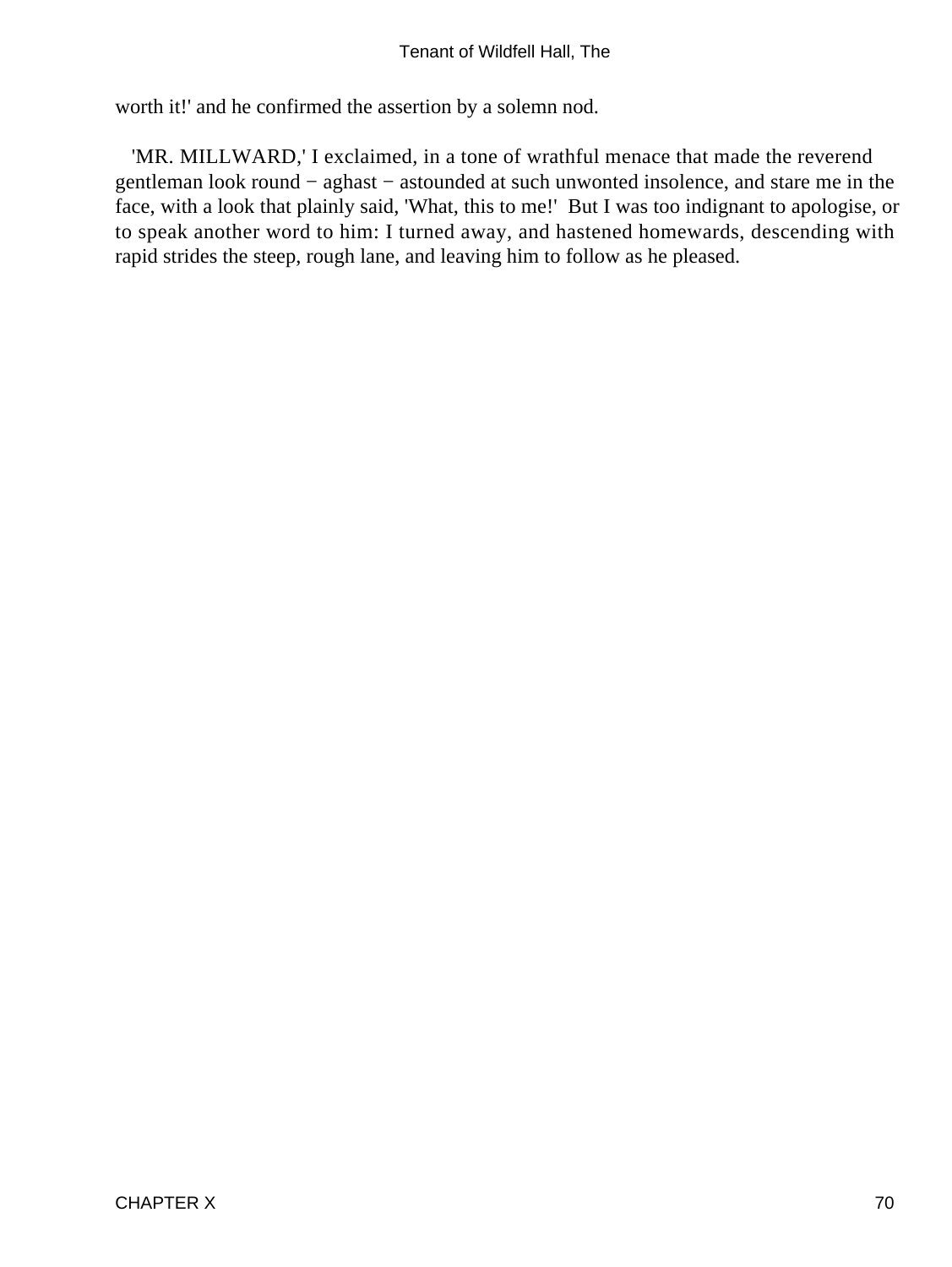### **[CHAPTER XI](#page-378-0)**

You must suppose about three weeks passed over. Mrs. Graham and I were now established friends − or brother and sister, as we rather chose to consider ourselves. She called me Gilbert, by my express desire, and I called her Helen, for I had seen that name written in her books. I seldom attempted to see her above twice a week; and still I made our meetings appear the result of accident as often as I could − for I found it necessary to be extremely careful – and, altogether, I behaved with such exceeding propriety that she never had occasion to reprove me once. Yet I could not but perceive that she was at times unhappy and dissatisfied with herself or her position, and truly I myself was not quite contented with the latter: this assumption of brotherly nonchalance was very hard to sustain, and I often felt myself a most confounded hypocrite with it all; I saw too, or rather I felt, that, in spite of herself, 'I was not indifferent to her,' as the novel heroes modestly express it, and while I thankfully enjoyed my present good fortune, I could not fail to wish and hope for something better in future; but, of course, I kept such dreams entirely to myself.

 'Where are you going, Gilbert?' said Rose, one evening, shortly after tea, when I had been busy with the farm all day.

'To take a walk,' was the reply.

 'Do you always brush your hat so carefully, and do your hair so nicely, and put on such smart new gloves when you take a walk?'

'Not always.'

'You're going to Wildfell Hall, aren't you?'

'What makes you think so?'

'Because you look as if you were − but I wish you wouldn't go so often.'

'Nonsense, child! I don't go once in six weeks − what do you mean?'

'Well, but if I were you, I wouldn't have so much to do with Mrs. Graham.'

'Why, Rose, are you, too, giving in to the prevailing opinion?'

 'No,' returned she, hesitatingly − 'but I've heard so much about her lately, both at the Wilsons' and the vicarage; – and besides, mamma says, if she were a proper person she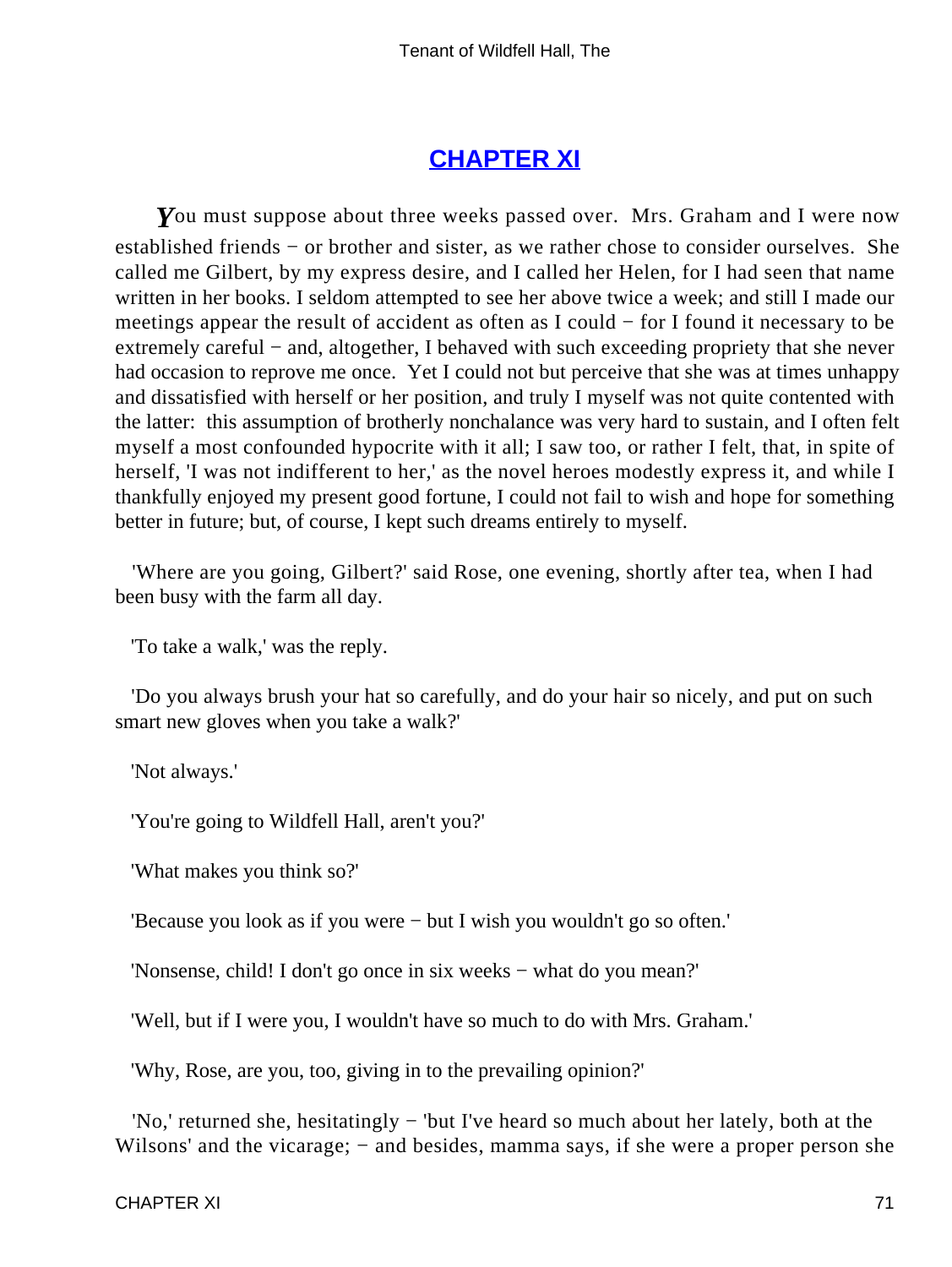would not be living there by herself − and don't you remember last winter, Gilbert, all that about the false name to the picture; and how she explained it − saying she had friends or acquaintances from whom she wished her present residence to be concealed, and that she was afraid of their tracing her out; – and then, how suddenly she started up and left the room when that person came − whom she took good care not to let us catch a glimpse of, and who Arthur, with such an air of mystery, told us was his mamma's friend?'

 'Yes, Rose, I remember it all; and I can forgive your uncharitable conclusions; for, perhaps, if I did not know her myself, I should put all these things together, and believe the same as you do; but thank God, I do know her; and I should be unworthy the name of a man, if I could believe anything that was said against her, unless I heard it from her own lips. − I should as soon believe such things of you, Rose.'

'Oh, Gilbert!'

 'Well, do you think I could believe anything of the kind, − whatever the Wilsons and Millwards dared to whisper?'

'I should hope not indeed!'

'And why not? − Because I know you − Well, and I know her just as well.'

 'Oh, no! you know nothing of her former life; and last year, at this time, you did not know that such a person existed.'

 'No matter. There is such a thing as looking through a person's eyes into the heart, and learning more of the height, and breadth, and depth of another's soul in one hour than it might take you a lifetime to discover, if he or she were not disposed to reveal it, or if you had not the sense to understand it.'

'Then you are going to see her this evening?'

'To be sure I am!'

'But what would mamma say, Gilbert!'

'Mamma needn't know.'

'But she must know some time, if you go on.'

 'Go on! − there's no going on in the matter. Mrs. Graham and I are two friends − and will be; and no man breathing shall hinder it, – or has a right to interfere between us.'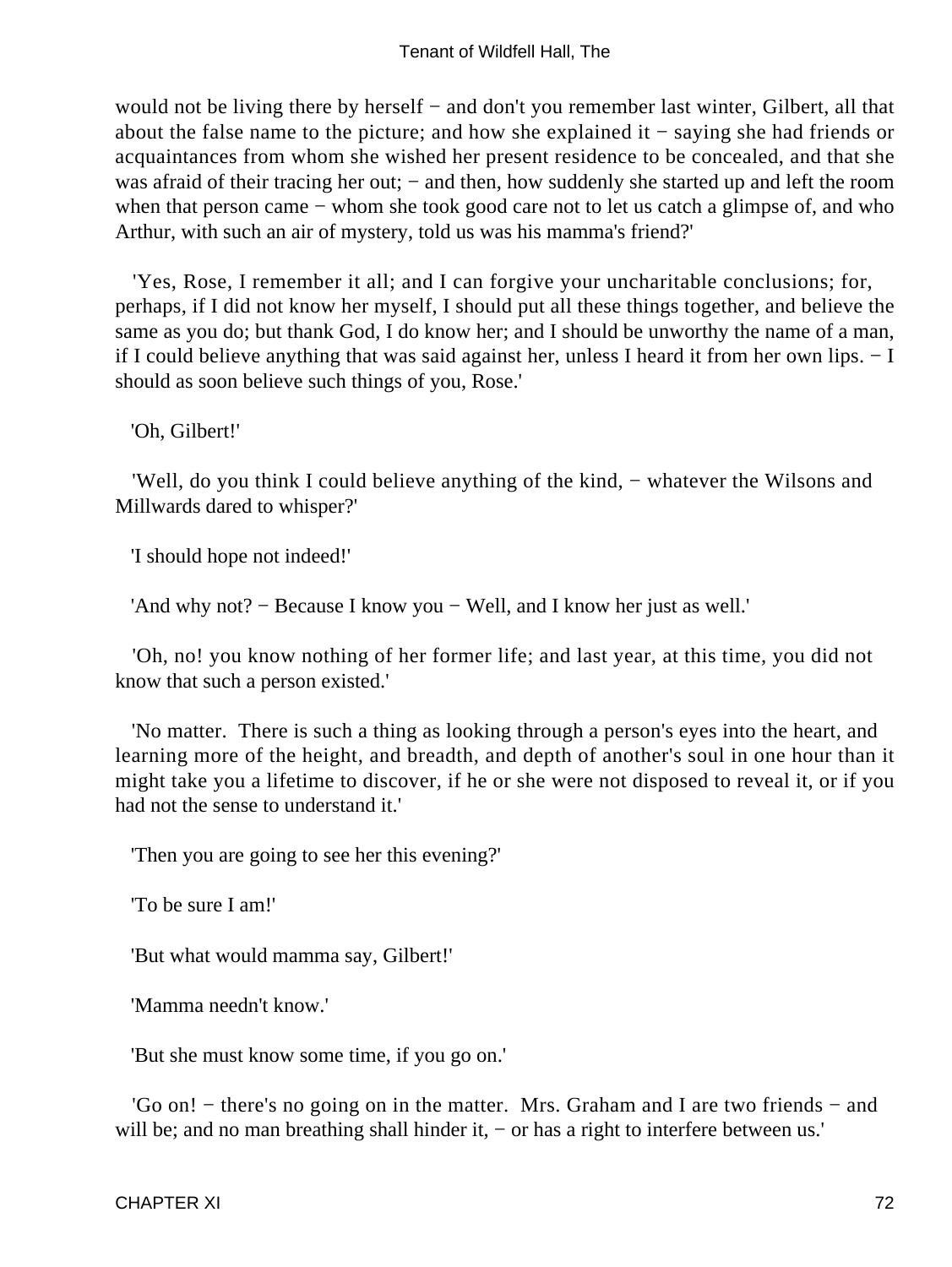'But if you knew how they talk you would be more careful, for her sake as well as for your own. Jane Wilson thinks your visits to the old hall but another proof of her depravity − '

'Confound Jane Wilson!'

'And Eliza Millward is quite grieved about you.'

'I hope she is.'

'But I wouldn't, if I were you.'

'Wouldn't what? − How do they know that I go there?'

'There's nothing hid from them: they spy out everything.'

 'Oh, I never thought of this! − And so they dare to turn my friendship into food for further scandal against her! – That proves the falsehood of their other lies, at all events, if any proof were wanting. – Mind you contradict them, Rose, whenever you can.'

 'But they don't speak openly to me about such things: it is only by hints and innuendoes, and by what I hear others say, that I knew what they think.'

 'Well, then, I won't go to−day, as it's getting latish. But oh, deuce take their cursed, envenomed tongues!' I muttered, in the bitterness of my soul.

 And just at that moment the vicar entered the room: we had been too much absorbed in our conversation to observe his knock. After his customary cheerful and fatherly greeting of Rose, who was rather a favourite with the old gentleman, he turned somewhat sternly to me:−

 'Well, sir!' said he, 'you're quite a stranger. It is − let − me − see,' he continued, slowly, as he deposited his ponderous bulk in the arm−chair that Rose officiously brought towards him; 'it is just − six−weeks − by my reckoning, since you darkened − my − door!' He spoke it with emphasis, and struck his stick on the floor.

'Is it, sir?' said I.

 'Ay! It is so!' He added an affirmatory nod, and continued to gaze upon me with a kind of irate solemnity, holding his substantial stick between his knees, with his hands clasped upon its head.

'I have been busy,' I said, for an apology was evidently demanded.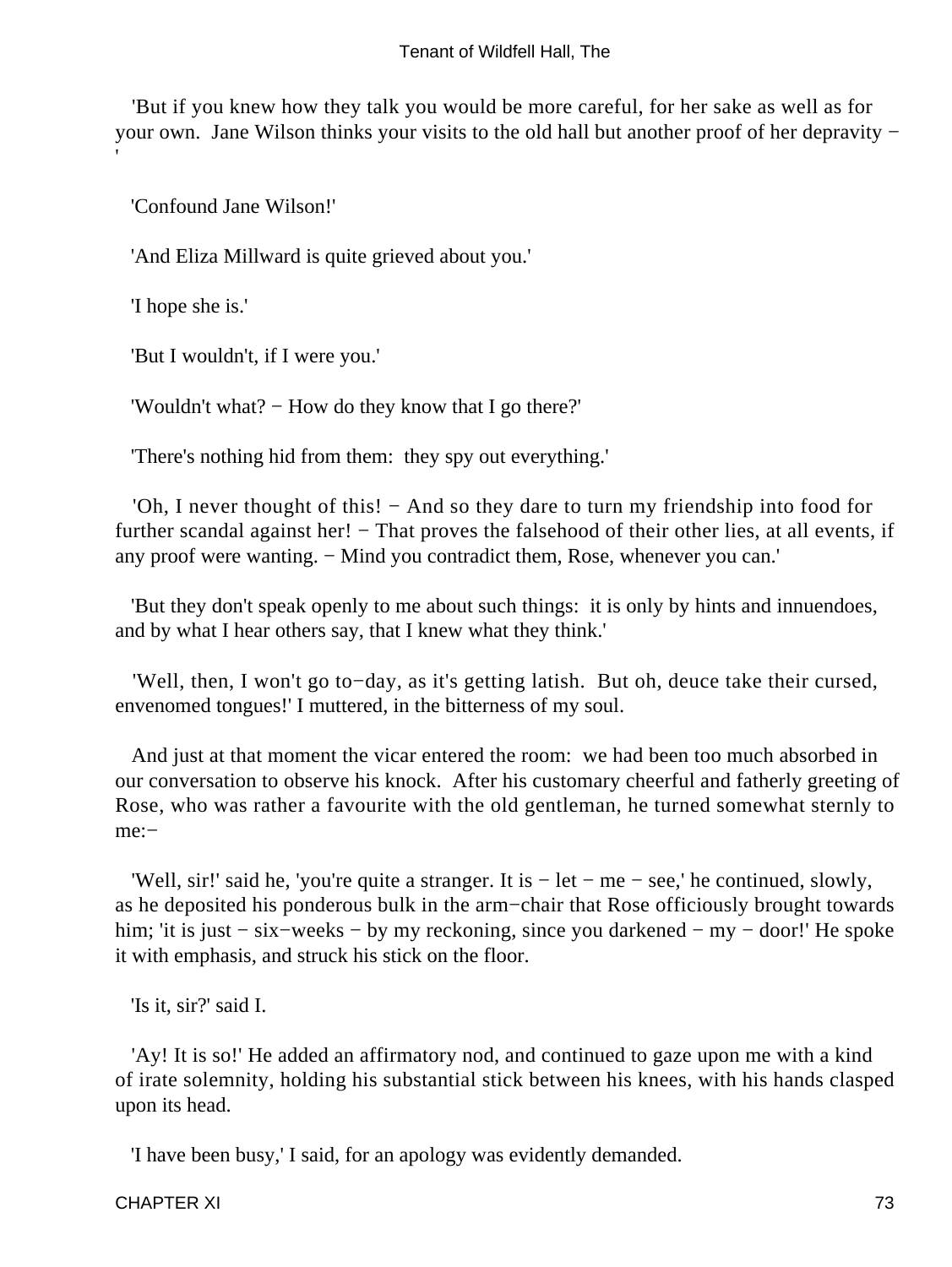'Busy!' repeated he, derisively.

'Yes, you know I've been getting in my hay; and now the harvest is beginning.'

'Humph!'

 Just then my mother came in, and created a diversion in my favour by her loquacious and animated welcome of the reverend guest. She regretted deeply that he had not come a little earlier, in time for tea, but offered to have some immediately prepared, if he would do her the favour to partake of it.

'Not any for me, I thank you,' replied he; 'I shall be at home in a few minutes.'

'Oh, but do stay and take a little! it will be ready in five minutes.'

But he rejected the offer with a majestic wave of the hand.

 'I'll tell you what I'll take, Mrs. Markham,' said he: 'I'll take a glass of your excellent ale.'

 'With pleasure!' cried my mother, proceeding with alacrity to pull the bell and order the favoured beverage.

 'I thought,' continued he, 'I'd just look in upon you as I passed, and taste your home−brewed ale. I've been to call on Mrs. Graham.'

'Have you, indeed?'

He nodded gravely, and added with awful emphasis − 'I thought it incumbent upon me to do so.'

'Really!' ejaculated my mother.

'Why so, Mr. Millward?' asked I.

He looked at me with some severity, and turning again to my mother, repeated,  $-$  'I thought it incumbent upon me!' and struck his stick on the floor again. My mother sat opposite, an awe−struck but admiring auditor.

 '«Mrs. Graham,» said I,' he continued, shaking his head as he spoke, '«these are terrible reports!» «What, sir?» says she, affecting to be ignorant of my meaning. «It is my − duty − as − your pastor,» said I, «to tell you both everything that I myself see reprehensible in your conduct, and all I have reason to suspect, and what others tell me concerning you.» − So I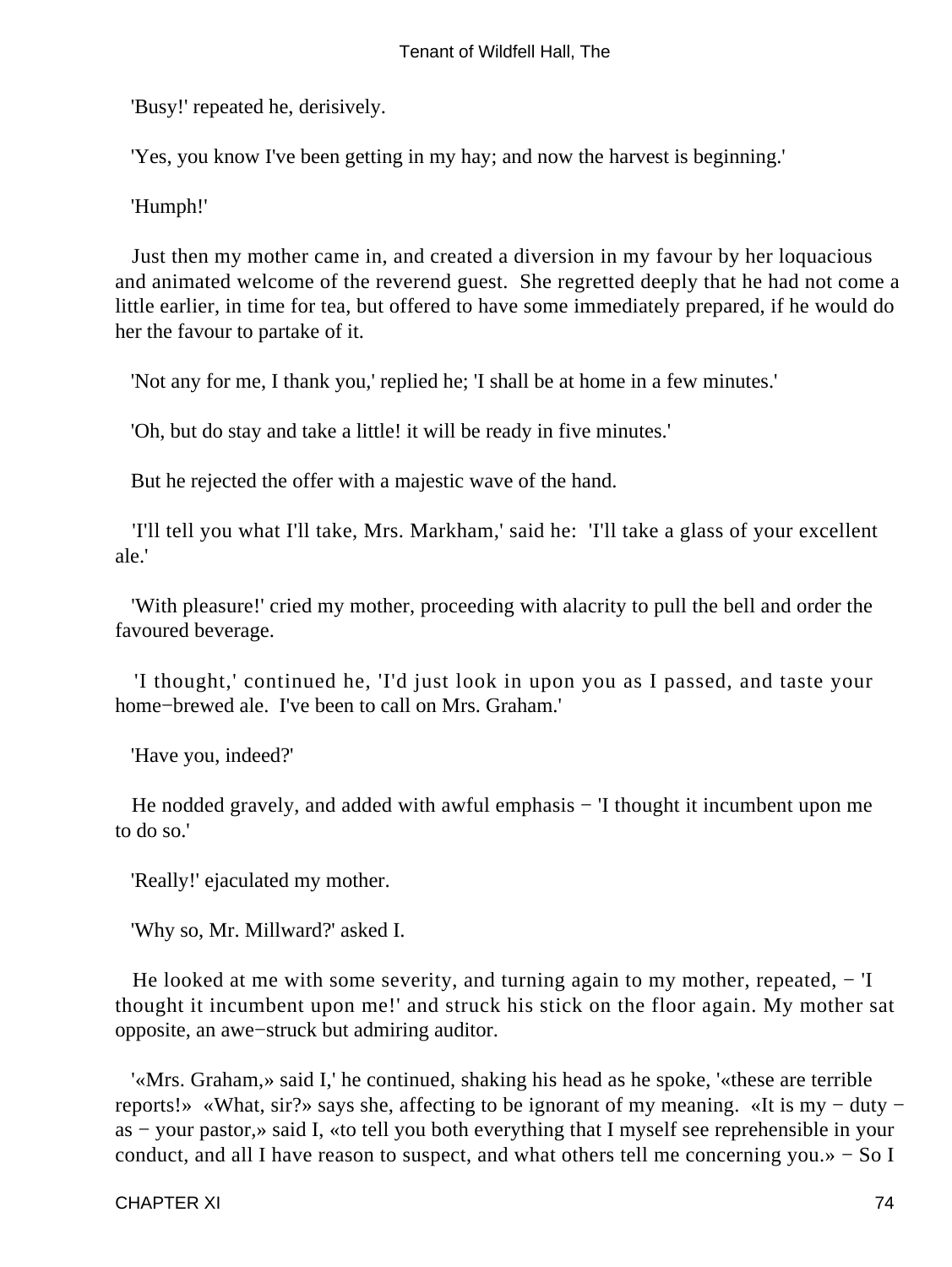told her!'

 'You did, sir?' cried I, starting from my seat and striking my fist on the table. He merely glanced towards me, and continued − addressing his hostess:−

'It was a painful duty, Mrs. Markham − but I told her!'

'And how did she take it?' asked my mother.

 'Hardened, I fear − hardened!' he replied, with a despondent shake of the head; 'and, at the same time, there was a strong display of unchastened, misdirected passions. She turned white in the face, and drew her breath through her teeth in a savage sort of way; – but she offered no extenuation or defence; and with a kind of shameless calmness − shocking indeed to witness in one so young − as good as told me that my remonstrance was unavailing, and my pastoral advice quite thrown away upon her – nay, that my very presence was displeasing while I spoke such things. And I withdrew at length, too plainly seeing that nothing could be done – and sadly grieved to find her case so hopeless. But I am fully determined, Mrs. Markham, that my daughters − shall − not − consort with her. Do you adopt the same resolution with regard to yours! − As for your sons − as for you, young man,' he continued, sternly turning to me −

 'As for ME, sir,' I began, but checked by some impediment in my utterance, and finding that my whole frame trembled with fury, I said no more, but took the wiser part of snatching up my hat and bolting from the room, slamming the door behind me, with a bang that shook the house to its foundations, and made my mother scream, and gave a momentary relief to my excited feelings.

The next minute saw me hurrying with rapid strides in the direction of Wildfell Hall − to what intent or purpose I could scarcely tell, but I must be moving somewhere, and no other goal would do − I must see her too, and speak to her − that was certain; but what to say, or how to act, I had no definite idea. Such stormy thoughts – so many different resolutions crowded in upon me, that my mind was little better than a chaos of conflicting passions.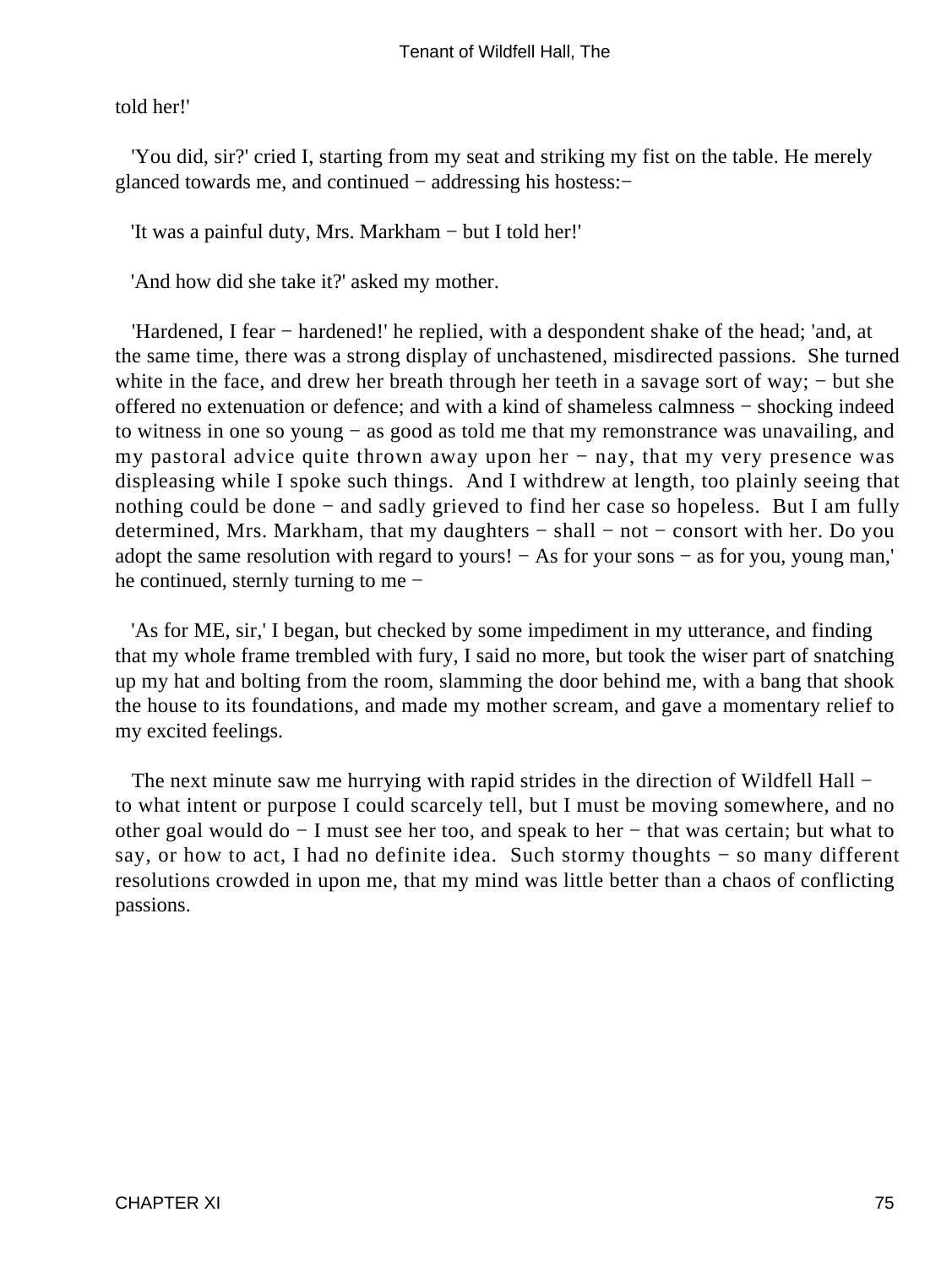## **[CHAPTER XII](#page-378-0)**

*I*n little more than twenty minutes the journey was accomplished. I paused at the gate to wipe my streaming forehead, and recover my breath and some degree of composure. Already the rapid walking had somewhat mitigated my excitement; and with a firm and steady tread I paced the garden−walk. In passing the inhabited wing of the building, I caught a sight of Mrs. Graham, through the open window, slowly pacing up and down her lonely room.

 She seemed agitated and even dismayed at my arrival, as if she thought I too was coming to accuse her. I had entered her presence intending to condole with her upon the wickedness of the world, and help her to abuse the vicar and his vile informants, but now I felt positively ashamed to mention the subject, and determined not to refer to it, unless she led the way.

 'I am come at an unseasonable hour,' said I, assuming a cheerfulness I did not feel, in order to reassure her; 'but I won't stay many minutes.'

 She smiled upon me, faintly it is true, but most kindly − I had almost said thankfully, as her apprehensions were removed.

 'How dismal you are, Helen! Why have you no fire?' I said, looking round on the gloomy apartment.

'It is summer yet,' she replied.

 'But we always have a fire in the evenings, if we can bear it; and you especially require one in this cold house and dreary room.'

 'You should have come a little sooner, and I would have had one lighted for you: but it is not worth while now − you won't stay many minutes, you say, and Arthur is gone to bed.'

'But I have a fancy for a fire, nevertheless. Will you order one, if I ring?'

 'Why, Gilbert, you don't look cold!' said she, smilingly regarding my face, which no doubt seemed warm enough.

'No,' replied I, 'but I want to see you comfortable before I go.'

'Me comfortable!' repeated she, with a bitter laugh, as if there were something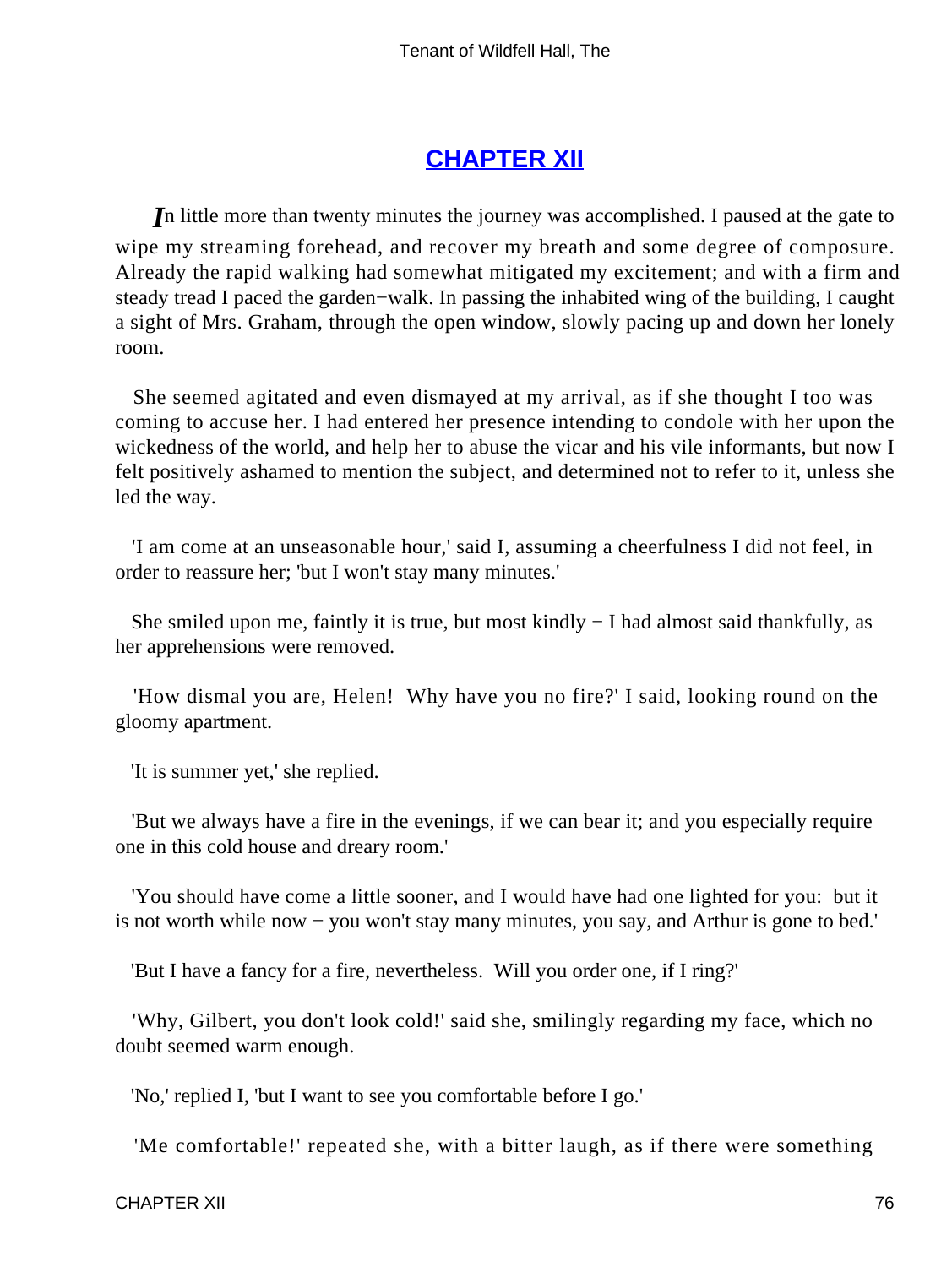amusingly absurd in the idea. 'It suits me better as it is,' she added, in a tone of mournful resignation.

But determined to have my own way, I pulled the bell.

 'There now, Helen!' I said, as the approaching steps of Rachel were heard in answer to the summons. There was nothing for it but to turn round and desire the maid to light the fire.

 I owe Rachel a grudge to this day for the look she cast upon me ere she departed on her mission, the sour, suspicious, inquisitorial look that plainly demanded, 'What are you here for, I wonder?' Her mistress did not fail to notice it, and a shade of uneasiness darkened her brow.

'You must not stay long, Gilbert,' said she, when the door was closed upon us.

 'I'm not going to,' said I, somewhat testily, though without a grain of anger in my heart against any one but the meddling old woman. 'But, Helen, I've something to say to you before I go.'

#### 'What is it?'

 'No, not now − I don't know yet precisely what it is, or how to say it,' replied I, with more truth than wisdom; and then, fearing lest she should turn me out of the house, I began talking about indifferent matters in order to gain time. Meanwhile Rachel came in to kindle the fire, which was soon effected by thrusting a red− hot poker between the bars of the grate, where the fuel was already disposed for ignition. She honoured me with another of her hard, inhospitable looks in departing, but, little moved thereby, I went on talking; and setting a chair for Mrs. Graham on one side of the hearth, and one for myself on the other, I ventured to sit down, though half suspecting she would rather see me go.

 In a little while we both relapsed into silence, and continued for several minutes gazing abstractedly into the fire − she intent upon her own sad thoughts, and I reflecting how delightful it would be to be seated thus beside her with no other presence to restrain our intercourse − not even that of Arthur, our mutual friend, without whom we had never met before − if only I could venture to speak my mind, and disburden my full heart of the feelings that had so long oppressed it, and which it now struggled to retain, with an effort that it seemed impossible to continue much longer, − and revolving the pros and cons for opening my heart to her there and then, and imploring a return of affection, the permission to regard her thenceforth as my own, and the right and the power to defend her from the calumnies of malicious tongues. On the one hand, I felt a new−born confidence in my powers of persuasion − a strong conviction that my own fervour of spirit would grant me eloquence − that my very determination − the absolute necessity for succeeding, that I felt must win me what I sought; while, on the other, I feared to lose the ground I had already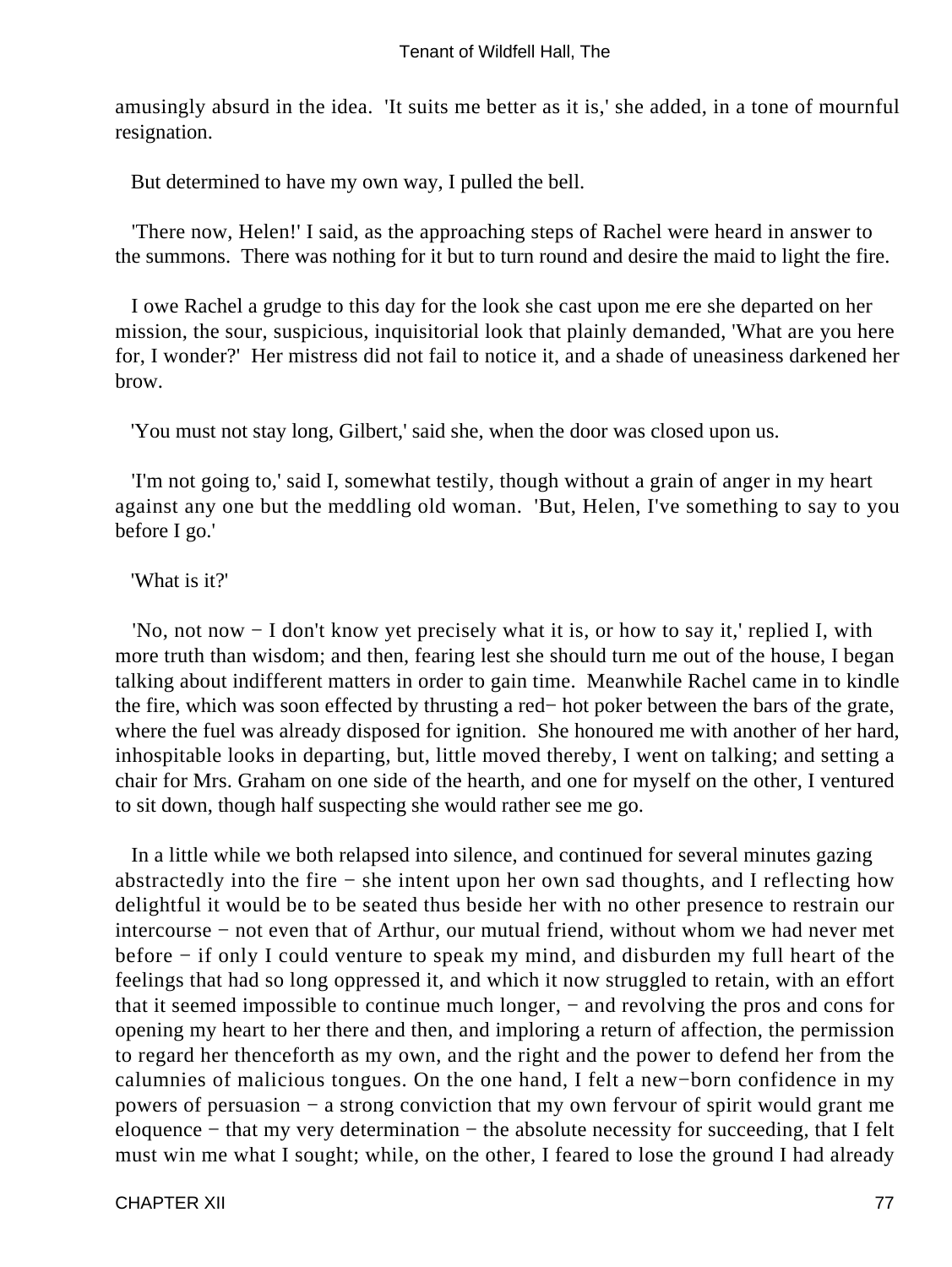gained with so much toil and skill, and destroy all future hope by one rash effort, when time and patience might have won success. It was like setting my life upon the cast of a die; and yet I was ready to resolve upon the attempt. At any rate, I would entreat the explanation she had half promised to give me before; I would demand the reason of this hateful barrier, this mysterious impediment to my happiness, and, as I trusted, to her own.

 But while I considered in what manner I could best frame my request, my companion, wakened from her reverie with a scarcely audible sigh, and looking towards the window, where the blood−red harvest moon, just rising over one of the grim, fantastic evergreens, was shining in upon us, said, − 'Gilbert, it is getting late.'

'I see,' said I. 'You want me to go, I suppose?'

 'I think you ought. If my kind neighbours get to know of this visit − as no doubt they will – they will not turn it much to my advantage.'

 It was with what the vicar would doubtless have called a savage sort of smile that she said this.

 'Let them turn it as they will,' said I. 'What are their thoughts to you or me, so long as we are satisfied with ourselves – and each other. Let them go to the deuce with their vile constructions and their lying inventions!'

This outburst brought a flush of colour to her face.

'You have heard, then, what they say of me?'

 'I heard some detestable falsehoods; but none but fools would credit them for a moment, Helen, so don't let them trouble you.'

 'I did not think Mr. Millward a fool, and he believes it all; but however little you may value the opinions of those about you − however little you may esteem them as individuals, it is not pleasant to be looked upon as a liar and a hypocrite, to be thought to practise what you abhor, and to encourage the vices you would discountenance, to find your good intentions frustrated, and your hands crippled by your supposed unworthiness, and to bring disgrace on the principles you profess.'

 'True; and if I, by my thoughtlessness and selfish disregard to appearances, have at all assisted to expose you to these evils, let me entreat you not only to pardon me, but to enable me to make reparation; authorise me to clear your name from every imputation: give me the right to identify your honour with my own, and to defend your reputation as more precious than my life!'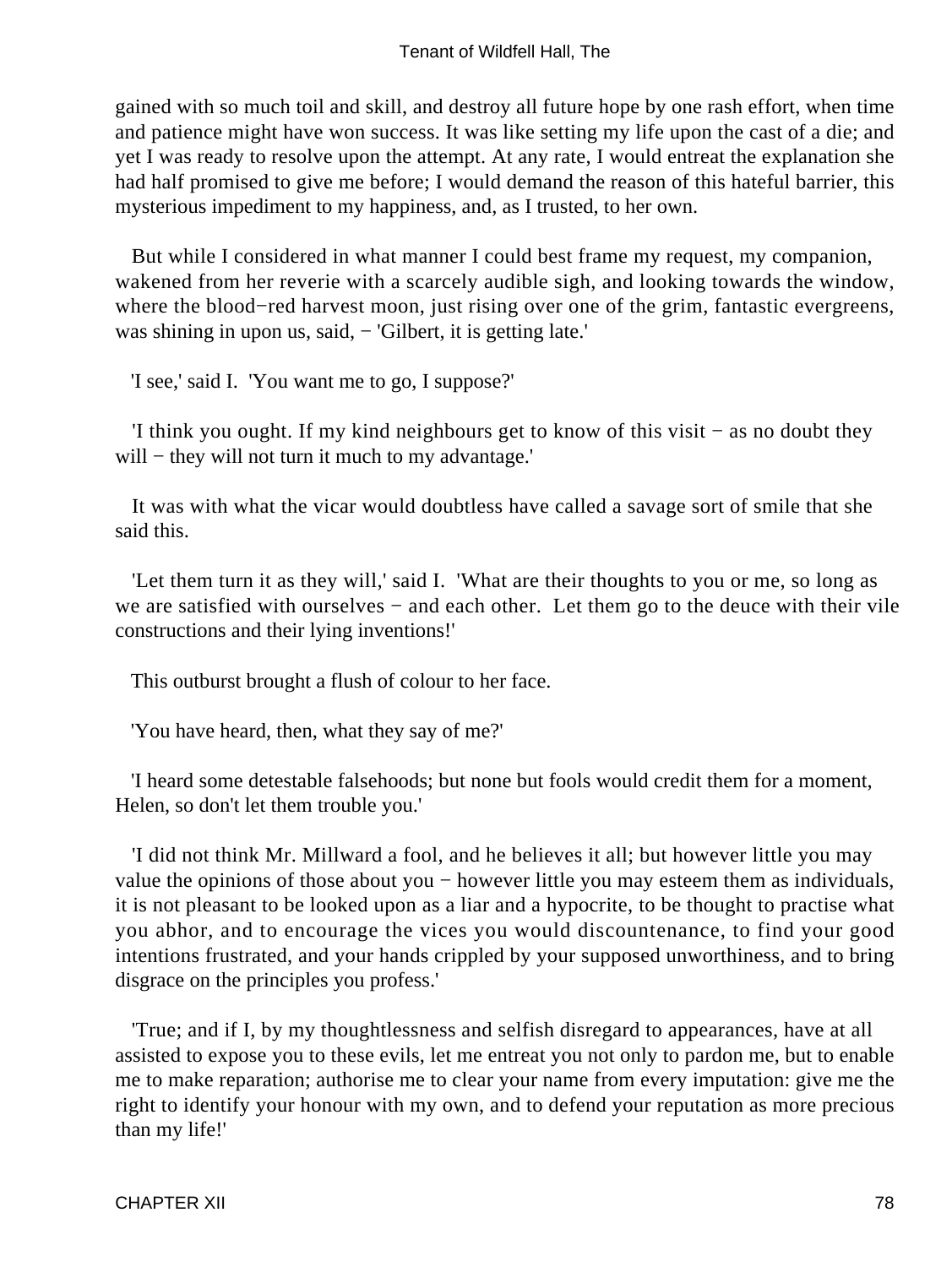'Are you hero enough to unite yourself to one whom you know to be suspected and despised by all around you, and identify your interests and your honour with hers? Think! it is a serious thing.'

 'I should be proud to do it, Helen! − most happy − delighted beyond expression! − and if that be all the obstacle to our union, it is demolished, and you must − you shall be mine!'

 And starting from my seat in a frenzy of ardour, I seized her hand and would have pressed it to my lips, but she as suddenly caught it away, exclaiming in the bitterness of intense affliction, − 'No, no, it is not all!'

'What is it, then? You promised I should know some time, and − '

 'You shall know some time − but not now − my head aches terribly,' she said, pressing her hand to her forehead, 'and I must have some repose – and surely I have had misery enough to−day!' she added, almost wildly.

 'But it could not harm you to tell it,' I persisted: 'it would ease your mind; and I should then know how to comfort you.'

 She shook her head despondingly. 'If you knew all, you, too, would blame me − perhaps even more than I deserve – though I have cruelly wronged you,' she added in a low murmur, as if she mused aloud.

'You, Helen? Impossible?'

 'Yes, not willingly; for I did not know the strength and depth of your attachment. I thought − at least I endeavoured to think your regard for me was as cold and fraternal as you professed it to be.'

'Or as yours?'

'Or as mine − ought to have been − of such a light and selfish, superficial nature, that − '

'There, indeed, you wronged me.'

 I know I did; and, sometimes, I suspected it then; but I thought, upon the whole, there could be no great harm in leaving your fancies and your hopes to dream themselves to nothing – or flutter away to some more fitting object, while your friendly sympathies remained with me; but if I had known the depth of your regard, the generous, disinterested affection you seem to feel − '

'Seem, Helen?'

CHAPTER XII 79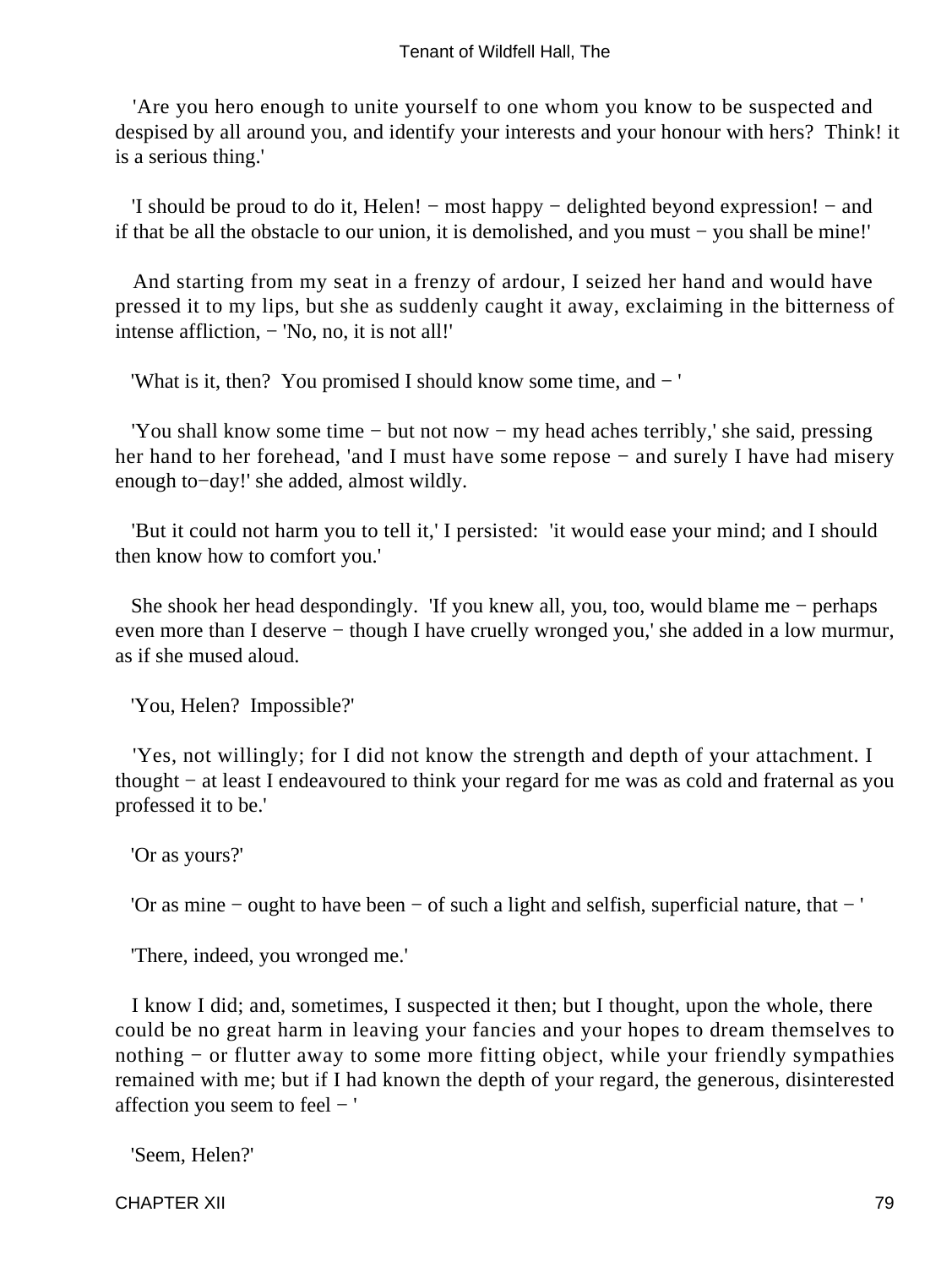'That you do feel, then, I would have acted differently.'

 'How? You could not have given me less encouragement, or treated me with greater severity than you did! And if you think you have wronged me by giving me your friendship, and occasionally admitting me to the enjoyment of your company and conversation, when all hopes of closer intimacy were vain − as indeed you always gave me to understand − if you think you have wronged me by this, you are mistaken; for such favours, in themselves alone, are not only delightful to my heart, but purifying, exalting, ennobling to my soul; and I would rather have your friendship than the love of any other woman in the world!'

 Little comforted by this, she clasped her hands upon her knee, and glancing upward, seemed, in silent anguish, to implore divine assistance; then, turning to me, she calmly said, − 'To−morrow, if you meet me on the moor about mid−day, I will tell you all you seek to know; and perhaps you will then see the necessity of discontinuing our intimacy − if, indeed, you do not willingly resign me as one no longer worthy of regard.'

 'I can safely answer no to that: you cannot have such grave confessions to make − you must be trying my faith, Helen.'

 'No, no, no,' she earnestly repeated − 'I wish it were so! Thank heaven!' she added, 'I have no great crime to confess; but I have more than you will like to hear, or, perhaps, can readily excuse, − and more than I can tell you now; so let me entreat you to leave me!'

'I will; but answer me this one question first; − do you love me?'

'I will not answer it!'

'Then I will conclude you do; and so good−night.'

 She turned from me to hide the emotion she could not quite control; but I took her hand and fervently kissed it.

 'Gilbert, do leave me!' she cried, in a tone of such thrilling anguish that I felt it would be cruel to disobey.

 But I gave one look back before I closed the door, and saw her leaning forward on the table, with her hands pressed against her eyes, sobbing convulsively; yet I withdrew in silence. I felt that to obtrude my consolations on her then would only serve to aggravate her sufferings.

 To tell you all the questionings and conjectures − the fears, and hopes, and wild emotions that jostled and chased each other through my mind as I descended the hill, would almost fill a volume in itself. But before I was half−way down, a sentiment of strong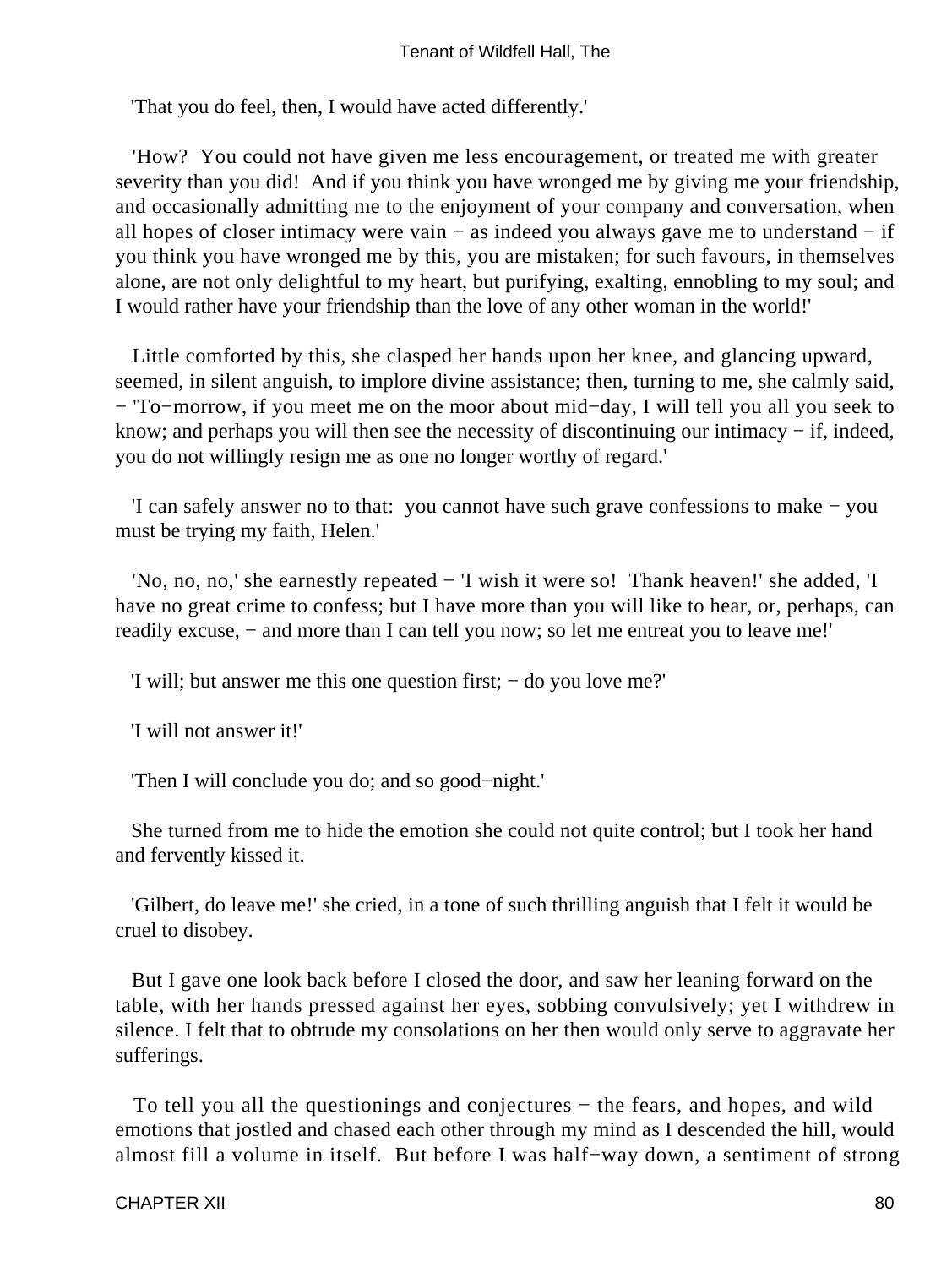sympathy for her I had left behind me had displaced all other feelings, and seemed imperatively to draw me back: I began to think, 'Why am I hurrying so fast in this direction? Can I find comfort or consolation – peace, certainty, contentment, all – or anything that I want at home? and can I leave all perturbation, sorrow, and anxiety behind me there?'

 And I turned round to look at the old Hall. There was little besides the chimneys visible above my contracted horizon. I walked back to get a better view of it. When it rose in sight, I stood still a moment to look, and then continued moving towards the gloomy object of attraction. Something called me nearer − nearer still − and why not, pray? Might I not find more benefit in the contemplation of that venerable pile with the full moon in the cloudless heaven shining so calmly above it – with that warm yellow lustre peculiar to an August night − and the mistress of my soul within, than in returning to my home, where all comparatively was light, and life, and cheerfulness, and therefore inimical to me in my present frame of mind, – and the more so that its inmates all were more or less imbued with that detestable belief, the very thought of which made my blood boil in my veins − and how could I endure to hear it openly declared, or cautiously insinuated − which was worse? − I had had trouble enough already, with some babbling fiend that would keep whispering in my ear, 'It may be true,' till I had shouted aloud, 'It is false! I defy you to make me suppose it!'

 I could see the red firelight dimly gleaming from her parlour window. I went up to the garden wall, and stood leaning over it, with my eyes fixed upon the lattice, wondering what she was doing, thinking, or suffering now, and wishing I could speak to her but one word, or even catch one glimpse of her, before I went.

 I had not thus looked, and wished, and wondered long, before I vaulted over the barrier, unable to resist the temptation of taking one glance through the window, just to if she were more composed than when we parted; – and if I found her still in deep distress, perhaps I might venture attempt a word of comfort − to utter one of the many things I should have said before, instead of aggravating her sufferings by my stupid impetuosity. I looked. Her chair was vacant: so was the room. But at that moment some one opened the outer door, and a voice − her voice − said, − 'Come out − I want to see the moon, and breathe the evening air: they will do me good − if anything will.'

 Here, then, were she and Rachel coming to take a walk in the garden. I wished myself safe back over the wall. I stood, however, in the shadow of the tall holly−bush, which, standing between the window and the porch, at present screened me from observation, but did not prevent me from seeing two figures come forth into the moonlight: Mrs. Graham followed by another − not Rachel, but a young man, slender and rather tall. O heavens, how my temples throbbed! Intense anxiety darkened my sight; but I thought − yes, and the voice confirmed it − it was Mr. Lawrence!

 'You should not let it worry you so much, Helen,' said he; 'I will be more cautious in future; and in time − '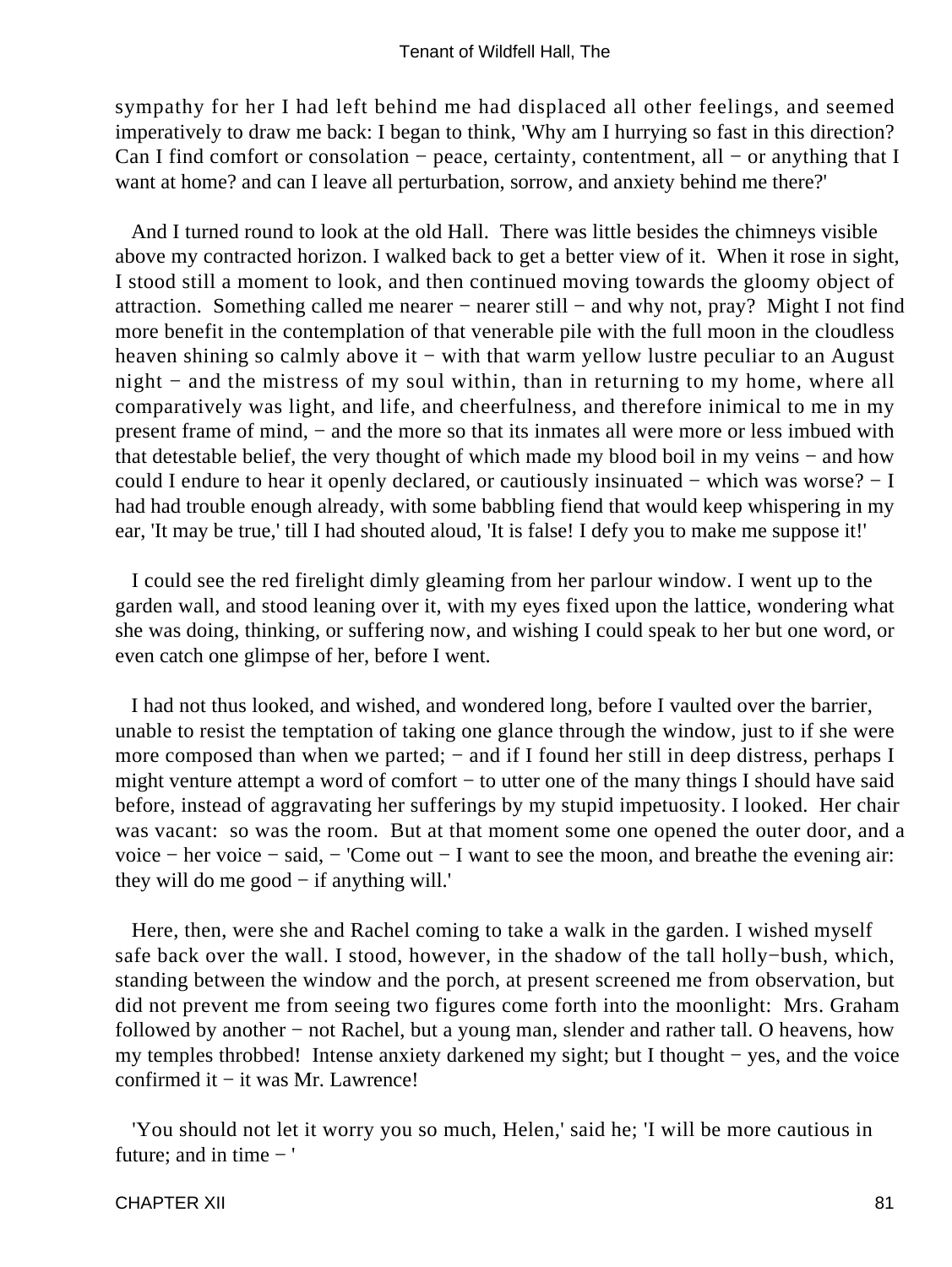I did not hear the rest of the sentence; for he walked close beside her and spoke so gently that I could not catch the words. My heart was splitting with hatred; but I listened intently for her reply. I heard it plainly enough.

 'But I must leave this place, Frederick,' she said − 'I never can be happy here, − nor anywhere else, indeed,' she added, with a mirthless laugh, − 'but I cannot rest here.'

 'But where could you find a better place?' replied he, 'so secluded − so near me, if you think anything of that.'

'Yes,' interrupted she, 'it is all I could wish, if they could only have left me alone.'

 'But wherever you go, Helen, there will be the same sources of annoyance. I cannot consent to lose you: I must go with you, or come to you; and there are meddling fools elsewhere, as well as here.'

 While thus conversing they had sauntered slowly past me, down the walk, and I heard no more of their discourse; but I saw him put his arm round her waist, while she lovingly rested her hand on his shoulder; – and then, a tremulous darkness obscured my sight, my heart sickened and my head burned like fire: I half rushed, half staggered from the spot, where horror had kept me rooted, and leaped or tumbled over the wall − I hardly know which – but I know that, afterwards, like a passionate child, I dashed myself on the ground and lay there in a paroxysm of anger and despair − how long, I cannot undertake to say; but it must have been a considerable time; for when, having partially relieved myself by a torment of tears, and looked up at the moon, shining so calmly and carelessly on, as little influenced by my misery as I was by its peaceful radiance, and earnestly prayed for death or forgetfulness, I had risen and journeyed homewards − little regarding the way, but carried instinctively by my feet to the door, I found it bolted against me, and every one in bed except my mother, who hastened to answer my impatient knocking, and received me with a shower of questions and rebukes.

 'Oh, Gilbert! how could you do so? Where have you been? Do come in and take your supper. I've got it all ready, though you don't deserve it, for keeping me in such a fright, after the strange manner you left the house this evening. Mr. Millward was quite − Bless the boy! how ill he looks. Oh, gracious! what is the matter?'

'Nothing, nothing − give me a candle.'

'But won't you take some supper?'

 'No; I want to go to bed,' said I, taking a candle and lighting it at the one she held in her hand.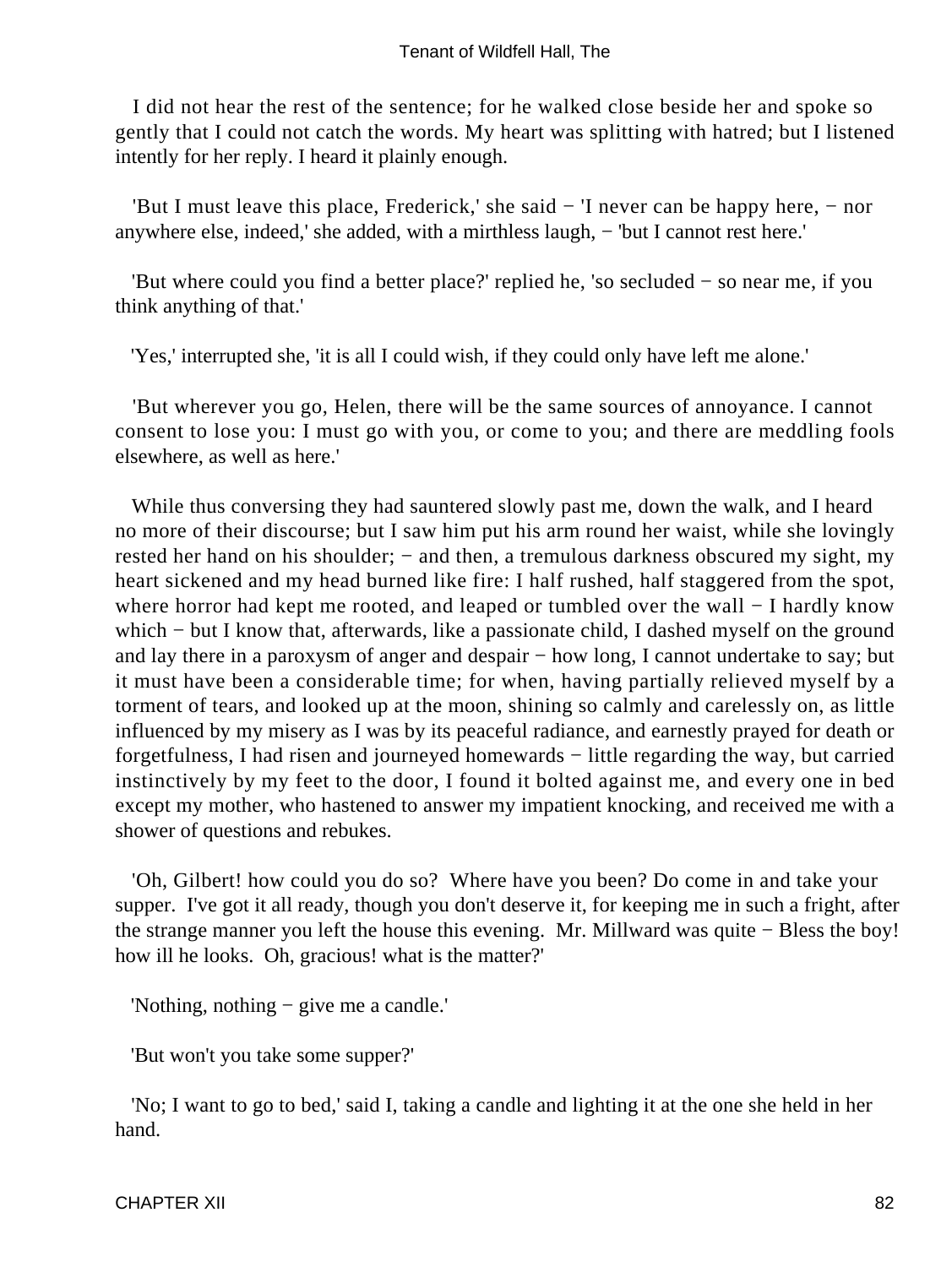'Oh, Gilbert, how you tremble!' exclaimed my anxious parent. 'How white you look! Do tell me what it is? Has anything happened?'

 'It's nothing,' cried I, ready to stamp with vexation because the candle would not light. Then, suppressing my irritation, I added, 'I've been walking too fast, that's all. Good–night,' and marched off to bed, regardless of the 'Walking too fast! where have you been?' that was called after me from below.

 My mother followed me to the very door of my room with her questionings and advice concerning my health and my conduct; but I implored her to let me alone till morning; and she withdrew, and at length I had the satisfaction to hear her close her own door. There was no sleep for me, however, that night as I thought; and instead of attempting to solicit it, I employed myself in rapidly pacing the chamber, having first removed my boots, lest my mother should hear me. But the boards creaked, and she was watchful. I had not walked above a quarter of an hour before she was at the door again.

'Gilbert, why are you not in bed − you said you wanted to go?'

'Confound it! I'm going,' said I.

'But why are you so long about it? You must have something on your mind − '

'For heaven's sake, let me alone, and get to bed yourself.'

'Can it be that Mrs. Graham that distresses you so?'

'No, no, I tell you − it's nothing.'

 'I wish to goodness it mayn't,' murmured she, with a sigh, as she returned to her own apartment, while I threw myself on the bed, feeling most undutifully disaffected towards her for having deprived me of what seemed the only shadow of a consolation that remained, and chained me to that wretched couch of thorns.

 Never did I endure so long, so miserable a night as that. And yet it was not wholly sleepless. Towards morning my distracting thoughts began to lose all pretensions to coherency, and shape themselves into confused and feverish dreams, and, at length, there followed an interval of unconscious slumber. But then the dawn of bitter recollection that succeeded – the waking to find life a blank, and worse than a blank, teeming with torment and misery − not a mere barren wilderness, but full of thorns and briers − to find myself deceived, duped, hopeless, my affections trampled upon, my angel not an angel, and my friend a fiend incarnate − it was worse than if I had not slept at all.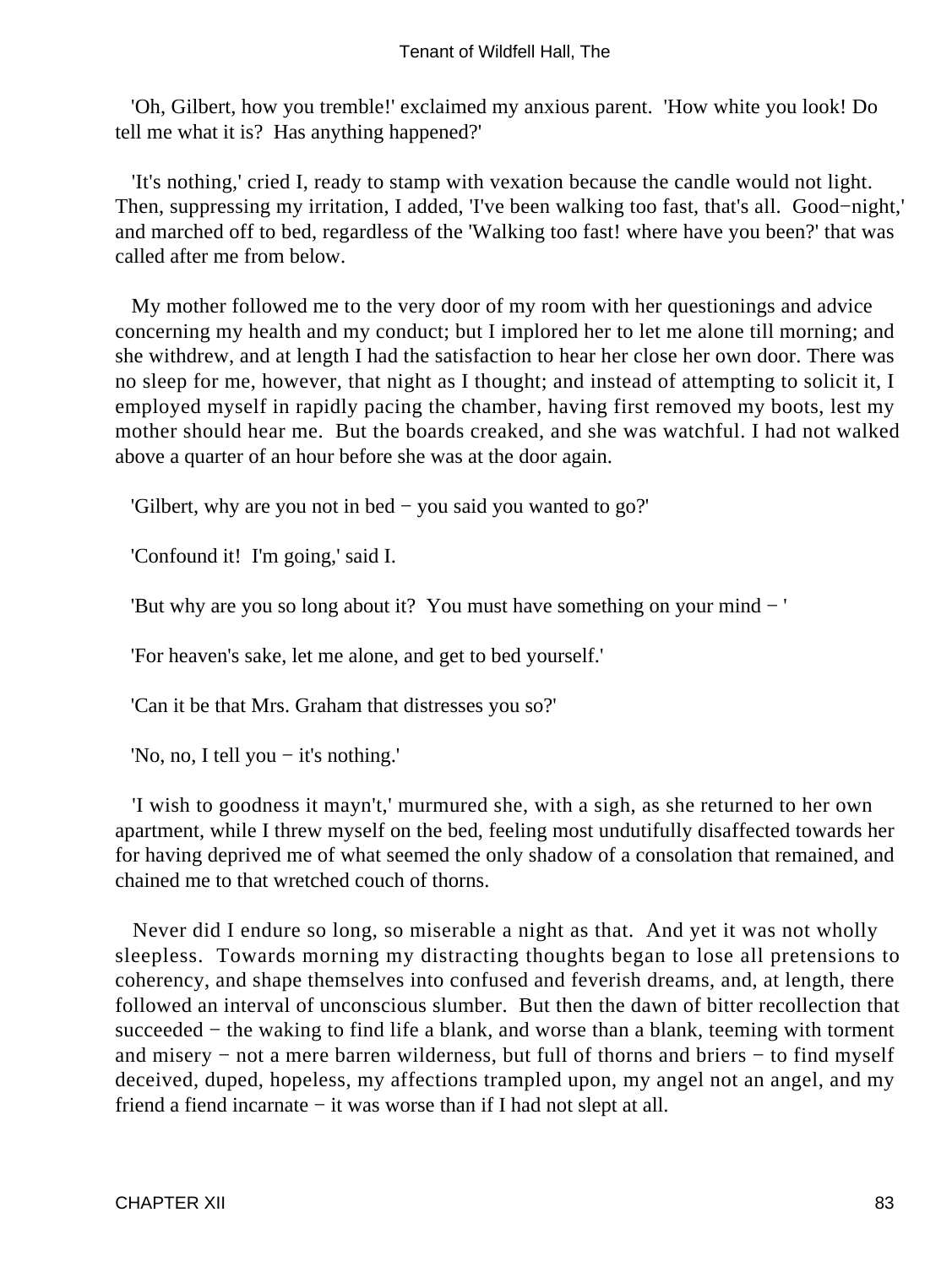It was a dull, gloomy morning; the weather had changed like my prospects, and the rain was pattering against the window. I rose, nevertheless, and went out; not to look after the farm, though that would serve as my excuse, but to cool my brain, and regain, if possible, a sufficient degree of composure to meet the family at the morning meal without exciting inconvenient remarks. If I got a wetting, that, in conjunction with a pretended over−exertion before breakfast, might excuse my sudden loss of appetite; and if a cold ensued, the severer the better − it would help to account for the sullen moods and moping melancholy likely to cloud my brow for long enough.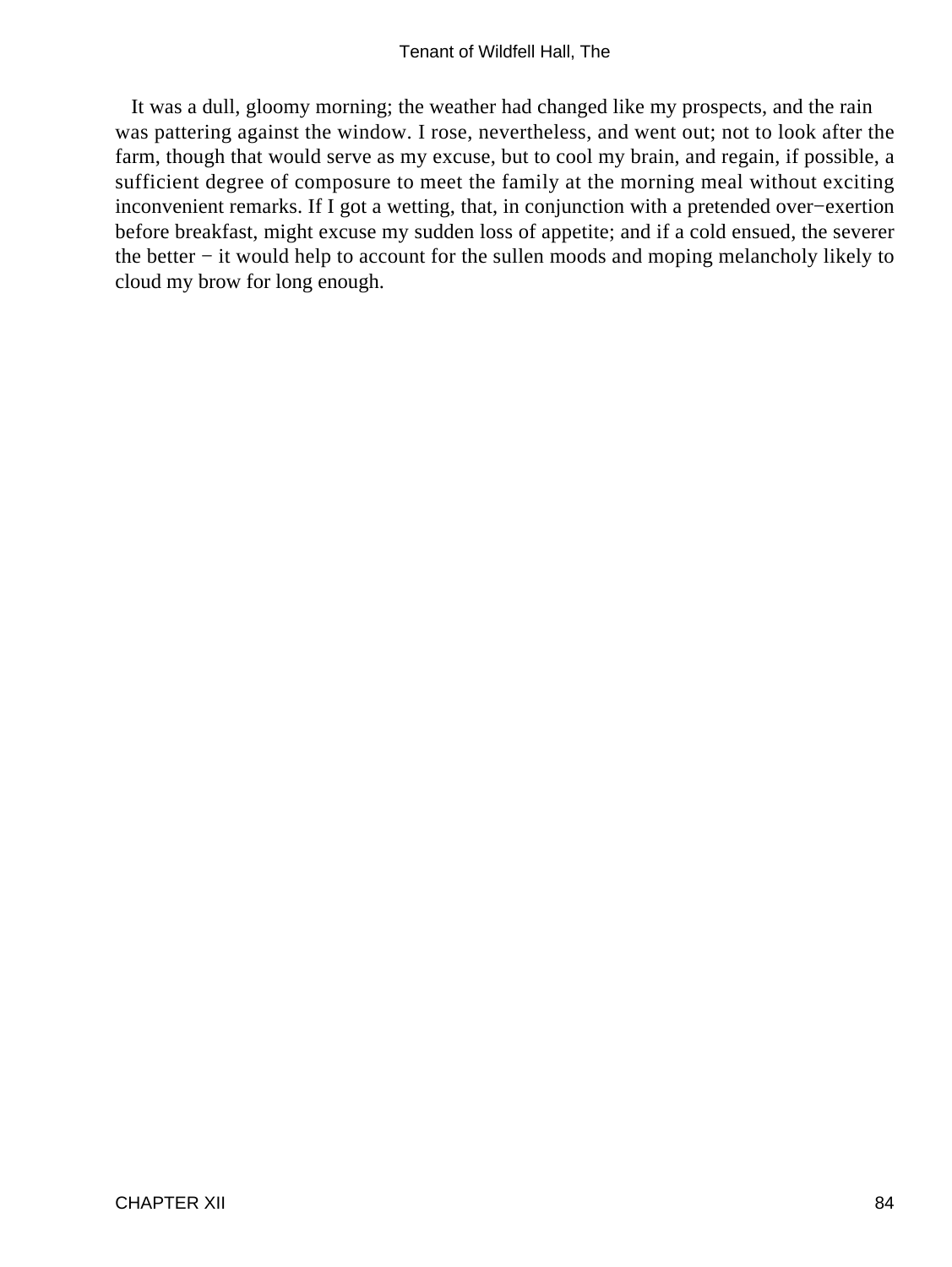## **[CHAPTER XIII](#page-378-0)**

*'M*y dear Gilbert, I wish you would try to be a little more amiable,' said my mother one morning after some display of unjustifiable ill−humour on my part. 'You say there is nothing the matter with you, and nothing has happened to grieve you, and yet I never saw anyone so altered as you within these last few days. You haven't a good word for anybody − friends and strangers, equals and inferiors − it's all the same. I do wish you'd try to check it.'

'Check what?'

 'Why, your strange temper. You don't know how it spoils you. I'm sure a finer disposition than yours by nature could not be, if you'd let it have fair play: so you've no excuse that way.'

While she thus remonstrated, I took up a book, and laying it open on the table before me, pretended to be deeply absorbed in its perusal, for I was equally unable to justify myself and unwilling to acknowledge my errors; and I wished to have nothing to say on the matter. But my excellent parent went on lecturing, and then came to coaxing, and began to stroke my hair; and I was getting to feel quite a good boy, but my mischievous brother, who was idling about the room, revived my corruption by suddenly calling out, − 'Don't touch him, mother! he'll bite! He's a very tiger in human form. I've given him up for my part − fairly disowned him − cast him off, root and branch. It's as much as my life is worth to come within six yards of him. The other day he nearly fractured my skull for singing a pretty, inoffensive love−song, on purpose to amuse him.'

'Oh, Gilbert! how could you?' exclaimed my mother.

'I told you to hold your noise first, you know, Fergus,' said I.

 'Yes, but when I assured you it was no trouble and went on with the next verse, thinking you might like it better, you clutched me by the shoulder and dashed me away, right against the wall there, with such force that I thought I had bitten my tongue in two, and expected to see the place plastered with my brains; and when I put my hand to my head, and found my skull not broken, I thought it was a miracle, and no mistake. But, poor fellow!' added he, with a sentimental sigh − 'his heart's broken − that's the truth of it − and his head's − '

 'Will you be silent NOW?' cried I, starting up, and eyeing the fellow so fiercely that my mother, thinking I meant to inflict some grievous bodily injury, laid her hand on my arm, and besought me to let him alone, and he walked leisurely out, with his hands in his pockets, singing provokingly − 'Shall I, because a woman's fair,'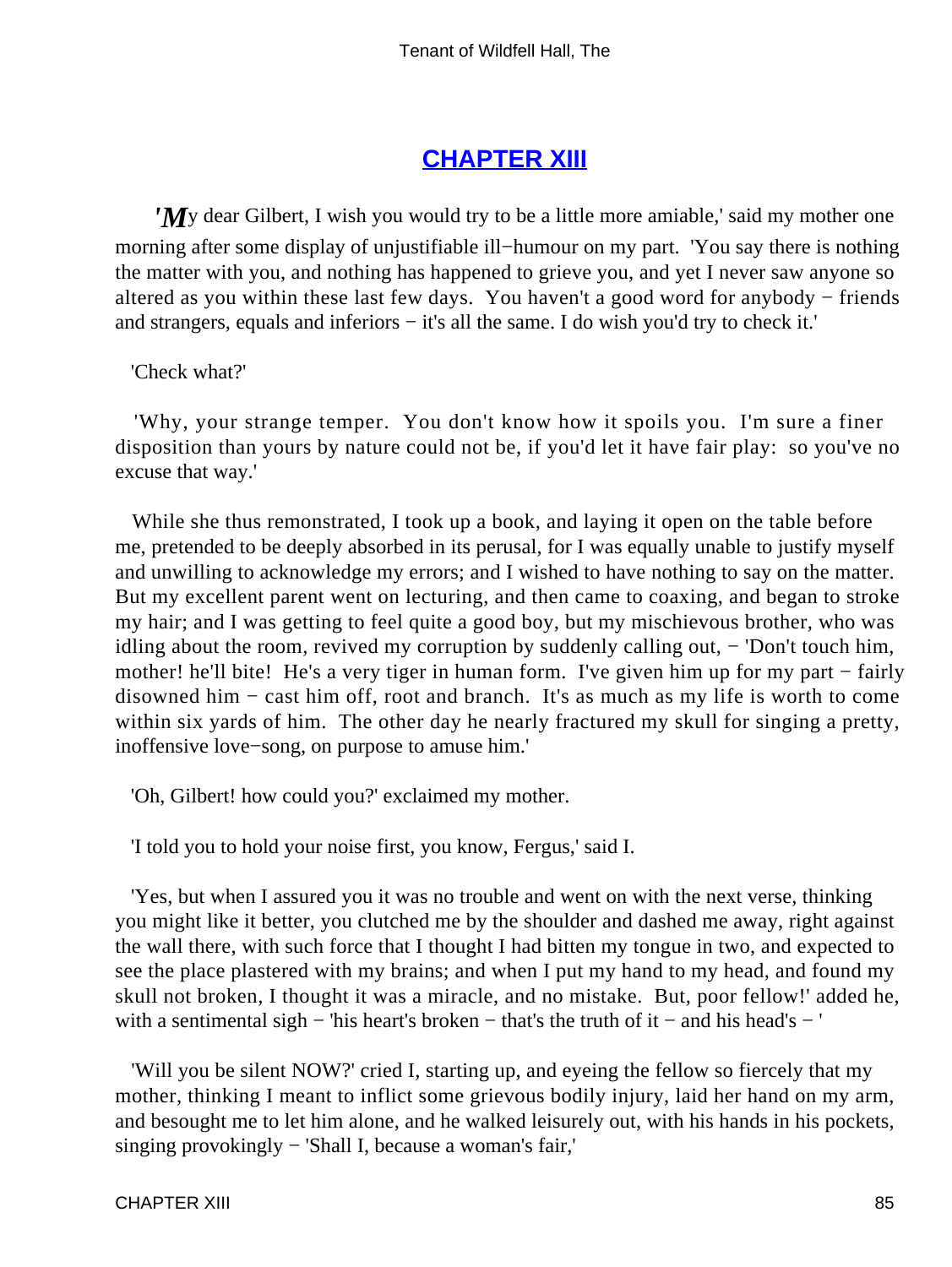'I'm not going to defile my fingers with him,' said I, in answer to the maternal intercession. 'I wouldn't touch him with the tongs.'

 I now recollected that I had business with Robert Wilson, concerning the purchase of a certain field adjoining my farm − a business I had been putting off from day to day; for I had no interest in anything now; and besides, I was misanthropically inclined, and, moreover, had a particular objection to meeting Jane Wilson or her mother; for though I had too good reason, now, to credit their reports concerning Mrs. Graham, I did not like them a bit the better for it − or Eliza Millward either − and the thought of meeting them was the more repugnant to me that I could not, now, defy their seeming calumnies and triumph in my own convictions as before. But to−day I determined to make an effort to return to my duty. Though I found no pleasure in it, it would be less irksome than idleness − at all events it would be more profitable. If life promised no enjoyment within my vocation, at least it offered no allurements out of it; and henceforth I would put my shoulder to the wheel and toil away, like any poor drudge of a cart−horse that was fairly broken in to its labour, and plod through life, not wholly useless if not agreeable, and uncomplaining if not contented with my lot.

 Thus resolving, with a kind of sullen resignation, if such a term may be allowed, I wended my way to Ryecote Farm, scarcely expecting to find its owner within at this time of day, but hoping to learn in what part of the premises he was most likely to be found.

 Absent he was, but expected home in a few minutes; and I was desired to step into the parlour and wait. Mrs. Wilson was busy in the kitchen, but the room was not empty; and I scarcely checked an involuntary recoil as I entered it; for there sat Miss Wilson chattering with Eliza Millward. However, I determined to be cool and civil. Eliza seemed to have made the same resolution on her part. We had not met since the evening of the tea−party; but there was no visible emotion either of pleasure or pain, no attempt at pathos, no display of injured pride: she was cool in temper, civil in demeanour. There was even an ease and cheerfulness about her air and manner that I made no pretension to; but there was a depth of malice in her too expressive eye that plainly told me I was not forgiven; for, though she no longer hoped to win me to herself, she still hated her rival, and evidently delighted to wreak her spite on me. On the other hand, Miss Wilson was as affable and courteous as heart could wish, and though I was in no very conversable humour myself, the two ladies between them managed to keep up a pretty continuous fire of small talk. But Eliza took advantage of the first convenient pause to ask if I had lately seen Mrs. Graham, in a tone of merely casual inquiry, but with a sidelong glance − intended to be playfully mischievous − really, brimful and running over with malice.

 'Not lately,' I replied, in a careless tone, but sternly repelling her odious glances with my eyes; for I was vexed to feel the colour mounting to my forehead, despite my strenuous efforts to appear unmoved.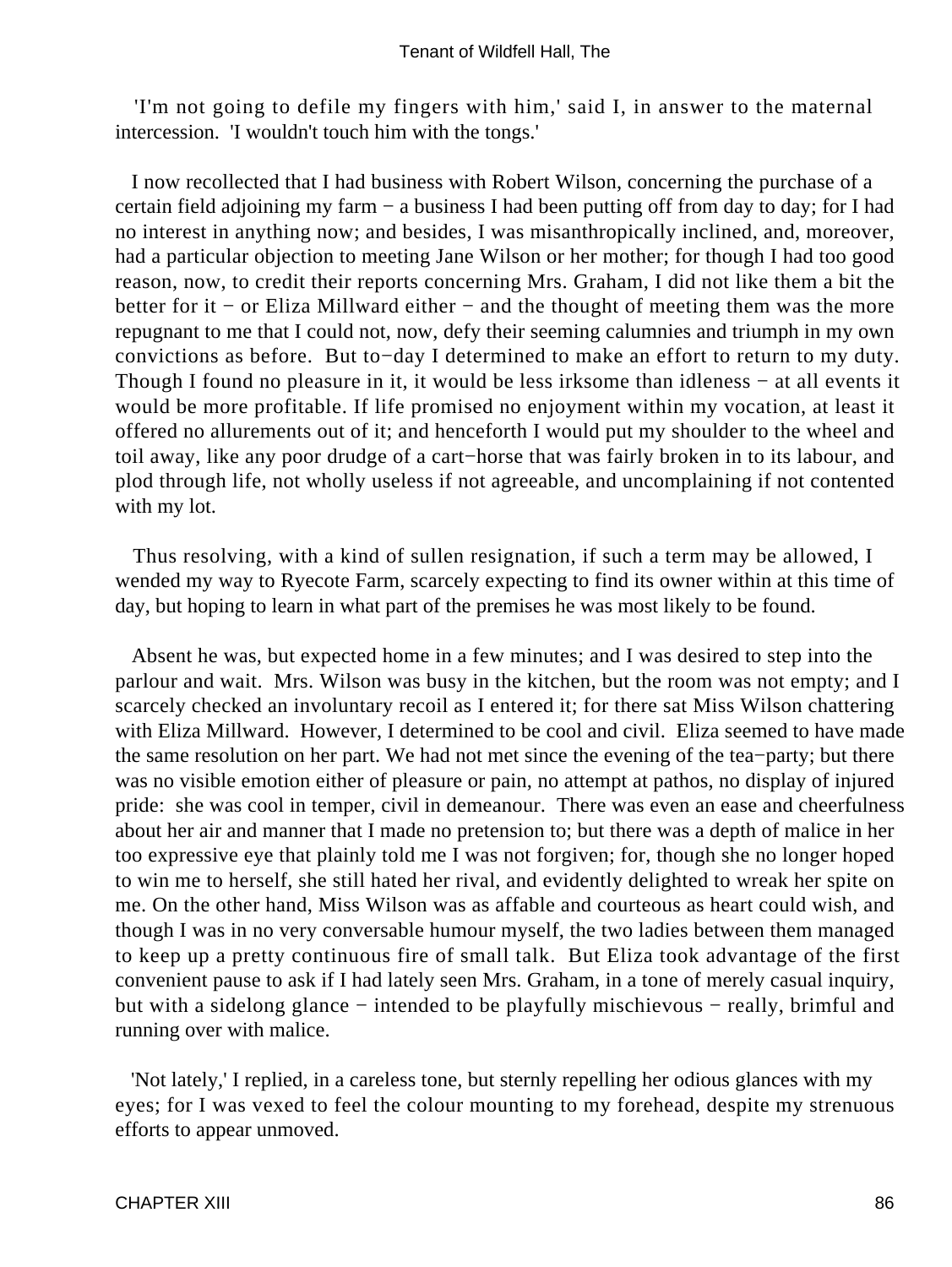'What! are you beginning to tire already? I thought so noble a creature would have power to attach you for a year at least!'

'I would rather not speak of her now.'

 'Ah! then you are convinced, at last, of your mistake − you have at length discovered that your divinity is not quite the immaculate − '

'I desired you not to speak of her, Miss Eliza.'

 'Oh, I beg your pardon! I perceive Cupid's arrows have been too sharp for you: the wounds, being more than skin−deep, are not yet healed, and bleed afresh at every mention of the loved one's name.'

 'Say, rather,' interposed Miss Wilson, 'that Mr. Markham feels that name is unworthy to be mentioned in the presence of right−minded females. I wonder, Eliza, you should think of referring to that unfortunate person – you might know the mention of her would be anything but agreeable to any one here present.'

 How could this be borne? I rose and was about to clap my hat upon my head and burst away, in wrathful indignation from the house; but recollecting − just in time to save my dignity − the folly of such a proceeding, and how it would only give my fair tormentors a merry laugh at my expense, for the sake of one I acknowledged in my own heart to be unworthy of the slightest sacrifice − though the ghost of my former reverence and love so hung about me still, that I could not bear to hear her name aspersed by others − I merely walked to the window, and having spent a few seconds in vengibly biting my lips and sternly repressing the passionate heavings of my chest, I observed to Miss Wilson, that I could see nothing of her brother, and added that, as my time was precious, it would perhaps be better to call again to−morrow, at some time when I should be sure to find him at home.

 'Oh, no!' said she; 'if you wait a minute, he will be sure to come; for he has business at L−' (that was our market−town), 'and will require a little refreshment before he goes.'

 I submitted accordingly, with the best grace I could; and, happily, I had not long to wait. Mr. Wilson soon arrived, and, indisposed for business as I was at that moment, and little as I cared for the field or its owner, I forced my attention to the matter in hand, with very creditable determination, and quickly concluded the bargain − perhaps more to the thrifty farmer's satisfaction than he cared to acknowledge. Then, leaving him to the discussion of his substantial 'refreshment,' I gladly quitted the house, and went to look after my reapers.

 Leaving them busy at work on the side of the valley, I ascended the hill, intending to visit a corn−field in the more elevated regions, and see when it would be ripe for the sickle. But I did not visit it that day; for, as I approached, I beheld, at no great distance, Mrs.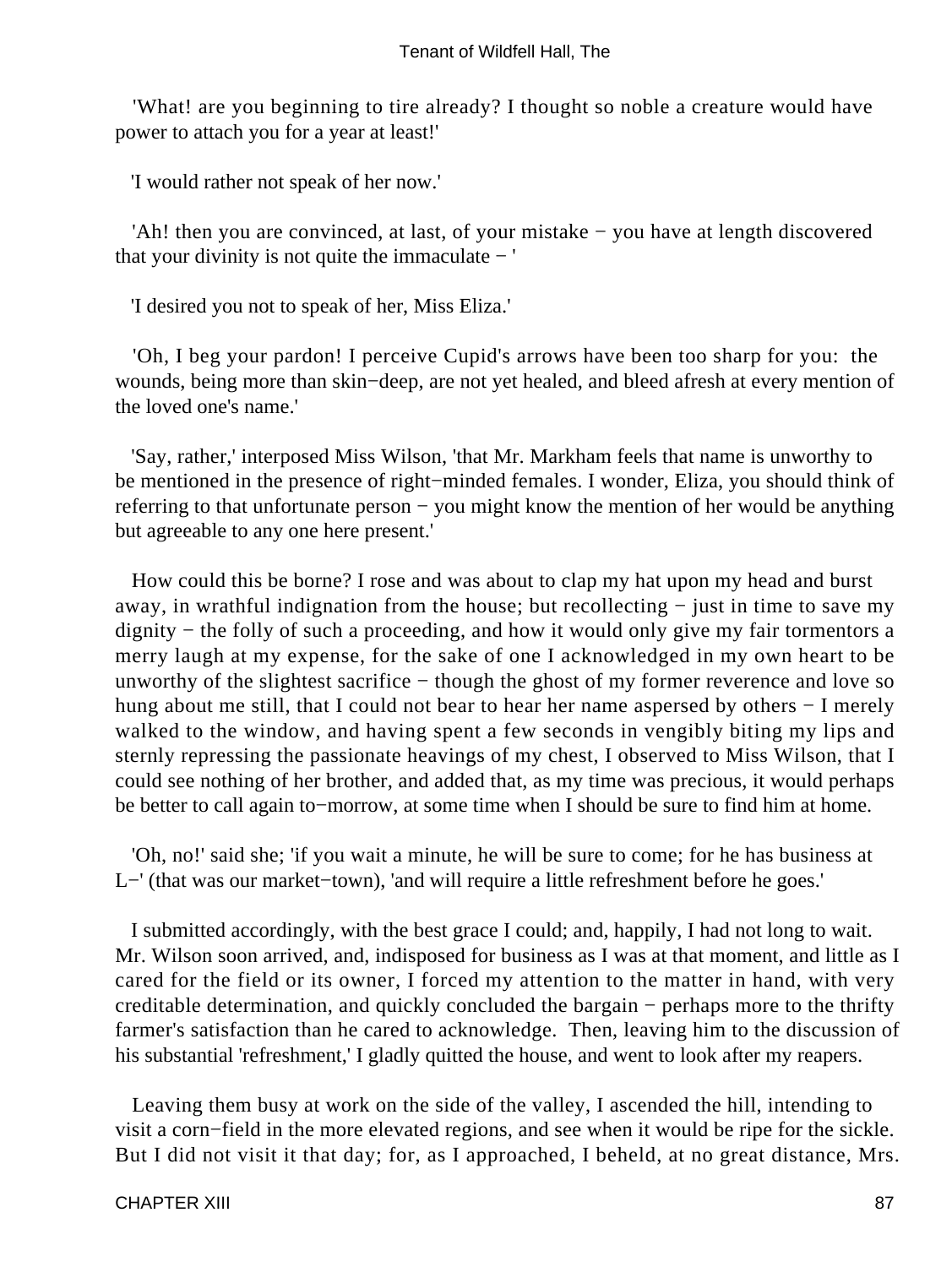Graham and her son coming down in the opposite direction. They saw me; and Arthur already was running to meet me; but I immediately turned back and walked steadily homeward; for I had fully determined never to encounter his mother again; and regardless of the shrill voice in my ear, calling upon me to 'wait a moment,' I pursued the even tenor of my way; and he soon relinquished the pursuit as hopeless, or was called away by his mother. At all events, when I looked back, five minutes after, not a trace of either was to be seen.

This incident agitated and disturbed me most unaccountably – unless you would account for it by saying that Cupid's arrows not only had been too sharp for me, but they were barbed and deeply rooted, and I had not yet been able to wrench them from my heart. However that be, I was rendered doubly miserable for the remainder of the day.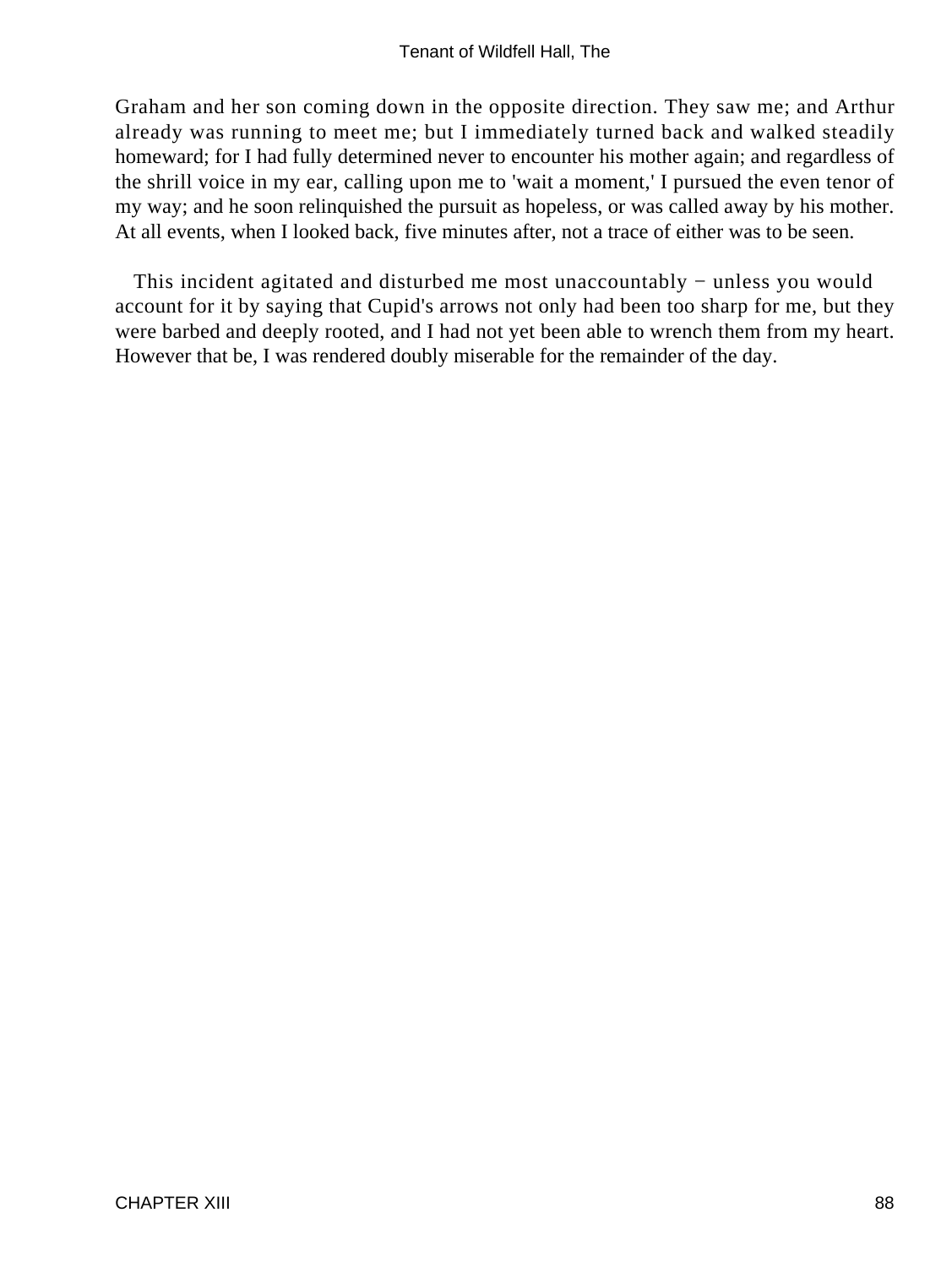## **[CHAPTER XIV](#page-378-0)**

*Next* morning, I bethought me, I, too, had business at L–; so I mounted my horse, and set forth on the expedition soon after breakfast. It was a dull, drizzly day; but that was no matter: it was all the more suitable to my frame of mind. It was likely to be a lonely journey; for it was no market−day, and the road I traversed was little frequented at any other time; but that suited me all the better too.

 As I trotted along, however, chewing the cud of − bitter fancies, I heard another horse at no great distance behind me; but I never conjectured who the rider might be, or troubled my head about him, till, on slackening my pace to ascend a gentle acclivity, or rather, suffering my horse to slacken his pace into a lazy walk – for, rapt in my own reflections, I was letting it jog on as leisurely as it thought proper − I lost ground, and my fellow− traveller overtook me. He accosted me by name, for it was no stranger – it was Mr. Lawrence! Instinctively the fingers of my whip−hand tingled, and grasped their charge with convulsive energy; but I restrained the impulse, and answering his salutation with a nod, attempted to push on; but he pushed on beside me, and began to talk about the weather and the crops. I gave the briefest possible answers to his queries and observations, and fell back. He fell back too, and asked if my horse was lame. I replied with a look, at which he placidly smiled.

 I was as much astonished as exasperated at this singular pertinacity and imperturbable assurance on his part. I had thought the circumstances of our last meeting would have left such an impression on his mind as to render him cold and distant ever after: instead of that, he appeared not only to have forgotten all former offences, but to be impenetrable to all present incivilities. Formerly, the slightest hint, or mere fancied coldness in tone or glance, had sufficed to repulse him: now, positive rudeness could not drive him away. Had he heard of my disappointment; and was he come to witness the result, and triumph in my despair? I grasped my whip with more determined energy than before − but still forbore to raise it, and rode on in silence, waiting for some more tangible cause of offence, before I opened the floodgates of my soul and poured out the dammed−up fury that was foaming and swelling within.

 'Markham,' said he, in his usual quiet tone, 'why do you quarrel with your friends, because you have been disappointed in one quarter? You have found your hopes defeated; but how am I to blame for it? I warned you beforehand, you know, but you would not − '

 He said no more; for, impelled by some fiend at my elbow, I had seized my whip by the small end, and – swift and sudden as a flash of lightning – brought the other down upon his head. It was not without a feeling of savage satisfaction that I beheld the instant, deadly pallor that overspread his face, and the few red drops that trickled down his forehead, while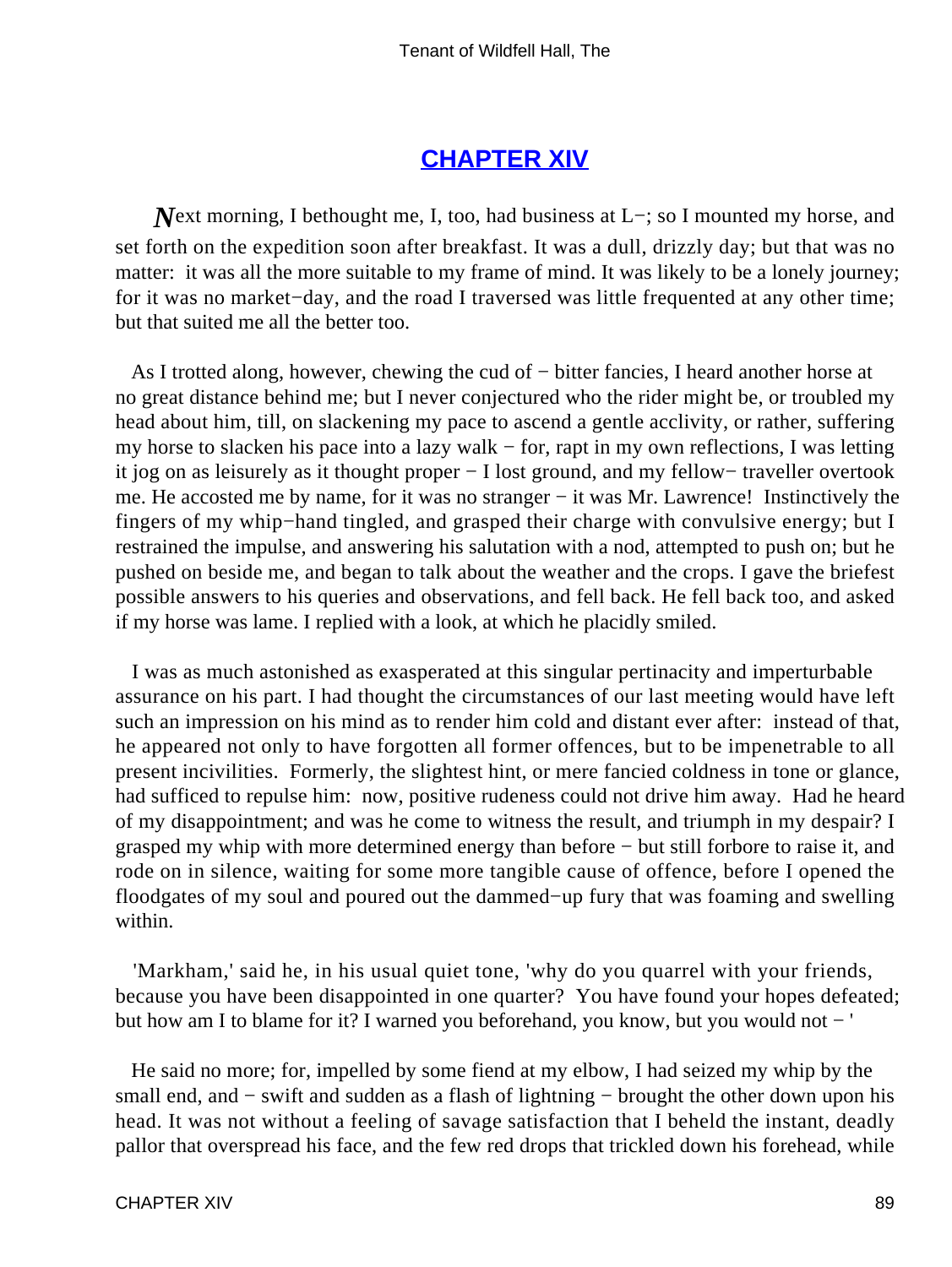he reeled a moment in his saddle, and then fell backward to the ground. The pony, surprised to be so strangely relieved of its burden, started and capered, and kicked a little, and then made use of its freedom to go and crop the grass of the hedge−bank: while its master lay as still and silent as a corpse. Had I killed him? – an icy hand seemed to grasp my heart and check its pulsation, as I bent over him, gazing with breathless intensity upon the ghastly, upturned face. But no; he moved his eyelids and uttered a slight groan. I breathed again − he was only stunned by the fall. It served him right – it would teach him better manners in future. Should I help him to his horse? No. For any other combination of offences I would; but his were too unpardonable. He might mount it himself, if he liked − in a while: already he was beginning to stir and look about him – and there it was for him, quietly browsing on the road−side.

 So with a muttered execration I left the fellow to his fate, and clapping spurs to my own horse, galloped away, excited by a combination of feelings it would not be easy to analyse; and perhaps, if I did so, the result would not be very creditable to my disposition; for I am not sure that a species of exultation in what I had done was not one principal concomitant.

 Shortly, however, the effervescence began to abate, and not many minutes elapsed before I had turned and gone back to look after the fate of my victim. It was no generous impulse − no kind relentings that led me to this − nor even the fear of what might be the consequences to myself, if I finished my assault upon the squire by leaving him thus neglected, and exposed to further injury; it was, simply, the voice of conscience; and I took great credit to myself for attending so promptly to its dictates − and judging the merit of the deed by the sacrifice it cost, I was not far wrong.

 Mr. Lawrence and his pony had both altered their positions in some degree. The pony had wandered eight or ten yards further away; and he had managed, somehow, to remove himself from the middle of the road: I found him seated in a recumbent position on the bank, − looking very white and sickly still, and holding his cambric handkerchief (now more red than white) to his head. It must have been a powerful blow; but half the credit − or the blame of it (which you please) must be attributed to the whip, which was garnished with a massive horse's head of plated metal. The grass, being sodden with rain, afforded the young gentleman a rather inhospitable couch; his clothes were considerably bemired; and his hat was rolling in the mud on the other side of the road. But his thoughts seemed chiefly bent upon his pony, on which he was wistfully gazing − half in helpless anxiety, and half in hopeless abandonment to his fate.

 I dismounted, however, and having fastened my own animal to the nearest tree, first picked up his hat, intending to clap it on his head; but either he considered his head unfit for a hat, or the hat, in its present condition, unfit for his head; for shrinking away the one, he took the other from my hand, and scornfully cast it aside.

'It's good enough for you,' I muttered.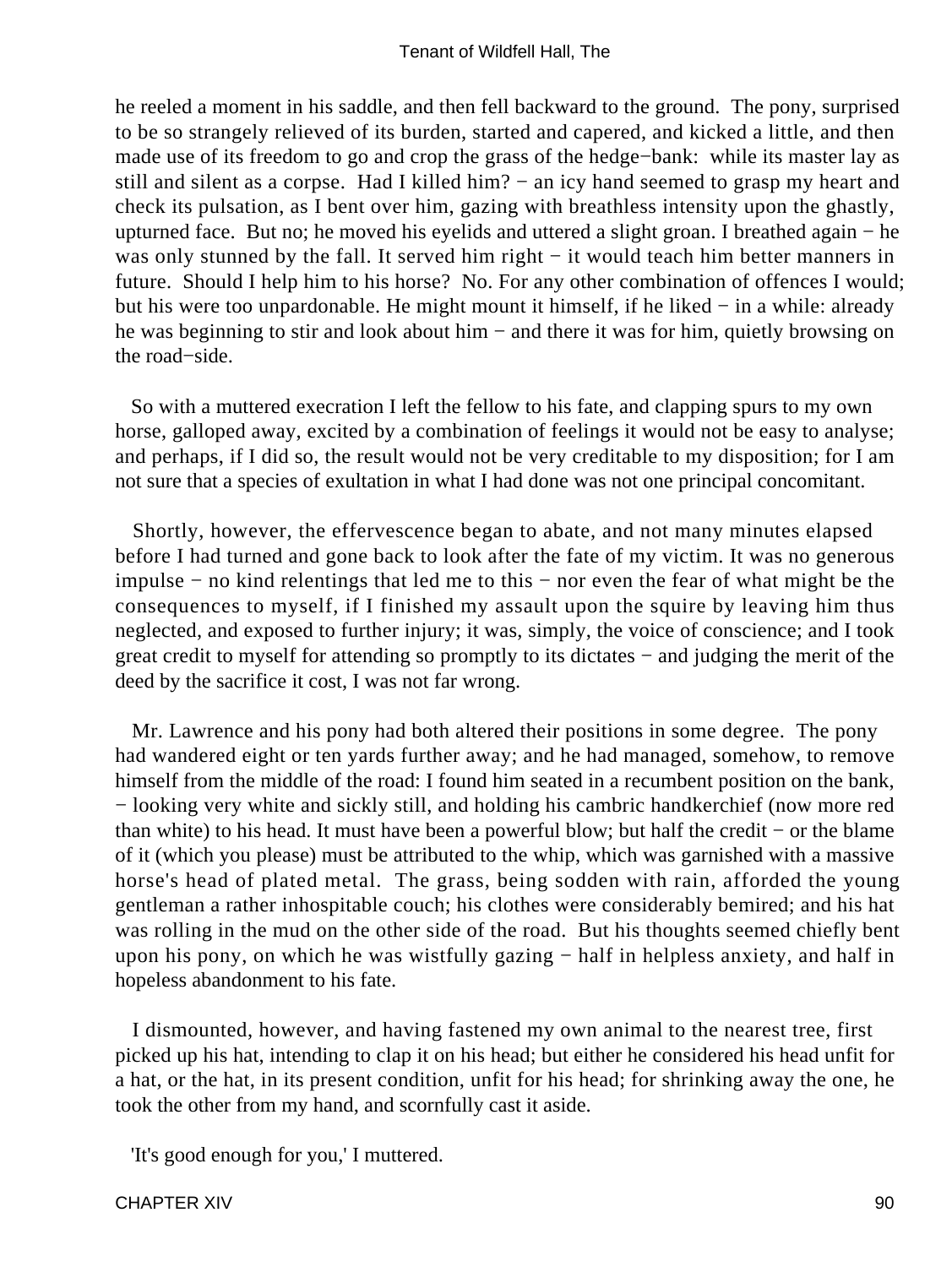My next good office was to catch his pony and bring it to him, which was soon accomplished; for the beast was quiet enough in the main, and only winced and flirted a trifle till I got hold of the bridle − but then, I must see him in the saddle.

'Here, you fellow − scoundrel − dog − give me your hand, and I'll help you to mount.'

 No; he turned from me in disgust. I attempted to take him by the arm. He shrank away as if there had been contamination in my touch.

 'What, you won't! Well! you may sit there till doomsday, for what I care. But I suppose you don't want to lose all the blood in your body − I'll just condescend to bind that up for you.'

'Let me alone, if you please.'

'Humph; with all my heart. You may go to the d−l, if you choose − and say I sent you.'

 But before I abandoned him to his fate I flung his pony's bridle over a stake in the hedge, and threw him my handkerchief, as his own was now saturated with blood. He took it and cast it back to me in abhorrence and contempt, with all the strength he could muster. It wanted but this to fill the measure of his offences. With execrations not loud but deep I left him to live or die as he could, well satisfied that I had done my duty in attempting to save him – but forgetting how I had erred in bringing him into such a condition, and how insultingly my after−services had been offered − and sullenly prepared to meet the consequences if he should choose to say I had attempted to murder him − which I thought not unlikely, as it seemed probable he was actuated by such spiteful motives in so perseveringly refusing my assistance.

 Having remounted my horse, I just looked back to see how he was getting on, before I rode away. He had risen from the ground, and grasping his pony's mane, was attempting to resume his seat in the saddle; but scarcely had he put his foot in the stirrup, when a sickness or dizziness seemed to overpower him: he leant forward a moment, with his head drooped on the animal's back, and then made one more effort, which proving ineffectual, he sank back on the bank, where I left him, reposing his head on the oozy turf, and to all appearance, as calmly reclining as if he had been taking his rest on his sofa at home.

 I ought to have helped him in spite of himself − to have bound up the wound he was unable to staunch, and insisted upon getting him on his horse and seeing him safe home; but, besides my bitter indignation against himself, there was the question what to say to his servants – and what to my own family. Either I should have to acknowledge the deed, which would set me down as a madman, unless I acknowledged the motive too − and that seemed impossible − or I must get up a lie, which seemed equally out of the question − especially as Mr. Lawrence would probably reveal the whole truth, and thereby bring me to tenfold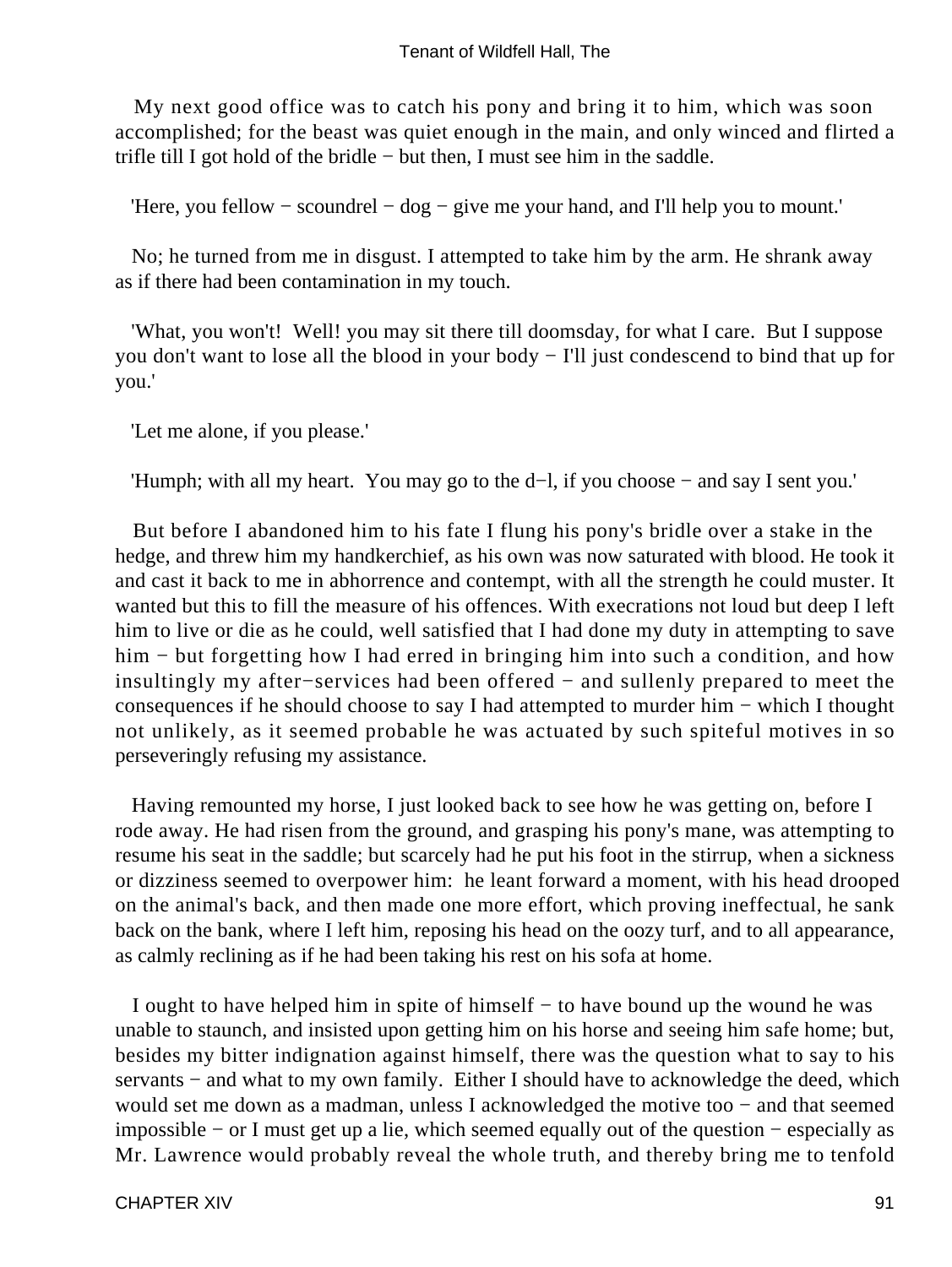disgrace − unless I were villain enough, presuming on the absence of witnesses, to persist in my own version of the case, and make him out a still greater scoundrel than he was. No; he had only received a cut above the temple, and perhaps a few bruises from the fall, or the hoofs of his own pony: that could not kill him if he lay there half the day; and, if he could not help himself, surely some one would be coming by: it would be impossible that a whole day should pass and no one traverse the road but ourselves. As for what he might choose to say hereafter, I would take my chance about it: if he told lies, I would contradict him; if he told the truth, I would bear it as best I could. I was not obliged to enter into explanations further than I thought proper. Perhaps he might choose to be silent on the subject, for fear of raising inquiries as to the cause of the quarrel, and drawing the public attention to his connection with Mrs. Graham, which, whether for her sake or his own, he seemed so very desirous to conceal.

 Thus reasoning, I trotted away to the town, where I duly transacted my business, and performed various little commissions for my mother and Rose, with very laudable exactitude, considering the different circumstances of the case. In returning home, I was troubled with sundry misgivings about the unfortunate Lawrence. The question, What if I should find him lying still on the damp earth, fairly dying of cold and exhaustion − or already stark and chill? thrust itself most unpleasantly upon my mind, and the appalling possibility pictured itself with painful vividness to my imagination as I approached the spot where I had left him. But no, thank heaven, both man and horse were gone, and nothing was left to witness against me but two objects – unpleasant enough in themselves to be sure, and presenting a very ugly, not to say murderous appearance − in one place, the hat saturated with rain and coated with mud, indented and broken above the brim by that villainous whip−handle; in another, the crimson handkerchief, soaking in a deeply tinctured pool of water − for much rain had fallen in the interim.

 Bad news flies fast: it was hardly four o'clock when I got home, but my mother gravely accosted me with − 'Oh, Gilbert! − Such an accident! Rose has been shopping in the village, and she's heard that Mr. Lawrence has been thrown from his horse and brought home dying!'

 This shocked me a trifle, as you may suppose; but I was comforted to hear that he had frightfully fractured his skull and broken a leg; for, assured of the falsehood of this, I trusted the rest of the story was equally exaggerated; and when I heard my mother and sister so feelingly deploring his condition, I had considerable difficulty in preventing myself from telling them the real extent of the injuries, as far as I knew them.

'You must go and see him to−morrow,' said my mother.

 'Or to−day,' suggested Rose: 'there's plenty of time; and you can have the pony, as your horse is tired. Won't you, Gilbert − as soon as you've had something to eat?'

'No, no − how can we tell that it isn't all a false report? It's highly im−'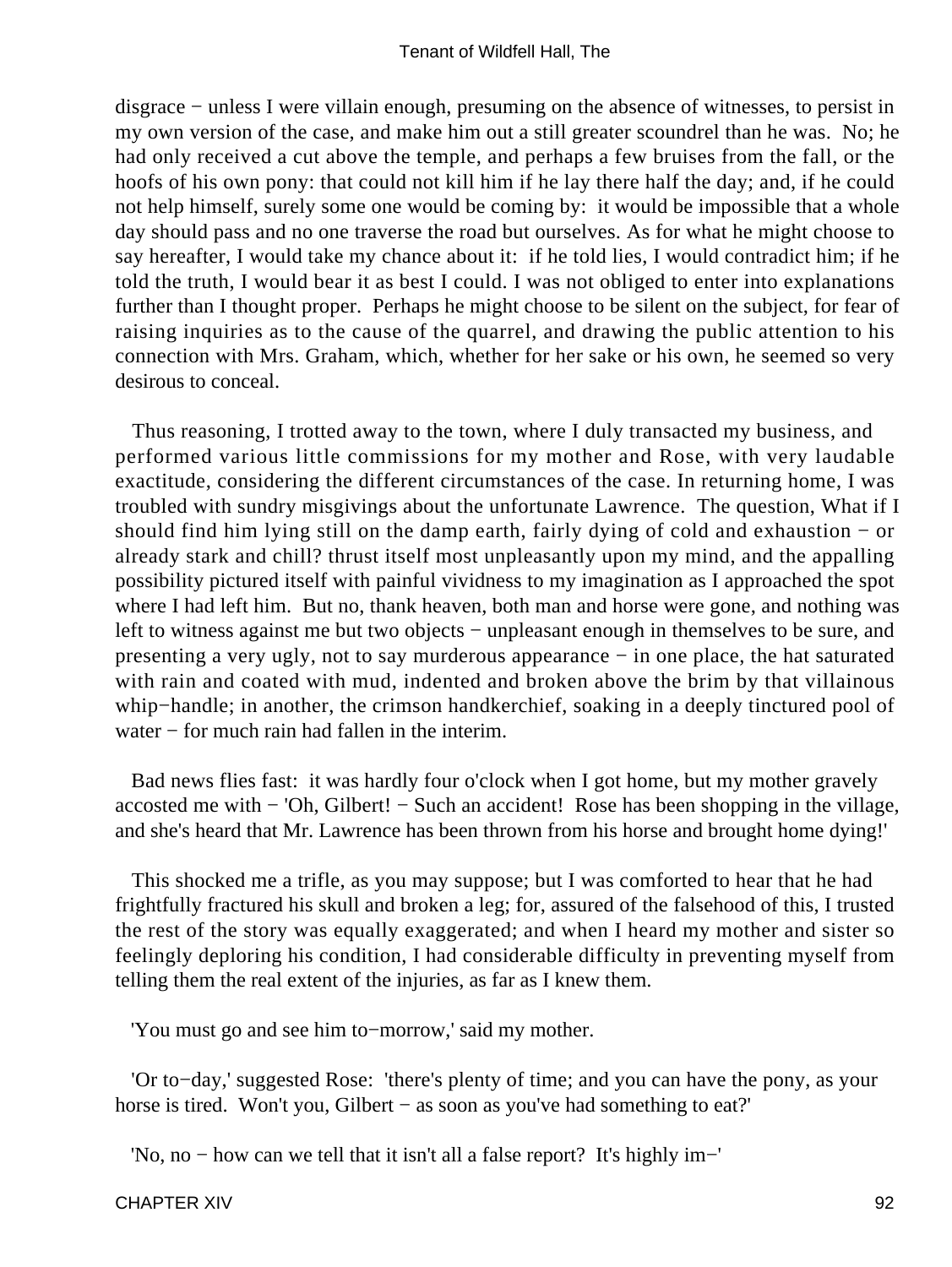#### Tenant of Wildfell Hall, The

 'Oh, I'm sure it isn't; for the village is all alive about it; and I saw two people that had seen others that had seen the man that found him. That sounds far−fetched; but it isn't so when you think of it.'

 'Well, but Lawrence is a good rider; it is not likely he would fall from his horse at all; and if he did, it is highly improbable he would break his bones in that way. It must be a gross exaggeration at least.'

'No; but the horse kicked him − or something.'

'What, his quiet little pony?'

'How do you know it was that?'

'He seldom rides any other.'

 'At any rate,' said my mother, 'you will call to−morrow. Whether it be true or false, exaggerated or otherwise, we shall like to know how he is.'

'Fergus may go.'

'Why not you?'

'He has more time. I am busy just now.'

 'Oh! but, Gilbert, how can you be so composed about it? You won't mind business for an hour or two in a case of this sort, when your friend is at the point of death.'

'He is not, I tell you.'

 'For anything you know, he may be: you can't tell till you have seen him. At all events, he must have met with some terrible accident, and you ought to see him: he'll take it very unkind if you don't.'

'Confound it! I can't. He and I have not been on good terms of late.'

 'Oh, my dear boy! Surely, surely you are not so unforgiving as to carry your little differences to such a length as − '

'Little differences, indeed!' I muttered.

'Well, but only remember the occasion. Think how − '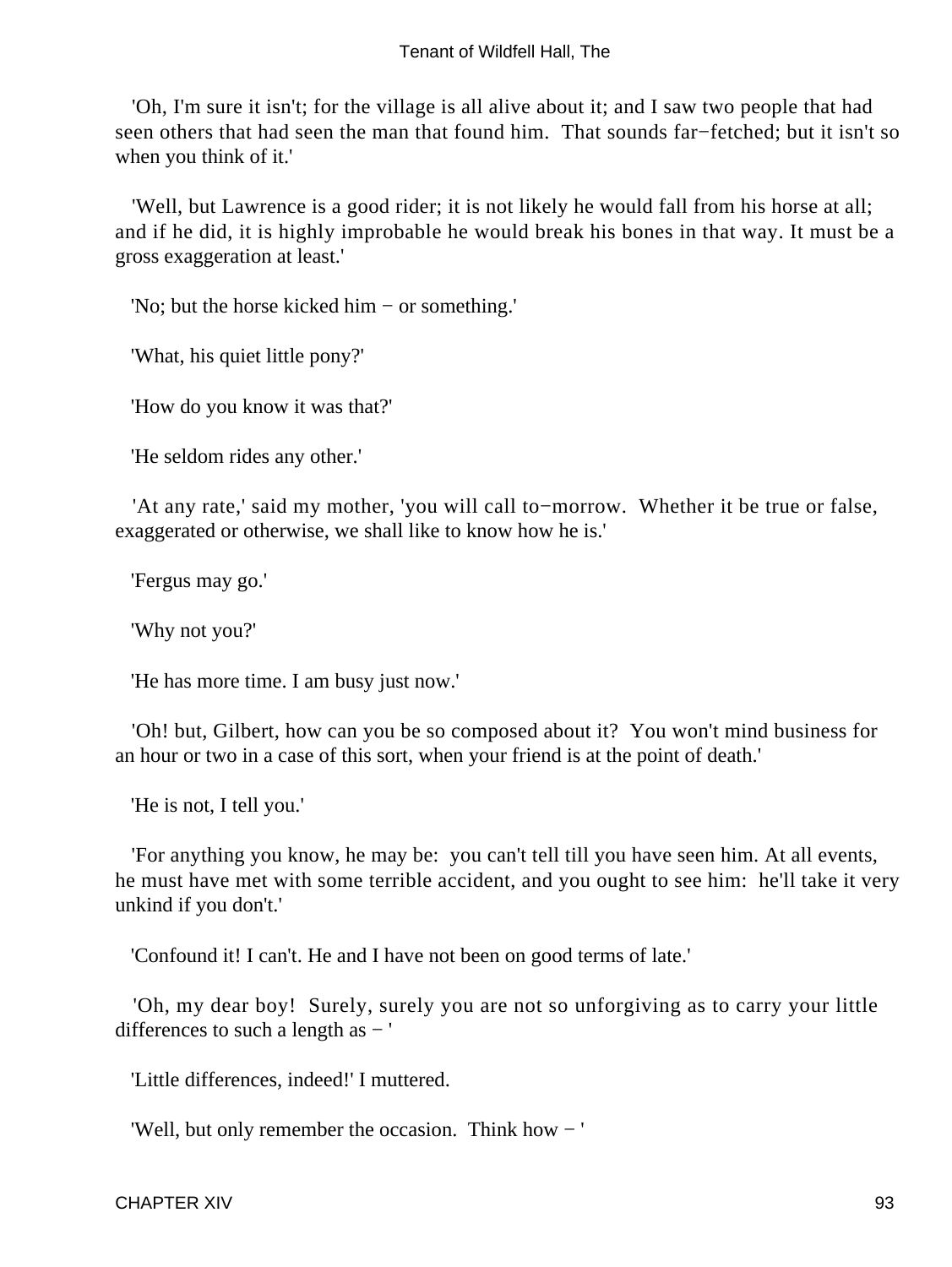'Well, well, don't bother me now − I'll see about it,' I replied.

 And my seeing about it was to send Fergus next morning, with my mother's compliments, to make the requisite inquiries; for, of course, my going was out of the question − or sending a message either. He brought back intelligence that the young squire was laid up with the complicated evils of a broken head and certain contusions (occasioned by a fall − of which he did not trouble himself to relate the particulars − and the subsequent misconduct of his horse), and a severe cold, the consequence of lying on the wet ground in the rain; but there were no broken bones, and no immediate prospects of dissolution.

 It was evident, then, that for Mrs. Graham's sake it was not his intention to criminate me.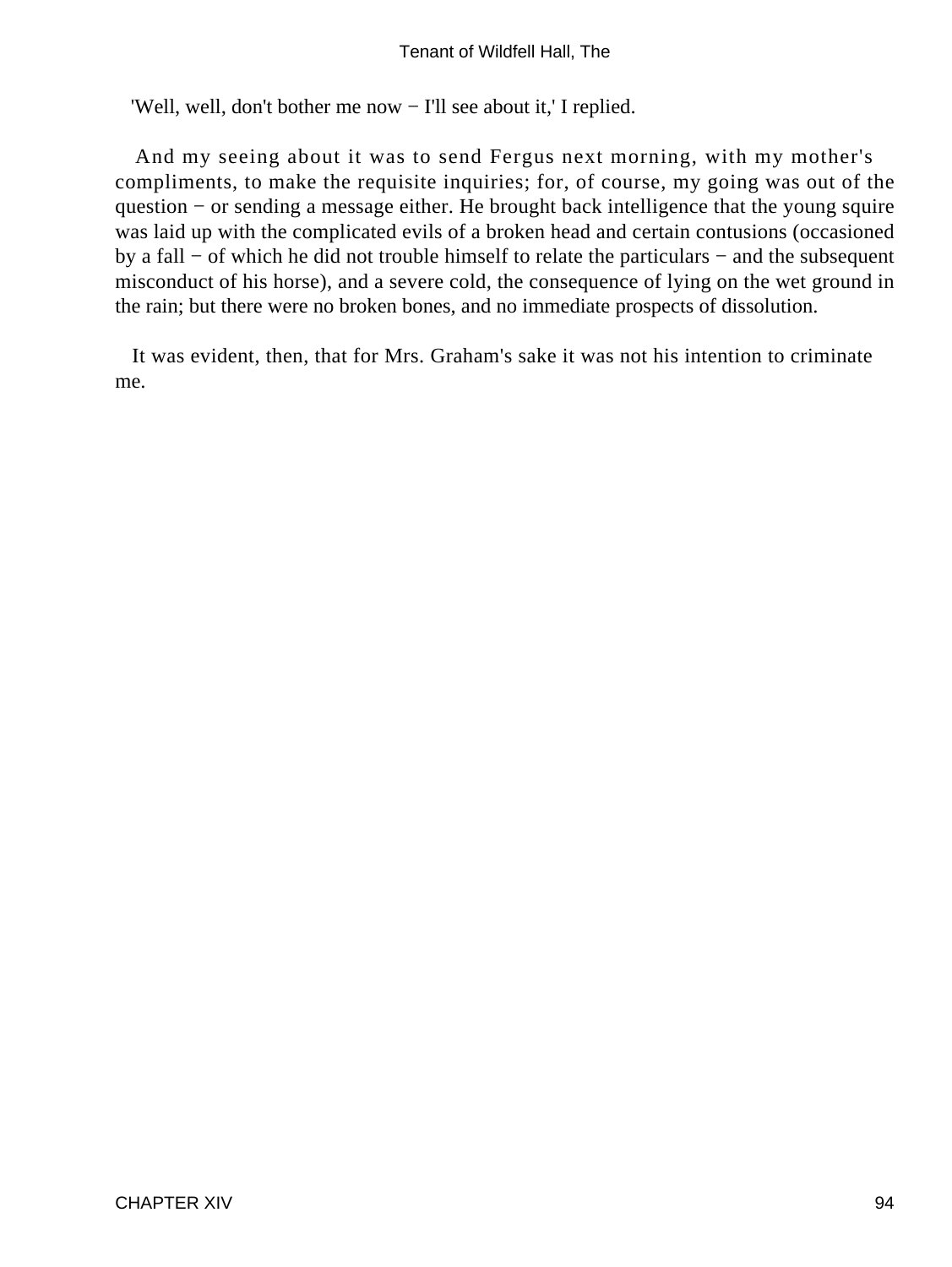# **[CHAPTER XV](#page-378-0)**

**That day was rainy like its predecessor; but towards evening it began to clear up a little,** and the next morning was fair and promising. I was out on the hill with the reapers. A light wind swept over the corn, and all nature laughed in the sunshine. The lark was rejoicing among the silvery floating clouds. The late rain had so sweetly freshened and cleared the air, and washed the sky, and left such glittering gems on branch and blade, that not even the farmers could have the heart to blame it. But no ray of sunshine could reach my heart, no breeze could freshen it; nothing could fill the void my faith, and hope, and joy in Helen Graham had left, or drive away the keen regrets and bitter dregs of lingering love that still oppressed it.

While I stood with folded arms abstractedly gazing on the undulating swell of the corn, not yet disturbed by the reapers, something gently pulled my skirts, and a small voice, no longer welcome to my ears, aroused me with the startling words, – 'Mr. Markham, mamma wants you.'

'Wants me, Arthur?'

 'Yes. Why do you look so queer?' said he, half laughing, half frightened at the unexpected aspect of my face in suddenly turning towards him, – 'and why have you kept so long away? Come! Won't you come?'

'I'm busy just now,' I replied, scarce knowing what to answer.

 He looked up in childish bewilderment; but before I could speak again the lady herself was at my side.

'Gilbert, I must speak with you!' said she, in a tone of suppressed vehemence.

I looked at her pale cheek and glittering eye, but answered nothing.

 'Only for a moment,' pleaded she. 'Just step aside into this other field.' She glanced at the reapers, some of whom were directing looks of impertinent curiosity towards her. 'I won't keep you a minute.'

I accompanied her through the gap.

 'Arthur, darling, run and gather those bluebells,' said she, pointing to some that were gleaming at some distance under the hedge along which we walked. The child hesitated, as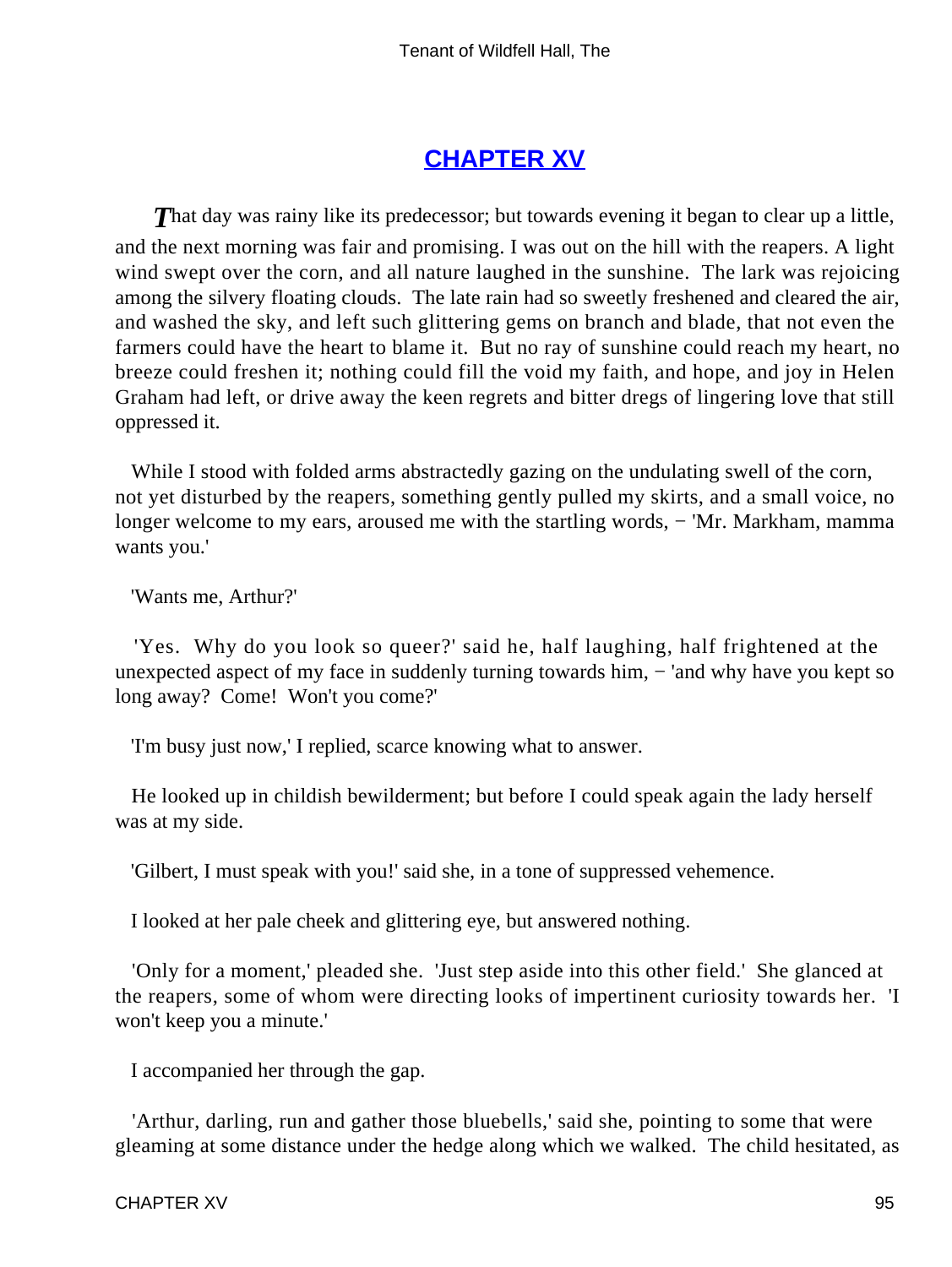if unwilling to quit my side. 'Go, love!' repeated she more urgently, and in a tone which, though not unkind, demanded prompt obedience, and obtained it.

 'Well, Mrs. Graham?' said I, calmly and coldly; for, though I saw she was miserable, and pitied her, I felt glad to have it in my power to torment her.

 She fixed her eyes upon me with a look that pierced me to the heart; and yet it made me smile.

 'I don't ask the reason of this change, Gilbert,' said she, with bitter calmness: 'I know it too well; but though I could see myself suspected and condemned by every one else, and bear it with calmness, I cannot endure it from you. – Why did you not come to hear my explanation on the day I appointed to give it?'

 'Because I happened, in the interim, to learn all you would have told me − and a trifle more, I imagine.'

 'Impossible, for I would have told you all!' cried she, passionately − 'but I won't now, for I see you are not worthy of it!'

And her pale lips quivered with agitation.

'Why not, may I ask?'

She repelled my mocking smile with a glance of scornful indignation.

 'Because you never understood me, or you would not soon have listened to my traducers − my confidence would be misplaced in you − you are not the man I thought you. Go! I won't care what you think of me.'

 She turned away, and I went; for I thought that would torment her as much as anything; and I believe I was right; for, looking back a minute after, I saw her turn half round, as if hoping or expecting to find me still beside her; and then she stood still, and cast one look behind. It was a look less expressive of anger than of bitter anguish and despair; but I immediately assumed an aspect of indifference, and affected to be gazing carelessly around me, and I suppose she went on; for after lingering awhile to see if she would come back or call, I ventured one more glance, and saw her a good way off, moving rapidly up the field, with little Arthur running by her side and apparently talking as he went; but she kept her face averted from him, as if to hide some uncontrollable emotion. And I returned to my business.

 But I soon began to regret my precipitancy in leaving her so soon. It was evident she loved me − probably she was tired of Mr. Lawrence, and wished to exchange him for me;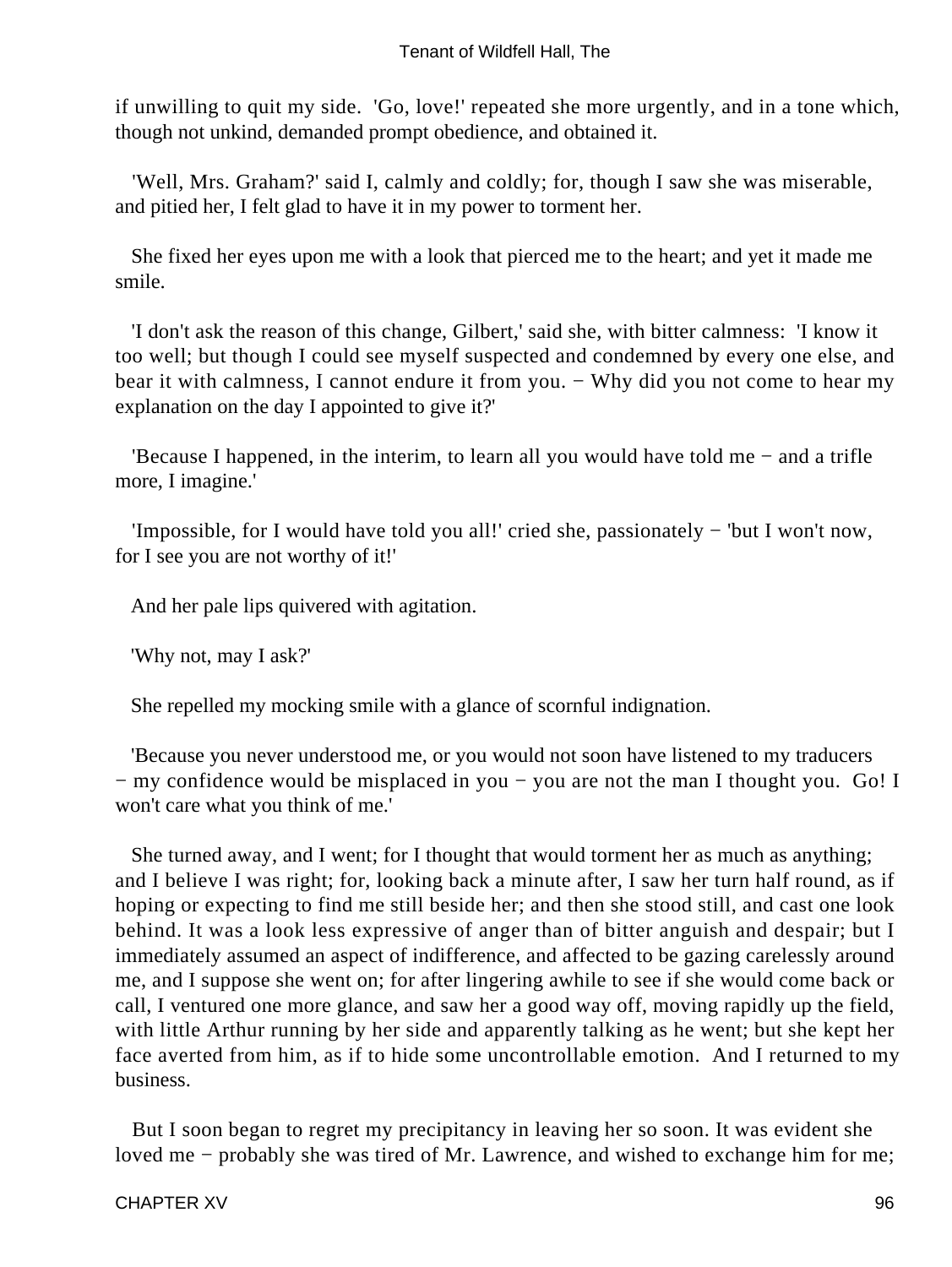and if I had loved and reverenced her less to begin with, the preference might have gratified and amused me; but now the contrast between her outward seeming and her inward mind, as I supposed, − between my former and my present opinion of her, was so harrowing − so distressing to my feelings, that it swallowed up every lighter consideration.

 But still I was curious to know what sort of an explanation she would have given me − or would give now, if I pressed her for it − how much she would confess, and how she would endeavour to excuse herself. I longed to know what to despise, and what to admire in her; how much to pity, and how much to hate; – and, what was more, I would know. I would see her once more, and fairly satisfy myself in what light to regard her, before we parted. Lost to me she was, for ever, of course; but still I could not bear to think that we had parted, for the last time, with so much unkindness and misery on both sides. That last look of hers had sunk into my heart; I could not forget it. But what a fool I was! Had she not deceived me, injured me − blighted my happiness for life? 'Well, I'll see her, however,' was my concluding resolve, 'but not to−day: to−day and to−night she may think upon her sins, and be as miserable as she will: to−morrow I will see her once again, and know something more about her. The interview may be serviceable to her, or it may not. At any rate, it will give a breath of excitement to the life she has doomed to stagnation, and may calm with certainty some agitating thoughts.'

 I did go on the morrow, but not till towards evening, after the business of the day was concluded, that is, between six and seven; and the westering sun was gleaming redly on the old Hall, and flaming in the latticed windows, as I reached it, imparting to the place a cheerfulness not its own. I need not dilate upon the feelings with which I approached the shrine of my former divinity – that spot teeming with a thousand delightful recollections and glorious dreams − all darkened now by one disastrous truth

 Rachel admitted me into the parlour, and went to call her mistress, for she was not there: but there was her desk left open on the little round table beside the high−backed chair, with a book laid upon it. Her limited but choice collection of books was almost as familiar to me as my own; but this volume I had not seen before. I took it up. It was Sir Humphry Davy's 'Last Days of a Philosopher,' and on the first leaf was written, 'Frederick Lawrence.' I closed the book, but kept it in my hand, and stood facing the door, with my back to the fire−place, calmly waiting her arrival; for I did not doubt she would come. And soon I heard her step in the hall. My heart was beginning to throb, but I checked it with an internal rebuke, and maintained my composure − outwardly at least. She entered, calm, pale, collected.

 'To what am I indebted for this favour, Mr. Markham?' said she, with such severe but quiet dignity as almost disconcerted me; but I answered with a smile, and impudently enough, −

'Well, I am come to hear your explanation.'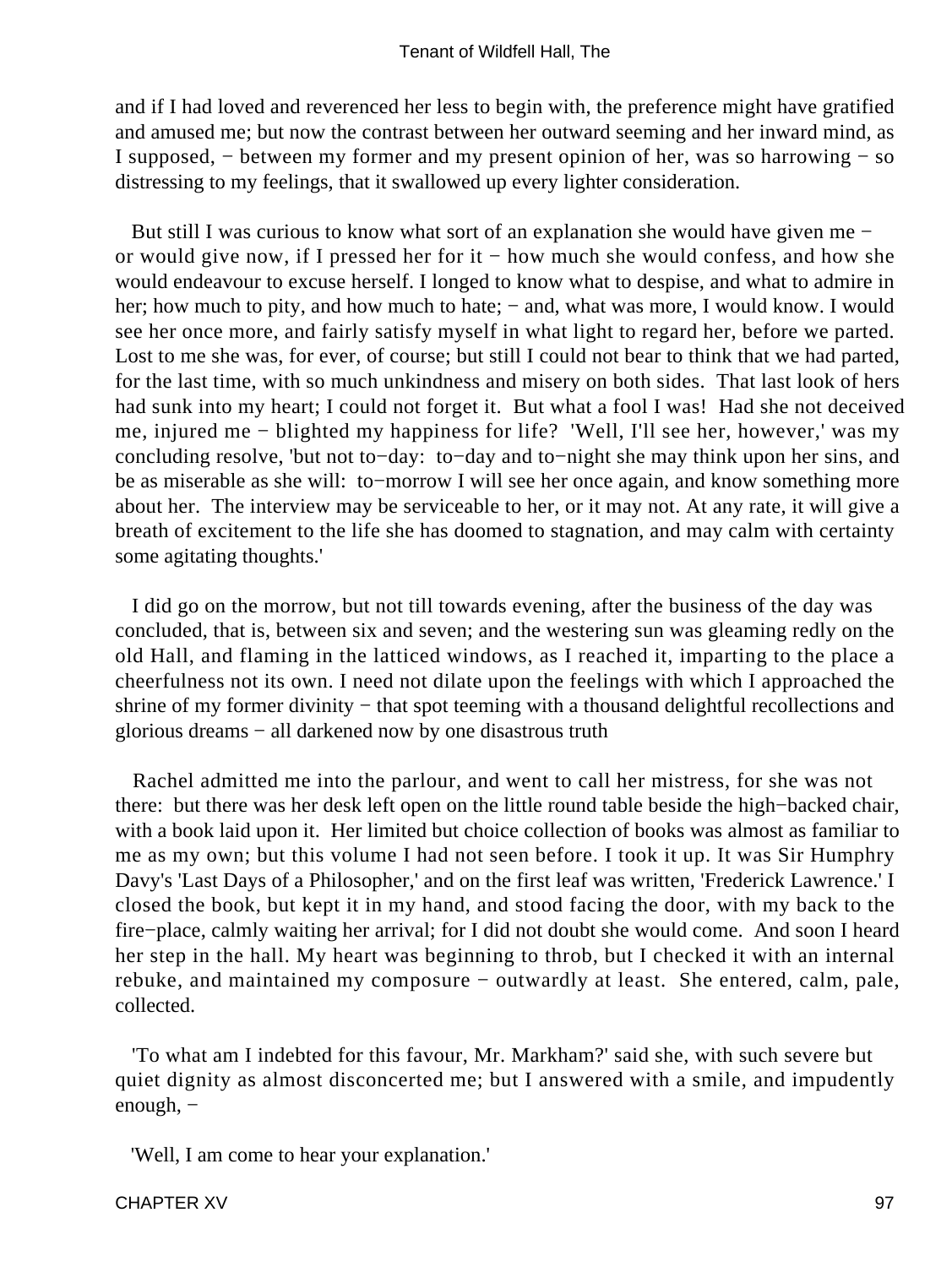'I told you I would not give it,' said she. 'I said you were unworthy of my confidence.'

'Oh, very well,' replied I, moving to the door.

'Stay a moment,' said she. 'This is the last time I shall see you: don't go just yet.'

I remained, awaiting her further commands.

 'Tell me,' resumed she, 'on what grounds you believe these things against me; who told you; and what did they say?'

 I paused a moment. She met my eye as unflinchingly as if her bosom had been steeled with conscious innocence. She was resolved to know the worst, and determined to dare it too. 'I can crush that bold spirit,' thought I. But while I secretly exulted in my power, I felt disposed to dally with my victim like a cat. Showing her the book that I still held, in my hand, and pointing to the name on the fly–leaf, but fixing my eye upon her face, I asked, − 'Do you know that gentleman?'

 'Of course I do,' replied she; and a sudden flush suffused her features − whether of shame or anger I could not tell: it rather resembled the latter. 'What next, sir?'

'How long is it since you saw him?'

'Who gave you the right to catechize me on this or any other subject?'

 'Oh, no one! − it's quite at your option whether to answer or not. And now, let me ask − have you heard what has lately befallen this friend of yours? − because, if you have not − '

 'I will not be insulted, Mr. Markham!' cried she, almost infuriated at my manner. 'So you had better leave the house at once, if you came only for that.'

'I did not come to insult you: I came to hear your explanation.'

 'And I tell you I won't give it!' retorted she, pacing the room in a state of strong excitement, with her hands clasped tightly together, breathing short, and flashing fires of indignation from her eyes. 'I will not condescend to explain myself to one that can make a jest of such horrible suspicions, and be so easily led to entertain them.'

 'I do not make a jest of them, Mrs. Graham,' returned I, dropping at once my tone of taunting sarcasm. 'I heartily wish I could find them a jesting matter. And as to being easily led to suspect, God only knows what a blind, incredulous fool I have hitherto been, perseveringly shutting my eyes and stopping my ears against everything that threatened to shake my confidence in you, till proof itself confounded my infatuation!'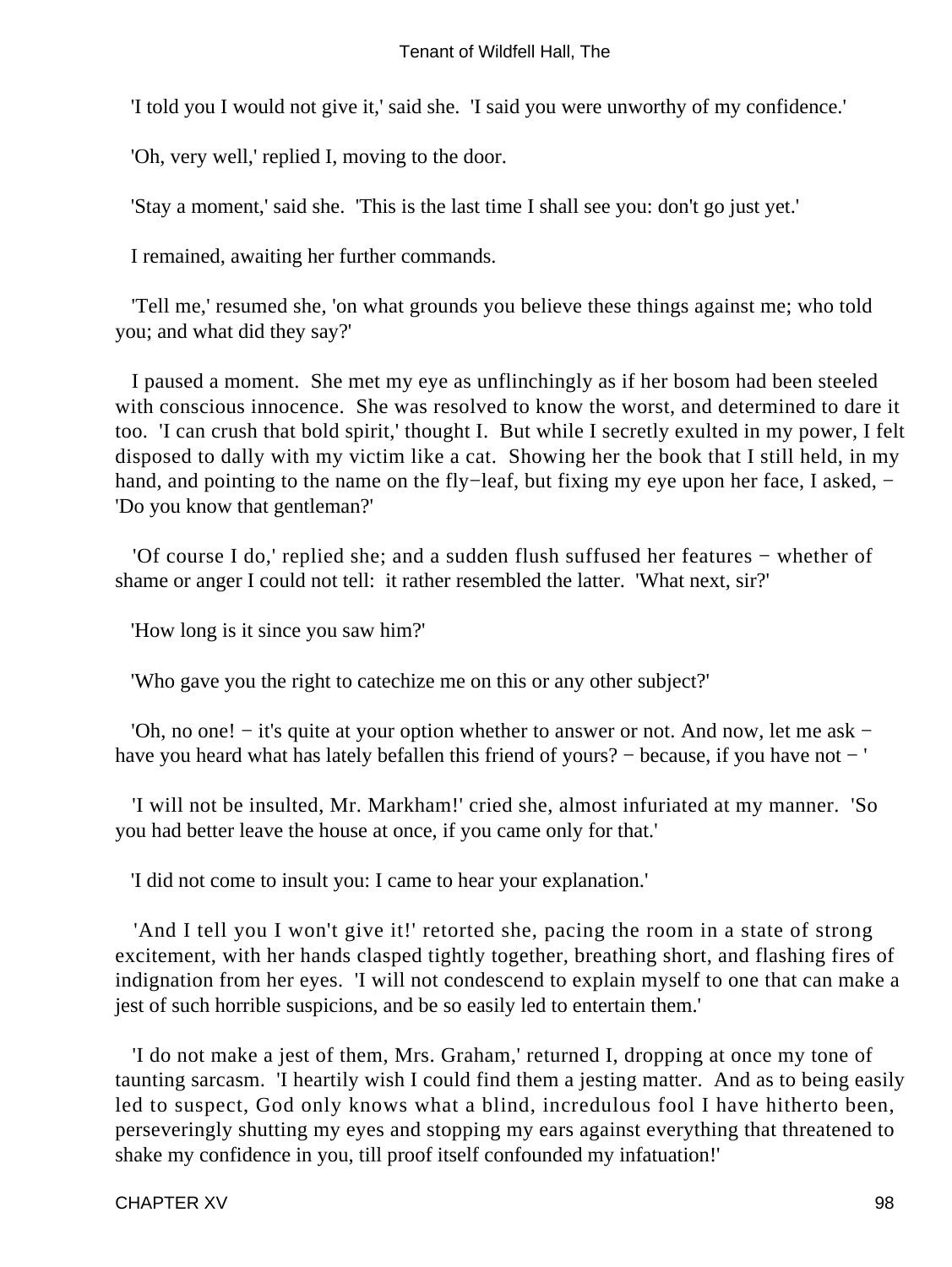'What proof, sir?'

'Well, I'll tell you. You remember that evening when I was here last?'

'I do.'

 'Even then you dropped some hints that might have opened the eyes of a wiser man; but they had no such effect upon me: I went on trusting and believing, hoping against hope, and adoring where I could not comprehend. It so happened, however, that after I left you I turned back − drawn by pure depth of sympathy and ardour of affection − not daring to intrude my presence openly upon you, but unable to resist the temptation of catching one glimpse through the window, just to see how you were: for I had left you apparently in great affliction, and I partly blamed my own want of forbearance and discretion as the cause of it. If I did wrong, love alone was my incentive, and the punishment was severe enough; for it was just as I had reached that tree, that you came out into the garden with your friend. Not choosing to show myself, under the circumstances, I stood still, in the shadow, till you had both passed by.'

'And how much of our conversation did you hear?'

 'I heard quite enough, Helen. And it was well for me that I did hear it; for nothing less could have cured my infatuation. I always said and thought, that I would never believe a word against you, unless I heard it from your own lips. All the hints and affirmations of others I treated as malignant, baseless slanders; your own self−accusations I believed to be overstrained; and all that seemed unaccountable in your position I trusted that you could account for if you chose.'

 Mrs. Graham had discontinued her walk. She leant against one end of the chimney−piece, opposite that near which I was standing, with her chin resting on her closed hand, her eyes – no longer burning with anger, but gleaming with restless excitement – sometimes glancing at me while I spoke, then coursing the opposite wall, or fixed upon the carpet.

 'You should have come to me after all,' said she, 'and heard what I had to say in my own justification. It was ungenerous and wrong to withdraw yourself so secretly and suddenly, immediately after such ardent protestations of attachment, without ever assigning a reason for the change. You should have told me all−no matter how bitterly. It would have been better than this silence.'

 'To what end should I have done so? You could not have enlightened me further, on the subject which alone concerned me; nor could you have made me discredit the evidence of my senses. I desired our intimacy to be discontinued at once, as you yourself had acknowledged would probably be the case if I knew all; but I did not wish to upbraid you, −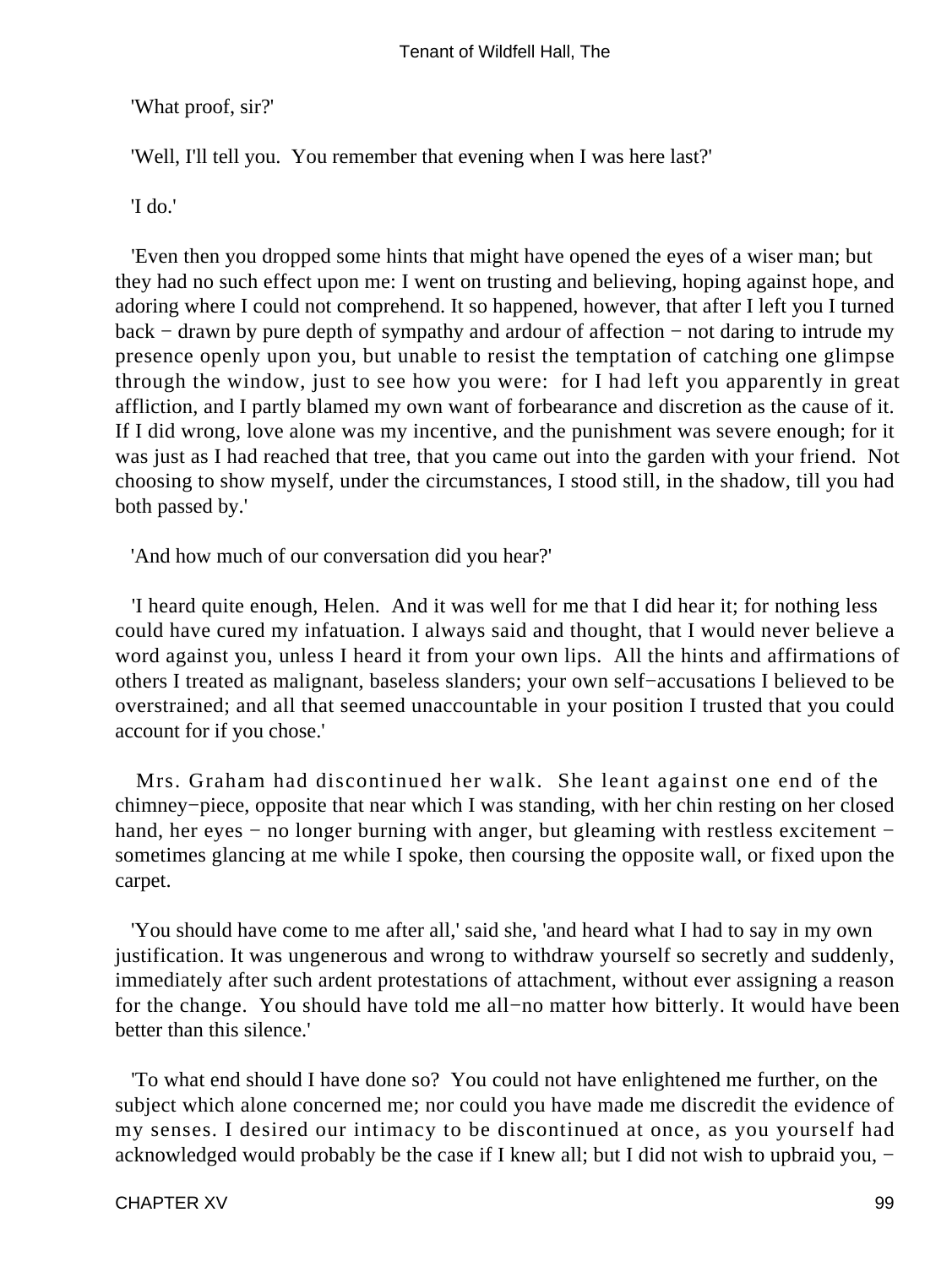though (as you also acknowledged) you had deeply wronged me. Yes, you have done me an injury you can never repair − or any other either − you have blighted the freshness and promise of youth, and made my life a wilderness! I might live a hundred years, but I could never recover from the effects of this withering blow – and never forget it! Hereafter – You smile, Mrs. Graham,' said I, suddenly stopping short, checked in my passionate declamation by unutterable feelings to behold her actually smiling at the picture of the ruin she had wrought.

 'Did I?' replied she, looking seriously up; 'I was not aware of it. If I did, it was not for pleasure at the thoughts of the harm I had done you. Heaven knows I have had torment enough at the bare possibility of that; it was for joy to find that you had some depth of soul and feeling after all, and to hope that I had not been utterly mistaken in your worth. But smiles and tears are so alike with me, they are neither of them confined to any particular feelings: I often cry when I am happy, and smile when I am sad.'

She looked at me again, and seemed to expect a reply; but I continued silent.

 'Would you be very glad,' resumed she, 'to find that you were mistaken in your conclusions?'

'How can you ask it, Helen?'

 'I don't say I can clear myself altogether,' said she, speaking low and fast, while her heart beat visibly and her bosom heaved with excitement, – 'but would you be glad to discover I was better than you think me?'

 'Anything that could in the least degree tend to restore my former opinion of you, to excuse the regard I still feel for you, and alleviate the pangs of unutterable regret that accompany it, would be only too gladly, too eagerly received!' Her cheeks burned, and her whole frame trembled, now, with excess of agitation. She did not speak, but flew to her desk, and snatching thence what seemed a thick album or manuscript volume, hastily tore away a few leaves from the end, and thrust the rest into my hand, saying, 'You needn't read it all; but take it home with you,' and hurried from the room. But when I had left the house, and was proceeding down the walk, she opened the window and called me back. It was only to say, − 'Bring it back when you have read it; and don't breathe a word of what it tells you to any living being. I trust to your honour.'

 Before I could answer she had closed the casement and turned away. I saw her cast herself back in the old oak chair, and cover her face with her hands. Her feelings had been wrought to a pitch that rendered it necessary to seek relief in tears.

 Panting with eagerness, and struggling to suppress my hopes, I hurried home, and rushed up−stairs to my room, having first provided myself with a candle, though it was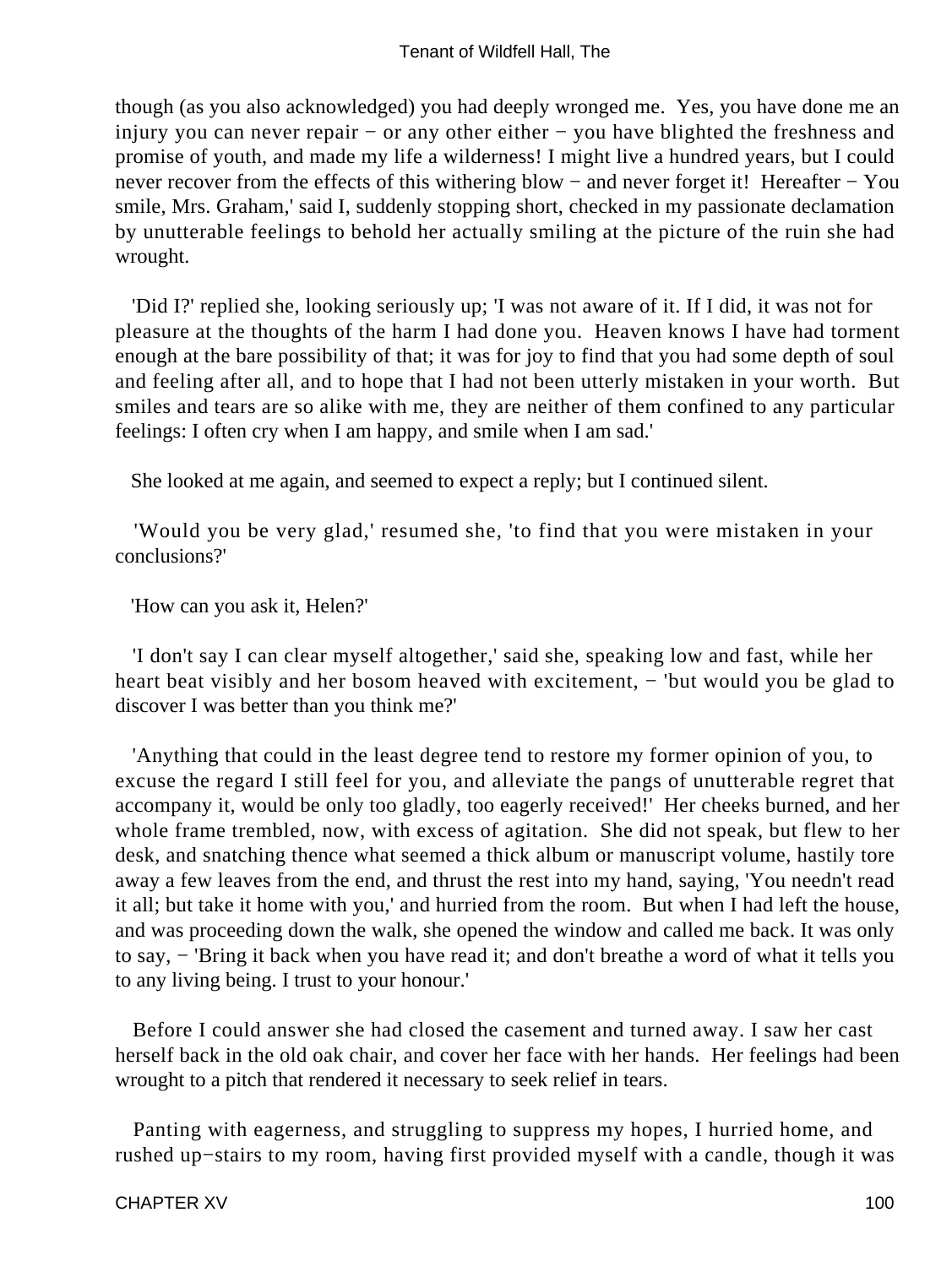scarcely twilight yet – then, shut and bolted the door, determined to tolerate no interruption; and sitting down before the table, opened out my prize and delivered myself up to its perusal − first hastily turning over the leaves and snatching a sentence here and there, and then setting myself steadily to read it through.

 I have it now before me; and though you could not, of course, peruse it with half the interest that I did, I know you would not be satisfied with an abbreviation of its contents, and you shall have the whole, save, perhaps, a few passages here and there of merely temporary interest to the writer, or such as would serve to encumber the story rather than elucidate it. It begins somewhat abruptly, thus − but we will reserve its commencement for another chapter.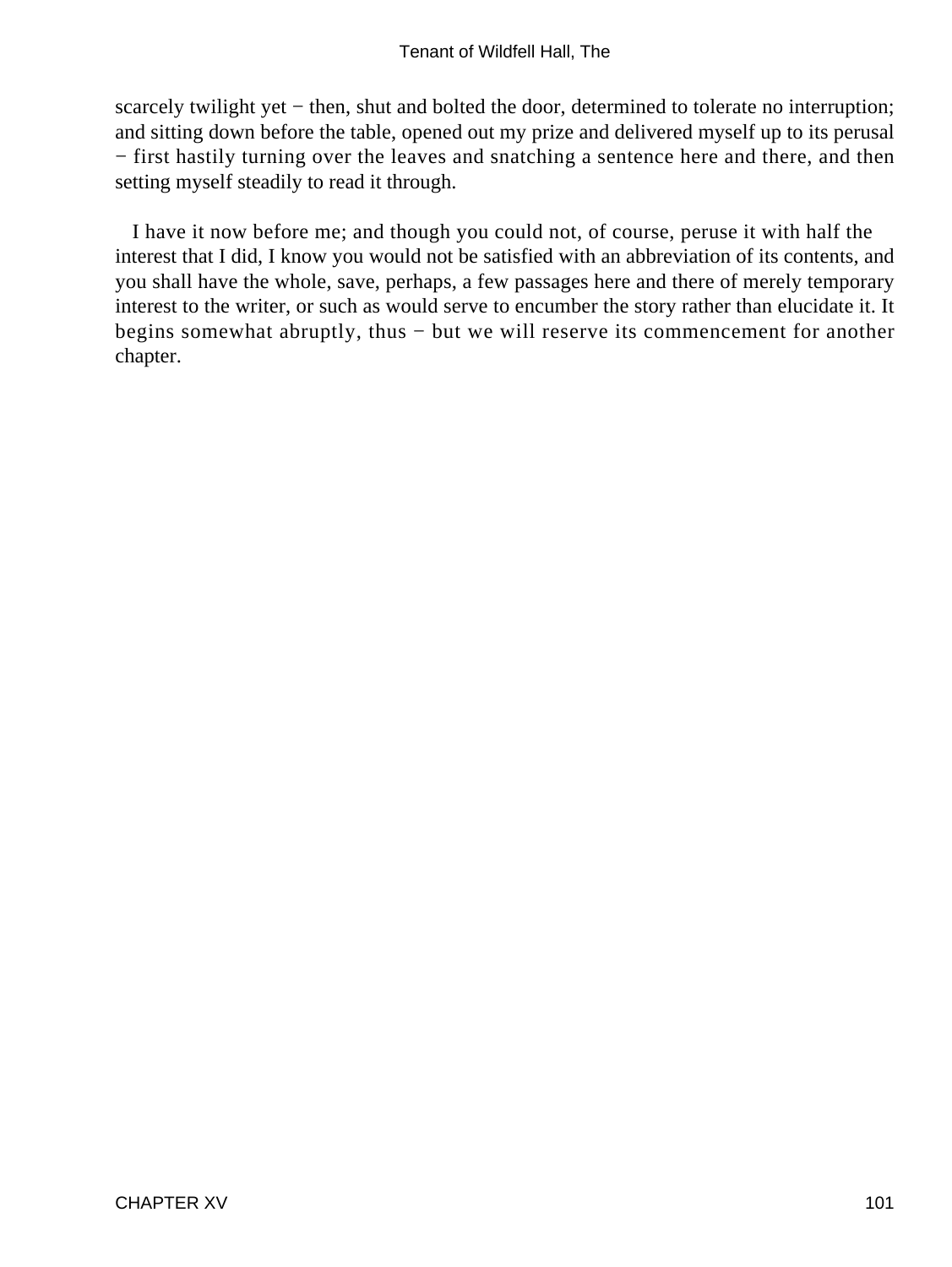### **[CHAPTER XVI](#page-378-0)**

*J*une 1st, 1821. – We have just returned to Staningley – that is, we returned some days ago, and I am not yet settled, and feel as if I never should be. We left town sooner than was intended, in consequence of my uncle's indisposition; − I wonder what would have been the result if we had stayed the full time. I am quite ashamed of my new−sprung distaste for country life. All my former occupations seem so tedious and dull, my former amusements so insipid and unprofitable. I cannot enjoy my music, because there is no one to hear it. I cannot enjoy my walks, because there is no one to meet. I cannot enjoy my books, because they have not power to arrest my attention: my head is so haunted with the recollections of the last few weeks, that I cannot attend to them. My drawing suits me best, for I can draw and think at the same time; and if my productions cannot now be seen by any one but myself, and those who do not care about them, they, possibly, may be, hereafter. But, then, there is one face I am always trying to paint or to sketch, and always without success; and that vexes me. As for the owner of that face, I cannot get him out of my mind − and, indeed, I never try. I wonder whether he ever thinks of me; and I wonder whether I shall ever see him again. And then might follow a train of other wonderments – questions for time and fate to answer – concluding with – Supposing all the rest be answered in the affirmative, I wonder whether I shall ever repent it? as my aunt would tell me I should, if she knew what I was thinking about.

 How distinctly I remember our conversation that evening before our departure for town, when we were sitting together over the fire, my uncle having gone to bed with a slight attack of the gout.

'Helen,' said she, after a thoughtful silence, 'do you ever think about marriage?'

'Yes, aunt, often.'

 'And do you ever contemplate the possibility of being married yourself, or engaged, before the season is over?'

'Sometimes; but I don't think it at all likely that I ever shall.'

'Why so?'

 'Because, I imagine, there must be only a very, very few men in the world that I should like to marry; and of those few, it is ten to one I may never be acquainted with one; or if I should, it is twenty to one he may not happen to be single, or to take a fancy to me.'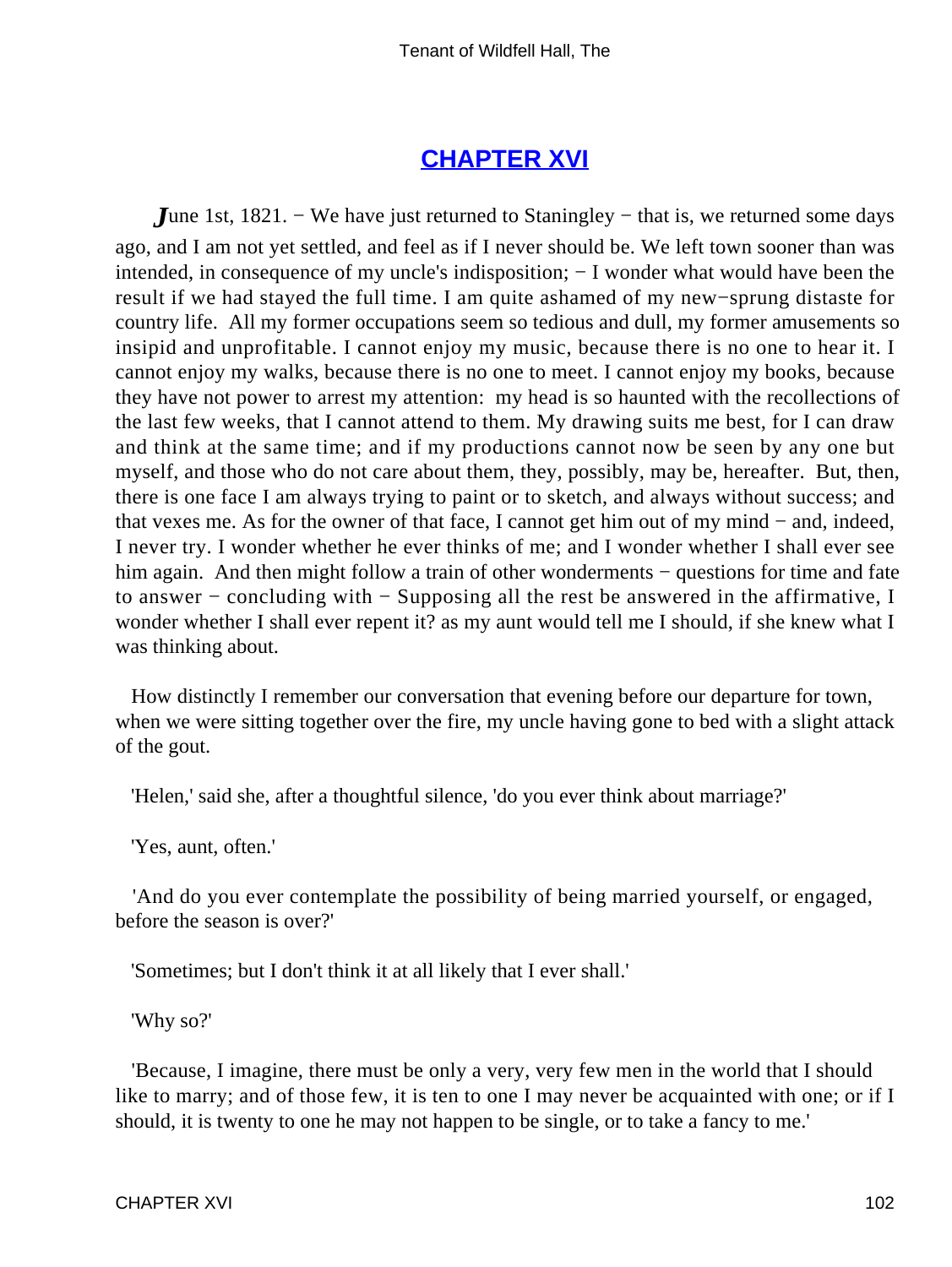'That is no argument at all. It may be very true − and I hope is true, that there are very few men whom you would choose to marry, of yourself. It is not, indeed, to be supposed that you would wish to marry any one till you were asked: a girl's affections should never be won unsought. But when they are sought – when the citadel of the heart is fairly besieged – it is apt to surrender sooner than the owner is aware of, and often against her better judgment, and in opposition to all her preconceived ideas of what she could have loved, unless she be extremely careful and discreet. Now, I want to warn you, Helen, of these things, and to exhort you to be watchful and circumspect from the very commencement of your career, and not to suffer your heart to be stolen from you by the first foolish or unprincipled person that covets the possession of it. − You know, my dear, you are only just eighteen; there is plenty of time before you, and neither your uncle nor I are in any hurry to get you off our hands, and I may venture to say, there will be no lack of suitors; for you can boast a good family, a pretty considerable fortune and expectations, and, I may as well tell you likewise − for, if I don't, others will − that you have a fair share of beauty besides − and I hope you may never have cause to regret it!'

'I hope not, aunt; but why should you fear it?'

 'Because, my dear, beauty is that quality which, next to money, is generally the most attractive to the worst kinds of men; and, therefore, it is likely to entail a great deal of trouble on the possessor.'

'Have you been troubled in that way, aunt?'

 'No, Helen,' said she, with reproachful gravity, 'but I know many that have; and some, through carelessness, have been the wretched victims of deceit; and some, through weakness, have fallen into snares and temptations terrible to relate.'

'Well, I shall be neither careless nor weak.'

 'Remember Peter, Helen! Don't boast, but watch. Keep a guard over your eyes and ears as the inlets of your heart, and over your lips as the outlet, lest they betray you in a moment of unwariness. Receive, coldly and dispassionately, every attention, till you have ascertained and duly considered the worth of the aspirant; and let your affections be consequent upon approbation alone. First study; then approve; then love. Let your eyes be blind to all external attractions, your ears deaf to all the fascinations of flattery and light discourse. − These are nothing – and worse than nothing – snares and wiles of the tempter, to lure the thoughtless to their own destruction. Principle is the first thing, after all; and next to that, good sense, respectability, and moderate wealth. If you should marry the handsomest, and most accomplished and superficially agreeable man in the world, you little know the misery that would overwhelm you if, after all, you should find him to be a worthless reprobate, or even an impracticable fool.'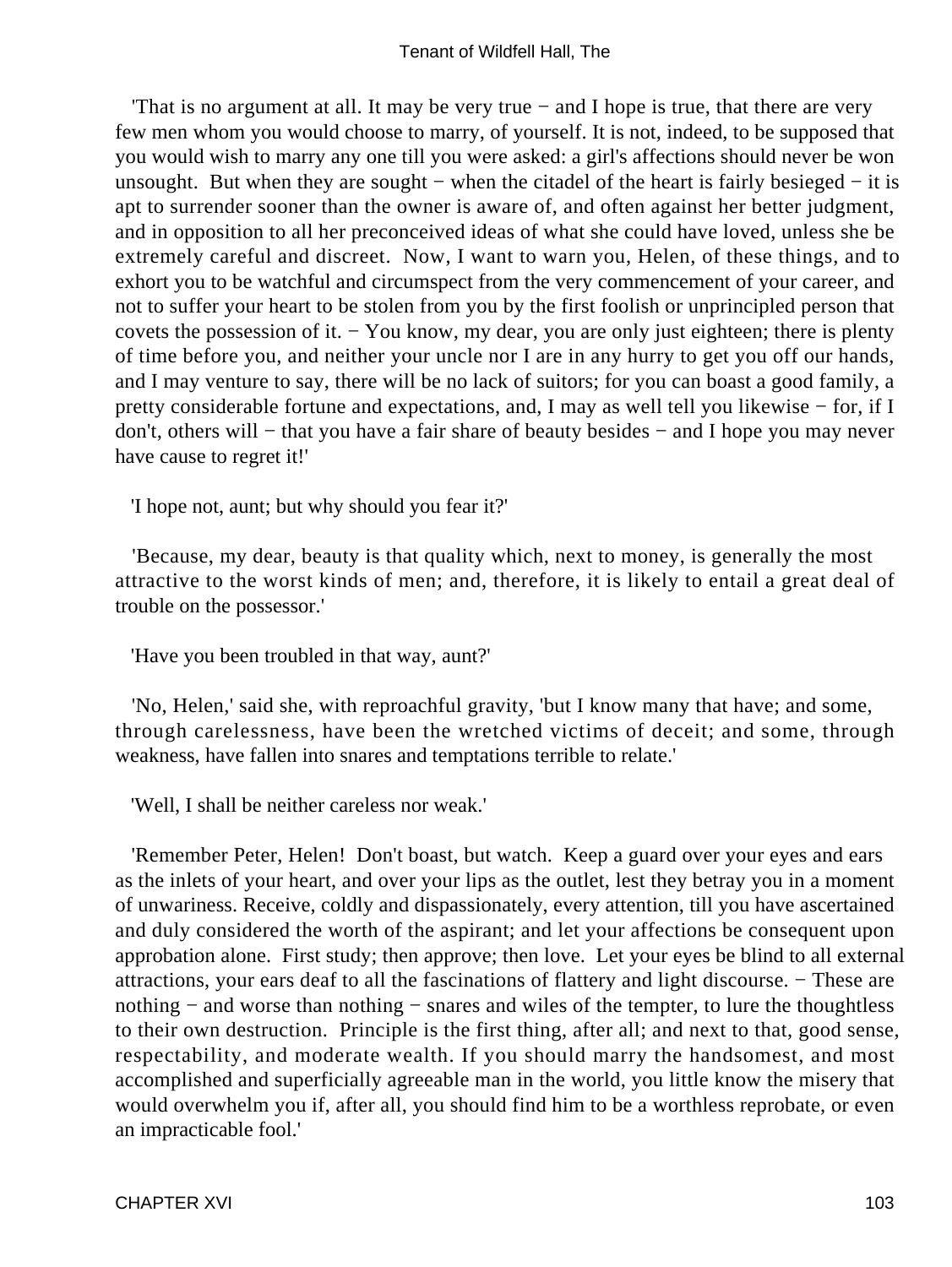'But what are all the poor fools and reprobates to do, aunt? If everybody followed your advice, the world would soon come to an end.'

 'Never fear, my dear! the male fools and reprobates will never want for partners, while there are so many of the other sex to match them; but do you follow my advice. And this is no subject for jesting, Helen − I am sorry to see you treat the matter in that light way. Believe me, matrimony is a serious thing.' And she spoke it so seriously, that one might have fancied she had known it to her cost; but I asked no more impertinent questions, and merely answered, − 'I know it is; and I know there is truth and sense in what you say; but you need not fear me, for I not only should think it wrong to marry a man that was deficient in sense or in principle, but I should never be tempted to do it; for I could not like him, if he were ever so handsome, and ever so charming, in other respects; I should hate him − despise him − pity him − anything but love him. My affections not only ought to be founded on approbation, but they will and must be so: for, without approving, I cannot love. It is needless to say, I ought to be able to respect and honour the man I marry, as well as love him, for I cannot love him without. So set your mind at rest.'

'I hope it may be so,' answered she.

'I know it is so,' persisted I.

 'You have not been tried yet, Helen − we can but hope,' said she in her cold, cautious way.

 'I was vexed at her incredulity; but I am not sure her doubts were entirely without sagacity; I fear I have found it much easier to remember her advice than to profit by it; − indeed, I have sometimes been led to question the soundness of her doctrines on those subjects. Her counsels may be good, as far as they go – in the main points at least; – but there are some things she has overlooked in her calculations. I wonder if she was ever in love.

 I commenced my career − or my first campaign, as my uncle calls it − kindling with bright hopes and fancies − chiefly raised by this conversation − and full of confidence in my own discretion. At first, I was delighted with the novelty and excitement of our London life; but soon I began to weary of its mingled turbulence and constraint, and sigh for the freshness and freedom of home. My new acquaintances, both male and female, disappointed my expectations, and vexed and depressed me by turns; I for I soon grew tired of studying their peculiarities, and laughing at their foibles − particularly as I was obliged to keep my criticisms to myself, for my aunt would not hear them − and they − the ladies especially − appeared so provokingly mindless, and heartless, and artificial. The gentlemen scorned better, but, perhaps, it was because I knew them less − perhaps, because they flattered me; but I did not fall in love with any of them; and, if their attentions pleased me one moment, they provoked me the next, because they put me out of humour with myself, by revealing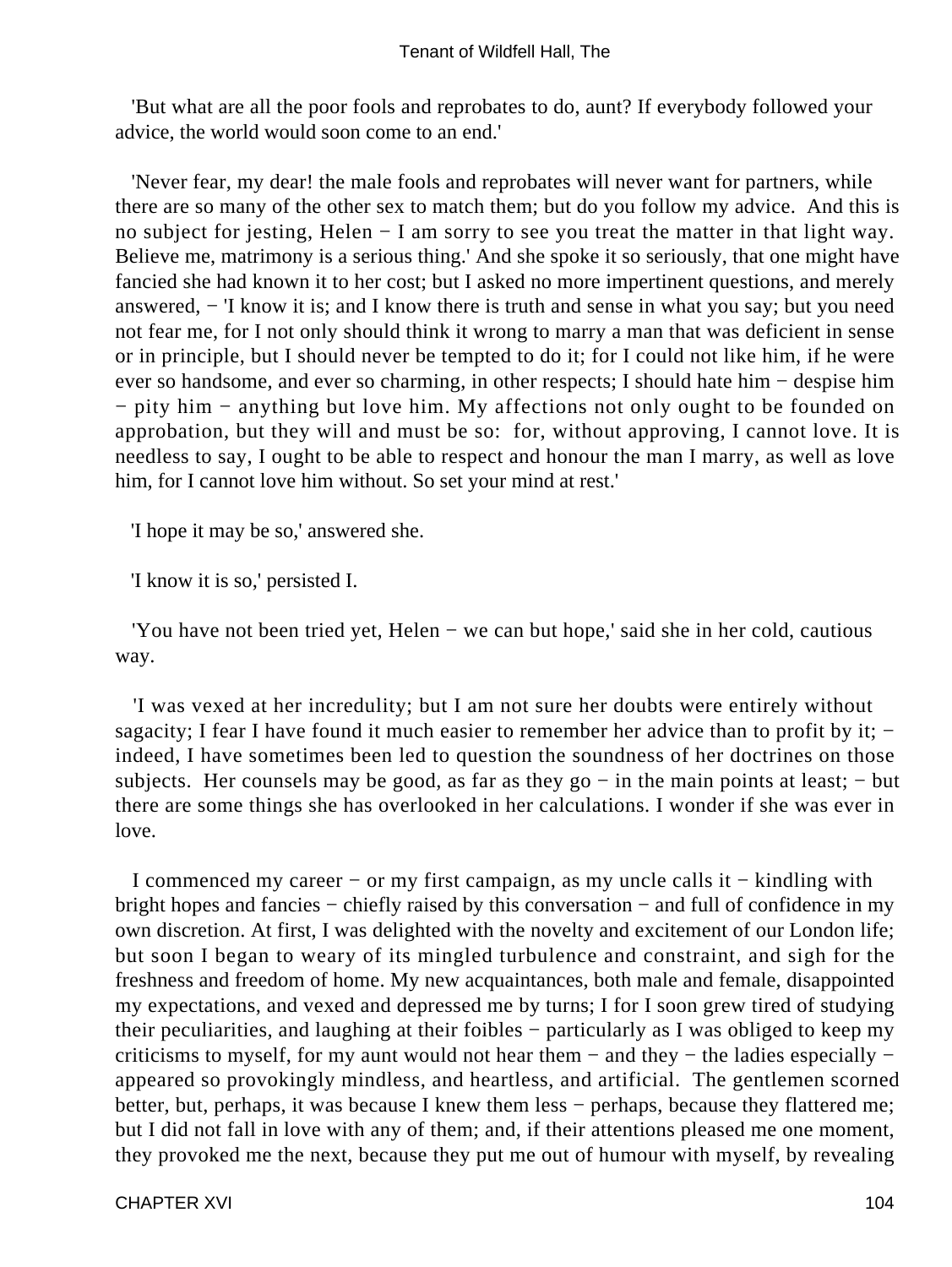my vanity and making me fear I was becoming like some of the ladies I so heartily despised.

 There was one elderly gentleman that annoyed me very much; a rich old friend of my uncle's, who, I believe, thought I could not do better than marry him; but, besides being old, he was ugly and disagreeable, – and wicked, I am sure, though my aunt scolded me for saying so; but she allowed he was no saint. And there was another, less hateful, but still more tiresome, because she favoured him, and was always thrusting him upon me, and sounding his praises in my ears − Mr. Boarham by name, Bore'em, as I prefer spelling it, for a terrible bore he was: I shudder still at the remembrance of his voice − drone, drone, drone, in my ear − while he sat beside me, prosing away by the half−hour together, and beguiling himself with the notion that he was improving my mind by useful information, or impressing his dogmas upon me and reforming my errors of judgment, or perhaps that he was talking down to my level, and amusing me with entertaining discourse. Yet he was a decent man enough in the main, I daresay; and if he had kept his distance, I never would have hated him. As it was, it was almost impossible to help it, for he not only bothered me with the infliction of his own presence, but he kept me from the enjoyment of more agreeable society.

 One night, however, at a ball, he had been more than usually tormenting, and my patience was quite exhausted. It appeared as if the whole evening was fated to be insupportable: I had just had one dance with an empty−headed coxcomb, and then Mr. Boarham had come upon me and seemed determined to cling to me for the rest of the night. He never danced himself, and there he sat, poking his head in my face, and impressing all beholders with the idea that he was a confirmed, acknowledged lover; my aunt looking complacently on all the time, and wishing him God−speed. In vain I attempted to drive him away by giving a loose to my exasperated feelings, even to positive rudeness: nothing could convince him that his presence was disagreeable. Sullen silence was taken for rapt attention, and gave him greater room to talk; sharp answers were received as smart sallies of girlish vivacity, that only required an indulgent rebuke; and flat contradictions were but as oil to the flames, calling forth new strains of argument to support his dogmas, and bringing down upon me endless floods of reasoning to overwhelm me with conviction.

 But there was one present who seemed to have a better appreciation of my frame of mind. A gentleman stood by, who had been watching our conference for some time, evidently much amused at my companion's remorseless pertinacity and my manifest annoyance, and laughing to himself at the asperity and uncompromising spirit of my replies. At length, however, he withdrew, and went to the lady of the house, apparently for the purpose of asking an introduction to me, for, shortly after, they both came up, and she introduced him as Mr. Huntingdon, the son of a late friend of my uncle's. He asked me to dance. I gladly consented, of course; and he was my companion during the remainder of my stay, which was not long, for my aunt, as usual, insisted upon an early departure.

 I was sorry to go, for I had found my new acquaintance a very lively and entertaining companion. There was a certain graceful ease and freedom about all he said and did, that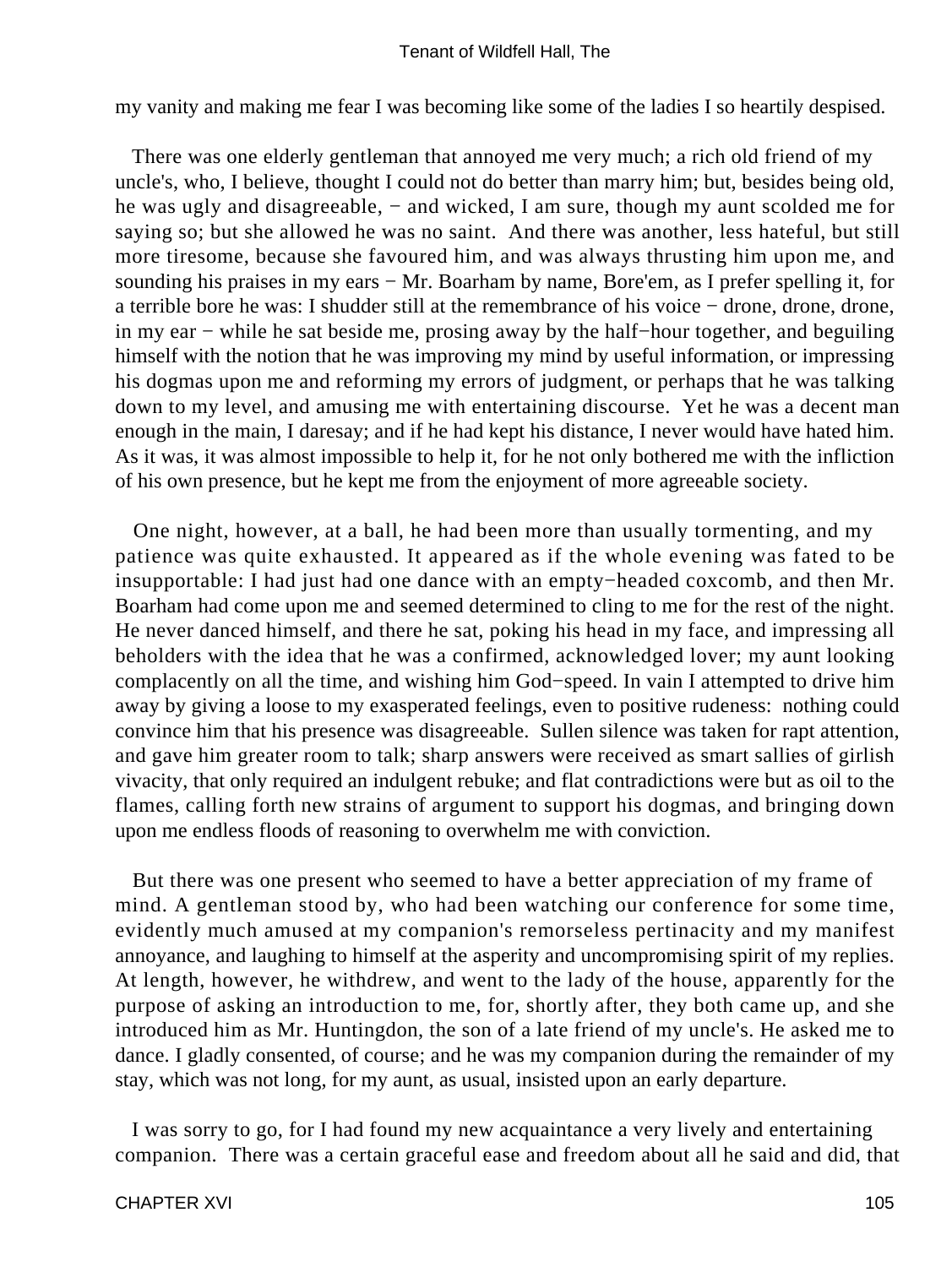gave a sense of repose and expansion to the mind, after so much constraint and formality as I had been doomed to suffer. There might be, it is true, a little too much careless boldness in his manner and address, but I was in so good a humour, and so grateful for my late deliverance from Mr. Boarham, that it did not anger me.

 'Well, Helen, how do you like Mr. Boarham now?' said my aunt, as we took our seats in the carriage and drove away.

'Worse than ever,' I replied.

She looked displeased, but said no more on that subject.

 'Who was the gentleman you danced with last,' resumed she, after a pause − 'that was so officious in helping you on with your shawl?'

 'He was not officious at all, aunt: he never attempted to help me till he saw Mr. Boarham coming to do so; and then he stepped laughingly forward and said, «Come, I'll preserve you from that infliction.»'

'Who was it, I ask?' said she, with frigid gravity.

'It was Mr. Huntingdon, the son of uncle's old friend.'

 'I have heard your uncle speak of young Mr. Huntingdon. I've heard him say, «He's a fine lad, that young Huntingdon, but a bit wildish, I fancy.» So I'd have you beware.'

'What does «a bit wildish» mean?' I inquired.

'It means destitute of principle, and prone to every vice that is common to youth.'

'But I've heard uncle say he was a sad wild fellow himself, when he was young.'

She sternly shook her head.

 'He was jesting then, I suppose,' said I, 'and here he was speaking at random − at least, I cannot believe there is any harm in those laughing blue eyes.'

'False reasoning, Helen!' said she, with a sigh.

 'Well, we ought to be charitable, you know, aunt − besides, I don't think it is false: I am an excellent physiognomist, and I always judge of people's characters by their looks − not by whether they are handsome or ugly, but by the general cast of the countenance. For instance, I should know by your countenance that you were not of a cheerful, sanguine disposition;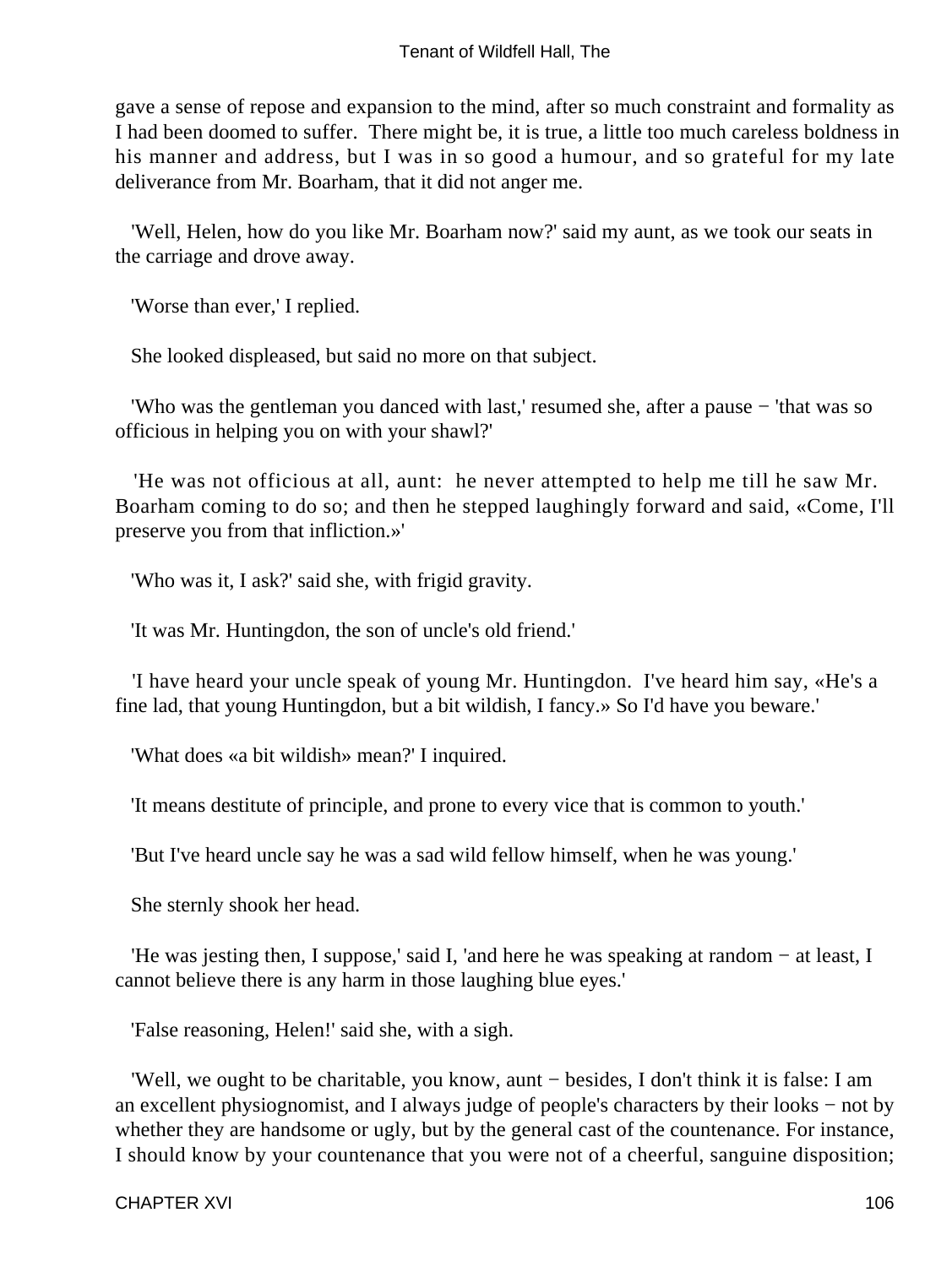and I should know by Mr. Wilmot's, that he was a worthless old reprobate; and by Mr. Boarham's, that he was not an agreeable companion; and by Mr. Huntingdon's, that he was neither a fool nor a knave, though, possibly, neither a sage nor a saint – but that is no matter to me, as I am not likely to meet him again − unless as an occasional partner in the ball−room.'

 It was not so, however, for I met him again next morning. He came to call upon my uncle, apologising for not having done so before, by saying he was only lately returned from the Continent, and had not heard, till the previous night, of my uncle's arrival in town; and after that I often met him; sometimes in public, sometimes at home; for he was very assiduous in paying his respects to his old friend, who did not, however, consider himself greatly obliged by the attention.

 'I wonder what the deuce the lad means by coming so often,' he would say, − 'can you tell, Helen? − Hey? He wants none o' my company, nor I his − that's certain.'

'I wish you'd tell him so, then,' said my aunt.

 'Why, what for? If I don't want him, somebody does, mayhap' (winking at me). 'Besides, he's a pretty tidy fortune, Peggy, you know − not such a catch as Wilmot; but then Helen won't hear of that match: for, somehow, these old chaps don't go down with the girls – with all their money, and their experience to boot. I'll bet anything she'd rather have this young fellow without a penny, than Wilmot with his house full of gold. Wouldn't you, Nell?'

 'Yes, uncle; but that's not saying much for Mr. Huntingdon; for I'd rather be an old maid and a pauper than Mrs. Wilmot.'

'And Mrs. Huntingdon? What would you rather be than Mrs. Huntingdon − eh?'

'I'll tell you when I've considered the matter.'

 'Ah! it needs consideration, then? But come, now − would you rather be an old maid − let alone the pauper?'

'I can't tell till I'm asked.'

 And I left the room immediately, to escape further examination. But five minutes after, in looking from my window, I beheld Mr. Boarham coming up to the door. I waited nearly half–an–hour in uncomfortable suspense, expecting every minute to be called, and vainly longing to hear him go. Then footsteps were heard on the stairs, and my aunt entered the room with a solemn countenance, and closed the door behind her.

'Here is Mr. Boarham, Helen,' said she. 'He wishes to see you.'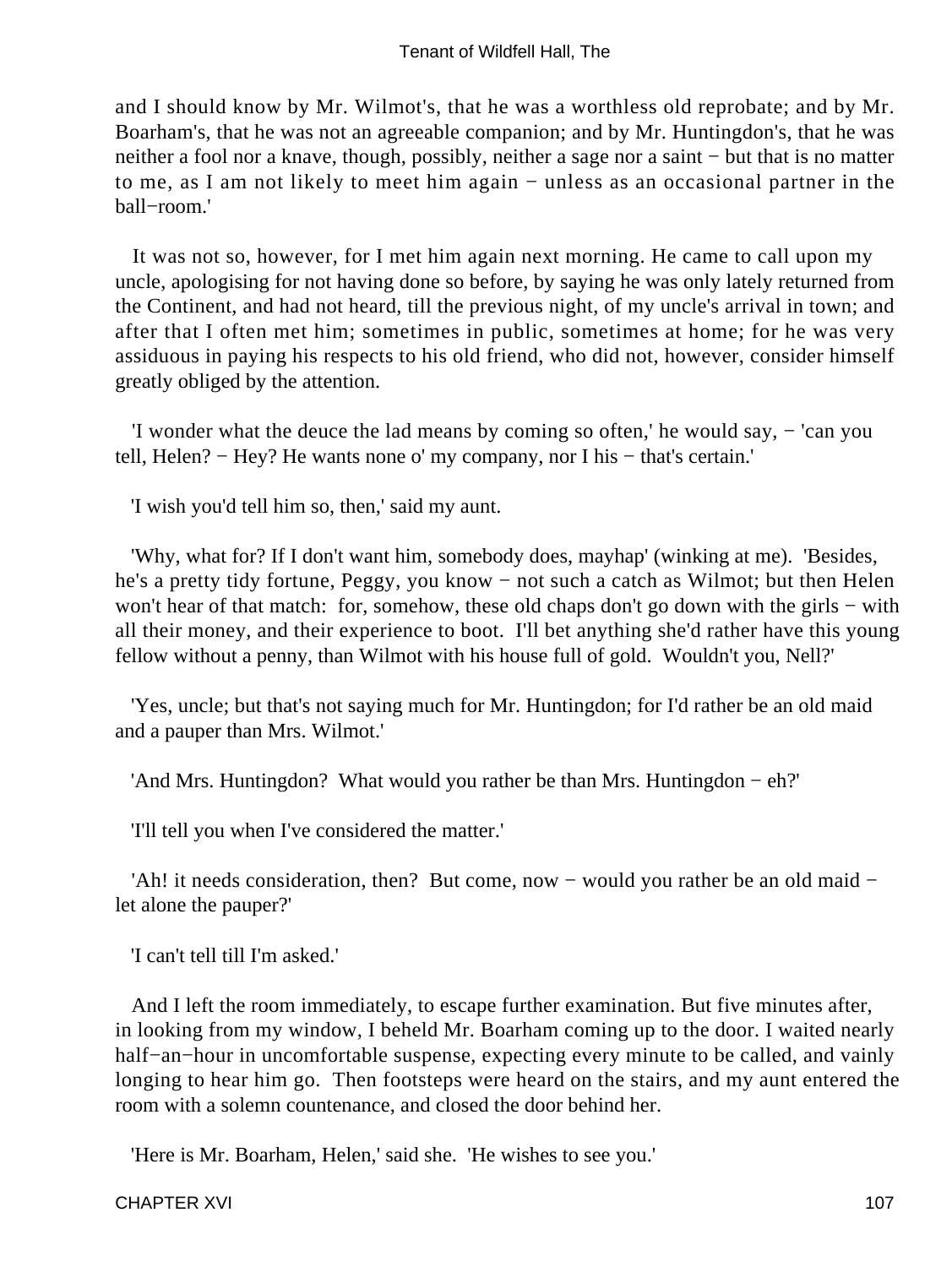'Oh, aunt! − Can't you tell him I'm indisposed? − I'm sure I am − to see him.'

 'Nonsense, my dear! this is no trifling matter. He is come on a very important errand − to ask your hand in marriage of your uncle and me.'

 'I hope my uncle and you told him it was not in your power to give it. What right had he to ask any one before me?'

'Helen!'

'What did my uncle say?'

 'He said he would not interfere in the matter; if you liked to accept Mr. Boarham's obliging offer, you  $-$  '

'Did he say obliging offer?'

'No; he said if you liked to take him you might; and if not, you might please yourself.'

'He said right; and what did you say?'

The is no matter what I said. What will you say? – that is the question. He is now waiting to ask you himself; but consider well before you go; and if you intend to refuse him, give me your reasons.'

 'I shall refuse him, of course; but you must tell me how, for I want to be civil and yet decided − and when I've got rid of him, I'll give you my reasons afterwards.'

 'But stay, Helen; sit down a little and compose yourself. Mr. Boarham is in no particular hurry, for he has little doubt of your acceptance; and I want to speak with you. Tell me, my dear, what are your objections to him? Do you deny that he is an upright, honourable man?'

'No.'

'Do you deny that he is sensible, sober, respectable?'

'No; he may be all this, but − '

 'But, Helen! How many such men do you expect to meet with in the world? Upright, honourable, sensible, sober, respectable! Is this such an every−day character that you should reject the possessor of such noble qualities without a moment's hesitation? Yes, noble I may call them; for think of the full meaning of each, and how many inestimable virtues they include (and I might add many more to the list), and consider that all this is laid at your feet.

CHAPTER XVI 108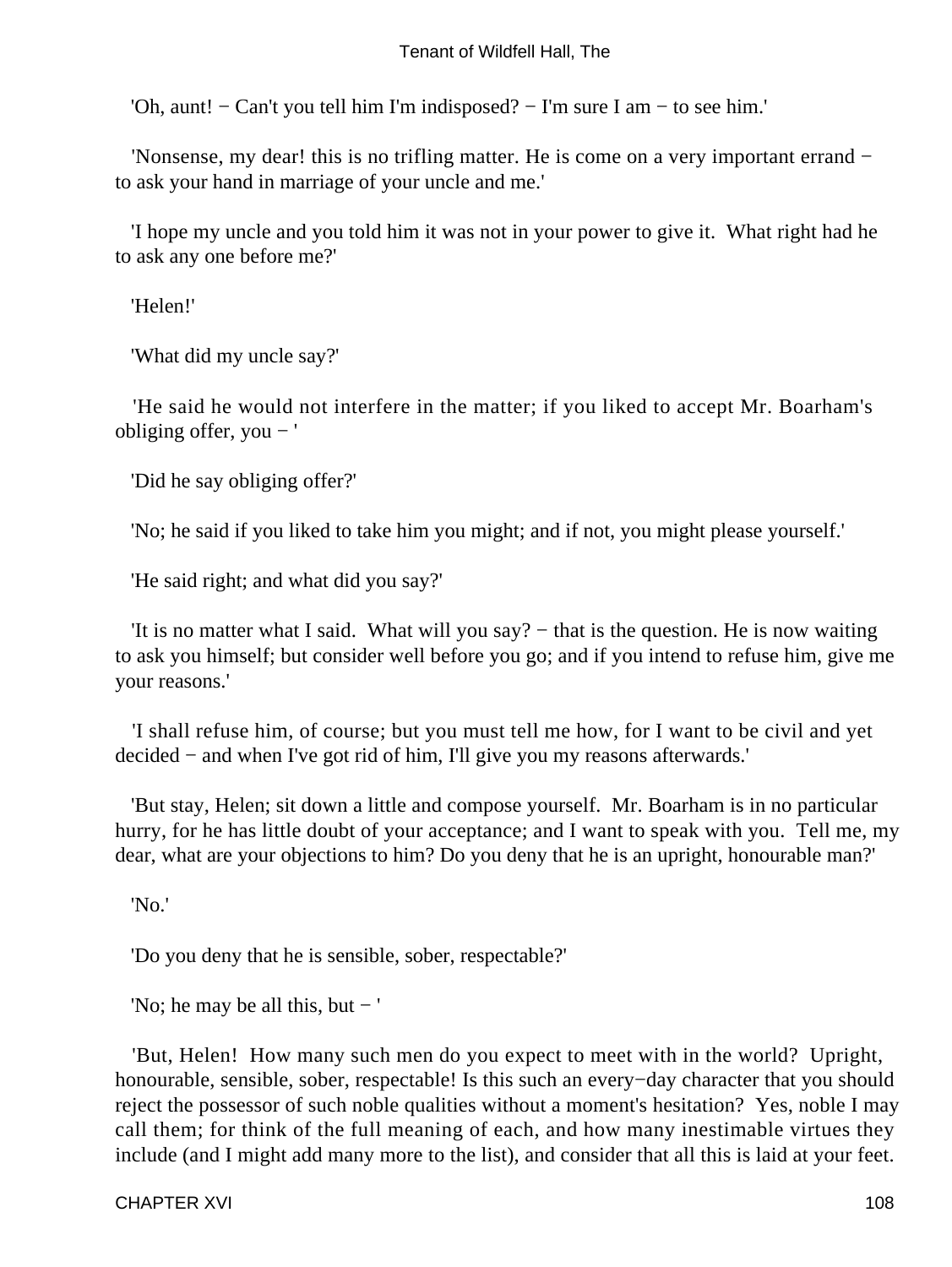It is in your power to secure this inestimable blessing for life − a worthy and excellent husband, who loves you tenderly, but not too fondly so as to blind him to your faults, and will be your guide throughout life's pilgrimage, and your partner in eternal bliss. Think how − '

'But I hate him, aunt,' said I, interrupting this unusual flow of eloquence.

'Hate him, Helen! Is this a Christian spirit? − you hate him? and he so good a man!'

 'I don't hate him as a man, but as a husband. As a man, I love him so much that I wish him a better wife than I – one as good as himself, or better – if you think that possible – provided she could like him; but I never could, and therefore − '

'But why not? What objection do you find?'

 'Firstly, he is at least forty years old − considerably more, I should think − and I am but eighteen; secondly, he is narrow−minded and bigoted in the extreme; thirdly, his tastes and feelings are wholly dissimilar to mine; fourthly, his looks, voice, and manner are particularly displeasing to me; and, finally, I have an aversion to his whole person that I never can surmount.'

 'Then you ought to surmount it. And please to compare him for a moment with Mr. Huntingdon, and, good looks apart (which contribute nothing to the merit of the man, or to the happiness of married life, and which you have so often professed to hold in light esteem), tell me which is the better man.'

 'I have no doubt Mr. Huntingdon is a much better man than you think him; but we are not talking about him now, but about Mr. Boarham; and as I would rather grow, live, and die in single blessedness − than be his wife, it is but right that I should tell him so at once, and put him out of suspense − so let me go.'

 'But don't give him a flat denial; he has no idea of such a thing, and it would offend him greatly: say you have no thoughts of matrimony at present − '

'But I have thoughts of it.'

'Or that you desire a further acquaintance.'

'But I don't desire a further acquaintance − quite the contrary.'

 And without waiting for further admonitions I left the room and went to seek Mr. Boarham. He was walking up and down the drawing− room, humming snatches of tunes and nibbling the end of his cane.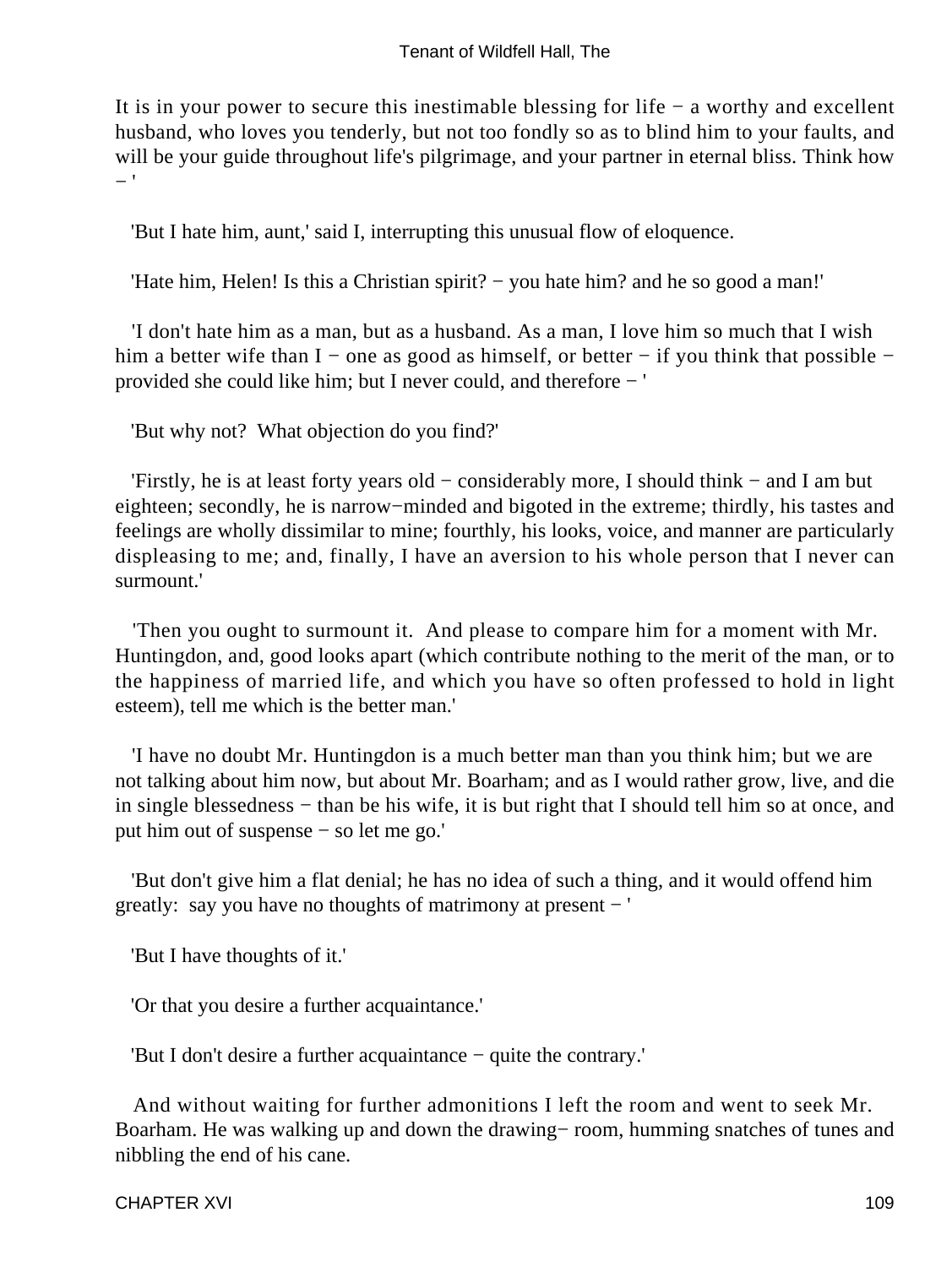'My dear young lady,' said he, bowing and smirking with great complacency, 'I have your kind guardian's permission − '

 'I know, sir,' said I, wishing to shorten the scene as much as possible, 'and I am greatly obliged for your preference, but must beg to decline the honour you wish to confer, for I think we were not made for each other, as you yourself would shortly discover if the experiment were tried.'

 My aunt was right. It was quite evident he had had little doubt of my acceptance, and no idea of a positive denial. He was amazed, astounded at such an answer, but too incredulous to be much offended; and after a little humming and hawing, he returned to the attack.

 'I know, my dear, that there exists a considerable disparity between us in years, in temperament, and perhaps some other things; but let me assure you, I shall not be severe to mark the faults and foibles of a young and ardent nature such as yours, and while I acknowledge them to myself, and even rebuke them with all a father's care, believe me, no youthful lover could be more tenderly indulgent towards the object of his affections than I to you; and, on the other hand, let me hope that my more experienced years and graver habits of reflection will be no disparagement in your eyes, as I shall endeavour to make them all conducive to your happiness. Come, now! What do you say? Let us have no young lady's affectations and caprices, but speak out at once.'

 'I will, but only to repeat what I said before, that I am certain we were not made for each other.'

'You really think so?'

'I do.'

'But you don't know me − you wish for a further acquaintance − a longer time to − '

 'No, I don't. I know you as well as I ever shall, and better than you know me, or you would never dream of uniting yourself to one so incongruous − so utterly unsuitable to you in every way.'

'But, my dear young lady, I don't look for perfection; I can excuse − '

 'Thank you, Mr. Boarham, but I won't trespass upon your goodness. You may save your indulgence and consideration for some more worthy object, that won't tax them so heavily.'

'But let me beg you to consult your aunt; that excellent lady, I am sure, will − '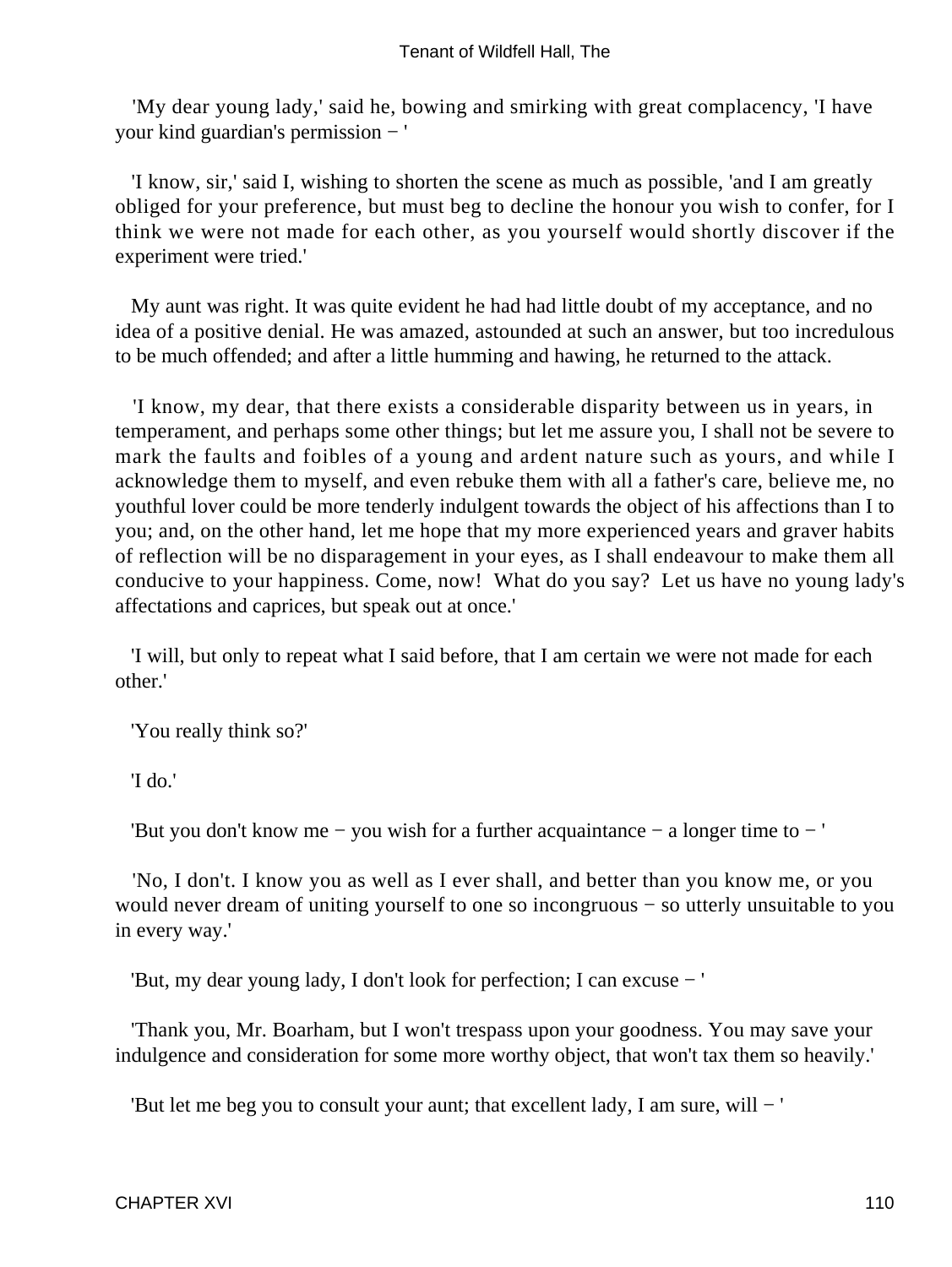'I have consulted her; and I know her wishes coincide with yours; but in such important matters, I take the liberty of judging for myself; and no persuasion can alter my inclinations, or induce me to believe that such a step would be conducive to my happiness or yours − and I wonder that a man of your experience and discretion should think of choosing such a wife.'

 'Ah, well!' said he, 'I have sometimes wondered at that myself. I have sometimes said to myself, «Now Boarham, what is this you're after? Take care, man − look before you leap! This is a sweet, bewitching creature, but remember, the brightest attractions to the lover too often prove the husband's greatest torments!» I assure you my choice has not been made without much reasoning and reflection. The seeming imprudence of the match has cost me many an anxious thought by day, and many a sleepless hour by night; but at length I satisfied myself that it was not, in very deed, imprudent. I saw my sweet girl was not without her faults, but of these her youth, I trusted, was not one, but rather an earnest of virtues yet unblown − a strong ground of presumption that her little defects of temper and errors of judgment, opinion, or manner were not irremediable, but might easily be removed or mitigated by the patient efforts of a watchful and judicious adviser, and where I failed to enlighten and control, I thought I might safely undertake to pardon, for the sake of her many excellences. Therefore, my dearest girl, since I am satisfied, why should you object – on my account, at least?'

 'But to tell you the truth, Mr. Boarham, it is on my own account I principally object; so let us − drop the subject,' I would have said, 'for it is worse than useless to pursue it any further,' but he pertinaciously interrupted me with,  $-$  'But why so? I would love you, cherish you, protect you,'

 I shall not trouble myself to put down all that passed between us. Suffice it to say, that I found him very troublesome, and very hard to convince that I really meant what I said, and really was so obstinate and blind to my own interests, that there was no shadow of a chance that either he or my aunt would ever be able to overcome my objections. Indeed, I am not sure that I succeeded after all; though wearied with his so pertinaciously returning to the same point and repeating the same arguments over and over again, forcing me to reiterate the same replies, I at length turned short and sharp upon him, and my last words were, − 'I tell you plainly, that it cannot be. No consideration can induce me to marry against my inclinations. I respect you − at least, I would respect you, if you would behave like a sensible man – but I cannot love you, and never could – and the more you talk the further you repel me; so pray don't say any more about it.'

 Whereupon he wished me a good−morning, and withdrew, disconcerted and offended, no doubt; but surely it was not my fault.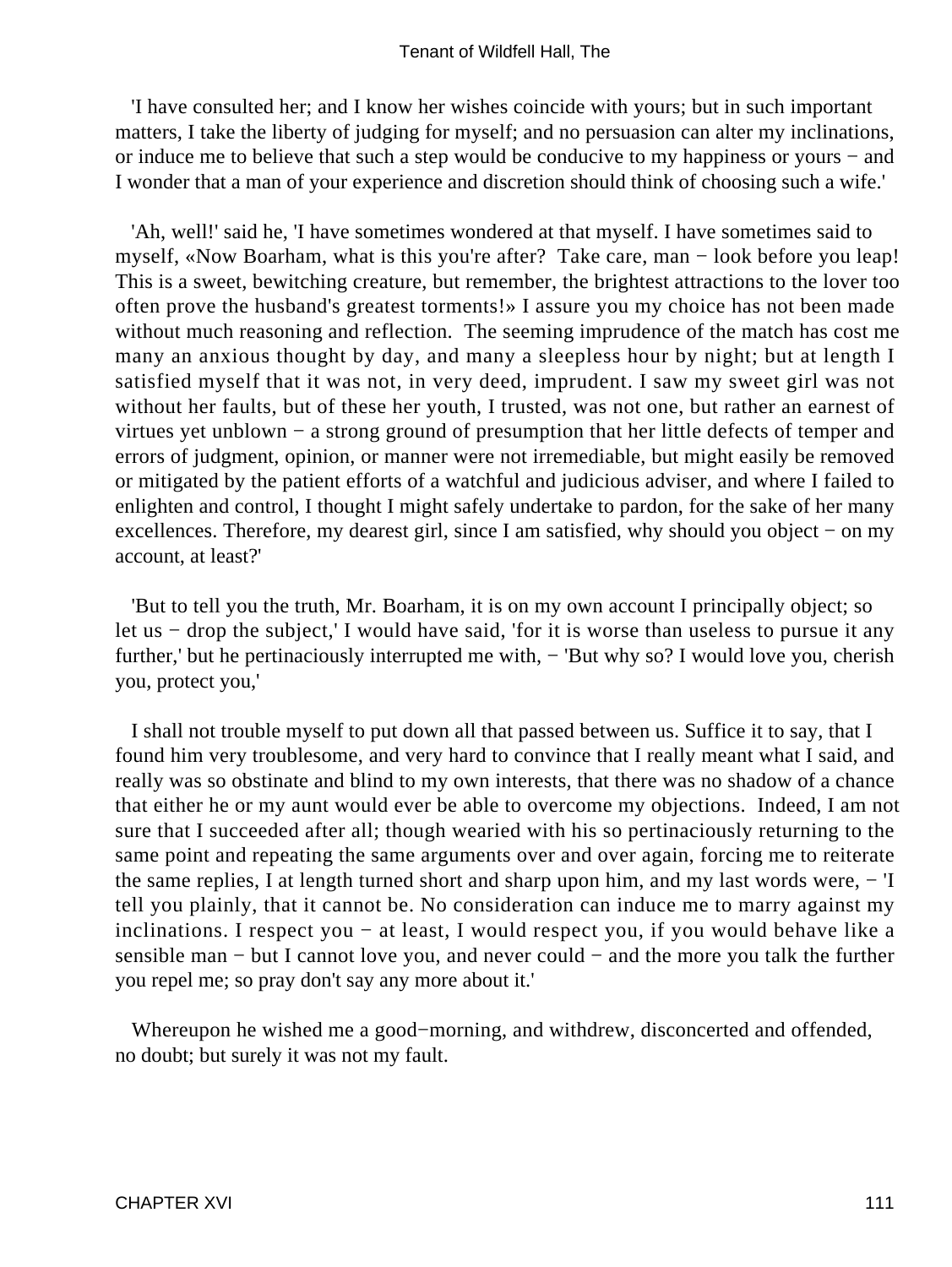### **[CHAPTER XVII](#page-378-0)**

*T*he next day I accompanied my uncle and aunt to a dinner−party at Mr. Wilmot's. He had two ladies staying with him: his niece Annabella, a fine dashing girl, or rather young woman, − of some five−and−twenty, too great a flirt to be married, according to her own assertion, but greatly admired by the gentlemen, who universally pronounced her a splendid woman; and her gentle cousin, Milicent Hargrave, who had taken a violent fancy to me, mistaking me for something vastly better than I was. And I, in return, was very fond of her. I should entirely exclude poor Milicent in my general animadversions against the ladies of my acquaintance. But it was not on her account, or her cousin's, that I have mentioned the party: it was for the sake of another of Mr. Wilmot's guests, to wit Mr. Huntingdon. I have good reason to remember his presence there, for this was the last time I saw him.

 He did not sit near me at dinner; for it was his fate to hand in a capacious old dowager, and mine to be handed in by Mr. Grimsby, a friend of his, but a man I very greatly disliked: there was a sinister cast in his countenance, and a mixture of lurking ferocity and fulsome insincerity in his demeanour, that I could not away with. What a tiresome custom that is, by−the−by − one among the many sources of factitious annoyance of this ultra−civilised life. If the gentlemen must lead the ladies into the dining−room, why cannot they take those they like best?

 I am not sure, however, that Mr. Huntingdon would have taken me, if he had been at liberty to make his own selection. It is quite possible he might have chosen Miss Wilmot; for she seemed bent upon engrossing his attention to herself, and he seemed nothing loth to pay the homage she demanded. I thought so, at least, when I saw how they talked and laughed, and glanced across the table, to the neglect and evident umbrage of their respective neighbours – and afterwards, as the gentlemen joined us in the drawing–room, when she, immediately upon his entrance, loudly called upon him to be the arbiter of a dispute between herself and another lady, and he answered the summons with alacrity, and decided the question without a moment's hesitation in her favour – though, to my thinking, she was obviously in the wrong − and then stood chatting familiarly with her and a group of other ladies; while I sat with Milicent Hargrave at the opposite end of the room, looking over the latter's drawings, and aiding her with my critical observations and advice, at her particular desire. But in spite of my efforts to remain composed, my attention wandered from the drawings to the merry group, and against my better judgment my wrath rose, and doubtless my countenance lowered; for Milicent, observing that I must be tired of her daubs and scratches, begged I would join the company now, and defer the examination of the remainder to another opportunity. But while I was assuring her that I had no wish to join them, and was not tired, Mr. Huntingdon himself came up to the little round table at which we sat.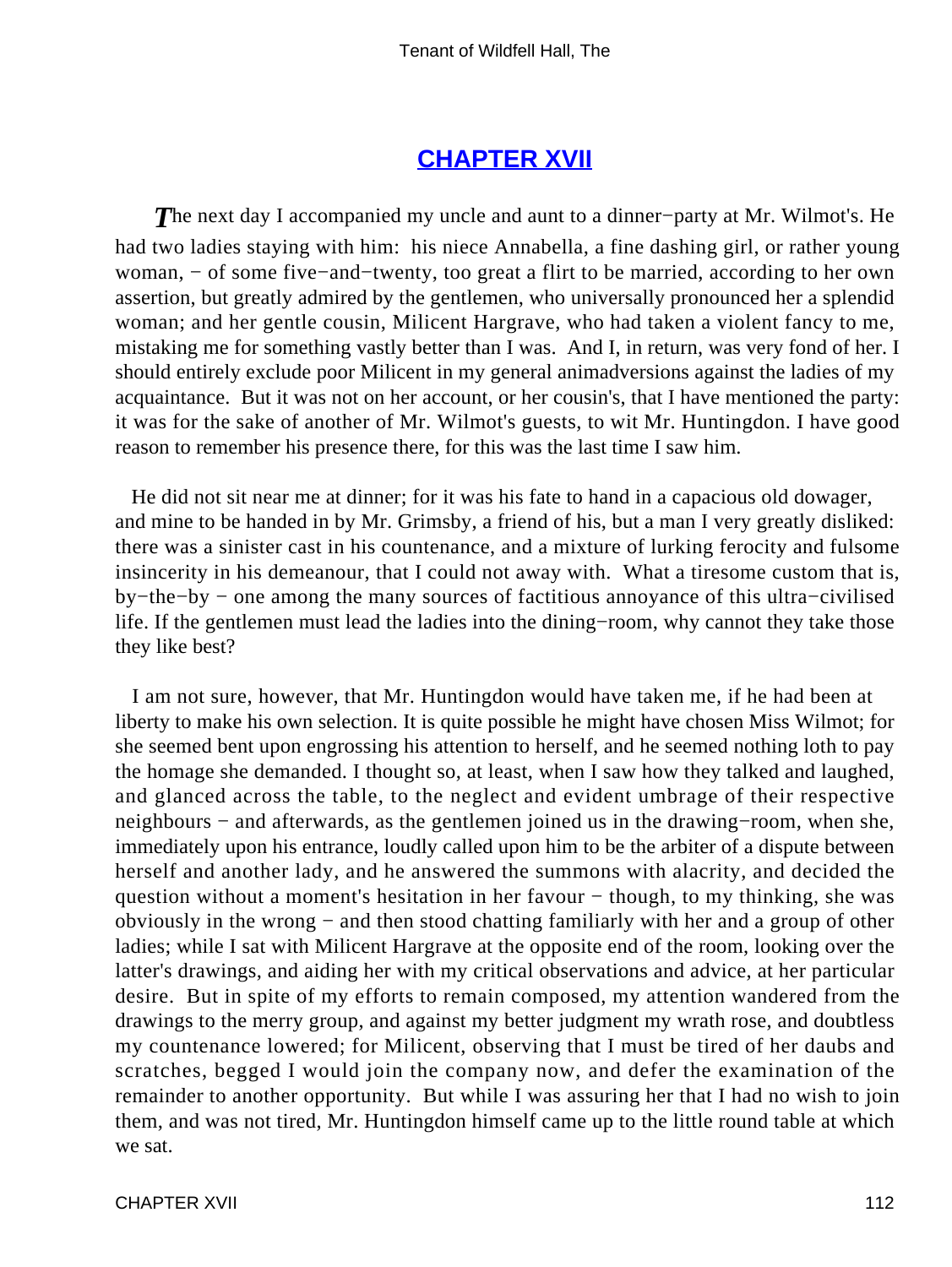'Are these yours?' said he, carelessly taking up one of the drawings.

'No, they are Miss Hargrave's.'

'Oh! well, let's have a look at them.'

 And, regardless of Miss Hargrave's protestations that they were not worth looking at, he drew a chair to my side, and receiving the drawings, one by one from my hand, successively scanned them over, and threw them on the table, but said not a word about them, though he was talking all the time. I don't know what Milicent Hargrave thought of such conduct, but I found his conversation extremely interesting; though, as I afterwards discovered, when I came to analyse it, it was chiefly confined to quizzing the different members of the company present; and albeit he made some clever remarks, and some excessively droll ones, I do not think the whole would appear anything very particular, if written here, without the adventitious aids of look, and tone, and gesture, and that ineffable but indefinite charm, which cast a halo over all he did and said, and which would have made it a delight to look in his face, and hear the music of his voice, if he had been talking positive nonsense − and which, moreover, made me feel so bitter against my aunt when she put a stop to this enjoyment, by coming composedly forward, under pretence of wishing to see the drawings, that she cared and knew nothing about, and while making believe to examine them, addressing herself to Mr. Huntingdon, with one of her coldest and most repellent aspects, and beginning a series of the most common−place and formidably formal questions and observations, on purpose to wrest his attention from me − on purpose to vex me, as I thought: and having now looked through the portfolio, I left them to their TETE−E−TETE, and seated myself on a sofa, quite apart from the company − never thinking how strange such conduct would appear, but merely to indulge, at first, the vexation of the moment, and subsequently to enjoy my private thoughts.

 But I was not left long alone, for Mr. Wilmot, of all men the least welcome, took advantage of my isolated position to come and plant himself beside me. I had flattered myself that I had so effectually repulsed his advances on all former occasions, that I had nothing more to apprehend from his unfortunate predilection; but it seems I was mistaken: so great was his confidence, either in his wealth or his remaining powers of attraction, and so firm his conviction of feminine weakness, that he thought himself warranted to return to the siege, which he did with renovated ardour, enkindled by the quantity of wine he had drunk − a circumstance that rendered him infinitely the more disgusting; but greatly as I abhorred him at that moment, I did not like to treat him with rudeness, as I was now his guest, and had just been enjoying his hospitality; and I was no hand at a polite but determined rejection, nor would it have greatly availed me if I had, for he was too coarse−minded to take any repulse that was not as plain and positive as his own effrontery. The consequence was, that he waxed more fulsomely tender, and more repulsively warm, and I was driven to the very verge of desperation, and about to say I know not what, when I felt my hand, that hung over the arm of the sofa, suddenly taken by another and gently but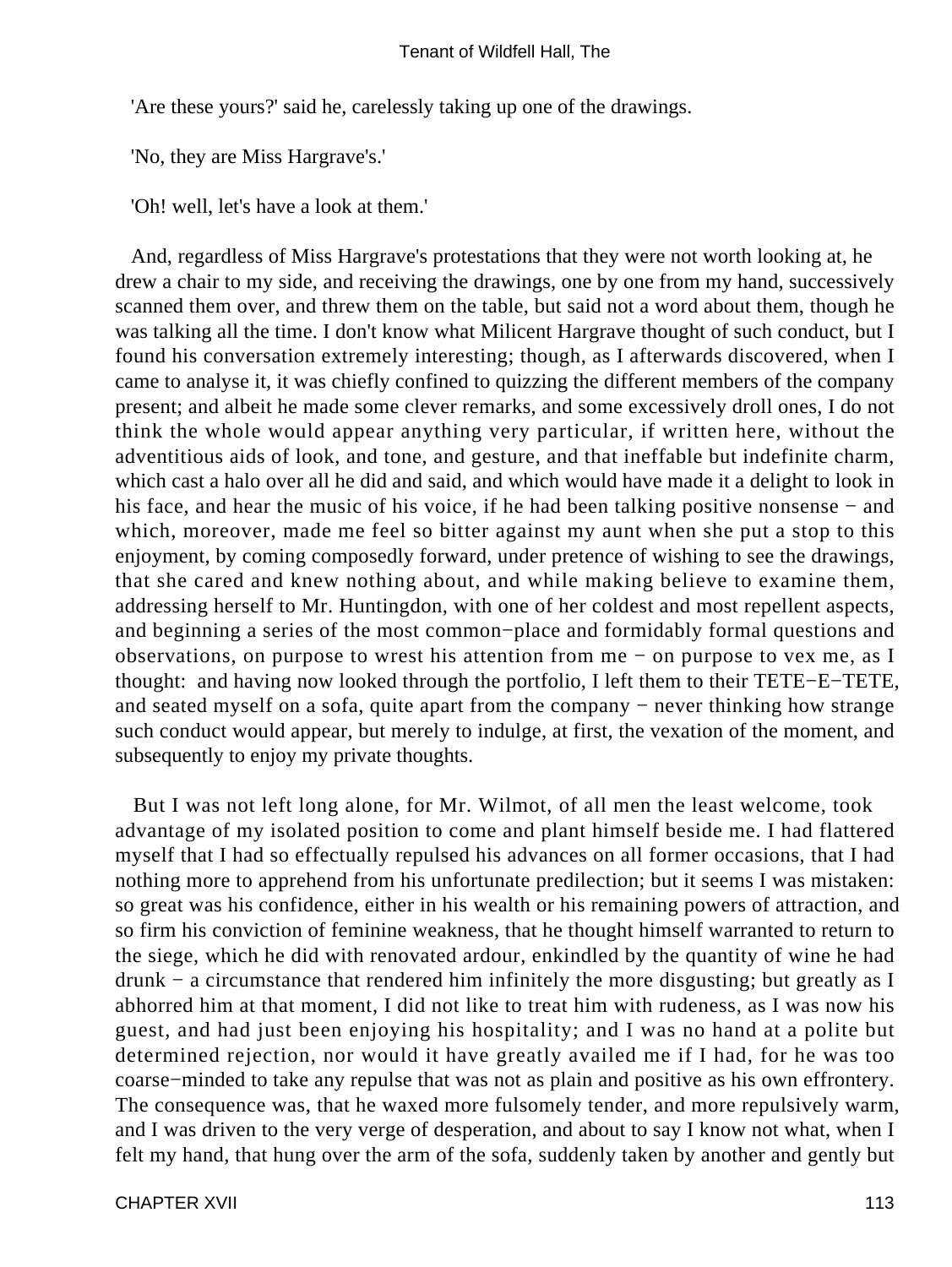fervently pressed. Instinctively, I guessed who it was, and, on looking up, was less surprised than delighted to see Mr. Huntingdon smiling upon me. It was like turning from some purgatorial fiend to an angel of light, come to announce that the season of torment was past.

 'Helen,' said he (he frequently called me Helen, and I never resented the freedom), 'I want you to look at this picture. Mr. Wilmot will excuse you a moment, I'm sure.'

 I rose with alacrity. He drew my arm within his, and led me across the room to a splendid painting of Vandyke's that I had noticed before, but not sufficiently examined. After a moment of silent contemplation, I was beginning to comment on its beauties and peculiarities, when, playfully pressing the hand he still retained within his arm, he interrupted me with, − 'Never mind the picture: it was not for that I brought you here; it was to get you away from that scoundrelly old profligate yonder, who is looking as if he would like to challenge me for the affront.'

 'I am very much obliged to you,' said I. 'This is twice you have delivered me from such unpleasant companionship.'

 'Don't be too thankful,' he answered: 'it is not all kindness to you; it is partly from a feeling of spite to your tormentors that makes me delighted to do the old fellows a bad turn, though I don't think I have any great reason to dread them as rivals. Have I, Helen?'

'You know I detest them both.'

'And me?'

'I have no reason to detest you.'

'But what are your sentiments towards me? Helen − Speak! How do you regard me?'

 And again he pressed my hand; but I feared there was more of conscious power than tenderness in his demeanour, and I felt he had no right to extort a confession of attachment from me when he had made no correspondent avowal himself, and knew not what to answer. At last I said, − 'How do you regard me?'

'Sweet angel, I adore you! I − '

 'Helen, I want you a moment,' said the distinct, low voice of my aunt, close beside us. And I left him, muttering maledictions against his evil angel.

 'Well, aunt, what is it? What do you want?' said I, following her to the embrasure of the window.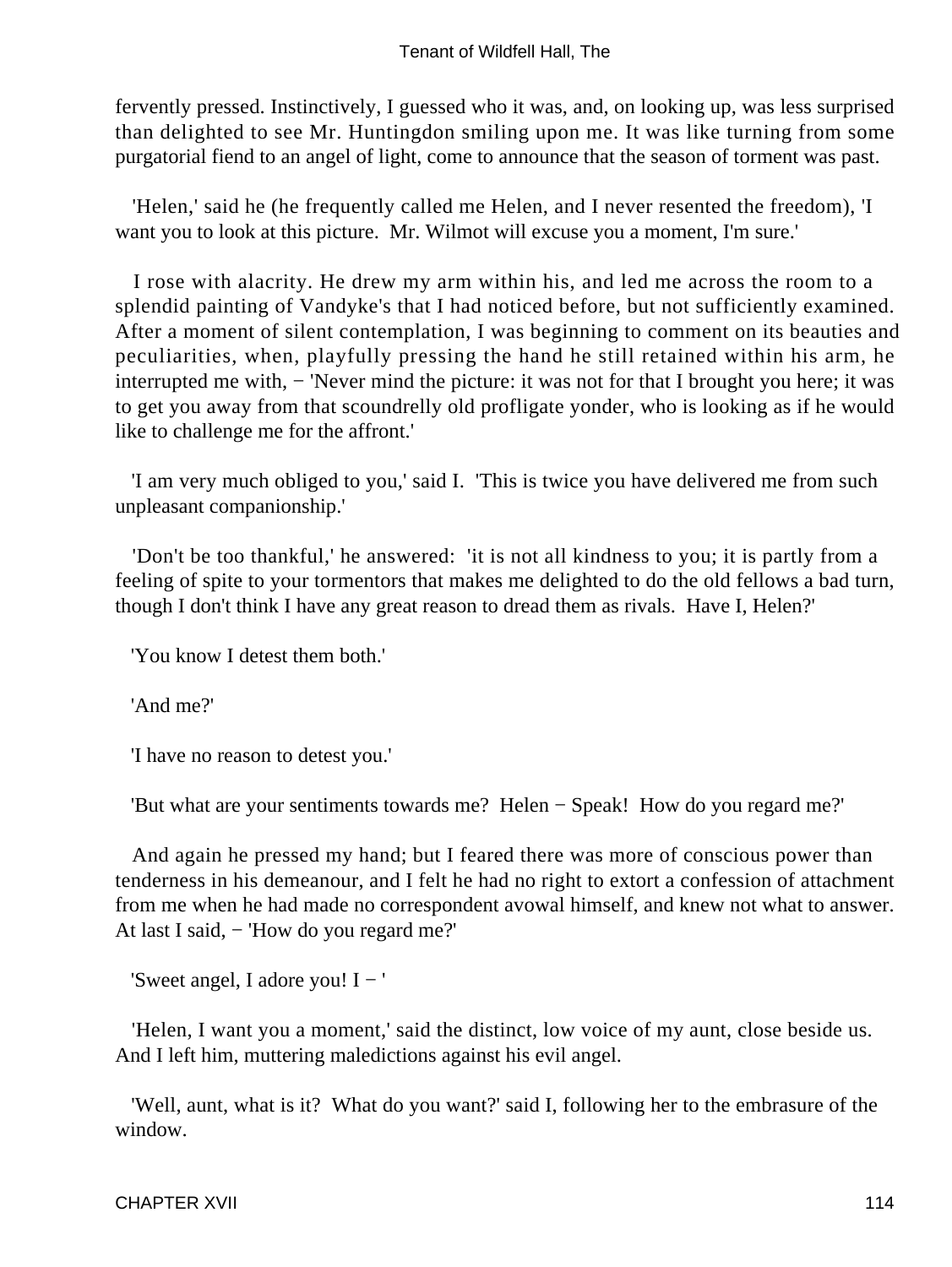'I want you to join the company, when you are fit to be seen,' returned she, severely regarding me; 'but please to stay here a little, till that shocking colour is somewhat abated, and your eyes have recovered something of their natural expression. I should be ashamed for anyone to see you in your present state.'

 Of course, such a remark had no effect in reducing the 'shocking colour'; on the contrary, I felt my face glow with redoubled fires kindled by a complication of emotions, of which indignant, swelling anger was the chief. I offered no reply, however, but pushed aside the curtain and looked into the night − or rather into the lamp−lit square.

'Was Mr. Huntingdon proposing to you, Helen?' inquired my too watchful relative.

'No.'

'What was he saying then? I heard something very like it.'

'I don't know what he would have said, if you hadn't interrupted him.'

'And would you have accepted him, Helen, if he had proposed?'

'Of course not − without consulting uncle and you.'

 'Oh! I'm glad, my dear, you have so much prudence left. Well, now,' she added, after a moment's pause, 'you have made yourself conspicuous enough for one evening. The ladies are directing inquiring glances towards us at this moment, I see: I shall join them. Do you come too, when you are sufficiently composed to appear as usual.'

'I am so now.'

 'Speak gently then, and don't look so malicious,' said my calm, but provoking aunt. 'We shall return home shortly, and then,' she added with solemn significance, 'I have much to say to you.'

 So I went home prepared for a formidable lecture. Little was said by either party in the carriage during our short transit homewards; but when I had entered my room and thrown myself into an easy− chair, to reflect on the events of the day, my aunt followed me thither, and having dismissed Rachel, who was carefully stowing away my ornaments, closed the door; and placing a chair beside me, or rather at right angles with mine, sat down. With due deference I offered her my more commodious seat. She declined it, and thus opened the conference: 'Do you remember, Helen, our conversation the night but one before we left Staningley?'

'Yes, aunt.'

CHAPTER XVII 115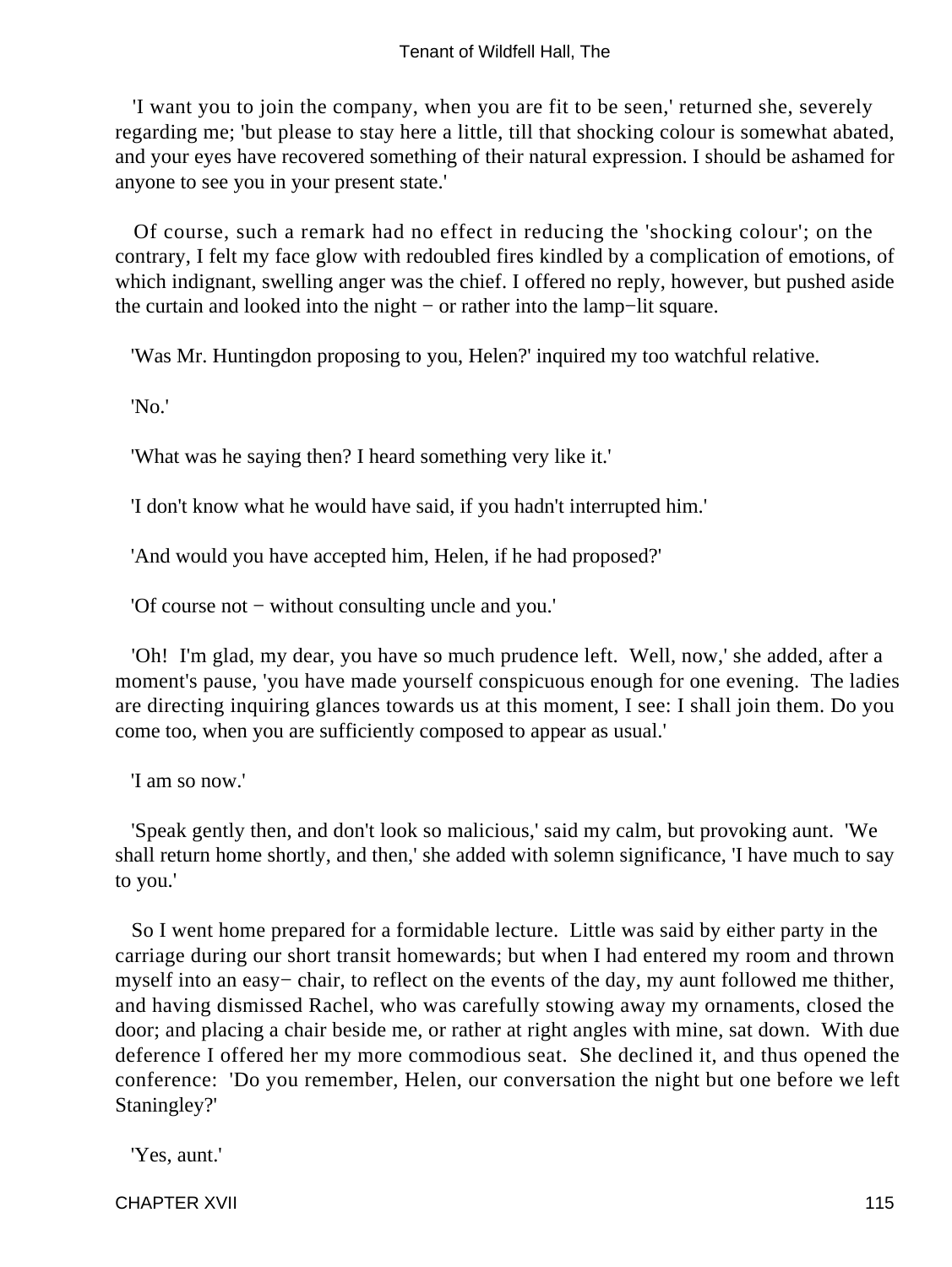'And do you remember how I warned you against letting your heart be stolen from you by those unworthy of its possession, and fixing your affections where approbation did not go before, and where reason and judgment withheld their sanction?'

'Yes; but my reason − '

 'Pardon me − and do you remember assuring me that there was no occasion for uneasiness on your account; for you should never be tempted to marry a man who was deficient in sense or principle, however handsome or charming in other respects he might be, for you could not love him; you should hate − despise − pity − anything but love him − were not those your words?'

'Yes:  $but -'$ 

 'And did you not say that your affection must be founded on approbation; and that, unless you could approve and honour and respect, you could not love?'

'Yes; but I do approve, and honour, and respect − '

'How so, my dear? Is Mr. Huntingdon a good man?'

'He is a much better man than you think him.'

'That is nothing to the purpose. Is he a good man?'

'Yes − in some respects. He has a good disposition.'

'Is he a man of principle?'

 'Perhaps not, exactly; but it is only for want of thought. If he had some one to advise him, and remind him of what is right − '

 'He would soon learn, you think − and you yourself would willingly undertake to be his teacher? But, my dear, he is, I believe, full ten years older than you − how is it that you are so beforehand in moral acquirements?'

 'Thanks to you, aunt, I have been well brought up, and had good examples always before me, which he, most likely, has not; and, besides, he is of a sanguine temperament, and a gay, thoughtless temper, and I am naturally inclined to reflection.'

 'Well, now you have made him out to be deficient in both sense and principle, by your own confession − '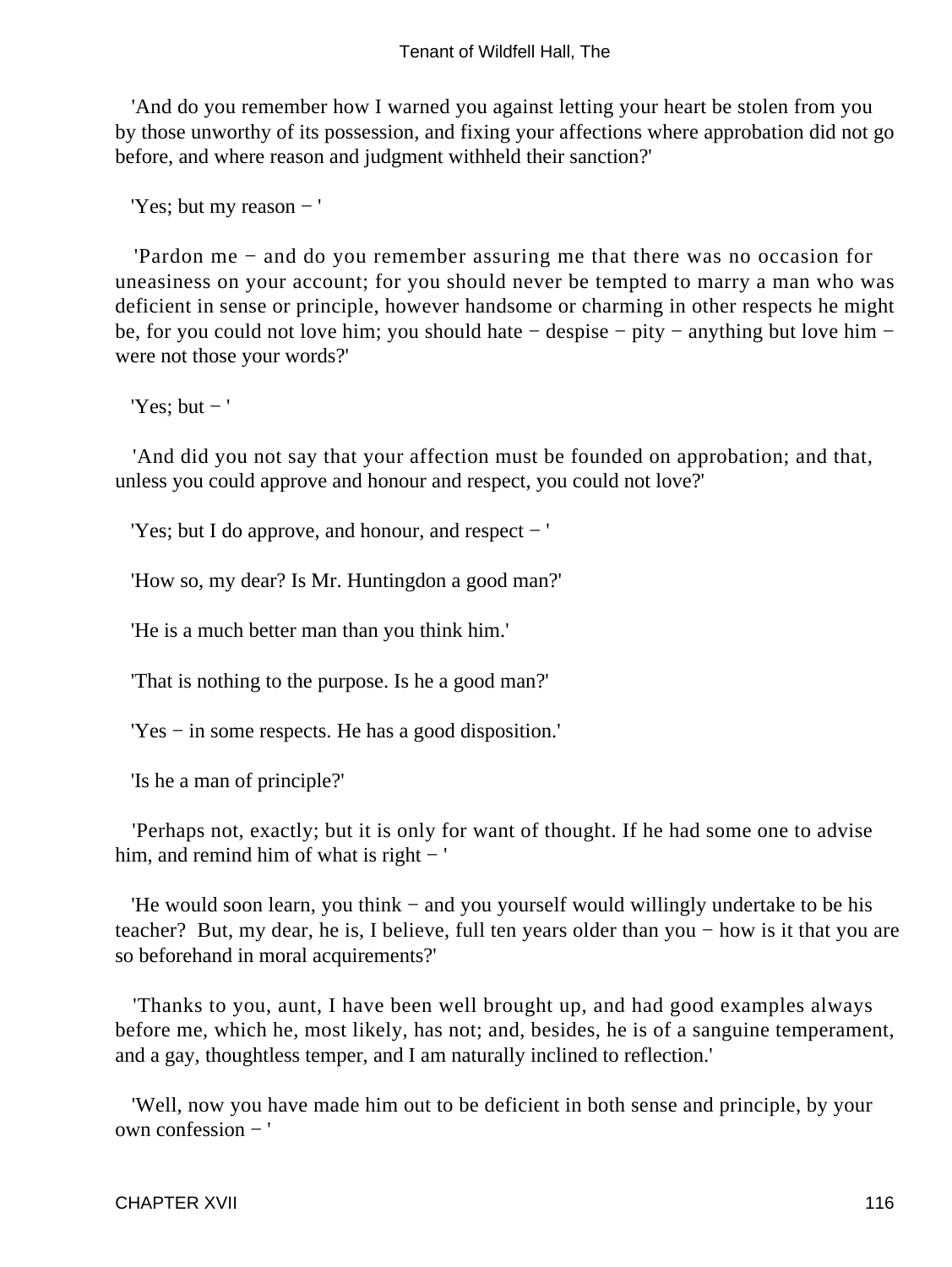'Then, my sense and my principle are at his service.'

 'That sounds presumptuous, Helen. Do you think you have enough for both; and do you imagine your merry, thoughtless profligate would allow himself to be guided by a young girl like you?'

 'No; I should not wish to guide him; but I think I might have influence sufficient to save him from some errors, and I should think my life well spent in the effort to preserve so noble a nature from destruction. He always listens attentively now when I speak seriously to him (and I often venture to reprove his random way of talking), and sometimes he says that if he had me always by his side he should never do or say a wicked thing, and that a little daily talk with me would make him quite a saint. It may he partly jest and partly flattery, but still − '

'But still you think it may be truth?'

 'If I do think there is any mixture of truth in it, it is not from confidence in my own powers, but in his natural goodness. And you have no right to call him a profligate, aunt; he is nothing of the kind.'

 'Who told you so, my dear? What was that story about his intrigue with a married lady − Lady who was it? − Miss Wilmot herself was telling you the other day?'

'It was false − false!' I cried. 'I don't believe a word of it.'

'You think, then, that he is a virtuous, well−conducted young man?'

 'I know nothing positive respecting his character. I only know that I have heard nothing definite against it − nothing that could be proved, at least; and till people can prove their slanderous accusations, I will not believe them. And I know this, that if he has committed errors, they are only such as are common to youth, and such as nobody thinks anything about; for I see that everybody likes him, and all the mammas smile upon him, and their daughters − and Miss Wilmot herself − are only too glad to attract his attention.'

 'Helen, the world may look upon such offences as venial; a few unprincipled mothers may be anxious to catch a young man of fortune without reference to his character; and thoughtless girls may be glad to win the smiles of so handsome a gentleman, without seeking to penetrate beyond the surface; but you, I trusted, were better informed than to see with their eyes, and judge with their perverted judgment. I did not think you would call these venial errors!'

 'Nor do I, aunt; but if I hate the sins, I love the sinner, and would do much for his salvation, even supposing your suspicions to be mainly true, which I do not and will not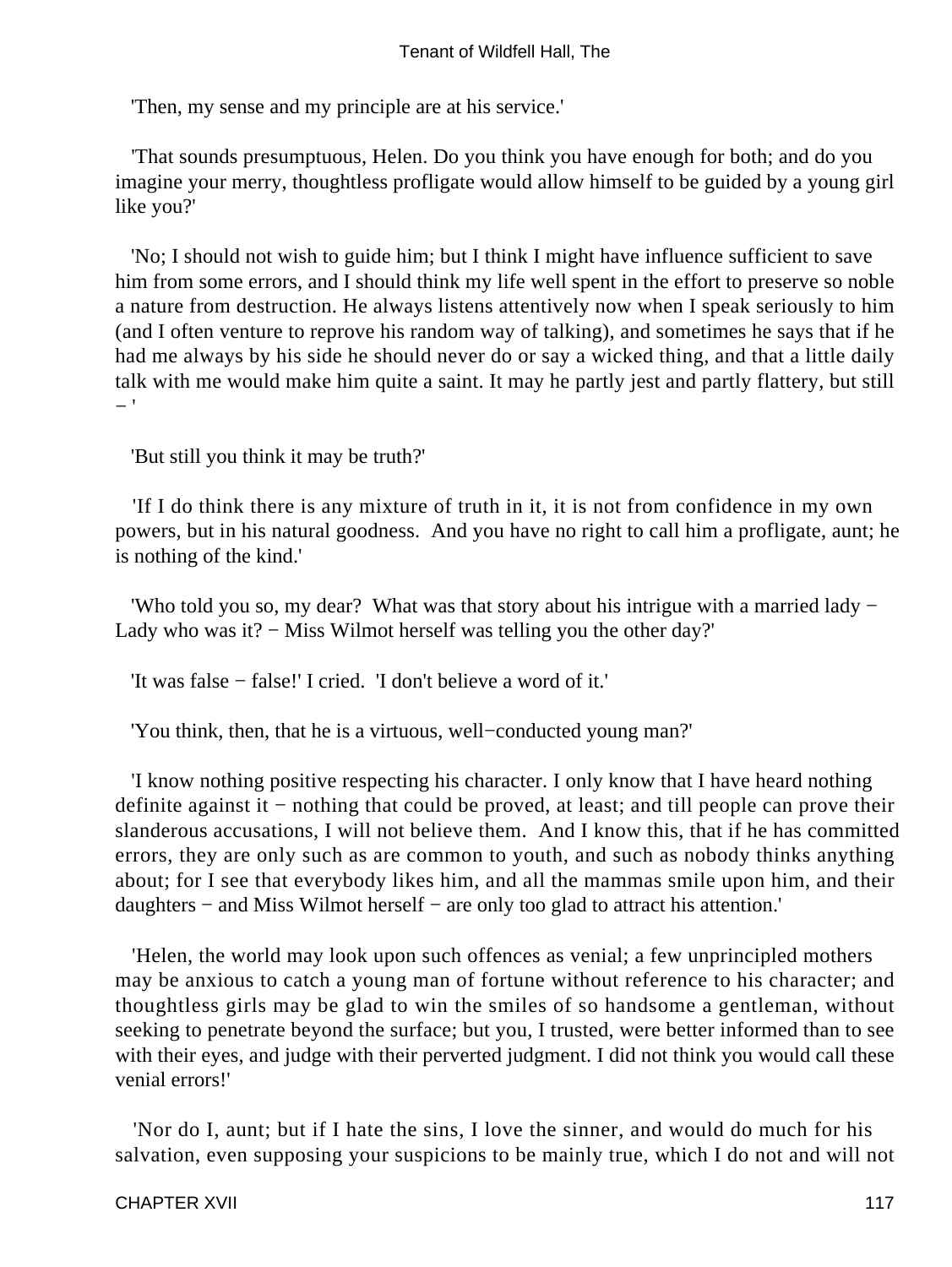believe.'

 'Well, my dear, ask your uncle what sort of company he keeps, and if he is not banded with a set of loose, profligate young men, whom he calls his friends, his jolly companions, and whose chief delight is to wallow in vice, and vie with each other who can run fastest and furthest down the headlong road to the place prepared for the devil and his angels.'

'Then I will save him from them.'

'Oh, Helen, Helen! you little know the misery of uniting your fortunes to such a man!'

 'I have such confidence in him, aunt, notwithstanding all you say, that I would willingly risk my happiness for the chance of securing his. I will leave better men to those who only consider their own advantage. If he has done amiss, I shall consider my life well spent in saving him from the consequences of his early errors, and striving to recall him to the path of virtue. God grant me success!'

 Here the conversation ended, for at this juncture my uncle's voice was heard from his chamber, loudly calling upon my aunt to come to bed. He was in a bad humour that night; for his gout was worse. It had been gradually increasing upon him ever since we came to town; and my aunt took advantage of the circumstance next morning to persuade him to return to the country immediately, without waiting for the close of the season. His physician supported and enforced her arguments; and contrary to her usual habits, she so hurried the preparations for removal (as much for my sake as my uncle's, I think), that in a very few days we departed; and I saw no more of Mr. Huntingdon. My aunt flatters herself I shall soon forget him − perhaps she thinks I have forgotten him already, for I never mention his name; and she may continue to think so, till we meet again – if ever that should be. I wonder if it will?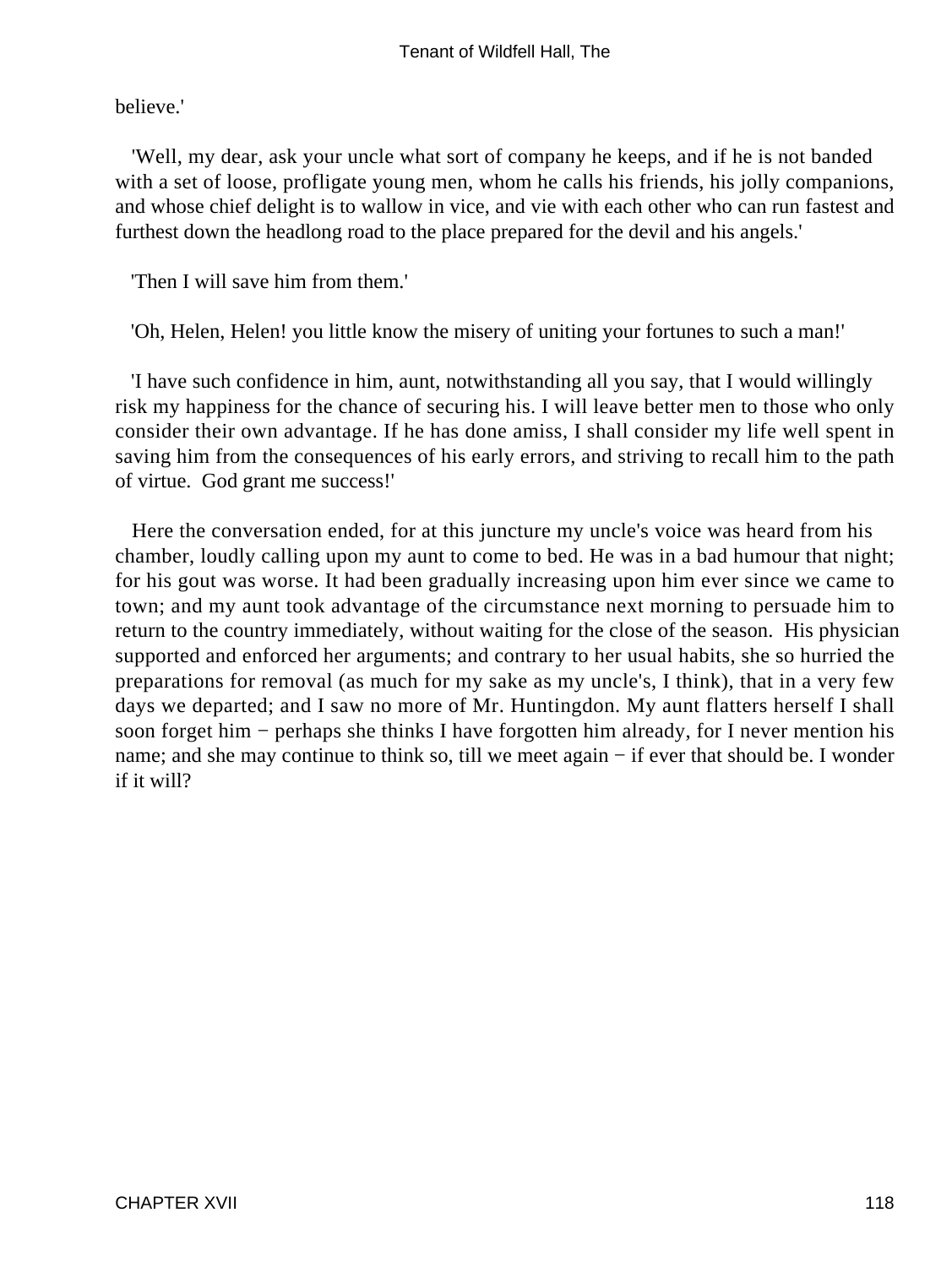### **[CHAPTER XVIII](#page-378-0)**

*A*ugust 25th. – I am now quite settled down to my usual routine of steady occupations and quiet amusements − tolerably contented and cheerful, but still looking forward to spring with the hope of returning to town, not for its gaieties and dissipations, but for the chance of meeting Mr. Huntingdon once again; for still he is always in my thoughts and in my dreams. In all my employments, whatever I do, or see, or hear, has an ultimate reference to him; whatever skill or knowledge I acquire is some day to be turned to his advantage or amusement; whatever new beauties in nature or art I discover are to be depicted to meet his eye, or stored in my memory to be told him at some future period. This, at least, is the hope that I cherish, the fancy that lights me on my lonely way. It may be only an ignis fatuus, after all, but it can do no harm to follow it with my eyes and rejoice in its lustre, as long as it does not lure me from the path I ought to keep; and I think it will not, for I have thought deeply on my aunt's advice, and I see clearly, now, the folly of throwing myself away on one that is unworthy of all the love I have to give, and incapable of responding to the best and deepest feelings of my inmost heart − so clearly, that even if I should see him again, and if he should remember me and love me still (which, alas! is too little probable, considering how he is situated, and by whom surrounded), and if he should ask me to marry him − I am determined not to consent until I know for certain whether my aunt's opinion of him or mine is nearest the truth; for if mine is altogether wrong, it is not he that I love; it is a creature of my own imagination. But I think it is not wrong − no, no − there is a secret something − an inward instinct that assures me I am right. There is essential goodness in him; − and what delight to unfold it! If he has wandered, what bliss to recall him! If he is now exposed to the baneful influence of corrupting and wicked companions, what glory to deliver him from them! Oh! if I could but believe that Heaven has designed me for this!

\* \* \* \* \*

 To−day is the first of September; but my uncle has ordered the gamekeeper to spare the partridges till the gentlemen come. 'What gentlemen?' I asked when I heard it. A small party he had invited to shoot. His friend Mr. Wilmot was one, and my aunt's friend, Mr. Boarham, another. This struck me as terrible news at the moment; but all regret and apprehension vanished like a dream when I heard that Mr. Huntingdon was actually to be a third! My aunt is greatly against his coming, of course: she earnestly endeavoured to dissuade my uncle from asking him; but he, laughing at her objections, told her it was no use talking, for the mischief was already done: he had invited Huntingdon and his friend Lord Lowborough before we left London, and nothing now remained but to fix the day for their coming. So he is safe, and I am sure of seeing him. I cannot express my joy. I find it very difficult to conceal it from my aunt; but I don't wish to trouble her with my feelings till I know whether I ought to indulge them or not. If I find it my absolute duty to suppress them, they shall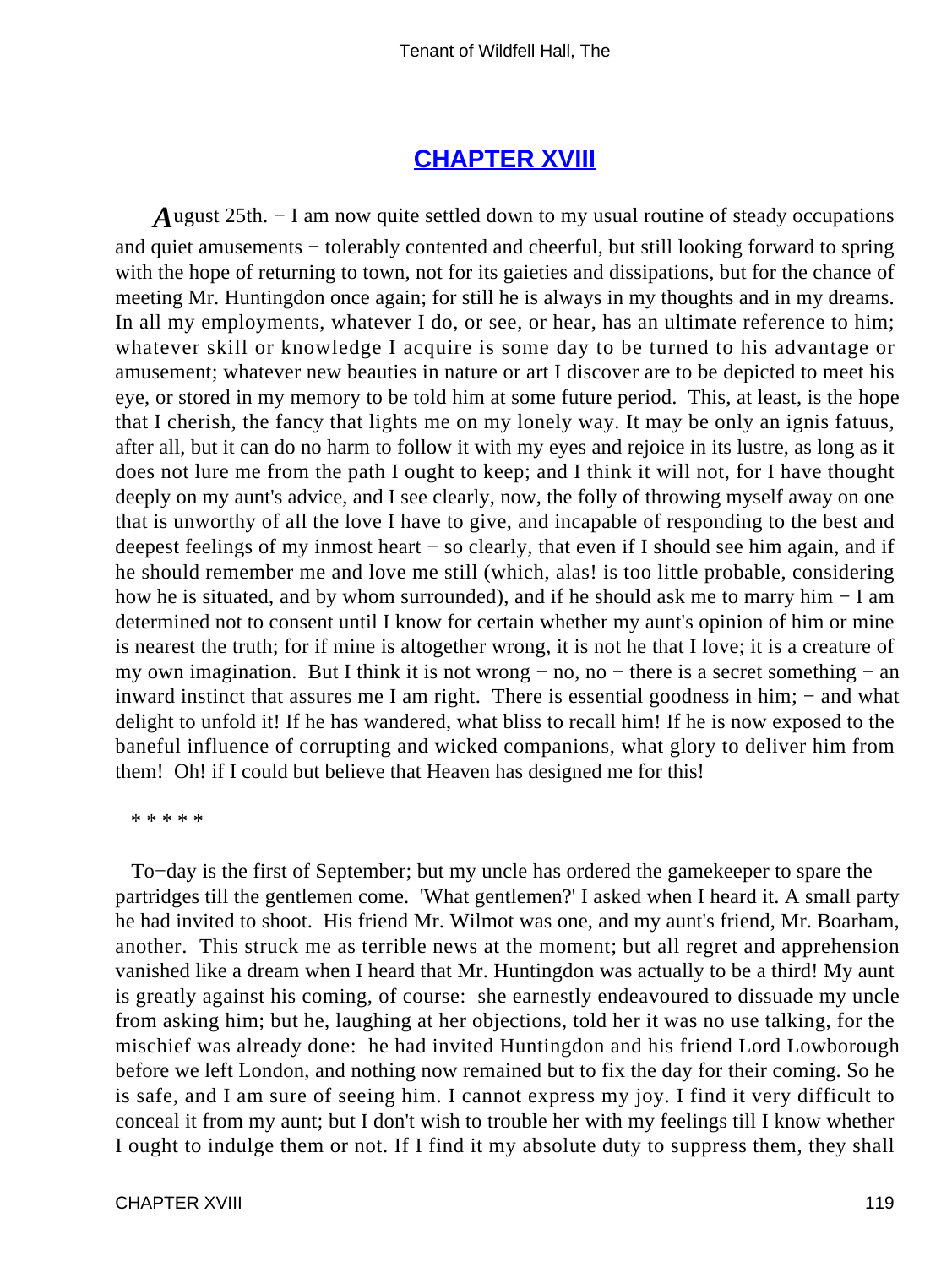trouble no one but myself; and if I can really feel myself justified in indulging this attachment, I can dare anything, even the anger and grief of my best friend, for its object − surely, I shall soon know. But they are not coming till about the middle of the month.

We are to have two lady visitors also: Mr. Wilmot is to bring his niece and her cousin Milicent. I suppose my aunt thinks the latter will benefit me by her society, and the salutary example of her gentle deportment and lowly and tractable spirit; and the former I suspect she intends as a species of counter−attraction to win Mr. Huntingdon's attention from me. I don't thank her for this; but I shall be glad of Milicent's company: she is a sweet, good girl, and I wish I were like her − more like her, at least, than I am.

\* \* \* \* \*

 19th. − They are come. They came the day before yesterday. The gentlemen are all gone out to shoot, and the ladies are with my aunt, at work in the drawing−room. I have retired to the library, for I am very unhappy, and I want to be alone. Books cannot divert me; so having opened my desk, I will try what may be done by detailing the cause of my uneasiness. This paper will serve instead of a confidential friend into whose ear I might pour forth the overflowings of my heart. It will not sympathise with my distresses, but then it will not laugh at them, and, if I keep it close, it cannot tell again; so it is, perhaps, the best friend I could have for the purpose.

First, let me speak of his arrival – how I sat at my window, and watched for nearly two hours, before his carriage entered the park− gates − for they all came before him, − and how deeply I was disappointed at every arrival, because it was not his. First came Mr. Wilmot and the ladies. When Milicent had got into her room, I quitted my post a few minutes to look in upon her and have a little private conversation, for she was now my intimate friend, several long epistles having passed between us since our parting. On returning to my window, I beheld another carriage at the door. Was it his? No; it was Mr. Boarham's plain dark chariot; and there stood he upon the steps, carefully superintending the dislodging of his various boxes and packages. What a collection! One would have thought he projected a visit of six months at least. A considerable time after, came Lord Lowborough in his barouche. Is he one of the profligate friends, I wonder? I should think not; for no one could call him a jolly companion, I'm sure, – and, besides, he appears too sober and gentlemanly in his demeanour to merit such suspicions. He is a tall, thin, gloomy−looking man, apparently between thirty and forty, and of a somewhat sickly, careworn aspect.

 At last, Mr. Huntingdon's light phaeton came bowling merrily up the lawn. I had but a transient glimpse of him: for the moment it stopped, he sprang out over the side on to the portico steps, and disappeared into the house.

 I now submitted to be dressed for dinner − a duty which Rachel had been urging upon me for the last twenty minutes; and when that important business was completed, I repaired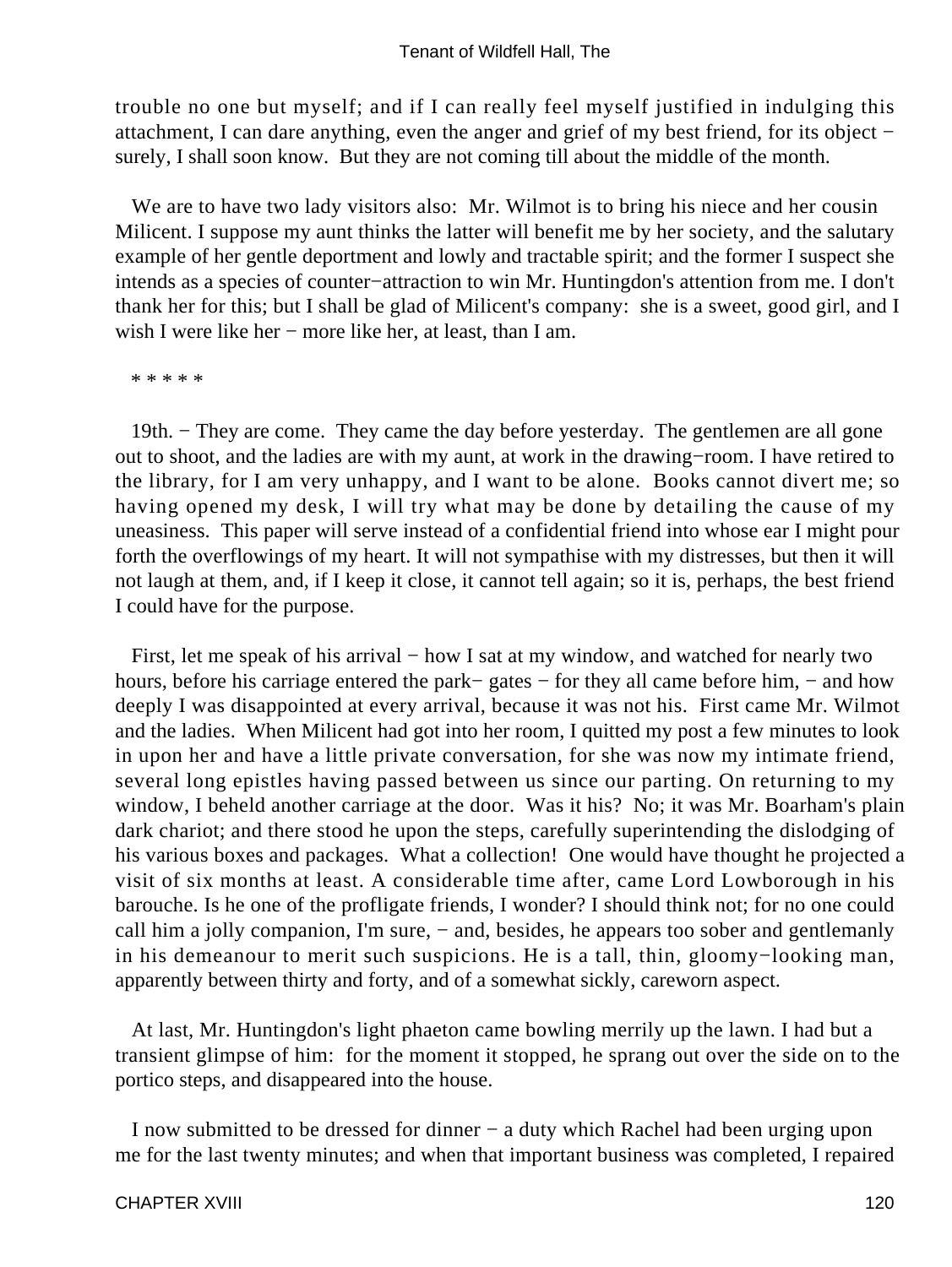to the drawing−room, where I found Mr. and Miss Wilmot and Milicent Hargrave already assembled. Shortly after, Lord Lowborough entered, and then Mr. Boarham, who seemed quite willing to forget and forgive my former conduct, and to hope that a little conciliation and steady perseverance on his part might yet succeed in bringing me to reason. While I stood at the window, conversing with Milicent, he came up to me, and was beginning to talk in nearly his usual strain, when Mr. Huntingdon entered the room.

 'How will he greet me, I wonder?' said my bounding heart; and, instead of advancing to meet him, I turned to the window to hide or subdue my emotion. But having saluted his host and hostess, and the rest of the company, he came to me, ardently squeezed my hand, and murmured he was glad to see me once again. At that moment dinner was announced: my aunt desired him to take Miss Hargrave into the dining−room, and odious Mr. Wilmot, with unspeakable grimaces, offered his arm to me; and I was condemned to sit between himself and Mr. Boarham. But afterwards, when we were all again assembled in the drawing−room, I was indemnified for so much suffering by a few delightful minutes of conversation with Mr. Huntingdon.

 In the course of the evening, Miss Wilmot was called upon to sing and play for the amusement of the company, and I to exhibit my drawings, and, though he likes music, and she is an accomplished musician, I think I am right in affirming, that he paid more attention to my drawings than to her music.

So far so good; – but hearing him pronounce, sotto voce, but with peculiar emphasis, concerning one of the pieces, 'This is better than all!' − I looked up, curious to see which it was, and, to my horror, beheld him complacently gazing at the back of the picture:− it was his own face that I had sketched there and forgotten to rub out! To make matters worse, in the agony of the moment, I attempted to snatch it from his hand; but he prevented me, and exclaiming, 'No − by George, I'll keep it!' placed it against his waistcoat and buttoned his coat upon it with a delighted chuckle.

 Then, drawing a candle close to his elbow, he gathered all the drawings to himself, as well what he had seen as the others, and muttering, 'I must look at both sides now,' he eagerly commenced an examination, which I watched, at first, with tolerable composure, in the confidence that his vanity would not be gratified by any further discoveries; for, though I must plead guilty to having disfigured the backs of several with abortive attempts to delineate that too fascinating physiognomy, I was sure that, with that one unfortunate exception, I had carefully obliterated all such witnesses of my infatuation. But the pencil frequently leaves an impression upon cardboard that no amount of rubbing can efface. Such, it seems, was the case with most of these; and, I confess, I trembled when I saw him holding them so close to the candle, and poring so intently over the seeming blanks; but still, I trusted, he would not be able to make out these dim traces to his own satisfaction. I was mistaken, however. Having ended his scrutiny, he quietly remarked, − 'I perceive the backs of young ladies' drawings, like the postscripts of their letters, are the most important and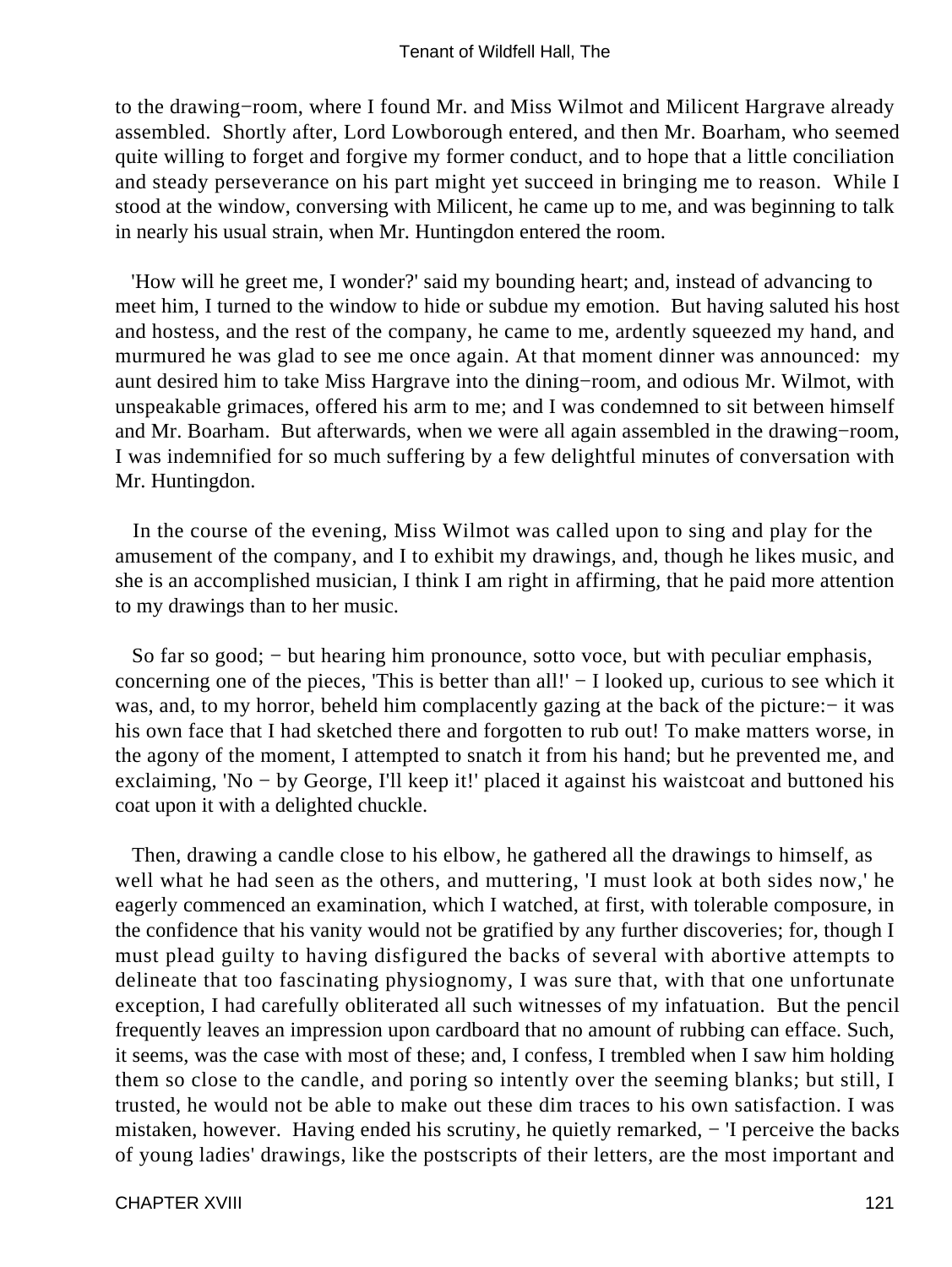interesting part of the concern.'

 Then, leaning back in his chair, he reflected a few minutes in silence, complacently smiling to himself, and while I was concocting some cutting speech wherewith to check his gratification, he rose, and passing over to where Annabella Wilmot sat vehemently coquetting with Lord Lowborough, seated himself on the sofa beside her, and attached himself to her for the rest of the evening.

'So then,' thought I, 'he despises me, because he knows I love him.'

 And the reflection made me so miserable I knew not what to do. Milicent came and began to admire my drawings, and make remarks upon them; but I could not talk to her − I could talk to no one, and, upon the introduction of tea, I took advantage of the open door and the slight diversion caused by its entrance to slip out − for I was sure I could not take any − and take refuge in the library. My aunt sent Thomas in quest of me, to ask if I were not coming to tea; but I bade him say I should not take any to−night, and, happily, she was too much occupied with her guests to make any further inquiries at the time.

 As most of the company had travelled far that day, they retired early to rest; and having heard them all, as I thought, go up− stairs, I ventured out, to get my candlestick from the drawing−room sideboard. But Mr. Huntingdon had lingered behind the rest. He was just at the foot of the stairs when I opened the door, and hearing my step in the hall – though I could hardly hear it myself − he instantly turned back.

'Helen, is that you?' said he. 'Why did you run away from us?'

 'Good−night, Mr. Huntingdon,' said I, coldly, not choosing to answer the question. And I turned away to enter the drawing−room.

 'But you'll shake hands, won't you?' said he, placing himself in the doorway before me. And he seized my hand and held it, much against my will.

'Let me go, Mr. Huntingdon,' said I. 'I want to get a candle.'

'The candle will keep,' returned he.

I made a desperate effort to free my hand from his grasp.

 'Why are you in such a hurry to leave me, Helen?' he said, with a smile of the most provoking self−sufficiency. 'You don't hate me, you know.'

'Yes, I do − at this moment.'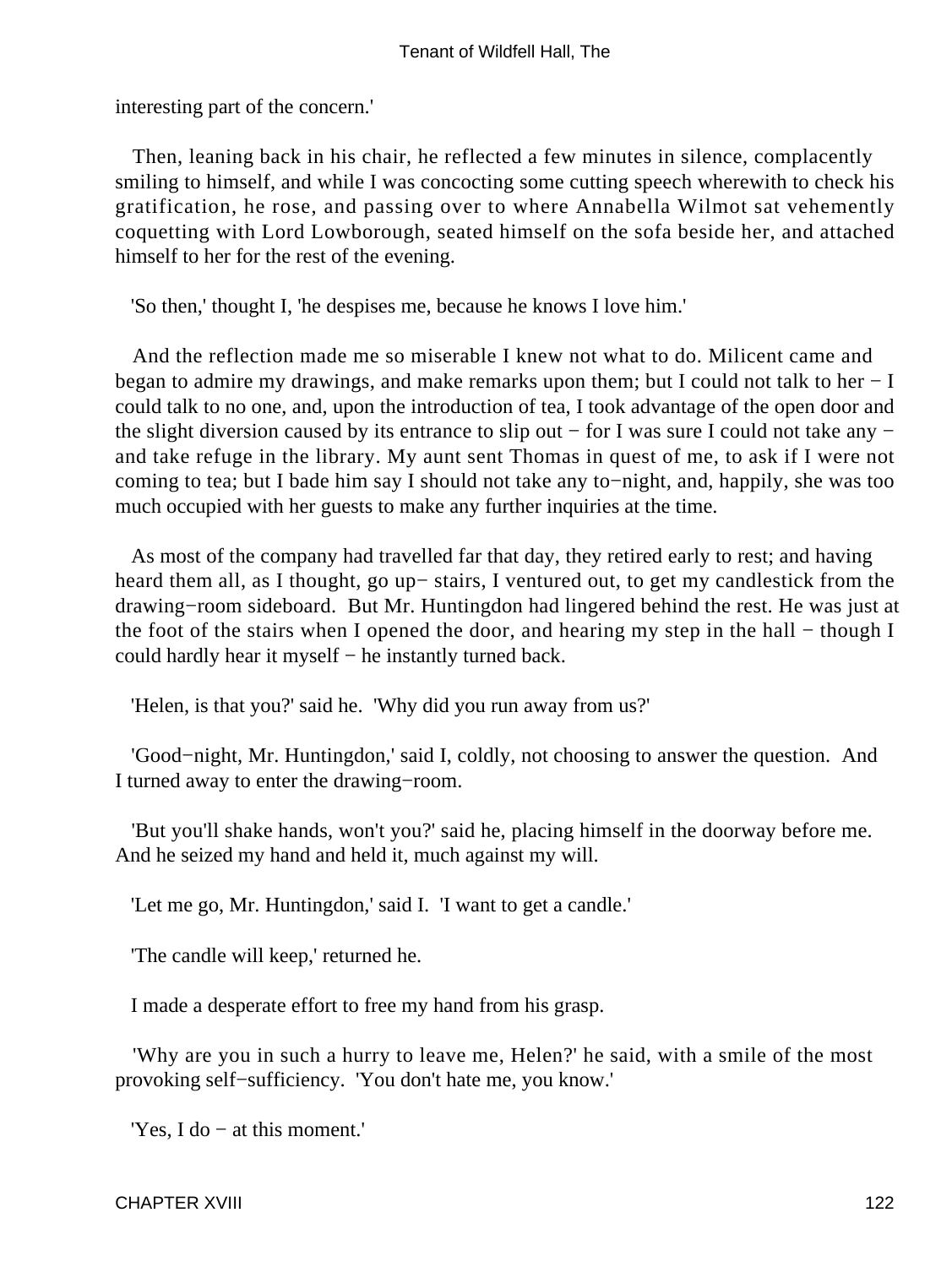'Not you. It is Annabella Wilmot you hate, not me.'

'I have nothing to do with Annabella Wilmot,' said I, burning with indignation.

'But I have, you know,' returned he, with peculiar emphasis.

'That is nothing to me, sir,' I retorted.

'Is it nothing to you, Helen? Will you swear it? Will you?'

 'No I won't, Mr. Huntingdon! and I will go,' cried I, not knowing whether to laugh, or to cry, or to break out into a tempest of fury.

 'Go, then, you vixen!' he said; but the instant he released my hand he had the audacity to put his arm round my neck, and kiss me.

 Trembling with anger and agitation, and I don't know what besides, I broke away, and got my candle, and rushed up−stairs to my room. He would not have done so but for that hateful picture. And there he had it still in his possession, an eternal monument to his pride and my humiliation.

 It was but little sleep I got that night, and in the morning I rose perplexed and troubled with the thoughts of meeting him at breakfast. I knew not how it was to be done. An assumption of dignified, cold indifference would hardly do, after what he knew of my devotion − to his face, at least. Yet something must be done to check his presumption − I would not submit to be tyrannised over by those bright, laughing eyes. And, accordingly, I received his cheerful morning salutation as calmly and coldly as my aunt could have wished, and defeated with brief answers his one or two attempts to draw me into conversation, while I comported myself with unusual cheerfulness and complaisance towards every other member of the party, especially Annabella Wilmot, and even her uncle and Mr. Boarham were treated with an extra amount of civility on the occasion, not from any motives of coquetry, but just to show him that my particular coolness and reserve arose from no general ill−humour or depression of spirits.

 He was not, however, to be repelled by such acting as this. He did not talk much to me, but when he did speak it was with a degree of freedom and openness, and kindliness too, that plainly seemed to intimate he knew his words were music to my ears; and when his looks met mine it was with a smile − presumptuous, it might be − but oh! so sweet, so bright, so genial, that I could not possibly retain my anger; every vestige of displeasure soon melted away beneath it like morning clouds before the summer sun.

 Soon after breakfast all the gentlemen save one, with boyish eagerness, set out on their expedition against the hapless partridges; my uncle and Mr. Wilmot on their shooting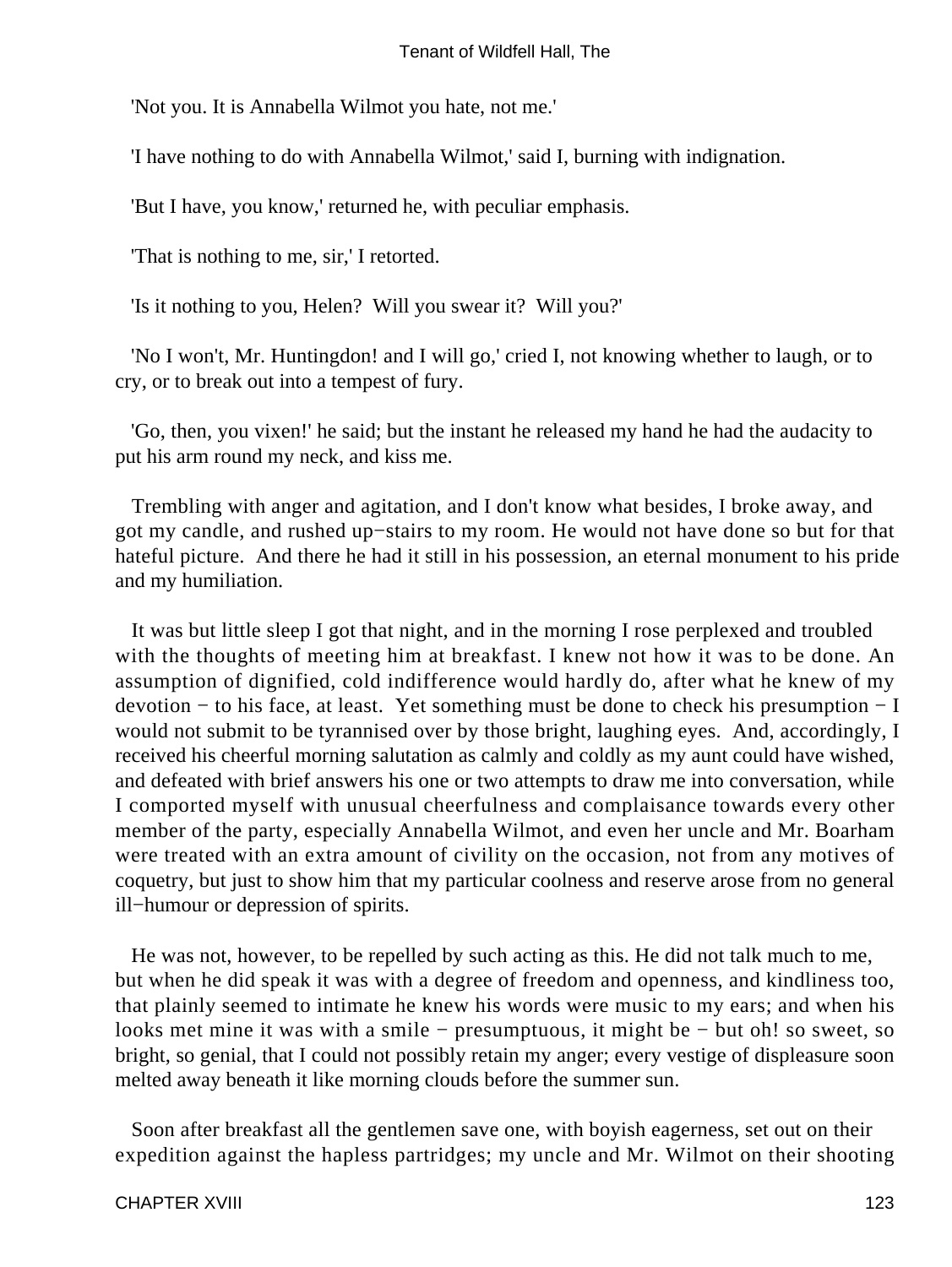ponies, Mr. Huntingdon and Lord Lowborough on their legs: the one exception being Mr. Boarham, who, in consideration of the rain that had fallen during the night, thought it prudent to remain behind a little and join them in a while when the sun had dried the grass. And he favoured us all with a long and minute disquisition upon the evils and dangers attendant upon damp feet, delivered with the most imperturbable gravity, amid the jeers and laughter of Mr. Huntingdon and my uncle, who, leaving the prudent sportsman to entertain the ladies with his medical discussions, sallied forth with their guns, bending their steps to the stables first, to have a look at the horses and let out the dogs.

 Not desirous of sharing Mr. Boarham's company for the whole of the morning, I betook myself to the library, and there brought forth my easel and began to paint. The easel and the painting apparatus would serve as an excuse for abandoning the drawing−room if my aunt should come to complain of the desertion, and besides I wanted to finish the picture. It was one I had taken great pains with, and I intended it to be my masterpiece, though it was somewhat presumptuous in the design. By the bright azure of the sky, and by the warm and brilliant lights and deep long shadows, I had endeavoured to convey the idea of a sunny morning. I had ventured to give more of the bright verdure of spring or early summer to the grass and foliage than is commonly attempted in painting. The scene represented was an open glade in a wood. A group of dark Scotch firs was introduced in the middle distance to relieve the prevailing freshness of the rest; but in the foreground was part of the gnarled trunk and of the spreading boughs of a large forest− tree, whose foliage was of a brilliant golden green − not golden from autumnal mellowness, but from the sunshine and the very immaturity of the scarce expanded leaves. Upon this bough, that stood out in bold relief against the sombre firs, were seated an amorous pair of turtle doves, whose soft sad−coloured plumage afforded a contrast of another nature; and beneath it a young girl was kneeling on the daisy−spangled turf, with head thrown back and masses of fair hair falling on her shoulders, her hands clasped, lips parted, and eyes intently gazing upward in pleased yet earnest contemplation of those feathered lovers − too deeply absorbed in each other to notice her.

 I had scarcely settled to my work, which, however, wanted but a few touches to the finishing, when the sportsmen passed the window on their return from the stables. It was partly open, and Mr. Huntingdon must have seen me as he went by, for in half a minute he came back, and setting his gun against the wall, threw up the sash and sprang in, and set himself before my picture.

 'Very pretty, i'faith,' said he, after attentively regarding it for a few seconds; 'and a very fitting study for a young lady. Spring just opening into summer − morning just approaching noon − girlhood just ripening into womanhood, and hope just verging on fruition. She's a sweet creature! but why didn't you make her black hair?'

 'I thought light hair would suit her better. You see I have made her blue−eyed and plump, and fair and rosy.'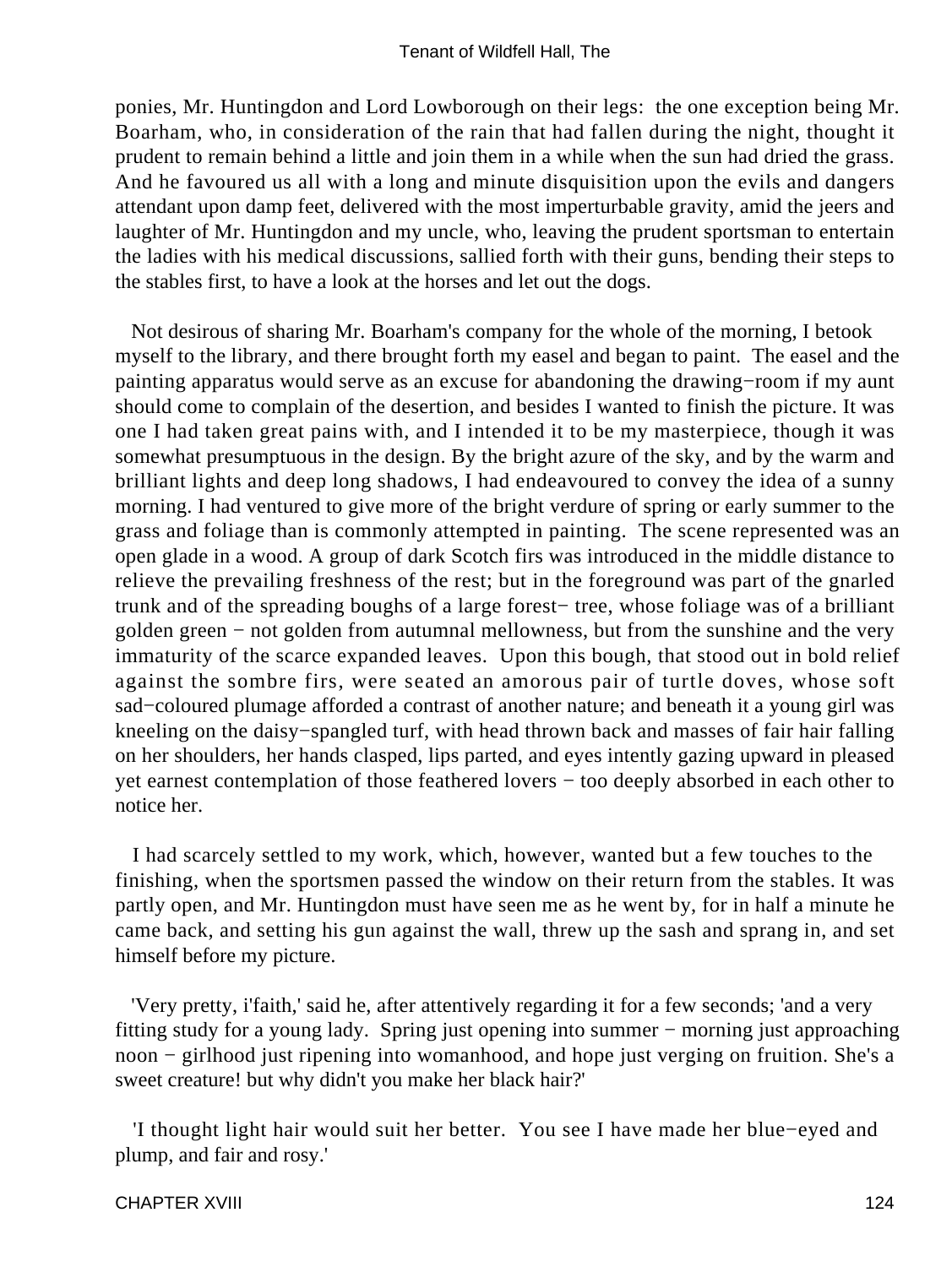'Upon my word − a very Hebe! I should fall in love with her if I hadn't the artist before me. Sweet innocent! she's thinking there will come a time when she will be wooed and won like that pretty hen−dove by as fond and fervent a lover; and she's thinking how pleasant it will be, and how tender and faithful he will find her.'

'And perhaps,' suggested I, 'how tender and faithful she shall find him.'

 'Perhaps, for there is no limit to the wild extravagance of Hope's imaginings at such an age.'

'Do you call that, then, one of her wild, extravagant delusions?'

 'No; my heart tells me it is not. I might have thought so once, but now, I say, give me the girl I love, and I will swear eternal constancy to her and her alone, through summer and winter, through youth and age, and life and death! if age and death must come.'

 He spoke this in such serious earnest that my heart bounded with delight; but the minute after he changed his tone, and asked, with a significant smile, if I had 'any more portraits.'

'No,' replied I, reddening with confusion and wrath.

 But my portfolio was on the table: he took it up, and coolly sat down to examine its contents.

 'Mr. Huntingdon, those are my unfinished sketches,' cried I, 'and I never let any one see them.'

 And I placed my hand on the portfolio to wrest it from him, but he maintained his hold, assuring me that he 'liked unfinished sketches of all things.'

'But I hate them to be seen,' returned I. 'I can't let you have it, indeed!'

 'Let me have its bowels then,' said he; and just as I wrenched the portfolio from his hand, he deftly abstracted the greater part of its contents, and after turning them over a moment he cried out, − 'Bless my stars, here's another;' and slipped a small oval of ivory paper into his waistcoat pocket – a complete miniature portrait that I had sketched with such tolerable success as to be induced to colour it with great pains and care. But I was determined he should not keep it.

 'Mr. Huntingdon,' cried I, 'I insist upon having that back! It is mine, and you have no right to take it. Give it me directly − I'll never forgive you if you don't!'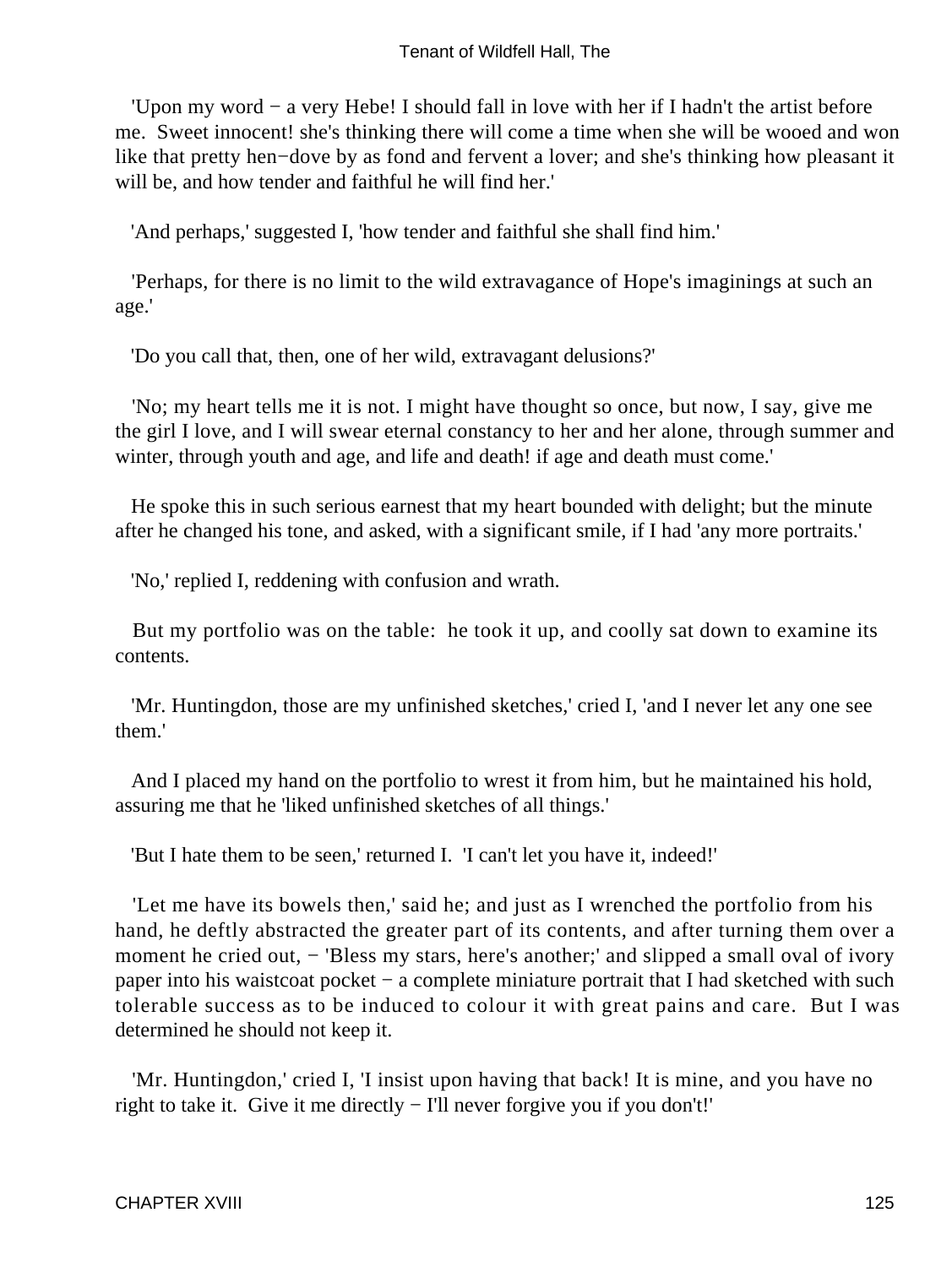But the more vehemently I insisted, the more he aggravated my distress by his insulting, gleeful laugh. At length, however, he restored it to me, saying, – 'Well, well, since you value it so much, I'll not deprive you of it.'

 To show him how I valued it, I tore it in two and threw it into the fire. He was not prepared for this. His merriment suddenly ceasing, he stared in mute amazement at the consuming treasure; and then, with a careless 'Humph! I'll go and shoot now,' he turned on his heel and vacated the apartment by the window as he came, and setting on his hat with an air, took up his gun and walked away, whistling as he went − and leaving me not too much agitated to finish my picture, for I was glad, at the moment, that I had vexed him.

 When I returned to the drawing−room, I found Mr. Boarham had ventured to follow his comrades to the field; and shortly after lunch, to which they did not think of returning, I volunteered to accompany the ladies in a walk, and show Annabella and Milicent the beauties of the country. We took a long ramble, and re−entered the park just as the sportsmen were returning from their expedition. Toil−spent and travel−stained, the main body of them crossed over the grass to avoid us, but Mr. Huntingdon, all spattered and splashed as he was, and stained with the blood of his prey – to the no small offence of my aunt's strict sense of propriety − came out of his way to meet us, with cheerful smiles and words for all but me, and placing himself between Annabella Wilmot and myself, walked up the road and began to relate the various exploits and disasters of the day, in a manner that would have convulsed me with laughter if I had been on good terms with him; but he addressed himself entirely to Annabella, and I, of course, left all the laughter and all the badinage to her, and affecting the utmost indifference to whatever passed between them, walked along a few paces apart, and looking every way but theirs, while my aunt and Milicent went before, linked arm in arm and gravely discoursing together. At length Mr. Huntingdon turned to me, and addressing me in a confidential whisper, said, − 'Helen, why did you burn my picture?'

'Because I wished to destroy it,' I answered, with an asperity it is useless now to lament.

 'Oh, very good!' was the reply; 'if you don't value me, I must turn to somebody that will.'

 I thought it was partly in jest − a half−playful mixture of mock resignation and pretended indifference: but immediately he resumed his place beside Miss Wilmot, and from that hour to this − during all that evening, and all the next day, and the next, and the next, and all this morning (the 22nd), he has never given me one kind word or one pleasant look − never spoken to me, but from pure necessity – never glanced towards me but with a cold, unfriendly look I thought him quite incapable of assuming.

 My aunt observes the change, and though she has not inquired the cause or made any remark to me on the subject, I see it gives her pleasure. Miss Wilmot observes it, too, and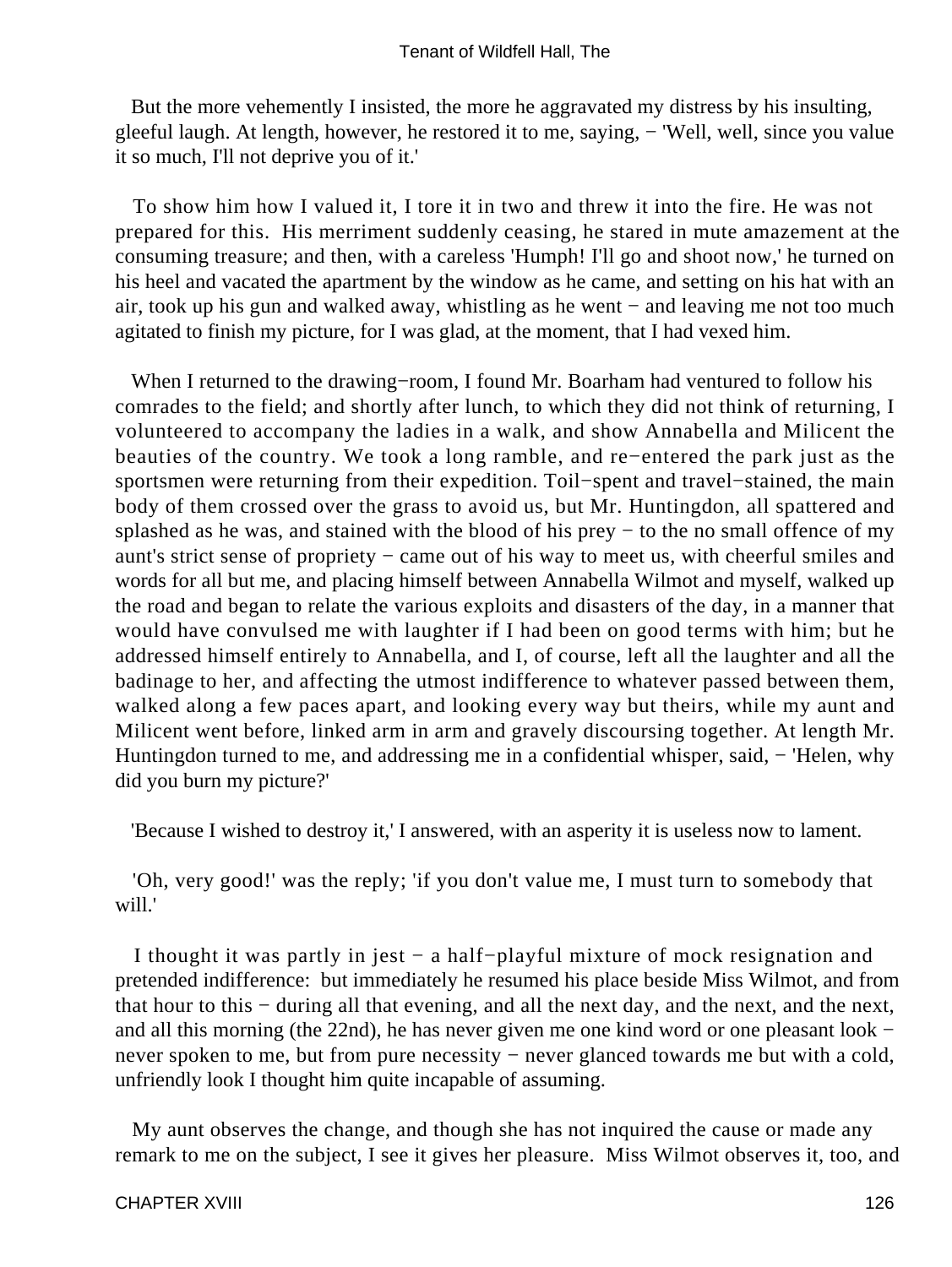triumphantly ascribes it to her own superior charms and blandishments; but I am truly miserable − more so than I like to acknowledge to myself. Pride refuses to aid me. It has brought me into the scrape, and will not help me out of it.

He meant no harm – it was only his joyous, playful spirit; and I, by my acrimonious resentment − so serious, so disproportioned to the offence − have so wounded his feelings, so deeply offended him, that I fear he will never forgive me − and all for a mere jest! He thinks I dislike him, and he must continue to think so. I must lose him for ever, and Annabella may win him, and triumph as she will.

 But it is not my loss nor her triumph that I deplore so greatly as the wreck of my fond hopes for his advantage, and her unworthiness of his affection, and the injury he will do himself by trusting his happiness to her. She does not love him: she thinks only of herself. She cannot appreciate the good that is in him: she will neither see it, nor value it, nor cherish it. She will neither deplore his faults nor attempt their amendment, but rather aggravate them by her own. And I doubt whether she will not deceive him after all. I see she is playing double between him and Lord Lowborough, and while she amuses herself with the lively Huntingdon, she tries her utmost to enslave his moody friend; and should she succeed in bringing both to her feet, the fascinating commoner will have but little chance against the lordly peer. If he observes her artful by−play, it gives him no uneasiness, but rather adds new zest to his diversion by opposing a stimulating check to his otherwise too easy conquest.

 Messrs. Wilmot and Boarham have severally taken occasion by his neglect of me to renew their advances; and if I were like Annabella and some others I should take advantage of their perseverance to endeavour to pique him into a revival of affection; but, justice and honesty apart, I could not bear to do it. I am annoyed enough by their present persecutions without encouraging them further; and even if I did it would have precious little effect upon him. He sees me suffering under the condescending attentions and prosaic discourses of the one, and the repulsive obtrusions of the other, without so much as a shadow of commiseration for me, or resentment against my tormentors. He never could have loved me, or he would not have resigned me so willingly, and he would not go on talking to everybody else so cheerfully as he does − laughing and jesting with Lord Lowborough and my uncle, teasing Milicent Hargrave, and flirting with Annabella Wilmot − as if nothing were on his mind. Oh! why can't I hate him? I must be infatuated, or I should scorn to regret him as I do. But I must rally all the powers I have remaining, and try to tear him from my heart. There goes the dinner−bell, and here comes my aunt to scold me for sitting here at my desk all day, instead of staying with the company: wish the company were − gone.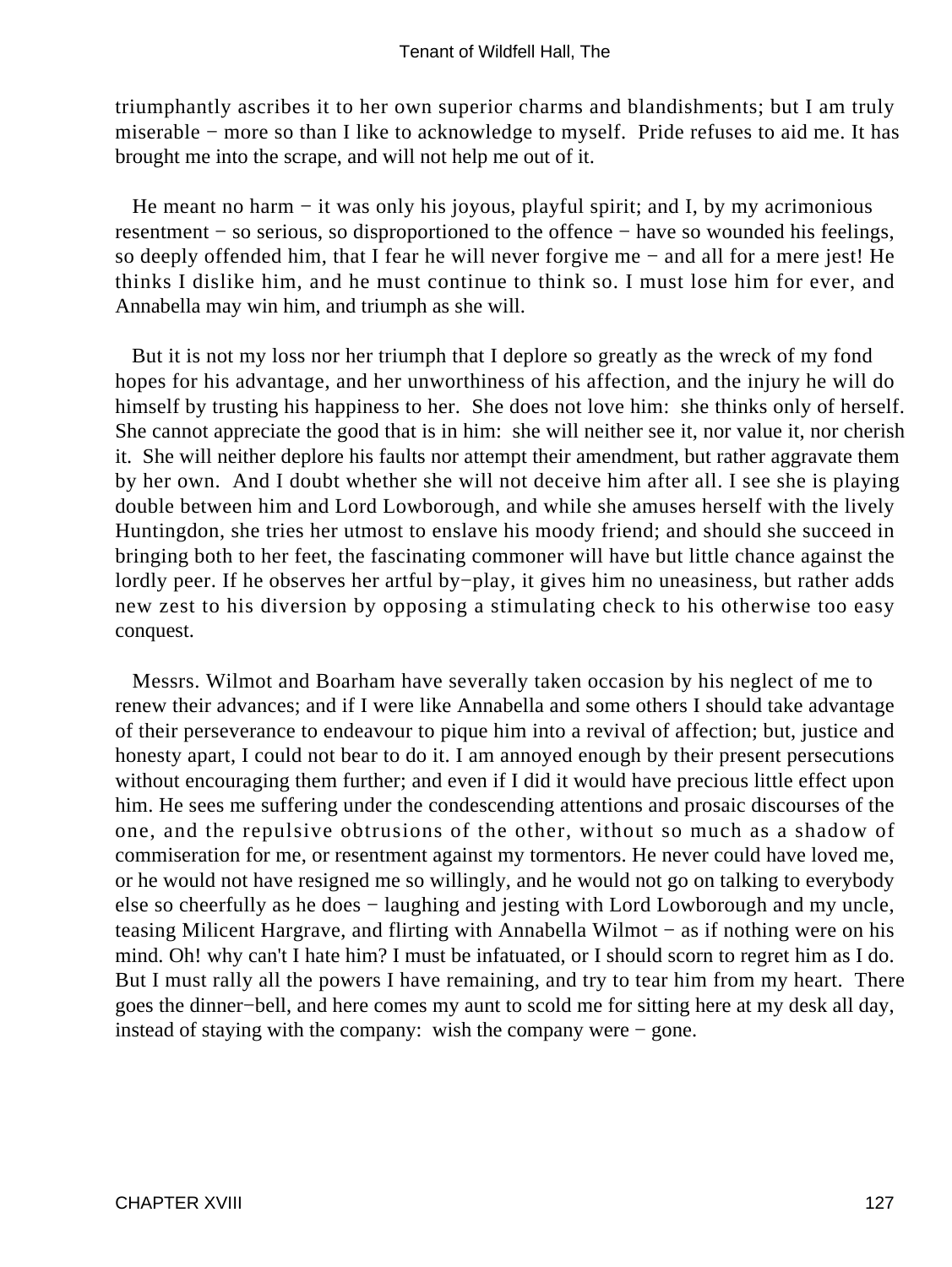## **[CHAPTER XIX](#page-378-0)**

*T* wenty Second: Night. – What have I done? and what will be the end of it? I cannot calmly reflect upon it; I cannot sleep. I must have recourse to my diary again; I will commit it to paper to− night, and see what I shall think of it to−morrow.

 I went down to dinner resolving to be cheerful and well−conducted, and kept my resolution very creditably, considering how my head ached and how internally wretched I felt. I don't know what is come over me of late; my very energies, both mental and physical, must be strangely impaired, or I should not have acted so weakly in many respects as I have done; but I have not been well this last day or two. I suppose it is with sleeping and eating so little, and thinking so much, and being so continually out of humour. But to return. I was exerting myself to sing and play for the amusement, and at the request, of my aunt and Milicent, before the gentlemen came into the drawing−room (Miss Wilmot never likes to waste her musical efforts on ladies' ears alone). Milicent had asked for a little Scotch song, and I was just in the middle of it when they entered. The first thing Mr. Huntingdon did was to walk up to Annabella.

 'Now, Miss Wilmot, won't you give us some music to−night?' said he. 'Do now! I know you will, when I tell you that I have been hungering and thirsting all day for the sound of your voice. Come! the piano's vacant.'

 It was, for I had quitted it immediately upon hearing his petition. Had I been endowed with a proper degree of self−possession, I should have turned to the lady myself, and cheerfully joined my entreaties to his, whereby I should have disappointed his expectations, if the affront had been purposely given, or made him sensible of the wrong, if it had only arisen from thoughtlessness; but I felt it too deeply to do anything but rise from the music− stool, and throw myself back on the sofa, suppressing with difficulty the audible expression of the bitterness I felt within. I knew Annabella's musical talents were superior to mine, but that was no reason why I should be treated as a perfect nonentity. The time and the manner of his asking her appeared like a gratuitous insult to me; and I could have wept with pure vexation.

 Meantime, she exultingly seated herself at the piano, and favoured him with two of his favourite songs, in such superior style that even I soon lost my anger in admiration, and listened with a sort of gloomy pleasure to the skilful modulations of her full−toned and powerful voice, so judiciously aided by her rounded and spirited touch; and while my ears drank in the sound, my eyes rested on the face of her principal auditor, and derived an equal or superior delight from the contemplation of his speaking countenance, as he stood beside her – that eye and brow lighted up with keen enthusiasm, and that sweet smile passing and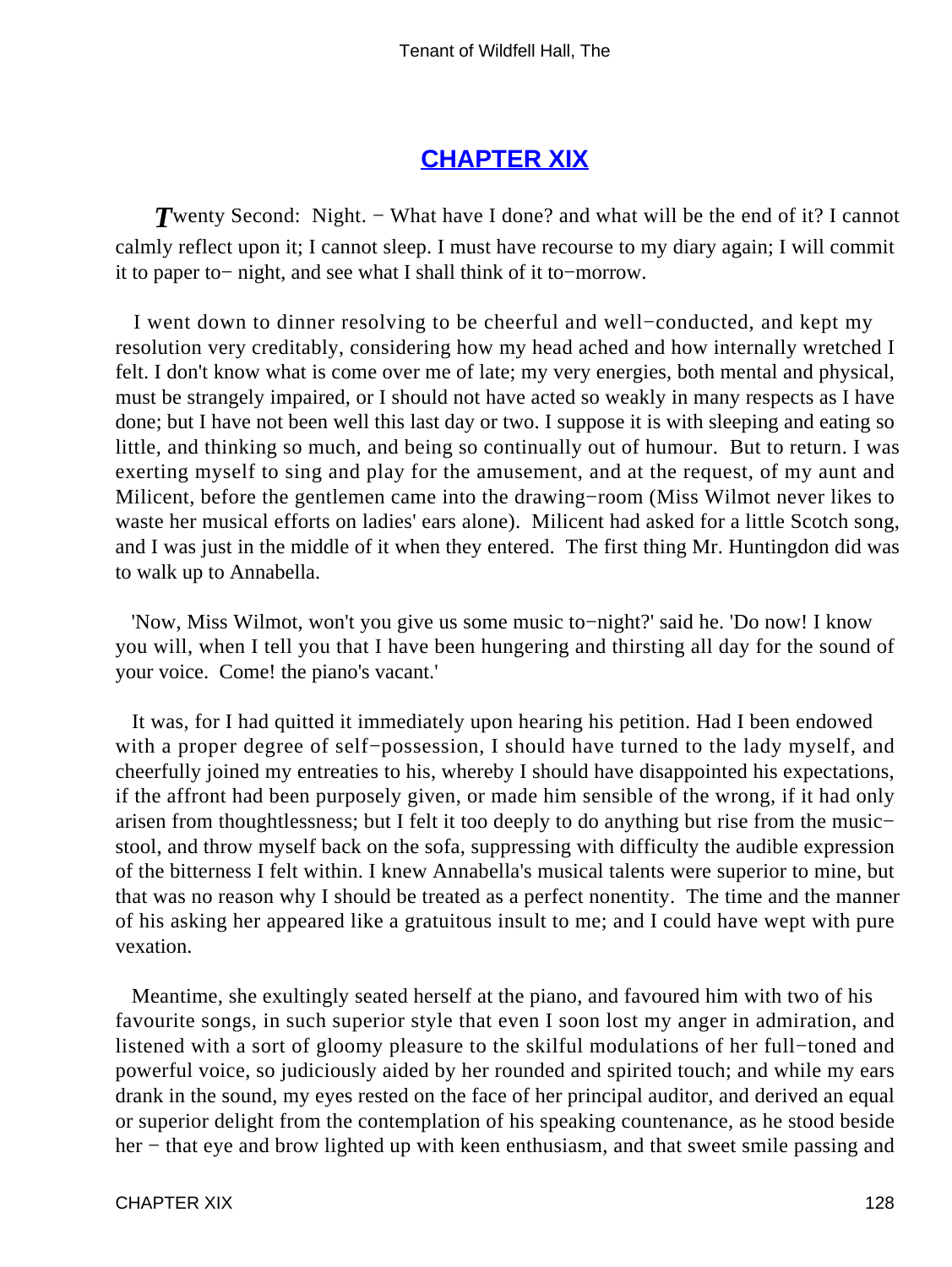appearing like gleams of sunshine on an April day. No wonder he should hunger and thirst to hear her sing. I now forgave him from my heart his reckless slight of me, and I felt ashamed at my pettish resentment of such a trifle − ashamed too of those bitter envious pangs that gnawed my inmost heart, in spite of all this admiration and delight.

 'There now,' said she, playfully running her fingers over the keys when she had concluded the second song. 'What shall I give you next?'

 But in saying this she looked back at Lord Lowborough, who was standing a little behind, leaning against the back of a chair, an attentive listener, too, experiencing, to judge by his countenance, much the same feelings of mingled pleasure and sadness as I did. But the look she gave him plainly said, 'Do you choose for me now: I have done enough for him, and will gladly exert myself to gratify you;' and thus encouraged, his lordship came forward, and turning over the music, presently set before her a little song that I had noticed before, and read more than once, with an interest arising from the circumstance of my connecting it in my mind with the reigning tyrant of my thoughts. And now, with my nerves already excited and half unstrung, I could not hear those words so sweetly warbled forth without some symptoms of emotion I was not able to suppress. Tears rose unbidden to my eyes, and I buried my face in the sofa−pillow that they might flow unseen while I listened. The air was simple, sweet, and sad. It is still running in my head, and so are the words:−

 Farewell to thee! but not farewell To all my fondest thoughts of thee: Within my heart they still shall dwell; And they shall cheer and comfort me.

 O beautiful, and full of grace! If thou hadst never met mine eye, I had not dreamed a living face Could fancied charms so far outvie.

 If I may ne'er behold again That form and face so dear to me, Nor hear thy voice, still would I fain Preserve, for aye, their memory.

 That voice, the magic of whose tone Can wake an echo in my breast, Creating feelings that, alone, Can make my tranced spirit blest.

That laughing eye, whose sunny beam My memory would not cherish less; – And oh, that smile! I whose joyous gleam No mortal languish can express.

 Adieu! but let me cherish, still, The hope with which I cannot part. Contempt may wound, and coldness chill, But still it lingers in my heart.

 And who can tell but Heaven, at last, May answer all my thousand prayers, And bid the future pay the past With joy for anguish, smiles for tears.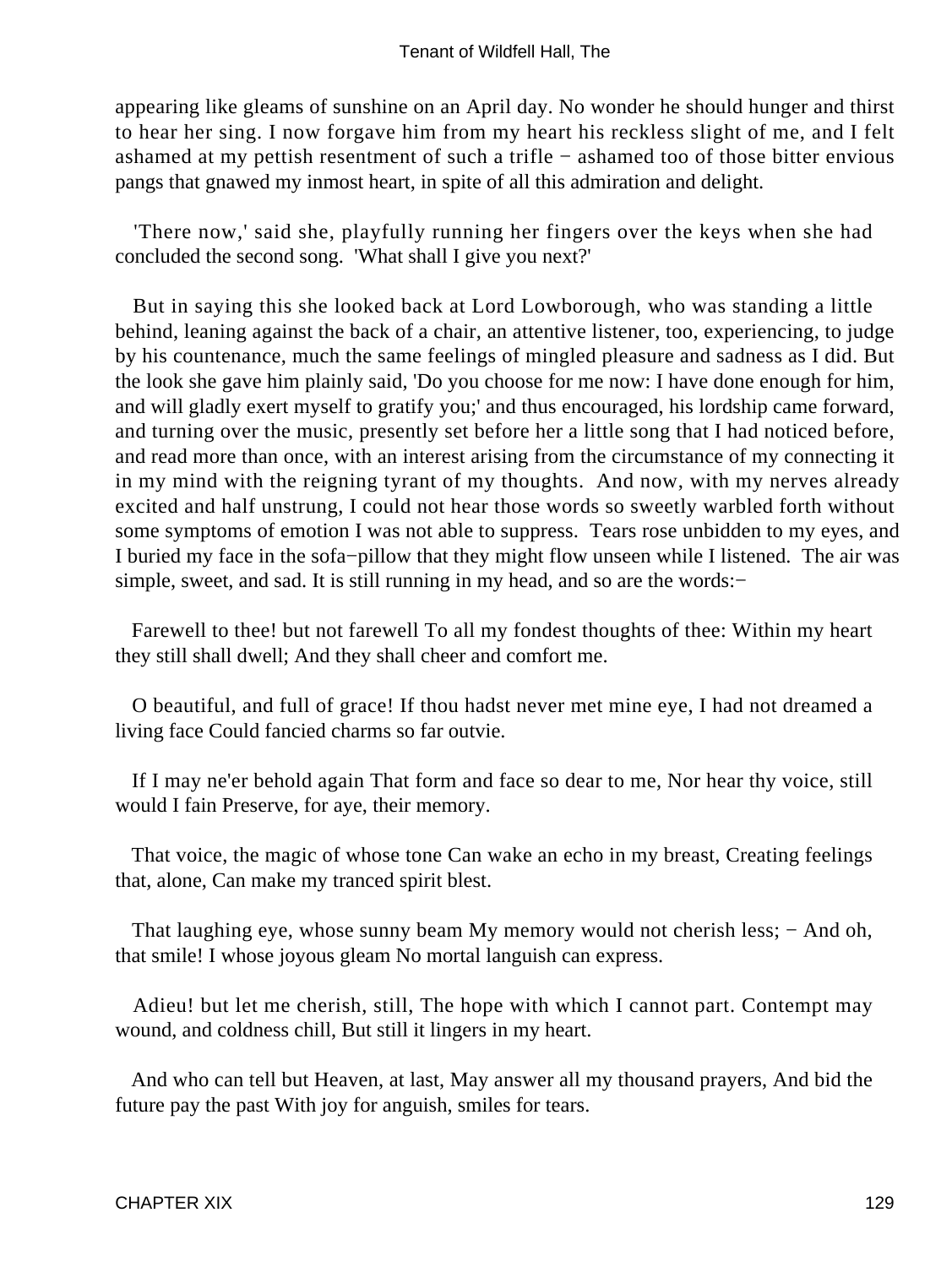When it ceased, I longed for nothing so much as to be out of the room. The sofa was not far from the door, but I did not dare to raise my head, for I knew Mr. Huntingdon was standing near me, and I knew by the sound of his voice, as he spoke in answer to some remark of Lord Lowborough's, that his face was turned towards me. Perhaps a half−suppressed sob had caught his ear, and caused him to look round − heaven forbid! But with a violent effort, I checked all further signs of weakness, dried my tears, and, when I thought he had turned away again, rose, and instantly left the apartment, taking refuge in my favourite resort, the library.

There was no light there but the faint red glow of the neglected fire; – but I did not want a light; I only wanted to indulge my thoughts, unnoticed and undisturbed; and sitting down on a low stool before the easy−chair, I sunk my head upon its cushioned seat, and thought, and thought, until the tears gushed out again, and I wept like any child. Presently, however, the door was gently opened and someone entered the room. I trusted it was only a servant, and did not stir. The door was closed again − but I was not alone; a hand gently touched my shoulder, and a voice said, softly, − 'Helen, what is the matter?'

I could not answer at the moment.

 'You must, and shall tell me,' was added, more vehemently, and the speaker threw himself on his knees beside me on the rug, and forcibly possessed himself of my hand; but I hastily caught it away, and replied, – 'It is nothing to you, Mr. Huntingdon.'

 'Are you sure it is nothing to me?' he returned; 'can you swear that you were not thinking of me while you wept?' This was unendurable. I made an effort to rise, but he was kneeling on my dress.

 'Tell me,' continued he − 'I want to know, − because if you were, I have something to say to you,  $-$  and if not, I'll go.'

 'Go then!' I cried; but, fearing he would obey too well, and never come again, I hastily added − 'Or say what you have to say, and have done with it!'

 'But which?' said he − 'for I shall only say it if you really were thinking of me. So tell me, Helen.'

'You're excessively impertinent, Mr. Huntingdon!'

 'Not at all − too pertinent, you mean. So you won't tell me? − Well, I'll spare your woman's pride, and, construing your silence into «Yes,» I'll take it for granted that I was the subject of your thoughts, and the cause of your affliction − '

```
'Indeed, \sin -'
```
CHAPTER XIX 130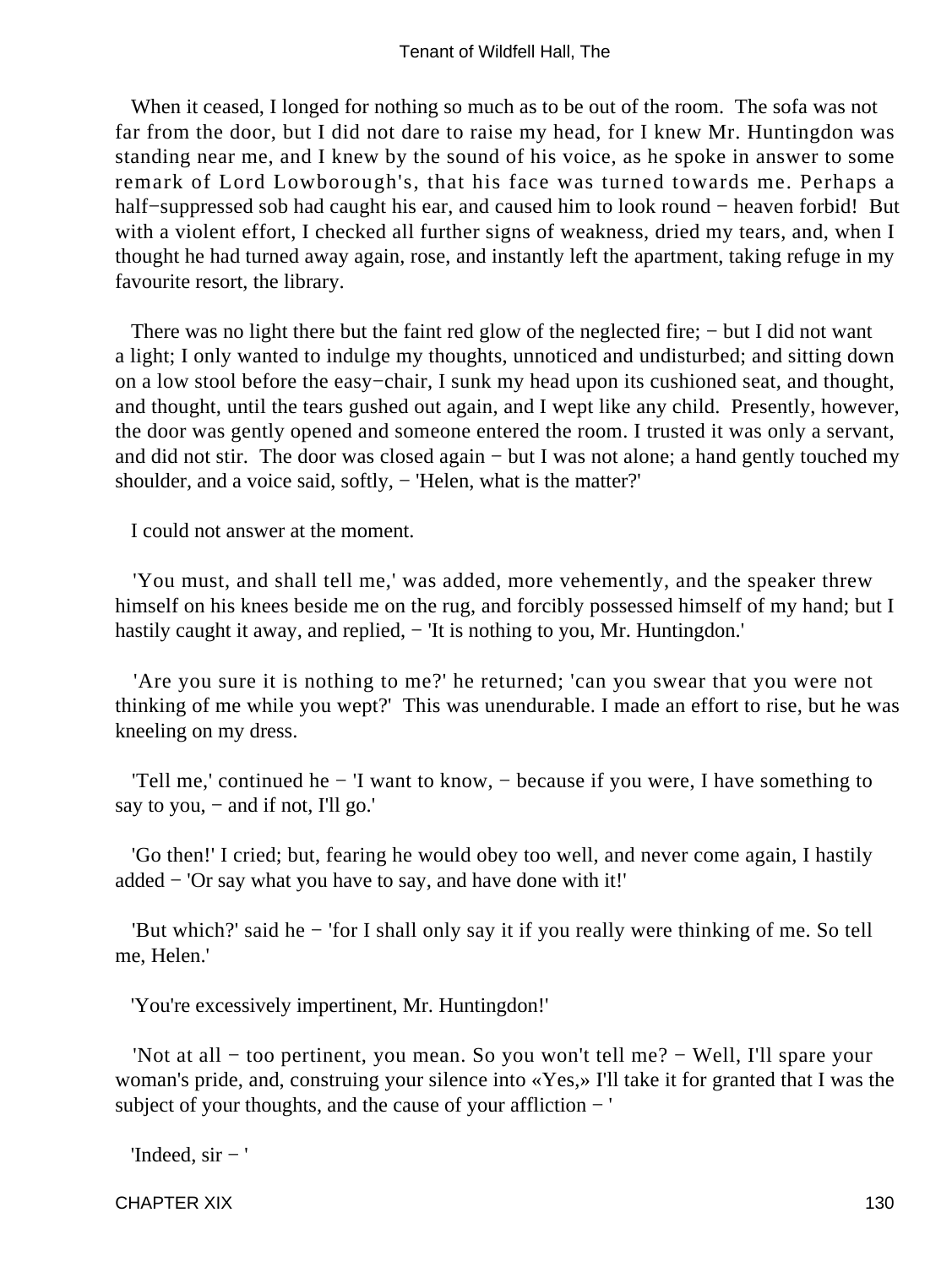'If you deny it, I won't tell you my secret,' threatened he; and I did not interrupt him again, or even attempt to repulse him: though he had taken my hand once more, and half embraced me with his other arm, I was scarcely conscious of it at the time.

 'It is this,' resumed he: 'that Annabella Wilmot, in comparison with you, is like a flaunting peony compared with a sweet, wild rosebud gemmed with dew − and I love you to distraction! − Now, tell me if that intelligence gives you any pleasure. Silence again? That means yes. Then let me add, that I cannot live without you, and if you answer No to this last question, you will drive me mad. – Will you bestow yourself upon me? – you will!' he cried, nearly squeezing me to death in his arms.

 'No, no!' I exclaimed, struggling to free myself from him − 'you must ask my uncle and aunt.'

'They won't refuse me, if you don't.'

'I'm not so sure of that − my aunt dislikes you.'

'But you don't, Helen − say you love me, and I'll go.'

'I wish you would go!' I replied.

'I will, this instant, − if you'll only say you love me.'

 'You know I do,' I answered. And again he caught me in his arms, and smothered me with kisses.

 At that moment my aunt opened wide the door, and stood before us, candle in hand, in shocked and horrified amazement, gazing alternately at Mr. Huntingdon and me − for we had both started up, and now stood wide enough asunder. But his confusion was only for a moment. Rallying in an instant, with the most enviable assurance, he began, − 'I beg ten thousand pardons, Mrs. Maxwell! Don't be too severe upon me. I've been asking your sweet niece to take me for better, for worse; and she, like a good girl, informs me she cannot think of it without her uncle's and aunt's consent. So let me implore you not to condemn me to eternal wretchedness: if you favour my cause, I am safe; for Mr. Maxwell, I am certain, can refuse you nothing.'

 'We will talk of this to−morrow, sir,' said my aunt, coldly. 'It is a subject that demands mature and serious deliberation. At present, you had better return to the drawing−room.'

'But meantime,' pleaded he, 'let me commend my cause to your most indulgent − '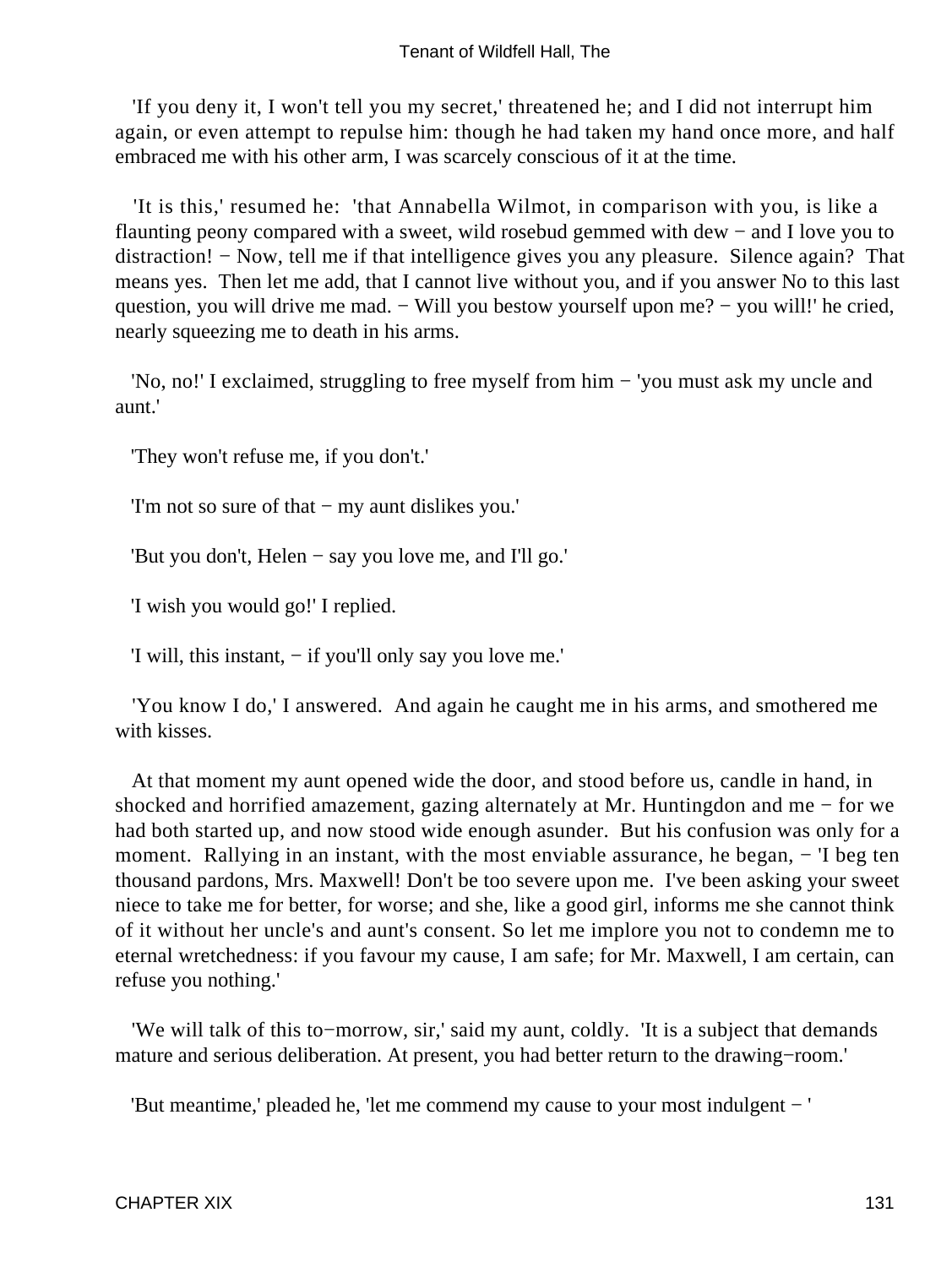'No indulgence for you, Mr. Huntingdon, must come between me and the consideration of my niece's happiness.'

 'Ah, true! I know she is an angel, and I am a presumptuous dog to dream of possessing such a treasure; but, nevertheless, I would sooner die than relinquish her in favour of the best man that ever went to heaven − and as for her happiness, I would sacrifice my body and  $soul - '$ 

'Body and soul, Mr. Huntingdon − sacrifice your soul?'

'Well, I would lay down life − '

'You would not be required to lay it down.'

 'I would spend it, then − devote my life − and all its powers to the promotion and preservation − '

 'Another time, sir, we will talk of this − and I should have felt disposed to judge more favourably of your pretensions, if you too had chosen another time and place, and let me add − another manner for your declaration.'

'Why, you see, Mrs. Maxwell,' he began −

 'Pardon me, sir,' said she, with dignity − 'The company are inquiring for you in the other room.' And she turned to me.

'Then you must plead for me, Helen,' said he, and at length withdrew.

 'You had better retire to your room, Helen,' said my aunt, gravely. 'I will discuss this matter with you, too, to−morrow.'

'Don't be angry, aunt,' said I.

 'My dear, I am not angry,' she replied: 'I am surprised. If it is true that you told him you could not accept his offer without our consent − '

'It is true,' interrupted I.

'Then how could you permit −?'

 'I couldn't help it, aunt,' I cried, bursting into tears. They were not altogether the tears of sorrow, or of fear for her displeasure, but rather the outbreak of the general tumultuous excitement of my feelings. But my good aunt was touched at my agitation. In a softer tone,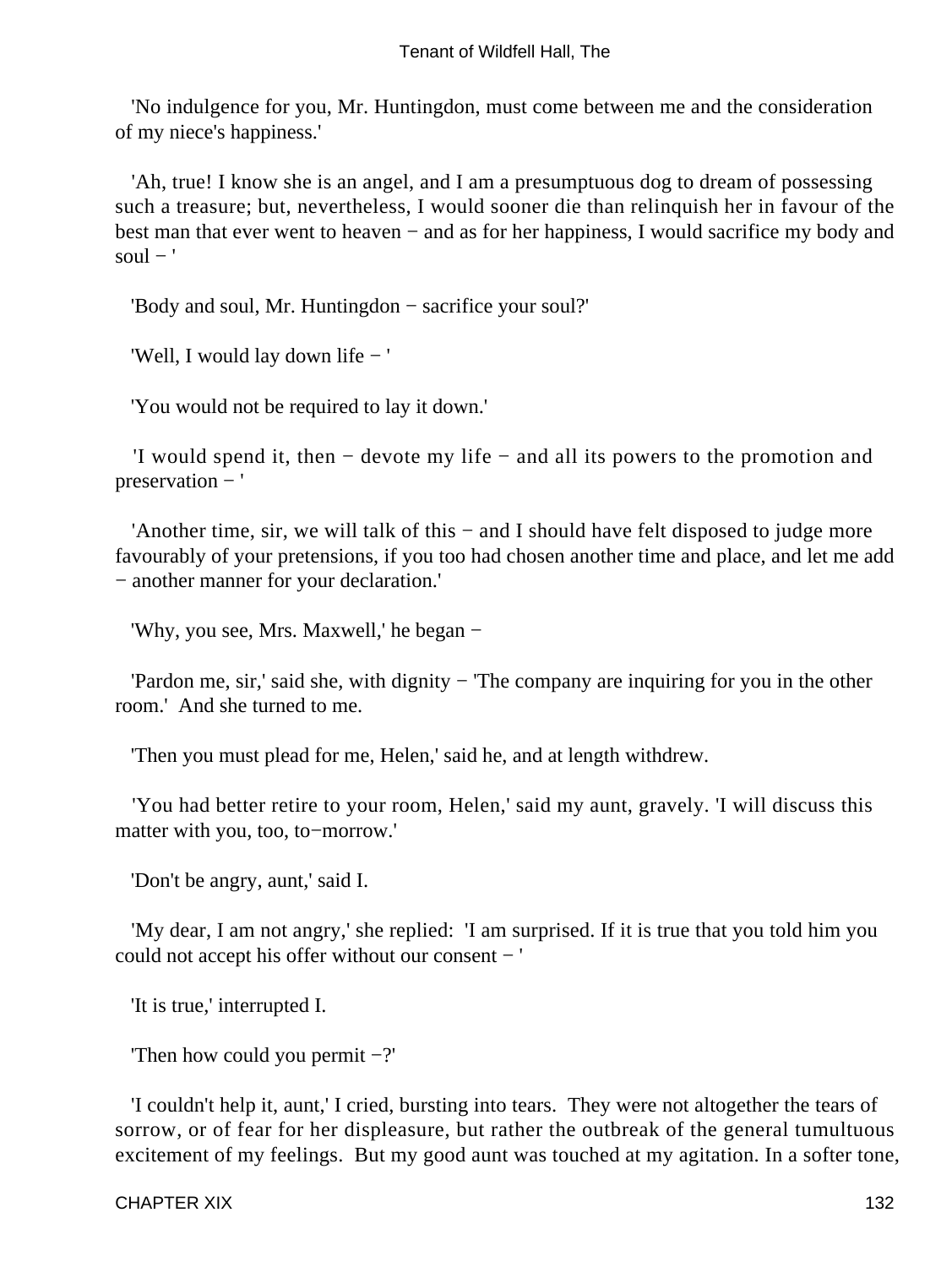she repeated her recommendation to retire, and, gently kissing my forehead, bade me good−night, and put her candle in my hand; and I went; but my brain worked so, I could not think of sleeping. I feel calmer now that I have written all this; and I will go to bed, and try to win tired nature's sweet restorer.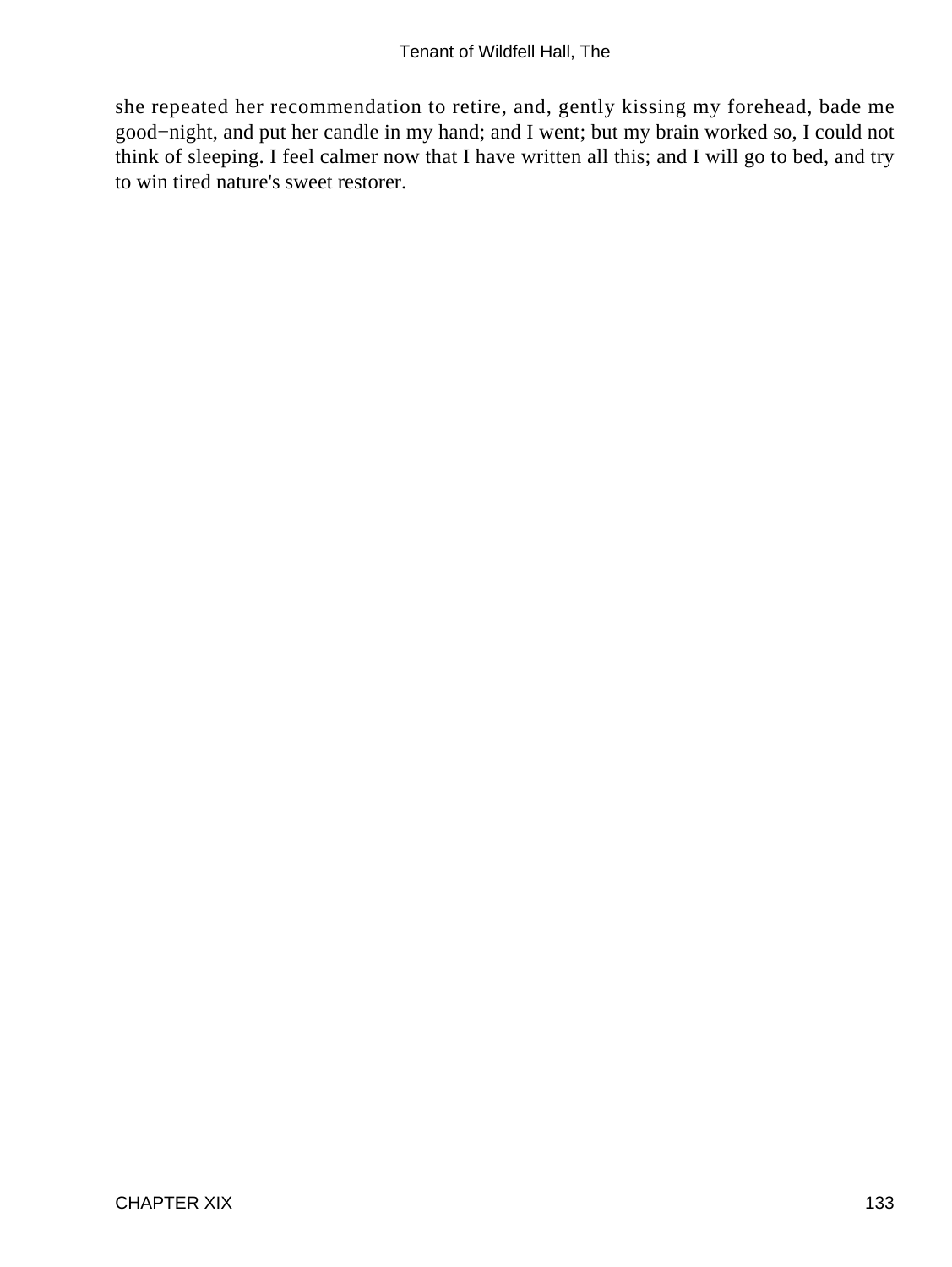# **[CHAPTER XX](#page-379-0)**

*S*eptember 24th. – In the morning I rose, light and cheerful – nay, intensely happy. The hovering cloud cast over me by my aunt's views, and by the fear of not obtaining her consent, was lost in the bright effulgence of my own hopes, and the too delightful consciousness of requited love. It was a splendid morning; and I went out to enjoy it, in a quiet ramble, in company with my own blissful thoughts. The dew was on the grass, and ten thousand gossamers were waving in the breeze; the happy red−breast was pouring out its little soul in song, and my heart overflowed with silent hymns of gratitude and praise to heaven.

 But I had not wandered far before my solitude was interrupted by the only person that could have disturbed my musings, at that moment, without being looked upon as an unwelcome intruder: Mr. Huntingdon came suddenly upon me. So unexpected was the apparition, that I might have thought it the creation of an over− excited imagination, had the sense of sight alone borne witness to his presence; but immediately I felt his strong arm round my waist and his warm kiss on my cheek, while his keen and gleeful salutation, 'My own Helen!' was ringing in my ear.

 'Not yours yet!' said I, hastily swerving aside from this too presumptuous greeting. 'Remember my guardians. You will not easily obtain my aunt's consent. Don't you see she is prejudiced against you?'

 'I do, dearest; and you must tell me why, that I may best know how to combat her objections. I suppose she thinks I am a prodigal,' pursued he, observing that I was unwilling to reply, 'and concludes that I shall have but little worldly goods wherewith to endow my better half? If so, you must tell her that my property is mostly entailed, and I cannot get rid of it. There may be a few mortgages on the rest – a few trifling debts and incumbrances here and there, but nothing to speak of; and though I acknowledge I am not so rich as I might be − or have been − still, I think, we could manage pretty comfortably on what's left. My father, you know, was something of a miser, and in his latter days especially saw no pleasure in life but to amass riches; and so it is no wonder that his son should make it his chief delight to spend them, which was accordingly the case, until my acquaintance with you, dear Helen, taught me other views and nobler aims. And the very idea of having you to care for under my roof would force me to moderate my expenses and live like a Christian − not to speak of all the prudence and virtue you would instil into my mind by your wise counsels and sweet, attractive goodness.'

 'But it is not that,' said I; 'it is not money my aunt thinks about. She knows better than to value worldly wealth above its price.'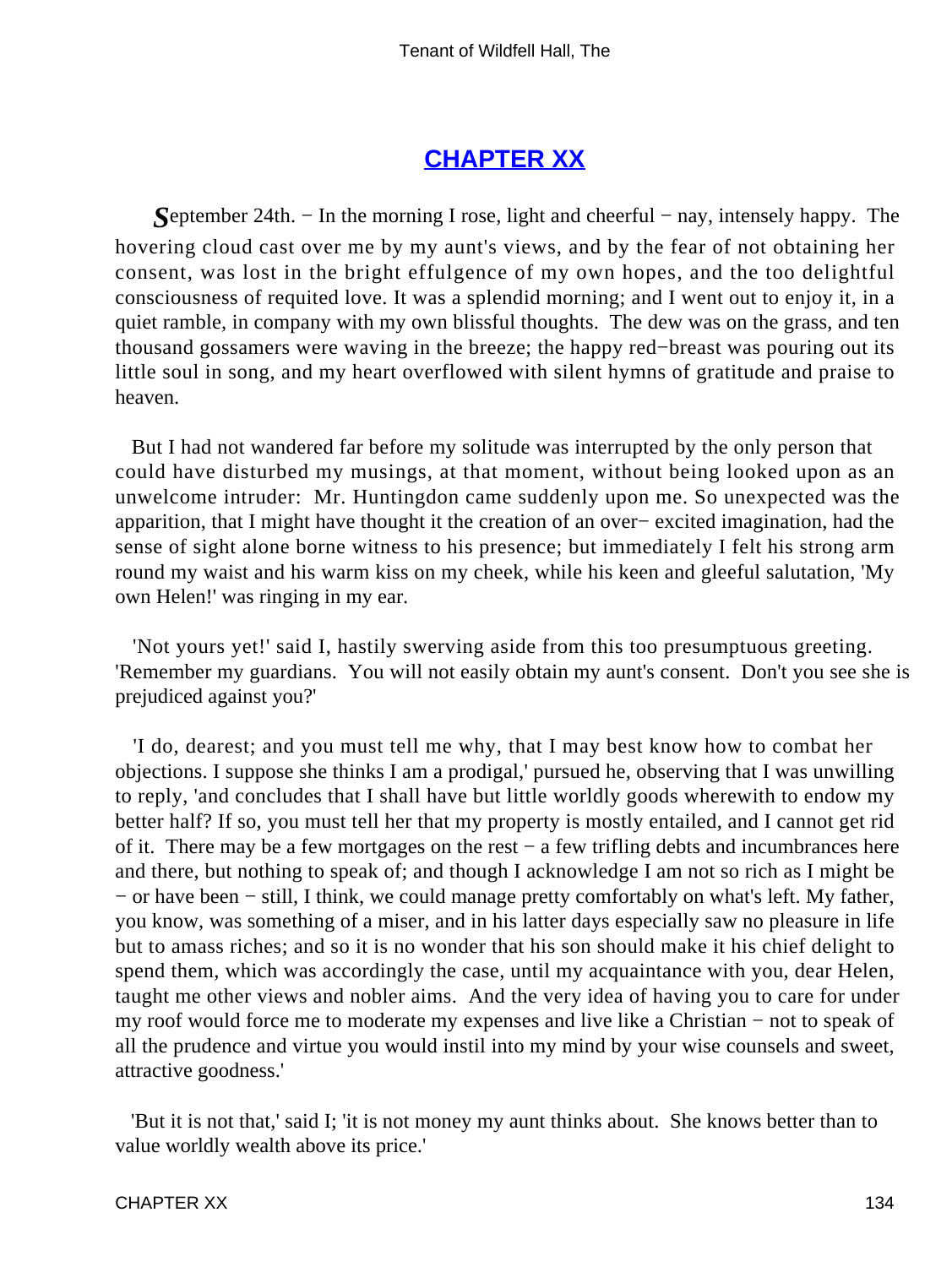'What is it, then?'

'She wishes me to − to marry none but a really good man.'

 'What, a man of «decided piety»? − ahem! − Well, come, I'll manage that too! It's Sunday to−day, isn't it? I'll go to church morning, afternoon, and evening, and comport myself in such a godly sort that she shall regard me with admiration and sisterly love, as a brand plucked from the burning. I'll come home sighing like a furnace, and full of the savour and unction of dear Mr. Blatant's discourse − '

'Mr. Leighton,' said I, dryly.

 'Is Mr. Leighton a «sweet preacher,» Helen − a «dear, delightful, heavenly−minded man»?'

'He is a good man, Mr. Huntingdon. I wish I could say half as much for you.'

 'Oh, I forgot, you are a saint, too. I crave your pardon, dearest − but don't call me Mr. Huntingdon; my name is Arthur.'

 'I'll call you nothing − for I'll have nothing at all to do with you if you talk in that way any more. If you really mean to deceive my aunt as you say, you are very wicked; and if not, you are very wrong to jest on such a subject.'

 'I stand corrected,' said he, concluding his laugh with a sorrowful sigh. 'Now,' resumed he, after a momentary pause, 'let us talk about something else. And come nearer to me, Helen, and take my arm; and then I'll let you alone. I can't be quiet while I see you walking there.'

I complied; but said we must soon return to the house.

 'No one will be down to breakfast yet, for long enough,' he answered. 'You spoke of your guardians just now, Helen, but is not your father still living?'

 'Yes, but I always look upon my uncle and aunt as my guardians, for they are so in deed, though not in name. My father has entirely given me up to their care. I have never seen him since dear mamma died, when I was a very little girl, and my aunt, at her request, offered to take charge of me, and took me away to Staningley, where I have remained ever since; and I don't think he would object to anything for me that she thought proper to sanction.'

'But would he sanction anything to which she thought proper to object?'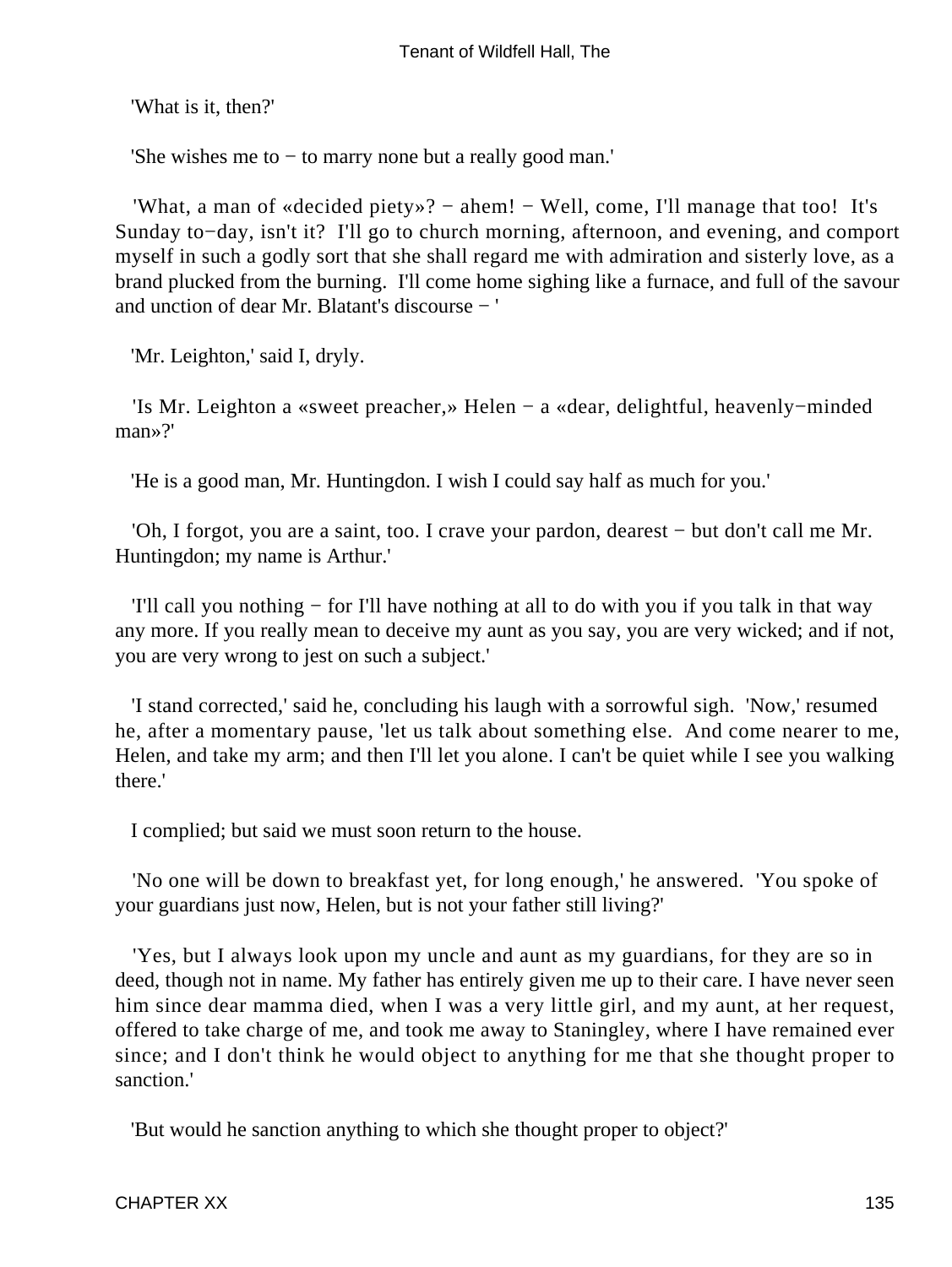'No, I don't think he cares enough about me.'

 'He is very much to blame − but he doesn't know what an angel he has for his daughter − which is all the better for me, as, if he did, he would not be willing to part with such a treasure.'

'And Mr. Huntingdon,' said I, 'I suppose you know I am not an heiress?'

 He protested he had never given it a thought, and begged I would not disturb his present enjoyment by the mention of such uninteresting subjects. I was glad of this proof of disinterested affection; for Annabella Wilmot is the probable heiress to all her uncle's wealth, in addition to her late father's property, which she has already in possession.

 I now insisted upon retracing our steps to the house; but we walked slowly, and went on talking as we proceeded. I need not repeat all we said: let me rather refer to what passed between my aunt and me, after breakfast, when Mr. Huntingdon called my uncle aside, no doubt to make his proposals, and she beckoned me into another room, where she once more commenced a solemn remonstrance, which, however, entirely failed to convince me that her view of the case was preferable to my own.

 'You judge him uncharitably, aunt, I know,' said I. 'His very friends are not half so bad as you represent them. There is Walter Hargrave, Milicent's brother, for one: he is but a little lower than the angels, if half she says of him is true. She is continually talking to me about him, and lauding his many virtues to the skies.'

 'You will form a very inadequate estimate of a man's character,' replied she, 'if you judge by what a fond sister says of him. The worst of them generally know how to hide their misdeeds from their sisters' eyes, and their mother's, too.'

'And there is Lord Lowborough,' continued I, 'quite a decent man.'

 'Who told you so? Lord Lowborough is a desperate man. He has dissipated his fortune in gambling and other things, and is now seeking an heiress to retrieve it. I told Miss Wilmot so; but you're all alike: she haughtily answered she was very much obliged to me, but she believed she knew when a man was seeking her for her fortune, and when for herself; she flattered herself she had had experience enough in those matters to be justified in trusting to her own judgment – and as for his lordship's lack of fortune, she cared nothing about that, as she hoped her own would suffice for both; and as for his wildness, she supposed he was no worse than others − besides, he was reformed now. Yes, they can all play the hypocrite when they want to take in a fond, misguided woman!'

 'Well, I think he's about as good as she is,' said I. 'But when Mr. Huntingdon is married, he won't have many opportunities of consorting with his bachelor friends; – and the worse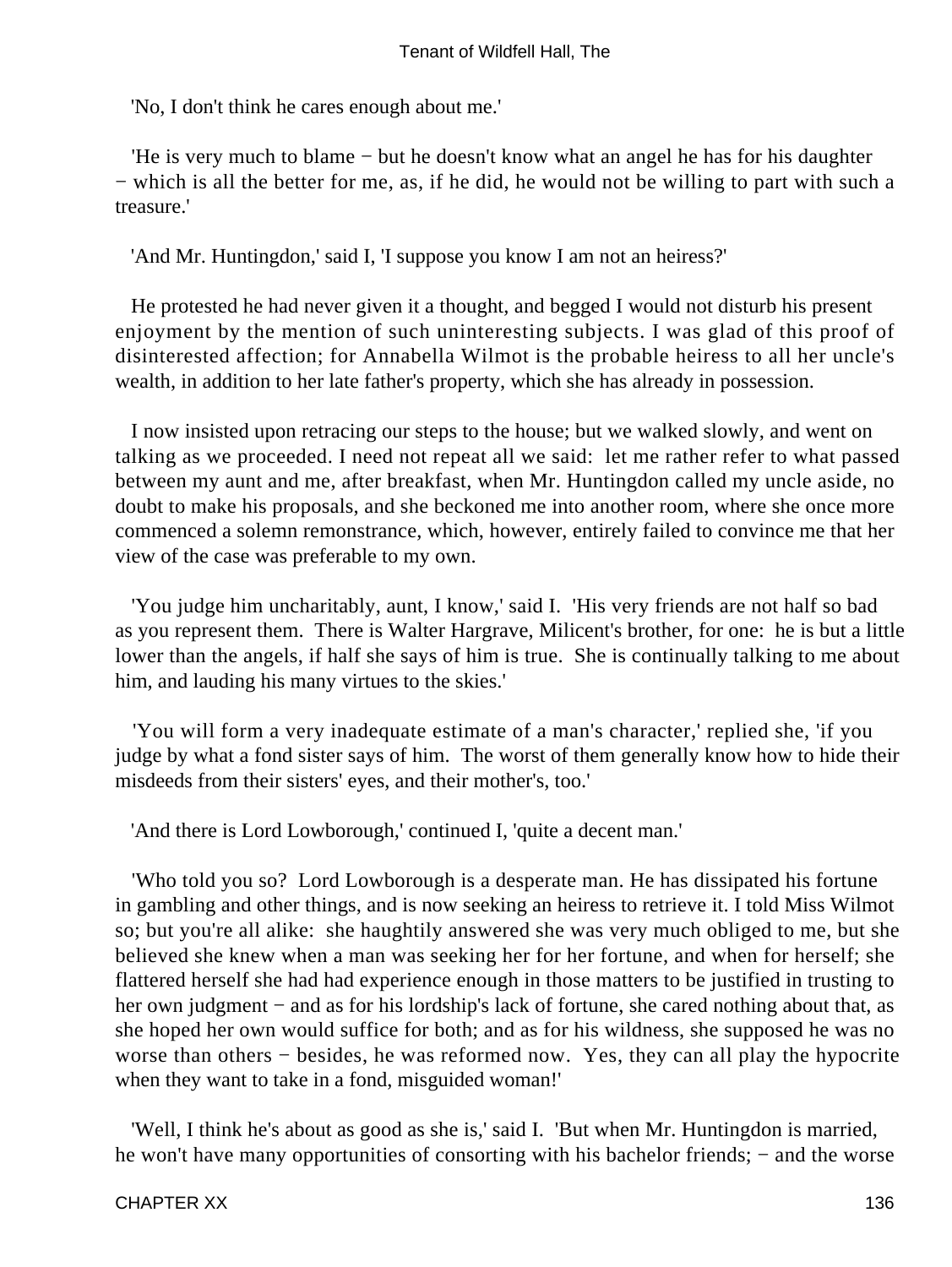they are, the more I long to deliver him from them.'

 'To be sure, my dear; and the worse he is, I suppose, the more you long to deliver him from himself.'

 'Yes, provided he is not incorrigible − that is, the more I long to deliver him from his faults − to give him an opportunity of shaking off the adventitious evil got from contact with others worse than himself, and shining out in the unclouded light of his own genuine goodness − to do my utmost to help his better self against his worse, and make him what he would have been if he had not, from the beginning, had a bad, selfish, miserly father, who, to gratify his own sordid passions, restricted him in the most innocent enjoyments of childhood and youth, and so disgusted him with every kind of restraint; – and a foolish mother who indulged him to the top of his bent, deceiving her husband for him, and doing her utmost to encourage those germs of folly and vice it was her duty to suppress, – and then, such a set of companions as you represent his friends to be − '

'Poor man!' said she, sarcastically, 'his kind have greatly wronged him!'

'They have!' cried I – 'and they shall wrong him no more – his wife shall undo what his mother did!'

 'Well,' said she, after a short pause, 'I must say, Helen, I thought better of your judgment than this − and your taste too. How you can love such a man I cannot tell, or what pleasure you can find in his company; for «what fellowship hath light with darkness; or he that believeth with an infidel?»'

 'He is not an infidel; − and I am not light, and he is not darkness; his worst and only vice is thoughtlessness.'

 'And thoughtlessness,' pursued my aunt, 'may lead to every crime, and will but poorly excuse our errors in the sight of God. Mr. Huntingdon, I suppose, is not without the common faculties of men: he is not so light−headed as to be irresponsible: his Maker has endowed him with reason and conscience as well as the rest of us; the Scriptures are open to him as well as to others; – and «if he hear not them, neither will he hear though one rose from the dead.» And remember, Helen,' continued she, solemnly, '«the wicked shall be turned into hell, and they that forget God!»' And suppose, even, that he should continue to love you, and you him, and that you should pass through life together with tolerable comfort − how will it be in the end, when you see yourselves parted for ever; you, perhaps, taken into eternal bliss, and he cast into the lake that burneth with unquenchable fire − there for ever to − '

 'Not for ever,' I exclaimed, '«only till he has paid the uttermost farthing;» for «if any man's work abide not the fire, he shall suffer loss, yet himself shall be saved, but so as by fire;» and He that «is able to subdue all things to Himself will have all men to be saved,»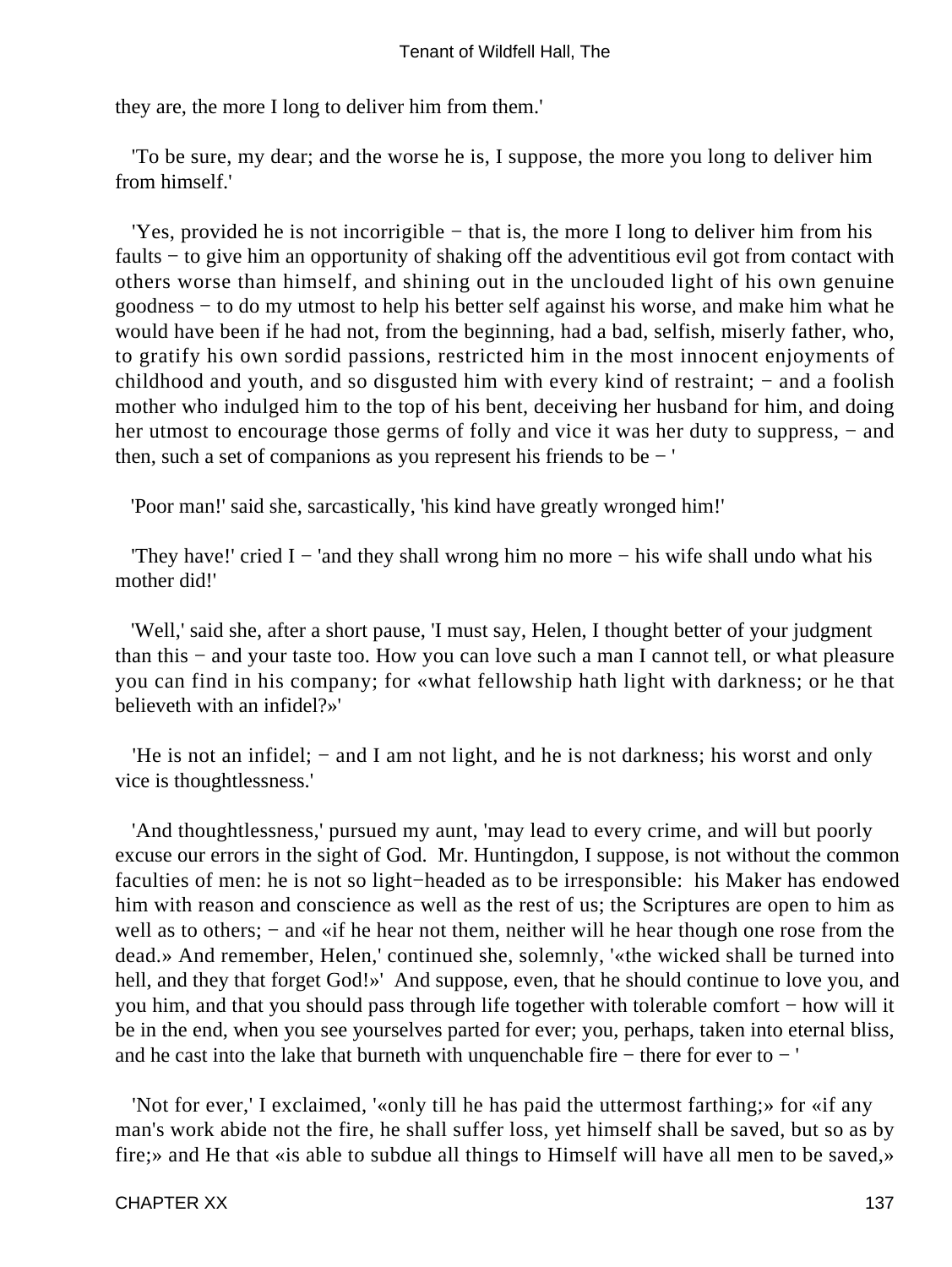and «will, in the fulness of time, gather together in one all things in Christ Jesus, who tasted death for every man, and in whom God will reconcile all things to Himself, whether they be things in earth or things in heaven.»'

'Oh, Helen! where did you learn all this?'

 'In the Bible, aunt. I have searched it through, and found nearly thirty passages, all tending to support the same theory.'

 'And is that the use you make of your Bible? And did you find no passages tending to prove the danger and the falsity of such a belief?'

 'No: I found, indeed, some passages that, taken by themselves, might seem to contradict that opinion; but they will all bear a different construction to that which is commonly given, and in most the only difficulty is in the word which we translate «everlasting» or «eternal.» I don't know the Greek, but I believe it strictly means for ages, and might signify either endless or long−enduring. And as for the danger of the belief, I would not publish it abroad if I thought any poor wretch would be likely to presume upon it to his own destruction, but it is a glorious thought to cherish in one's own heart, and I would not part with it for all the world can give!'

 Here our conference ended, for it was now high time to prepare for church. Every one attended the morning service, except my uncle, who hardly ever goes, and Mr. Wilmot, who stayed at home with him to enjoy a quiet game of cribbage. In the afternoon Miss Wilmot and Lord Lowborough likewise excused themselves from attending; but Mr. Huntingdon vouchsafed to accompany us again. Whether it was to ingratiate himself with my aunt I cannot tell, but, if so, he certainly should have behaved better. I must confess, I did not like his conduct during service at all. Holding his prayer−book upside down, or open at any place but the right, he did nothing but stare about him, unless he happened to catch my aunt's eye or mine, and then he would drop his own on his book, with a puritanical air of mock solemnity that would have been ludicrous, if it had not been too provoking. Once, during the sermon, after attentively regarding Mr. Leighton for a few minutes, he suddenly produced his gold pencil−case and snatched up a Bible. Perceiving that I observed the movement, he whispered that he was going to make a note of the sermon; but instead of that, as I sat next him, I could not help seeing that he was making a caricature of the preacher, giving to the respectable, pious, elderly gentleman, the air and aspect of a most absurd old hypocrite. And yet, upon his return, he talked to my aunt about the sermon with a degree of modest, serious discrimination that tempted me to believe he had really attended to and profited by the discourse.

 Just before dinner my uncle called me into the library for the discussion of a very important matter, which was dismissed in few words.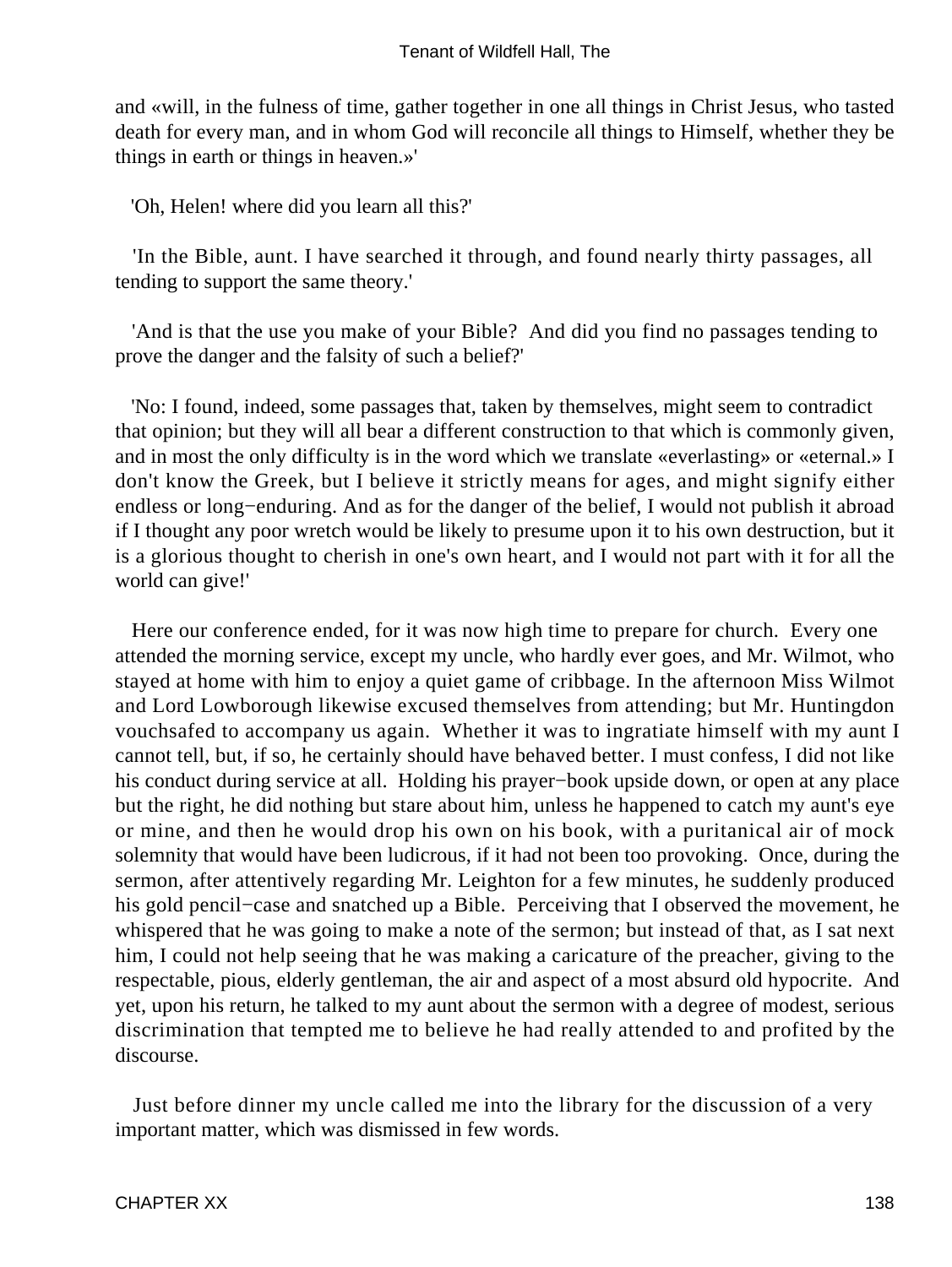'Now, Nell,' said he, 'this young Huntingdon has been asking for you: what must I say about it? Your aunt would answer «no» − but what say you?'

 'I say yes, uncle,' replied I, without a moment's hesitation; for I had thoroughly made up my mind on the subject.

 'Very good!' cried he. 'Now that's a good honest answer − wonderful for a girl! − Well, I'll write to your father to−morrow. He's sure to give his consent; so you may look on the matter as settled. You'd have done a deal better if you'd taken Wilmot, I can tell you; but that you won't believe. At your time of life, it's love that rules the roast: at mine, it's solid, serviceable gold. I suppose now, you'd never dream of looking into the state of your husband's finances, or troubling your head about settlements, or anything of that sort?'

'I don't think I should.'

 'Well, be thankful, then, that you've wiser heads to think for you. I haven't had time, yet, to examine thoroughly into this young rascal's affairs, but I see that a great part of his father's fine property has been squandered away; – but still, I think, there's a pretty fair share of it left, and a little careful nursing may make a handsome thing of it yet; and then we must persuade your father to give you a decent fortune, as he has only one besides yourself to care for; − and, if you behave well, who knows but what I may be induced to remember you in my will!' continued he, putting his fingers to his nose, with a knowing wink.

'Thanks, uncle, for that and all your kindness,' replied I.

 'Well, and I questioned this young spark on the matter of settlements,' continued he; 'and he seemed disposed to be generous enough on that point − '

 'I knew he would!' said I. 'But pray don't trouble your head − or his, or mine about that; for all I have will be his, and all he has will be mine; and what more could either of us require?' And I was about to make my exit, but he called me back.

 'Stop, stop!' cried he; 'we haven't mentioned the time yet. When must it be? Your aunt would put it off till the Lord knows when, but he is anxious to be bound as soon as may be: he won't hear of waiting beyond next month; and you, I guess, will be of the same mind, so − '

'Not at all, uncle; on the contrary, I should like to wait till after Christmas, at least.'

 'Oh! pooh, pooh! never tell me that tale − I know better,' cried he; and he persisted in his incredulity. Nevertheless, it is quite true. I am in no hurry at all. How can I be, when I think of the momentous change that awaits me, and of all I have to leave? It is happiness enough to know that we are to be united; and that he really loves me, and I may love him as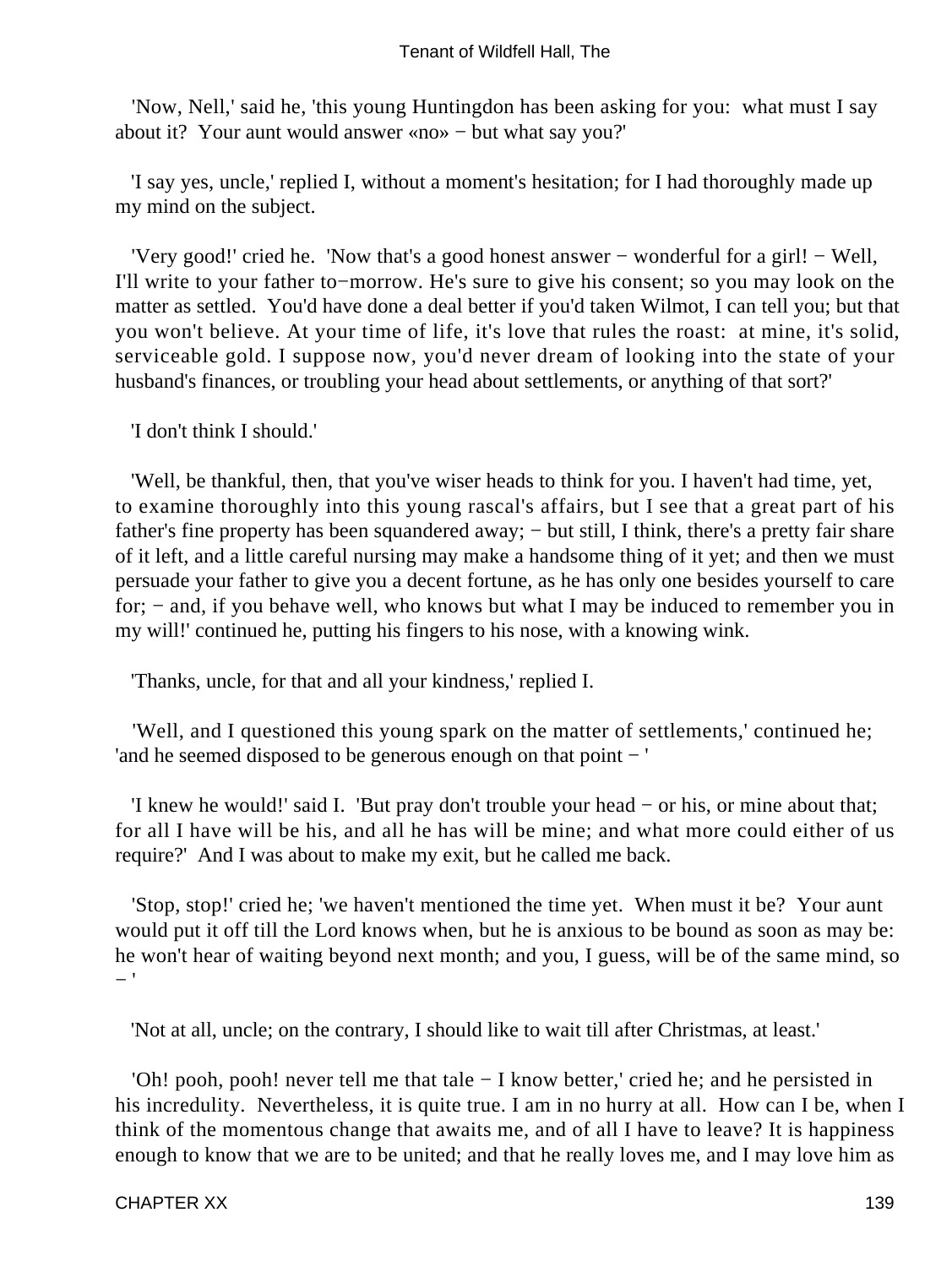devotedly, and think of him as often as I please. However, I insisted upon consulting my aunt about the time of the wedding, for I determined her counsels should not be utterly disregarded; and no conclusions on that particular are come to yet.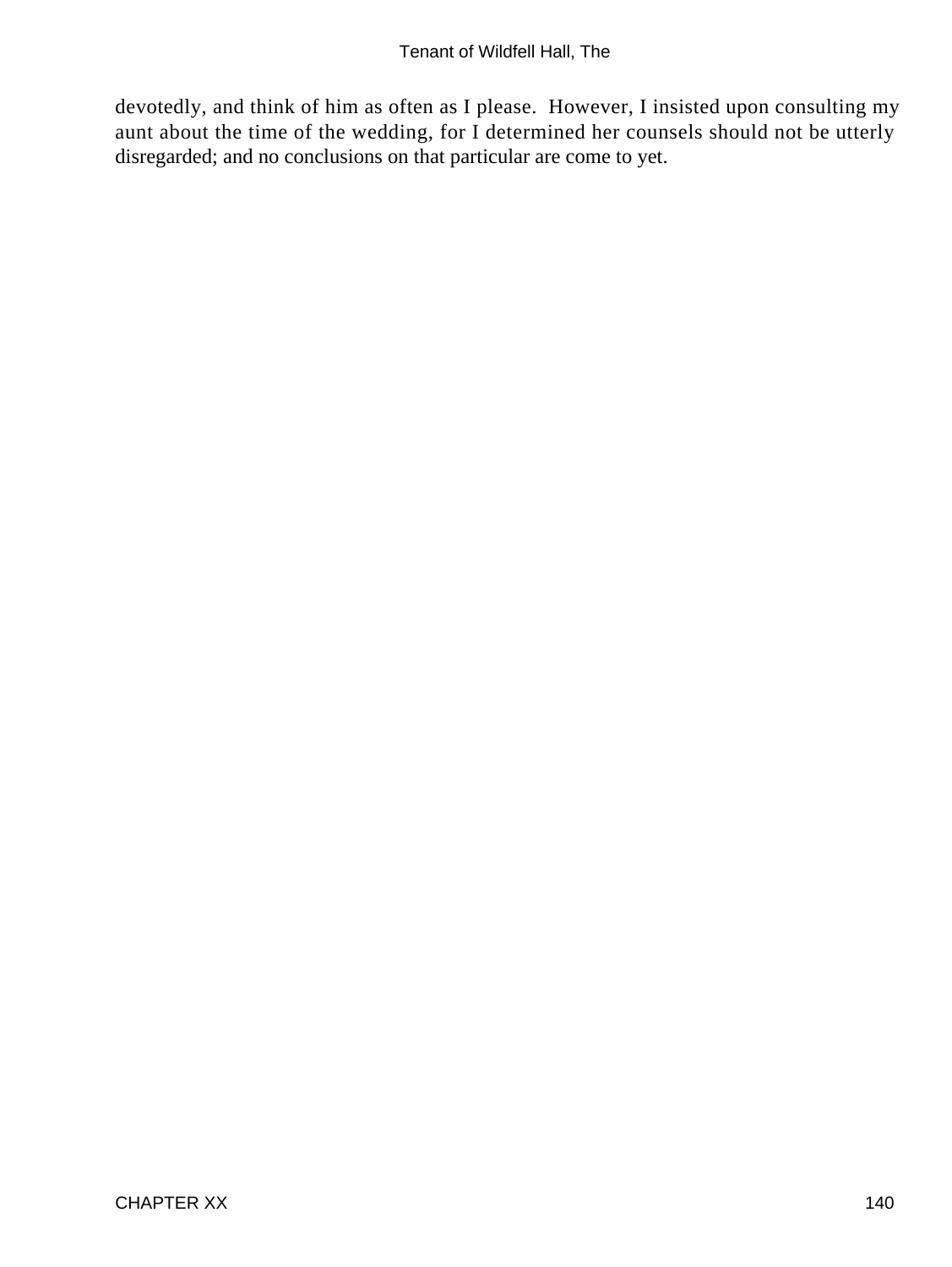## **[CHAPTER XXI](#page-379-0)**

*O*ctober 1st. – All is settled now. My father has given his consent, and the time is fixed for Christmas, by a sort of compromise between the respective advocates for hurry and delay. Milicent Hargrave is to be one bridesmaid and Annabella Wilmot the other − not that I am particularly fond of the latter, but she is an intimate of the family, and I have not another friend.

 When I told Milicent of my engagement, she rather provoked me by her manner of talking it. After staring a moment in mute surprise, she said, − 'Well, Helen, I suppose I ought to congratulate you – and I am glad to see you so happy; but I did not think you would take him; and I can't help feeling surprised that you should like him so much.'

'Why so?'

 'Because you are so superior to him in every way, and there's something so bold and reckless about him − so, I don't know how − but I always feel a wish to get out of his way when I see him approach.'

'You are timid, Milicent; but that's no fault of his.'

 'And then his look,' continued she. 'People say he's handsome, and of course he is; but I don't like that kind of beauty, and I wonder that you should.'

'Why so, pray?'

'Well, you know, I think there's nothing noble or lofty in his appearance.'

 'In fact, you wonder that I can like any one so unlike the stilted heroes of romance. Well, give me my flesh and blood lover, and I'll leave all the Sir Herberts and Valentines to you − if you can find them.'

 'I don't want them,' said she. 'I'll be satisfied with flesh and blood too − only the spirit must shine through and predominate. But don't you think Mr. Huntingdon's face is too red?'

 'No!' cried I, indignantly. 'It is not red at all. There is just a pleasant glow, a healthy freshness in his complexion − the warm, pinky tint of the whole harmonising with the deeper colour of the cheeks, exactly as it ought to do. I hate a man to be red and white, like a painted doll, or all sickly white, or smoky black, or cadaverous yellow.'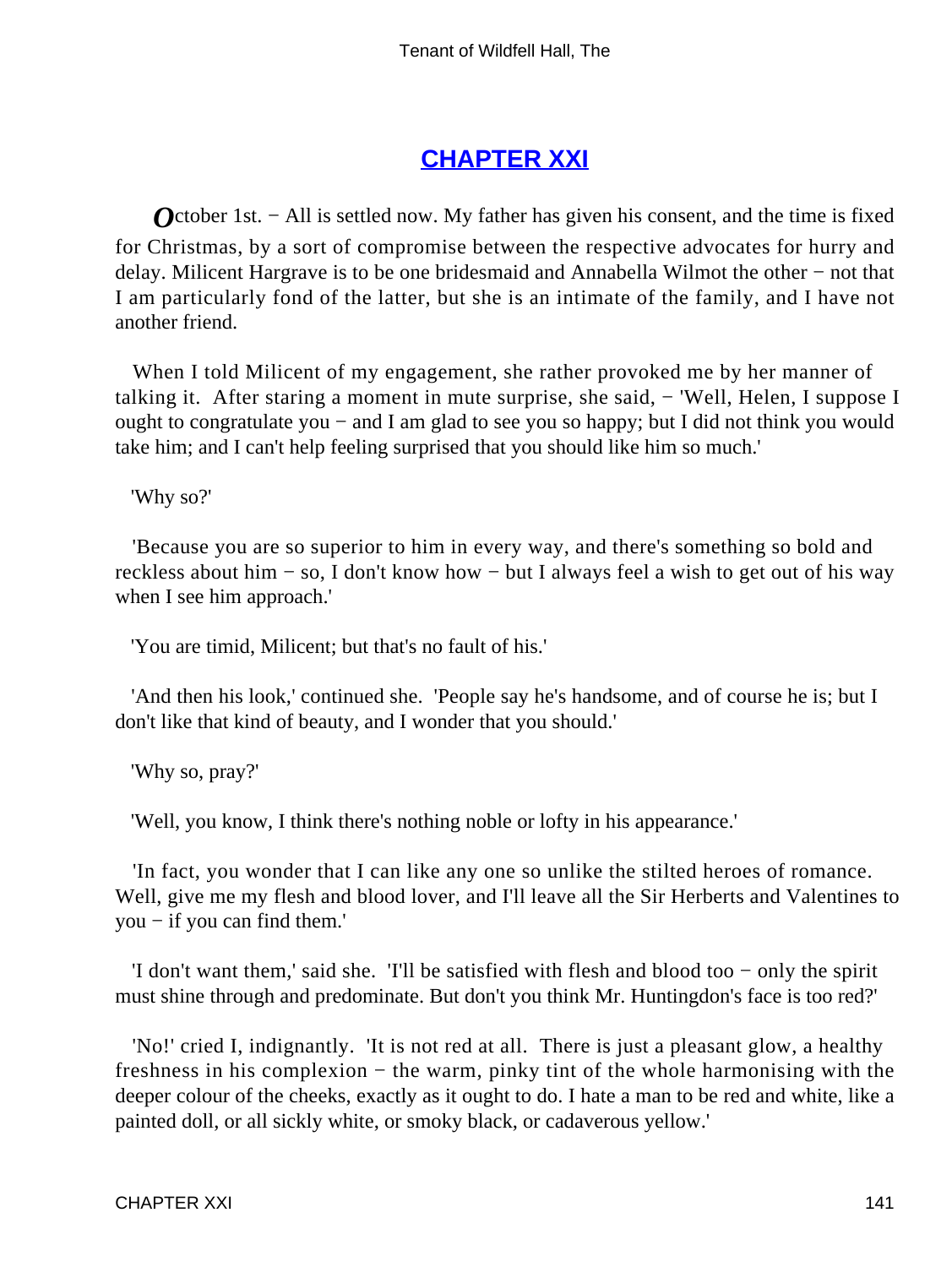'Well, tastes differ − but I like pale or dark,' replied she. 'But, to tell you the truth, Helen, I had been deluding myself with the hope that you would one day be my sister. I expected Walter would be introduced to you next season; and I thought you would like him, and was certain he would like you; and I flattered myself I should thus have the felicity of seeing the two persons I like best in the world – except mamma – united in one. He mayn't be exactly what you would call handsome, but he's far more distinguished−looking, and nicer and better than Mr. Huntingdon; – and I'm sure you would say so, if you knew him.'

 'Impossible, Milicent! You think so, because you're his sister; and, on that account, I'll forgive you; but nobody else should so disparage Arthur Huntingdon to me with impunity.'

Miss Wilmot expressed her feelings on the subject almost as openly.

 'And so, Helen,' said she, coming up to me with a smile of no amiable import, 'you are to be Mrs. Huntingdon, I suppose?'

'Yes,' replied I. 'Don't you envy me?'

 'Oh, dear, no!' she exclaimed. 'I shall probably be Lady Lowborough some day, and then you know, dear, I shall be in a capacity to inquire, «Don't you envy me?»'

'Henceforth I shall envy no one,' returned I.

 'Indeed! Are you so happy then?' said she, thoughtfully; and something very like a cloud of disappointment shadowed her face. 'And does he love you − I mean, does he idolise you as much as you do him?' she added, fixing her eyes upon me with ill−disguised anxiety for the reply.

 'I don't want to be idolised,' I answered; 'but I am well assured that he loves me more than anybody else in the world − as I do him.'

'Exactly,' said she, with a nod. 'I wish − ' she paused.

'What do you wish?' asked I, annoyed at the vindictive expression of her countenance.

 'I wish,' returned, she, with a short laugh, 'that all the attractive points and desirable qualifications of the two gentlemen were united in one – that Lord Lowborough had Huntingdon's handsome face and good temper, and all his wit, and mirth and charm, or else that Huntingdon had Lowborough's pedigree, and title, and delightful old family seat, and I had him; and you might have the other and welcome.'

 'Thank you, dear Annabella: I am better satisfied with things as they are, for my own part; and for you, I wish you were as well content with your intended as I am with mine,'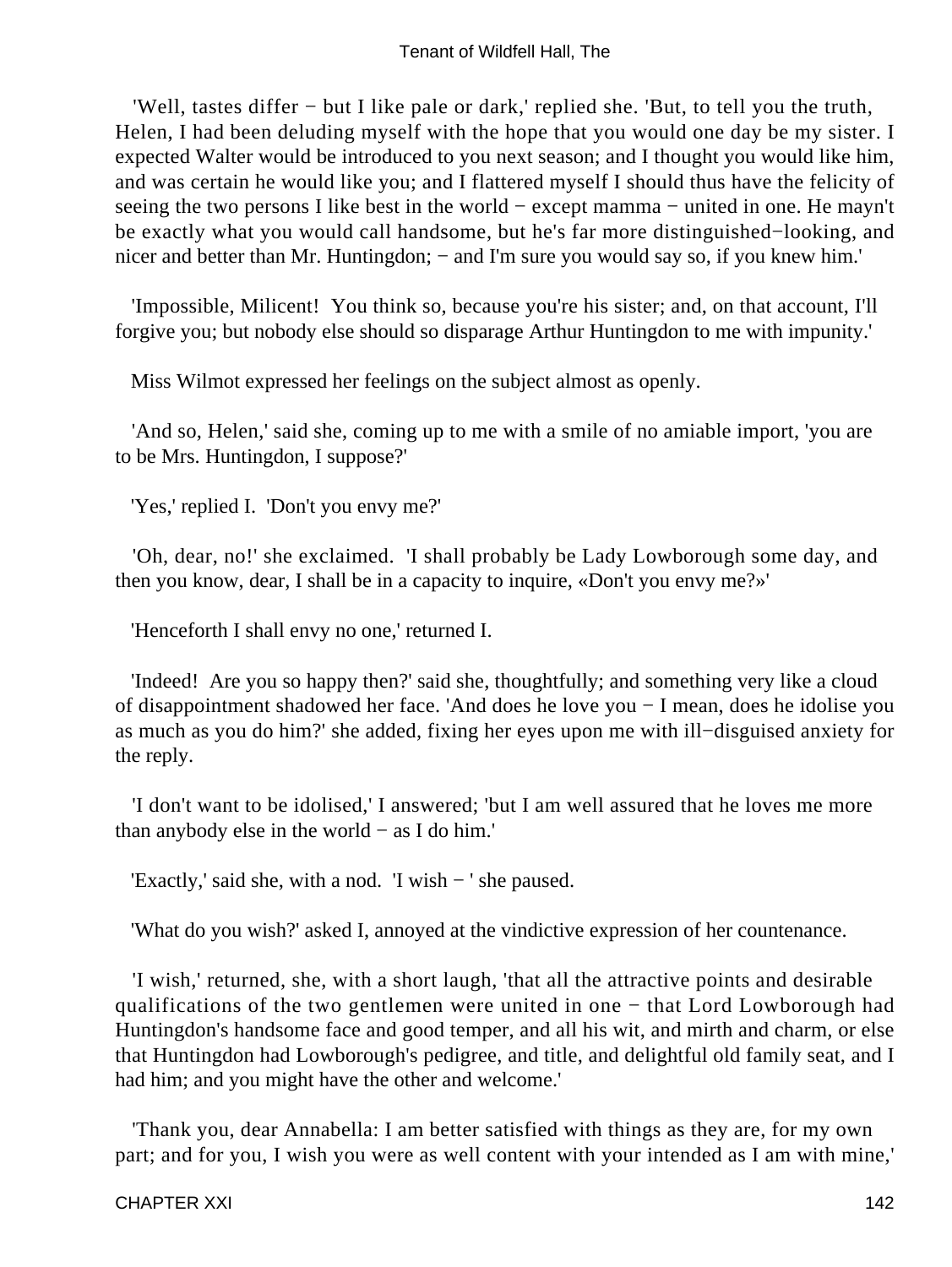said I; and it was true enough; for, though vexed at first at her unamiable spirit, her frankness touched me, and the contrast between our situations was such, that I could well afford to pity her and wish her well.

 Mr. Huntingdon's acquaintances appear to be no better pleased with our approaching union than mine. This morning's post brought him letters from several of his friends, during the perusal of which, at the breakfast−table, he excited the attention of the company by the singular variety of his grimaces. But he crushed them all into his pocket, with a private laugh, and said nothing till the meal was concluded. Then, while the company were hanging over the fire or loitering through the room, previous to settling to their various morning avocations, he came and leant over the back of my chair, with his face in contact with my curls, and commencing with a quiet little kiss, poured forth the following complaints into my ear:−

 'Helen, you witch, do you know that you've entailed upon me the curses of all my friends? I wrote to them the other day, to tell them of my happy prospects, and now, instead of a bundle of congratulations, I've got a pocketful of bitter execrations and reproaches. There's not one kind wish for me, or one good word for you, among them all. They say there'll be no more fun now, no more merry days and glorious nights − and all my fault − I am the first to break up the jovial band, and others, in pure despair, will follow my example. I was the very life and prop of the community, they do me the honour to say, and I have shamefully betrayed my trust − '

 'You may join them again, if you like,' said I, somewhat piqued at the sorrowful tone of his discourse. 'I should be sorry to stand between any man − or body of men, and so much happiness; and perhaps I can manage to do without you, as well as your poor deserted friends.'

 'Bless you, no,' murmured he. 'It's «all for love or the world well lost,» with me. Let them go to − where they belong, to speak politely. But if you saw how they abuse me, Helen, you would love me all the more for having ventured so much for your sake.'

 He pulled out his crumpled letters. I thought he was going to show them to me, and told him I did not wish to see them.

 'I'm not going to show them to you, love,' said he. 'They're hardly fit for a lady's eyes − the most part of them. But look here. This is Grimsby's scrawl − only three lines, the sulky dog! He doesn't say much, to be sure, but his very silence implies more than all the others' words, and the less he says, the more he thinks − and this is Hargrave's missive. He is particularly grieved at me, because, forsooth he had fallen in love with you from his sister's reports, and meant to have married you himself, as soon as he had sown his wild oats.'

'I'm vastly obliged to him,' observed I.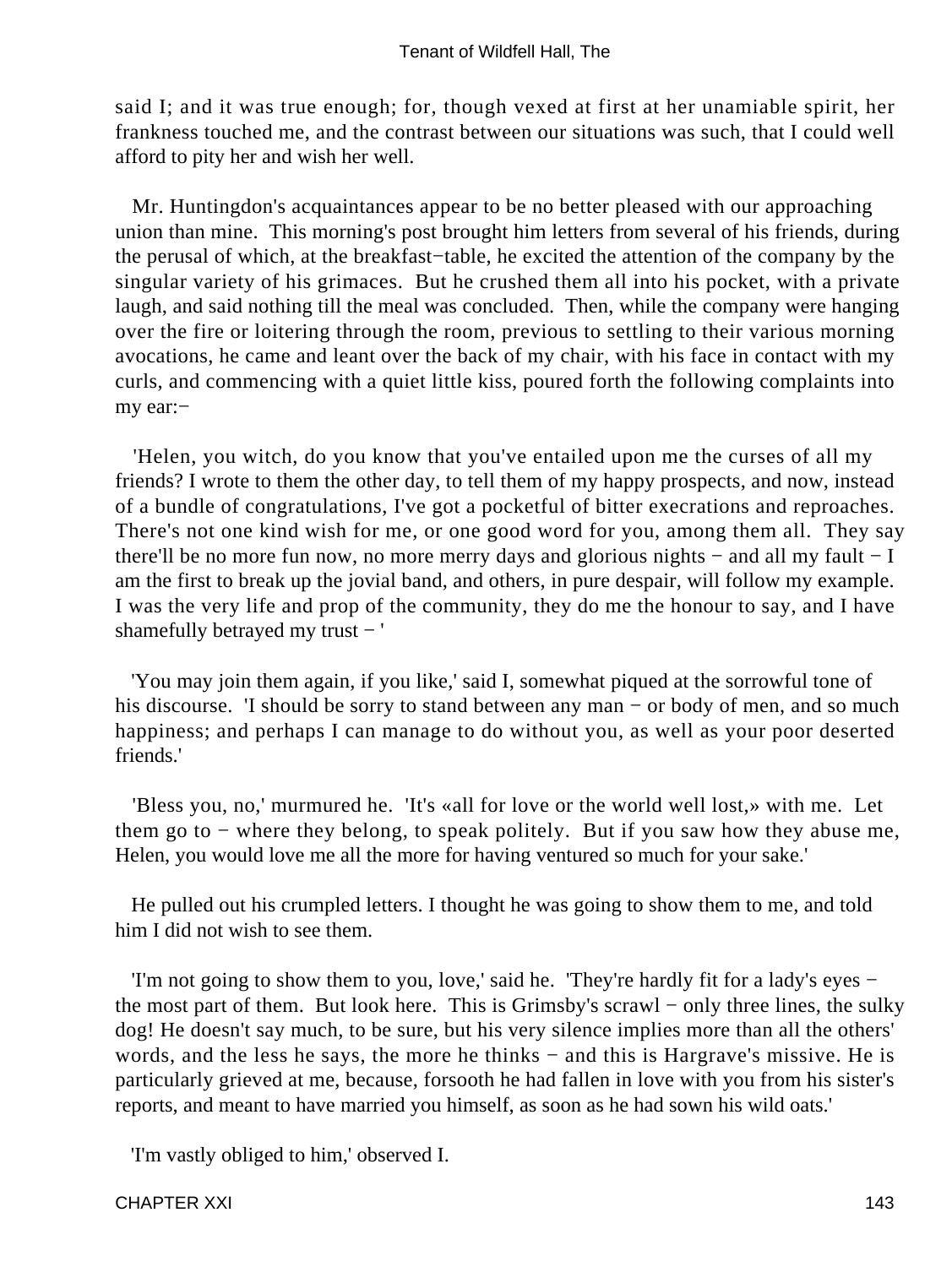'And so am I,' said he. 'And look at this. This is Hattersley's − every page stuffed full of railing accusations, bitter curses, and lamentable complaints, ending up with swearing that he'll get married himself in revenge: he'll throw himself away on the first old maid that chooses to set her cap at him, − as if I cared what he did with himself.'

 'Well,' said I, 'if you do give up your intimacy with these men, I don't think you will have much cause to regret the loss of their society; for it's my belief they never did you much good.'

 'Maybe not; but we'd a merry time of it, too, though mingled with sorrow and pain, as Lowborough knows to his cost − Ha, ha!' and while he was laughing at the recollection of Lowborough's troubles, my uncle came and slapped him on the shoulder.

 'Come, my lad!' said he. 'Are you too busy making love to my niece to make war with the pheasants? − First of October, remember! Sun shines out − rain ceased − even Boarham's not afraid to venture in his waterproof boots; and Wilmot and I are going to beat you all. I declare, we old 'uns are the keenest sportsmen of the lot!'

 'I'll show you what I can do to−day, however,' said my companion. 'I'll murder your birds by wholesale, just for keeping me away from better company than either you or them.'

 And so saying he departed; and I saw no more of him till dinner. It seemed a weary time; I wonder what I shall do without him.

 It is very true that the three elder gentlemen have proved themselves much keener sportsmen than the two younger ones; for both Lord Lowborough and Arthur Huntingdon have of late almost daily neglected the shooting excursions to accompany us in our various rides and rambles. But these merry times are fast drawing to a close. In less than a fortnight the party break up, much to my sorrow, for every day I enjoy it more and more − now that Messrs. Boarham and Wilmot have ceased to tease me, and my aunt has ceased to lecture me, and I have ceased to be jealous of Annabella − and even to dislike her − and now that Mr. Huntingdon is become my Arthur, and I may enjoy his society without restraint. What shall I do without him, I repeat?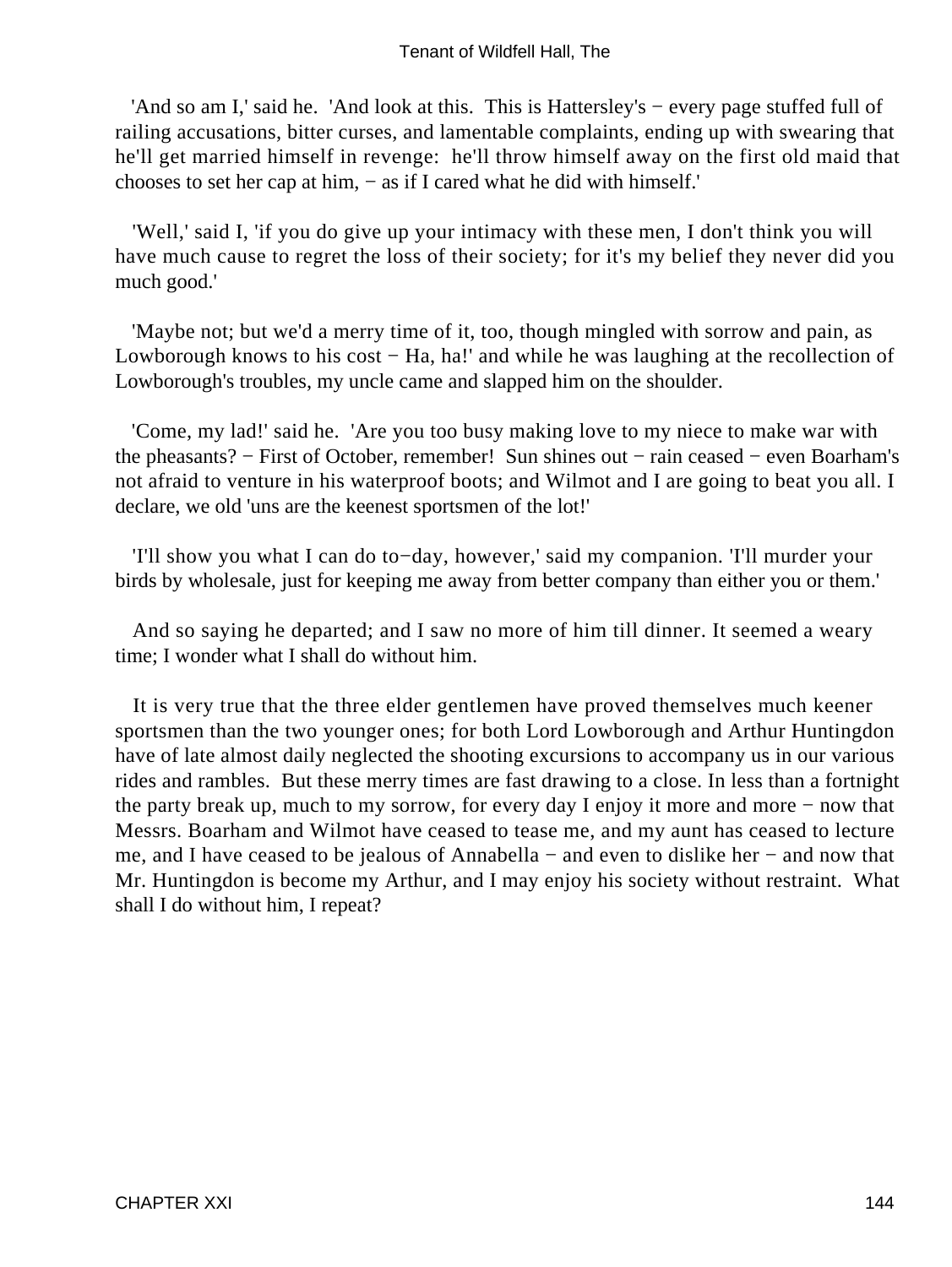# **[CHAPTER XXII](#page-379-0)**

*O*ctober 5th. – My cup of sweets is not unmingled: it is dashed with a bitterness that I cannot hide from myself, disguise it as I will. I may try to persuade myself that the sweetness overpowers it; I may call it a pleasant aromatic flavour; but say what I will, it is still there, and I cannot but taste it. I cannot shut my eyes to Arthur's faults; and the more I love him the more they trouble me. His very heart, that I trusted so, is, I fear, less warm and generous than I thought it. At least, he gave me a specimen of his character to−day that seemed to merit a harder name than thoughtlessness. He and Lord Lowborough were accompanying Annabella and me in a long, delightful ride; he was riding by my side, as usual, and Annabella and Lord Lowborough were a little before us, the latter bending towards his companion as if in tender and confidential discourse.

 'Those two will get the start of us, Helen, if we don't look sharp,' observed Huntingdon. 'They'll make a match of it, as sure as can be. That Lowborough's fairly besotted. But he'll find himself in a fix when he's got her, I doubt.'

 'And she'll find herself in a fix when she's got him,' said I, 'if what I've heard of him is true.'

 'Not a bit of it. She knows what she's about; but he, poor fool, deludes himself with the notion that she'll make him a good wife, and because she has amused him with some rodomontade about despising rank and wealth in matters of love and marriage, he flatters himself that she's devotedly attached to him; that she will not refuse him for his poverty, and does not court him for his rank, but loves him for himself alone.'

'But is not he courting her for her fortune?'

 'No, not he. That was the first attraction, certainly; but now he has quite lost sight of it: it never enters his calculations, except merely as an essential without which, for the lady's own sake, he could not think of marrying her. No; he's fairly in love. He thought he never could be again, but he's in for it once more. He was to have been married before, some two or three years ago; but he lost his bride by losing his fortune. He got into a bad way among us in London: he had an unfortunate taste for gambling; and surely the fellow was born under an unlucky star, for he always lost thrice where he gained once. That's a mode of self−torment I never was much addicted to. When I spend my money I like to enjoy the full value of it: I see no fun in wasting it on thieves and blacklegs; and as for gaining money, hitherto I have always had sufficient; it's time enough to be clutching for more, I think, when you begin to see the end of what you have. But I have sometimes frequented the gaming−houses just to watch the on−goings of those mad votaries of chance − a very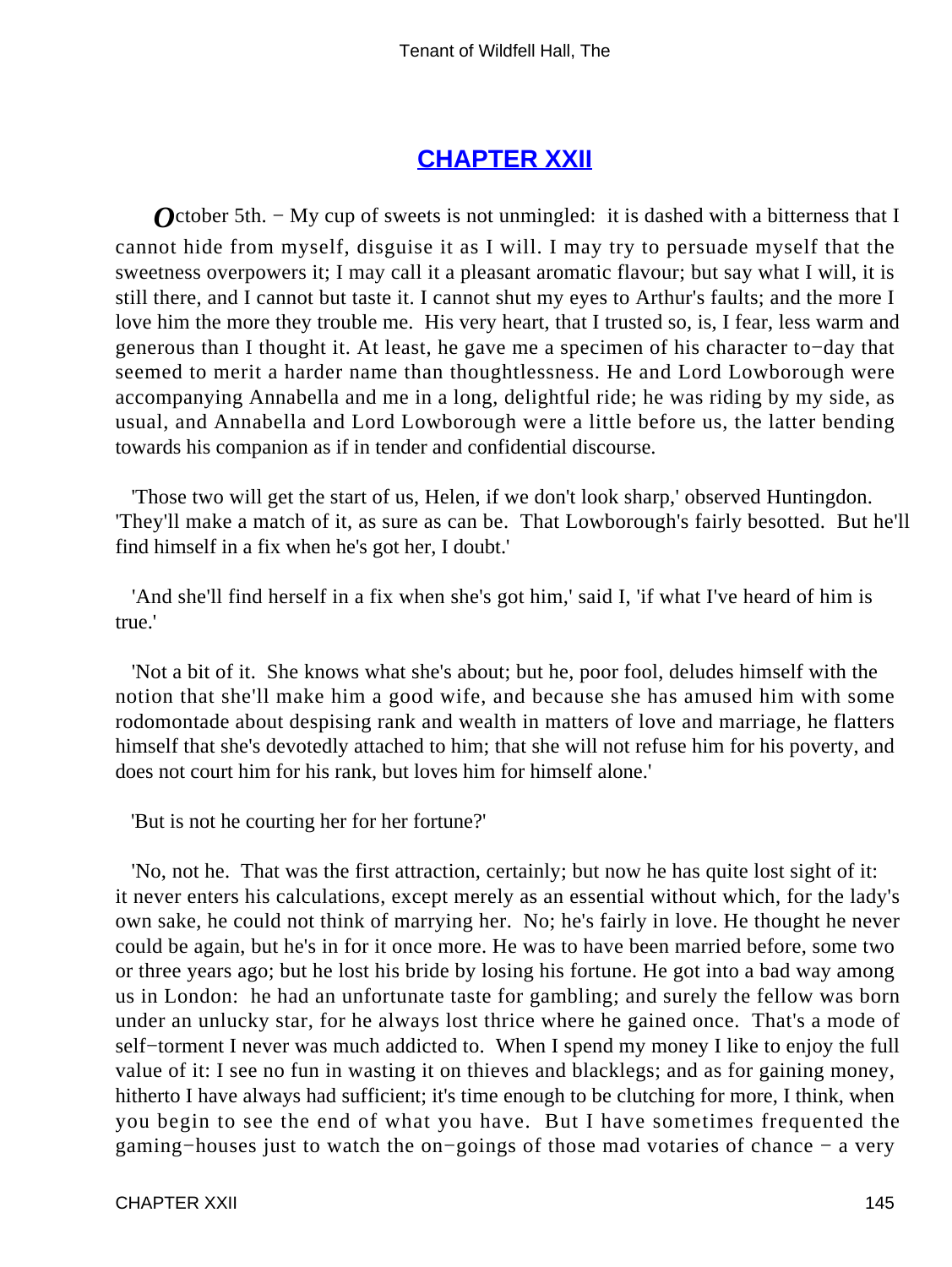interesting study, I assure you, Helen, and sometimes very diverting: I've had many a laugh at the boobies and bedlamites. Lowborough was quite infatuated − not willingly, but of necessity, – he was always resolving to give it up, and always breaking his resolutions. Every venture was the 'just once more:' if he gained a little, he hoped to gain a little more next time, and if he lost, it would not do to leave off at that juncture; he must go on till he had retrieved that last misfortune, at least: bad luck could not last for ever; and every lucky hit was looked upon as the dawn of better times, till experience proved the contrary. At length he grew desperate, and we were daily on the look−out for a case of FELO−DE− **SE −** no great matter, some of us whispered, as his existence had ceased to be an acquisition to our club. At last, however, he came to a check. He made a large stake, which he determined should be the last, whether he lost or won. He had often so determined before, to be sure, and as often broken his determination; and so it was this time. He lost; and while his antagonist smilingly swept away the stakes, he turned chalky white, drew back in silence, and wiped his forehead. I was present at the time; and while he stood with folded arms and eyes fixed on the ground, I knew well enough what was passing in his mind.

'«Is it to be the last, Lowborough?» said I, stepping up to him.

 '«The last but one,» he answered, with a grim smile; and then, rushing back to the table, he struck his hand upon it, and, raising his voice high above all the confusion of jingling coins and muttered oaths and curses in the room, he swore a deep and solemn oath that, come what would, this trial should be the last, and imprecated unspeakable curses on his head if ever he should shuffle a card or rattle a dice−box again. He then doubled his former stake, and challenged any one present to play against him. Grimsby instantly presented himself. Lowborough glared fiercely at him, for Grimsby was almost as celebrated for his luck as he was for his ill−fortune. However, they fell to work. But Grimsby had much skill and little scruple, and whether he took advantage of the other's trembling, blinded eagerness to deal unfairly by him, I cannot undertake to say; but Lowborough lost again, and fell dead sick.

 '«You'd better try once more,» said Grimsby, leaning across the table. And then he winked at me.

'«I've nothing to try with,» said the poor devil, with a ghastly smile.

'«Oh, Huntingdon will lend you what you want,» said the other.

 '«No; you heard my oath,» answered Lowborough, turning away in quiet despair. And I took him by the arm and led him out.

'«Is it to be the last, Lowborough?» I asked, when I got him into the street.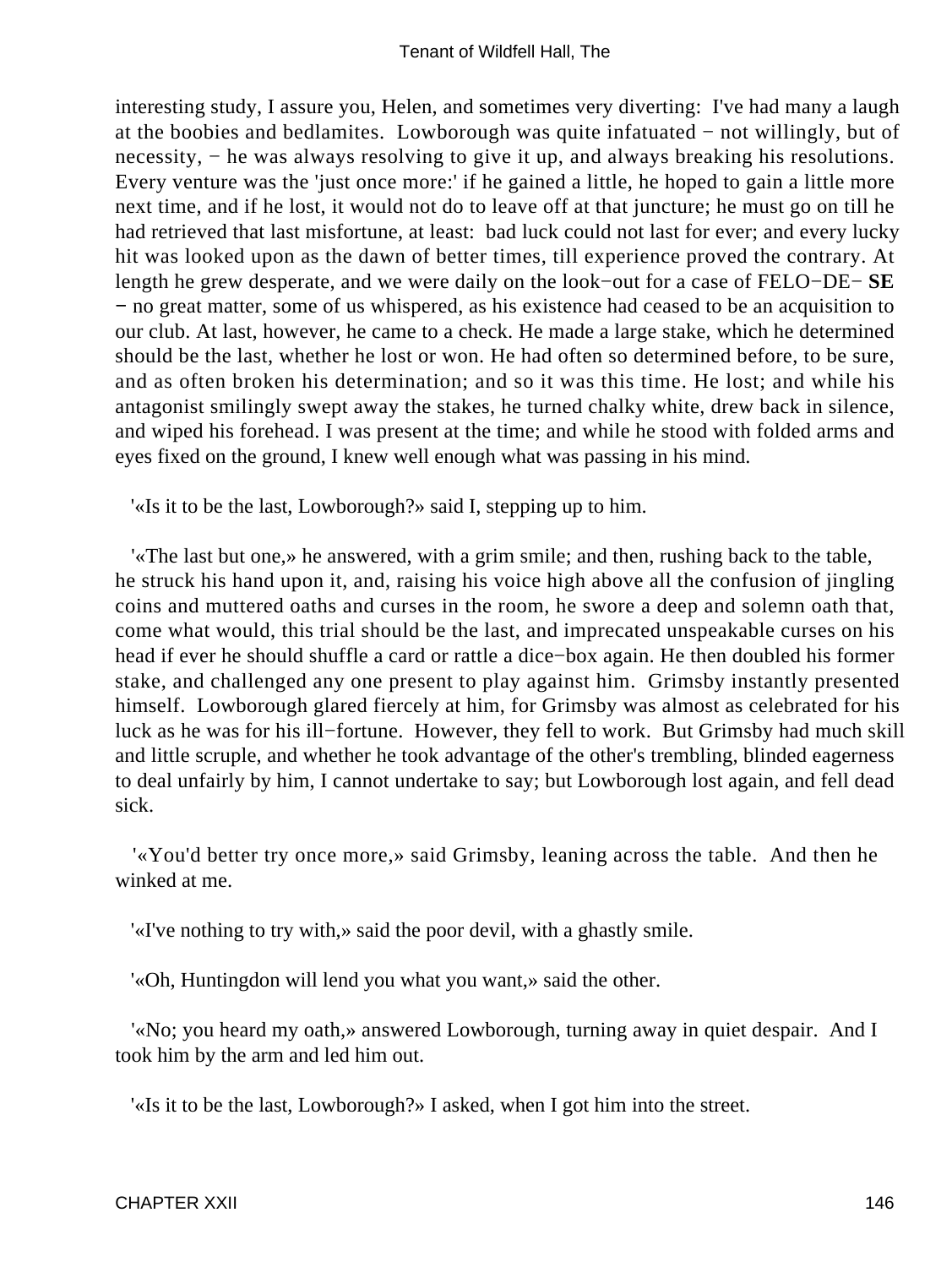'«The last,» he answered, somewhat against my expectation. And I took him home − that is, to our club − for he was as submissive as a child − and plied him with brandy−and−water till he began to look rather brighter − rather more alive, at least.

 '«Huntingdon, I'm ruined!» said he, taking the third glass from my hand − he had drunk the others in dead silence.

 '«Not you,» said I. "You'll find a man can live without his money as merrily as a tortoise without its head, or a wasp without its body.

'«But I'm in debt,» said he − «deep in debt. And I can never, never get out of it.»

 '«Well, what of that? Many a better man than you has lived and died in debt; and they can't put you in prison, you know, because you're a peer.» And I handed him his fourth tumbler.

'«But I hate to be in debt!» he shouted. «I wasn't born for it, and I cannot bear it.»

'«What can't be cured must be endured,» said I, beginning to mix the fifth.

 '«And then, I've lost my Caroline.» And he began to snivel then, for the brandy had softened his heart.

'«No matter,» I answered, «there are more Carolines in the world than one.»

 '«There's only one for me,» he replied, with a dolorous sigh. «And if there were fifty more, who's to get them, I wonder, without money?»

 '«Oh, somebody will take you for your title; and then you've your family estate yet; that's entailed, you know.»

'«I wish to God I could sell it to pay my debts,» he muttered.

 '«And then,» said Grimsby, who had just come in, «you can try again, you know. I would have more than one chance, if I were you. I'd never stop here.»

 '«I won't, I tell you!» shouted he. And he started up, and left the room − walking rather unsteadily, for the liquor had got into his head. He was not so much used to it then, but after that he took to it kindly to solace his cares.

 'He kept his oath about gambling (not a little to the surprise of us all), though Grimsby did his utmost to tempt him to break it, but now he had got hold of another habit that bothered him nearly as much, for he soon discovered that the demon of drink was as black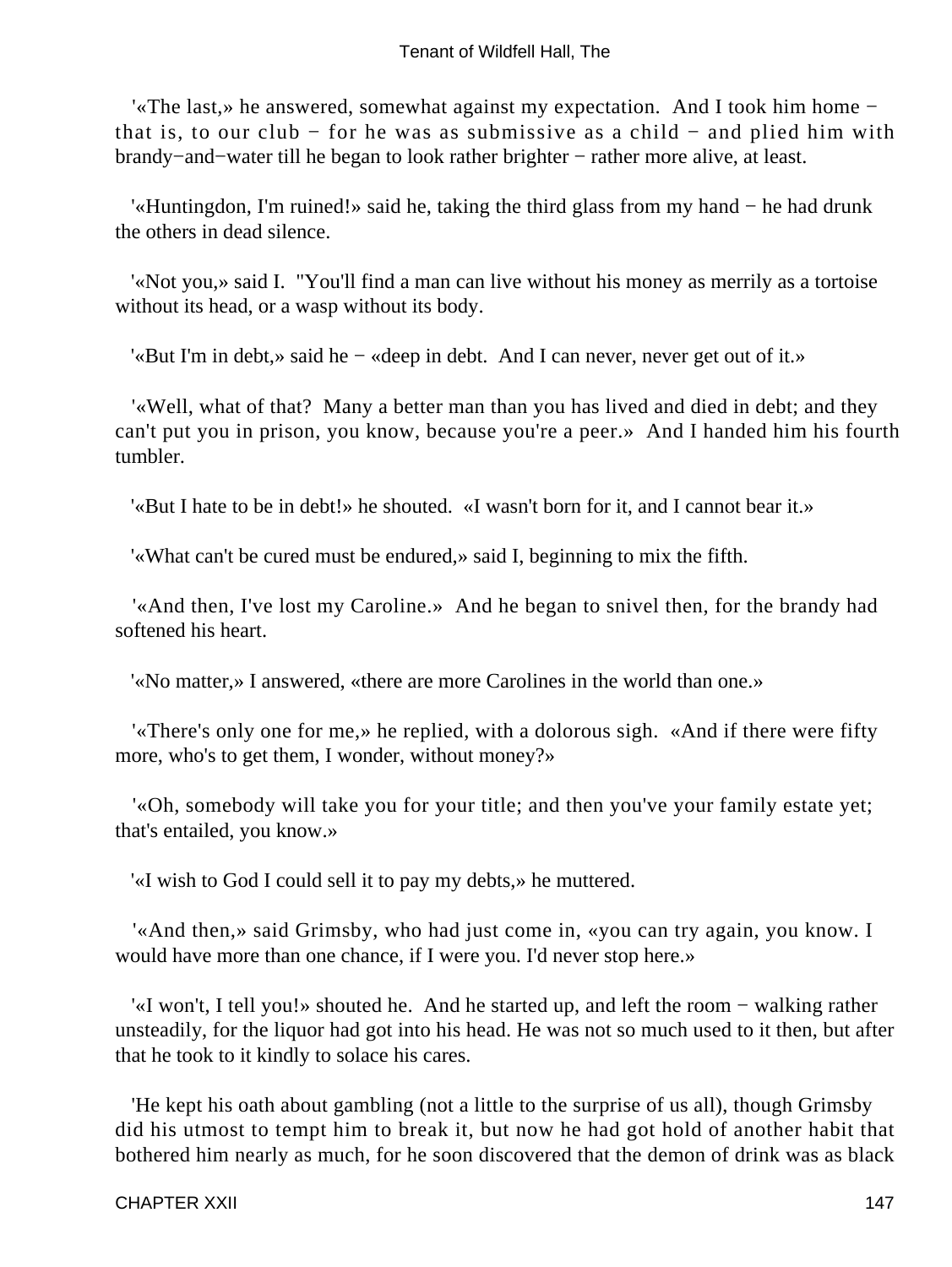as the demon of play, and nearly as hard to get rid of − especially as his kind friends did all they could to second the promptings of his own insatiable cravings.'

 'Then, they were demons themselves,' cried I, unable to contain my indignation. 'And you, Mr. Huntingdon, it seems, were the first to tempt him.'

 'Well, what could we do?' replied he, deprecatingly. − 'We meant it in kindness − we couldn't bear to see the poor fellow so miserable:− and besides, he was such a damper upon us, sitting there silent and glum, when he was under the threefold influence − of the loss of his sweetheart, the loss of his fortune, and the reaction of the lost night's debauch; whereas, when he had something in him, if he was not merry himself, he was an unfailing source of merriment to us. Even Grimsby could chuckle over his odd sayings: they delighted him far more than my merry jests, or Hattersley's riotous mirth. But one evening, when we were sitting over our wine, after one of our club dinners, and all had been hearty together, – Lowborough giving us mad toasts, and hearing our wild songs, and bearing a hand in the applause, if he did not help us to sing them himself, − he suddenly relapsed into silence, sinking his head on his hand, and never lifting his glass to his lips; – but this was nothing new; so we let him alone, and went on with our jollification, till, suddenly raising his head, he interrupted us in the middle of a roar of laughter by exclaiming, − 'Gentlemen, where is all this to end? − Will you just tell me that now? − Where is it all to end?' He rose.

 '«A speech, a speech!» shouted we. «Hear, hear! Lowborough's going to give us a speech!»

 'He waited calmly till the thunders of applause and jingling of glasses had ceased, and then proceeded, − «It's only this, gentlemen, − that I think we'd better go no further. We'd better stop while we can.»

'«Just so!» cried Hattersley −

 «Stop, poor sinner, stop and think Before you further go, No longer sport upon the brink Of everlasting woe.»

 '«Exactly!» replied his lordship, with the utmost gravity. "And if you choose to visit the bottomless pit, I won't go with you − we must part company, for I swear I'll not move another step towards it! − What's this?' he said, taking up his glass of wine.

'«Taste it,» suggested I.

 '«This is hell broth!» he exclaimed. «I renounce it for ever!» And he threw it out into the middle of the table.

'«Fill again!» said I, handing him the bottle − «and let us drink to your renunciation.»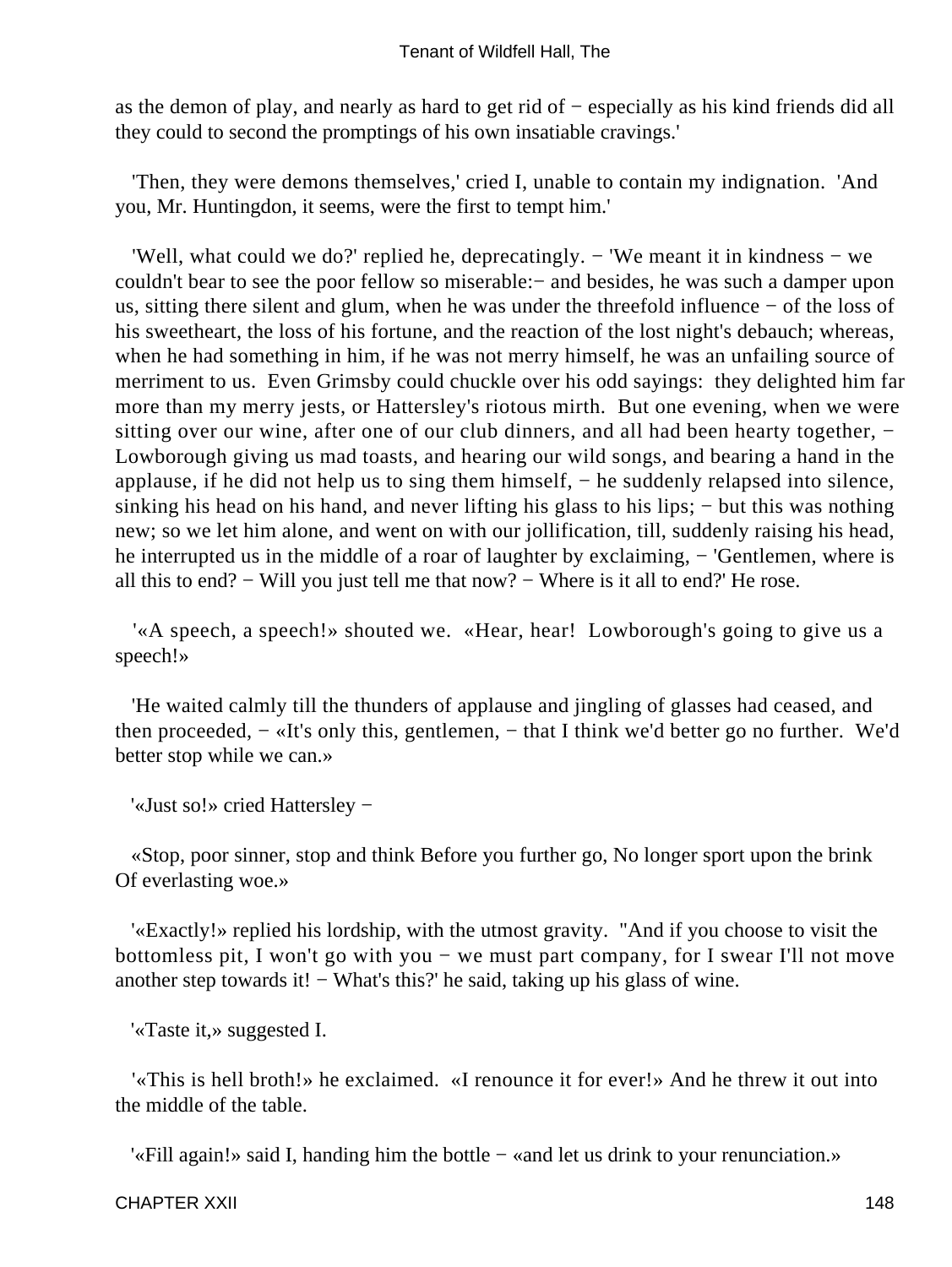'«It's rank poison,» said he, grasping the bottle by the neck, «and I forswear it! I've given up gambling, and I'll give up this too.» He was on the point of deliberately pouring the whole contents of the bottle on to the table, but Hargrave wrested it from him. «On you be the curse, then!» said he. And, backing from the room, he shouted, «Farewell, ye tempters!» and vanished amid shouts of laughter and applause.

 'We expected him back among us the next day; but, to our surprise, the place remained vacant: we saw nothing of him for a whole week; and we really began to think he was going to keep his word. At last, one evening, when we were most of us assembled together again, he entered, silent and grim as a ghost, and would have quietly slipped into his usual seat at my elbow, but we all rose to welcome him, and several voices were raised to ask what he would have, and several hands were busy with bottle and glass to serve him; but I knew a smoking tumbler of brandy−and−water would comfort him best, and had nearly prepared it, when he peevishly pushed it away, saying, –

 '«Do let me alone, Huntingdon! Do be quiet, all of you! I'm not come to join you: I'm only come to be with you awhile, because I can't bear my own thoughts.» And he folded his arms, and leant back in his chair; so we let him be. But I left the glass by him; and, after awhile, Grimsby directed my attention towards it, by a significant wink; and, on turning my head, I saw it was drained to the bottom. He made me a sign to replenish, and quietly pushed up the bottle. I willingly complied; but Lowborough detected the pantomime, and, nettled at the intelligent grins that were passing between us, snatched the glass from my hand, dashed the contents of it in Grimsby's face, threw the empty tumbler at me, and then bolted from the room.'

'I hope he broke your head,' said I.

 'No, love,' replied he, laughing immoderately at the recollection of the whole affair; 'he would have done so, – and perhaps, spoilt my face, too, but, providentially, this forest of curls' (taking off his hat, and showing his luxuriant chestnut locks) 'saved my skull, and prevented the glass from breaking, till it reached the table.'

 'After that,' he continued, 'Lowborough kept aloof from us a week or two longer. I used to meet him occasionally in the town; and then, as I was too good−natured to resent his unmannerly conduct, and he bore no malice against me, − he was never unwilling to talk to me; on the contrary, he would cling to me, and follow me anywhere but to the club, and the gaming−houses, and such−like dangerous places of resort − he was so weary of his own moping, melancholy mind. At last, I got him to come in with me to the club, on condition that I would not tempt him to drink; and, for some time, he continued to look in upon us pretty regularly of an evening, – still abstaining, with wonderful perseverance, from the «rank poison» he had so bravely forsworn. But some of our members protested against this conduct. They did not like to have him sitting there like a skeleton at a feast, instead of contributing his quota to the general amusement, casting a cloud over all, and watching, with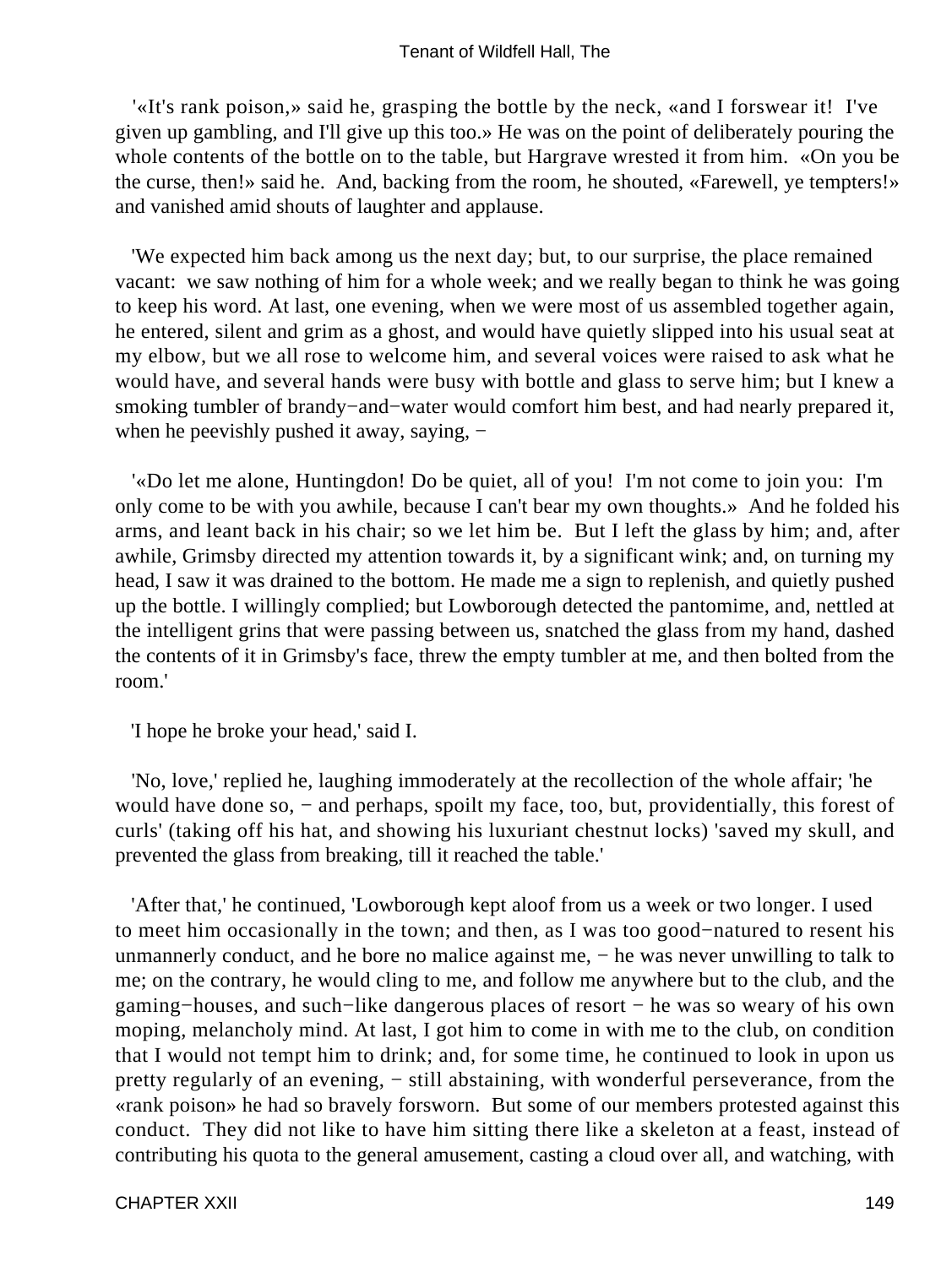greedy eyes, every drop they carried to their lips − they vowed it was not fair; and some of them maintained that he should either be compelled to do as others did, or expelled from the society; and swore that, next time he showed himself, they would tell him as much, and, if he did not take the warning, proceed to active measures. However, I befriended him on this occasion, and recommended them to let him be for a while, intimating that, with a little patience on our parts, he would soon come round again. But, to be sure, it was rather provoking; for, though he refused to drink like an honest Christian, it was well known to me that he kept a private bottle of laudanum about him, which he was continually soaking at − or rather, holding off and on with, abstaining one day and exceeding the next − just like the spirits.

 'One night, however, during one of our orgies − one of our high festivals, I mean − he glided in, like the ghost in «Macbeth,» and seated himself, as usual, a little back from the table, in the chair we always placed for «the spectre,» whether it chose to fill it or not. I saw by his face that he was suffering from the effects of an overdose of his insidious comforter; but nobody spoke to him, and he spoke to nobody. A few sidelong glances, and a whispered observation, that «the ghost was come,» was all the notice he drew by his appearance, and we went on with our merry carousals as before, till he startled us all by suddenly drawing in his chair, and leaning forward with his elbows on the table, and exclaiming with portentous solemnity, – «Well! it puzzles me what you can find to be so merry about. What you see in life I don't know − I see only the blackness of darkness, and a fearful looking for of judgment and fiery indignation!»

 'All the company simultaneously pushed up their glasses to him, and I set them before him in a semicircle, and, tenderly patting him on the back, bid him drink, and he would soon see as bright a prospect as any of us; but he pushed them back, muttering, –

 '«Take them away! I won't taste it, I tell you. I won't − I won't!» So I handed them down again to the owners; but I saw that he followed them with a glare of hungry regret as they departed. Then he clasped his hands before his eyes to shut out the sight, and two minutes after lifted his head again, and said, in a hoarse but vehement whisper, −

'«And yet I must! Huntingdon, get me a glass!»

 '«Take the bottle, man!» said I, thrusting the brandy−bottle into his hand − but stop, I'm telling too much,' muttered the narrator, startled at the look I turned upon him. 'But no matter,' he recklessly added, and thus continued his relation: 'In his desperate eagerness, he seized the bottle and sucked away, till he suddenly dropped from his chair, disappearing under the table amid a tempest of applause. The consequence of this imprudence was something like an apoplectic fit, followed by a rather severe brain fever − '

'And what did you think of yourself, sir?' said I, quickly.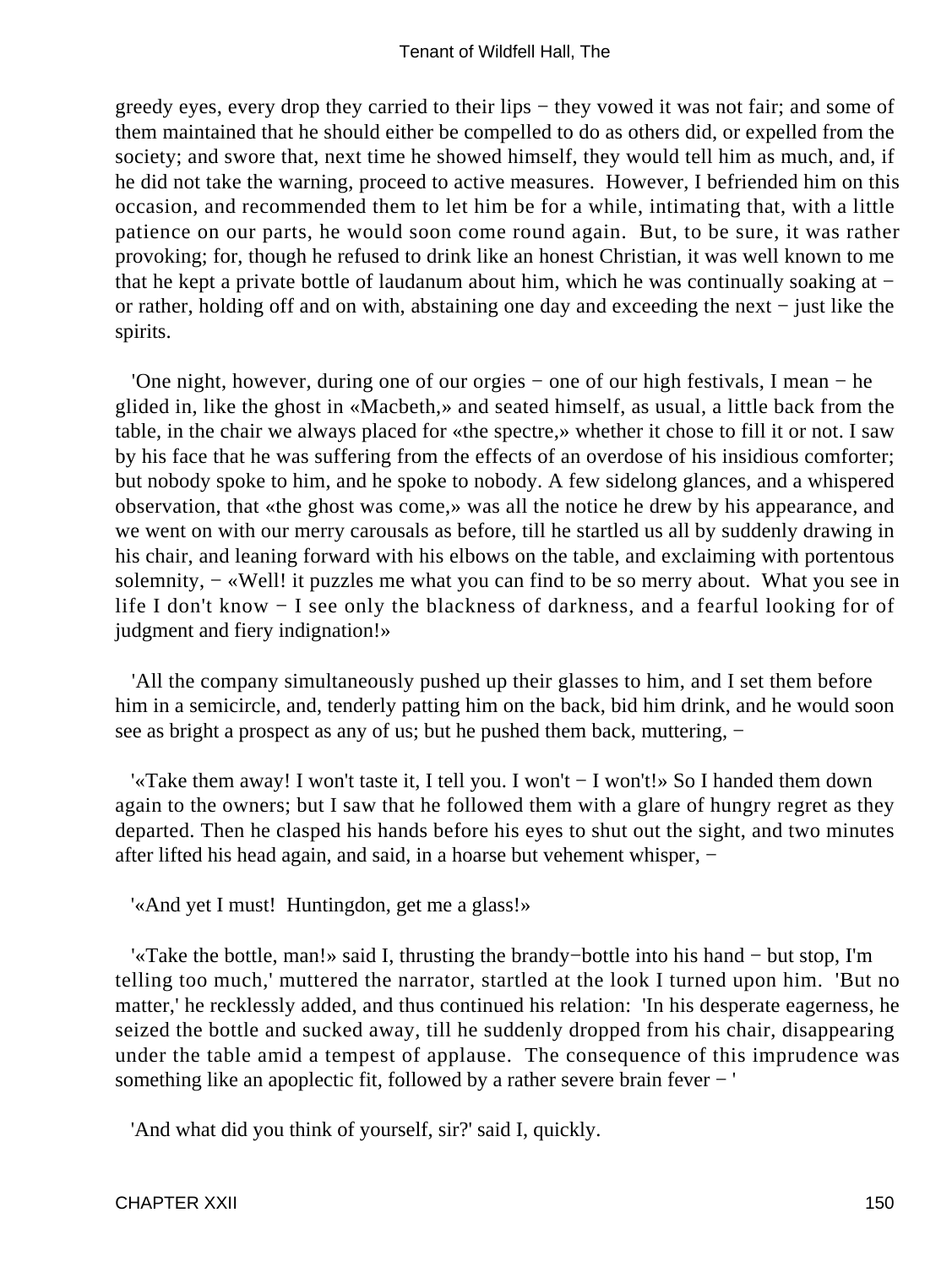'Of course, I was very penitent,' he replied. 'I went to see him once or twice − nay, twice or thrice − or by'r lady, some four times − and when he got better, I tenderly brought him back to the fold.'

'What do you mean?'

 'I mean, I restored him to the bosom of the club, and compassionating the feebleness of his health and extreme lowness of his spirits, I recommended him to «take a little wine for his stomach's sake,» and, when he was sufficiently re−established, to embrace the media−via, ni−jamais−ni−toujours plan − not to kill himself like a fool, and not to abstain like a ninny − in a word, to enjoy himself like a rational creature, and do as I did; for, don't think, Helen, that I'm a tippler; I'm nothing at all of the kind, and never was, and never shall be. I value my comfort far too much. I see that a man cannot give himself up to drinking without being miserable one−half his days and mad the other; besides, I like to enjoy my life at all sides and ends, which cannot be done by one that suffers himself to be the slave of a single propensity – and, moreover, drinking spoils one's good looks,' he concluded, with a most conceited smile that ought to have provoked me more than it did.

'And did Lord Lowborough profit by your advice?' I asked.

 'Why, yes, in a manner. For a while he managed very well; indeed, he was a model of moderation and prudence − something too much so for the tastes of our wild community; but, somehow, Lowborough had not the gift of moderation: if he stumbled a little to one side, he must go down before he could right himself: if he overshot the mark one night, the effects of it rendered him so miserable the next day that he must repeat the offence to mend it; and so on from day to day, till his clamorous conscience brought him to a stand. And then, in his sober moments, he so bothered his friends with his remorse, and his terrors and woes, that they were obliged, in self− defence, to get him to drown his sorrows in wine, or any more potent beverage that came to hand; and when his first scruples of conscience were overcome, he would need no more persuading, he would often grow desperate, and be as great a blackguard as any of them could desire − but only to lament his own unutterable wickedness and degradation the more when the fit was over.

 'At last, one day when he and I were alone together, after pondering awhile in one of his gloomy, abstracted moods, with his arms folded and his head sunk on his breast, he suddenly woke up, and vehemently grasping my arm, said, –

'«Huntingdon, this won't do! I'm resolved to have done with it.»

'«What, are you going to shoot yourself?» said I.

'«No; I'm going to reform.»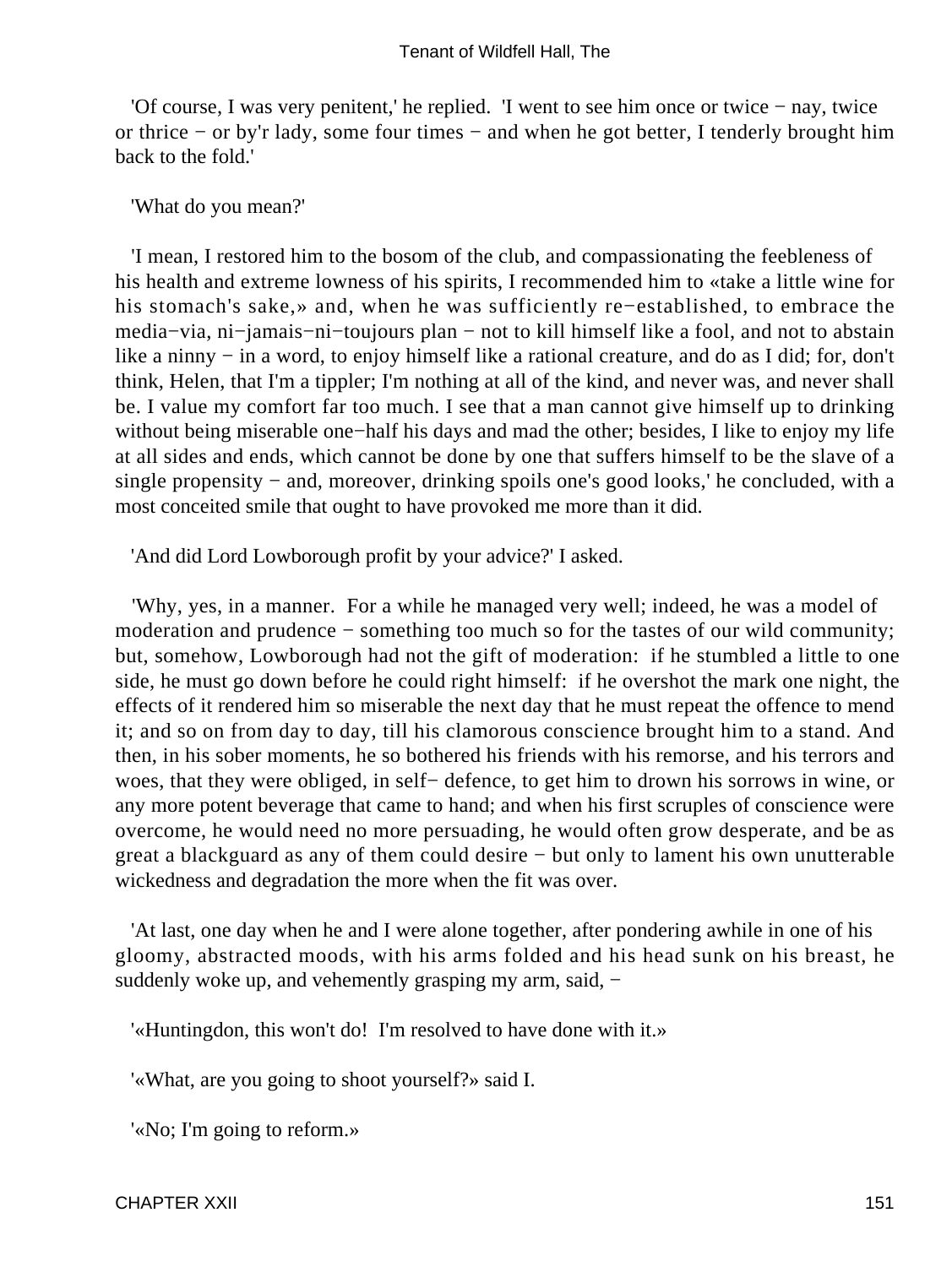'«Oh, that's nothing new! You've been going to reform these twelve months and more.»

 '«Yes, but you wouldn't let me; and I was such a fool I couldn't live without you. But now I see what it is that keeps me back, and what's wanted to save me; and I'd compass sea and land to get it − only I'm afraid there's no chance.» And he sighed as if his heart would break.

'«What is it, Lowborough?» said I, thinking he was fairly cracked at last.

 '«A wife,» he answered; «for I can't live alone, because my own mind distracts me, and I can't live with you, because you take the devil's part against me.»

'«Who − I?»

 '«Yes − all of you do − and you more than any of them, you know. But if I could get a wife, with fortune enough to pay off my debts and set me straight in the world – »

'«To be sure,» said I.

 '«And sweetness and goodness enough,» he continued, «to make home tolerable, and to reconcile me to myself, I think I should do yet. I shall never be in love again, that's certain; but perhaps that would be no great matter, it would enable me to choose with my eyes open − and I should make a good husband in spite of it; but could any one be in love with me? − that's the question. With your good looks and powers of fascination» (he was pleased to say), «I might hope; but as it is, Huntingdon, do you think anybody would take me − ruined and wretched as I am?»

'«Yes, certainly.»

'«Who?»

'«Why, any neglected old maid, fast sinking in despair, would be delighted to − »

'«No, no,» said he − «it must be somebody that I can love.»

'"Why, you just said you never could be in love again!'

 '«Well, love is not the word − but somebody that I can like. I'll search all England through, at all events!» he cried, with a sudden burst of hope, or desperation. «Succeed or fail, it will be better than rushing headlong to destruction at that d−d club: so farewell to it and you. Whenever I meet you on honest ground or under a Christian roof, I shall be glad to see you; but never more shall you entice me to that devil's den!»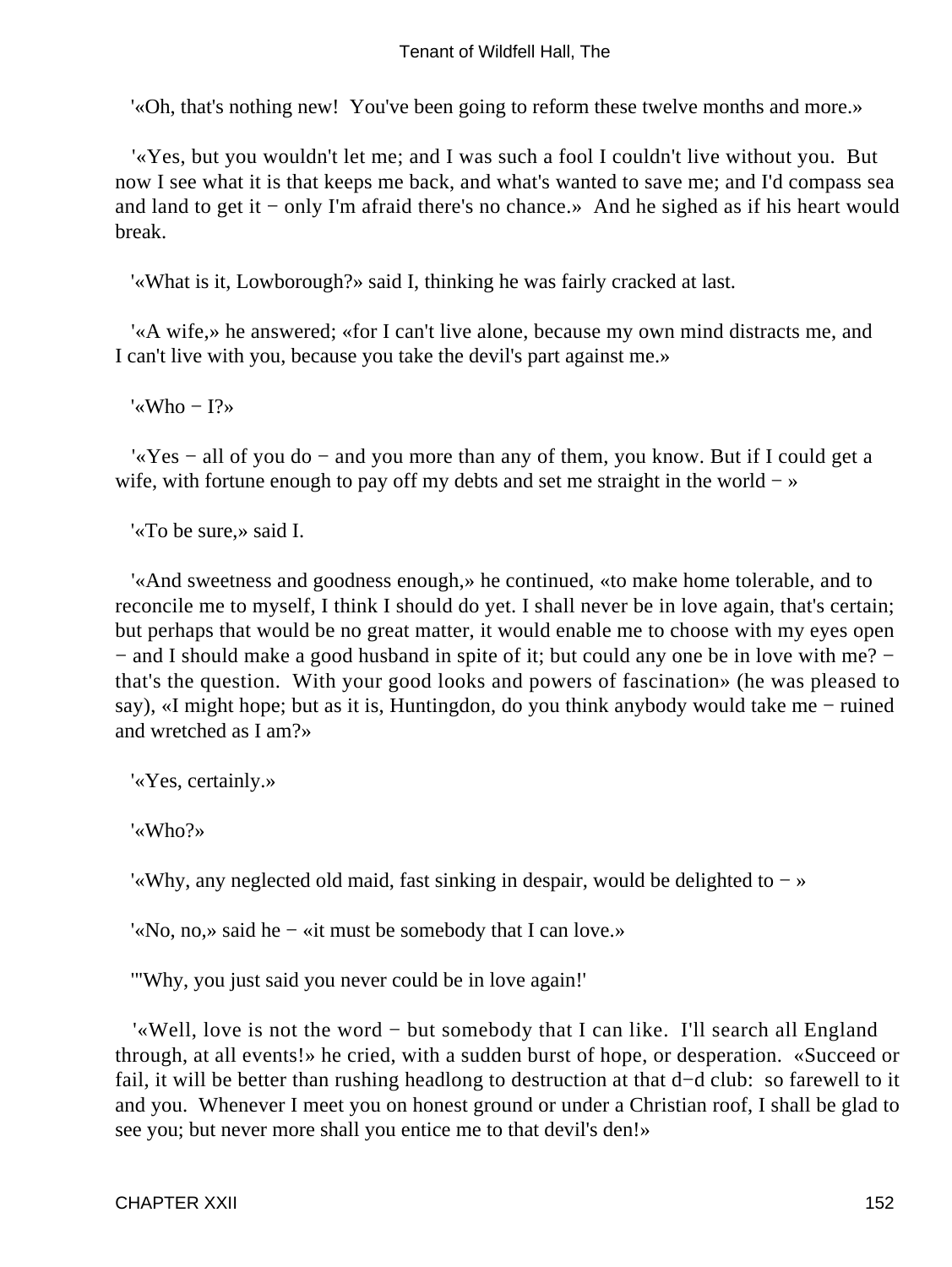'This was shameful language, but I shook hands with him, and we parted. He kept his word; and from that time forward he has been a pattern of propriety, as far as I can tell; but till lately I have not had very much to do with him. He occasionally sought my company, but as frequently shrunk from it, fearing lest I should wile him back to destruction, and I found his not very entertaining, especially as he sometimes attempted to awaken my conscience and draw me from the perdition he considered himself to have escaped; but when I did happen to meet him, I seldom failed to ask after the progress of his matrimonial efforts and researches, and, in general, he could give me but a poor account. The mothers were repelled by his empty coffers and his reputation for gambling, and the daughters by his cloudy brow and melancholy temper − besides, he didn't understand them; he wanted the spirit and assurance to carry his point.

 'I left him at it when I went to the continent; and on my return, at the year's end, I found him still a disconsolate bachelor – though, certainly, looking somewhat less like an unblest exile from the tomb than before. The young ladies had ceased to be afraid of him, and were beginning to think him quite interesting; but the mammas were still unrelenting. It was about this time, Helen, that my good angel brought me into conjunction with you; and then I had eyes and ears for nobody else. But, meantime, Lowborough became acquainted with our charming friend, Miss Wilmot − through the intervention of his good angel, no doubt he would tell you, though he did not dare to fix his hopes on one so courted and admired, till after they were brought into closer contact here at Staningley, and she, in the absence of her other admirers, indubitably courted his notice and held out every encouragement to his timid advances. Then, indeed, he began to hope for a dawn of brighter days; and if, for a while, I darkened his prospects by standing between him and his sun − and so nearly plunged him again into the abyss of despair − it only intensified his ardour and strengthened his hopes when I chose to abandon the field in the pursuit of a brighter treasure. In a word, as I told you, he is fairly besotted. At first, he could dimly perceive her faults, and they gave him considerable uneasiness; but now his passion and her art together have blinded him to everything but her perfections and his amazing good fortune. Last night he came to me brimful of his new−found felicity:

 '«Huntingdon, I am not a castaway!» said he, seizing my hand and squeezing it like a vice. «There is happiness in store for me yet − even in this life − she loves me!»

'«Indeed!» said I. «Has she told you so?»

 '«No, but I can no longer doubt it. Do you not see how pointedly kind and affectionate she is? And she knows the utmost extent of my poverty, and cares nothing about it! She knows all the folly and all the wickedness of my former life, and is not afraid to trust me − and my rank and title are no allurements to her; for them she utterly disregards. She is the most generous, high−minded being that can be conceived of. She will save me, body and soul, from destruction. Already, she has ennobled me in my own estimation, and made me three times better, wiser, greater than I was. Oh! if I had but known her before, how much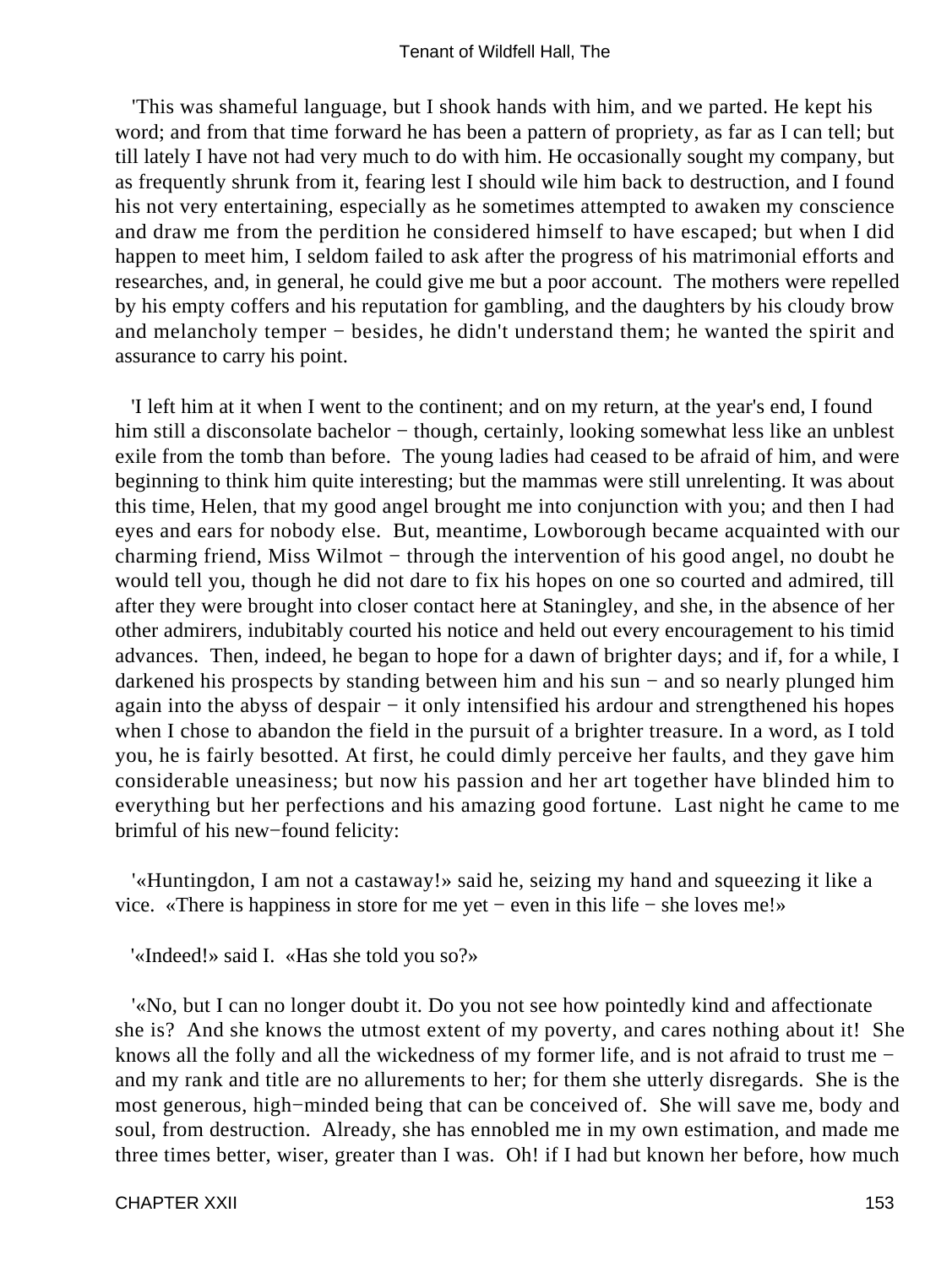degradation and misery I should have been spared! But what have I done to deserve so magnificent a creature?»

 'And the cream of the jest,' continued Mr. Huntingdon, laughing, 'is, that the artful minx loves nothing about him but his title and pedigree, and «that delightful old family seat.»'

'How do you know?' said I.

 'She told me so herself; she said, «As for the man himself, I thoroughly despise him; but then, I suppose, it is time to be making my choice, and if I waited for some one capable of eliciting my esteem and affection, I should have to pass my life in single blessedness, for I detest you all!» Ha, ha! I suspect she was wrong there; but, however, it is evident she has no love for him, poor fellow.'

'Then you ought to tell him so.'

 'What! and spoil all her plans and prospects, poor girl? No, no: that would be a breach of confidence, wouldn't it, Helen? Ha, ha! Besides, it would break his heart.' And he laughed again.

 'Well, Mr. Huntingdon, I don't know what you see so amazingly diverting in the matter; I see nothing to laugh at.'

'I'm laughing at you, just now, love,' said he, redoubling his machinations.

 And leaving him to enjoy his merriment alone, I touched Ruby with the whip, and cantered on to rejoin our companions; for we had been walking our horses all this time, and were consequently a long way behind. Arthur was soon at my side again; but not disposed to talk to him, I broke into a gallop. He did the same; and we did not slacken our pace till we came up with Miss Wilmot and Lord Lowborough, which was within half a mile of the park−gates. I avoided all further conversation with him till we came to the end of our ride, when I meant to jump off my horse and vanish into the house, before he could offer his assistance; but while I was disengaging my habit from the crutch, he lifted me off, and held me by both hands, asserting that he would not let me go till I had forgiven him.

'I have nothing to forgive,' said I. 'You have not injured me.'

 'No, darling − God forbid that I should! but you are angry because it was to me that Annabella confessed her lack of esteem for her lover.'

 'No, Arthur, it is not that that displeases me: it is the whole system of your conduct towards your friend, and if you wish me to forget it, go now, and tell him what sort of a woman it is that he adores so madly, and on whom he has hung his hopes of future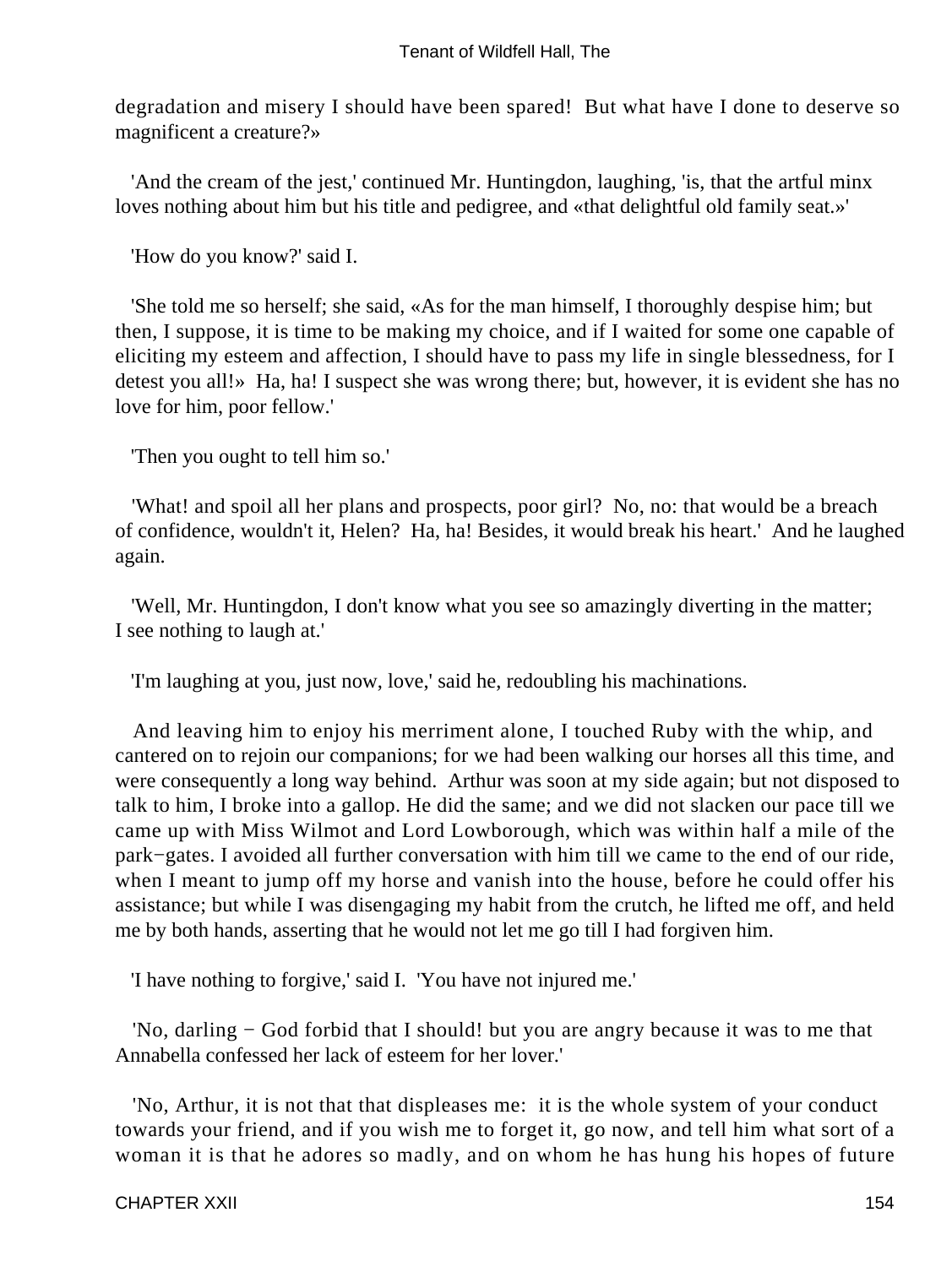happiness.'

 'I tell you, Helen, it would break his heart − it would be the death of him − besides being a scandalous trick to poor Annabella. There is no help for him now; he is past praying for. Besides, she may keep up the deception to the end of the chapter; and then he will be just as happy in the illusion as if it were reality; or perhaps he will only discover his mistake when he has ceased to love her; and if not, it is much better that the truth should dawn gradually upon him. So now, my angel, I hope I have made out a clear case, and fully convinced you that I cannot make the atonement you require. What other requisition have you to make? Speak, and I will gladly obey.'

 'I have none but this,' said I, as gravely as before: 'that, in future, you will never make a jest of the sufferings of others, and always use your influence with your friends for their own advantage against their evil propensities, instead of seconding their evil propensities against themselves.'

 'I will do my utmost,' said he, 'to remember and perform the injunctions of my angel monitress;' and after kissing both my gloved hands, he let me go.

 When I entered my room, I was surprised to see Annabella Wilmot standing before my toilet−table, composedly surveying her features in the glass, with one hand flirting her gold−mounted whip, and the other holding up her long habit.

 'She certainly is a magnificent creature!' thought I, as I beheld that tall, finely developed figure, and the reflection of the handsome face in the mirror before me, with the glossy dark hair, slightly and not ungracefully disordered by the breezy ride, the rich brown complexion glowing with exercise, and the black eyes sparkling with unwonted brilliance. On perceiving me, she turned round, exclaiming, with a laugh that savoured more of malice than of mirth, − 'Why, Helen! what have you been doing so long? I came to tell you my good fortune,' she continued, regardless of Rachel's presence. 'Lord Lowborough has proposed, and I have been graciously pleased to accept him. Don't you envy me, dear?'

'No, love,' said I − 'or him either,' I mentally added. 'And do you like him, Annabella?'

'Like him! yes, to be sure − over head and ears in love!'

'Well, I hope you'll make him a good wife.'

'Thank you, my dear! And what besides do you hope?'

'I hope you will both love each other, and both be happy.'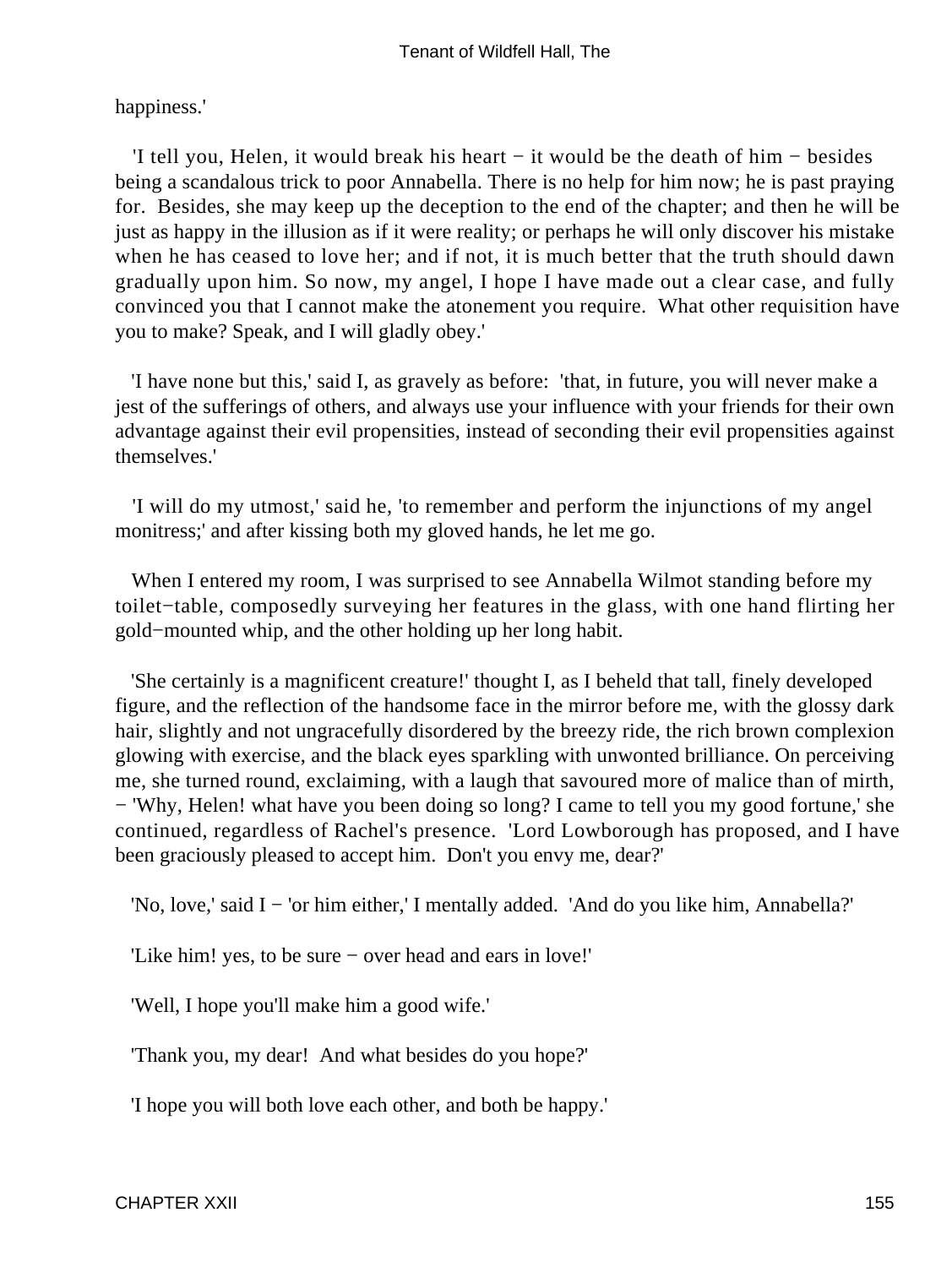'Thanks; and I hope you will make a very good wife to Mr. Huntingdon!' said she, with a queenly bow, and retired.

'Oh, Miss! how could you say so to her!' cried Rachel.

'Say what?' replied I.

'Why, that you hoped she would make him a good wife. I never heard such a thing!'

'Because I do hope it, or rather, I wish it; she's almost past hope.'

 'Well,' said she, 'I'm sure I hope he'll make her a good husband. They tell queer things about him downstairs. They were saying − '

 'I know, Rachel. I've heard all about him; but he's reformed now. And they have no business to tell tales about their masters.'

'No, mum − or else, they have said some things about Mr. Huntingdon too.'

'I won't hear them, Rachel; they tell lies.'

'Yes, mum,' said she, quietly, as she went on arranging my hair.

'Do you believe them, Rachel?' I asked, after a short pause.

 'No, Miss, not all. You know when a lot of servants gets together they like to talk about their betters; and some, for a bit of swagger, likes to make it appear as though they knew more than they do, and to throw out hints and things just to astonish the others. But I think, if I was you, Miss Helen, I'd look very well before I leaped. I do believe a young lady can't be too careful who she marries.'

'Of course not,' said I; 'but be quick, will you, Rachel? I want to be dressed.'

 And, indeed, I was anxious to be rid of the good woman, for I was in such a melancholy frame I could hardly keep the tears out of my eyes while she dressed me. It was not for Lord Lowborough − it was not for Annabella − it was not for myself − it was for Arthur Huntingdon that they rose.

\* \* \* \* \*

 13th. − They are gone, and he is gone. We are to be parted for more than two months, above ten weeks! a long, long time to live and not to see him. But he has promised to write often, and made me promise to write still oftener, because he will be busy settling his affairs,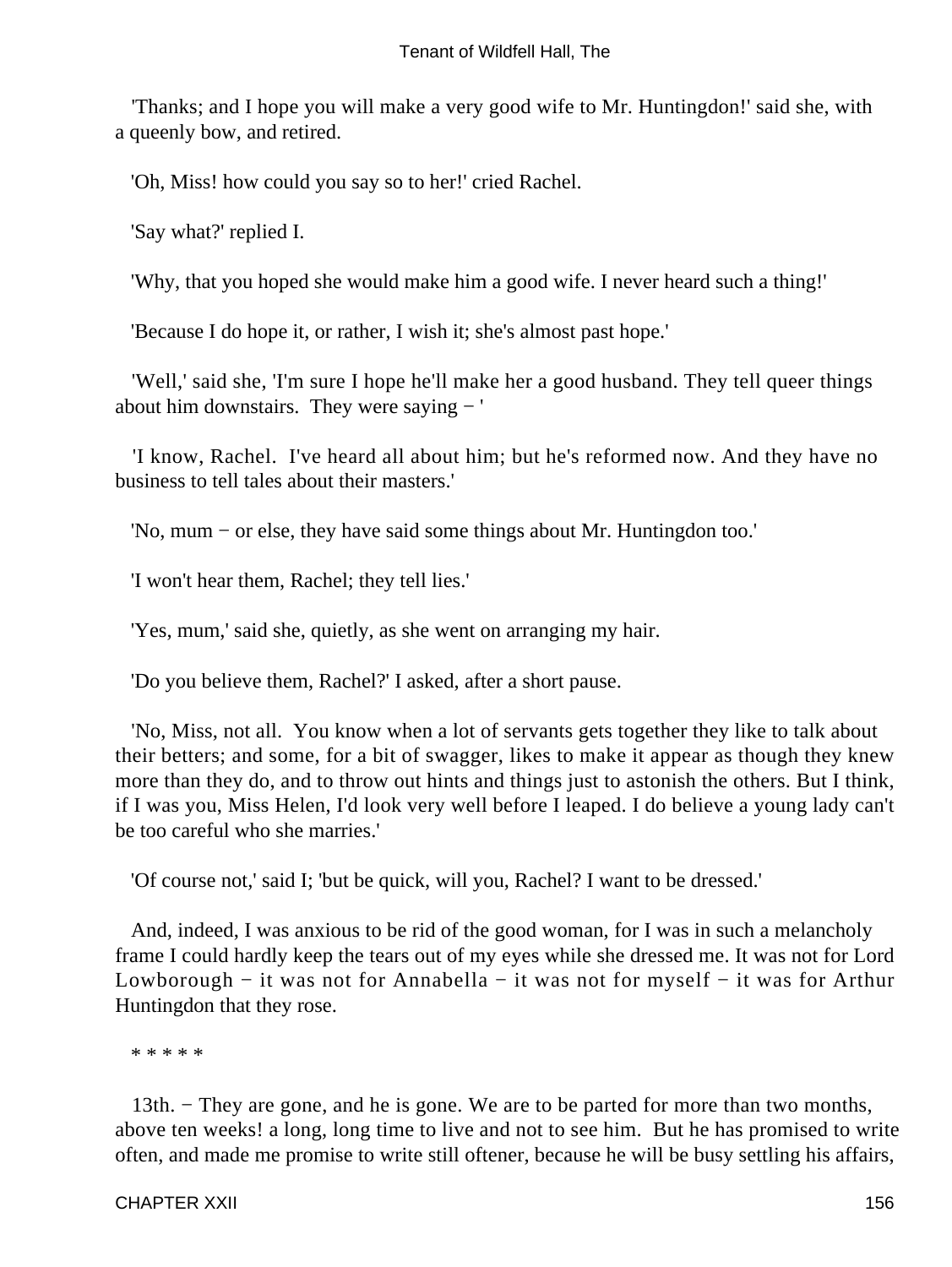and I shall have nothing better to do. Well, I think I shall always have plenty to say. But oh! for the time when we shall be always together, and can exchange our thoughts without the intervention of these cold go−betweens, pen, ink, and paper!

 22nd. − I have had several letters from Arthur already. They are not long, but passing sweet, and just like himself, full of ardent affection, and playful lively humour; but there is always a 'but' in this imperfect world, and I do wish he would sometimes be serious. I cannot get him to write or speak in real, solid earnest. I don't much mind it now, but if it be always so, what shall I do with the serious part of myself?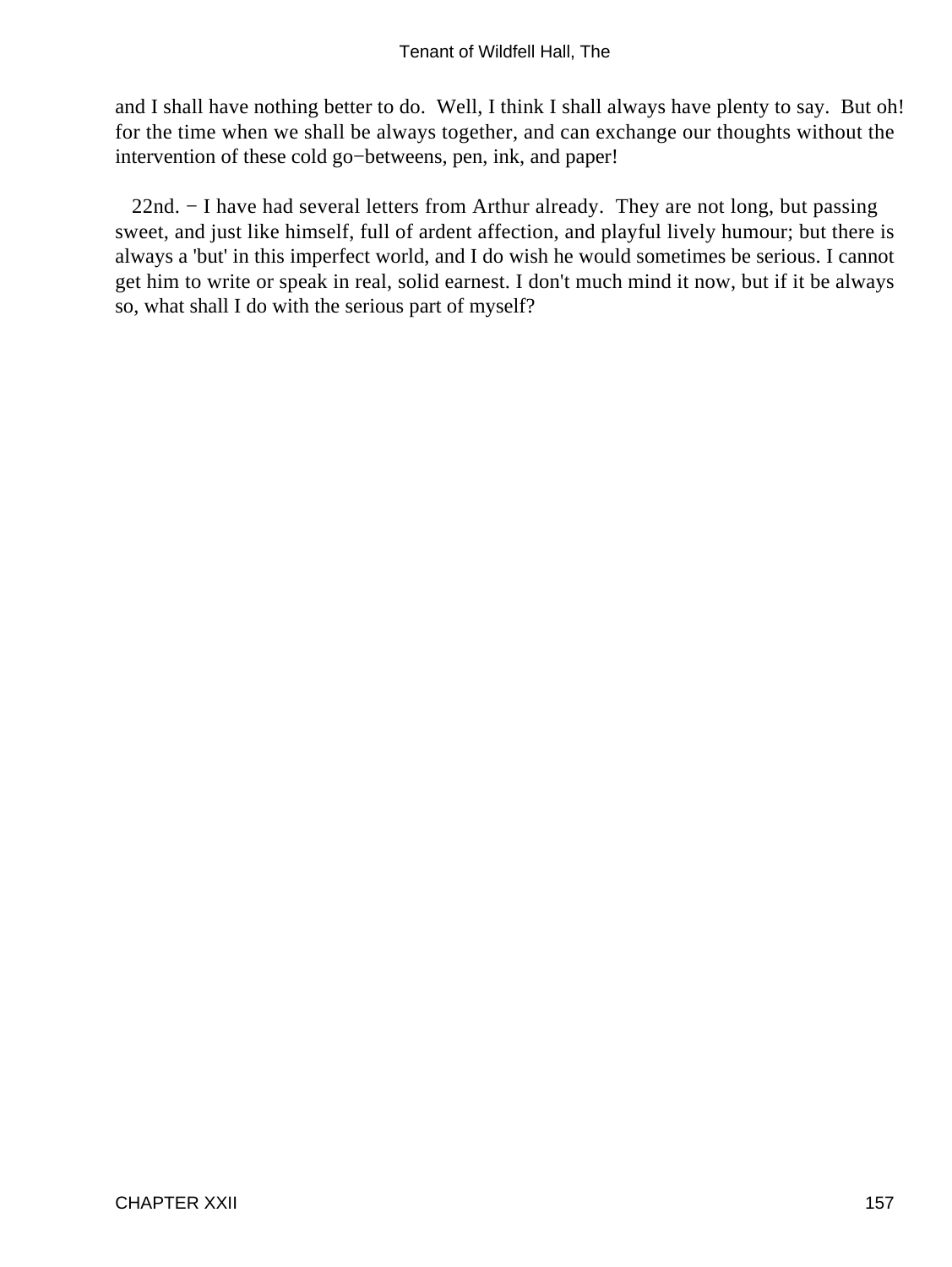### **[CHAPTER XXIII](#page-379-0)**

*F*eb. 18, 1822. – Early this morning Arthur mounted his hunter and set off in high glee to meet the − hounds. He will be away all day, and so I will amuse myself with my neglected diary, if I can give that name to such an irregular composition. It is exactly four months since I opened it last.

 I am married now, and settled down as Mrs. Huntingdon of Grassdale Manor. I have had eight weeks' experience of matrimony. And do I regret the step I have taken? No, though I must confess, in my secret heart, that Arthur is not what I thought him at first, and if I had known him in the beginning as thoroughly as I do now, I probably never should have loved him, and if I loved him first, and then made the discovery, I fear I should have thought it my duty not to have married him. To be sure I might have known him, for every one was willing enough to tell me about him, and he himself was no accomplished hypocrite, but I was wilfully blind; and now, instead of regretting that I did not discern his full character before I was indissolubly bound to him, I am glad, for it has saved me a great deal of battling with my conscience, and a great deal of consequent trouble and pain; and, whatever I ought to have done, my duty now is plainly to love him and to cleave to him, and this just tallies with my inclination.

 He is very fond of me, almost too fond. I could do with less caressing and more rationality. I should like to be less of a pet and more of a friend, if I might choose; but I won't complain of that: I am only afraid his affection loses in depth where it gains in ardour. I sometimes liken it to a fire of dry twigs and branches compared with one of solid coal, very bright and hot; but if it should burn itself out and leave nothing but ashes behind, what shall I do? But it won't, it sha'n't, I am determined; and surely I have power to keep it alive. So let me dismiss that thought at once. But Arthur is selfish; I am constrained to acknowledge that; and, indeed, the admission gives me less pain than might be expected, for, since I love him so much, I can easily forgive him for loving himself: he likes to be pleased, and it is my delight to please him; and when I regret this tendency of his, it is for his own sake, not for mine.

 The first instance he gave was on the occasion of our bridal tour. He wanted to hurry it over, for all the continental scenes were already familiar to him: many had lost their interest in his eyes, and others had never had anything to lose. The consequence was, that after a flying transit through part of France and part of Italy, I came back nearly as ignorant as I went, having made no acquaintance with persons and manners, and very little with things, my head swarming with a motley confusion of objects and scenes; some, it is true, leaving a deeper and more pleasing impression than others, but these embittered by the recollection that my emotions had not been shared by my companion, but that, on the contrary, when I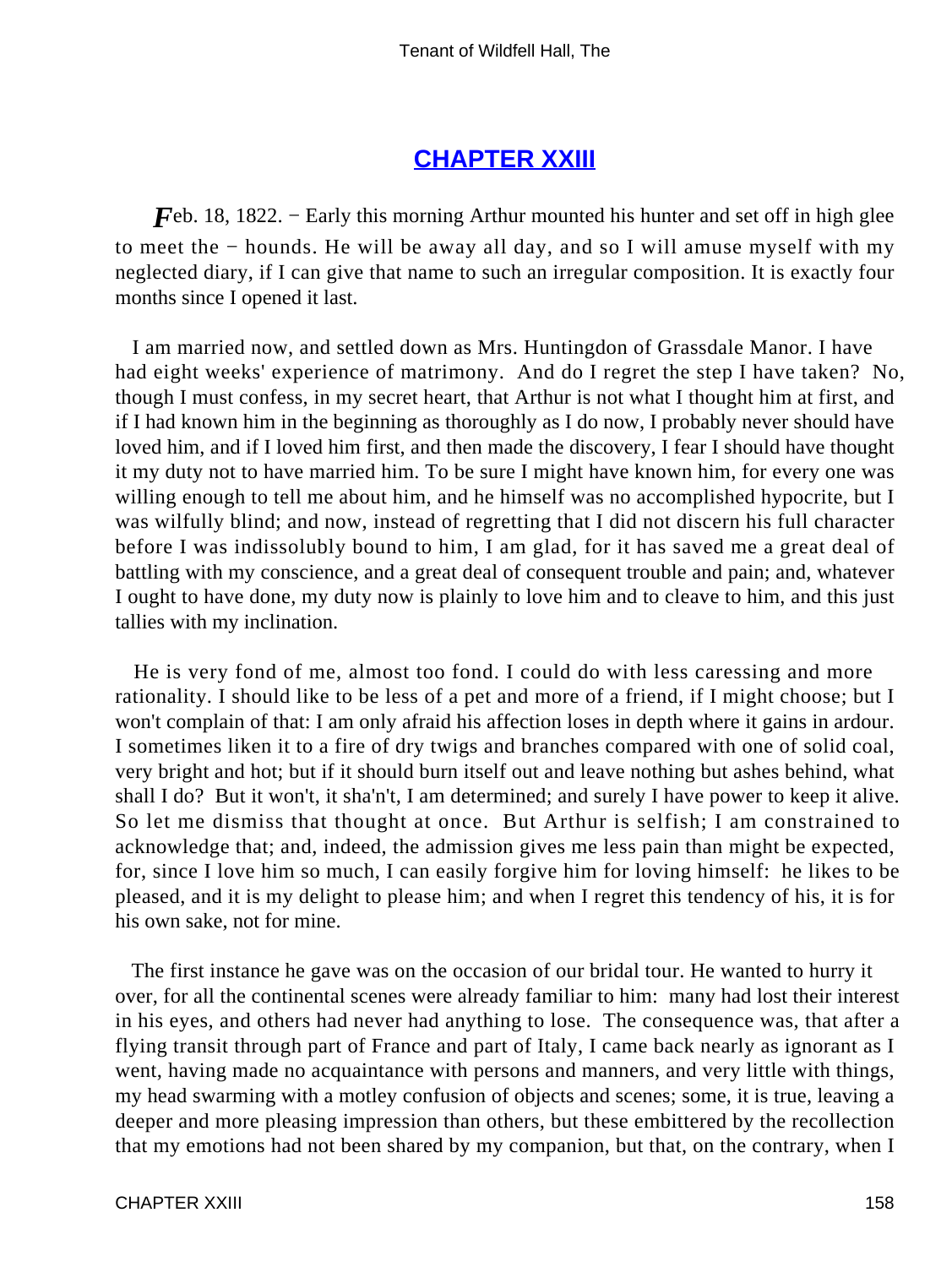had expressed a particular interest in anything that I saw or desired to see, it had been displeasing to him, inasmuch as it proved that I could take delight in anything disconnected with himself.

 As for Paris, we only just touched at that, and he would not give me time to see one−tenth of the beauties and interesting objects of Rome. He wanted to get me home, he said, to have me all to himself, and to see me safely installed as the mistress of Grassdale Manor, just as single−minded, as naive, and piquante as I was; and as if I had been some frail butterfly, he expressed himself fearful of rubbing the silver off my wings by bringing me into contact with society, especially that of Paris and Rome; and, more−over, he did not scruple to tell me that there were ladies in both places that would tear his eyes out if they happened to meet him with me.

 Of course I was vexed at all this; but still it was less the disappointment to myself that annoyed me, than the disappointment in him, and the trouble I was at to frame excuses to my friends for having seen and observed so little, without imputing one particle of blame to my companion. But when we got home − to my new, delightful home − I was so happy and he was so kind that I freely forgave him all; and I was beginning to think my lot too happy, and my husband actually too good for me, if not too good for this world, when, on the second Sunday after our arrival, he shocked and horrified me by another instance of his unreasonable exaction. We were walking home from the morning service, for it was a fine frosty day, and as we are so near the church, I had requested the carriage should not be used.

'Helen,' said he, with unusual gravity, 'I am not quite satisfied with you.'

I desired to know what was wrong.

'But will you promise to reform if I tell you?'

'Yes, if I can, and without offending a higher authority.'

'Ah! there it is, you see: you don't love me with all your heart.'

 'I don't understand you, Arthur (at least I hope I don't): pray tell me what I have done or said amiss.'

 'It is nothing you have done or said; it is something that you are − you are too religious. Now I like a woman to be religious, and I think your piety one of your greatest charms; but then, like all other good things, it may be carried too far. To my thinking, a woman's religion ought not to lessen her devotion to her earthly lord. She should have enough to purify and etherealise her soul, but not enough to refine away her heart, and raise her above all human sympathies.'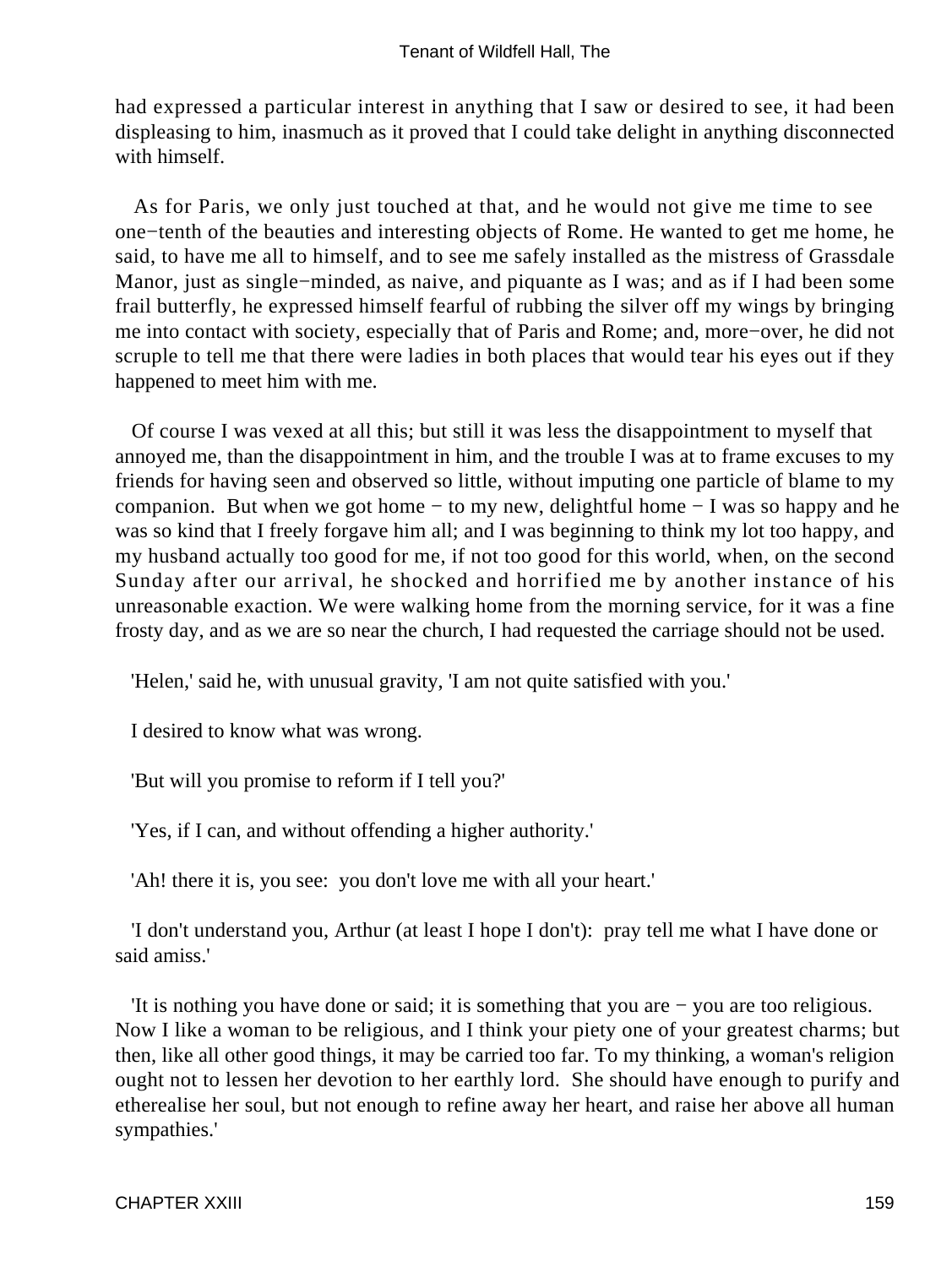'And am I above all human sympathies?' said I.

 'No, darling; but you are making more progress towards that saintly condition than I like; for all these two hours I have been thinking of you and wanting to catch your eye, and you were so absorbed in your devotions that you had not even a glance to spare for me − I declare it is enough to make one jealous of one's Maker – which is very wrong, you know; so don't excite such wicked passions again, for my soul's sake.'

 'I will give my whole heart and soul to my Maker if I can,' I answered, 'and not one atom more of it to you than He allows. What are you, sir, that you should set yourself up as a god, and presume to dispute possession of my heart with Him to whom I owe all I have and all I am, every blessing I ever did or ever can enjoy − and yourself among the rest − if you are a blessing, which I am half inclined to doubt.'

 'Don't be so hard upon me, Helen; and don't pinch my arm so: you are squeezing your fingers into the bone.'

 'Arthur,' continued I, relaxing my hold of his arm, 'you don't love me half as much as I do you; and yet, if you loved me far less than you do, I would not complain, provided you loved your Maker more. I should rejoice to see you at any time so deeply absorbed in your devotions that you had not a single thought to spare for me. But, indeed, I should lose nothing by the change, for the more you loved your God the more deep and pure and true would be your love to me.'

 At this he only laughed and kissed my hand, calling me a sweet enthusiast. Then taking off his hat, he added: 'But look here, Helen − what can a man do with such a head as this?'

 The head looked right enough, but when he placed my hand on the top of it, it sunk in a bed of curls, rather alarmingly low, especially in the middle.

 'You see I was not made to be a saint,' said he, laughing, 'If God meant me to be religious, why didn't He give me a proper organ of veneration?'

 'You are like the servant,' I replied, 'who, instead of employing his one talent in his master's service, restored it to him unimproved, alleging, as an excuse, that he knew him «to be a hard man, reaping where he had not sown, and gathering where he had not strawed.» Of him to whom less is given, less will be required, but our utmost exertions are required of us all. You are not without the capacity of veneration, and faith and hope, and conscience and reason, and every other requisite to a Christian's character, if you choose to employ them; but all our talents increase in the using, and every faculty, both good and bad, strengthens by exercise: therefore, if you choose to use the bad, or those which tend to evil, till they become your masters, and neglect the good till they dwindle away, you have only yourself to blame. But you have talents, Arthur – natural endowments both of heart and mind and temper, such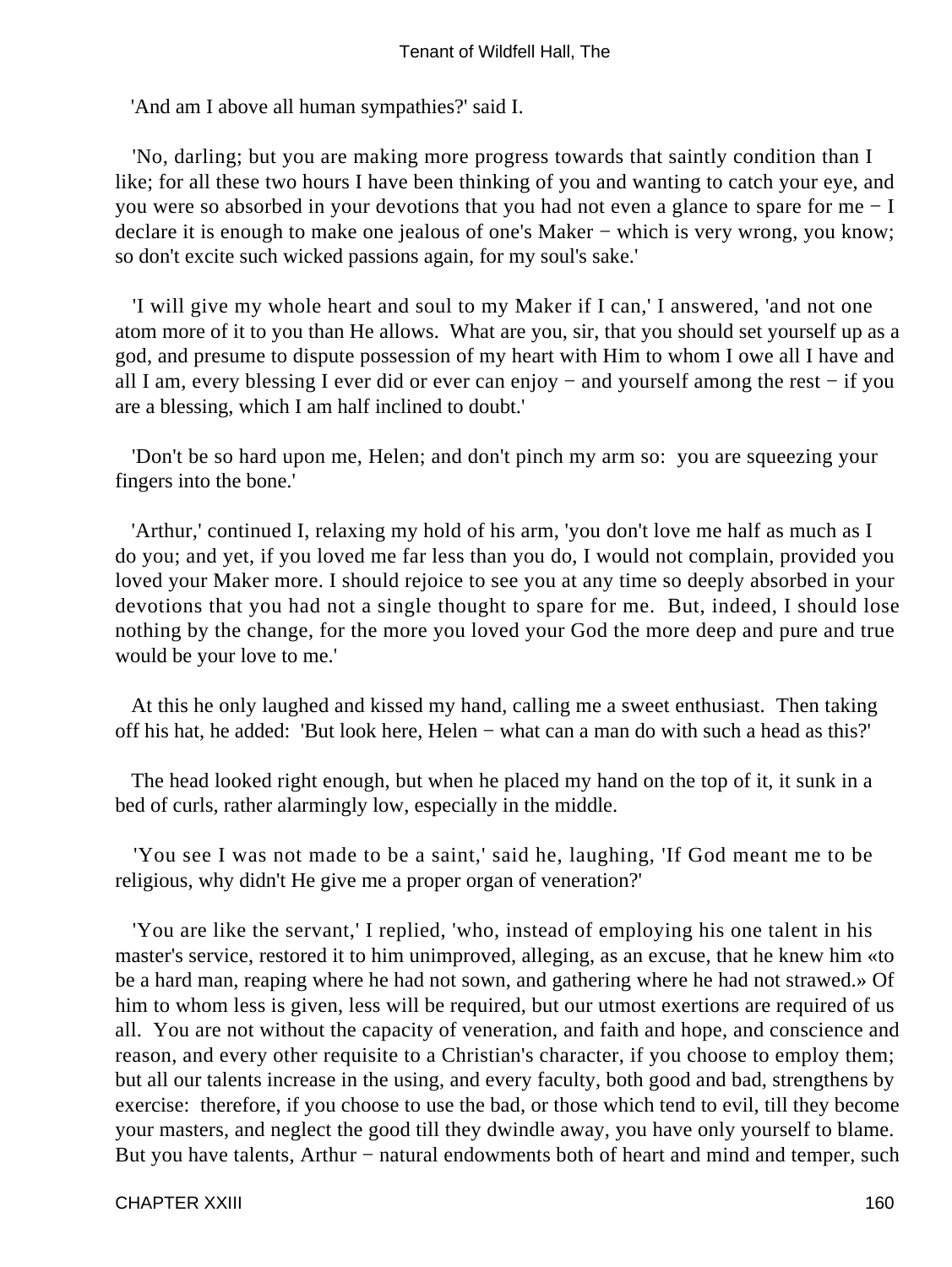as many a better Christian would be glad to possess, if you would only employ them in God's service. I should never expect to see you a devotee, but it is quite possible to be a good Christian without ceasing to be a happy, merry−hearted man.'

 'You speak like an oracle, Helen, and all you say is indisputably true; but listen here: I am hungry, and I see before me a good substantial dinner; I am told that if I abstain from this to−day I shall have a sumptuous feast to−morrow, consisting of all manner of dainties and delicacies. Now, in the first place, I should be loth to wait till to−morrow when I have the means of appeasing my hunger already before me: in the second place, the solid viands of to−day are more to my taste than the dainties that are promised me; in the third place, I don't see to−morrow's banquet, and how can I tell that it is not all a fable, got up by the greasy−faced fellow that is advising me to abstain in order that he may have all the good victuals to himself? in the fourth place, this table must be spread for somebody, and, as Solomon says, «Who can eat, or who else can hasten hereunto more than I?» and finally, with your leave, I'll sit down and satisfy my cravings of to−day, and leave to−morrow to shift for itself − who knows but what I may secure both this and that?'

 'But you are not required to abstain from the substantial dinner of to−day: you are only advised to partake of these coarser viands in such moderation as not to incapacitate you from enjoying the choicer banquet of to−morrow. If, regardless of that counsel, you choose to make a beast of yourself now, and over−eat and over−drink yourself till you turn the good victuals into poison, who is to blame if, hereafter, while you are suffering the torments of yesterday's gluttony and drunkenness, you see more temperate men sitting down to enjoy themselves at that splendid entertainment which you are unable to taste?'

 'Most true, my patron saint; but again, our friend Solomon says, «There is nothing better for a man than to eat and to drink, and to be merry.»'

 'And again,' returned I, 'he says, «Rejoice, O young man, in thy youth; and walk in the ways of thine heart, and in the sight of thine eyes: but know thou, that for all these things God will bring thee into judgment.»'

 'Well, but, Helen, I'm sure I've been very good these last few weeks. What have you seen amiss in me, and what would you have me to do?'

 'Nothing more than you do, Arthur: your actions are all right so far; but I would have your thoughts changed; I would have you to fortify yourself against temptation, and not to call evil good, and good evil; I should wish you to think more deeply, to look further, and aim higher than you do.'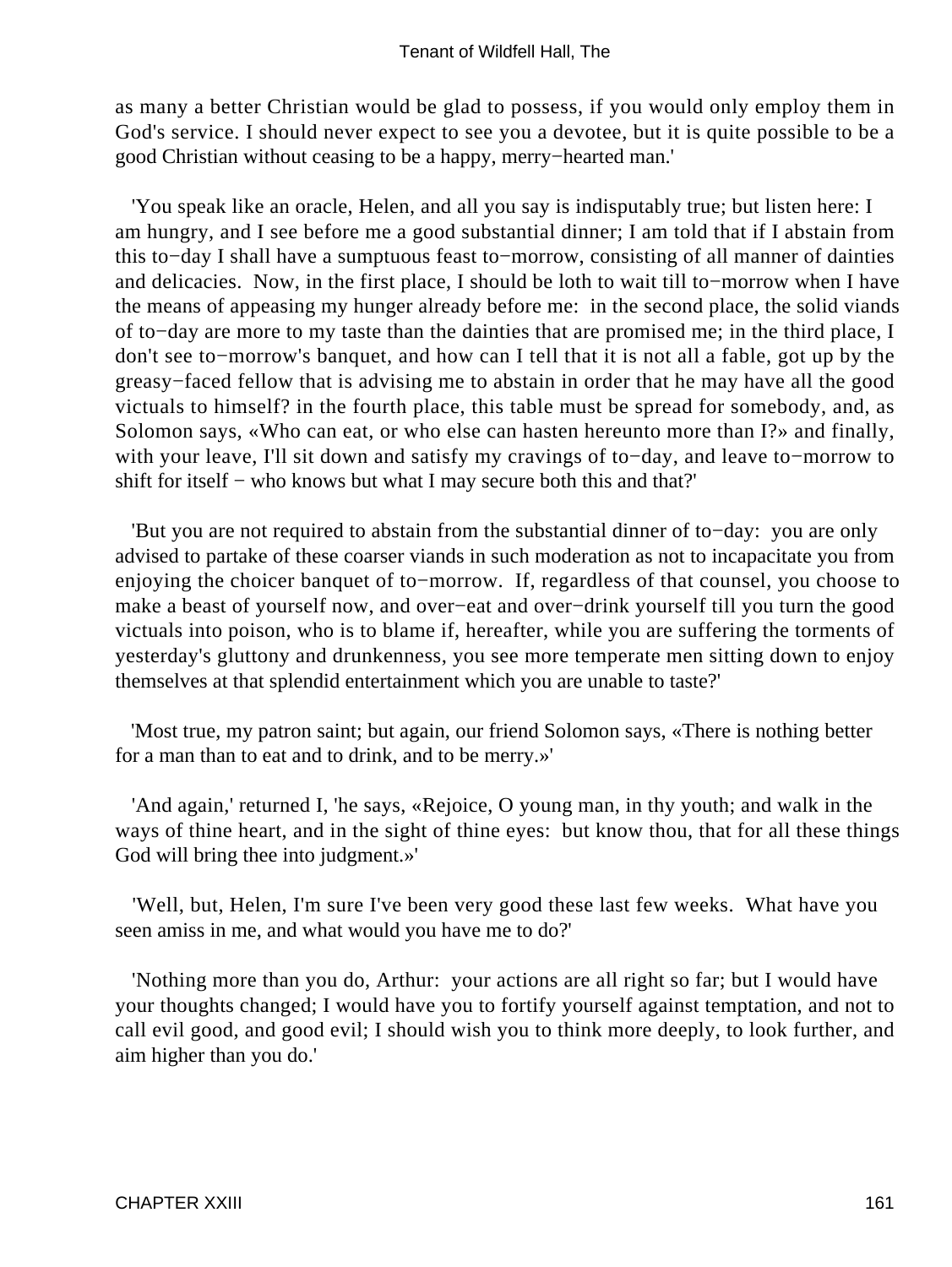### **[CHAPTER XXIV](#page-379-0)**

*M*arch 25th. – Arthur is getting tired – not of me, I trust, but of the idle, quiet life he leads − and no wonder, for he has so few sources of amusement: he never reads anything but newspapers and sporting magazines; and when he sees me occupied with a book, he won't let me rest till I close it. In fine weather he generally manages to get through the time pretty well, but on rainy days, of which we have had a good many of late, it is quite painful to witness his ennui. I do all I can to amuse him, but it is impossible to get him to feel interested in what I most like to talk about, while, on the other hand, he likes to talk about things that cannot interest me − or even that annoy me − and these please him − the most of all: for his favourite amusement is to sit or loll beside me on the sofa, and tell me stories of his former amours, always turning upon the ruin of some confiding girl or the cozening of some unsuspecting husband; and when I express my horror and indignation, he lays it all to the charge of jealousy, and laughs till the tears run down his cheeks. I used to fly into passions or melt into tears at first, but seeing that his delight increased in proportion to my anger and agitation, I have since endeavoured to suppress my feelings and receive his revelations in the silence of calm contempt; but still he reads the inward struggle in my face, and misconstrues my bitterness of soul for his unworthiness into the pangs of wounded jealousy; and when he has sufficiently diverted himself with that, or fears my displeasure will become too serious for his comfort, he tries to kiss and soothe me into smiles again – never were his caresses so little welcome as then! This is double selfishness displayed to me and to the victims of his former love. There are times when, with a momentary pang − a flash of wild dismay, I ask myself, 'Helen, what have you done?' But I rebuke the inward questioner, and repel the obtrusive thoughts that crowd upon me; for were he ten times as sensual and impenetrable to good and lofty thoughts, I well know I have no right to complain. And I don't and won't complain. I do and will love him still; and I do not and will not regret that I have linked my fate with his.

 April 4th. − We have had a downright quarrel. The particulars are as follows: Arthur had told me, at different intervals, the whole story of his intrigue with Lady F−, which I would not believe before. It was some consolation, however, to find that in this instance the lady had been more to blame than he, for he was very young at the time, and she had decidedly made the first advances, if what he said was true. I hated her for it, for it seemed as if she had chiefly contributed to his corruption; and when he was beginning to talk about her the other day, I begged he would not mention her, for I detested the very sound of her name.

 'Not because you loved her, Arthur, mind, but because she injured you and deceived her husband, and was altogether a very abominable woman, whom you ought to be ashamed to mention.'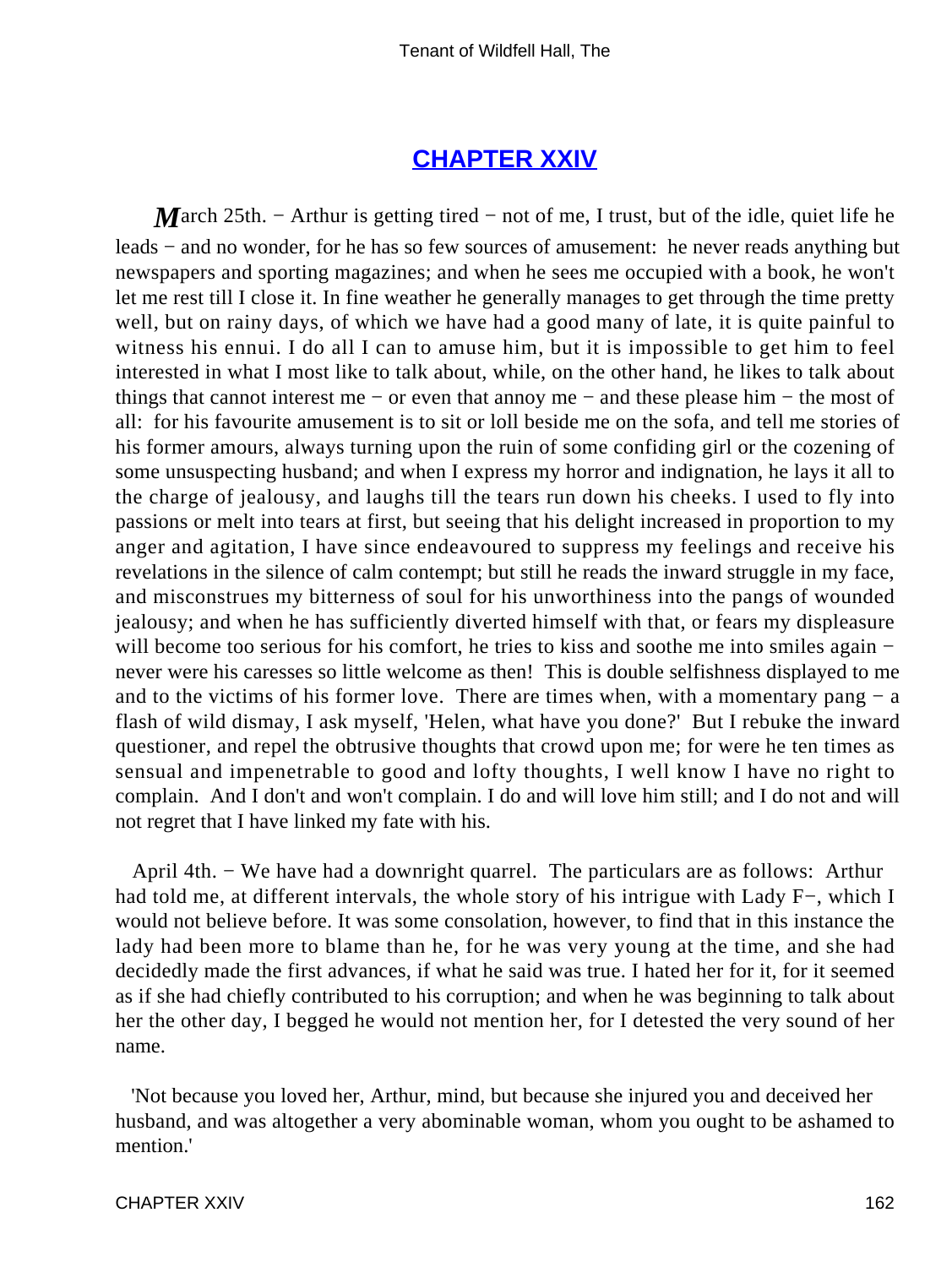But he defended her by saying that she had a doting old husband, whom it was impossible to love.

'Then why did she marry him?' said I.

'For his money,' was the reply.

 'Then that was another crime, and her solemn promise to love and honour him was another, that only increased the enormity of the last.'

 'You are too severe upon the poor lady,' laughed he. 'But never mind, Helen, I don't care for her now; and I never loved any of them half as much as I do you, so you needn't fear to be forsaken like them.'

 'If you had told me these things before, Arthur, I never should have given you the chance.'

'Wouldn't you, my darling?'

'Most certainly not!'

He laughed incredulously.

 'I wish I could convince you of it now!' cried I, starting up from beside him: and for the first time in my life, and I hope the last, I wished I had not married him.

 'Helen,' said he, more gravely, 'do you know that if I believed you now I should be very angry? but thank heaven I don't. Though you stand there with your white face and flashing eyes, looking at me like a very tigress, I know the heart within you perhaps a trifle better than you know it yourself.'

 Without another word I left the room and locked myself up in my own chamber. In about half an hour he came to the door, and first he tried the handle, then he knocked.

'Won't you let me in, Helen?' said he.

 'No; you have displeased me,' I replied, 'and I don't want to see your face or hear your voice again till the morning.'

 He paused a moment as if dumfounded or uncertain how to answer such a speech, and then turned and walked away. This was only an hour after dinner: I knew he would find it very dull to sit alone all the evening; and this considerably softened my resentment, though it did not make me relent. I was determined to show him that my heart was not his slave, and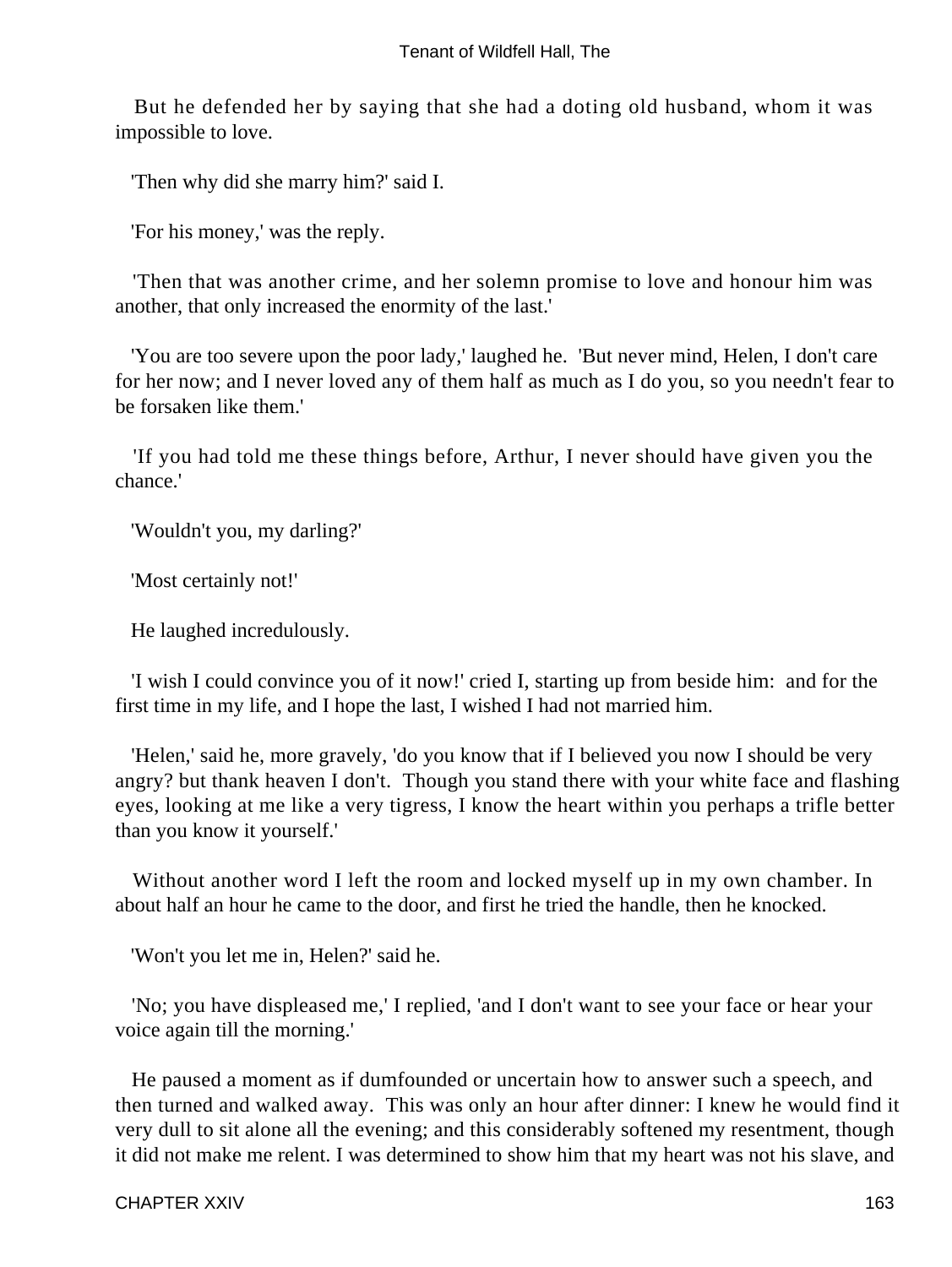I could live without him if I chose; and I sat down and wrote a long letter to my aunt, of course telling her nothing of all this. Soon after ten o'clock I heard him come up again, but he passed my door and went straight to his own dressing−room, where he shut himself in for the night.

 I was rather anxious to see how he would meet me in the morning, and not a little disappointed to behold him enter the breakfast− room with a careless smile.

 'Are you cross still, Helen?' said he, approaching as if to salute me. I coldly turned to the table, and began to pour out the coffee, observing that he was rather late.

 He uttered a low whistle and sauntered away to the window, where he stood for some minutes looking out upon the pleasing prospect of sullen grey clouds, streaming rain, soaking lawn, and dripping leafless trees, and muttering execrations on the weather, and then sat down to breakfast. While taking his coffee he muttered it was 'd−d cold.'

'You should not have left it so long,' said I.

 He made no answer, and the meal was concluded in silence. It was a relief to both when the letter−bag was brought in. It contained upon examination a newspaper and one or two letters for him, and a couple of letters for me, which he tossed across the table without a remark. One was from my brother, the other from Milicent Hargrave, who is now in London with her mother. His, I think, were business letters, and apparently not much to his mind, for he crushed them into his pocket with some muttered expletives that I should have reproved him for at any other time. The paper he set before him, and pretended to be deeply absorbed in its contents during the remainder of breakfast, and a considerable time after.

 The reading and answering of my letters, and the direction of household concerns, afforded me ample employment for the morning: after lunch I got my drawing, and from dinner till bed−time I read. Meanwhile, poor Arthur was sadly at a loss for something to amuse him or to occupy his time. He wanted to appear as busy and as unconcerned as I did. Had the weather at all permitted, he would doubtless have ordered his horse and set off to some distant region, no matter where, immediately after breakfast, and not returned till night: had there been a lady anywhere within reach, of any age between fifteen and forty−five, he would have sought revenge and found employment in getting up, or trying to get up, a desperate flirtation with her; but being, to my private satisfaction, entirely cut off from both these sources of diversion, his sufferings were truly deplorable. When he had done yawning over his paper and scribbling short answers to his shorter letters, he spent the remainder of the morning and the whole of the afternoon in fidgeting about from room to room, watching the clouds, cursing the rain, alternately petting and teasing and abusing his dogs, sometimes lounging on the sofa with a book that he could not force himself to read, and very often fixedly gazing at me when he thought I did not perceive it, with the vain hope of detecting some traces of tears, or some tokens of remorseful anguish in my face. But I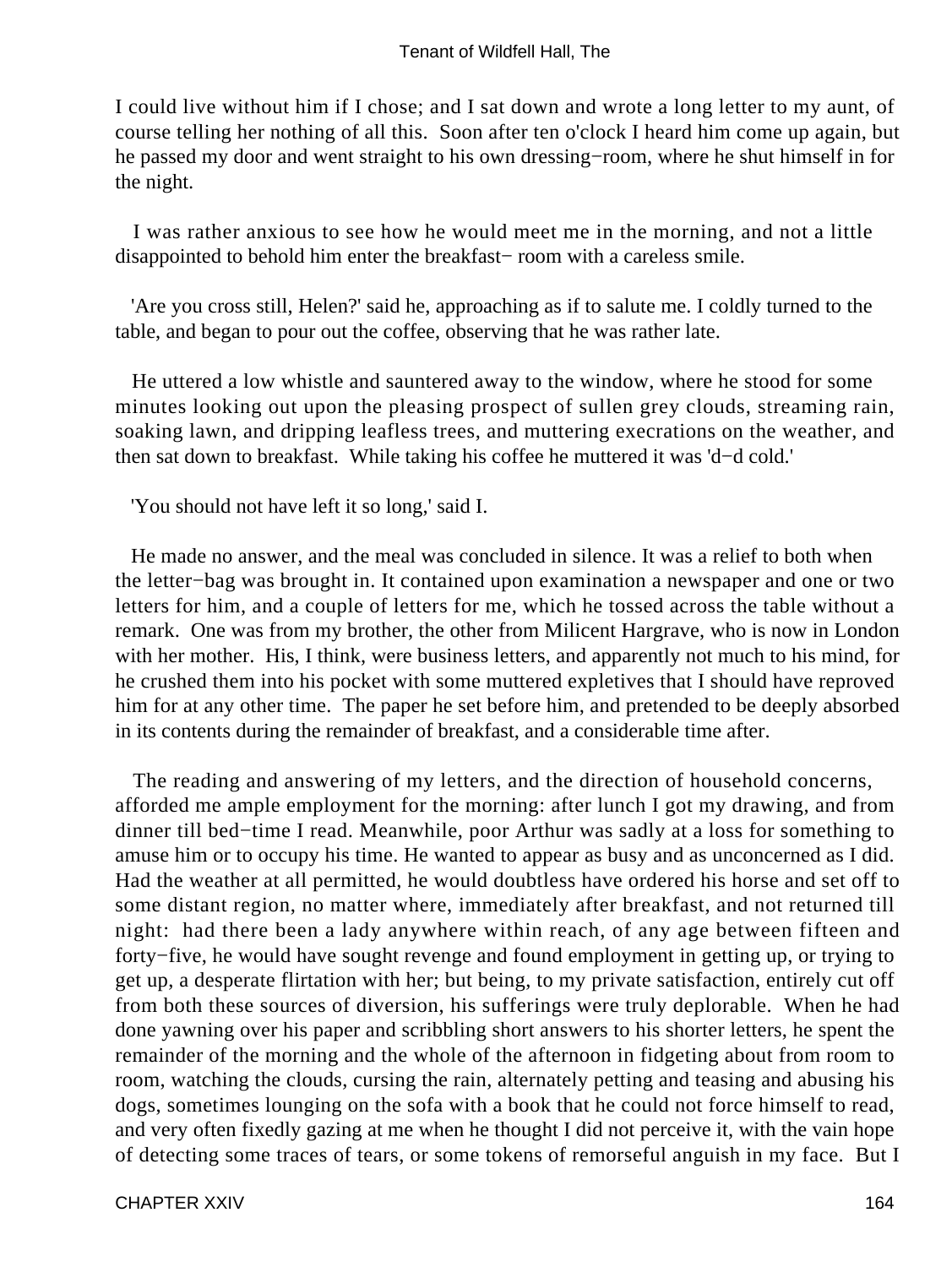managed to preserve an undisturbed though grave serenity throughout the day. I was not really angry: I felt for him all the time, and longed to be reconciled; but I determined he should make the first advances, or at least show some signs of an humble and contrite spirit first; for, if I began, it would only minister to his self−conceit, increase his arrogance, and quite destroy the lesson I wanted to give him.

 He made a long stay in the dining−room after dinner, and, I fear, took an unusual quantity of wine, but not enough to loosen his tongue: for when he came in and found me quietly occupied with my book, too busy to lift my head on his entrance, he merely murmured an expression of suppressed disapprobation, and, shutting the door with a bang, went and stretched himself at full length on the sofa, and composed himself to sleep. But his favourite cocker, Dash, that had been lying at my feet, took the liberty of jumping upon him and beginning to lick his face. He struck it off with a smart blow, and the poor dog squeaked and ran cowering back to me. When he woke up, about half an hour after, he called it to him again, but Dash only looked sheepish and wagged the tip of his tail. He called again more sharply, but Dash only clung the closer to me, and licked my hand, as if imploring protection. Enraged at this, his master snatched up a heavy book and hurled it at his head. The poor dog set up a piteous outcry, and ran to the door. I let him out, and then quietly took up the book.

'Give that book to me,' said Arthur, in no very courteous tone. I gave it to him.

'Why did you let the dog out?' he asked; 'you knew I wanted him.'

 'By what token?' I replied; 'by your throwing the book at him? but perhaps it was intended for me?'

 'No; but I see you've got a taste of it,' said he, looking at my hand, that had also been struck, and was rather severely grazed.

 I returned to my reading, and he endeavoured to occupy himself in the same manner; but in a little while, after several portentous yawns, he pronounced his book to be 'cursed trash,' and threw it on the table. Then followed eight or ten minutes of silence, during the greater part of which, I believe, he was staring at me. At last his patience was tired out.

'What is that book, Helen?' he exclaimed.

I told him.

'Is it interesting?'

'Yes, very.'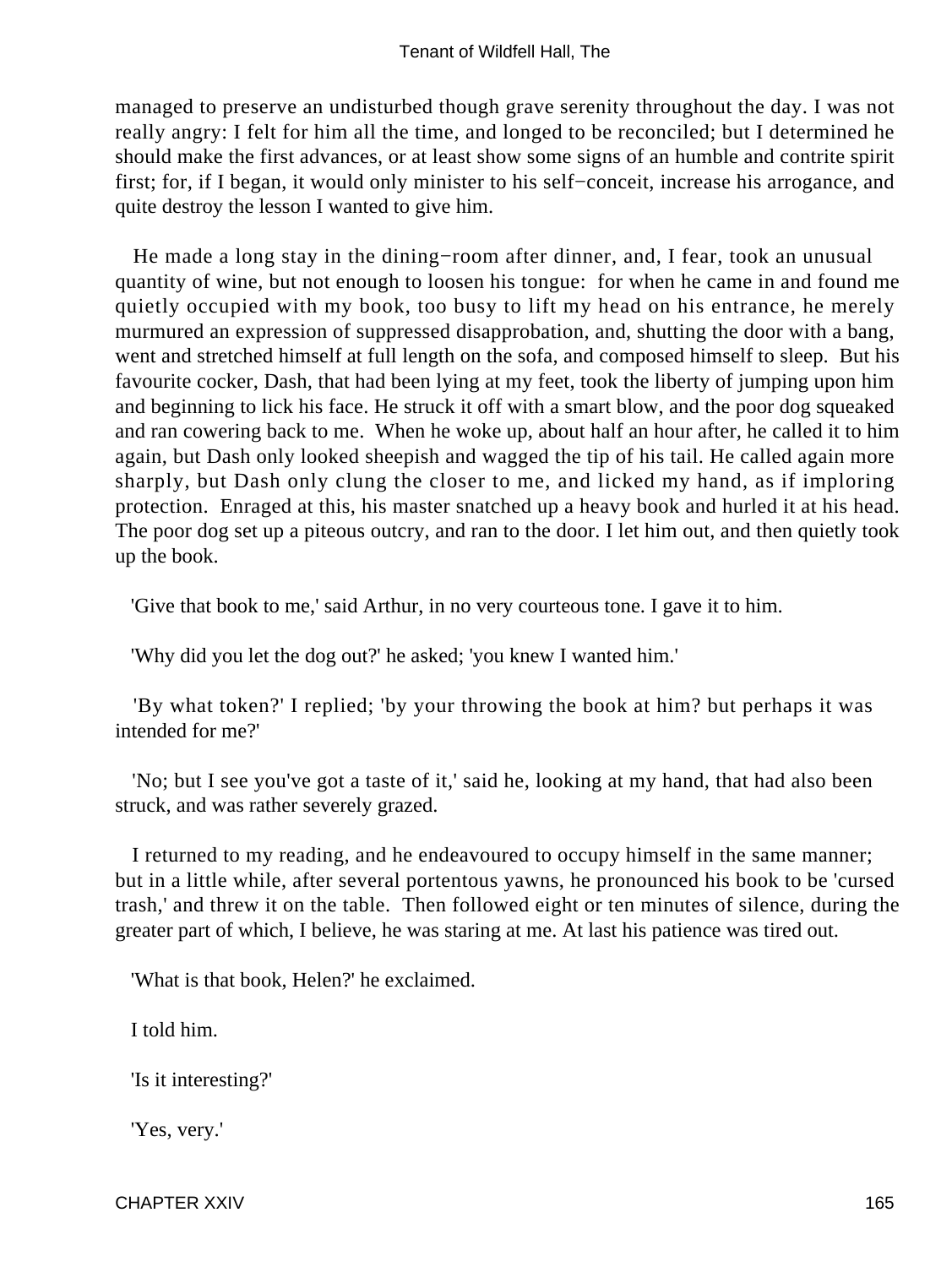I went on reading, or pretending to read, at least − I cannot say there was much communication between my eyes and my brain; for, while the former ran over the pages, the latter was earnestly wondering when Arthur would speak next, and what he would say, and what I should answer. But he did not speak again till I rose to make the tea, and then it was only to say he should not take any. He continued lounging on the sofa, and alternately closing his eyes and looking at his watch and at me, till bed−time, when I rose, and took my candle and retired.

 'Helen!' cried he, the moment I had left the room. I turned back, and stood awaiting his commands.

'What do you want, Arthur?' I said at length.

'Nothing,' replied he. 'Go!'

 I went, but hearing him mutter something as I was closing the door, I turned again. It sounded very like 'confounded slut,' but I was quite willing it should be something else.

'Were you speaking, Arthur?' I asked.

 'No,' was the answer, and I shut the door and departed. I saw nothing more of him till the following morning at breakfast, when he came down a full hour after the usual time.

'You're very late,' was my morning's salutation.

 'You needn't have waited for me,' was his; and he walked up to the window again. It was just such weather as yesterday.

 'Oh, this confounded rain!' he muttered. But, after studiously regarding it for a minute or two, a bright idea, seemed to strike him, for he suddenly exclaimed, 'But I know what I'll do!' and then returned and took his seat at the table. The letter−bag was already there, waiting to be opened. He unlocked it and examined the contents, but said nothing about them.

'Is there anything for me?' I asked.

'No.'

He opened the newspaper and began to read.

'You'd better take your coffee,' suggested I; 'it will be cold again.'

'You may go,' said he, 'if you've done; I don't want you.'

CHAPTER XXIV 166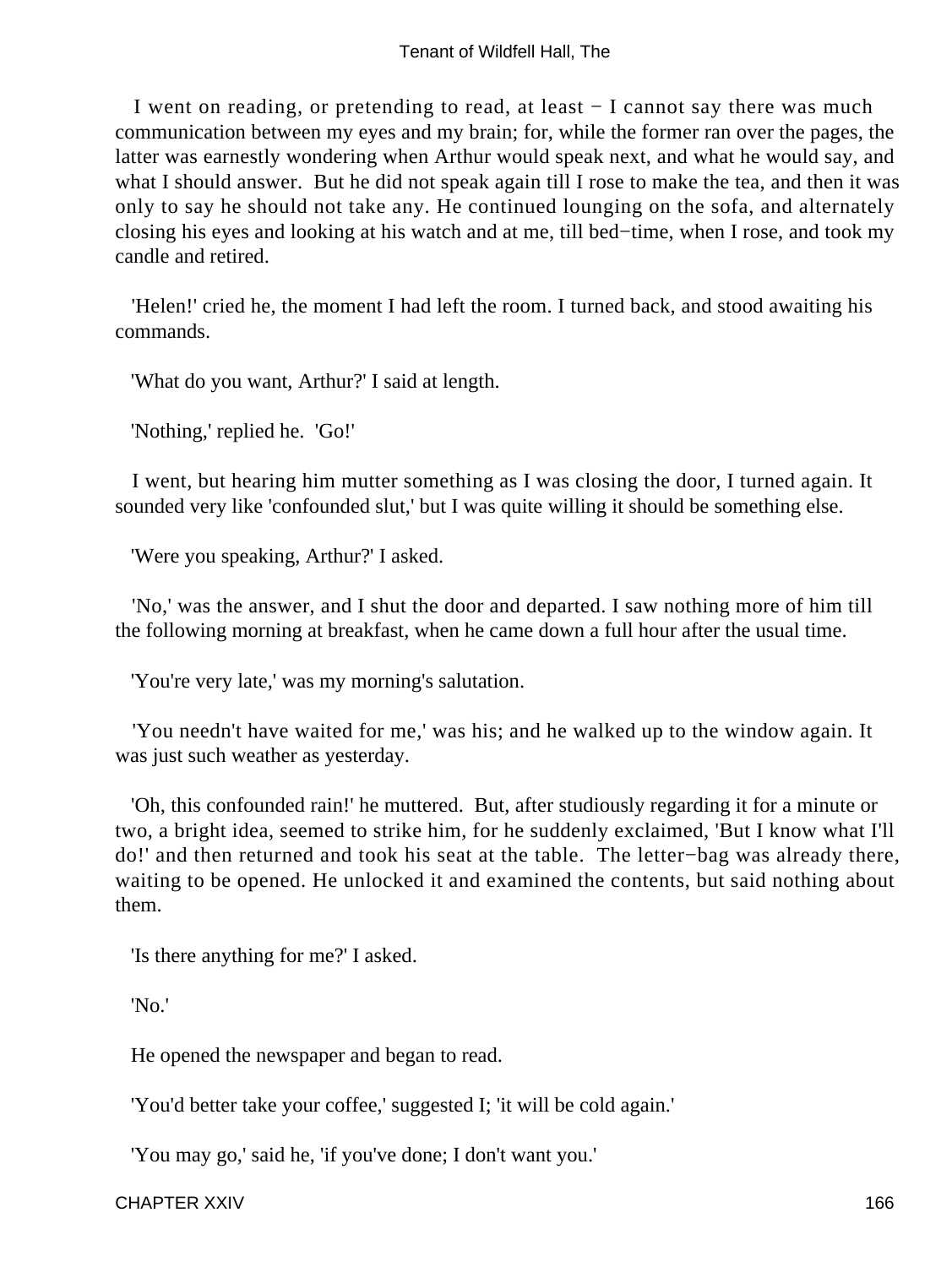I rose and withdrew to the next room, wondering if we were to have another such miserable day as yesterday, and wishing intensely for an end of these mutually inflicted torments. Shortly after I heard him ring the bell and give some orders about his wardrobe that sounded as if he meditated a long journey. He then sent for the coachman, and I heard something about the carriage and the horses, and London, and seven o'clock to−morrow morning, that startled and disturbed me not a little.

 'I must not let him go to London, whatever comes of it,' said I to myself; 'he will run into all kinds of mischief, and I shall be the cause of it. But the question is, How am I to alter his purpose? Well, I will wait awhile, and see if he mentions it.'

 I waited most anxiously, from hour to hour; but not a word was spoken, on that or any other subject, to me. He whistled and talked to his dogs, and wandered from room to room, much the same as on the previous day. At last I began to think I must introduce the subject myself, and was pondering how to bring it about, when John unwittingly came to my relief with the following message from the coachman:

 'Please, sir, Richard says one of the horses has got a very bad cold, and he thinks, sir, if you could make it convenient to go the day after to−morrow, instead of to−morrow, he could physic it to− day, so as − '

'Confound his impudence!' interjected the master.

 'Please, sir, he says it would be a deal better if you could,' persisted John, 'for he hopes there'll be a change in the weather shortly, and he says it's not likely, when a horse is so bad with a cold, and physicked and all − '

 'Devil take the horse!' cried the gentleman. 'Well, tell him I'll think about it,' he added, after a moment's reflection. He cast a searching glance at me, as the servant withdrew, expecting to see some token of deep astonishment and alarm; but, being previously prepared, I preserved an aspect of stoical indifference. His countenance fell as he met my steady gaze, and he turned away in very obvious disappointment, and walked up to the fire−place, where he stood in an attitude of undisguised dejection, leaning against the chimney−piece with his forehead sunk upon his arm.

'Where do you want to go, Arthur?' said I.

'To London,' replied he, gravely.

'What for?' I asked.

'Because I cannot be happy here.'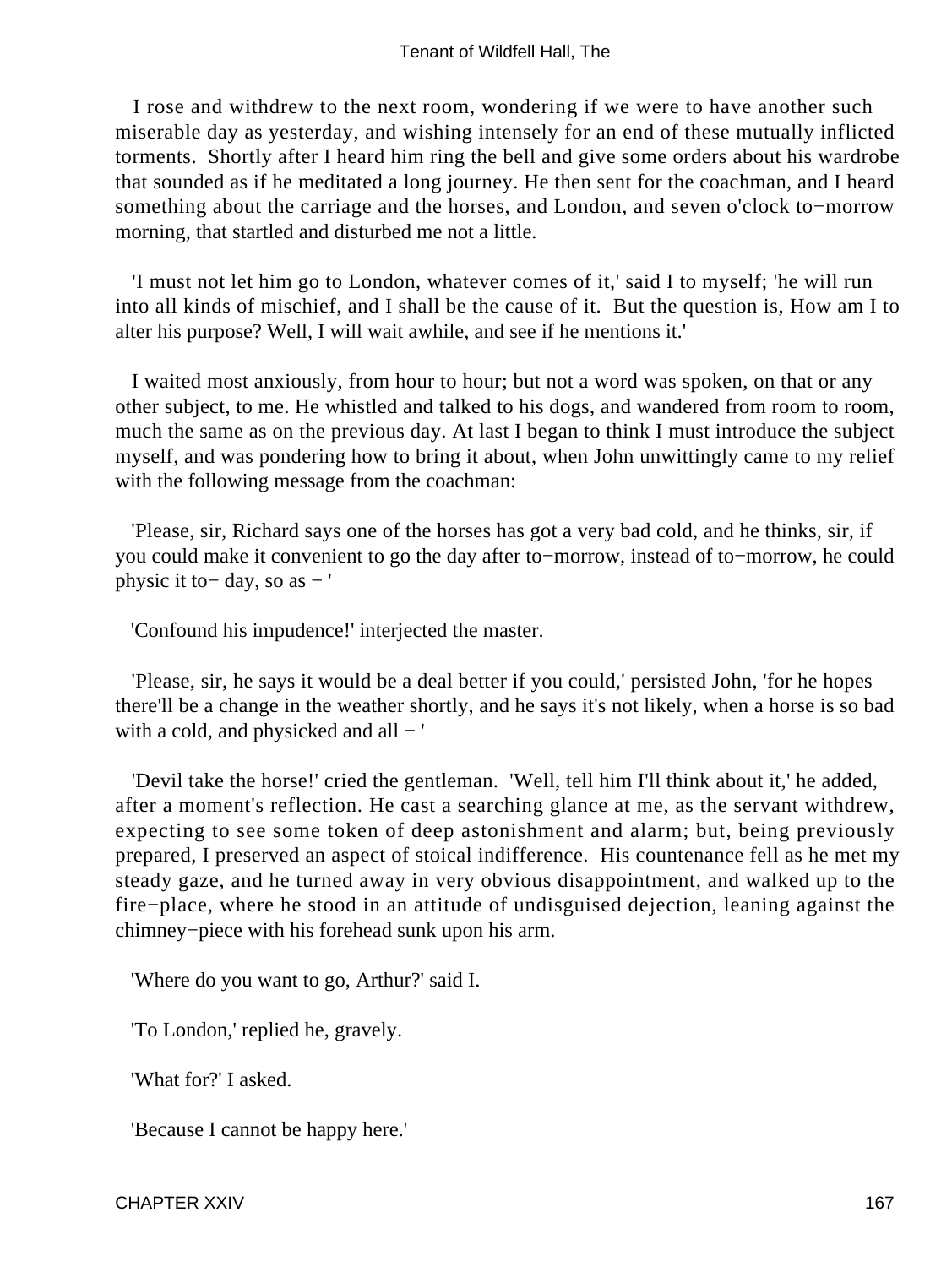'Why not?'

'Because my wife doesn't love me.'

'She would love you with all her heart, if you deserved it.'

'What must I do to deserve it?'

 This seemed humble and earnest enough; and I was so much affected, between sorrow and joy, that I was obliged to pause a few seconds before I could steady my voice to reply.

 'If she gives you her heart,' said I, 'you must take it, thankfully, and use it well, and not pull it in pieces, and laugh in her face, because she cannot snatch it away.'

 He now turned round, and stood facing me, with his back to the fire. 'Come, then, Helen, are you going to be a good girl?' said he.

 This sounded rather too arrogant, and the smile that accompanied it did not please me. I therefore hesitated to reply. Perhaps my former answer had implied too much: he had heard my voice falter, and might have seen me brush away a tear.

'Are you going to forgive me, Helen?' he resumed, more humbly.

'Are you penitent?' I replied, stepping up to him and smiling in his face.

 'Heart−broken!' he answered, with a rueful countenance, yet with a merry smile just lurking within his eyes and about the corners of his mouth; but this could not repulse me, and I flew into his arms. He fervently embraced me, and though I shed a torrent of tears, I think I never was happier in my life than at that moment.

 'Then you won't go to London, Arthur?' I said, when the first transport of tears and kisses had subsided.

'No, love, − unless you will go with me.'

 'I will, gladly,' I answered, 'if you think the change will amuse you, and if you will put off the journey till next week.'

 He readily consented, but said there was no need of much preparation, as he should not be for staying long, for he did not wish me to be Londonized, and to lose my country freshness and originality by too much intercourse with the ladies of the world. I thought this folly; but I did not wish to contradict him now: I merely said that I was of very domestic habits, as he well knew, and had no particular wish to mingle with the world.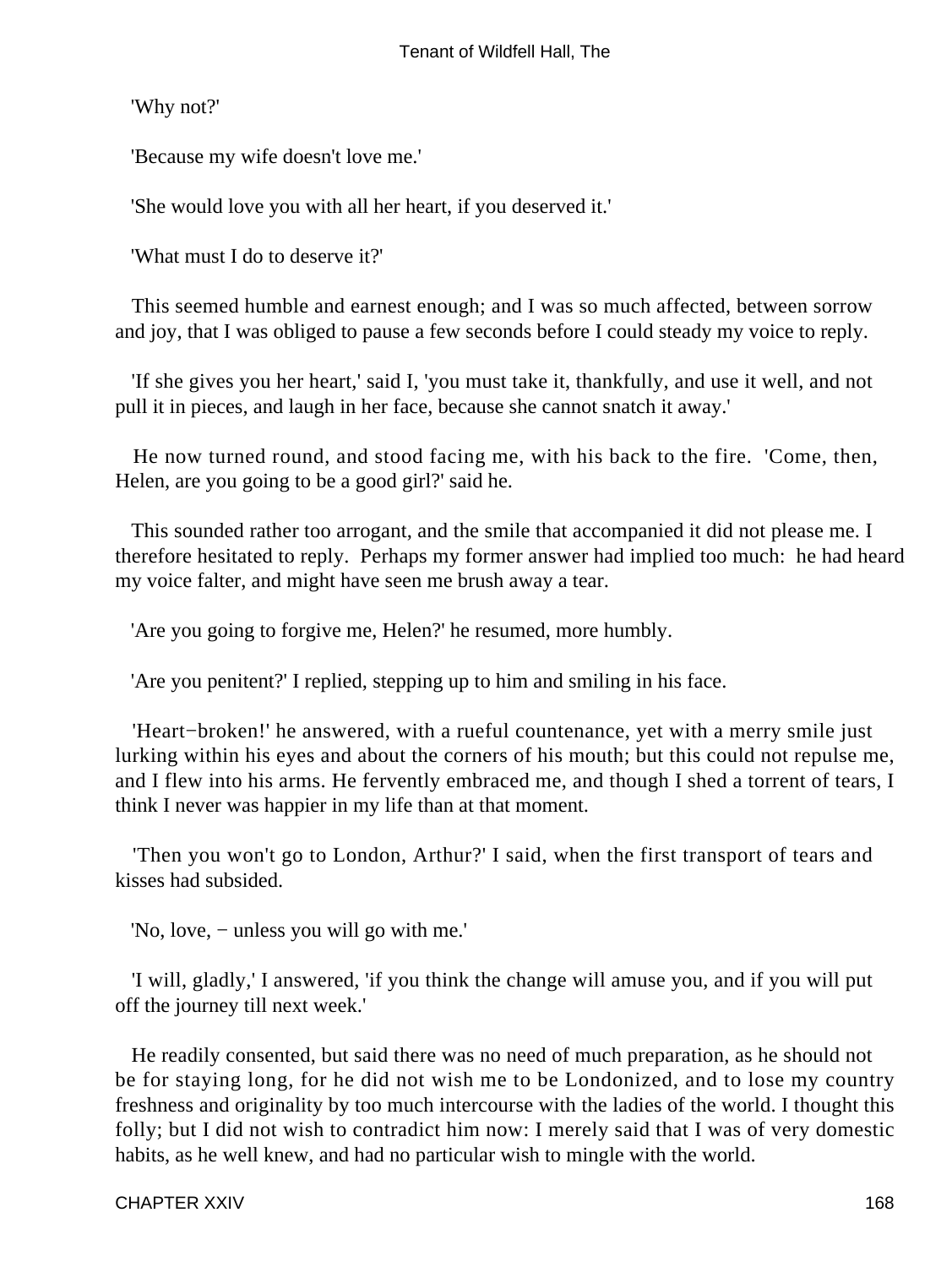So we are to go to London on Monday, the day after to−morrow. It is now four days since the termination of our quarrel, and I am sure it has done us both good: it has made me like Arthur a great deal better, and made him behave a great deal better to me. He has never once attempted to annoy me since, by the most distant allusion to Lady F−, or any of those disagreeable reminiscences of his former life. I wish I could blot them from my memory, or else get him to regard such matters in the same light as I do. Well! it is something, however, to have made him see that they are not fit subjects for a conjugal jest. He may see further some time. I will put no limits to my hopes; and, in spite of my aunt's forebodings and my own unspoken fears, I trust we shall be happy yet.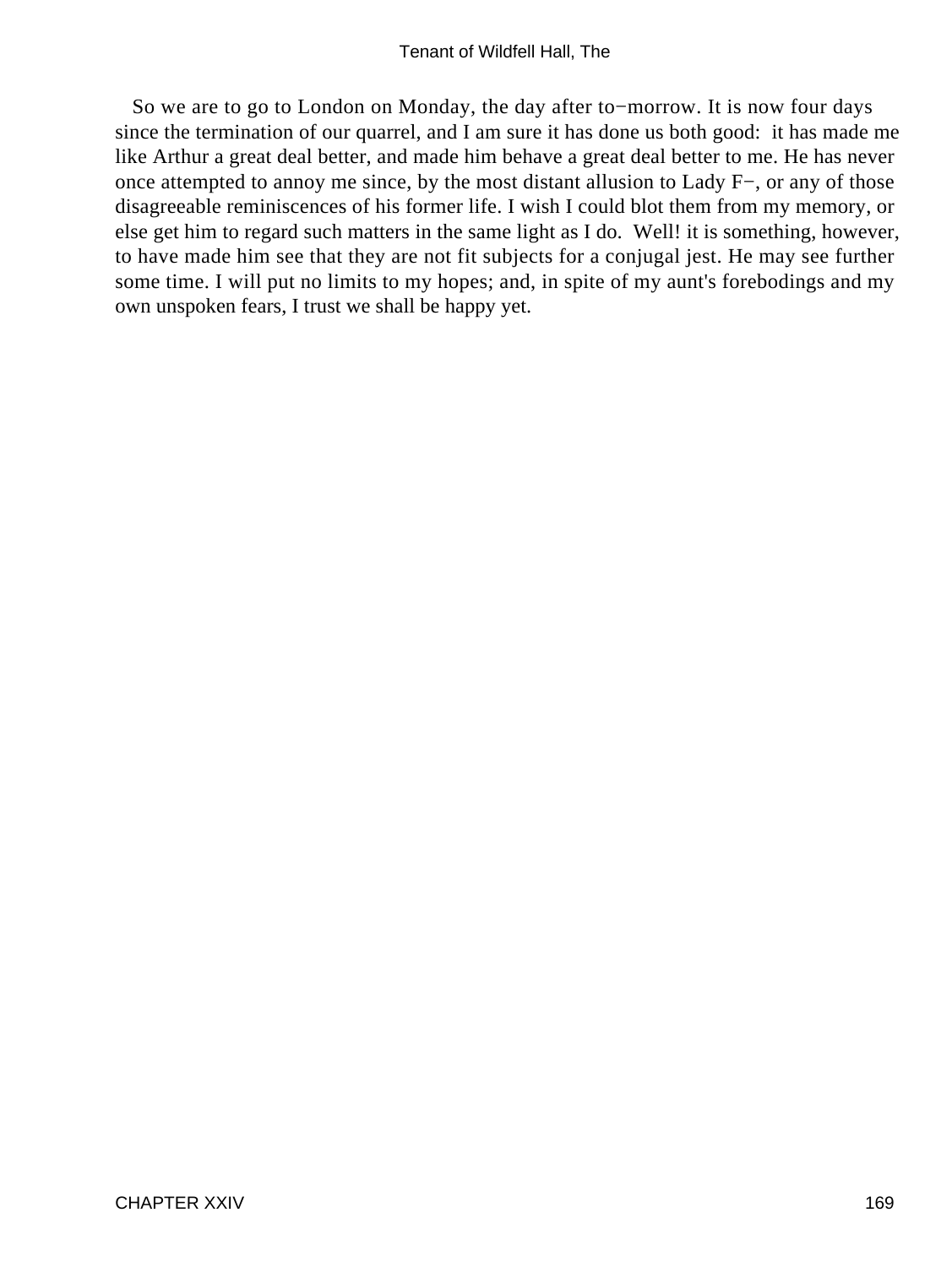## **[CHAPTER XXV](#page-379-0)**

*O*n the eighth of April we went to London, on the eighth of May I returned, in obedience to Arthur's wish; very much against my own, because I left him behind. If he had come with me, I should have been very glad to get home again, for he led me such a round of restless dissipation while there, that, in that short space of time, I was quite tired out. He seemed bent upon displaying me to his friends and acquaintances in particular, and the public in general, on every possible occasion, and to the greatest possible advantage. It was something to feel that he considered me a worthy object of pride; but I paid dear for the gratification: for, in the first place, to please him I had to violate my cherished predilections, my almost rooted principles in favour of a plain, dark, sober style of dress − I must sparkle in costly jewels and deck myself out like a painted butterfly, just as I had, long since, determined I would never do − and this was no trifling sacrifice; in the second place, I was continually straining to satisfy his sanguine expectations and do honour to his choice by my general conduct and deportment, and fearing to disappoint him by some awkward misdemeanour, or some trait of inexperienced ignorance about the customs of society, especially when I acted the part of hostess, which I was not unfrequently called upon to do; and, in the third place, as I intimated before, I was wearied of the throng and bustle, the restless hurry and ceaseless change of a life so alien to all my previous habits. At last, he suddenly discovered that the London air did not agree with me, and I was languishing for my country home, and must immediately return to Grassdale.

 I laughingly assured him that the case was not so urgent as he appeared to think it, but I was quite willing to go home if he was. He replied that he should be obliged to remain a week or two longer, as he had business that required his presence.

'Then I will stay with you,' said I.

 'But I can't do with you, Helen,' was his answer: 'as long as you stay I shall attend to you and neglect my business.'

 'But I won't let you,' I returned; 'now that I know you have business to attend to, I shall insist upon your attending to it, and letting me alone; and, to tell the truth, I shall be glad of a little rest. I can take my rides and walks in the Park as usual; and your business cannot occupy all your time: I shall see you at meal−times, and in the evenings at least, and that will be better than being leagues away and never seeing you at all.

 'But, my love, I cannot let you stay. How can I settle my affairs when I know that you are here, neglected −?'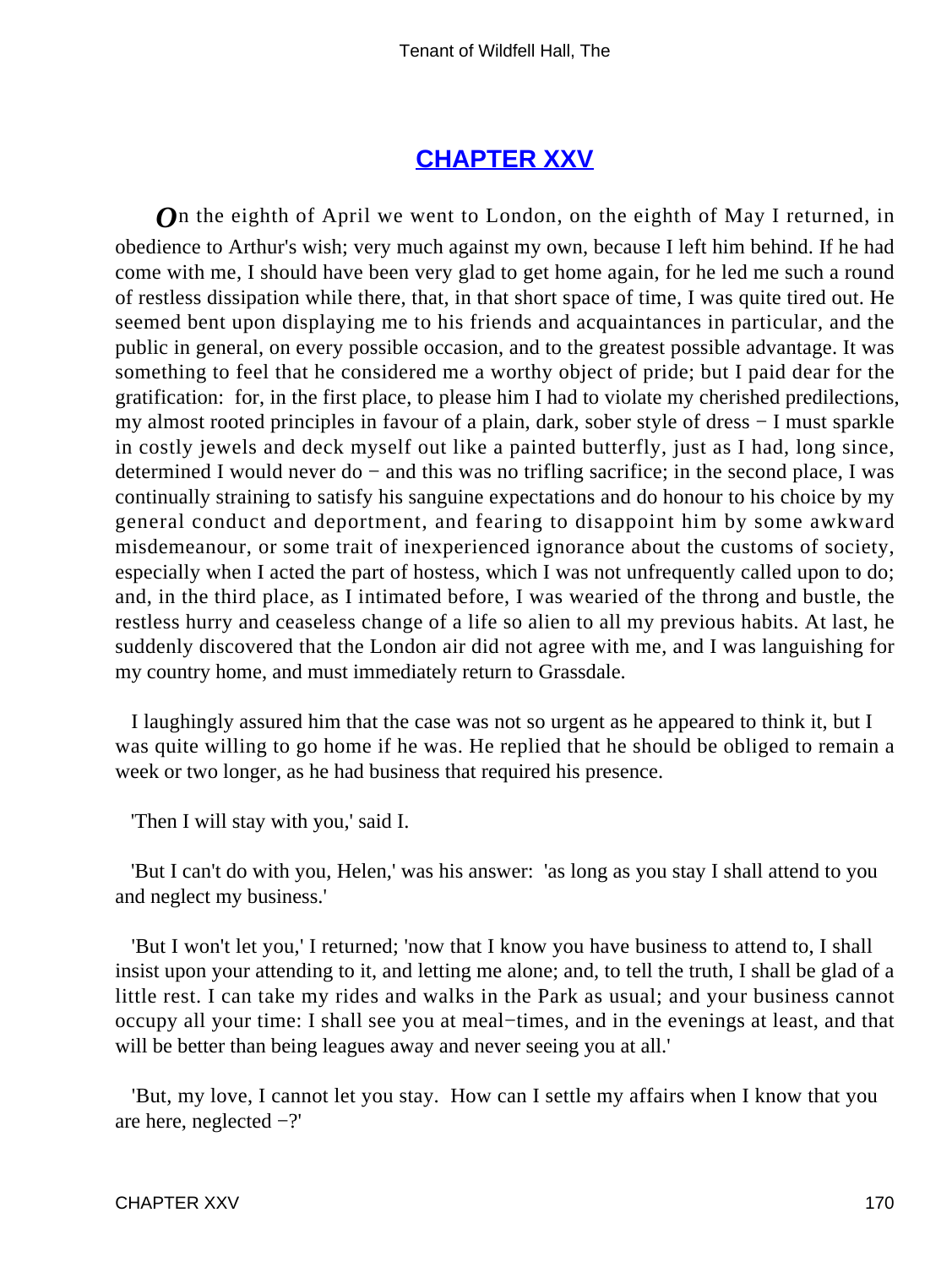'I shall not feel myself neglected: while you are doing your duty, Arthur, I shall never complain of neglect. If you had told me before, that you had anything to do, it would have been half done before this; and now you must make up for lost time by redoubled exertions. Tell me what it is; and I will be your taskmaster, instead of being a hindrance.'

 'No, no,' persisted the impracticable creature; 'you must go home, Helen; I must have the satisfaction of knowing that you are safe and well, though far away. Your bright eyes are faded, and that tender, delicate bloom has quite deserted your cheek.'

'That is only with too much gaiety and fatigue.'

 'It is not, I tell you; it is the London air: you are pining for the fresh breezes of your country home, and you shall feel them before you are two days older. And remember your situation, dearest Helen; on your health, you know, depends the health, if not the life, of our future hope.'

'Then you really wish to get rid of me?'

 'Positively, I do; and I will take you down myself to Grassdale, and then return. I shall not be absent above a week or fortnight at most.'

 'But if I must go, I will go alone: if you must stay, it is needless to waste your time in the journey there and back.'

But he did not like the idea of sending me alone.

 'Why, what helpless creature do you take me for,' I replied, 'that you cannot trust me to go a hundred miles in our own carriage, with our own footman and a maid to attend me? If you come with me I shall assuredly keep you. But tell me, Arthur, what is this tiresome business; and why did you never mention it before?'

 'It is only a little business with my lawyer,' said he; and he told me something about a piece of property he wanted to sell, in order to pay off a part of the incumbrances on his estate; but either the account was a little confused, or I was rather dull of comprehension, for I could not clearly understand how that should keep him in town a fortnight after me. Still less can I now comprehend how it should keep him a month, for it is nearly that time since I left him, and no signs of his return as yet. In every letter he promises to be with me in a few days, and every time deceives me, or deceives himself. His excuses are vague and insufficient. I cannot doubt that he has got among his former companions again. Oh, why did I leave him! I wish − I do intensely wish he would return!

 June 29th. − No Arthur yet; and for many days I have been looking and longing in vain for a letter. His letters, when they come, are kind, if fair words and endearing epithets can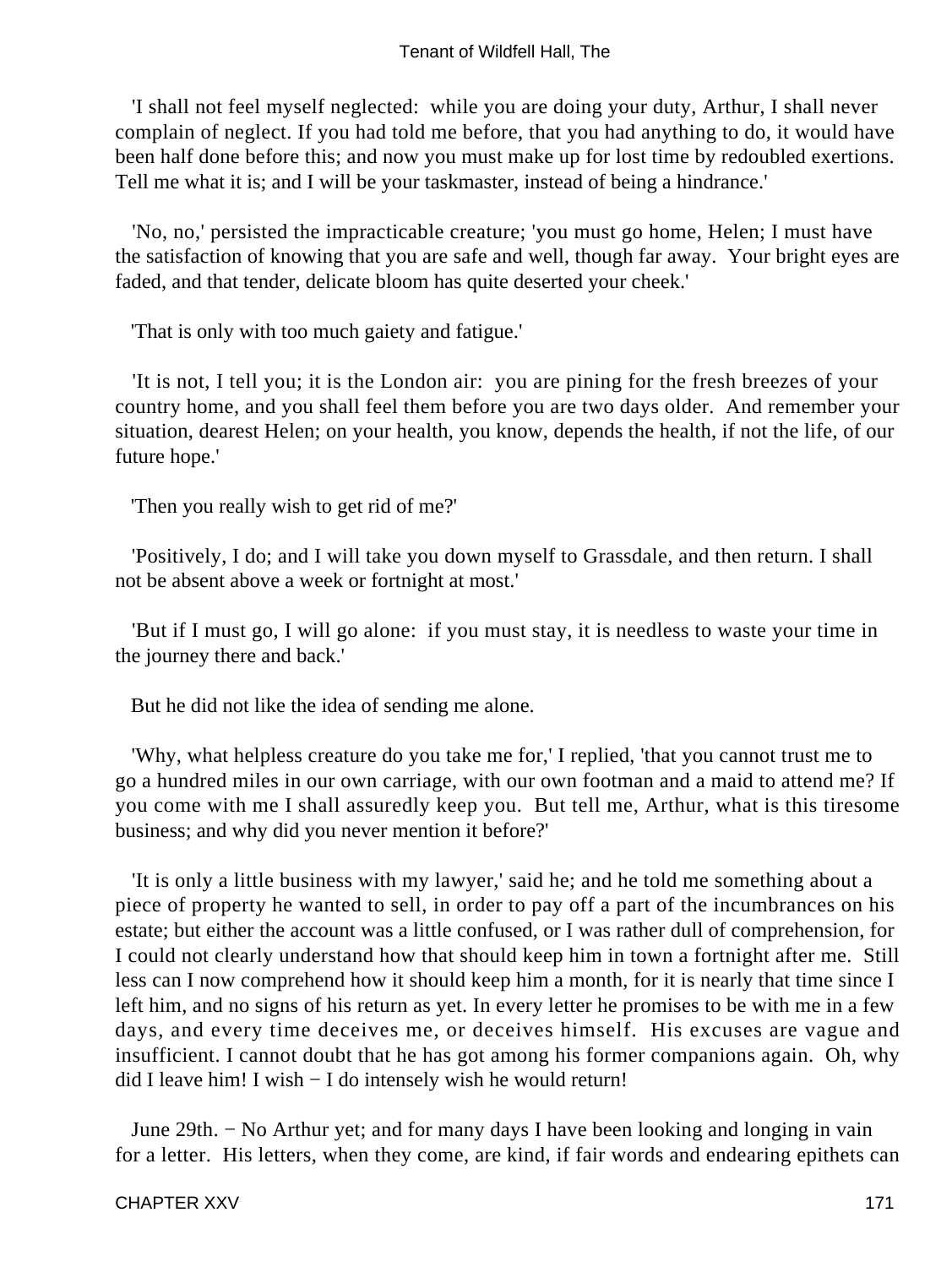give them a claim to the title − but very short, and full of trivial excuses and promises that I cannot trust; and yet how anxiously I look forward to them I how eagerly I open and devour one of those little, hastily−scribbled returns for the three or four long letters, hitherto unanswered, he has had from me!

 Oh, it is cruel to leave me so long alone! He knows I have no one but Rachel to speak to, for we have no neighbours here, except the Hargraves, whose residence I can dimly descry from these upper windows embosomed among those low, woody hills beyond the Dale. I was glad when I learnt that Milicent was so near us; and her company would be a soothing solace to me now; but she is still in town with her mother; there is no one at the Grove but little Esther and her French governess, for Walter is always away. I saw that paragon of manly perfections in London: he seemed scarcely to merit the eulogiums of his mother and sister, though he certainly appeared more conversable and agreeable than Lord Lowborough, more candid and high−minded than Mr. Grimsby, and more polished and gentlemanly than Mr. Hattersley, Arthur's only other friend whom he judged fit to introduce to me. − Oh, Arthur, why won't you come? why won't you write to me at least? You talked about my health: how can you expect me to gather bloom and vigour here, pining in solitude and restless anxiety from day to day? – It would serve you right to come back and find my good looks entirely wasted away. I would beg my uncle and aunt, or my brother, to come and see me, but I do not like to complain of my loneliness to them, and indeed loneliness is the least of my sufferings. But what is he, doing − what is it that keeps him away? It is this ever−recurring question, and the horrible suggestions it raises, that distract me.

 July 3rd. − My last bitter letter has wrung from him an answer at last, and a rather longer one than usual; but still I don't know what to make of it. He playfully abuses me for the gall and vinegar of my latest effusion, tells me I can have no conception of the multitudinous engagements that keep him away, but avers that, in spite of them all, he will assuredly be with me before the close of next week; though it is impossible for a man so circumstanced as he is to fix the precise day of his return: meantime he exhorts me to the exercise of patience, 'that first of woman's virtues,' and desires me to remember the saying, 'Absence makes the heart grow fonder,' and comfort myself with the assurance that the longer he stays away the better he shall love me when he returns; and till he does return, he begs I will continue to write to him constantly, for, though he is sometimes too idle and often too busy to answer my letters as they come, he likes to receive them daily; and if I fulfil my threat of punishing his seeming neglect by ceasing to write, he shall be so angry that he will do his utmost to forget me. He adds this piece of intelligence respecting poor Milicent Hargrave:

 'Your little friend Milicent is likely, before long, to follow your example, and take upon her the yoke of matrimony in conjunction with a friend of mine. Hattersley, you know, has not yet fulfilled his direful threat of throwing his precious person away on the first old maid that chose to evince a tenderness for him; but he still preserves a resolute determination to see himself a married man before the year is out. «Only,» said he to me, «I must have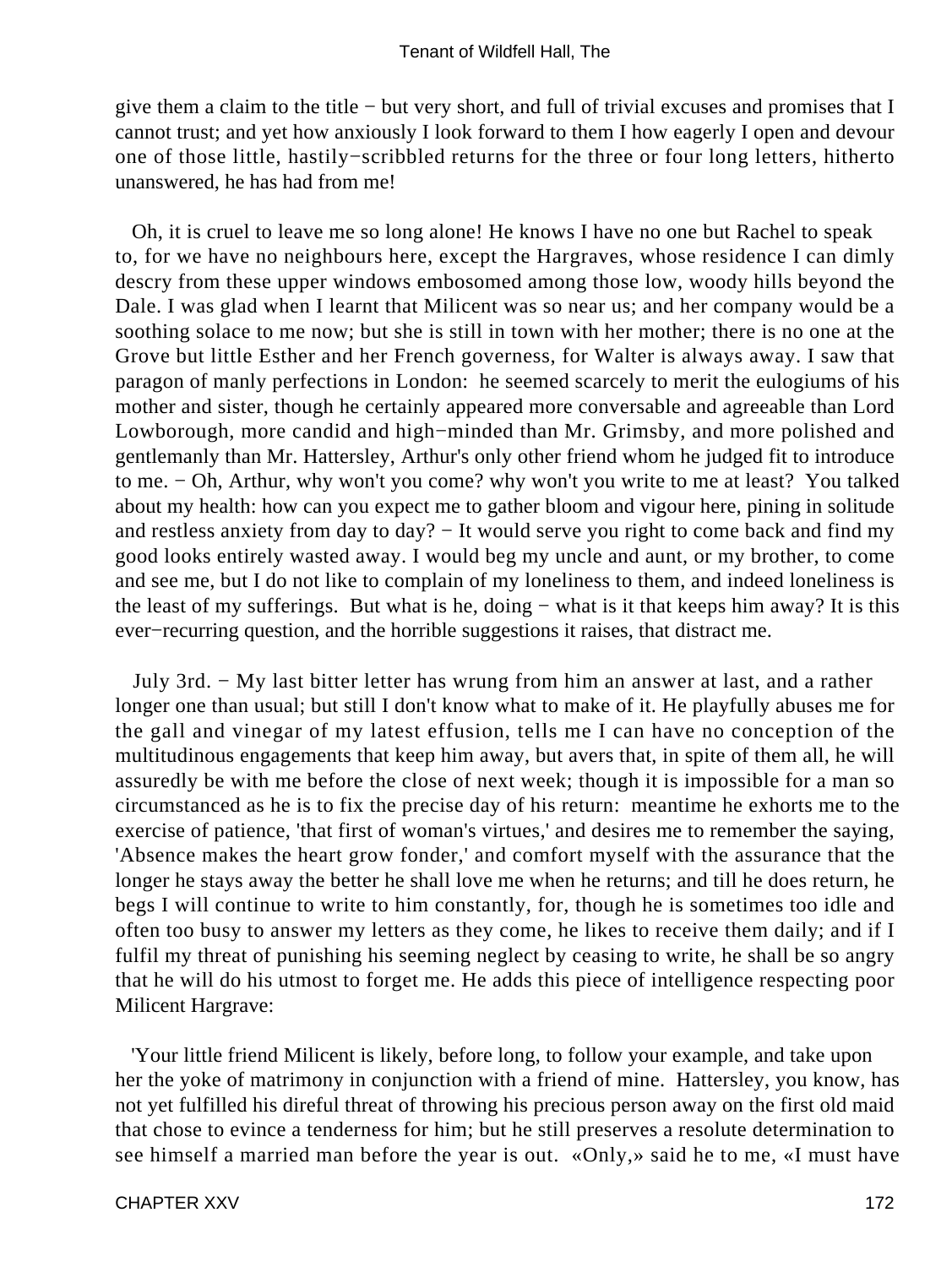somebody that will let me have my own way in everything – not like your wife, Huntingdon: she is a charming creature, but she looks as if she had a will of her own, and could play the vixen upon occasion» (I thought «you're right there, man,» but I didn't say so). «I must have some good, quiet soul that will let me just do what I like and go where I like, keep at home or stay away, without a word of reproach or complaint; for I can't do with being bothered.» «Well,» said I, «I know somebody that will suit you to a tee, if you don't care for money, and that's Hargrave's sister, Milicent.» He desired to be introduced to her forthwith, for he said he had plenty of the needful himself, or should have when his old governor chose to quit the stage. So you see, Helen, I have managed pretty well, both for your friend and mine.'

Poor Milicent! But I cannot imagine she will ever be led to accept such a suitor – one so repugnant to all her ideas of a man to be honoured and loved.

5th. − Alas! I was mistaken. I have got a long letter from her this morning, telling me she is already engaged, and expects to be married before the close of the month.

 'I hardly know what to say about it,' she writes, 'or what to think. To tell you the truth, Helen, I don't like the thoughts of it at all. If I am to be Mr. Hattersley's wife, I must try to love him; and I do try with all my might; but I have made very little progress yet; and the worst symptom of the case is, that the further he is from me the better I like him: he frightens me with his abrupt manners and strange hectoring ways, and I dread the thoughts of marrying him. «Then why have you accepted him?» you will ask; and I didn't know I had accepted him; but mamma tells me I have, and he seems to think so too. I certainly didn't mean to do so; but I did not like to give him a flat refusal, for fear mamma should be grieved and angry (for I knew she wished me to marry him), and I wanted to talk to her first about it: So I gave him what I thought was an evasive, half negative answer; but she says it was as good as an acceptance, and he would think me very capricious if I were to attempt to draw back − and indeed I was so confused and frightened at the moment, I can hardly tell what I said. And next time I saw him, he accosted me in all confidence as his affianced bride, and immediately began to settle matters with mamma. I had not courage to contradict them then, and how can I do it now? I cannot; they would think me mad. Besides, mamma is so delighted with the idea of the match; she thinks she has managed so well for me; and I cannot bear to disappoint her. I do object sometimes, and tell her what I feel, but you don't know how she talks. Mr. Hattersley, you know, is the son of a rich banker, and as Esther and I have no fortunes, and Walter very little, our dear mamma is very anxious to see us all well married, that is, united to rich partners. It is not my idea of being well married, but she means it all for the best. She says when I am safe off her hands it will be such a relief to her mind; and she assures me it will be a good thing for the family as well as for me. Even Walter is pleased at the prospect, and when I confessed my reluctance to him, he said it was all childish nonsense. Do you think it nonsense, Helen? I should not care if I could see any prospect of being able to love and admire him, but I can't. There is nothing about him to hang one's esteem and affection upon; he is so diametrically opposite to what I imagined my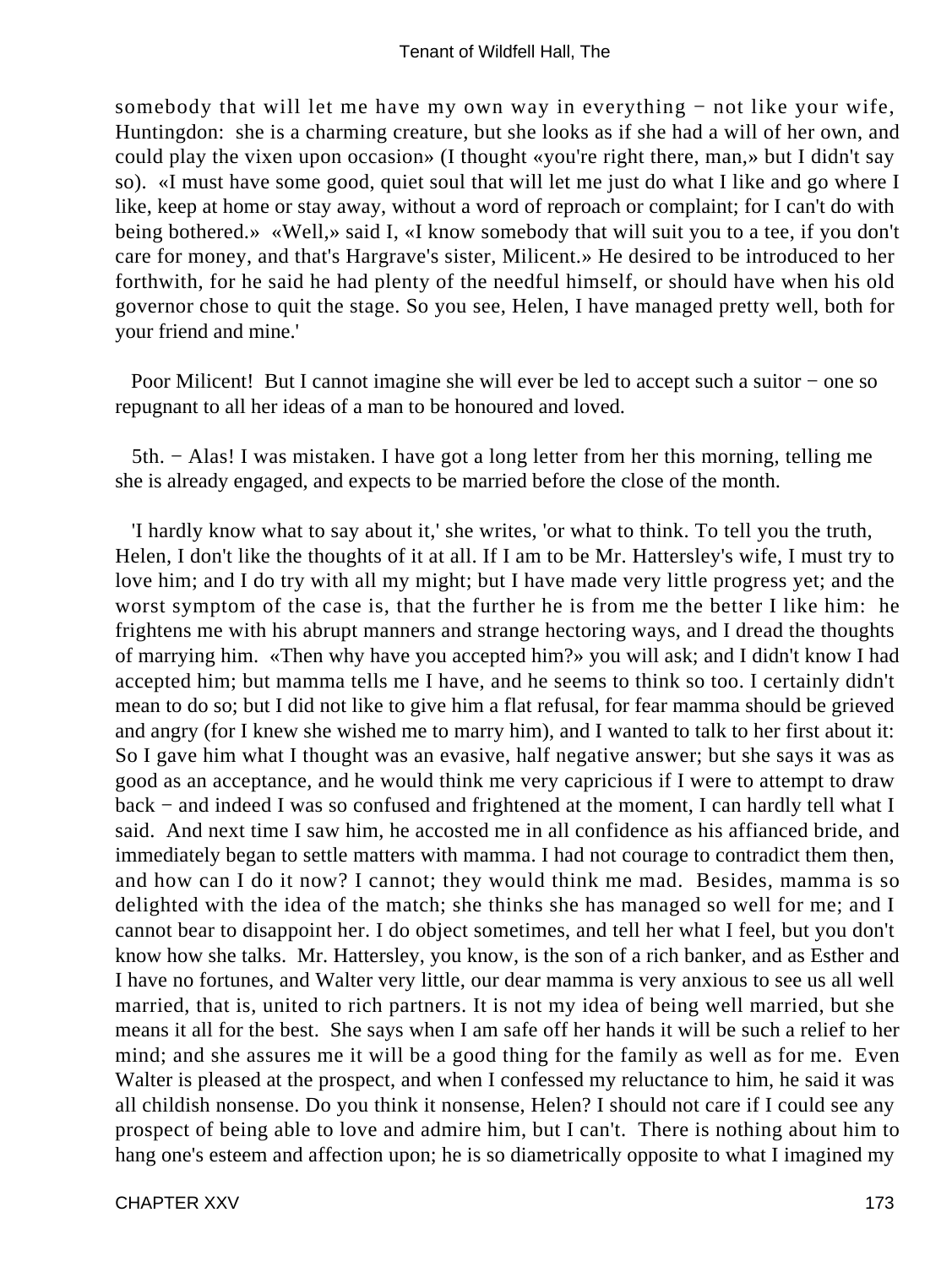husband should be. Do write to me, and say all you can to encourage me. Don't attempt to dissuade me, for my fate is fixed: preparations for the important event are already going on around me; and don't say a word against Mr. Hattersley, for I want to think well of him; and though I have spoken against him myself, it is for the last time: hereafter, I shall never permit myself to utter a word in his dispraise, however he may seem to deserve it; and whoever ventures to speak slightingly of the man I have promised to love, to honour, and obey, must expect my serious displeasure. After all, I think he is quite as good as Mr. Huntingdon, if not better; and yet you love him, and seem to be happy and contented; and perhaps I may manage as well. You must tell me, if you can, that Mr. Hattersley is better than he seems − that he is upright, honourable, and open− hearted − in fact, a perfect diamond in the rough. He may be all this, but I don't know him. I know only the exterior, and what, I trust, is the worst part of him.'

 She concludes with 'Good−by, dear Helen. I am waiting anxiously for your advice − but mind you let it be all on the right side.'

 Alas! poor Milicent, what encouragement can I give you? or what advice − except that it is better to make a bold stand now, though at the expense of disappointing and angering both mother and brother and lover, than to devote your whole life, hereafter, to misery and vain regret?

 Saturday, 13th. − The week is over, and he is not come. All the sweet summer is passing away without one breath of pleasure to me or benefit to him. And I had all along been looking forward to this season with the fond, delusive hope that we should enjoy it so sweetly together; and that, with God's help and my exertions, it would be the means of elevating his mind, and refining his taste to a due appreciation of the salutary and pure delights of nature, and peace, and holy love. But now − at evening, when I see the round red sun sink quietly down behind those woody hills, leaving them sleeping in a warm, red, golden haze, I only think another lovely day is lost to him and me; and at morning, when roused by the flutter and chirp of the sparrows, and the gleeful twitter of the swallows − all intent upon feeding their young, and full of life and joy in their own little frames − I open the window to inhale the balmy, soul−reviving air, and look out upon the lovely landscape, laughing in dew and sunshine − I too often shame that glorious scene with tears of thankless misery, because he cannot feel its freshening influence; and when I wander in the ancient woods, and meet the little wild flowers smiling in my path, or sit in the shadow of our noble ash−trees by the water−side, with their branches gently swaying in the light summer breeze that murmurs through their feathery foliage − my ears full of that low music mingled with the dreamy hum of insects, my eyes abstractedly gazing on the glassy surface of the little lake before me, with the trees that crowd about its bank, some gracefully bending to kiss its waters, some rearing their stately heads high above, but stretching their wide arms over its margin, all faithfully mirrored far, far down in its glassy depth − though sometimes the images are partially broken by the sport of aquatic insects, and sometimes, for a moment, the whole is shivered into trembling fragments by a transient breeze that sweeps the surface too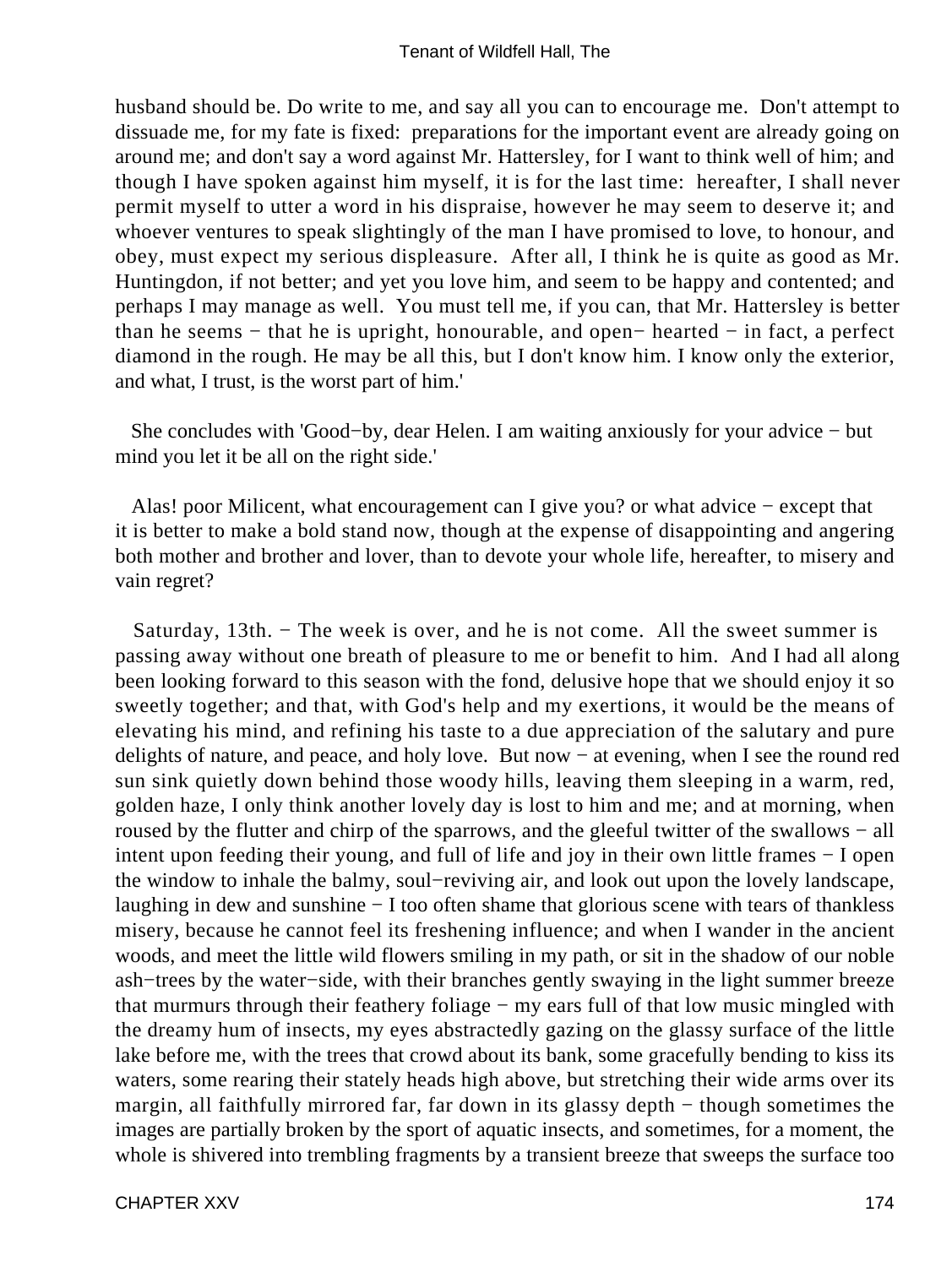roughly − still I have no pleasure; for the greater the happiness that nature sets before me, the more I lament that he is not here to taste it: the greater the bliss we might enjoy together, the more I feel our present wretchedness apart (yes, ours; he must be wretched, though he may not know it); and the more my senses are pleased, the more my heart is oppressed; for he keeps it with him confined amid the dust and smoke of London − perhaps shut up within the walls of his own abominable club.

 But most of all, at night, when I enter my lonely chamber, and look out upon the summer moon, 'sweet regent of the sky,' floating above me in the 'black blue vault of heaven,' shedding a flood of silver radiance over park, and wood, and water, so pure, so peaceful, so divine − and think, Where is he now? − what is he doing at this moment? wholly unconscious of this heavenly scene − perhaps revelling with his boon companions, perhaps − God help me, it is too − too much!

 23rd. − Thank heaven, he is come at last! But how altered! flushed and feverish, listless and languid, his beauty strangely diminished, his vigour and vivacity quite departed. I have not upbraided him by word or look; I have not even asked him what he has been doing. I have not the heart to do it, for I think he is ashamed of himself−he must be so indeed, and such inquiries could not fail to be painful to both. My forbearance pleases him – touches him even, I am inclined to think. He says he is glad to be home again, and God knows how glad I am to get him back, even as he is. He lies on the sofa, nearly all day long; and I play and sing to him for hours together. I write his letters for him, and get him everything he wants; and sometimes I read to him, and sometimes I talk, and sometimes only sit by him and soothe him with silent caresses. I know he does not deserve it; and I fear I am spoiling him; but this once, I will forgive him, freely and entirely. I will shame him into virtue if I can, and I will never let him leave me again.

He is pleased with my attentions – it may be, grateful for them. He likes to have me near him: and though he is peevish and testy with his servants and his dogs, he is gentle and kind to me. What he would be, if I did not so watchfully anticipate his wants, and so carefully avoid, or immediately desist from doing anything that has a tendency to irritate or disturb him, with however little reason, I cannot tell. How intensely I wish he were worthy of all this care! Last night, as I sat beside him, with his head in my lap, passing my fingers through his beautiful curls, this thought made my eyes overflow with sorrowful tears − as it often does; but this time, a tear fell on his face and made him look up. He smiled, but not insultingly.

 'Dear Helen!' he said − 'why do you cry? you know that I love you' (and he pressed my hand to his feverish lips), 'and what more could you desire?'

 'Only, Arthur, that you would love yourself as truly and as faithfully as you are loved by me.'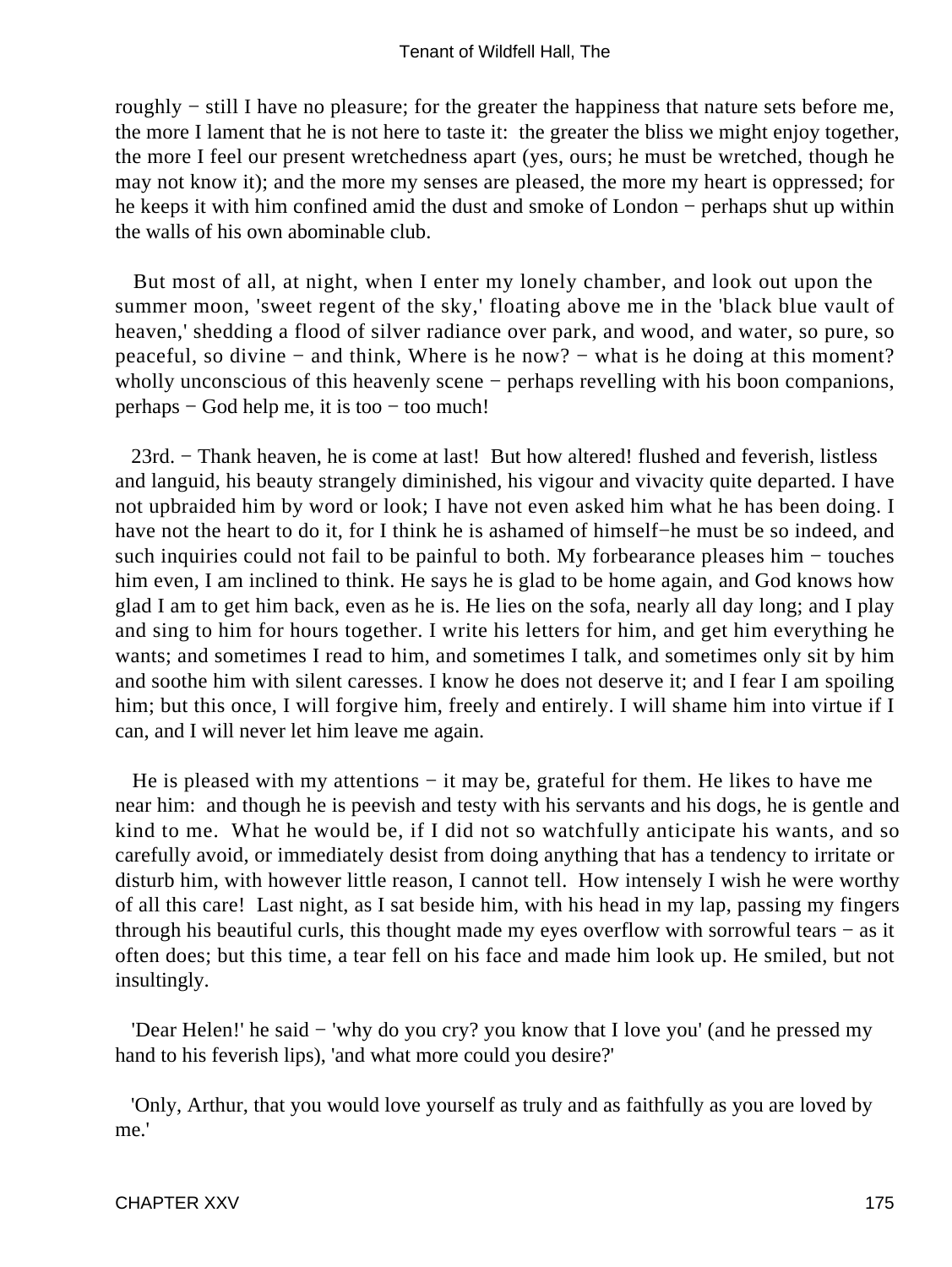'That would be hard, indeed!' he replied, tenderly squeezing my hand.

 August 24th. − Arthur is himself again, as lusty and reckless, as light of heart and head as ever, and as restless and hard to amuse as a spoilt child, and almost as full of mischief too, especially when wet weather keeps him within doors. I wish he had something to do, some useful trade, or profession, or employment – anything to occupy his head or his hands for a few hours a day, and give him something besides his own pleasure to think about. If he would play the country gentleman and attend to the farm − but that he knows nothing about, and won't give his mind to consider, − or if he would take up with some literary study, or learn to draw or to play − as he is so fond of music, I often try to persuade him to learn the piano, but he is far too idle for such an undertaking: he has no more idea of exerting himself to overcome obstacles than he has of restraining his natural appetites; and these two things are the ruin of him. I lay them both to the charge of his harsh yet careless father, and his madly indulgent mother. – If ever I am a mother I will zealously strive against this crime of over− indulgence. I can hardly give it a milder name when I think of the evils it brings.

 Happily, it will soon be the shooting season, and then, if the weather permit, he will find occupation enough in the pursuit and destruction of the partridges and pheasants: we have no grouse, or he might have been similarly occupied at this moment, instead of lying under the acacia−tree pulling poor Dash's ears. But he says it is dull work shooting alone; he must have a friend or two to help him.

 'Let them be tolerably decent then, Arthur,' said I. The word 'friend' in his mouth makes me shudder: I know it was some of his 'friends' that induced him to stay behind me in London, and kept him away so long: indeed, from what he has unguardedly told me, or hinted from time to time, I cannot doubt that he frequently showed them my letters, to let them see how fondly his wife watched over his interests, and how keenly she regretted his absence; and that they induced him to remain week after week, and to plunge into all manner of excesses, to avoid being laughed at for a wife−ridden fool, and, perhaps, to show how far he could venture to go without danger of shaking the fond creature's devoted attachment. It is a hateful idea, but I cannot believe it is a false one.

 'Well,' replied he, 'I thought of Lord Lowborough for one; but there is no possibility of getting him without his better half, our mutual friend, Annabella; so we must ask them both. You're not afraid of her, are you, Helen?' he asked, with a mischievous twinkle in his eyes.

'Of course not,' I answered: 'why should I? And who besides?'

 'Hargrave for one. He will be glad to come, though his own place is so near, for he has little enough land of his own to shoot over, and we can extend our depredations into it, if we like; and he is thoroughly respectable, you know, Helen − quite a lady's man: and I think, Grimsby for another: he's a decent, quiet fellow enough. You'll not object to Grimsby?'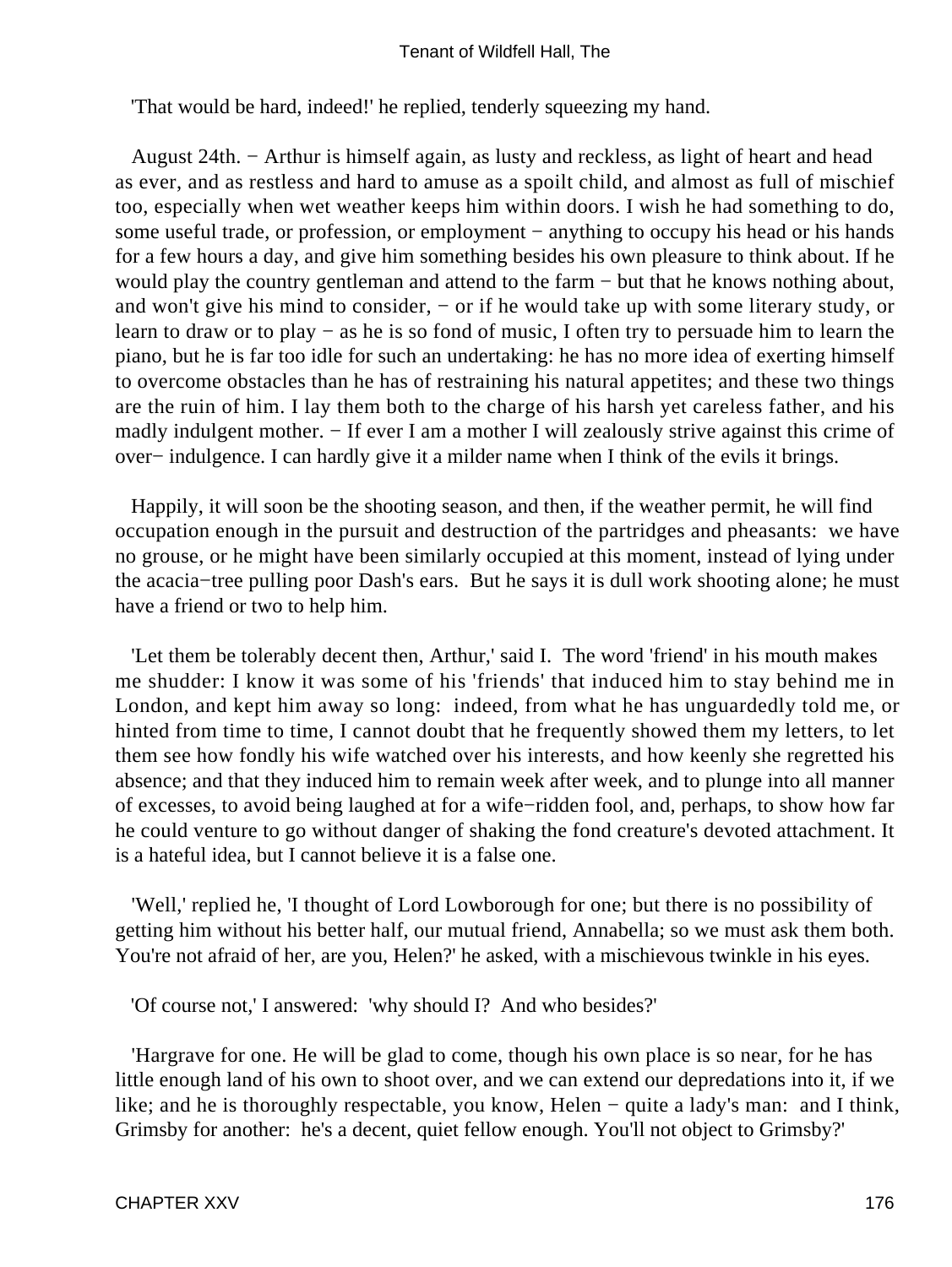'I hate him: but, however, if you wish it, I'll try to endure his presence for a while.'

'All a prejudice, Helen, a mere woman's antipathy.'

'No; I have solid grounds for my dislike. And is that all?'

 'Why, yes, I think so. Hattersley will be too busy billing and cooing, with his bride to have much time to spare for guns and dogs at present,' he replied. And that reminds me, that I have had several letters from Milicent since her marriage, and that she either is, or pretends to be, quite reconciled to her lot. She professes to have discovered numberless virtues and perfections in her husband, some of which, I fear, less partial eyes would fail to distinguish, though they sought them carefully with tears; and now that she is accustomed to his loud voice, and abrupt, uncourteous manners, she affirms she finds no difficulty in loving him as a wife should do, and begs I will burn that letter wherein she spoke so unadvisedly against him. So that I trust she may yet be happy; but, if she is, it will be entirely the reward of her own goodness of heart; for had she chosen to consider herself the victim of fate, or of her mother's worldly wisdom, she might have been thoroughly miserable; and if, for duty's sake, she had not made every effort to love her husband, she would, doubtless, have hated him to the end of her days.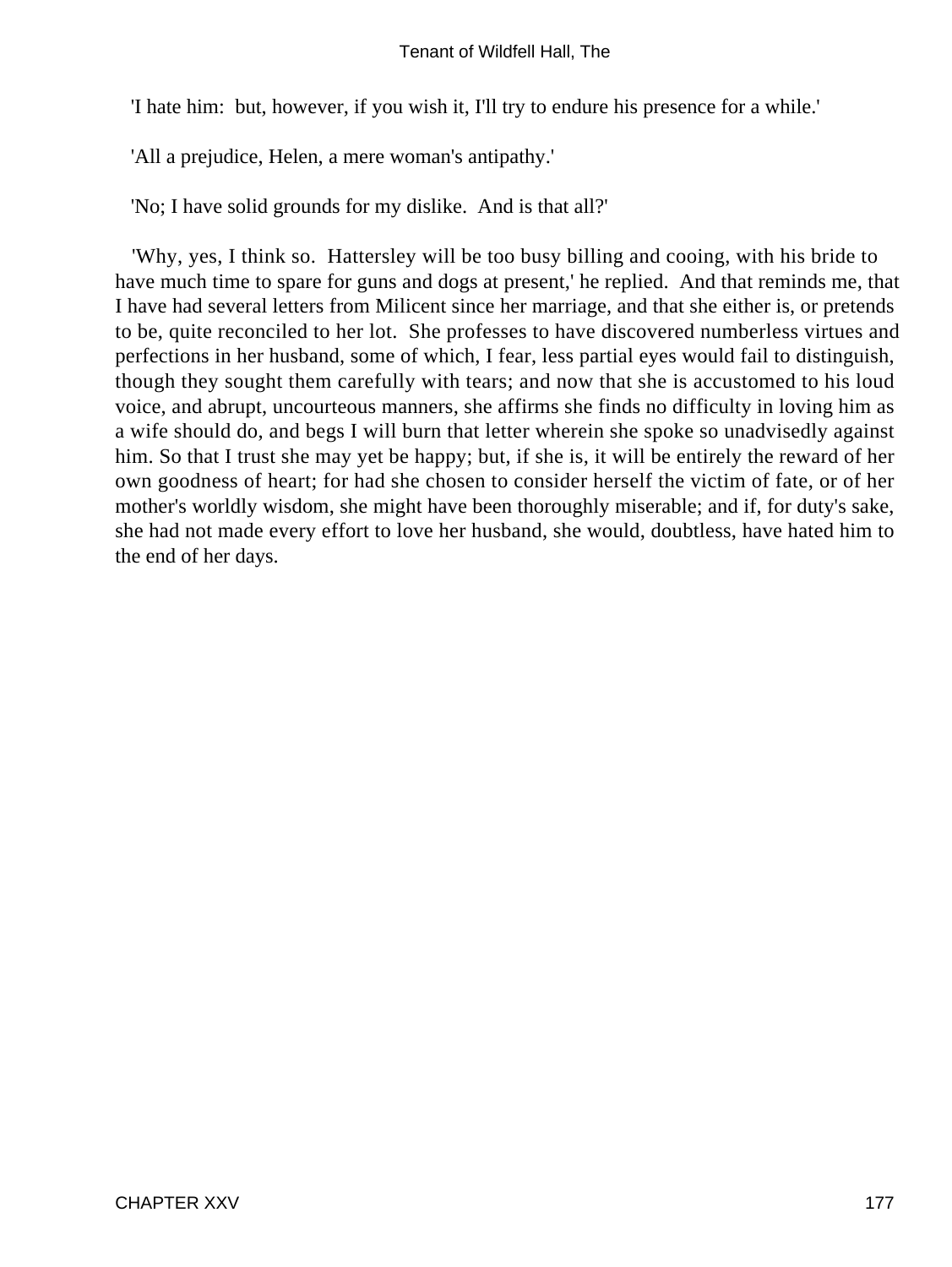## **[CHAPTER XXVI](#page-379-0)**

*S*ept. 23rd. − Our guests arrived about three weeks ago. Lord and Lady Lowborough have now been married above eight months; and I will do the lady the credit to say that her husband is quite an altered man; his looks, his spirits, and his temper, are all perceptibly changed for the better since I last saw him. But there is room for improvement still. He is not always cheerful, nor always contented, and she often complains of his ill−humour, which, however, of all persons, she ought to be the last to accuse him of, as he never displays it against her, except for such conduct as would provoke a saint. He adores her still, and would go to the world's end to please her. She knows her power, and she uses it too; but well knowing that to wheedle and coax is safer than to command, she judiciously tempers her despotism with flattery and blandishments enough to make him deem himself a favoured and a happy man.

 But she has a way of tormenting him, in which I am a fellow− sufferer, or might be, if I chose to regard myself as such. This is by openly, but not too glaringly, coquetting with Mr. Huntingdon, who is quite willing to be her partner in the game; but I don't care for it, because, with him, I know there is nothing but personal vanity, and a mischievous desire to excite my jealousy, and, perhaps, to torment his friend; and she, no doubt, is actuated by much the same motives; only, there is more of malice and less of playfulness in her manoeuvres. It is obviously, therefore, my interest to disappoint them both, as far as I am concerned, by preserving a cheerful, undisturbed serenity throughout; and, accordingly, I endeavour to show the fullest confidence in my husband, and the greatest indifference to the arts of my attractive guest. I have never reproached the former but once, and that was for laughing at Lord Lowborough's depressed and anxious countenance one evening, when they had both been particularly provoking; and then, indeed, I said a good deal on the subject, and rebuked him sternly enough; but he only laughed, and said, − 'You can feel for him, Helen, can't you?'

 'I can feel for anyone that is unjustly treated,' I replied, 'and I can feel for those that injure them too.'

 'Why, Helen, you are as jealous as he is!' cried he, laughing still more; and I found it impossible to convince him of his mistake. So, from that time, I have carefully refrained from any notice of the subject whatever, and left Lord Lowborough to take care of himself. He either has not the sense or the power to follow my example, though he does try to conceal his uneasiness as well as he can; but still, it will appear in his face, and his ill−humour will peep out at intervals, though not in the expression of open resentment − they never go far enough for that. But I confess I do feel jealous at times, most painfully, bitterly so; when she sings and plays to him, and he hangs over the instrument, and dwells upon her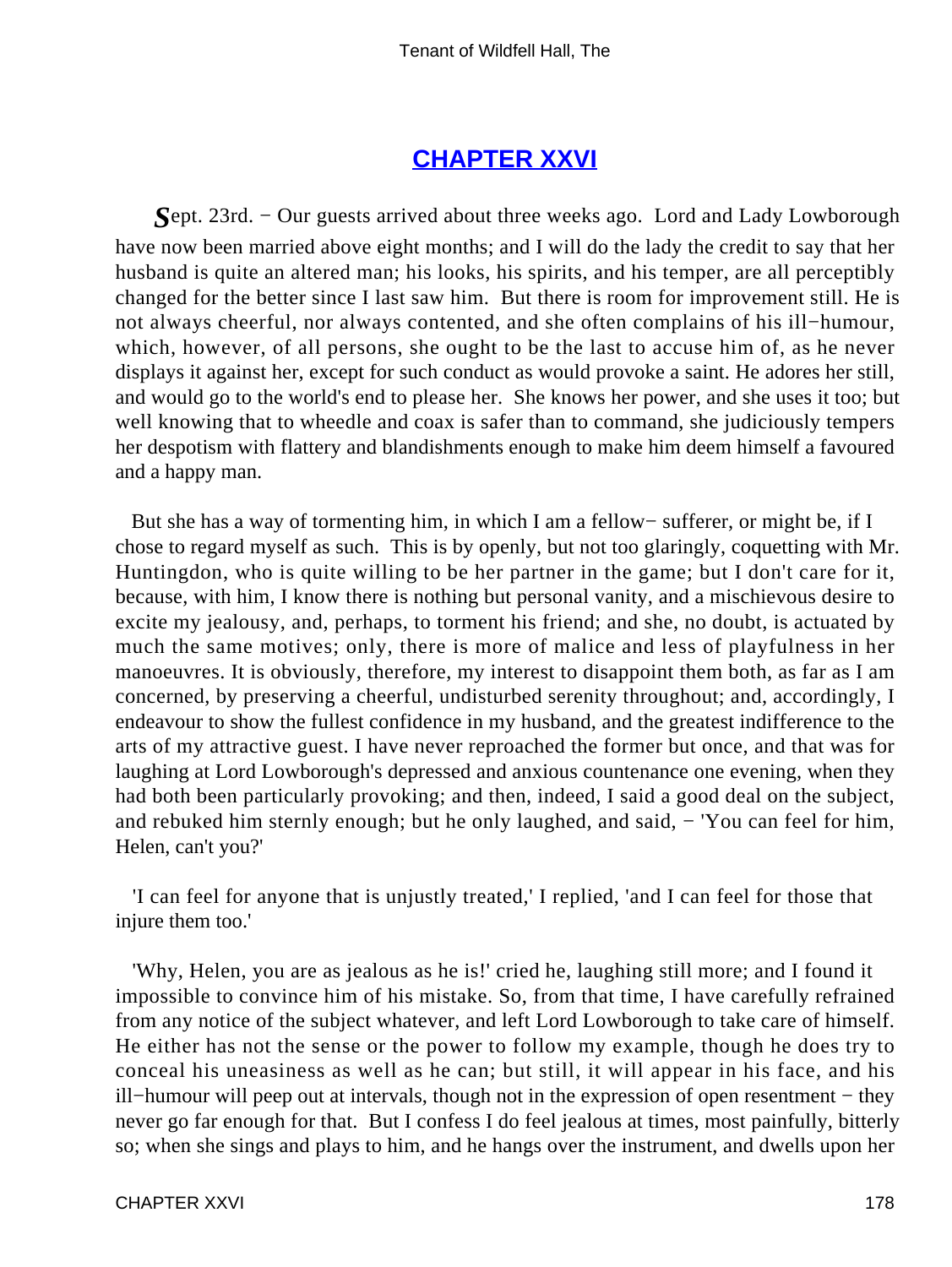voice with no affected interest; for then I know he is really delighted, and I have no power to awaken similar fervour. I can amuse and please him with my simple songs, but not delight him thus.

 28th. − Yesterday, we all went to the Grove, Mr. Hargrave's much− neglected home. His mother frequently asks us over, that she may have the pleasure of her dear Walter's company; and this time she had invited us to a dinner−party, and got together as many of the country gentry as were within reach to meet us. The entertainment was very well got up; but I could not help thinking about the cost of it all the time. I don't like Mrs. Hargrave; she is a hard, pretentious, worldly−minded woman. She has money enough to live very comfortably, if she only knew how to use it judiciously, and had taught her son to do the same; but she is ever straining to keep up appearances, with that despicable pride that shuns the semblance of poverty as of a shameful crime. She grinds her dependents, pinches her servants, and deprives even her daughters and herself of the real comforts of life, because she will not consent to yield the palm in outward show to those who have three times her wealth; and, above all, because she is determined her cherished son shall be enabled to 'hold up his head with the highest gentlemen in the land.' This same son, I imagine, is a man of expensive habits, no reckless spendthrift and no abandoned sensualist, but one who likes to have 'everything handsome about him,' and to go to a certain length in youthful indulgences, not so much to gratify his own tastes as to maintain his reputation as a man of fashion in the world, and a respectable fellow among his own lawless companions; while he is too selfish to consider how many comforts might be obtained for his fond mother and sisters with the money he thus wastes upon himself: as long as they can contrive to make a respectable appearance once a year, when they come to town, he gives himself little concern about their private stintings and struggles at home. This is a harsh judgment to form of 'dear, noble−minded, generous−hearted Walter,' but I fear it is too just.

 Mrs. Hargrave's anxiety to make good matches for her daughters is partly the cause, and partly the result, of these errors: by making a figure in the world, and showing them off to advantage, she hopes to obtain better chances for them; and by thus living beyond her legitimate means, and lavishing so much on their brother, she renders them portionless, and makes them burdens on her hands. Poor Milicent, I fear, has already fallen a sacrifice to the manoeuvrings of this mistaken mother, who congratulates herself on having so satisfactorily discharged her maternal duty, and hopes to do as well for Esther. But Esther is a child as yet, a little merry romp of fourteen: as honest−hearted, and as guileless and simple as her sister, but with a fearless spirit of her own, that I fancy her mother will find some difficulty in bending to her purposes.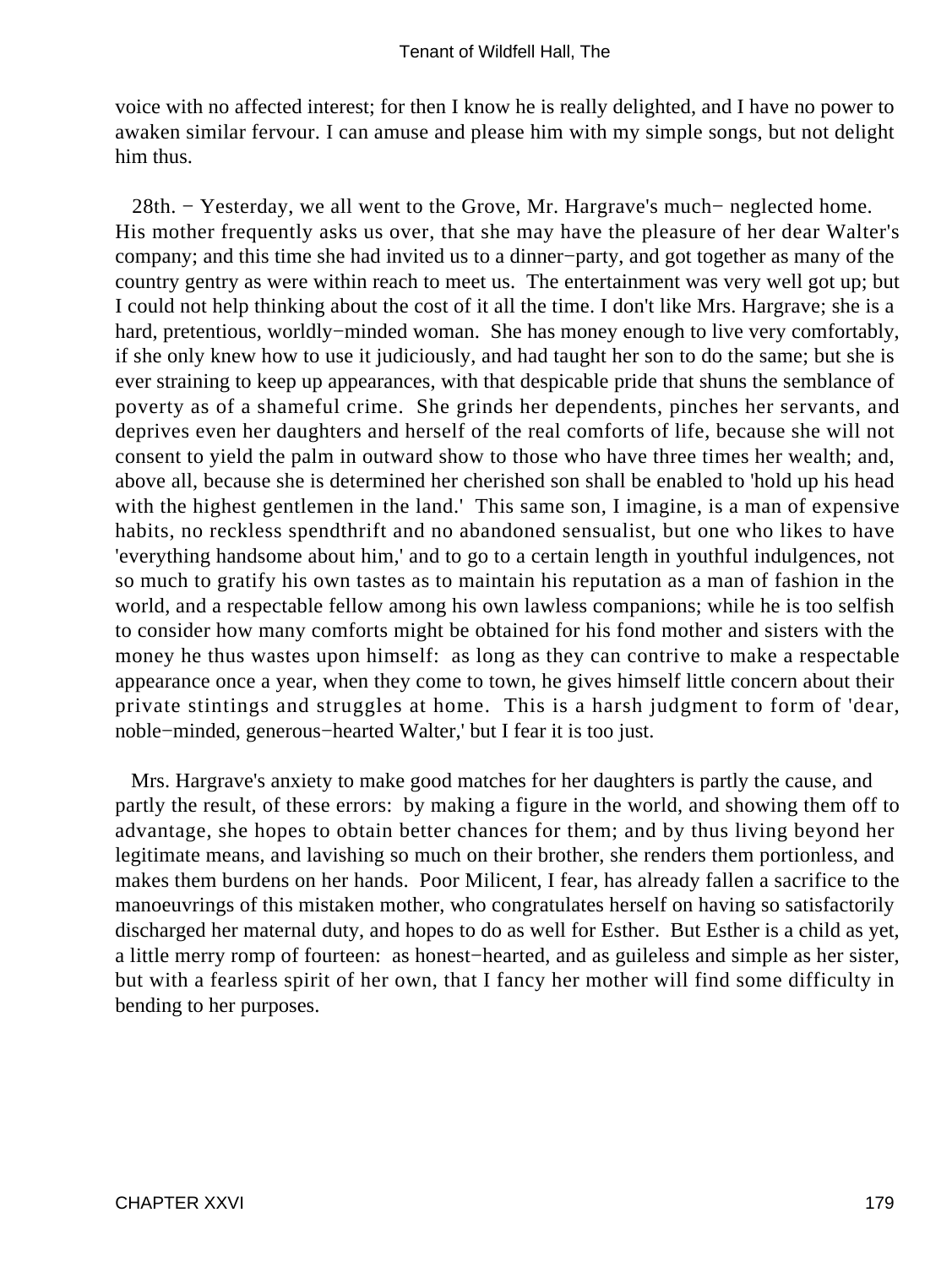## **[CHAPTER XXVII](#page-379-0)**

*O*ctober 9th. – It was on the night of the 4th, a little after tea, that Annabella had been singing and playing, with Arthur as usual at her side: she had ended her song, but still she sat at the instrument; and he stood leaning on the back of her chair, conversing in scarcely audible tones, with his face in very close proximity with hers. I looked at Lord Lowborough. He was at the other end of the room, talking with Messrs. Hargrave and Grimsby; but I saw him dart towards his lady and his host a quick, impatient glance, expressive of intense disquietude, at which Grimsby smiled. Determined to interrupt the TETE−E−TETE, I rose, and, selecting a piece of music from the music stand, stepped up to the piano, intending to ask the lady to play it; but I stood transfixed and speechless on seeing her seated there, listening, with what seemed an exultant smile on her flushed face to his soft murmurings, with her hand quietly surrendered to his clasp. The blood rushed first to my heart, and then to my head; for there was more than this: almost at the moment of my approach, he cast a hurried glance over his shoulder towards the other occupants of the room, and then ardently pressed the unresisting hand to his lips. On raising his eyes, he beheld me, and dropped them again, confounded and dismayed. She saw me too, and confronted me with a look of hard defiance. I laid the music on the piano, and retired. I felt ill; but I did not leave the room: happily, it was getting late, and could not be long before the company dispersed.

 I went to the fire, and leant my head against the chimney−piece. In a minute or two, some one asked me if I felt unwell. I did not answer; indeed, at the time, I knew not what was said; but I mechanically looked up, and saw Mr. Hargrave standing beside me on the rug.

'Shall I get you a glass of wine?' said he.

 'No, thank you,' I replied; and, turning from him, I looked round. Lady Lowborough was beside her husband, bending over him as he sat, with her hand on his shoulder, softly talking and smiling in his face; and Arthur was at the table, turning over a book of engravings. I seated myself in the nearest chair; and Mr. Hargrave, finding his services were not desired, judiciously withdrew. Shortly after, the company broke up, and, as the guests were retiring to their rooms, Arthur approached me, smiling with the utmost assurance.

'Are you very angry, Helen?' murmured he.

 'This is no jest, Arthur,' said I, seriously, but as calmly as I could − 'unless you think it a jest to lose my affection for ever.'

'What! so bitter?' he exclaimed, laughingly, clasping my hand between both his; but I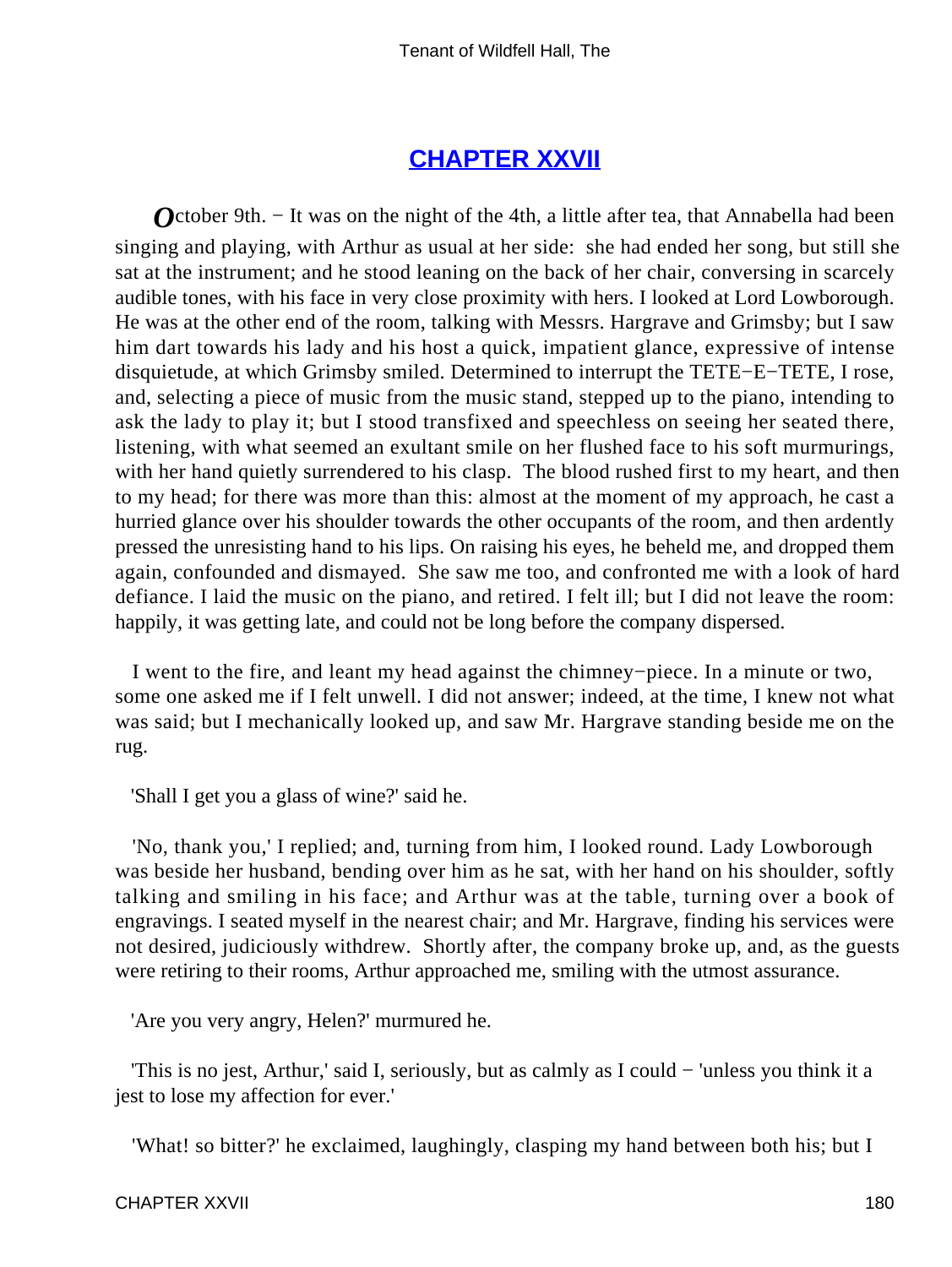snatched it away, in indignation – almost in disgust, for he was obviously affected with wine.

 'Then I must go down on my knees,' said he; and kneeling before me, with clasped hands, uplifted in mock humiliation, he continued imploringly − 'Forgive me, Helen − dear Helen, forgive me, and I'll never do it again!' and, burying his face in his handkerchief, he affected to sob aloud.

 Leaving him thus employed, I took my candle, and, slipping quietly from the room, hastened up−stairs as fast as I could. But he soon discovered that I had left him, and, rushing up after me, caught me in his arms, just as I had entered the chamber, and was about to shut the door in his face.

 'No, no, by heaven, you sha'n't escape me so!' he cried. Then, alarmed at my agitation, he begged me not to put myself in such a passion, telling me I was white in the face, and should kill myself if I did so.

 'Let me go, then,' I murmured; and immediately he released me − and it was well he did, for I was really in a passion. I sank into the easy−chair and endeavoured to compose myself, for I wanted to speak to him calmly. He stood beside me, but did not venture to touch me or to speak for a few seconds; then, approaching a little nearer, he dropped on one knee − not in mock humility, but to bring himself nearer my level, and leaning his hand on the arm of the chair, he began in a low voice: 'It is all nonsense, Helen − a jest, a mere nothing − not worth a thought. Will you never learn,' he continued more boldly, 'that you have nothing to fear from me? that I love you wholly and entirely? − or if,' he added with a lurking smile, 'I ever give a thought to another, you may well spare it, for those fancies are here and gone like a flash of lightning, while my love for you burns on steadily, and for ever, like the sun. You little exorbitant tyrant, will not that −?'

 'Be quiet a moment, will you, Arthur?' said I, 'and listen to me − and don't think I'm in a jealous fury: I am perfectly calm. Feel my hand.' And I gravely extended it towards him − but closed it upon his with an energy that seemed to disprove the assertion, and made him smile. 'You needn't smile, sir,' said I, still tightening my grasp, and looking steadfastly on him till he almost quailed before me. 'You may think it all very fine, Mr. Huntingdon, to amuse yourself with rousing my jealousy; but take care you don't rouse my hate instead. And when you have once extinguished my love, you will find it no easy matter to kindle it again.'

 'Well, Helen, I won't repeat the offence. But I meant nothing by it, I assure you. I had taken too much wine, and I was scarcely myself at the time.'

 'You often take too much; and that is another practice I detest.' He looked up astonished at my warmth. 'Yes,' I continued; 'I never mentioned it before, because I was ashamed to do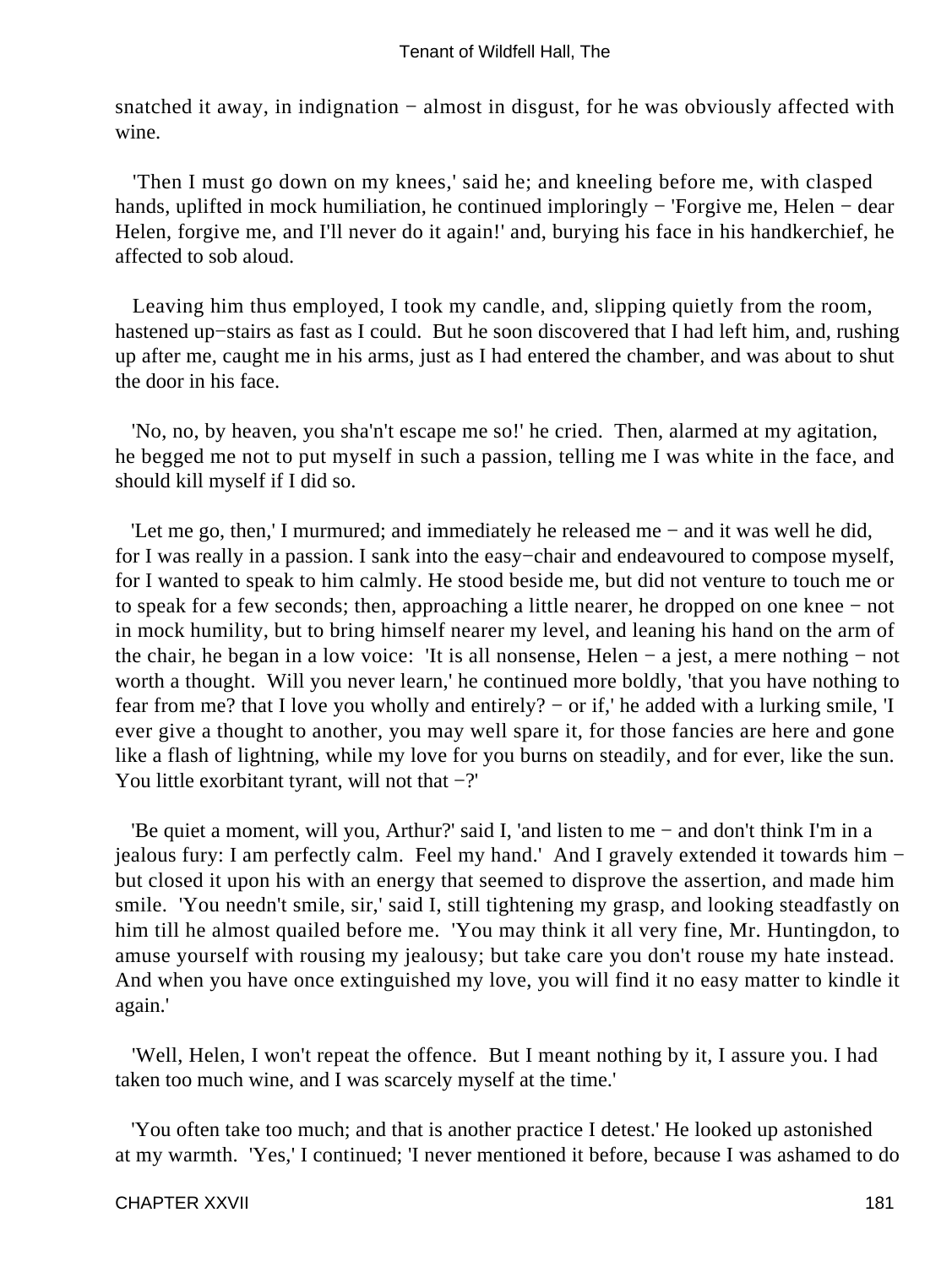so; but now I'll tell you that it distresses me, and may disgust me, if you go on and suffer the habit to grow upon you, as it will if you don't check it in time. But the whole system of your conduct to Lady Lowborough is not referable to wine; and this night you knew perfectly well what you were doing.'

 'Well, I'm sorry for it,' replied he, with more of sulkiness than contrition: 'what more would you have?'

'You are sorry that I saw you, no doubt,' I answered coldly.

 'If you had not seen me,' he muttered, fixing his eyes on the carpet, 'it would have done no harm.'

 My heart felt ready to burst; but I resolutely swallowed back my emotion, and answered calmly,

'You think not?'

 'No,' replied he, boldly. 'After all, what have I done? It's nothing − except as you choose to make it a subject of accusation and distress.'

 'What would Lord Lowborough, your friend, think, if he knew all? or what would you yourself think, if he or any other had acted the same part to me, throughout, as you have to Annabella?'

'I would blow his brains out.'

 'Well, then, Arthur, how can you call it nothing − an offence for which you would think yourself justified in blowing another man's brains out? Is it nothing to trifle with your friend's feelings and mine − to endeavour to steal a woman's affections from her husband − what he values more than his gold, and therefore what it is more dishonest to take? Are the marriage vows a jest; and is it nothing to make it your sport to break them, and to tempt another to do the same? Can I love a man that does such things, and coolly maintains it is nothing?'

 'You are breaking your marriage vows yourself,' said he, indignantly rising and pacing to and fro. 'You promised to honour and obey me, and now you attempt to hector over me, and threaten and accuse me, and call me worse than a highwayman. If it were not for your situation, Helen, I would not submit to it so tamely. I won't be dictated to by a woman, though she be my wife.'

 'What will you do then? Will you go on till I hate you, and then accuse me of breaking my vows?'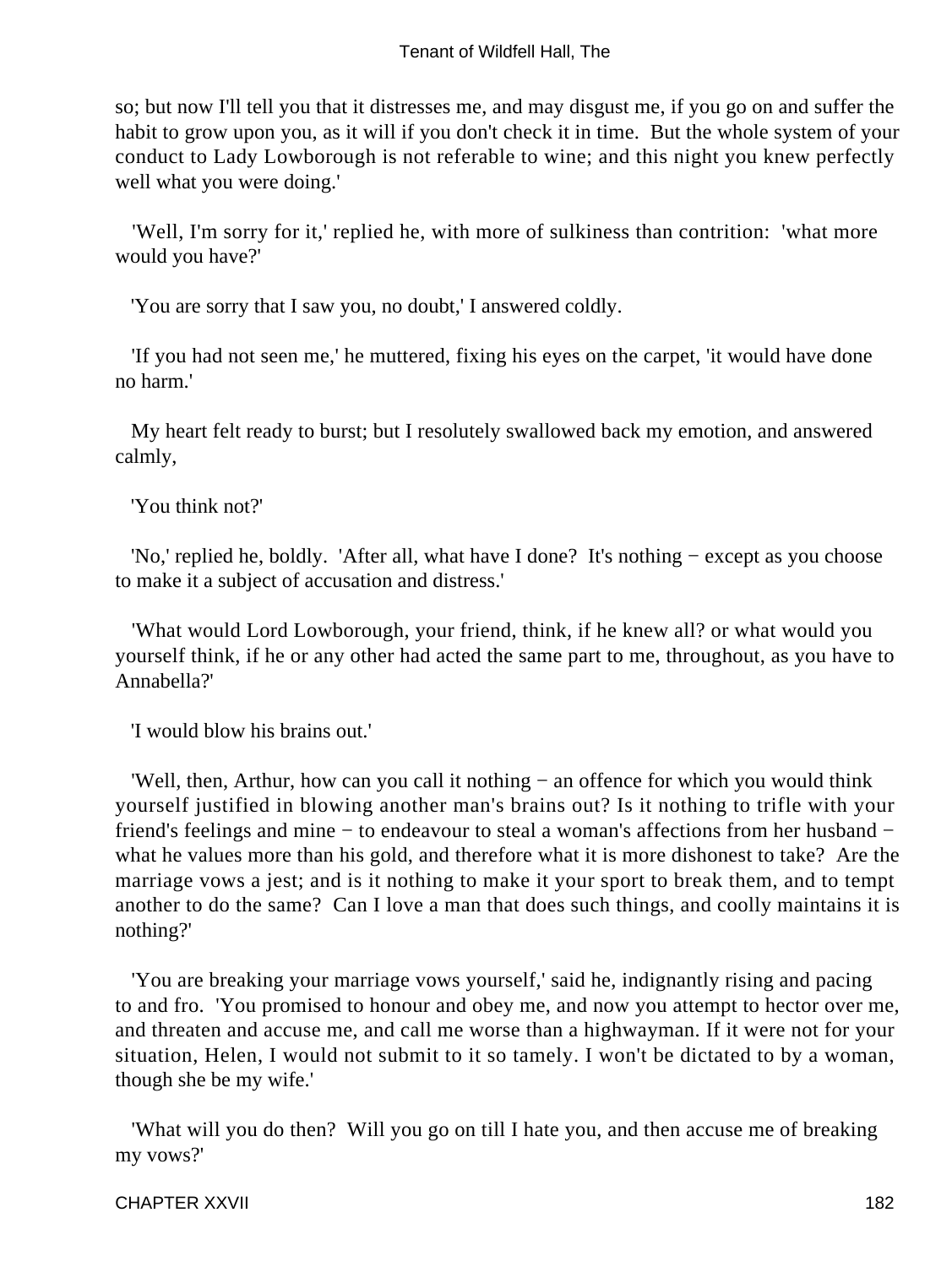He was silent a. moment, and then replied: 'You never will hate me.' Returning and resuming his former position at my feet, he repeated more vehemently − 'You cannot hate me as long as I love you.'

 'But how can I believe that you love me, if you continue to act in this way? Just imagine yourself in my place: would you think I loved you, if I did so? Would you believe my protestations, and honour and trust me under such circumstances? '

 'The cases are different,' he replied. 'It is a woman's nature to be constant − to love one and one only, blindly, tenderly, and for ever − bless them, dear creatures! and you above them all; but you must have some commiseration for us, Helen; you must give us a little more licence, for, as Shakespeare has it −

 However we do praise ourselves, Our fancies are more giddy and unfirm, More longing, wavering, sooner lost and won Than women's are.'

'Do you mean by that, that your fancies are lost to me, and won by Lady Lowborough?'

 'No! heaven is my witness that I think her mere dust and ashes in comparison with you, and shall continue to think so, unless you drive me from you by too much severity. She is a daughter of earth; you are an angel of heaven; only be not too austere in your divinity, and remember that I am a poor, fallible mortal. Come now, Helen; won't you forgive me?' he said, gently taking my hand, and looking up with an innocent smile.

'If I do, you will repeat the offence.'

'I swear by  $-$ '

 'Don't swear; I'll believe your word as well as your oath. I wish I could have confidence in either.'

 'Try me, then, Helen: only trust and pardon me this once, and you shall see! Come, I am in hell's torments till you speak the word.'

 I did not speak it, but I put my hand on his shoulder and kissed his forehead, and then burst into tears. He embraced me tenderly; and we have been good friends ever since. He has been decently temperate at table, and well−conducted towards Lady Lowborough. The first day he held himself aloof from her, as far as he could without any flagrant breach of hospitality: since that he has been friendly and civil, but nothing more − in my presence, at least, nor, I think, at any other time; for she seems haughty and displeased, and Lord Lowborough is manifestly more cheerful, and more cordial towards his host than before. But I shall be glad when they are gone, for I have so little love for Annabella that it is quite a task to be civil to her, and as she is the only woman here besides myself, we are necessarily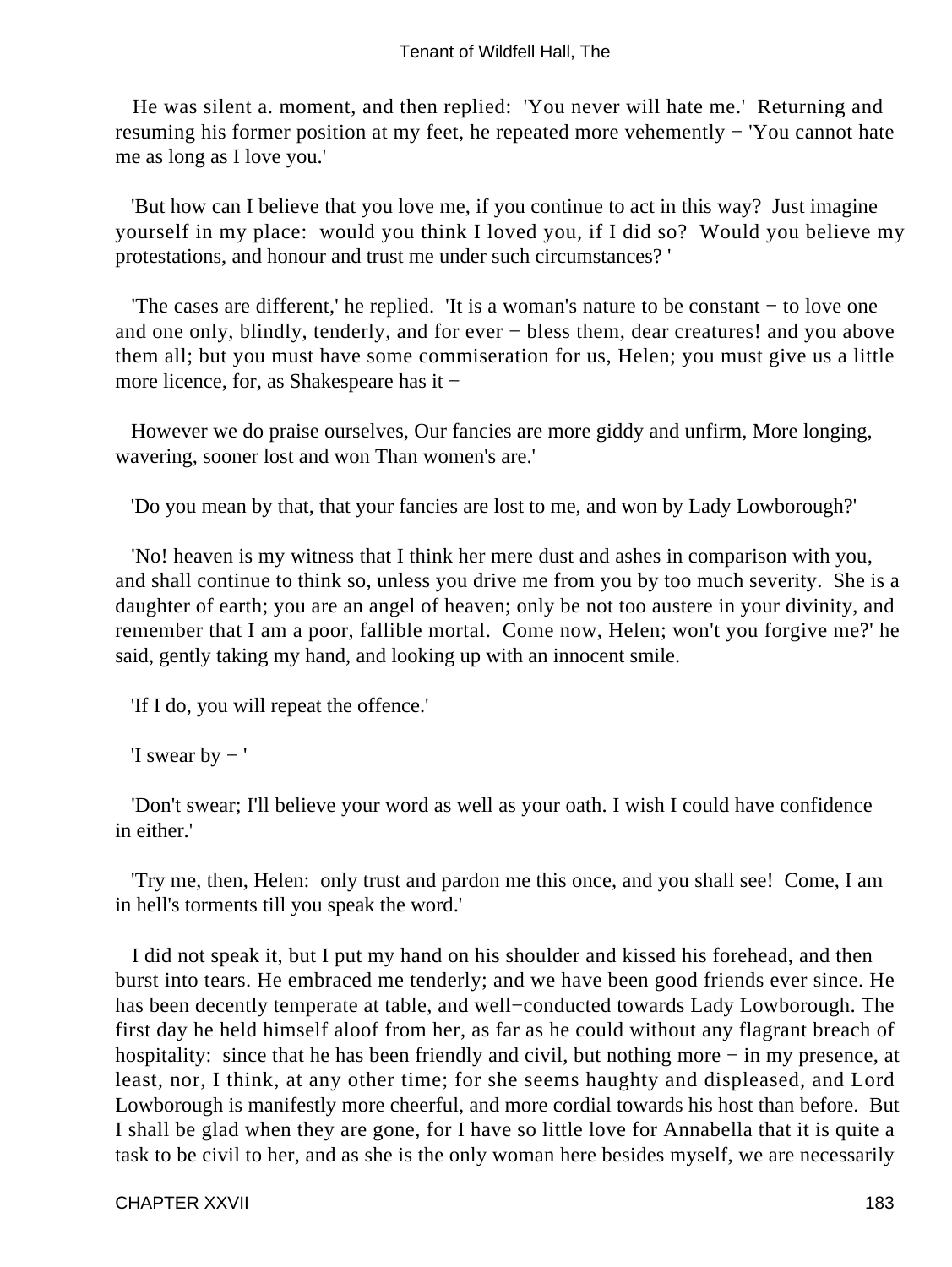thrown so much together. Next time Mrs. Hargrave calls I shall hail her advent as quite a relief. I have a good mind to ask Arthur's leave to invite the old lady to stay with us till our guests depart. I think I will. She will take it as a kind attention, and, though I have little relish for her society, she will be truly welcome as a third to stand between Lady Lowborough and me.

 The first time the latter and I were alone together, after that unhappy evening, was an hour or two after breakfast on the following day, when the gentlemen were gone out, after the usual time spent in the writing of letters, the reading of newspapers, and desultory conversation. We sat silent for two or three minutes. She was busy with her work, and I was running over the columns of a paper from which I had extracted all the pith some twenty minutes before. It was a moment of painful embarrassment to me, and I thought it must be infinitely more so to her; but it seems I was mistaken. She was the first to speak; and, smiling with the coolest assurance, she began, –

'Your husband was merry last night, Helen: is he often so?'

 My blood boiled in my face; but it was better she should seem to attribute his conduct to this than to anything else.

'No,' replied I, 'and never will be so again, I trust.'

'You gave him a curtain lecture, did you?'

'No! but I told him I disliked such conduct, and he promised me not to repeat it.'

 'I thought he looked rather subdued this morning,' she continued; 'and you, Helen? you've been weeping, I see − that's our grand resource, you know. But doesn't it make your eyes smart? and do you always find it to answer?'

'I never cry for effect; nor can I conceive how any one can.'

 'Well, I don't know: I never had occasion to try it; but I think if Lowborough were to commit such improprieties, I'd make him cry. I don't wonder at your being angry, for I'm sure I'd give my husband a lesson he would not soon forget for a lighter offence than that. But then he never will do anything of the kind; for I keep him in too good order for that.'

 'Are you sure you don't arrogate too much of the credit to yourself. Lord Lowborough was quite as remarkable for his abstemiousness for some time before you married him, as he is now, I have heard.'

 'Oh, about the wine you mean − yes, he's safe enough for that. And as to looking askance to another woman, he's safe enough for that too, while I live, for he worships the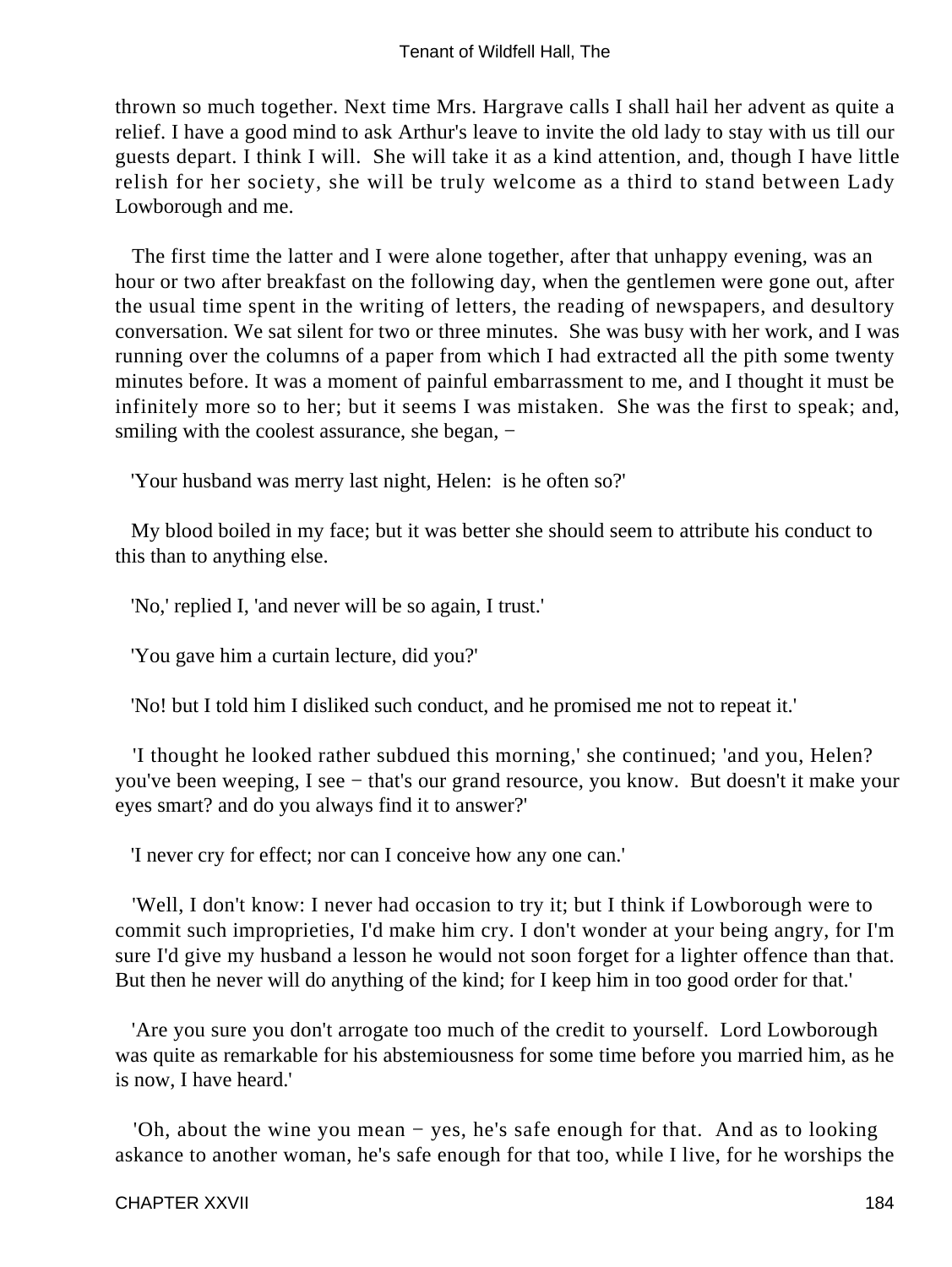very ground I tread on.'

'Indeed! and are you sure you deserve it?'

 'Why, as to that, I can't say: you know we're all fallible creatures, Helen; we none of us deserve to be worshipped. But are you sure your darling Huntingdon deserves all the love you give to him?'

 I knew not what to answer to this. I was burning with anger; but I suppressed all outward manifestations of it, and only bit my lip and pretended to arrange my work.

 'At any rate,' resumed she, pursuing her advantage, 'you can console yourself with the assurance that you are worthy of all the love he gives to you.'

 'You flatter me,' said I; 'but, at least, I can try to be worthy of it.' And then I turned the conversation.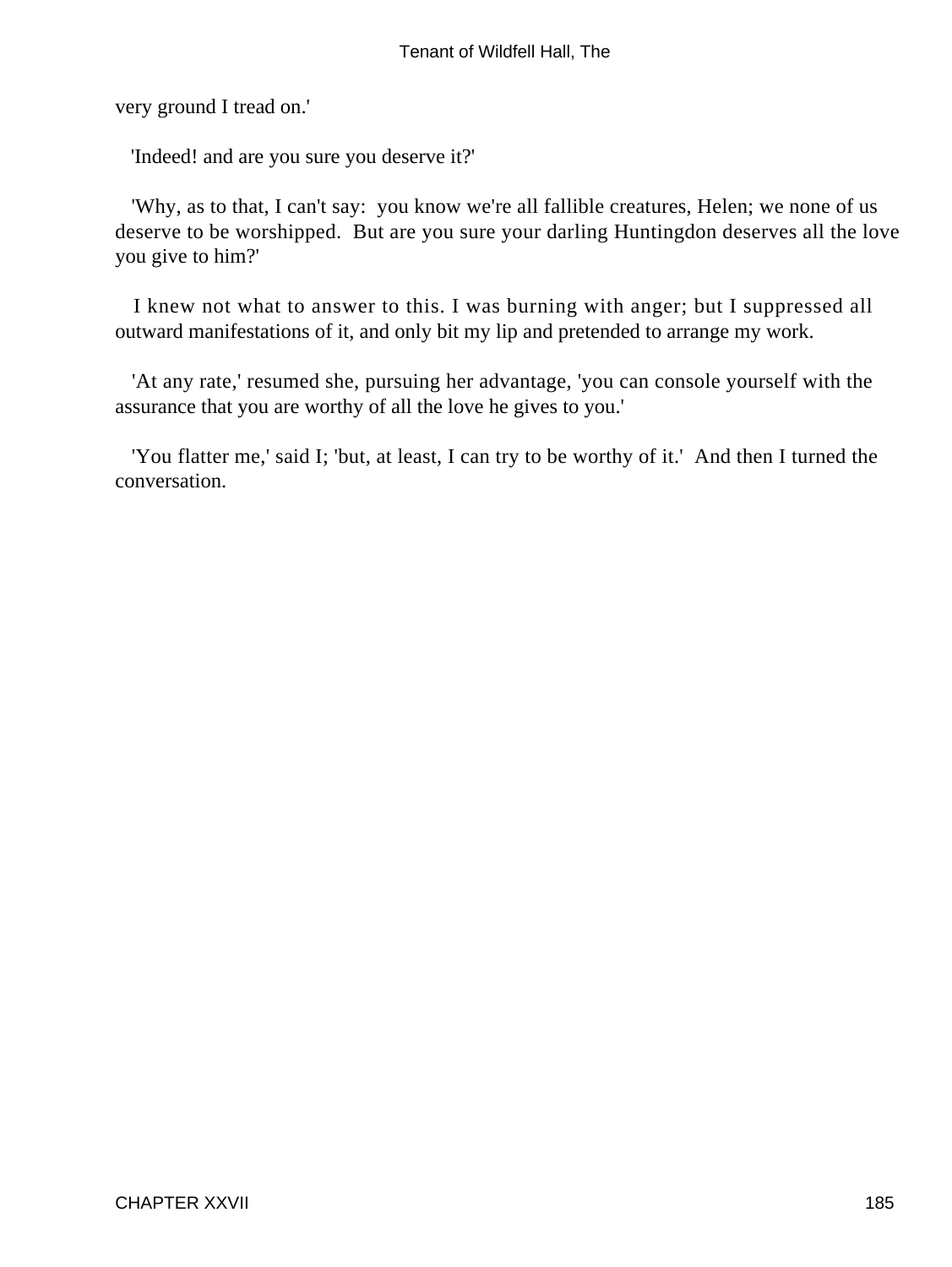### **[CHAPTER XXVIII](#page-379-0)**

*D*ecember 25th. – Last Christmas I was a bride, with a heart overflowing with present bliss, and full of ardent hopes for the future, though not unmingled with foreboding fears. Now I am a wife: my bliss is sobered, but not destroyed; my hopes diminished, but not departed; my fears increased, but not yet thoroughly confirmed; and, thank heaven, I am a mother too. God has sent me a soul to educate for heaven, and give me a new and calmer bliss, and stronger hopes to comfort me.

Dec. 25th, 1823. – Another year is gone. My little Arthur lives and thrives. He is healthy, but not robust, full of gentle playfulness and vivacity, already affectionate, and susceptible of passions and emotions it will be long ere he can find words to express. He has won his father's heart at last; and now my constant terror is, lest he should be ruined by that father's thoughtless indulgence. But I must beware of my own weakness too, for I never knew till now how strong are a parent's temptations to spoil an only child.

 I have need of consolation in my son, for (to this silent paper I may confess it) I have but little in my husband. I love him still; and he loves me, in his own way − but oh, how different from the love I could have given, and once had hoped to receive! How little real sympathy there exists between us; how many of my thoughts and feelings are gloomily cloistered within my own mind; how much of my higher and better self is indeed unmarried − doomed either to harden and sour in the sunless shade of solitude, or to quite degenerate and fall away for lack of nutriment in this unwholesome soil! But, I repeat, I have no right to complain; only let me state the truth − some of the truth, at least, − and see hereafter if any darker truths will blot these pages. We have now been full two years united; the 'romance' of our attachment must be worn away. Surely I have now got down to the lowest gradation in Arthur's affection, and discovered all the evils of his nature: if there be any further change, it must be for the better, as we become still more accustomed to each other; surely we shall find no lower depth than this. And, if so, I can bear it well − as well, at least, as I have borne it hitherto.

 Arthur is not what is commonly called a bad man: he has many good qualities; but he is a man without self−restraint or lofty aspirations, a lover of pleasure, given up to animal enjoyments: he is not a bad husband, but his notions of matrimonial duties and comforts are not my notions. Judging from appearances, his idea of a wife is a thing to love one devotedly, and to stay at home to wait upon her husband, and amuse him and minister to his comfort in every possible way, while he chooses to stay with her; and, when he is absent, to attend to his interests, domestic or otherwise, and patiently wait his return, no matter how he may be occupied in the meantime.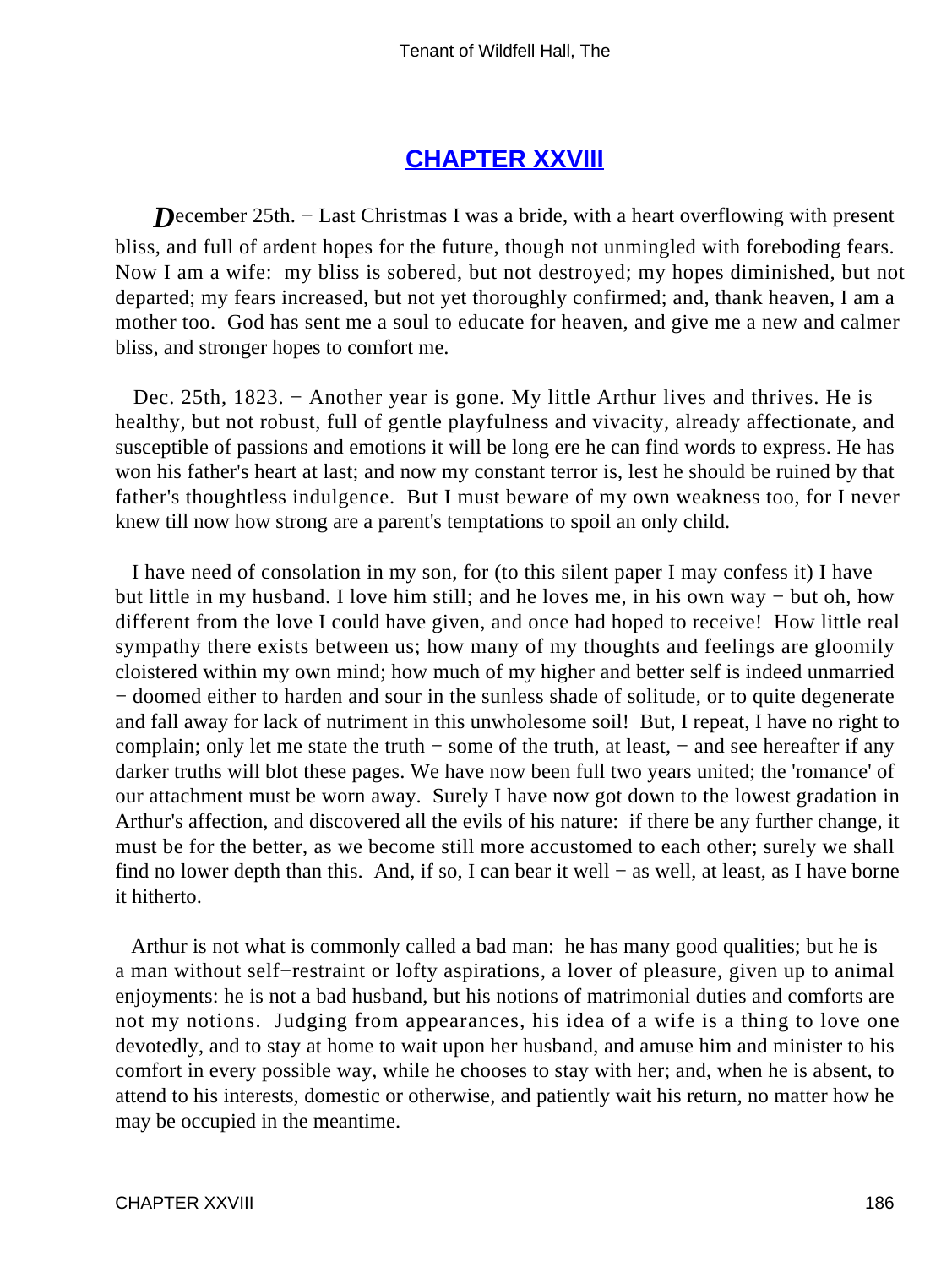Early in spring he announced his intention of going to London: his affairs there demanded his attendance, he said, and he could refuse it no longer. He expressed his regret at having to leave me, but hoped I would amuse myself with the baby till he returned.

'But why leave me?' I said. 'I can go with you: I can be ready at any time.'

'You would not take that child to town?'

'Yes; why not?'

 The thing was absurd: the air of the town would be certain to disagree with him, and with me as a nurse; the late hours and London habits would not suit me under such circumstances; and altogether he assured me that it would be excessively troublesome, injurious, and unsafe. I over−ruled his objections as well as I could, for I trembled at the thoughts of his going alone, and would sacrifice almost anything for myself, much even for my child, to prevent it; but at length he told me, plainly, and somewhat testily, that he could not do with me: he was worn out with the baby's restless nights, and must have some repose. I proposed separate apartments; but it would not do.

 'The truth is, Arthur,' I said at last, 'you are weary of my company, and determined not to have me with you. You might as well have said so at once.'

 He denied it; but I immediately left the room, and flew to the nursery, to hide my feelings, if I could not soothe them, there.

 I was too much hurt to express any further dissatisfaction with his plans, or at all to refer to the subject again, except for the necessary arrangements concerning his departure and the conduct of affairs during his absence, till the day before he went, when I earnestly exhorted him to take care of himself and keep out of the way of temptation. He laughed at my anxiety, but assured me there was no cause for it, and promised to attend to my advice.

'I suppose it is no use asking you to fix a day for your return?' said I.

 'Why, no; I hardly can, under the circumstances; but be assured, love, I shall not be long away.'

 'I don't wish to keep you a prisoner at home,' I replied; 'I should not grumble at your staying whole months away − if you can be happy so long without me − provided I knew you were safe; but I don't like the idea of your being there among your friends, as you call them.'

'Pooh, pooh, you silly girl! Do you think I can't take care of myself?'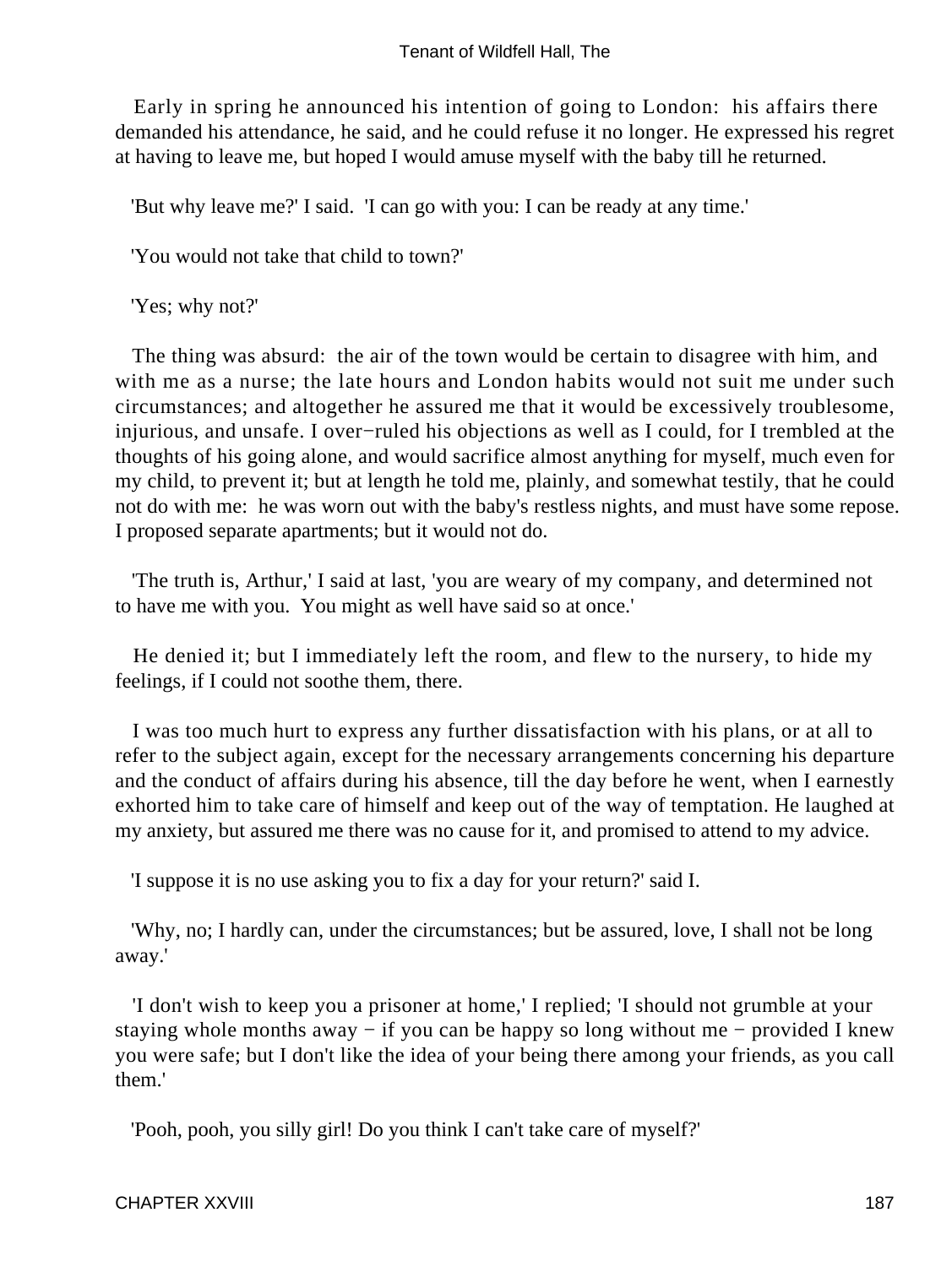'You didn't last time. But **THIS** time, Arthur,' I added, earnestly, 'show me that you can, and teach me that I need not fear to trust you!'

 He promised fair, but in such a manner as we seek to soothe a child. And did he keep his promise? No; and henceforth I can never trust his word. Bitter, bitter confession! Tears blind me while I write. It was early in March that he went, and he did not return till July. This time he did not trouble himself to make excuses as before, and his letters were less frequent, and shorter and less affectionate, especially after the first few weeks: they came slower and slower, and more terse and careless every time. But still, when I omitted writing, he complained of my neglect. When I wrote sternly and coldly, as I confess I frequently did at the last, he blamed my harshness, and said it was enough to scare him from his home: when I tried mild persuasion, he was a little more gentle in his replies, and promised to return; but I had learnt, at last, to disregard his promises.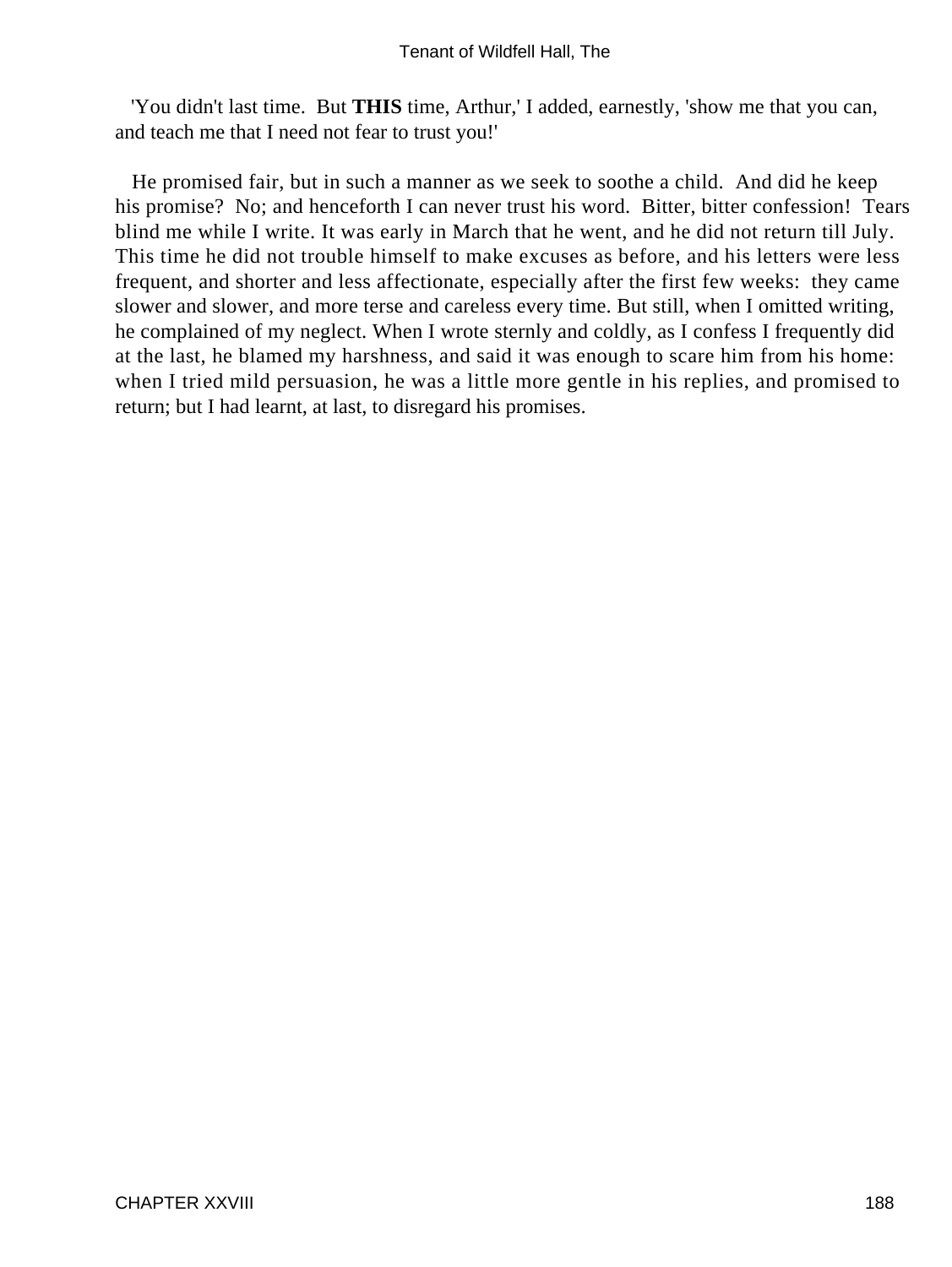## **[CHAPTER XXIX](#page-379-0)**

**Those were four miserable months, alternating between intense anxiety, despair, and** indignation, pity for him and pity for myself. And yet, through all, I was not wholly comfortless: I had my darling, sinless, inoffensive little one to console me; but even this consolation was embittered by the constantly−recurring thought, 'How shall I teach him hereafter to respect his father, and yet to avoid his example?'

 But I remembered that I had brought all these afflictions, in a manner wilfully, upon myself; and I determined to bear them without a murmur. At the same time I resolved not to give myself up to misery for the transgressions of another, and endeavoured to divert myself as much as I could; and besides the companionship of my child, and my dear, faithful Rachel, who evidently guessed my sorrows and felt for them, though she was too discreet to allude to them, I had my books and pencil, my domestic affairs, and the welfare and comfort of Arthur's poor tenants and labourers to attend to: and I sometimes sought and obtained amusement in the company of my young friend Esther Hargrave: occasionally I rode over to see her, and once or twice I had her to spend the day with me at the Manor. Mrs. Hargrave did not visit London that season: having no daughter to marry, she thought it as well to stay at home and economise; and, for a wonder, Walter came down to join her in the beginning of June, and stayed till near the close of August.

 The first time I saw him was on a sweet, warm evening, when I was sauntering in the park with little Arthur and Rachel, who is head− nurse and lady's−maid in one − for, with my secluded life and tolerably active habits, I require but little attendance, and as she had nursed me and coveted to nurse my child, and was moreover so very trustworthy, I preferred committing the important charge to her, with a young nursery−maid under her directions, to engaging any one else: besides, it saves money; and since I have made acquaintance with Arthur's affairs, I have learnt to regard that as no trifling recommendation; for, by my own desire, nearly the whole of the income of my fortune is devoted, for years to come, to the paying off of his debts, and the money he contrives to squander away in London is incomprehensible. But to return to Mr. Hargrave. I was standing with Rachel beside the water, amusing the laughing baby in her arms with a twig of willow laden with golden catkins, when, greatly to my surprise, he entered the park, mounted on his costly black hunter, and crossed over the grass to meet me. He saluted me with a very fine compliment, delicately worded, and modestly delivered withal, which he had doubtless concocted as he rode along. He told me he had brought a message from his mother, who, as he was riding that way, had desired him to call at the Manor and beg the pleasure of my company to a friendly family dinner to−morrow.

'There is no one to meet but ourselves,' said he; 'but Esther is very anxious to see you;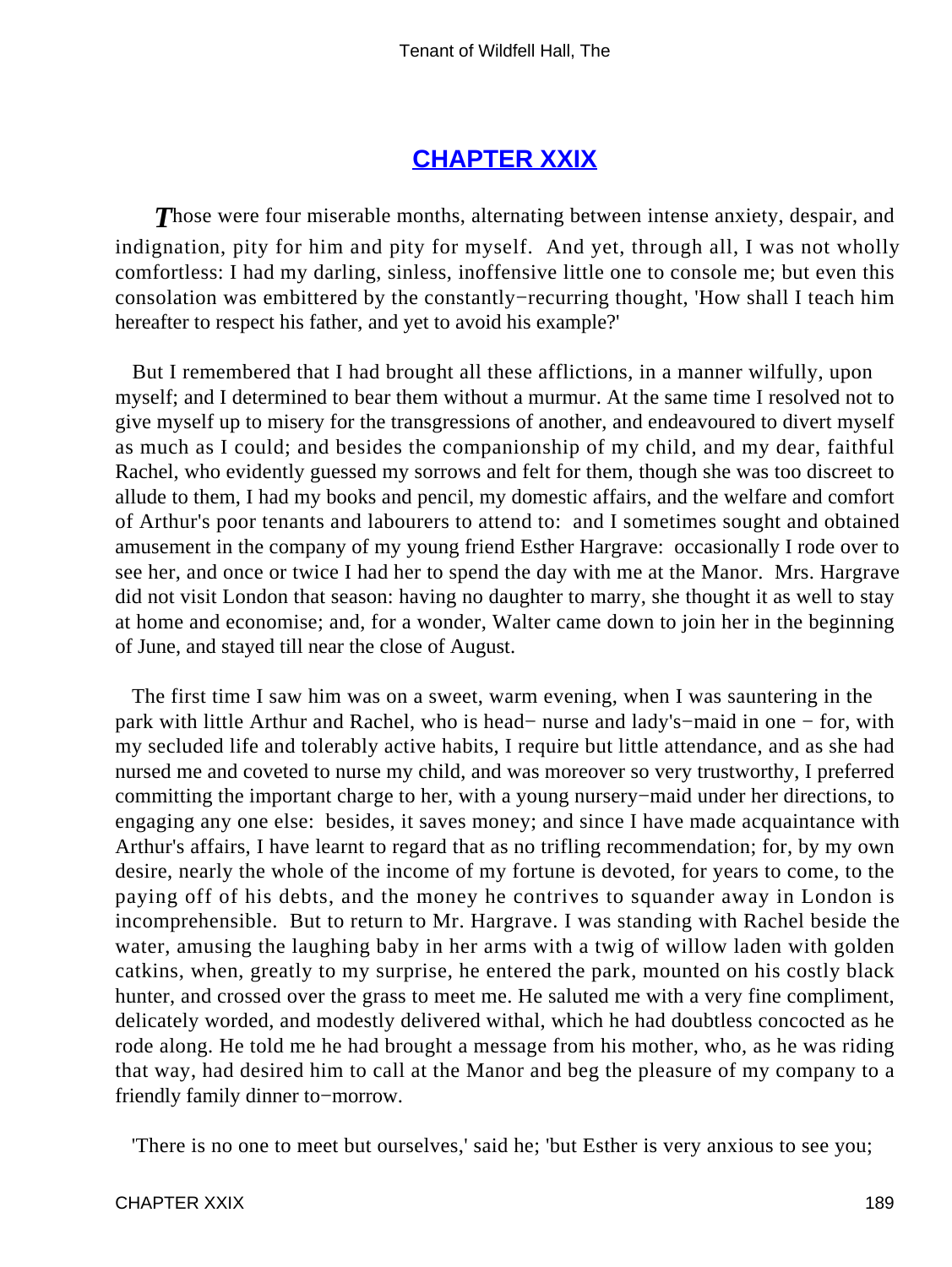and my mother fears you will feel solitary in this great house so much alone, and wishes she could persuade you to give her the pleasure of your company more frequently, and make yourself at home in our more humble dwelling, till Mr. Huntingdon's return shall render this a little more conducive to your comfort.'

 'She is very kind,' I answered, 'but I am not alone, you see; − and those whose time is fully occupied seldom complain of solitude.'

'Will you not come to−morrow, then? She will be sadly disappointed if you refuse.'

 I did not relish being thus compassionated for my loneliness; but, however, I promised to come.

 'What a sweet evening this is!' observed he, looking round upon the sunny park, with its imposing swell and slope, its placid water, and majestic clumps of trees. 'And what a paradise you live in!'

 'It is a lovely evening,' answered I; and I sighed to think how little I had felt its loveliness, and how little of a paradise sweet Grassdale was to me − how still less to the voluntary exile from its scenes. Whether Mr. Hargrave divined my thoughts, I cannot tell, but, with a half−hesitating, sympathising seriousness of tone and manner, he asked if I had lately heard from Mr. Huntingdon.

'Not lately,' I replied.

'I thought not,' he muttered, as if to himself, looking thoughtfully on the ground.

'Are you not lately returned from London?' I asked.

'Only yesterday.'

'And did you see him there?'

'Yes − I saw him.'

'Was he well?'

 'Yes − that is,' said he, with increasing hesitation and an appearance of suppressed indignation, 'he was as well as − as he deserved to be, but under circumstances I should have deemed incredible for a man so favoured as he is.' He here looked up and pointed the sentence with a serious bow to me. I suppose my face was crimson.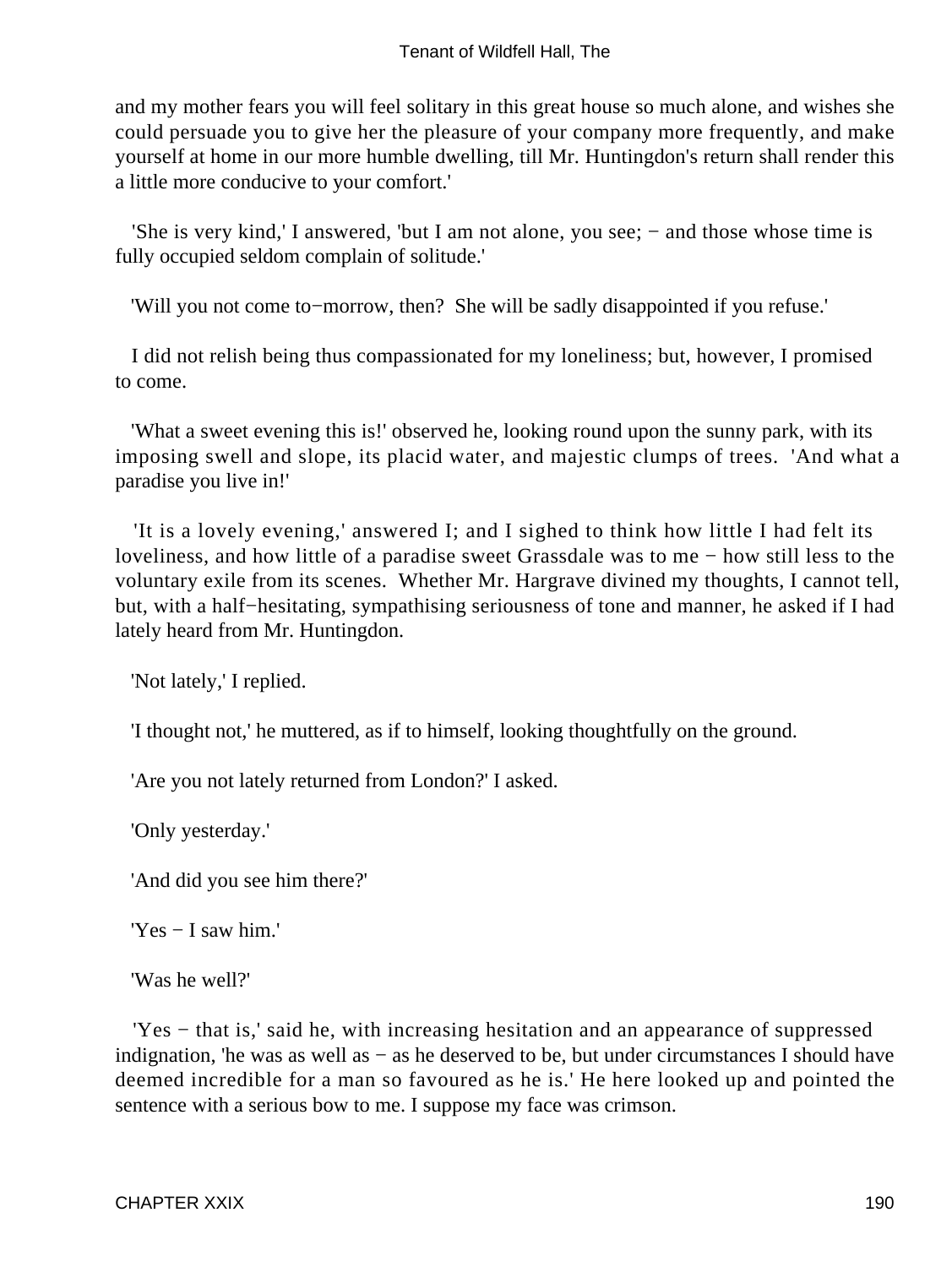'Pardon me, Mrs. Huntingdon,' he continued, 'but I cannot suppress my indignation when I behold such infatuated blindness and perversion of taste; – but, perhaps, you are not aware − ' He paused.

 'I am aware of nothing, sir − except that he delays his coming longer than I expected; and if, at present, he prefers the society of his friends to that of his wife, and the dissipations of the town to the quiet of country life, I suppose I have those friends to thank for it. Their tastes and occupations are similar to his, and I don't see why his conduct should awaken either their indignation or surprise.'

 'You wrong me cruelly,' answered he. 'I have shared but little of Mr. Huntingdon's society for the last few weeks; and as for his tastes and occupations, they are quite beyond me − lonely wanderer as I am. Where I have but sipped and tasted, he drains the cup to the dregs; and if ever for a moment I have sought to drown the voice of reflection in madness and folly, or if I have wasted too much of my time and talents among reckless and dissipated companions, God knows I would gladly renounce them entirely and for ever, if I had but half the blessings that man so thanklessly casts behind his back – but half the inducements to virtue and domestic, orderly habits that he despises − but such a home, and such a partner to share it! It is infamous!' he muttered, between his teeth. 'And don't think, Mrs. Huntingdon,' he added aloud, 'that I could be guilty of inciting him to persevere in his present pursuits: on the contrary, I have remonstrated with him again and again; I have frequently expressed my surprise at his conduct, and reminded him of his duties and his privileges − but to no purpose; he only − '

 'Enough, Mr. Hargrave; you ought to be aware that whatever my husband's faults may be, it can only aggravate the evil for me to hear them from a stranger's lips.'

 'Am I then a stranger?' said he in a sorrowful tone. 'I am your nearest neighbour, your son's godfather, and your husband's friend; may I not be yours also?'

 'Intimate acquaintance must precede real friendship; I know but little of you, Mr. Hargrave, except from report.'

 'Have you then forgotten the six or seven weeks I spent under your roof last autumn? I have not forgotten them. And I know enough of you, Mrs. Huntingdon, to think that your husband is the most enviable man in the world, and I should be the next if you would deem me worthy of your friendship.'

 'If you knew more of me, you would not think it, or if you did you would not say it, and expect me to be flattered by the compliment.'

 I stepped backward as I spoke. He saw that I wished the conversation to end; and immediately taking the hint, he gravely bowed, wished me good−evening, and turned his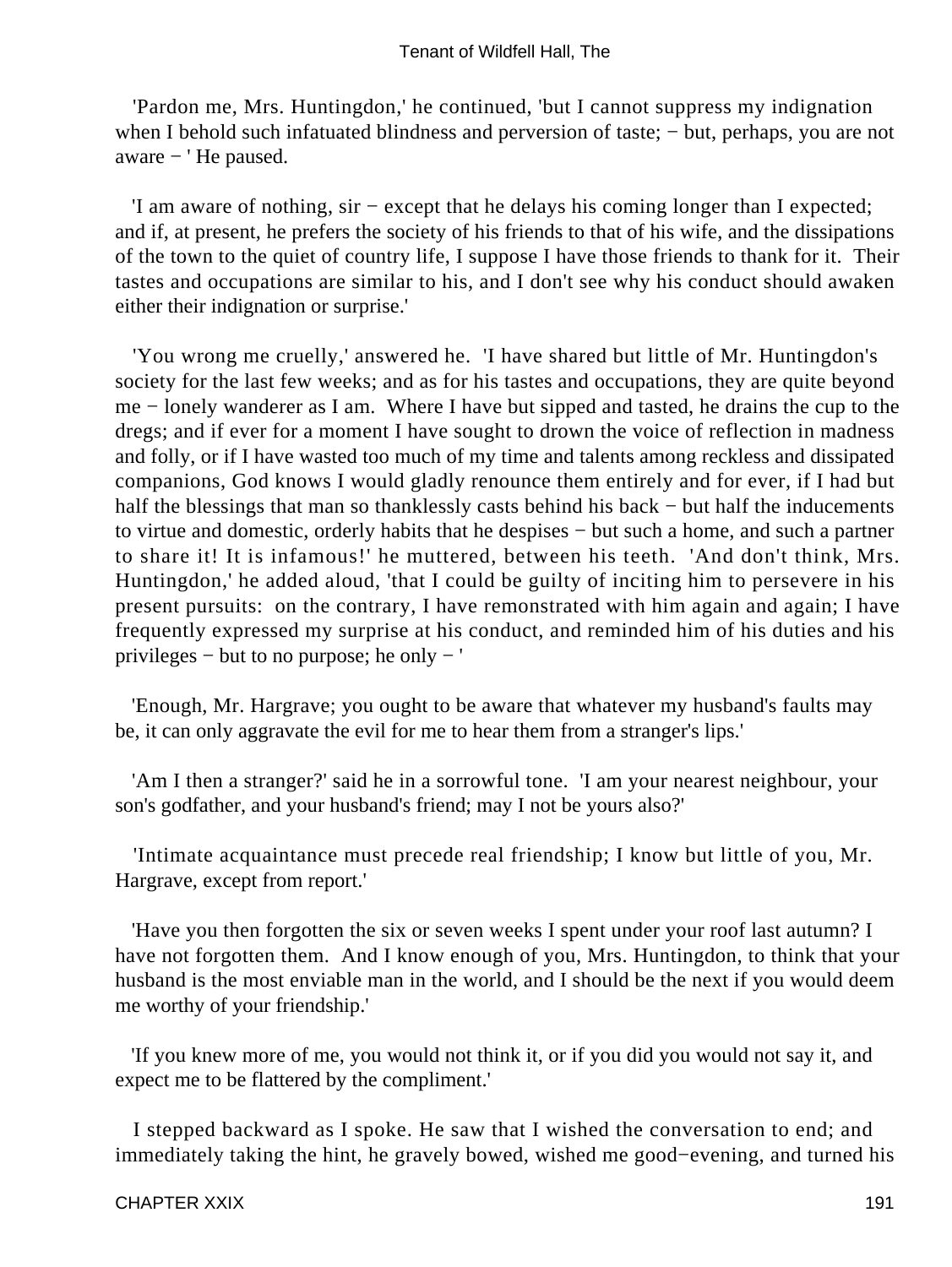horse towards the road. He appeared grieved and hurt at my unkind reception of his sympathising overtures. I was not sure that I had done right in speaking so harshly to him; but, at the time, I had felt irritated − almost insulted by his conduct; it seemed as if he was presuming upon the absence and neglect of my husband, and insinuating even more than the truth against him.

 Rachel had moved on, during our conversation, to some yards' distance. He rode up to her, and asked to see the child. He took it carefully into his arms, looked upon it with an almost paternal smile, and I heard him say, as I approached, −

'And this, too, he has forsaken!'

He then tenderly kissed it, and restored it to the gratified nurse.

'Are you fond of children, Mr. Hargrave?' said I, a little softened towards him.

 'Not in general,' he replied, 'but that is such a sweet child, and so like its mother,' he added in a lower tone.

'You are mistaken there; it is its father it resembles.'

'Am I not right, nurse?' said he, appealing to Rachel.

'I think, sir, there's a bit of both,' she replied.

 He departed; and Rachel pronounced him a very nice gentleman. I had still my doubts on the subject.

 In the course of the following six weeks I met him several times, but always, save once, in company with his mother, or his sister, or both. When I called on them, he always happened to be at home, and, when they called on me, it was always he that drove them over in the phaeton. His mother, evidently, was quite delighted with his dutiful attentions and newly−acquired domestic habits.

 The time that I met him alone was on a bright, but not oppressively hot day, in the beginning of July: I had taken little Arthur into the wood that skirts the park, and there seated him on the moss– cushioned roots of an old oak; and, having gathered a handful of bluebells and wild−roses, I was kneeling before him, and presenting them, one by one, to the grasp of his tiny fingers; enjoying the heavenly beauty of the flowers, through the medium of his smiling eyes: forgetting, for the moment, all my cares, laughing at his gleeful laughter, and delighting myself with his delight, – when a shadow suddenly eclipsed the little space of sunshine on the grass before us; and looking up, I beheld Walter Hargrave standing and gazing upon us.

CHAPTER XXIX 192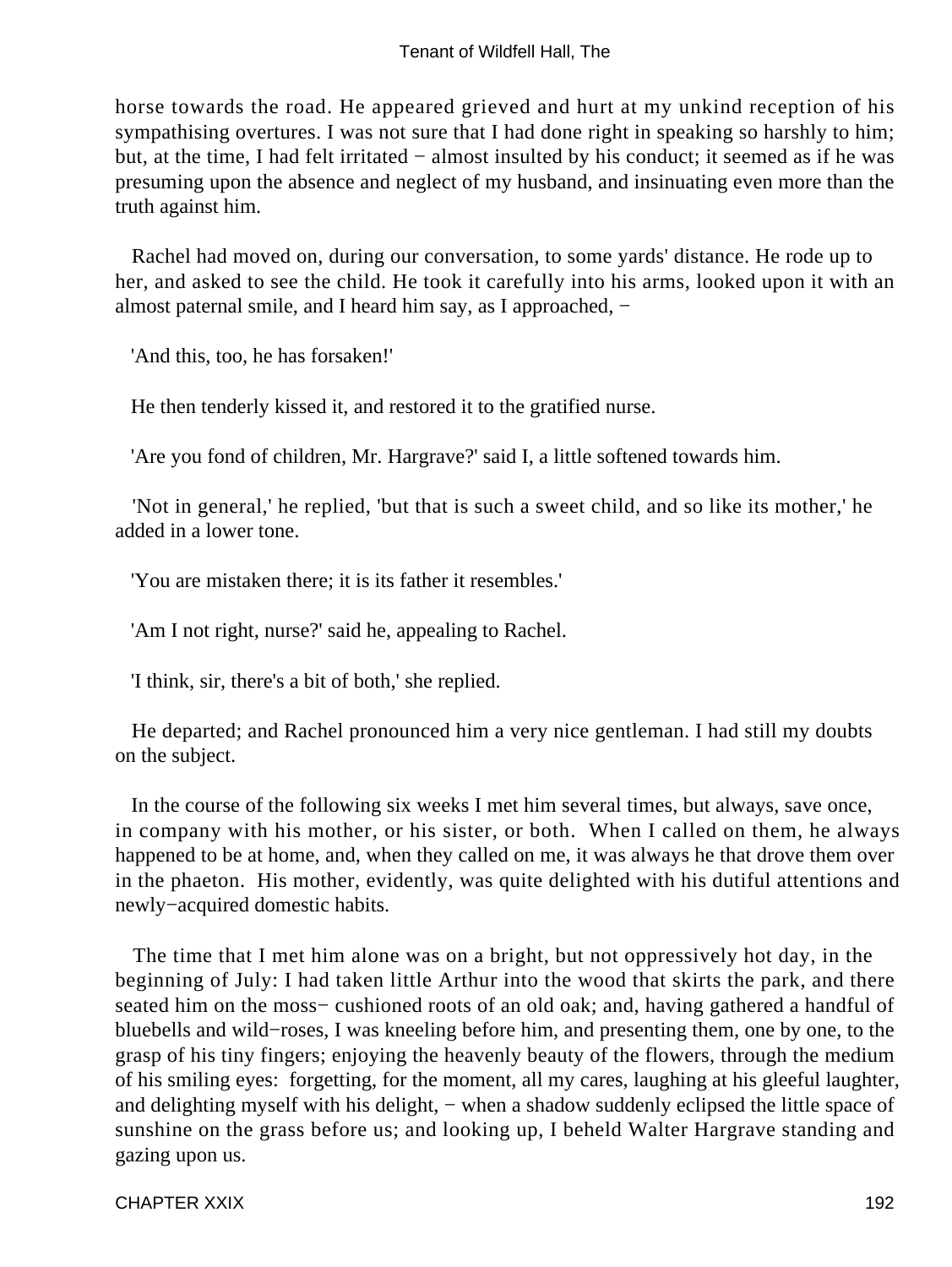'Excuse me, Mrs. Huntingdon,' said he, 'but I was spell−bound; I had neither the power to come forward and interrupt you, nor to withdraw from the contemplation of such a scene. How vigorous my little godson grows! and how merry he is this morning!' He approached the child, and stooped to take his hand; but, on seeing that his caresses were likely to produce tears and lamentations, instead of a reciprocation of friendly demonstrations, he prudently drew back.

 'What a pleasure and comfort that little creature must be to you, Mrs. Huntingdon!' he observed, with a touch of sadness in his intonation, as he admiringly contemplated the infant.

'It is,' replied I; and then I asked after his mother and sister.

 He politely answered my inquiries, and then returned again to the subject I wished to avoid; though with a degree of timidity that witnessed his fear to offend.

'You have not heard from Huntingdon lately?' he said.

'Not this week,' I replied. Not these three weeks, I might have said.

 'I had a letter from him this morning. I wish it were such a one as I could show to his lady.' He half drew from his waistcoat− pocket a letter with Arthur's still beloved hand on the address, scowled at it, and put it back again, adding − 'But he tells me he is about to return next week.'

'He tells me so every time he writes.'

 'Indeed! well, it is like him. But to me he always avowed it his intention to stay till the present month.'

 It struck me like a blow, this proof of premeditated transgression and systematic disregard of truth.

 'It is only of a piece with the rest of his conduct,' observed Mr. Hargrave, thoughtfully regarding me, and reading, I suppose, my feelings in my face.

'Then he is really coming next week?' said I, after a pause.

 'You may rely upon it, if the assurance can give you any pleasure. And is it possible, Mrs. Huntingdon, that you can rejoice at his return?' he exclaimed, attentively perusing my features again.

'Of course, Mr. Hargrave; is he not my husband?'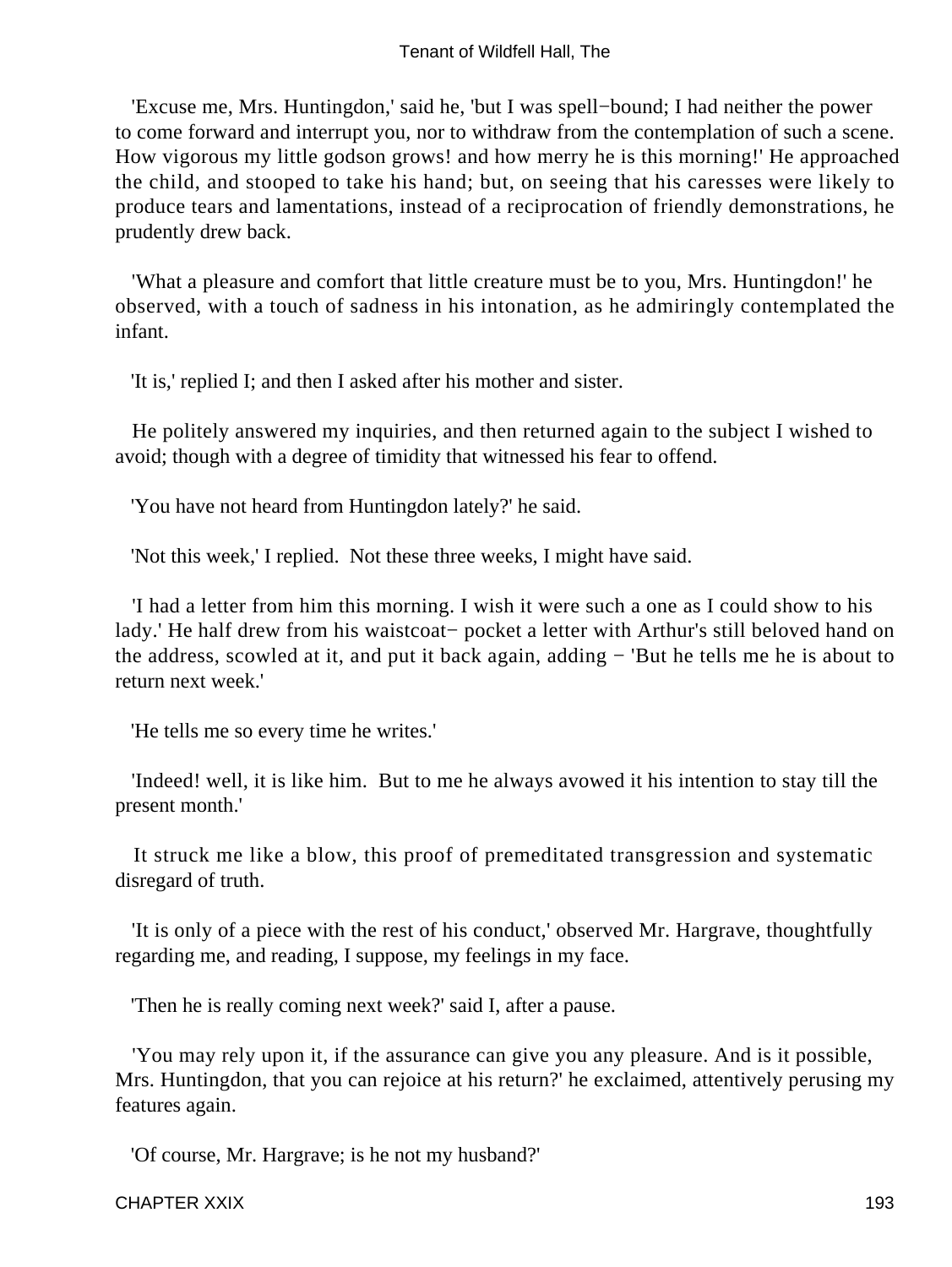'Oh, Huntingdon; you know not what you slight!' he passionately murmured.

 I took up my baby, and, wishing him good−morning, departed, to indulge my thoughts unscrutinized, within the sanctum of my home.

 And was I glad? Yes, delighted; though I was angered by Arthur's conduct, and though I felt that he had wronged me, and was determined he should feel it too.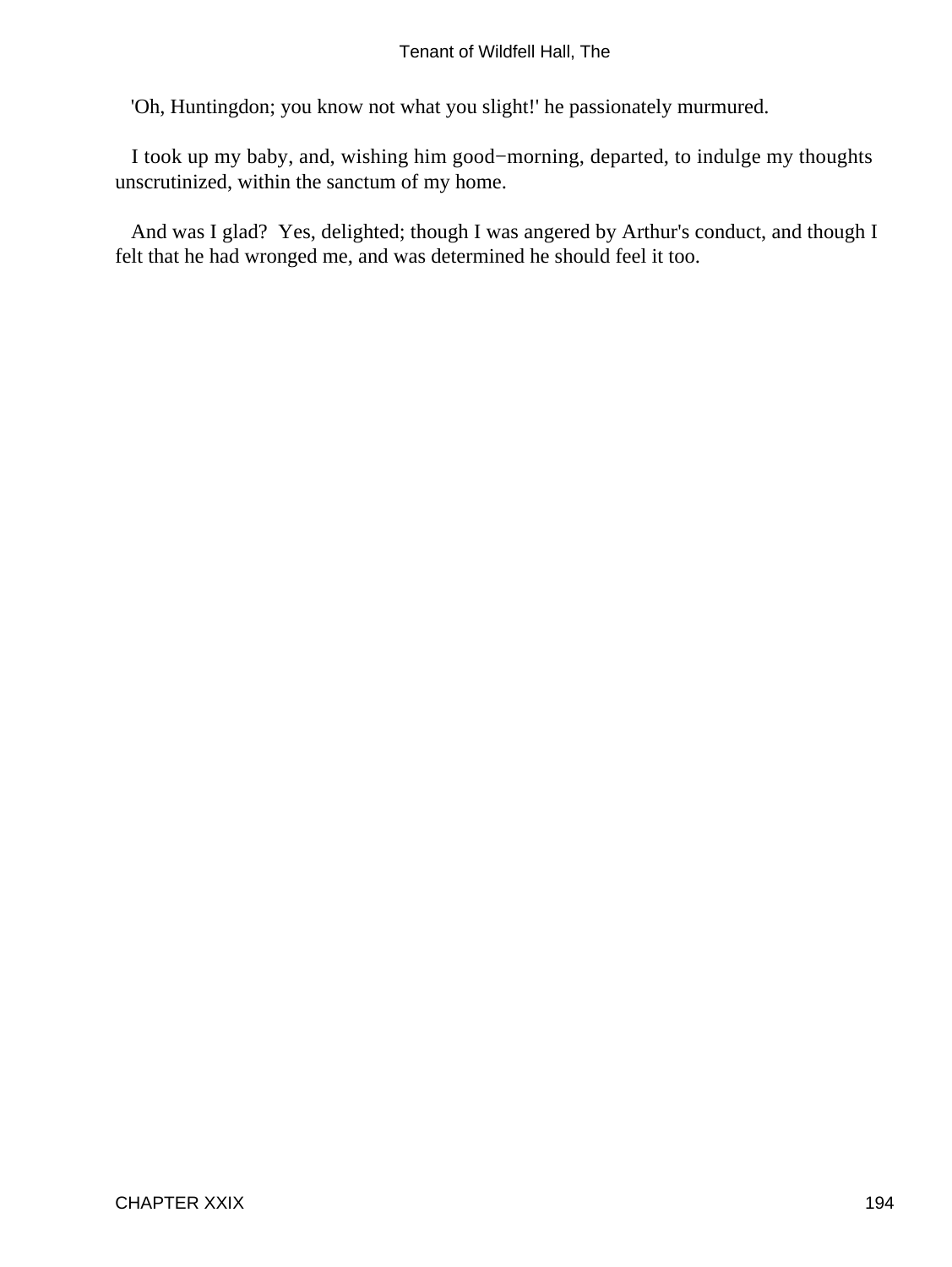# **[CHAPTER XXX](#page-379-0)**

*O*n the following morning I received a few lines from him myself, confirming Hargrave's intimations respecting his approaching return. And he did come next week, but in a condition of body and mind even worse than before. I did not, however, intend to pass over his derelictions this time without a remark; I found it would not do. But the first day he was weary with his journey, and I was glad to get him back: I would not upbraid him then; I would wait till to−morrow. Next morning he was weary still: I would wait a little longer. But at dinner, when, after breakfasting at twelve o'clock on a bottle of soda−water and a cup of strong coffee, and lunching at two on another bottle of soda−water mingled with brandy, he was finding fault with everything on the table, and declaring we must change our cook, I thought the time was come.

 'It is the same cook as we had before you went, Arthur,' said I. 'You were generally pretty well satisfied with her then.'

 'You must have been letting her get into slovenly habits, then, while I was away. It is enough to poison one, eating such a disgusting mess!' And he pettishly pushed away his plate, and leant back despairingly in his chair.

 'I think it is you that are changed, not she,' said I, but with the utmost gentleness, for I did not wish to irritate him.

 'It may be so,' he replied carelessly, as he seized a tumbler of wine and water, adding, when he had tossed it off, 'for I have an infernal fire in my veins, that all the waters of the ocean cannot quench!'

 'What kindled it?' I was about to ask, but at that moment the butler entered and began to take away the things.

 'Be quick, Benson; do have done with that infernal clatter!' cried his master. 'And don't bring the cheese, unless you want to make me sick outright!'

 Benson, in some surprise, removed the cheese, and did his best to effect a quiet and speedy clearance of the rest; but, unfortunately, there was a rumple in the carpet, caused by the hasty pushing back of his master's chair, at which he tripped and stumbled, causing a rather alarming concussion with the trayful of crockery in his hands, but no positive damage, save the fall and breaking of a sauce tureen; but, to my unspeakable shame and dismay, Arthur turned furiously around upon him, and swore at him with savage coarseness. The poor man turned pale, and visibly trembled as he stooped to pick up the fragments.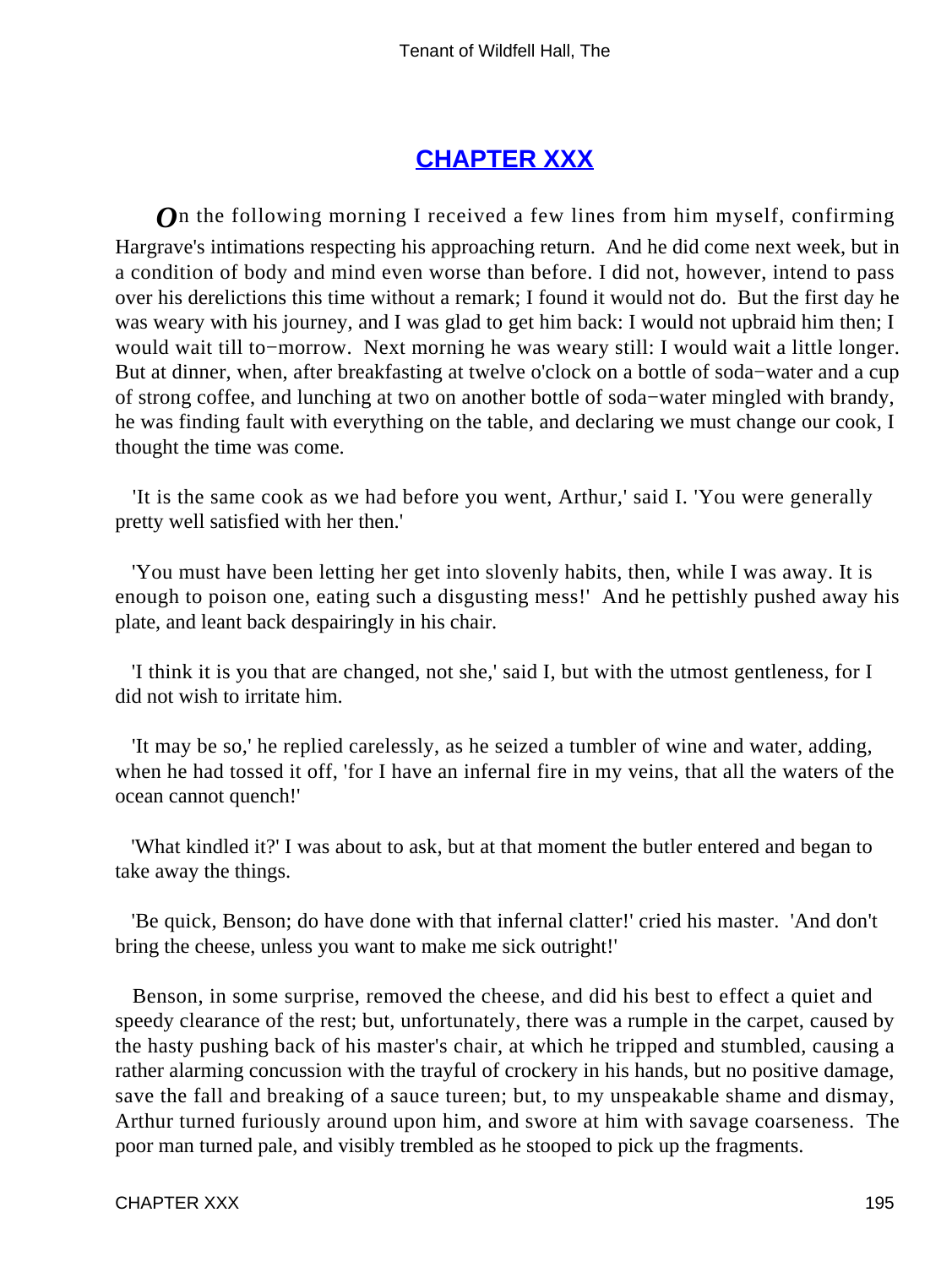'He couldn't help it, Arthur,' said I; 'the carpet caught his foot, and there's no great harm done. Never mind the pieces now, Benson; you can clear them away afterwards.'

Glad to be released, Benson expeditiously set out the dessert and withdrew.

 'What could you mean, Helen, by taking the servant's part against me,' said Arthur, as soon as the door was closed, 'when you knew I was distracted?'

 'I did not know you were distracted, Arthur: and the poor man was quite frightened and hurt at your sudden explosion.'

 'Poor man, indeed! and do you think I could stop to consider the feelings of an insensate brute like that, when my own nerves were racked and torn to pieces by his confounded blunders?'

'I never heard you complain of your nerves before.'

'And why shouldn't I have nerves as well as you?'

'Oh, I don't dispute your claim to their possession, but I never complain of mine.'

'No, how should you, when you never do anything to try them?'

'Then why do you try yours, Arthur?'

 'Do you think I have nothing to do but to stay at home and take care of myself like a woman?'

 'Is it impossible, then, to take care of yourself like a man when you go abroad? You told me that you could, and would too; and you promised − '

'Come, come, Helen, don't begin with that nonsense now; I can't bear it.'

'Can't bear what? − to be reminded of the promises you have broken?'

 'Helen, you are cruel. If you knew how my heart throbbed, and how every nerve thrilled through me while you spoke, you would spare me. You can pity a dolt of a servant for breaking a dish; but you have no compassion for me when my head is split in two and all on fire with this consuming fever.'

 He leant his head on his hand, and sighed. I went to him and put my hand on his forehead. It was burning indeed.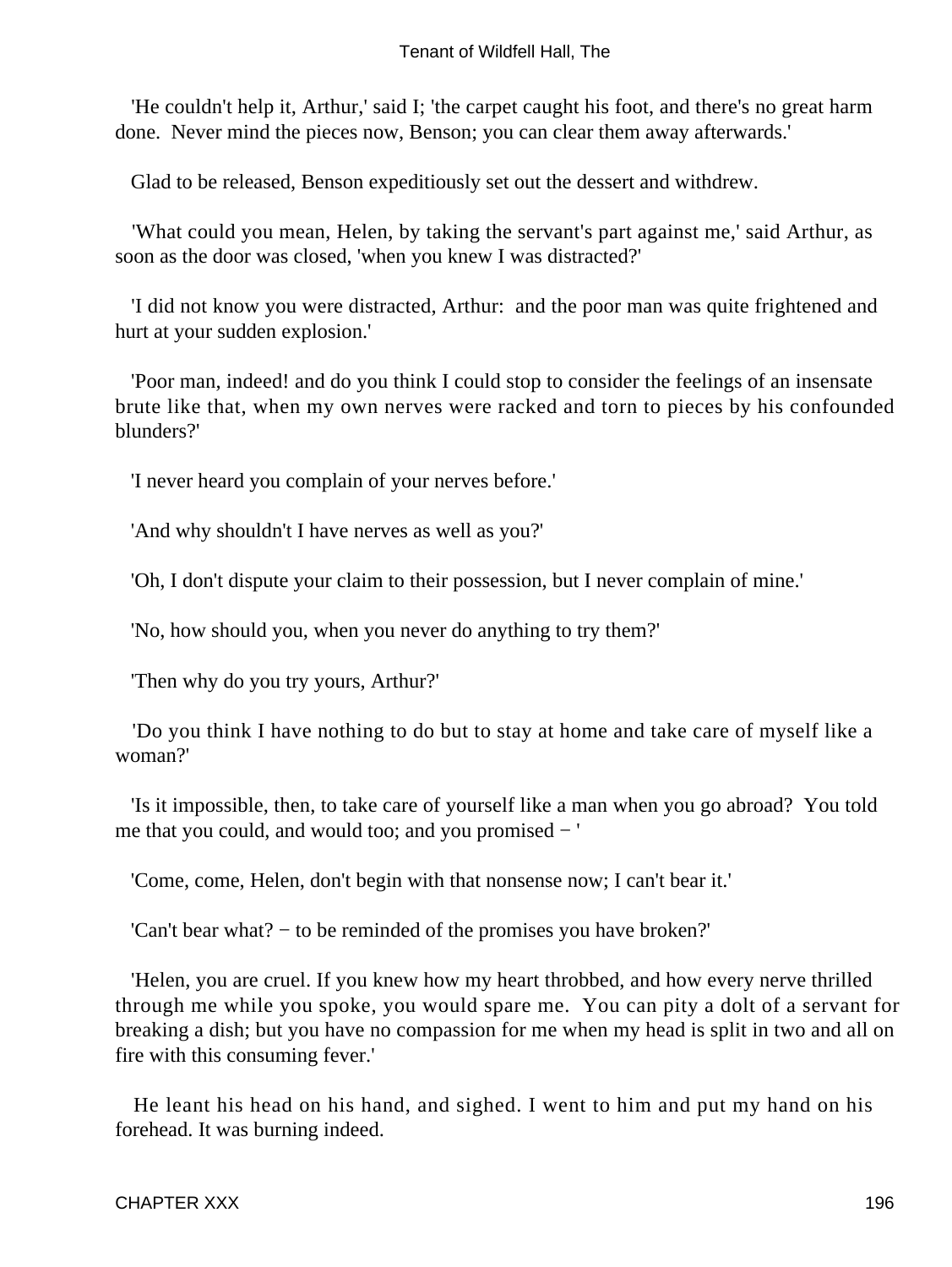'Then come with me into the drawing−room, Arthur; and don't take any more wine: you have taken several glasses since dinner, and eaten next to nothing all the day. How can that make you better?'

With some coaxing and persuasion, I got him to leave the table. When the baby was brought I tried to amuse him with that; but poor little Arthur was cutting his teeth, and his father could not bear his complaints: sentence of immediate banishment was passed upon him on the first indication of fretfulness; and because, in the course of the evening, I went to share his exile for a little while, I was reproached, on my return, for preferring my child to my husband. I found the latter reclining on the sofa just as I had left him.

 'Well!' exclaimed the injured man, in a tone of pseudo−resignation. 'I thought I wouldn't send for you; I thought I'd just see how long it would please you to leave me alone.'

'I have not been very long, have I, Arthur? I have not been an hour, I'm sure.'

'Oh, of course, an hour is nothing to you, so pleasantly employed; but to me − '

 'It has not been pleasantly employed,' interrupted I. 'I have been nursing our poor little baby, who is very far from well, and I could not leave him till I got him to sleep.'

'Oh, to be sure, you're overflowing with kindness and pity for everything but me.'

'And why should I pity you? What is the matter with you?'

 'Well! that passes everything! After all the wear and tear that I've had, when I come home sick and weary, longing for comfort, and expecting to find attention and kindness, at least from my wife, she calmly asks what is the matter with me!'

 'There is nothing the matter with you,' returned I, 'except what you have wilfully brought upon yourself, against my earnest exhortation and entreaty.'

 'Now, Helen,' said he emphatically, half rising from his recumbent posture, 'if you bother me with another word, I'll ring the bell and order six bottles of wine, and, by heaven, I'll drink them dry before I stir from this place!'

I said no more, but sat down before the table and drew a book towards me.

 'Do let me have quietness at least!' continued he, 'if you deny me every other comfort;' and sinking back into his former position, with an impatient expiration between a sigh and a groan, he languidly closed his eyes, as if to sleep.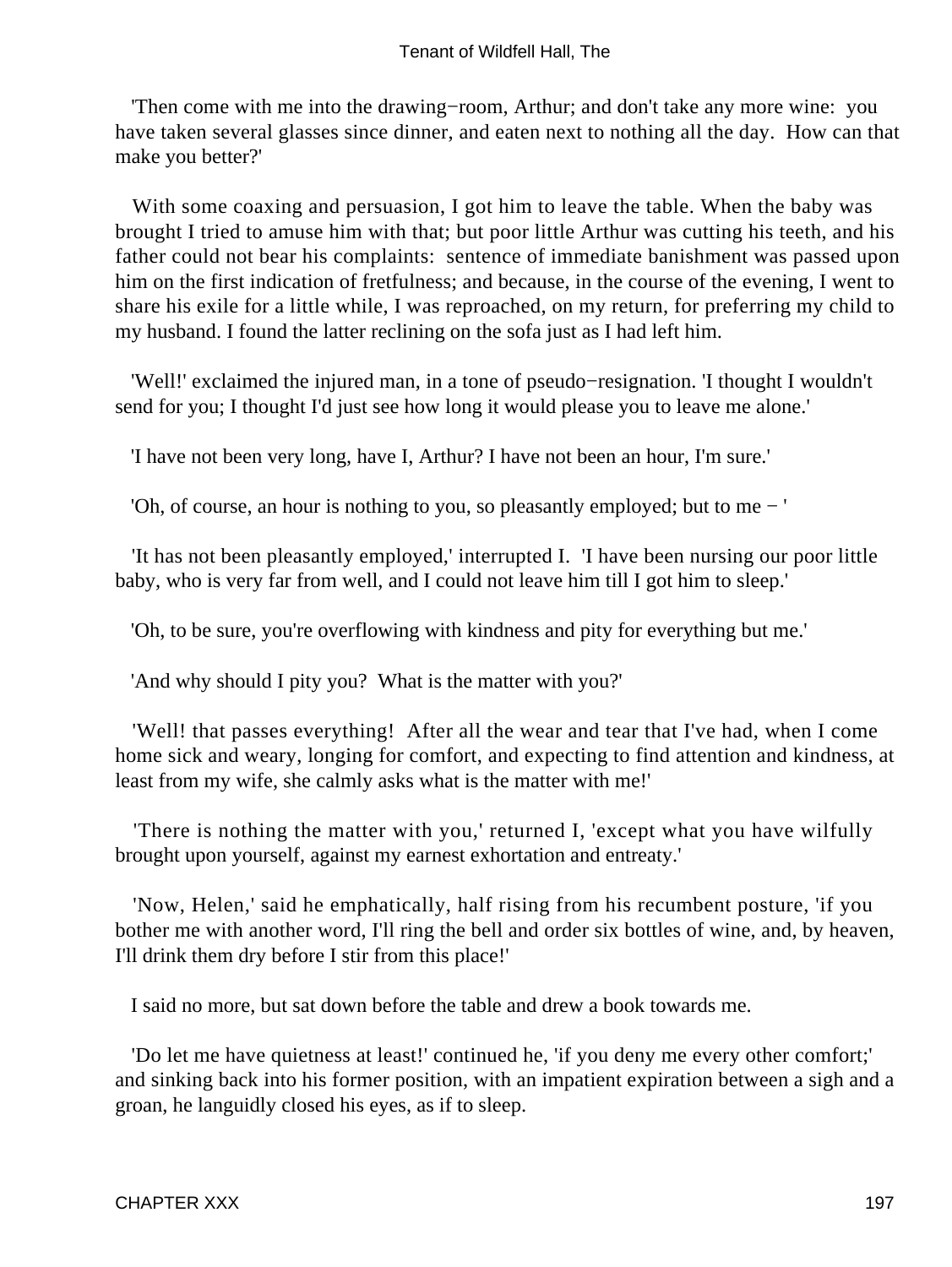What the book was that lay open on the table before me, I cannot tell, for I never looked at it. With an elbow on each side of it, and my hands clasped before my eyes, I delivered myself up to silent weeping. But Arthur was not asleep: at the first slight sob, he raised his head and looked round, impatiently exclaiming, 'What are you crying for, Helen? What the deuce is the matter now?'

 'I'm crying for you, Arthur,' I replied, speedily drying my tears; and starting up, I threw myself on my knees before him, and clasping his nerveless hand between my own, continued: 'Don't you know that you are a part of myself? And do you think you can injure and degrade yourself, and I not feel it?'

'Degrade myself, Helen?'

'Yes, degrade! What have you been doing all this time?'

'You'd better not ask,' said he, with a faint smile.

 'And you had better not tell; but you cannot deny that you have degraded yourself miserably. You have shamefully wronged yourself, body and soul, and me too; and I can't endure it quietly, and I won't!'

 'Well, don't squeeze my hand so frantically, and don't agitate me so, for heaven's sake! Oh, Hattersley! you were right: this woman will be the death of me, with her keen feelings and her interesting force of character. There, there, do spare me a little.'

 'Arthur, you must repent!' cried I, in a frenzy of desperation, throwing my arms around him and burying my face in his bosom. 'You shall say you are sorry for what you have done!'

'Well, well, I am.'

'You are not! you'll do it again.'

 'I shall never live to do it again if you treat me so savagely,' replied he, pushing me from him. 'You've nearly squeezed the breath out of my body.' He pressed his hand to his heart, and looked really agitated and ill.

 'Now get me a glass of wine,' said he, 'to remedy what you've done, you she tiger! I'm almost ready to faint.'

I flew to get the required remedy. It seemed to revive him considerably.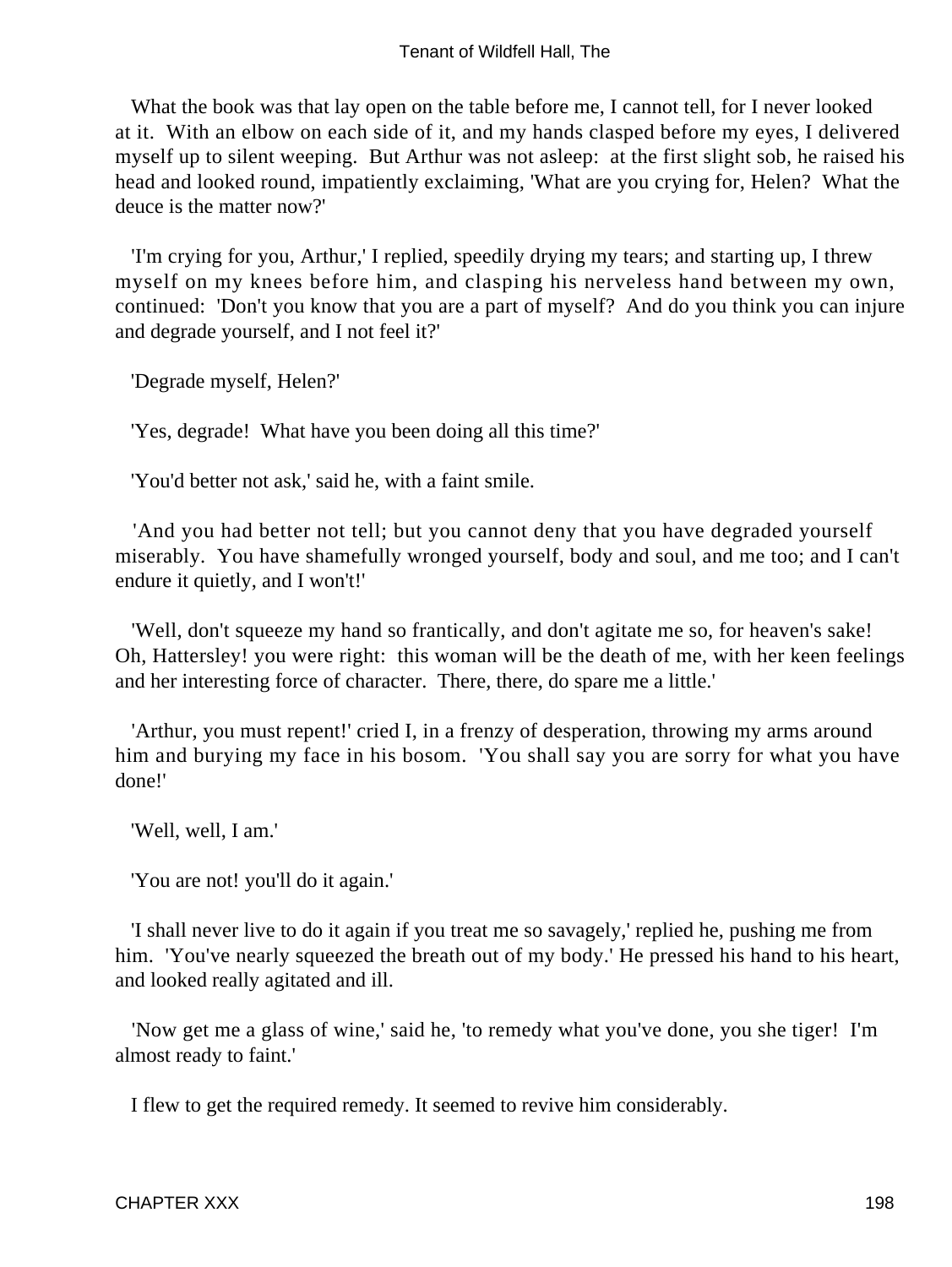'What a shame it is,' said I, as I took the empty glass from his hand, 'for a strong young man like you to reduce yourself to such a state!'

 'If you knew all, my girl, you'd say rather, «What a wonder it is you can bear it so well as you do!» I've lived more in these four months, Helen, than you have in the whole course of your existence, or will to the end of your days, if they numbered a hundred years; so I must expect to pay for it in some shape.'

 'You will have to pay a higher price than you anticipate, if you don't take care: there will be the total loss of your own health, and of my affection too, if that is of any value to you.'

 'What! you're at that game of threatening me with the loss of your affection again, are you? I think it couldn't have been very genuine stuff to begin with, if it's so easily demolished. If you don't mind, my pretty tyrant, you'll make me regret my choice in good earnest, and envy my friend Hattersley his meek little wife: she's quite a pattern to her sex, Helen. He had her with him in London all the season, and she was no trouble at all. He might amuse himself just as he pleased, in regular bachelor style, and she never complained of neglect; he might come home at any hour of the night or morning, or not come home at all; be sullen, sober, or glorious drunk; and play the fool or the madman to his own heart's desire, without any fear or botheration. She never gives him a word of reproach or complaint, do what he will. He says there's not such a jewel in all England, and swears he wouldn't take a kingdom for her.'

'But he makes her life a curse to her.'

 'Not he! She has no will but his, and is always contented and happy as long as he is enjoying himself.'

 'In that case she is as great a fool as he is; but it is not so. I have several letters from her, expressing the greatest anxiety about his proceedings, and complaining that you incite him to commit those extravagances − one especially, in which she implores me to use my influence with you to get you away from London, and affirms that her husband never did such things before you came, and would certainly discontinue them as soon as you departed and left him to the guidance of his own good sense.'

 'The detestable little traitor! Give me the letter, and he shall see it as sure as I'm a living man.'

 'No, he shall not see it without her consent; but if he did, there is nothing there to anger him, nor in any of the others. She never speaks a word against him: it is only anxiety for him that she expresses. She only alludes to his conduct in the most delicate terms, and makes every excuse for him that she can possibly think of; and as for her own misery, I rather feel it than see it expressed in her letters.'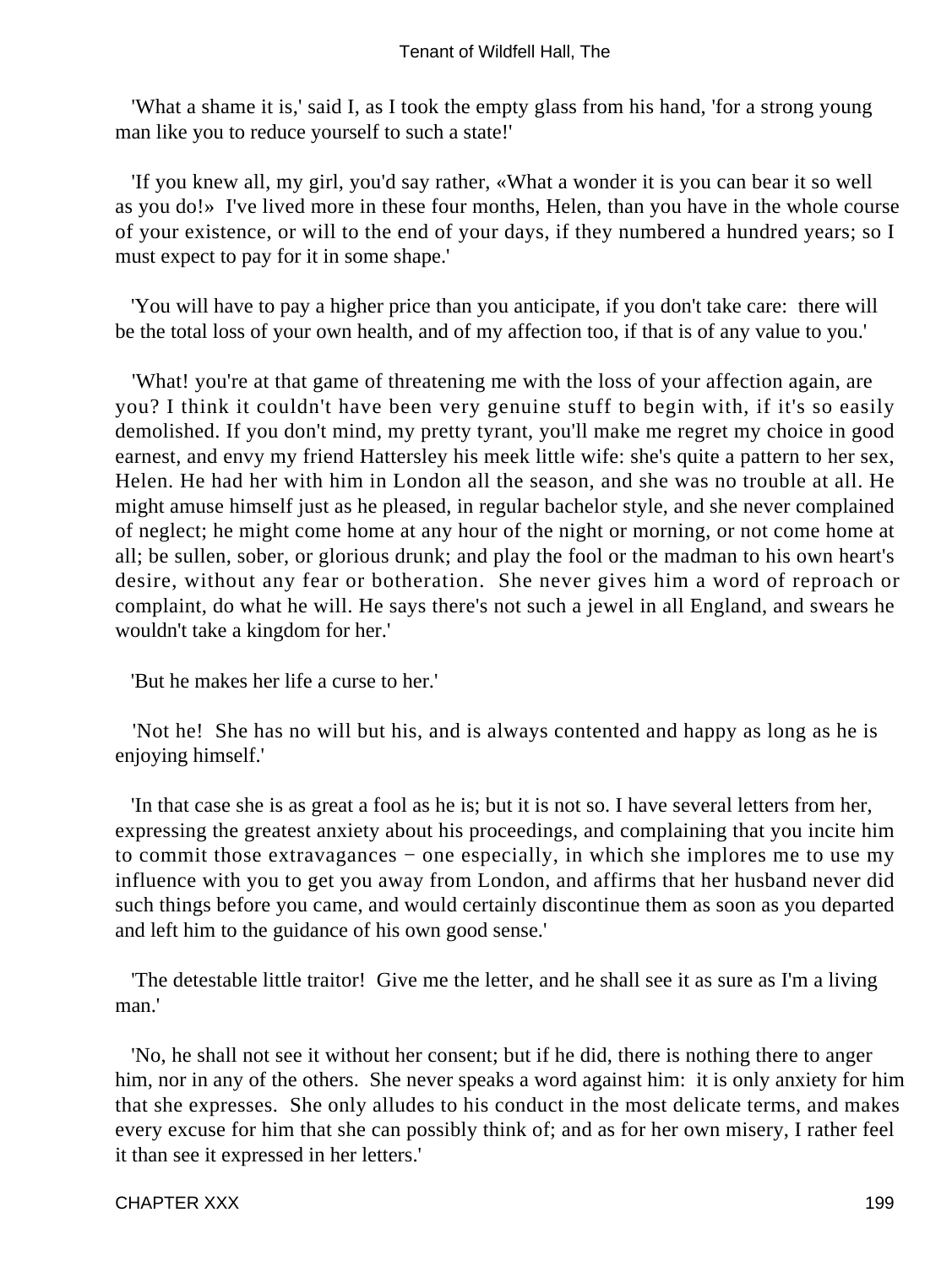'But she abuses me; and no doubt you helped her.'

 'No; I told her she over−rated my influence with you, that I would gladly draw you away from the temptations of the town if I could, but had little hope of success, and that I thought she was wrong in supposing that you enticed Mr. Hattersley or any one else into error. I had myself held the contrary opinion at one time, but I now believed that you mutually corrupted each other; and, perhaps, if she used a little gentle but serious remonstrance with her husband, it might be of some service; as, though he was more rough− hewn than mine, I believed he was of a less impenetrable material.'

 'And so that is the way you go on − heartening each other up to mutiny, and abusing each other's partners, and throwing out implications against your own, to the mutual gratification of both!'

 'According to your own account,' said I, 'my evil counsel has had but little effect upon her. And as to abuse and aspersions, we are both of us far too deeply ashamed of the errors and vices of our other halves, to make them the common subject of our correspondence. Friends as we are, we would willingly keep your failings to ourselves − even from ourselves if we could, unless by knowing them we could deliver you from them.'

 'Well, well! don't worry me about them: you'll never effect any good by that. Have patience with me, and bear with my languor and crossness a little while, till I get this cursed low fever out of my veins, and then you'll find me cheerful and kind as ever. Why can't you be gentle and good, as you were last time? − I'm sure I was very grateful for it.'

 'And what good did your gratitude do? I deluded myself with the idea that you were ashamed of your transgressions, and hoped you would never repeat them again; but now you have left me nothing to hope!'

 'My case is quite desperate, is it? A very blessed consideration, if it will only secure me from the pain and worry of my dear anxious wife's efforts to convert me, and her from the toil and trouble of such exertions, and her sweet face and silver accents from the ruinous effects of the same. A burst of passion is a fine rousing thing upon occasion, Helen, and a flood of tears is marvellously affecting, but, when indulged too often, they are both deuced plaguy things for spoiling one's beauty and tiring out one's friends.'

 Thenceforth I restrained my tears and passions as much as I could. I spared him my exhortations and fruitless efforts at conversion too, for I saw it was all in vain: God might awaken that heart, supine and stupefied with self−indulgence, and remove the film of sensual darkness from his eyes, but I could not. His injustice and ill−humour towards his inferiors, who could not defend themselves, I still resented and withstood; but when I alone was their object, as was frequently the case, I endured it with calm forbearance, except at times, when my temper, worn out by repeated annoyances, or stung to distraction by some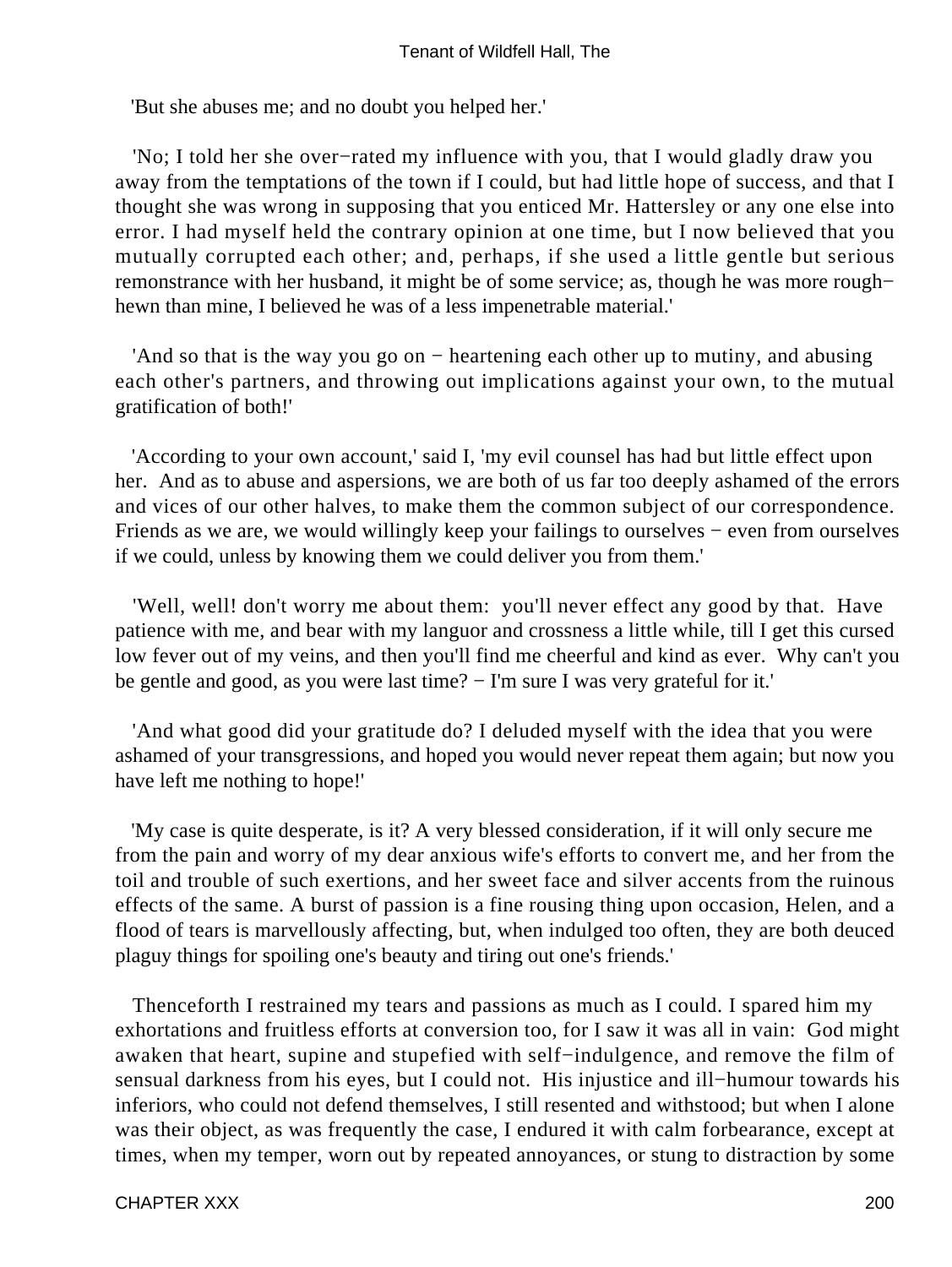new instance of irrationality, gave way in spite of myself, and exposed me to the imputations of fierceness, cruelty, and impatience. I attended carefully to his wants and amusements, but not, I own, with the same devoted fondness as before, because I could not feel it; besides, I had now another claimant on my time and care − my ailing infant, for whose sake I frequently braved and suffered the reproaches and complaints of his unreasonably exacting father.

 But Arthur is not naturally a peevish or irritable man; so far from it, that there was something almost ludicrous in the incongruity of this adventitious fretfulness and nervous irritability, rather calculated to excite laughter than anger, if it were not for the intensely painful considerations attendant upon those symptoms of a disordered frame, and his temper gradually improved as his bodily health was restored, which was much sooner than would have been the case but for my strenuous exertions; for there was still one thing about him that I did not give up in despair, and one effort for his preservation that I would not remit. His appetite for the stimulus of wine had increased upon him, as I had too well foreseen. It was now something more to him than an accessory to social enjoyment: it was an important source of enjoyment in itself. In this time of weakness and depression he would have made it his medicine and support, his comforter, his recreation, and his friend, and thereby sunk deeper and deeper, and bound himself down for ever in the bathos whereinto he had fallen. But I determined this should never be, as long as I had any influence left; and though I could not prevent him from taking more than was good for him, still, by incessant perseverance, by kindness, and firmness, and vigilance, by coaxing, and daring, and determination, I succeeded in preserving him from absolute bondage to that detestable propensity, so insidious in its advances, so inexorable in its tyranny, so disastrous in its effects.

 And here I must not forget that I am not a little indebted to his friend Mr. Hargrave. About that time he frequently called at Grassdale, and often dined with us, on which occasions I fear Arthur would willingly have cast prudence and decorum to the winds, and made 'a night of it,' as often as his friend would have consented to join him in that exalted pastime; and if the latter had chosen to comply, he might, in a night or two, have ruined the labour of weeks, and overthrown with a touch the frail bulwark it had cost me such trouble and toil to construct. I was so fearful of this at first, that I humbled myself to intimate to him, in private, my apprehensions of Arthur's proneness to these excesses, and to express a hope that he would not encourage it. He was pleased with this mark of confidence, and certainly did not betray it. On that and every subsequent occasion his presence served rather as a check upon his host, than an incitement to further acts of intemperance; and he always succeeded in bringing him from the dining−room in good time, and in tolerably good condition; for if Arthur disregarded such intimations as 'Well, I must not detain you from your lady,' or 'We must not forget that Mrs. Huntingdon is alone,' he would insist upon leaving the table himself, to join me, and his host, however unwillingly, was obliged to follow.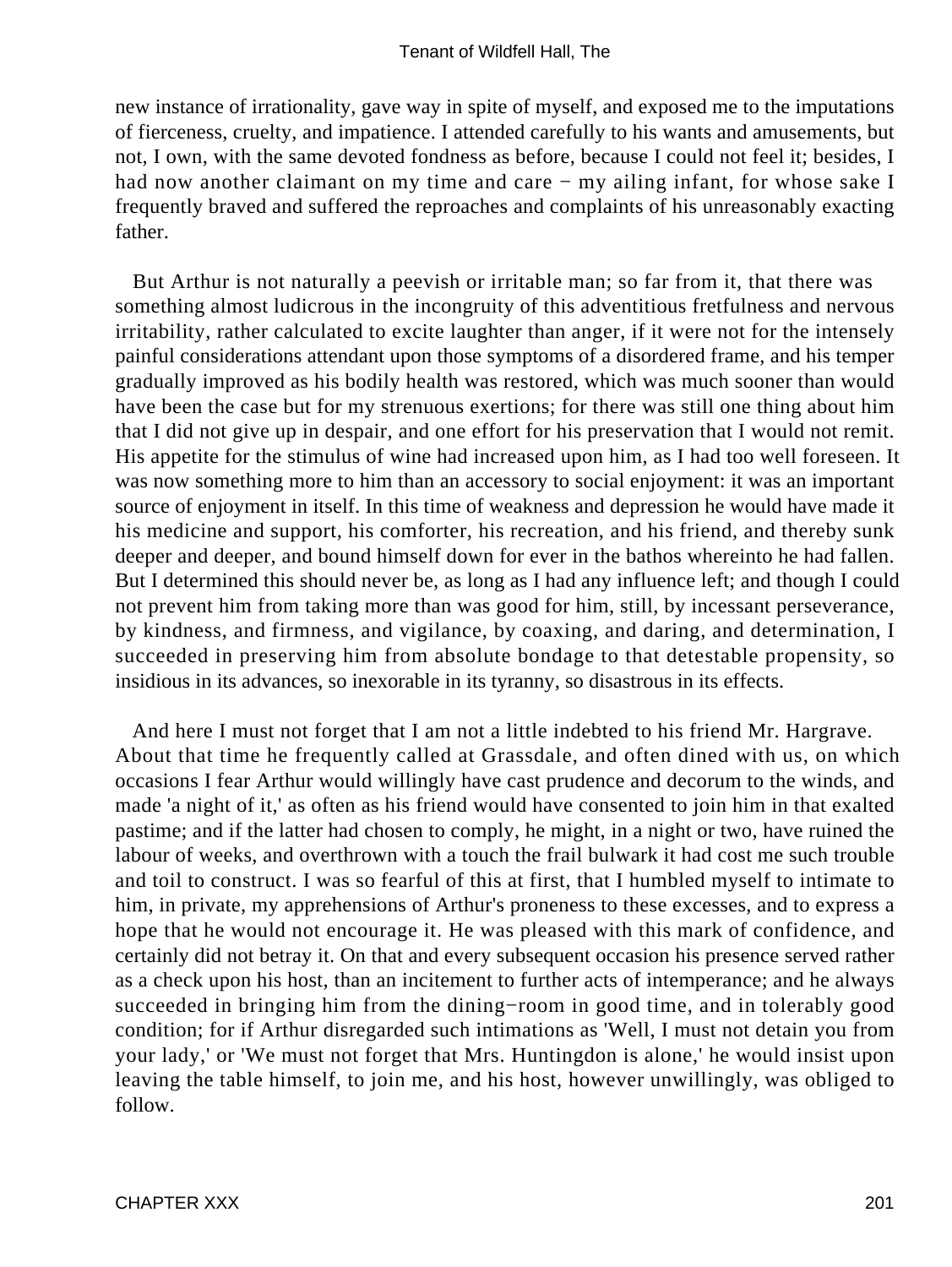Hence I learned to welcome Mr. Hargrave as a real friend to the family, a harmless companion for Arthur, to cheer his spirits and preserve him from the tedium of absolute idleness and a total isolation from all society but mine, and a useful ally to me. I could not but feel grateful to him under such circumstances; and I did not scruple to acknowledge my obligation on the first convenient opportunity; yet, as I did so, my heart whispered all was not right, and brought a glow to my face, which he heightened by his steady, serious gaze, while, by his manner of receiving those acknowledgments, he more than doubled my misgivings. His high delight at being able to serve me was chastened by sympathy for me and commiseration for himself − about, I know not what, for I would not stay to inquire, or suffer him to unburden his sorrows to me. His sighs and intimations of suppressed affliction seemed to come from a full heart; but either he must contrive to retain them within it, or breathe them forth in other ears than mine: there was enough of confidence between us already. It seemed wrong that there should exist a secret understanding between my husband's friend and me, unknown to him, of which he was the object. But my after−thought was, 'If it is wrong, surely Arthur's is the fault, not mine.'

 And indeed I know not whether, at the time, it was not for him rather than myself that I blushed; for, since he and I are one, I so identify myself with him, that I feel his degradation, his failings, and transgressions as my own: I blush for him, I fear for him; I repent for him, weep, pray, and feel for him as for myself; but I cannot act for him; and hence I must be, and I am, debased, contaminated by the union, both in my own eyes and in the actual truth. I am so determined to love him, so intensely anxious to excuse his errors, that I am continually dwelling upon them, and labouring to extenuate the loosest of his principles and the worst of his practices, till I am familiarised with vice, and almost a partaker in his sins. Things that formerly shocked and disgusted me, now seem only natural. I know them to be wrong, because reason and God's word declare them to be so; but I am gradually losing that instinctive horror and repulsion which were given me by nature, or instilled into me by the precepts and example of my aunt. Perhaps then I was too severe in my judgments, for I abhorred the sinner as well as the sin; now I flatter myself I am more charitable and considerate; but am I not becoming more indifferent and insensate too? Fool that I was, to dream that I had strength and purity enough to save myself and him! Such vain presumption would be rightly served, if I should perish with him in the gulf from which I sought to save him! Yet, God preserve me from it, and him too! Yes, poor Arthur, I will still hope and pray for you; and though I write as if you were some abandoned wretch, past hope and past reprieve, it is only my anxious fears, my strong desires that make me do so; one who loved you less would be less bitter, less dissatisfied.

 His conduct has, of late, been what the world calls irreproachable; but then I know his heart is still unchanged; and I know that spring is approaching, and deeply dread the consequences.

 As he began to recover the tone and vigour of his exhausted frame, and with it something of his former impatience of retirement and repose, I suggested a short residence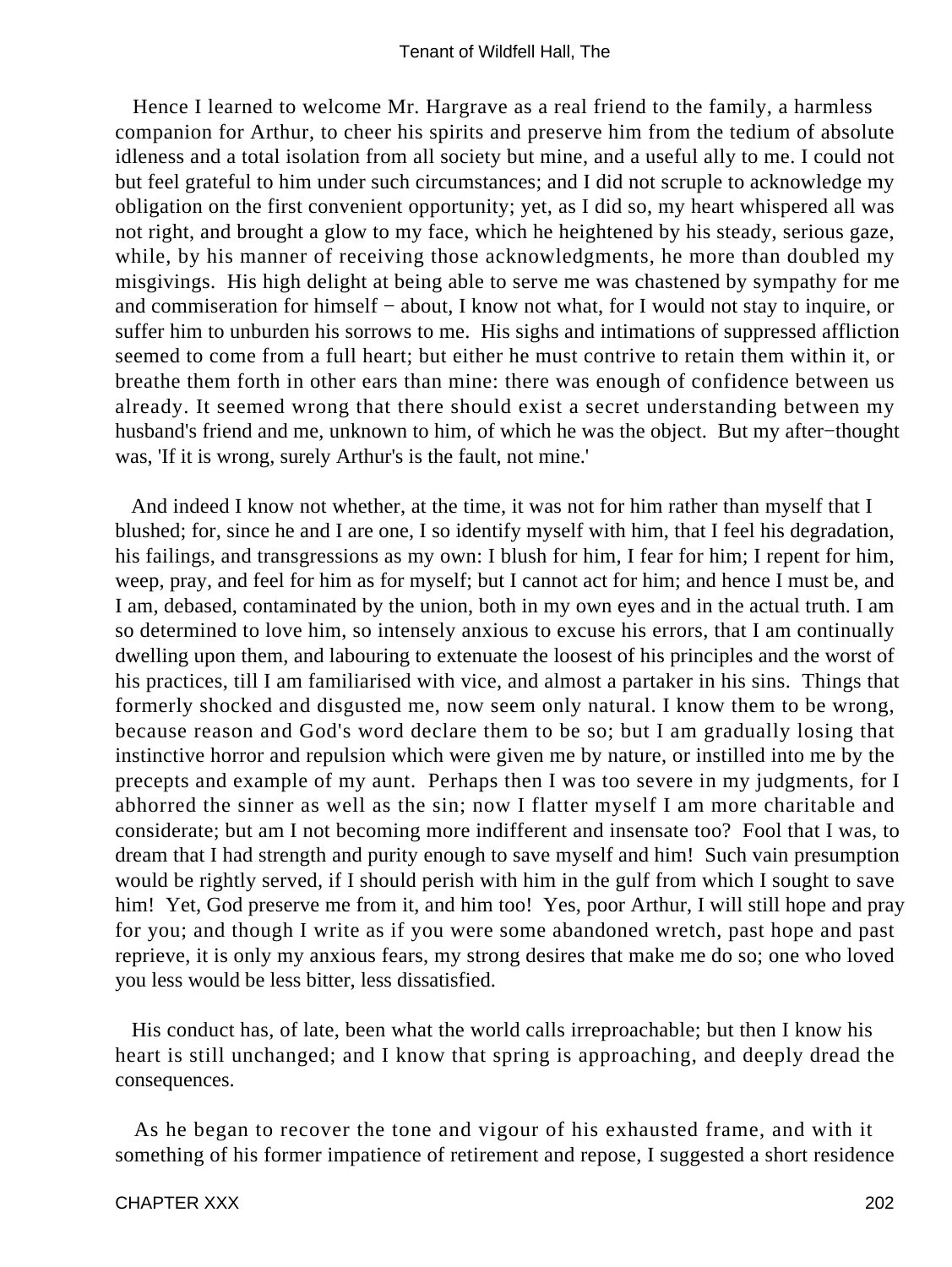by the sea−side, for his recreation and further restoration, and for the benefit of our little one as well. But no: watering−places were so intolerably dull; besides, he had been invited by one of his friends to spend a month or two in Scotland for the better recreation of grouse− shooting and deer−stalking, and had promise to go.

'Then you will leave me again, Arthur?' said I.

 'Yes, dearest, but only to love you the better when I come back, and make up for all past offences and short−comings; and you needn't fear me this time: there are no temptations on the mountains. And during my absence you may pay a visit to Staningley, if you like: your uncle and aunt have long been wanting us to go there, you know; but somehow there's such a repulsion between the good lady and me, that I never could bring myself up to the scratch.'

 About the third week in August, Arthur set out for Scotland, and Mr. Hargrave accompanied him thither, to my private satisfaction. Shortly after, I, with little Arthur and Rachel, went to Staningley, my dear old home, which, as well as my dear old friends its inhabitants, I saw again with mingled feelings of pleasure and pain so intimately blended that I could scarcely distinguish the one from the other, or tell to which to attribute the various tears, and smiles, and sighs awakened by those old familiar scenes, and tones, and faces.

 Arthur did not come home till several weeks after my return to Grassdale; but I did not feel so anxious about him now; to think of him engaged in active sports among the wild hills of Scotland, was very different from knowing him to be immersed amid the corruptions and temptations of London. His letters now; though neither long nor loverlike, were more regular than ever they had been before; and when he did return, to my great joy, instead of being worse than when he went, he was more cheerful and vigorous, and better in every respect. Since that time I have had little cause to complain. He still has an unfortunate predilection for the pleasures of the table, against which I have to struggle and watch; but he has begun to notice his boy, and that is an increasing source of amusement to him within−doors, while his fox−hunting and coursing are a sufficient occupation for him without, when the ground is not hardened by frost; so that he is not wholly dependent on me for entertainment. But it is now January; spring is approaching; and, I repeat, I dread the consequences of its arrival. That sweet season, I once so joyously welcomed as the time of hope and gladness, awakens now far other anticipations by its return.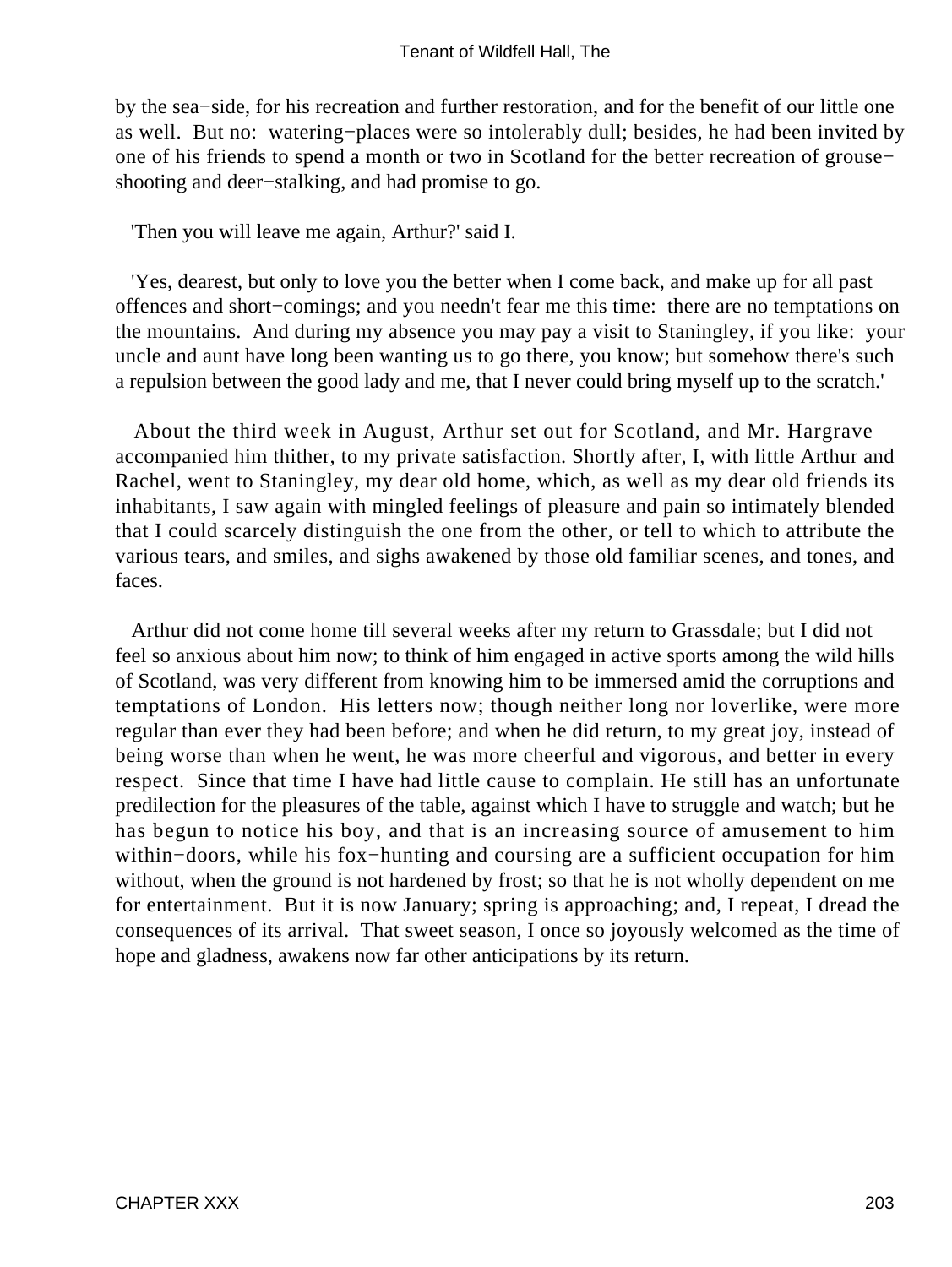## **[CHAPTER XXXI](#page-379-0)**

*March* 20th, 1824. The dreaded time is come, and Arthur is gone, as I expected. This time he announced it his intention to make but a short stay in London, and pass over to the Continent, where he should probably stay a few weeks; but I shall not expect him till after the lapse of many weeks: I now know that, with him, days signify weeks, and weeks months.

 July 30th. − He returned about three weeks ago, rather better in health, certainly, than before, but still worse in temper. And yet, perhaps, I am wrong: it is I that am less patient and forbearing. I am tired out with his injustice, his selfishness and hopeless depravity. I wish a milder word would do; I am no angel, and my corruption rises against it. My poor father died last week: Arthur was vexed to hear of it, because he saw that I was shocked and grieved, and he feared the circumstance would mar his comfort. When I spoke of ordering my mourning, he exclaimed, − 'Oh, I hate black! But, however, I suppose you must wear it awhile, for form's sake; but I hope, Helen, you won't think it your bounden duty to compose your face and manners into conformity with your funereal garb. Why should you sigh and groan, and I be made uncomfortable, because an old gentleman in −shire, a perfect stranger to us both, has thought proper to drink himself to death? There, now, I declare you're crying! Well, it must be affectation.'

 He would not hear of my attending the funeral, or going for a day or two, to cheer poor Frederick's solitude. It was quite unnecessary, he said, and I was unreasonable to wish it. What was my father to me? I had never seen him but once since I was a baby, and I well knew he had never cared a stiver about me; and my brother, too, was little better than a stranger. 'Besides, dear Helen,' said he, embracing me with flattering fondness, 'I cannot spare you for a single day.'

'Then how have you managed without me these many days?' said I.

 'Ah! then I was knocking about the world, now I am at home, and home without you, my household deity, would be intolerable.'

 'Yes, as long as I am necessary to your comfort; but you did not say so before, when you urged me to leave you, in order that you might get away from your home without me,' retorted I; but before the words were well out of my mouth, I regretted having uttered them. It seemed so heavy a charge: if false, too gross an insult; if true, too humiliating a fact to be thus openly cast in his teeth. But I might have spared myself that momentary pang of self− reproach. The accusation awoke neither shame nor indignation in him: he attempted neither denial nor excuse, but only answered with a long, low, chuckling laugh, as if he viewed the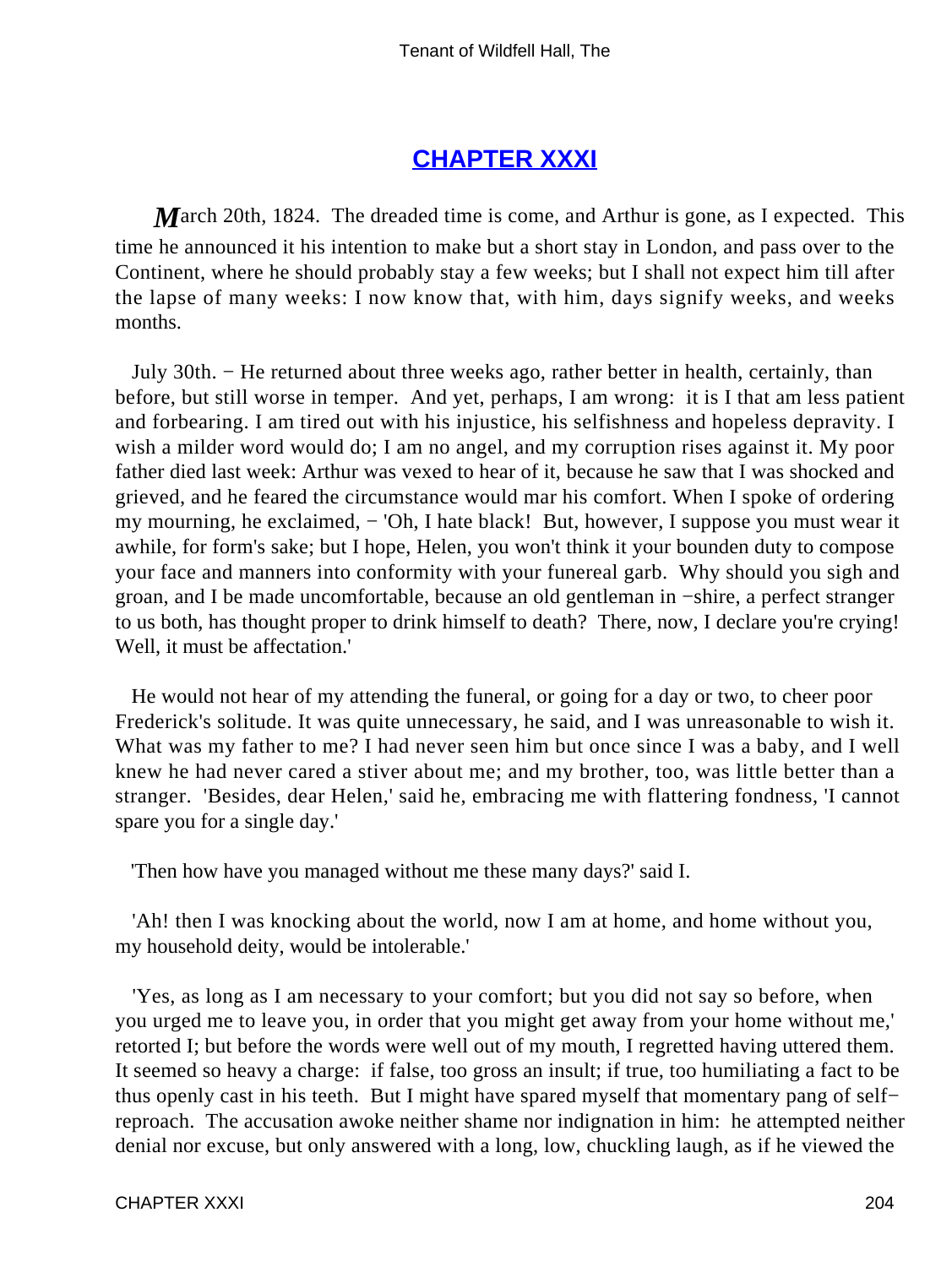whole transaction as a clever, merry jest from beginning to end. Surely that man will make me dislike him at last!

Sine as ye brew, my maiden fair, Keep mind that ye maun drink the yill.

 Yes; and I will drink it to the very dregs: and none but myself shall know how bitter I find it!

 August 20th. − We are shaken down again to about our usual position. Arthur has returned to nearly his former condition and habits; and I have found it my wisest plan to shut my eyes against the past and future, as far as he, at least, is concerned, and live only for the present: to love him when I can; to smile (if possible) when he smiles, be cheerful when he is cheerful, and pleased when he is agreeable; and when he is not, to try to make him so; and if that won't answer, to bear with him, to excuse him, and forgive him as well as I can, and restrain my own evil passions from aggravating his; and yet, while I thus yield and minister to his more harmless propensities to self−indulgence, to do all in my power to save him from the worse.

 But we shall not be long alone together. I shall shortly be called upon to entertain the same select body of friends as we had the autumn before last, with the addition of Mr. Hattersley and, at my special request, his wife and child. I long to see Milicent, and her little girl too. The latter is now above a year old; she will be a charming playmate for my little Arthur.

 September 30th. − Our guests have been here a week or two; but I have had no leisure to pass any comments upon them till now. I cannot get over my dislike to Lady Lowborough. It is not founded on mere personal pique; it is the woman herself that I dislike, because I so thoroughly disapprove of her. I always avoid her company as much as I can without violating the laws of hospitality; but when we do speak or converse together, it is with the utmost civility, even apparent cordiality on her part; but preserve me from such cordiality! It is like handling brier−roses and may− blossoms, bright enough to the eye, and outwardly soft to the touch, but you know there are thorns beneath, and every now and then you feel them too; and perhaps resent the injury by crushing them in till you have destroyed their power, though somewhat to the detriment of your own fingers.

 Of late, however, I have seen nothing in her conduct towards Arthur to anger or alarm me. During the first few days I thought she seemed very solicitous to win his admiration. Her efforts were not unnoticed by him: I frequently saw him smiling to himself at her artful manoeuvres: but, to his praise be it spoken, her shafts fell powerless by his side. Her most bewitching smiles, her haughtiest frowns were ever received with the same immutable, careless good−humour; till, finding he was indeed impenetrable, she suddenly remitted her efforts, and became, to all appearance, as perfectly indifferent as himself. Nor have I since witnessed any symptom of pique on his part, or renewed attempts at conquest upon hers.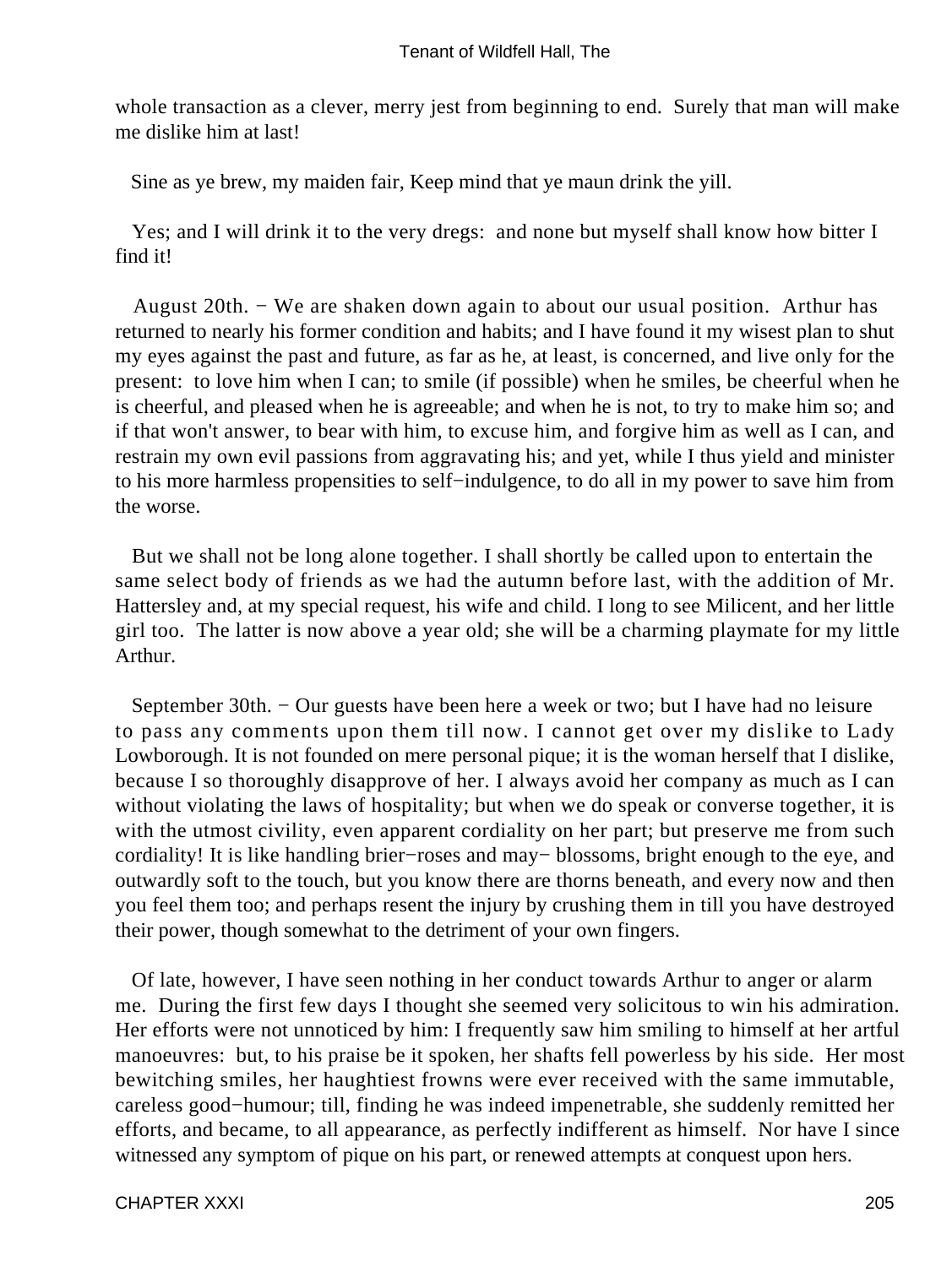This is as it should be; but Arthur never will let me be satisfied with him. I have never, for a single hour since I married him, known what it is to realise that sweet idea, 'In quietness and confidence shall be your rest.' Those two detestable men, Grimsby and Hattersley, have destroyed all my labour against his love of wine. They encourage him daily to overstep the bounds of moderation, and not unfrequently to disgrace himself by positive excess. I shall not soon forget the second night after their arrival. Just as I had retired from the dining−room with the ladies, before the door was closed upon us, Arthur exclaimed, − 'Now then, my lads, what say you to a regular jollification?'

 Milicent glanced at me with a half−reproachful look, as if I could hinder it; but her countenance changed when she heard Hattersley's voice, shouting through door and wall, − 'I'm your man! Send for more wine: here isn't half enough!'

 We had scarcely entered the drawing−room before we were joined by Lord Lowborough.

 'What can induce you to come so soon?' exclaimed his lady, with a most ungracious air of dissatisfaction.

'You know I never drink, Annabella,' replied he seriously.

 'Well, but you might stay with them a little: it looks so silly to be always dangling after the women; I wonder you can!'

 He reproached her with a look of mingled bitterness and surprise, and, sinking into a chair, suppressed a heavy sigh, bit his pale lips, and fixed his eyes upon the floor.

 'You did right to leave them, Lord Lowborough,' said I. 'I trust you will always continue to honour us so early with your company. And if Annabella knew the value of true wisdom, and the misery of folly and − and intemperance, she would not talk such nonsense − even in jest.'

 He raised his eyes while I spoke, and gravely turned them upon me, with a half−surprised, half−abstracted look, and then bent them on his wife.

'At least,' said she, 'I know the value of a warm heart and a bold, manly spirit.'

 'Well, Annabella,' said he, in a deep and hollow tone, 'since my presence is disagreeable to you, I will relieve you of it.'

'Are you going back to them, then?' said she, carelessly.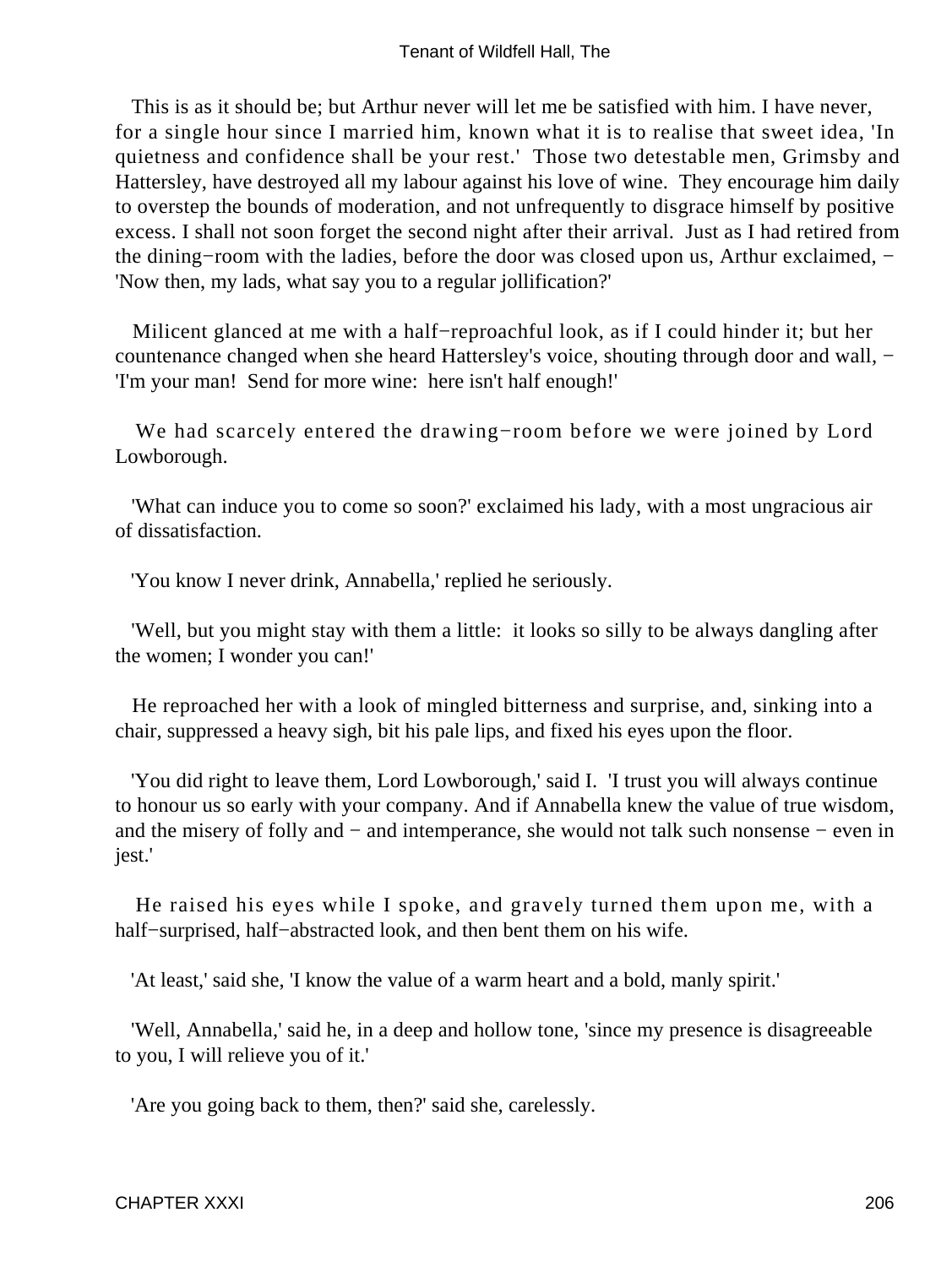'No,' exclaimed he, with harsh and startling emphasis. 'I will not go back to them! And I will never stay with them one moment longer than I think right, for you or any other tempter! But you needn't mind that; I shall never trouble you again by intruding my company upon you so unseasonably.'

 He left the room: I heard the hall−door open and shut, and immediately after, on putting aside the curtain, I saw him pacing down the park, in the comfortless gloom of the damp, cloudy twilight.

 'It would serve you right, Annabella,' said I, at length, 'if Lord Lowborough were to return to his old habits, which had so nearly effected his ruin, and which it cost him such an effort to break: you would then see cause to repent such conduct as this.'

 'Not at all, my dear! I should not mind if his lordship were to see fit to intoxicate himself every day: I should only the sooner be rid of him.'

 'Oh, Annabella!' cried Milicent. 'How can you say such wicked things! It would, indeed, be a just punishment, as far as you are concerned, if Providence should take you at your word, and make you feel what others feel, that − ' She paused as a sudden burst of loud talking and laughter reached us from the dining−room, in which the voice of Hattersley was pre−eminently conspicuous, even to my unpractised ear.

 'What you feel at this moment, I suppose?' said Lady Lowborough, with a malicious smile, fixing her eyes upon her cousin's distressed countenance.

 The latter offered no reply, but averted her face and brushed away a tear. At that moment the door opened and admitted Mr. Hargrave, just a little flushed, his dark eyes sparkling with unwonted vivacity.

 'Oh, I'm so glad you're come, Walter?' cried his sister. 'But I wish you could have got Ralph to come too.'

 'Utterly impossible, dear Milicent,' replied he, gaily. 'I had much ado to get away myself. Ralph attempted to keep me by violence; Huntingdon threatened me with the eternal loss of his friendship; and Grimsby, worse than all, endeavoured to make me ashamed of my virtue, by such galling sarcasms and innuendoes as he knew would wound me the most. So you see, ladies, you ought to make me welcome when I have braved and suffered so much for the favour of your sweet society.' He smilingly turned to me and bowed as he finished the sentence.

 'Isn't he handsome now, Helen!' whispered Milicent, her sisterly pride overcoming, for the moment, all other considerations.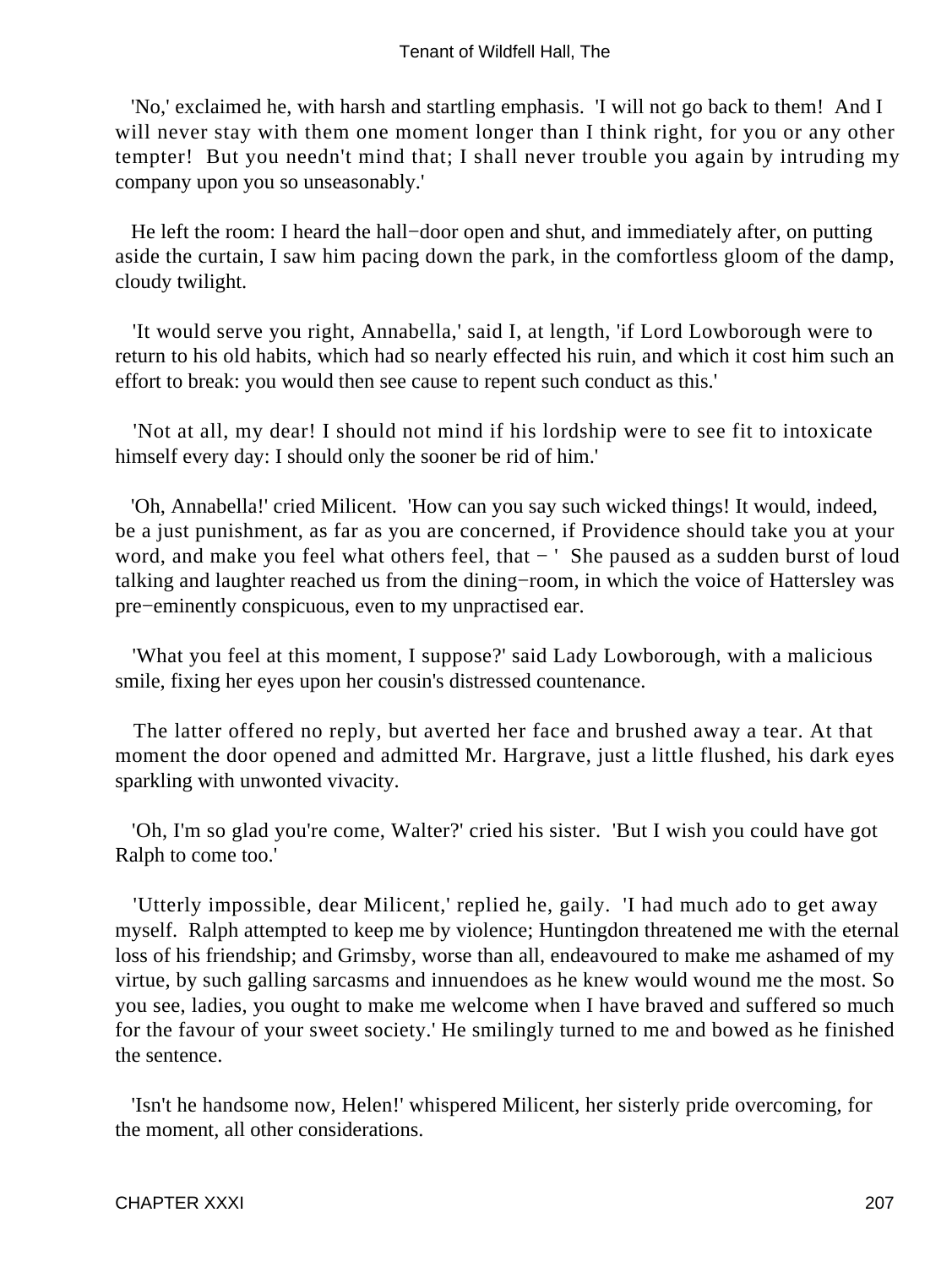'He would be,' I returned, 'if that brilliance of eye, and lip, and cheek were natural to him; but look again, a few hours hence.'

Here the gentleman took a seat near me at the table, and petitioned for a cup of coffee.

 'I consider this an apt illustration of heaven taken by storm,' said he, as I handed one to him. 'I am in paradise, now; but I have fought my way through flood and fire to win it. Ralph Hattersley's last resource was to set his back against the door, and swear I should find no passage but through his body (a pretty substantial one too). Happily, however, that was not the only door, and I effected my escape by the side entrance through the butler's pantry, to the infinite amazement of Benson, who was cleaning the plate.'

 Mr. Hargrave laughed, and so did his cousin; but his sister and I remained silent and grave.

 'Pardon my levity, Mrs. Huntingdon,' murmured he, more seriously, as he raised his eyes to my face. 'You are not used to these things: you suffer them to affect your delicate mind too sensibly. But I thought of you in the midst of those lawless roysterers; and I endeavoured to persuade Mr. Huntingdon to think of you too; but to no purpose: I fear he is fully determined to enjoy himself this night; and it will be no use keeping the coffee waiting for him or his companions; it will be much if they join us at tea. Meantime, I earnestly wish I could banish the thoughts of them from your mind − and my own too, for I hate to think of them − yes − even of my dear friend Huntingdon, when I consider the power he possesses over the happiness of one so immeasurably superior to himself, and the use he makes of it − I positively detest the man!'

 'You had better not say so to me, then,' said I; 'for, bad as he is, he is part of myself, and you cannot abuse him without offending me.'

 'Pardon me, then, for I would sooner die than offend you. But let us say no more of him for the present, if you please.'

 At last they came; but not till after ten, when tea, which had been delayed for more than half an hour, was nearly over. Much as I had longed for their coming, my heart failed me at the riotous uproar of their approach; and Milicent turned pale, and almost started from her seat, as Mr. Hattersley burst into the room with a clamorous volley of oaths in his mouth, which Hargrave endeavoured to check by entreating him to remember the ladies.

 'Ah! you do well to remind me of the ladies, you dastardly deserter,' cried he, shaking his formidable fist at his brother−in− law. 'If it were not for them, you well know, I'd demolish you in the twinkling of an eye, and give your body to the fowls of heaven and the lilies of the fields!' Then, planting a chair by Lady Lowborough's side, he stationed himself in it, and began to talk to her with a mixture of absurdity and impudence that seemed rather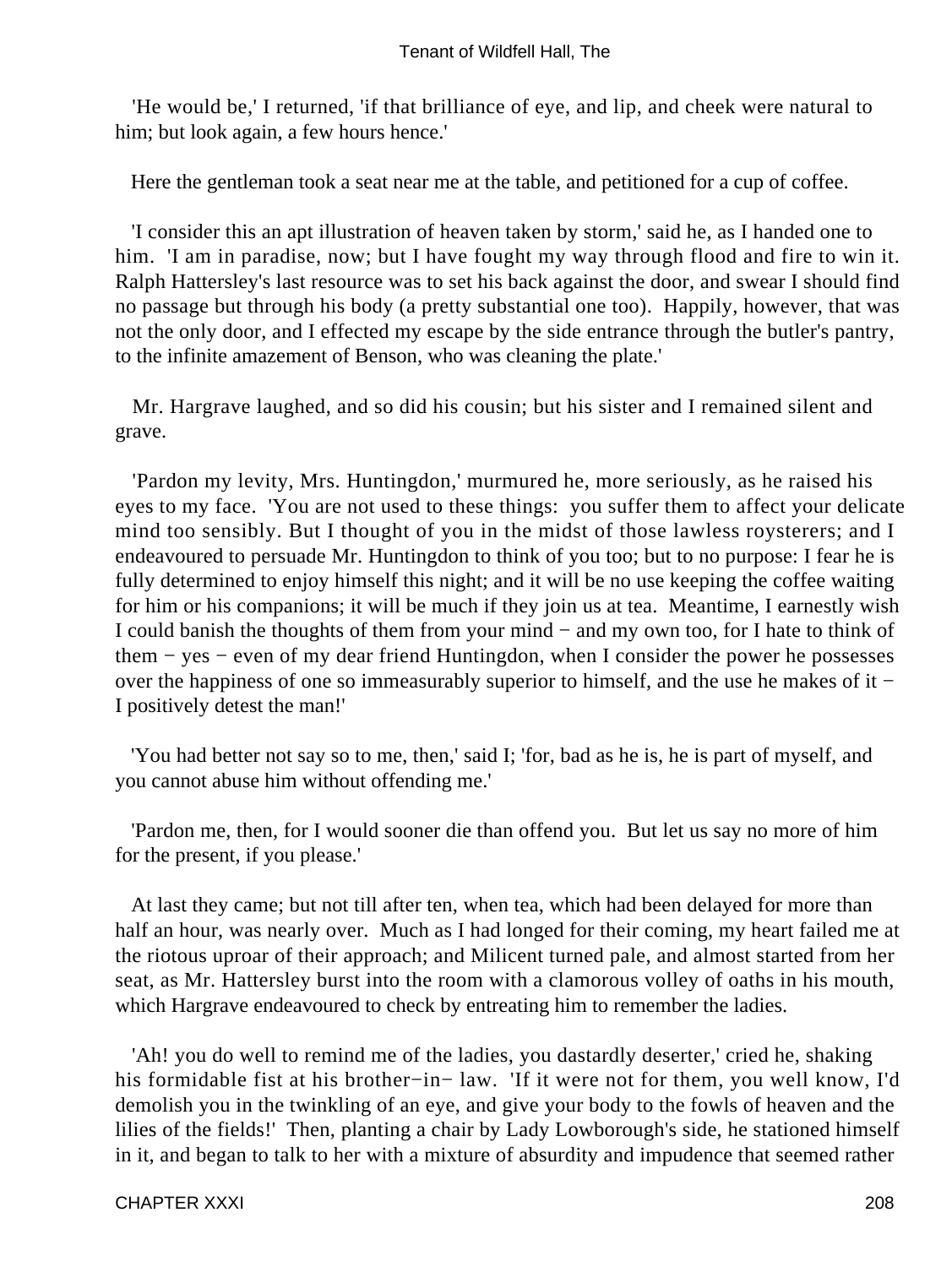to amuse than to offend her; though she affected to resent his insolence, and to keep him at bay with sallies of smart and spirited repartee.

 Meantime Mr. Grimsby seated himself by me, in the chair vacated by Hargrave as they entered, and gravely stated that he would thank me for a cup of tea: and Arthur placed himself beside poor Milicent, confidentially pushing his head into her face, and drawing in closer to her as she shrank away from him. He was not so noisy as Hattersley, but his face was exceedingly flushed: he laughed incessantly, and while I blushed for all I saw and heard of him, I was glad that he chose to talk to his companion in so low a tone that no one could hear what he said but herself.

 'What fools they are!' drawled Mr. Grimsby, who had been talking away, at my elbow, with sententious gravity all the time; but I had been too much absorbed in contemplating the deplorable state of the other two − especially Arthur − to attend to him.

 'Did you ever hear such nonsense as they talk, Mrs. Huntingdon?' he continued. 'I'm quite ashamed of them for my part: they can't take so much as a bottle between them without its getting into their heads − '

'You are pouring the cream into your saucer, Mr. Grimsby.'

 'Ah! yes, I see, but we're almost in darkness here. Hargrave, snuff those candles, will you?'

'They're wax; they don't require snuffing,' said I.

 '«The light of the body is the eye,»' observed Hargrave, with a sarcastic smile. '«If thine eye be single, thy whole body shall be full of light.»'

 Grimsby repulsed him with a solemn wave of the hand, and then turning to me, continued, with the same drawling tones and strange uncertainty of utterance and heavy gravity of aspect as before: 'But as I was saying, Mrs. Huntingdon, they have no head at all: they can't take half a bottle without being affected some way; whereas I − well, I've taken three times as much as they have to− night, and you see I'm perfectly steady. Now that may strike you as very singular, but I think I can explain it: you see their brains − I mention no names, but you'll understand to whom I allude – their brains are light to begin with, and the fumes of the fermented liquor render them lighter still, and produce an entire light−headedness, or giddiness, resulting in intoxication; whereas my brains, being composed of more solid materials, will absorb a considerable quantity of this alcoholic vapour without the production of any sensible result − '

 'I think you will find a sensible result produced on that tea,' interrupted Mr. Hargrave, 'by the quantity of sugar you have put into it. Instead of your usual complement of one lump,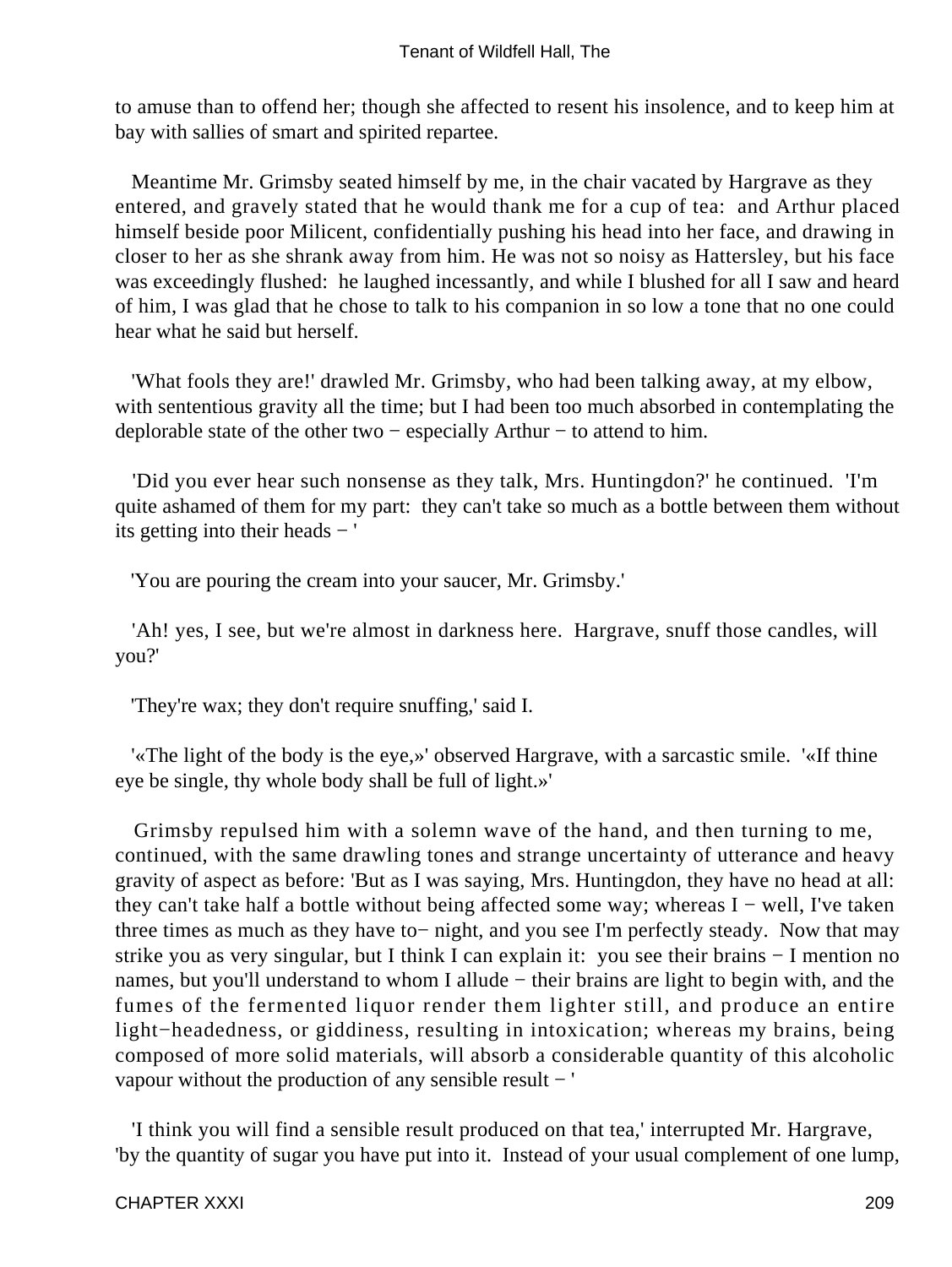you have put in six.'

 'Have I so?' replied the philosopher, diving with his spoon into the cup, and bringing up several half−dissolved pieces in confirmation of the assertion. 'Hum! I perceive. Thus, Madam, you see the evil of absence of mind − of thinking too much while engaged in the common concerns of life. Now, if I had had my wits about me, like ordinary men, instead of within me like a philosopher, I should not have spoiled this cup of tea, and been constrained to trouble you for another.'

 'That is the sugar−basin, Mr. Grimsby. Now you have spoiled the sugar too; and I'll thank you to ring for some more, for here is Lord Lowborough at last; and I hope his lordship will condescend to sit down with us, such as we are, and allow me to give him some tea.'

 His lordship gravely bowed in answer to my appeal, but said nothing. Meantime, Hargrave volunteered to ring for the sugar, while Grimsby lamented his mistake, and attempted to prove that it was owing to the shadow of the urn and the badness of the lights.

 Lord Lowborough had entered a minute or two before, unobserved by an one but me, and had been standing before the door, grimly surveying the company. He now stepped up to Annabella, who sat with her back towards him, with Hattersley still beside her, though not now attending to her, being occupied in vociferously abusing and bullying his host.

 'Well, Annabella,' said her husband, as he leant over the back of her chair, 'which of these three «bold, manly spirits» would you have me to resemble?'

 'By heaven and earth, you shall resemble us all!' cried Hattersley, starting up and rudely seizing him by the arm. 'Hallo, Huntingdon!' he shouted – 'I've got him! Come, man, and help me! And d−n me, if I don't make him drunk before I let him go! He shall make up for all past delinquencies as sure as I'm a living soul!'

 There followed a disgraceful contest: Lord Lowborough, in desperate earnest, and pale with anger, silently struggling to release himself from the powerful madman that was striving to drag him from the room. I attempted to urge Arthur to interfere in behalf of his outraged guest, but he could do nothing but laugh.

 'Huntingdon, you fool, come and help me, can't you!' cried Hattersley, himself somewhat weakened by his excesses.

 'I'm wishing you God−speed, Hattersley,' cried Arthur, 'and aiding you with my prayers: I can't do anything else if my life depended on it! I'm quite used up. Oh − oh!' and leaning back in his seat, he clapped his hands on his sides and groaned aloud.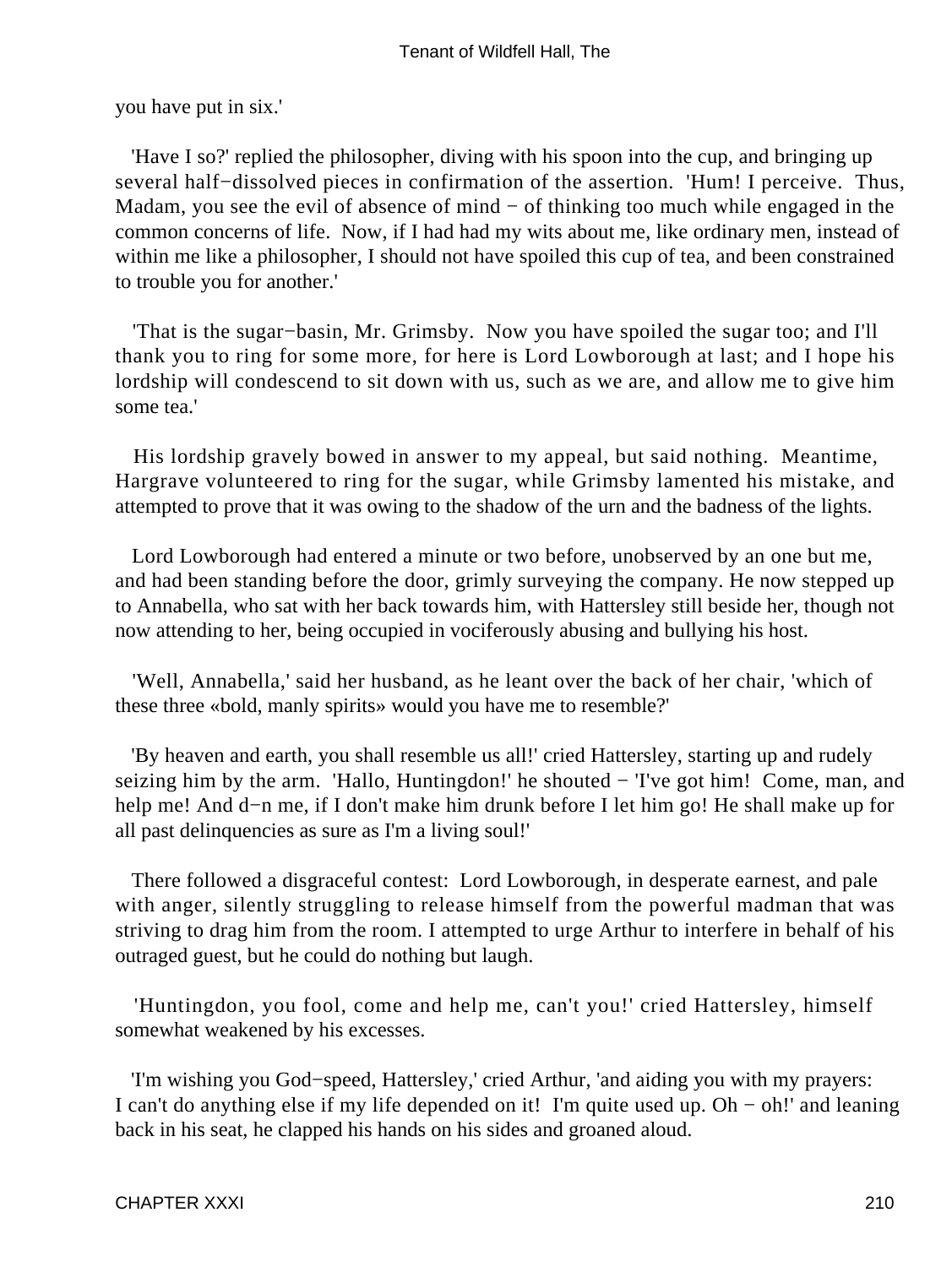'Annabella, give me a candle!' said Lowborough, whose antagonist had now got him round the waist and was endeavouring to root him from the door−post, to which he madly clung with all the energy of desperation.

 'I shall take no part in your rude sports!' replied the lady coldly drawing back. 'I wonder you can expect it.' But I snatched up a candle and brought it to him. He took it and held the flame to Hattersley's hands, till, roaring like a wild beast, the latter unclasped them and let him go. He vanished, I suppose to his own apartment, for nothing more was seen of him till the morning. Swearing and cursing like a maniac, Hattersley threw himself on to the ottoman beside the window. The door being now free, Milicent attempted to make her escape from the scene of her husband's disgrace; but he called her back, and insisted upon her coming to him.

'What do you want, Ralph?' murmured she, reluctantly approaching him.

 'I want to know what's the matter with you,' said he, pulling her on to his knee like a child. 'What are you crying for, Milicent? − Tell me!'

'I'm not crying.'

 'You are,' persisted he, rudely pulling her hands from her face. 'How dare you tell such a lie!'

'I'm not crying now,' pleaded she.

 'But you have been, and just this minute too; and I will know what for. Come, now, you shall tell me!'

'Do let me alone, Ralph! Remember, we are not at home.'

 'No matter: you shall answer my question!' exclaimed her tormentor; and he attempted to extort the confession by shaking her, and remorselessly crushing her slight arms in the gripe of his powerful fingers.

'Don't let him treat your sister in that way,' said I to Mr. Hargrave.

 'Come now, Hattersley, I can't allow that,' said that gentleman, stepping up to the ill−assorted couple. 'Let my sister alone, if you please.'

 And he made an effort to unclasp the ruffian's fingers from her arm, but was suddenly driven backward, and nearly laid upon the floor by a violent blow on the chest, accompanied with the admonition, 'Take that for your insolence! and learn to interfere between me and mine again.'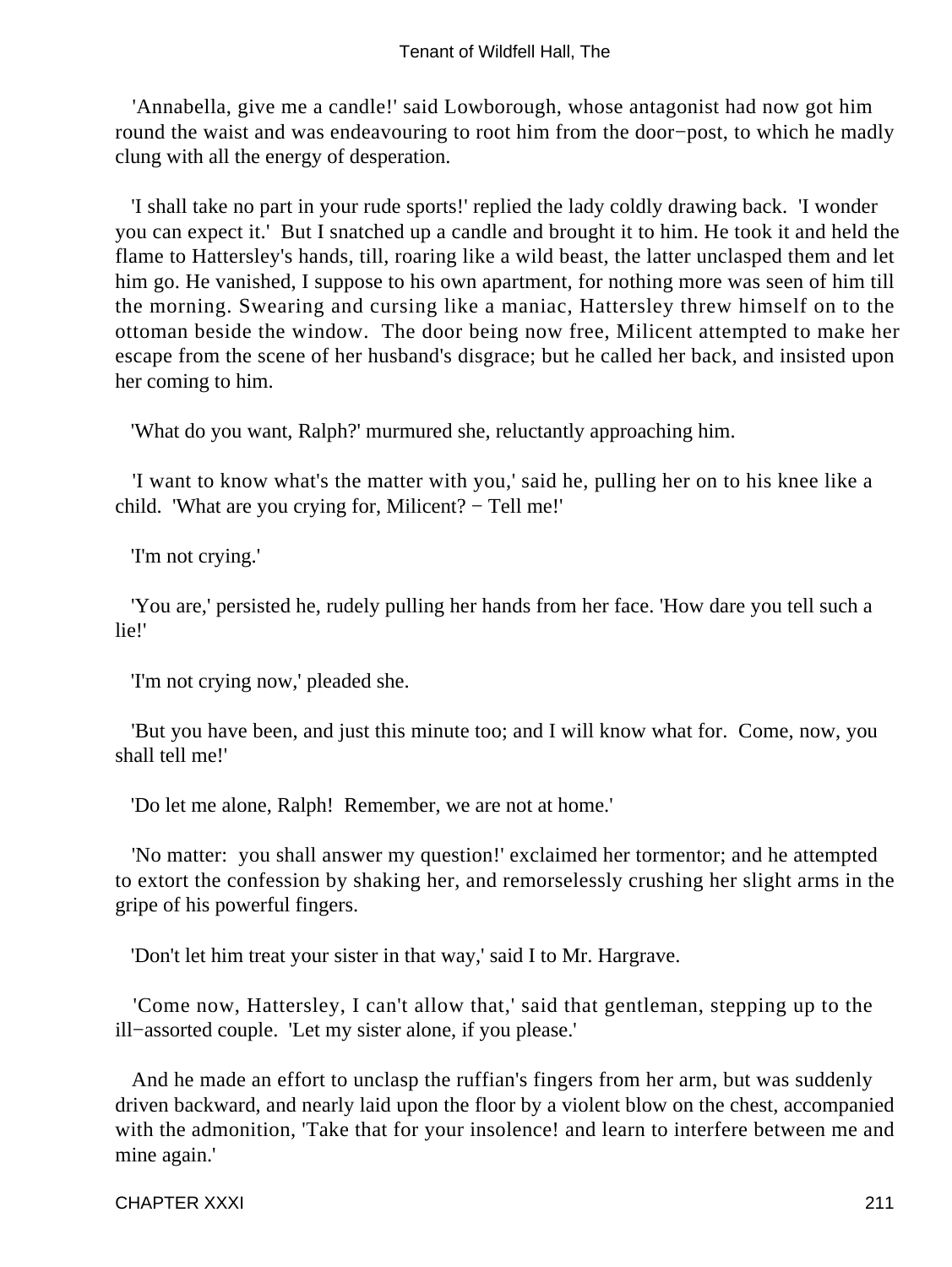'If you were not drunk, I'd have satisfaction for that!' gasped Hargrave, white and breathless as much from passion as from the immediate effects of the blow.

 'Go to the devil!' responded his brother−in−law. 'Now, Milicent, tell me what you were crying for.'

'I'll tell you some other time,' murmured she, 'when we are alone.'

 'Tell me now!' said he, with another shake and a squeeze that made her draw in her breath and bite her lip to suppress a cry of pain.

 'I'll tell you, Mr. Hattersley,' said I. 'She was crying from pure shame and humiliation for you; because she could not bear to see you conduct yourself so disgracefully.'

 'Confound you, Madam!' muttered he, with a stare of stupid amazement at my 'impudence.' 'It was not that − was it, Milicent?'

She was silent.

'Come, speak up, child!'

'I can't tell now,' sobbed she.

'But you can say «yes» or «no» as well as «I can't tell.» − Come!'

'Yes,' she whispered, hanging her head, and blushing at the awful acknowledgment.

 'Curse you for an impertinent hussy, then!' cried he, throwing her from him with such violence that she fell on her side; but she was up again before either I or her brother could come to her assistance, and made the best of her way out of the room, and, I suppose, up−stairs, without loss of time.

 The next object of assault was Arthur, who sat opposite, and had, no doubt, richly enjoyed the whole scene.

 'Now, Huntingdon,' exclaimed his irascible friend, 'I will not have you sitting there and laughing like an idiot!'

'Oh, Hattersley,' cried he, wiping his swimming eyes − 'you'll be the death of me.'

 'Yes, I will, but not as you suppose: I'll have the heart out of your body, man, if you irritate me with any more of that imbecile laughter! – What! are you at it yet? – There! see if that'll settle you!' cried Hattersley, snatching up a footstool and hurting it at the head of his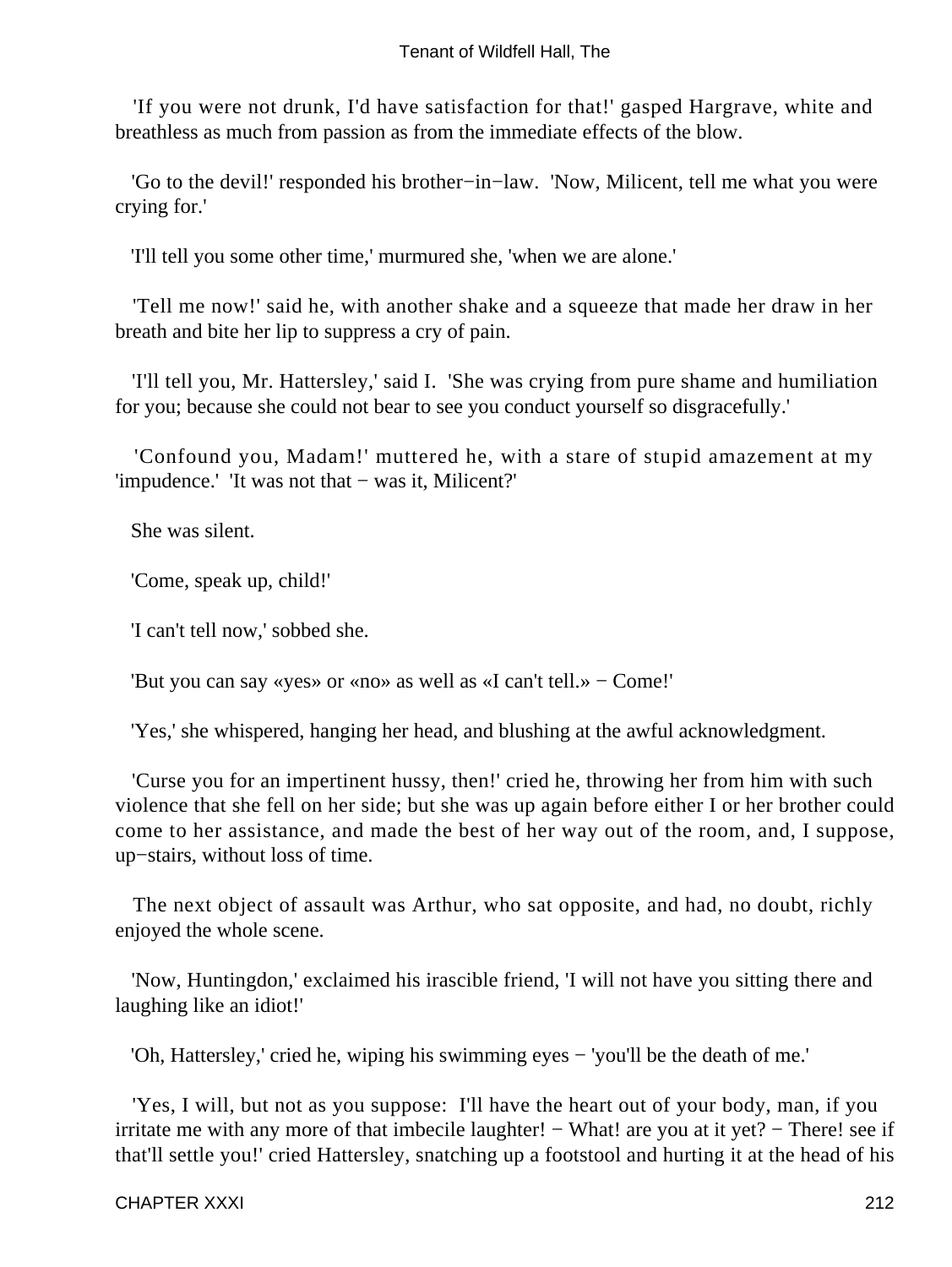host; but he as well as missed his aim, and the latter still sat collapsed and quaking with feeble laughter, with tears running down his face: a deplorable spectacle indeed.

 Hattersley tried cursing and swearing, but it would not do: he then took a number of books from the table beside him, and threw them, one by one, at the object of his wrath; but Arthur only laughed the more; and, finally, Hattersley rushed upon him in a frenzy and seizing him by the shoulders, gave him a violent shaking, under which he laughed and shrieked alarmingly. But I saw no more: I thought I had witnessed enough of my husband's degradation; and leaving Annabella and the rest to follow when they pleased, I withdrew, but not to bed. Dismissing Rachel to her rest, I walked up and down my room, in an agony of misery for what had been done, and suspense, not knowing what might further happen, or how or when that unhappy creature would come up to bed.

 At last he came, slowly and stumblingly ascending the stairs, supported by Grimsby and Hattersley, who neither of them walked quite steadily themselves, but were both laughing and joking at him, and making noise enough for all the servants to hear. He himself was no longer laughing now, but sick and stupid. I will write no more about that.

 Such disgraceful scenes (or nearly such) have been repeated more than once. I don't say much to Arthur about it, for, if I did, it would do more harm than good; but I let him know that I intensely dislike such exhibitions; and each time he has promised they should never again be repeated. But I fear he is losing the little self− command and self−respect he once possessed: formerly, he would have been ashamed to act thus − at least, before any other witnesses than his boon companions, or such as they. His friend Hargrave, with a prudence and self−government that I envy for him, never disgraces himself by taking more than sufficient to render him a little 'elevated,' and is always the first to leave the table after Lord Lowborough, who, wiser still, perseveres in vacating the dining−room immediately after us: but never once, since Annabella offended him so deeply, has he entered the drawing−room before the rest; always spending the interim in the library, which I take care to have lighted for his accommodation; or, on fine moonlight nights, in roaming about the grounds. But I think she regrets her misconduct, for she has never repeated it since, and of late she has comported herself with wonderful propriety towards him, treating him with more uniform kindness and consideration than ever I have observed her to do before. I date the time of this improvement from the period when she ceased to hope and strive for Arthur's admiration.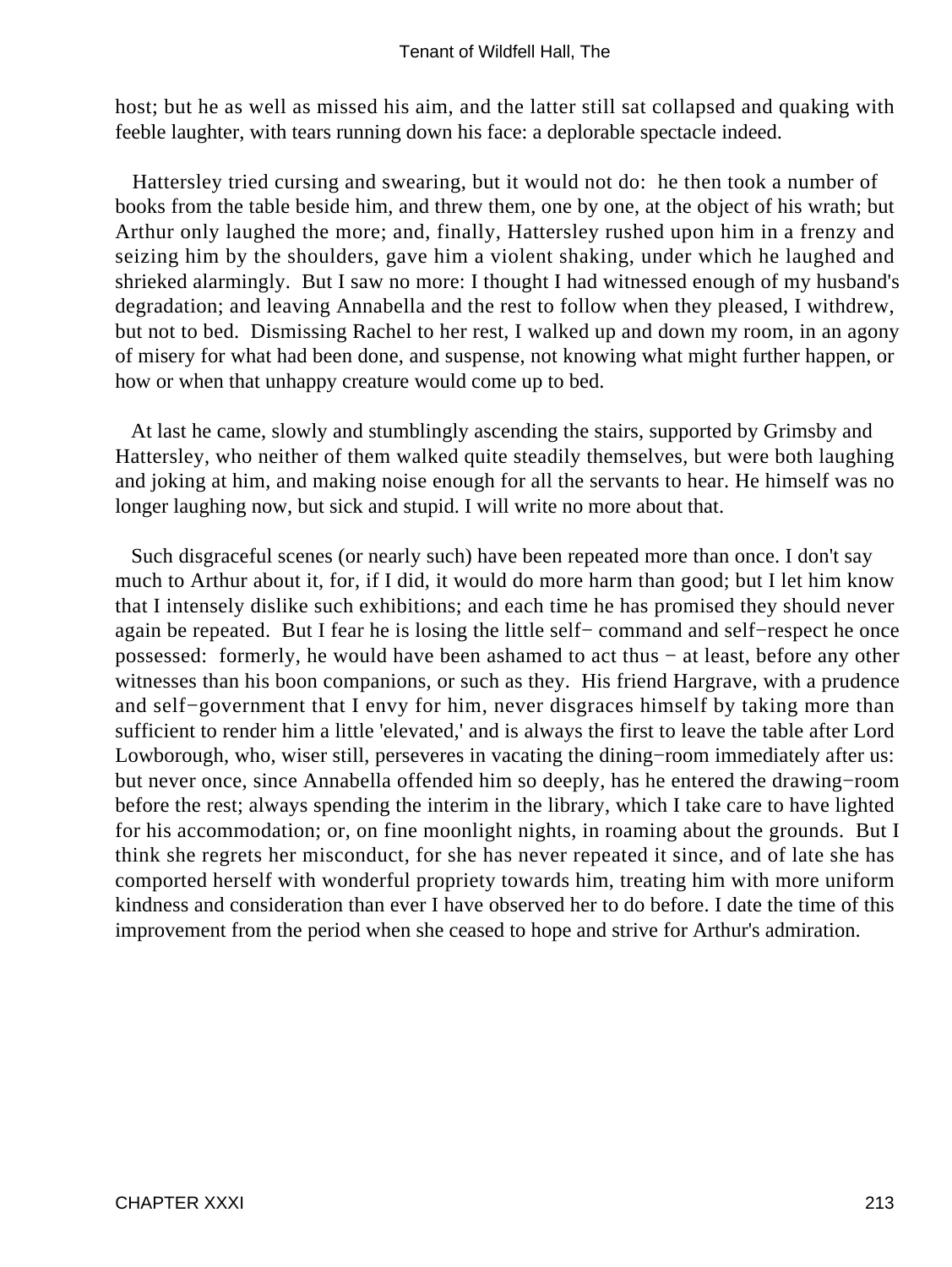#### **[CHAPTER XXXII](#page-379-0)**

*O*ctober 5th. – Esther Hargrave is getting a fine girl. She is not out of the school–room yet, but her mother frequently brings her over to call in the mornings when the gentlemen are out, and sometimes she spends an hour or two in company with her sister and me, and the children; and when we go to the Grove, I always contrive to see her, and talk more to her than to any one else, for I am very much attached to my little friend, and so is she to me. I wonder what she can see to like in me though, for I am no longer the happy, lively girl I used to be; but she has no other society, save that of her uncongenial mother, and her governess (as artificial and conventional a person as that prudent mother could procure to rectify the pupil's natural qualities), and, now and then, her subdued, quiet sister. I often wonder what will be her lot in life, and so does she; but her speculations on the future are full of buoyant hope; so were mine once. I shudder to think of her being awakened, like me, to a sense of their delusive vanity. It seems as if I should feel her disappointment, even more deeply than my own. I feel almost as if I were born for such a fate, but she is so joyous and fresh, so light of heart and free of spirit, and so guileless and unsuspecting too. Oh, it would be cruel to make her feel as I feel now, and know what I have known!

 Her sister trembles for her too. Yesterday morning, one of October's brightest, loveliest days, Milicent and I were in the garden enjoying a brief half−hour together with our children, while Annabella was lying on the drawing−room sofa, deep in the last new novel. We had been romping with the little creatures, almost as merry and wild as themselves, and now paused in the shade of the tall copper beech, to recover breath and rectify our hair, disordered by the rough play and the frolicsome breeze, while they toddled together along the broad, sunny walk; my Arthur supporting the feebler steps of her little Helen, and sagaciously pointing out to her the brightest beauties of the border as they passed, with semi−articulate prattle, that did as well for her as any other mode of discourse. From laughing at the pretty sight, we began to talk of the children's future life; and that made us thoughtful. We both relapsed into silent musing as we slowly proceeded up the walk; and I suppose Milicent, by a train of associations, was led to think of her sister.

'Helen,' said she, 'you often see Esther, don't you?'

'Not very often.'

 'But you have more frequent opportunities of meeting her than I have; and she loves you, I know, and reverences you too: there is nobody's opinion she thinks so much of; and she says you have more sense than mamma.'

'That is because she is self−willed, and my opinions more generally coincide with her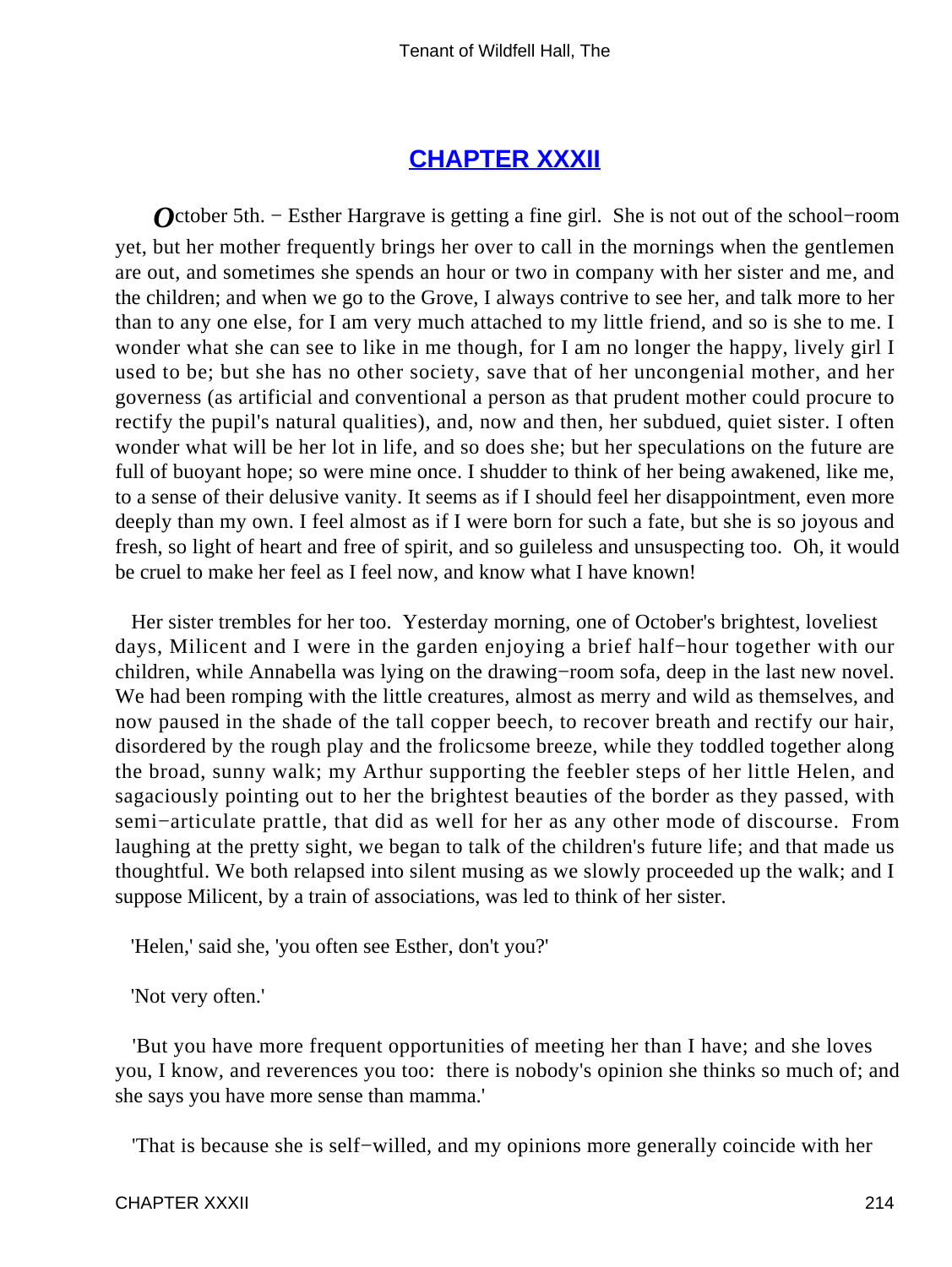own than your mamma's. But what then, Milicent?'

 'Well, since you have so much influence with her, I wish you would seriously impress it upon her, never, on any account, or for anybody's persuasion, to marry for the sake of money, or rank, or establishment, or any earthly thing, but true affection and well− grounded esteem.'

 'There is no necessity for that,' said I, 'for we have had some discourse on that subject already, and I assure you her ideas of love and matrimony are as romantic as any one could desire.'

'But romantic notions will not do: I want her to have true notions.'

 'Very right: but in my judgment, what the world stigmatises as romantic, is often more nearly allied to the truth than is commonly supposed; for, if the generous ideas of youth are too often over− clouded by the sordid views of after−life, that scarcely proves them to be false.'

 'Well, but if you think her ideas are what they ought to be, strengthen them, will you? and confirm them, as far as you can; for I had romantic notions once, and − I don't mean to say that I regret my lot, for I am quite sure I don't, but  $-$  '

 'I understand you,' said I; 'you are contented for yourself, but you would not have your sister to suffer the same as you.'

 'No − or worse. She might have far worse to suffer than I, for I am really contented, Helen, though you mayn't think it: I speak the solemn truth in saying that I would not exchange my husband for any man on earth, if I might do it by the plucking of this leaf.'

 'Well, I believe you: now that you have him, you would not exchange him for another; but then you would gladly exchange some of his qualities for those of better men.'

 'Yes: just as I would gladly exchange some of my own qualities for those of better women; for neither he nor I are perfect, and I desire his improvement as earnestly as my own. And he will improve, don't you think so, Helen? he's only six−and−twenty yet.'

'He may,' I answered,

'He will, he WILL!' repeated she.

 'Excuse the faintness of my acquiescence, Milicent, I would not discourage your hopes for the world, but mine have been so often disappointed, that I am become as cold and doubtful in my expectations as the flattest of octogenarians.'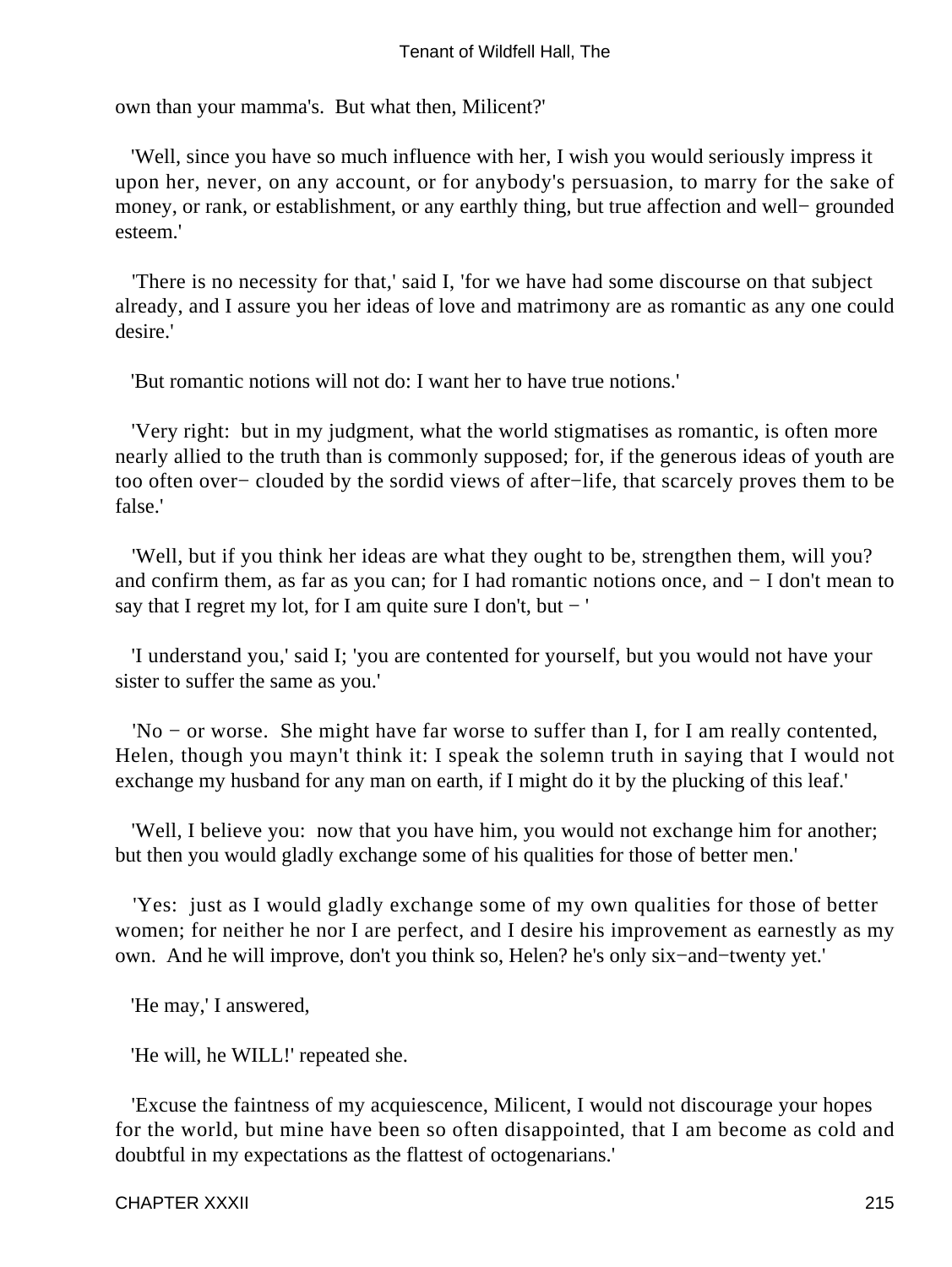'And yet you do hope, still, even for Mr. Huntingdon?'

 'I do, I confess, «even» for him; for it seems as if life and hope must cease together. And is he so much worse, Milicent, than Mr. Hattersley?'

 'Well, to give you my candid opinion, I think there is no comparison between them. But you mustn't be offended, Helen, for you know I always speak my mind, and you may speak yours too. I sha'n't care.'

 'I am not offended, love; and my opinion is, that if there be a comparison made between the two, the difference, for the most part, is certainly in Hattersley's favour.'

 Milicent's own heart told her how much it cost me to make this acknowledgment; and, with a childlike impulse, she expressed her sympathy by suddenly kissing my cheek, without a word of reply, and then turning quickly away, caught up her baby, and hid her face in its frock. How odd it is that we so often weep for each other's distresses, when we shed not a tear for our own! Her heart had been full enough of her own sorrows, but it overflowed at the idea of mine; and I, too, shed tears at the sight of her sympathetic emotion, though I had not wept for myself for many a week.

 It was one rainy day last week; most of the company were killing time in the billiard−room, but Milicent and I were with little Arthur and Helen in the library, and between our books, our children, and each other, we expected to make out a very agreeable morning. We had not been thus secluded above two hours, however, when Mr. Hattersley came in, attracted, I suppose, by the voice of his child, as he was crossing the hall, for he is prodigiously fond of her, and she of him.

 He was redolent of the stables, where he had been regaling himself with the company of his fellow−creatures the horses ever since breakfast. But that was no matter to my little namesake; as soon as the colossal person of her father darkened the door, she uttered a shrill scream of delight, and, quitting her mother's side, ran crowing towards him, balancing her course with outstretched arms, and embracing his knee, threw back her head and laughed in his face. He might well look smilingly down upon those small, fair features, radiant with innocent mirth, those clear blue shining eyes, and that soft flaxen hair cast back upon the little ivory neck and shoulders. Did he not think how unworthy he was of such a possession? I fear no such idea crossed his mind. He caught her up, and there followed some minutes of very rough play, during which it is difficult to say whether the father or the daughter laughed and shouted the loudest. At length, however, the boisterous pastime terminated, suddenly, as might be expected: the little one was hurt, and began to cry; and the ungentle play−fellow tossed it into its mother's lap, bidding her 'make all straight.' As happy to return to that gentle comforter as it had been to leave her, the child nestled in her arms, and hushed its cries in a moment; and sinking its little weary head on her bosom, soon dropped asleep.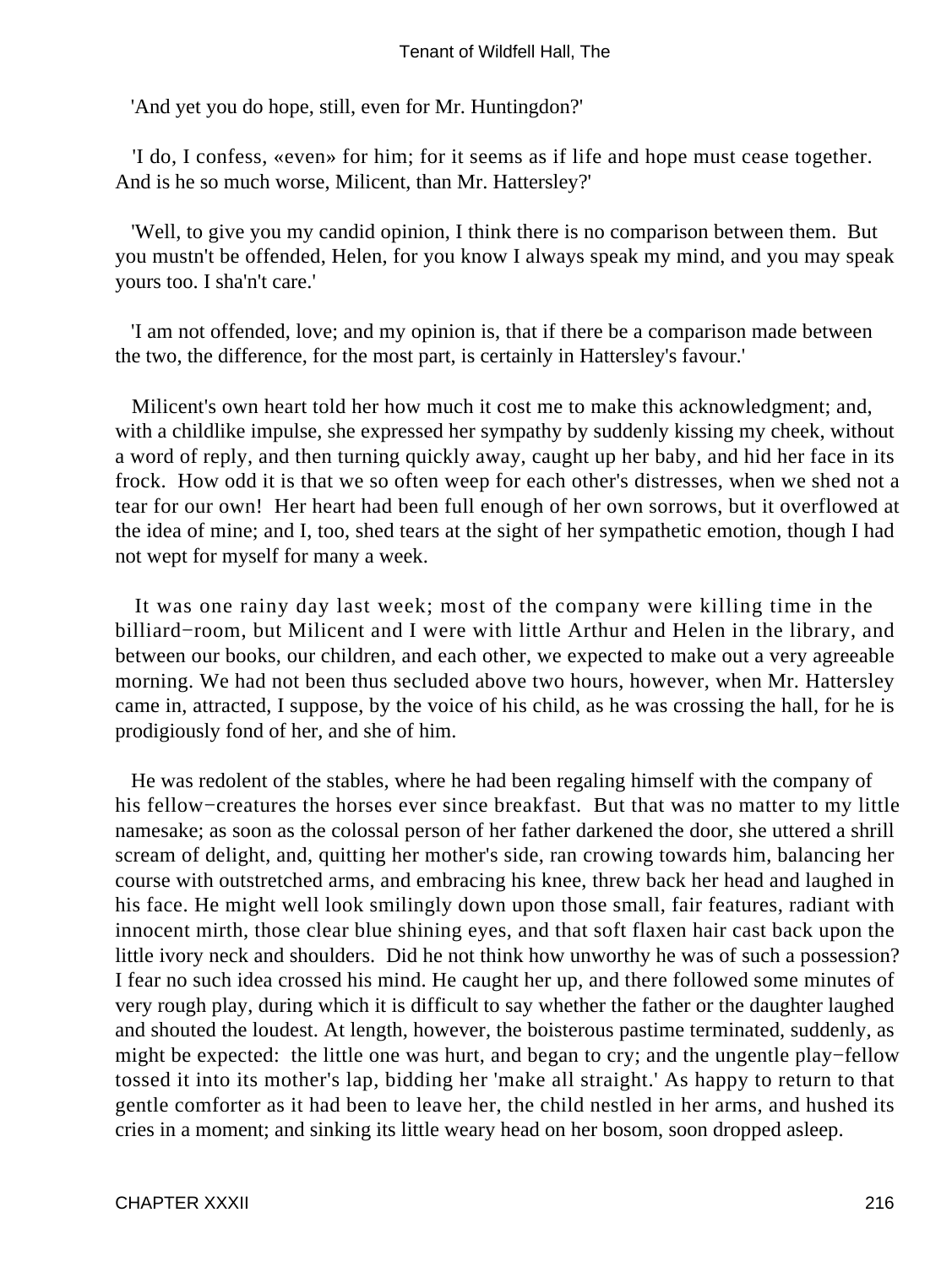Meantime Mr. Hattersley strode up to the fire, and interposing his height and breadth between us and it, stood with arms akimbo, expanding his chest, and gazing round him as if the house and all its appurtenances and contents were his own undisputed possessions.

 'Deuced bad weather this!' he began. 'There'll be no shooting to− day, I guess.' Then, suddenly lifting up his voice, he regaled us with a few bars of a rollicking song, which abruptly ceasing, he finished the tune with a whistle, and then continued:− 'I say, Mrs. Huntingdon, what a fine stud your husband has! not large, but good. I've been looking at them a bit this morning; and upon my word, Black Boss, and Grey Tom, and that young Nimrod are the finest animals I've seen for many a day!' Then followed a particular discussion of their various merits, succeeded by a sketch of the great things he intended to do in the horse−jockey line, when his old governor thought proper to quit the stage. 'Not that I wish him to close his accounts,' added he: 'the old Trojan is welcome to keep his books open as long as he pleases for me.'

'I hope so, indeed, Mr. Hattersley.'

 'Oh, yes! It's only my way of talking. The event must come some time, and so I look to the bright side of it: that's the right plan − isn't it, Mrs. H.? What are you two doing here? By−the−by, where's Lady Lowborough?'

'In the billiard−room.'

 'What a splendid creature she is!' continued he, fixing his eyes on his wife, who changed colour, and looked more and more disconcerted as he proceeded. 'What a noble figure she has; and what magnificent black eyes; and what a fine spirit of her own; and what a tongue of her own, too, when she likes to use it. I perfectly adore her! But never mind, Milicent: I wouldn't have her for my wife, not if she'd a kingdom for her dowry! I'm better satisfied with the one I have. Now then! what do you look so sulky for? don't you believe me?'

 'Yes, I believe you,' murmured she, in a tone of half sad, half sullen resignation, as she turned away to stroke the hair of her sleeping infant, that she had laid on the sofa beside her.

 'Well, then, what makes you so cross? Come here, Milly, and tell me why you can't be satisfied with my assurance.'

 She went, and putting her little hand within his arm, looked up in his face, and said softly, −

 'What does it amount to, Ralph? Only to this, that though you admire Annabella so much, and for qualities that I don't possess, you would still rather have me than her for your wife, which merely proves that you don't think it necessary to love your wife; you are satisfied if she can keep your house, and take care of your child. But I'm not cross; I'm only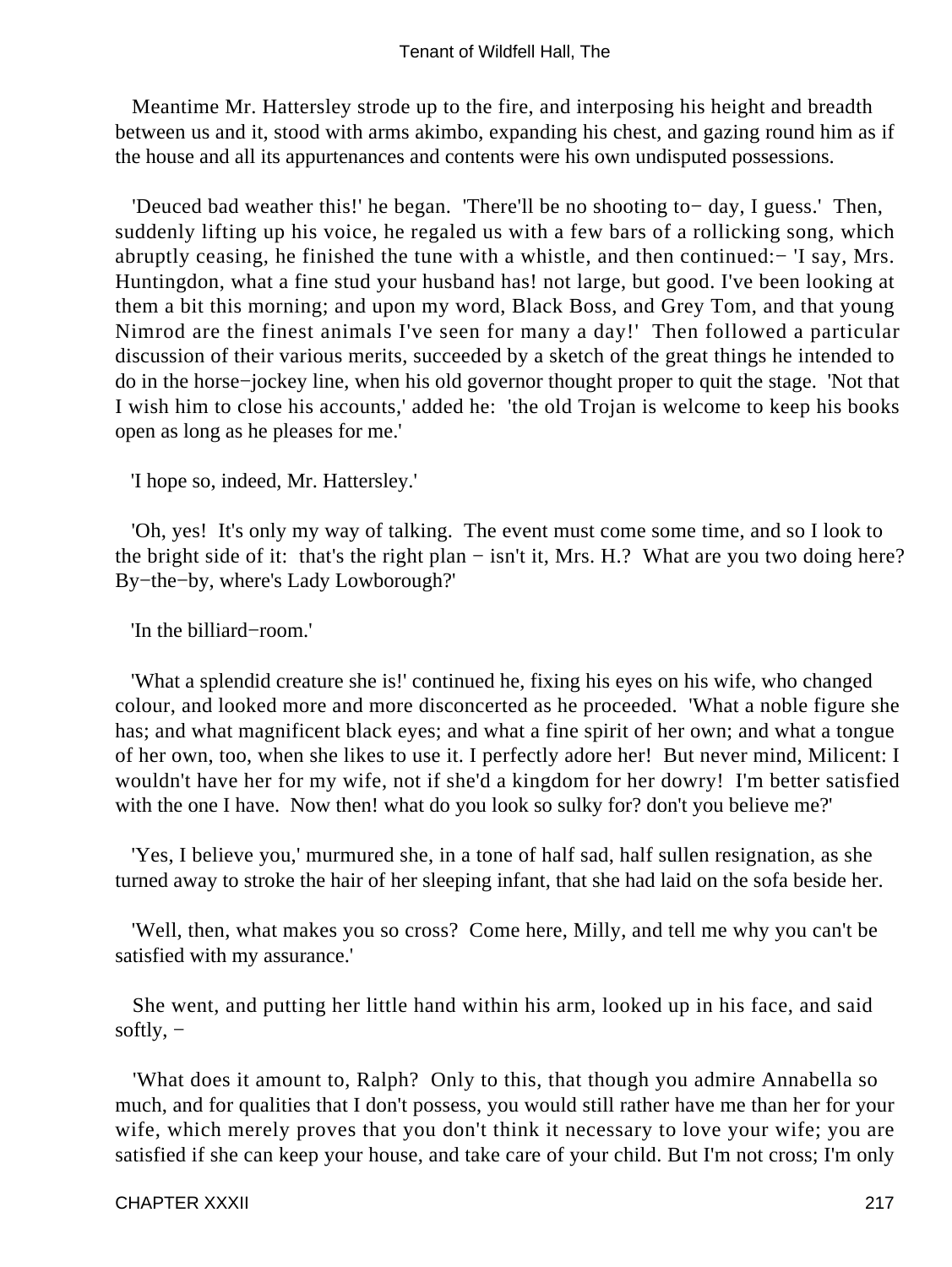sorry; for,' added she, in a low, tremulous accent, withdrawing her hand from his arm, and bending her looks on the rug, 'if you don't love me, you don't, and it can't be helped.'

'Very true; but who told you I didn't? Did I say I loved Annabella?'

'You said you adored her.'

 'True, but adoration isn't love. I adore Annabella, but I don't love her; and I love thee, Milicent, but I don't adore thee.' In proof of his affection, he clutched a handful of her light brown ringlets, and appeared to twist them unmercifully.

 'Do you really, Ralph?' murmured she, with a faint smile beaming through her tears, just putting up her hand to his, in token that he pulled rather too hard.

'To be sure I do,' responded he: 'only you bother me rather, sometimes.'

'I bother you!' cried she, in very natural surprise.

 'Yes, you − but only by your exceeding goodness. When a boy has been eating raisins and sugar−plums all day, he longs for a squeeze of sour orange by way of a change. And did you never, Milly, observe the sands on the sea−shore; how nice and smooth they look, and how soft and easy they feel to the foot? But if you plod along, for half an hour, over this soft, easy carpet – giving way at every step, yielding the more the harder you press, – you'll find it rather wearisome work, and be glad enough to come to a bit of good, firm rock, that won't budge an inch whether you stand, walk, or stamp upon it; and, though it be hard as the nether millstone, you'll find it the easier footing after all.'

 'I know what you mean, Ralph,' said she, nervously playing with her watchguard and tracing the figure on the rug with the point of her tiny foot − 'I know what you mean: but I thought you always liked to be yielded to, and I can't alter now.'

 'I do like it,' replied he, bringing her to him by another tug at her hair. 'You mustn't mind my talk, Milly. A man must have something to grumble about; and if he can't complain that his wife harries him to death with her perversity and ill−humour, he must complain that she wears him out with her kindness and gentleness.'

'But why complain at all, unless because you are tired and dissatisfied?'

 'To excuse my own failings, to be sure. Do you think I'll bear all the burden of my sins on my own shoulders, as long as there's another ready to help me, with none of her own to carry?'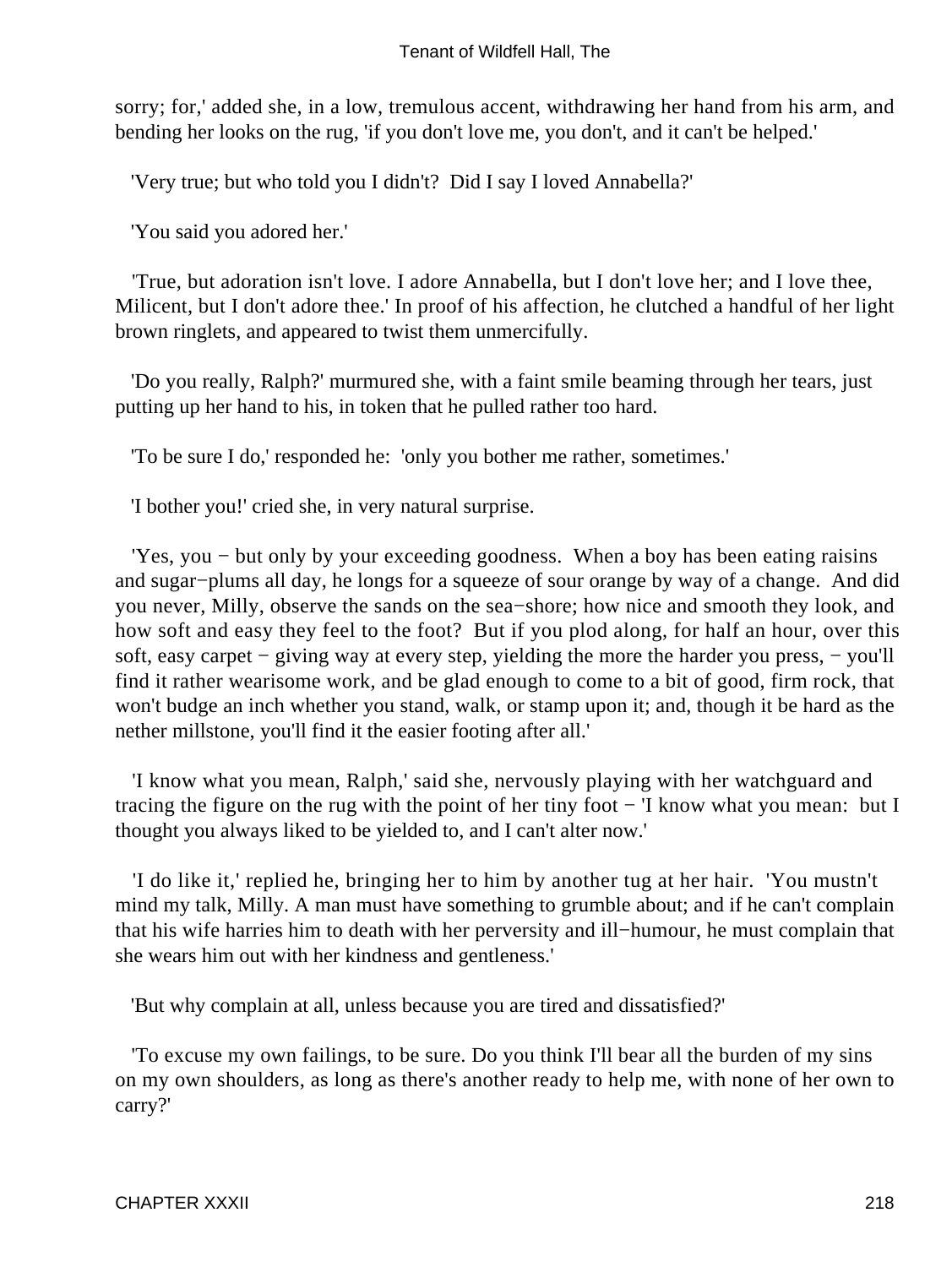'There is no such one on earth,' said she seriously; and then, taking his hand from her head, she kissed it with an air of genuine devotion, and tripped away to the door.

'What now?' said he. 'Where are you going?'

 'To tidy my hair,' she answered, smiling through her disordered locks; 'you've made it all come down.'

 'Off with you then! − An excellent little woman,' he remarked when she was gone, 'but a thought too soft − she almost melts in one's hands. I positively think I ill−use her sometimes, when I've taken too much − but I can't help it, for she never complains, either at the time or after. I suppose she doesn't mind it.'

 'I can enlighten you on that subject, Mr. Hattersley,' said I: 'she does mind it; and some other things she minds still more, which yet you may never hear her complain of.'

 'How do you know? − does she complain to you?' demanded he, with a sudden spark of fury ready to burst into a flame if I should answer «yes.»

 'No,' I replied; 'but I have known her longer and studied her more closely than you have done. − And I can tell you, Mr. Hattersley, that Milicent loves you more than you deserve, and that you have it in your power to make her very happy, instead of which you are her evil genius, and, I will venture to say, there is not a single day passes in which you do not inflict upon her some pang that you might spare her if you would.'

 'Well − it's not my fault,' said he, gazing carelessly up at the ceiling and plunging his hands into his pockets: 'if my ongoings don't suit her, she should tell me so.'

 'Is she not exactly the wife you wanted? Did you not tell Mr. Huntingdon you must have one that would submit to anything without a murmur, and never blame you, whatever you did?'

 'True, but we shouldn't always have what we want: it spoils the best of us, doesn't it? How can I help playing the deuce when I see it's all one to her whether I behave like a Christian or like a scoundrel, such as nature made me? and how can I help teasing her when she's so invitingly meek and mim, when she lies down like a spaniel at my feet and never so much as squeaks to tell me that's enough?'

 'If you are a tyrant by nature, the temptation is strong, I allow; but no generous mind delights to oppress the weak, but rather to cherish and protect.'

 'I don't oppress her; but it's so confounded flat to be always cherishing and protecting; and then, how can I tell that I am oppressing her when she «melts away and makes no sign»?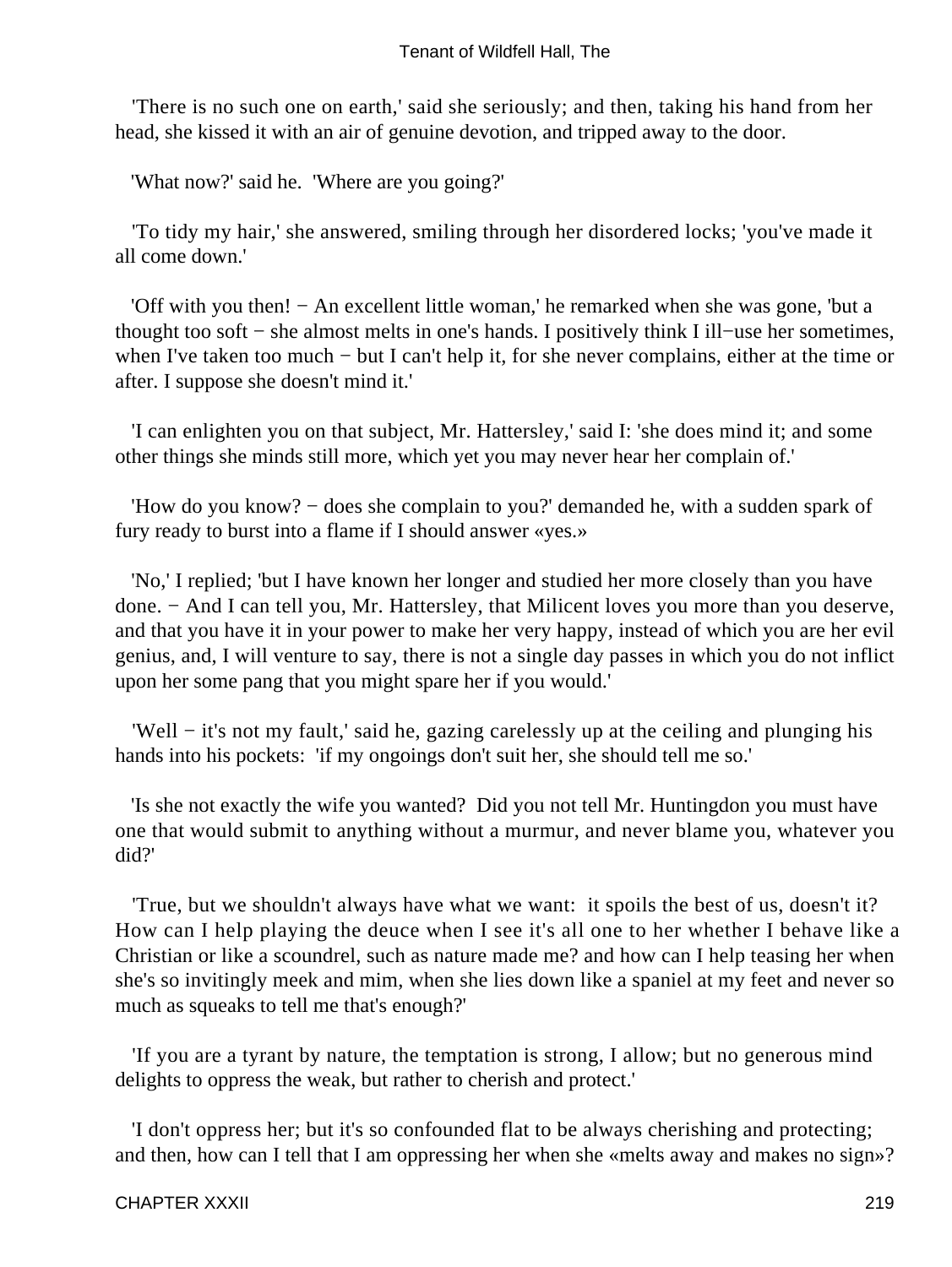I sometimes think she has no feeling at all; and then I go on till she cries, and that satisfies me.'

'Then you do delight to oppress her?'

 'I don't, I tell you! only when I'm in a bad humour, or a particularly good one, and want to afflict for the pleasure of comforting; or when she looks flat and wants shaking up a bit. And sometimes she provokes me by crying for nothing, and won't tell me what it's for; and then, I allow, it enrages me past bearing, especially when I'm not my own man.'

 'As is no doubt generally the case on such occasions,' said I. 'But in future, Mr. Hattersley, when you see her looking flat, or crying for «nothing» (as you call it), ascribe it all to yourself: be assured it is something you have done amiss, or your general misconduct, that distresses her.'

 'I don't believe it. If it were, she should tell me so: I don't like that way of moping and fretting in silence, and saying nothing: it's not honest. How can she expect me to mend my ways at that rate?'

 'Perhaps she gives you credit for having more sense than you possess, and deludes herself with the hope that you will one day see your own errors and repair them, if left to your own reflection.'

 'None of your sneers, Mrs. Huntingdon. I have the sense to see that I'm not always quite correct, but sometimes I think that's no great matter, as long as I injure nobody but myself − '

 'It is a great matter,' interrupted I, 'both to yourself (as you will hereafter find to your cost) and to all connected with you, most especially your wife. But, indeed, it is nonsense to talk about injuring no one but yourself: it is impossible to injure yourself, especially by such acts as we allude to, without injuring hundreds, if not thousands, besides, in a greater or less, degree, either by the evil you do or the good you leave undone.'

 'And as I was saying,' continued he, 'or would have said if you hadn't taken me up so short, I sometimes think I should do better if I were joined to one that would always remind me when I was wrong, and give me a motive for doing good and eschewing evil, by decidedly showing her approval of the one and disapproval of the other.'

 'If you had no higher motive than the approval of your fellow− mortal, it would do you little good.'

 'Well, but if I had a mate that would not always be yielding, and always equally kind, but that would have the spirit to stand at bay now and then, and honestly tell me her mind at all times, such a one as yourself for instance. Now, if I went on with you as I do with her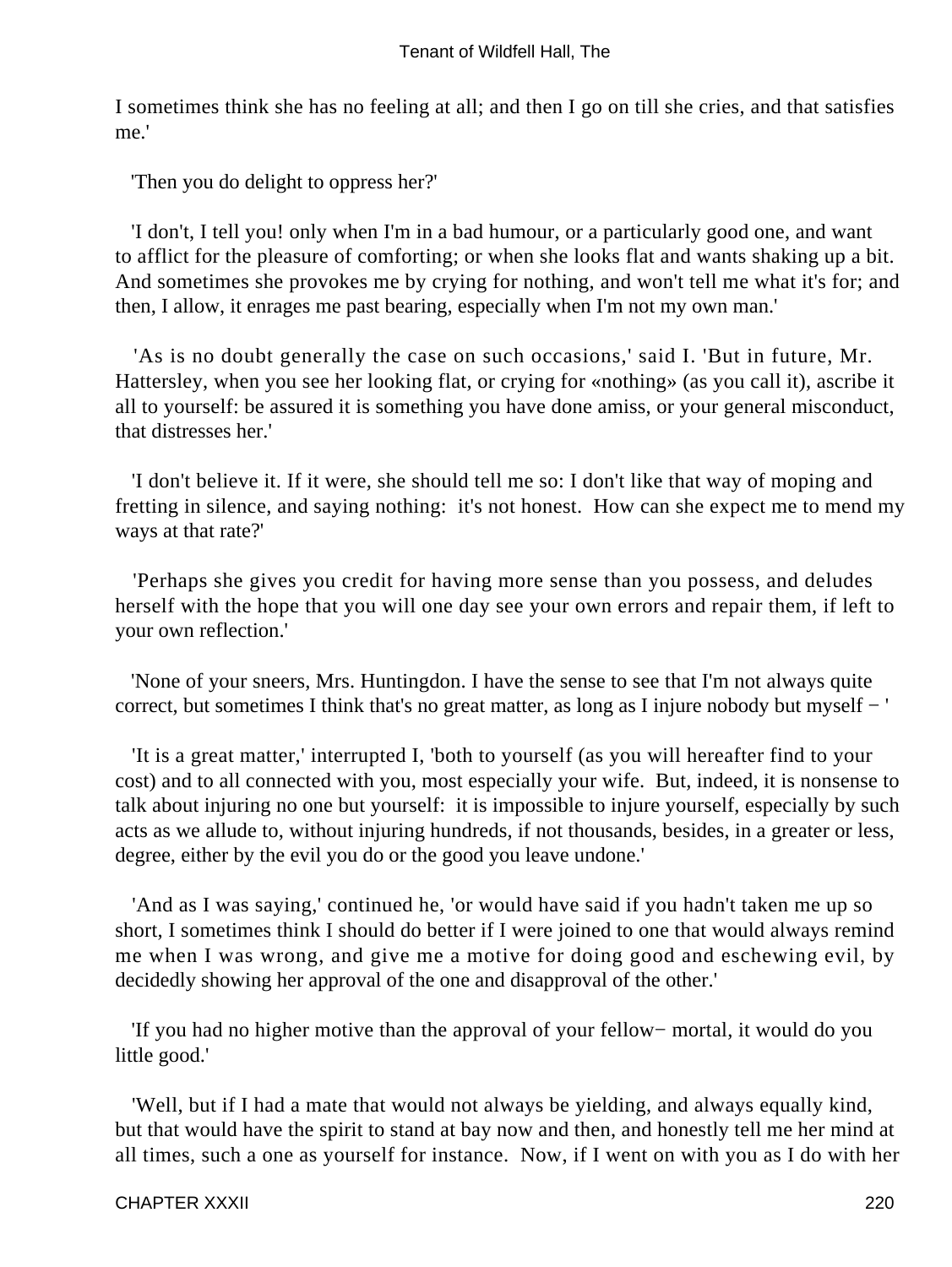when I'm in London, you'd make the house too hot to hold me at times, I'll be sworn.'

'You mistake me: I'm no termagant.'

 'Well, all the better for that, for I can't stand contradiction, in a general way, and I'm as fond of my own will as another; only I think too much of it doesn't answer for any man.'

 'Well, I would never contradict you without a cause, but certainly I would always let you know what I thought of your conduct; and if you oppressed me, in body, mind, or estate, you should at least have no reason to suppose «I didn't mind it.»'

 'I know that, my lady; and I think if my little wife were to follow the same plan, it would be better for us both.'

'I'll tell her.'

 'No, no, let her be; there's much to be said on both sides, and, now I think upon it, Huntingdon often regrets that you are not more like her, scoundrelly dog that he is, and you see, after all, you can't reform him: he's ten times worse than I. He's afraid of you, to be sure; that is, he's always on his best behaviour in your presence − but − '

'I wonder what his worst behaviour is like, then?' I could not forbear observing.

 'Why, to tell you the truth, it's very bad indeed − isn't it, Hargrave?' said he, addressing that gentleman, who had entered the room unperceived by me, for I was now standing near the fire, with my back to the door. 'Isn't Huntingdon,' he continued, 'as great a reprobate as ever was d−d?'

 'His lady will not hear him censured with impunity,' replied Mr. Hargrave, coming forward; 'but I must say, I thank God I am not such another.'

 'Perhaps it would become you better,' said I, 'to look at what you are, and say, «God be merciful to me a sinner.»'

 'You are severe,' returned he, bowing slightly and drawing himself up with a proud yet injured air. Hattersley laughed, and clapped him on the shoulder. Moving from under his hand with a gesture of insulted dignity, Mr. Hargrave took himself away to the other end of the rug.

 'Isn't it a shame, Mrs. Huntingdon?' cried his brother−in−law; 'I struck Walter Hargrave when I was drunk, the second night after we came, and he's turned a cold shoulder on me ever since; though I asked his pardon the very morning after it was done!'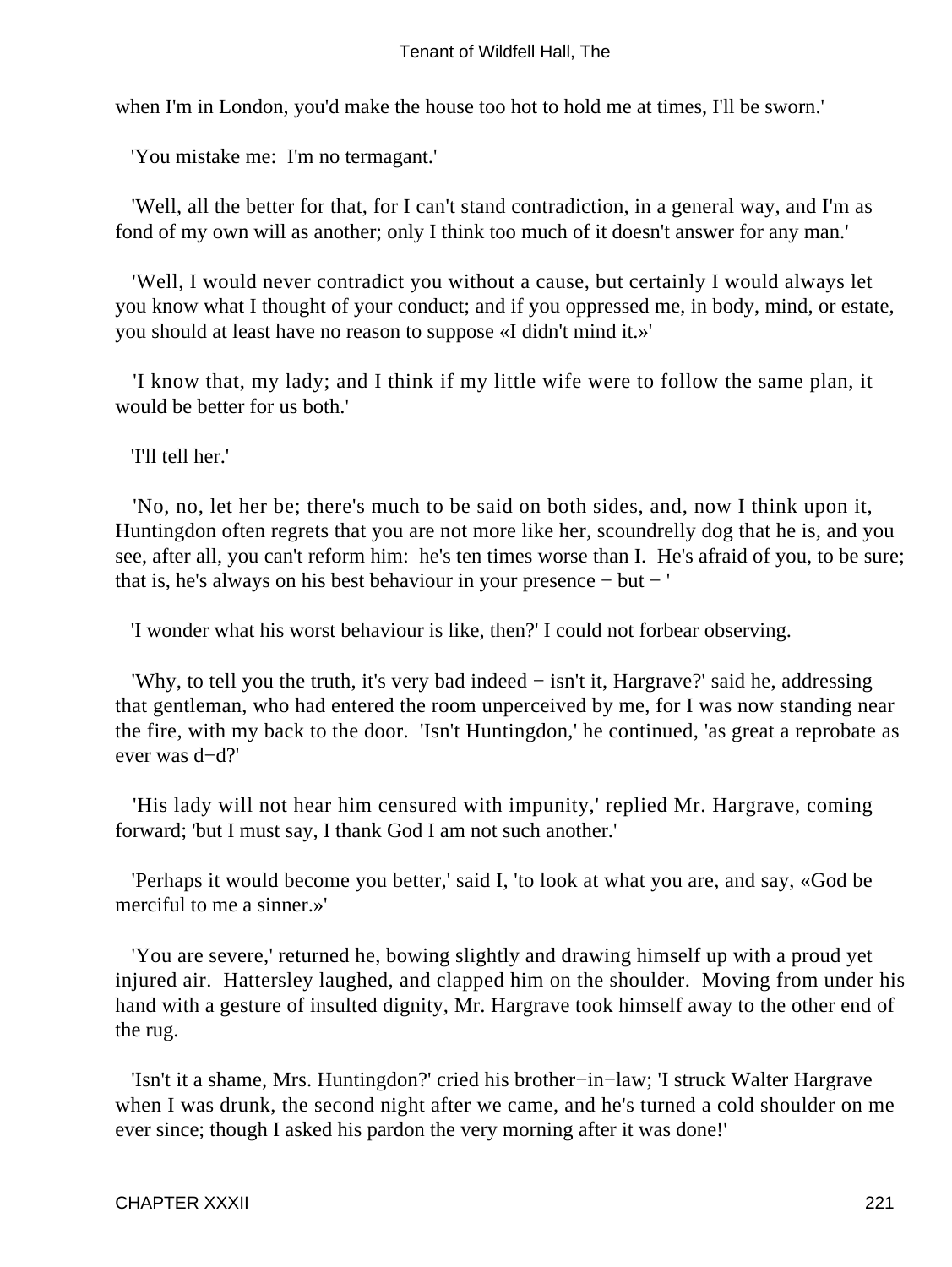'Your manner of asking it,' returned the other, 'and the clearness with which you remembered the whole transaction, showed you were not too drunk to be fully conscious of what you were about, and quite responsible for the deed.'

 'You wanted to interfere between me and my wife,' grumbled Hattersley, 'and that is enough to provoke any man.'

'You justify it, then?' said his opponent, darting upon him a most vindictive glance.

 'No, I tell you I wouldn't have done it if I hadn't been under excitement; and if you choose to bear malice for it after all the handsome things I've said, do so and be d−d!'

 'I would refrain from such language in a lady's presence, at least,' said Mr. Hargrave, hiding his anger under a mask of disgust.

 'What have I said?' returned Hattersley: 'nothing but heaven's truth. He will be damned, won't he, Mrs. Huntingdon, if he doesn't forgive his brother's trespasses?'

'You ought to forgive him, Mr. Hargrave, since he asks you,' said I.

 'Do you say so? Then I will!' And, smiling almost frankly, he stepped forward and offered his hand. It was immediately clasped in that of his relative, and the reconciliation was apparently cordial on both sides.

 'The affront,' continued Hargrave, turning to me, 'owed half its bitterness to the fact of its being offered in your presence; and since you bid me forgive it, I will, and forget it too.'

 'I guess the best return I can make will be to take myself off,' muttered Hattersley, with a broad grin. His companion smiled, and he left the room. This put me on my guard. Mr. Hargrave turned seriously to me, and earnestly began, –

 'Dear Mrs. Huntingdon, how I have longed for, yet dreaded, this hour! Do not be alarmed,' he added, for my face was crimson with anger: 'I am not about to offend you with any useless entreaties or complaints. I am not going to presume to trouble you with the mention of my own feelings or your perfections, but I have something to reveal to you which you ought to know, and which, yet, it pains me inexpressibly − '

'Then don't trouble yourself to reveal it!'

'But it is of importance − '

 'If so I shall hear it soon enough, especially if it is bad news, as you seem to consider it. At present I am going to take the children to the nursery.'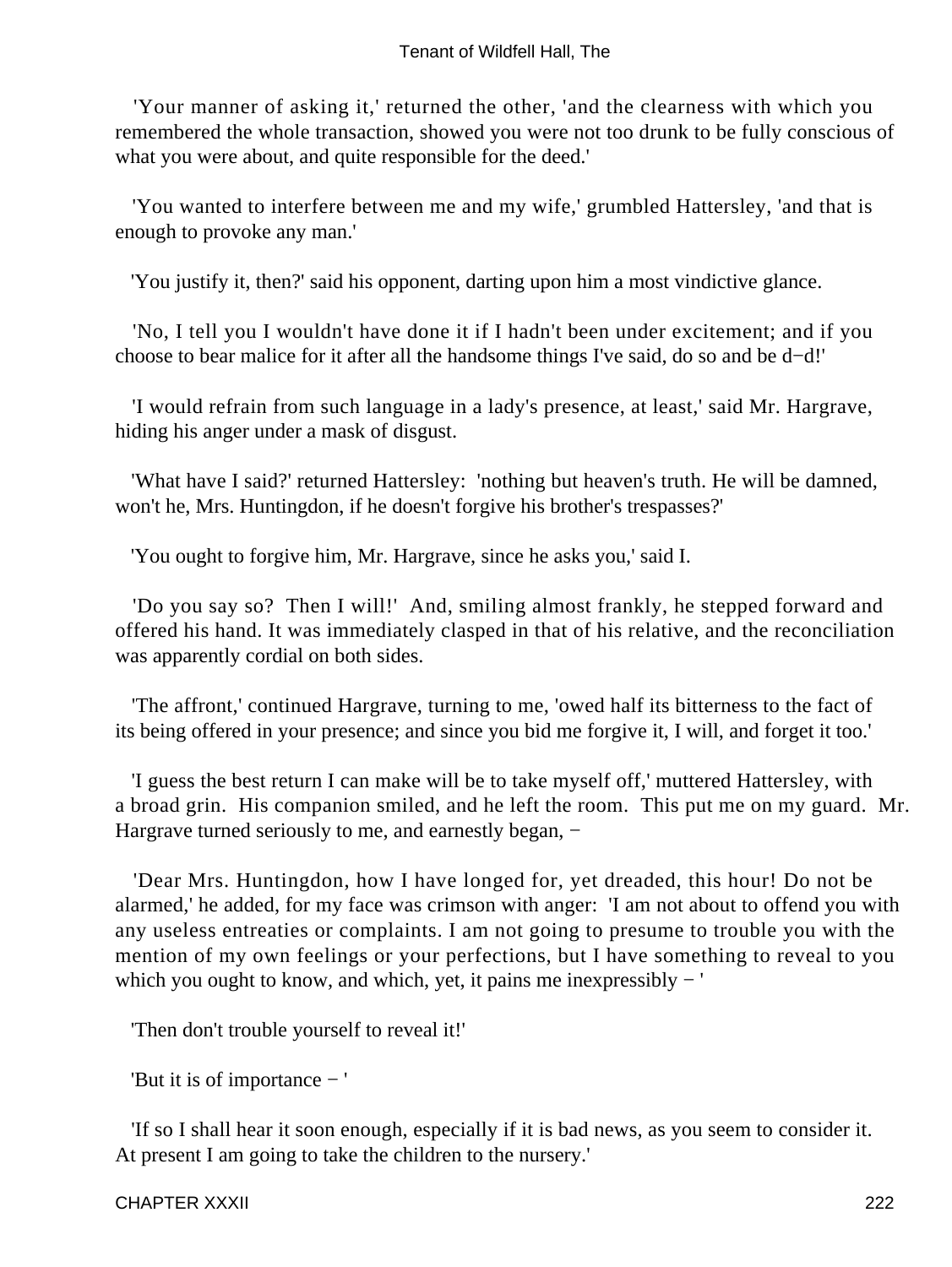'But can't you ring and send them?'

'No; I want the exercise of a run to the top of the house. Come, Arthur.'

'But you will return?'

'Not yet; don't wait.'

'Then when may I see you again?'

'At lunch,' said I, departing with little Helen in one arm and leading Arthur by the hand.

 He turned away, muttering some sentence of impatient censure or complaint, in which 'heartless' was the only distinguishable word.

 'What nonsense is this, Mr. Hargrave?' said I, pausing in the doorway. 'What do you mean?'

 'Oh, nothing; I did not intend you should hear my soliloquy. But the fact is, Mrs. Huntingdon, I have a disclosure to make, painful for me to offer as for you to hear; and I want you to give me a few minutes of your attention in private at any time and place you like to appoint. It is from no selfish motive that I ask it, and not for any cause that could alarm your superhuman purity: therefore you need not kill me with that look of cold and pitiless disdain. I know too well the feelings with which the bearers of bad tidings are commonly regarded not to − '

 'What is this wonderful piece of intelligence?' said I, impatiently interrupting him. 'If it is anything of real importance, speak it in three words before I go.'

'In three words I cannot. Send those children away and stay with me.'

 'No; keep your bad tidings to yourself. I know it is something I don't want to hear, and something you would displease me by telling.'

 'You have divined too truly, I fear; but still, since I know it, I feel it my duty to disclose it to you.'

 'Oh, spare us both the infliction, and I will exonerate you from the duty. You have offered to tell; I have refused to hear: my ignorance will not be charged on you.'

 'Be it so: you shall not hear it from me. But if the blow fall too suddenly upon you when it comes, remember I wished to soften it!'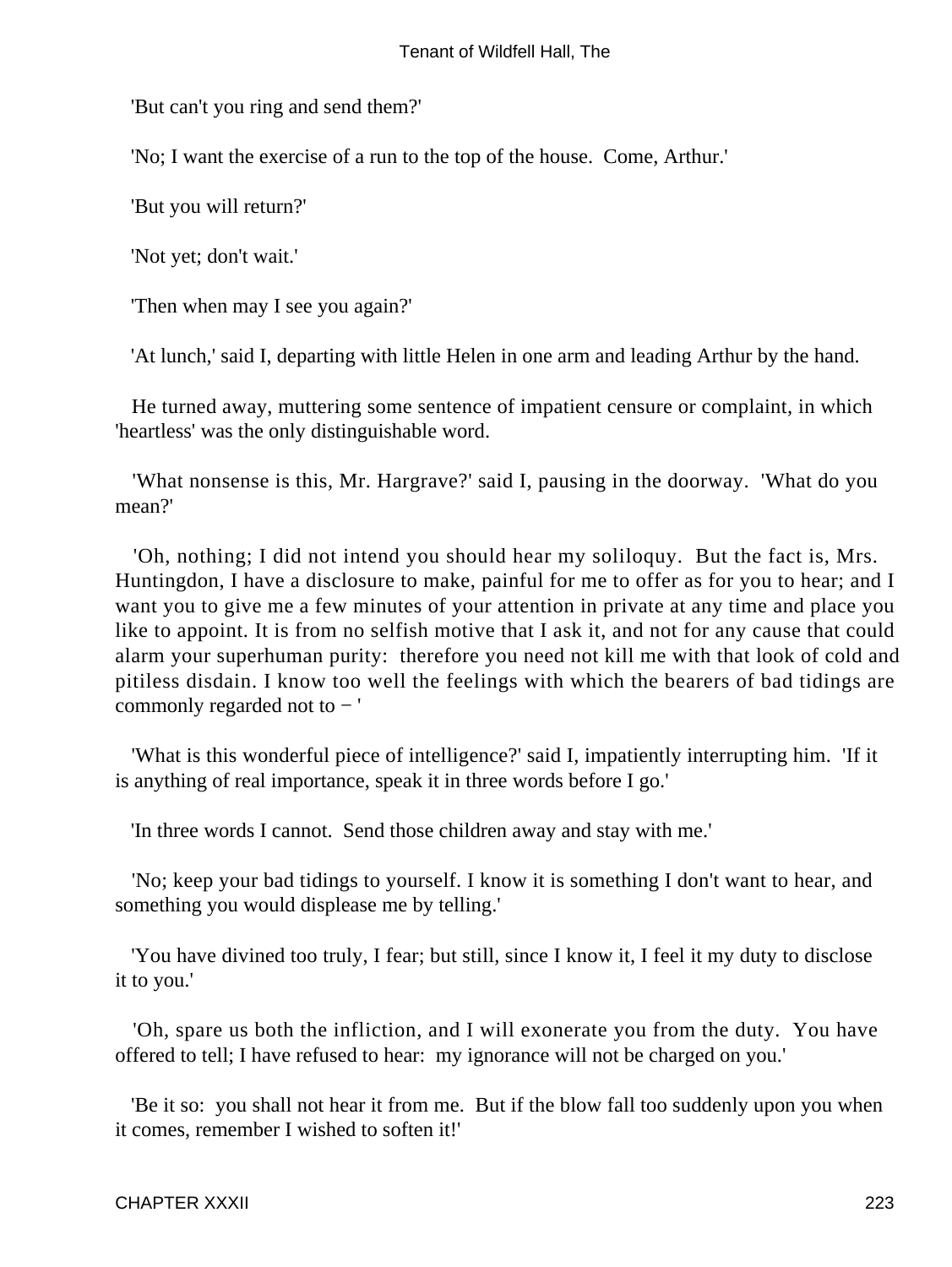I left him. I was determined his words should not alarm me. What could he, of all men, have to reveal that was of importance for me to hear? It was no doubt some exaggerated tale about my unfortunate husband that he wished to make the most of to serve his own bad purposes.

 6th. − He has not alluded to this momentous mystery since, and I have seen no reason to repent of my unwillingness to hear it. The threatened blow has not been struck yet, and I do not greatly fear it. At present I am pleased with Arthur: he has not positively disgraced himself for upwards of a fortnight, and all this last week has been so very moderate in his indulgence at table that I can perceive a marked difference in his general temper and appearance. Dare I hope this will continue?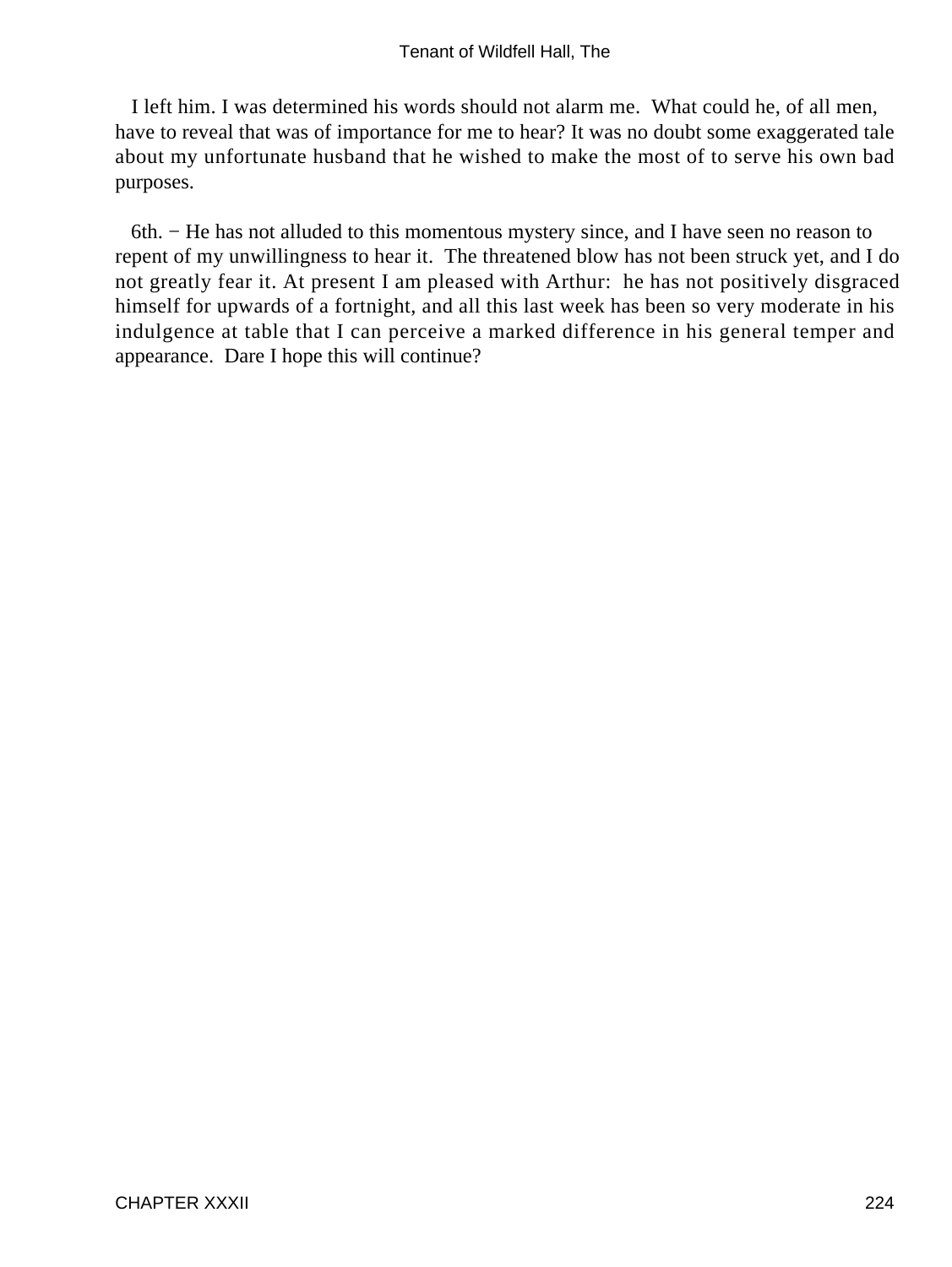# **[CHAPTER XXXIII](#page-379-0)**

*S*eventh. − Yes, I will hope! To−night I heard Grimsby and Hattersley grumbling together about the inhospitality of their host. They did not know I was near, for I happened to be standing behind the curtain in the bow of the window, watching the moon rising over the clump of tall dark elm−trees below the lawn, and wondering why Arthur was so sentimental as to stand without, leaning against the outer pillar of the portico, apparently watching it too.

 'So, I suppose we've seen the last of our merry carousals in this house,' said Mr. Hattersley; 'I thought his good−fellowship wouldn't last long. But,' added he, laughing, 'I didn't expect it would meet its end this way. I rather thought our pretty hostess would be setting up her porcupine quills, and threatening to turn us out of the house if we didn't mind our manners.'

 'You didn't foresee this, then?' answered Grimsby, with a guttural chuckle. 'But he'll change again when he's sick of her. If we come here a year or two hence, we shall have all our own way, you'll see.'

 'I don't know,' replied the other: 'she's not the style of woman you soon tire of. But be that as it may, it's devilish provoking now that we can't be jolly, because he chooses to be on his good behaviour.'

 'It's all these cursed women!' muttered Grimsby: 'they're the very bane of the world! They bring trouble and discomfort wherever they come, with their false, fair faces and their deceitful tongues.'

 At this juncture I issued from my retreat, and smiling on Mr. Grimsby as I passed, left the room and went out in search of Arthur. Having seen him bend his course towards the shrubbery, I followed him thither, and found him just entering the shadowy walk. I was so light of heart, so overflowing with affection, that I sprang upon him and clasped him in my arms. This startling conduct had a singular effect upon him: first, he murmured, 'Bless you, darling!' and returned my close embrace with a fervour like old times, and then he started, and, in a tone of absolute terror, exclaimed, 'Helen! what the devil is this?' and I saw, by the faint light gleaming through the overshadowing tree, that he was positively pale with the shock.

 How strange that the instinctive impulse of affection should come first, and then the shock of the surprise! It shows, at least, that the affection is genuine: he is not sick of me yet.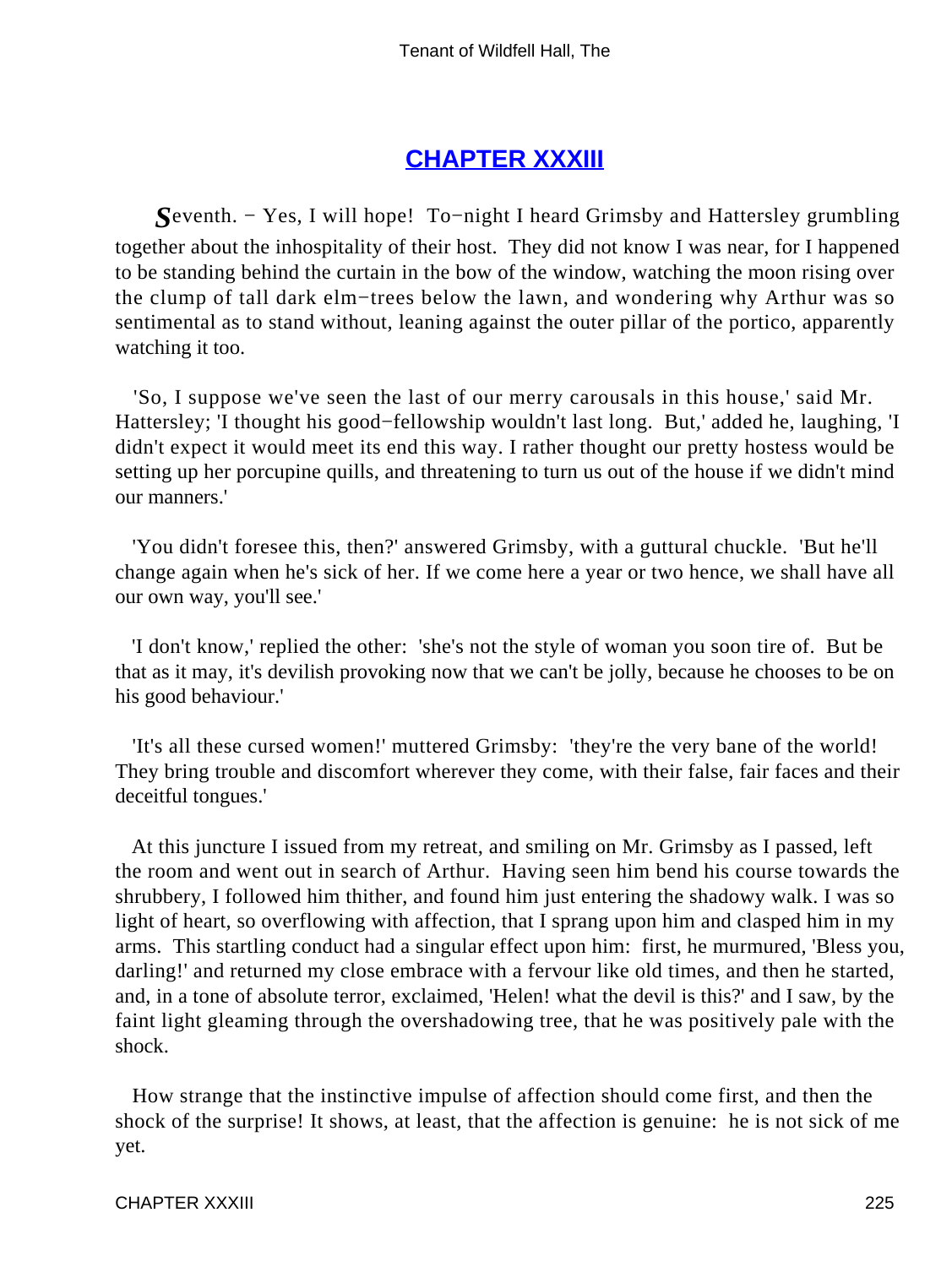'I startled you, Arthur,' said I, laughing in my glee. 'How nervous you are!'

 'What the deuce did you do it for?' cried he, quite testily, extricating himself from my arms, and wiping his forehead with his handkerchief. 'Go back, Helen − go back directly! You'll get your death of cold!'

 'I won't, till I've told you what I came for. They are blaming you, Arthur, for your temperance and sobriety, and I'm come to thank you for it. They say it is all «these cursed women,» and that we are the bane of the world; but don't let them laugh or grumble you out of your good resolutions, or your affection for me.'

 He laughed. I squeezed him in my arms again, and cried in tearful earnest, 'Do, do persevere! and I'll love you better than ever I did before!'

 'Well, well, I will!' said he, hastily kissing me. 'There, now, go. You mad creature, how could you come out in your light evening dress this chill autumn night?'

'It is a glorious night,' said I.

'It is a night that will give you your death, in another minute. Run away, do!'

 'Do you see my death among those trees, Arthur?' said I, for he was gazing intently at the shrubs, as if he saw it coming, and I was reluctant to leave him, in my new−found happiness and revival of hope and love. But he grew angry at my delay, so I kissed him and ran back to the house.

 I was in such a good humour that night: Milicent told me I was the life of the party, and whispered she had never seen me so brilliant. Certainly, I talked enough for twenty, and smiled upon them all. Grimsby, Hattersley, Hargrave, Lady Lowborough, all shared my sisterly kindness. Grimsby stared and wondered; Hattersley laughed and jested (in spite of the little wine he had been suffered to imbibe), but still behaved as well as he knew how. Hargrave and Annabella, from different motives and in different ways, emulated me, and doubtless both surpassed me, the former in his discursive versatility and eloquence, the latter in boldness and animation at least. Milicent, delighted to see her husband, her brother, and her over−estimated friend acquitting themselves so well, was lively and gay too, in her quiet way. Even Lord Lowborough caught the general contagion: his dark greenish eyes were lighted up beneath their moody brows; his sombre countenance was beautified by smiles; all traces of gloom and proud or cold reserve had vanished for the time; and he astonished us all, not only by his general cheerfulness and animation, but by the positive flashes of true force and brilliance he emitted from time to time. Arthur did not talk much, but he laughed, and listened to the rest, and was in perfect good−humour, though not excited by wine. So that, altogether, we made a very merry, innocent, and entertaining party.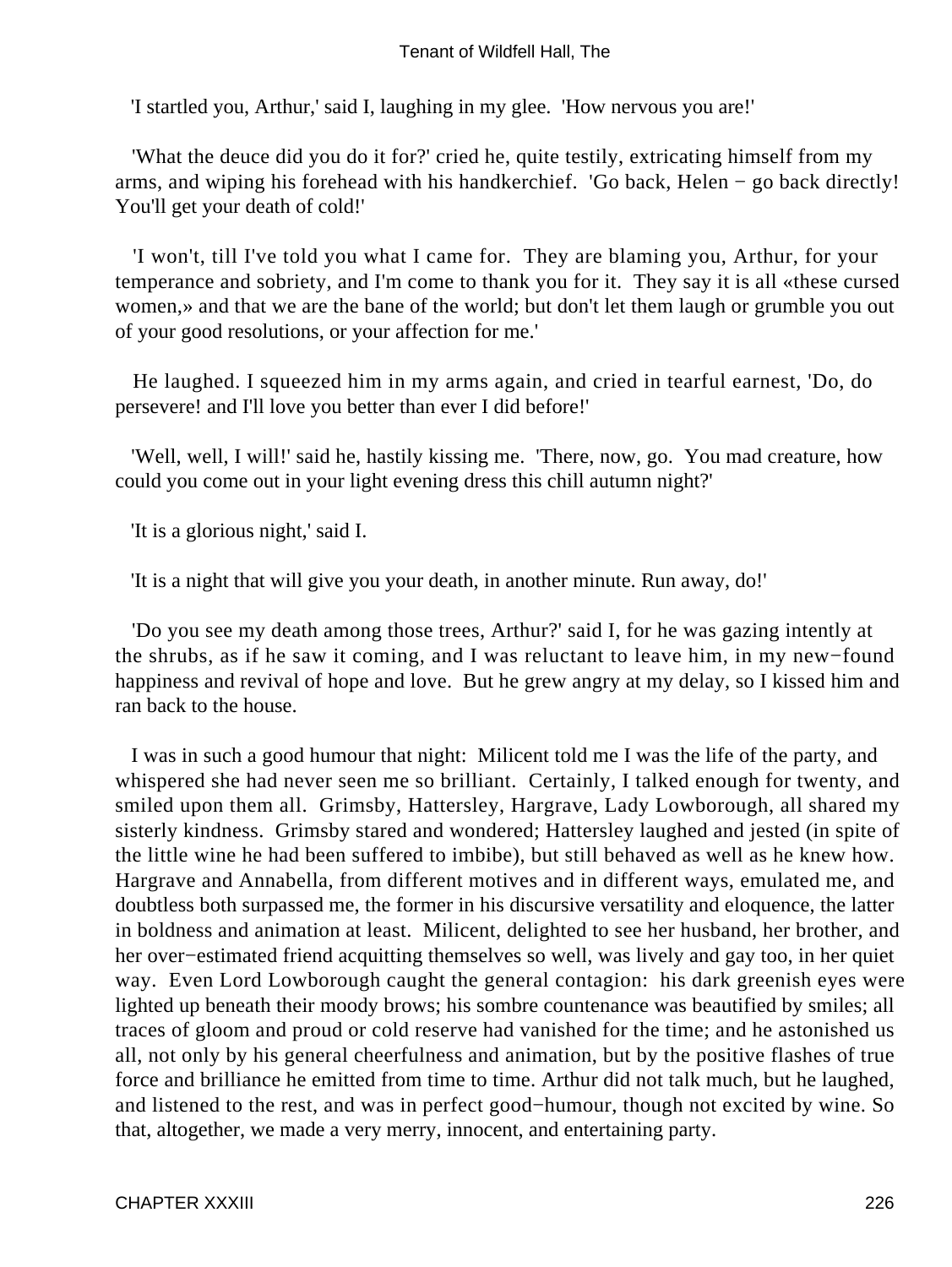9th. – Yesterday, when Rachel came to dress me for dinner, I saw that she had been crying. I wanted to know the cause of it, but she seemed reluctant to tell. Was she unwell? No. Had she heard bad news from her friends? No. Had any of the servants vexed her?

'Oh, no, ma'am!' she answered; 'it's not for myself.'

'What then, Rachel? Have you been reading novels?'

 'Bless you, no!' said she, with a sorrowful shake of the head; and then she sighed and continued: 'But to tell you the truth, ma'am, I don't like master's ways of going on.'

'What do you mean, Rachel? He's going on very properly at present.'

'Well, ma'am, if you think so, it's right.'

 And she went on dressing my hair, in a hurried way, quite unlike her usual calm, collected manner, murmuring, half to herself, she was sure it was beautiful hair: she 'could like to see 'em match it.' When it was done, she fondly stroked it, and gently patted my head.

 'Is that affectionate ebullition intended for my hair, or myself, nurse?' said I, laughingly turning round upon her; but a tear was even now in her eye.

'What do you mean, Rachel?' I exclaimed.

'Well, ma'am, I don't know; but if − '

'If what?'

 'Well, if I was you, I wouldn't have that Lady Lowborough in the house another minute − not another minute I wouldn't!

 I was thunderstruck; but before I could recover from the shock sufficiently to demand an explanation, Milicent entered my room, as she frequently does when she is dressed before me; and she stayed with me till it was time to go down. She must have found me a very unsociable companion this time, for Rachel's last words rang in my ears. But still I hoped, I trusted they had no foundation but in some idle rumour of the servants from what they had seen in Lady Lowborough's manner last month; or perhaps from something that had passed between their master and her during her former visit. At dinner I narrowly observed both her and Arthur, and saw nothing extraordinary in the conduct of either, nothing calculated to excite suspicion, except in distrustful minds, which mine was not, and therefore I would not suspect.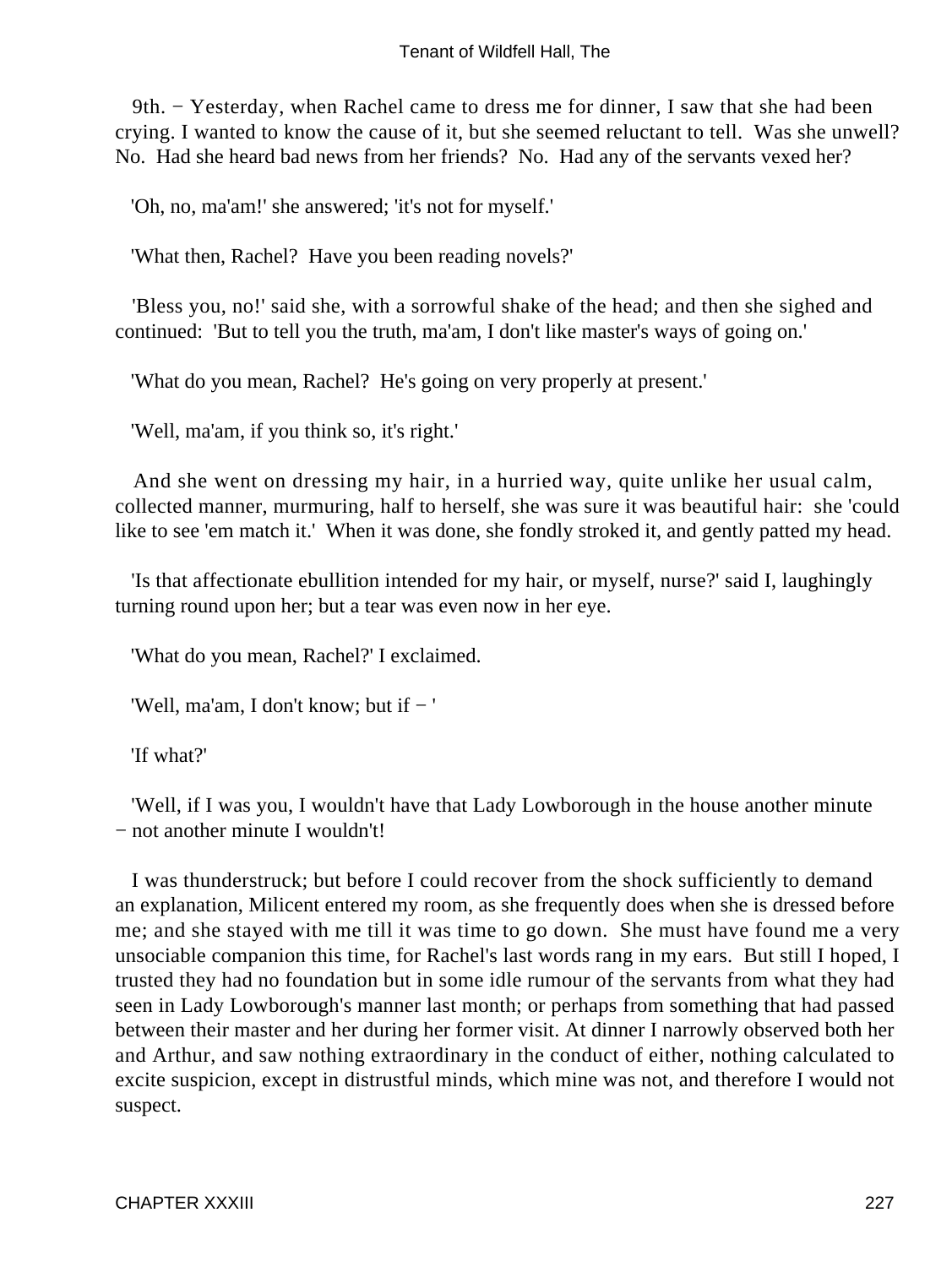Almost immediately after dinner Annabella went out with her husband to share his moonlight ramble, for it was a splendid evening like the last. Mr. Hargrave entered the drawing−room a little before the others, and challenged me to a game of chess. He did it without any of that sad but proud humility he usually assumes in addressing me, unless he is excited with wine. I looked at his face to see if that was the case now. His eye met mine keenly, but steadily: there was something about him I did not understand, but he seemed sober enough. Not choosing to engage with him, I referred him to Milicent.

 'She plays badly,' said he, 'I want to match my skill with yours. Come now! you can't pretend you are reluctant to lay down your work. I know you never take it up except to pass an idle hour, when there is nothing better you can do.'

 'But chess−players are so unsociable,' I objected; 'they are no company for any but themselves.'

'There is no one here but Milicent, and she − '

 'Oh, I shall be delighted to watch you!' cried our mutual friend. 'Two such players − it will be quite a treat! I wonder which will conquer.'

I consented.

 'Now, Mrs. Huntingdon,' said Hargrave, as he arranged the men on the board, speaking distinctly, and with a peculiar emphasis, as if he had a double meaning to all his words, 'you are a good player, but I am a better: we shall have a long game, and you will give me some trouble; but I can be as patient as you, and in the end I shall certainly win.' He fixed his eyes upon me with a glance I did not like, keen, crafty, bold, and almost impudent; – already half triumphant in his anticipated success.

 'I hope not, Mr. Hargrave!' returned I, with vehemence that must have startled Milicent at least; but he only smiled and murmured, 'Time will show.'

We set to work: he sufficiently interested in the game, but calm and fearless in the consciousness of superior skill: I, intensely eager to disappoint his expectations, for I considered this the type of a more serious contest, as I imagined he did, and I felt an almost superstitious dread of being beaten: at all events, I could ill endure that present success should add one tittle to his conscious power (his insolent self−confidence I ought to say), or encourage for a moment his dream of future conquest. His play was cautious and deep, but I struggled hard against him. For some time the combat was doubtful: at length, to my joy, the victory seemed inclining to my side: I had taken several of his best pieces, and manifestly baffled his projects. He put his hand to his brow and paused, in evident perplexity. I rejoiced in my advantage, but dared not glory in it yet. At length, he lifted his head, and quietly making his move, looked at me and said, calmly, 'Now you think you will win, don't you?'

CHAPTER XXXIII 228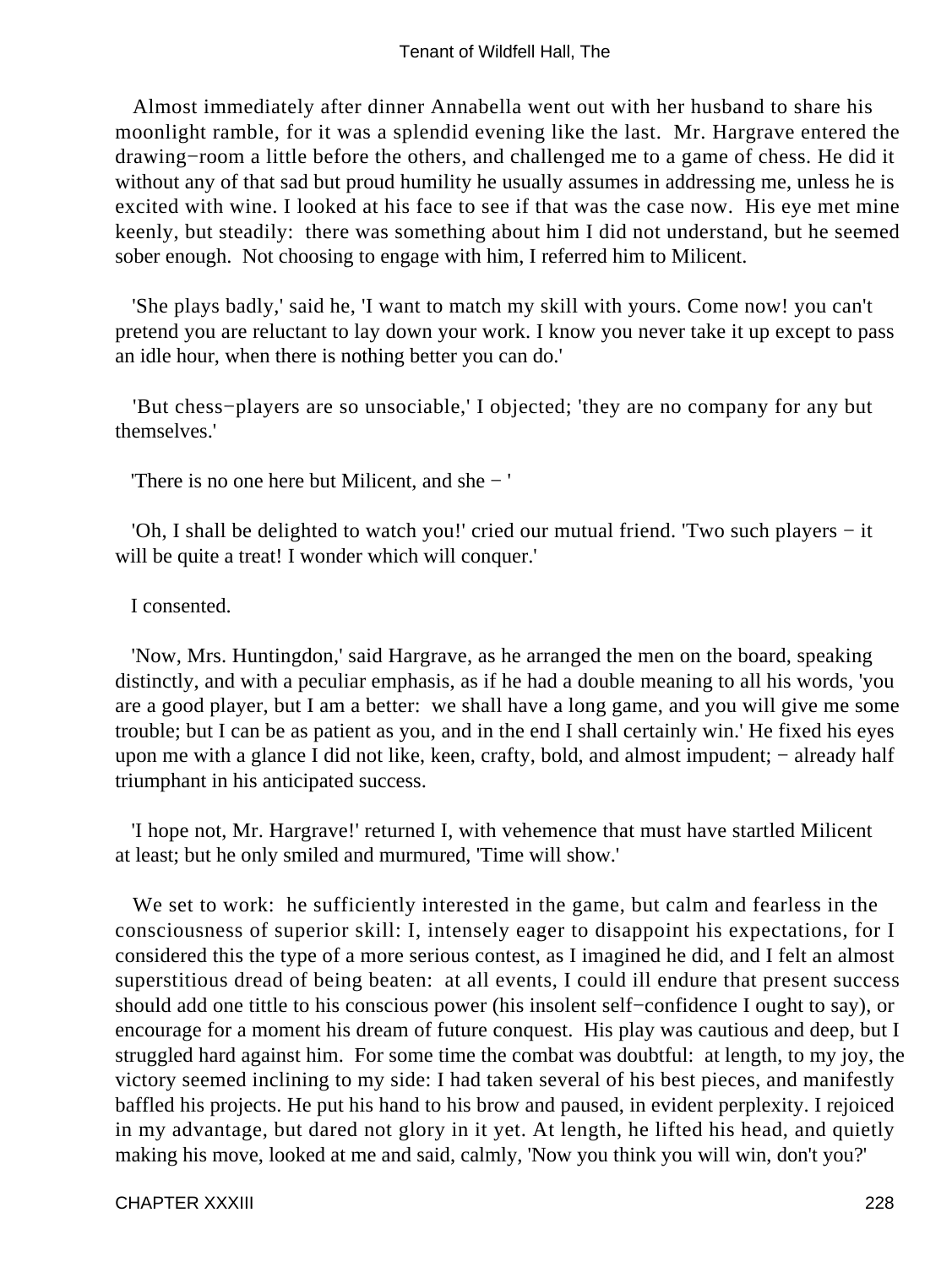'I hope so,' replied I, taking his pawn that he had pushed into the way of my bishop with so careless an air that I thought it was an oversight, but was not generous enough, under the circumstances, to direct his attention to it, and too heedless, at the moment, to foresee the after−consequences of my move.

 'It is those bishops that trouble me,' said he; 'but the bold knight can overleap the reverend gentlemen,' taking my last bishop with his knight; 'and now, those sacred persons once removed, I shall carry all before me.'

'Oh, Walter, how you talk!' cried Milicent; 'she has far more pieces than you still.'

 'I intend to give you some trouble yet,' said I; 'and perhaps, sir, you will find yourself checkmated before you are aware. Look to your queen.'

 The combat deepened. The game was a long one, and I did give him some trouble: but he was a better player than I.

 'What keen gamesters you are!' said Mr. Hattersley, who had now entered, and been watching us for some time. 'Why, Mrs. Huntingdon, your hand trembles as if you had staked your all upon it! and, Walter, you dog, you look as deep and cool as if you were certain of success, and as keen and cruel as if you would drain her heart's blood! But if I were you, I wouldn't beat her, for very fear: she'll hate you if you do − she will, by heaven! I see it in her eye.'

 'Hold your tongue, will you?' said I: his talk distracted me, for I was driven to extremities. A few more moves, and I was inextricably entangled in the snare of my antagonist.

 'Check,' cried he: I sought in agony some means of escape. 'Mate!' he added, quietly, but with evident delight. He had suspended the utterance of that last fatal syllable the better to enjoy my dismay. I was foolishly disconcerted by the event. Hattersley laughed; Milicent was troubled to see me so disturbed. Hargrave placed his hand on mine that rested on the table, and squeezing it with a firm but gentle pressure, murmured, 'Beaten, beaten!' and gazed into my face with a look where exultation was blended with an expression of ardour and tenderness yet more insulting.

'No, never, Mr. Hargrave!' exclaimed I, quickly withdrawing my hand.

 'Do you deny?' replied he, smilingly pointing to the board. 'No, no,' I answered, recollecting how strange my conduct must appear: 'you have beaten me in that game.'

'Will you try another, then?'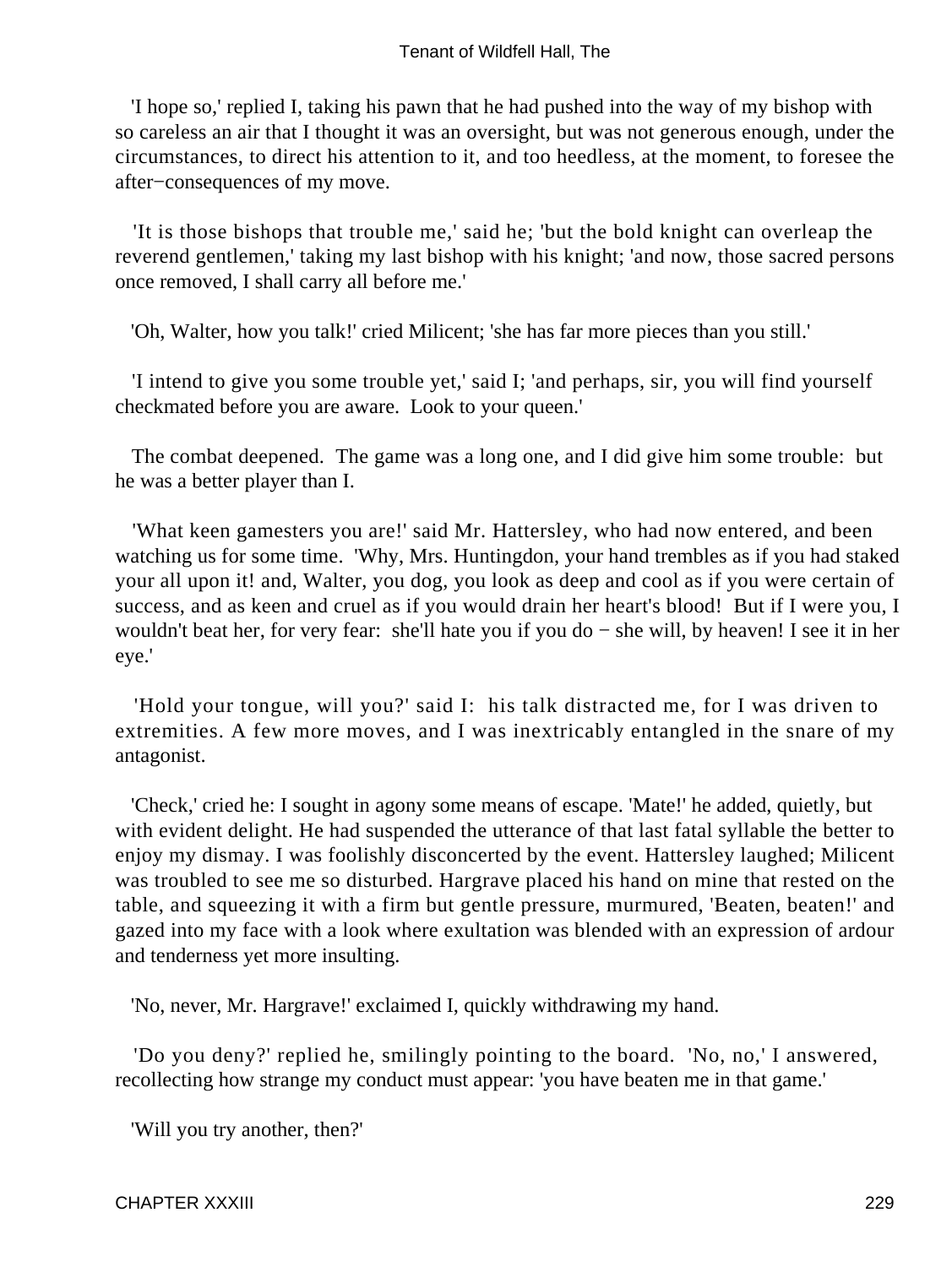'No.'

'You acknowledge my superiority?'

'Yes, as a chess−player.'

I rose to resume my work.

'Where is Annabella?' said Hargrave, gravely, after glancing round the room.

'Gone out with Lord Lowborough,' answered I, for he looked at me for a reply.

'And not yet returned!' he said, seriously.

'I suppose not.'

'Where is Huntingdon?' looking round again.

 'Gone out with Grimsby, as you know,' said Hattersley, suppressing a laugh, which broke forth as he concluded the sentence. Why did he laugh? Why did Hargrave connect them thus together? Was it true, then? And was this the dreadful secret he had wished to reveal to me? I must know, and that quickly. I instantly rose and left the room to go in search of Rachel and demand an explanation of her words; but Mr. Hargrave followed me into the anteroom, and before I could open its outer door, gently laid his hand upon the lock. 'May I tell you something, Mrs. Huntingdon?' said he, in a subdued tone, with serious, downcast eyes.

 'If it be anything worth hearing,' replied I, struggling to be composed, for I trembled in every limb.

 He quietly pushed a chair towards me. I merely leant my hand upon it, and bid him go on.

 'Do not be alarmed,' said he: 'what I wish to say is nothing in itself; and I will leave you to draw your own inferences from it. You say that Annabella is not yet returned?'

 'Yes, yes − go on!' said I, impatiently; for I feared my forced calmness would leave me before the end of his disclosure, whatever it might be.

'And you hear,' continued he, 'that Huntingdon is gone out with Grimsby?'

'Well?'

CHAPTER XXXIII 230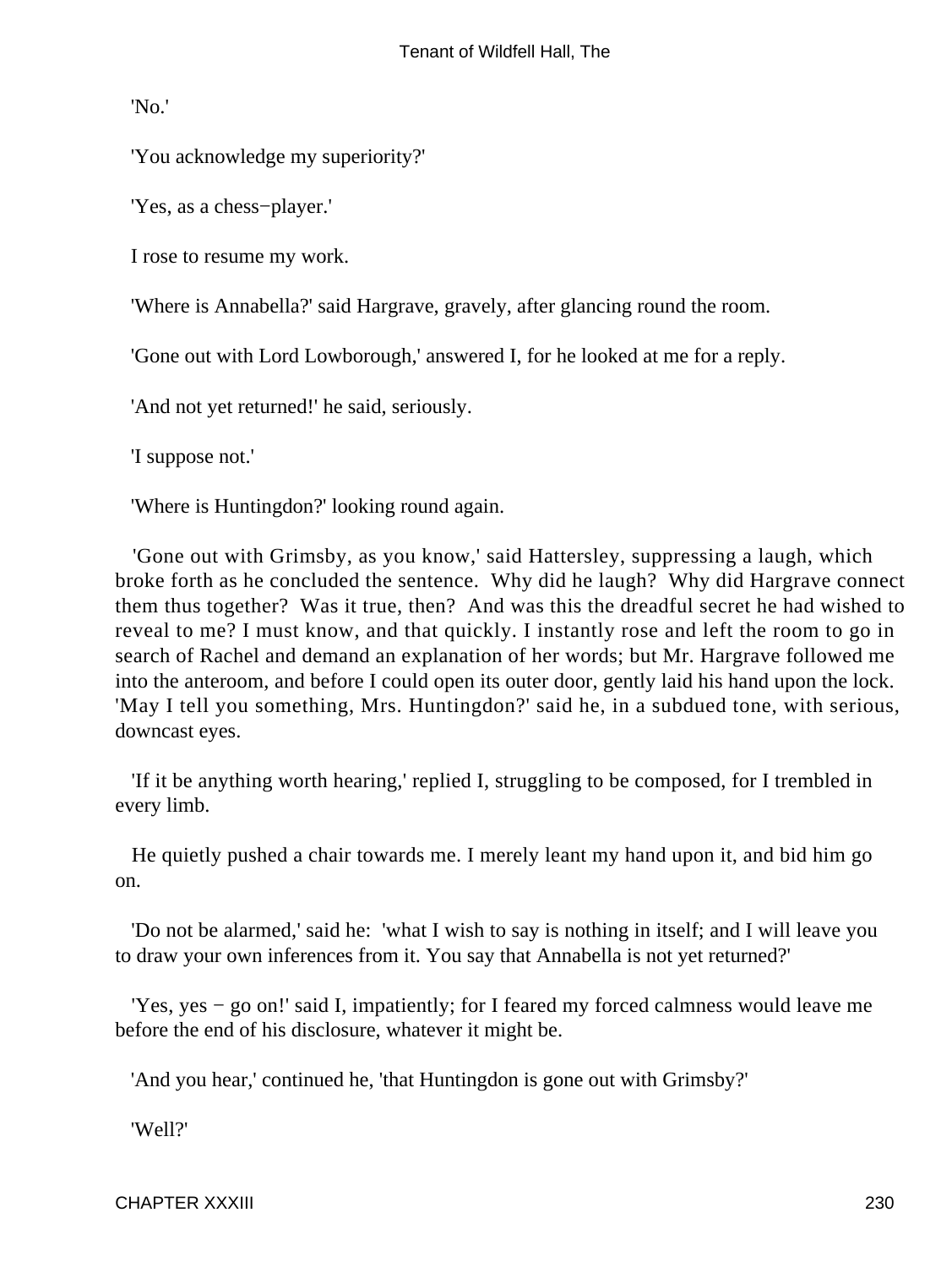'I heard the latter say to your husband − or the man who calls himself so − '

'Go on, sir!'

He bowed submissively, and continued: 'I heard him say, – «I shall manage it, you'll see! They're gone down by the water; I shall meet them there, and tell him I want a bit of talk with him about some things that we needn't trouble the lady with; and she'll say she can be walking back to the house; and then I shall apologise, you know, and all that, and tip her a wink to take the way of the shrubbery. I'll keep him talking there, about those matters I mentioned, and anything else I can think of, as long as I can, and then bring him round the other way, stopping to look at the trees, the fields, and anything else I can find to discourse of.»' Mr. Hargrave paused, and looked at me.

 Without a word of comment or further questioning, I rose, and darted from the room and out of the house. The torment of suspense was not to be endured: I would not suspect my husband falsely, on this man's accusation, and I would not trust him unworthily − I must know the truth at once. I flew to the shrubbery. Scarcely had I reached it, when a sound of voices arrested my breathless speed.

'We have lingered too long; he will be back,' said Lady Lowborough's voice.

 'Surely not, dearest!' was his reply; 'but you can run across the lawn, and get in as quietly as you can; I'll follow in a while.'

 My knees trembled under me; my brain swam round. I was ready to faint. She must not see me thus. I shrunk among the bushes, and leant against the trunk of a tree to let her pass.

 'Ah, Huntingdon!' said she reproachfully, pausing where I had stood with him the night before − 'it was here you kissed that woman!' she looked back into the leafy shade. Advancing thence, he answered, with a careless laugh, −

 'Well, dearest, I couldn't help it. You know I must keep straight with her as long as I can. Haven't I seen you kiss your dolt of a husband scores of times? − and do I ever complain?'

 'But tell me, don't you love her still − a little?' said she, placing her hand on his arm, looking earnestly in his face − for I could see them, plainly, the moon shining full upon them from between the branches of the tree that sheltered me.

'Not one bit, by all that's sacred!' he replied, kissing her glowing cheek.

 'Good heavens, I must be gone!' cried she, suddenly breaking from him, and away she flew.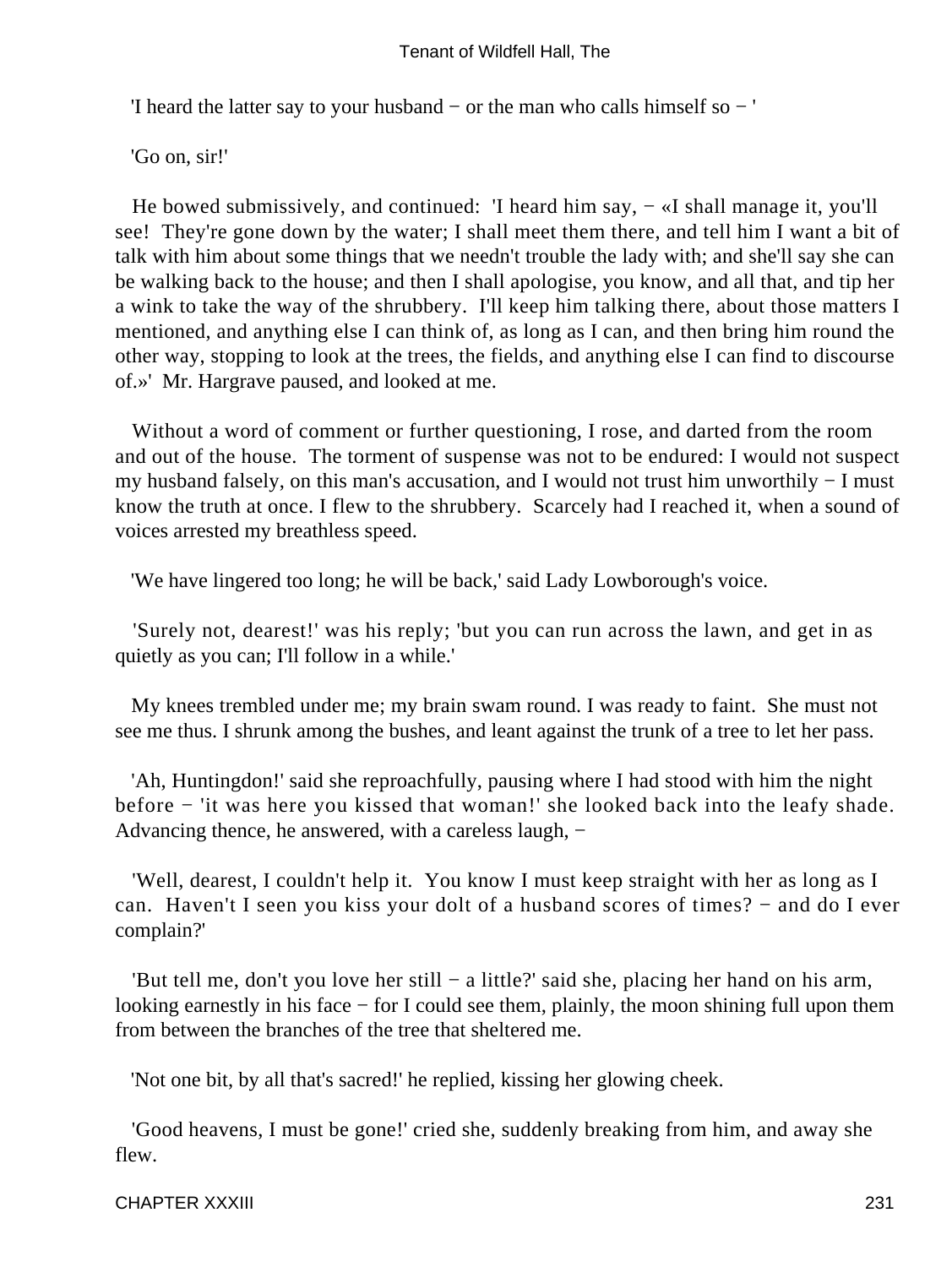There he stood before me; but I had not strength to confront him now: my tongue cleaved to the roof of my mouth; I was well−nigh sinking to the earth, and I almost wondered he did not hear the beating of my heart above the low sighing of the wind and the fitful rustle of the falling leaves. My senses seemed to fail me, but still I saw his shadowy form pass before me, and through the rushing sound in my ears I distinctly heard him say, as he stood looking up the lawn, − 'There goes the fool! Run, Annabella, run! There – in with you! Ah, − he didn't see! That's right, Grimsby, keep him back!' And even his low laugh reached me as he walked away.

 'God help me now!' I murmured, sinking on my knees among the damp weeds and brushwood that surrounded me, and looking up at the moonlit sky, through the scant foliage above. It seemed all dim and quivering now to my darkened sight. My burning, bursting heart strove to pour forth its agony to God, but could not frame its anguish into prayer; until a gust of wind swept over me, which, while it scattered the dead leaves, like blighted hopes, around, cooled my forehead, and seemed a little to revive my sinking frame. Then, while I lifted up my soul in speechless, earnest supplication, some heavenly influence seemed to strengthen me within: I breathed more freely; my vision cleared; I saw distinctly the pure moon shining on, and the light clouds skimming the clear, dark sky; and then I saw the eternal stars twinkling down upon me; I knew their God was mine, and He was strong to save and swift to hear. 'I will never leave thee, nor forsake thee,' seemed whispered from above their myriad orbs. No, no; I felt He would not leave me comfortless: in spite of earth and hell I should have strength for all my trials, and win a glorious rest at last!

 Refreshed, invigorated, if not composed, I rose and returned to the house. Much of my new−born strength and courage forsook me, I confess, as I entered it, and shut out the fresh wind and the glorious sky: everything I saw and heard seemed to sicken my heart – the hall, the lamp, the staircase, the doors of the different apartments, the social sound of talk and laughter from the drawing− room. How could I bear my future life! In this house, among those people − oh, how could I endure to live! John just then entered the hall, and seeing me, told me he had been sent in search of me, adding that he had taken in the tea, and master wished to know if I were coming.

 'Ask Mrs. Hattersley to be so kind as to make the tea, John,' said I. 'Say I am not well to−night, and wish to be excused.'

 I retired into the large, empty dining−room, where all was silence and darkness, but for the soft sighing of the wind without, and the faint gleam of moonlight that pierced the blinds and curtains; and there I walked rapidly up and down, thinking of my bitter thoughts alone. How different was this from the evening of yesterday! That, it seems, was the last expiring flash of my life's happiness. Poor, blinded fool that I was to be so happy! I could now see the reason of Arthur's strange reception of me in the shrubbery; the burst of kindness was for his paramour, the start of horror for his wife. Now, too, I could better understand the conversation between Hattersley and Grimsby; it was doubtless of his love for her they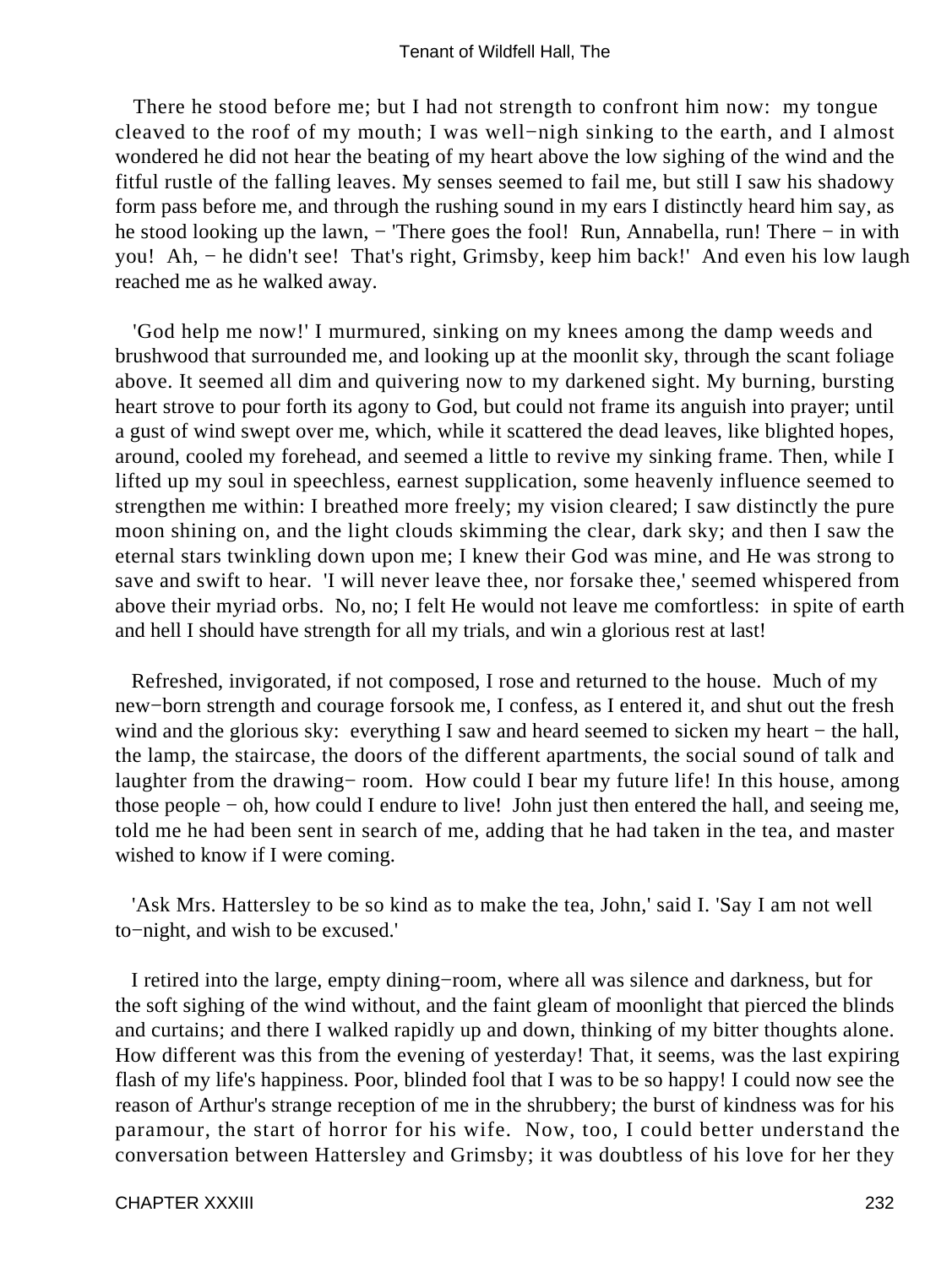spoke, not for me.

 I heard the drawing−room door open: a light quick step came out of the ante−room, crossed the hall, and ascended the stairs. It was Milicent, poor Milicent, gone to see how I was − no one else cared for me; but she still was kind. I shed no tears before, but now they came, fast and free. Thus she did me good, without approaching me. Disappointed in her search, I heard her come down, more slowly than she had ascended. Would she come in there, and find me out? No, she turned in the opposite direction and re− entered the drawing−room. I was glad, for I knew not how to meet her, or what to say. I wanted no confidante in my distress. I deserved none, and I wanted none. I had taken the burden upon myself; let me bear it alone.

 As the usual hour of retirement approached I dried my eyes, and tried to clear my voice and calm my mind. I must see Arthur to− night, and speak to him; but I would do it calmly: there should be no scene − nothing to complain or to boast of to his companions − nothing to laugh at with his lady−love. When the company were retiring to their chambers I gently opened the door, and just as he passed, beckoned him in.

 'What's to do with you, Helen?' said he. 'Why couldn't you come to make tea for us? and what the deuce are you here for, in the dark? What ails you, young woman: you look like a ghost!' he continued, surveying me by the light of his candle.

 'No matter,' I answered, 'to you; you have no longer any regard for me it appears; and I have no longer any for you.'

'Hal−lo! what the devil is this?' he muttered.

 'I would leave you to−morrow,' continued I, 'and never again come under this roof, but for my child' − I paused a moment to steady, my voice.

'What in the devil's name is this, Helen?' cried he. 'What can you be driving at?'

 'You know perfectly well. Let us waste no time in useless explanation, but tell me, will you  $-$ ?'

 He vehemently swore he knew nothing about it, and insisted upon hearing what poisonous old woman had been blackening his name, and what infamous lies I had been fool enough to believe.

 'Spare yourself the trouble of forswearing yourself and racking your brains to stifle truth with falsehood,' I coldly replied. 'I have trusted to the testimony of no third person. I was in the shrubbery this evening, and I saw and heard for myself.'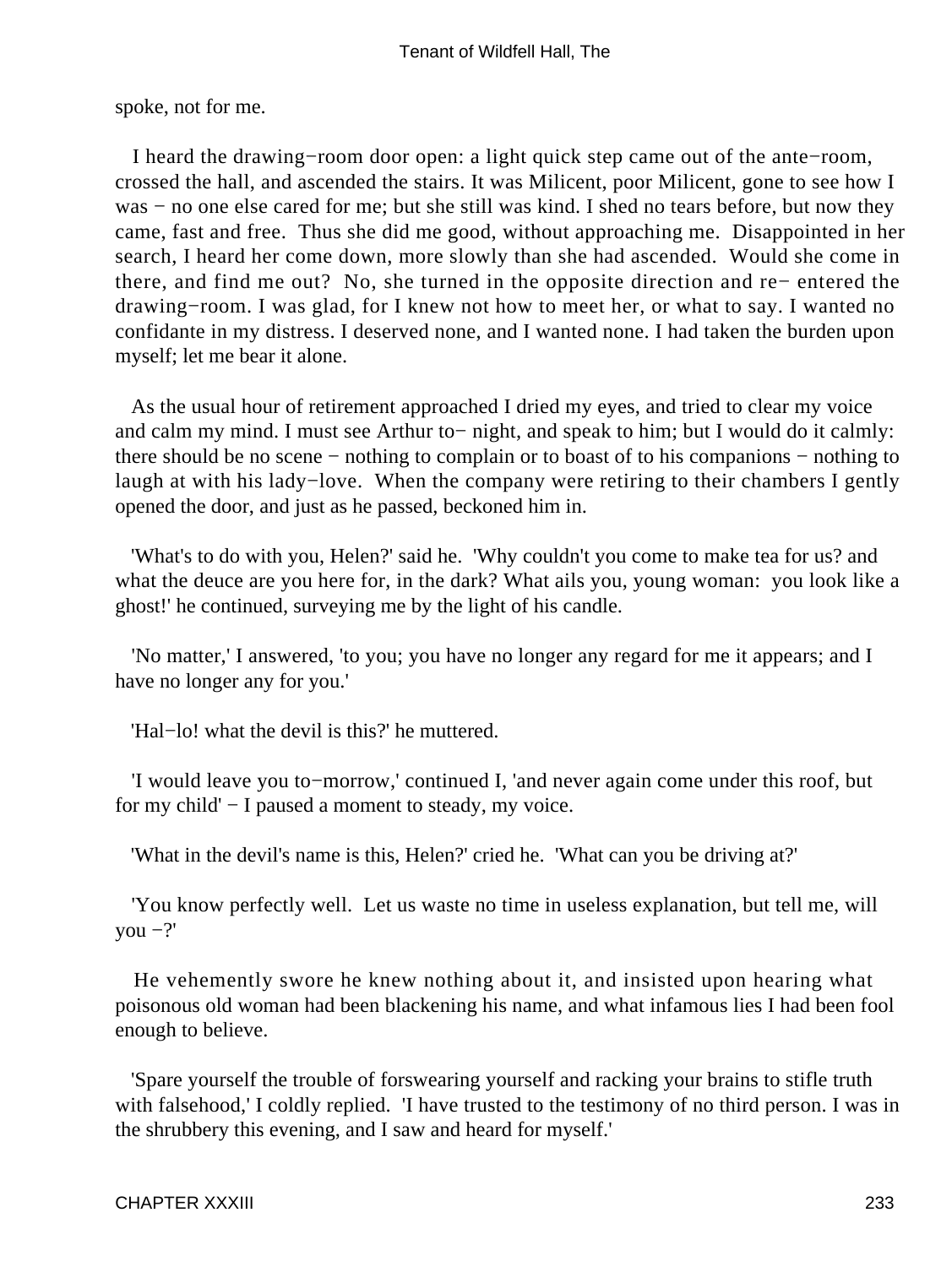This was enough. He uttered a suppressed exclamation of consternation and dismay, and muttering, 'I shall catch it now!' set down his candle on the nearest chair, and rearing his back against the wall, stood confronting me with folded arms.

 'Well, what then?' said he, with the calm insolence of mingled shamelessness and desperation.

 'Only this,' returned I; 'will you let me take our child and what remains of my fortune, and go?'

'Go where?'

 'Anywhere, where he will be safe from your contaminating influence, and I shall be delivered from your presence, and you from mine.'

'No.'

'Will you let me have the child then, without the money?'

 'No, nor yourself without the child. Do you think I'm going to be made the talk of the country for your fastidious caprices?'

 'Then I must stay here, to be hated and despised. But henceforth we are husband and wife only in the name.'

'Very good.'

 'I am your child's mother, and your housekeeper, nothing more. So you need not trouble yourself any longer to feign the love you cannot feel: I will exact no more heartless caresses from you, nor offer nor endure them either. I will not be mocked with the empty husk of conjugal endearments, when you have given the substance to another!'

'Very good, if you please. We shall see who will tire first, my lady.'

 'If I tire, it will be of living in the world with you: not of living without your mockery of love. When you tire of your sinful ways, and show yourself truly repentant, I will forgive you, and, perhaps, try to love you again, though that will be hard indeed.'

 'Humph! and meantime you will go and talk me over to Mrs. Hargrave, and write long letters to aunt Maxwell to complain of the wicked wretch you have married?'

 'I shall complain to no one. Hitherto I have struggled hard to hide your vices from every eye, and invest you with virtues you never possessed; but now you must look to yourself.'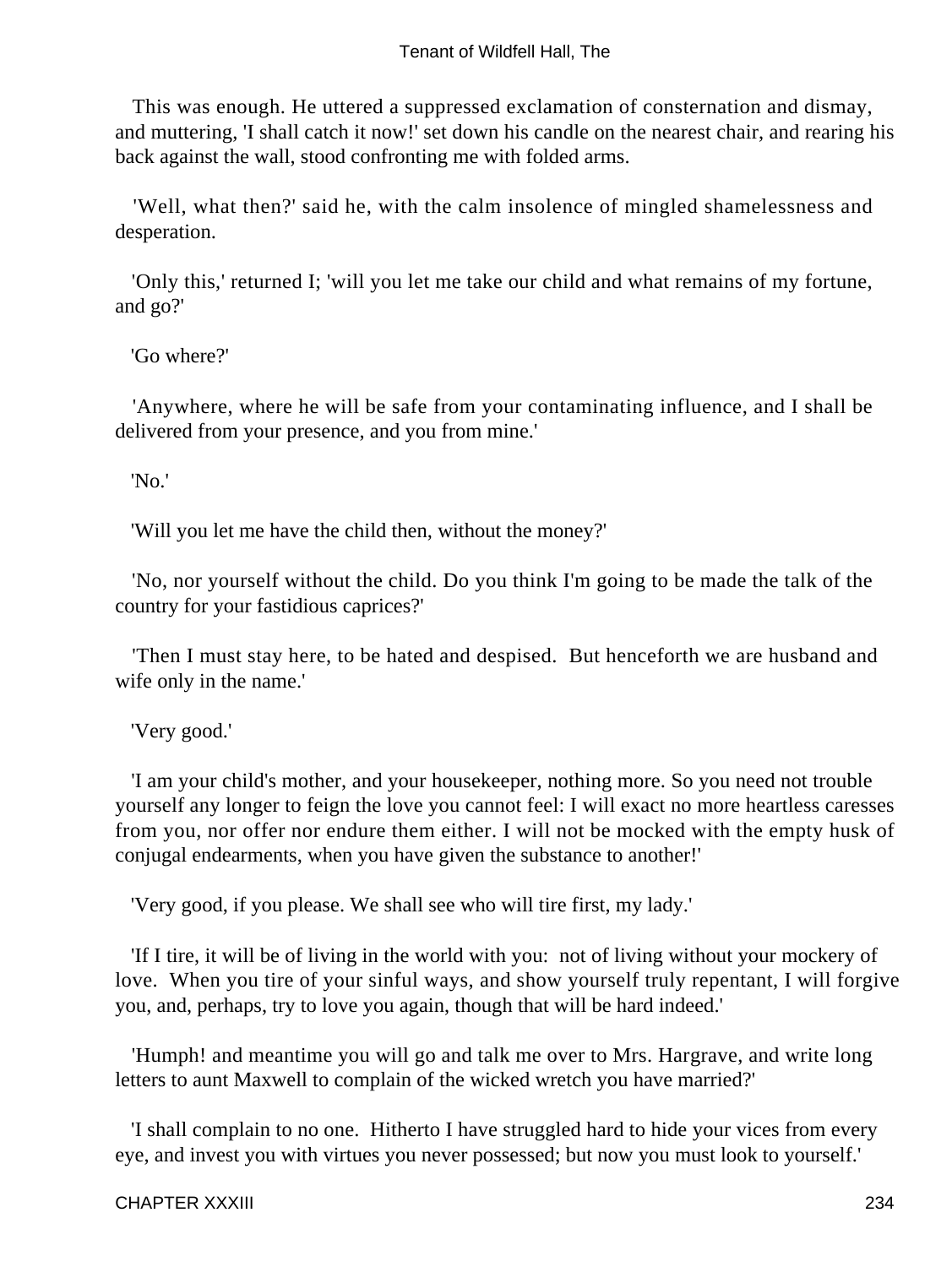I left him muttering bad language to himself, and went up−stairs.

'You are poorly, ma'am,' said Rachel, surveying me with deep anxiety.

'It is too true, Rachel,' said I, answering her sad looks rather than her words.

'I knew it, or I wouldn't have mentioned such a thing.'

 'But don't you trouble yourself about it,' said I, kissing her pale, time−wasted cheek. 'I can bear it better than you imagine.'

 'Yes, you were always for «bearing.» But if I was you I wouldn't bear it; I'd give way to it, and cry right hard! and I'd talk too, I just would − I'd let him know what it was to − '

'I have talked,' said I; 'I've said enough.'

 'Then I'd cry,' persisted she. 'I wouldn't look so white and so calm, and burst my heart with keeping it in.'

 'I have cried,' said I, smiling, in spite of my misery; 'and I am calm now, really: so don't discompose me again, nurse: let us say no more about it, and don't mention it to the servants. There, you may go now. Good–night; and don't disturb your rest for me: I shall sleep well − if I can.'

 Notwithstanding this resolution, I found my bed so intolerable that, before two o'clock, I rose, and lighting my candle by the rushlight that was still burning, I got my desk and sat down in my dressing−gown to recount the events of the past evening. It was better to be so occupied than to be lying in bed torturing my brain with recollections of the far past and anticipations of the dreadful future. I have found relief in describing the very circumstances that have destroyed my peace, as well as the little trivial details attendant upon their discovery. No sleep I could have got this night would have done so much towards composing my mind, and preparing me to meet the trials of the day. I fancy so, at least; and yet, when I cease writing, I find my head aches terribly; and when I look into the glass, I am startled at my haggard, worn appearance.

 Rachel has been to dress me, and says I have had a sad night of it, she can see. Milicent has just looked in to ask me how I was. I told her I was better, but to excuse my appearance admitted I had had a restless night. I wish this day were over! I shudder at the thoughts of going down to breakfast. How shall I encounter them all? Yet let me remember it is not I that am guilty: I have no cause to fear; and if they scorn me as a victim of their guilt, I can pity their folly and despise their scorn.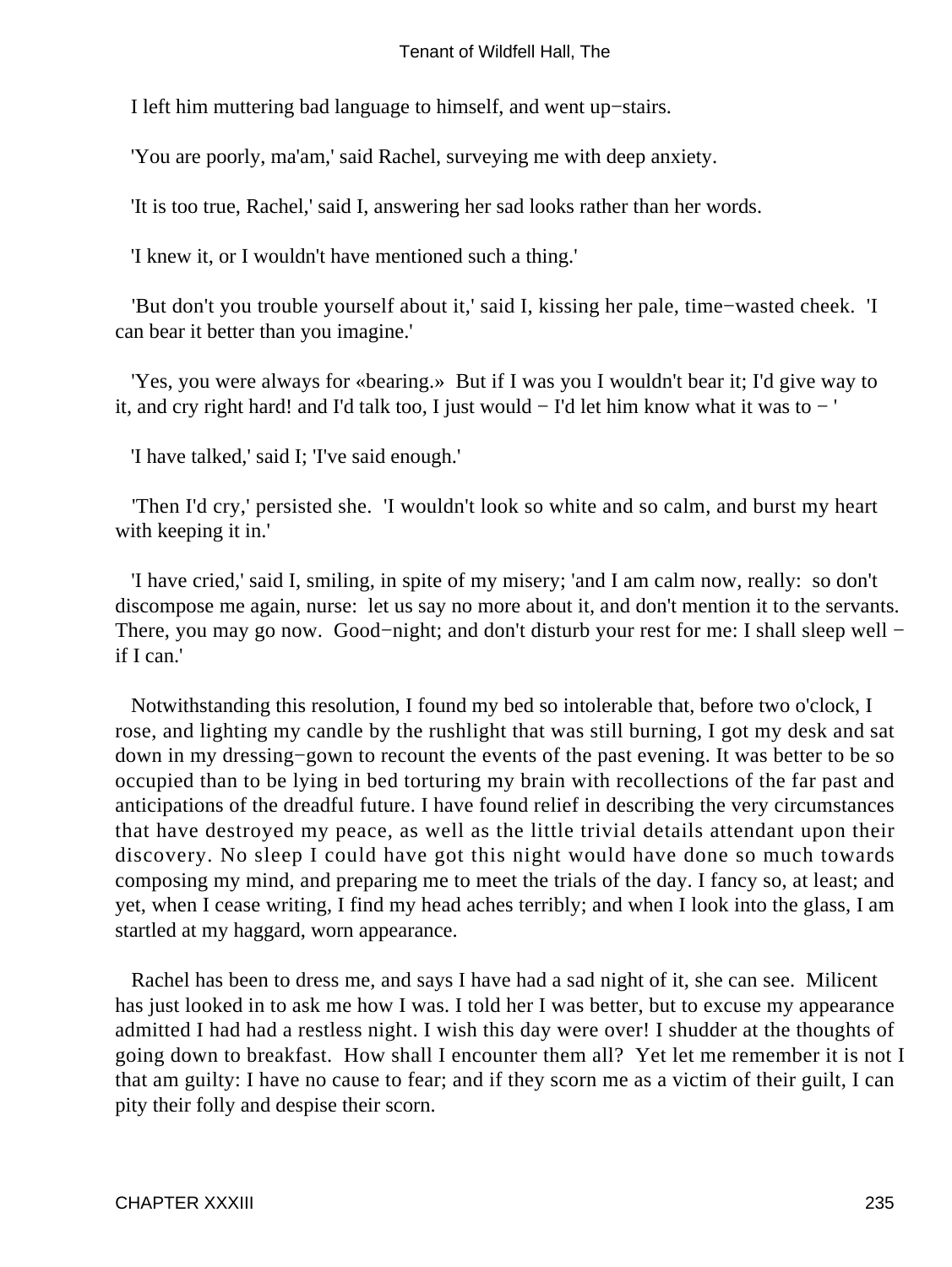# **[CHAPTER XXXIV](#page-379-0)**

*E*vening. – Breakfast passed well over: I was calm and cool throughout. I answered composedly all inquiries respecting my health; and whatever was unusual in my look or manner was generally attributed to the trifling indisposition that had occasioned my early retirement last night. But how am I to get over the ten or twelve days that must yet elapse before they go? Yet why so long for their departure? When they are gone, how shall I get through the months or years of my future life in company with that man − my greatest enemy? for none could injure me as he has done. Oh! when I think how fondly, how foolishly I have loved him, how madly I have trusted him, how constantly I have laboured, and studied, and prayed, and struggled for his advantage; and how cruelly he has trampled on my love, betrayed my trust, scorned my prayers and tears, and efforts for his preservation, crushed my hopes, destroyed my youth's best feelings, and doomed me to a life of hopeless misery, as far as man can do it, it is not enough to say that I no longer love my husband − I **HATE** him! The word stares me in the face like a guilty confession, but it is true: I hate him − I hate him! But God have mercy on his miserable soul! and make him see and feel his guilt − I ask no other vengeance! If he could but fully know and truly feel my wrongs I should be well avenged, and I could freely pardon all; but he is so lost, so hardened in his heartless depravity, that in this life I believe he never will. But it is useless dwelling on this theme: let me seek once more to dissipate reflection in the minor details of passing events.

 Mr. Hargrave has annoyed me all day long with his serious, sympathising, and (as he thinks) unobtrusive politeness. If it were more obtrusive it would trouble me less, for then I could snub him; but, as it is, he contrives to appear so really kind and thoughtful that I cannot do so without rudeness and seeming ingratitude. I sometimes think I ought to give him credit for the good feeling he simulates so well; and then again, I think it is my duty to suspect him under the peculiar circumstances in which I am placed. His kindness may not all be feigned; but still, let not the purest impulse of gratitude to him induce me to forget myself: let me remember the game of chess, the expressions he used on the occasion, and those indescribable looks of his, that so justly roused my indignation, and I think I shall be safe enough. I have done well to record them so minutely.

 I think he wishes to find an opportunity of speaking to me alone: he has seemed to be on the watch all day; but I have taken care to disappoint him − not that I fear anything he could say, but I have trouble enough without the addition of his insulting consolations, condolences, or whatever else he might attempt; and, for Milicent's sake, I do not wish to quarrel with him. He excused himself from going out to shoot with the other gentlemen in the morning, under the pretext of having letters to write; and instead of retiring for that purpose into the library, he sent for his desk into the morning−room, where I was seated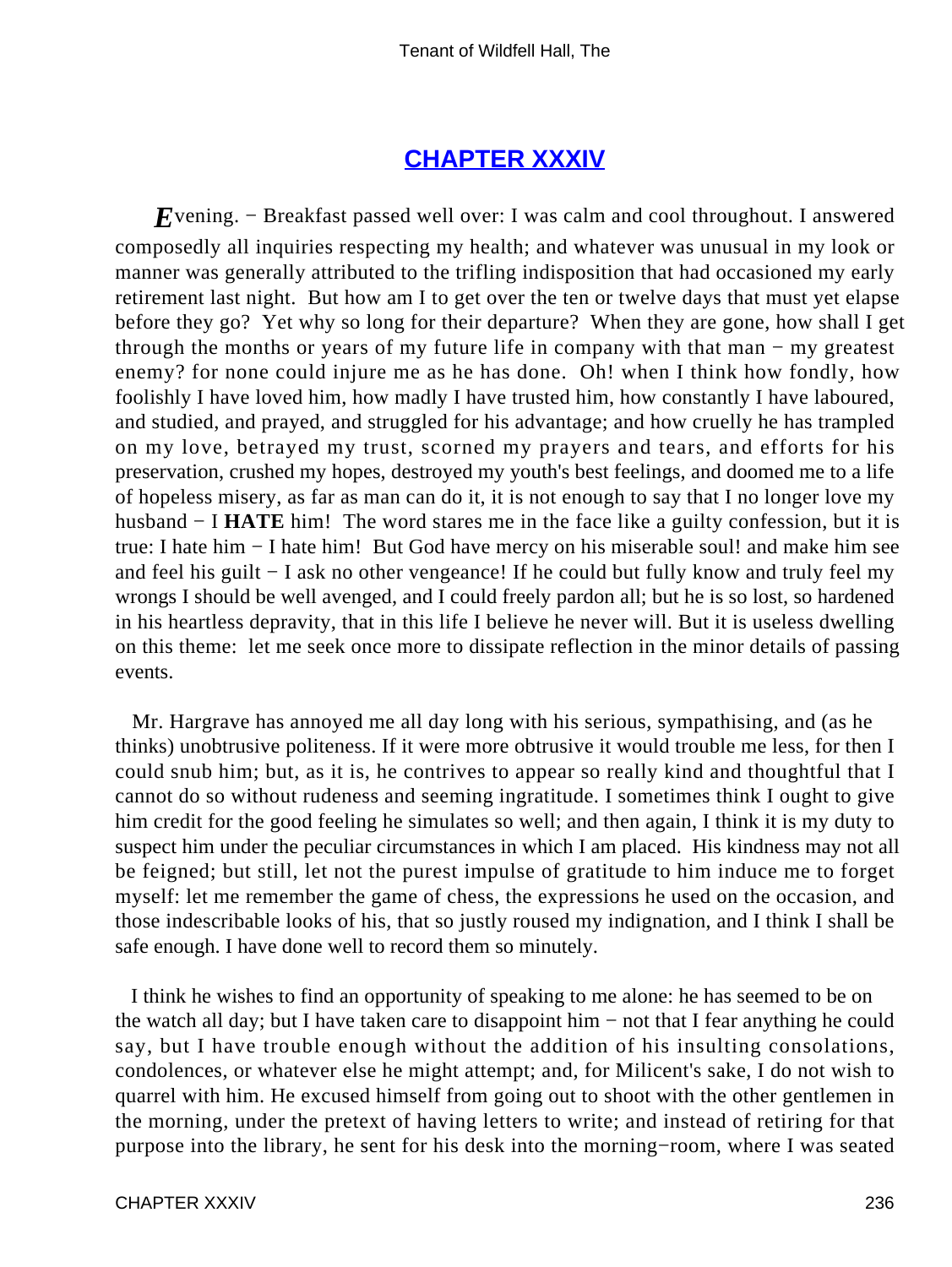with Milicent and Lady Lowborough. They had betaken themselves to their work; I, less to divert my mind than to deprecate conversation, had provided myself with a book. Milicent saw that I wished to be quiet, and accordingly let me alone. Annabella, doubtless, saw it too: but that was no reason why she should restrain her tongue, or curb her cheerful spirits: she accordingly chatted away, addressing herself almost exclusively to me, and with the utmost assurance and familiarity, growing the more animated and friendly the colder and briefer my answers became. Mr. Hargrave saw that I could ill endure it, and, looking up from his desk, he answered her questions and observations for me, as far as he could, and attempted to transfer her social attentions from me to himself; but it would not do. Perhaps she thought I had a headache, and could not bear to talk; at any rate, she saw that her loquacious vivacity annoyed me, as I could tell by the malicious pertinacity with which she persisted. But I checked it effectually by putting into her hand the book I had been trying to read, on the fly−leaf of which I had hastily scribbled, −

 'I am too well acquainted with your character and conduct to feel any real friendship for you, and as I am without your talent for dissimulation, I cannot assume the appearance of it. I must, therefore, beg that hereafter all familiar intercourse may cease between us; and if I still continue to treat you with civility, as if you were a woman worthy of consideration and respect, understand that it is out of regard for your cousin Milicent's feelings, not for yours.'

 Upon perusing this she turned scarlet, and bit her lip. Covertly tearing away the leaf, she crumpled it up and put it in the fire, and then employed herself in turning over the pages of the book, and, really or apparently, perusing its contents. In a little while Milicent announced it her intention to repair to the nursery, and asked if I would accompany her.

'Annabella will excuse us,' said she; 'she's busy reading.'

 'No, I won't,' cried Annabella, suddenly looking up, and throwing her book on the table; 'I want to speak to Helen a minute. You may go, Milicent, and she'll follow in a while.' (Milicent went.) 'Will you oblige me, Helen?' continued she.

 Her impudence astounded me; but I complied, and followed her into the library. She closed the door, and walked up to the fire.

'Who told you this?' said she.

'No one: I am not incapable of seeing for myself.'

 'Ah, you are suspicious!' cried she, smiling, with a gleam of hope. Hitherto there had been a kind of desperation in her hardihood; now she was evidently relieved.

 'If I were suspicious,' I replied, 'I should have discovered your infamy long before. No, Lady Lowborough, I do not found my charge upon suspicion.'

CHAPTER XXXIV 237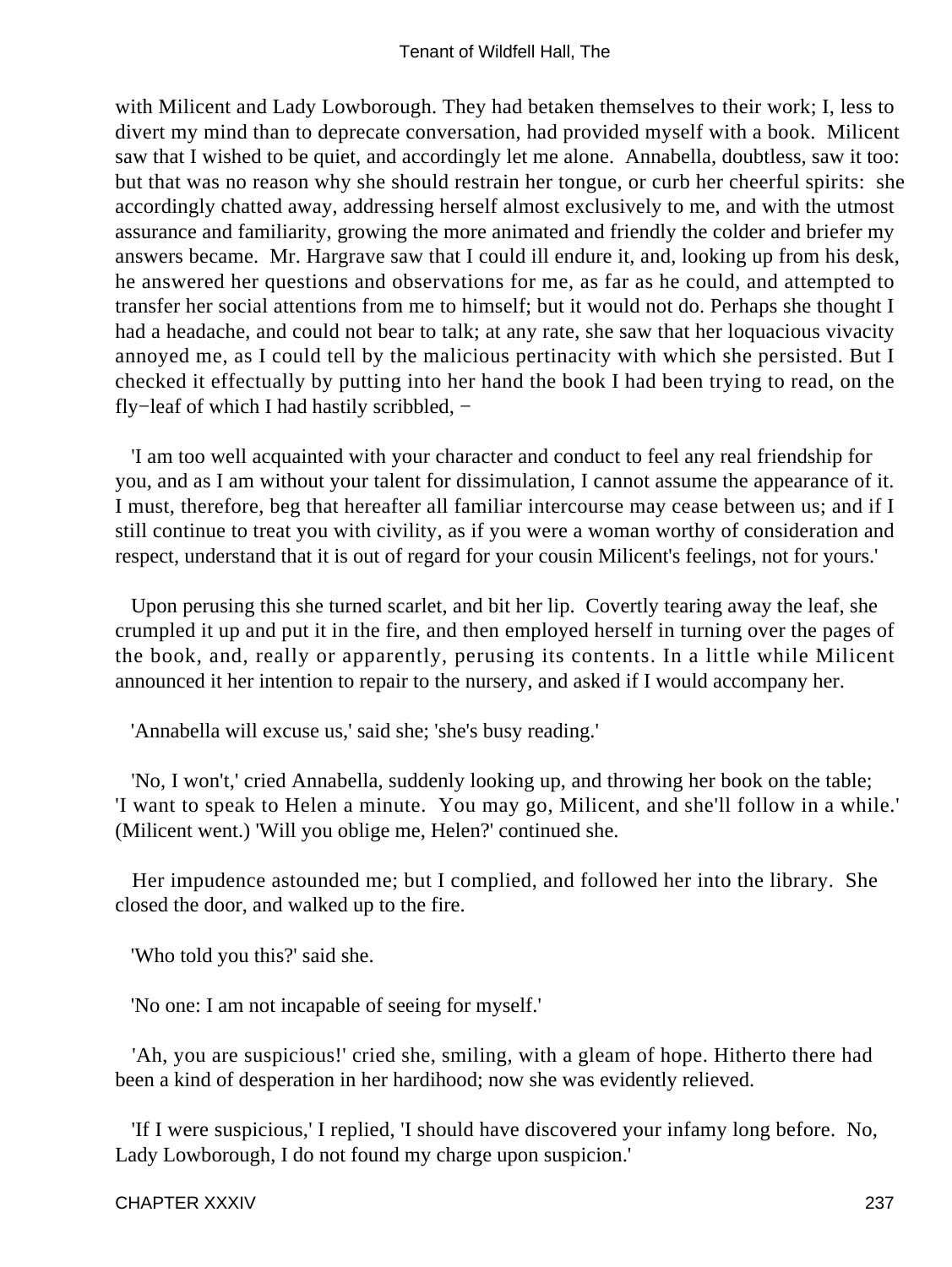'On what do you found it, then?' said she, throwing herself into an arm−chair, and stretching out her feet to the fender, with an obvious effort to appear composed.

 'I enjoy a moonlight ramble as well as you,' I answered, steadily fixing my eyes upon her; 'and the shrubbery happens to be one of my favourite resorts.'

 She coloured again excessively, and remained silent, pressing her finger against her teeth, and gazing into the fire. I watched her a few moments with a feeling of malevolent gratification; then, moving towards the door, I calmly asked if she had anything more to say.

 'Yes, yes!' cried she eagerly, starting up from her reclining posture. 'I want to know if you will tell Lord Lowborough?'

'Suppose I do?'

 'Well, if you are disposed to publish the matter, I cannot dissuade you, of course − but there will be terrible work if you do – and if you don't, I shall think you the most generous of mortal beings − and if there is anything in the world I can do for you − anything short of − ' she hesitated.

 'Short of renouncing your guilty connection with my husband, I suppose you mean?' said I.

 She paused, in evident disconcertion and perplexity, mingled with anger she dared not show.

 'I cannot renounce what is dearer than life,' she muttered, in a low, hurried tone. Then, suddenly raising her head and fixing her gleaming eyes upon me, she continued earnestly: 'But, Helen − or Mrs. Huntingdon, or whatever you would have me call you − will you tell him? If you are generous, here is a fitting opportunity for the exercise of your magnanimity: if you are proud, here am I − your rival − ready to acknowledge myself your debtor for an act of the most noble forbearance.'

'I shall not tell him.'

'You will not!' cried she, delightedly. 'Accept my sincere thanks, then!'

She sprang up, and offered me her hand. I drew back.

 'Give me no thanks; it is not for your sake that I refrain. Neither is it an act of any forbearance: I have no wish to publish your shame. I should be sorry to distress your husband with the knowledge of it.'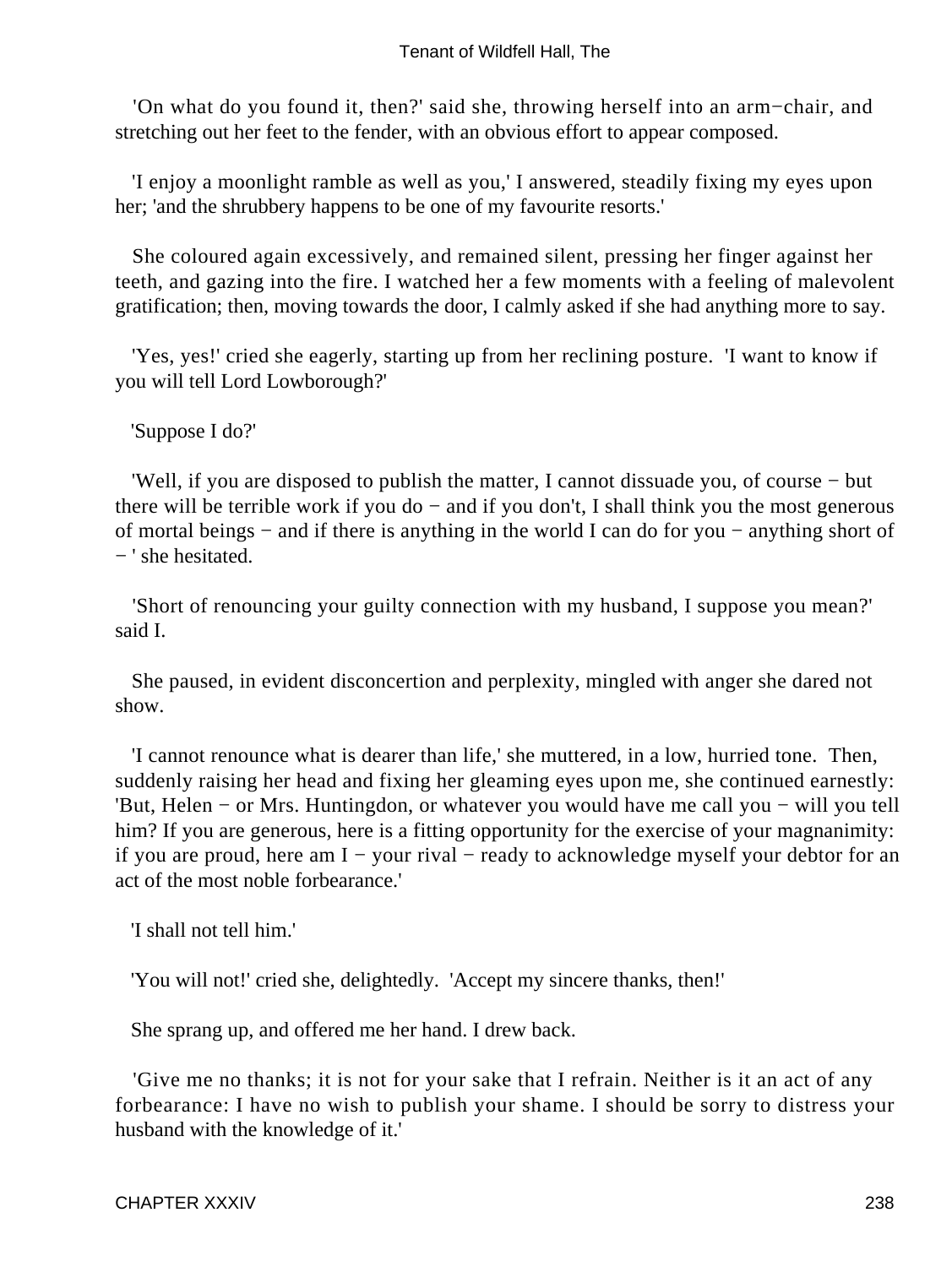'And Milicent? will you tell her?'

 'No: on the contrary, I shall do my utmost to conceal it from her. I would not for much that she should know the infamy and disgrace of her relation!'

'You use hard words, Mrs. Huntingdon, but I can pardon you.'

 'And now, Lady Lowborough,' continued I, 'let me counsel you to leave this house as soon as possible. You must be aware that your continuance here is excessively disagreeable to me − not for Mr. Huntingdon's sake,' said I, observing the dawn of a malicious smile of triumph on her face − 'you are welcome to him, if you like him, as far as I am concerned − but because it is painful to be always disguising my true sentiments respecting you, and straining to keep up an appearance of civility and respect towards one for whom I have not the most distant shadow of esteem; and because, if you stay, your conduct cannot possibly remain concealed much longer from the only two persons in the house who do not know it already. And, for your husband's sake, Annabella, and even for your own, I wish − I earnestly advise and entreat you to break off this unlawful connection at once, and return to your duty while you may, before the dreadful consequences − '

 'Yes, yes, of course,' said she, interrupting me with a gesture of impatience. 'But I cannot go, Helen, before the time appointed for our departure. What possible pretext could I frame for such a thing? Whether I proposed going back alone – which Lowborough would not hear of – or taking him with me, the very circumstance itself would be certain to excite suspicion – and when our visit is so nearly at an end too – little more than a week – surely you can endure my presence so long! I will not annoy you with any more of my friendly impertinences.'

'Well, I have nothing more to say to you.'

'Have you mentioned this affair to Huntingdon?' asked she, as I was leaving the room.

'How dare you mention his name to me!' was the only answer I gave.

 No words have passed between us since, but such as outward decency or pure necessity demanded.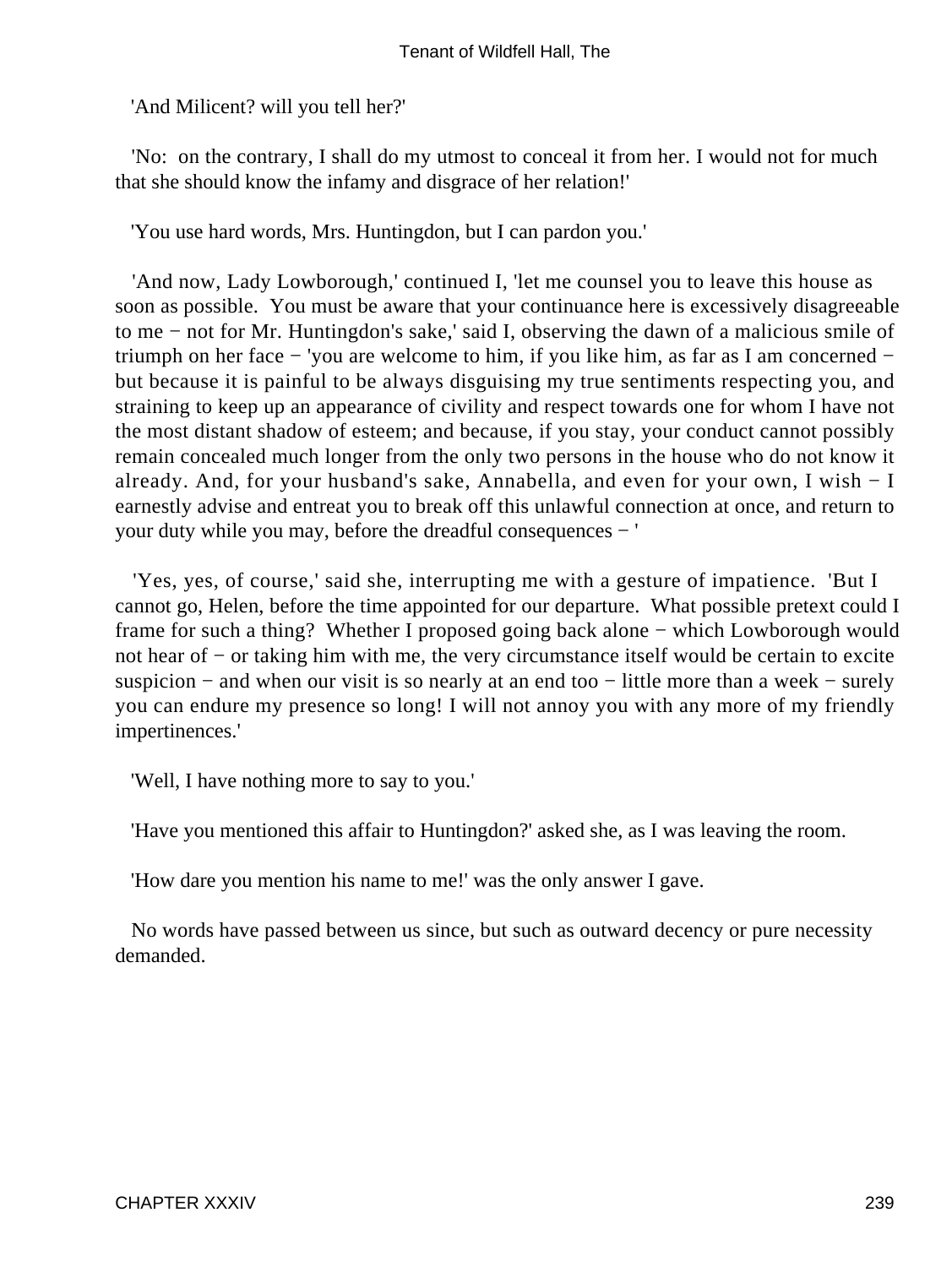## **[CHAPTER XXXV](#page-379-0)**

*N*ineteenth. – In proportion as Lady Lowborough finds she has nothing to fear from me, and as the time of departure draws nigh, the more audacious and insolent she becomes. She does not scruple to speak to my husband with affectionate familiarity in my presence, when no one else is by, and is particularly fond of displaying her interest in his health and welfare, or in anything that concerns him, as if for the purpose of contrasting her kind solicitude with my cold indifference. And he rewards her by such smiles and glances, such whispered words, or boldly−spoken insinuations, indicative of his sense of her goodness and my neglect, as make the blood rush into my face, in spite of myself − for I would be utterly regardless of it all − deaf and blind to everything that passes between them, since the more I show myself sensible of their wickedness the more she triumphs in her victory, and the more he flatters himself that I love him devotedly still, in spite of my pretended indifference. On such occasions I have sometimes been startled by a subtle, fiendish suggestion inciting me to show him the contrary by a seeming encouragement of Hargrave's advances; but such ideas are banished in a moment with horror and self−abasement; and then I hate him tenfold more than ever for having brought me to this! – God pardon me for it and all my sinful thoughts! Instead of being humbled and purified by my afflictions, I feel that they are turning my nature into gall. This must be my fault as much as theirs that wrong me. No true Christian could cherish such bitter feelings as I do against him and her, especially the latter: him, I still feel that I could pardon – freely, gladly – on the slightest token of repentance; but she – words cannot utter my abhorrence. Reason forbids, but passion urges strongly; and I must pray and struggle long ere I subdue it.

 It is well that she is leaving to−morrow, for I could not well endure her presence for another day. This morning she rose earlier than usual. I found her in the room alone, when I went down to breakfast.

'Oh, Helen! is it you?' said she, turning as I entered.

 I gave an involuntary start back on seeing her, at which she uttered a short laugh, observing, 'I think we are both disappointed.'

I came forward and busied myself with the breakfast things.

 'This is the last day I shall burden your hospitality,' said she, as she seated herself at the table. 'Ah, here comes one that will not rejoice at it!' she murmured, half to herself, as Arthur entered the room.

He shook hands with her and wished her good−morning: then, looking lovingly in her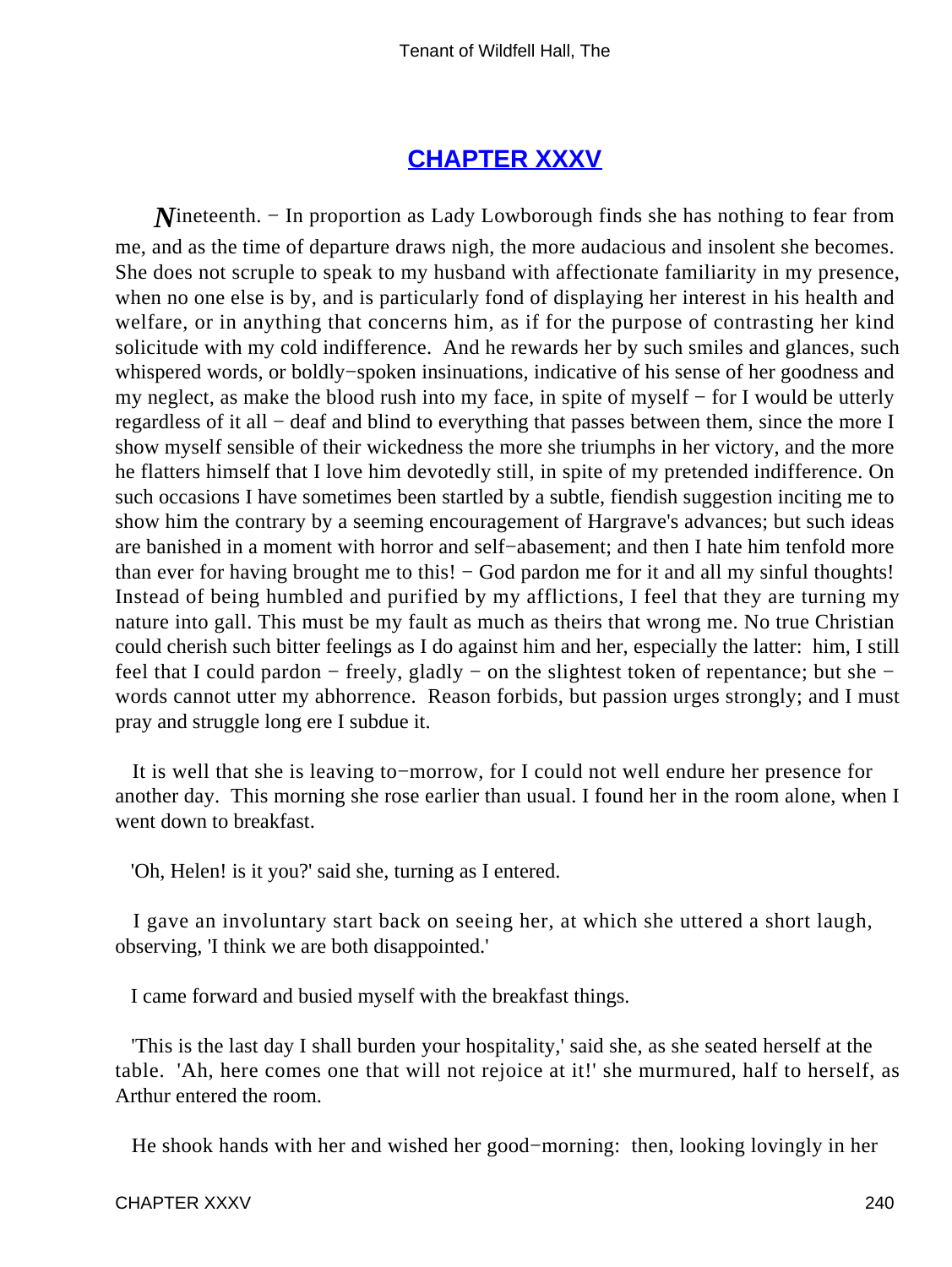face, and still retaining her hand in his, murmured pathetically, 'The last − last day!'

 'Yes,' said she with some asperity; 'and I rose early to make the best of it − I have been here alone this half−hour, and you − you lazy creature − '

 'Well, I thought I was early too,' said he; 'but,' dropping his voice almost to a whisper, 'you see we are not alone.'

 'We never are,' returned she. But they were almost as good as alone, for I was now standing at the window, watching the clouds, and struggling to suppress my wrath.

 Some more words passed between them, which, happily, I did not overhear; but Annabella had the audacity to come and place herself beside me, and even to put her hand upon my shoulder and say softly, 'You need not grudge him to me, Helen, for I love him more than ever you could do.'

 This put me beside myself. I took her hand and violently dashed it from me, with an expression of abhorrence and indignation that could not be suppressed. Startled, almost appalled, by this sudden outbreak, she recoiled in silence. I would have given way to my fury and said more, but Arthur's low laugh recalled me to myself. I checked the half−uttered invective, and scornfully turned away, regretting that I had given him so much amusement. He was still laughing when Mr. Hargrave made his appearance. How much of the scene he had witnessed I do not know, for the door was ajar when he entered. He greeted his host and his cousin both coldly, and me with a glance intended to express the deepest sympathy mingled with high admiration and esteem.

 'How much allegiance do you owe to that man?' he asked below his breath, as he stood beside me at the window, affecting to be making observations on the weather.

 'None,' I answered. And immediately returning to the table, I employed myself in making the tea. He followed, and would have entered into some kind of conversation with me, but the other guests were now beginning to assemble, and I took no more notice of him, except to give him his coffee.

 After breakfast, determined to pass as little of the day as possible in company with Lady Lowborough, I quietly stole away from the company and retired to the library. Mr. Hargrave followed me thither, under pretence of coming for a book; and first, turning to the shelves, he selected a volume, and then quietly, but by no means timidly, approaching me, he stood beside me, resting his hand on the back of my chair, and said softly, 'And so you consider yourself free at last?'

 'Yes,' said I, without moving, or raising my eyes from my book, 'free to do anything but offend God and my conscience.'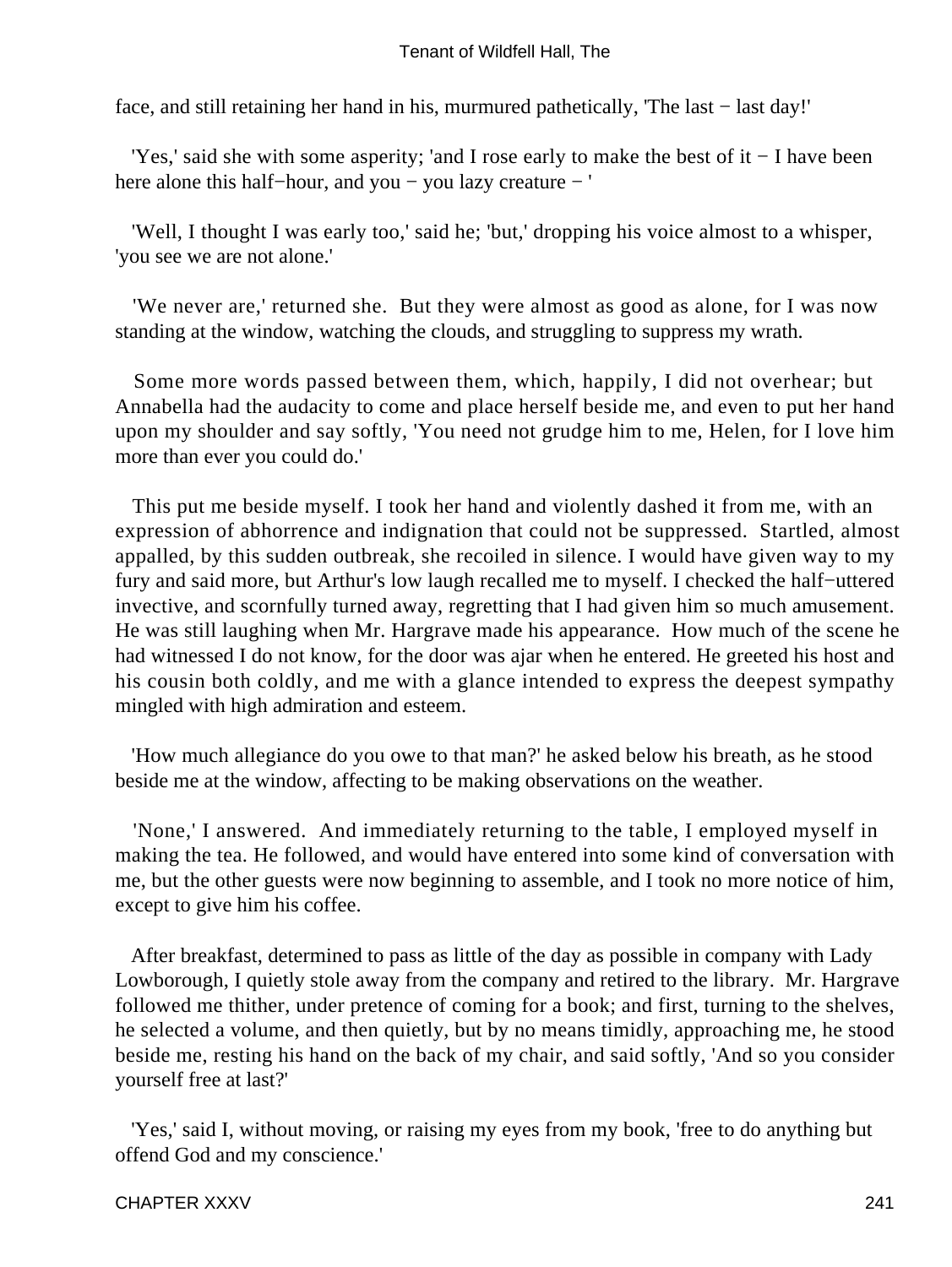There was a momentary pause.

 'Very right,' said he, 'provided your conscience be not too morbidly tender, and your ideas of God not too erroneously severe; but can you suppose it would offend that benevolent Being to make the happiness of one who would die for yours? − to raise a devoted heart from purgatorial torments to a state of heavenly bliss, when you could do it without the slightest injury to yourself or any other?'

 This was spoken in a low, earnest, melting tone, as he bent over me. I now raised my head; and steadily confronting his gaze, I answered calmly, 'Mr. Hargrave, do you mean to insult me?'

 He was not prepared for this. He paused a moment to recover the shook; then, drawing himself up and removing his hand from my chair, he answered, with proud sadness, − 'That was not my intention.'

 I just glanced towards the door, with a slight movement of the head, and then returned to my book. He immediately withdrew. This was better than if I had answered with more words, and in the passionate spirit to which my first impulse would have prompted. What a good thing it is to be able to command one's temper! I must labour to cultivate this inestimable quality: God only knows how often I shall need it in this rough, dark road that lies before me.

 In the course of the morning I drove over to the Grove with the two ladies, to give Milicent an opportunity for bidding farewell to her mother and sister. They persuaded her to stay with them the rest of the day, Mrs. Hargrave promising to bring her back in the evening and remain till the party broke up on the morrow. Consequently, Lady Lowborough and I had the pleasure of returning TETE−E−TETE in the carriage together. For the first mile or two we kept silence, I looking out of my window, and she leaning back in her corner. But I was not going to restrict myself to any particular position for her; when I was tired of leaning forward, with the cold, raw wind in my face, and surveying the russet hedges and the damp, tangled grass of their banks, I gave it up and leant back too. With her usual impudence, my companion then made some attempts to get up a conversation; but the monosyllables 'yes,' or 'no' or 'humph,' were the utmost her several remarks could elicit from me. At last, on her asking my opinion upon some immaterial point of discussion, I answered, − 'Why do you wish to talk to me, Lady Lowborough? You must know what I think of you.'

 'Well, if you will be so bitter against me,' replied she, 'I can't help it; but I'm not going to sulk for anybody.'

 Our short drive was now at an end. As soon as the carriage door was opened, she sprang out, and went down the park to meet the gentlemen, who were just returning from the woods. Of course I did not follow.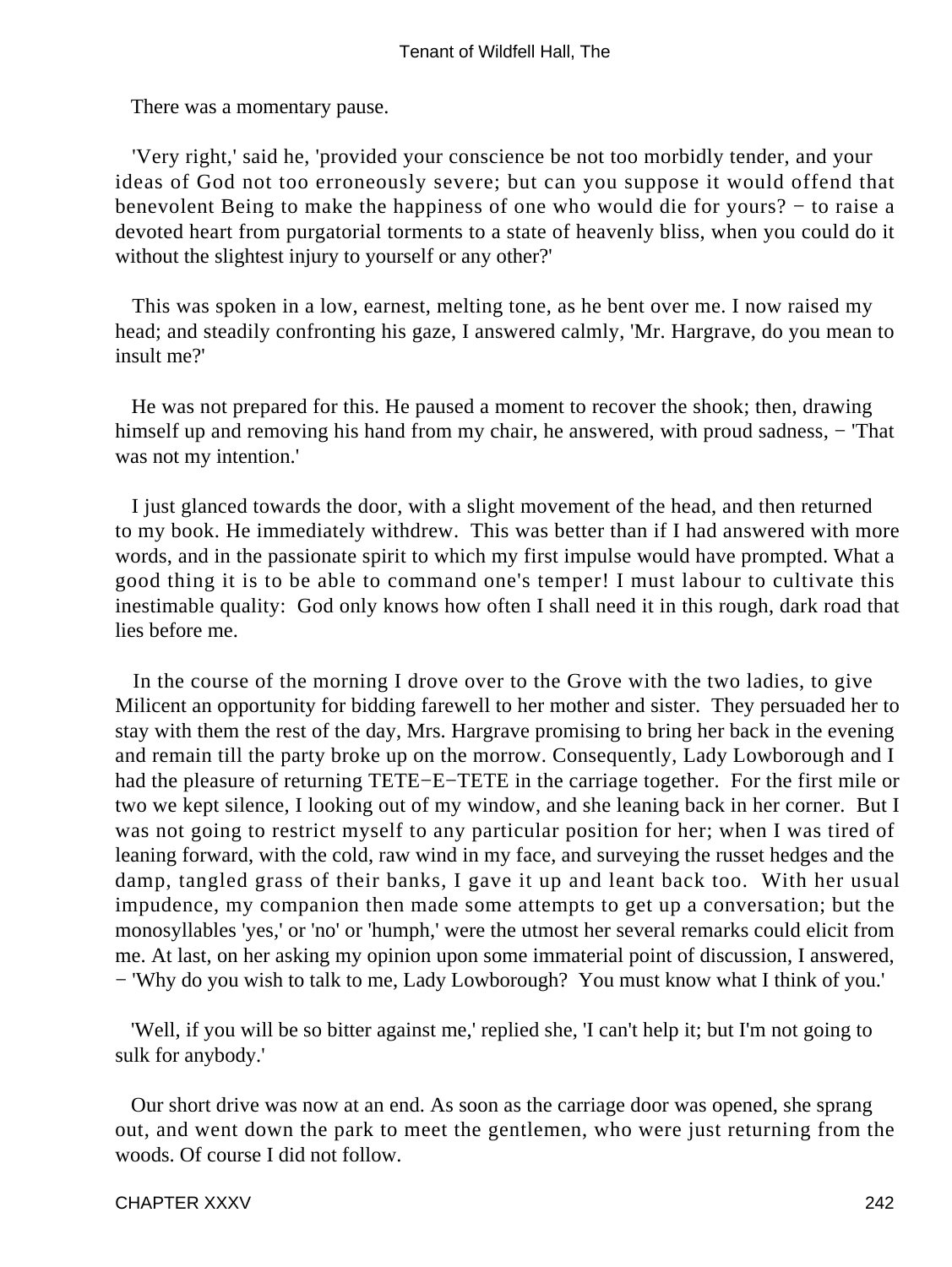But I had not done with her impudence yet: after dinner, I retired to the drawing−room, as usual, and she accompanied me, but I had the two children with me, and I gave them my whole attention, and determined to keep them till the gentlemen came, or till Milicent arrived with her mother. Little Helen, however, was soon tired of playing, and insisted upon going to sleep; and while I sat on the sofa with her on my knee, and Arthur seated beside me, gently playing with her soft, flaxen hair, Lady Lowborough composedly came and placed herself on the other side.

 'To−morrow, Mrs. Huntingdon,' said she, 'you will be delivered from my presence, which, no doubt, you will be very glad of – it is natural you should; but do you know I have rendered you a great service? Shall I tell you what it is?'

 'I shall be glad to hear of any service you have rendered me,' said I, determined to be calm, for I knew by the tone of her voice she wanted to provoke me.

 'Well,' resumed she, 'have you not observed the salutary change in Mr. Huntingdon? Don't you see what a sober, temperate man he is become? You saw with regret the sad habits he was contracting, I know: and I know you did your utmost to deliver him from them, but without success, until I came to your assistance. I told him in few words that I could not bear to see him degrade himself so, and that I should cease to − no matter what I told him, but you see the reformation I have wrought; and you ought to thank me for it.'

I rose and rang for the nurse.

 'But I desire no thanks,' she continued; 'all the return I ask is, that you will take care of him when I am gone, and not, by harshness and neglect, drive him back to his old courses.'

 I was almost sick with passion, but Rachel was now at the door. I pointed to the children, for I could not trust myself to speak: she took them away, and I followed.

'Will you, Helen?' continued the speaker.

 I gave her a look that blighted the malicious smile on her face, or checked it, at least for a moment, and departed. In the ante−room I met Mr. Hargrave. He saw I was in no humour to be spoken to, and suffered me to pass without a word; but when, after a few minutes' seclusion in the library, I had regained my composure, and was returning to join Mrs. Hargrave and Milicent, whom I had just heard come downstairs and go into the drawing−room, I found him there still lingering in the dimly−lighted apartment, and evidently waiting for me.

'Mrs. Huntingdon,' said he as I passed, 'will you allow me one word?'

'What is it then? be quick, if you please.'

#### CHAPTER XXXV 243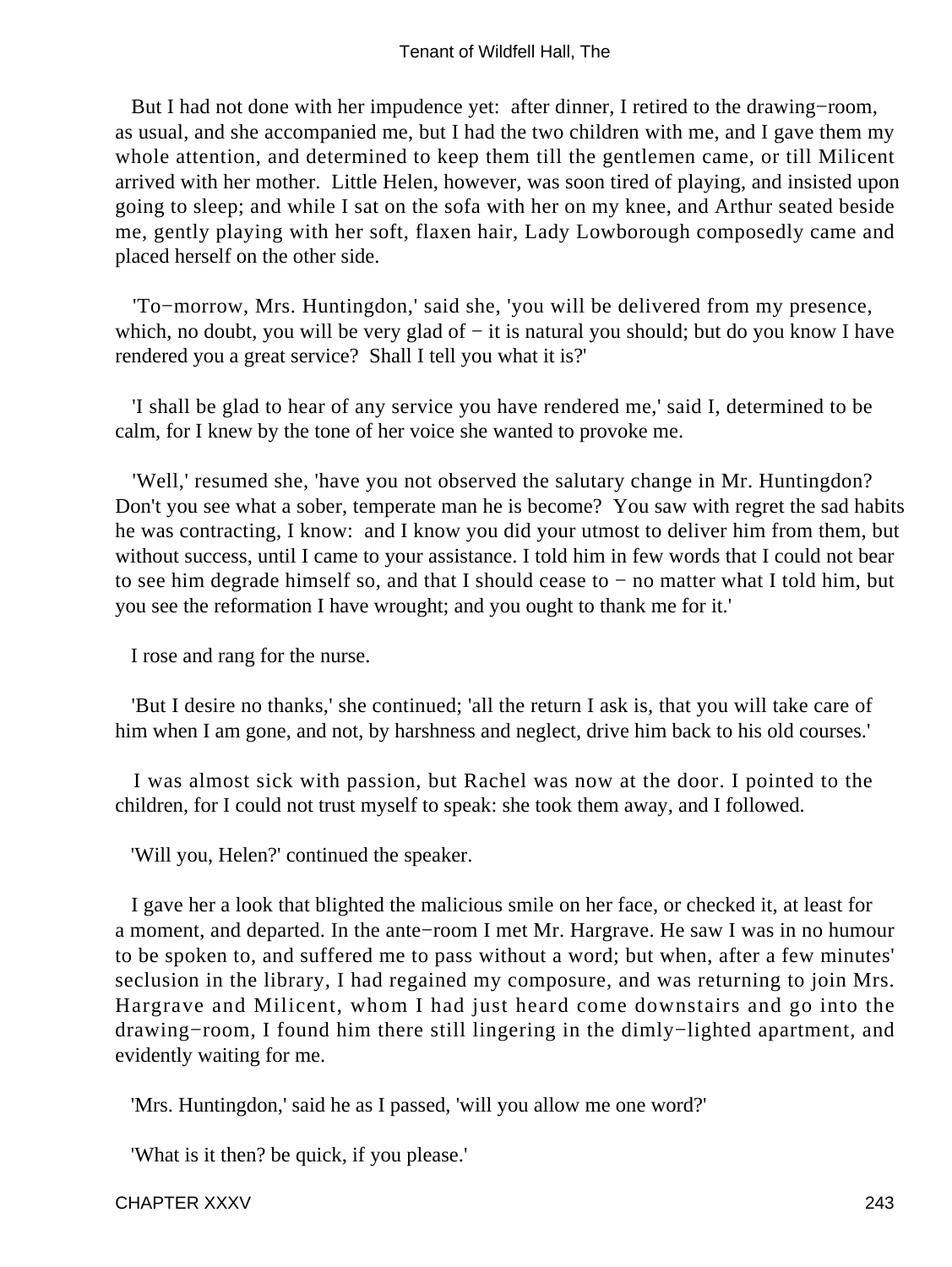'I offended you this morning; and I cannot live under your displeasure.'

'Then go, and sin no more,' replied I, turning away.

 'No, no!' said he, hastily, setting himself before me. 'Pardon me, but I must have your forgiveness. I leave you to−morrow, and I may not have an opportunity of speaking to you again. I was wrong to forget myself and you, as I did; but let me implore you to forget and forgive my rash presumption, and think of me as if those words had never been spoken; for, believe me, I regret them deeply, and the loss of your esteem is too severe a penalty: I cannot bear it.'

 'Forgetfulness is not to be purchased with a wish; and I cannot bestow my esteem on all who desire it, unless they deserve it too.'

 'I shall think my life well spent in labouring to deserve it, if you will but pardon this offence − will you?'

'Yes.'

 'Yes! but that is coldly spoken. Give me your hand and I'll believe you. You won't? Then, Mrs. Huntingdon, you do not forgive me!'

'Yes; here it is, and my forgiveness with it: only, **SIN NO** MORE.'

 He pressed my cold hand with sentimental fervour, but said nothing, and stood aside to let me pass into the room, where all the company were now assembled. Mr. Grimsby was seated near the door: on seeing me enter, almost immediately followed by Hargrave, he leered at me with a glance of intolerable significance, as I passed. I looked him in the face, till he sullenly turned away, if not ashamed, at least confounded for the moment. Meantime Hattersley had seized Hargrave by the arm, and was whispering something in his ear − some coarse joke, no doubt, for the latter neither laughed nor spoke in answer, but, turning from him with a slight curl of the lip, disengaged himself and went to his mother, who was telling Lord Lowborough how many reasons she had to be proud of her son.

Thank heaven, they are all going to−morrow.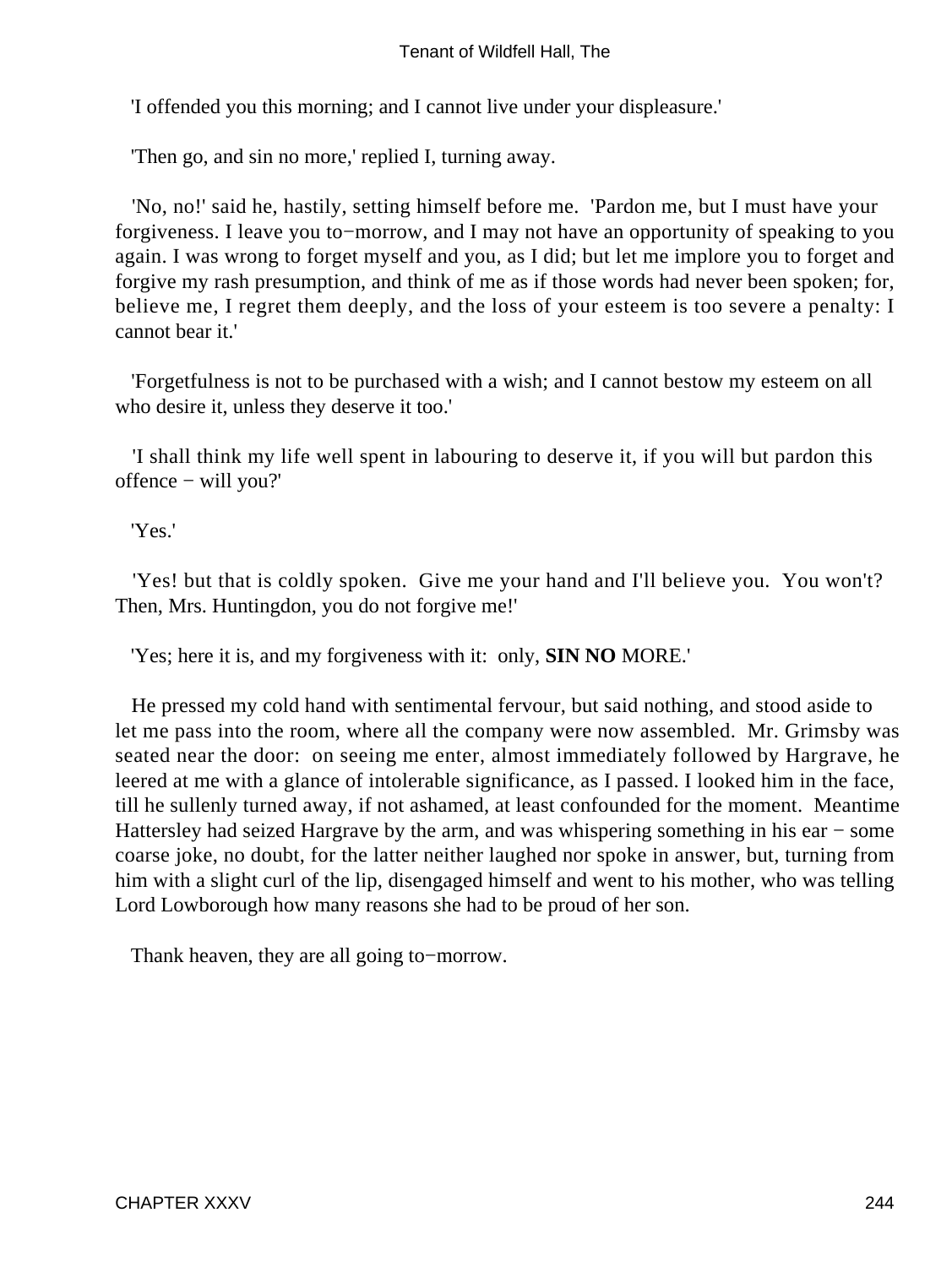# **[CHAPTER XXXVI](#page-379-0)**

*D*ecember 20th, 1824. – This is the third anniversary of our felicitous union. It is now two months since our guests left us to the enjoyment of each other's society; and I have had nine weeks' experience of this new phase of conjugal life − two persons living together, as master and mistress of the house, and father and mother of a winsome, merry little child, with the mutual understanding that there is no love, friendship, or sympathy between them. As far as in me lies, I endeavour to live peaceably with him: I treat him with unimpeachable civility, give up my convenience to his, wherever it may reasonably be done, and consult him in a business−like way on household affairs, deferring to his pleasure and judgment, even when I know the latter to be inferior to my own.

 As for him, for the first week or two, he was peevish and low, fretting, I suppose, over his dear Annabella's departure, and particularly ill−tempered to me: everything I did was wrong; I was cold−hearted, hard, insensate; my sour, pale face was perfectly repulsive; my voice made him shudder; he knew not how he could live through the winter with me; I should kill him by inches. Again I proposed a separation, but it would not do: he was not going to be the talk of all the old gossips in the neighbourhood: he would not have it said that he was such a brute his wife could not live with him. No; he must contrive to bear with me.

 'I must contrive to bear with you, you mean,' said I; 'for so long as I discharge my functions of steward and house−keeper, so conscientiously and well, without pay and without thanks, you cannot afford to part with me. I shall therefore remit these duties when my bondage becomes intolerable.' This threat, I thought, would serve to keep him in check, if anything would.

 I believe he was much disappointed that I did not feel his offensive sayings more acutely, for when he had said anything particularly well calculated to hurt my feelings, he would stare me searchingly in the face, and then grumble against my 'marble heart' or my 'brutal insensibility.' If I had bitterly wept and deplored his lost affection, he would, perhaps, have condescended to pity me, and taken me into favour for a while, just to comfort his solitude and console him for the absence of his beloved Annabella, until he could meet her again, or some more fitting substitute. Thank heaven, I am not so weak as that! I was infatuated once with a foolish, besotted affection, that clung to him in spite of his unworthiness, but it is fairly gone now − wholly crushed and withered away; and he has none but himself and his vices to thank for it.

 At first (in compliance with his sweet lady's injunctions, I suppose), he abstained wonderfully well from seeking to solace his cares in wine; but at length he began to relax his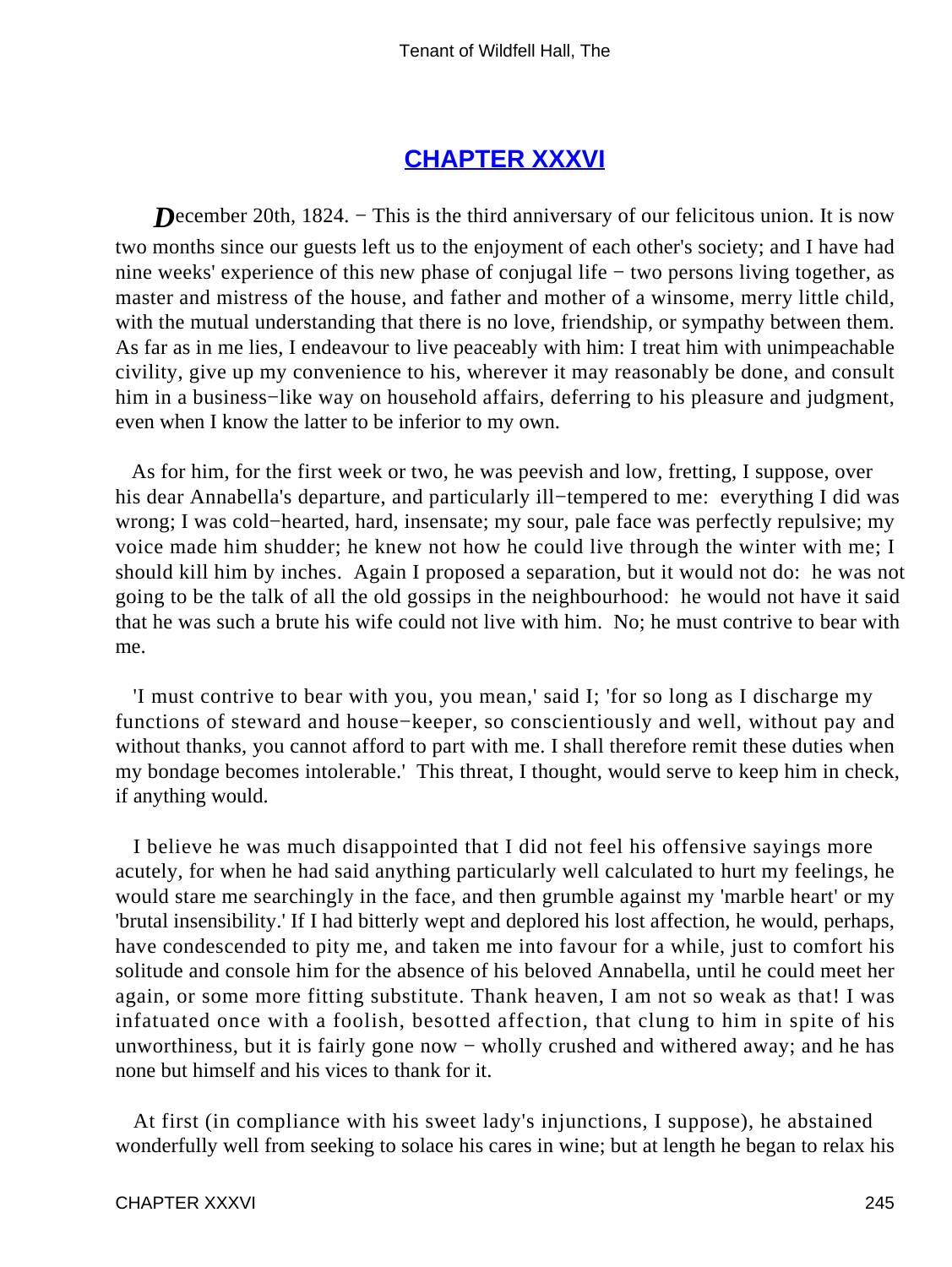virtuous efforts, and now and then exceeded a little, and still continues to do so; nay, sometimes, not a little. When he is under the exciting influence of these excesses, he sometimes fires up and attempts to play the brute; and then I take little pains to suppress my scorn and disgust. When he is under the depressing influence of the after−consequences, he bemoans his sufferings and his errors, and charges them both upon me; he knows such indulgence injures his health, and does him more harm than good; but he says I drive him to it by my unnatural, unwomanly conduct; it will be the ruin of him in the end, but it is all my fault; and then I am roused to defend myself, sometimes with bitter recrimination. This is a kind of injustice I cannot patiently endure. Have I not laboured long and hard to save him from this very vice? Would I not labour still to deliver him from it if I could? but could I do so by fawning upon him and caressing him when I know that he scorns me? Is it my fault that I have lost my influence with him, or that he has forfeited every claim to my regard? And should I seek a reconciliation with him, when I feel that I abhor him, and that he despises me? and while he continues still to correspond with Lady Lowborough, as I know he does? No, never, never, never! he may drink himself dead, but it is NOT my fault!

 Yet I do my part to save him still: I give him to understand that drinking makes his eyes dull, and his face red and bloated; and that it tends to render him imbecile in body and mind; and if Annabella were to see him as often as I do, she would speedily be disenchanted; and that she certainly will withdraw her favour from him, if he continues such courses. Such a mode of admonition wins only coarse abuse for me − and, indeed, I almost feel as if I deserved it, for I hate to use such arguments; but they sink into his stupefied heart, and make him pause, and ponder, and abstain, more than anything else I could say.

 At present I am enjoying a temporary relief from his presence: he is gone with Hargrave to join a distant hunt, and will probably not be back before to−morrow evening. How differently I used to feel his absence!

 Mr. Hargrave is still at the Grove. He and Arthur frequently meet to pursue their rural sports together: he often calls upon us here, and Arthur not unfrequently rides over to him. I do not think either of these soi−disant friends is overflowing with love for the other; but such intercourse serves to get the time on, and I am very willing it should continue, as it saves me some hours of discomfort in Arthur's society, and gives him some better employment than the sottish indulgence of his sensual appetites. The only objection I have to Mr. Hargrave's being in the neighbourhood, is that the fear of meeting him at the Grove prevents me from seeing his sister so often as I otherwise should; for, of late, he has conducted himself towards me with such unerring propriety, that I have almost forgotten his former conduct. I suppose he is striving to 'win my esteem.' If he continue to act in this way, he may win it; but what then? The moment he attempts to demand anything more, he will lose it again.

 February 10th. − It is a hard, embittering thing to have one's kind feelings and good intentions cast back in one's teeth. I was beginning to relent towards my wretched partner; to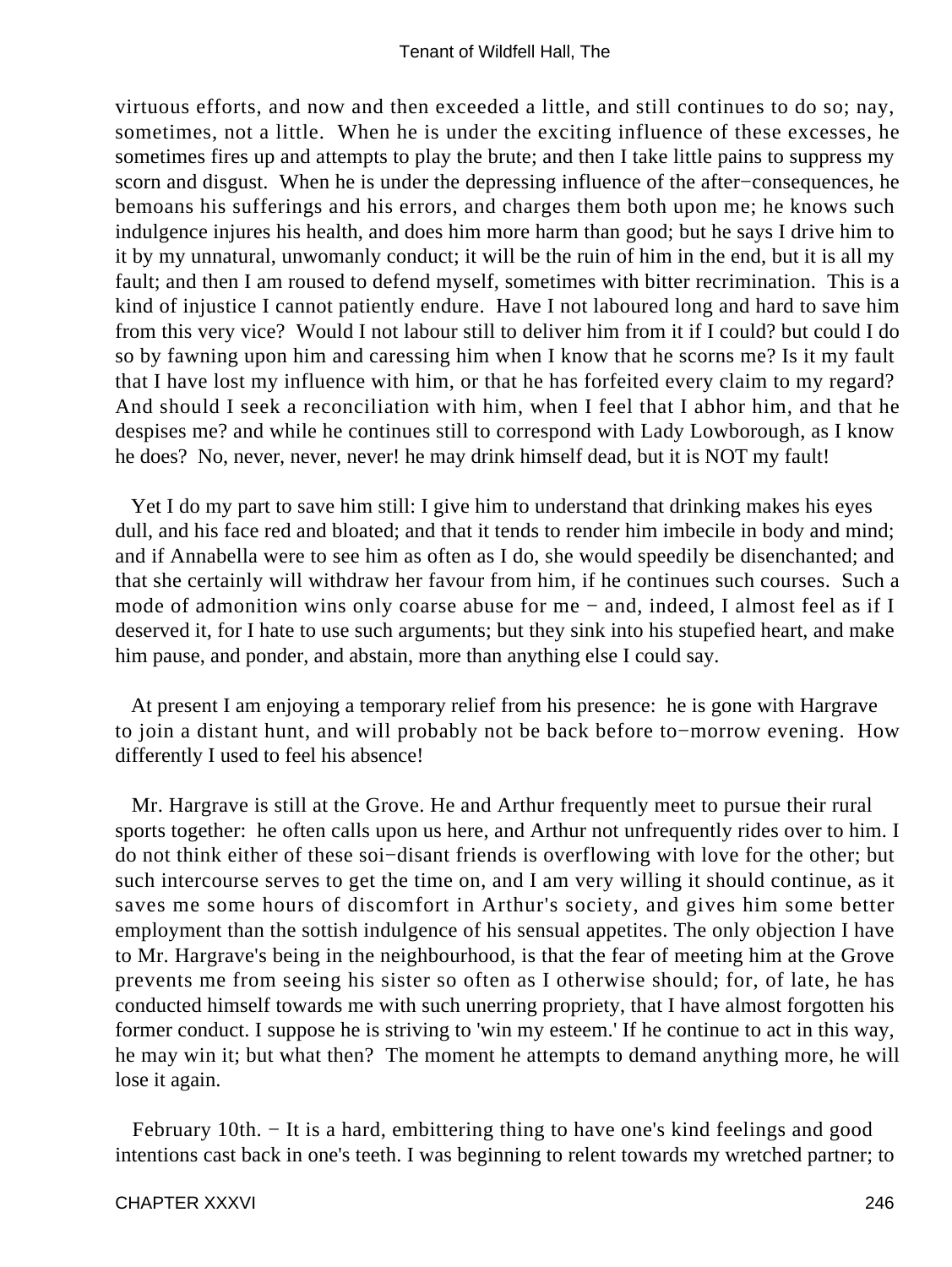pity his forlorn, comfortless condition, unalleviated as it is by the consolations of intellectual resources and the answer of a good conscience towards God; and to think I ought to sacrifice my pride, and renew my efforts once again to make his home agreeable and lead him back to the path of virtue; not by false professions of love, and not by pretended remorse, but by mitigating my habitual coldness of manner, and commuting my frigid civility into kindness wherever an opportunity occurred; and not only was I beginning to think so, but I had already begun to act upon the thought − and what was the result? No answering spark of kindness, no awakening penitence, but an unappeasable ill−humour, and a spirit of tyrannous exaction that increased with indulgence, and a lurking gleam of self−complacent triumph at every detection of relenting softness in my manner, that congealed me to marble again as often as it recurred; and this morning he finished the business:− I think the petrifaction is so completely effected at last that nothing can melt me again. Among his letters was one which he perused with symptoms of unusual gratification, and then threw it across the table to me, with the admonition, −

'There! read that, and take a lesson by it!'

 It was in the free, dashing hand of Lady Lowborough. I glanced at the first page; it seemed full of extravagant protestations of affection; impetuous longings for a speedy reunion − and impious defiance of God's mandates, and railings against His providence for having cast their lot asunder, and doomed them both to the hateful bondage of alliance with those they could not love. He gave a slight titter on seeing me change colour. I folded up the letter, rose, and returned it to him, with no remark, but −

'Thank you, I will take a lesson by it!'

 My little Arthur was standing between his knees, delightedly playing with the bright, ruby ring on his finger. Urged by a sudden, imperative impulse to deliver my son from that contaminating influence, I caught him up in my arms and carried him with me out of the room. Not liking this abrupt removal, the child began to pout and cry. This was a new stab to my already tortured heart. I would not let him go; but, taking him with me into the library, I shut the door, and, kneeling on the floor beside him, I embraced him, kissed him, wept over with him with passionate fondness. Rather frightened than consoled by this, he turned struggling from me, and cried out aloud for his papa. I released him from my arms, and never were more bitter tears than those that now concealed him from my blinded, burning eyes. Hearing his cries, the father came to the room. I instantly turned away, lest he should see and misconstrue my emotion. He swore at me, and took the now pacified child away.

 It is hard that my little darling should love him more than me; and that, when the well−being and culture of my son is all I have to live for, I should see my influence destroyed by one whose selfish affection is more injurious than the coldest indifference or the harshest tyranny could be. If I, for his good, deny him some trifling indulgence, he goes to his father, and the latter, in spite of his selfish indolence, will even give himself some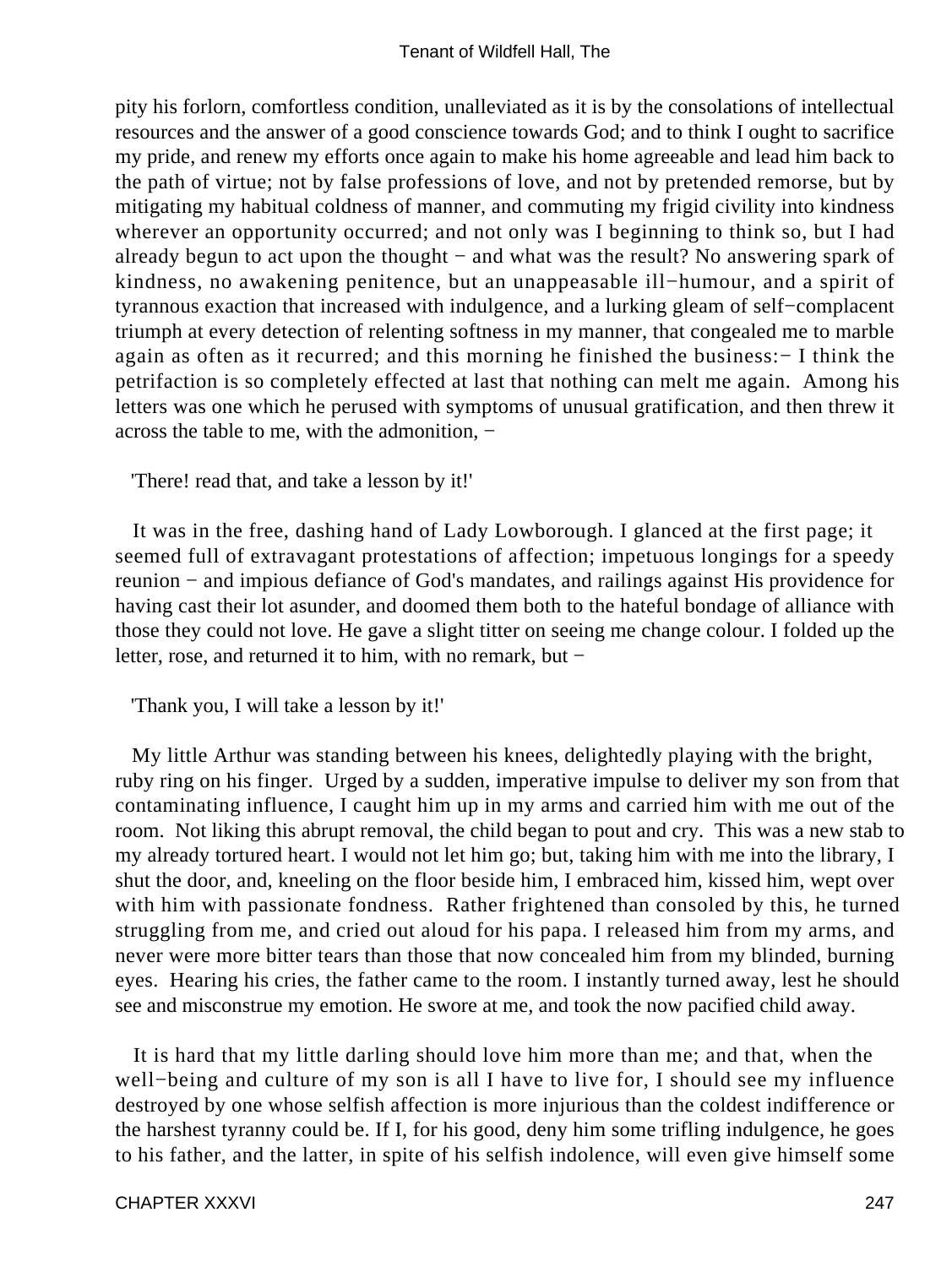trouble to meet the child's desires: if I attempt to curb his will, or look gravely on him for some act of childish disobedience, he knows his other parent will smile and take his part against me. Thus, not only have I the father's spirit in the son to contend against, the germs of his evil tendencies to search out and eradicate, and his corrupting intercourse and example in after−life to counteract, but already he counteracts my arduous labour for the child's advantage, destroys my influence over his tender mind, and robs me of his very love; I had no earthly hope but this, and he seems to take a diabolical delight in tearing it away.

 But it is wrong to despair; I will remember the counsel of the inspired writer to him 'that feareth the Lord and obeyeth the voice of his servant, that sitteth in darkness and hath no light; let him trust in the name of the Lord, and stay upon his God!'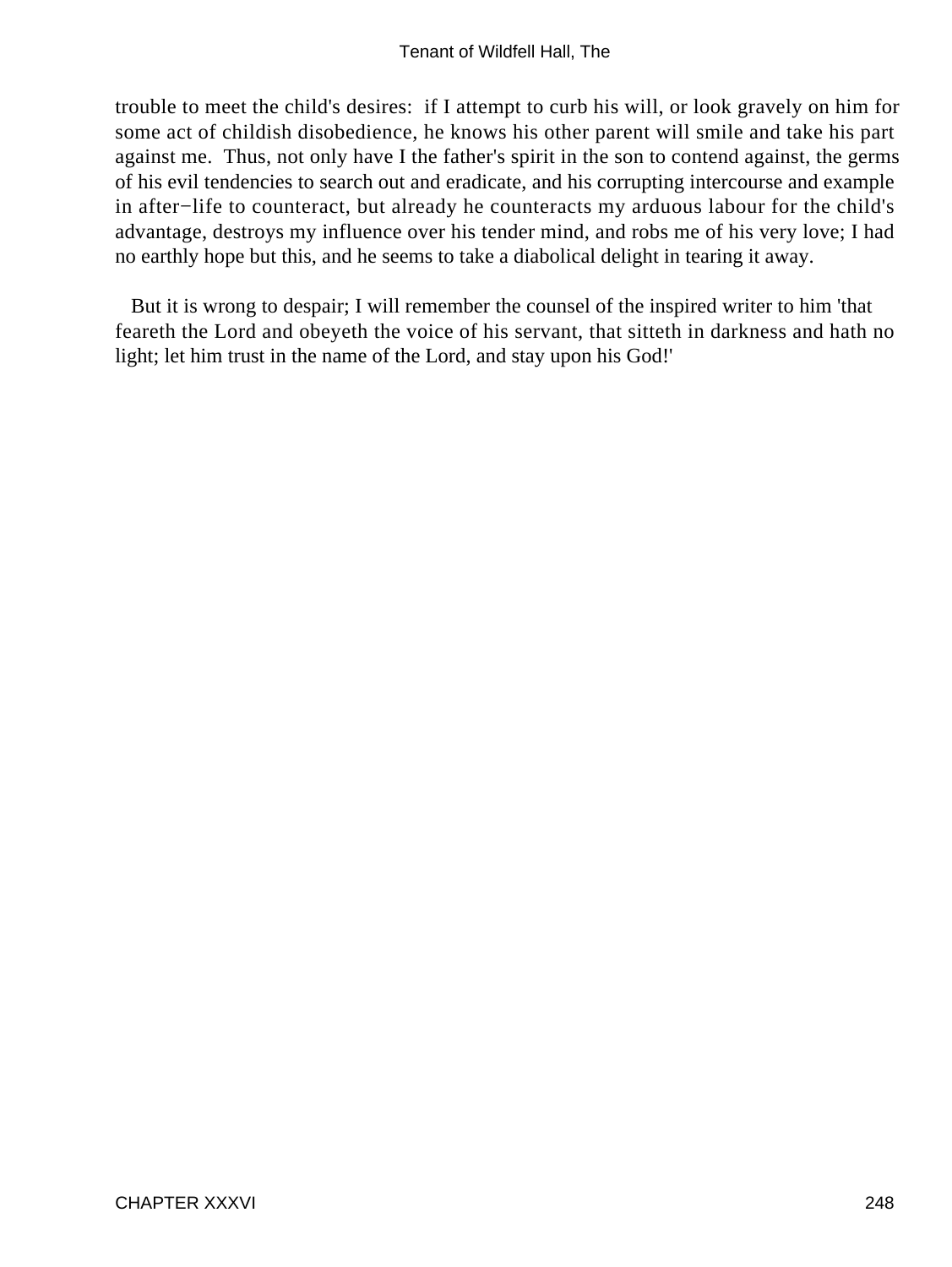## **[CHAPTER XXXVII](#page-379-0)**

*D*ecember 20th, 1825. – Another year is past; and I am weary of this life. And yet I cannot wish to leave it: whatever afflictions assail me here, I cannot wish to go and leave my darling in this dark and wicked world alone, without a friend to guide him through its weary mazes, to warn him of its thousand snares, and guard him from the perils that beset him on every hand. I am not well fitted to be his only companion, I know; but there is no other to supply my place. I am too grave to minister to his amusements and enter into his infantile sports as a nurse or a mother ought to do, and often his bursts of gleeful merriment trouble and alarm me; I see in them his father's spirit and temperament, and I tremble for the consequences; and too often damp the innocent mirth I ought to share. That father, on the contrary, has no weight of sadness on his mind; is troubled with no fears, no scruples concerning his son's future welfare; and at evenings especially, the times when the child sees him the most and the oftenest, he is always particularly jocund and open−hearted: ready to laugh and to jest with anything or anybody but me, and I am particularly silent and sad: therefore, of course, the child dotes upon his seemingly joyous amusing, ever−indulgent papa, and will at any time gladly exchange my company for his. This disturbs me greatly; not so much for the sake of my son's affection (though I do prize that highly, and though I feel it is my right, and know I have done much to earn it) as for that influence over him which, for his own advantage, I would strive to purchase and retain, and which for very spite his father delights to rob me of, and, from motives of mere idle egotism, is pleased to win to himself; making no use of it but to torment me and ruin the child. My only consolation is, that he spends comparatively little of his time at home, and, during the months he passes in London or elsewhere, I have a chance of recovering the ground I had lost, and overcoming with good the evil he has wrought by his wilful mismanagement. But then it is a bitter trial to behold him, on his return, doing his utmost to subvert my labours and transform my innocent, affectionate, tractable darling into a selfish, disobedient, and mischievous boy; thereby preparing the soil for those vices he has so successfully cultivated in his own perverted nature.

 Happily, there were none of Arthur's 'friends' invited to Grassdale last autumn: he took himself off to visit some of them instead. I wish he would always do so, and I wish his friends were numerous and loving enough to keep him amongst them all the year round. Mr. Hargrave, considerably to my annoyance, did not go with him; but I think I have done with that gentleman at last.

 For seven or eight months he behaved so remarkably well, and managed so skilfully too, that I was almost completely off my guard, and was really beginning to look upon him as a friend, and even to treat him as such, with certain prudent restrictions (which I deemed scarcely necessary); when, presuming upon my unsuspecting kindness, he thought he might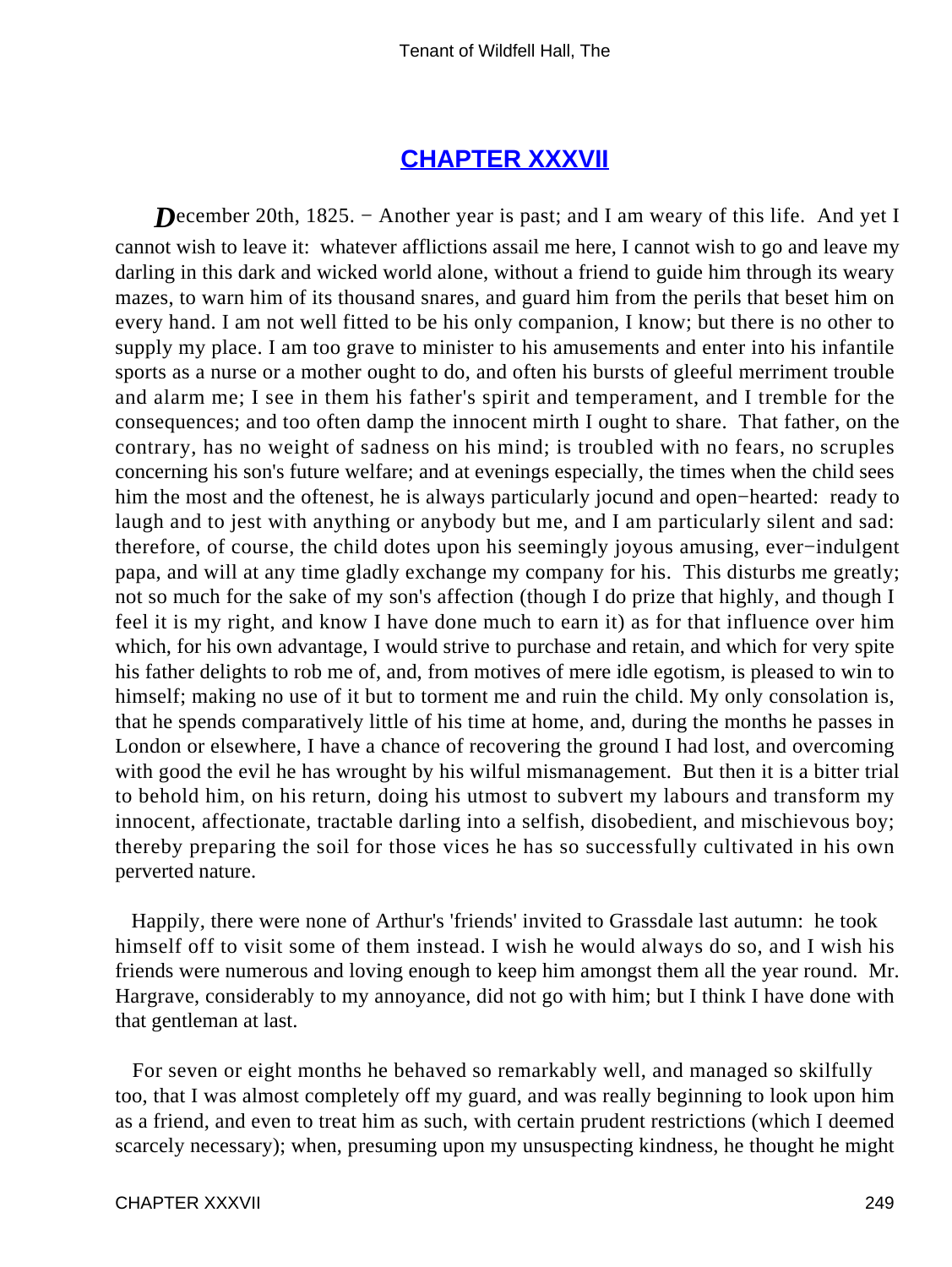venture to overstep the bounds of decent moderation and propriety that had so long restrained him. It was on a pleasant evening at the close of May: I was wandering in the park, and he, on seeing me there as he rode past, made bold to enter and approach me, dismounting and leaving his horse at the gate. This was the first time he had ventured to come within its inclosure since I had been left alone, without the sanction of his mother's or sister's company, or at least the excuse of a message from them. But he managed to appear so calm and easy, so respectful and self−possessed in his friendliness, that, though a little surprised, I was neither alarmed nor offended at the unusual liberty, and he walked with me under the ash−trees and by the water−side, and talked, with considerable animation, good taste, and intelligence, on many subjects, before I began to think about getting rid of him. Then, after a pause, during which we both stood gazing on the calm, blue water − I revolving in my mind the best means of politely dismissing my companion, he, no doubt, pondering other matters equally alien to the sweet sights and sounds that alone were present to his senses, − he suddenly electrified me by beginning, in a peculiar tone, low, soft, but perfectly distinct, to pour forth the most unequivocal expressions of earnest and passionate love; pleading his cause with all the bold yet artful eloquence he could summon to his aid. But I cut short his appeal, and repulsed him so determinately, so decidedly, and with such a mixture of scornful indignation, tempered with cool, dispassionate sorrow and pity for his benighted mind, that he withdrew, astonished, mortified, and discomforted; and, a few days after, I heard that he had departed for London. He returned, however, in eight or nine weeks, and did not entirely keep aloof from me, but comported himself in so remarkable a manner that his quick−sighted sister could not fail to notice the change.

 'What have you done to Walter, Mrs. Huntingdon?' said she one morning, when I had called at the Grove, and he had just left the room after exchanging a few words of the coldest civility. 'He has been so extremely ceremonious and stately of late, I can't imagine what it is all about, unless you have desperately offended him. Tell me what it is, that I may be your mediator, and make you friends again.'

 'I have done nothing willingly to offend him,' said I. 'If he is offended, he can best tell you himself what it is about.'

 'I'll ask him,' cried the giddy girl, springing up and putting her head out of the window: 'he's only in the garden − Walter!'

 'No, no, Esther! you will seriously displease me if you do; and I shall leave you immediately, and not come again for months − perhaps years.'

'Did you call, Esther?' said her brother, approaching the window from without.

'Yes; I wanted to ask you − '

'Good−morning, Esther,' said I, talking her hand and giving it a severe squeeze.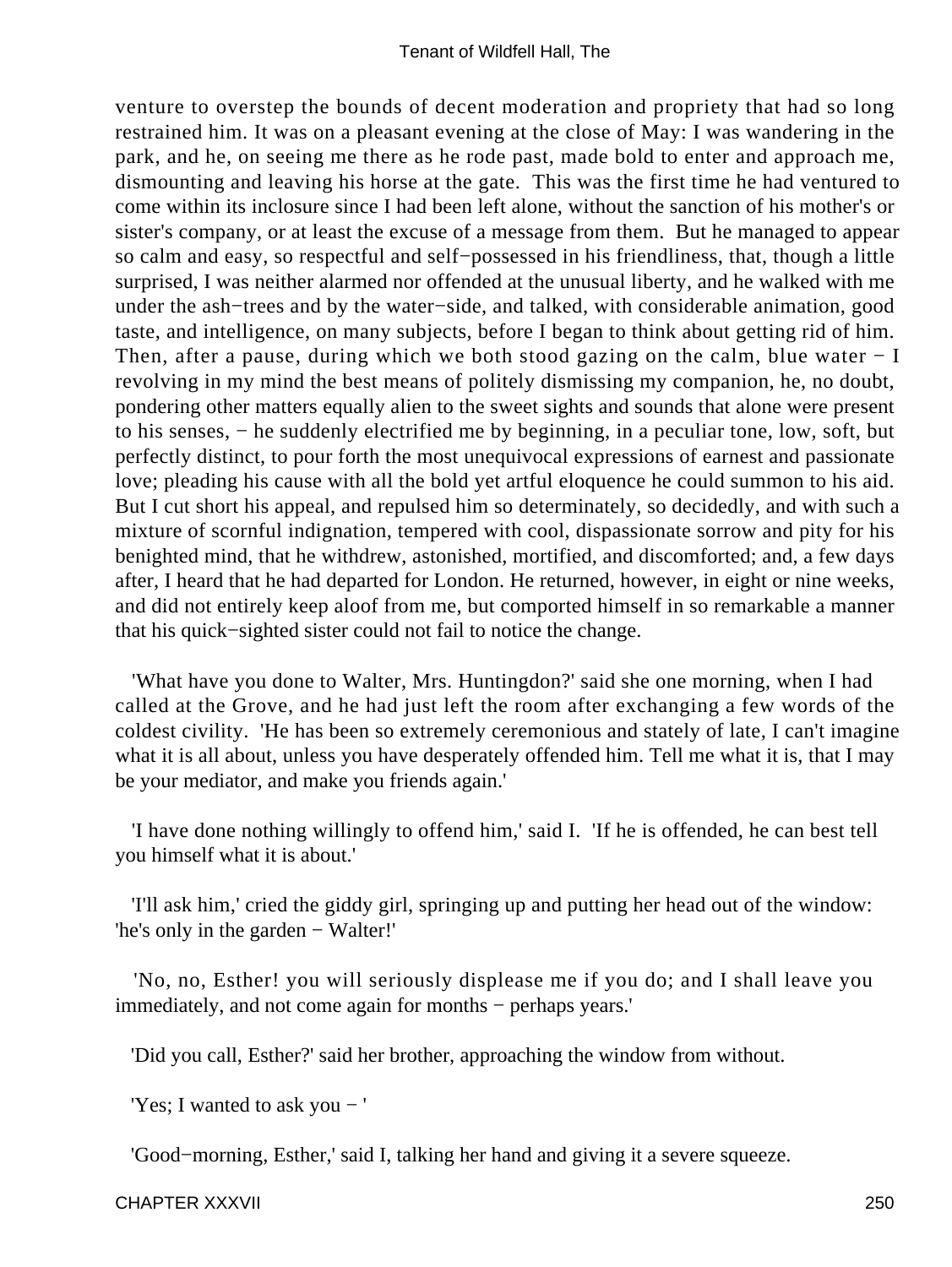'To ask you,' continued she, 'to get me a rose for Mrs. Huntingdon.' He departed. 'Mrs. Huntingdon,' she exclaimed, turning to me and still holding me fast by the hand, 'I'm quite shocked at you − you're just as angry, and distant, and cold as he is: and I'm determined you shall be as good friends as ever before you go.'

 'Esther, how can you be so rude!' cried Mrs. Hargrave, who was seated gravely knitting in her easy−chair. 'Surely, you never will learn to conduct yourself like a lady!'

 'Well, mamma, you said yourself − ' But the young lady was silenced by the uplifted finger of her mamma, accompanied with a very stern shake of the head.

 'Isn't she cross?' whispered she to me; but, before I could add my share of reproof, Mr. Hargrave reappeared at the window with a beautiful moss−rose in his hand.

'Here, Esther, I've brought you the rose,' said he, extending it towards her.

'Give it her yourself, you blockhead!' cried she, recoiling with a spring from between us.

 'Mrs. Huntingdon would rather receive it from you,' replied he, in a very serious tone, but lowering his voice that his mother might not hear. His sister took the rose and gave it to me.

 'My brother's compliments, Mrs. Huntingdon, and he hopes you and he will come to a better understanding by−and−by. Will that do, Walter?' added the saucy girl, turning to him and putting her arm round his neck, as he stood leaning upon the sill of the window − 'or should I have said that you are sorry you were so touchy? or that you hope she will pardon your offence?'

'You silly girl! you don't know what you are talking about,' replied he gravely.

'Indeed I don't: for I'm quite in the dark!'

 'Now, Esther,' interposed Mrs. Hargrave, who, if equally benighted on the subject of our estrangement, saw at least that her daughter was behaving very improperly, 'I must insist upon your leaving the room!'

 'Pray don't, Mrs. Hargrave, for I'm going to leave it myself,' said I, and immediately made my adieux.

 About a week after Mr. Hargrave brought his sister to see me. He conducted himself, at first, with his usual cold, distant, half− stately, half−melancholy, altogether injured air; but Esther made no remark upon it this time: she had evidently been schooled into better manners. She talked to me, and laughed and romped with little Arthur, her loved and loving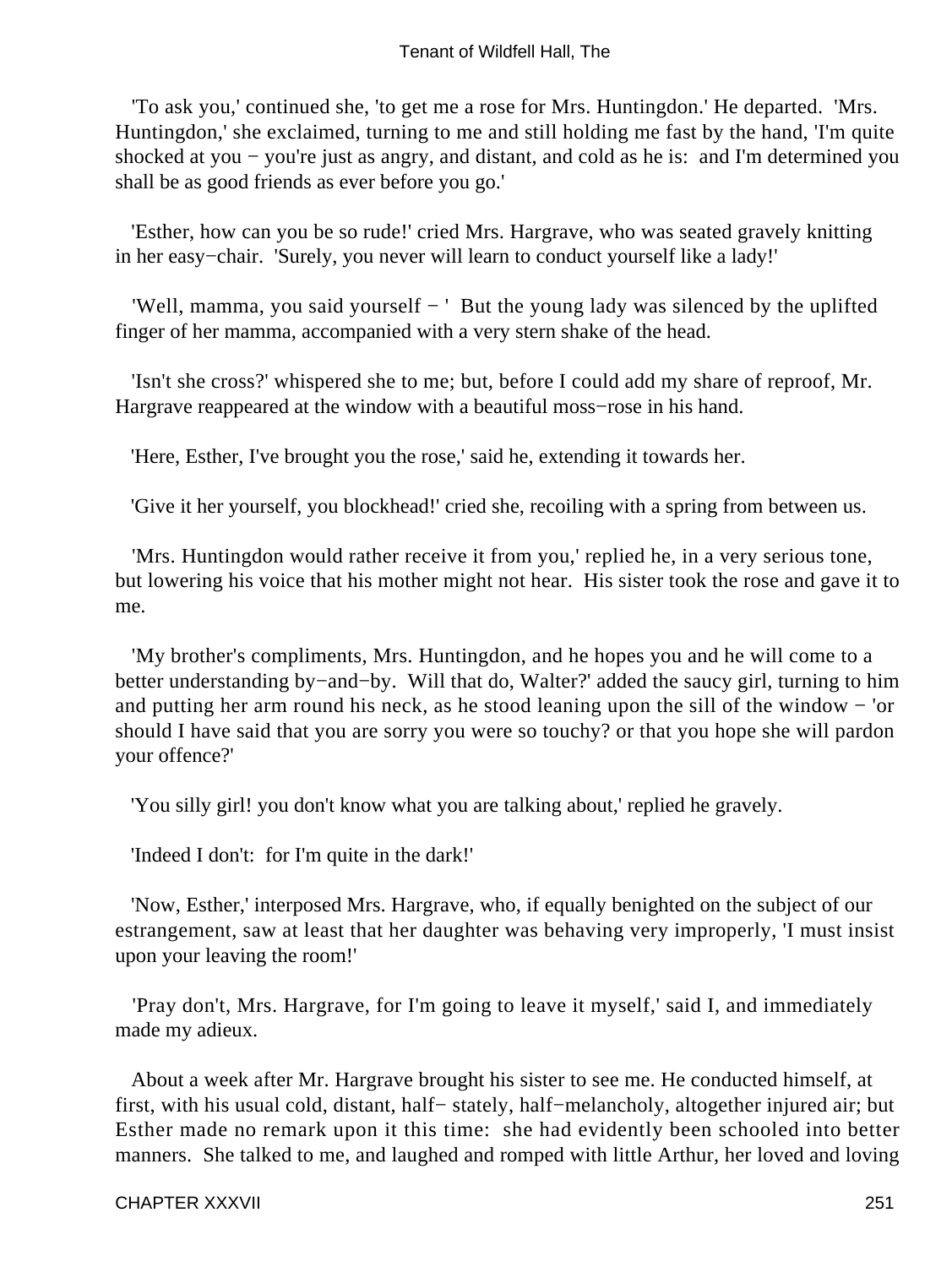playmate. He, somewhat to my discomfort, enticed her from the room to have a run in the hall, and thence into the garden. I got up to stir the fire. Mr. Hargrave asked if I felt cold, and shut the door − a very unseasonable piece of officiousness, for I had meditated following the noisy playfellows if they did not speedily return. He then took the liberty of walking up to the fire himself, and asking me if I were aware that Mr. Huntingdon was now at the seat of Lord Lowborough, and likely to continue there some time.

 'No; but it's no matter,' I answered carelessly; and if my cheek glowed like fire, it was rather at the question than the information it conveyed.

'You don't object to it?' he said.

'Not at all, if Lord Lowborough likes his company.'

'You have no love left for him, then?'

'Not the least.'

 'I knew that − I knew you were too high−minded and pure in your own nature to continue to regard one so utterly false and polluted with any feelings but those of indignation and scornful abhorrence!'

 'Is he not your friend?' said I, turning my eyes from the fire to his face, with perhaps a slight touch of those feelings he assigned to another.

 'He was,' replied he, with the same calm gravity as before; 'but do not wrong me by supposing that I could continue my friendship and esteem to a man who could so infamously, so impiously forsake and injure one so transcendently − well, I won't speak of it. But tell me, do you never think of revenge?'

 'Revenge! No − what good would that do? − it would make him no better, and me no happier.'

 'I don't know how to talk to you, Mrs. Huntingdon,' said he, smiling; 'you are only half a woman − your nature must be half human, half angelic. Such goodness overawes me; I don't know what to make of it.'

 'Then, sir, I fear you must be very much worse than you should be, if I, a mere ordinary mortal, am, by your own confession, so vastly your superior; and since there exists so little sympathy between us, I think we had better each look out for some more congenial companion.' And forthwith moving to the window, I began to look out for my little son and his gay young friend.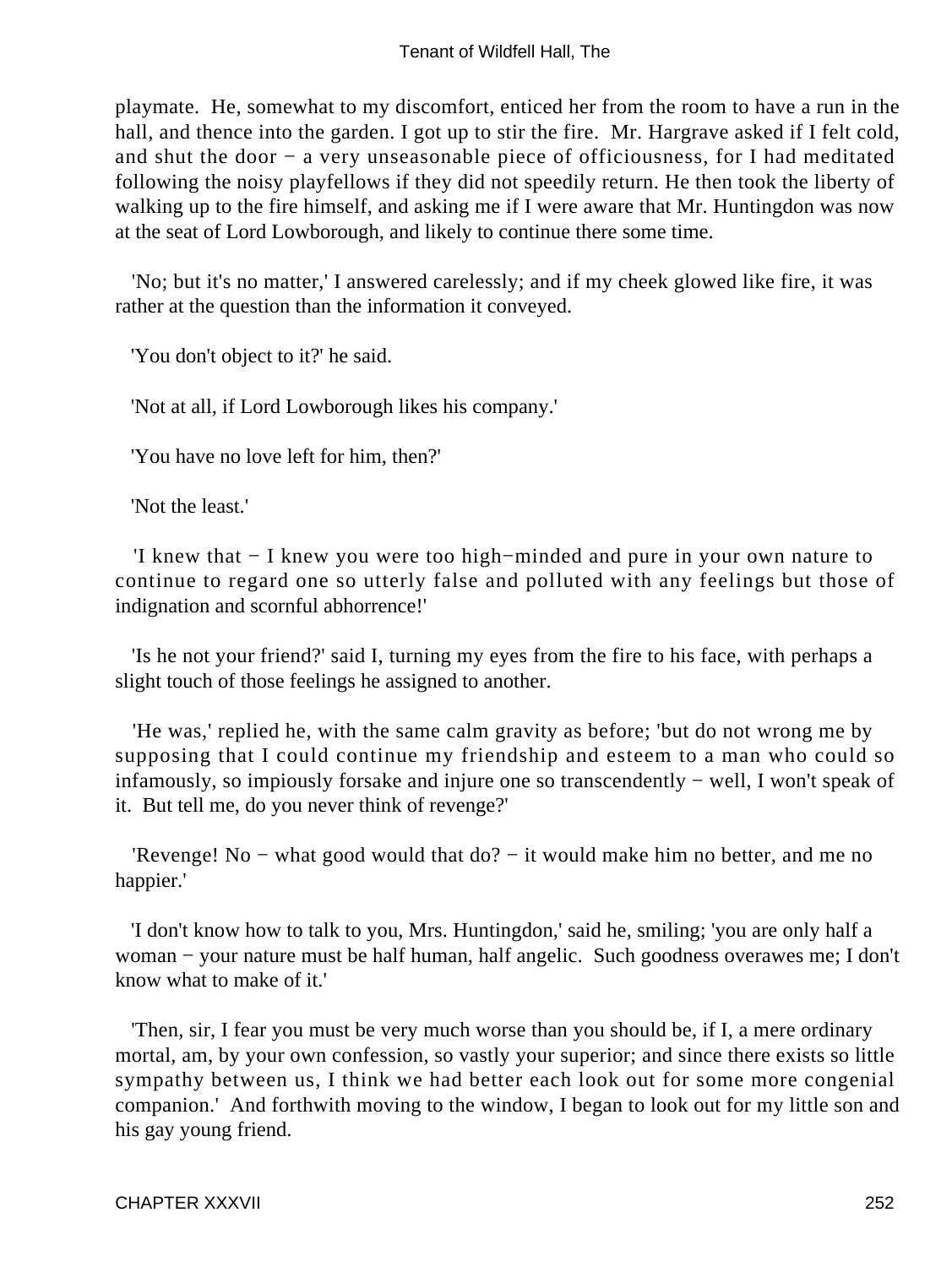'No, I am the ordinary mortal, I maintain,' replied Mr. Hargrave. 'I will not allow myself to be worse than my fellows; but you, Madam − I equally maintain there is nobody like you. But are you happy?' he asked in a serious tone.

'As happy as some others, I suppose.'

'Are you as happy as you desire to be?'

'No one is so blest as that comes to on this side eternity.'

 'One thing I know,' returned he, with a deep sad sigh; 'you are immeasurably happier than I am.'

'I am very sorry for you, then,' I could not help replying.

'Are you, indeed? No, for if you were you would be glad to relieve me.'

'And so I should if I could do so without injuring myself or any other.'

 'And can you suppose that I should wish you to injure yourself? No: on the contrary, it is your own happiness I long for more than mine. You are miserable now, Mrs. Huntingdon,' continued he, looking me boldly in the face. 'You do not complain, but I see − and feel − and know that you are miserable − and must remain so as long as you keep those walls of impenetrable ice about your still warm and palpitating heart; and I am miserable, too. Deign to smile on me and I am happy: trust me, and you shall be happy also, for if you are a woman I can make you so − and I will do it in spite of yourself!' he muttered between his teeth; 'and as for others, the question is between ourselves alone: you cannot injure your husband, you know, and no one else has any concern in the matter.'

 'I have a son, Mr. Hargrave, and you have a mother,' said I, retiring from the window, whither he had followed me.

 'They need not know,' he began; but before anything more could be said on either side, Esther and Arthur re−entered the room. The former glanced at Walter's flushed, excited countenance, and then at mine − a little flushed and excited too, I daresay, though from far different causes. She must have thought we had been quarrelling desperately, and was evidently perplexed and disturbed at the circumstance; but she was too polite or too much afraid of her brother's anger to refer to it. She seated herself on the sofa, and putting back her bright, golden ringlets, that were scattered in wild profusion over her face, she immediately began to talk about the garden and her little playfellow, and continued to chatter away in her usual strain till her brother summoned her to depart.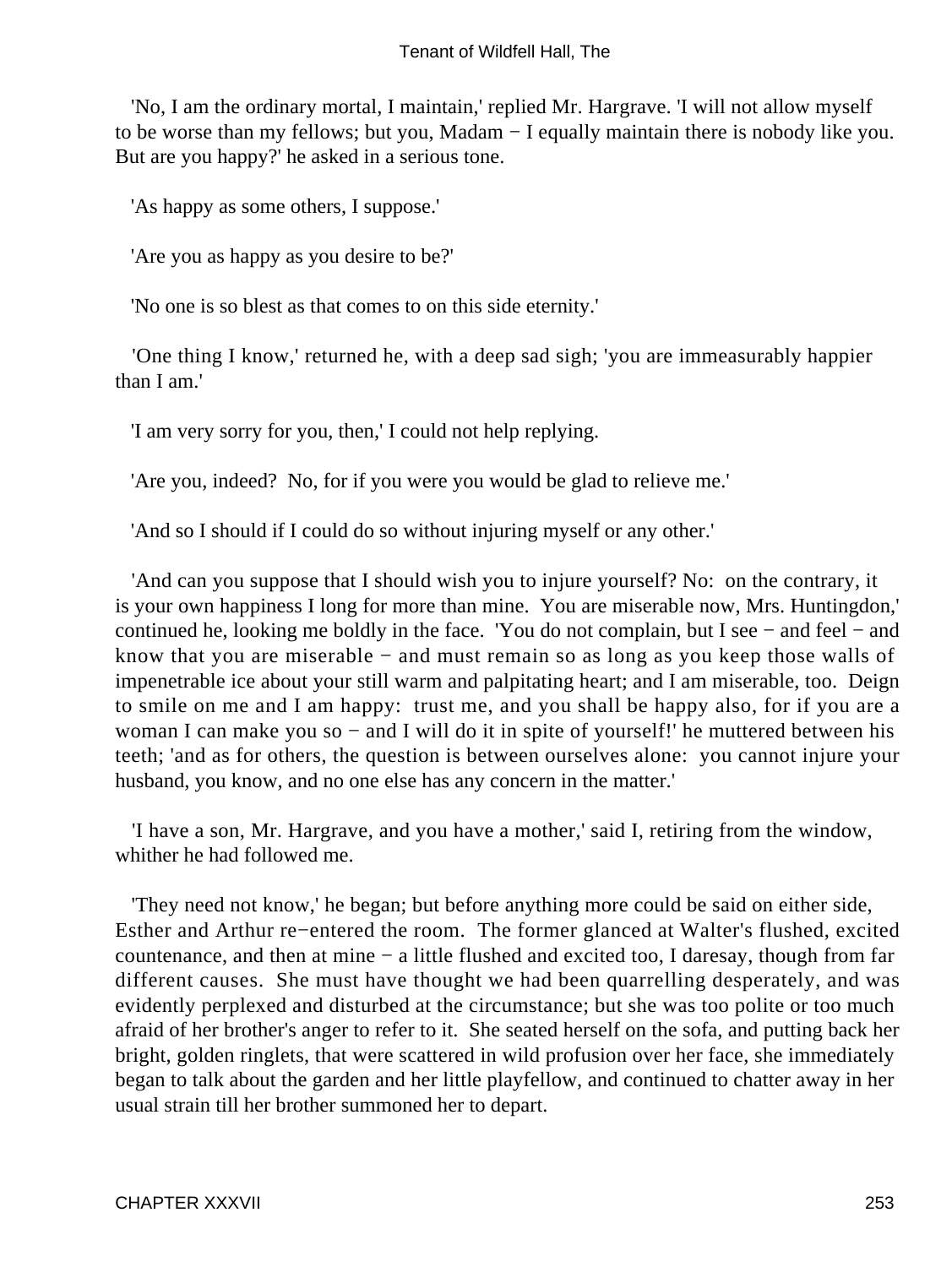'If I have spoken too warmly, forgive me,' he murmured on taking his leave, 'or I shall never forgive myself.' Esther smiled and glanced at me: I merely bowed, and her countenance fell. She thought it a poor return for Walter's generous concession, and was disappointed in her friend. Poor child, she little knows the world she lives in!

 Mr. Hargrave had not an opportunity of meeting me again in private for several weeks after this; but when he did meet me there was less of pride and more of touching melancholy in his manner than before. Oh, how he annoyed me! I was obliged at last almost entirely to remit my visits to the Grove, at the expense of deeply offending Mrs. Hargrave and seriously afflicting poor Esther, who really values my society for want of better, and who ought not to suffer for the fault of her brother. But that indefatigable foe was not yet vanquished: he seemed to be always on the watch. I frequently saw him riding lingeringly past the premises, looking searchingly round him as he went − or, if I did not, Rachel did. That sharp−sighted woman soon guessed how matters stood between us, and descrying the enemy's movements from her elevation at the nursery−window, she would give me a quiet intimation if she saw me preparing for a walk when she had reason to believe he was about, or to think it likely that he would meet or overtake me in the way I meant to traverse. I would then defer my ramble, or confine myself for that day to the park and gardens, or, if the proposed excursion was a matter of importance, such as a visit to the sick or afflicted, I would take Rachel with me, and then I was never molested.

 But one mild, sunshiny day, early in November, I had ventured forth alone to visit the village school and a few of the poor tenants, and on my return I was alarmed at the clatter of a horse's feet behind me, approaching at a rapid, steady trot. There was no stile or gap at hand by which I could escape into the fields, so I walked quietly on, saying to myself, 'It may not be he after all; and if it is, and if he do annoy me, it shall be for the last time, I am determined, if there be power in words and looks against cool impudence and mawkish sentimentality so inexhaustible as his.'

 The horse soon overtook me, and was reined up close beside me. It was Mr. Hargrave. He greeted me with a smile intended to be soft and melancholy, but his triumphant satisfaction at having caught me at last so shone through that it was quite a failure. After briefly answering his salutation and inquiring after the ladies at the Grove, I turned away and walked on; but he followed and kept his horse at my side: it was evident he intended to be my companion all the way.

 'Well! I don't much care. If you want another rebuff, take it − and welcome,' was my inward remark. 'Now, sir, what next?'

 This question, though unspoken, was not long unanswered; after a few passing observations upon indifferent subjects, he began in solemn tones the following appeal to my humanity:−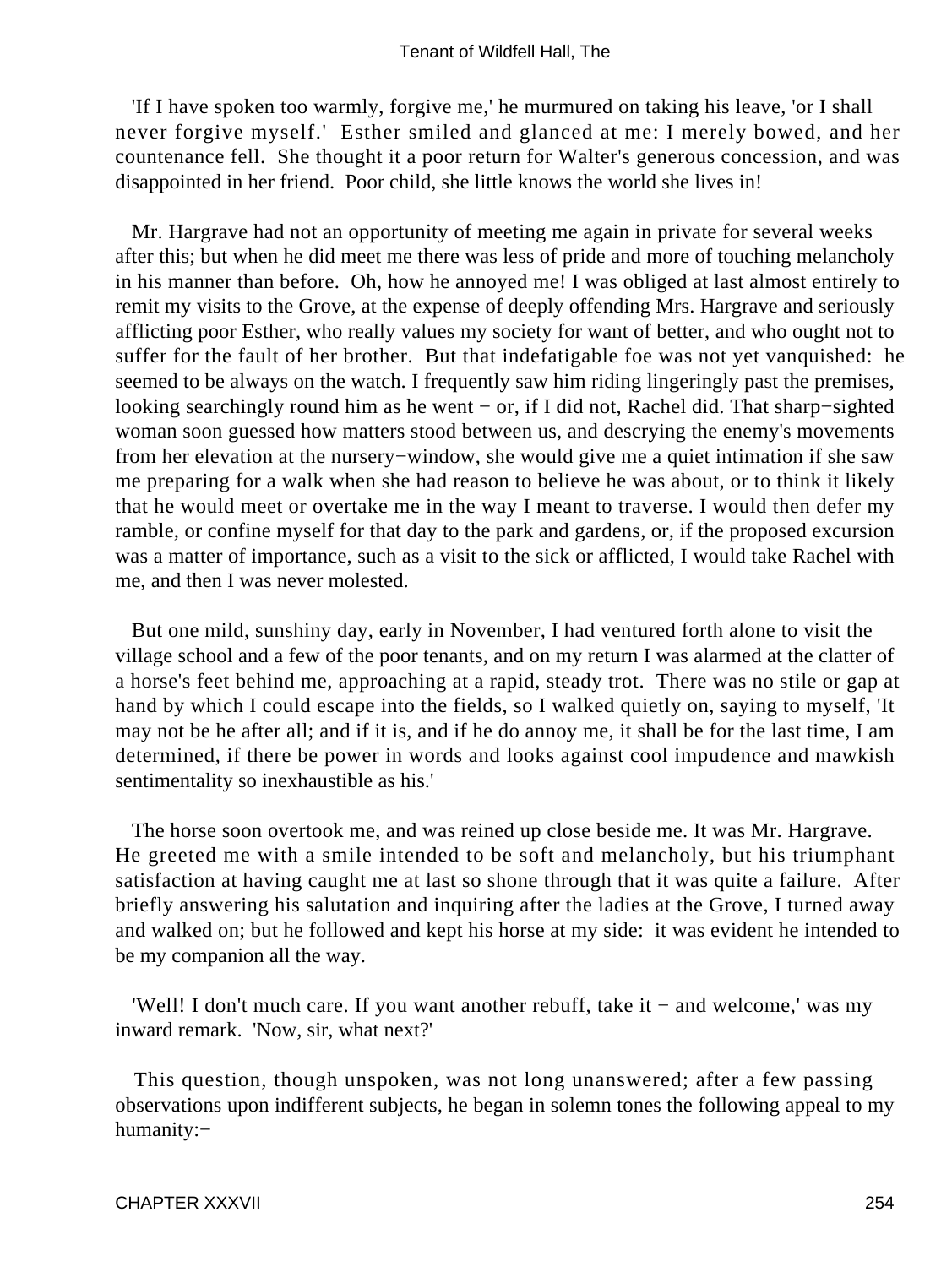'It will be four years next April since I first saw you, Mrs. Huntingdon − you may have forgotten the circumstance, but I never can. I admired you then most deeply, but I dared not love you. In the following autumn I saw so much of your perfections that I could not fail to love you, though I dared not show it. For upwards of three years I have endured a perfect martyrdom. From the anguish of suppressed emotions, intense and fruitless longings, silent sorrow, crushed hopes, and trampled affections, I have suffered more than I can tell, or you imagine − and you were the cause of it, and not altogether the innocent cause. My youth is wasting away; my prospects are darkened; my life is a desolate blank; I have no rest day or night: I am become a burden to myself and others, and you might save me by a word − a glance, and will not do it  $-$  is this right?'

 'In the first place, I don't believe you,' answered I; 'in the second, if you will be such a fool, I can't hinder it.'

 'If you affect,' replied he, earnestly, 'to regard as folly the best, the strongest, the most godlike impulses of our nature, I don't believe you. I know you are not the heartless, icy being you pretend to be − you had a heart once, and gave it to your husband. When you found him utterly unworthy of the treasure, you reclaimed it; and you will not pretend that you loved that sensual, earthly− minded profligate so deeply, so devotedly, that you can never love another? I know that there are feelings in your nature that have never yet been called forth; I know, too, that in your present neglected lonely state you are and must be miserable. You have it in your power to raise two human beings from a state of actual suffering to such unspeakable beatitude as only generous, noble, self−forgetting love can give (for you can love me if you will); you may tell me that you scorn and detest me, but, since you have set me the example of plain speaking, I will answer that I do not believe you. But you will not do it! you choose rather to leave us miserable; and you coolly tell me it is the will of God that we should remain so. You may call this religion, but I call it wild fanaticism!'

 'There is another life both for you and for me,' said I. 'If it be the will of God that we should sow in tears now, it is only that we may reap in joy hereafter. It is His will that we should not injure others by the gratification of our own earthly passions; and you have a mother, and sisters, and friends who would be seriously injured by your disgrace; and I, too, have friends, whose peace of mind shall never be sacrificed to my enjoyment, or yours either, with my consent; and if I were alone in the world, I have still my God and my religion, and I would sooner die than disgrace my calling and break my faith with heaven to obtain a few brief years of false and fleeting happiness − happiness sure to end in misery even here − for myself or any other!'

 'There need be no disgrace, no misery or sacrifice in any quarter,' persisted he. 'I do not ask you to leave your home or defy the world's opinion.' But I need not repeat all his arguments. I refuted them to the best of my power; but that power was provokingly small, at the moment, for I was too much flurried with indignation − and even shame − that he should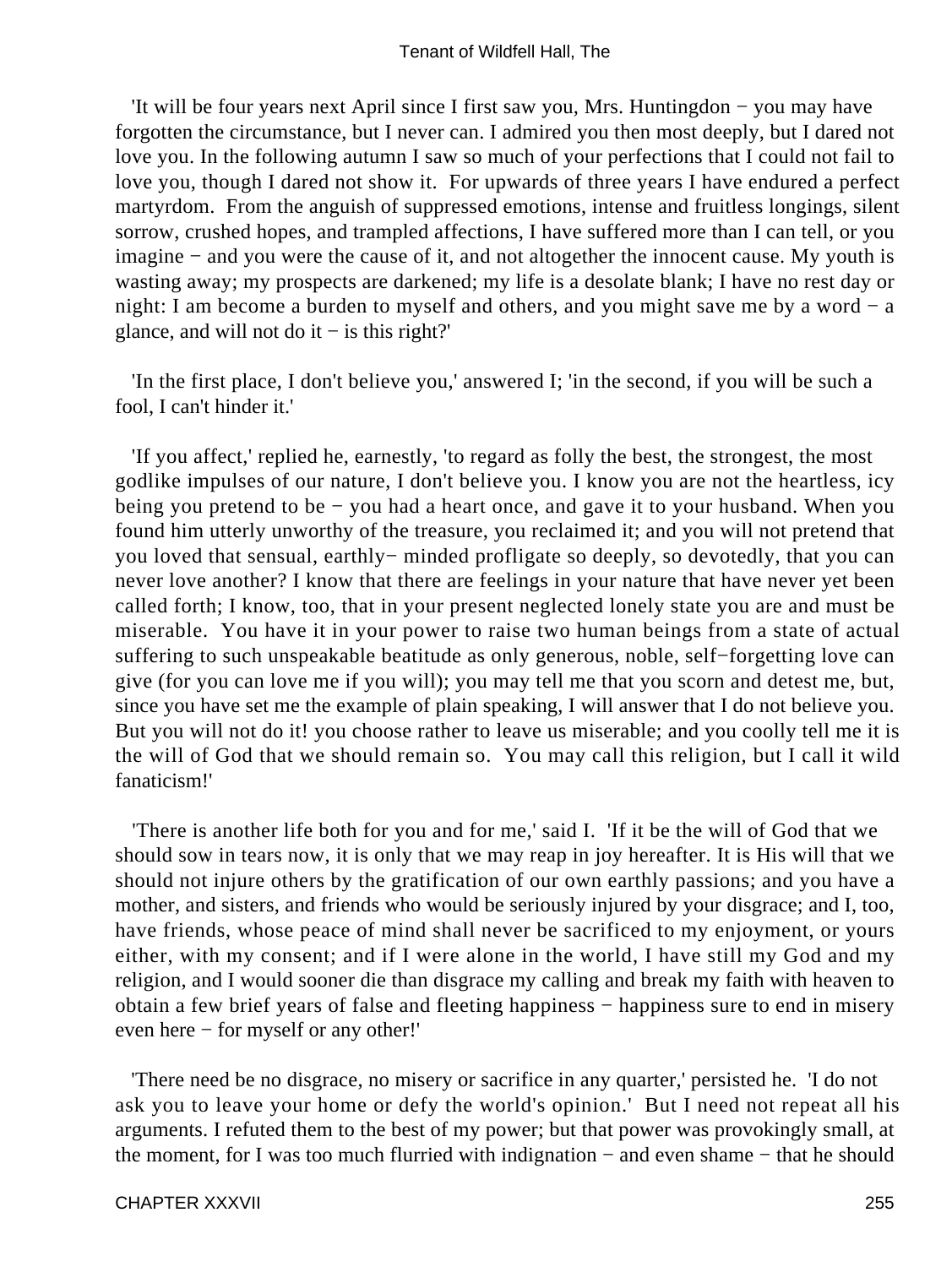thus dare to address me, to retain sufficient command of thought and language to enable me adequately to contend against his powerful sophistries. Finding, however, that he could not be silenced by reason, and even covertly exulted in his seeming advantage, and ventured to deride those assertions I had not the coolness to prove, I changed my course and tried another plan.

'Do you really love me?' said I, seriously, pausing and looking him calmly in the face.

'Do I love you!' cried he.

'Truly?' I demanded.

 His countenance brightened; he thought his triumph was at hand. He commenced a passionate protestation of the truth and fervour of his attachment, which I cut short by another question:−

 'But is it not a selfish love? Have you enough disinterested affection to enable you to sacrifice your own pleasure to mine?'

'I would give my life to serve you.'

 'I don't want your life; but have you enough real sympathy for my afflictions to induce you to make an effort to relieve them, at the risk of a little discomfort to yourself?'

'Try me, and see.'

 'If you have, never mention this subject again. You cannot recur to it in any way without doubling the weight of those sufferings you so feelingly deplore. I have nothing left me but the solace of a good conscience and a hopeful trust in heaven, and you labour continually to rob me of these. If you persist, I must regard you as my deadliest foe.'

'But hear me a moment − '

 'No, sir! You said you would give your life to serve me; I only ask your silence on one particular point. I have spoken plainly; and what I say I mean. If you torment me in this way any more, I must conclude that your protestations are entirely false, and that you hate me in your heart as fervently as you profess to love me!'

He bit his lip, and bent his eyes upon the ground in silence for a while.

 'Then I must leave you,' said he at length, looking steadily upon me, as if with the last hope of detecting some token of irrepressible anguish or dismay awakened by those solemn words. 'I must leave you. I cannot live here, and be for ever silent on the all−absorbing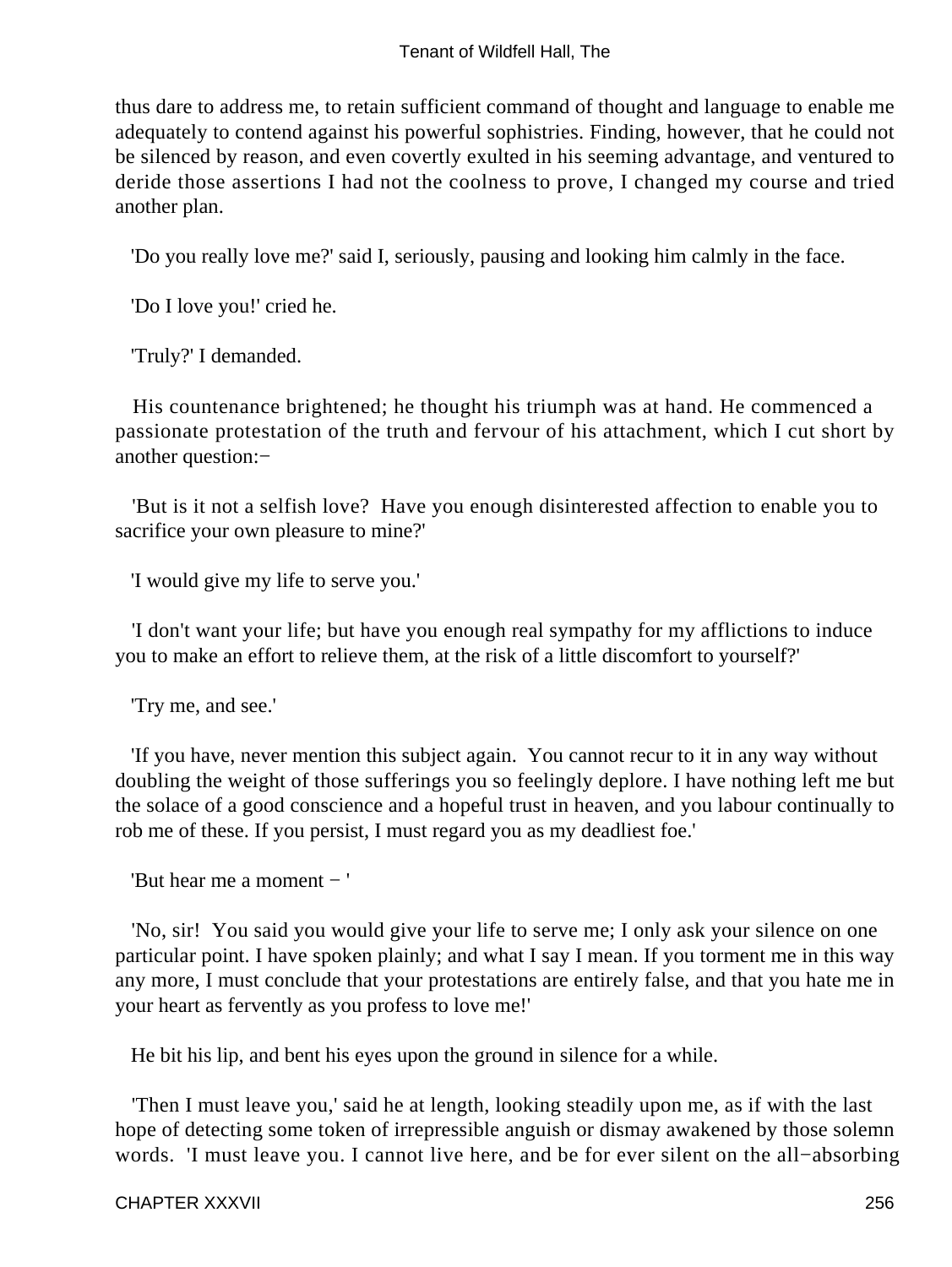subject of my thoughts and wishes.'

 'Formerly, I believe, you spent but little of your time at home,' I answered; 'it will do you no harm to absent yourself again, for a while − if that be really necessary.'

 'If that be really possible,' he muttered; 'and can you bid me go so coolly? Do you really wish it?'

 'Most certainly I do. If you cannot see me without tormenting me as you have lately done, I would gladly say farewell and never see you more.'

 He made no answer, but, bending from his horse, held out his hand towards me. I looked up at his face, and saw therein such a look of genuine agony of soul, that, whether bitter disappointment, or wounded pride, or lingering love, or burning wrath were uppermost, I could not hesitate to put my hand in his as frankly as if I bade a friend farewell. He grasped it very hard, and immediately put spurs to his horse and galloped away. Very soon after, I learned that he was gone to Paris, where he still is; and the longer he stays there the better for me.

I thank God for this deliverance!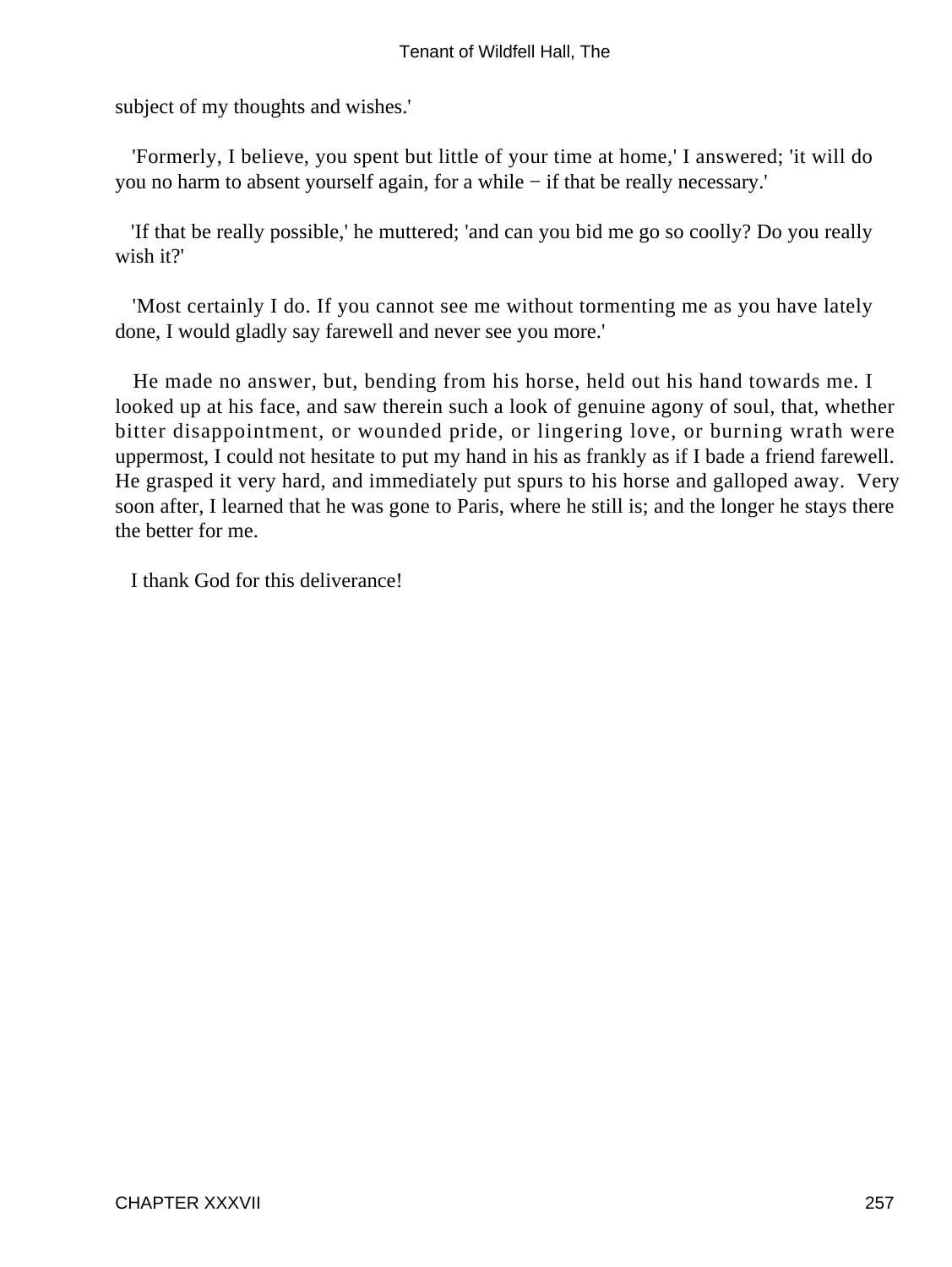### **[CHAPTER XXXVIII](#page-379-0)**

*D*ecember 20th, 1826. – The fifth anniversary of my wedding–day, and, I trust, the last I shall spend under this roof. My resolution is formed, my plan concocted, and already partly put in execution. My conscience does not blame me, but while the purpose ripens let me beguile a few of these long winter evenings in stating the case for my own satisfaction: a dreary amusement enough, but having the air of a useful occupation, and being pursued as a task, it will suit me better than a lighter one.

 In September, quiet Grassdale was again alive with a party of ladies and gentlemen (so called), consisting of the same individuals as those invited the year before last, with the addition of two or three others, among whom were Mrs. Hargrave and her younger daughter. The gentlemen and Lady Lowborough were invited for the pleasure and convenience of the host; the other ladies, I suppose, for the sake of appearances, and to keep me in check, and make me discreet and civil in my demeanour. But the ladies stayed only three weeks; the gentlemen, with two exceptions, above two months: for their hospitable entertainer was loth to part with them and be left alone with his bright intellect, his stainless conscience, and his loved and loving wife.

 On the day of Lady Lowborough's arrival, I followed her into her chamber, and plainly told her that, if I found reason to believe that she still continued her criminal connection with Mr. Huntingdon, I should think it my absolute duty to inform her husband of the circumstance − or awaken his suspicions at least − however painful it might be, or however dreadful the consequences. She was startled at first by the declaration, so unexpected, and so determinately yet calmly delivered; but rallying in a moment, she coolly replied that, if I saw anything at all reprehensible or suspicious in her conduct, she would freely give me leave to tell his lordship all about it. Willing to be satisfied with this, I left her; and certainly I saw nothing thenceforth particularly reprehensible or suspicious in her demeanour towards her host; but then I had the other guests to attend to, and I did not watch them narrowly − for, to confess the truth, I feared to see anything between them. I no longer regarded it as any concern of mine, and if it was my duty to enlighten Lord Lowborough, it was a painful duty, and I dreaded to be called to perform it.

 But my fears were brought to an end in a manner I had not anticipated. One evening, about a fortnight after the visitors' arrival, I had retired into the library to snatch a few minutes' respite from forced cheerfulness and wearisome discourse, for after so long a period of seclusion, dreary indeed as I had often found it, I could not always bear to be doing violence to my feelings, and goading my powers to talk, and smile and listen, and play the attentive hostess, or even the cheerful friend: I had just ensconced myself within the bow of the window, and was looking out upon the west, where the darkening hills rose sharply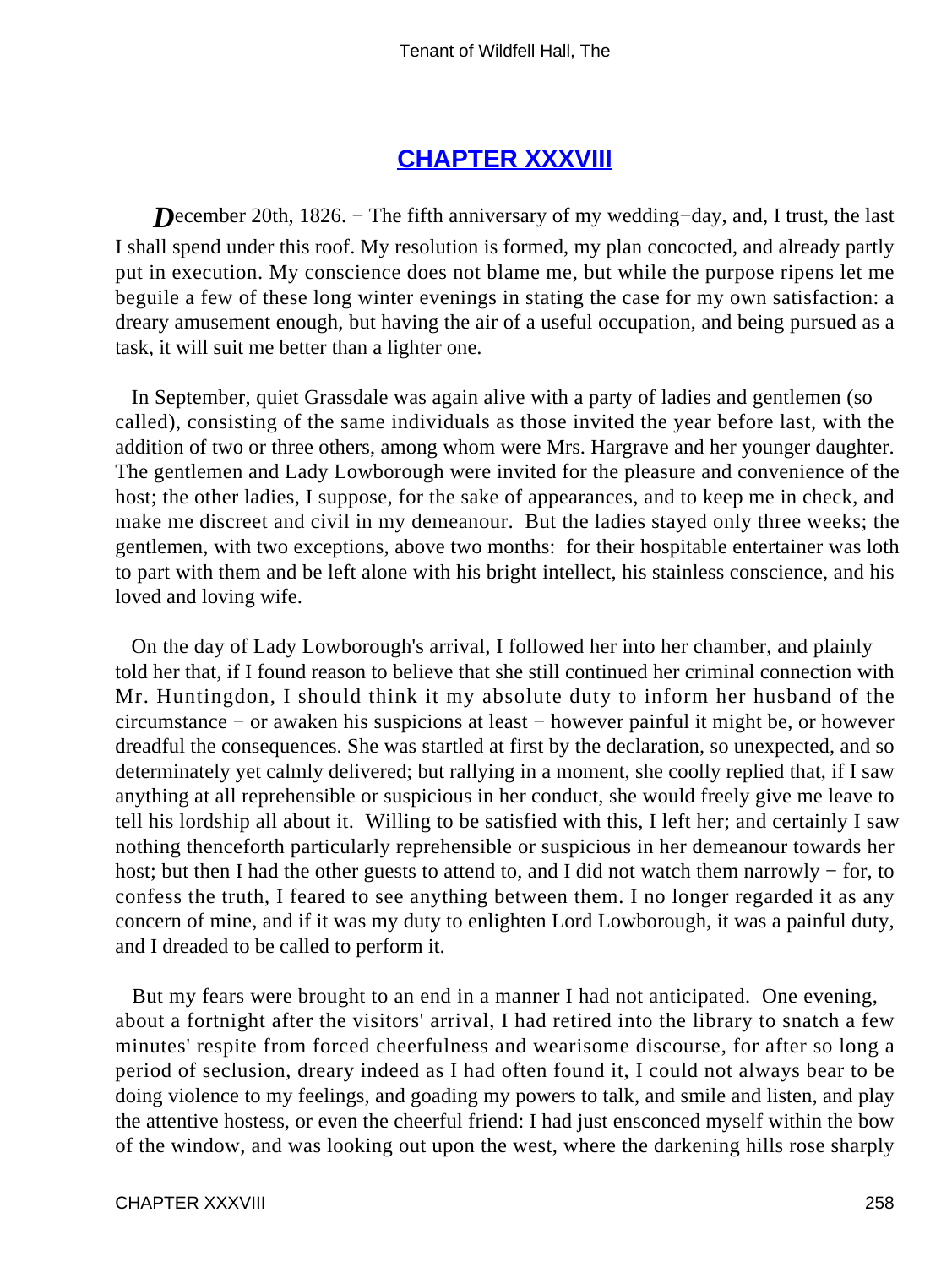defined against the clear amber light of evening, that gradually blended and faded away into the pure, pale blue of the upper sky, where one bright star was shining through, as if to promise − 'When that dying light is gone, the world will not be left in darkness, and they who trust in God, whose minds are unbeclouded by the mists of unbelief and sin, are never wholly comfortless,' – when I heard a hurried step approaching, and Lord Lowborough entered. This room was still his favourite resort. He flung the door to with unusual violence, and cast his hat aside regardless where it fell. What could be the matter with him? His face was ghastly pale; his eyes were fixed upon the ground; his teeth clenched: his forehead glistened with the dews of agony. It was plain he knew his wrongs at last!

 Unconscious of my presence, he began to pace the room in a state of fearful agitation, violently wringing his hands and uttering low groans or incoherent ejaculations. I made a movement to let him know that he was not alone; but he was too preoccupied to notice it. Perhaps, while his back was towards me, I might cross the room and slip away unobserved. I rose to make the attempt, but then he perceived me. He started and stood still a moment; then wiped his streaming forehead, and, advancing towards me, with a kind of unnatural composure, said in a deep, almost sepulchral tone, − 'Mrs. Huntingdon, I must leave you to−morrow.'

'To−morrow!' I repeated. 'I do not ask the cause.'

 'You know it then, and you can be so calm!' said he, surveying me with profound astonishment, not unmingled with a kind of resentful bitterness, as it appeared to me.

 'I have so long been aware of − ' I paused in time, and added, 'of my husband's character, that nothing shocks me.'

 'But this − how long have you been aware of this?' demanded he, laying his clenched hand on the table beside him, and looking me keenly and fixedly in the face.

I felt like a criminal.

'Not long,' I answered.

 'You knew it!' cried he, with bitter vehemence − 'and you did not tell me! You helped to deceive me!'

'My lord, I did not help to deceive you.'

'Then why did you not tell me?'

 'Because I knew it would be painful to you. I hoped she would return to her duty, and then there would be no need to harrow your feelings with such − '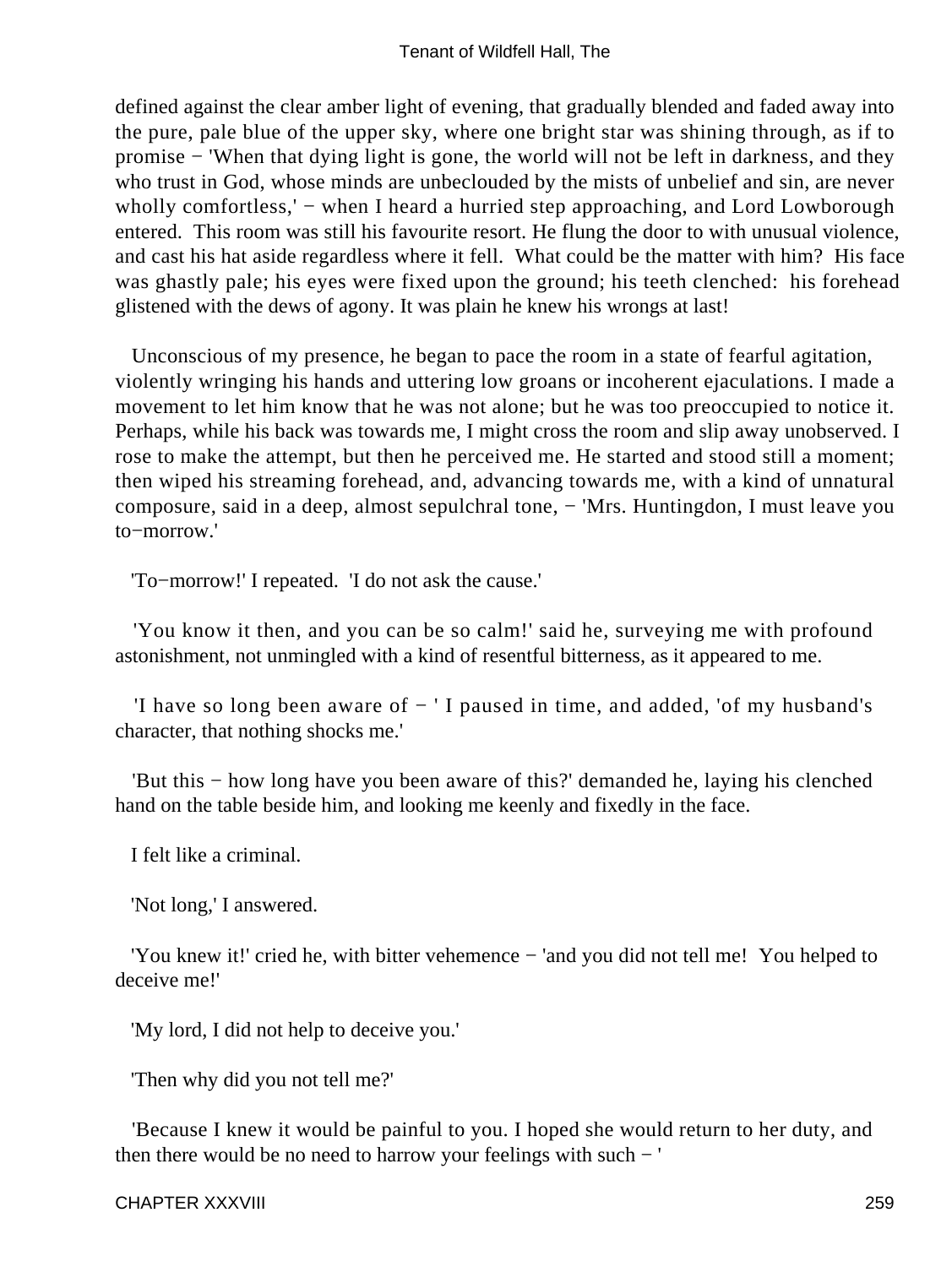'O God! how long has this been going on? How long has it been, Mrs. Huntingdon? − Tell me − I must know!' exclaimed, with intense and fearful eagerness.

'Two years, I believe.'

 'Great heaven! and she has duped me all this time!' He turned away with a suppressed groan of agony, and paced the room again in a paroxysm of renewed agitation. My heart smote me; but I would try to console him, though I knew not how to attempt it.

 'She is a wicked woman,' I said. 'She has basely deceived and betrayed you. She is as little worthy of your regret as she was of your affection. Let her injure you no further; abstract yourself from her, and stand alone.'

 'And you, Madam,' said he sternly, arresting himself, and turning round upon me, 'you have injured me too by this ungenerous concealment!'

 There was a sudden revulsion in my feelings. Something rose within me, and urged me to resent this harsh return for my heartfelt sympathy, and defend myself with answering severity. Happily, I did not yield to the impulse. I saw his anguish as, suddenly smiting his forehead, he turned abruptly to the window, and, looking upward at the placid sky, murmured passionately, 'O God, that I might die!' – and felt that to add one drop of bitterness to that already overflowing cup would be ungenerous indeed. And yet I fear there was more coldness than gentleness in the quiet tone of my reply:− 'I might offer many excuses that some would admit to be valid, but I will not attempt to enumerate them − '

 'I know them,' said he hastily: 'you would say that it was no business of yours: that I ought to have taken care of myself; that if my own blindness has led me into this pit of hell, I have no right to blame another for giving me credit for a larger amount of sagacity than I possessed − '

 'I confess I was wrong,' continued I, without regarding this bitter interruption; 'but whether want of courage or mistaken kindness was the cause of my error, I think you blame me too severely. I told Lady Lowborough two weeks ago, the very hour she came, that I should certainly think it my duty to inform you if she continued to deceive you: she gave me full liberty to do so if I should see anything reprehensible or suspicious in her conduct; I have seen nothing; and I trusted she had altered her course.'

 He continued gazing from the window while I spoke, and did not answer, but, stung by the recollections my words awakened, stamped his foot upon the floor, ground his teeth, and corrugated his brow, like one under the influence of acute physical pain.

 'It was wrong, it was wrong!' he muttered at length. 'Nothing can excuse it; nothing can atone for it, − for nothing can recall those years of cursed credulity; nothing obliterate them!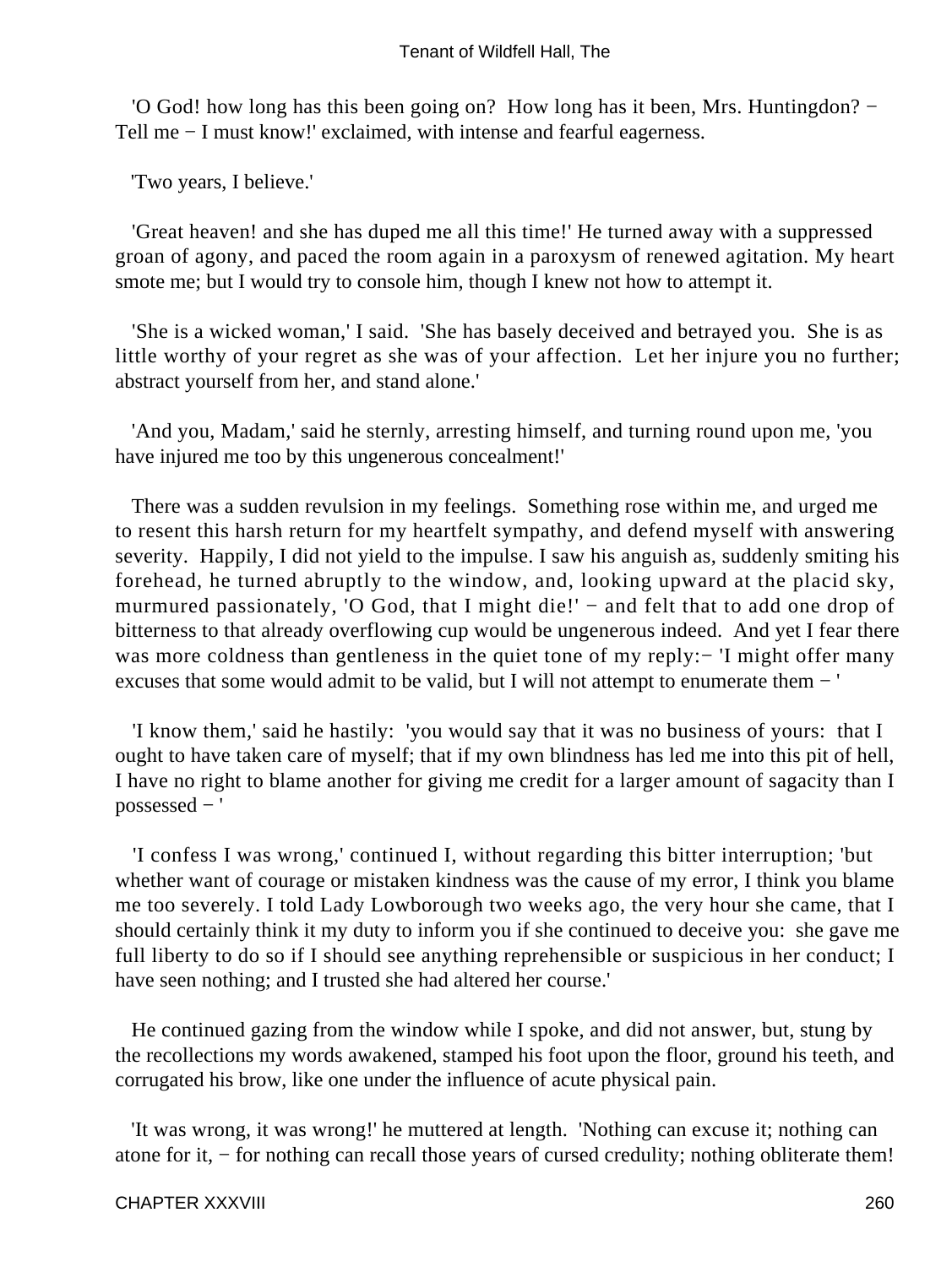− nothing, nothing!' he repeated in a whisper, whose despairing bitterness precluded all resentment.

 'When I put the case to myself, I own it was wrong,' I answered; 'but I can only now regret that I did not see it in this light before, and that, as you say, nothing can recall the past.'

 Something in my voice or in the spirit of this answer seemed to alter his mood. Turning towards me, and attentively surveying my face by the dim light, he said, in a milder tone than he had yet employed, − 'You, too, have suffered, I suppose.'

'I suffered much, at first.'

'When was that?'

 'Two years ago; and two years hence you will be as calm as I am now, and far, far happier, I trust, for you are a man, and free to act as you please.'

Something like a smile, but a very bitter one, crossed his face for a moment.

 'You have not been happy, lately?' he said, with a kind of effort to regain composure, and a determination to waive the further discussion of his own calamity.

 'Happy?' I repeated, almost provoked at such a question. 'Could I be so, with such a husband?'

 'I have noticed a change in your appearance since the first years of your marriage,' pursued he: 'I observed it to − to that infernal demon,' he muttered between his teeth; 'and he said it was your own sour temper that was eating away your bloom: it was making you old and ugly before your time, and had already made his fireside as comfortless as a convent cell. You smile, Mrs. Huntingdon; nothing moves you. I wish my nature were as calm as yours.'

 'My nature was not originally calm,' said I. 'I have learned to appear so by dint of hard lessons and many repeated efforts.'

At this juncture Mr. Hattersley burst into the room.

 'Hallo, Lowborough!' he began − 'Oh! I beg your pardon,' he exclaimed on seeing me. 'I didn't know it was A TETE−E−TETE. Cheer up, man,' he continued, giving Lord Lowborough a thump on the back, which caused the latter to recoil from him with looks of ineffable disgust and irritation. 'Come, I want to speak with you a bit.'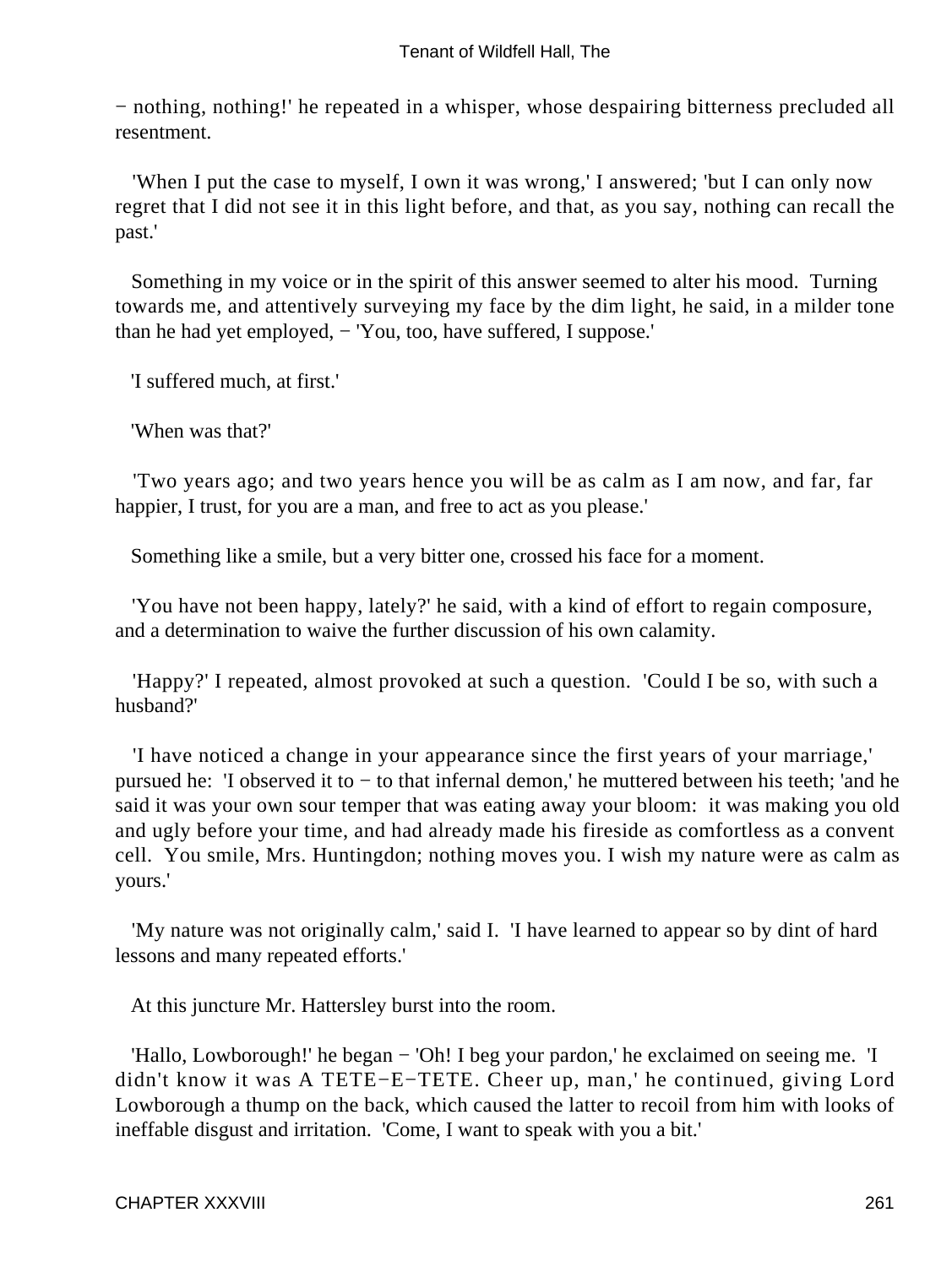'Speak, then.'

'But I'm not sure it would be quite agreeable to the lady what I have to say.'

'Then it would not be agreeable to me,' said his lordship, turning to leave the room.

 'Yes, it would,' cried the other, following him into the hall. 'If you've the heart of a man, it would be the very ticket for you. It's just this, my lad,' he continued, rather lowering his voice, but not enough to prevent me from hearing every word he said, though the half−closed door stood between us. 'I think you're an ill−used man − nay, now, don't flare up; I don't want to offend you: it's only my rough way of talking. I must speak right out, you know, or else not at all; and I'm come − stop now! let me explain − I'm come to offer you my services, for though Huntingdon is my friend, he's a devilish scamp, as we all know, and I'll be your friend for the nonce. I know what it is you want, to make matters straight: it's just to exchange a shot with him, and then you'll feel yourself all right again; and if an accident happens – why, that'll be all right too, I daresay, to a desperate fellow like you. Come now, give me your hand, and don't look so black upon it. Name time and place, and I'll manage the rest.'

 'That,' answered the more low, deliberate voice of Lord Lowborough, 'is just the remedy my own heart, or the devil within it, suggested – to meet him, and not to part without blood. Whether I or he should fall, or both, it would be an inexpressible relief to me, if − '

'Just so! Well then,  $-$ '

 'No!' exclaimed his lordship, with deep, determined emphasis. 'Though I hate him from my heart, and should rejoice at any calamity that could befall him, I'll leave him to God; and though I abhor my own life, I'll leave that, too, to Him that gave it.'

'But you see, in this case,' pleaded Hattersley −

 'I'll not hear you!' exclaimed his companion, hastily turning away. 'Not another word! I've enough to do against the fiend within me.'

 'Then you're a white−livered fool, and I wash my hands of you,' grumbled the tempter, as he swung himself round and departed.

 'Right, right, Lord Lowborough,' cried I, darting out and clasping his burning hand, as he was moving away to the stairs. 'I begin to think the world is not worthy of you!' Not understanding this sudden ebullition, he turned upon me with a stare of gloomy, bewildered amazement, that made me ashamed of the impulse to which I had yielded; but soon a more humanised expression dawned upon his countenance, and before I could withdraw my hand, he pressed it kindly, while a gleam of genuine feeling flashed from his eyes as he murmured,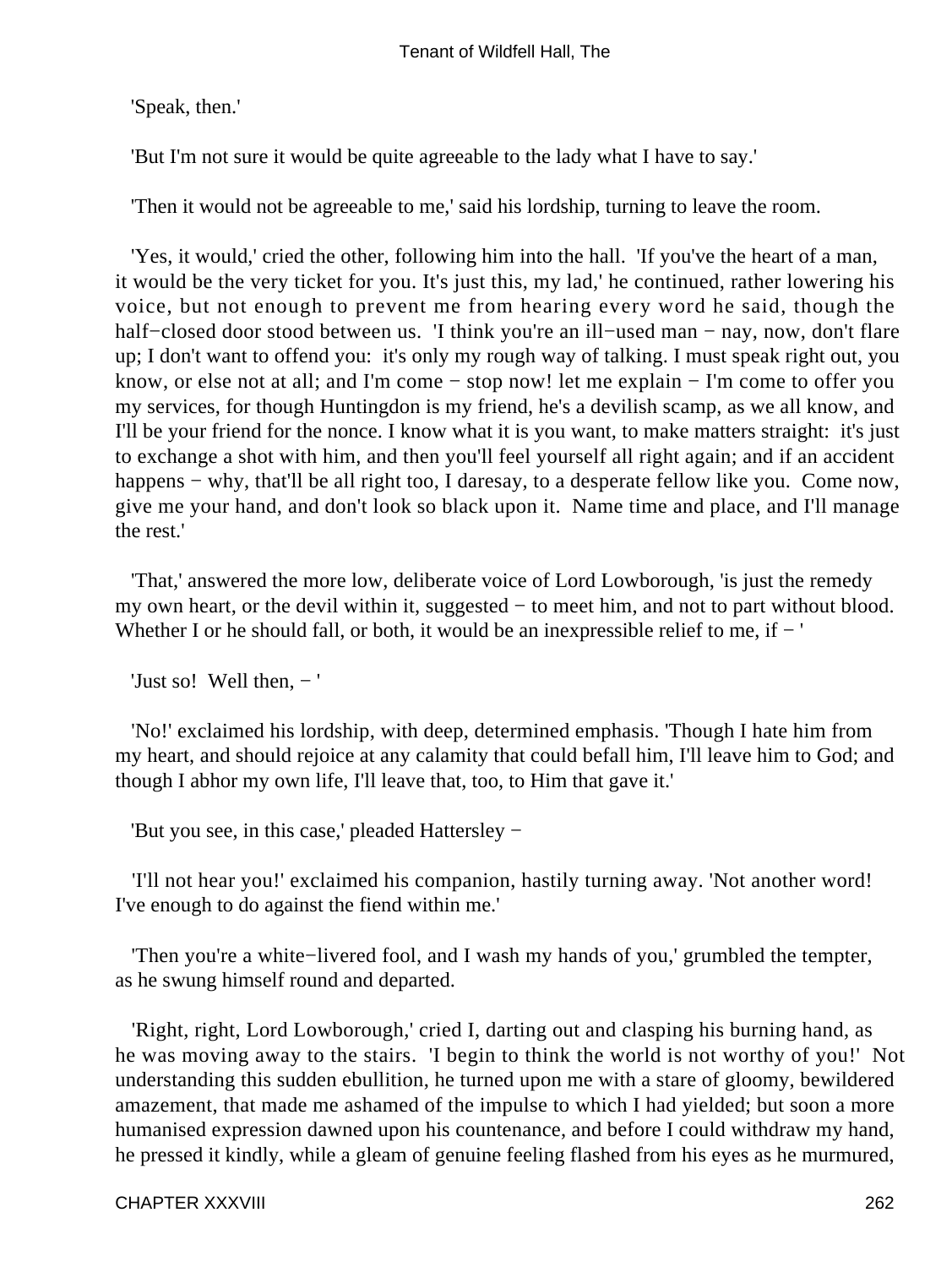'God help us both!'

'Amen!' responded I; and we parted.

 I returned to the drawing−room, where, doubtless, my presence would be expected by most, desired by one or two. In the ante−room was Mr. Hattersley, railing against Lord Lowborough's poltroonery before a select audience, viz. Mr. Huntingdon, who was lounging against the table, exulting in his own treacherous villainy, and laughing his victim to scorn, and Mr. Grimsby, standing by, quietly rubbing his hands and chuckling with fiendish satisfaction.

 In the drawing−room I found Lady Lowborough, evidently in no very enviable state of mind, and struggling hard to conceal her discomposure by an overstrained affectation of unusual cheerfulness and vivacity, very uncalled−for under the circumstances, for she had herself given the company to understand that her husband had received unpleasant intelligence from home, which necessitated his immediate departure, and that he had suffered it so to bother his mind that it had brought on a bilious headache, owing to which, and the preparations he judged necessary to hasten his departure, she believed they would not have the pleasure of seeing him to−night. However, she asserted, it was only a business concern, and so she did not intend it should trouble her. She was just saying this as I entered, and she darted upon me such a glance of hardihood and defiance as at once astonished and revolted me.

 'But I am troubled,' continued she, 'and vexed too, for I think it my duty to accompany his lordship, and of course I am very sorry to part with all my kind friends so unexpectedly and so soon.'

 'And yet, Annabella,' said Esther, who was sitting beside her, 'I never saw you in better spirits in my life.'

 'Precisely so, my love: because I wish to make the best of your society, since it appears this is to be the last night I am to enjoy it till heaven knows when; and I wish to leave a good impression on you all,' – she glanced round, and seeing her aunt's eye fixed upon her, rather too scrutinizingly, as she probably thought, she started up and continued: 'To which end I'll give you a song − shall I, aunt? shall I, Mrs. Huntingdon? shall I ladies and gentlemen all? Very well. I'll do my best to amuse you.'

 She and Lord Lowborough occupied the apartments next to mine. I know not how she passed the night, but I lay awake the greater part of it listening to his heavy step pacing monotonously up and down his dressing−room, which was nearest my chamber. Once I heard him pause and throw something out of the window with a passionate ejaculation; and in the morning, after they were gone, a keen− bladed clasp−knife was found on the grass−plot below; a razor, likewise, was snapped in two and thrust deep into the cinders of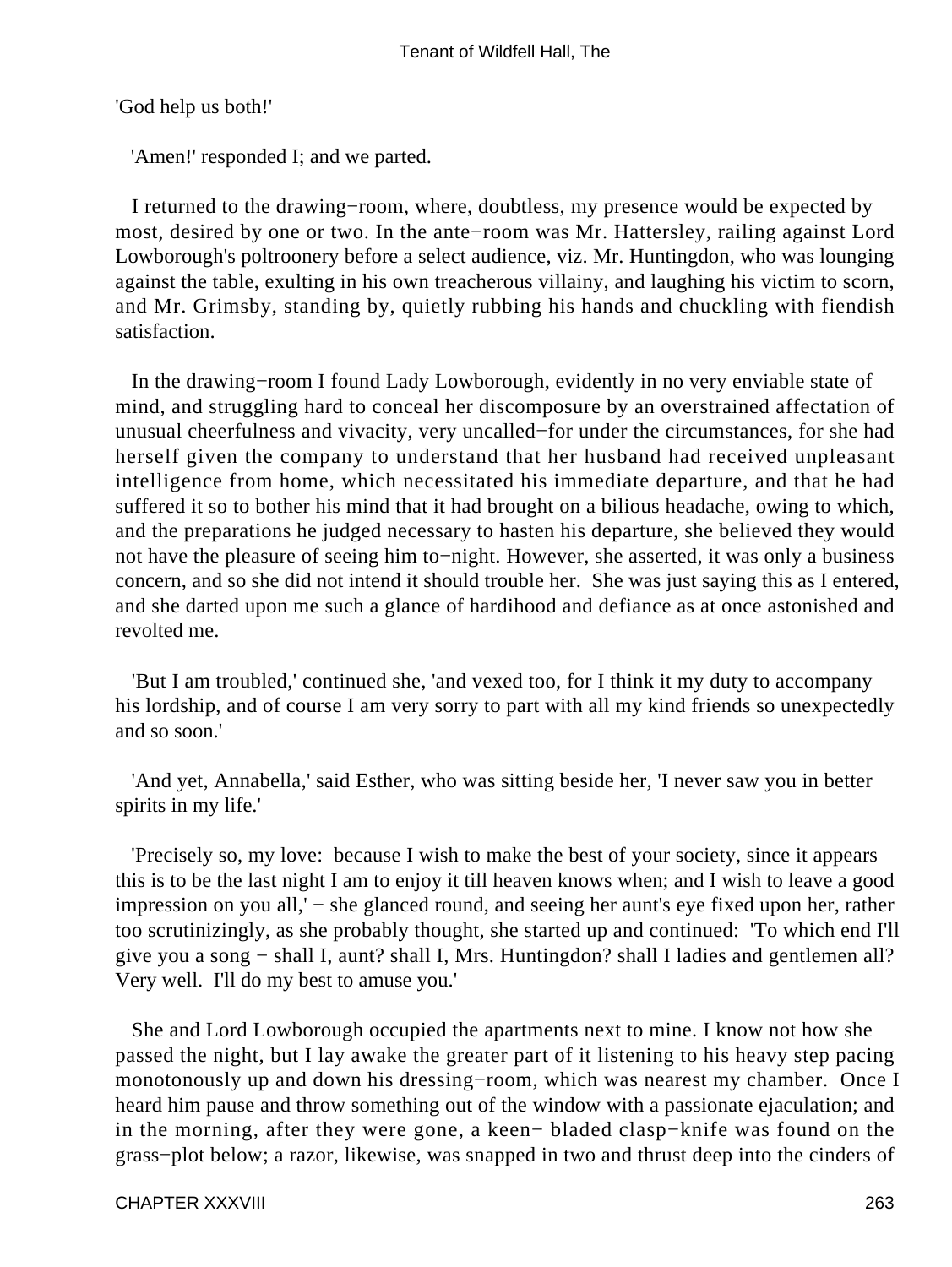the grate, but partially corroded by the decaying embers. So strong had been the temptation to end his miserable life, so determined his resolution to resist it.

 My heart bled for him as I lay listening to that ceaseless tread. Hitherto I had thought too much of myself, too little of him: now I forgot my own afflictions, and thought only of his; of the ardent affection so miserably wasted, the fond faith so cruelly betrayed, the − no, I will not attempt to enumerate his wrongs − but I hated his wife and my husband more intensely than ever, and not for my sake, but for his.

 They departed early in the morning, before any one else was down, except myself, and just as I was leaving my room Lord Lowborough was descending to take his place in the carriage, where his lady was already ensconced; and Arthur (or Mr. Huntingdon, as I prefer calling him, for the other is my child's name) had the gratuitous insolence to come out in his dressing−gown to bid his 'friend' good−by.

 'What, going already, Lowborough!' said he. 'Well, good−morning.' He smilingly offered his hand.

 I think the other would have knocked him down, had he not instinctively started back before that bony fist quivering with rage and clenched till the knuckles gleamed white and glistening through the skin. Looking upon him with a countenance livid with furious hate, Lord Lowborough muttered between his closed teeth a deadly execration he would not have uttered had he been calm enough to choose his words, and departed.

 'I call that an unchristian spirit now,' said the villain. 'But I'd never give up an old friend for the sake of a wife. You may have mine if you like, and I call that handsome; I can do no more than offer restitution, can I?'

 But Lowborough had gained the bottom of the stairs, and was now crossing the hall; and Mr. Huntingdon, leaning over the banisters, called out, 'Give my love to Annabella! and I wish you both a happy journey,' and withdrew, laughing, to his chamber.

 He subsequently expressed himself rather glad she was gone. 'She was so deuced imperious and exacting,' said he. 'Now I shall be my own man again, and feel rather more at my ease.'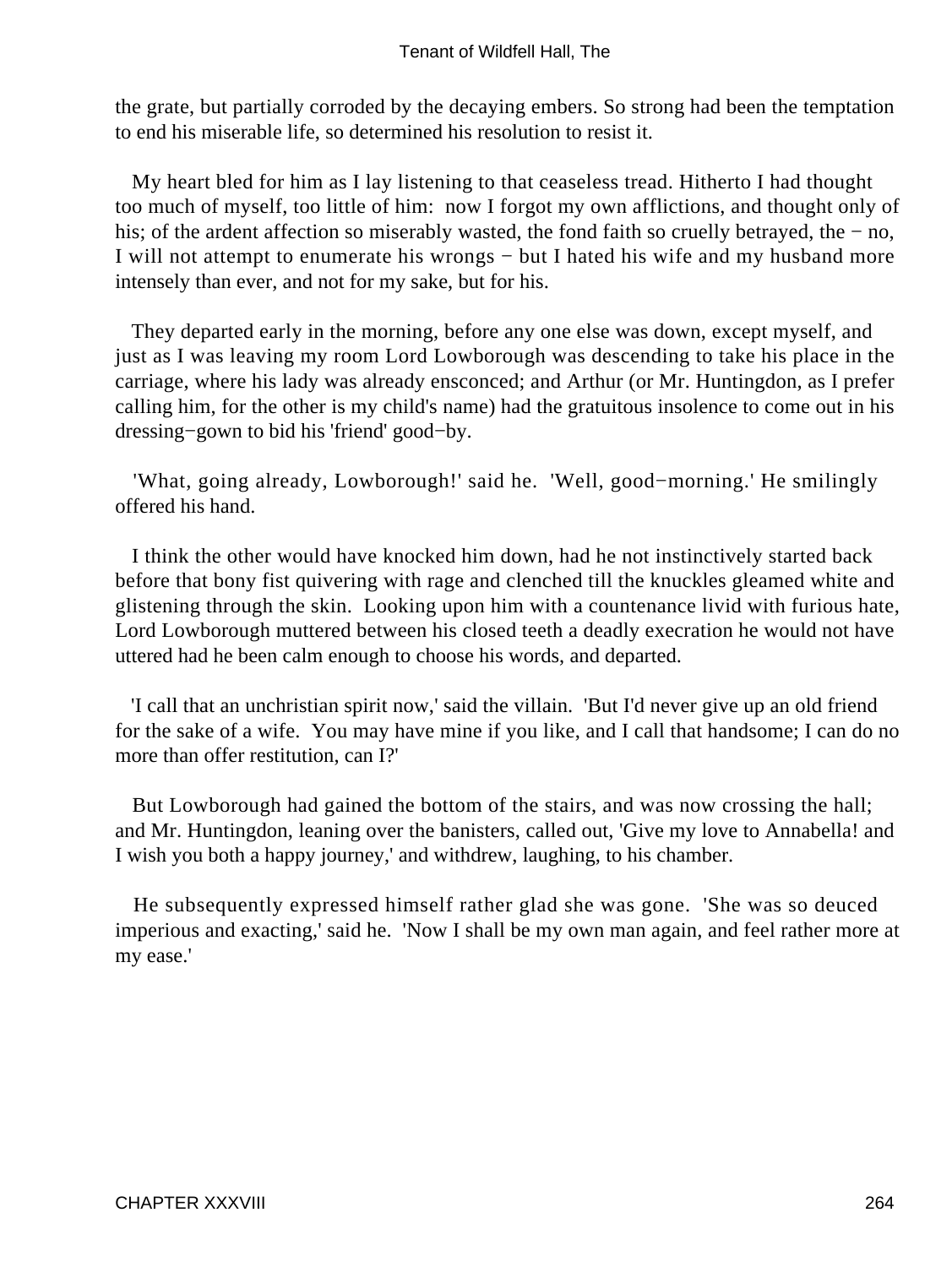### **[CHAPTER XXXIX](#page-379-0)**

My greatest source of uneasiness, in this time of trial, was my son, whom his father and his father's friends delighted to encourage in all the embryo vices a little child can show, and to instruct in all the evil habits he could acquire − in a word, to 'make a man of him' was one of their staple amusements; and I need say no more to justify my alarm on his account, and my determination to deliver him at any hazard from the hands of such instructors. I first attempted to keep him always with me, or in the nursery, and gave Rachel particular injunctions never to let him come down to dessert as long as these 'gentlemen' stayed; but it was no use: these orders were immediately countermanded and overruled by his father; he was not going to have the little fellow moped to death between an old nurse and a cursed fool of a mother. So the little fellow came down every evening in spite of his cross mamma, and learned to tipple wine like papa, to swear like Mr. Hattersley, and to have his own way like a man, and sent mamma to the devil when she tried to prevent him. To see such things done with the roguish naivete of that pretty little child, and hear such things spoken by that small infantile voice, was as peculiarly piquant and irresistibly droll to them as it was inexpressibly distressing and painful to me; and when he had set the table in a roar he would look round delightedly upon them all, and add his shrill laugh to theirs. But if that beaming blue eye rested on me, its light would vanish for a moment, and he would say, in some concern, 'Mamma, why don't you laugh? Make her laugh, papa − she never will.'

 Hence was I obliged to stay among these human brutes, watching an opportunity to get my child away from them instead of leaving them immediately after the removal of the cloth, as I should always otherwise have done. He was never willing to go, and I frequently had to carry him away by force, for which he thought me very cruel and unjust; and sometimes his father would insist upon my letting him remain; and then I would leave him to his kind friends, and retire to indulge my bitterness and despair alone, or to rack my brains for a remedy to this great evil.

 But here again I must do Mr. Hargrave the justice to acknowledge that I never saw him laugh at the child's misdemeanours, nor heard him utter a word of encouragement to his aspirations after manly accomplishments. But when anything very extraordinary was said or done by the infant profligate, I noticed, at times, a peculiar expression in his face that I could neither interpret nor define: a slight twitching about the muscles of the mouth; a sudden flash in the eye, as he darted a sudden glance at the child and then at me: and then I could fancy there arose a gleam of hard, keen, sombre satisfaction in his countenance at the look of impotent wrath and anguish he was too certain to behold in mine. But on one occasion, when Arthur had been behaving particularly ill, and Mr. Huntingdon and his guests had been particularly provoking and insulting to me in their encouragement of him, and I particularly anxious to get him out of the room, and on the very point of demeaning myself by a burst of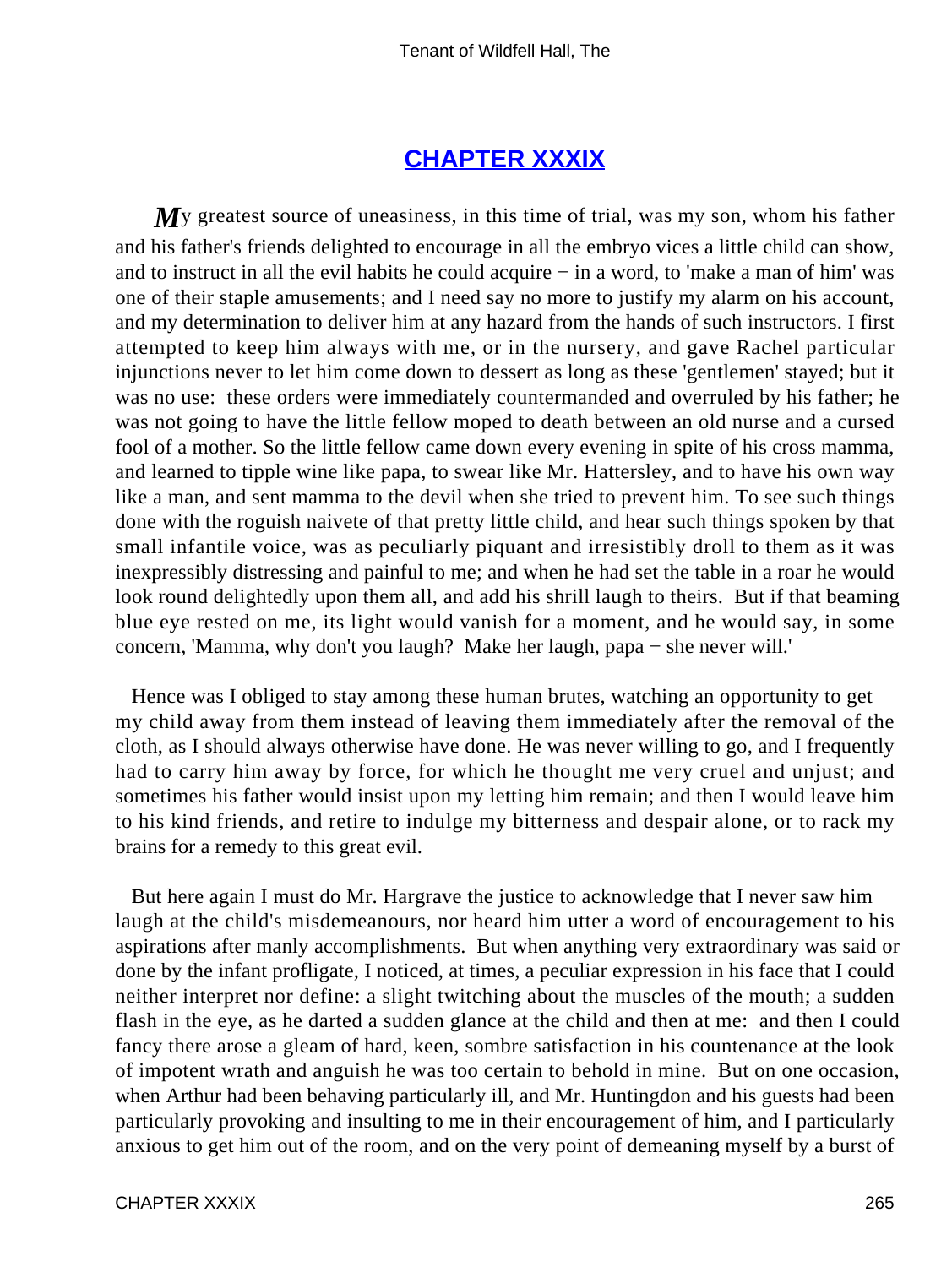uncontrollable passion − Mr. Hargrave suddenly rose from his seat with an aspect of stern determination, lifted the child from his father's knee, where he was sitting half−tipsy, cocking his head and laughing at me, and execrating me with words he little knew the meaning of, handed him out of the room, and, setting him down in the hall, held the door open for me, gravely bowed as I withdrew, and closed it after me. I heard high words exchanged between him and his already half– inebriated host as I departed, leading away my bewildered and disconcerted boy.

 But this should not continue: my child must not be abandoned to this corruption: better far that he should live in poverty and obscurity, with a fugitive mother, that in luxury and affluence with such a father. These guests might not be with us long, but they would return again: and he, the most injurious of the whole, his child's worst enemy, would still remain. I could endure it for myself, but for my son it must be borne no longer: the world's opinion and the feelings of my friends must be alike unheeded here, at least − alike unable to deter me from my duty. But where should I find an asylum, and how obtain subsistence for us both? Oh, I would take my precious charge at early dawn, take the coach to M−, flee to the port of −, cross the Atlantic, and seek a quiet, humble home in New England, where I would support myself and him by the labour of my hands. The palette and the easel, my darling playmates once, must be my sober toil−fellows now. But was I sufficiently skilful as an artist to obtain my livelihood in a strange land, without friends and without recommendation? No; I must wait a little; I must labour hard to improve my talent, and to produce something worth while as a specimen of my powers, something to speak favourably for me, whether as an actual painter or a teacher. Brilliant success, of course, I did not look for, but some degree of security from positive failure was indispensable: I must not take my son to starve. And then I must have money for the journey, the passage, and some little to support us in our retreat in case I should be unsuccessful at first: and not too little either: for who could tell how long I might have to struggle with the indifference or neglect of others, or my own inexperience or inability to suit their tastes?

What should I do then? Apply to my brother and explain my circumstances and my resolves to him? No, no: even if I told him all my grievances, which I should be very reluctant to do, he would be certain to disapprove of the step: it would seem like madness to him, as it would to my uncle and aunt, or to Milicent. No; I must have patience and gather a hoard of my own. Rachel should be my only confidante − I thought I could persuade her into the scheme; and she should help me, first, to find out a picture−dealer in some distant town; then, through her means, I would privately sell what pictures I had on hand that would do for such a purpose, and some of those I should thereafter paint. Besides this, I would contrive to dispose of my jewels, not the family jewels, but the few I brought with me from home, and those my uncle gave me on my marriage. A few months' arduous toil might well be borne by me with such an end in view; and in the interim my son could not be much more injured than he was already.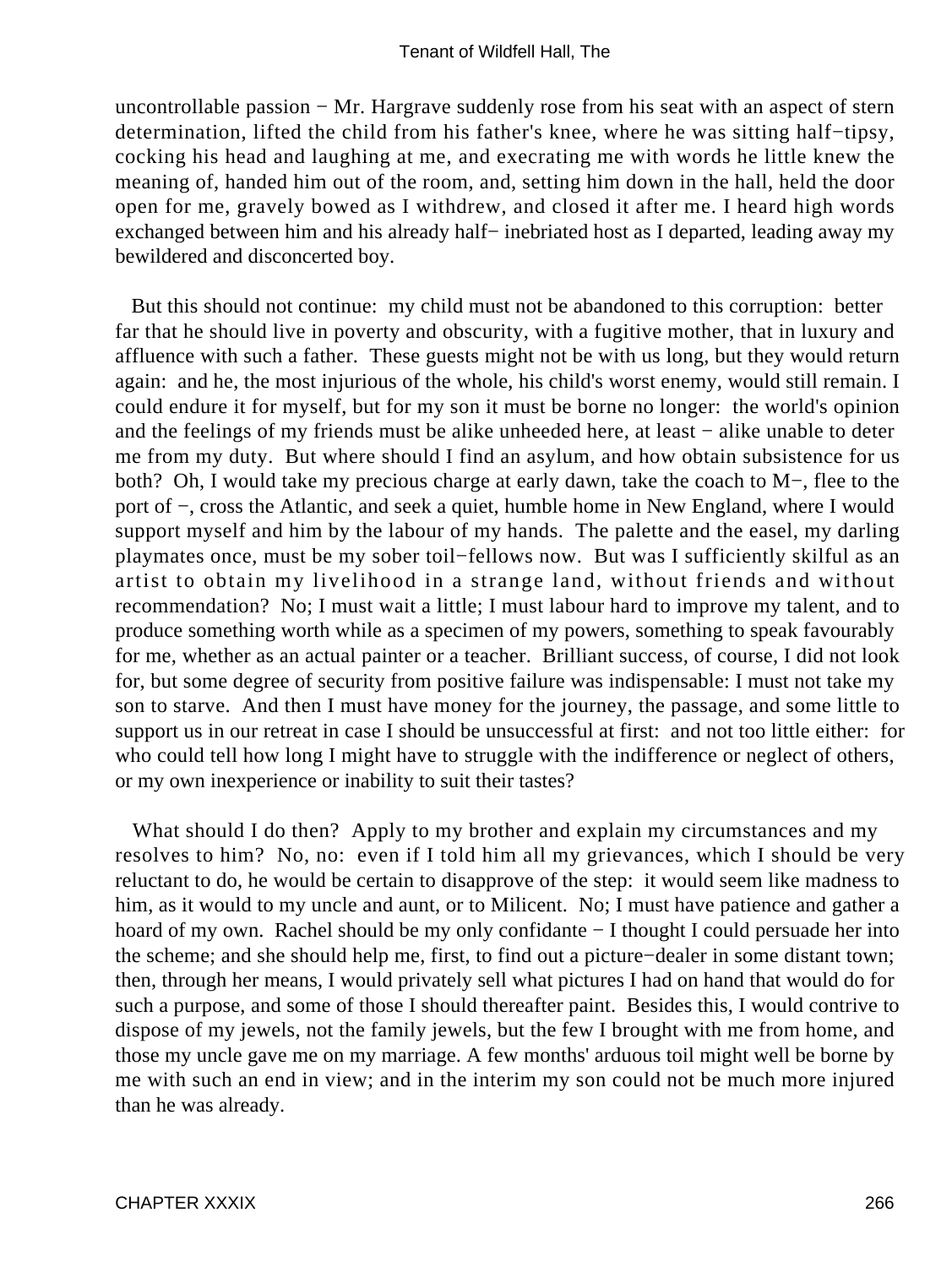Having formed this resolution, I immediately set to work to accomplish it, I might possibly have been induced to wax cool upon it afterwards, or perhaps to keep weighing the pros and cons in my mind till the latter overbalanced the former, and I was driven to relinquish the project altogether, or delay the execution of it to an indefinite period, had not something occurred to confirm me in that determination, to which I still adhere, which I still think I did well to form, and shall do better to execute.

 Since Lord Lowborough's departure I had regarded the library as entirely my own, a secure retreat at all hours of the day. None of our gentlemen had the smallest pretensions to a literary taste, except Mr. Hargrave; and he, at present, was quite contented with the newspapers and periodicals of the day. And if, by any chance, he should look in here, I felt assured he would soon depart on seeing me, for, instead of becoming less cool and distant towards me, he had become decidedly more so since the departure of his mother and sisters, which was just what I wished. Here, then, I set up my easel, and here I worked at my canvas from daylight till dusk, with very little intermission, saving when pure necessity, or my duties to little Arthur, called me away: for I still thought proper to devote some portion of every day exclusively to his instruction and amusement. But, contrary to my expectation, on the third morning, while I was thus employed, Mr. Hargrave did look in, and did not immediately withdraw on seeing me. He apologized for his intrusion, and said he was only come for a book; but when he had got it, he condescended to cast a glance over my picture. Being a man of taste, he had something to say on this subject as well as another, and having modestly commented on it, without much encouragement from me, he proceeded to expatiate on the art in general. Receiving no encouragement in that either, he dropped it, but did not depart.

 'You don't give us much of your company, Mrs. Huntingdon,' observed he, after a brief pause, during which I went on coolly mixing and tempering my colours; 'and I cannot wonder at it, for you must be heartily sick of us all. I myself am so thoroughly ashamed of my companions, and so weary of their irrational conversation and pursuits – now that there is no one to humanize them and keep them in check, since you have justly abandoned us to our own devices − that I think I shall presently withdraw from amongst them, probably within this week; and I cannot suppose you will regret my departure.'

He paused. I did not answer.

 'Probably,' he added, with a smile, 'your only regret on the subject will be that I do not take all my companions along with me. I flatter myself, at times, that though among them I am not of them; but it is natural that you should be glad to get rid of me. I may regret this, but I cannot blame you for it.'

 'I shall not rejoice at your departure, for you can conduct yourself like a gentleman,' said I, thinking it but right to make some acknowledgment for his good behaviour; 'but I must confess I shall rejoice to bid adieu. to the rest, inhospitable as it may appear.'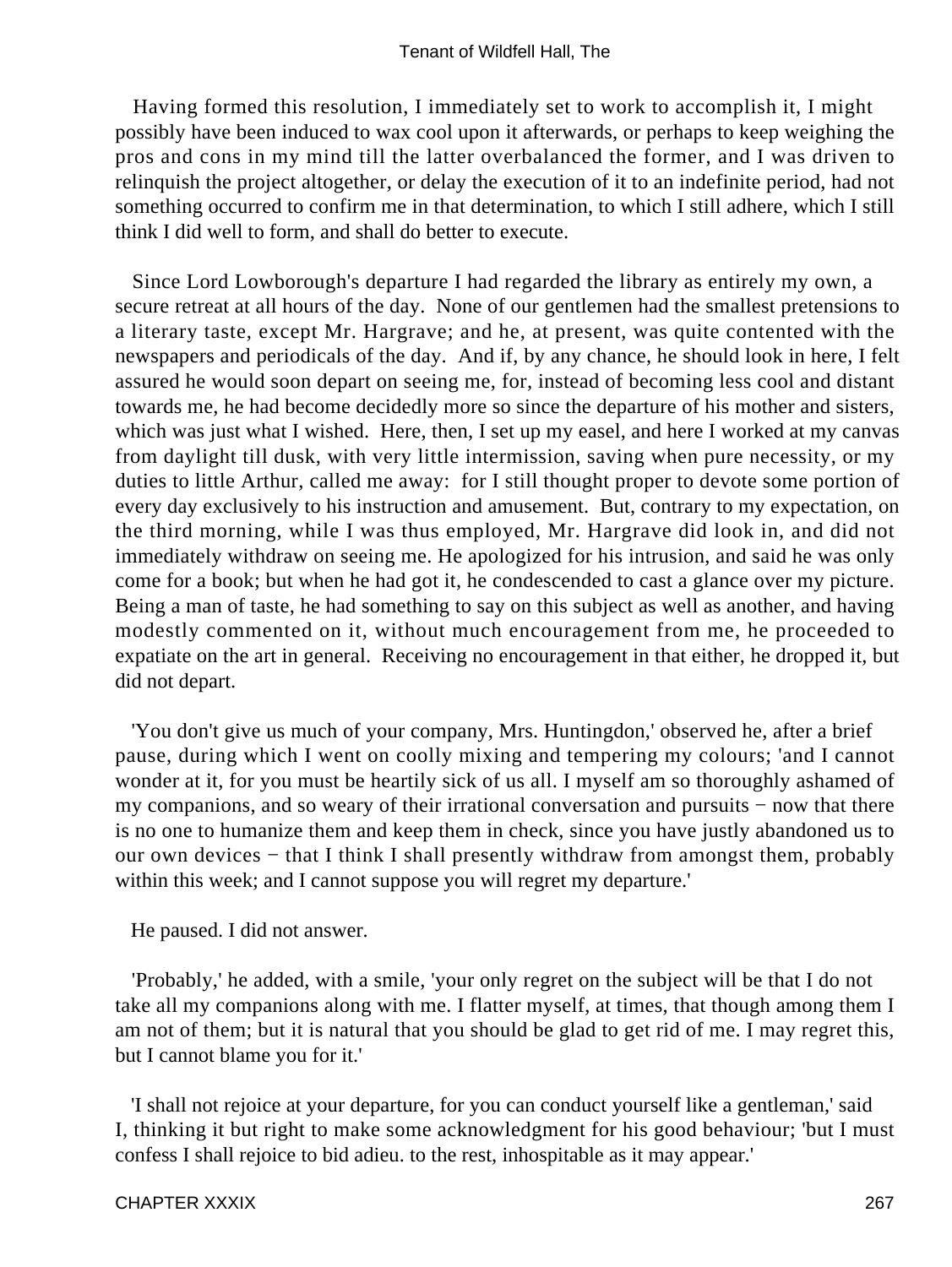'No one can blame you for such an avowal,' replied he gravely: 'not even the gentlemen themselves, I imagine. I'll just tell you,' he continued, as if actuated by a sudden resolution, 'what was said last night in the dining−room, after you left us: perhaps you will not mind it, as you're so very philosophical on certain points,' he added with a slight sneer. 'They were talking about Lord Lowborough and his delectable lady, the cause of whose sudden departure is no secret amongst them; and her character is so well known to them all, that, nearly related to me as she is, I could not attempt to defend it. Curse me!' he muttered, par parenthese, 'if I don't have vengeance for this! If the villain must disgrace the family, must he blazon it abroad to every low−bred knave of his acquaintance? I beg your pardon, Mrs. Huntingdon. Well, they were talking of these things, and some of them remarked that, as she was separated from her husband, he might see her again when he pleased.'

 '«Thank you,» said he; «I've had enough of her for the present: I'll not trouble to see her, unless she comes to me.»

 '«Then what do you mean to do, Huntingdon, when we're gone?» said Ralph Hattersley. «Do you mean to turn from the error of your ways, and be a good husband, a good father, and so forth; as I do, when I get shut of you and all these rollicking devils you call your friends? I think it's time; and your wife is fifty times too good for you, you know − »

 'And he added some praise of you, which you would not thank me for repeating, nor him for uttering; proclaiming it aloud, as he did, without delicacy or discrimination, in an audience where it seemed profanation to utter your name: himself utterly incapable of understanding or appreciating your real excellences. Huntingdon, meanwhile, sat quietly drinking his wine, – or looking smilingly into his glass and offering no interruption or reply, till Hattersley shouted out, − «Do you hear me, man?»

'«Yes, go on,» said he.

 '«Nay, I've done,» replied the other: «I only want to know if you intend to take my advice.»

'«What advice?»

 '«To turn over a new leaf, you double−dyed scoundrel,» shouted Ralph, «and beg your wife's pardon, and be a good boy for the future.»

 '«My wife! what wife? I have no wife,» replied Huntingdon, looking innocently up from his glass, «or if I have, look you, gentlemen: I value her so highly that any one among you, that can fancy her, may have her and welcome: you may, by Jove, and my blessing into the bargain!»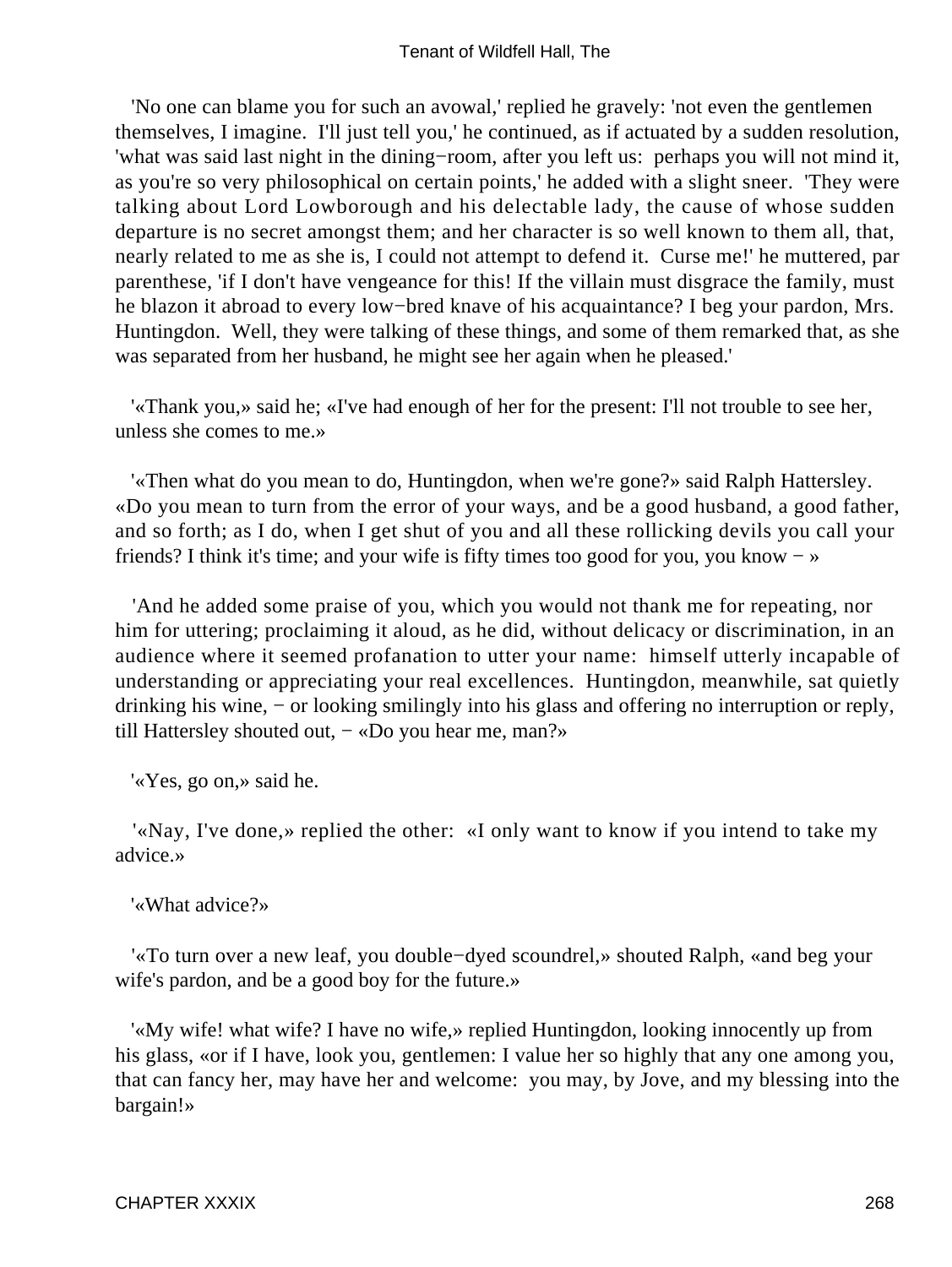### Tenant of Wildfell Hall, The

 'I − hem − someone asked if he really meant what he said; upon which he solemnly swore he did, and no mistake. What do you think of that, Mrs. Huntingdon?' asked Mr. Hargrave, after a short pause, during which I had felt he was keenly examining my half−averted face.

 'I say,' replied I, calmly, 'that what he prizes so lightly will not be long in his possession.'

 'You cannot mean that you will break your heart and die for the detestable conduct of an infamous villain like that!'

 'By no means: my heart is too thoroughly dried to be broken in a hurry, and I mean to live as long as I can.'

'Will you leave him then?'

'Yes.'

'When: and how?' asked he, eagerly.

'When I am ready, and how I can manage it most effectually.'

'But your child?'

'My child goes with me.'

'He will not allow it.'

'I shall not ask him.'

'Ah, then, it is a secret flight you meditate! but with whom, Mrs. Huntingdon?'

'With my son: and possibly, his nurse.'

 'Alone − and unprotected! But where can you go? what can you do? He will follow you and bring you back.'

 'I have laid my plans too well for that. Let me once get clear of Grassdale, and I shall consider myself safe.'

 Mr. Hargrave advanced one step towards me, looked me in the face, and drew in his breath to speak; but that look, that heightened colour, that sudden sparkle of the eye, made my blood rise in wrath: I abruptly turned away, and, snatching up my brush, began to dash

#### CHAPTER XXXIX 269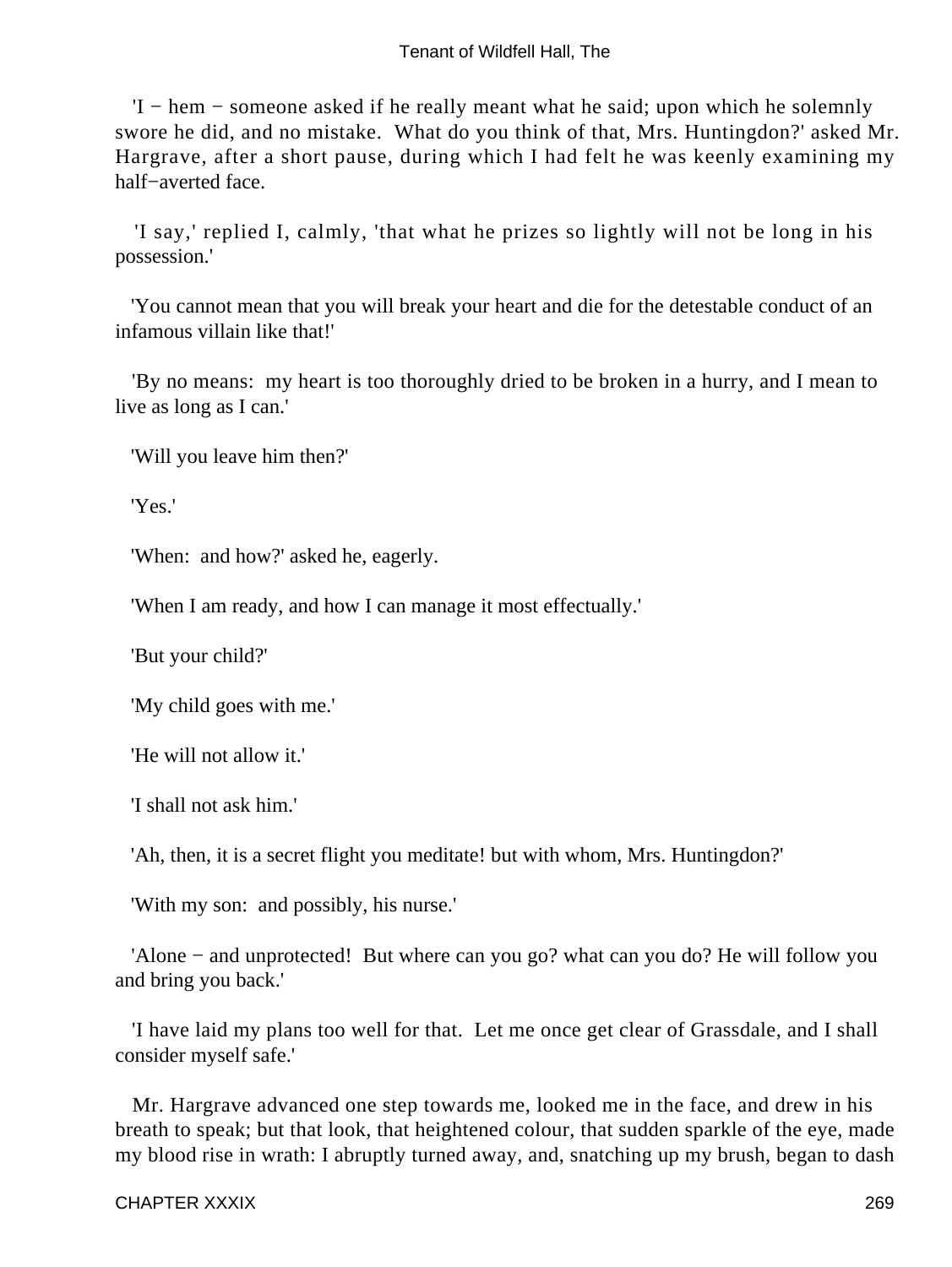away at my canvas with rather too much energy for the good of the picture.

 'Mrs. Huntingdon,' said he with bitter solemnity, 'you are cruel − cruel to me − cruel to yourself.'

'Mr. Hargrave, remember your promise.'

 'I must speak: my heart will burst if I don't! I have been silent long enough, and you must hear me!' cried he, boldly intercepting my retreat to the door. 'You tell me you owe no allegiance to your husband; he openly declares himself weary of you, and calmly gives you up to anybody that will take you; you are about to leave him; no one will believe that you go alone; all the world will say, «She has left him at last, and who can wonder at it? Few can blame her, fewer still can pity him; but who is the companion of her flight?» Thus you will have no credit for your virtue (if you call it such): even your best friends will not believe in it; because it is monstrous, and not to be credited but by those who suffer, from the effects of it, such cruel torments that they know it to be indeed reality. But what can you do in the cold, rough world alone? you, a young and inexperienced woman, delicately nurtured, and utterly  $-$ '

 'In a word, you would advise me to stay where I am,' interrupted I. 'Well, I'll see about it.'

 'By all means, leave him!' cried he earnestly; 'but NOT alone! Helen! let me protect you!'

 'Never! while heaven spares my reason,' replied I, snatching away the hand he had presumed to seize and press between his own. But he was in for it now; he had fairly broken the barrier: he was completely roused, and determined to hazard all for victory.

 'I must not be denied!' exclaimed he, vehemently; and seizing both my hands, he held them very tight, but dropped upon his knee, and looked up in my face with a half−imploring, half−imperious gaze. 'You have no reason now: you are flying in the face of heaven's decrees. God has designed me to be your comfort and protector − I feel it, I know it as certainly as if a voice from heaven declared, «Ye twain shall be one flesh» − and you spurn me from you − '

'Let me go, Mr. Hargrave!' said I, sternly. But he only tightened his grasp.

'Let me go!' I repeated, quivering with indignation.

 His face was almost opposite the window as he knelt. With a slight start, I saw him glance towards it; and then a gleam of malicious triumph lit up his countenance. Looking over my shoulder, I beheld a shadow just retiring round the corner.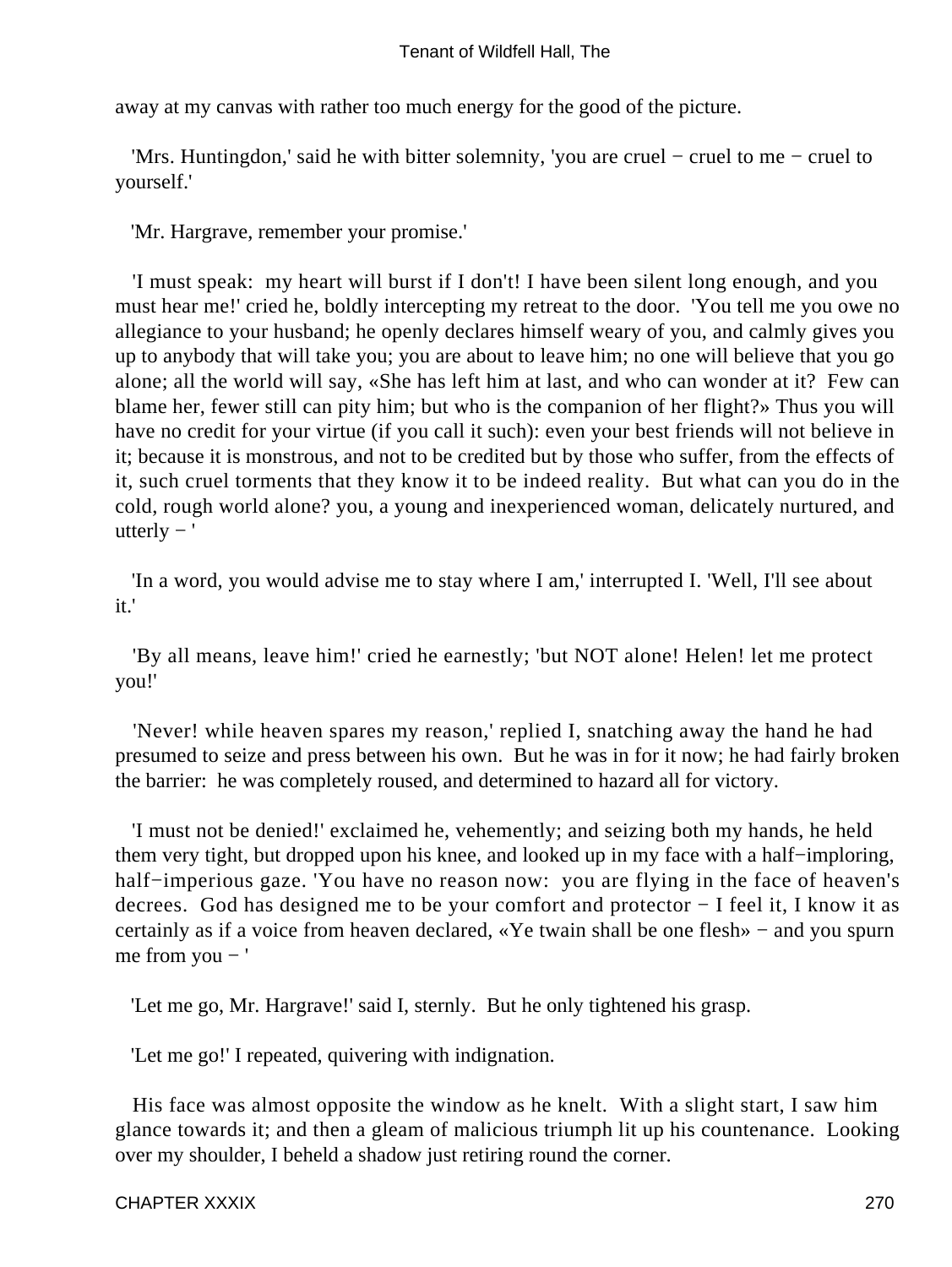### Tenant of Wildfell Hall, The

 'That is Grimsby,' said he deliberately. 'He will report what he has seen to Huntingdon and all the rest, with such embellishments as he thinks proper. He has no love for you, Mrs. Huntingdon − no reverence for your sex, no belief in virtue, no admiration for its image. He will give such a version of this story as will leave no doubt at all about your character, in the minds of those who hear it. Your fair fame is gone; and nothing that I or you can say can ever retrieve it. But give me the power to protect you, and show me the villain that dares to insult!'

 'No one has ever dared to insult me as you are doing now!' said I, at length releasing my hands, and recoiling from him.

 'I do not insult you,' cried he: 'I worship you. You are my angel, my divinity! I lay my powers at your feet, and you must and shall accept them!' he exclaimed, impetuously starting to his feet. 'I will be your consoler and defender! and if your conscience upbraid you for it, say I overcame you, and you could not choose but yield!'

 I never saw a man go terribly excited. He precipitated himself towards me. I snatched up my palette−knife and held it against him. This startled him: he stood and gazed at me in astonishment; I daresay I looked as fierce and resolute as he. I moved to the bell, and put my hand upon the cord. This tamed him still more. With a half−authoritative, half−deprecating wave of the hand, he sought to deter me from ringing.

 'Stand off, then!' said I; he stepped back. 'And listen to me. I don't like you,' I continued, as deliberately and emphatically as I could, to give the greater efficacy to my words; 'and if I were divorced from my husband, or if he were dead, I would not marry you. There now! I hope you're satisfied.'

His face grew blanched with anger.

 'I am satisfied,' he replied, with bitter emphasis, 'that you are the most cold−hearted, unnatural, ungrateful woman I ever yet beheld!'

'Ungrateful, sir?'

'Ungrateful.'

 'No, Mr. Hargrave, I am not. For all the good you ever did me, or ever wished to do, I most sincerely thank you: for all the evil you have done me, and all you would have done, I pray God to pardon you, and make you of a better mind.' Here the door was thrown open, and Messrs. Huntingdon and Hattersley appeared without. The latter remained in the hall, busy with his ramrod and his gun; the former walked in, and stood with his back to the fire, surveying Mr. Hargrave and me, particularly the former, with a smile of insupportable meaning, accompanied as it was by the impudence of his brazen brow, and the sly,

CHAPTER XXXIX 271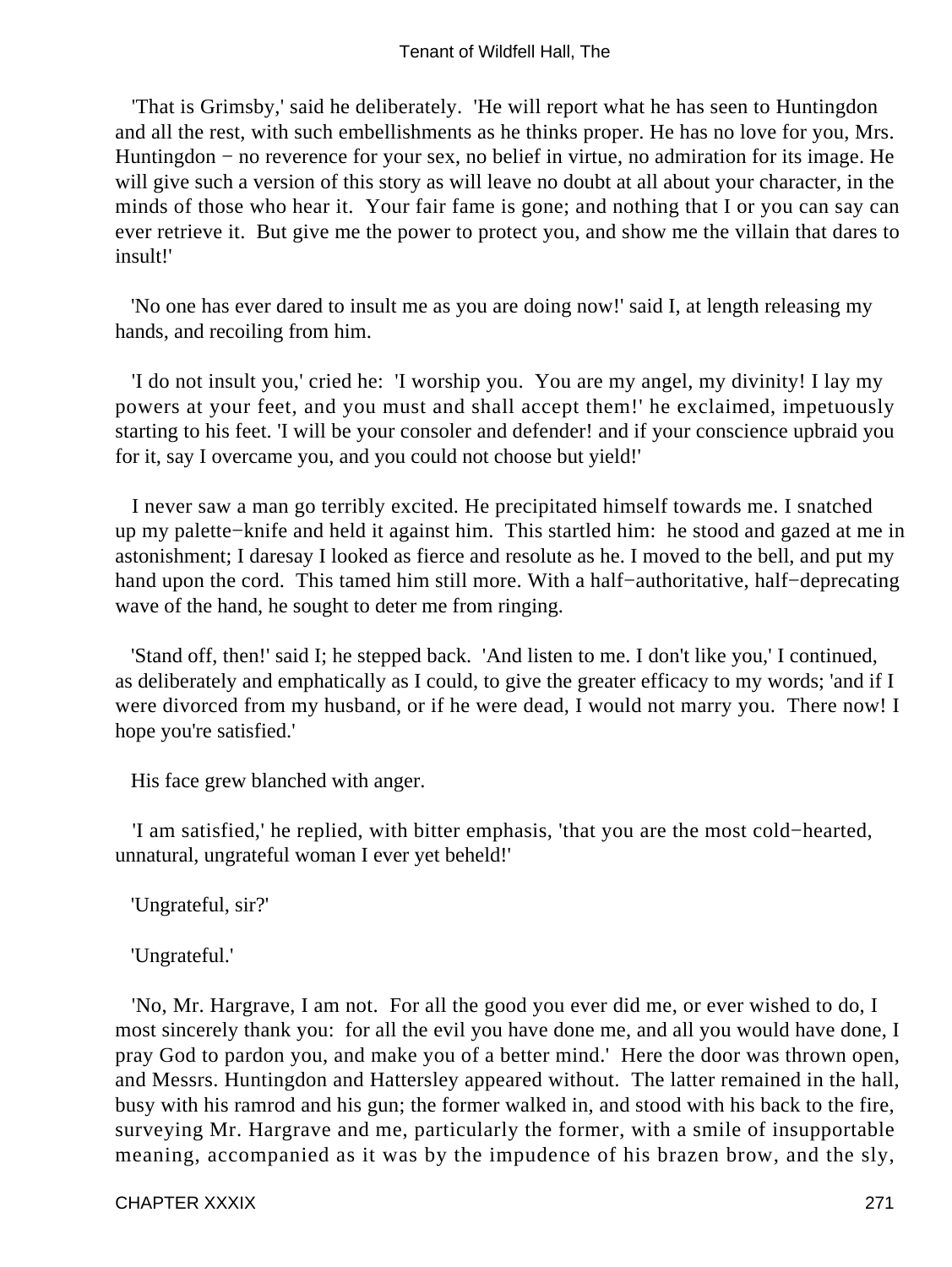malicious, twinkle of his eye.

 'Well, sir?' said Hargrave, interrogatively, and with the air of one prepared to stand on the defensive.

'Well, sir,' returned his host.

 'We want to know if you are at liberty to join us in a go at the pheasants, Walter,' interposed Hattersley from without. 'Come! there shall be nothing shot besides, except a puss or two; I'll vouch for that.'

 Walter did not answer, but walked to the window to collect his faculties. Arthur uttered a low whistle, and followed him with his eyes. A slight flush of anger rose to Hargrave's cheek; but in a moment he turned calmly round, and said carelessly:

'I came here to bid farewell to Mrs. Huntingdon, and tell her I must go to−morrow.'

 'Humph! You're mighty sudden in your resolution. What takes you off so soon, may I ask?'

 'Business,' returned he, repelling the other's incredulous sneer with a glance of scornful defiance.

 'Very good,' was the reply; and Hargrave walked away. Thereupon Mr. Huntingdon, gathering his coat−laps under his arms, and setting his shoulder against the mantel−piece, turned to me, and, addressing me in a low voice, scarcely above his breath, poured forth a volley of the vilest and grossest abuse it was possible for the imagination to conceive or the tongue to utter. I did not attempt to interrupt him; but my spirit kindled within me, and when he had done, I replied, 'If your accusation were true, Mr. Huntingdon, how dare you blame me?'

 'She's hit it, by Jove!' cried Hattersley, rearing his gun against the wall; and, stepping into the room, he took his precious friend by the arm, and attempted to drag him away. 'Come, my lad,' he muttered; 'true or false, you've no right to blame her, you know, nor him either; after what you said last night. So come along.'

There was something implied here that I could not endure.

'Dare you suspect me, Mr. Hattersley?' said I, almost beside myself with fury.

 'Nay, nay, I suspect nobody. It's all right, it's all right. So come along, Huntingdon, you blackguard.'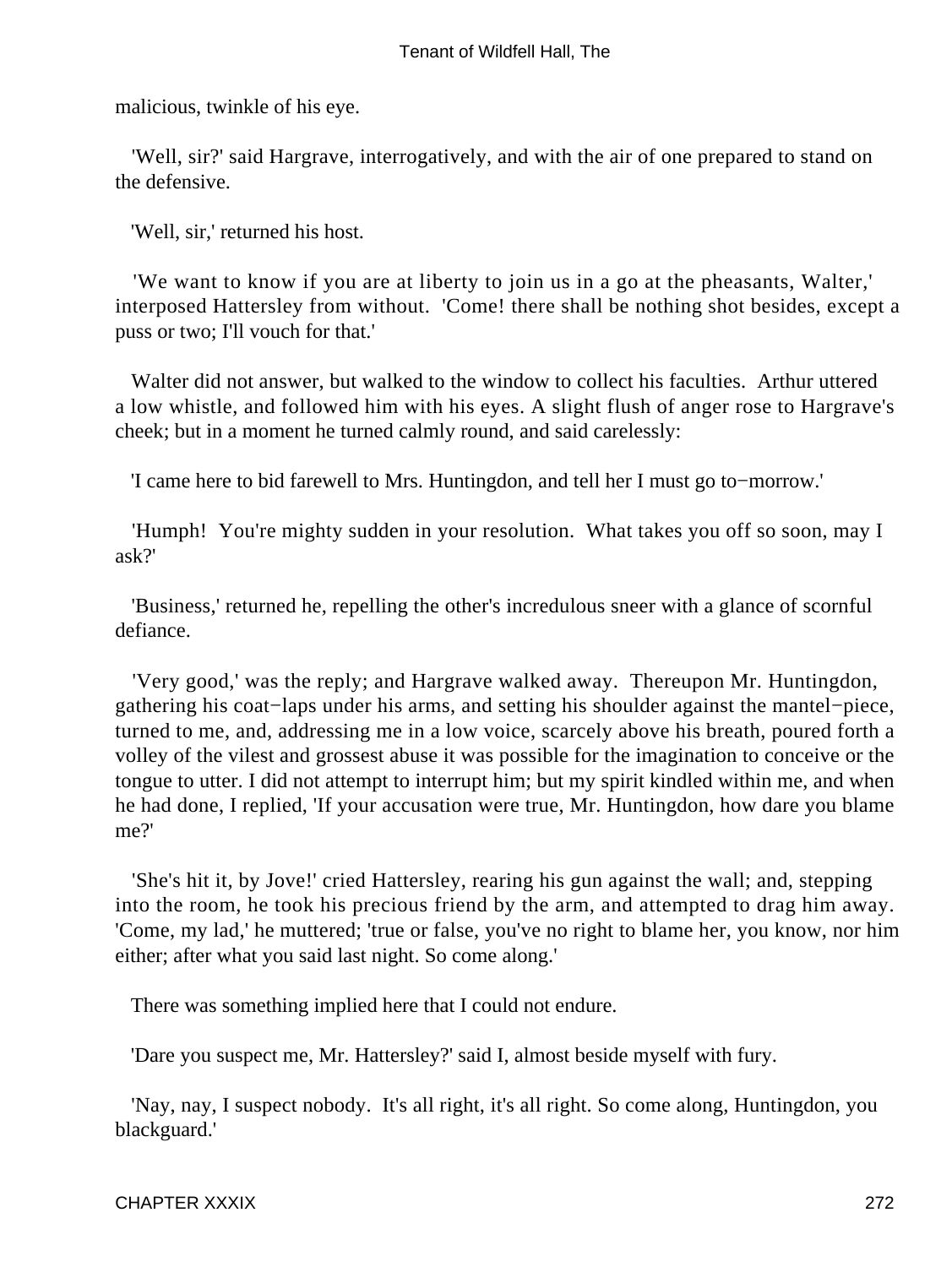'She can't deny it!' cried the gentleman thus addressed, grinning in mingled rage and triumph. 'She can't deny it if her life depended on it!' and muttering some more abusive language, he walked into the hall, and took up his hat and gun from the table.

 'I scorn to justify myself to you!' said I. 'But you,' turning to Hattersley, 'if you presume to have any doubts on the subject, ask Mr. Hargrave.'

 At this they simultaneously burst into a rude laugh that made my whole frame tingle to the fingers' ends.

'Where is he? I'll ask him myself!' said I, advancing towards them.

 Suppressing a new burst of merriment, Hattersley pointed to the outer door. It was half open. His brother−in−law was standing on the front without.

'Mr. Hargrave, will you please to step this way?' said I.

He turned and looked at me in grave surprise.

 'Step this way, if you please!' I repeated, in so determined a manner that he could not, or did not choose to resist its authority. Somewhat reluctantly he ascended the steps and advanced a pace or two into the hall.

 'And tell those gentlemen,' I continued − 'these men, whether or not I yielded to your solicitations.'

'I don't understand you, Mrs. Huntingdon.'

 'You do understand me, sir; and I charge you, upon your honour as a gentleman (if you have any), to answer truly. Did I, or did I not?'

'No,' muttered he, turning away.

'Speak up, sir; they can't hear you. Did I grant your request?

'You did not.'

'No, I'll be sworn she didn't,' said Hattersley, 'or he'd never look so black.'

 'I'm willing to grant you the satisfaction of a gentleman, Huntingdon,' said Mr. Hargrave, calmly addressing his host, but with a bitter sneer upon his countenance.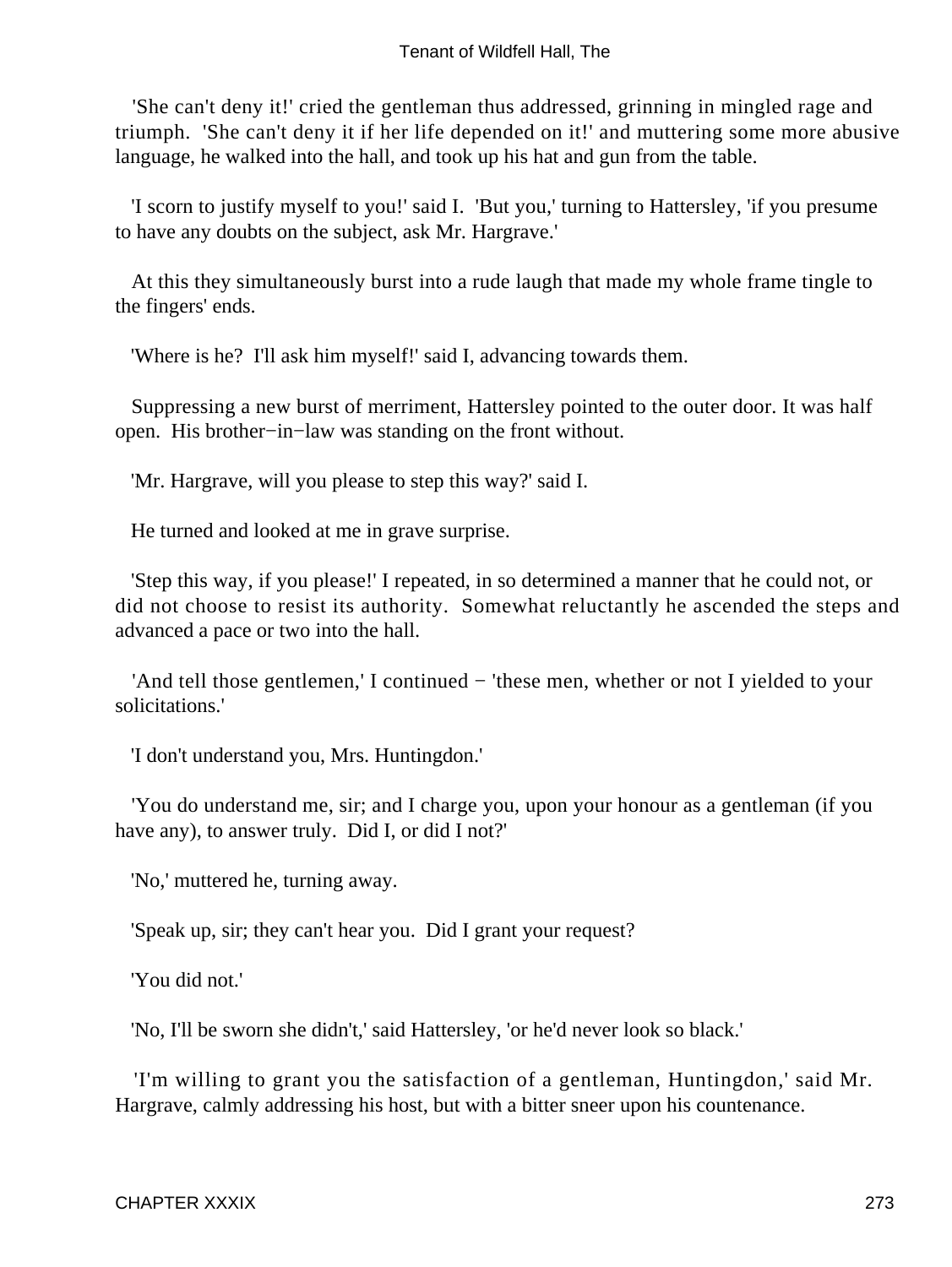'Go to the deuce!' replied the latter, with an impatient jerk of the head. Hargrave withdrew with a look of cold disdain, saying, − 'You know where to find me, should you feel disposed to send a friend.'

Muttered oaths and curses were all the answer this intimation obtained.

'Now, Huntingdon, you see!' said Hattersley. 'Clear as the day.'

 'I don't care what he sees,' said I, 'or what he imagines; but you, Mr. Hattersley, when you hear my name belied and slandered, will you defend it?'

'I will.'

 I instantly departed and shut myself into the library. What could possess me to make such a request of such a man I cannot tell; but drowning men catch at straws: they had driven me desperate between them; I hardly knew what I said. There was no other to preserve my name from being blackened and aspersed among this nest of boon companions, and through them, perhaps, into the world; and beside my abandoned wretch of a husband, the base, malignant Grimsby, and the false villain Hargrave, this boorish ruffian, coarse and brutal as he was, shone like a glow−worm in the dark, among its fellow worms.

What a scene was this! Could I ever have imagined that I should be doomed to bear such insults under my own roof – to hear such things spoken in my presence; nay, spoken to me and of me; and by those who arrogated to themselves the name of gentlemen? And could I have imagined that I should have been able to endure it as calmly, and to repel their insults as firmly and as boldly as I had done? A hardness such as this is taught by rough experience and despair alone.

 Such thoughts as these chased one another through my mind, as I paced to and fro the room, and longed − oh, how I longed − to take my child and leave them now, without an hour's delay! But it could not be; there was work before me: hard work, that must be done.

 'Then let me do it,' said I, 'and lose not a moment in vain repinings and idle chafings against my fate, and those who influence it.'

 And conquering my agitation with a powerful effort, I immediately resumed my task, and laboured hard all day.

 Mr. Hargrave did depart on the morrow; and I have never seen him since. The others stayed on for two or three weeks longer; but I kept aloof from them as much as possible, and still continued my labour, and have continued it, with almost unabated ardour, to the present day. I soon acquainted Rachel with my design, confiding all my motives and intentions to her ear, and, much to my agreeable surprise, found little difficulty in persuading her to enter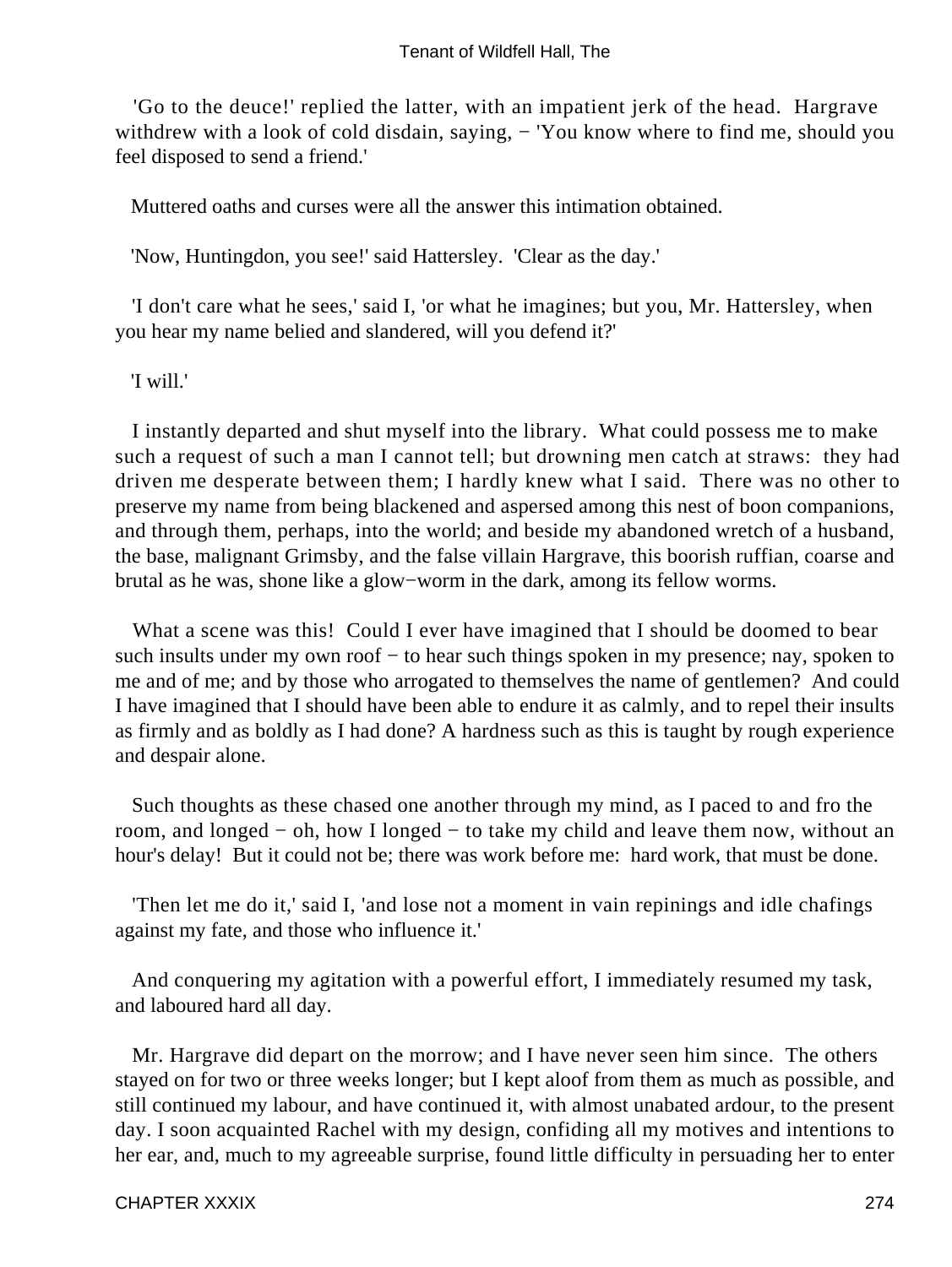into my views. She is a sober, cautious woman, but she so hates her master, and so loves her mistress and her nursling, that after several ejaculations, a few faint objections, and many tears and lamentations that I should be brought to such a pass, she applauded my resolution and consented to aid me with all her might: on one condition only: that she might share my exile: otherwise, she was utterly inexorable, regarding it as perfect madness for me and Arthur to go alone. With touching generosity, she modestly offered to aid me with her little hoard of savings, hoping I would 'excuse her for the liberty, but really, if I would do her the favour to accept it as a loan, she would be very happy.' Of course I could not think of such a thing; but now, thank heaven, I have gathered a little hoard of my own, and my preparations are so far advanced that I am looking forward to a speedy emancipation. Only let the stormy severity of this winter weather be somewhat abated, and then, some morning, Mr. Huntingdon will come down to a solitary breakfast−table, and perhaps be clamouring through the house for his invisible wife and child, when they are some fifty miles on their way to the Western world, or it may be more: for we shall leave him hours before the dawn, and it is not probable he will discover the loss of both until the day is far advanced.

 I am fully alive to the evils that may and must result upon the step I am about to take; but I never waver in my resolution, because I never forget my son. It was only this morning, while I pursued my usual employment, he was sitting at my feet, quietly playing with the shreds of canvas I had thrown upon the carpet; but his mind was otherwise occupied, for, in a while, he looked up wistfully in my face, and gravely asked, − 'Mamma, why are you wicked?'

'Who told you I was wicked, love?'

'Rachel.'

'No, Arthur, Rachel never said so, I am certain.'

 'Well, then, it was papa,' replied he, thoughtfully. Then, after a reflective pause, he added, 'At least, I'll tell you how it was I got to know: when I'm with papa, if I say mamma wants me, or mamma says I'm not to do something that he tells me to do, he always says, «Mamma be damned,» and Rachel says it's only wicked people that are damned. So, mamma, that's why I think you must be wicked: and I wish you wouldn't.'

 'My dear child, I am not. Those are bad words, and wicked people often say them of others better than themselves. Those words cannot make people be damned, nor show that they deserve it. God will judge us by our own thoughts and deeds, not by what others say about us. And when you hear such words spoken, Arthur, remember never to repeat them: it is wicked to say such things of others, not to have them said against you.'

'Then it's papa that's wicked,' said he, ruefully.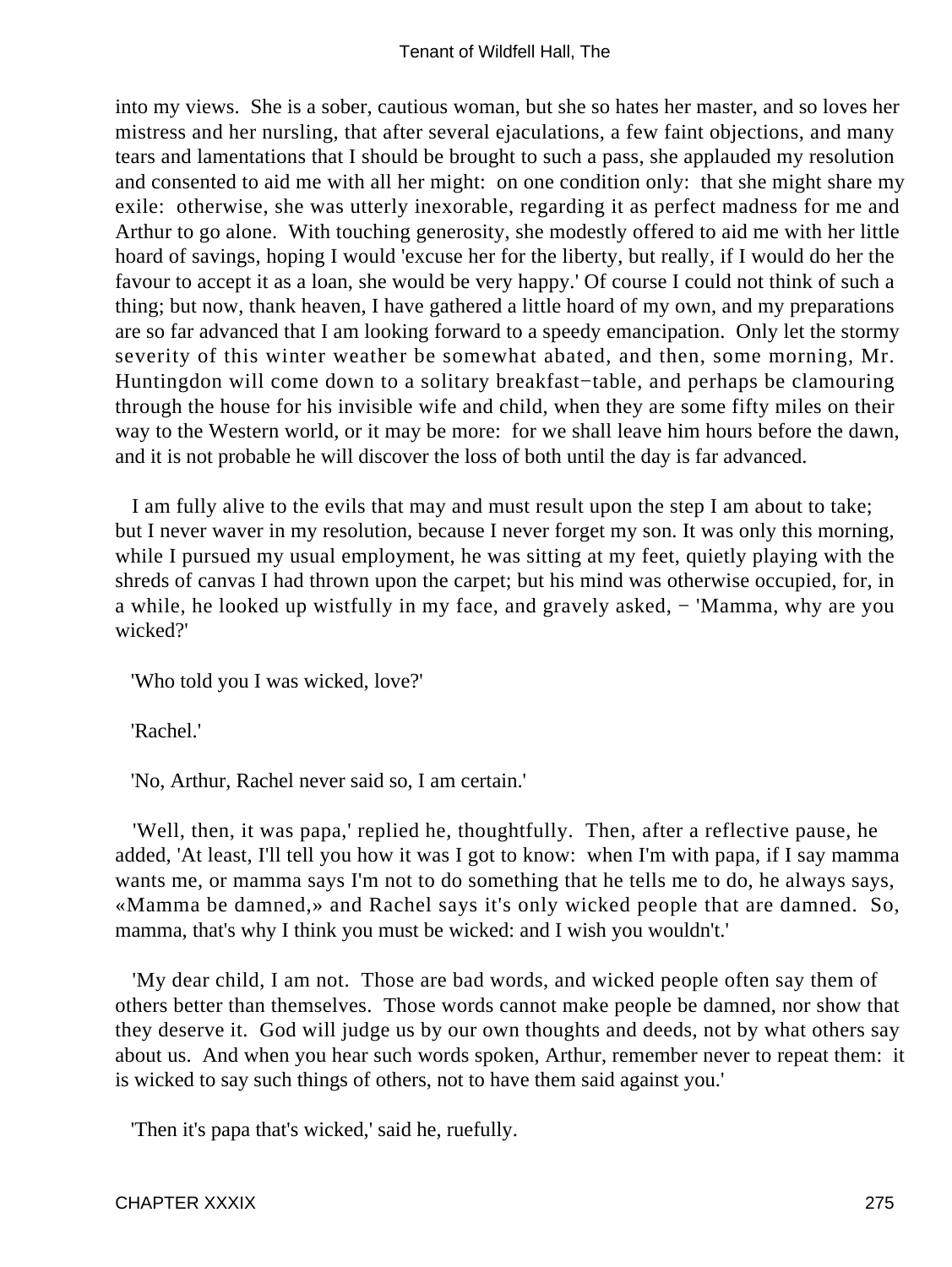'Papa is wrong to say such things, and you will be very wrong to imitate him now that you know better.'

'What is imitate?'

'To do as he does.'

'Does he know better?'

'Perhaps he does; but that is nothing to you.'

'If he doesn't, you ought to tell him, mamma.'

'I have told him.'

 The little moralist paused and pondered. I tried in vain to divert his mind from the subject.

 'I'm sorry papa's wicked,' said he mournfully, at length, 'for I don't want him to go to hell.' And so saying he burst into tears.

 I consoled him with the hope that perhaps his papa would alter and become good before he died −; but is it not time to deliver him from such a parent?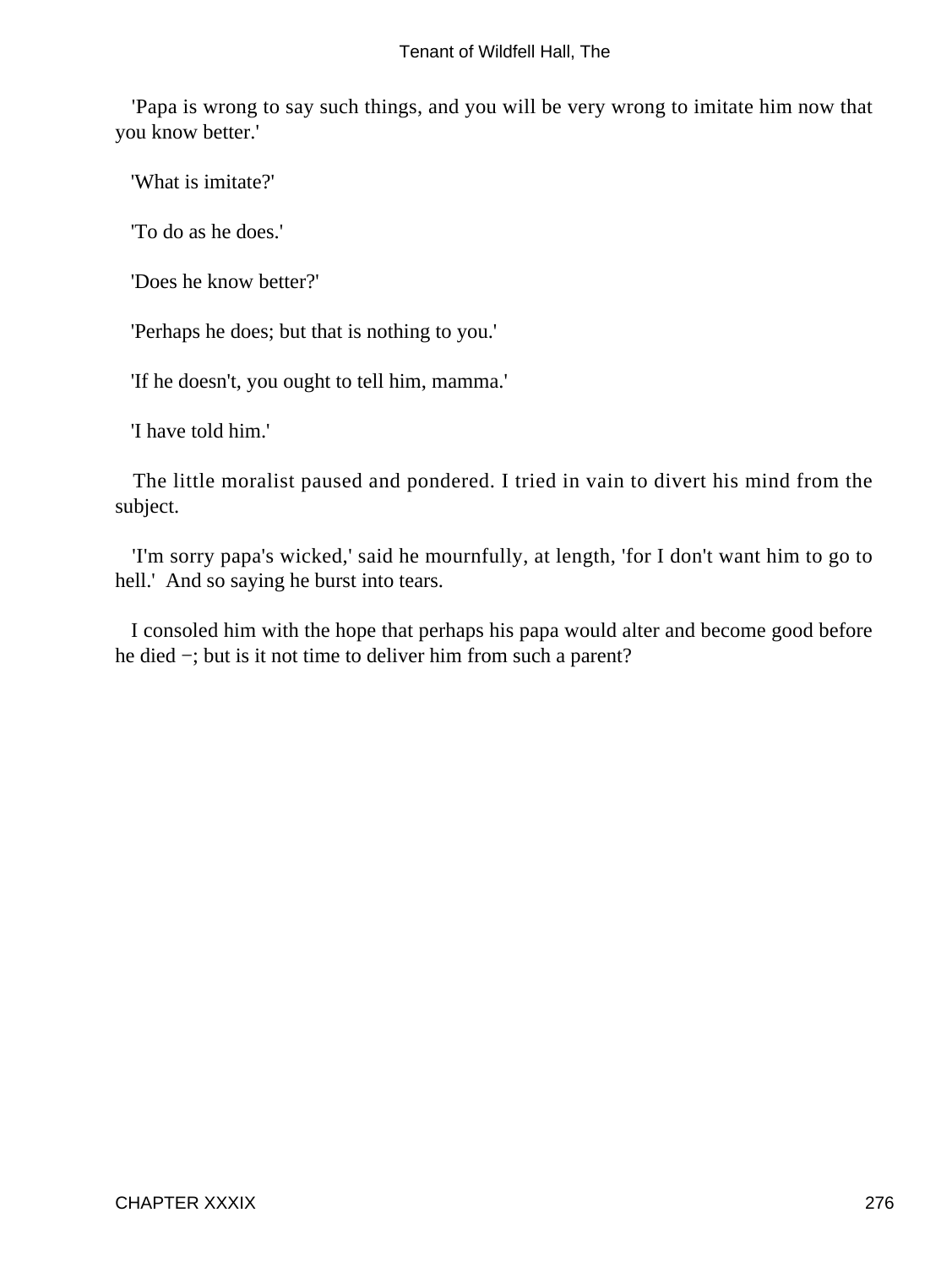# **[CHAPTER XL](#page-379-0)**

*January* 10th, 1827. – While writing the above, yesterday evening, I sat in the drawing−room. Mr. Huntingdon was present, but, as I thought, asleep on the sofa behind me. He had risen, however, unknown to me, and, actuated by some base spirit of curiosity, been looking over my shoulder for I know not how long; for when I had laid aside my pen, and was about to close the book, he suddenly placed his hand upon it, and saying, − 'With your leave, my dear, I'll have a look at this,' forcibly wrested it from me, and, drawing a chair to the table, composedly sat down to examine it: turning back leaf after leaf to find an explanation of what he had read. Unluckily for me, he was more sober that night than he usually is at such an hour.

 Of course I did not leave him to pursue this occupation in quiet: I made several attempts to snatch the book from his hands, but he held it too firmly for that; I upbraided him in bitterness and scorn for his mean and dishonourable conduct, but that had no effect upon him; and, finally, I extinguished both the candles, but he only wheeled round to the fire, and raising a blaze sufficient for his purposes, calmly continued the investigation. I had serious thoughts of getting a pitcher of water and extinguishing that light too; but it was evident his curiosity was too keenly excited to be quenched by that, and the more I manifested my anxiety to baffle his scrutiny, the greater would be his determination to persist in it besides it was too late.

 'It seems very interesting, love,' said he, lifting his head and turning to where I stood, wringing my hands in silent rage and anguish; 'but it's rather long; I'll look at it some other time; and meanwhile I'll trouble you for your keys, my dear.'

'What keys?'

 'The keys of your cabinet, desk, drawers, and whatever else you possess,' said he, rising and holding out his hand.

 'I've not got them,' I replied. The key of my desk, in fact, was at that moment in the lock, and the others were attached to it.

 'Then you must send for them,' said he; 'and if that old devil, Rachel, doesn't immediately deliver them up, she tramps bag and baggage tomorrow.'

 'She doesn't know where they are,' I answered, quietly placing my hand upon them, and taking them from the desk, as I thought, unobserved. 'I know, but I shall not give them up without a reason.'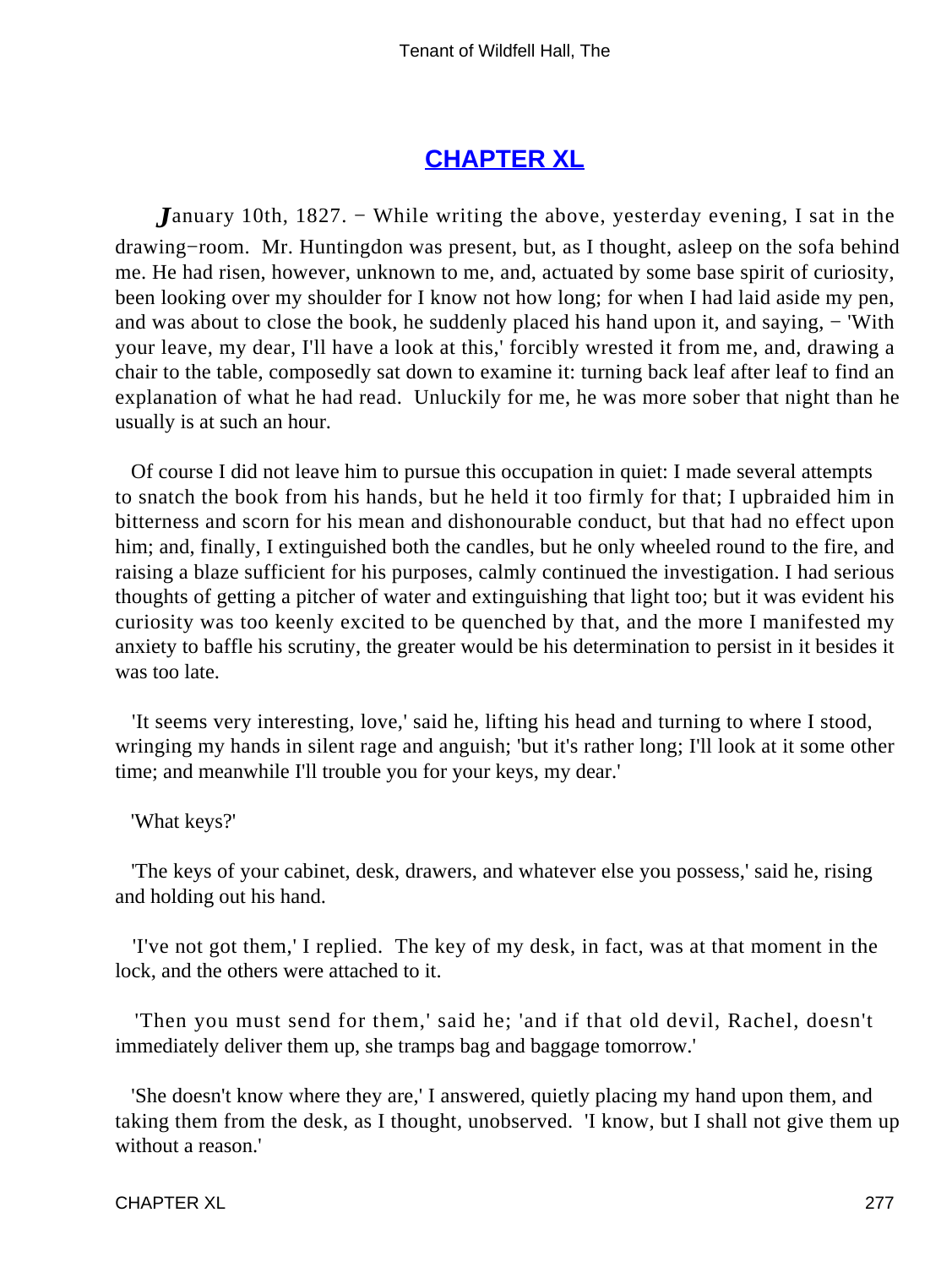'And I know, too,' said he, suddenly seizing my closed hand and rudely abstracting them from it. He then took up one of the candles and relighted it by thrusting it into the fire.

 'Now, then,' sneered he, 'we must have a confiscation of property. But, first, let us take a peep into the studio.'

 And putting the keys into his pocket, he walked into the library. I followed, whether with the dim idea of preventing mischief, or only to know the worst, I can hardly tell. My painting materials were laid together on the corner table, ready for to−morrow's use, and only covered with a cloth. He soon spied them out, and putting down the candle, deliberately proceeded to cast them into the fire: palette, paints, bladders, pencils, brushes, varnish: I saw them all consumed: the palette−knives snapped in two, the oil and turpentine sent hissing and roaring up the chimney. He then rang the bell.

 'Benson, take those things away,' said he, pointing to the easel, canvas, and stretcher; 'and tell the housemaid she may kindle the fire with them: your mistress won't want them any more.'

Benson paused aghast and looked at me.

'Take them away, Benson,' said I; and his master muttered an oath.

'And this and all, sir?' said the astonished servant, referring to the half−finished picture.

'That and all,' replied the master; and the things were cleared away.

 Mr. Huntingdon then went up−stairs. I did not attempt to follow him, but remained seated in the arm−chair, speechless, tearless, and almost motionless, till he returned about half−an−hour after, and walking up to me, held the candle in my face and peered into my eyes with looks and laughter too insulting to be borne. With a sudden stroke of my hand I dashed the candle to the floor.

 'Hal−lo!' muttered he, starting back; 'she's the very devil for spite. Did ever any mortal see such eyes? – they shine in the dark like a cat's. Oh, you're a sweet one!' So saying, he gathered up the candle and the candlestick. The former being broken as well as extinguished, he rang for another.

'Benson, your mistress has broken the candle; bring another.'

'You expose yourself finely,' observed I, as the man departed.

 'I didn't say I'd broken it, did I?' returned he. He then threw my keys into my lap, saying, − 'There! you'll find nothing gone but your money, and the jewels, and a few little trifles I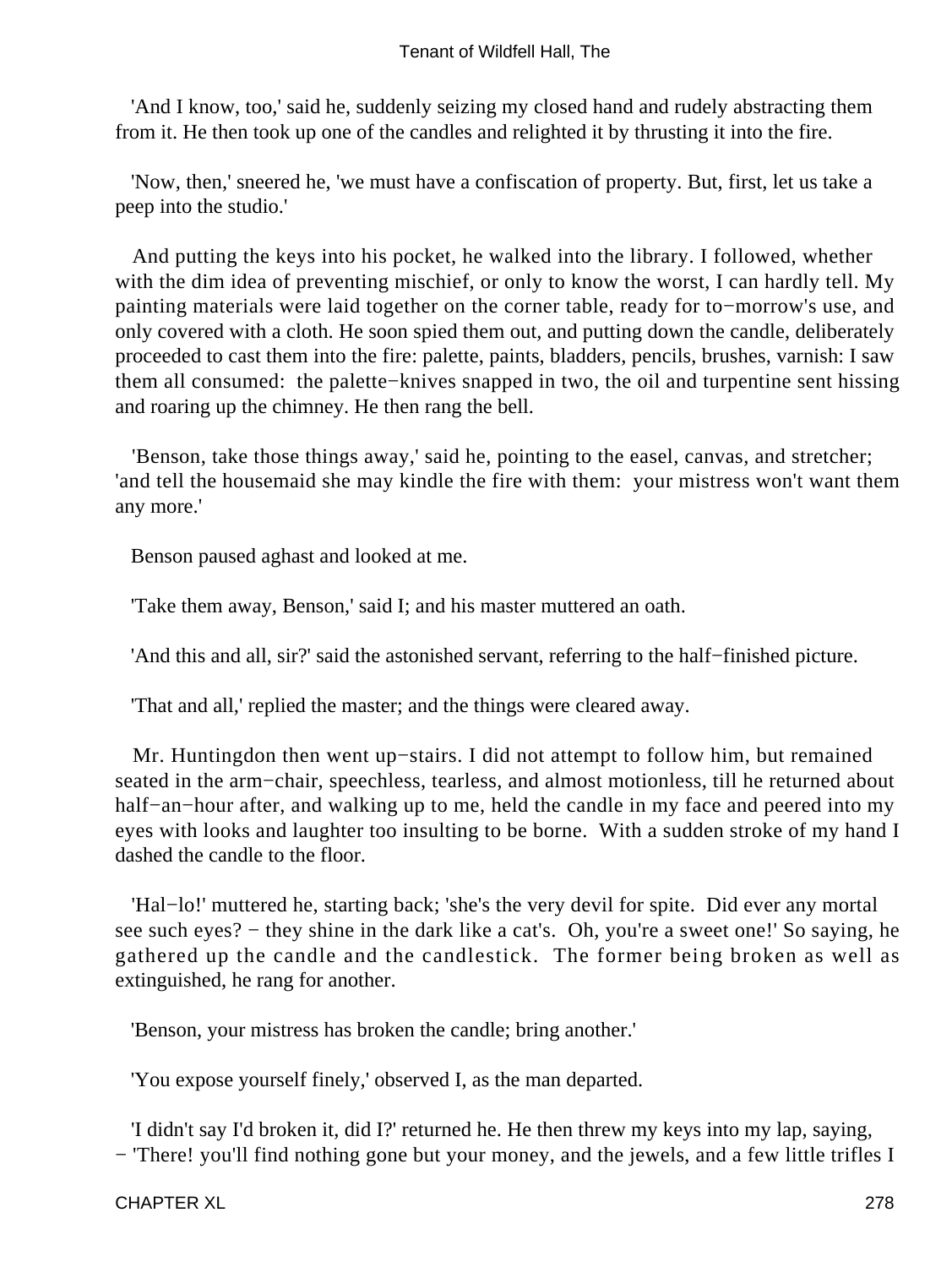thought it advisable to take into my own possession, lest your mercantile spirit should be tempted to turn them into gold. I've left you a few sovereigns in your purse, which I expect to last you through the month; at all events, when you want more you will be so good as to give me an account of how that's spent. I shall put you upon a small monthly allowance, in future, for your own private expenses; and you needn't trouble yourself any more about my concerns; I shall look out for a steward, my dear − I won't expose you to the temptation. And as for the household matters, Mrs. Greaves must be very particular in keeping her accounts; we must go upon an entirely new plan − '

 'What great discovery have you made now, Mr. Huntingdon? Have I attempted to defraud you?'

 'Not in money matters, exactly, it seems; but it's best to keep out of the way of temptation.'

 Here Benson entered with the candles, and there followed a brief interval of silence; I sitting still in my chair, and he standing with his back to the fire, silently triumphing in my despair.

 'And so,' said he at length, 'you thought to disgrace me, did you, by running away and turning artist, and supporting yourself by the labour of your hands, forsooth? And you thought to rob me of my son, too, and bring him up to be a dirty Yankee tradesman, or a low, beggarly painter?'

'Yes, to obviate his becoming such a gentleman as his father.'

 'It's well you couldn't keep your own secret − ha, ha! It's well these women must be blabbing. If they haven't a friend to talk to, they must whisper their secrets to the fishes, or write them on the sand, or something; and it's well, too, I wasn't over full to− night, now I think of it, or I might have snoozed away and never dreamt of looking what my sweet lady was about; or I might have lacked the sense or the power to carry my point like a man, as I have done.'

 Leaving him to his self−congratulations, I rose to secure my manuscript, for I now remembered it had been left upon the drawing− room table, and I determined, if possible, to save myself the humiliation of seeing it in his hands again. I could not bear the idea of his amusing himself over my secret thoughts and recollections; though, to be sure, he would find little good of himself therein indited, except in the former part; and oh, I would sooner burn it all than he should read what I had written when I was such a fool as to love him!

 'And by−the−by,' cried he, as I was leaving the room, 'you'd better tell that d−d old sneak of a nurse to keep out of my way for a day or two; I'd pay her her wages and send her packing to−morrow, but I know she'd do more mischief out of the house than in it.'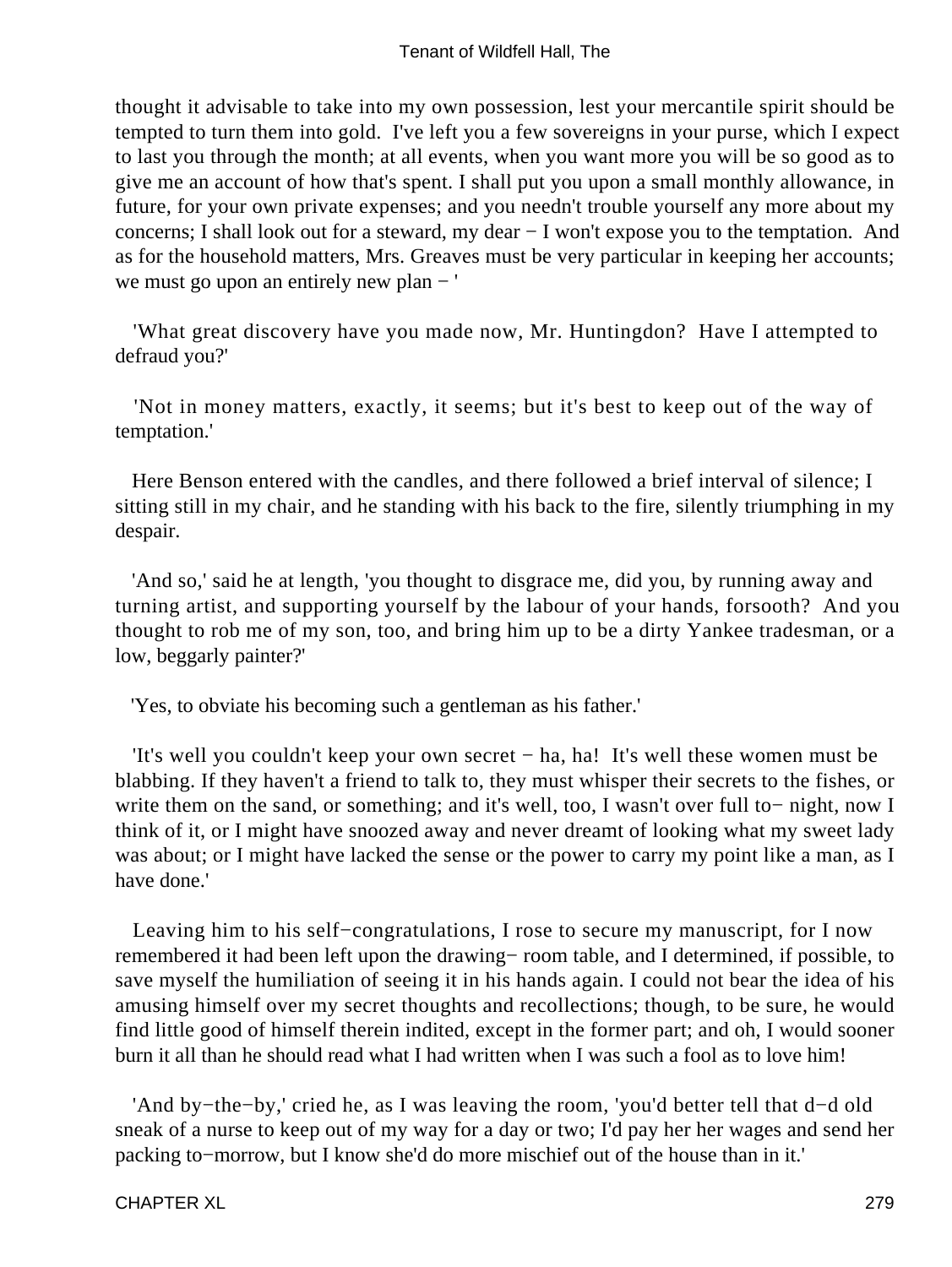And as I departed, he went on cursing and abusing my faithful friend and servant with epithets I will not defile this paper with repeating. I went to her as soon as I had put away my book, and told her how our project was defeated. She was as much distressed and horrified as I was – and more so than I was that night, for I was partly stunned by the blow, and partly excited and supported against it by the bitterness of my wrath. But in the morning, when I woke without that cheering hope that had been my secret comfort and support so long, and all this day, when I have wandered about restless and objectless, shunning my husband, shrinking even from my child, knowing that I am unfit to be his teacher or companion, hoping nothing for his future life, and fervently wishing he had never been born, − I felt the full extent of my calamity, and I feel it now. I know that day after day such feelings will return upon me. I am a slave – a prisoner – but that is nothing; if it were myself alone I would not complain, but I am forbidden to rescue my son from ruin, and what was once my only consolation is become the crowning source of my despair.

 Have I no faith in God? I try to look to Him and raise my heart to heaven, but it will cleave to the dust. I can only say, 'He hath hedged me about, that I cannot get out: He hath made my chain heavy. He hath filled me with bitterness − He hath made me drunken with wormwood.' I forget to add, 'But though He cause grief, yet will He have compassion according to the multitude of His mercies. For He doth not afflict willingly nor grieve the children of men.' I ought to think of this; and if there be nothing but sorrow for me in this world, what is the longest life of misery to a whole eternity of peace? And for my little Arthur − has he no friend but me? Who was it said, 'It is not the will of your Father which is in heaven that one of these little ones should perish?'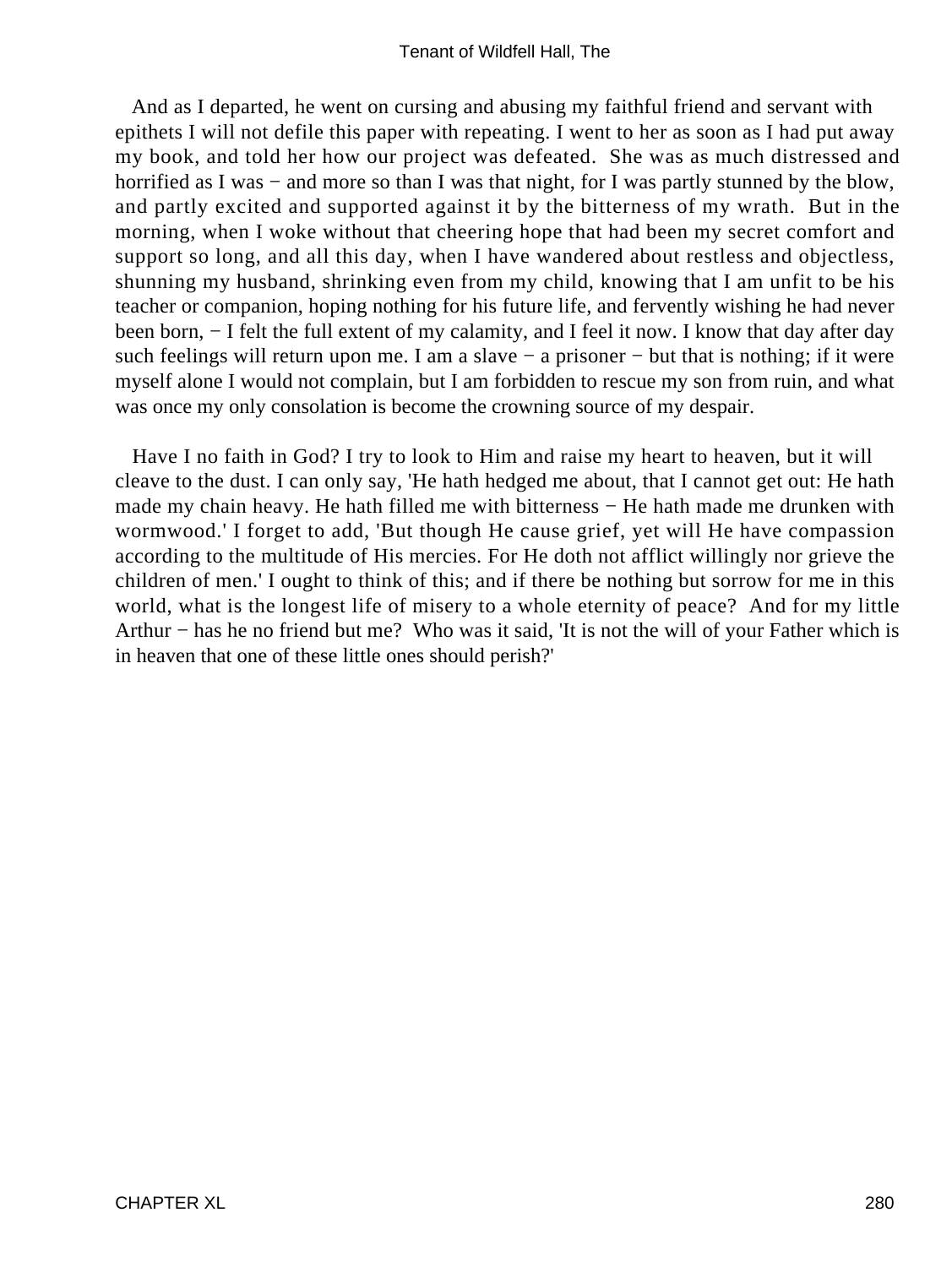## **[CHAPTER XLI](#page-379-0)**

*M*arch 20th. – Having now got rid of Mr. Huntingdon for a season, my spirits begin to revive. He left me early in February; and the moment he was gone, I breathed again, and felt my vital energy return; not with the hope of escape − he has taken care to leave me no visible chance of that − but with a determination to make the best of existing circumstances. Here was Arthur left to me at last; and rousing from my despondent apathy, I exerted all my powers to eradicate the weeds that had been fostered in his infant mind, and sow again the good seed they had rendered unproductive. Thank heaven, it is not a barren or a stony soil; if weeds spring fast there, so do better plants. His apprehensions are more quick, his heart more overflowing with affection than ever his father's could have been, and it is no hopeless task to bend him to obedience and win him to love and know his own true friend, as long as there is no one to counteract my efforts.

 I had much trouble at first in breaking him of those evil habits his father had taught him to acquire, but already that difficulty is nearly vanquished now: bad language seldom defiles his mouth, and I have succeeded in giving him an absolute disgust for all intoxicating liquors, which I hope not even his father or his father's friends will be able to overcome. He was inordinately fond of them for so young a creature, and, remembering my unfortunate father as well as his, I dreaded the consequences of such a taste. But if I had stinted him, in his usual quantity of wine, or forbidden him to taste it altogether, that would only have increased his partiality for it, and made him regard it as a greater treat than ever. I therefore gave him quite as much as his father was accustomed to allow him; as much, indeed, as he desired to have − but into every glass I surreptitiously introduced a small quantity of tartar−emetic, just enough to produce inevitable nausea and depression without positive sickness. Finding such disagreeable consequences invariably to result from this indulgence, he soon grew weary of it, but the more he shrank from the daily treat the more I pressed it upon him, till his reluctance was strengthened to perfect abhorrence. When he was thoroughly disgusted with every kind of wine, I allowed him, at his own request, to try brandy−and−water, and then gin−and−water, for the little toper was familiar with them all, and I was determined that all should be equally hateful to him. This I have now effected; and since he declares that the taste, the smell, the sight of any one of them is sufficient to make him sick, I have given up teasing him about them, except now and then as objects of terror in cases of misbehaviour. 'Arthur, if you're not a good boy I shall give you a glass of wine,' or 'Now, Arthur, if you say that again you shall have some brandy−and−water,' is as good as any other threat; and once or twice, when he was sick, I have obliged the poor child to swallow a little wine−and−water without the tartar−emetic, by way of medicine; and this practice I intend to continue for some time to come; not that I think it of any real service in a physical sense, but because I am determined to enlist all the powers of association in my service; I wish this aversion to be so deeply grounded in his nature that nothing in after−life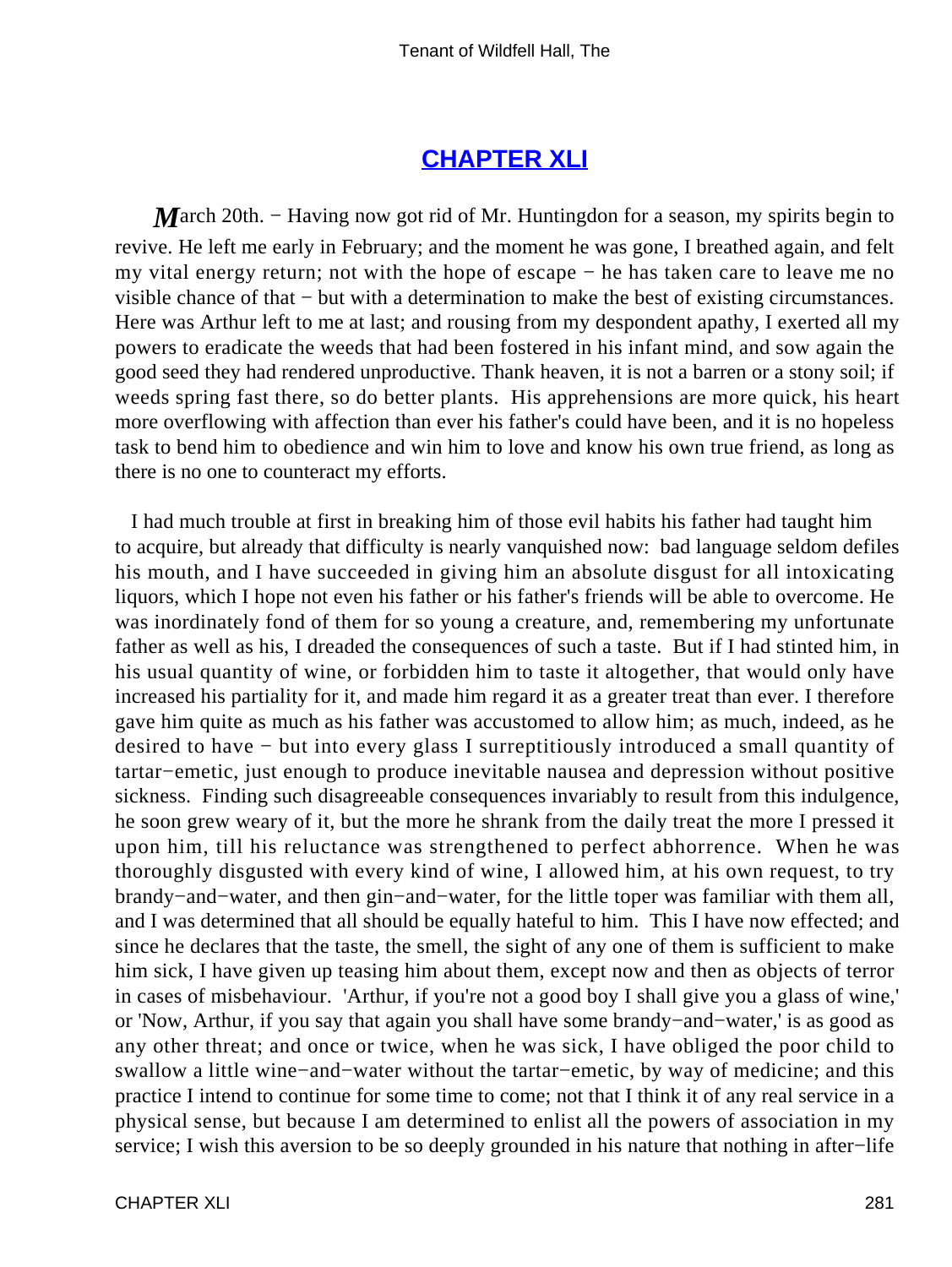may be able to overcome it.

 Thus, I flatter myself, I shall secure him from this one vice; and for the rest, if on his father's return I find reason to apprehend that my good lessons will be all destroyed − if Mr. Huntingdon commence again the game of teaching the child to hate and despise his mother, and emulate his father's wickedness − I will yet deliver my son from his hands. I have devised another scheme that might be resorted to in such a case; and if I could but obtain my brother's consent and assistance, I should not doubt of its success. The old hall where he and I were born, and where our mother died, is not now inhabited, nor yet quite sunk into decay, as I believe. Now, if I could persuade him to have one or two rooms made habitable, and to let them to me as a stranger, I might live there, with my child, under an assumed name, and still support myself by my favourite art. He should lend me the money to begin with, and I would pay him back, and live in lowly independence and strict seclusion, for the house stands in a lonely place, and the neighbourhood is thinly inhabited, and he himself should negotiate the sale of my pictures for me. I have arranged the whole plan in my head: and all I want is to persuade Frederick to be of the same mind as myself. He is coming to see me soon, and then I will make the proposal to him, having first enlightened him upon my circumstances sufficiently to excuse the project.

 Already, I believe, he knows much more of my situation than I have told him. I can tell this by the air of tender sadness pervading his letters; and by the fact of his so seldom mentioning my husband, and generally evincing a kind of covert bitterness when he does refer to him; as well as by the circumstance of his never coming to see me when Mr. Huntingdon is at home. But he has never openly expressed any disapprobation of him or sympathy for me; he has never asked any questions, or said anything to invite my confidence. Had he done so, I should probably have had but few concealments from him. Perhaps he feels hurt at my reserve. He is a strange being; I wish we knew each other better. He used to spend a month at Staningley every year, before I was married; but, since our father's death, I have only seen him once, when he came for a few days while Mr. Huntingdon was away. He shall stay many days this time, and there shall be more candour and cordiality between us than ever there was before, since our early childhood. My heart clings to him more than ever; and my soul is sick of solitude.

 April 16th. − He is come and gone. He would not stay above a fortnight. The time passed quickly, but very, very happily, and it has done me good. I must have a bad disposition, for my misfortunes have soured and embittered me exceedingly: I was beginning insensibly to cherish very unamiable feelings against my fellow−mortals, the male part of them especially; but it is a comfort to see there is at least one among them worthy to be trusted and esteemed; and doubtless there are more, though I have never known them, unless I except poor Lord Lowborough, and he was bad enough in his day. But what would Frederick have been, if he had lived in the world, and mingled from his childhood with such men as these of my acquaintance? and what will Arthur be, with all his natural sweetness of disposition, if I do not save him from that world and those companions? I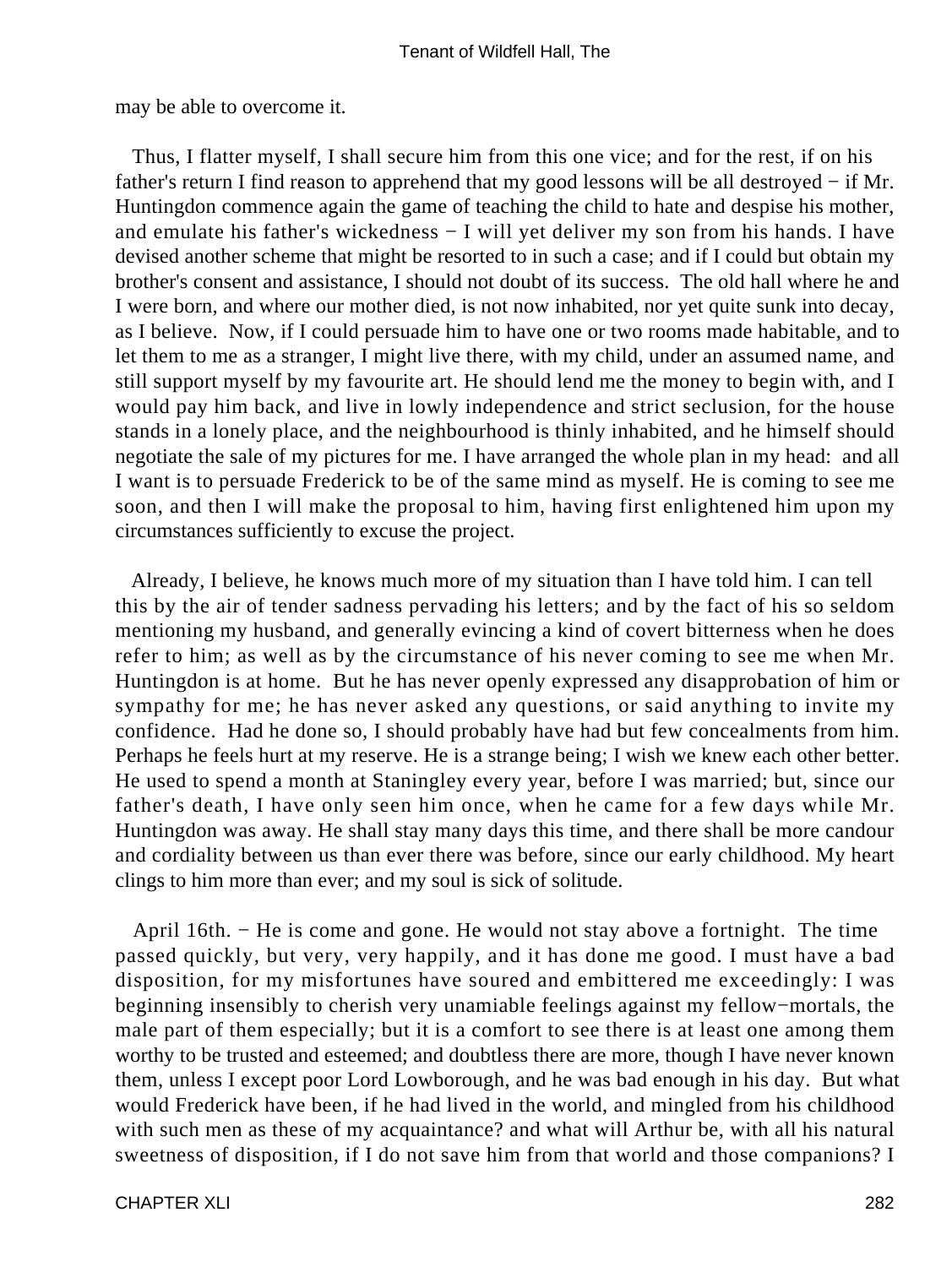mentioned my fears to Frederick, and introduced the subject of my plan of rescue on the evening after his arrival, when I presented my little son to his uncle.

 'He is like you, Frederick,' said I, 'in some of his moods: I sometimes think he resembles you more than his father; and I am glad of it.'

'You flatter me, Helen,' replied he, stroking the child's soft, wavy locks.

 'No, you will think it no compliment when I tell you I would rather have him to resemble Benson than his father.'

He slightly elevated his eyebrows, but said nothing.

'Do you know what sort of man Mr. Huntingdon is?' said I.

'I think I have an idea.'

 'Have you so clear an idea that you can hear, without surprise or disapproval, that I meditate escaping with that child to some secret asylum, where we can live in peace, and never see him again?'

'Is it really so?'

 'If you have not,' continued I, 'I'll tell you something more about him'; and I gave a sketch of his general conduct, and a more particular account of his behaviour with regard to his child, and explained my apprehensions on the latter's account, and my determination to deliver him from his father's influence.

 Frederick was exceedingly indignant against Mr. Huntingdon, and very much grieved for me; but still he looked upon my project as wild and impracticable. He deemed my fears for Arthur disproportioned to the circumstances, and opposed so many objections to my plan, and devised so many milder methods for ameliorating my condition, that I was obliged to enter into further details to convince him that my husband was utterly incorrigible, and that nothing could persuade him to give up his son, whatever became of me, he being as fully determined the child should not leave him, as I was not to leave the child; and that, in fact, nothing would answer but this, unless I fled the country, as I had intended before. To obviate that, he at length consented to have one wing of the old hall put into a habitable condition, as a place of refuge against a time of need; but hoped I would not take advantage of it unless circumstances should render it really necessary, which I was ready enough to promise: for though, for my own sake, such a hermitage appears like paradise itself, compared with my present situation, yet for my friends' sakes, for Milicent and Esther, my sisters in heart and affection, for the poor tenants of Grassdale, and, above all, for my aunt, I will stay if I possibly can.

CHAPTER XLI 283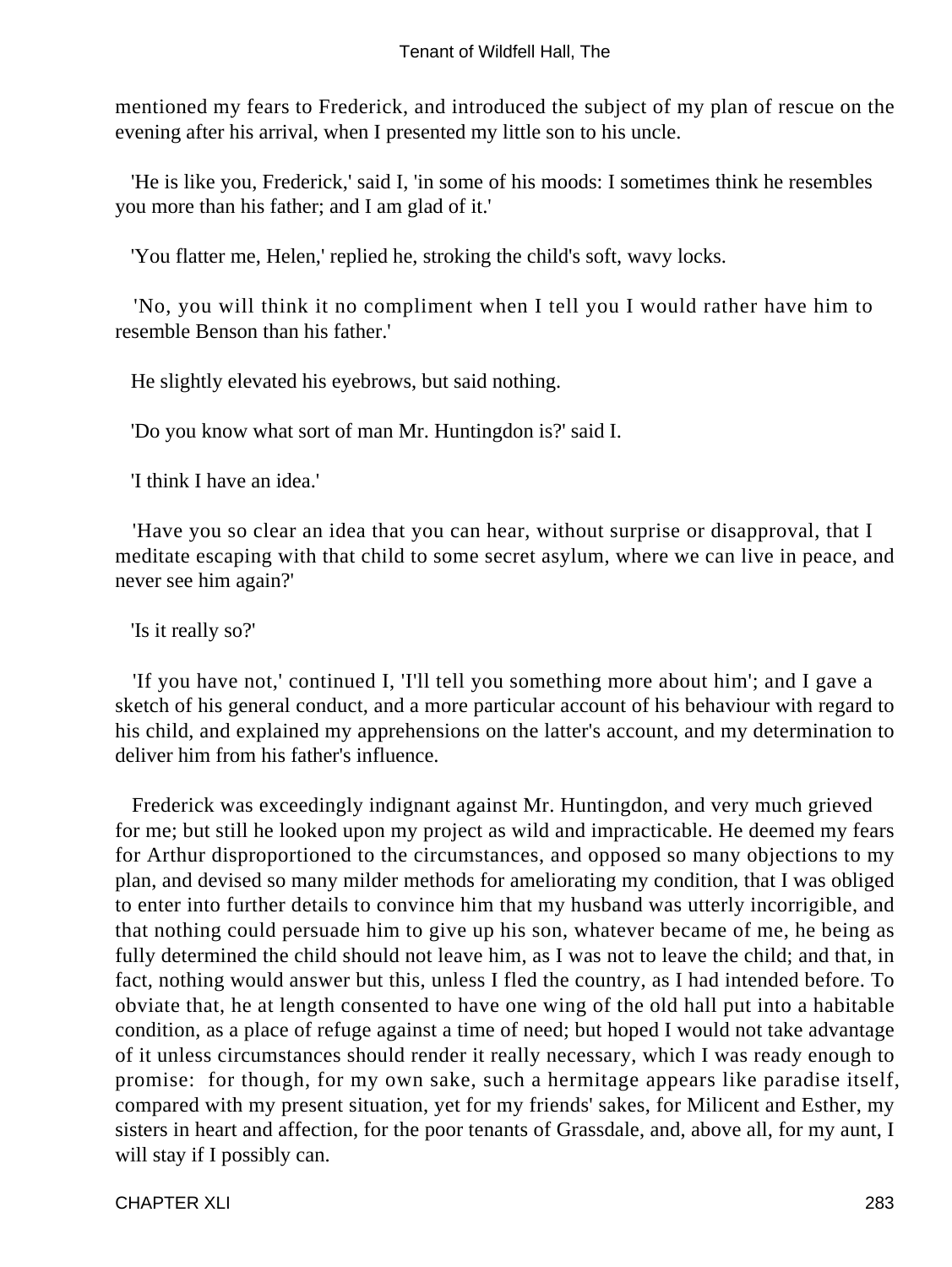July 29th. − Mrs. Hargrave and her daughter are come back from London. Esther is full of her first season in town; but she is still heart−whole and unengaged. Her mother sought out an excellent match for her, and even brought the gentleman to lay his heart and fortune at her feet; but Esther had the audacity to refuse the noble gifts. He was a man of good family and large possessions, but the naughty girl maintained he was old as Adam, ugly as sin, and hateful as – one who shall be nameless.

 'But, indeed, I had a hard time of it,' said she: 'mamma was very greatly disappointed at the failure of her darling project, and very, very angry at my obstinate resistance to her will, and is so still; but I can't help it. And Walter, too, is so seriously displeased at my perversity and absurd caprice, as he calls it, that I fear he will never forgive me − I did not think he could be so unkind as he has lately shown himself. But Milicent begged me not to yield, and I'm sure, Mrs. Huntingdon, if you had seen the man they wanted to palm upon me, you would have advised me not to take him too.'

 'I should have done so whether I had seen him or not,' said I; 'it is enough that you dislike him.'

 'I knew you would say so; though mamma affirmed you would be quite shocked at my undutiful conduct. You can't imagine how she lectures me: I am disobedient and ungrateful; I am thwarting her wishes, wronging my brother, and making myself a burden on her hands. I sometimes fear she'll overcome me after all. I have a strong will, but so has she, and when she says such bitter things, it provokes me to such a pass that I feel inclined to do as she bids me, and then break my heart and say, «There, mamma, it's all your fault!»'

 'Pray don't!' said I. 'Obedience from such a motive would be positive wickedness, and certain to bring the punishment it deserves. Stand firm, and your mamma will soon relinquish her persecution; and the gentleman himself will cease to pester you with his addresses if he finds them steadily rejected.'

 'Oh, no! mamma will weary all about her before she tires herself with her exertions; and as for Mr. Oldfield, she has given him to understand that I have refused his offer, not from any dislike of his person, but merely because I am giddy and young, and cannot at present reconcile myself to the thoughts of marriage under any circumstances: but by next season, she has no doubt, I shall have more sense, and hopes my girlish fancies will be worn away. So she has brought me home, to school me into a proper sense of my duty, against the time comes round again. Indeed, I believe she will not put herself to the expense of taking me up to London again, unless I surrender: she cannot afford to take me to town for pleasure and nonsense, she says, and it is not every rich gentleman that will consent to take me without a fortune, whatever exalted ideas I may have of my own attractions.'

 'Well, Esther, I pity you; but still, I repeat, stand firm. You might as well sell yourself to slavery at once, as marry a man you dislike. If your mother and brother are unkind to you,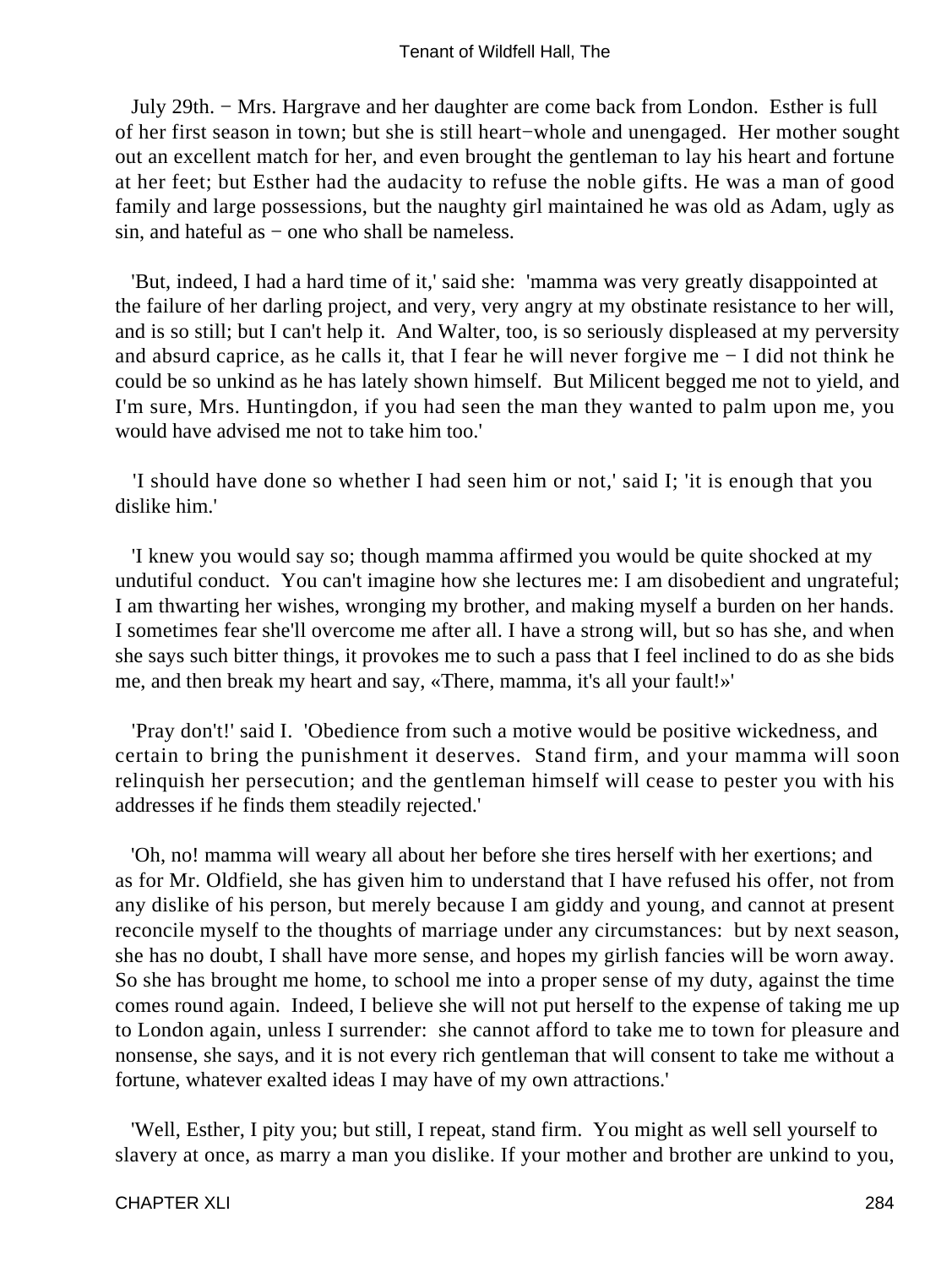you may leave them, but remember you are bound to your husband for life.'

 'But I cannot leave them unless I get married, and I cannot get married if nobody sees me. I saw one or two gentlemen in London that I might have liked, but they were younger sons, and mamma would not let me get to know them − one especially, who I believe rather liked me − but she threw every possible obstacle in the way of our better acquaintance. Wasn't it provoking?'

 'I have no doubt you would feel it so, but it is possible that if you married him, you might have more reason to regret it hereafter than if you married Mr. Oldfield. When I tell you not to marry without love, I do not advise you to marry for love alone: there are many, many other things to be considered. Keep both heart and hand in your own possession, till you see good reason to part with them; and if such an occasion should never present itself, comfort your mind with this reflection, that though in single life your joys may not be very many, your sorrows, at least, will not be more than you can bear. Marriage may change your circumstances for the better, but, in my private opinion, it is far more likely to produce a contrary result.'

 'So thinks Milicent; but allow me to say I think otherwise. If I thought myself doomed to old−maidenhood, I should cease to value my life. The thoughts of living on, year after year, at the Grove − a hanger−on upon mamma and Walter, a mere cumberer of the ground (now that I know in what light they would regard it), is perfectly intolerable; I would rather run away with the butler.'

 'Your circumstances are peculiar, I allow; but have patience, love; do nothing rashly. Remember you are not yet nineteen, and many years are yet to pass before any one can set you down as an old maid: you cannot tell what Providence may have in store for you. And meantime, remember you have a right to the protection and support of your mother and brother, however they may seem to grudge it.'

 'You are so grave, Mrs. Huntingdon,' said Esther, after a pause. 'When Milicent uttered the same discouraging sentiments concerning marriage, I asked if she was happy: she said she was; but I only half believed her; and now I must put the same question to you.'

 'It is a very impertinent question,' laughed I, 'from a young girl to a married woman so many years her senior, and I shall not answer it.'

 'Pardon me, dear madam,' said she, laughingly throwing herself into my arms, and kissing me with playful affection; but I felt a tear on my neck, as she dropped her head on my bosom and continued, with an odd mixture of sadness and levity, timidity and audacity, − 'I know you are not so happy as I mean to be, for you spend half your life alone at Grassdale, while Mr. Huntingdon goes about enjoying himself where and how he pleases. I shall expect my husband to have no pleasures but what he shares with me; and if his greatest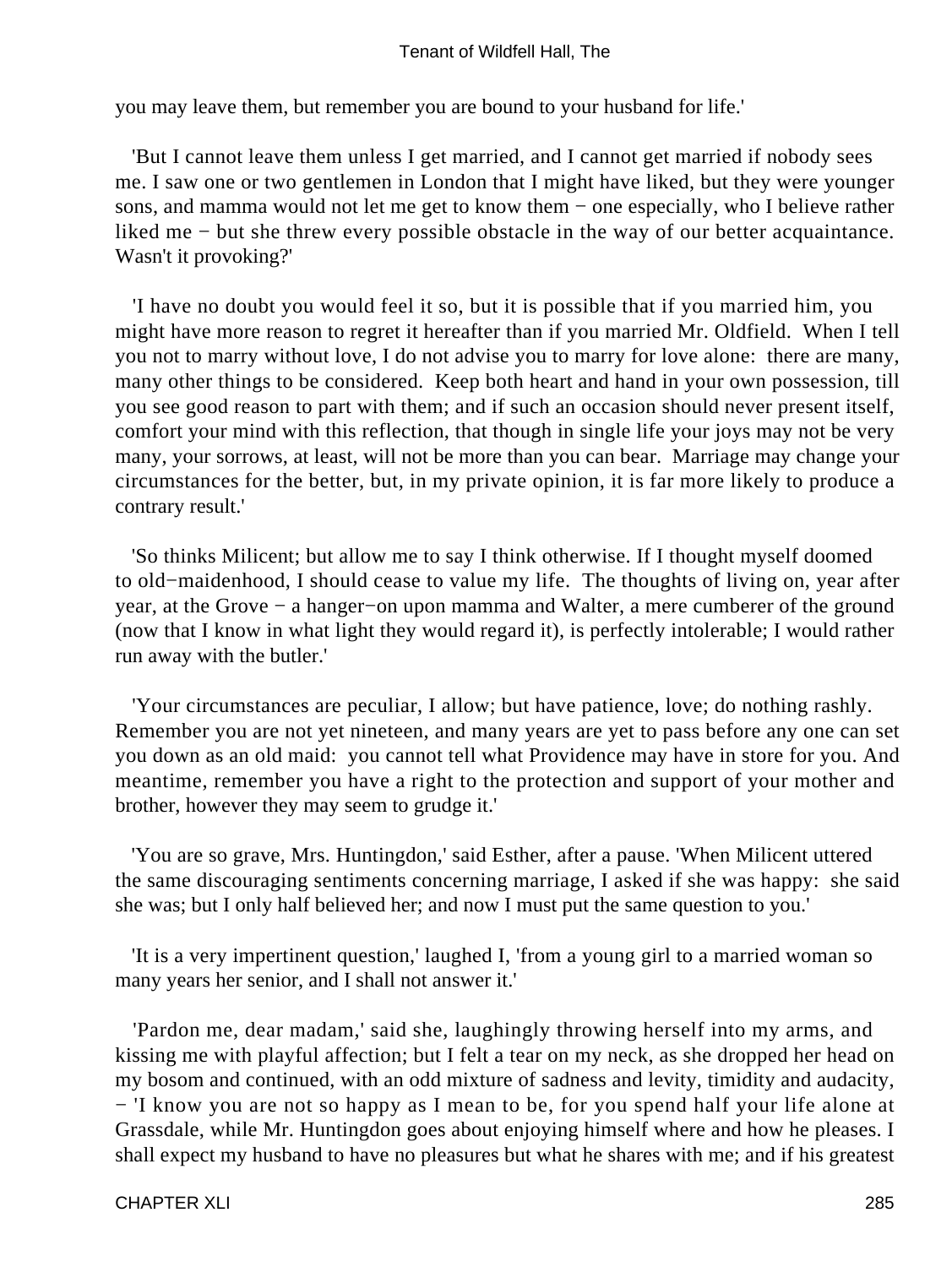pleasure of all is not the enjoyment of my company, why, it will be the worse for him, that's all.'

 'If such are your expectations of matrimony, Esther, you must, indeed, be careful whom you marry − or rather, you must avoid it altogether.'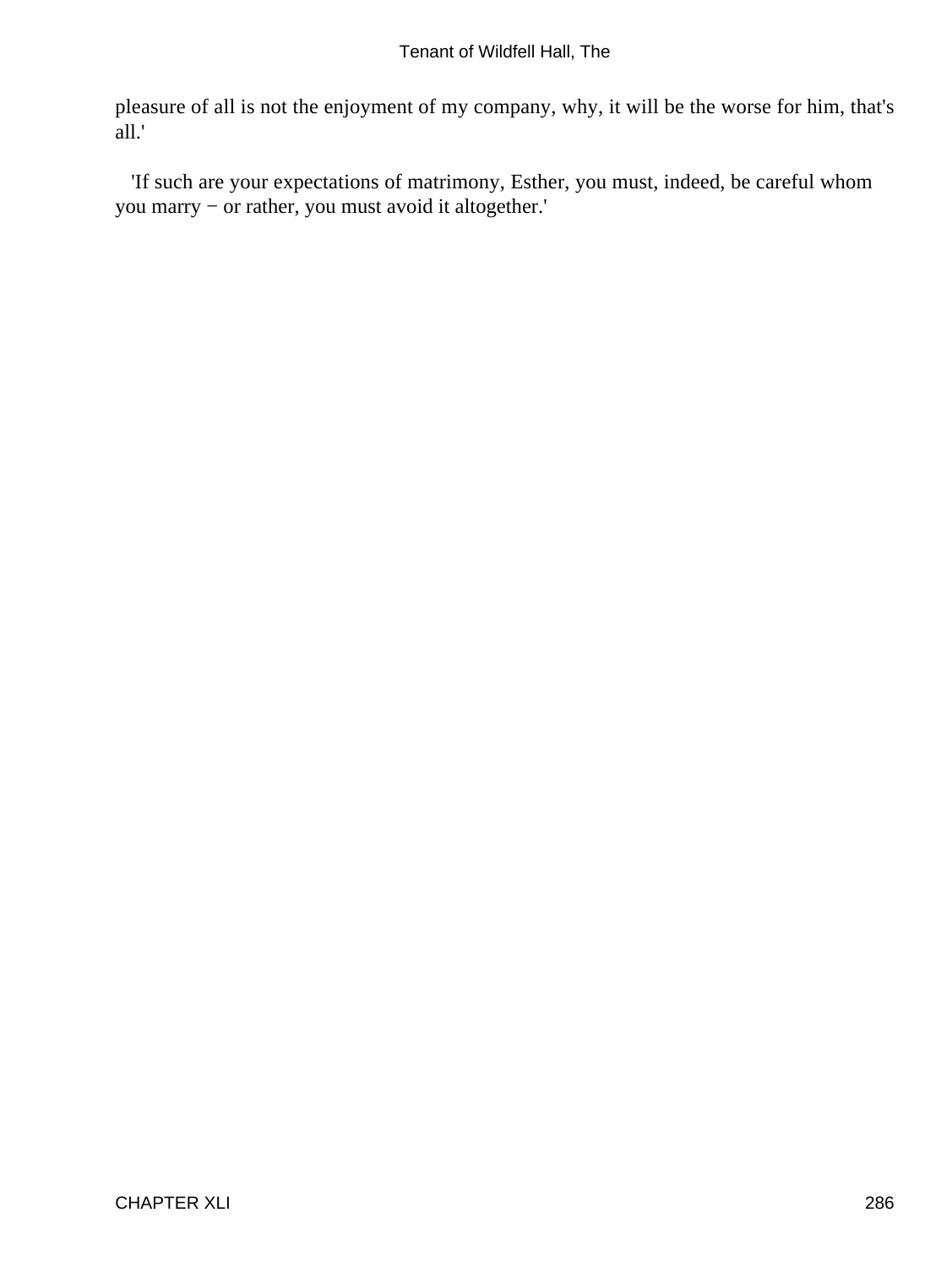## **[CHAPTER XLII](#page-380-0)**

*S*eptember 1st. − No Mr. Huntingdon yet. Perhaps he will stay among his friends till Christmas; and then, next spring, he will be off again. If he continue this plan, I shall be able to stay at Grassdale well enough − that is, I shall be able to stay, and that is enough; even an occasional bevy of friends at the shooting season may be borne, if Arthur get so firmly attached to me, so well established in good sense and principles before they come that I shall be able, by reason and affection, to keep him pure from their contaminations. Vain hope, I fear! but still, till such a time of trial comes I will forbear to think of my quiet asylum in the beloved old hall.

 Mr. and Mrs. Hattersley have been staying at the Grove a fortnight: and as Mr. Hargrave is still absent, and the weather was remarkably fine, I never passed a day without seeing my two friends, Milicent and Esther, either there or here. On one occasion, when Mr. Hattersley had driven them over to Grassdale in the phaeton, with little Helen and Ralph, and we were all enjoying ourselves in the garden − I had a few minutes' conversation with that gentleman, while the ladies were amusing themselves with the children.

'Do you want to hear anything of your husband, Mrs. Huntingdon?' said he.

'No, unless you can tell me when to expect him home.'

'I can't. − You don't want him, do you?' said he, with a broad grin.

'No.'

 'Well, I think you're better without him, sure enough − for my part, I'm downright weary of him. I told him I'd leave him if he didn't mend his manners, and he wouldn't; so I left him. You see, I'm a better man than you think me; and, what's more, I have serious thoughts of washing my hands of him entirely, and the whole set of 'em, and comporting myself from this day forward with all decency and sobriety, as a Christian and the father of a family should do. What do you think of that?'

'It is a resolution you ought to have formed long ago.'

'Well, I'm not thirty yet; it isn't too late, is it?'

 'No; it is never too late to reform, as long as you have the sense to desire it, and the strength to execute your purpose.'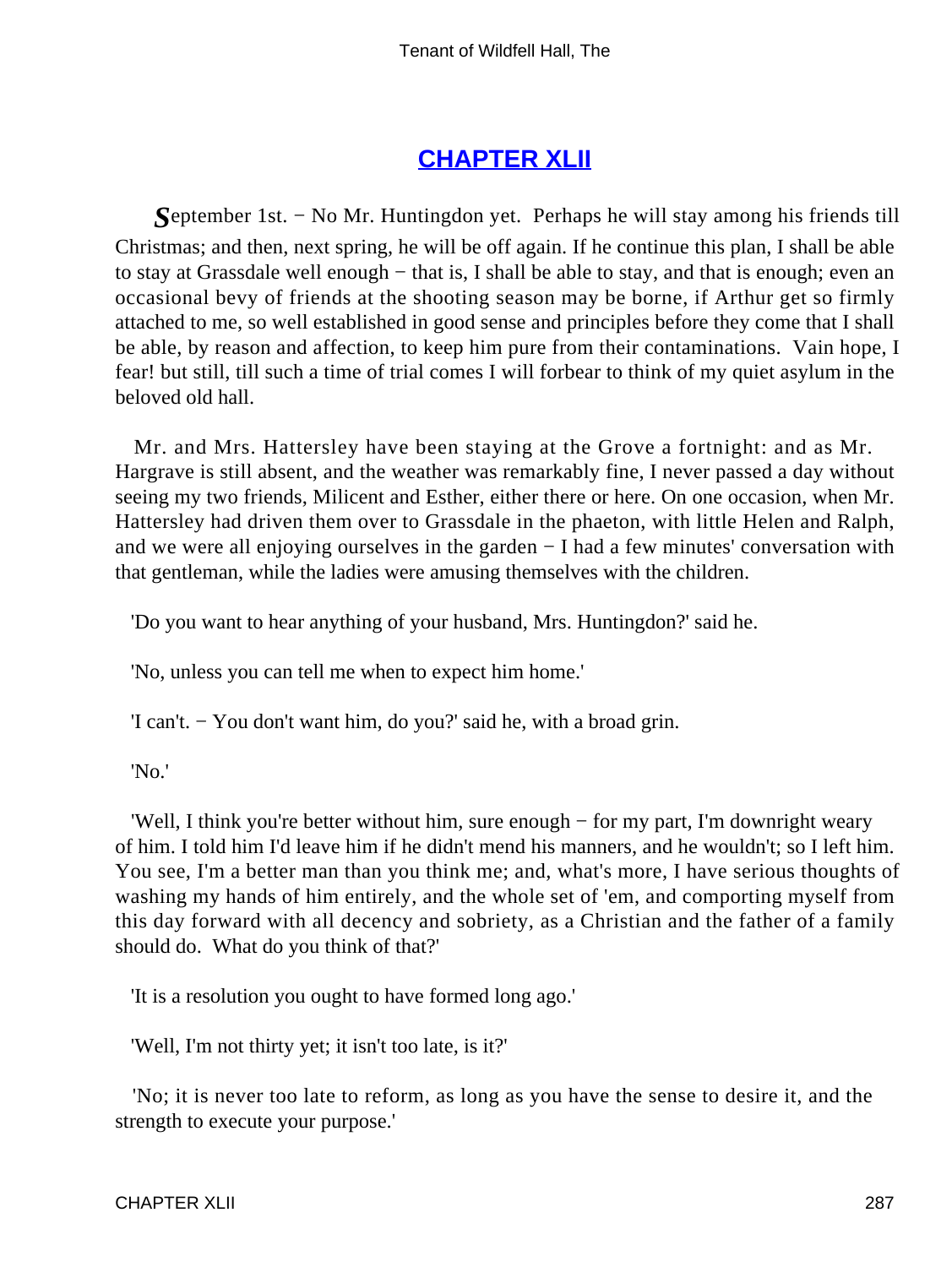'Well, to tell you the truth, I've thought of it often and often before; but he's such devilish good company, is Huntingdon, after all. You can't imagine what a jovial good fellow he is when he's not fairly drunk, only just primed or half−seas−over. We all have a bit of a liking for him at the bottom of our hearts, though we can't respect him.'

'But should you wish yourself to be like him?'

'No, I'd rather be like myself, bad as I am.'

 'You can't continue as bad as you are without getting worse and more brutalised every day, and therefore more like him.'

 I could not help smiling at the comical, half−angry, half− confounded look he put on at this rather unusual mode of address.

 'Never mind my plain speaking,' said I; 'it is from the best of motives. But tell me, should you wish your sons to be like Mr. Huntingdon − or even like yourself?'

'Hang it! no.'

 'Should you wish your daughter to despise you − or, at least, to feel no vestige of respect for you, and no affection but what is mingled with the bitterest regret?'

'Oh, no! I couldn't stand that.'

 'And, finally, should you wish your wife to be ready to sink into the earth when she hears you mentioned; and to loathe the very sound of your voice, and shudder at your approach?'

'She never will; she likes me all the same, whatever I do.'

'Impossible, Mr. Hattersley! you mistake her quiet submission for affection.'

'Fire and fury − '

 'Now don't burst into a tempest at that. I don't mean to say she does not love you − she does, I know, a great deal better than you deserve; but I am quite sure, that if you behave better, she will love you more, and if you behave worse, she will love you less and less, till all is lost in fear, aversion, and bitterness of soul, if not in secret hatred and contempt. But, dropping the subject of affection, should you wish to be the tyrant of her life − to take away all the sunshine from her existence, and make her thoroughly miserable?'

'Of course not; and I don't, and I'm not going to.'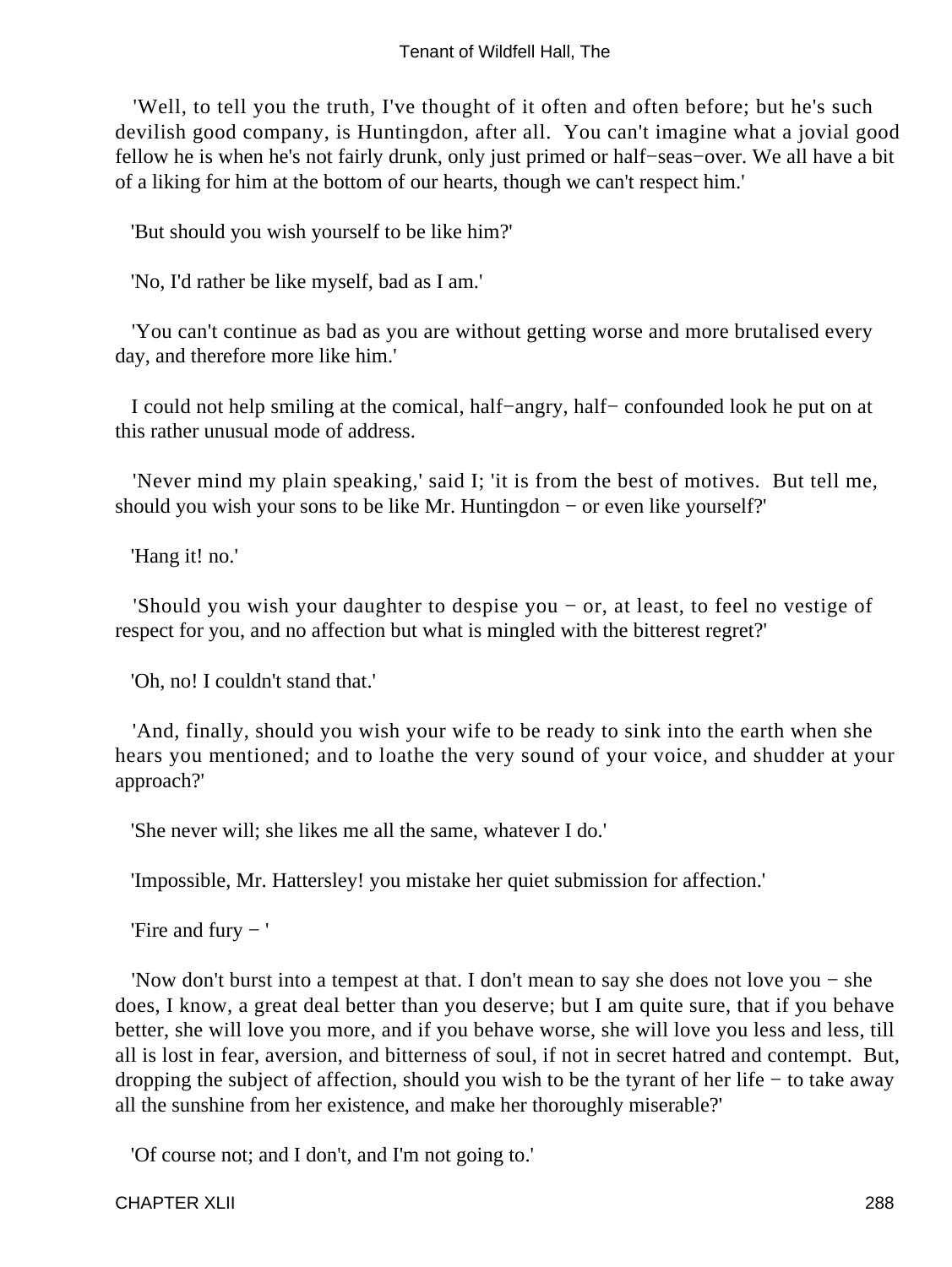'You have done more towards it than you suppose.'

 'Pooh, pooh! she's not the susceptible, anxious, worriting creature you imagine: she's a little meek, peaceable, affectionate body; apt to be rather sulky at times, but quiet and cool in the main, and ready to take things as they come.'

'Think of what she was five years ago, when you married her, and what she is now.'

 'I know she was a little plump lassie then, with a pretty pink and white face: now she's a poor little bit of a creature, fading and melting away like a snow–wreath. But hang it! − that's not my fault.'

'What is the cause of it then? Not years, for she's only five−and− twenty.'

 'It's her own delicate health, and confound it, madam! what would you make of me? − and the children, to be sure, that worry her to death between them.'

 'No, Mr. Hattersley, the children give her more pleasure than pain: they are fine, well−dispositioned children − '

'I know they are − bless them!'

 'Then why lay the blame on them? − I'll tell you what it is: it's silent fretting and constant anxiety on your account, mingled, I suspect, with something of bodily fear on her own. When you behave well, she can only rejoice with trembling; she has no security, no confidence in your judgment or principles; but is continually dreading the close of such short−lived felicity; when you behave ill, her causes of terror and misery are more than any one can tell but herself. In patient endurance of evil, she forgets it is our duty to admonish our neighbours of their transgressions. Since you will mistake her silence for indifference, come with me, and I'll show you one or two of her letters − no breach of confidence, I hope, since you are her other half.'

 He followed me into the library. I sought out and put into his hands two of Milicent's letters: one dated from London, and written during one of his wildest seasons of reckless dissipation; the other in the country, during a lucid interval. The former was full of trouble and anguish; not accusing him, but deeply regretting his connection with his profligate companions, abusing Mr. Grimsby and others, insinuating bitter things against Mr. Huntingdon, and most ingeniously throwing the blame of her husband's misconduct on to other men's shoulders. The latter was full of hope and joy, yet with a trembling consciousness that this happiness would not last; praising his goodness to the skies, but with an evident, though but half−expressed wish, that it were based on a surer foundation than the natural impulses of the heart, and a half–prophetic dread of the fall of that house so founded on the sand, − which fall had shortly after taken place, as Hattersley must have been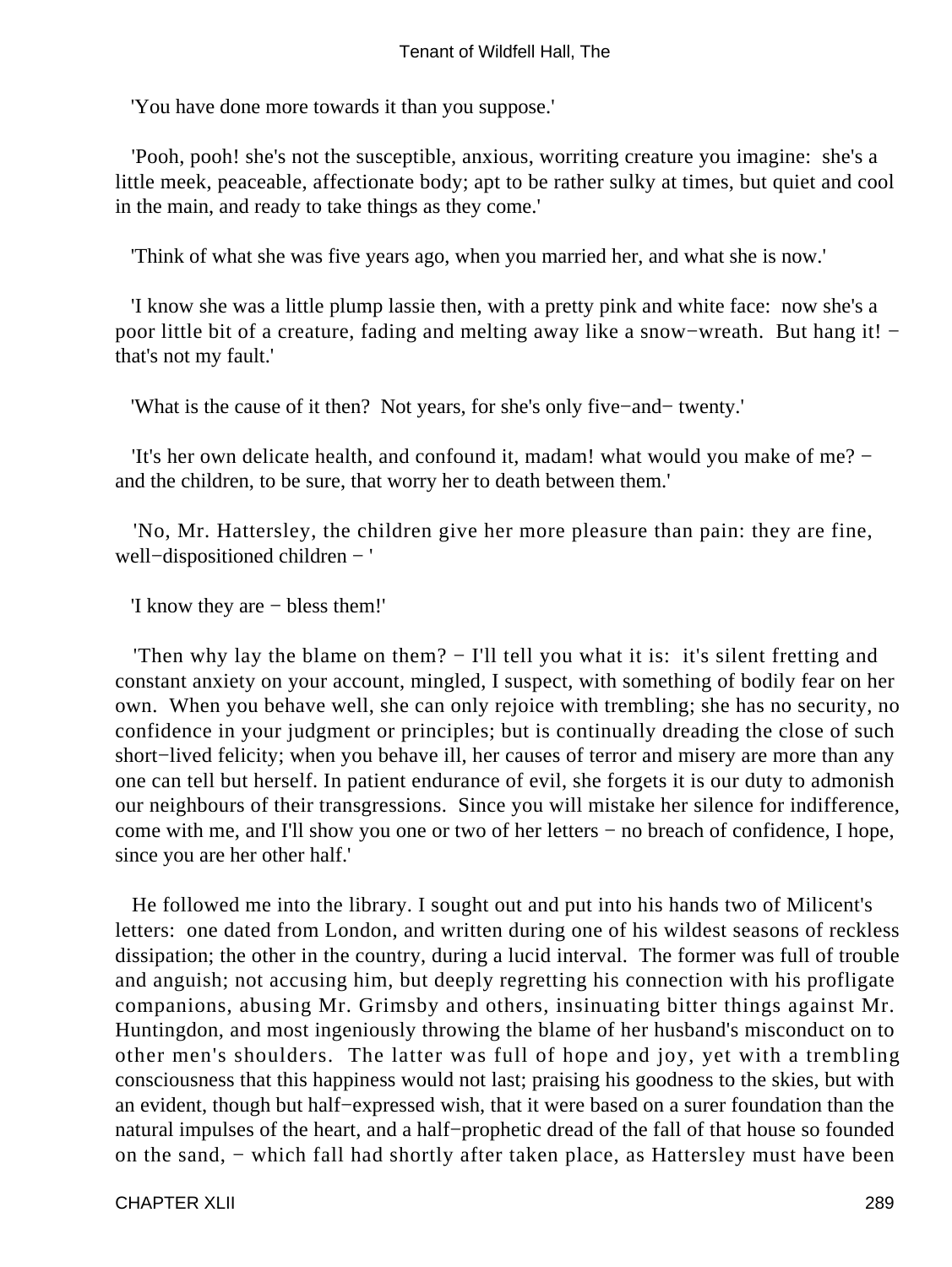conscious while he read.

 Almost at the commencement of the first letter I had the unexpected pleasure of seeing him blush; but he immediately turned his back to me, and finished the perusal at the window. At the second, I saw him, once or twice, raise his hand, and hurriedly pass it across his face. Could it be to dash away a tear? When he had done, there was an interval spent in clearing his throat and staring out of the window, and then, after whistling a few bars of a favourite air, he turned round, gave me back the letters, and silently shook me by the hand.

 'I've been a cursed rascal, God knows,' said he, as he gave it a hearty squeeze, 'but you see if I don't make amends for it − d−n me if I don't!'

 'Don't curse yourself, Mr. Hattersley; if God had heard half your invocations of that kind, you would have been in hell long before now − and you cannot make amends for the past by doing your duty for the future, inasmuch as your duty is only what you owe to your Maker, and you cannot do more than fulfil it: another must make amends for your past delinquencies. If you intend to reform, invoke God's blessing, His mercy, and His aid; not His curse.'

'God help me, then − for I'm sure I need it. Where's Milicent?'

'She's there, just coming in with her sister.'

 He stepped out at the glass door, and went to meet them. I followed at a little distance. Somewhat to his wife's astonishment, he lifted her off from the ground, and saluted her with a hearty kiss and a strong embrace; then placing his two hands on her shoulders, he gave her, I suppose, a sketch of the great things he meant to do, for she suddenly threw her arms round him, and burst into tears, exclaiming, − 'Do, do, Ralph – we shall be so happy! How very, very good you are!'

 'Nay, not I,' said he, turning her round, and pushing her towards me. 'Thank her; it's her doing.'

 Milicent flew to thank me, overflowing with gratitude. I disclaimed all title to it, telling her her husband was predisposed to amendment before I added my mite of exhortation and encouragement, and that I had only done what she might, and ought to have done herself.

 'Oh, no!' cried she; 'I couldn't have influenced him, I'm sure, by anything that I could have said. I should only have bothered him by my clumsy efforts at persuasion, if I had made the attempt.'

'You never tried me, Milly,' said he.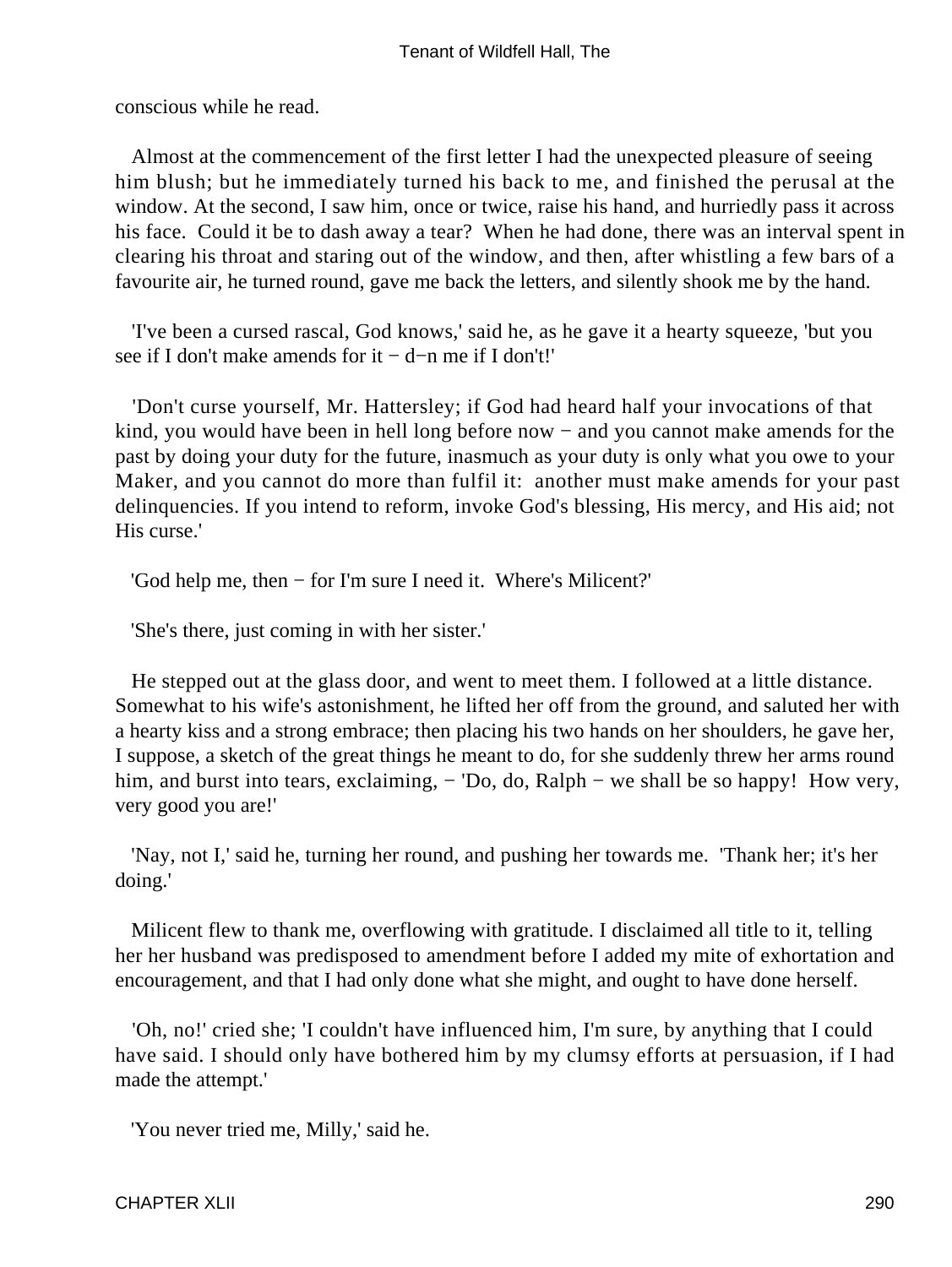Shortly after they took their leave. They are now gone on a visit to Hattersley's father. After that they will repair to their country home. I hope his good resolutions will not fall through, and poor Milicent will not be again disappointed. Her last letter was full of present bliss, and pleasing anticipations for the future; but no particular temptation has yet occurred to put his virtue to the test. Henceforth, however, she will doubtless be somewhat less timid and reserved, and he more kind and thoughtful. − Surely, then, her hopes are not unfounded; and I have one bright spot, at least, whereon to rest my thoughts.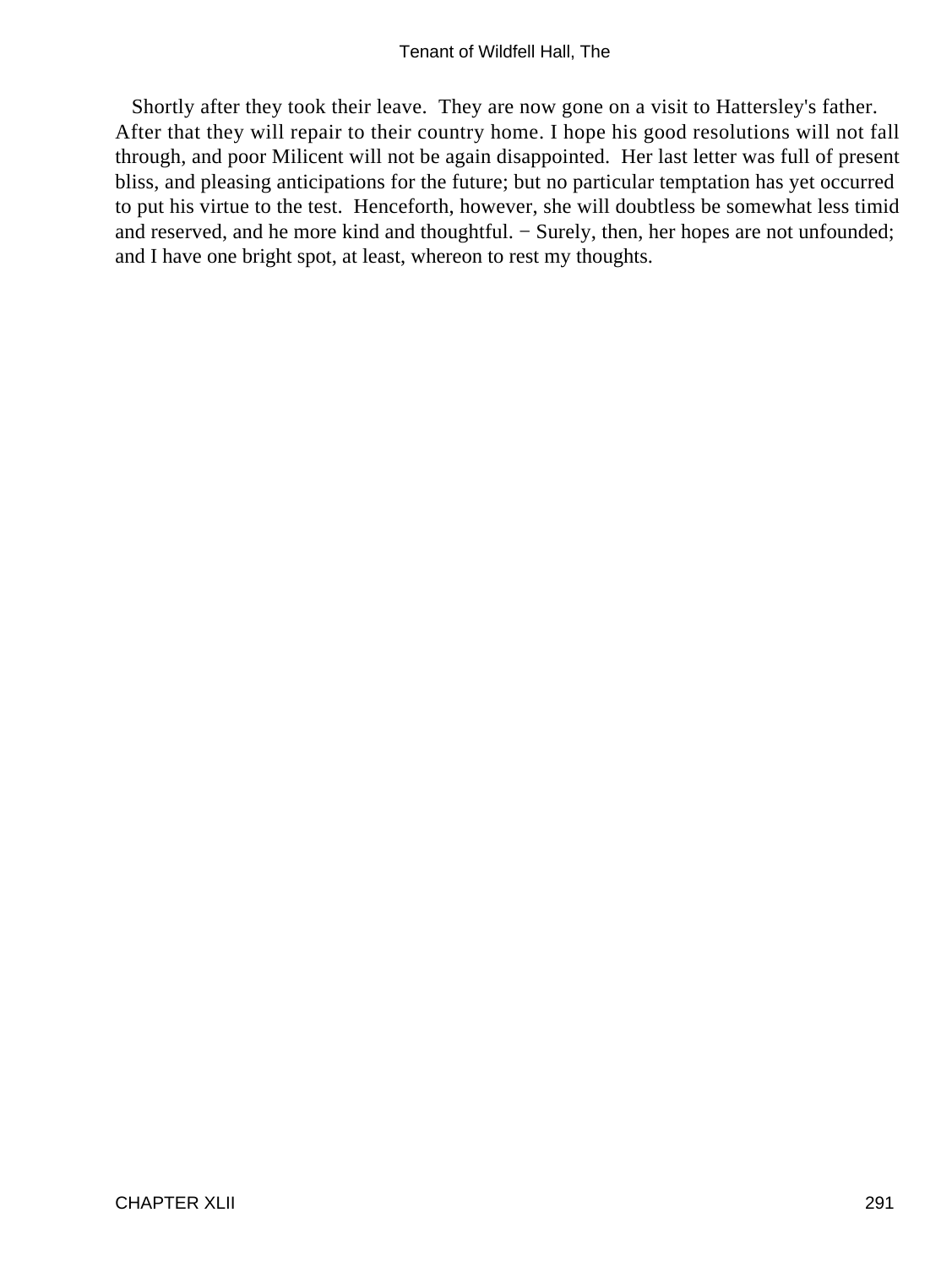## **[CHAPTER XLIII](#page-380-0)**

*O*ctober 10th. – Mr. Huntingdon returned about three weeks ago. His appearance, his demeanour and conversation, and my feelings with regard to him, I shall not trouble myself to describe. The day after his arrival, however, he surprised me by the announcement of an intention to procure a governess for little Arthur: I told him it was quite unnecessary, not to say ridiculous, at the present season: I thought I was fully competent to the task of teaching him myself – for some years to come, at least: the child's education was the only pleasure and business of my life; and since he had deprived me of every other occupation, he might surely leave me that.

 He said I was not fit to teach children, or to be with them: I had already reduced the boy to little better than an automaton; I had broken his fine spirit with my rigid severity; and I should freeze all the sunshine out of his heart, and make him as gloomy an ascetic as myself, if I had the handling of him much longer. And poor Rachel, too, came in for her share of abuse, as usual; he cannot endure Rachel, because he knows she has a proper appreciation of him.

 I calmly defended our several qualifications as nurse and governess, and still resisted the proposed addition to our family; but he cut me short by saying it was no use bothering about the matter, for he had engaged a governess already, and she was coming next week; so that all I had to do was to get things ready for her reception. This was a rather startling piece of intelligence. I ventured to inquire her name and address, by whom she had been recommended, or how he had been led to make choice of her.

 'She is a very estimable, pious young person,' said he; 'you needn't be afraid. Her name is Myers, I believe; and she was recommended to me by a respectable old dowager: a lady of high repute in the religious world. I have not seen her myself, and therefore cannot give you a particular account of her person and conversation, and so forth; but, if the old lady's eulogies are correct, you will find her to possess all desirable qualifications for her position: an inordinate love of children among the rest.'

 All this was gravely and quietly spoken, but there was a laughing demon in his half−averted eye that boded no good, I imagined. However, I thought of my asylum in −shire, and made no further objections.

 When Miss Myers arrived, I was not prepared to give her a very cordial reception. Her appearance was not particularly calculated to produce a favourable impression at first sight, nor did her manners and subsequent conduct, in any degree, remove the prejudice I had already conceived against her. Her attainments were limited, her intellect noways above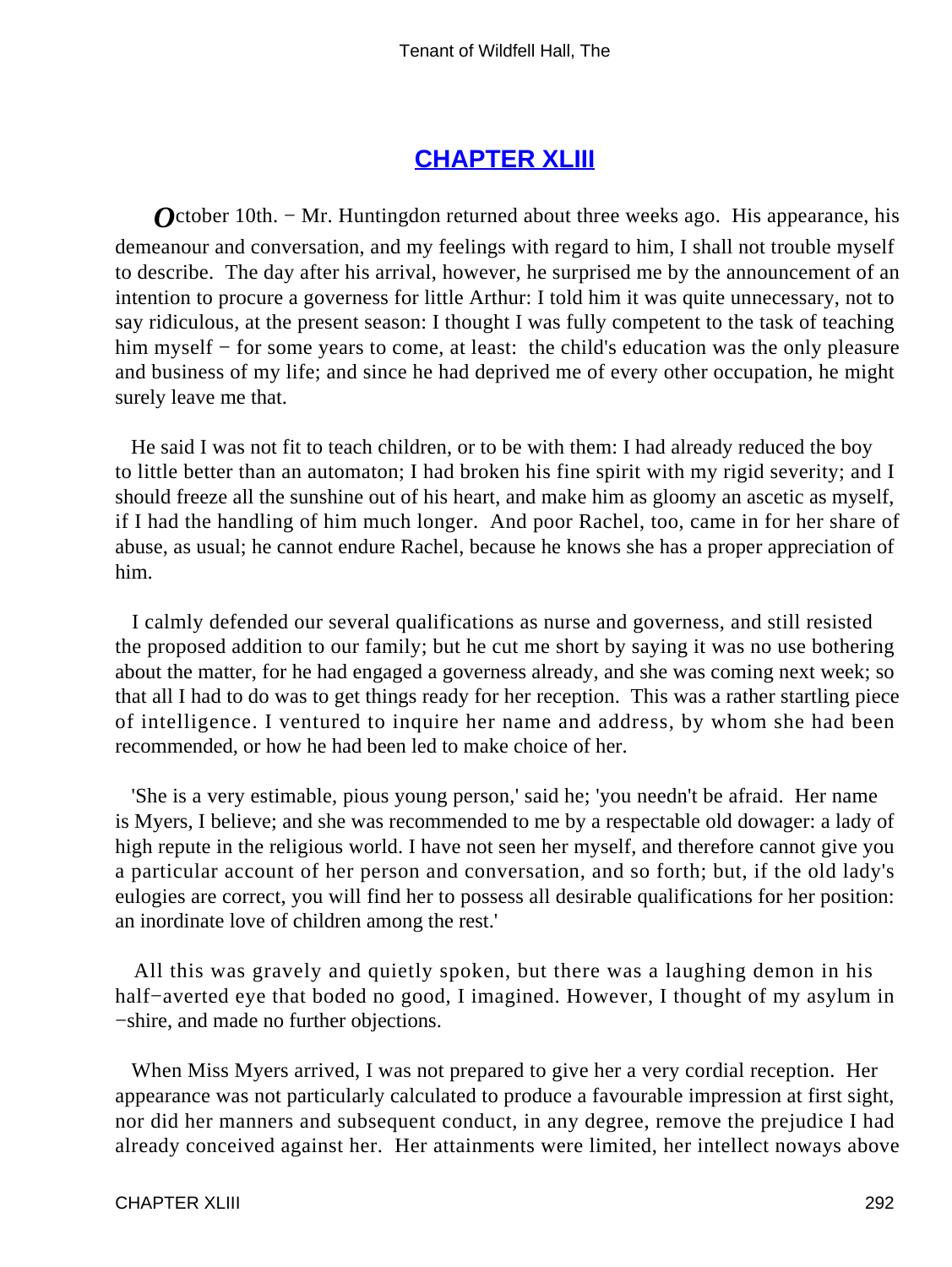mediocrity. She had a fine voice, and could sing like a nightingale, and accompany herself sufficiently well on the piano; but these were her only accomplishments. There was a look of guile and subtlety in her face, a sound of it in her voice. She seemed afraid of me, and would start if I suddenly approached her. In her behaviour she was respectful and complaisant, even to servility: she attempted to flatter and fawn upon me at first, but I soon checked that. Her fondness for her little pupil was overstrained, and I was obliged to remonstrate with her on the subject of over−indulgence and injudicious praise; but she could not gain his heart. Her piety consisted in an occasional heaving of sighs, and uplifting of eyes to the ceiling, and the utterance of a few cant phrases. She told me she was a clergyman's daughter, and had been left an orphan from her childhood, but had had the good fortune to obtain a situation in a very pious family; and then she spoke so gratefully of the kindness she had experienced from its different members, that I reproached myself for my uncharitable thoughts and unfriendly conduct, and relented for a time, but not for long: my causes of dislike were too rational, my suspicions too well founded for that; and I knew it was my duty to watch and scrutinize till those suspicions were either satisfactorily removed or confirmed.

 I asked the name and residence of the kind and pious family. She mentioned a common name, and an unknown and distant place of abode, but told me they were now on the Continent, and their present address was unknown to her. I never saw her speak much to Mr. Huntingdon; but he would frequently look into the school−room to see how little Arthur got on with his new companion, when I was not there. In the evening, she sat with us in the drawing−room, and would sing and play to amuse him or us, as she pretended, and was very attentive to his wants, and watchful to anticipate them, though she only talked to me; indeed, he was seldom in a condition to be talked to. Had she been other than she was, I should have felt her presence a great relief to come between us thus, except, indeed, that I should have been thoroughly ashamed for any decent person to see him as he often was.

 I did not mention my suspicions to Rachel; but she, having sojourned for half a century in this land of sin and sorrow, has learned to be suspicious herself. She told me from the first she was 'down of that new governess,' and I soon found she watched her quite as narrowly as I did; and I was glad of it, for I longed to know the truth: the atmosphere of Grassdale seemed to stifle me, and I could only live by thinking of Wildfell Hall.

 At last, one morning, she entered my chamber with such intelligence that my resolution was taken before she had ceased to speak. While she dressed me I explained to her my intentions and what assistance I should require from her, and told her which of my things she was to pack up, and what she was to leave behind for herself, as I had no other means of recompensing her for this sudden dismissal after her long and faithful service: a circumstance I most deeply regretted, but could not avoid.

'And what will you do, Rachel?' said I; 'will you go home, or seek another place?'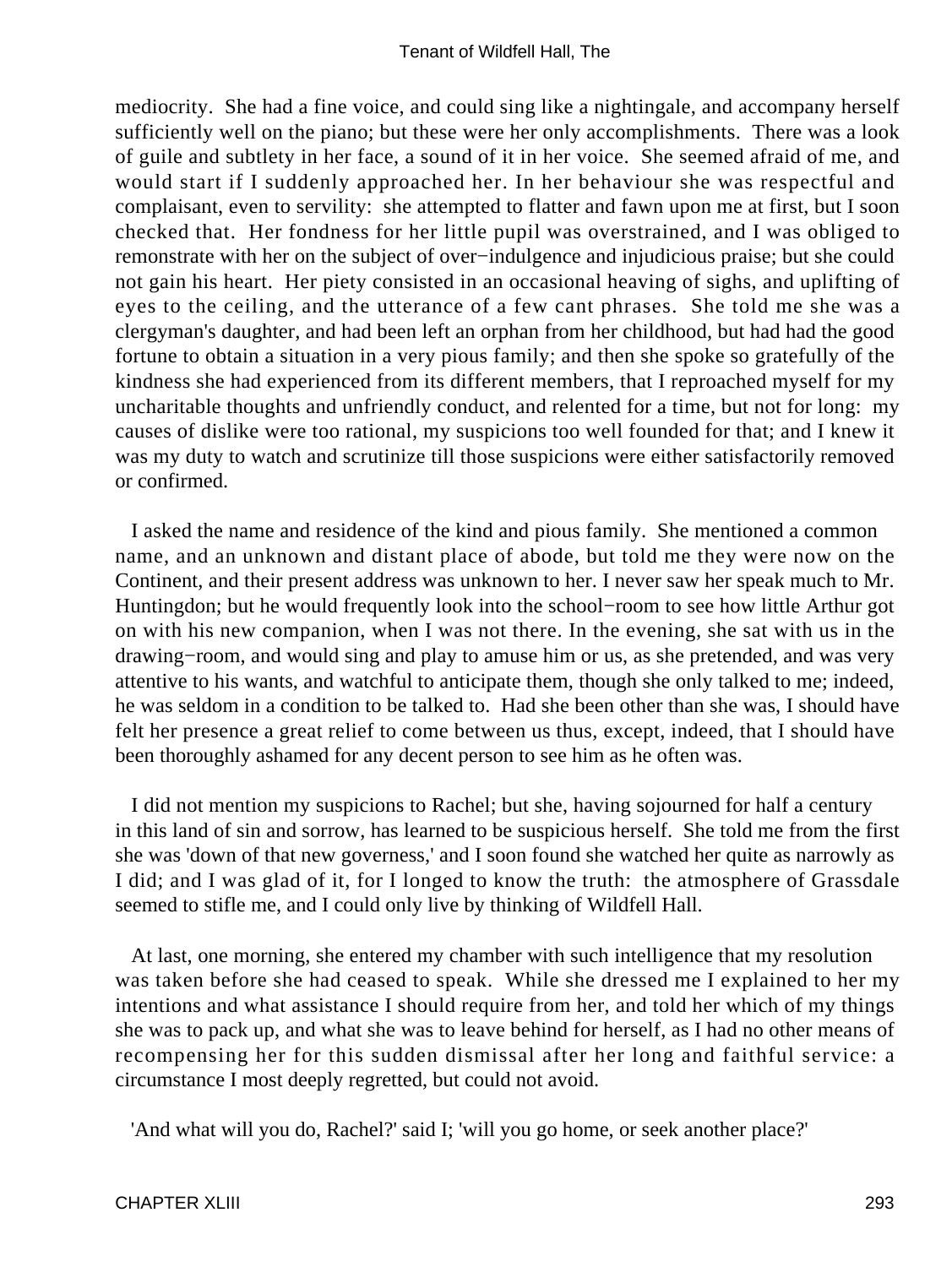'I have no home, ma'am, but with you,' she replied; 'and if I leave you I'll never go into place again as long as I live.'

 'But I can't afford to live like a lady now,' returned I: 'I must be my own maid and my child's nurse.'

 'What signifies!' replied she, in some excitement. 'You'll want somebody to clean and wash, and cook, won't you? I can do all that; and never mind the wages: I've my bits o' savings yet, and if you wouldn't take me I should have to find my own board and lodging out of 'em somewhere, or else work among strangers: and it's what I'm not used to: so you can please yourself, ma'am.' Her voice quavered as she spoke, and the tears stood in her eyes.

 'I should like it above all things, Rachel, and I'd give you such wages as I could afford: such as I should give to any servant–of– all–work I might employ: but don't you see I should be dragging you down with me when you have done nothing to deserve it?'

'Oh, fiddle!' ejaculated she.

 'And, besides, my future way of living will be so widely different to the past: so different to all you have been accustomed to − '

 'Do you think, ma'am, I can't bear what my missis can? surely I'm not so proud and so dainty as that comes to; and my little master, too, God bless him!'

 'But I'm young, Rachel; I sha'n't mind it; and Arthur is young too: it will be nothing to him.'

 'Nor me either: I'm not so old but what I can stand hard fare and hard work, if it's only to help and comfort them as I've loved like my own bairns: for all I'm too old to bide the thoughts o' leaving 'em in trouble and danger, and going amongst strangers myself.'

 'Then you sha'n't, Rachel!' cried I, embracing my faithful friend. 'We'll all go together, and you shall see how the new life suits you.'

 'Bless you, honey!' cried she, affectionately returning my embrace. 'Only let us get shut of this wicked house, and we'll do right enough, you'll see.'

'So think I,' was my answer; and so that point was settled.

 By that morning's post I despatched a few hasty lines to Frederick, beseeching him to prepare my asylum for my immediate reception: for I should probably come to claim it within a day after the receipt of that note: and telling him, in few words, the cause of my sudden resolution. I then wrote three letters of adieu: the first to Esther Hargrave, in which I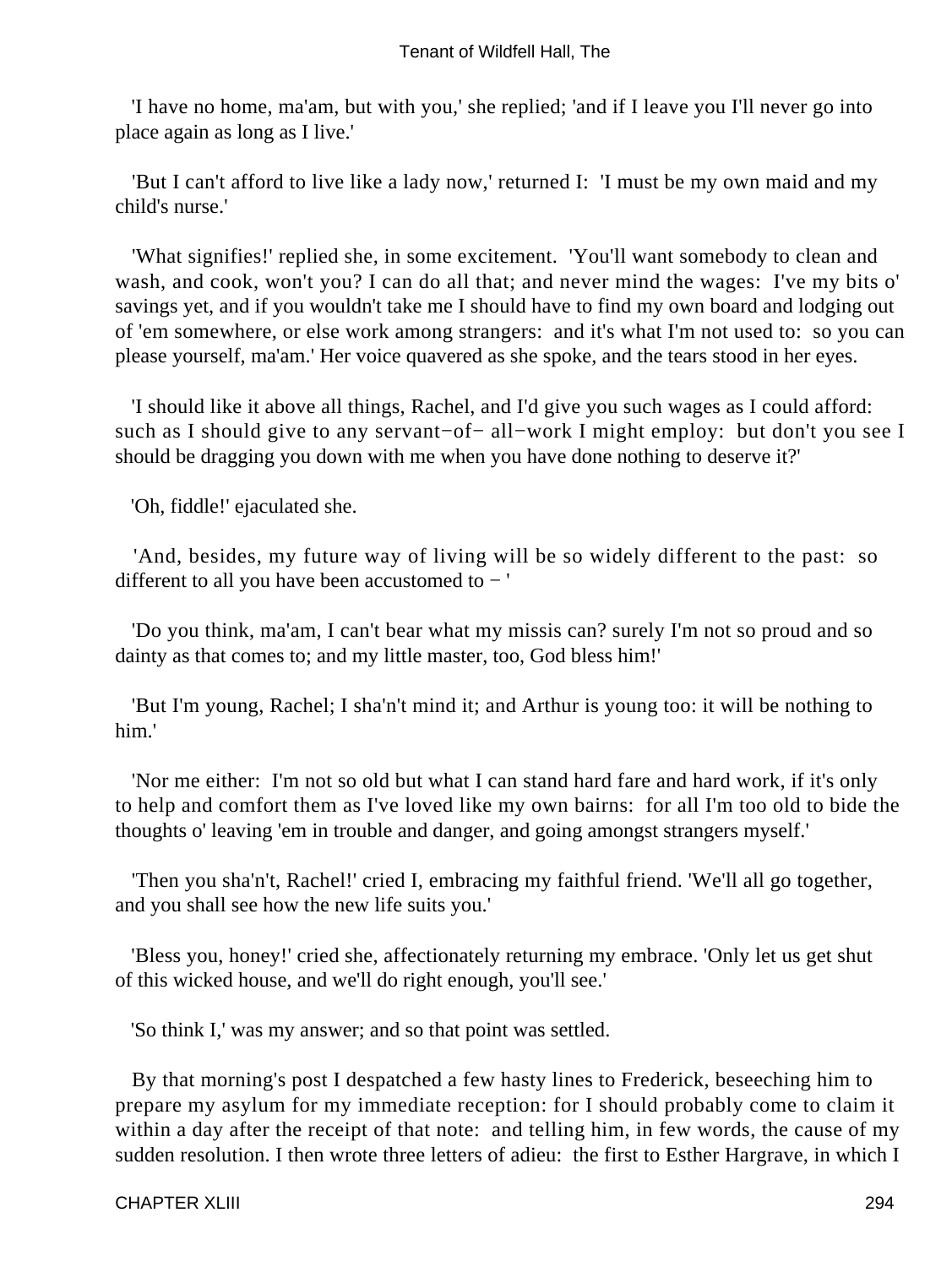told her that I found it impossible to stay any longer at Grassdale, or to leave my son under his father's protection; and, as it was of the last importance that our future abode should be unknown to him and his acquaintance, I should disclose it to no one but my brother, through the medium of whom I hoped still to correspond with my friends. I then gave her his address, exhorted her to write frequently, reiterated some of my former admonitions regarding her own concerns, and bade her a fond farewell.

 The second was to Milicent; much to the same effect, but a little more confidential, as befitted our longer intimacy, and her greater experience and better acquaintance with my circumstances.

 The third was to my aunt: a much more difficult and painful undertaking, and therefore I had left it to the last; but I must give her some explanation of that extraordinary step I had taken: and that quickly, for she and my uncle would no doubt hear of it within a day or two after my disappearance, as it was probable that Mr. Huntingdon would speedily apply to them to know what was become of me. At last, however, I told her I was sensible of my error: I did not complain of its punishment, and I was sorry to trouble my friends with its consequences; but in duty to my son I must submit no longer; it was absolutely necessary that he should be delivered from his father's corrupting influence. I should not disclose my place of refuge even to her, in order that she and my uncle might be able, with truth, to deny all knowledge concerning it; but any communications addressed to me under cover to my brother would be certain to reach me. I hoped she and my uncle would pardon the step I had taken, for if they knew all, I was sure they would not blame me; and I trusted they would not afflict themselves on my account, for if I could only reach my retreat in safety and keep it unmolested, I should be very happy, but for the thoughts of them; and should be quite contented to spend my life in obscurity, devoting myself to the training up of my child, and teaching him to avoid the errors of both his parents.

 These things were done yesterday: I have given two whole days to the preparation for our departure, that Frederick may have more time to prepare the rooms, and Rachel to pack up the things: for the latter task must be done with the utmost caution and secrecy, and there is no one but me to assist her. I can help to get the articles together, but I do not understand the art of stowing them into the boxes, so as to take up the smallest possible space; and there are her own things to do, as well as mine and Arthur's. I can ill afford to leave anything behind, since I have no money, except a few guineas in my purse; and besides, as Rachel observed, whatever I left would most likely become the property of Miss Myers, and I should not relish that.

 But what trouble I have had throughout these two days, struggling to appear calm and collected, to meet him and her as usual, when I was obliged to meet them, and forcing myself to leave my little Arthur in her hands for hours together! But I trust these trials are over now: I have laid him in my bed for better security, and never more, I trust, shall his innocent lips be defiled by their contaminating kisses, or his young ears polluted by their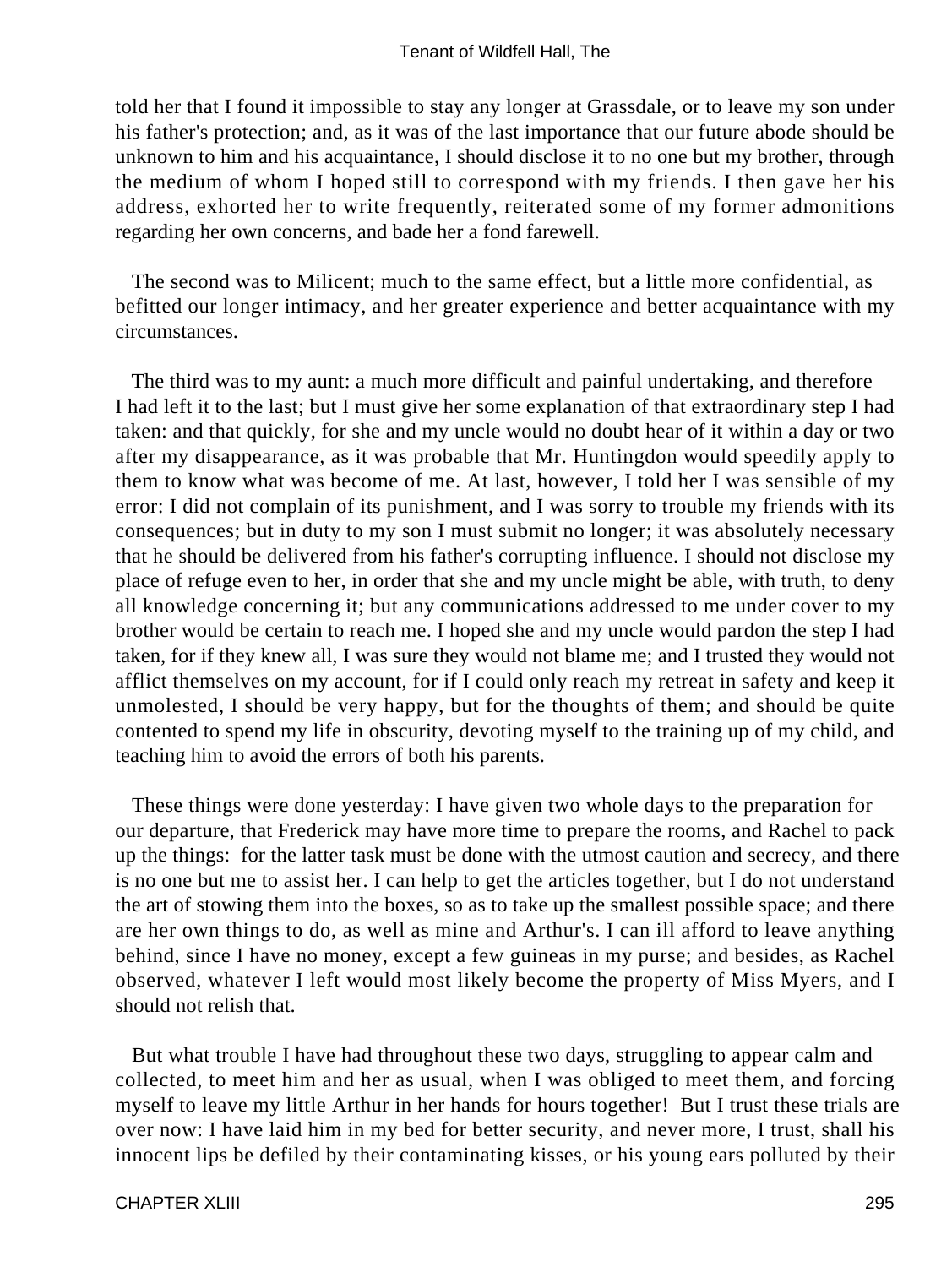words. But shall we escape in safety? Oh, that the morning were come, and we were on our way at least! This evening, when I had given Rachel all the assistance I could, and had nothing left me but to wait, and wish and tremble, I became so greatly agitated that I knew not what to do. I went down to dinner, but I could not force myself to eat. Mr. Huntingdon remarked the circumstance.

 'What's to do with you now?' said he, when the removal of the second course gave him time to look about him.

'I am not well,' I replied: 'I think I must lie down a little; you won't miss me much?'

 'Not the least: if you leave your chair, it'll do just as well − better, a trifle,' he muttered, as I left the room, 'for I can fancy somebody else fills it.'

 'Somebody else may fill it to−morrow,' I thought, but did not say. 'There! I've seen the last of you, I hope,' I muttered, as I closed the door upon him.

 Rachel urged me to seek repose at once, to recruit my strength for to−morrow's journey, as we must be gone before the dawn; but in my present state of nervous excitement that was entirely out of the question. It was equally out of the question to sit, or wander about my room, counting the hours and the minutes between me and the appointed time of action, straining my ears and trembling at every sound, lest someone should discover and betray us after all. I took up a book and tried to read: my eyes wandered over the pages, but it was impossible to bind my thoughts to their contents. Why not have recourse to the old expedient, and add this last event to my chronicle? I opened its pages once more, and wrote the above account − with difficulty, at first, but gradually my mind became more calm and steady. Thus several hours have passed away: the time is drawing near; and now my eyes feel heavy and my frame exhausted. I will commend my cause to God, and then lie down and gain an hour or two of sleep; and then! −

 Little Arthur sleeps soundly. All the house is still: there can be no one watching. The boxes were all corded by Benson, and quietly conveyed down the back stairs after dusk, and sent away in a cart to the M− coach−office. The name upon the cards was Mrs. Graham, which appellation I mean henceforth to adopt. My mother's maiden name was Graham, and therefore I fancy I have some claim to it, and prefer it to any other, except my own, which I dare not resume.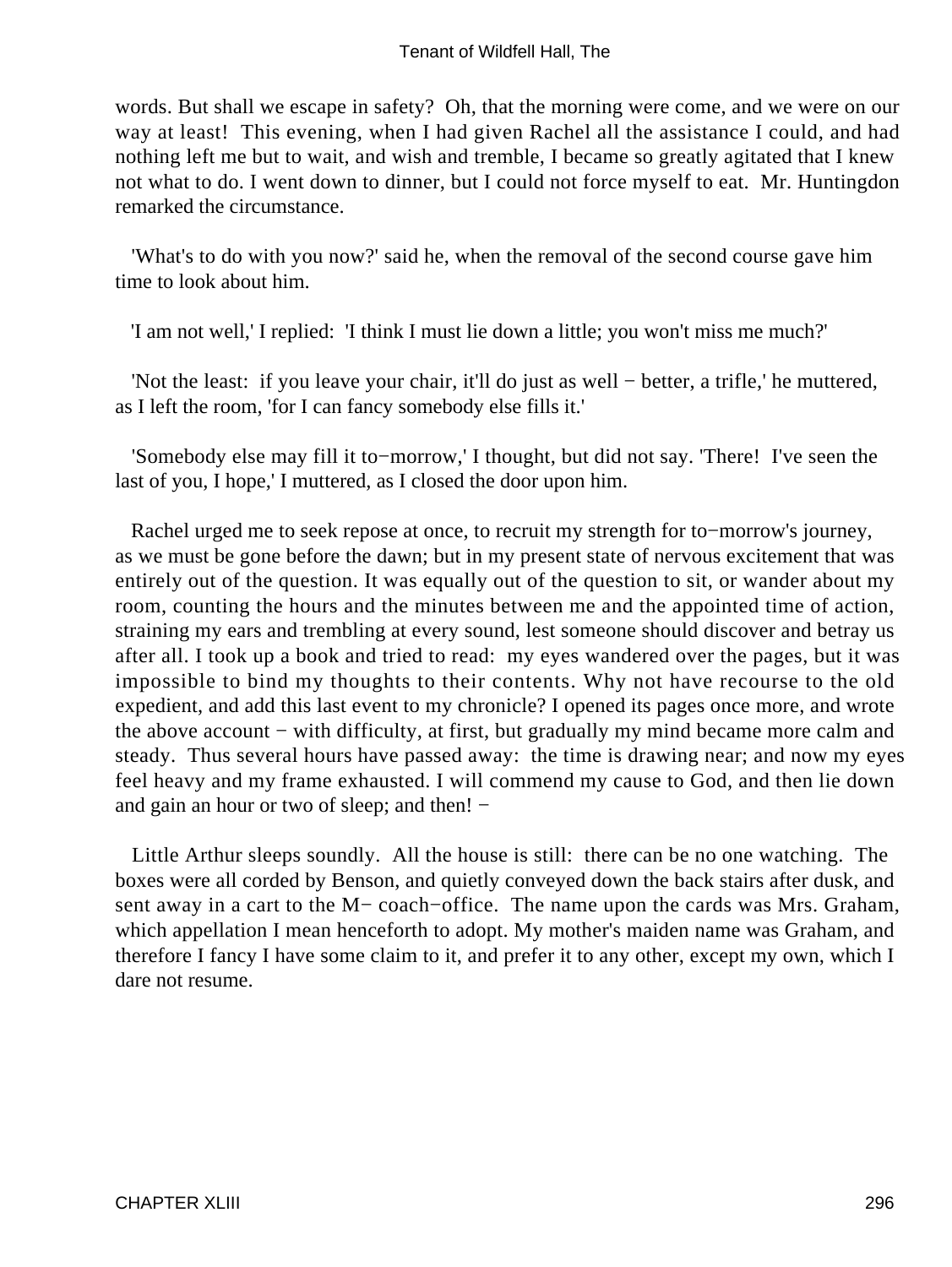### **[CHAPTER XLIV](#page-380-0)**

*O*ctober 24th. – Thank heaven, I am free and safe at last. Early we rose, swiftly and quietly dressed, slowly and stealthily descended to the hall, where Benson stood ready with a light, to open the door and fasten it after us. We were obliged to let one man into our secret on account of the boxes, All the servants were but too well acquainted with their master's conduct, and either Benson or John would have been willing to serve me; but as the former was more staid and elderly, and a crony of Rachel's besides, I of course directed her to make choice of him as her assistant and confidant on the occasion, as far as necessity demanded, I only hope he may not be brought into trouble thereby, and only wish I could reward him for the perilous service he was so ready to undertake. I slipped two guineas into his hand, by way of remembrance, as he stood in the doorway, holding the candle to light our departure, with a tear in his honest grey eye, and a host of good wishes depicted on his solemn countenance. Alas! I could offer no more: I had barely sufficient remaining for the probable expenses of the journey.

 What trembling joy it was when the little wicket closed behind us, as we issued from the park! Then, for one moment, I paused, to inhale one draught of that cool, bracing air, and venture one look back upon the house. All was dark and still: no light glimmered in the windows, no wreath of smoke obscured the stars that sparkled above it in the frosty sky. As I bade farewell for ever to that place, the scene of so much guilt and misery, I felt glad that I had not left it before, for now there was no doubt about the propriety of such a step – no shadow of remorse for him I left behind. There was nothing to disturb my joy but the fear of detection; and every step removed us further from the chance of that.

 We had left Grassdale many miles behind us before the round red sun arose to welcome our deliverance; and if any inhabitant of its vicinity had chanced to see us then, as we bowled along on the top of the coach, I scarcely think they would have suspected our identity. As I intend to be taken for a widow, I thought it advisable to enter my new abode in mourning: I was, therefore, attired in a plain black silk dress and mantle, a black veil (which I kept carefully over my face for the first twenty or thirty miles of the journey), and a black silk bonnet, which I had been constrained to borrow of Rachel, for want of such an article myself. It was not in the newest fashion, of course; but none the worse for that, under present circumstances. Arthur was clad in his plainest clothes, and wrapped in a coarse woollen shawl; and Rachel was muffled in a grey cloak and hood that had seen better days, and gave her more the appearance of an ordinary though decent old woman, than of a lady's−maid.

 Oh, what delight it was to be thus seated aloft, rumbling along the broad, sunshiny road, with the fresh morning breeze in my face, surrounded by an unknown country, all smiling −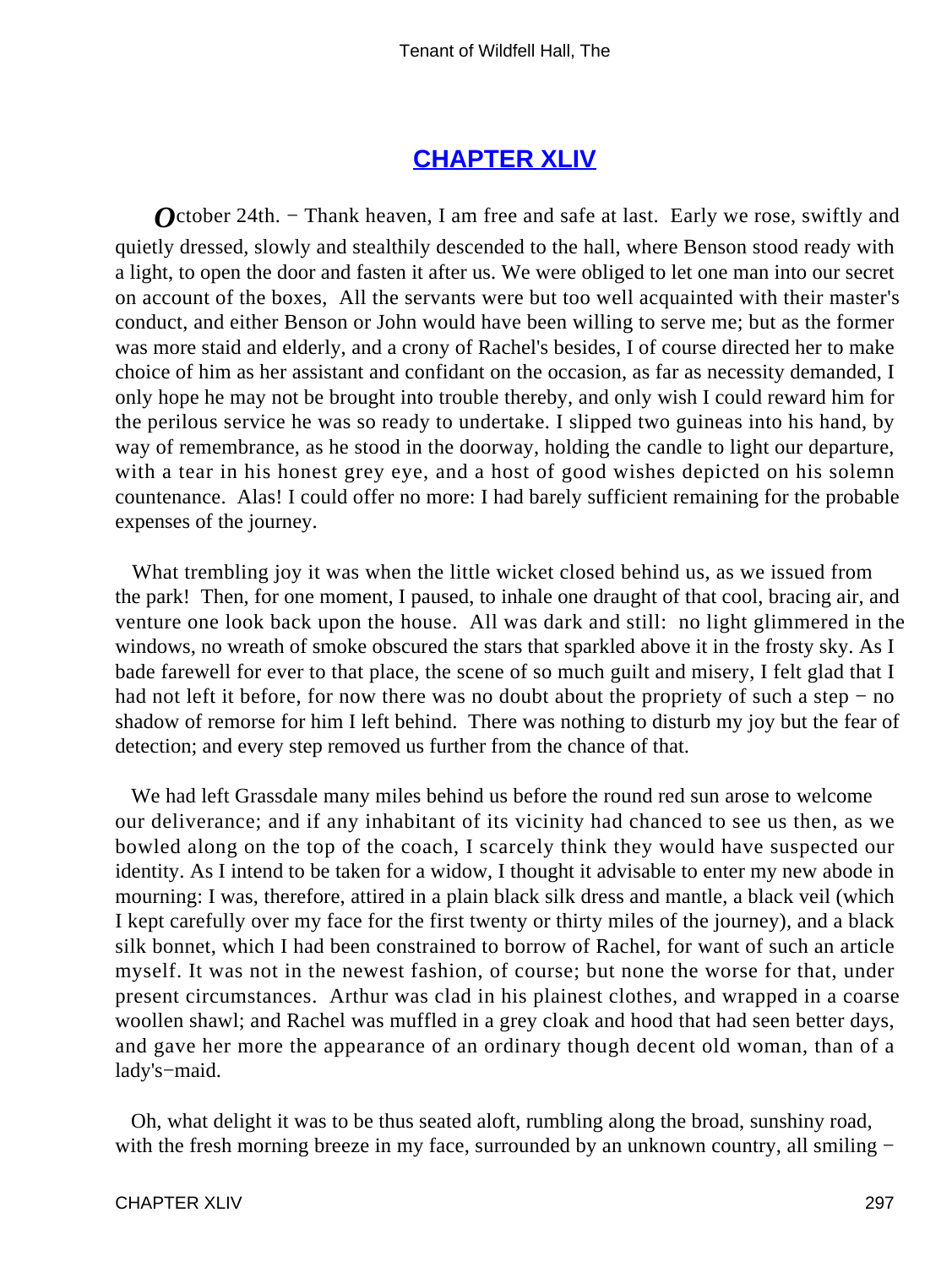cheerfully, gloriously smiling in the yellow lustre of those early beams; with my darling child in my arms, almost as happy as myself, and my faithful friend beside me: a prison and despair behind me, receding further, further back at every clatter of the horses' feet; and liberty and hope before! I could hardly refrain from praising God aloud for my deliverance, or astonishing my fellow− passengers by some surprising outburst of hilarity.

 But the journey was a very long one, and we were all weary enough before the close of it. It was far into the night when we reached the town of L−, and still we were seven miles from our journey's end; and there was no more coaching, nor any conveyance to be had, except a common cart, and that with the greatest difficulty, for half the town was in bed. And a dreary ride we had of it, that last stage of the journey, cold and weary as we were; sitting on our boxes, with nothing to cling to, nothing to lean against, slowly dragged and cruelly shaken over the rough, hilly roads. But Arthur was asleep in Rachel's lap, and between us we managed pretty well to shield him from the cold night air.

 At last we began to ascend a terribly steep and stony lane, which, in spite of the darkness, Rachel said she remembered well: she had often walked there with me in her arms, and little thought to come again so many years after, under such circumstances as the present. Arthur being now awakened by the jolting and the stoppages, we all got out and walked. We had not far to go; but what if Frederick should not have received my letter? or if he should not have had time to prepare the rooms for our reception, and we should find them all dark, damp, and comfortless, destitute of food, fire, and furniture, after all our toil?

 At length the grim, dark pile appeared before us. The lane conducted us round by the back way. We entered the desolate court, and in breathless anxiety surveyed the ruinous mass. Was it all blackness and desolation? No; one faint red glimmer cheered us from a window where the lattice was in good repair. The door was fastened, but after due knocking and waiting, and some parleying with a voice from an upper window, we were admitted by an old woman who had been commissioned to air and keep the house till our arrival, into a tolerably snug little apartment, formerly the scullery of the mansion, which Frederick had now fitted up as a kitchen. Here she procured us a light, roused the fire to a cheerful blaze, and soon prepared a simple repast for our refreshment; while we disencumbered ourselves of our travelling− gear, and took a hasty survey of our new abode. Besides the kitchen, there were two bedrooms, a good−sized parlour, and another smaller one, which I destined for my studio, all well aired and seemingly in good repair, but only partly furnished with a few old articles, chiefly of ponderous black oak, the veritable ones that had been there before, and which had been kept as antiquarian relics in my brother's present residence, and now, in all haste, transported back again.

 The old woman brought my supper and Arthur's into the parlour, and told me, with all due formality, that 'the master desired his compliments to Mrs. Graham, and he had prepared the rooms as well as he could upon so short a notice; but he would do himself the pleasure of calling upon her to−morrow, to receive her further commands.'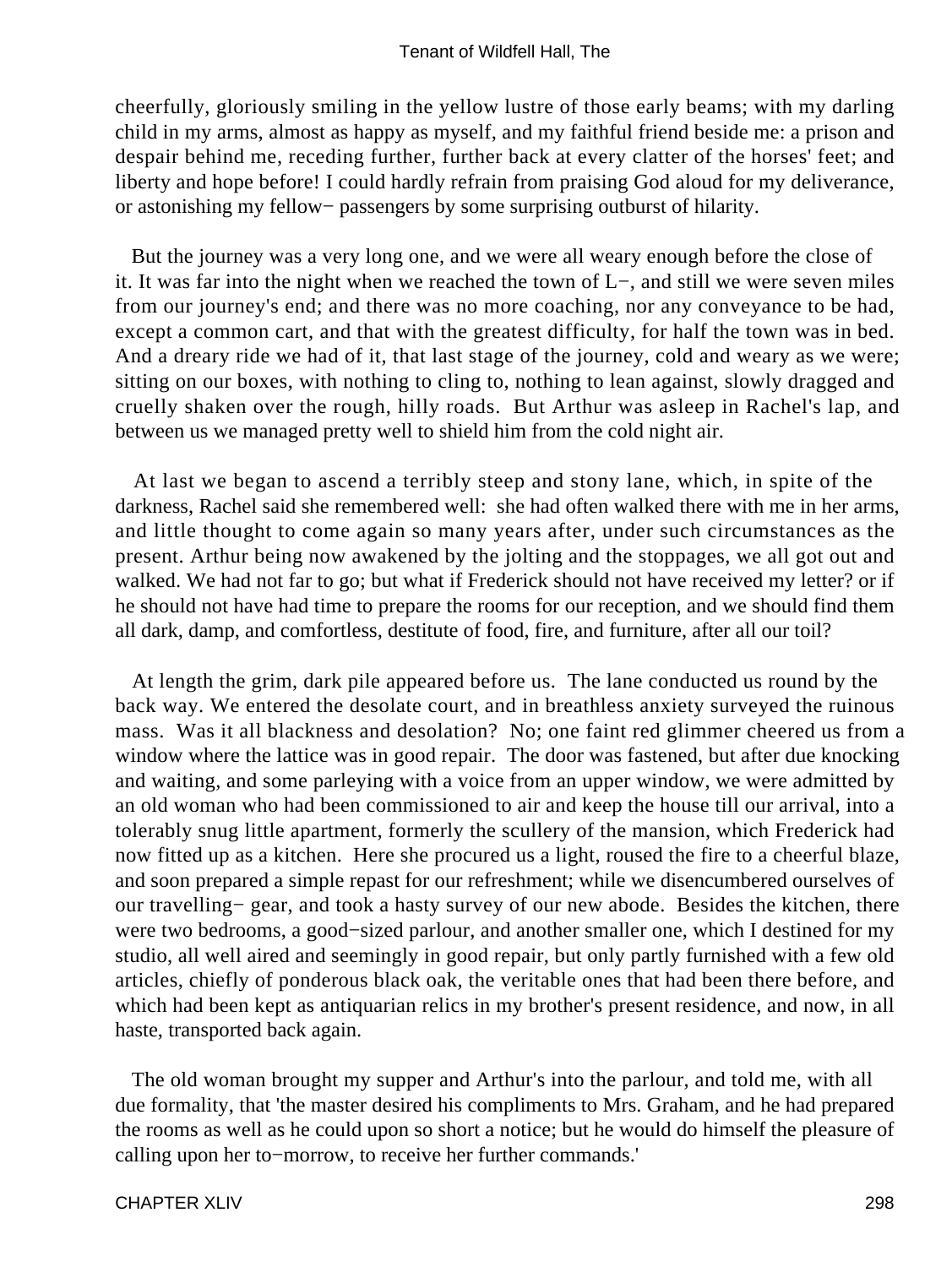I was glad to ascend the stern−looking stone staircase, and lie down in the gloomy, old−fashioned bed, beside my little Arthur. He was asleep in a minute; but, weary as I was, my excited feelings and restless cogitations kept me awake till dawn began to struggle with the darkness; but sleep was sweet and refreshing when it came, and the waking was delightful beyond expression. It was little Arthur that roused me, with his gentle kisses. He was here, then, safely clasped in my arms, and many leagues away from his unworthy father! Broad daylight illumined the apartment, for the sun was high in heaven, though obscured by rolling masses of autumnal vapour.

 The scene, indeed, was not remarkably cheerful in itself, either within or without. The large bare room, with its grim old furniture, the narrow, latticed windows, revealing the dull, grey sky above and the desolate wilderness below, where the dark stone walls and iron gate, the rank growth of grass and weeds, and the hardy evergreens of preternatural forms, alone remained to tell that there had been once a garden, − and the bleak and barren fields beyond might have struck me as gloomy enough at another time; but now, each separate object seemed to echo back my own exhilarating sense of hope and freedom: indefinite dreams of the far past and bright anticipations of the future seemed to greet me at every turn. I should rejoice with more security, to be sure, had the broad sea rolled between my present and my former homes; but surely in this lonely spot I might remain unknown; and then I had my brother here to cheer my solitude with his occasional visits.

 He came that morning; and I have had several interviews with him since; but he is obliged to be very cautious when and how he comes; not even his servants or his best friends must know of his visits to Wildfell − except on such occasions as a landlord might be expected to call upon a stranger tenant − lest suspicion should be excited against me, whether of the truth or of some slanderous falsehood.

 I have now been here nearly a fortnight, and, but for one disturbing care, the haunting dread of discovery, I am comfortably settled in my new home: Frederick has supplied me with all requisite furniture and painting materials: Rachel has sold most of my clothes for me, in a distant town, and procured me a wardrobe more suitable to my present position: I have a second−hand piano, and a tolerably well−stocked bookcase in my parlour; and my other room has assumed quite a professional, business−like appearance already. I am working hard to repay my brother for all his expenses on my account; not that there is the slightest necessity for anything of the kind, but it pleases me to do so: I shall have so much more pleasure in my labour, my earnings, my frugal fare, and household economy, when I know that I am paying my way honestly, and that what little I possess is legitimately all my own; and that no one suffers for my folly − in a pecuniary way at least. I shall make him take the last penny I owe him, if I can possibly effect it without offending him too deeply. I have a few pictures already done, for I told Rachel to pack up all I had; and she executed her commission but too well − for among the rest, she put up a portrait of Mr. Huntingdon that I had painted in the first year of my marriage. It struck me with dismay, at the moment, when I took it from the box and beheld those eyes fixed upon me in their mocking mirth, as if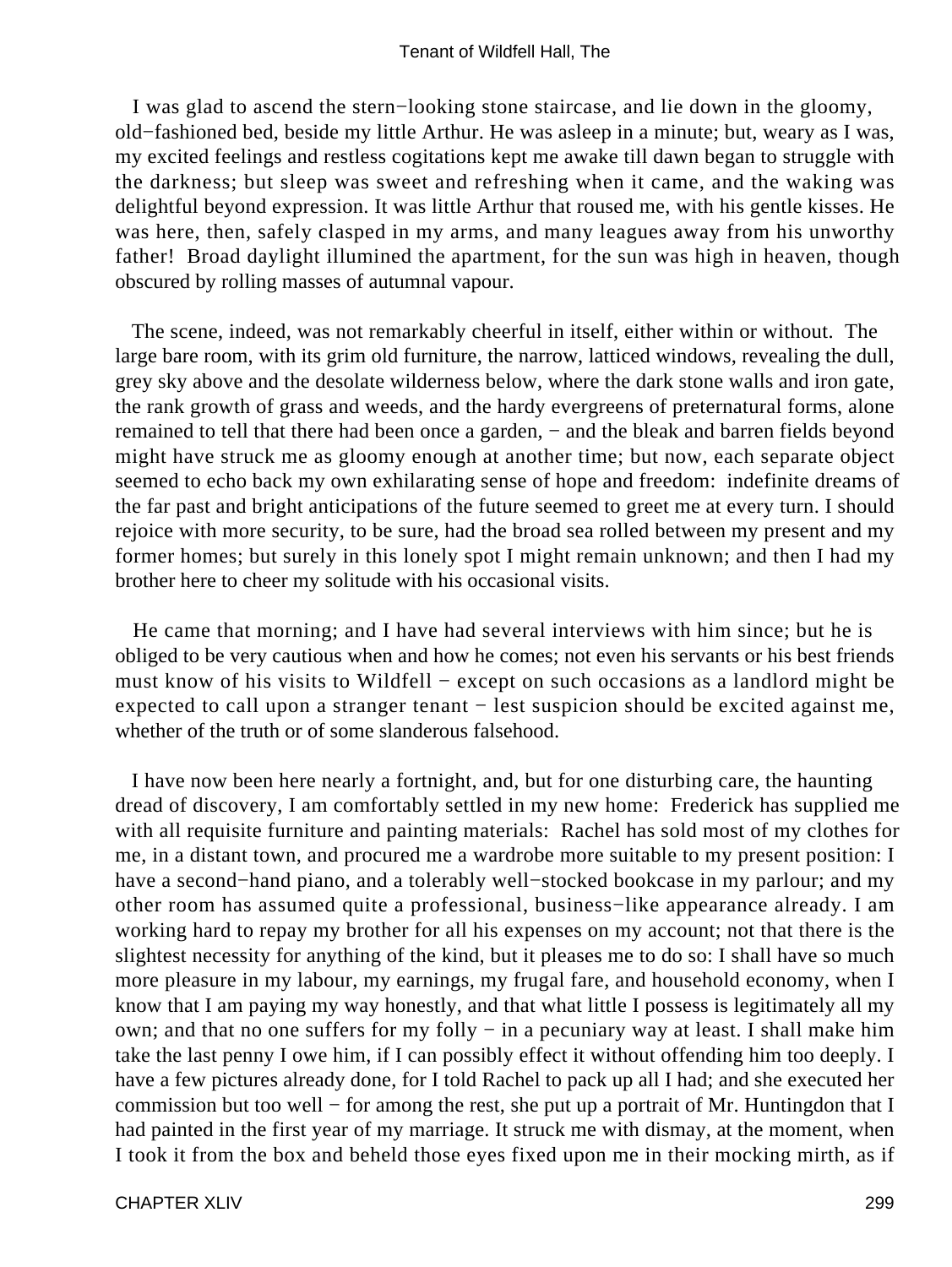exulting still in his power to control my fate, and deriding my efforts to escape.

 How widely different had been my feelings in painting that portrait to what they now were in looking upon it! How I had studied and toiled to produce something, as I thought, worthy of the original! what mingled pleasure and dissatisfaction I had had in the result of my labours! − pleasure for the likeness I had caught; dissatisfaction, because I had not made it handsome enough. Now, I see no beauty in it − nothing pleasing in any part of its expression; and yet it is far handsomer and far more agreeable − far less repulsive I should rather say – than he is now: for these six years have wrought almost as great a change upon himself as on my feelings regarding him. The frame, however, is handsome enough; it will serve for another painting. The picture itself I have not destroyed, as I had first intended; I have put it aside; not, I think, from any lurking tenderness for the memory of past affection, nor yet to remind me of my former folly, but chiefly that I may compare my son's features and countenance with this, as he grows up, and thus be enabled to judge how much or how little he resembles his father − if I may be allowed to keep him with me still, and never to behold that father's face again − a blessing I hardly dare reckon upon.

 It seems Mr. Huntingdon is making every exertion to discover the place of my retreat. He has been in person to Staningley, seeking redress for his grievances – expecting to hear of his victims, if not to find them there − and has told so many lies, and with such unblushing coolness, that my uncle more than half believes him, and strongly advocates my going back to him and being friends again. But my aunt knows better: she is too cool and cautious, and too well acquainted with both my husband's character and my own to be imposed upon by any specious falsehoods the former could invent. But he does not want me back; he wants my child; and gives my friends to understand that if I prefer living apart from him, he will indulge the whim and let me do so unmolested, and even settle a reasonable allowance on me, provided I will immediately deliver up his son. But heaven help me! I am not going to sell my child for gold, though it were to save both him and me from starving: it would be better that he should die with me than that he should live with his father.

 Frederick showed me a letter he had received from that gentleman, full of cool impudence such as would astonish any one who did not know him, but such as, I am convinced, none would know better how to answer than my brother. He gave me no account of his reply, except to tell me that he had not acknowledged his acquaintance with my place of refuge, but rather left it to be inferred that it was quite unknown to him, by saying it was useless to apply to him, or any other of my relations, for information on the subject, as it appeared I had been driven to such extremity that I had concealed my retreat even from my best friends; but that if he had known it, or should at any time be made aware of it, most certainly Mr. Huntingdon would be the last person to whom he should communicate the intelligence; and that he need not trouble himself to bargain for the child, for he (Frederick) fancied he knew enough of his sister to enable him to declare, that wherever she might be, or however situated, no consideration would induce her to deliver him up.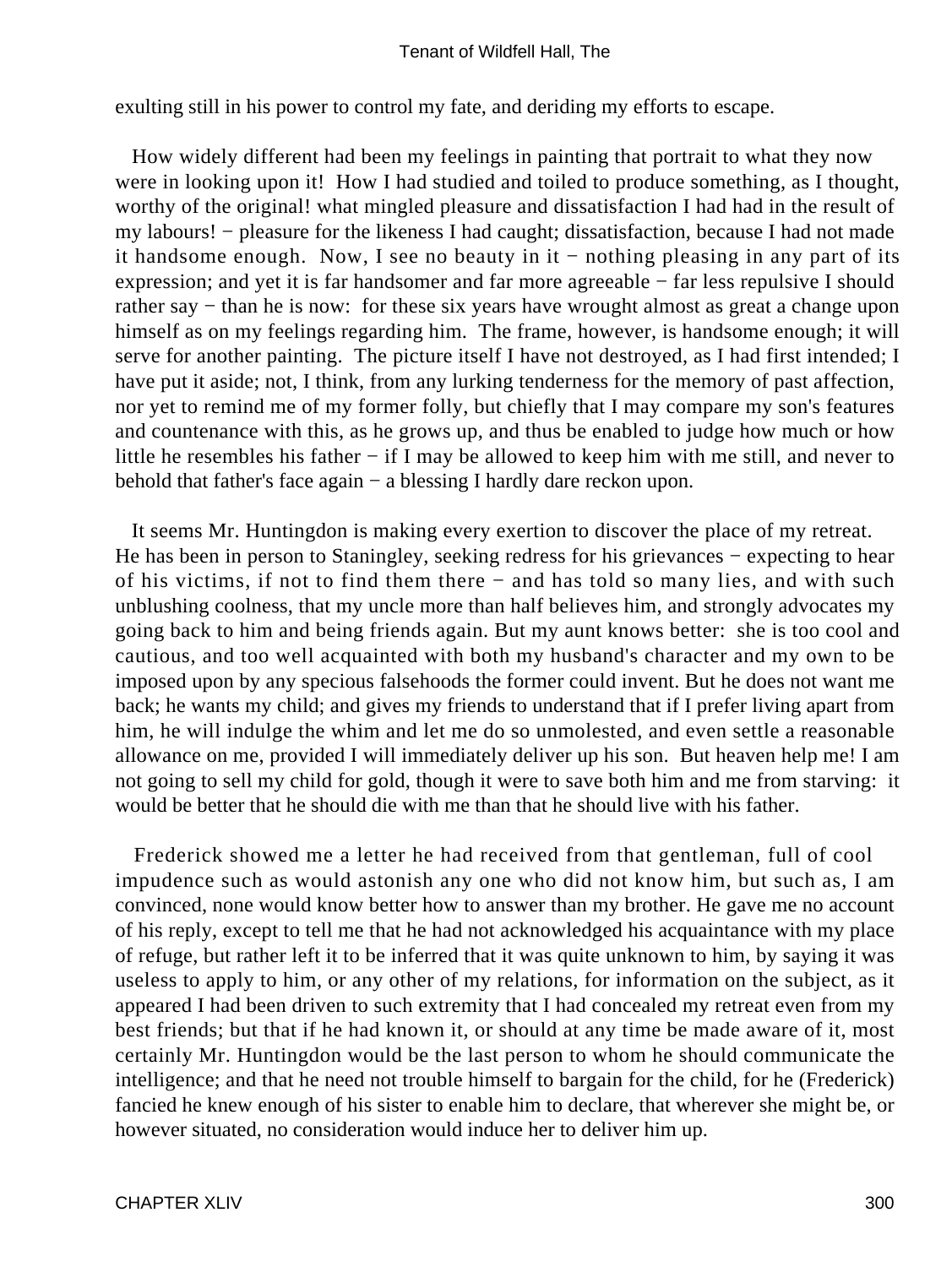30th. − Alas! my kind neighbours will not let me alone. By some means they have ferreted me out, and I have had to sustain visits from three different families, all more or less bent upon discovering who and what I am, whence I came, and why I have chosen such a home as this. Their society is unnecessary to me, to say the least, and their curiosity annoys and alarms me: if I gratify it, it may lead to the ruin of my son, and if I am too mysterious it will only excite their suspicions, invite conjecture, and rouse them to greater exertions – and perhaps be the means of spreading my fame from parish to parish, till it reach the ears of some one who will carry it to the Lord of Grassdale Manor.

 I shall be expected to return their calls, but if, upon inquiry, I find that any of them live too far away for Arthur to accompany me, they must expect in vain for a while, for I cannot bear to leave him, unless it be to go to church, and I have not attempted that yet: for − it may be foolish weakness, but I am under such constant dread of his being snatched away, that I am never easy when he is not by my side; and I fear these nervous terrors would so entirely disturb my devotions, that I should obtain no benefit from the attendance. I mean, however, to make the experiment next Sunday, and oblige myself to leave him in charge of Rachel for a few hours. It will be a hard task, but surely no imprudence; and the vicar has been to scold me for my neglect of the ordinances of religion. I had no sufficient excuse to offer, and I promised, if all were well, he should see me in my pew next Sunday; for I do not wish to be set down as an infidel; and, besides, I know I should derive great comfort and benefit from an occasional attendance at public worship, if I could only have faith and fortitude to compose my thoughts in conformity with the solemn occasion, and forbid them to be for ever dwelling on my absent child, and on the dreadful possibility of finding him gone when I return; and surely God in His mercy will preserve me from so severe a trial: for my child's own sake, if not for mine, He will not suffer him to be torn away.

 November 3rd. − I have made some further acquaintance with my neighbours. The fine gentleman and beau of the parish and its vicinity (in his own estimation, at least) is a young . . . .

\* \* \* \* \*

 Here it ended. The rest was torn away. How cruel, just when she was going to mention me! for I could not doubt it was your humble servant she was about to mention, though not very favourably, of course. I could tell that, as well by those few words as by the recollection of her whole aspect and demeanour towards me in the commencement of our acquaintance. Well! I could readily forgive her prejudice against me, and her hard thoughts of our sex in general, when I saw to what brilliant specimens her experience had been limited.

 Respecting me, however, she had long since seen her error, and perhaps fallen into another in the opposite extreme: for if, at first, her opinion of me had been lower than I deserved, I was convinced that now my deserts were lower than her opinion; and if the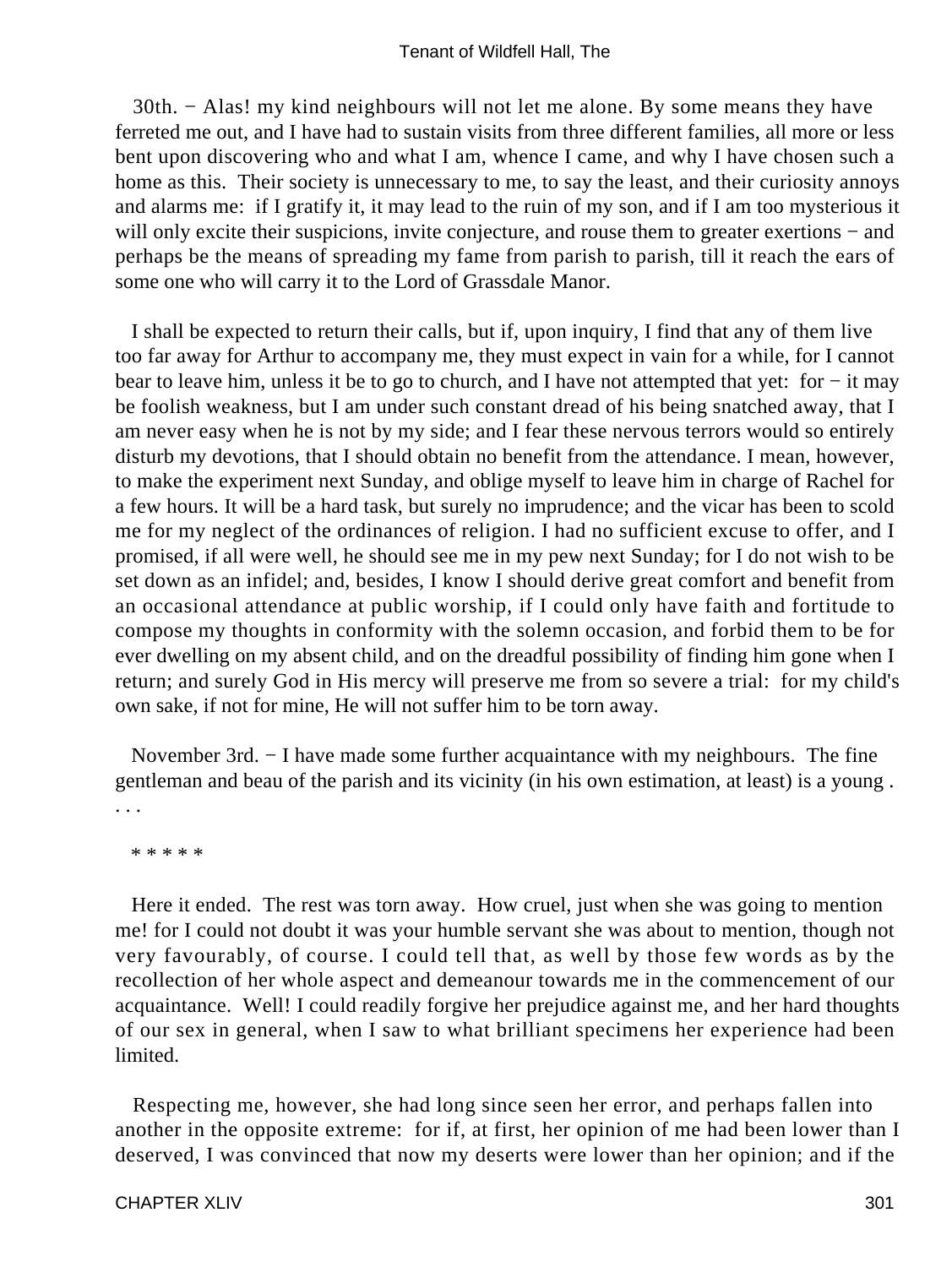former part of this continuation had been torn away to avoid wounding my feelings, perhaps the latter portion had been removed for fear of ministering too much to my self−conceit. At any rate, I would have given much to have seen it all − to have witnessed the gradual change, and watched the progress of her esteem and friendship for me, and whatever warmer feeling she might have; to have seen how much of love there was in her regard, and how it had grown upon her in spite of her virtuous resolutions and strenuous exertions to − but no, I had no right to see it: all this was too sacred for any eyes but her own, and she had done well to keep it from me.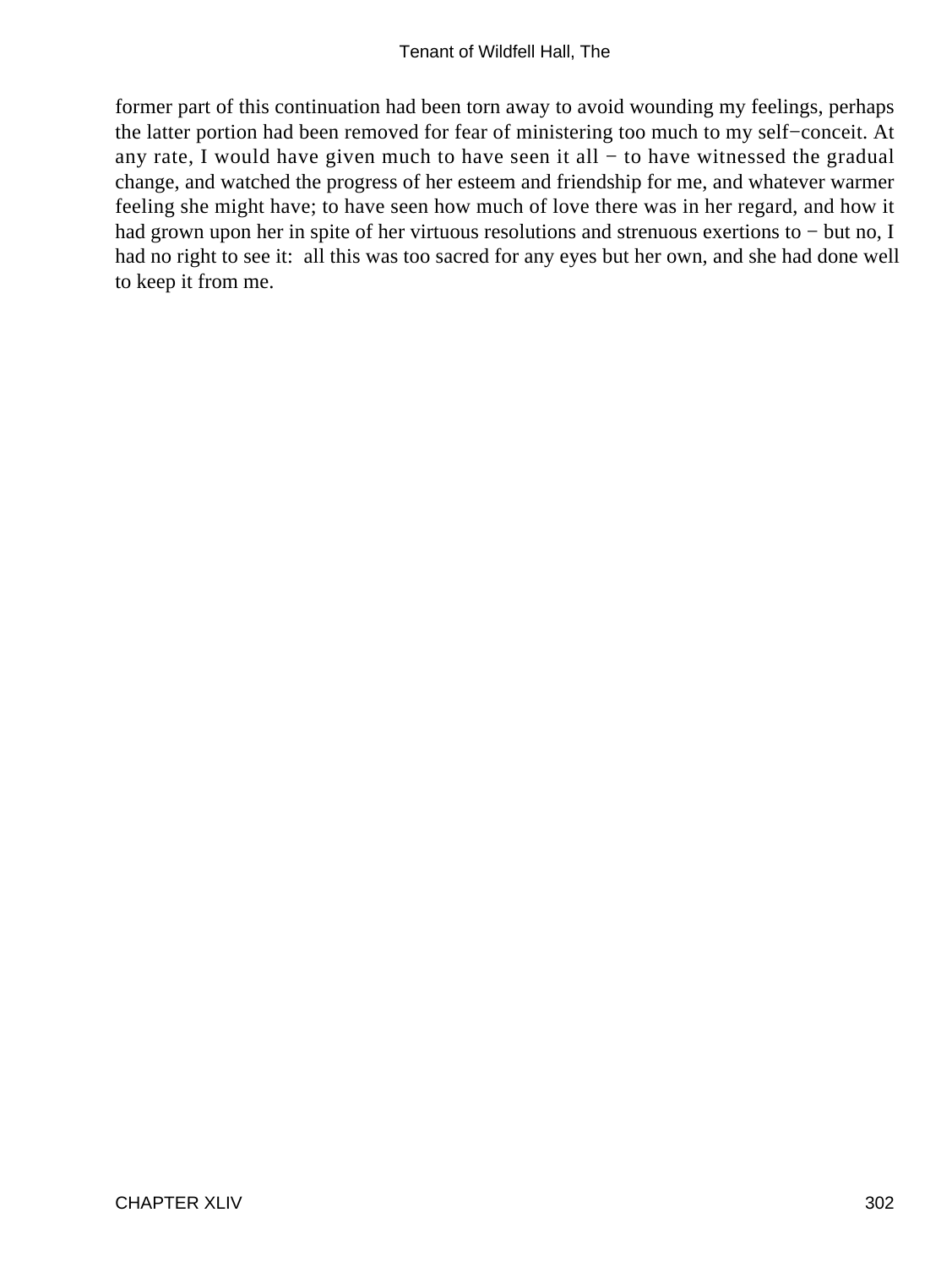### **[CHAPTER XLV](#page-380-0)**

*W*ell, Halford, what do you think of all this? and while you read it, did you ever picture to yourself what my feelings would probably be during its perusal? Most likely not; but I am not going to descant upon them now: I will only make this acknowledgment, little honourable as it may be to human nature, and especially to myself, – that the former half of the narrative was, to me, more painful than the latter, not that I was at all insensible to Mrs. Huntingdon's wrongs or unmoved by her sufferings, but, I must confess, I felt a kind of selfish gratification in watching her husband's gradual decline in her good graces, and seeing how completely he extinguished all her affection at last. The effect of the whole, however, in spite of all my sympathy for her, and my fury against him, was to relieve my mind of an intolerable burden, and fill my heart with joy, as if some friend had roused me from a dreadful nightmare.

 It was now near eight o'clock in the morning, for my candle had expired in the midst of my perusal, leaving me no alternative but to get another, at the expense of alarming the house, or to go to bed, and wait the return of daylight. On my mother's account, I chose the latter; but how willingly I sought my pillow, and how much sleep it brought me, I leave you to imagine.

 At the first appearance of dawn, I rose, and brought the manuscript to the window, but it was impossible to read it yet. I devoted half an hour to dressing, and then returned to it again. Now, with a little difficulty, I could manage; and with intense and eager interest, I devoured the remainder of its contents. When it was ended, and my transient regret at its abrupt conclusion was over, I opened the window and put out my head to catch the cooling breeze, and imbibe deep draughts of the pure morning air. A splendid morning it was; the half–frozen dew lay thick on the grass, the swallows were twittering round me, the rooks cawing, and cows lowing in the distance; and early frost and summer sunshine mingled their sweetness in the air. But I did not think of that: a confusion of countless thoughts and varied emotions crowded upon me while I gazed abstractedly on the lovely face of nature. Soon, however, this chaos of thoughts and passions cleared away, giving place to two distinct emotions: joy unspeakable that my adored Helen was all I wished to think her – that through the noisome vapours of the world's aspersions and my own fancied convictions, her character shone bright, and clear, and stainless as that sun I could not bear to look on; and shame and deep remorse for my own conduct.

 Immediately after breakfast I hurried over to Wildfell Hall. Rachel had risen many degrees in my estimation since yesterday. I was ready to greet her quite as an old friend; but every kindly impulse was checked by the look of cold distrust she cast upon me on opening the door. The old virgin had constituted herself the guardian of her lady's honour, I suppose,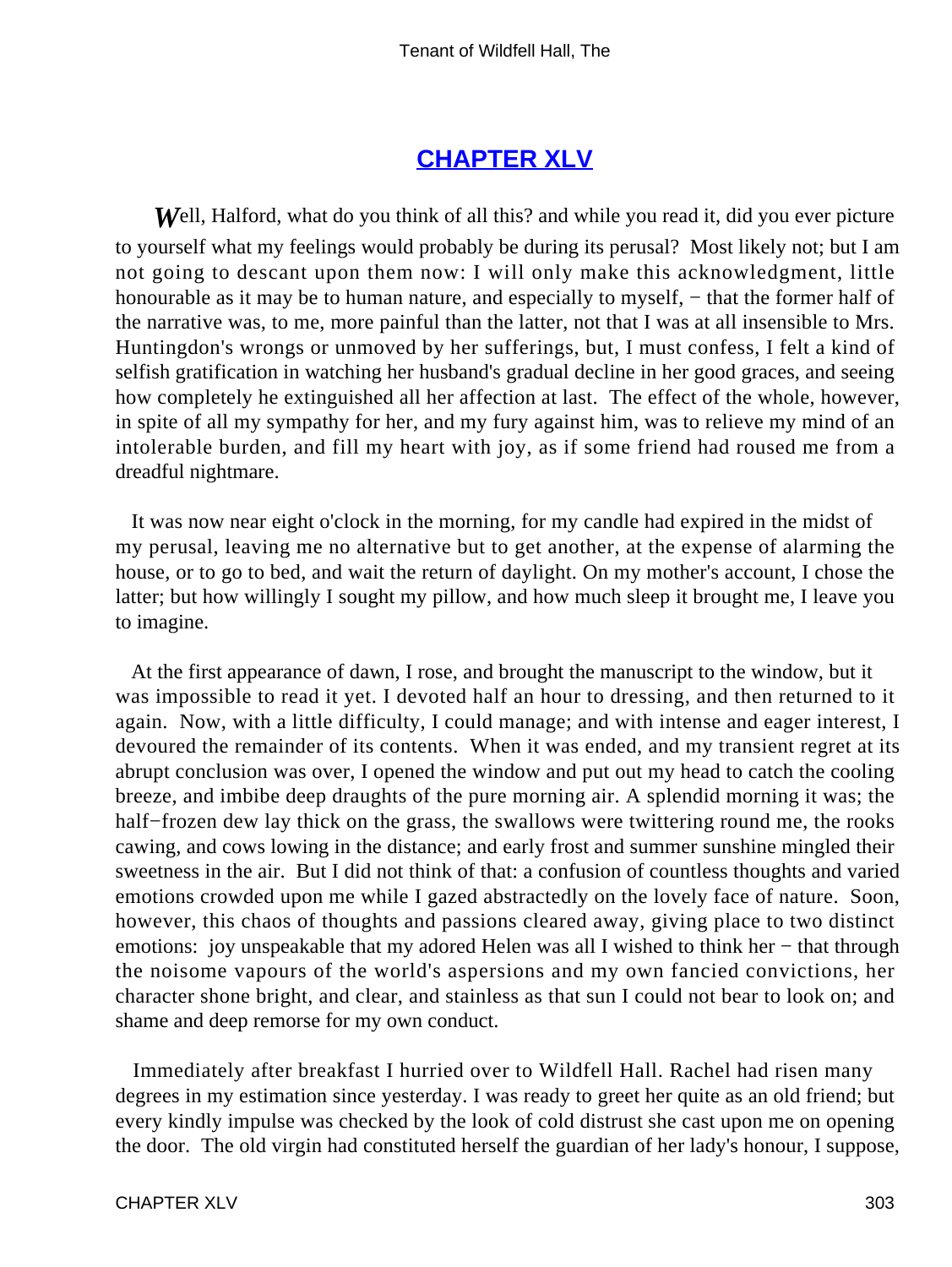and doubtless she saw in me another Mr. Hargrave, only the more dangerous in being more esteemed and trusted by her mistress.

 'Missis can't see any one to−day, sir − she's poorly,' said she, in answer to my inquiry for Mrs. Graham.

 'But I must see her, Rachel,' said I, placing my hand on the door to prevent its being shut against me.

 'Indeed, sir, you can't,' replied she, settling her countenance in still more iron frigidity than before.

'Be so good as to announce me.'

'It's no manner of use, Mr. Markham; she's poorly, I tell you.'

 Just in time to prevent me from committing the impropriety of taking the citadel by storm, and pushing forward unannounced, an inner door opened, and little Arthur appeared with his frolicsome playfellow, the dog. He seized my hand between both his, and smilingly drew me forward.

 'Mamma says you're to come in, Mr. Markham,' said he, 'and I am to go out and play with Rover.'

 Rachel retired with a sigh, and I stepped into the parlour and shut the door. There, before the fire−place, stood the tall, graceful figure, wasted with many sorrows. I cast the manuscript on the table, and looked in her face. Anxious and pale, it was turned towards me; her clear, dark eyes were fixed on mine with a gaze so intensely earnest that they bound me like a spell.

'Have you looked it over?' she murmured. The spell was broken.

 'I've read it through,' said I, advancing into the room, − 'and I want to know if you'll forgive me − if you can forgive me?'

 She did not answer, but her eyes glistened, and a faint red mantled on her lip and cheek. As I approached, she abruptly turned away, and went to the window. It was not in anger, I was well assured, but only to conceal or control her emotion. I therefore ventured to follow and stand beside her there, − but not to speak. She gave me her hand, without turning her head, and murmured in a voice she strove in vain to steady, – 'Can you forgive me?'

 It might be deemed a breach of trust, I thought, to convey that lily hand to my lips, so I only gently pressed it between my own, and smilingly replied, − 'I hardly can. You should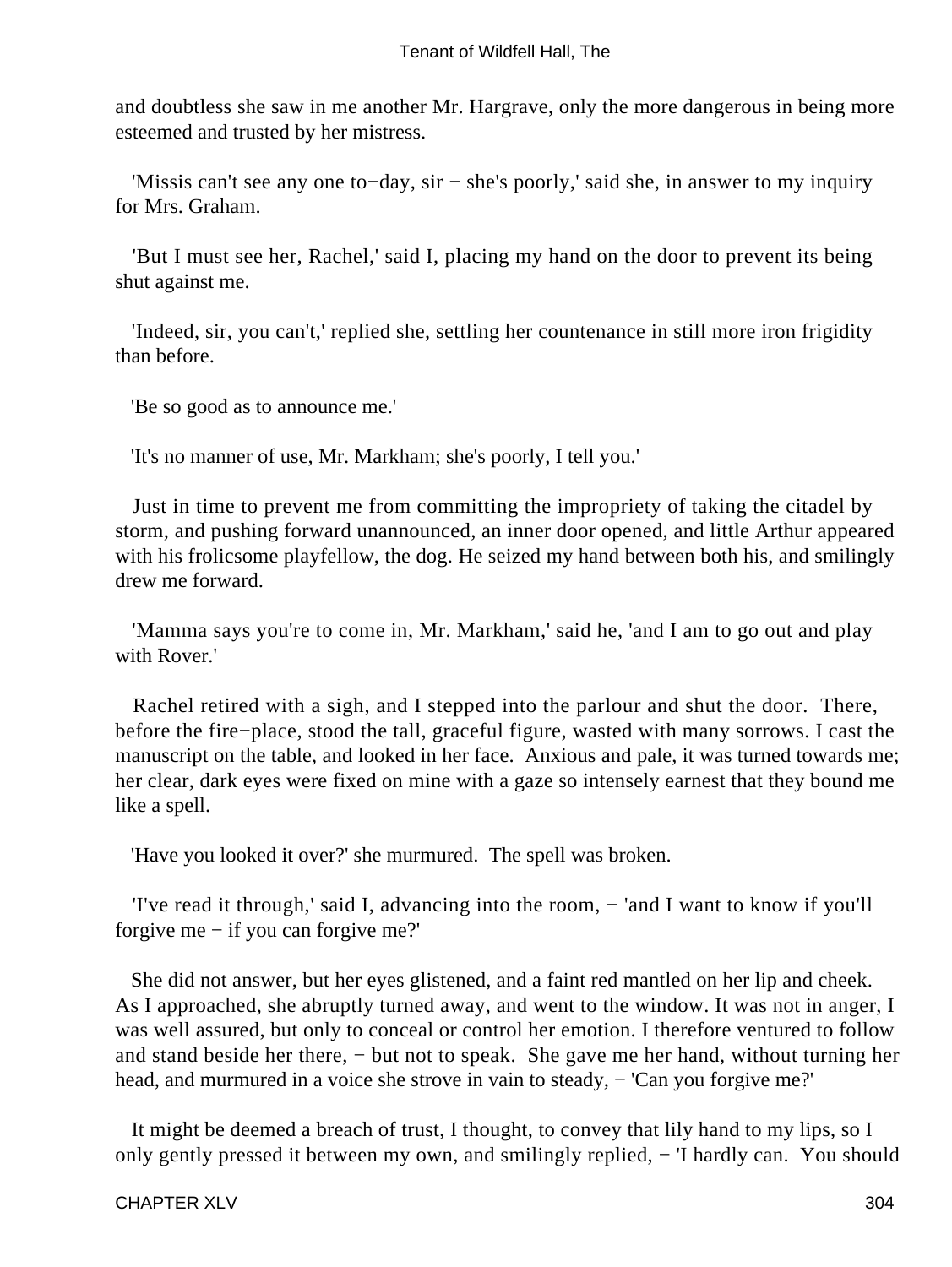#### Tenant of Wildfell Hall, The

have told me this before. It shows a want of confidence − '

 'Oh, no,' cried she, eagerly interrupting me; 'it was not that. It was no want of confidence in you; but if I had told you anything of my history, I must have told you all, in order to excuse my conduct; and I might well shrink from such a disclosure, till necessity obliged me to make it. But you forgive me? − I have done very, very wrong, I know; but, as usual, I have reaped the bitter fruits of my own error, − and must reap them to the end.'

 Bitter, indeed, was the tone of anguish, repressed by resolute firmness, in which this was spoken. Now, I raised her hand to my lips, and fervently kissed it again and again; for tears prevented any other reply. She suffered these wild caresses without resistance or resentment; then, suddenly turning from me, she paced twice or thrice through the room. I knew by the contraction of her brow, the tight compression of her lips, and wringing of her hands, that meantime a violent conflict between reason and passion was silently passing within. At length she paused before the empty fire–place, and turning to me, said calmly – if that might be called calmness which was so evidently the result of a violent effort, − 'Now, Gilbert, you must leave me – not this moment, but soon – and you must never come again.'

'Never again, Helen? just when I love you more than ever.'

 'For that very reason, if it be so, we should not meet again. I thought this interview was necessary – at least, I persuaded myself it was so – that we might severally ask and receive each other's pardon for the past; but there can be no excuse for another. I shall leave this place, as soon as I have means to seek another asylum; but our intercourse must end here.'

 'End here!' echoed I; and approaching the high, carved chimney− piece, I leant my hand against its heavy mouldings, and dropped my forehead upon it in silent, sullen despondency.

 'You must not come again,' continued she. There was a slight tremor in her voice, but I thought her whole manner was provokingly composed, considering the dreadful sentence she pronounced. 'You must know why I tell you so,' she resumed; 'and you must see that it is better to part at once: − if it be hard to say adieu for ever, you ought to help me.' She paused. I did not answer. 'Will you promise not to come? − if you won't, and if you do come here again, you will drive me away before I know where to find another place of refuge − or how to seek it.'

 'Helen,' said I, turning impatiently towards her, 'I cannot discuss the matter of eternal separation calmly and dispassionately as you can do. It is no question of mere expedience with me; it is a question of life and death!'

 She was silent. Her pale lips quivered, and her fingers trembled with agitation, as she nervously entwined them in the hair–chain to which was appended her small gold watch − the only thing of value she had permitted herself to keep. I had said an unjust and cruel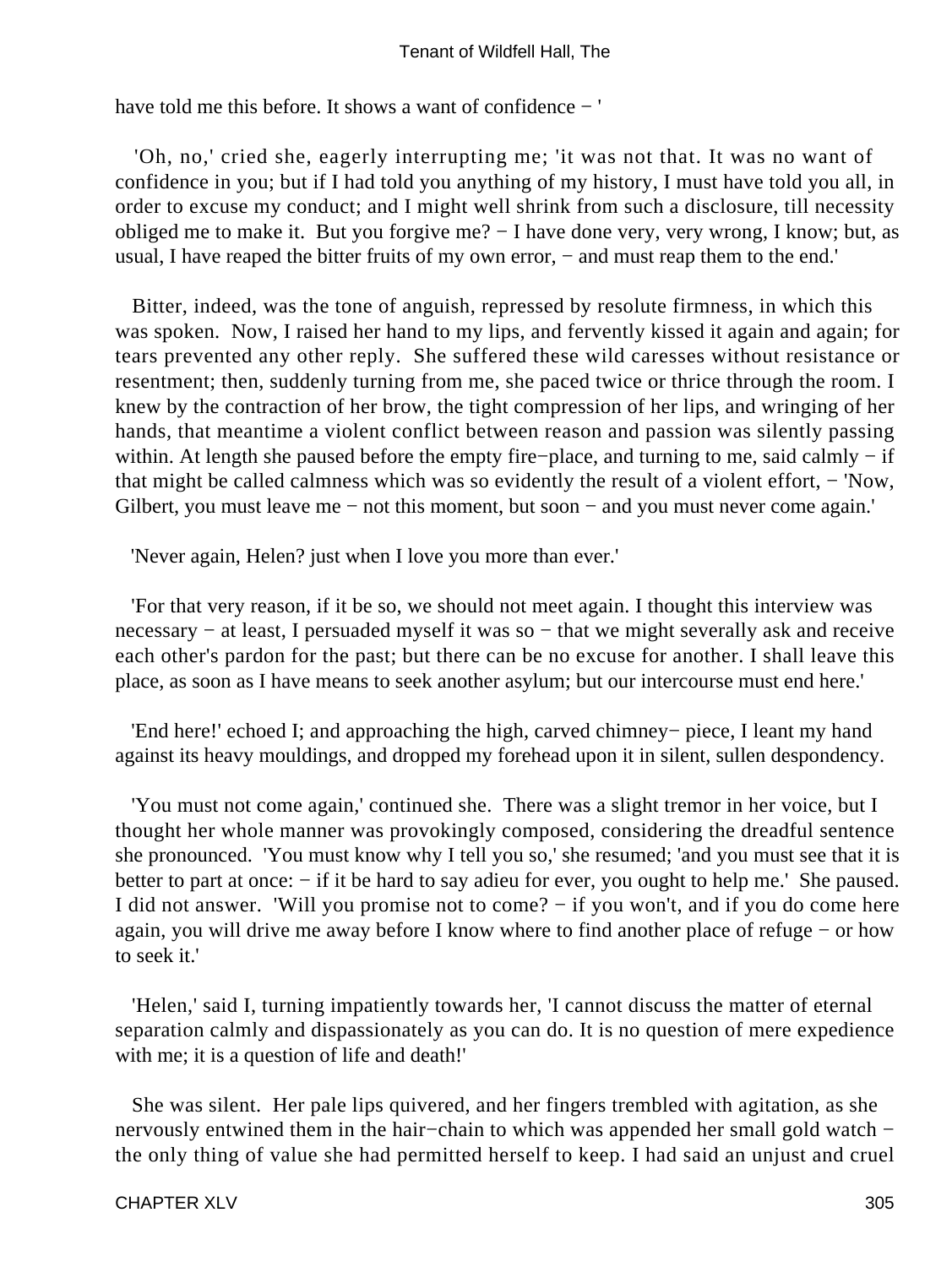thing; but I must needs follow it up with something worse.

 'But, Helen!' I began in a soft, low tone, not daring to raise my eyes to her face, 'that man is not your husband: in the sight of heaven he has forfeited all claim to − ' She seized my arm with a grasp of startling energy.

 'Gilbert, don't!' she cried, in a tone that would have pierced a heart of adamant. 'For God's sake, don't you attempt these arguments! No fiend could torture me like this!'

 'I won't, I won't!' said I, gently laying my hand on hers; almost as much alarmed at her vehemence as ashamed of my own misconduct.

 'Instead of acting like a true friend,' continued she, breaking from me, and throwing herself into the old arm−chair, 'and helping me with all your might − or rather taking your own part in the struggle of right against passion − you leave all the burden to me; − and not satisfied with that, you do your utmost to fight against me – when you know that! – ' she paused, and hid her face in her handkerchief.

 'Forgive me, Helen!' pleaded I. 'I will never utter another word on the subject. But may we not still meet as friends?'

 'It will not do,' she replied, mournfully shaking her head; and then she raised her eyes to mine, with a mildly reproachful look that seemed to say, 'You must know that as well as I.'

 'Then what must we do?' cried I, passionately. But immediately I added in a quieter tone − 'I'll do whatever you desire; only don't say that this meeting is to be our last.'

 'And why not? Don't you know that every time we meet the thoughts of the final parting will become more painful? Don't you feel that every interview makes us dearer to each other than the last?'

 The utterance of this last question was hurried and low, and the downcast eyes and burning blush too plainly showed that she, at least, had felt it. It was scarcely prudent to make such an admission, or to add − as she presently did − 'I have power to bid you go, now: another time it might be different,' – but I was not base enough to attempt to take advantage of her candour.

'But we may write,' I timidly suggested. 'You will not deny me that consolation?'

'We can hear of each other through my brother.'

 'Your brother!' A pang of remorse and shame shot through me. She had not heard of the injury he had sustained at my hands; and I had not the courage to tell her. 'Your brother will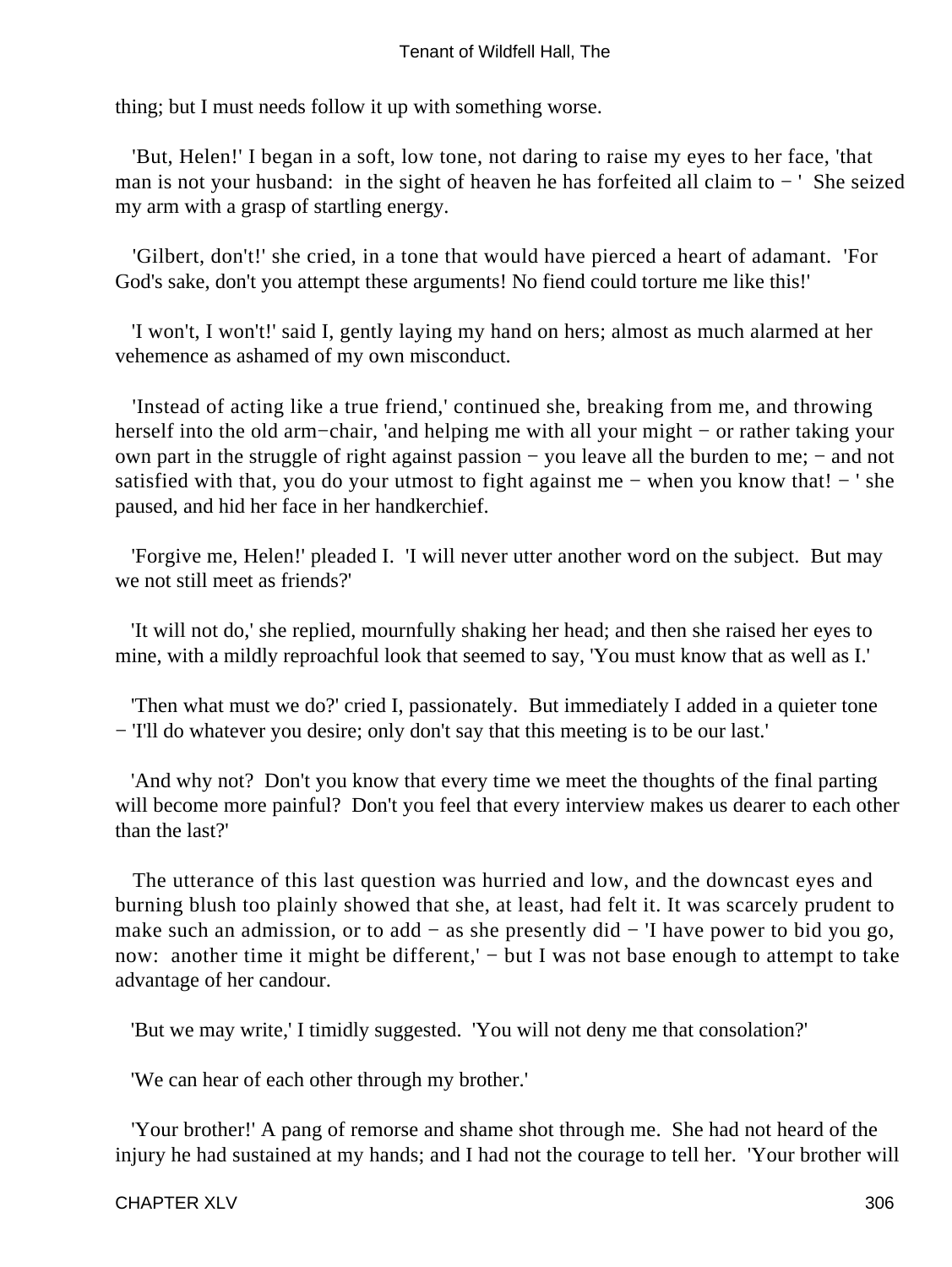not help us,' I said: 'he would have all communion between us to be entirely at an end.'

 'And he would be right, I suppose. As a friend of both, he would wish us both well; and every friend would tell us it was our interest, as well as our duty, to forget each other, though we might not see it ourselves. But don't be afraid, Gilbert,' she added, smiling sadly at my manifest discomposure; 'there is little chance of my forgetting you. But I did not mean that Frederick should be the means of transmitting messages between us − only that each might know, through him, of the other's welfare; – and more than this ought not to be: for you are young, Gilbert, and you ought to marry − and will some time, though you may think it impossible now: and though I hardly can say I wish you to forget me, I know it is right that you should, both for your own happiness, and that of your future wife; − and therefore I must and will wish it,' she added resolutely.

 'And you are young too, Helen,' I boldly replied; 'and when that profligate scoundrel has run through his career, you will give your hand to me − I'll wait till then.'

 But she would not leave me this support. Independently of the moral evil of basing our hopes upon the death of another, who, if unfit for this world, was at least no less so for the next, and whose amelioration would thus become our bane and his greatest transgression our greatest benefit, − she maintained it to be madness: many men of Mr. Huntingdon's habits had lived to a ripe though miserable old age. 'And if I,' said she, 'am young in years, I am old in sorrow; but even if trouble should fail to kill me before vice destroys him, think, if he reached but fifty years or so, would you wait twenty or fifteen − in vague uncertainty and suspense − through all the prime of youth and manhood − and marry at last a woman faded and worn as I shall be − without ever having seen me from this day to that? − You would not,' she continued, interrupting my earnest protestations of unfailing constancy, − 'or if you would, you should not. Trust me, Gilbert; in this matter I know better than you. You think me cold and stony−hearted, and you may, but − '

'I don't, Helen.'

 'Well, never mind: you might if you would: but I have not spent my solitude in utter idleness, and I am not speaking now from the impulse of the moment, as you do. I have thought of all these matters again and again; I have argued these questions with myself, and pondered well our past, and present, and future career; and, believe me, I have come to the right conclusion at last. Trust my words rather than your own feelings now, and in a few years you will see that I was right − though at present I hardly can see it myself,' she murmured with a sigh as she rested her head on her hand. 'And don't argue against me any more: all you can say has been already said by my own heart and refuted by my reason. It was hard enough to combat those suggestions as they were whispered within me; in your mouth they are ten times worse, and if you knew how much they pain me you would cease at once, I know. If you knew my present feelings, you would even try to relieve them at the expense of your own.'

CHAPTER XLV 307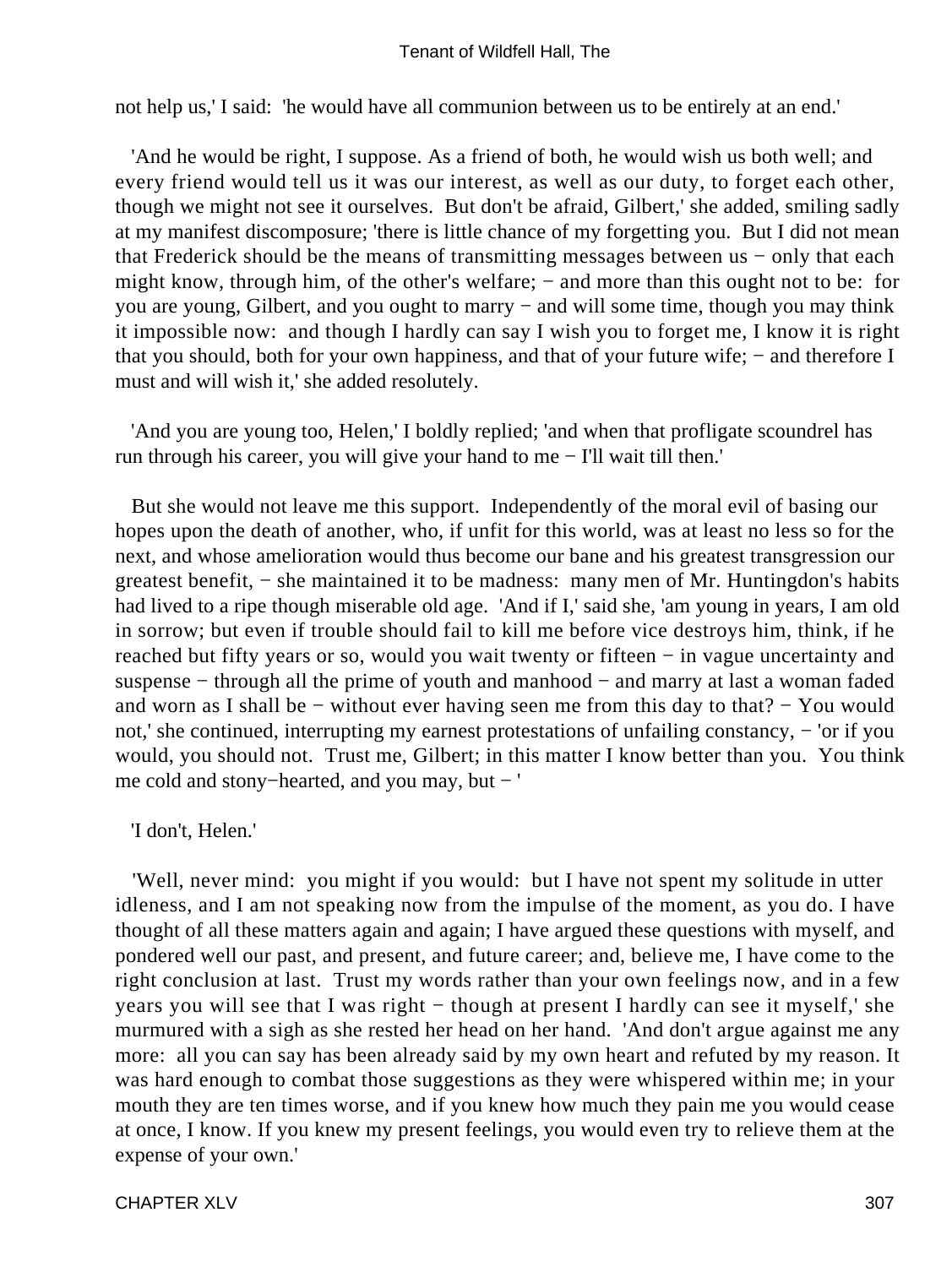'I will go − in a minute, if that can relieve you − and **NEVER** return!' said I, with bitter emphasis. 'But, if we may never meet, and never hope to meet again, is it a crime to exchange our thoughts by letter? May not kindred spirits meet, and mingle in communion, whatever be the fate and circumstances of their earthly tenements?'

 'They may, they may!' cried she, with a momentary burst of glad enthusiasm. 'I thought of that too, Gilbert, but I feared to mention it, because I feared you would not understand my views upon the subject. I fear it even now − I fear any kind friend would tell us we are both deluding ourselves with the idea of keeping up a spiritual intercourse without hope or prospect of anything further − without fostering vain regrets and hurtful aspirations, and feeding thoughts that should be sternly and pitilessly left to perish of inanition.'

 'Never mind our kind friends: if they can part our bodies, it is enough; in God's name, let them not sunder our souls!' cried I, in terror lest she should deem it her duty to deny us this last remaining consolation.

 'But no letters can pass between us here,' said she, 'without giving fresh food for scandal; and when I departed, I had intended that my new abode should be unknown to you as to the rest of the world; not that I should doubt your word if you promised not to visit me, but I thought you would be more tranquil in your own mind if you knew you could not do it, and likely to find less difficulty in abstracting yourself from me if you could not picture my situation to your mind. But listen,' said she, smilingly putting up her finger to check my impatient reply: 'in six months you shall hear from Frederick precisely where I am; and if you still retain your wish to write to me, and think you can maintain a correspondence all thought, all spirit − such as disembodied souls or unimpassioned friends, at least, might hold, − write, and I will answer you.'

'Six months!'

 'Yes, to give your present ardour time to cool, and try the truth and constancy of your soul's love for mine. And now, enough has been said between us. Why can't we part at once?' exclaimed she, almost wildly, after a moment's pause, as she suddenly rose from her chair, with her hands resolutely clasped together. I thought it was my duty to go without delay; and I approached and half extended my hand as if to take leave − she grasped it in silence. But this thought of final separation was too intolerable: it seemed to squeeze the blood out of my heart; and my feet were glued to the floor.

'And must we never meet again?' I murmured, in the anguish of my soul.

 'We shall meet in heaven. Let us think of that,' said she in a tone of desperate calmness; but her eyes glittered wildly, and her face was deadly pale.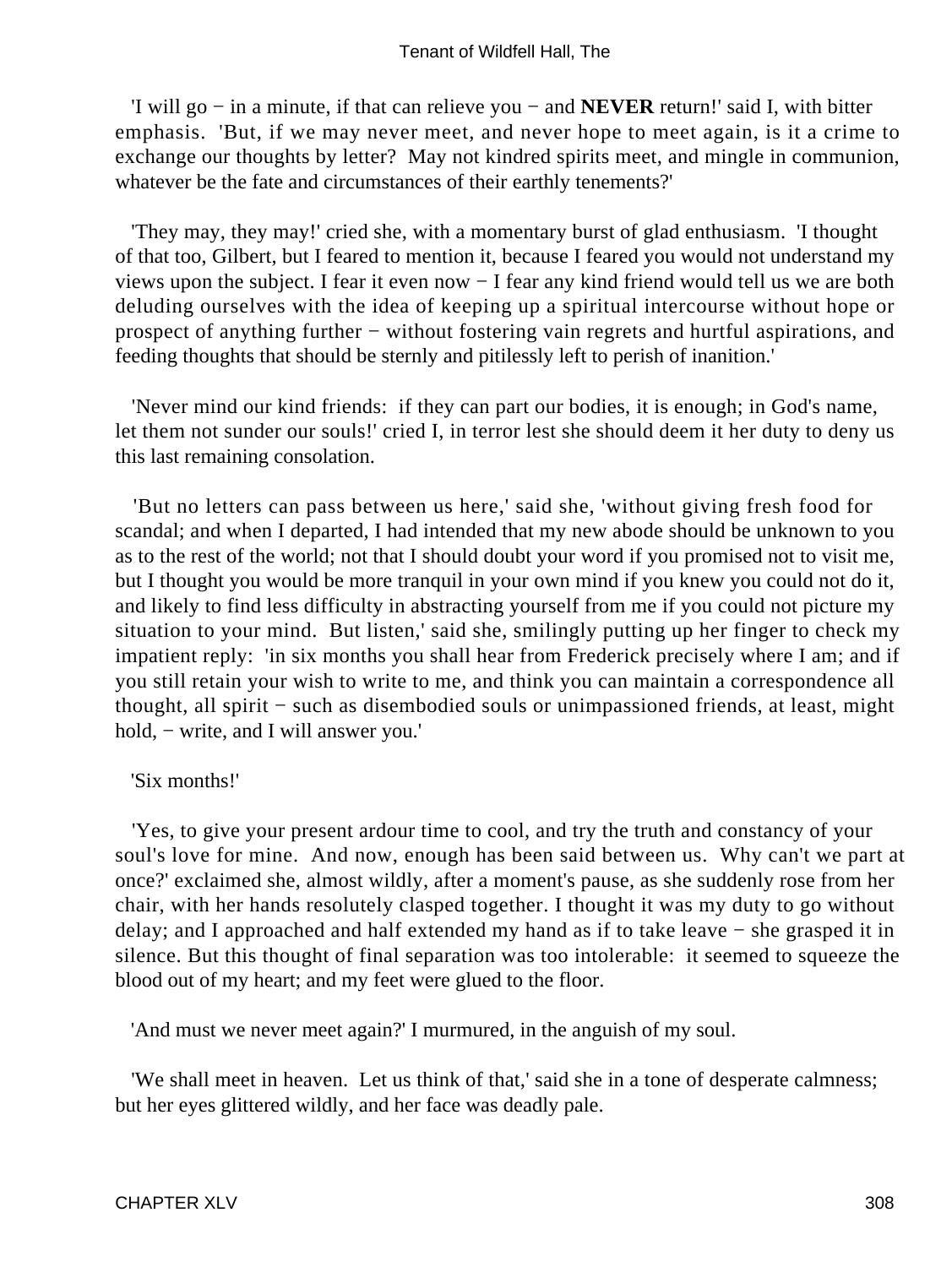'But not as we are now,' I could not help replying. 'It gives me little consolation to think I shall next behold you as a disembodied spirit, or an altered being, with a frame perfect and glorious, but not like this! − and a heart, perhaps, entirely estranged from me.'

'No, Gilbert, there is perfect love in heaven!'

 'So perfect, I suppose, that it soars above distinctions, and you will have no closer sympathy with me than with any one of the ten thousand thousand angels and the innumerable multitude of happy spirits round us.'

 'Whatever I am, you will be the same, and, therefore, cannot possibly regret it; and whatever that change may be we know it must be for the better.'

 'But if I am to be so changed that I shall cease to adore you with my whole heart and soul, and love you beyond every other creature, I shall not be myself; and though, if ever I win heaven at all, I must, I know, be infinitely better and happier than I am now, my earthly nature cannot rejoice in the anticipation of such beatitude, from which itself and its chief joy must be excluded.'

'Is your love all earthly, then?'

 'No, but I am supposing we shall have no more intimate communion with each other than with the rest.'

 'If so, it will be because we love them more, and not each other less. Increase of love brings increase of happiness, when it is mutual, and pure as that will be.'

 'But can you, Helen, contemplate with delight this prospect of losing me in a sea of glory?'

 'I own I cannot; but we know not that it will be so; − and I do know that to regret the exchange of earthly pleasures for the joys of heaven, is as if the grovelling caterpillar should lament that it must one day quit the nibbled leaf to soar aloft and flutter through the air, roving at will from flower to flower, sipping sweet honey from their cups, or basking in their sunny petals. If these little creatures knew how great a change awaited them, no doubt they would regret it; but would not all such sorrow be misplaced? And if that illustration will not move you, here is another:− We are children now; we feel as children, and we understand as children; and when we are told that men and women do not play with toys, and that our companions will one day weary of the trivial sports and occupations that interest them and us so deeply now, we cannot help being saddened at the thoughts of such an alteration, because we cannot conceive that as we grow up our own minds will become so enlarged and elevated that we ourselves shall then regard as trifling those objects and pursuits we now so fondly cherish, and that, though our companions will no longer join us in those childish

CHAPTER XLV 309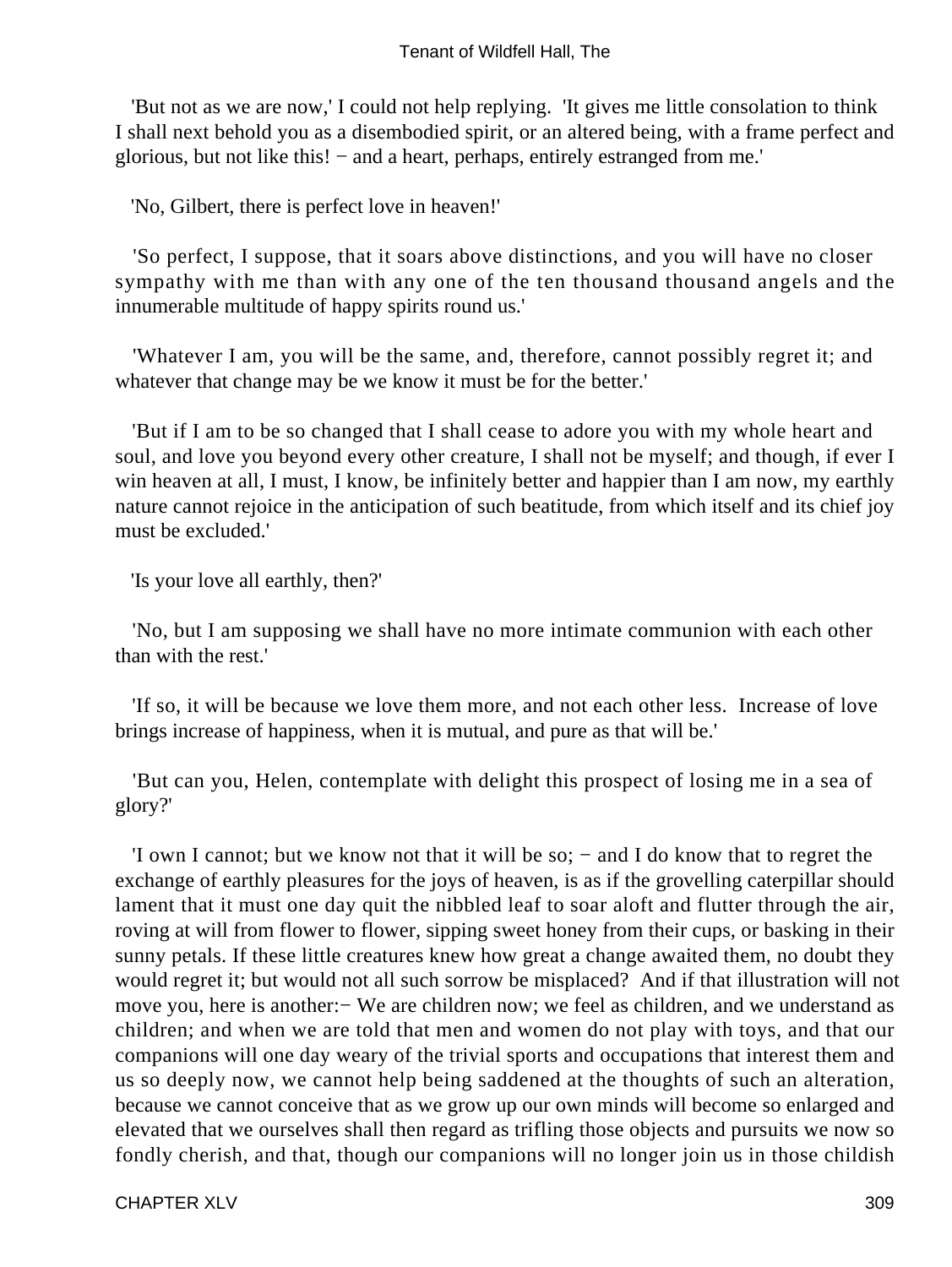pastimes, they will drink with us at other fountains of delight, and mingle their souls with ours in higher aims and nobler occupations beyond our present comprehension, but not less deeply relished or less truly good for that, while yet both we and they remain essentially the same individuals as before. But, Gilbert, can you really derive no consolation from the thought that we may meet together where there is no more pain and sorrow, no more striving against sin, and struggling of the spirit against the flesh; where both will behold the same glorious truths, and drink exalted and supreme felicity from the same fountain of light and goodness − that Being whom both will worship with the same intensity of holy ardour − and where pure and happy creatures both will love with the same divine affection? If you cannot, never write to me!'

'Helen, I can! if faith would never fail.'

'Now, then,' exclaimed she, 'while this hope is strong within us − '

 'We will part,' I cried. 'You shall not have the pain of another effort to dismiss me. I will go at once; but  $-$ '

 I did not put my request in words: she understood it instinctively, and this time she yielded too − or rather, there was nothing so deliberate as requesting or yielding in the matter: there was a sudden impulse that neither could resist. One moment I stood and looked into her face, the next I held her to my heart, and we seemed to grow together in a close embrace from which no physical or mental force could rend us. A whispered 'God bless you!' and 'Go − go!' was all she said; but while she spoke she held me so fast that, without violence, I could not have obeyed her. At length, however, by some heroic effort, we tore ourselves apart, and I rushed from the house.

 I have a confused remembrance of seeing little Arthur running up the garden−walk to meet me, and of bolting over the wall to avoid him − and subsequently running down the steep fields, clearing the stone fences and hedges as they came in my way, till I got completely out of sight of the old hall and down to the bottom of the hill; and then of long hours spent in bitter tears and lamentations, and melancholy musings in the lonely valley, with the eternal music in my ears, of the west wind rushing through the overshadowing trees, and the brook babbling and gurgling along its stony bed; my eyes, for the most part, vacantly fixed on the deep, chequered shades restlessly playing over the bright sunny grass at my feet, where now and then a withered leaf or two would come dancing to share the revelry; but my heart was away up the hill in that dark room where she was weeping desolate and alone − she whom I was not to comfort, not to see again, till years or suffering had overcome us both, and torn our spirits from their perishing abodes of clay.

 There was little business done that day, you may be sure. The farm was abandoned to the labourers, and the labourers were left to their own devices. But one duty must be attended to; I had not forgotten my assault upon Frederick Lawrence; and I must see him to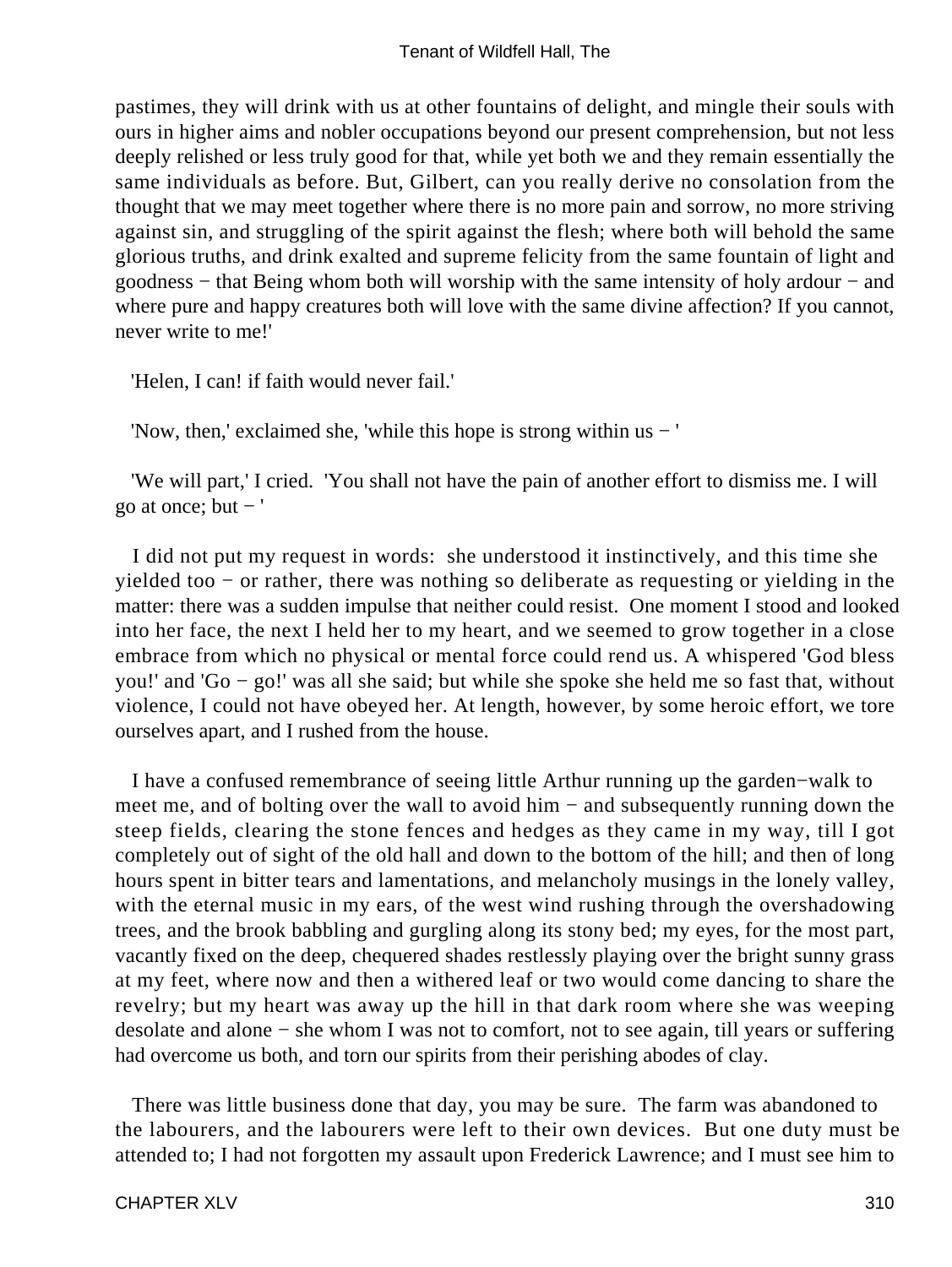apologise for the unhappy deed. I would fain have put it off till the morrow; but what if he should denounce me to his sister in the meantime? No, no! I must ask his pardon to−day, and entreat him to be lenient in his accusation, if the revelation must be made. I deferred it, however, till the evening, when my spirits were more composed, and when − oh, wonderful perversity of human nature! – some faint germs of indefinite hopes were beginning to rise in my mind; not that I intended to cherish them, after all that had been said on the subject, but there they must lie for a while, uncrushed though not encouraged, till I had learnt to live without them.

 Arrived at Woodford, the young squire's abode, I found no little difficulty in obtaining admission to his presence. The servant that opened the door told me his master was very ill, and seemed to think it doubtful whether he would be able to see me. I was not going to be baulked, however. I waited calmly in the hall to be announced, but inwardly determined to take no denial. The message was such as I expected − a polite intimation that Mr. Lawrence could see no one; he was feverish, and must not be disturbed.

 'I shall not disturb him long,' said I; 'but I must see him for a moment: it is on business of importance that I wish to speak to him.'

 'I'll tell him, sir,' said the man. And I advanced further into the hall and followed him nearly to the door of the apartment where his master was – for it seemed he was not in bed. The answer returned was that Mr. Lawrence hoped I would be so good as to leave a message or a note with the servant, as he could attend to no business at present.

 'He may as well see me as you,' said I; and, stepping past the astonished footman, I boldly rapped at the door, entered, and closed it behind me. The room was spacious and handsomely furnished − very comfortably, too, for a bachelor. A clear, red fire was burning in the polished grate: a superannuated greyhound, given up to idleness and good living, lay basking before it on the thick, soft rug, on one corner of which, beside the sofa, sat a smart young springer, looking wistfully up in its master's face − perhaps asking permission to share his couch, or, it might be, only soliciting a caress from his hand or a kind word from his lips. The invalid himself looked very interesting as he lay reclining there, in his elegant dressing−gown, with a silk handkerchief bound across his temples. His usually pale face was flushed and feverish; his eyes were half closed, until he became sensible of my presence − and then he opened them wide enough: one hand was thrown listlessly over the back of the sofa, and held a small volume, with which, apparently, he had been vainly attempting to beguile the weary hours. He dropped it, however, in his start of indignant surprise as I advanced into the room and stood before him on the rug. He raised himself on his pillows, and gazed upon me with equal degrees of nervous horror, anger, and amazement depicted on his countenance.

 'Mr. Markham, I scarcely expected this!' he said; and the blood left his cheek as he spoke.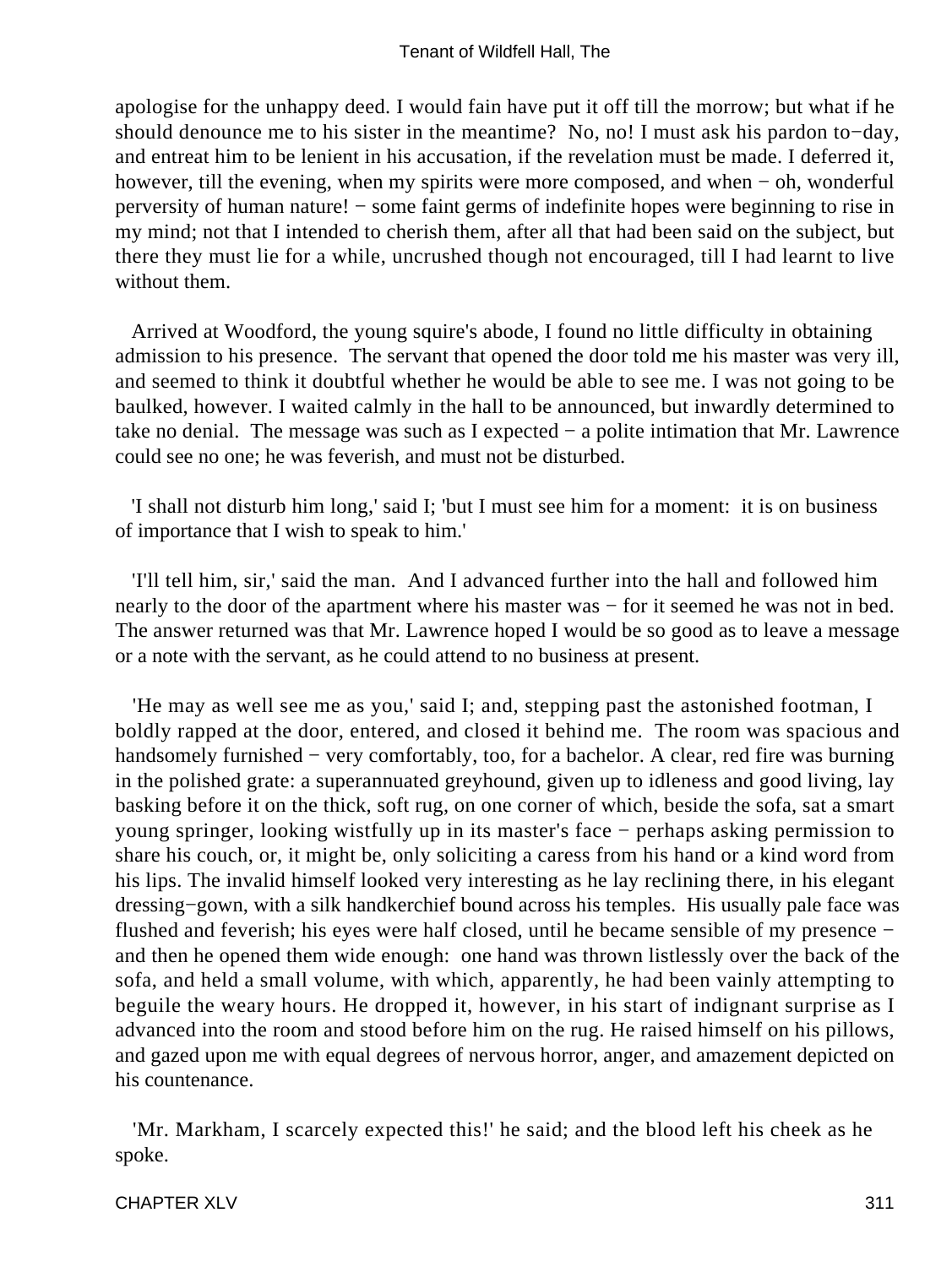'I know you didn't,' answered I; 'but be quiet a minute, and I'll tell you what I came for.' Unthinkingly, I advanced a step or two nearer. He winced at my approach, with an expression of aversion and instinctive physical fear anything but conciliatory to my feelings. I stepped back, however.

 'Make your story a short one,' said he, putting his hand on the small silver bell that stood on the table beside him, 'or I shall be obliged to call for assistance. I am in no state to bear your brutalities now, or your presence either.' And in truth the moisture started from his pores and stood on his pale forehead like dew.

 Such a reception was hardly calculated to diminish the difficulties of my unenviable task. It must be performed however, in some fashion; and so I plunged into it at once, and floundered through it as I could.

 'The truth is, Lawrence,' said I, 'I have not acted quite correctly towards you of late − especially on this last occasion; and I'm come to − in short, to express my regret for what has been done, and to beg your pardon. If you don't choose to grant it,' I added hastily, not liking the aspect of his face, 'it's no matter; only I've done my duty − that's all.'

 'It's easily done,' replied he, with a faint smile bordering on a sneer: 'to abuse your friend and knock him on the head without any assignable cause, and then tell him the deed was not quite correct, but it's no matter whether he pardons it or not.'

 'I forgot to tell you that it was in consequence of a mistake,' − muttered I. 'I should have made a very handsome apology, but you provoked me so confoundedly with your −. Well, I suppose it's my fault. The fact is, I didn't know that you were Mrs. Graham's brother, and I saw and heard some things respecting your conduct towards her which were calculated to awaken unpleasant suspicions, that, allow me to say, a little candour and confidence on your part might have removed; and, at last, I chanced to overhear a part of a conversation between you and her that made me think I had a right to hate you.'

'And how came you to know that I was her brother?' asked he, in some anxiety.

 'She told me herself. She told me all. She knew I might be trusted. But you needn't disturb yourself about that, Mr. Lawrence, for I've seen the last of her!'

'The last! Is she gone, then?'

 'No; but she has bid adieu to me, and I have promised never to go near that house again while she inhabits it.' I could have groaned aloud at the bitter thoughts awakened by this turn in the discourse. But I only clenched my hands and stamped my foot upon the rug. My companion, however, was evidently relieved.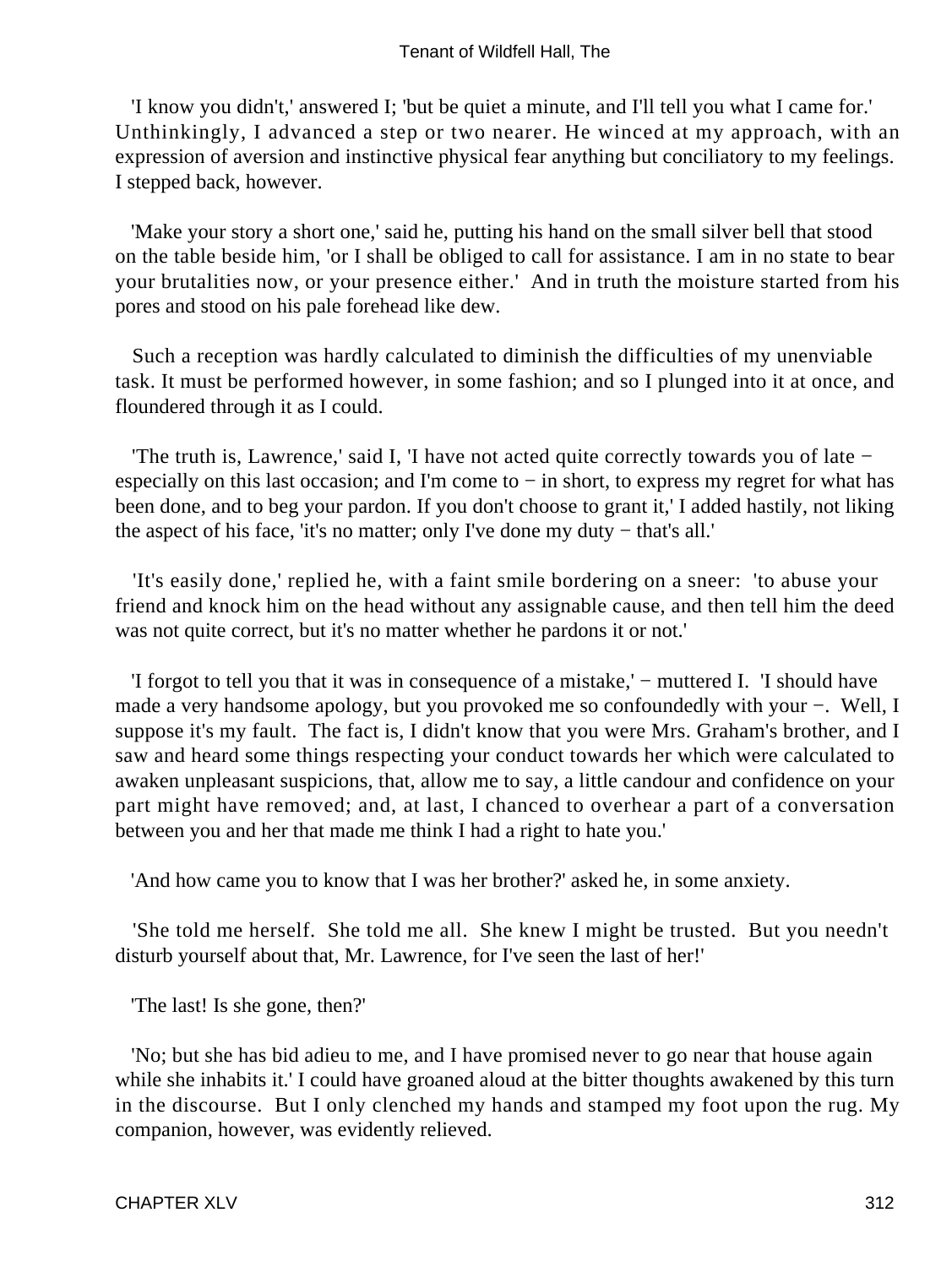'You have done right,' he said, in a tone of unqualified approbation, while his face brightened into almost a sunny expression. 'And as for the mistake, I am sorry for both our sakes that it should have occurred. Perhaps you can forgive my want of candour, and remember, as some partial mitigation of the offence, how little encouragement to friendly confidence you have given me of late.'

 'Yes, yes − I remember it all: nobody can blame me more than I blame myself in my own heart; at any rate, nobody can regret more sincerely than I do the result of my brutality, as you rightly term it.'

 'Never mind that,' said he, faintly smiling; 'let us forget all unpleasant words on both sides, as well as deeds, and consign to oblivion everything that we have cause to regret. Have you any objection to take my hand, or you'd rather not?' It trembled through weakness as he held it out, and dropped before I had time to catch it and give it a hearty squeeze, which he had not the strength to return.

 'How dry and burning your hand is, Lawrence,' said I. 'You are really ill, and I have made you worse by all this talk.'

'Oh, it is nothing; only a cold got by the rain.'

'My doing, too.'

'Never mind that. But tell me, did you mention this affair to my sister?'

 'To confess the truth, I had not the courage to do so; but when you tell her, will you just say that I deeply regret it, and  $-$  ?'

 'Oh, never fear! I shall say nothing against you, as long as you keep your good resolution of remaining aloof from her. She has not heard of my illness, then, that you are aware of?'

'I think not.'

 'I'm glad of that, for I have been all this time tormenting myself with the fear that somebody would tell her I was dying, or desperately ill, and she would be either distressing herself on account of her inability to hear from me or do me any good, or perhaps committing the madness of coming to see me. I must contrive to let her know something about it, if I can,' continued he, reflectively, 'or she will be hearing some such story. Many would be glad to tell her such news, just to see how she would take it; and then she might expose herself to fresh scandal.'

'I wish I had told her,' said I. 'If it were not for my promise, I would tell her now.'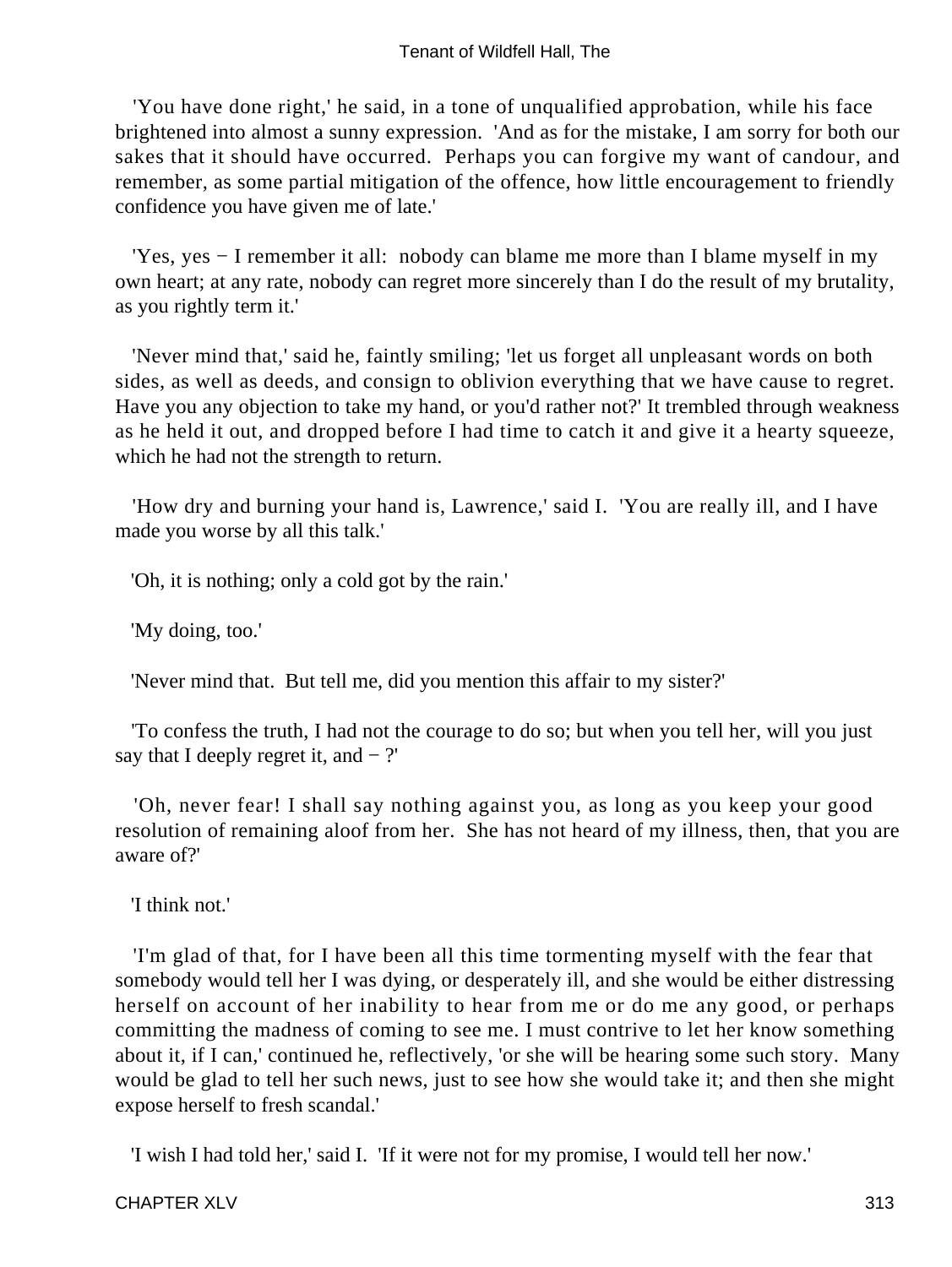'By no means! I am not dreaming of that; − but if I were to write a short note, now, not mentioning you, Markham, but just giving a slight account of my illness, by way of excuse for my not coming to see her, and to put her on her guard against any exaggerated reports she may hear, − and address it in a disguised hand − would you do me the favour to slip it into the post−office as you pass? for I dare not trust any of the servants in such a case.'

 Most willingly I consented, and immediately brought him his desk. There was little need to disguise his hand, for the poor fellow seemed to have considerable difficulty in writing at all, so as to be legible. When the note was done, I thought it time to retire, and took leave, after asking if there was anything in the world I could do for him, little or great, in the way of alleviating his sufferings, and repairing the injury I had done.

 'No,' said he; 'you have already done much towards it; you have done more for me than the most skilful physician could do: for you have relieved my mind of two great burdens − anxiety on my sister's account, and deep regret upon your own: for I do believe these two sources of torment have had more effect in working me up into a fever than anything else; and I am persuaded I shall soon recover now. There is one more thing you can do for me, and that is, come and see me now and then − for you see I am very lonely here, and I promise your entrance shall not be disputed again.'

 I engaged to do so, and departed with a cordial pressure of the hand. I posted the letter on my way home, most manfully resisting the temptation of dropping in a word from myself at the same time.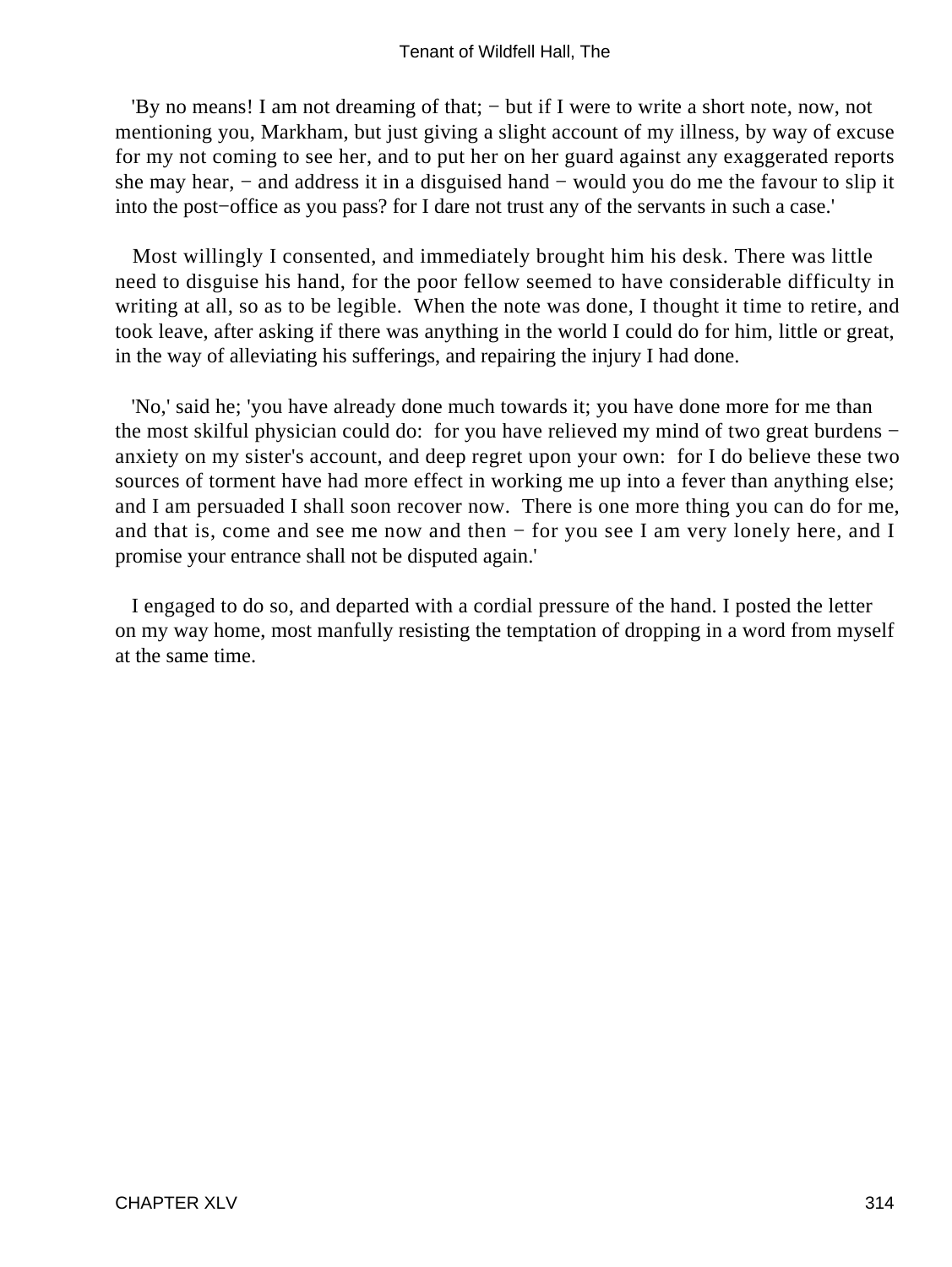### **[CHAPTER XLVI](#page-380-0)**

*I* felt strongly tempted, at times, to enlighten my mother and sister on the real character and circumstances of the persecuted tenant of Wildfell Hall, and at first I greatly regretted having omitted to ask that lady's permission to do so; but, on due reflection, I considered that if it were known to them, it could not long remain a secret to the Millwards and Wilsons, and such was my present appreciation of Eliza Millward's disposition, that, if once she got a clue to the story, I should fear she would soon find means to enlighten Mr. Huntingdon upon the place of his wife's retreat. I would therefore wait patiently till these weary six months were over, and then, when the fugitive had found another home, and I was permitted to write to her, I would beg to be allowed to clear her name from these vile calumnies: at present I must content myself with simply asserting that I knew them to be false, and would prove it some day, to the shame of those who slandered her. I don't think anybody believed me, but everybody soon learned to avoid insinuating a word against her, or even mentioning her name in my presence. They thought I was so madly infatuated by the seductions of that unhappy lady that I was determined to support her in the very face of reason; and meantime I grow insupportably morose and misanthropical from the idea that every one I met was harbouring unworthy thoughts of the supposed Mrs. Graham, and would express them if he dared. My poor mother was quite distressed about me; but I couldn't help it − at least I thought I could not, though sometimes I felt a pang of remorse for my undutiful conduct to her, and made an effort to amend, attended with some partial success; and indeed I was generally more humanised in my demeanour to her than to any one else, Mr. Lawrence excepted. Rose and Fergus usually shunned my presence; and it was well they did, for I was not fit company for them, nor they for me, under the present circumstances.

 Mrs. Huntingdon did not leave Wildfell Hall till above two months after our farewell interview. During that time she never appeared at church, and I never went near the house: I only knew she was still there by her brother's brief answers to my many and varied inquiries respecting her. I was a very constant and attentive visitor to him throughout the whole period of his illness and convalescence; not only from the interest I took in his recovery, and my desire to cheer him up and make the utmost possible amends for my former 'brutality,' but from my growing attachment to himself, and the increasing pleasure I found in his society – partly from his increased cordiality to me, but chiefly on account of his close connection, both in blood and in affection, with my adored Helen. I loved him for it better than I liked to express: and I took a secret delight in pressing those slender white fingers, so marvellously like her own, considering he was not a woman, and in watching the passing changes in his fair, pale features, and observing the intonations of his voice, detecting resemblances which I wondered had never struck me before. He provoked me at times, indeed, by his evident reluctance to talk to me about his sister, though I did not question the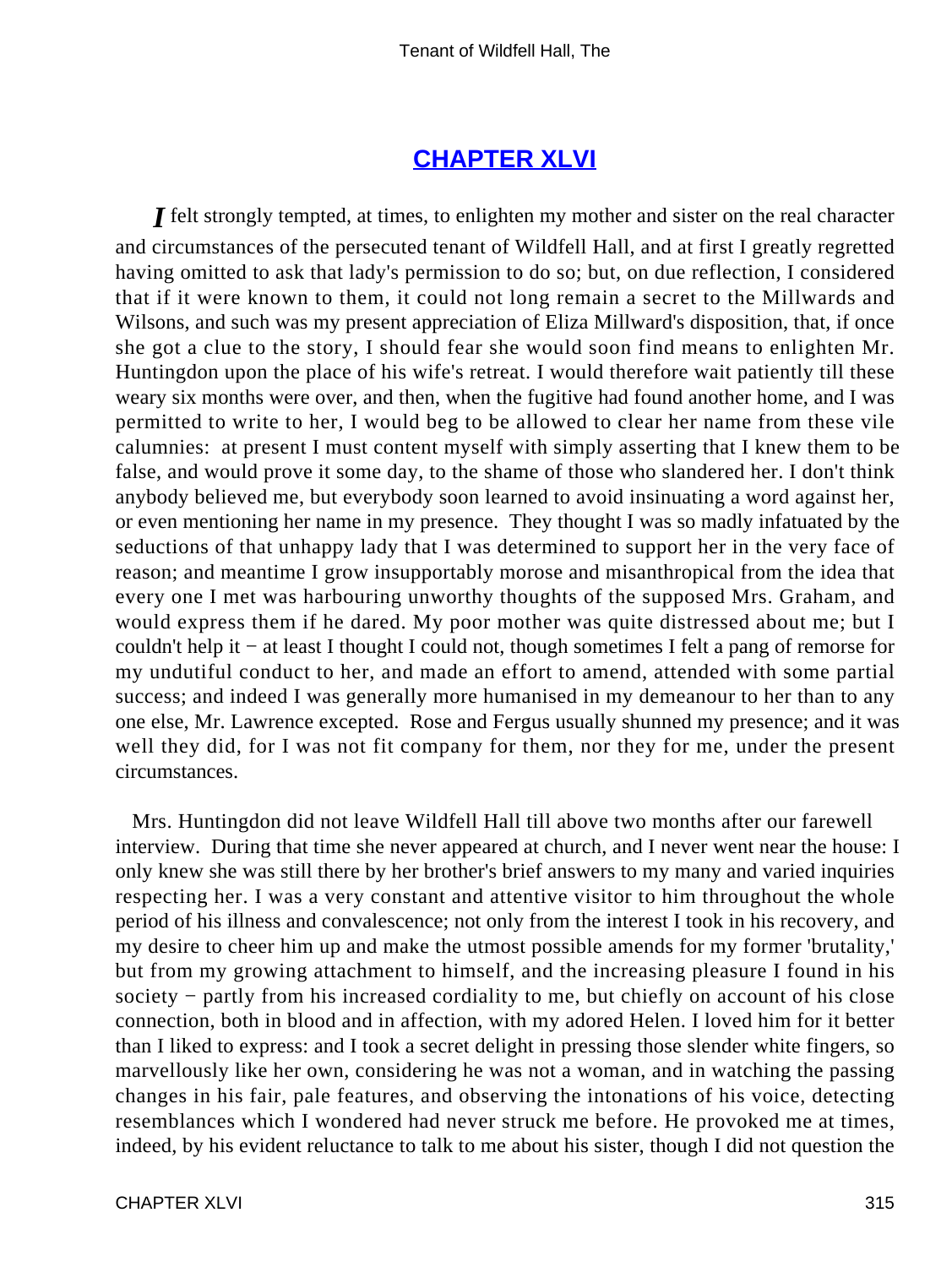friendliness of his motives in wishing to discourage my remembrance of her.

 His recovery was not quite so rapid as he had expected it to be; he was not able to mount his pony till a fortnight after the date of our reconciliation; and the first use he made of his returning strength was to ride over by night to Wildfell Hall, to see his sister. It was a hazardous enterprise both for him and for her, but he thought it necessary to consult with her on the subject of her projected departure, if not to calm her apprehensions respecting his health, and the worst result was a slight relapse of his illness, for no one knew of the visit but the inmates of the old Hall, except myself; and I believe it had not been his intention to mention it to me, for when I came to see him the next day, and observed he was not so well as he ought to have been, he merely said he had caught cold by being out too late in the evening.

 'You'll never be able to see your sister, if you don't take care of yourself,' said I, a little provoked at the circumstance on her account, instead of commiserating him.

'I've seen her already,' said he, quietly.

'You've seen her!' cried I, in astonishment.

 'Yes.' And then he told me what considerations had impelled him to make the venture, and with what precautions he had made it.

'And how was she?' I eagerly asked.

'As usual,' was the brief though sad reply.

'As usual − that is, far from happy and far from strong.'

 'She is not positively ill,' returned he; 'and she will recover her spirits in a while, I have no doubt – but so many trials have been almost too much for her. How threatening those clouds look,' continued he, turning towards the window. 'We shall have thunder− showers before night, I imagine, and they are just in the midst of stacking my corn. Have you got yours all in yet?'

'No. And, Lawrence, did she − did your sister mention me?'

'She asked if I had seen you lately.'

'And what else did she say?'

 'I cannot tell you all she said,' replied he, with a slight smile; 'for we talked a good deal, though my stay was but short; but our conversation was chiefly on the subject of her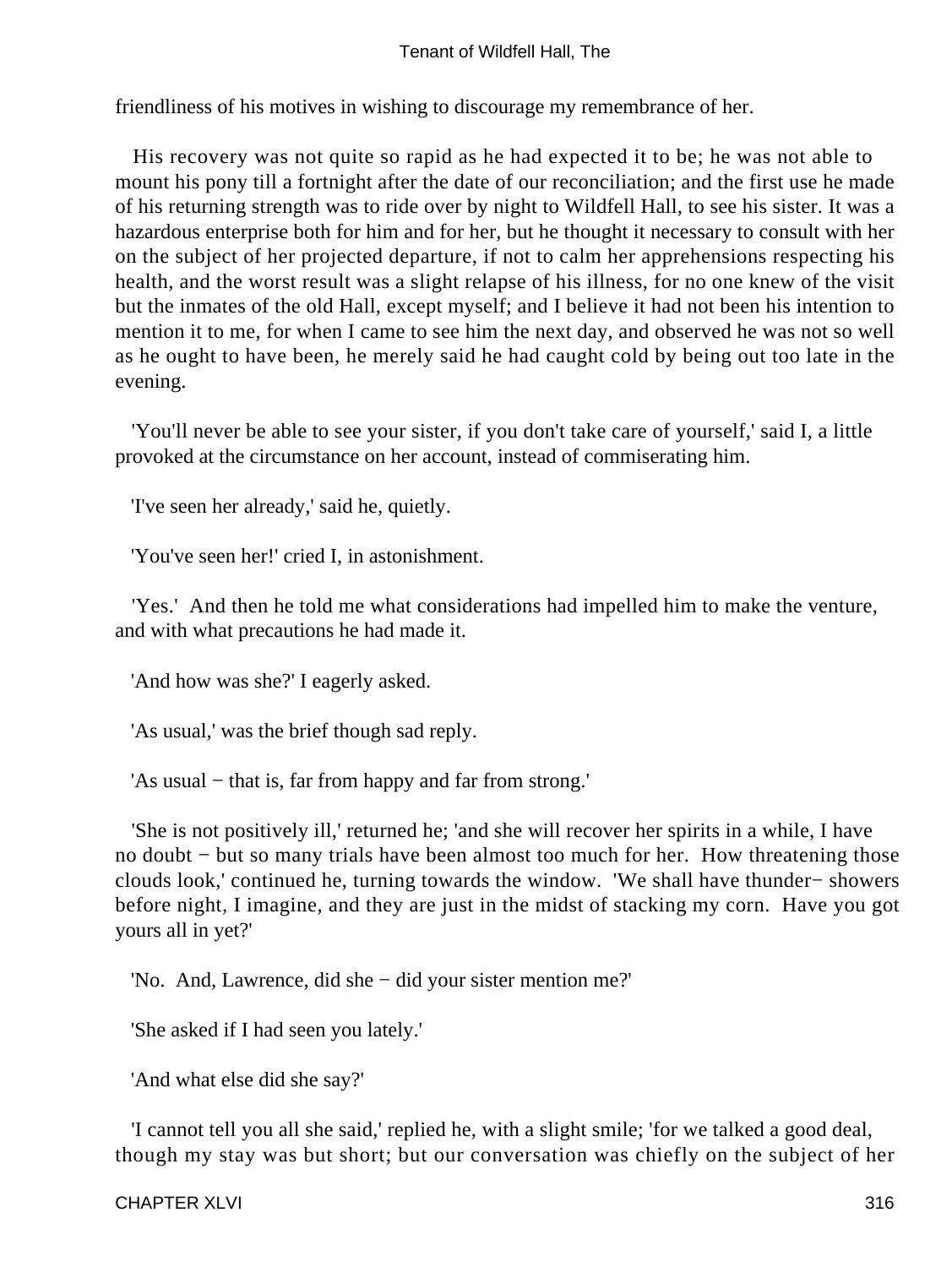intended departure, which I begged her to delay till I was better able to assist her in her search after another home.'

'But did she say no more about me?'

 'She did not say much about you, Markham. I should not have encouraged her to do so, had she been inclined; but happily she was not: she only asked a few questions concerning you, and seemed satisfied with my brief answers, wherein she showed herself wiser than her friend; and I may tell you, too, that she seemed to be far more anxious lest you should think too much of her, than lest you should forget her.'

'She was right.'

'But I fear your anxiety is quite the other way respecting her.'

 'No, it is not: I wish her to be happy; but I don't wish her to forget me altogether. She knows it is impossible that I should forget her; and she is right to wish me not to remember her too well. I should not desire her to regret me too deeply; but I can scarcely imagine she will make herself very unhappy about me, because I know I am not worthy of it, except in my appreciation of her.'

 'You are neither of you worthy of a broken heart, − nor of all the sighs, and tears, and sorrowful thoughts that have been, and I fear will be, wasted upon you both; but, at present, each has a more exalted opinion of the other than, I fear, he or she deserves; and my sister's feelings are naturally full as keen as yours, and I believe more constant; but she has the good sense and fortitude to strive against them in this particular; and I trust she will not rest till she has entirely weaned her thoughts − ' he hesitated.

'From me,' said I.

'And I wish you would make the like exertions,' continued he.

'Did she tell you that that was her intention?'

 'No; the question was not broached between us: there was no necessity for it, for I had no doubt that such was her determination.'

'To forget me?'

'Yes, Markham! Why not?'

 'Oh, well!' was my only audible reply; but I internally answered, − 'No, Lawrence, you're wrong there: she is not determined to forget me. It would be wrong to forget one so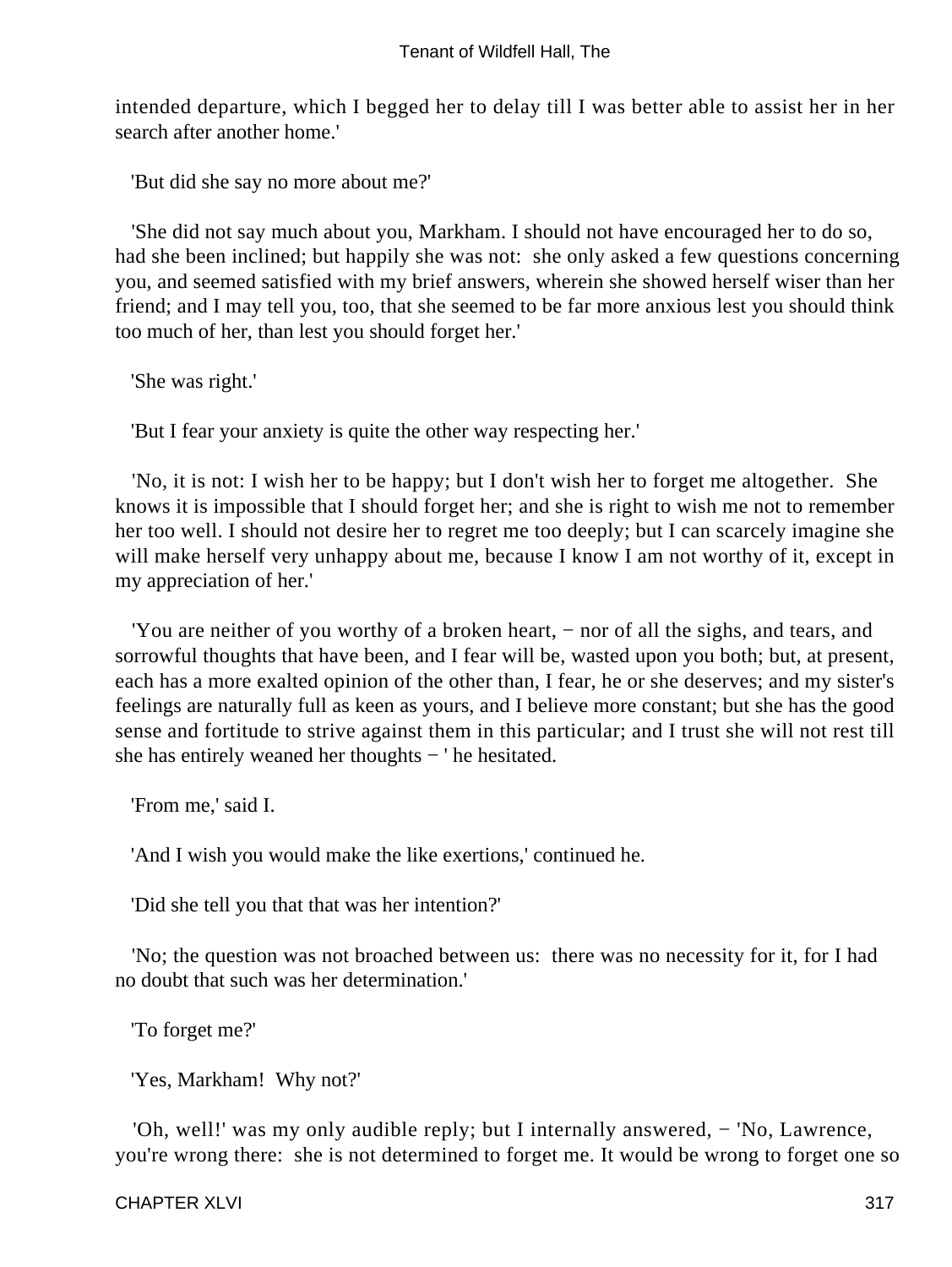deeply and fondly devoted to her, who can so thoroughly appreciate her excellencies, and sympathise with all her thoughts, as I can do, and it would be wrong in me to forget so excellent and divine a piece of God's creation as she, when I have once so truly loved and known her.' But I said no more to him on that subject. I instantly started a new topic of conversation, and soon took leave of my companion, with a feeling of less cordiality towards him than usual. Perhaps I had no right to be annoyed at him, but I was so nevertheless.

 In little more than a week after this I met him returning from a visit to the Wilsons'; and I now resolved to do him a good turn, though at the expense of his feelings, and perhaps at the risk of incurring that displeasure which is so commonly the reward of those who give disagreeable information, or tender their advice unasked. In this, believe me, I was actuated by no motives of revenge for the occasional annoyances I had lately sustained from him, − nor yet by any feeling of malevolent enmity towards Miss Wilson, but purely by the fact that I could not endure that such a woman should be Mrs. Huntingdon's sister, and that, as well for his own sake as for hers, I could not bear to think of his being deceived into a union with one so unworthy of him, and so utterly unfitted to be the partner of his quiet home, and the companion of his life. He had had uncomfortable suspicions on that head himself, I imagined; but such was his inexperience, and such were the lady's powers of attraction, and her skill in bringing them to bear upon his young imagination, that they had not disturbed him long; and I believe the only effectual causes of the vacillating indecision that had preserved him hitherto from making an actual declaration of love, was the consideration of her connections, and especially of her mother, whom he could not abide. Had they lived at a distance, he might have surmounted the objection, but within two or three miles of Woodford it was really no light matter.

'You've been to call on the Wilsons, Lawrence,' said I, as I walked beside his pony.

 'Yes,' replied he, slightly averting his face: 'I thought it but civil to take the first opportunity of returning their kind attentions, since they have been so very particular and constant in their inquiries throughout the whole course of my illness.'

'It's all Miss Wilson's doing.'

 'And if it is,' returned he, with a very perceptible blush, 'is that any reason why I should not make a suitable acknowledgment?'

'It is a reason why you should not make the acknowledgment she looks for.'

'Let us drop that subject if you please,' said he, in evident displeasure.

 'No, Lawrence, with your leave we'll continue it a while longer; and I'll tell you something, now we're about it, which you may believe or not as you choose – only please to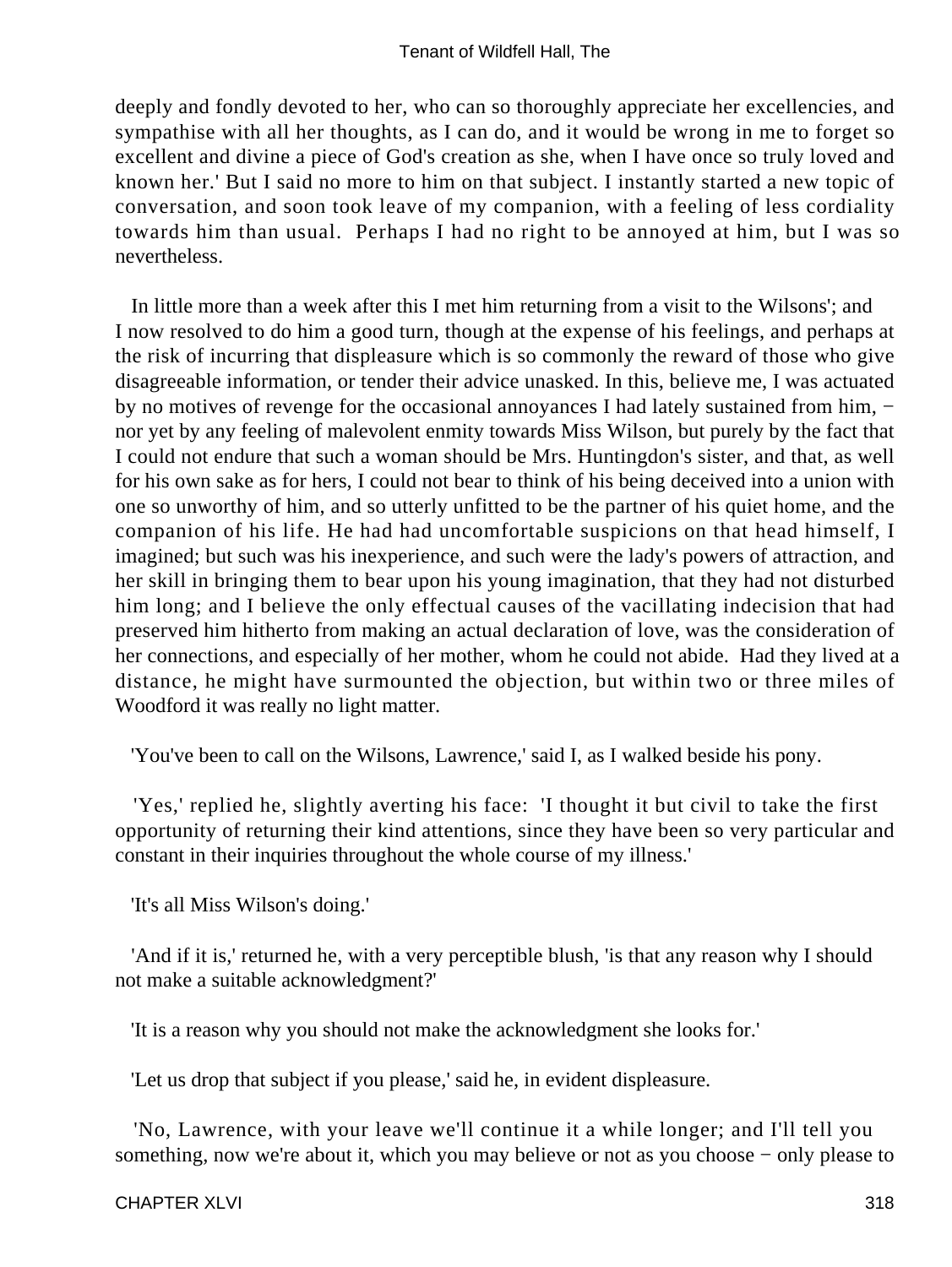remember that it is not my custom to speak falsely, and that in this case I can have no motive for misrepresenting the truth − '

'Well, Markham, what now?'

 'Miss Wilson hates your sister. It may be natural enough that, in her ignorance of the relationship, she should feel some degree of enmity against her, but no good or amiable woman would be capable of evincing that bitter, cold−blooded, designing malice towards a fancied rival that I have observed in her.'

'Markham!'

 'Yes − and it is my belief that Eliza Millward and she, if not the very originators of the slanderous reports that have been propagated, were designedly the encouragers and chief disseminators of them. She was not desirous to mix up your name in the matter, of course, but her delight was, and still is, to blacken your sister's character to the utmost of her power, without risking too greatly the exposure of her own malevolence!'

'I cannot believe it,' interrupted my companion, his face burning with indignation.

 'Well, as I cannot prove it, I must content myself with asserting that it is so to the best of my belief; but as you would not willingly marry Miss Wilson if it were so, you will do well to be cautious, till you have proved it to be otherwise.'

'I never told you, Markham, that I intended to marry Miss Wilson,' said he, proudly.

'No, but whether you do or not, she intends to marry you.'

'Did she tell you so?'

'No, but  $-$ '

 'Then you have no right to make such an assertion respecting her.' He slightly quickened his pony's pace, but I laid my hand on its mane, determined he should not leave me yet.

 'Wait a moment, Lawrence, and let me explain myself; and don't be so very − I don't know what to call it − inaccessible as you are. − I know what you think of Jane Wilson; and I believe I know how far you are mistaken in your opinion: you think she is singularly charming, elegant, sensible, and refined: you are not aware that she is selfish, cold−hearted, ambitious, artful, shallow−minded − '

'Enough, Markham − enough!'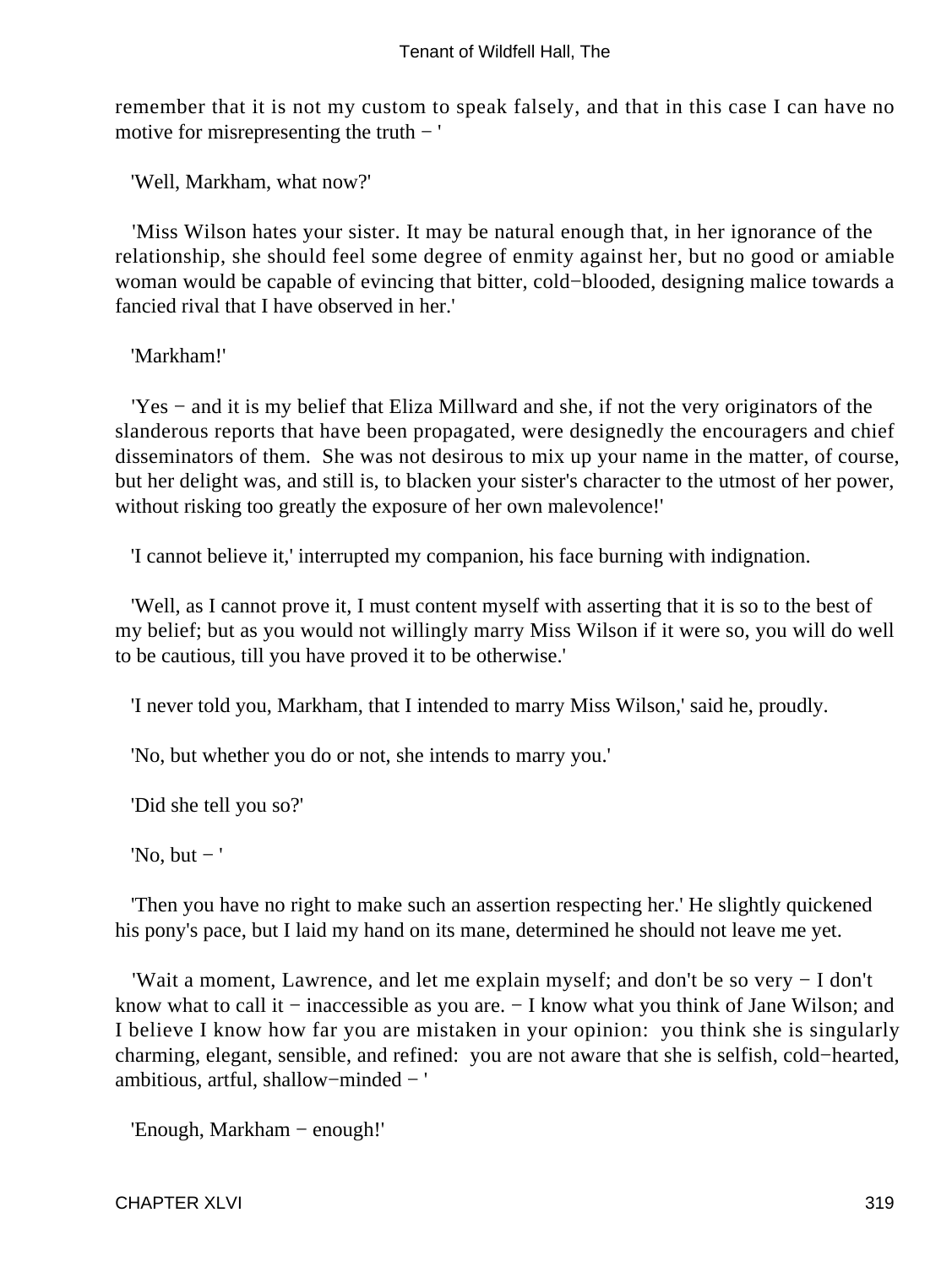'No; let me finish:− you don't know that, if you married her, your home would be rayless and comfortless; and it would break your heart at last to find yourself united to one so wholly incapable of sharing your tastes, feelings, and ideas − so utterly destitute of sensibility, good feeling, and true nobility of soul.'

'Have you done?' asked my companion quietly.

 'Yes; − I know you hate me for my impertinence, but I don't care if it only conduces to preserve you from that fatal mistake.'

 'Well!' returned he, with a rather wintry smile − 'I'm glad you have overcome or forgotten your own afflictions so far as to be able to study so deeply the affairs of others, and trouble your head so unnecessarily about the fancied or possible calamities of their future life.'

 We parted − somewhat coldly again: but still we did not cease to be friends; and my well−meant warning, though it might have been more judiciously delivered, as well as more thankfully received, was not wholly unproductive of the desired effect: his visit to the Wilsons was not repeated, and though, in our subsequent interviews, he never mentioned her name to me, nor I to him, − I have reason to believe he pondered my words in his mind, eagerly though covertly sought information respecting the fair lady from other quarters, secretly compared my character of her with what he had himself observed and what he heard from others, and finally came to the conclusion that, all things considered, she had much better remain Miss Wilson of Ryecote Farm than be transmuted into Mrs. Lawrence of Woodford Hall. I believe, too, that he soon learned to contemplate with secret amazement his former predilection, and to congratulate himself on the lucky escape he had made; but he never confessed it to me, or hinted one word of acknowledgment for the part I had had in his deliverance, but this was not surprising to any one that knew him as I did.

 As for Jane Wilson, she, of course, was disappointed and embittered by the sudden cold neglect and ultimate desertion of her former admirer. Had I done wrong to blight her cherished hopes? I think not; and certainly my conscience has never accused me, from that day to this, of any evil design in the matter.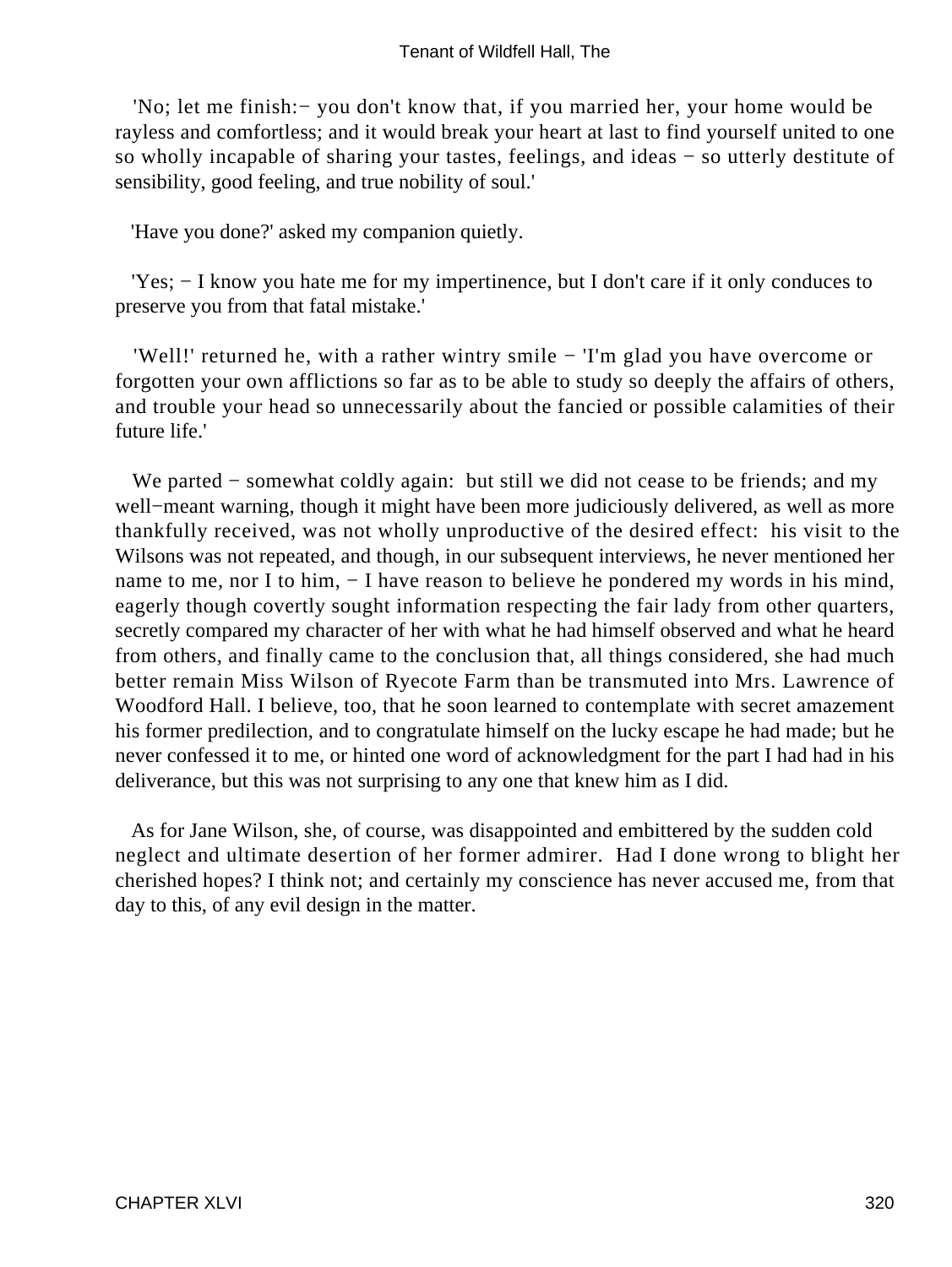# **[CHAPTER XLVII](#page-380-0)**

*O*ne morning, about the beginning of November, while I was inditing some business letters, shortly after breakfast, Eliza Millward came to call upon my sister. Rose had neither the discrimination nor the virulence to regard the little demon as I did, and they still preserved their former intimacy. At the moment of her arrival, however, there was no one in the room but Fergus and myself, my mother and sister being both of them absent, 'on household cares intent'; but I was not going to lay myself out for her amusement, whoever else might so incline: I merely honoured her with a careless salutation and a few words of course, and then went on with my writing, leaving my brother to be more polite if he chose. But she wanted to tease me.

 'What a pleasure it is to find you at home, Mr. Markham!' said she, with a disingenuously malicious smile. 'I so seldom see you now, for you never come to the vicarage. Papa, is quite offended, I can tell you,' she added playfully, looking into my face with an impertinent laugh, as she seated herself, half beside and half before my desk, off the corner of the table.

'I have had a good deal to do of late,' said I, without looking up from my letter.

 'Have you, indeed! Somebody said you had been strangely neglecting your business these last few months.'

 'Somebody said wrong, for, these last two months especially, I have been particularly plodding and diligent.'

 'Ah! well, there's nothing like active employment, I suppose, to console the afflicted; − and, excuse me, Mr. Markham, but you look so very far from well, and have been, by all accounts, so moody and thoughtful of late, − I could almost think you have some secret care preying on your spirits. Formerly,' said she timidly, 'I could have ventured to ask you what it was, and what I could do to comfort you: I dare not do it now.'

 'You're very kind, Miss Eliza. When I think you can do anything to comfort me, I'll make bold to tell you.'

'Pray do! − I suppose I mayn't guess what it is that troubles you?'

 'There's no necessity, for I'll tell you plainly. The thing that troubles me the most at present is a young lady sitting at my elbow, and preventing me from finishing my letter, and, thereafter, repairing to my daily business.'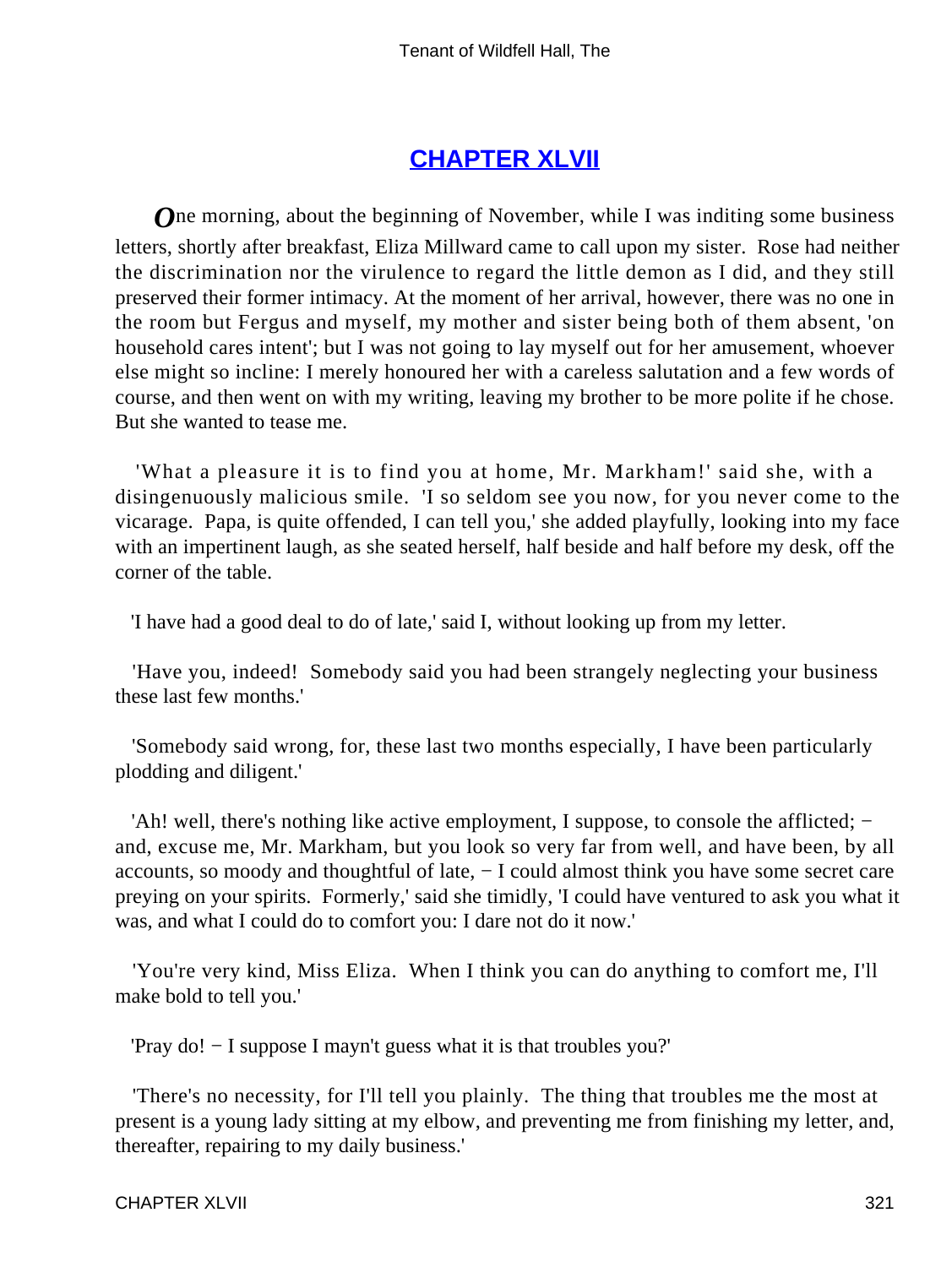Before she could reply to this ungallant speech, Rose entered the room; and Miss Eliza rising to greet her, they both seated themselves near the fire, where that idle lad Fergus was standing, leaning his shoulder against the corner of the chimney−piece, with his legs crossed and his hands in his breeches−pockets.

 'Now, Rose, I'll tell you a piece of news − I hope you have not heard it before: for good, bad, or indifferent, one always likes to be the first to tell. It's about that sad Mrs. Graham − '

 'Hush−sh−sh!' whispered Fergus, in a tone of solemn import. '«We never mention her; her name is never heard.»' And glancing up, I caught him with his eye askance on me, and his finger pointed to his forehead; then, winking at the young lady with a doleful shake of the head, be whispered − 'A monomania − but don't mention it − all right but that.'

 'I should be sorry to injure any one's feelings,' returned she, speaking below her breath. 'Another time, perhaps.'

 'Speak out, Miss Eliza!' said I, not deigning to notice the other's buffooneries: 'you needn't fear to say anything in my presence.'

 'Well,' answered she, 'perhaps you know already that Mrs. Graham's husband is not really dead, and that she had run away from him?' I started, and felt my face glow; but I bent it over my letter, and went on folding it up as she proceeded. 'But perhaps you did not know that she is now gone back to him again, and that a perfect reconciliation has taken place between them? Only think,' she continued, turning to the confounded Rose, 'what a fool the man must be!'

 'And who gave you this piece of intelligence, Miss Eliza?' said I, interrupting my sister's exclamations.

'I had it from a very authentic source.'

'From whom, may I ask?'

'From one of the servants at Woodford.'

 'Oh! I was not aware that you were on such intimate terms with Mr. Lawrence's household.'

 'It was not from the man himself that I heard it, but he told it in confidence to our maid Sarah, and Sarah told it to me.'

 'In confidence, I suppose? And you tell it in confidence to us? But I can tell you that it is but a lame story after all, and scarcely one−half of it true.'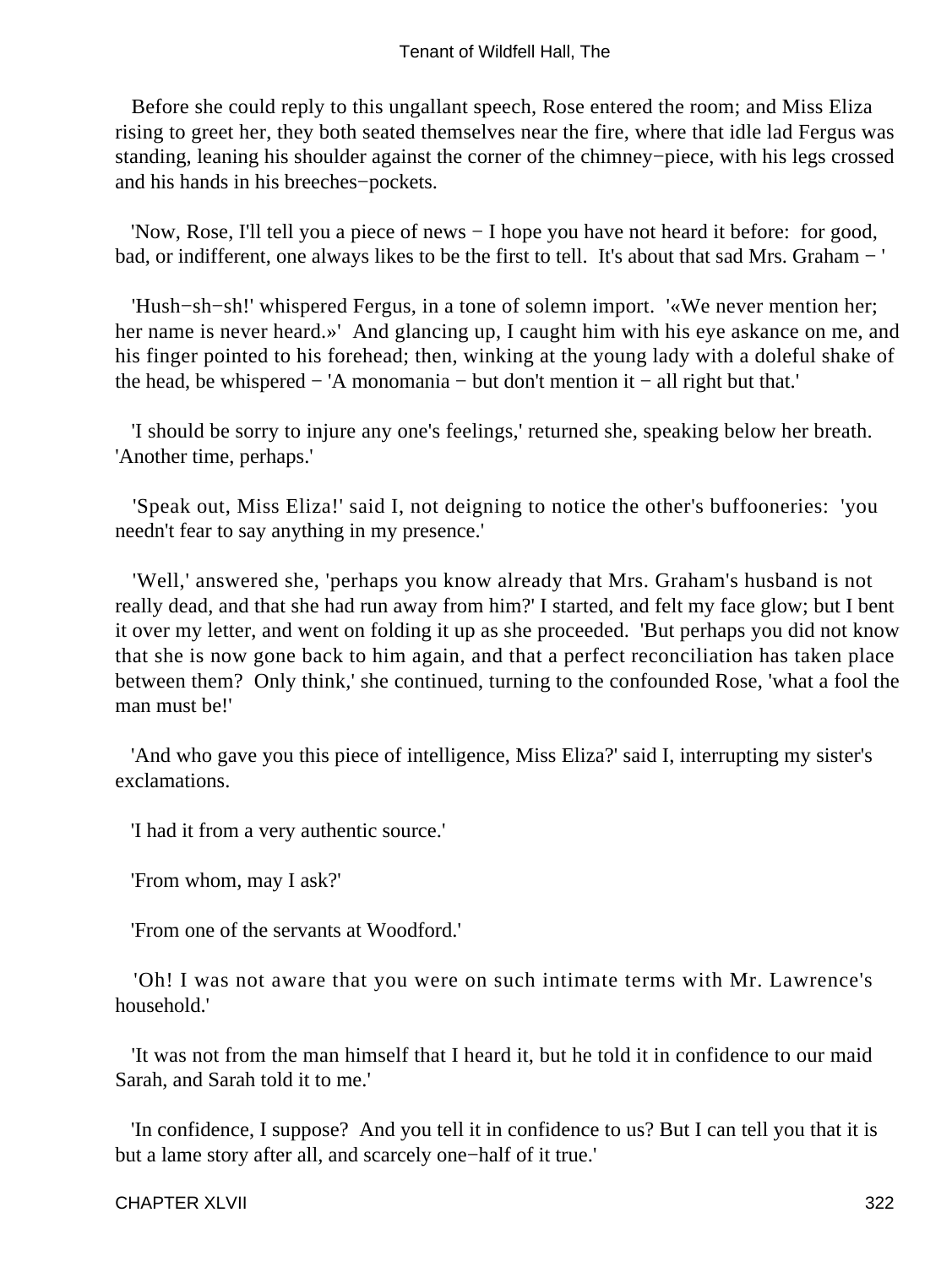While I spoke I completed the sealing and direction of my letters, with a somewhat unsteady hand, in spite of all my efforts to retain composure, and in spite of my firm conviction that the story was a lame one − that the supposed Mrs. Graham, most certainly, had not voluntarily gone back to her husband, or dreamt of a reconciliation. Most likely she was gone away, and the tale− bearing servant, not knowing what was become of her, had conjectured that such was the case, and our fair visitor had detailed it as a certainty, delighted with such an opportunity of tormenting me. But it was possible − barely possible − that some one might have betrayed her, and she had been taken away by force. Determined to know the worst, I hastily pocketed my two letters, and muttered something about being too late for the post, left the room, rushed into the yard, and vociferously called for my horse. No one being there, I dragged him out of the stable myself, strapped the saddle on to his back and the bridle on to his head, mounted, and speedily galloped away to Woodford. I found its owner pensively strolling in the grounds.

 'Is your sister gone?' were my first words as I grasped his hand, instead of the usual inquiry after his health.

'Yes, she's gone,' was his answer, so calmly spoken that my terror was at once removed.

 'I suppose I mayn't know where she is?' said I, as I dismounted, and relinquished my horse to the gardener, who, being the only servant within call, had been summoned by his master, from his employment of raking up the dead leaves on the lawn, to take him to the stables.

 My companion gravely took my arm, and leading me away to the garden, thus answered my question, − 'She is at Grassdale Manor, in −shire.'

'Where?' cried I, with a convulsive start.

'At Grassdale Manor.'

'How was it?' I gasped. 'Who betrayed her?'

'She went of her own accord.'

 'Impossible, Lawrence! She could not be so frantic!' exclaimed I, vehemently grasping his arm, as if to force him to unsay those hateful words.

 'She did,' persisted he in the same grave, collected manner as before; 'and not without reason,' he continued, gently disengaging himself from my grasp. 'Mr. Huntingdon is ill.'

'And so she went to nurse him?'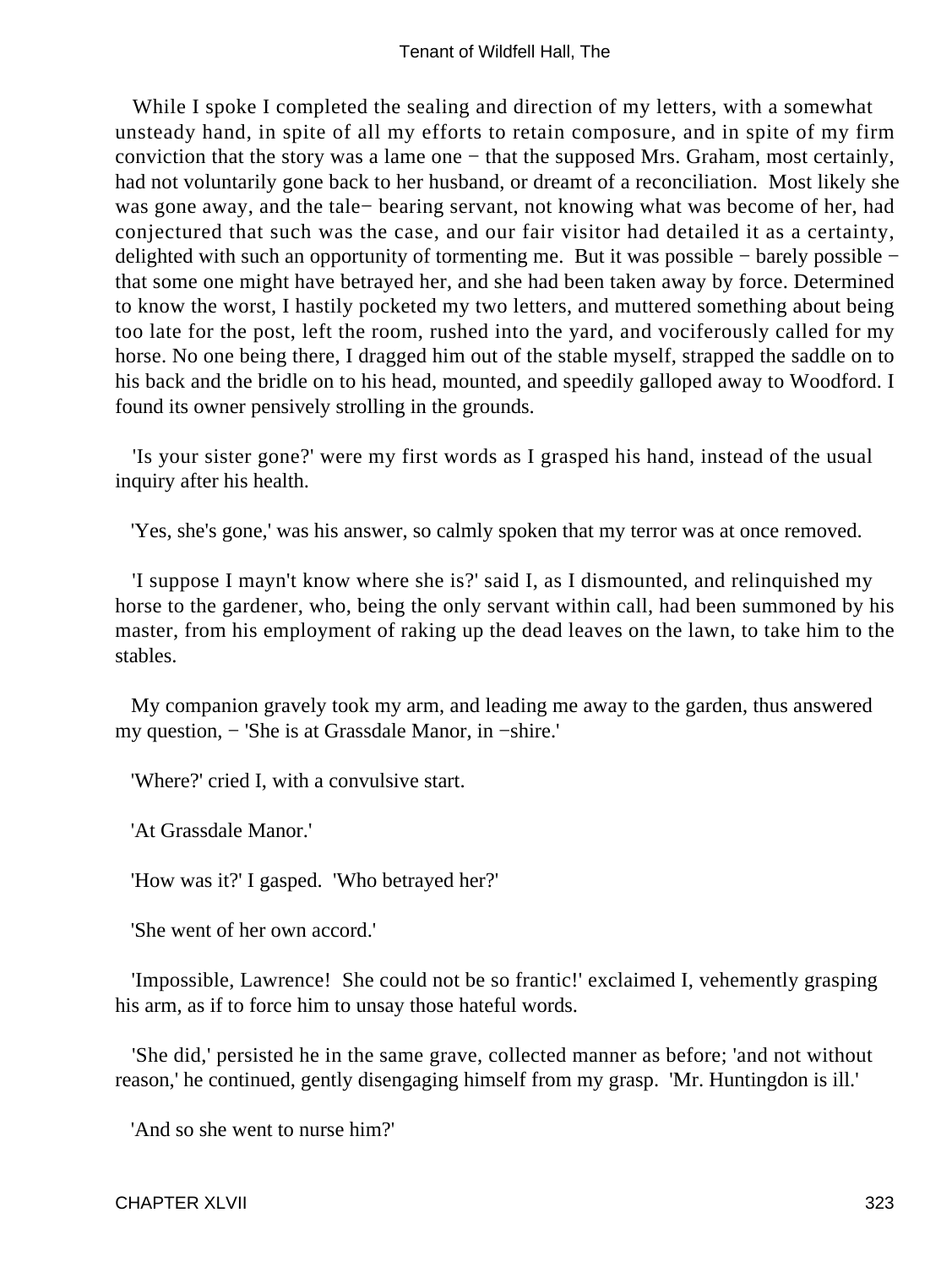'Yes.'

 'Fool!' I could not help exclaiming, and Lawrence looked up with a rather reproachful glance. 'Is he dying, then?'

'I think not, Markham.'

 'And how many more nurses has he? How many ladies are there besides to take care of him?'

'None; he was alone, or she would not have gone.'

'Oh, confound it! This is intolerable!'

'What is? That he should be alone?'

 I attempted no reply, for I was not sure that this circumstance did not partly conduce to my distraction. I therefore continued to pace the walk in silent anguish, with my hand pressed to my forehead; then suddenly pausing and turning to my companion, I impatiently exclaimed, 'Why did she take this infatuated step? What fiend persuaded her to it?'

'Nothing persuaded her but her own sense of duty.'

'Humbug!'

 'I was half inclined to say so myself, Markham, at first. I assure you it was not by my advice that she went, for I detest that man as fervently as you can do, − except, indeed, that his reformation would give me much greater pleasure than his death; but all I did was to inform her of the circumstance of his illness (the consequence of a fall from his horse in hunting), and to tell her that that unhappy person, Miss Myers, had left him some time ago.'

 'It was ill done! Now, when he finds the convenience of her presence, he will make all manner of lying speeches and false, fair promises for the future, and she will believe him, and then her condition will be ten times worse and ten times more irremediable than before.'

 'There does not appear to be much ground for such apprehensions at present,' said he, producing a letter from his pocket. 'From the account I received this morning, I should say −

 It was her writing! By an irresistible impulse I held out my hand, and the words, 'Let me see it,' involuntarily passed my lips. He was evidently reluctant to grant the request, but while he hesitated I snatched it from his hand. Recollecting myself, however, the minute after, I offered to restore it.

'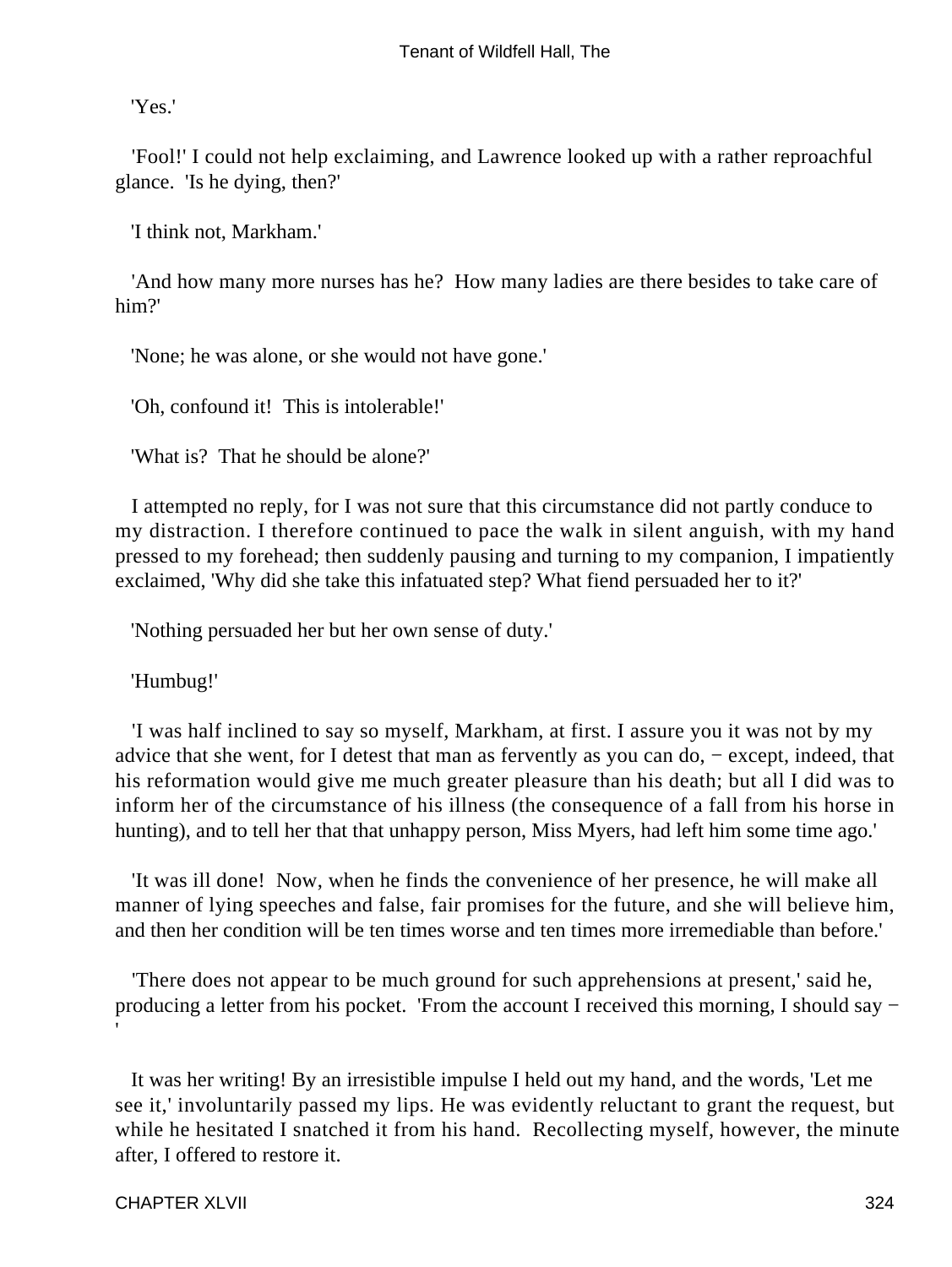'Here, take it,' said I, 'if you don't want me to read it.'

'No,' replied he, 'you may read it if you like.'

I read it, and so may you.

Grassdale, Nov. 4th.

Dear Frederick, – I know you will be anxious to hear from me, and I will tell you all I can. Mr. Huntingdon is very ill, but not dying, or in any immediate danger; and he is rather better at present than he was when I came. I found the house in sad confusion: Mrs. Greaves, Benson, every decent servant had left, and those that were come to supply their places were a negligent, disorderly set, to say no worse − I must change them again, if I stay. A professional nurse, a grim, hard old woman, had been hired to attend the wretched invalid. He suffers much, and has no fortitude to bear him through. The immediate injuries he sustained from the accident, however, were not very severe, and would, as the doctor says, have been but trifling to a man of temperate habits, but with him it is very different. On the night of my arrival, when I first entered his room, he was lying in a kind of half delirium. He did not notice me till I spoke, and then he mistook me for another.

'Is it you, Alice, come again?' he murmured. 'What did you leave me for?'

'It is I, Arthur − it is Helen, your wife,' I replied.

 'My wife!' said he, with a start. 'For heaven's sake, don't mention her − I have none. Devil take her,' he cried, a moment after, 'and you, too! What did you do it for?'

 I said no more; but observing that he kept gazing towards the foot of the bed, I went and sat there, placing the light so as to shine full upon me, for I thought he might be dying, and I wanted him to know me. For a long time he lay silently looking upon me, first with a vacant stare, then with a fixed gaze of strange growing intensity. At last he startled me by suddenly raising himself on his elbow and demanding in a horrified whisper, with his eyes still fixed upon me, 'Who is it?'

 'It is Helen Huntingdon,' said I, quietly rising at the same time, and removing to a less conspicuous position.

 'I must be going mad,' cried he, 'or something − delirious, perhaps; but leave me, whoever you are. I can't bear that white face, and those eyes. For God's sake go, and send me somebody else that doesn't look like that!'

 I went at once, and sent the hired nurse; but next morning I ventured to enter his chamber again, and, taking the nurse's place by his bedside, I watched him and waited on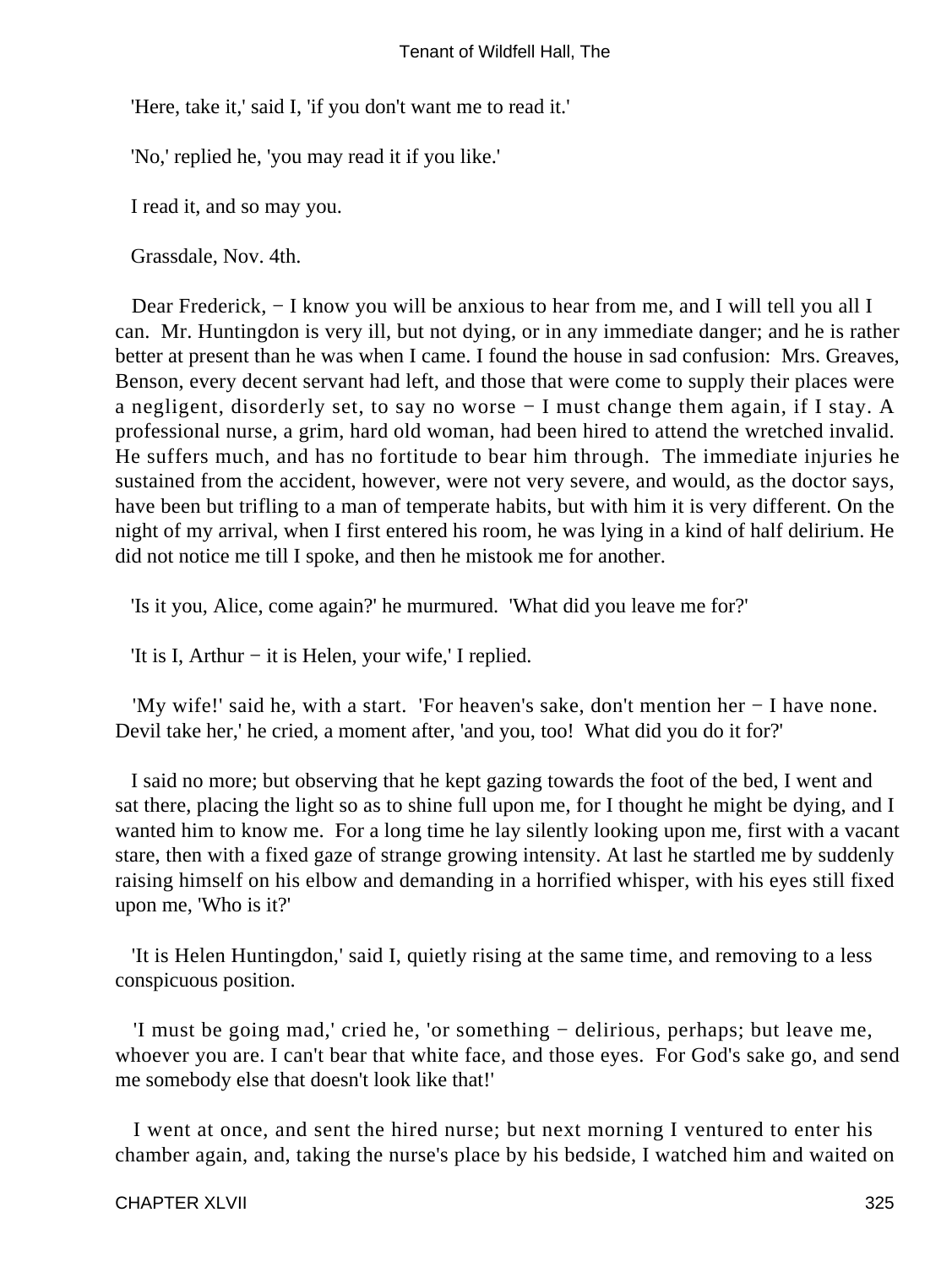him for several hours, showing myself as little as possible, and only speaking when necessary, and then not above my breath. At first he addressed me as the nurse, but, on my crossing the room to draw up the window− blinds, in obedience to his directions, he said, 'No, it isn't nurse; it's Alice. Stay with me, do! That old hag will be the death of me.'

 'I mean to stay with you,' said I. And after that he would call me Alice, or some other name almost equally repugnant to my feelings. I forced myself to endure it for a while, fearing a contradiction might disturb him too much; but when, having asked for a glass of water, while I held it to his lips, he murmured, 'Thanks, dearest!' I could not help distinctly observing, 'You would not say so if you knew me,' intending to follow that up with another declaration of my identity; but he merely muttered an incoherent reply, so I dropped it again, till some time after, when, as I was bathing his forehead and temples with vinegar and water to relieve the heat and pain in his head, he observed, after looking earnestly upon me for some minutes, 'I have such strange fancies − I can't get rid of them, and they won't let me rest; and the most singular and pertinacious of them all is your face and voice − they seem just like hers. I could swear at this moment that she was by my side.'

'She is,' said I.

 'That seems comfortable,' continued he, without noticing my words; 'and while you do it, the other fancies fade away − but this only strengthens. − Go on − go on, till it vanishes, too. I can't stand such a mania as this; it would kill me!'

'It never will vanish,' said I, distinctly, 'for it is the truth!'

 'The truth!' he cried, starting, as if an asp had stung him. 'You don't mean to say that you are really she?'

 'I do; but you needn't shrink away from me, as if I were your greatest enemy: I am come to take care of you, and do what none of them would do.'

 'For God's sake, don't torment me now!' cried he in pitiable agitation; and then he began to mutter bitter curses against me, or the evil fortune that had brought me there; while I put down the sponge and basin, and resumed my seat at the bed−side.

'Where are they?' said he: 'have they all left me − servants and all?'

 'There are servants within call if you want them; but you had better lie down now and be quiet: none of them could or would attend you as carefully as I shall do.'

 'I can't understand it at all,' said he, in bewildered perplexity. 'Was it a dream that − ' and he covered his eyes with his hands, as if trying to unravel the mystery.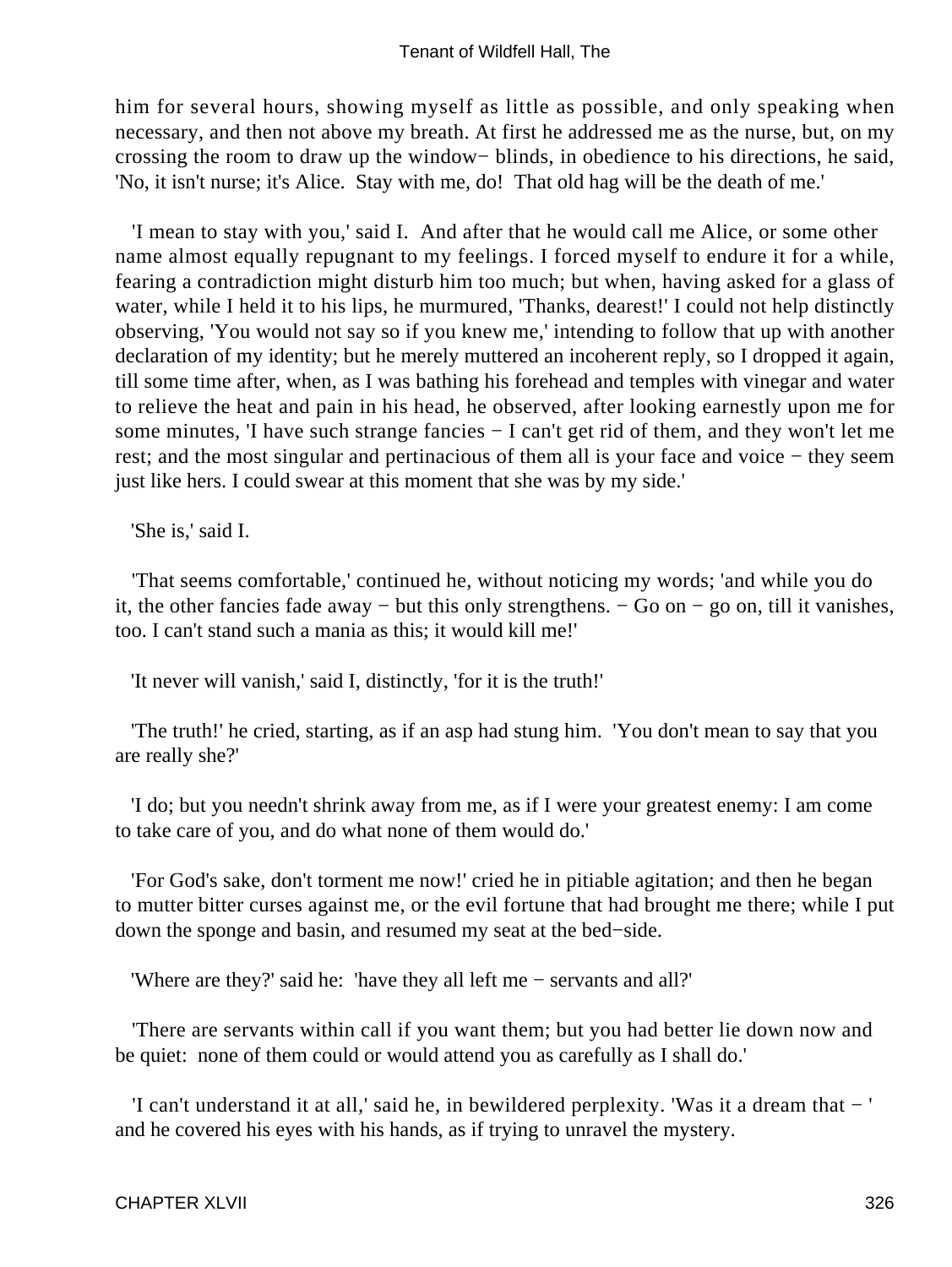'No, Arthur, it was not a dream, that your conduct was such as to oblige me to leave you; but I heard that you were ill and alone, and I am come back to nurse you. You need not fear to trust me tell me all your wants, and I will try to satisfy them. There is no one else to care for you; and I shall not upbraid you now.'

 'Oh! I see,' said he, with a bitter smile; 'it's an act of Christian charity, whereby you hope to gain a higher seat in heaven for yourself, and scoop a deeper pit in hell for me.'

 'No; I came to offer you that comfort and assistance your situation required; and if I could benefit your soul as well as your body, and awaken some sense of contrition and − '

 'Oh, yes; if you could overwhelm me with remorse and confusion of face, now's the time. What have you done with my son?'

'He is well, and you may see him some time, if you will compose yourself, but not now.'

'Where is he?'

'He is safe.'

'Is he here?'

 'Wherever he is, you will not see him till you have promised to leave him entirely under my care and protection, and to let me take him away whenever and wherever I please, if I should hereafter judge it necessary to remove him again. But we will talk of that to−morrow: you must be quiet now.'

'No, let me see him now, I promise, if it must be so.'

 $'No -'$ 

'I swear it, as God is in heaven! Now, then, let me see him.'

 'But I cannot trust your oaths and promises: I must have a written agreement, and you must sign it in presence of a witness: but not to−day − to−morrow.'

 'No, to−day; now,' persisted he: and he was in such a state of feverish excitement, and so bent upon the immediate gratification of his wish, that I thought it better to grant it at once, as I saw he would not rest till I did. But I was determined my son's interest should not be forgotten; and having clearly written out the promise I wished Mr. Huntingdon to give upon a slip of paper, I deliberately read it over to him, and made him sign it in the presence of Rachel. He begged I would not insist upon this: it was a useless exposure of my want of faith in his word to the servant. I told him I was sorry, but since he had forfeited my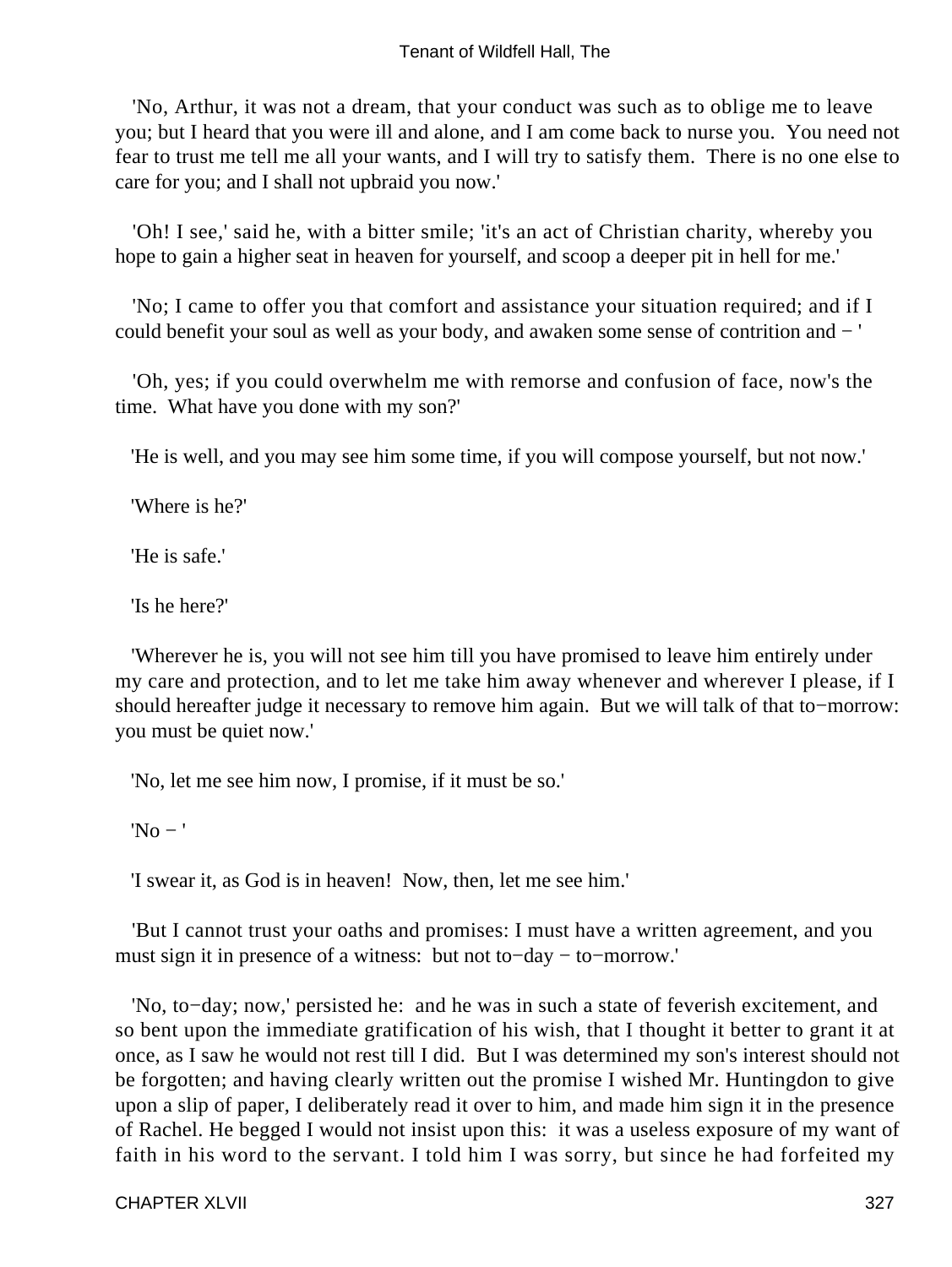confidence, he must take the consequence. He next pleaded inability to hold the pen. 'Then we must wait until you can hold it,' said I. Upon which he said he would try; but then he could not see to write. I placed my finger where the signature was to be, and told him he might write his name in the dark, if he only knew where to put it. But he had not power to form the letters. 'In that case, you must be too ill to see the child,' said I; and finding me inexorable, he at length managed to ratify the agreement; and I bade Rachel send the boy.

 All this may strike you as harsh, but I felt I must not lose my present advantage, and my son's future welfare should not be sacrificed to any mistaken tenderness for this man's feelings. Little Arthur had not forgotten his father, but thirteen months of absence, during which he had seldom been permitted to hear a word about him, or hardly to whisper his name, had rendered him somewhat shy; and when he was ushered into the darkened room where the sick man lay, so altered from his former self, with fiercely flushed face and wildly−gleaming eyes − he instinctively clung to me, and stood looking on his father with a countenance expressive of far more awe than pleasure.

 'Come here, Arthur,' said the latter, extending his hand towards him. The child went, and timidly touched that burning hand, but almost started in alarm, when his father suddenly clutched his arm and drew him nearer to his side.

'Do you know me?' asked Mr. Huntingdon, intently perusing his features.

'Yes.'

'Who am I?'

'Papa.'

'Are you glad to see me?'

'Yes.'

 'You're not!' replied the disappointed parent, relaxing his hold, and darting a vindictive glance at me.

 Arthur, thus released, crept back to me and put his hand in mine. His father swore I had made the child hate him, and abused and cursed me bitterly. The instant he began I sent our son out of the room; and when he paused to breathe, I calmly assured him that he was entirely mistaken; I had never once attempted to prejudice his child against him.

 'I did indeed desire him to forget you,' I said, 'and especially to forget the lessons you taught him; and for that cause, and to lessen the danger of discovery, I own I have generally discouraged his inclination to talk about you; but no one can blame me for that, I think.'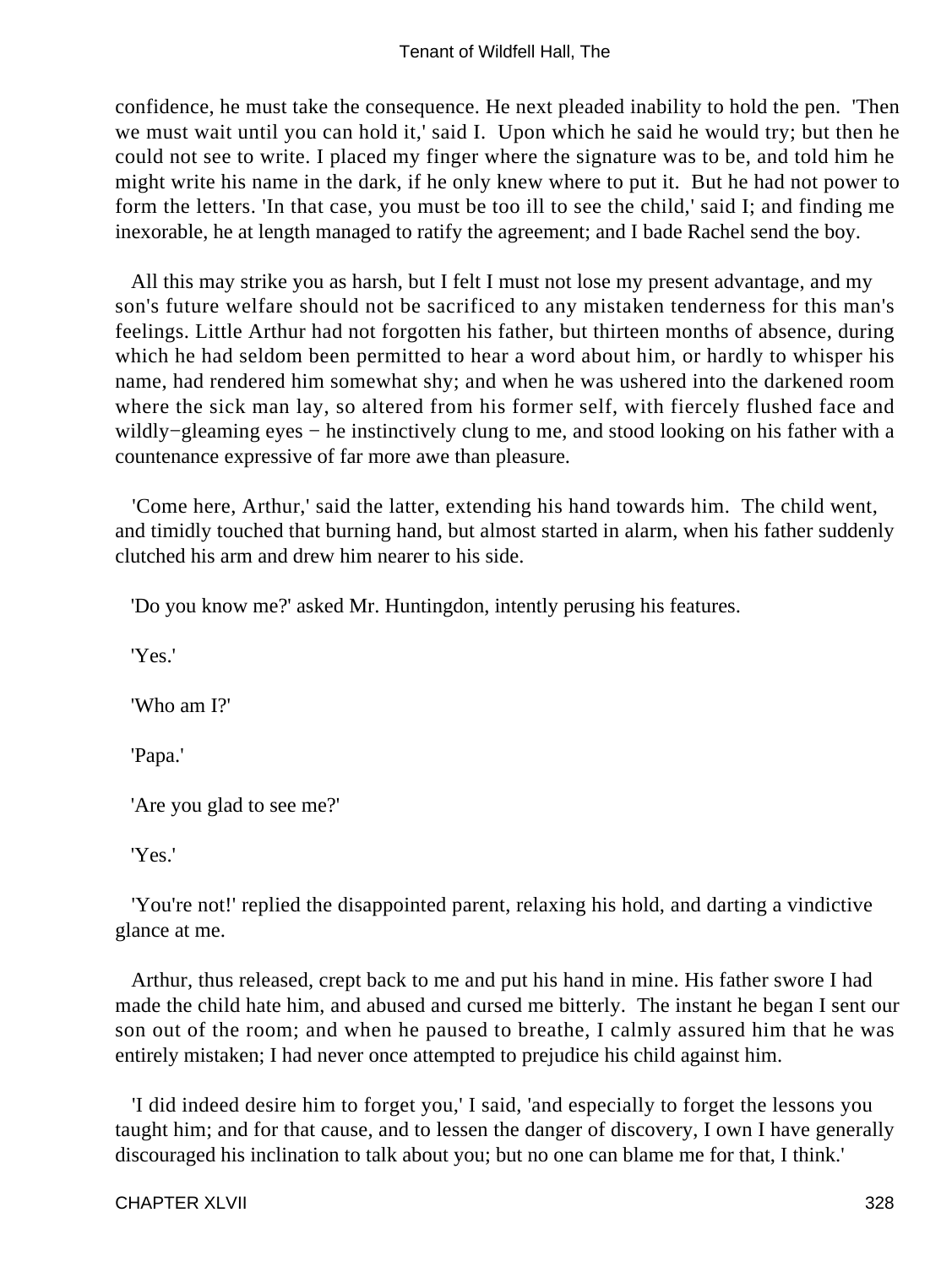The invalid only replied by groaning aloud, and rolling his head on a pillow in a paroxysm of impatience.

 'I am in hell, already!' cried he. 'This cursed thirst is burning my heart to ashes! Will nobody −?'

 Before he could finish the sentence I had poured out a glass of some acidulated, cooling drink that was on the table, and brought it to him. He drank it greedily, but muttered, as I took away the glass, − 'I suppose you're heaping coals of fire on my head, you think?'

Not noticing this speech, I asked if there was anything else I could do for him.

 'Yes; I'll give you another opportunity of showing your Christian magnanimity,' sneered he: 'set my pillow straight, and these confounded bed−clothes.' I did so. 'There: now get me another glass of that slop.' I complied. 'This is delightful, isn't it?' said he with a malicious grin, as I held it to his lips; 'you never hoped for such a glorious opportunity?'

 'Now, shall I stay with you?' said I, as I replaced the glass on the table: 'or will you be more quiet if I go and send the nurse?'

 'Oh, yes, you're wondrous gentle and obliging! But you've driven me mad with it all!' responded he, with an impatient toss.

 'I'll leave you, then,' said I; and I withdrew, and did not trouble him with my presence again that day, except for a minute or two at a time, just to see how he was and what he wanted.

 Next morning the doctor ordered him to be bled; and after that he was more subdued and tranquil. I passed half the day in his room at different intervals. My presence did not appear to agitate or irritate him as before, and he accepted my services quietly, without any bitter remarks: indeed, he scarcely spoke at all, except to make known his wants, and hardly then. But on the morrow, that is to say, in proportion as he recovered from the state of exhaustion and stupefaction, his ill−nature appeared to revive.

 'Oh, this sweet revenge!' cried he, when I had been doing all I could to make him comfortable and to remedy the carelessness of his nurse. 'And you can enjoy it with such a quiet conscience too, because it's all in the way of duty.'

 'It is well for me that I am doing my duty,' said I, with a bitterness I could not repress, 'for it is the only comfort I have; and the satisfaction of my own conscience, it seems, is the only reward I need look for!'

He looked rather surprised at the earnestness of my manner.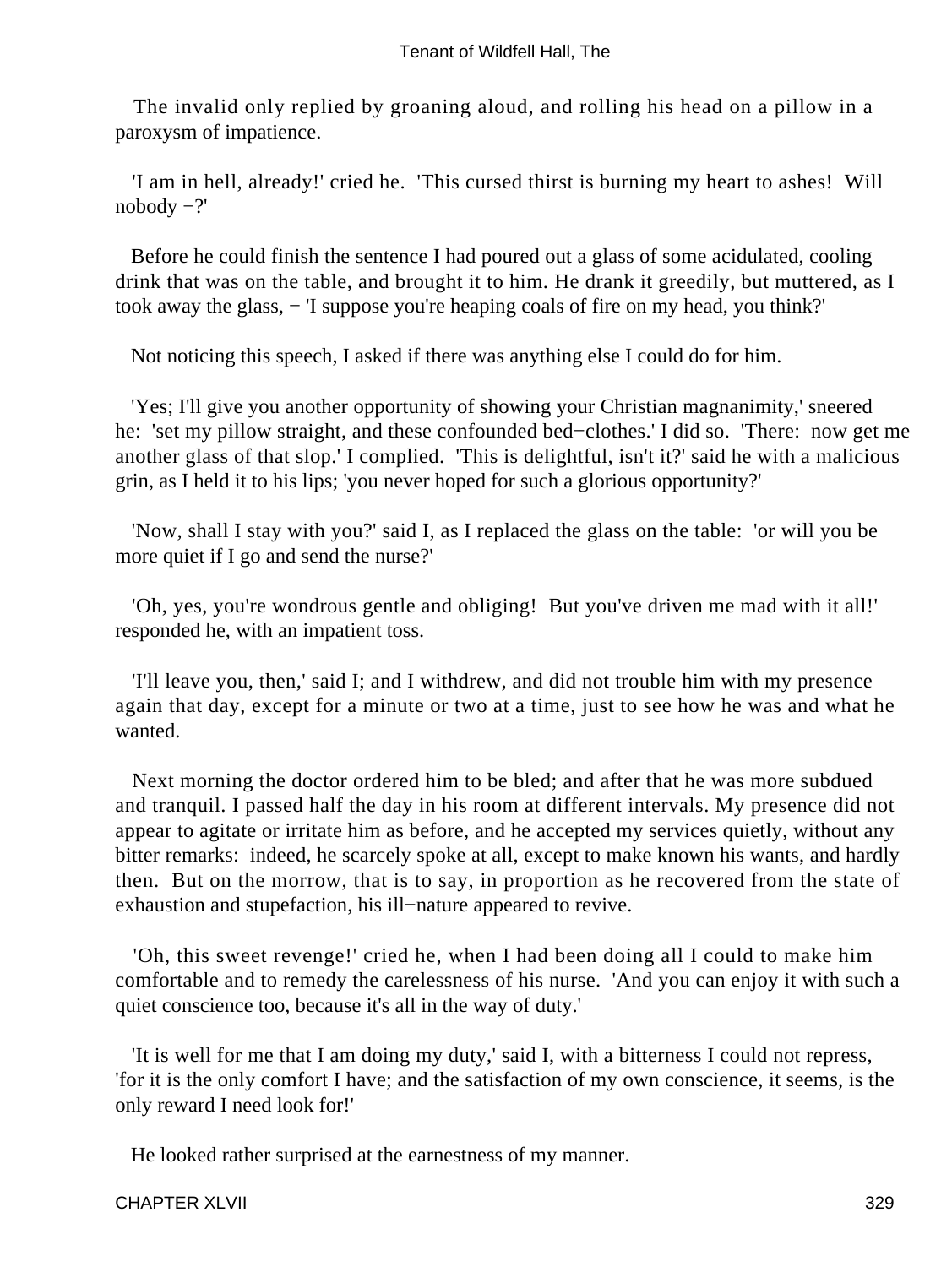'What reward did you look for?' he asked.

 'You will think me a liar if I tell you; but I did hope to benefit you: as well to better your mind as to alleviate your present sufferings; but it appears I am to do neither; your own bad spirit will not let me. As far as you are concerned, I have sacrificed my own feelings, and all the little earthly comfort that was left me, to no purpose; and every little thing I do for you is ascribed to self−righteous malice and refined revenge!'

 'It's all very fine, I daresay,' said he, eyeing me with stupid amazement; 'and of course I ought to be melted to tears of penitence and admiration at the sight of so much generosity and superhuman goodness; but you see I can't manage it. However, pray do me all the good you can, if you do really find any pleasure in it; for you perceive I am almost as miserable just now as you need wish to see me. Since you came, I confess, I have had better attendance than before, for these wretches neglected me shamefully, and all my old friends seem to have fairly forsaken me. I've had a dreadful time of it, I assure you: I sometimes thought I should have died: do you think there's any chance?'

 'There's always a chance of death; and it is always well to live with such a chance in view.'

 'Yes, yes! but do you think there's any likelihood that this illness will have a fatal termination?'

'I cannot tell; but, supposing it should, how are you prepared to meet the event?'

 'Why, the doctor told me I wasn't to think about it, for I was sure to get better if I stuck to his regimen and prescriptions.'

 'I hope you may, Arthur; but neither the doctor nor I can speak with certainty in such a case; there is internal injury, and it is difficult to know to what extent.'

'There now! you want to scare me to death.'

 'No; but I don't want to lull you to false security. If a consciousness of the uncertainty of life can dispose you to serious and useful thoughts, I would not deprive you of the benefit of such reflections, whether you do eventually recover or not. Does the idea of death appal you very much?'

'It's just the only thing I can't bear to think of; so if you've any − '

 'But it must come some time,' interrupted I, 'and if it be years hence, it will as certainly overtake you as if it came to−day, − and no doubt be as unwelcome then as now, unless you − '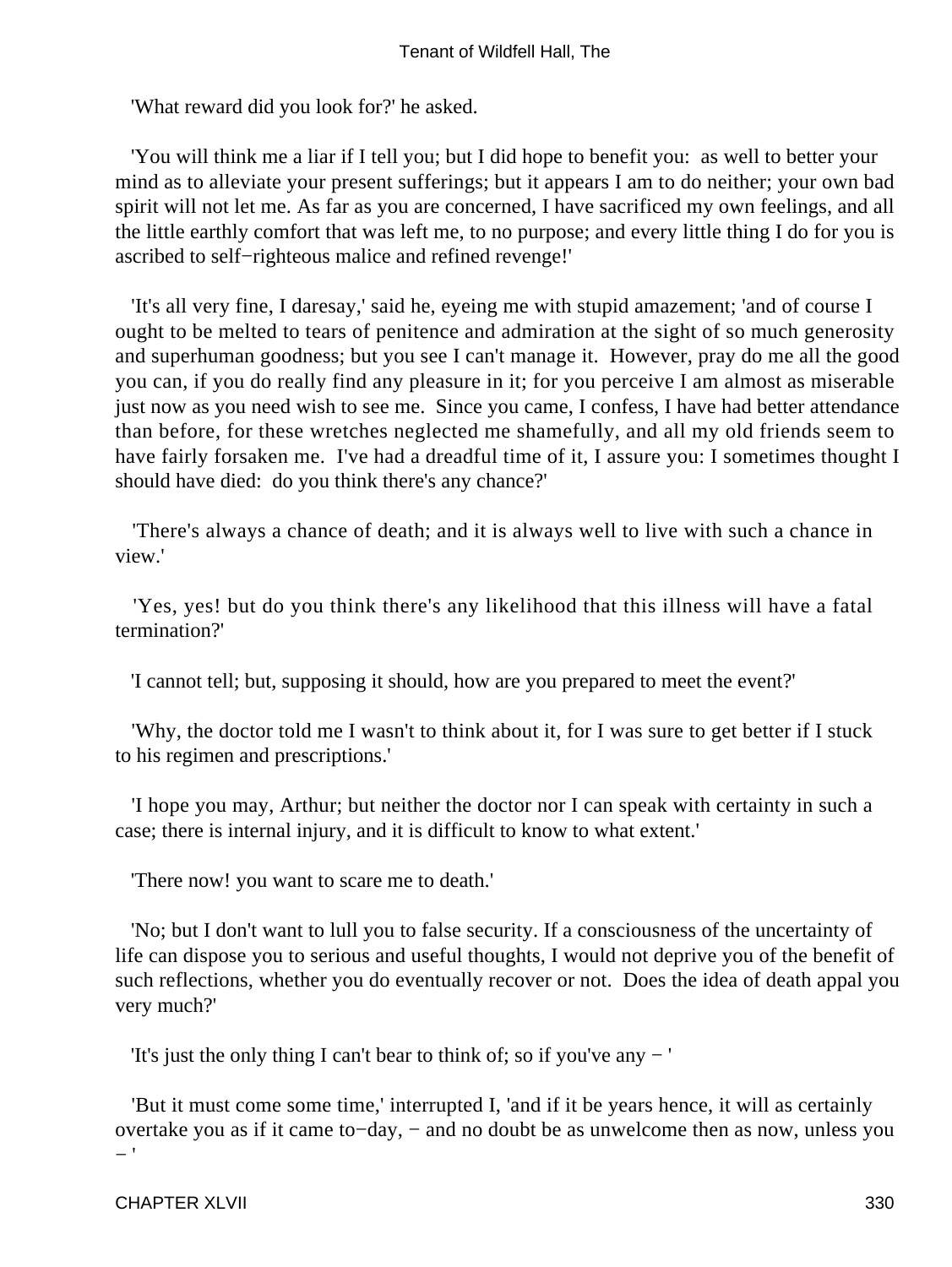'Oh, hang it! don't torment me with your preachments now, unless you want to kill me outright. I can't stand it, I tell you. I've sufferings enough without that. If you think there's danger, save me from it; and then, in gratitude, I'll hear whatever you like to say.'

 I accordingly dropped the unwelcome topic. And now, Frederick, I think I may bring my letter to a close. From these details you may form your own judgment of the state of my patient, and of my own position and future prospects. Let me hear from you soon, and I will write again to tell you how we get on; but now that my presence is tolerated, and even required, in the sick−room, I shall have but little time to spare between my husband and my son, – for I must not entirely neglect the latter: it would not do to keep him always with Rachel, and I dare not leave him for a moment with any of the other servants, or suffer him to be alone, lest he should meet them. If his father get worse, I shall ask Esther Hargrave to take charge of him for a time, till I have reorganised the household at least; but I greatly prefer keeping him under my own eye.

 I find myself in rather a singular position: I am exerting my utmost endeavours to promote the recovery and reformation of my husband, and if I succeed, what shall I do? My duty, of course, − but how? No matter; I can perform the task that is before me now, and God will give me strength to do whatever He requires hereafter. Good−by, dear Frederick.

### **HELEN HUNTINGDON.**

'What do you think of it?' said Lawrence, as I silently refolded the letter.

 'It seems to me,' returned I, 'that she is casting her pearls before swine. May they be satisfied with trampling them under their feet, and not turn again and rend her! But I shall say no more against her: I see that she was actuated by the best and noblest motives in what she has done; and if the act is not a wise one, may heaven protect her from its consequences! May I keep this letter, Lawrence? – you see she has never once mentioned me throughout – or made the most distant allusion to me; therefore, there can be no impropriety or harm in it.'

'And, therefore, why should you wish to keep it?'

 'Were not these characters written by her hand? and were not these words conceived in her mind, and many of them spoken by her lips?'

 'Well,' said he. And so I kept it; otherwise, Halford, you could never have become so thoroughly acquainted with its contents.

 'And when you write,' said I, 'will you have the goodness to ask her if I may be permitted to enlighten my mother and sister on her real history and circumstance, just so far as is necessary to make the neighbourhood sensible of the shameful injustice they have done her? I want no tender messages, but just ask her that, and tell her it is the greatest favour she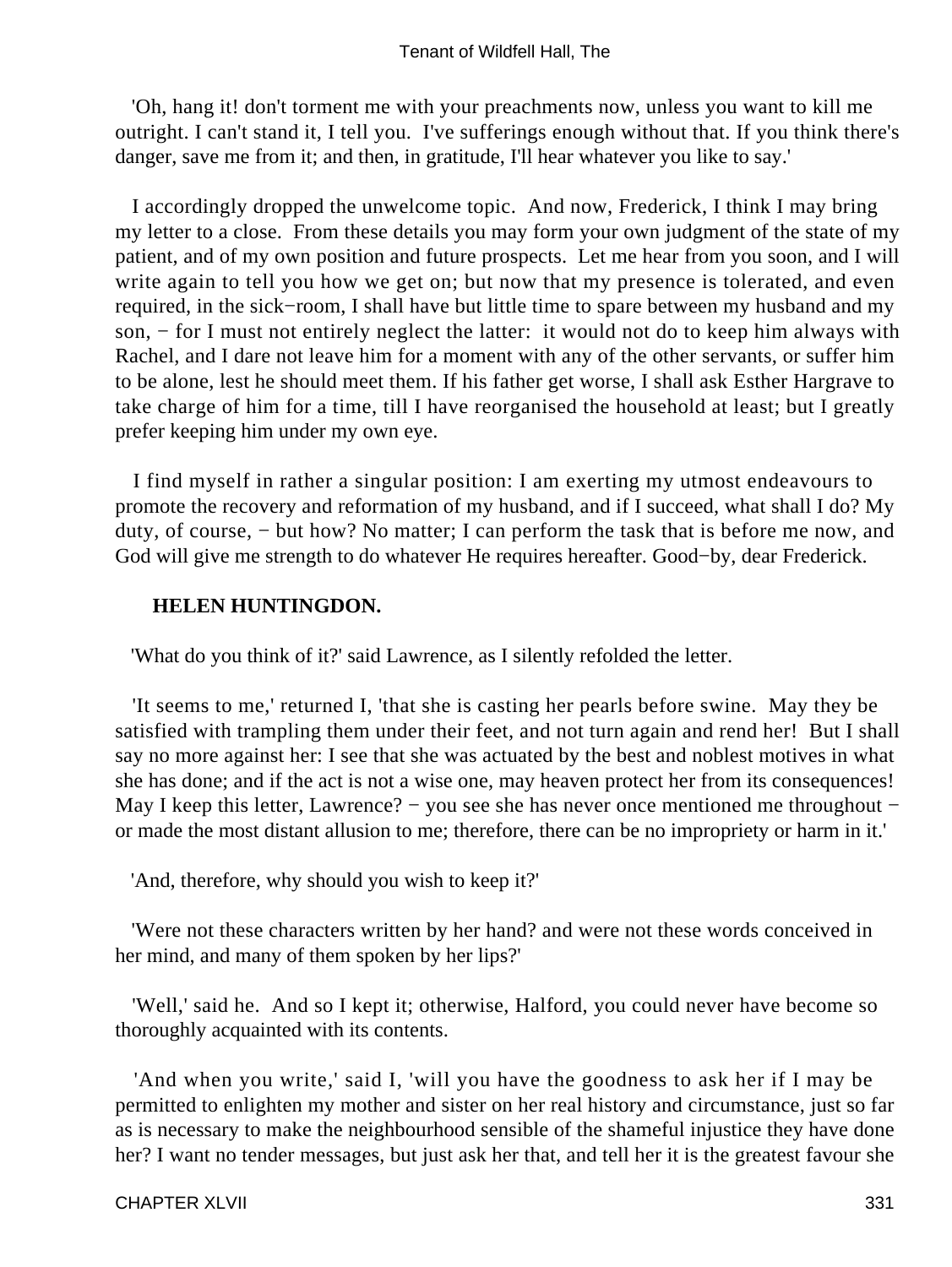could do me; and tell her − no, nothing more. You see I know the address, and I might write to her myself, but I am so virtuous as to refrain.'

'Well, I'll do this for you, Markham.'

'And as soon as you receive an answer, you'll let me know?'

'If all be well, I'll come myself and tell you immediately.'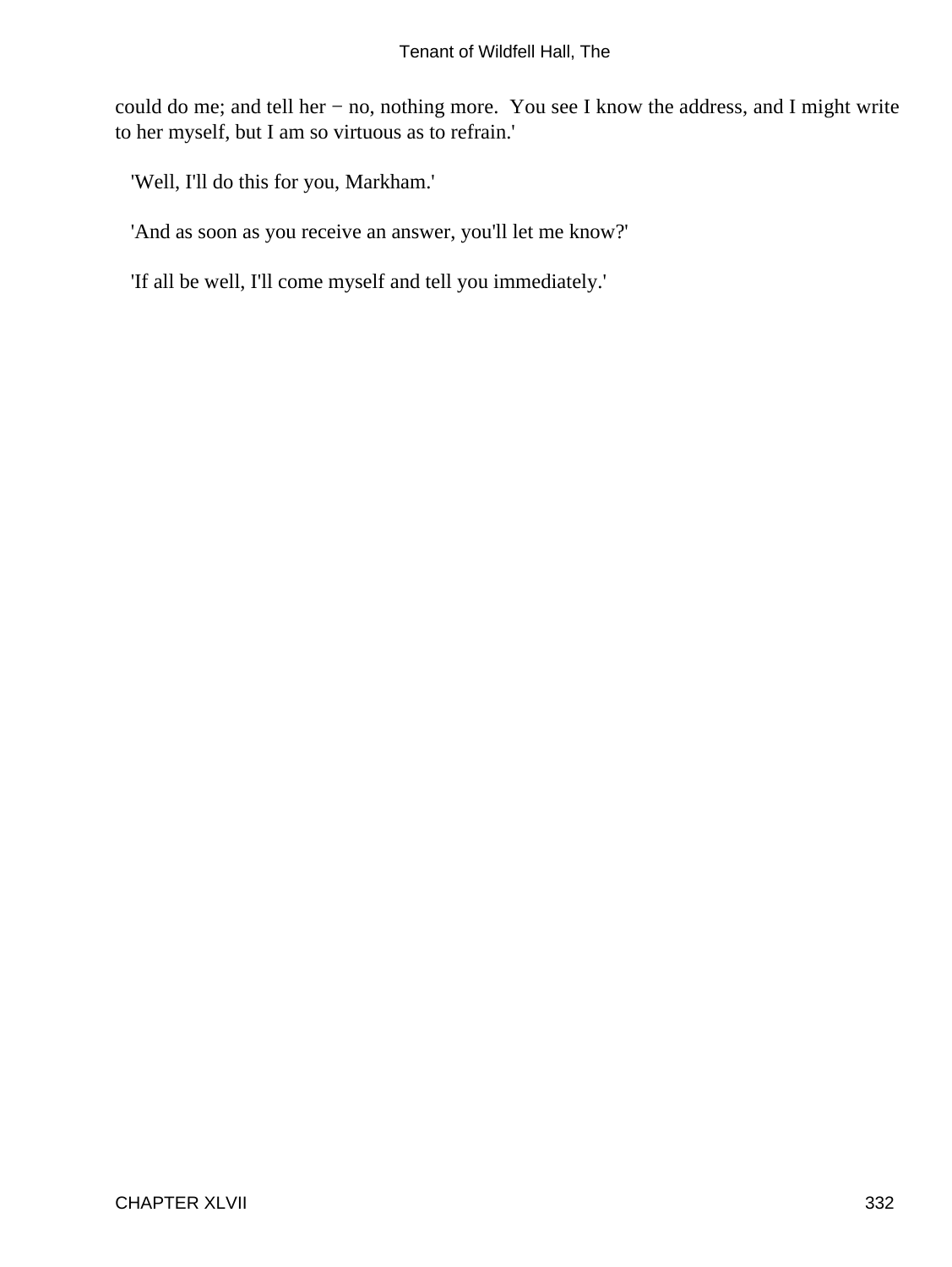## **[CHAPTER XLVIII](#page-380-0)**

*F*ive or six days after this Mr. Lawrence paid us the honour of a call; and when he and I were alone together − which I contrived as soon as possible by bringing him out to look at my cornstacks − he showed me another letter from his sister. This one he was quite willing to submit to my longing gaze; he thought, I suppose, it would do me good. The only answer it gave to my message was this:−

 'Mr. Markham is at liberty to make such revelations concerning me as he judges necessary. He will know that I should wish but little to be said on the subject. I hope he is well; but tell him he must not think of me.'

 I can give you a few extracts from the rest of the letter, for I was permitted to keep this also − perhaps, as an antidote to all pernicious hopes and fancies.

\* \* \* \* \*

 He is decidedly better, but very low from the depressing effects of his severe illness and the strict regimen he is obliged to observe − so opposite to all his previous habits. It is deplorable to see how completely his past life has degenerated his once noble constitution, and vitiated the whole system of his organization. But the doctor says he may now be considered out of danger, if he will only continue to observe the necessary restrictions. Some stimulating cordials he must have, but they should be judiciously diluted and sparingly used; and I find it very difficult to keep him to this. At first, his extreme dread of death rendered the task an easy one; but in proportion as he feels his acute suffering abating, and sees the danger receding, the more intractable he becomes. Now, also, his appetite for food is beginning to return; and here, too, his long habits of self−indulgence are greatly against him. I watch and restrain him as well as I can, and often get bitterly abused for my rigid severity; and sometimes he contrives to elude my vigilance, and sometimes acts in opposition to my will. But he is now so completely reconciled to my attendance in general that he is never satisfied when I am not by his side. I am obliged to be a little stiff with him sometimes, or he would make a complete slave of me; and I know it would be unpardonable weakness to give up all other interests for him. I have the servants to overlook, and my little Arthur to attend to, – and my own health too, all of which would be entirely neglected were I to satisfy his exorbitant demands. I do not generally sit up at night, for I think the nurse who has made it her business is better qualified for such undertakings than I am; − but still, an unbroken night's rest is what I but seldom enjoy, and never can venture to reckon upon; for my patient makes no scruple of calling me up at an hour when his wants or his fancies require my presence. But he is manifestly afraid of my displeasure; and if at one time he tries my patience by his unreasonable exactions, and fretful complaints and reproaches, at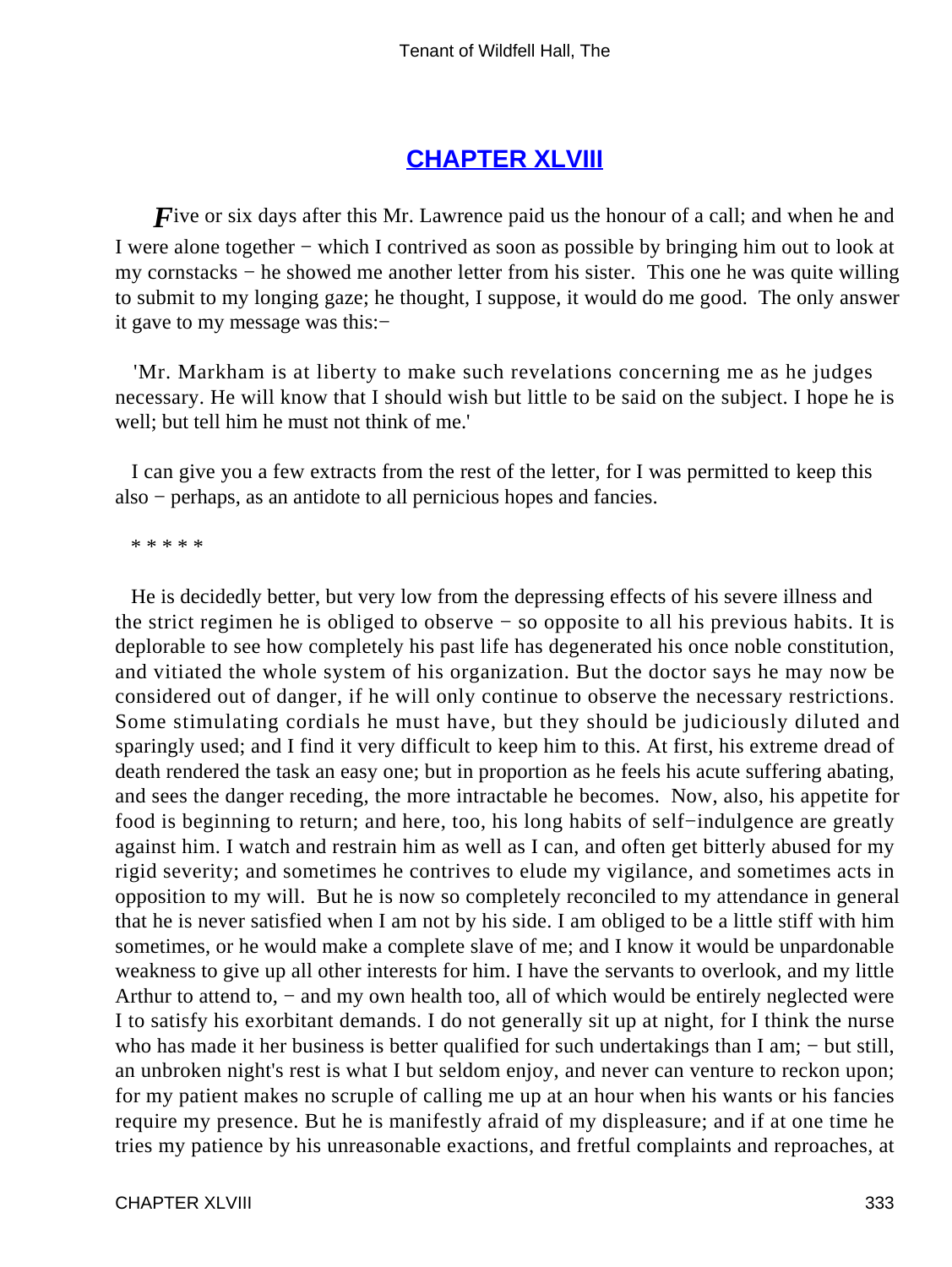another he depresses me by his abject submission and deprecatory self−abasement when he fears he has gone too far. But all this I can readily pardon; I know it is chiefly the result of his enfeebled frame and disordered nerves. What annoys me the most, is his occasional attempts at affectionate fondness that I can neither credit nor return; not that I hate him: his sufferings and my own laborious care have given him some claim to my regard − to my affection even, if he would only be quiet and sincere, and content to let things remain as they are; but the more he tries to conciliate me, the more I shrink from him and from the future.

 'Helen, what do you mean to do when I get well?' he asked this morning. 'Will you run away again?'

'It entirely depends upon your own conduct.'

'Oh, I'll be very good.'

 'But if I find it necessary to leave you, Arthur, I shall not «run away»: you know I have your own promise that I may go whenever I please, and take my son with me.'

 'Oh, but you shall have no cause.' And then followed a variety of professions, which I rather coldly checked.

'Will you not forgive me, then?' said he.

 'Yes, − I have forgiven you: but I know you cannot love me as you once did − and I should be very sorry if you were to, for I could not pretend to return it: so let us drop the subject, and never recur to it again. By what I have done for you, you may judge of what I will do – if it be not incompatible with the higher duty I owe to my son (higher, because he never forfeited his claims, and because I hope to do more good to him than I can ever do to you); and if you wish me to feel kindly towards you, it is deeds not words which must purchase my affection and esteem.'

 His sole reply to this was a slight grimace, and a scarcely perceptible shrug. Alas, unhappy man! words, with him, are so much cheaper than deeds; it was as if I had said, 'Pounds, not pence, must buy the article you want.' And then he sighed a querulous, self−commiserating sigh, as if in pure regret that he, the loved and courted of so many worshippers, should be now abandoned to the mercy of a harsh, exacting, cold−hearted woman like that, and even glad of what kindness she chose to bestow.

 'It's a pity, isn't it?' said I; and whether I rightly divined his musings or not, the observation chimed in with his thoughts, for he answered − 'It can't be helped,' with a rueful smile at my penetration.

\* \* \* \* \*

CHAPTER XLVIII 334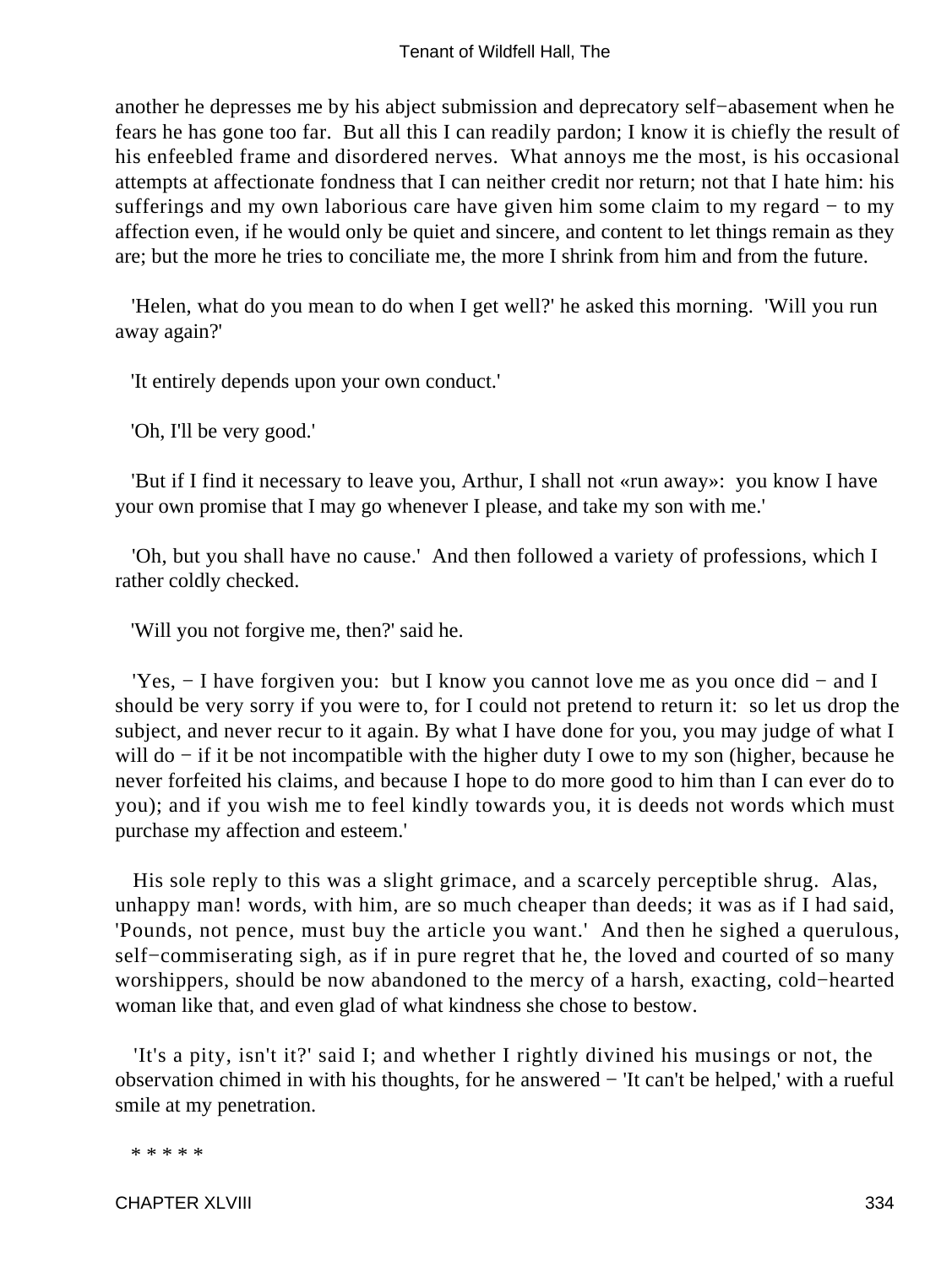I have I seen Esther Hargrave twice. She is a charming creature, but her blithe spirit is almost broken, and her sweet temper almost spoiled, by the still unremitting persecutions of her mother in behalf of her rejected suitor – not violent, but wearisome and unremitting like a continual dropping. The unnatural parent seems determined to make her daughter's life a burden, if she will not yield to her desires.

 'Mamma does all she can,' said she, 'to make me feel myself a burden and incumbrance to the family, and the most ungrateful, selfish, and undutiful daughter that ever was born; and Walter, too, is as stern and cold and haughty as if he hated me outright. I believe I should have yielded at once if I had known, from the beginning, how much resistance would have cost me; but now, for very obstinacy's sake, I will stand out!'

 'A bad motive for a good resolve,' I answered. 'But, however, I know you have better motives, really, for your perseverance: and I counsel you to keep them still in view.'

 'Trust me I will. I threaten mamma sometimes that I'll run away, and disgrace the family by earning my own livelihood, if she torments me any more; and then that frightens her a little. But I will do it, in good earnest, if they don't mind.'

'Be quiet and patient a while,' said I, 'and better times will come.'

 Poor girl! I wish somebody that was worthy to possess her would come and take her away − don't you, Frederick?

\* \* \* \* \*

 If the perusal of this letter filled me with dismay for Helen's future life and mine, there was one great source of consolation: it was now in my power to clear her name from every foul aspersion. The Millwards and the Wilsons should see with their own eyes the bright sun bursting from the cloud − and they should be scorched and dazzled by its beams; − and my own friends too should see it − they whose suspicions had been such gall and wormwood to my soul. To effect this I had only to drop the seed into the ground, and it would soon become a stately, branching herb: a few words to my mother and sister, I knew, would suffice to spread the news throughout the whole neighbourhood, without any further exertion on my part.

 Rose was delighted; and as soon as I had told her all I thought proper − which was all I affected to know − she flew with alacrity to put on her bonnet and shawl, and hasten to carry the glad tidings to the Millwards and Wilsons − glad tidings, I suspect, to none but herself and Mary Millward − that steady, sensible girl, whose sterling worth had been so quickly perceived and duly valued by the supposed Mrs. Graham, in spite of her plain outside; and who, on her part, had been better able to see and appreciate that lady's true character and qualities than the brightest genius among them.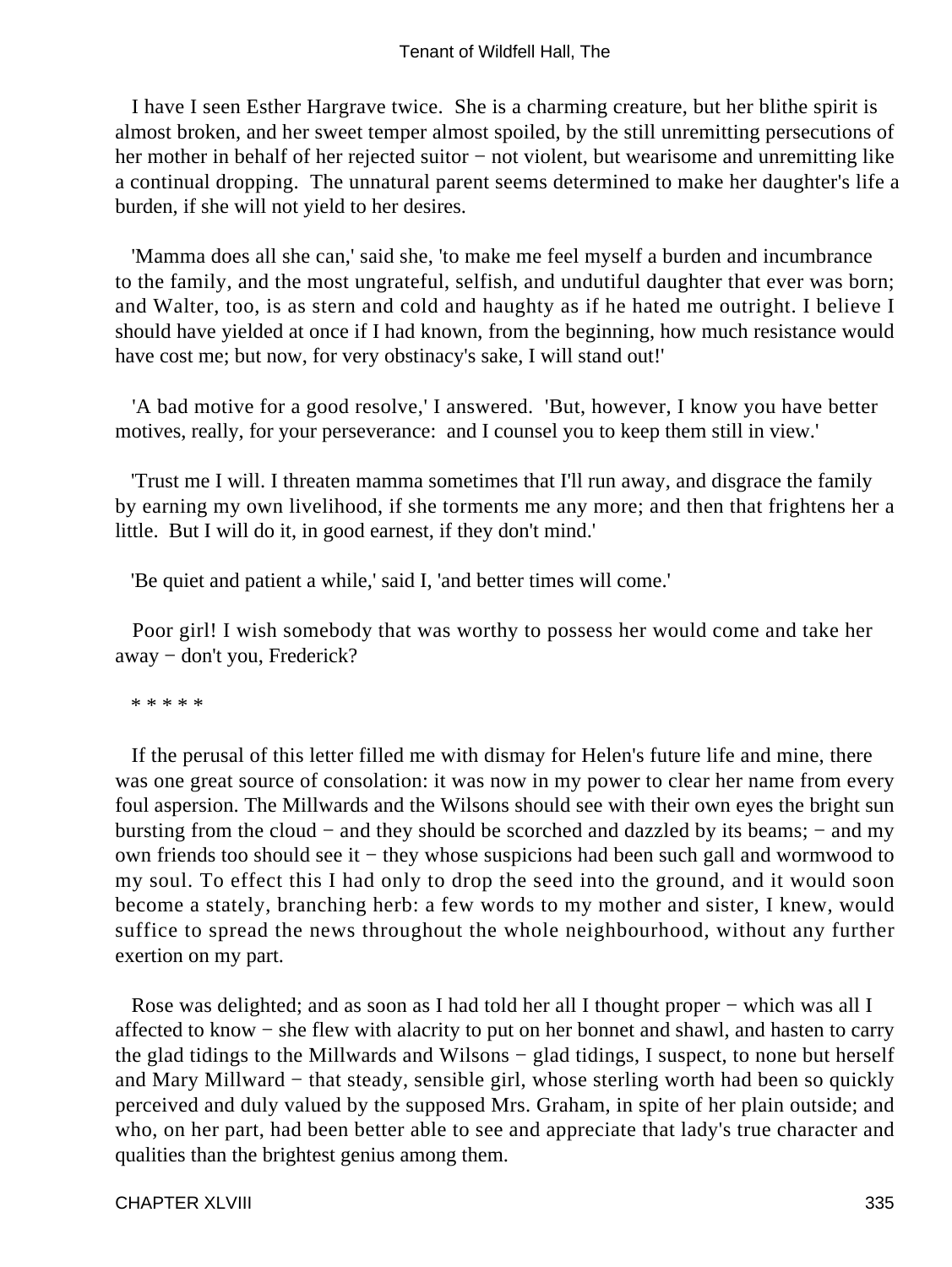As I may never have occasion to mention her again, I may as well tell you here that she was at this time privately engaged to Richard Wilson − a secret, I believe, to every one but themselves. That worthy student was now at Cambridge, where his most exemplary conduct and his diligent perseverance in the pursuit of learning carried him safely through, and eventually brought him with hard− earned honours, and an untarnished reputation, to the close of his collegiate career. In due time he became Mr. Millward's first and only curate − for that gentleman's declining years forced him at last to acknowledge that the duties of his extensive parish were a little too much for those vaunted energies which he was wont to boast over his younger and less active brethren of the cloth. This was what the patient, faithful lovers had privately planned and quietly waited for years ago; and in due time they were united, to the astonishment of the little world they lived in, that had long since declared them both born to single blessedness; affirming it impossible that the pale, retiring bookworm should ever summon courage to seek a wife, or be able to obtain one if he did, and equally impossible that the plain−looking, plain−dealing, unattractive, unconciliating Miss Millward should ever find a husband.

 They still continued to live at the vicarage, the lady dividing her time between her father, her husband, and their poor parishioners, – and subsequently her rising family; and now that the Reverend Michael Millward has been gathered to his fathers, full of years and honours, the Reverend Richard Wilson has succeeded him to the vicarage of Linden−hope, greatly to the satisfaction of its inhabitants, who had so long tried and fully proved his merits, and those of his excellent and well−loved partner.

 If you are interested in the after fate of that lady's sister, I can only tell you − what perhaps you have heard from another quarter − that some twelve or thirteen years ago she relieved the happy couple of her presence by marrying a wealthy tradesman of L−; and I don't envy him his bargain. I fear she leads him a rather uncomfortable life, though, happily, he is too dull to perceive the extent of his misfortune. I have little enough to do with her myself: we have not met for many years; but, I am well assured, she has not yet forgotten or forgiven either her former lover, or the lady whose superior qualities first opened his eyes to the folly of his boyish attachment.

 As for Richard Wilson's sister, she, having been wholly unable to recapture Mr. Lawrence, or obtain any partner rich and elegant enough to suit her ideas of what the husband of Jane Wilson ought to be, is yet in single blessedness. Shortly after the death of her mother she withdrew the light of her presence from Ryecote Farm, finding it impossible any longer to endure the rough manners and unsophisticated habits of her honest brother Robert and his worthy wife, or the idea of being identified with such vulgar people in the eyes of the world, and took lodgings in – the county town, where she lived, and still lives, I suppose, in a kind of close−fisted, cold, uncomfortable gentility, doing no good to others, and but little to herself; spending her days in fancy−work and scandal; referring frequently to her 'brother the vicar,' and her 'sister, the vicar's lady,' but never to her brother the farmer and her sister the farmer's wife; seeing as much company as she can without too much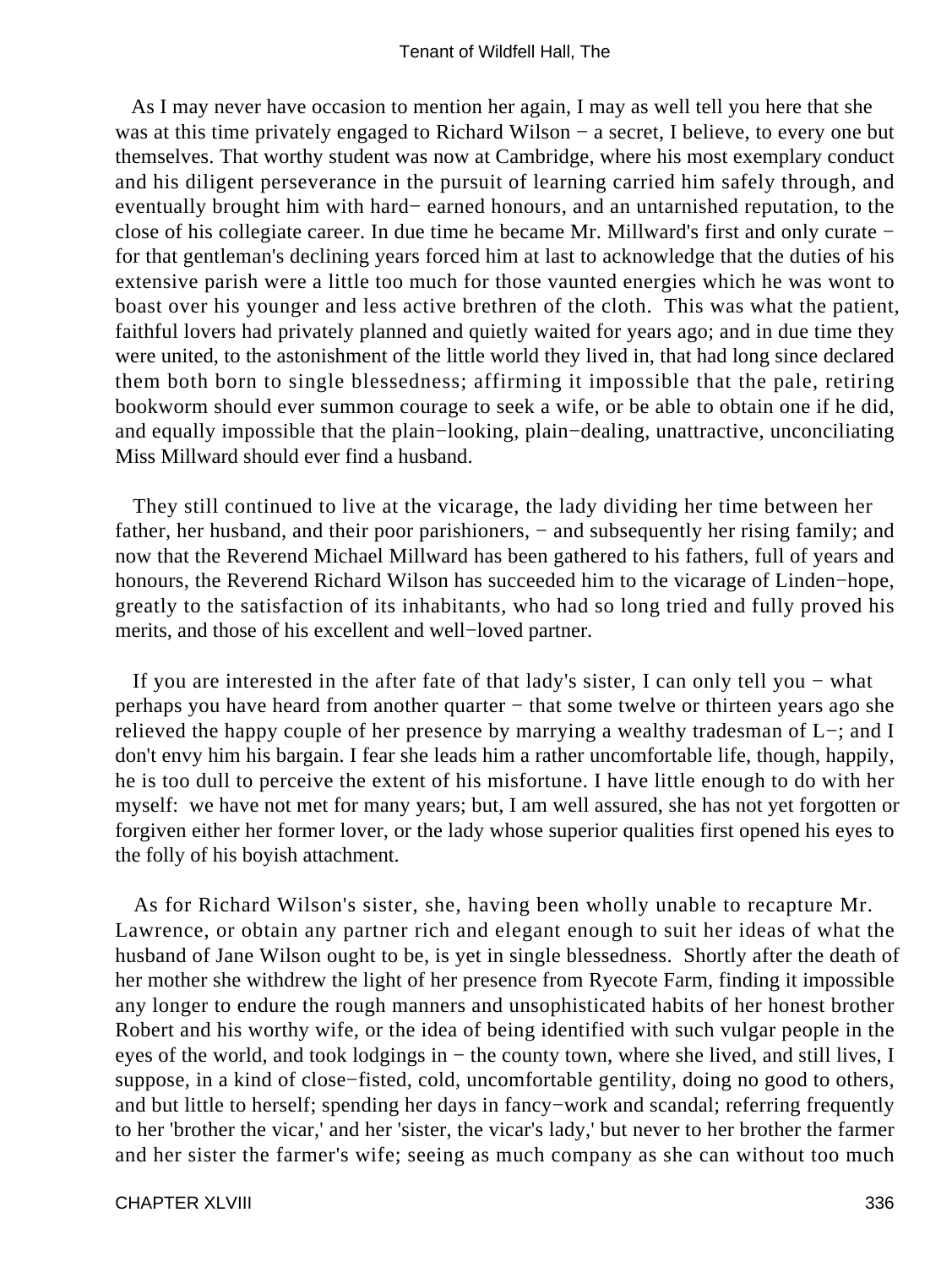expense, but loving no one and beloved by none − a cold−hearted, supercilious, keenly, insidiously censorious old maid.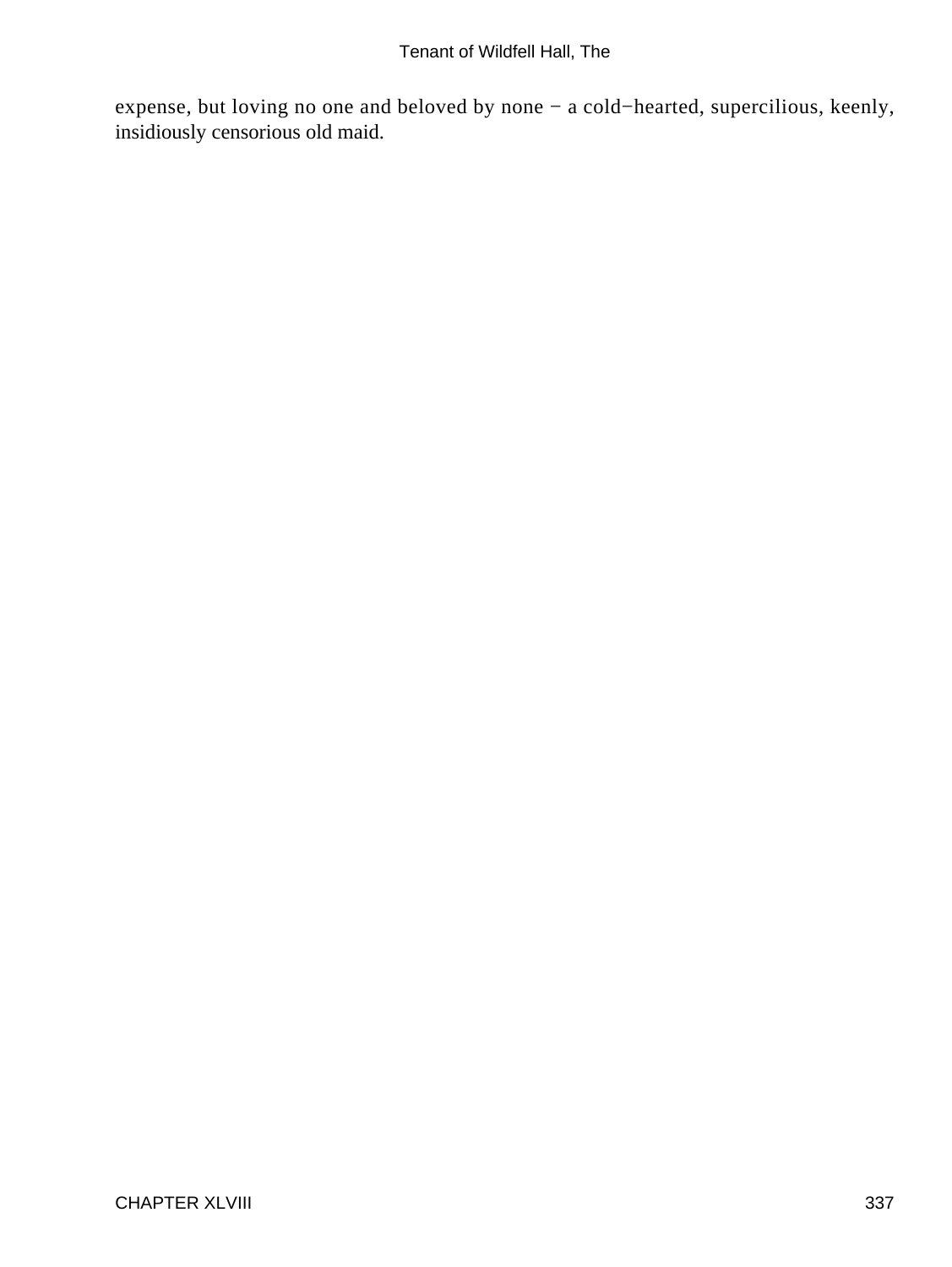## **[CHAPTER XLIX](#page-380-0)**

*T*hough Mr. Lawrence's health was now quite re−established, my visits to Woodford were as unremitting as ever; though often less protracted than before. We seldom talked about Mrs. Huntingdon; but yet we never met without mentioning her, for I never sought his company but with the hope of hearing something about her, and he never sought mine at all, because he saw me often enough without. But I always began to talk of other things, and waited first to see if he would introduce the subject. If he did not, I would casually ask, 'Have you heard from your sister lately?' If he said 'No,' the matter was dropped: if he said 'Yes,' I would venture to inquire, 'How is she?' but never 'How is her husband?' though I might be burning to know; because I had not the hypocrisy to profess any anxiety for his recovery, and I had not the face to express any desire for a contrary result. Had I any such desire? − I fear I must plead guilty; but since you have heard my confession, you must hear my justification as well − a few of the excuses, at least, wherewith I sought to pacify my own accusing conscience.

 In the first place, you see, his life did harm to others, and evidently no good to himself; and though I wished it to terminate, I would not have hastened its close if, by the lifting of a finger, I could have done so, or if a spirit had whispered in my ear that a single effort of the will would be enough, – unless, indeed, I had the power to exchange him for some other victim of the grave, whose life might be of service to his race, and whose death would be lamented by his friends. But was there any harm in wishing that, among the many thousands whose souls would certainly be required of them before the year was over, this wretched mortal might be one? I thought not; and therefore I wished with all my heart that it might please heaven to remove him to a better world, or if that might not be, still to take him out of this; for if he were unfit to answer the summons now, after a warning sickness, and with such an angel by his side, it seemed but too certain that he never would be – that, on the contrary, returning health would bring returning lust and villainy, and as he grew more certain of recovery, more accustomed to her generous goodness, his feelings would become more callous, his heart more flinty and impervious to her persuasive arguments − but God knew best. Meantime, however, I could not but be anxious for the result of His decrees; knowing, as I did, that (leaving myself entirely out of the question), however Helen might feel interested in her husband's welfare, however she might deplore his fate, still while he lived she must be miserable.

 A fortnight passed away, and my inquiries were always answered in the negative. At length a welcome 'yes' drew from me the second question. Lawrence divined my anxious thoughts, and appreciated my reserve. I feared, at first, he was going to torture me by unsatisfactory replies, and either leave me quite in the dark concerning what I wanted to know, or force me to drag the information out of him, morsel by morsel, by direct inquiries.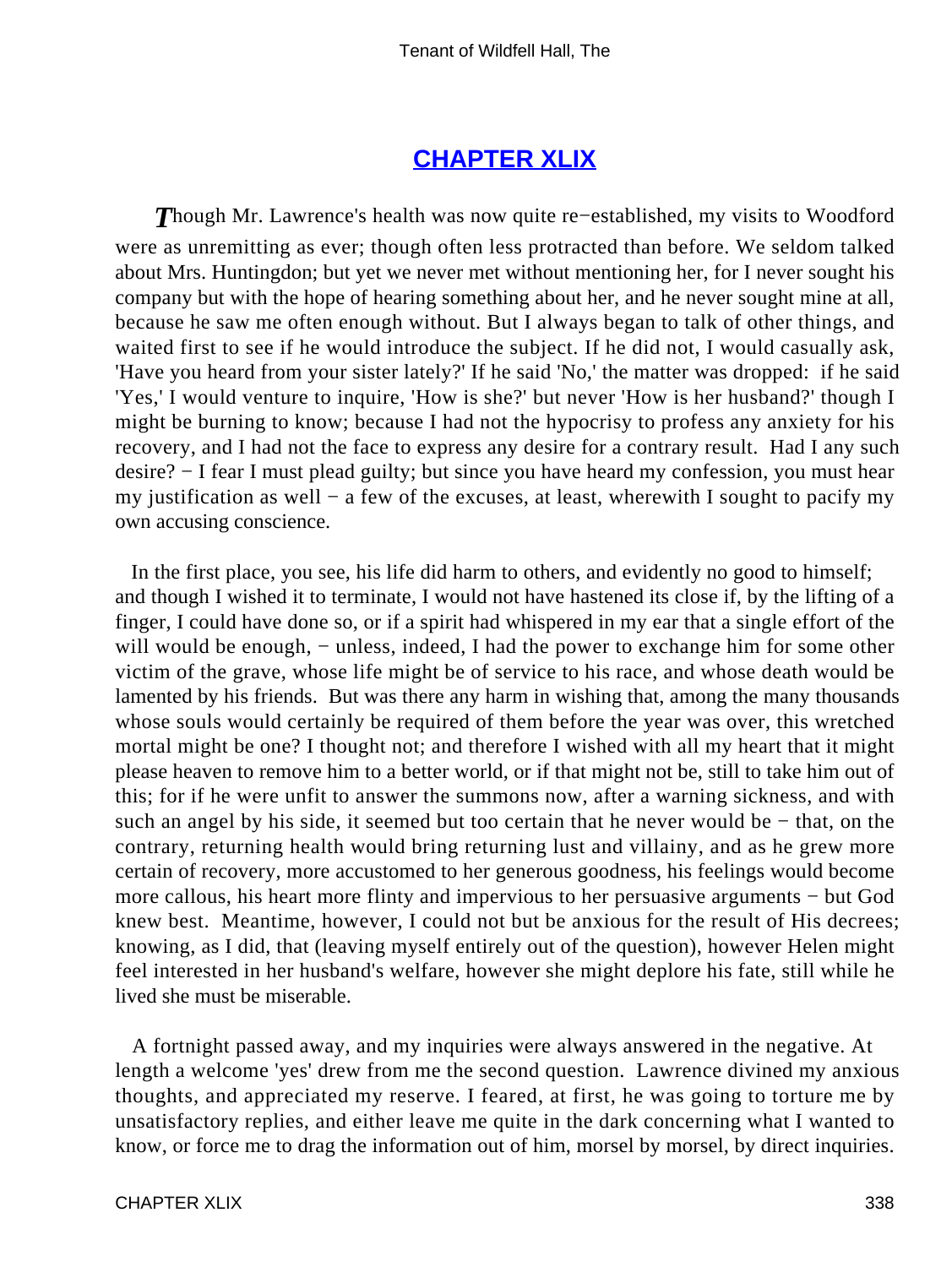'And serve you right,' you will say; but he was more merciful; and in a little while he put his sister's letter into my hand. I silently read it, and restored it to him without comment or remark. This mode of procedure suited him so well, that thereafter he always pursued the plan of showing me her letters at once, when 'inquired' after her, if there were any to show − it was so much less trouble than to tell me their contents; and I received such confidences so quietly and discreetly that he was never induced to discontinue them.

 But I devoured those precious letters with my eyes, and never let them go till their contents were stamped upon my mind; and when I got home, the most important passages were entered in my diary among the remarkable events of the day.

 The first of these communications brought intelligence of a serious relapse in Mr. Huntingdon's illness, entirely the result of his own infatuation in persisting in the indulgence of his appetite for stimulating drink. In vain had she remonstrated, in vain she had mingled his wine with water: her arguments and entreaties were a nuisance, her interference was an insult so intolerable that, at length, on finding she had covertly diluted the pale port that was brought him, he threw the bottle out of window, swearing he would not be cheated like a baby, ordered the butler, on pain of instant dismissal, to bring a bottle of the strongest wine in the cellar, and affirming that he should have been well long ago if he had been let to have his own way, but she wanted to keep him weak in order that she might have him under her thumb − but, by the Lord Harry, he would have no more humbug − seized a glass in one hand and the bottle in the other, and never rested till he had drunk it dry. Alarming symptoms were the immediate result of this 'imprudence,' as she mildly termed it − symptoms which had rather increased than diminished since; and this was the cause of her delay in writing to her brother. Every former feature of his malady had returned with augmented virulence: the slight external wound, half healed, had broken out afresh; internal inflammation had taken place, which might terminate fatally if not soon removed. Of course, the wretched sufferer's temper was not improved by this calamity − in fact, I suspect it was well nigh insupportable, though his kind nurse did not complain; but she said she had been obliged at last to give her son in charge to Esther Hargrave, as her presence was so constantly required in the sick−room that she could not possibly attend to him herself; and though the child had begged to be allowed to continue with her there, and to help her to nurse his papa, and though she had no doubt he would have been very good and quiet, she could not think of subjecting his young and tender feelings to the sight of so much suffering, or of allowing him to witness his father's impatience, or hear the dreadful language he was wont to use in his paroxysms of pain or irritation.

 The latter (continued she) most deeply regrets the step that has occasioned his relapse; but, as usual, he throws the blame upon me. If I had reasoned with him like a rational creature, he says, it never would have happened; but to be treated like a baby or a fool was enough to put any man past his patience, and drive him to assert his independence even at the sacrifice of his own interest. He forgets how often I had reasoned him 'past his patience' before. He appears to be sensible of his danger; but nothing can induce him to behold it in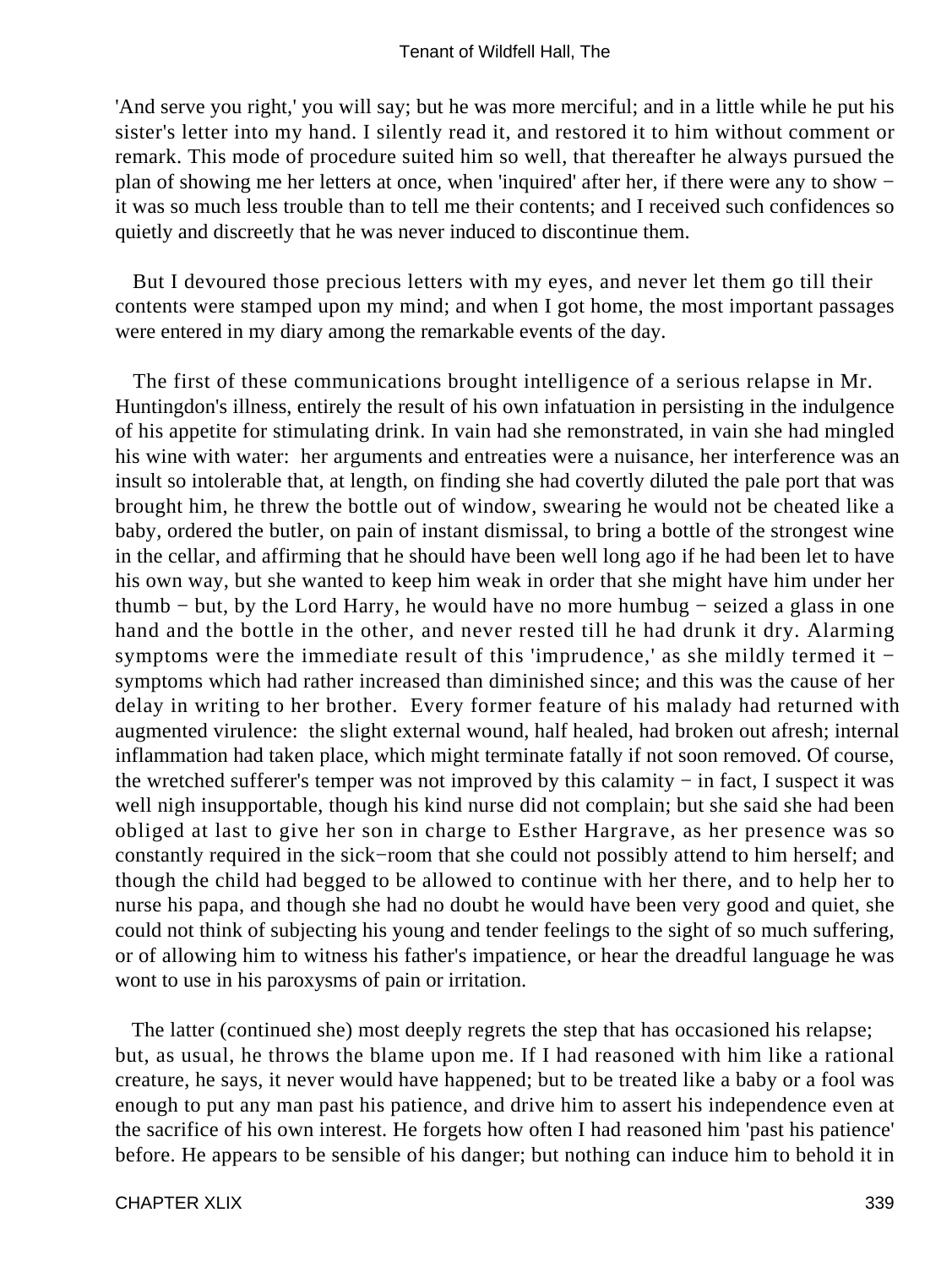the proper light. The other night, while I was waiting on him, and just as I had brought him a draught to assuage his burning thirst, he observed, with a return of his former sarcastic bitterness, 'Yes, you're mighty attentive now! I suppose there's nothing you wouldn't do for me now?'

 'You know,' said I, a little surprised at his manner, 'that I am willing to do anything I can to relieve you.'

 'Yes, now, my immaculate angel; but when once you have secured your reward, and find yourself safe in heaven, and me howling in hell− fire, catch you lifting a finger to serve me then! No, you'll look complacently on, and not so much as dip the tip of your finger in water to cool my tongue!'

 'If so, it will be because of the great gulf over which I cannot pass; and if I could look complacently on in such a case, it would be only from the assurance that you were being purified from your sins, and fitted to enjoy the happiness I felt. − But are you determined, Arthur, that I shall not meet you in heaven?'

'Humph! What should I do there, I should like to know?'

 'Indeed, I cannot tell; and I fear it is too certain that your tastes and feelings must be widely altered before you can have any enjoyment there. But do you prefer sinking, without an effort, into the state of torment you picture to yourself?'

'Oh, it's all a fable,' said he, contemptuously.

 'Are you sure, Arthur? are you quite sure? Because, if there is any doubt, and if you should find yourself mistaken after all, when it is too late to turn − '

 'It would be rather awkward, to be sure,' said he; 'but don't bother me now − I'm not going to die yet. I can't and won't,' he added vehemently, as if suddenly struck with the appalling aspect of that terrible event. 'Helen, you must save me!' And he earnestly seized my hand, and looked into my face with such imploring eagerness that my heart bled for him, and I could not speak for tears.

\* \* \* \* \*

 The next letter brought intelligence that the malady was fast increasing; and the poor sufferer's horror of death was still more distressing than his impatience of bodily pain. All his friends had not forsaken him; for Mr. Hattersley, hearing of his danger, had come to see him from his distant home in the north. His wife had accompanied him, as much for the pleasure of seeing her dear friend, from whom she had been parted so long, as to visit her mother and sister.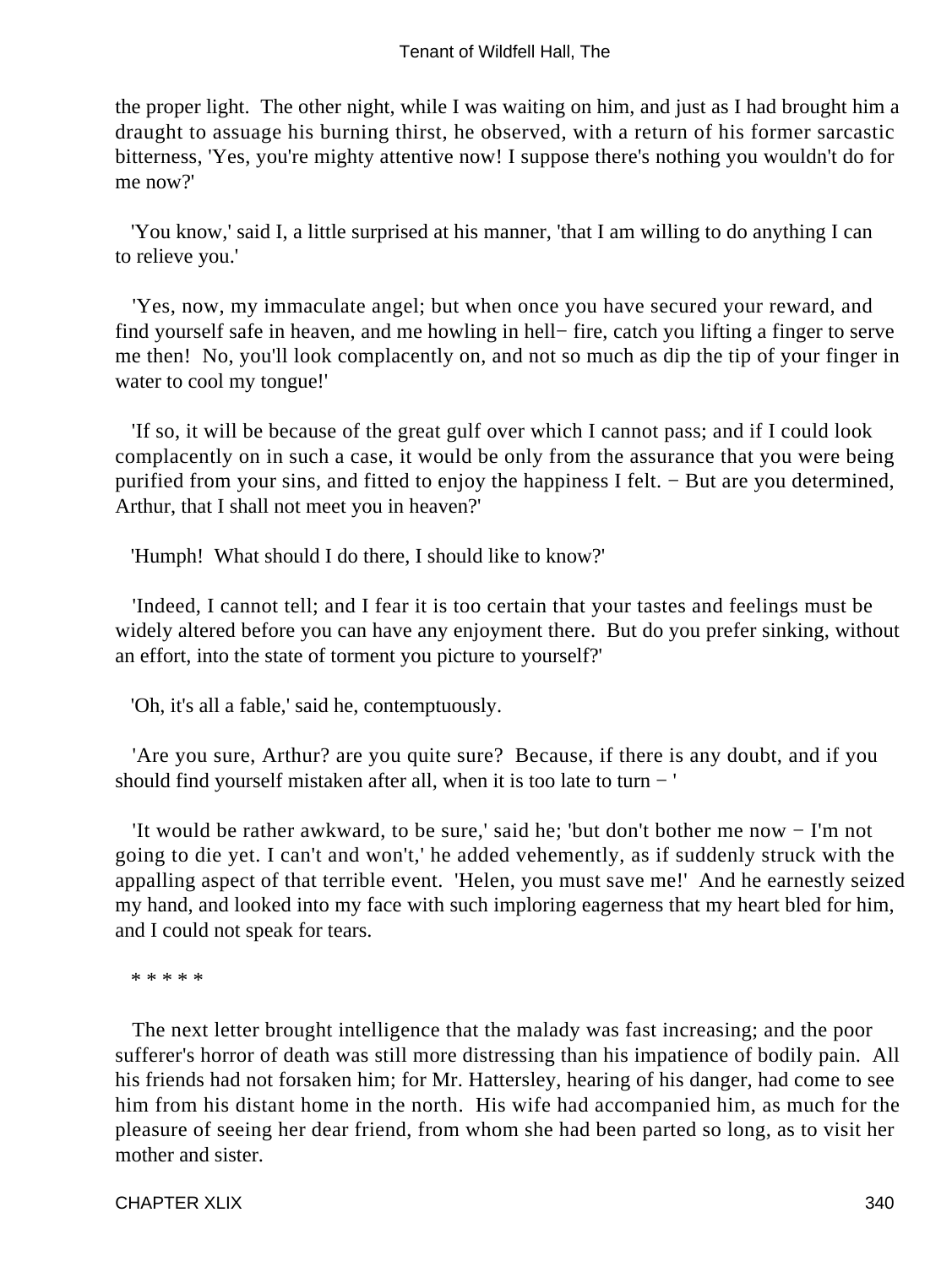Mrs. Huntingdon expressed herself glad to see Milicent once more, and pleased to behold her so happy and well. She is now at the Grove, continued the letter, but she often calls to see me. Mr. Hattersley spends much of his time at Arthur's bed−side. With more good feeling than I gave him credit for, he evinces considerable sympathy for his unhappy friend, and is far more willing than able to comfort him. Sometimes he tries to joke and laugh with him, but that will not do; sometimes he endeavours to cheer him with talk about old times, and this at one time may serve to divert the sufferer from his own sad thoughts; at another, it will only plunge him into deeper melancholy than before; and then Hattersley is confounded, and knows not what to say, unless it be a timid suggestion that the clergyman might be sent for. But Arthur will never consent to that: he knows he has rejected the clergyman's well−meant admonitions with scoffing levity at other times, and cannot dream of turning to him for consolation now.

 Mr. Hattersley sometimes offers his services instead of mine, but Arthur will not let me go: that strange whim still increases, as his strength declines − the fancy to have me always by his side. I hardly ever leave him, except to go into the next room, where I sometimes snatch an hour or so of sleep when he is quiet; but even then the door is left ajar, that he may know me to be within call. I am with him now, while I write, and I fear my occupation annoys him; though I frequently break off to attend to him, and though Mr. Hattersley is also by his side. That gentleman came, as he said, to beg a holiday for me, that I might have a run in the park, this fine frosty morning, with Milicent and Esther and little Arthur, whom he had driven over to see me. Our poor invalid evidently felt it a heartless proposition, and would have felt it still more heartless in me to accede to it. I therefore said I would only go and speak to them a minute, and then come back. I did but exchange a few words with them, just outside the portico, inhaling the fresh, bracing air as I stood, and then, resisting the earnest and eloquent entreaties of all three to stay a little longer, and join them in a walk round the garden, I tore myself away and returned to my patient. I had not been absent five minutes, but he reproached me bitterly for my levity and neglect. His friend espoused my cause.

 'Nay, nay, Huntingdon,' said he, 'you're too hard upon her; she must have food and sleep, and a mouthful of fresh air now and then, or she can't stand it, I tell you. Look at her, man! she's worn to a shadow already.'

 'What are her sufferings to mine?' said the poor invalid. 'You don't grudge me these attentions, do you, Helen?'

 'No, Arthur, if I could really serve you by them. I would give my life to save you, if I might.'

'Would you, indeed? No!'

'Most willingly I would.'

CHAPTER XLIX 341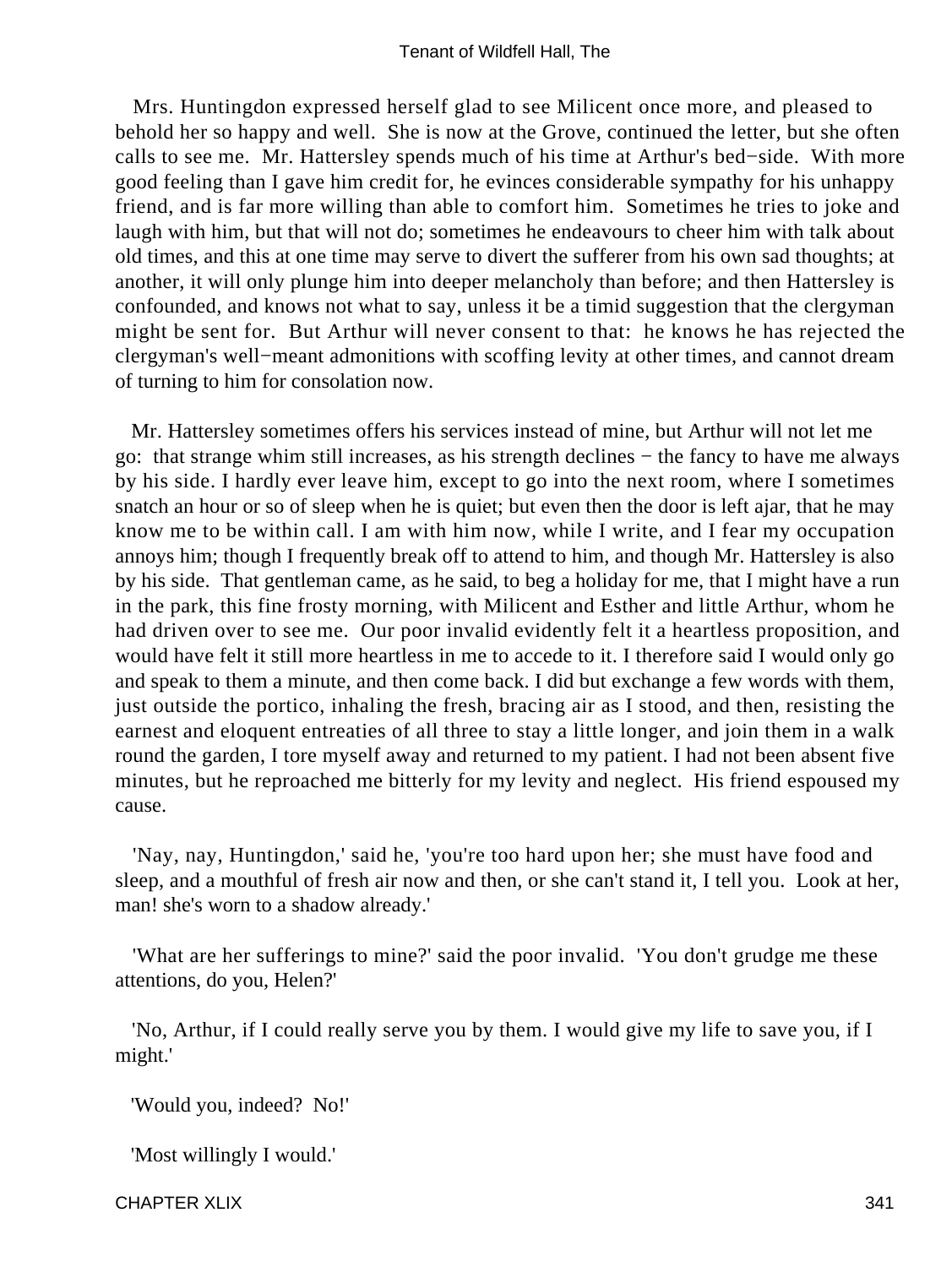'Ah! that's because you think yourself more fit to die!'

 There was a painful pause. He was evidently plunged in gloomy reflections; but while I pondered for something to say that might benefit without alarming him, Hattersley, whose mind had been pursuing almost the same course, broke silence with, 'I say, Huntingdon, I would send for a parson of some sort: if you didn't like the vicar, you know, you could have his curate, or somebody else.'

 'No; none of them can benefit me if she can't,' was the answer. And the tears gushed from his eyes as he earnestly exclaimed, 'Oh, Helen, if I had listened to you, it never would have come to this! and if I had heard you long ago − oh, God! how different it would have been!'

'Hear me now, then, Arthur,' said I, gently pressing his hand.

 'It's too late now,' said he despondingly. And after that another paroxysm of pain came on; and then his mind began to wander, and we feared his death was approaching: but an opiate was administered: his sufferings began to abate, he gradually became more composed, and at length sank into a kind of slumber. He has been quieter since; and now Hattersley has left him, expressing a hope that he shall find him better when he calls to−morrow.

 'Perhaps I may recover,' he replied; 'who knows? This may have been the crisis. What do you think, Helen?' Unwilling to depress him, I gave the most cheering answer I could, but still recommended him to prepare for the possibility of what I inly feared was but too certain. But he was determined to hope. Shortly after he relapsed into a kind of doze, but now he groans again.

 There is a change. Suddenly he called me to his side, with such a strange, excited manner, that I feared he was delirious, but he was not. 'That was the crisis, Helen!' said he, delightedly. 'I had an infernal pain here − it is quite gone now. I never was so easy since the fall − quite gone, by heaven!' and he clasped and kissed my hand in the very fulness of his heart; but finding I did not participate his joy, he quickly flung it from him, and bitterly cursed my coldness and insensibility. How could I reply? Kneeling beside him, I took his hand and fondly pressed it to my lips – for the first time since our separation – and told him, as well as tears would let me speak, that it was not that that kept me silent: it was the fear that this sudden cessation of pain was not so favourable a symptom as he supposed. I immediately sent for the doctor: we are now anxiously awaiting him. I will tell you what he says. There is still the same freedom from pain, the same deadness to all sensation where the suffering was most acute.

 My worst fears are realised: mortification has commenced. The doctor has told him there is no hope. No words can describe his anguish. I can write no more.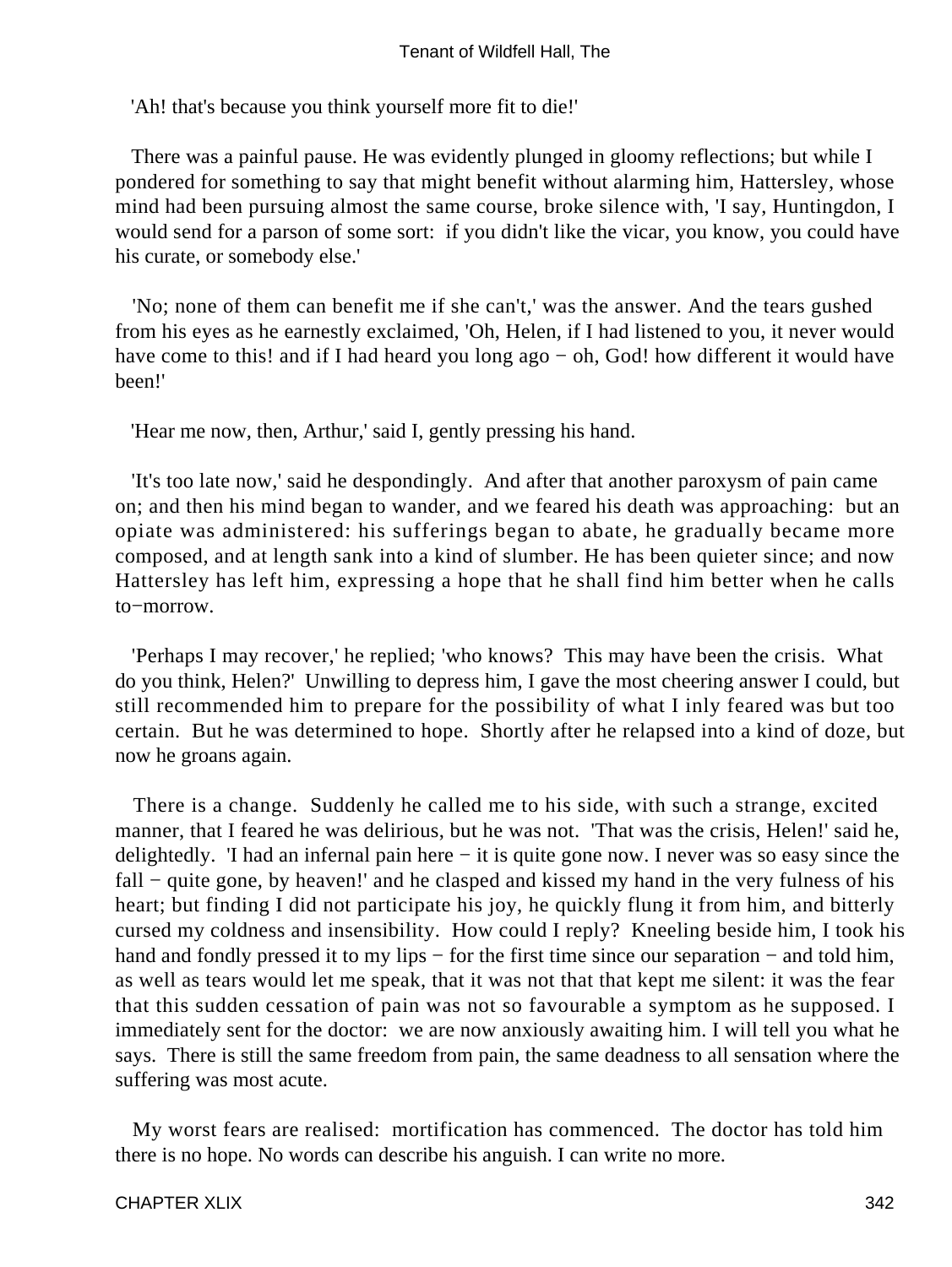\* \* \* \* \*

 The next was still more distressing in the tenor of its contents. The sufferer was fast approaching dissolution − dragged almost to the verge of that awful chasm he trembled to contemplate, from which no agony of prayers or tears could save him. Nothing could comfort him now; Hattersley's rough attempts at consolation were utterly in vain. The world was nothing to him: life and all its interests, its petty cares and transient pleasures, were a cruel mockery. To talk of the past was to torture him with vain remorse; to refer to the future was to increase his anguish; and yet to be silent was to leave him a prey to his own regrets and apprehensions. Often he dwelt with shuddering minuteness on the fate of his perishing clay − the slow, piecemeal dissolution already invading his frame: the shroud, the coffin, the dark, lonely grave, and all the horrors of corruption.

 'If I try,' said his afflicted wife, 'to divert him from these things − to raise his thoughts to higher themes, it is no better:− «Worse and worse!» he groans. «If there be really life beyond the tomb, and judgment after death, how can I face it?» − I cannot do him any good; he will neither be enlightened, nor roused, nor comforted by anything I say; and yet he clings to me with unrelenting pertinacity − with a kind of childish desperation, as if I could save him from the fate he dreads. He keeps me night and day beside him. He is holding my left hand now, while I write; he has held it thus for hours: sometimes quietly, with his pale face upturned to mine: sometimes clutching my arm with violence – the big drops starting from his forehead at the thoughts of what he sees, or thinks he sees, before him. If I withdraw my hand for a moment it distresses him.

 '«Stay with me, Helen,» he says; «let me hold you so: it seems as if harm could not reach me while you are here. But death will come – it is coming now – fast, fast! – and – oh, if I could believe there was nothing after!»

 '«Don't try to believe it, Arthur; there is joy and glory after, if you will but try to reach it!»

 '«What, for me?» he said, with something like a laugh. «Are we not to be judged according to the deeds done in the body? Where's the use of a probationary existence, if a man may spend it as he pleases, just contrary to God's decrees, and then go to heaven with the best − if the vilest sinner may win the reward of the holiest saint, by merely saying, »I repent!"'

'«But if you sincerely repent − »

'«I can't repent; I only fear.»

'«You only regret the past for its consequences to yourself?»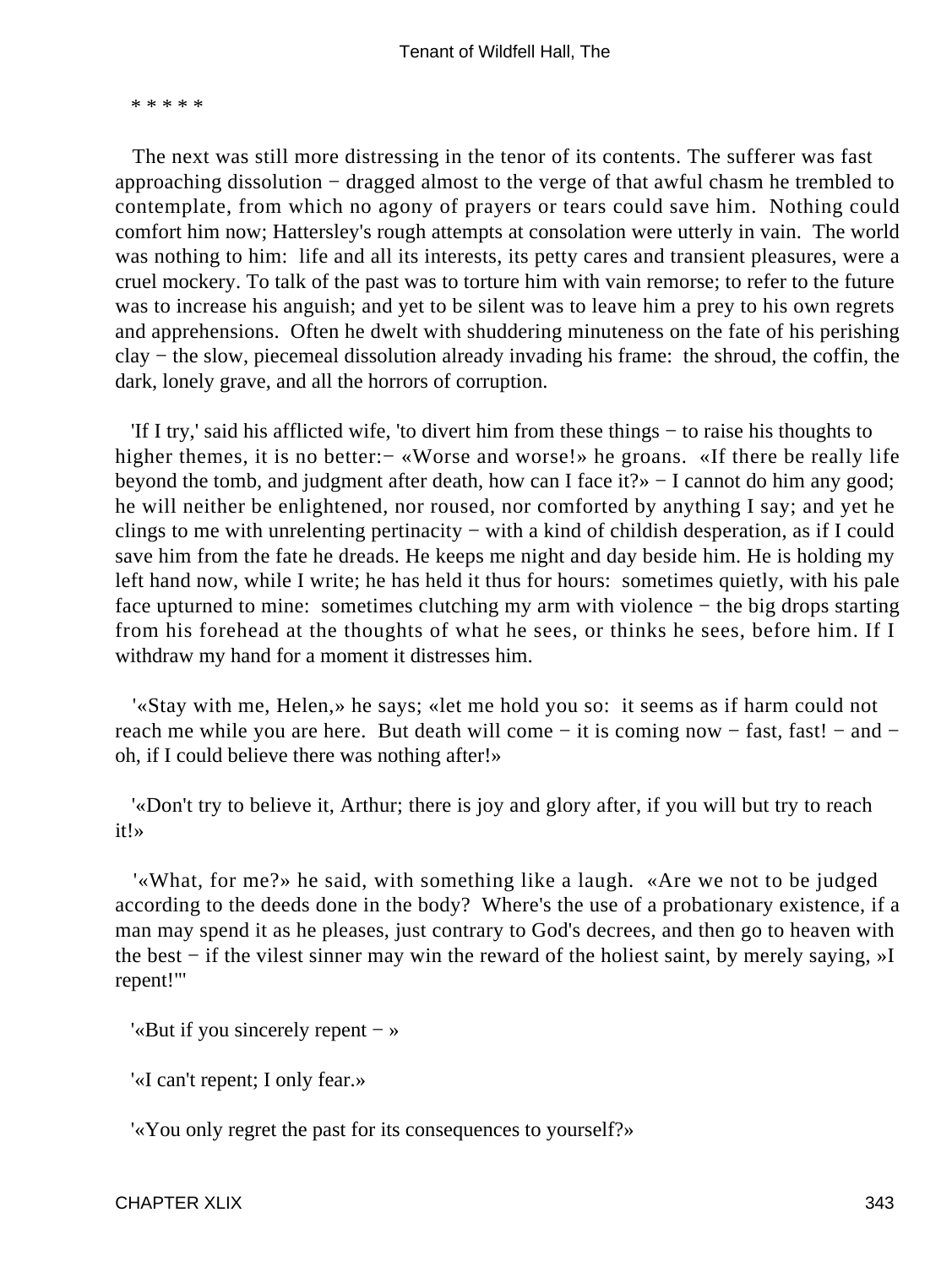'«Just so − except that I'm sorry to have wronged you, Nell, because you're so good to me.»

'«Think of the goodness of God, and you cannot but be grieved to have offended Him.»

'«What is God? − I cannot see Him or hear Him. − God is only an idea.»

 '«God is Infinite Wisdom, and Power, and Goodness − and **LOVE;** but if this idea is too vast for your human faculties − if your mind loses itself in its overwhelming infinitude, fix it on Him who condescended to take our nature upon Him, who was raised to heaven even in His glorified human body, in whom the fulness of the Godhead shines.»

 'But he only shook his head and sighed. Then, in another paroxysm of shuddering horror, he tightened his grasp on my hand and arm, and, groaning and lamenting, still clung to me with that wild, desperate earnestness so harrowing to my soul, because I know I cannot help him. I did my best to soothe and comfort him.

 '«Death is so terrible,» he cried, «I cannot bear it! You don't know, Helen − you can't imagine what it is, because you haven't it before you! and when I'm buried, you'll return to your old ways and be as happy as ever, and all the world will go on just as busy and merry as if I had never been; while  $I \rightarrow$  He burst into tears.

'«You needn't let that distress you,» I said; «we shall all follow you soon enough.»

 '«I wish to God I could take you with me now!» he exclaimed: «you should plead for me.»

 '«No man can deliver his brother, nor make agreement unto God for him,» I replied: «it cost more to redeem their souls − it cost the blood of an incarnate God, perfect and sinless in Himself, to redeem us from the bondage of the evil one:− let Him plead for you.»

 'But I seem to speak in vain. He does not now, as formerly, laugh these blessed truths to scorn: but still he cannot trust, or will not comprehend them. He cannot linger long. He suffers dreadfully, and so do those that wait upon him. But I will not harass you with further details: I have said enough, I think, to convince you that I did well to go to him.'

\* \* \* \* \*

 Poor, poor Helen! dreadful indeed her trials must have been! And I could do nothing to lessen them − nay, it almost seemed as if I had brought them upon her myself by my own secret desires; and whether I looked at her husband's sufferings or her own, it seemed almost like a judgment upon myself for having cherished such a wish.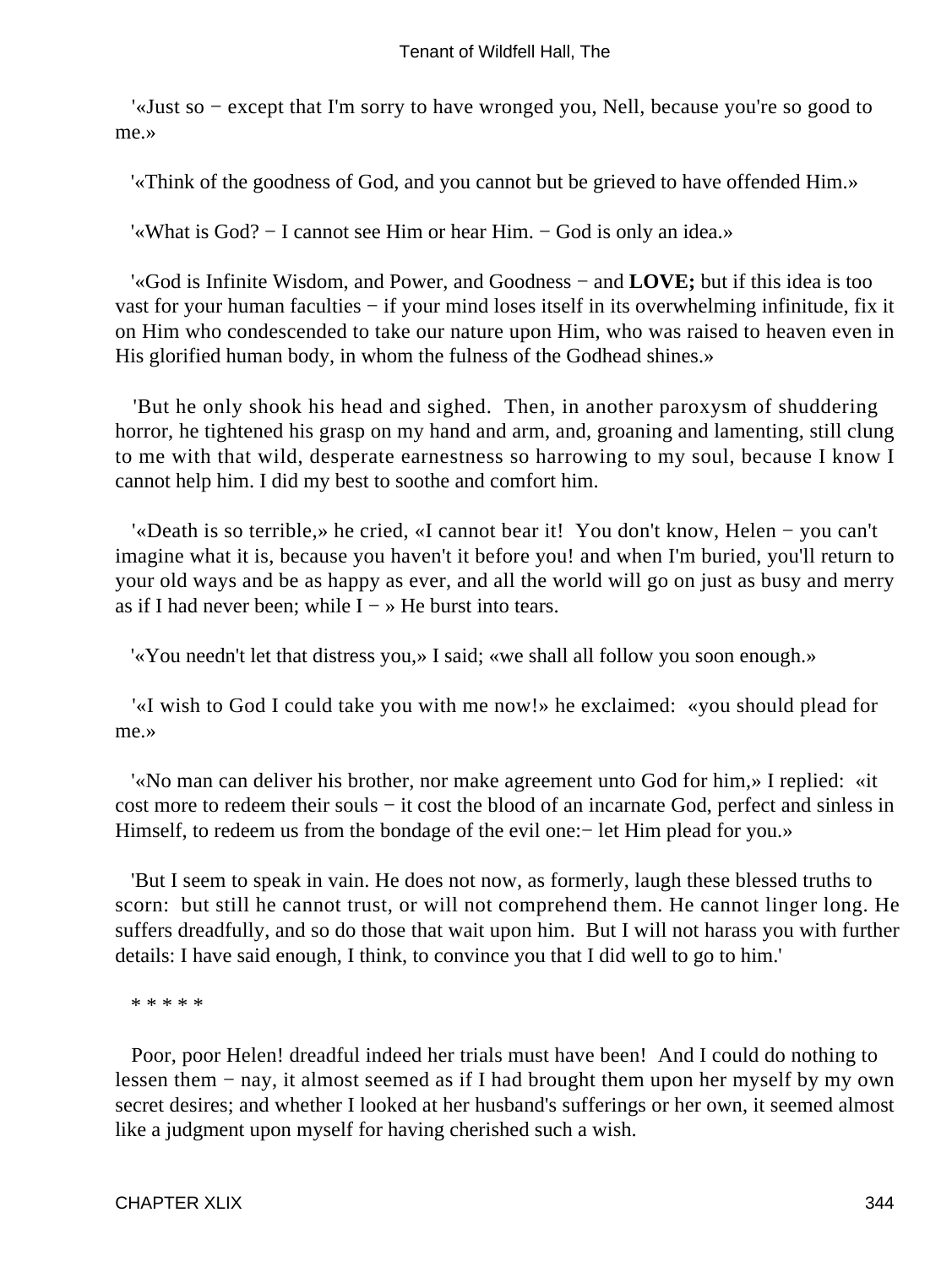The next day but one there came another letter. That too was put into my hands without a remark, and these are its contents:−

Dec. 5th.

 He is gone at last. I sat beside him all night, with my hand fast looked in his, watching the changes of his features and listening to his failing breath. He had been silent a long time, and I thought he would never speak again, when he murmured, faintly but distinctly, − 'Pray for me, Helen!'

'I do pray for you, every hour and every minute, Arthur; but you must pray for yourself.'

His lips moved, but emitted no sound; – then his looks became unsettled; and, from the incoherent, half−uttered words that escaped him from time to time, supposing him to be now unconscious, I gently disengaged my hand from his, intending to steal away for a breath of air, for I was almost ready to faint; but a convulsive movement of the fingers, and a faintly whispered 'Don't leave me!' immediately recalled me: I took his hand again, and held it till he was no more – and then I fainted. It was not grief; it was exhaustion, that, till then, I had been enabled successfully to combat. Oh, Frederick! none can imagine the miseries, bodily and mental, of that death−bed! How could I endure to think that that poor trembling soul was hurried away to everlasting torment? it would drive me mad. But, thank God, I have hope – not only from a vague dependence on the possibility that penitence and pardon might have reached him at the last, but from the blessed confidence that, through whatever purging fires the erring spirit may be doomed to pass – whatever fate awaits it – still it is not lost, and God, who hateth nothing that He hath made, will bless it in the end!

 His body will be consigned on Thursday to that dark grave he so much dreaded; but the coffin must be closed as soon as possible. If you will attend the funeral, come quickly, for I need help.

### **HELEN HUNTINGDON.**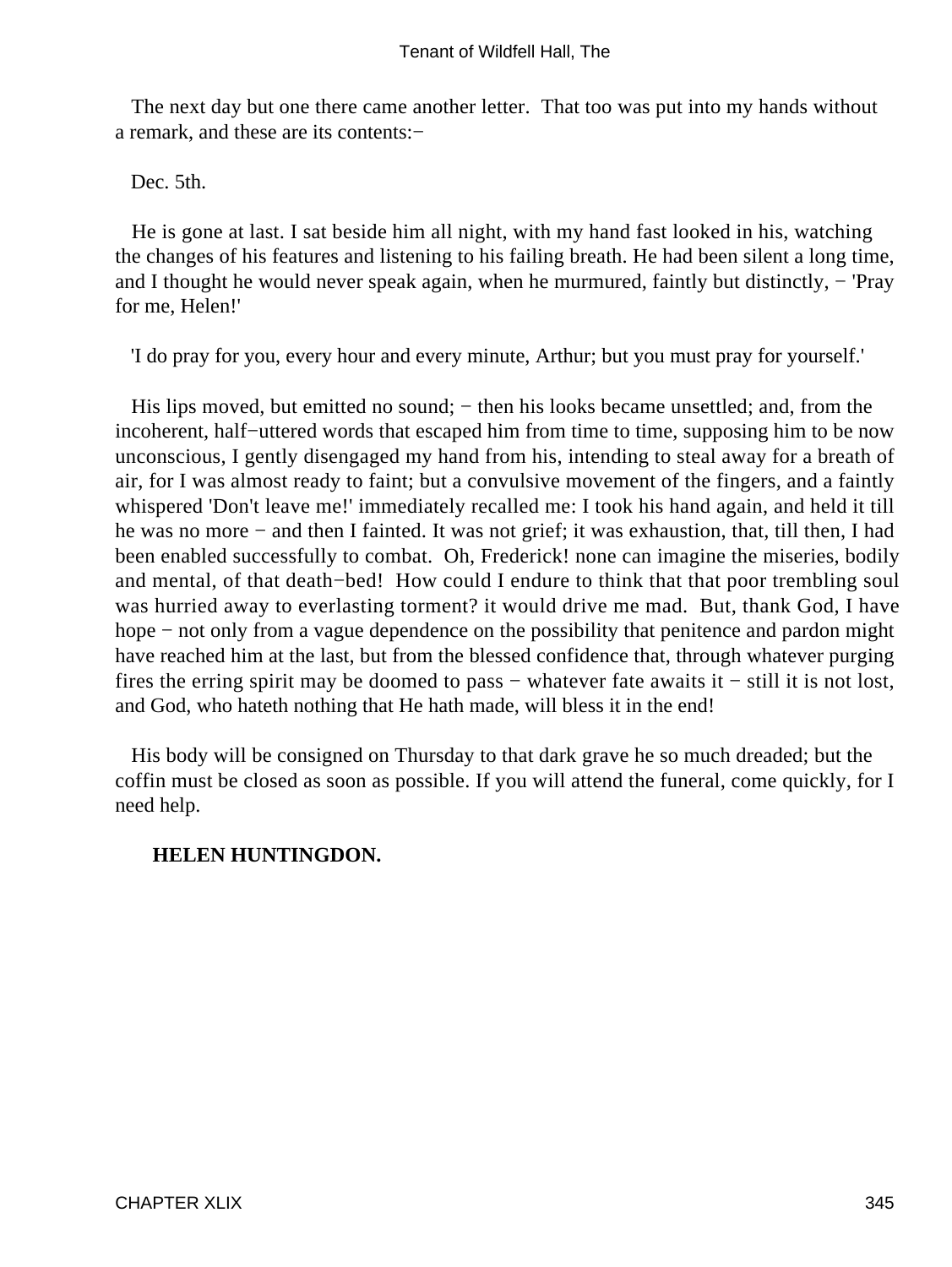# **[CHAPTER L](#page-380-0)**

*O*n reading this I had no reason to disguise my joy and hope from Frederick Lawrence, for I had none to be ashamed of. I felt no joy but that his sister was at length released from her afflictive, overwhelming toil – no hope but that she would in time recover from the effects of it, and be suffered to rest in peace and quietness, at least, for the remainder of her life. I experienced a painful commiseration for her unhappy husband (though fully aware that he had brought every particle of his sufferings upon himself, and but too well deserved them all), and a profound sympathy for her own afflictions, and deep anxiety for the consequences of those harassing cares, those dreadful vigils, that incessant and deleterious confinement beside a living corpse − for I was persuaded she had not hinted half the sufferings she had had to endure.

'You will go to her, Lawrence?' said I, as I put the letter into his hand.

'Yes, immediately.'

'That's right! I'll leave you, then, to prepare for your departure.'

 'I've done that already, while you were reading the letter, and before you came; and the carriage is now coming round to the door.'

 Inly approving his promptitude, I bade him good−morning, and withdrew. He gave me a searching glance as we pressed each other's hands at parting; but whatever he sought in my countenance, he saw there nothing but the most becoming gravity − it might be mingled with a little sternness in momentary resentment at what I suspected to be passing in his mind.

 Had I forgotten my own prospects, my ardent love, my pertinacious hopes? It seemed like sacrilege to revert to them now, but I had not forgotten them. It was, however, with a gloomy sense of the darkness of those prospects, the fallacy of those hopes, and the vanity of that affection, that I reflected on those things as I remounted my horse and slowly journeyed homewards. Mrs. Huntingdon was free now; it was no longer a crime to think of her − but did she ever think of me? Not now − of course it was not to be expected − but would she when this shock was over? In all the course of her correspondence with her brother (our mutual friend, as she herself had called him) she had never mentioned me but once − and that was from necessity. This alone afforded strong presumption that I was already forgotten; yet this was not the worst: it might have been her sense of duty that had kept her silent: she might be only trying to forget; but in addition to this, I had a gloomy conviction that the awful realities she had seen and felt, her reconciliation with the man she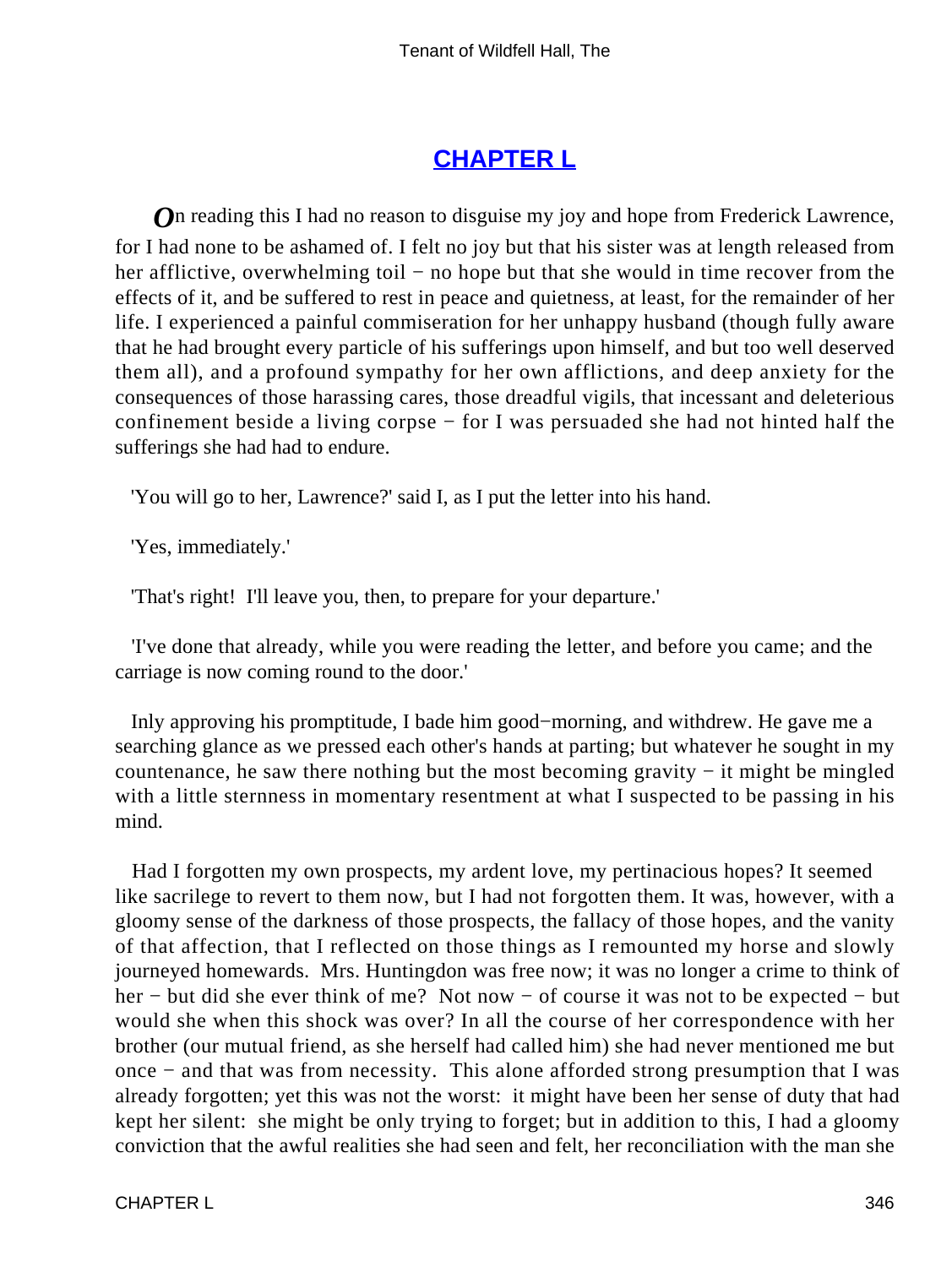had once loved, his dreadful sufferings and death, must eventually efface from her mind all traces of her passing love for me. She might recover from these horrors so far as to be restored to her former health, her tranquillity, her cheerfulness even − but never to those feelings which would appear to her, henceforth, as a fleeting fancy, a vain, illusive dream; especially as there was no one to remind her of my existence − no means of assuring her of my fervent constancy, now that we were so far apart, and delicacy forbade me to see her or to write to her, for months to come at least. And how could I engage her brother in my behalf? how could I break that icy crust of shy reserve? Perhaps he would disapprove of my attachment now as highly as before; perhaps he would think me too poor − too lowly born, to match with his sister. Yes, there was another barrier: doubtless there was a wide distinction between the rank and circumstances of Mrs. Huntingdon, the lady of Grassdale Manor, and those of Mrs. Graham, the artist, the tenant of Wildfell Hall. And it might be deemed presumption in me to offer my hand to the former, by the world, by her friends, if not by herself; a penalty I might brave, if I were certain she loved me; but otherwise, how could I? And, finally, her deceased husband, with his usual selfishness, might have so constructed his will as to place restrictions upon her marrying again. So that you see I had reasons enough for despair if I chose to indulge it.

 Nevertheless, it was with no small degree of impatience that I looked forward to Mr. Lawrence's return from Grassdale: impatience that increased in proportion as his absence was prolonged. He stayed away some ten or twelve days. All very right that he should remain to comfort and help his sister, but he might have written to tell me how she was, or at least to tell me when to expect his return; for he might have known I was suffering tortures of anxiety for her, and uncertainty for my own future prospects. And when he did return, all he told me about her was, that she had been greatly exhausted and worn by her unremitting exertions in behalf of that man who had been the scourge of her life, and had dragged her with him nearly to the portals of the grave, and was still much shaken and depressed by his melancholy end and the circumstances attendant upon it; but no word in reference to me; no intimation that my name had ever passed her lips, or even been spoken in her presence. To be sure, I asked no questions on the subject; I could not bring my mind to do so, believing, as I did, that Lawrence was indeed averse to the idea of my union with his sister.

 I saw that he expected to be further questioned concerning his visit, and I saw too, with the keen perception of awakened jealousy, or alarmed self−esteem, or by whatever name I ought to call it, that he rather shrank from that impending scrutiny, and was no less pleased than surprised to find it did not come. Of course, I was burning with anger, but pride obliged me to suppress my feelings, and preserve a smooth face, or at least a stoic calmness, throughout the interview. It was well it did, for, reviewing the matter in my sober judgment, I must say it would have been highly absurd and improper to have quarrelled with him on such an occasion. I must confess, too, that I wronged him in my heart: the truth was, he liked me very well, but he was fully aware that a union between Mrs. Huntingdon and me would be what the world calls a mesalliance; and it was not in his nature to set the world at defiance; especially in such a case as this, for its dread laugh, or ill opinion, would be far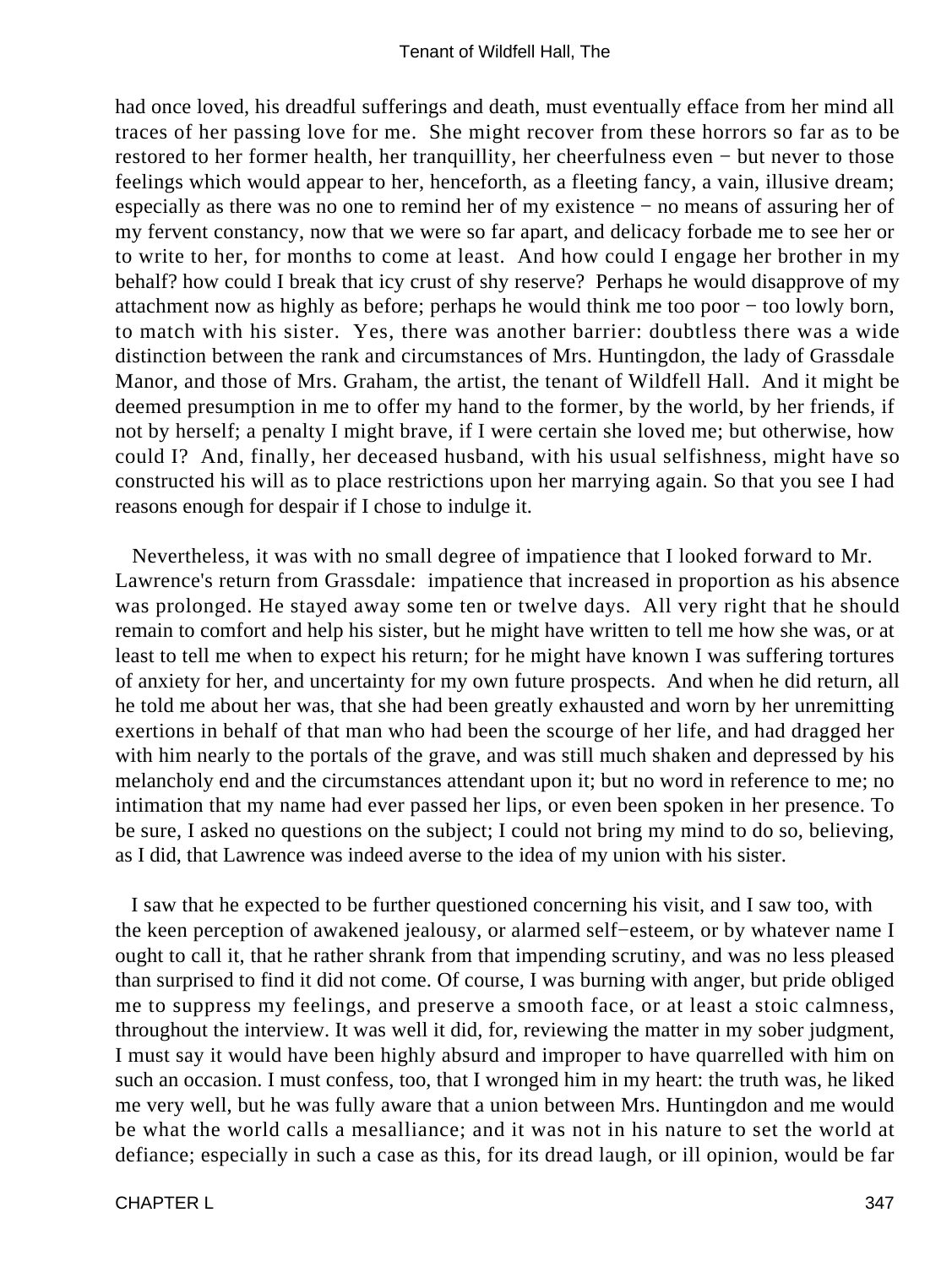more terrible to him directed against his sister than himself. Had he believed that a union was necessary to the happiness of both, or of either, or had he known how fervently I loved her, he would have acted differently; but seeing me so calm and cool, he would not for the world disturb my philosophy; and though refraining entirely from any active opposition to the match, he would yet do nothing to bring it about, and would much rather take the part of prudence, in aiding us to overcome our mutual predilections, than that of feeling, to encourage them. 'And he was in the right of it,' you will say. Perhaps he was; at any rate, I had no business to feel so bitterly against him as I did; but I could not then regard the matter in such a moderate light; and, after a brief conversation upon indifferent topics, I went away, suffering all the pangs of wounded pride and injured friendship, in addition to those resulting from the fear that I was indeed forgotten, and the knowledge that she I loved was alone and afflicted, suffering from injured health and dejected spirits, and I was forbidden to console or assist her: forbidden even to assure her of my sympathy, for the transmission of any such message through Mr. Lawrence was now completely out of the question.

 But what should I do? I would wait, and see if she would notice me, which of course she would not, unless by some kind message intrusted to her brother, that, in all probability, he would not deliver, and then, dreadful thought! she would think me cooled and changed for not returning it, or, perhaps, he had already given her to understand that I had ceased to think of her. I would wait, however, till the six months after our parting were fairly passed (which would be about the close of February), and then I would send her a letter, modestly reminding her of her former permission to write to her at the close of that period, and hoping I might avail myself of it − at least to express my heartfelt sorrow for her late afflictions, my just appreciation of her generous conduct, and my hope that her health was now completely re−established, and that she would, some time, be permitted to enjoy those blessings of a peaceful, happy life, which had been denied her so long, but which none could more truly be said to merit than herself – adding a few words of kind remembrance to my little friend Arthur, with a hope that he had not forgotten me, and perhaps a few more in reference to bygone times, to the delightful hours I had passed in her society, and my unfading recollection of them, which was the salt and solace of my life, and a hope that her recent troubles had not entirely banished me from her mind. If she did not answer this, of course I should write no more: if she did (as surely she would, in some fashion), my future proceedings should be regulated by her reply.

 Ten weeks was long to wait in such a miserable state of uncertainty; but courage! it must be endured! and meantime I would continue to see Lawrence now and then, though not so often as before, and I would still pursue my habitual inquiries after his sister, if he had lately heard from her, and how she was, but nothing more.

 I did so, and the answers I received were always provokingly limited to the letter of the inquiry: she was much as usual: she made no complaints, but the tone of her last letter evinced great depression of mind: she said she was better: and, finally, she said she was well, and very busy with her son's education, and with the management of her late husband's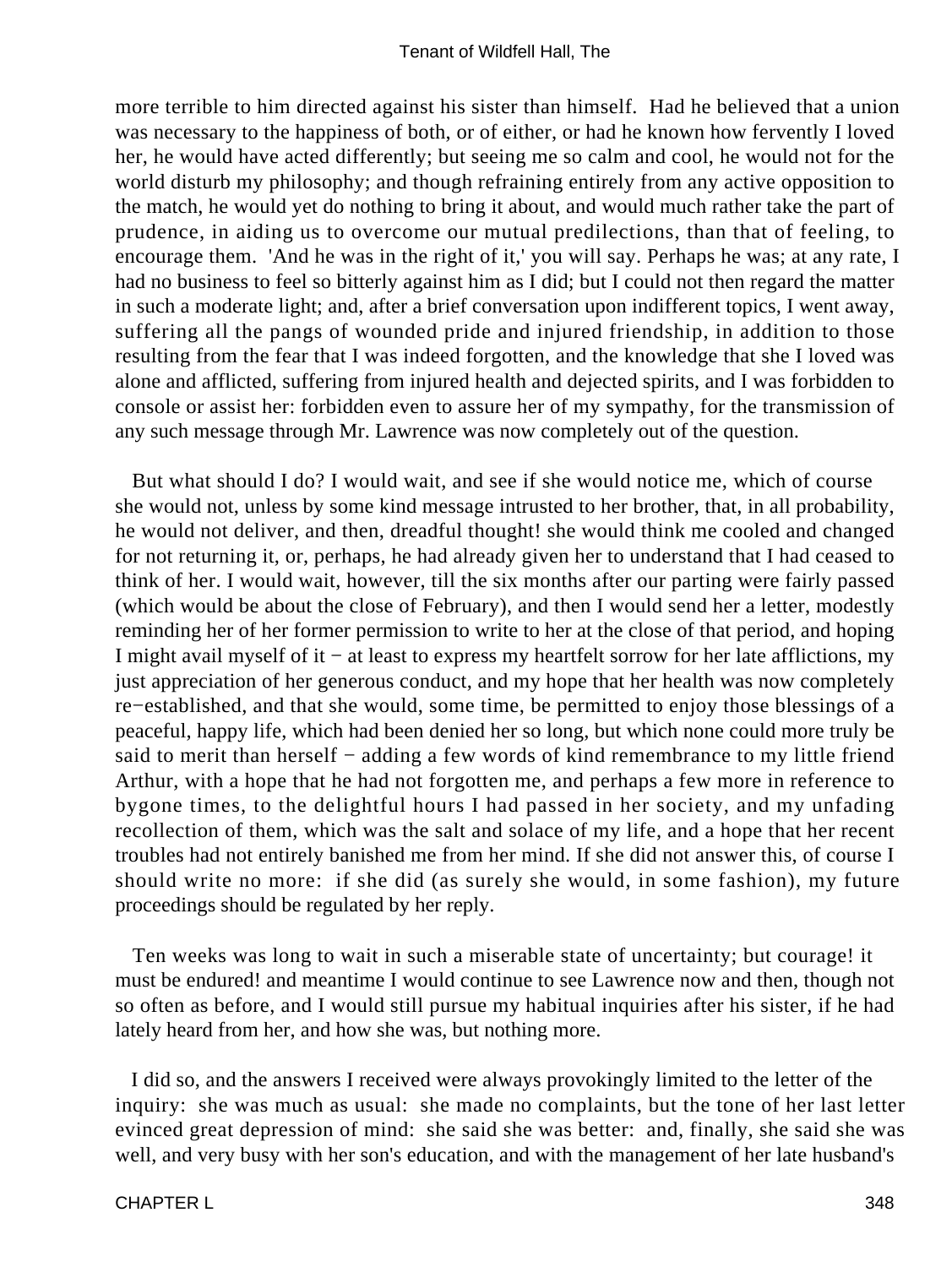property, and the regulation of his affairs. The rascal had never told me how that property was disposed, or whether Mr. Huntingdon had died intestate or not; and I would sooner die than ask him, lest he should misconstrue into covetousness my desire to know. He never offered to show me his sister's letters now, and I never hinted a wish to see them. February, however, was approaching; December was past; January, at length, was almost over − a few more weeks, and then, certain despair or renewal of hope would put an end to this long agony of suspense.

 But alas! it was just about that time she was called to sustain another blow in the death of her uncle − a worthless old fellow enough in himself, I daresay, but he had always shown more kindness and affection to her than to any other creature, and she had always been accustomed to regard him as a parent. She was with him when he died, and had assisted her aunt to nurse him during the last stage of his illness. Her brother went to Staningley to attend the funeral, and told me, upon his return, that she was still there, endeavouring to cheer her aunt with her presence, and likely to remain some time. This was bad news for me, for while she continued there I could not write to her, as I did not know the address, and would not ask it of him. But week followed week, and every time I inquired about her she was still at Staningley.

'Where is Staningley?' I asked at last.

 'In −shire,' was the brief reply; and there was something so cold and dry in the manner of it, that I was effectually deterred from requesting a more definite account.

'When will she return to Grassdale?' was my next question.

'I don't know.'

'Confound it!' I muttered.

 'Why, Markham?' asked my companion, with an air of innocent surprise. But I did not deign to answer him, save by a look of silent, sullen contempt, at which he turned away, and contemplated the carpet with a slight smile, half pensive, half amused; but quickly looking up, he began to talk of other subjects, trying to draw me into a cheerful and friendly conversation, but I was too much irritated to discourse with him, and soon took leave.

 You see Lawrence and I somehow could not manage to get on very well together. The fact is, I believe, we were both of us a little too touchy. It is a troublesome thing, Halford, this susceptibility to affronts where none are intended. I am no martyr to it now, as you can bear me witness: I have learned to be merry and wise, to be more easy with myself and more indulgent to my neighbours, and I can afford to laugh at both Lawrence and you.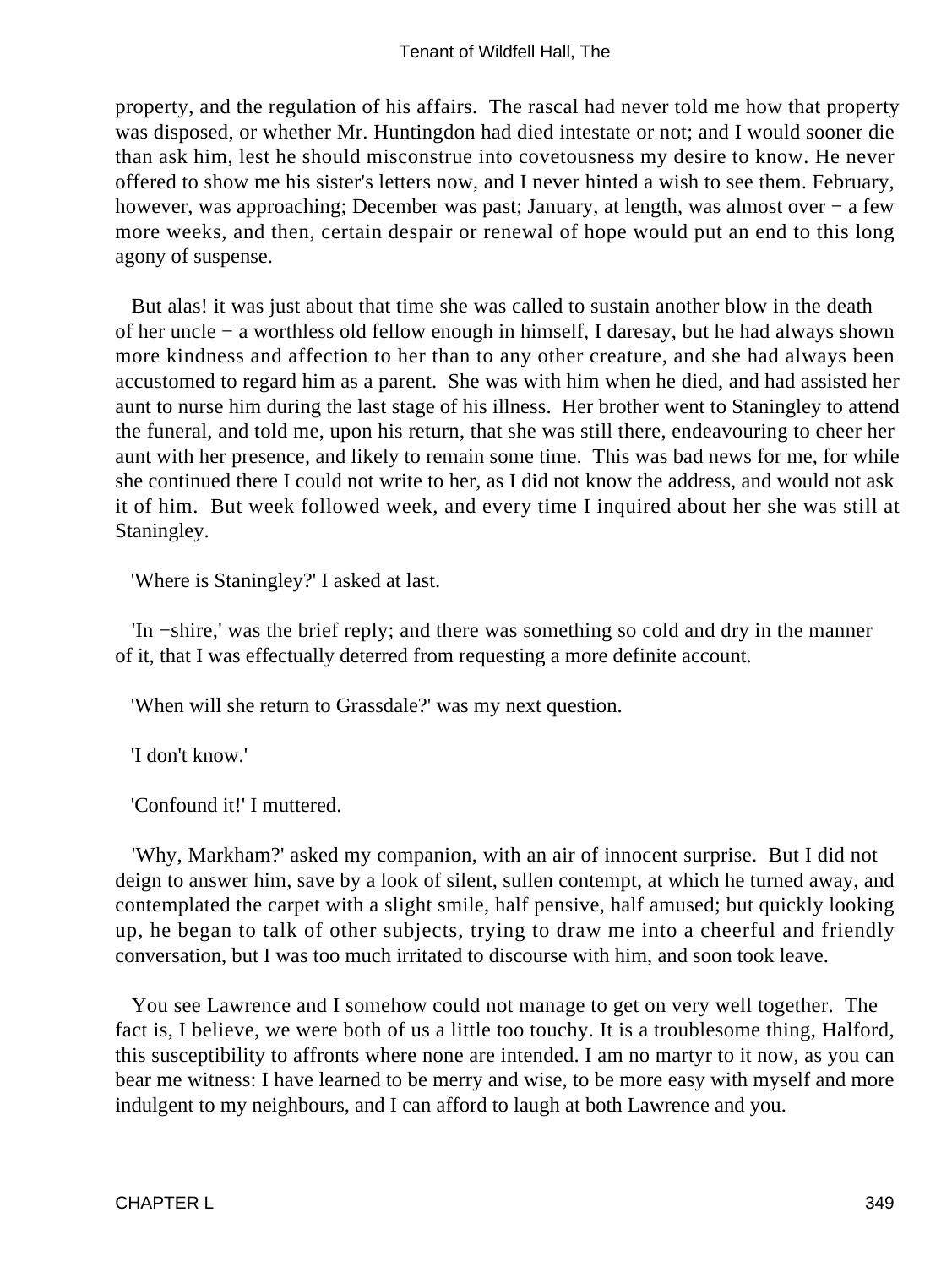Partly from accident, partly from wilful negligence on my part (for I was really beginning to dislike him), several weeks elapsed before I saw my friend again. When we did meet, it was he that sought me out. One bright morning, early in June, he came into the field, where I was just commencing my hay harvest.

 'It is long since I saw you, Markham,' said he, after the first few words had passed between us. 'Do you never mean to come to Woodford again?'

'I called once, and you were out.'

 'I was sorry, but that was long since; I hoped you would call again, and now I have called, and you were out, which you generally are, or I would do myself the pleasure of calling more frequently; but being determined to see you this time, I have left my pony in the lane, and come over hedge and ditch to join you; for I am about to leave Woodford for a while, and may not have the pleasure of seeing you again for a month or two.'

'Where are you going?'

 'To Grassdale first,' said he, with a half−smile he would willingly have suppressed if he could.

'To Grassdale! Is she there, then?'

 'Yes, but in a day or two she will leave it to accompany Mrs. Maxwell to F− for the benefit of the sea air, and I shall go with them.' (F− was at that time a quiet but respectable watering− place: it is considerably more frequented now.)

 Lawrence seemed to expect me to take advantage of this circumstance to entrust him with some sort of a message to his sister; and I believe he would have undertaken to deliver it without any material objections, if I had had the sense to ask him, though of course he would not offer to do so, if I was content to let it alone. But I could not bring myself to make the request, and it was not till after he was gone, that I saw how fair an opportunity I had lost; and then, indeed, I deeply regretted my stupidity and my foolish pride, but it was now too late to remedy the evil.

 He did not return till towards the latter end of August. He wrote to me twice or thrice from F−, but his letters were most provokingly unsatisfactory, dealing in generalities or in trifles that I cared nothing about, or replete with fancies and reflections equally unwelcome to me at the time, saying next to nothing about his sister, and little more about himself. I would wait, however, till he came back; perhaps I could get something more out of him then. At all events, I would not write to her now, while she was with him and her aunt, who doubtless would be still more hostile to my presumptuous aspirations than himself. When she was returned to the silence and solitude of her own home, it would be my fittest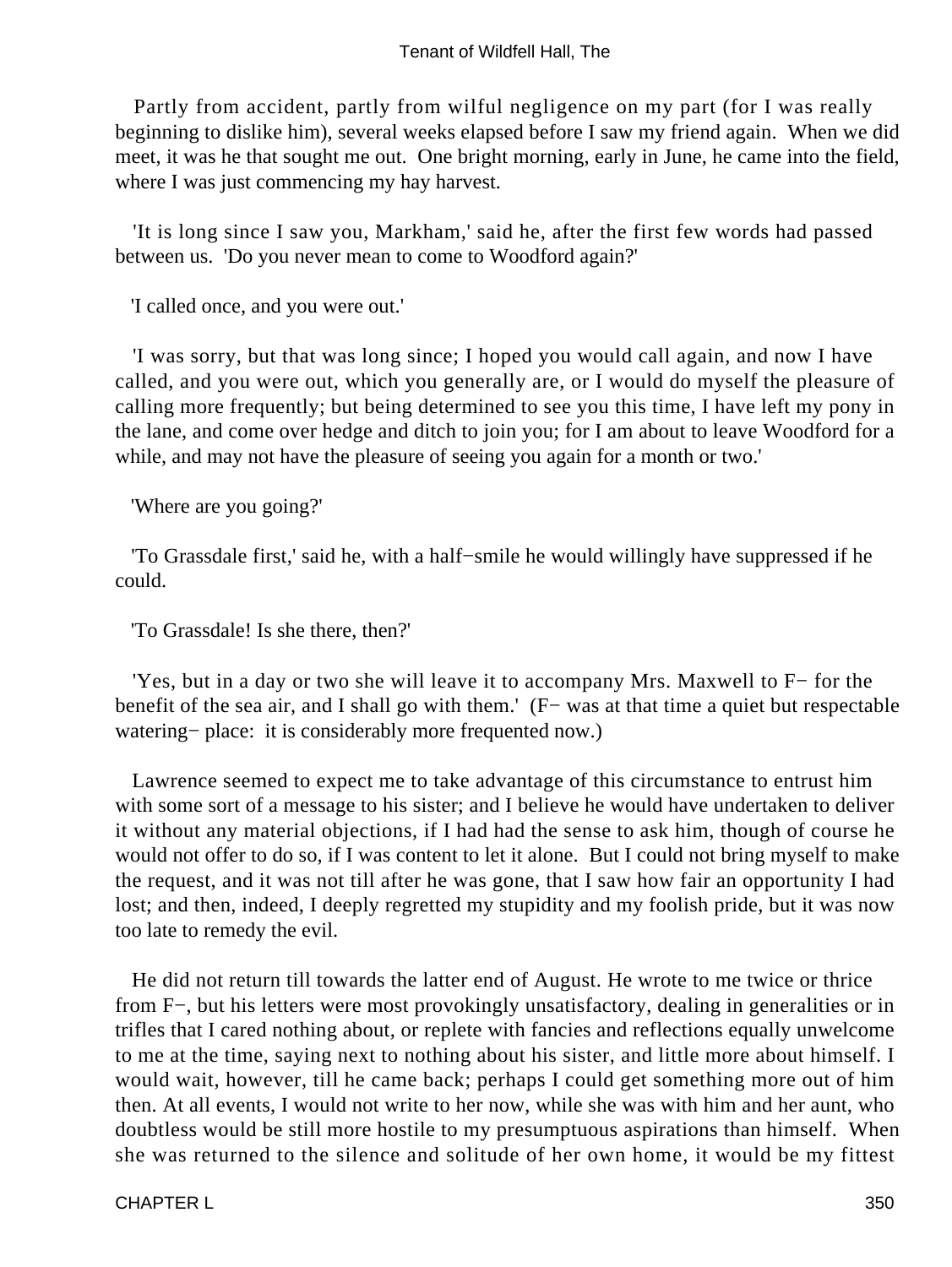#### opportunity.

 When Lawrence came, however, he was as reserved as ever on the subject of my keen anxiety. He told me that his sister had derived considerable benefit from her stay at F− that her son was quite well, and – alas! that both of them were gone, with Mrs. Maxwell, back to Staningley, and there they stayed at least three months. But instead of boring you with my chagrin, my expectations and disappointments, my fluctuations of dull despondency and flickering hope, my varying resolutions, now to drop it, and now to persevere − now to make a bold push, and now to let things pass and patiently abide my time, − I will employ myself in settling the business of one or two of the characters introduced in the course of this narrative, whom I may not have occasion to mention again.

 Some time before Mr. Huntingdon's death Lady Lowborough eloped with another gallant to the Continent, where, having lived a while in reckless gaiety and dissipation, they quarrelled and parted. She went dashing on for a season, but years came and money went: she sunk, at length, in difficulty and debt, disgrace and misery; and died at last, as I have heard, in penury, neglect, and utter wretchedness. But this might be only a report: she may be living yet for anything I or any of her relatives or former acquaintances can tell; for they have all lost sight of her long years ago, and would as thoroughly forget her if they could. Her husband, however, upon this second misdemeanour, immediately sought and obtained a divorce, and, not long after, married again. It was well he did, for Lord Lowborough, morose and moody as he seemed, was not the man for a bachelor's life. No public interests, no ambitious projects, or active pursuits, − or ties of friendship even (if he had had any friends), could compensate to him for the absence of domestic comforts and endearments. He had a son and a nominal daughter, it is true, but they too painfully reminded him of their mother, and the unfortunate little Annabella was a source of perpetual bitterness to his soul. He had obliged himself to treat her with paternal kindness: he had forced himself not to hate her, and even, perhaps, to feel some degree of kindly regard for her, at last, in return for her artless and unsuspecting attachment to himself; but the bitterness of his self−condemnation for his inward feelings towards that innocent being, his constant struggles to subdue the evil promptings of his nature (for it was not a generous one), though partly guessed at by those who knew him, could be known to God and his own heart alone; – so also was the hardness of his conflicts with the temptation to return to the vice of his youth, and seek oblivion for past calamities, and deadness to the present misery of a blighted heart a joyless, friendless life, and a morbidly disconsolate mind, by yielding again to that insidious foe to health, and sense, and virtue, which had so deplorably enslaved and degraded him before.

 The second object of his choice was widely different from the first. Some wondered at his taste; some even ridiculed it − but in this their folly was more apparent than his. The lady was about his own age – i.e., between thirty and forty – remarkable neither for beauty, nor wealth, nor brilliant accomplishments; nor any other thing that I ever heard of, except genuine good sense, unswerving integrity, active piety, warm−hearted benevolence, and a fund of cheerful spirits. These qualities, however, as you way readily imagine, combined to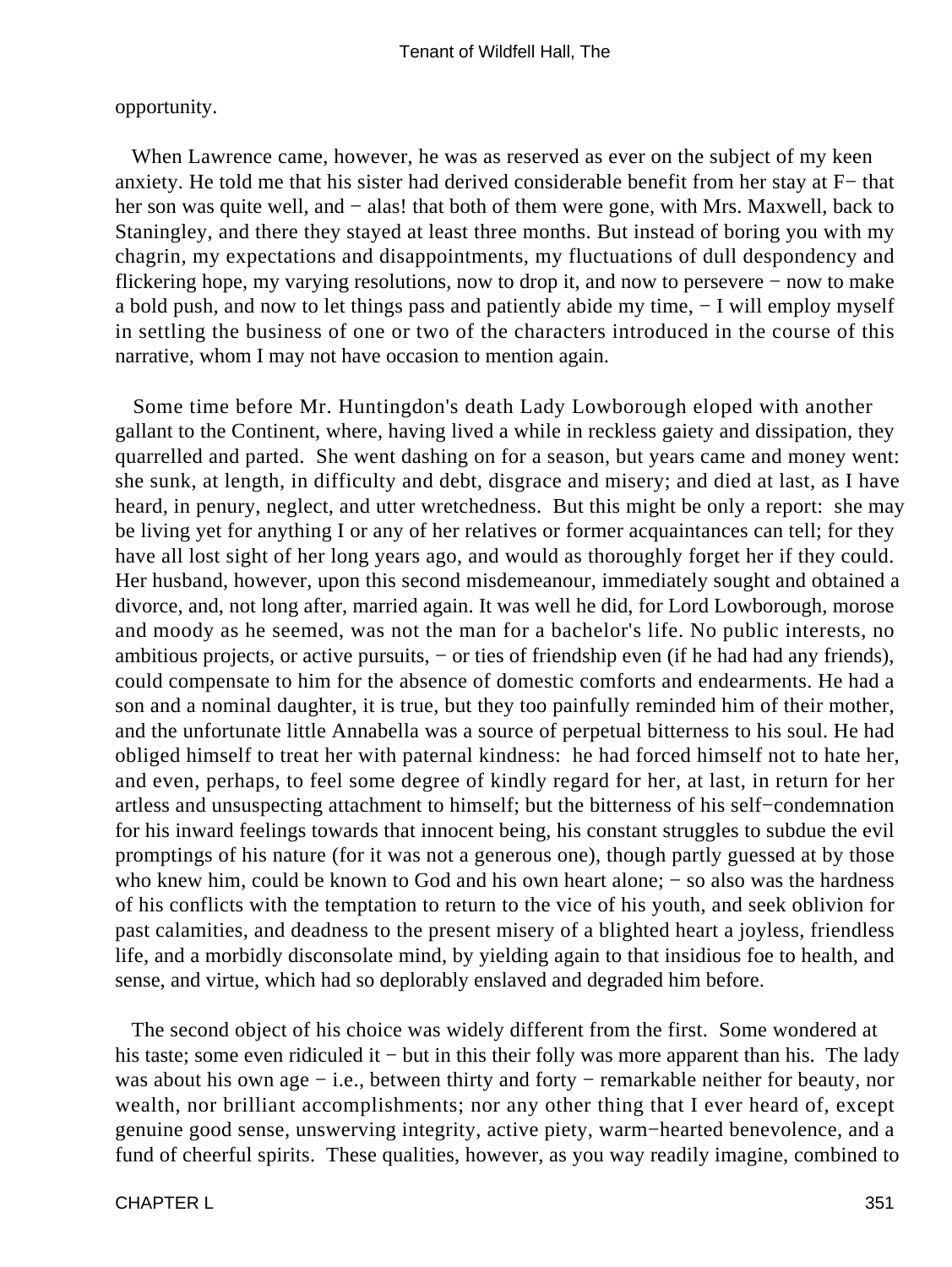render her an excellent mother to the children, and an invaluable wife to his lordship. He, with his usual self−depreciation, thought her a world too good for him, and while he wondered at the kindness of Providence in conferring such a gift upon him, and even at her taste in preferring him to other men, he did his best to reciprocate the good she did him, and so far succeeded that she was, and I believe still is, one of the happiest and fondest wives in England; and all who question the good taste of either partner may be thankful if their respective selections afford them half the genuine satisfaction in the end, or repay their preference with affection half as lasting and sincere.

 If you are at all interested in the fate of that low scoundrel, Grimsby, I can only tell you that he went from bad to worse, sinking from bathos to bathos of vice and villainy, consorting only with the worst members of his club and the lowest dregs of society − happily for the rest of the world − and at last met his end in a drunken brawl, from the hands, it is said, of some brother scoundrel he had cheated at play.

 As for Mr. Hattersley, he had never wholly forgotten his resolution to 'come out from among them,' and behave like a man and a Christian, and the last illness and death of his once jolly friend Huntingdon so deeply and seriously impressed him with the evil of their former practices, that he never needed another lesson of the kind. Avoiding the temptations of the town, he continued to pass his life in the country, immersed in the usual pursuits of a hearty, active, country gentleman; his occupations being those of farming, and breeding horses and cattle, diversified with a little hunting and shooting, and enlivened by the occasional companionship of his friends (better friends than those of his youth), and the society of his happy little wife (now cheerful and confiding as heart could wish), and his fine family of stalwart sons and blooming daughters. His father, the banker, having died some years ago and left him all his riches, he has now full scope for the exercise of his prevailing tastes, and I need not tell you that Ralph Hattersley, Esq., is celebrated throughout the country for his noble breed of horses.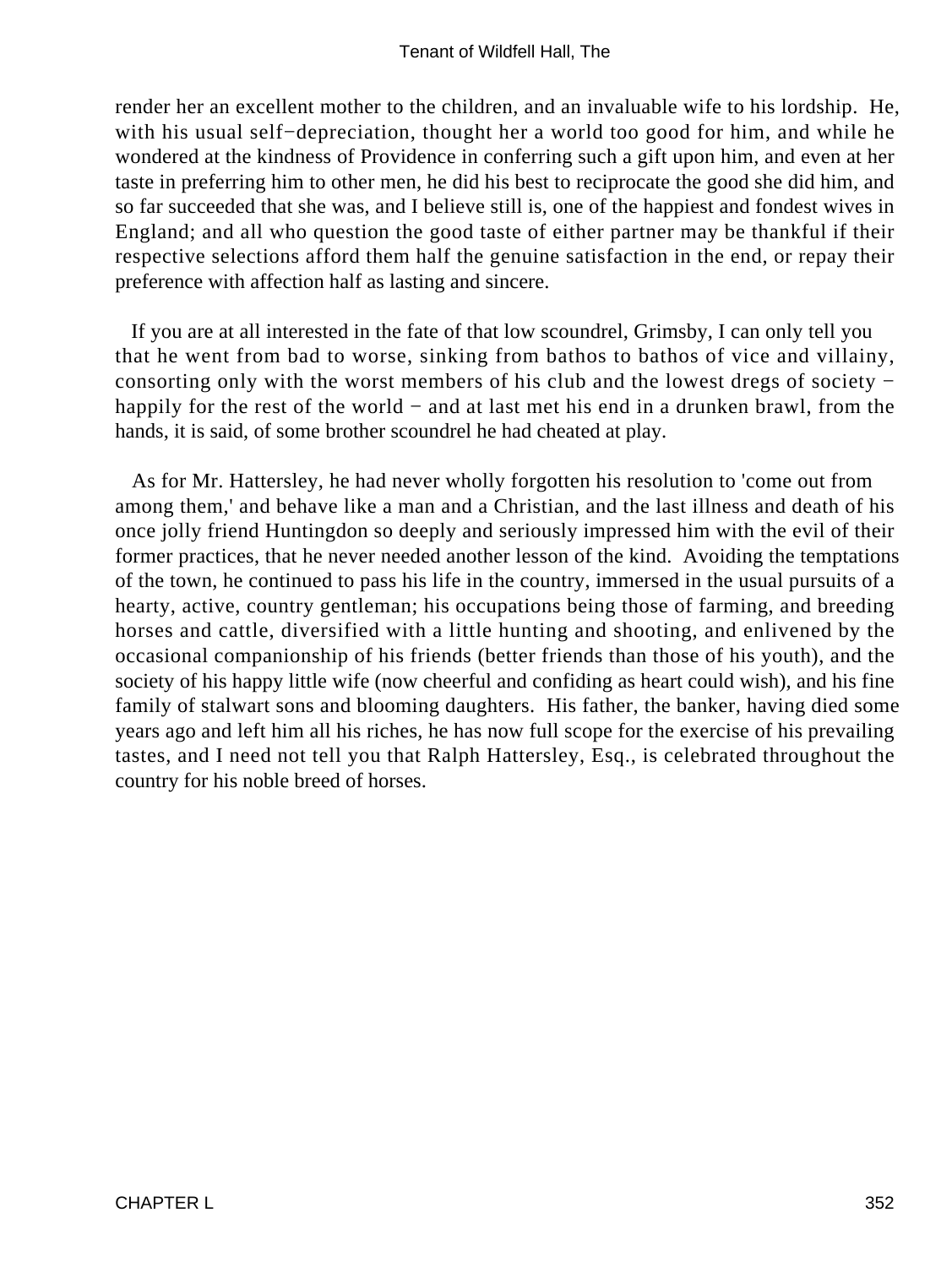# **[CHAPTER LI](#page-380-0)**

**W**e will now turn to a certain still, cold, cloudy afternoon about the commencement of December, when the first fall of snow lay thinly scattered over the blighted fields and frozen roads, or stored more thickly in the hollows of the deep cart−ruts and footsteps of men and horses impressed in the now petrified mire of last month's drenching rains. I remember it well, for I was walking home from the vicarage with no less remarkable a personage than Miss Eliza Millward by my side. I had been to call upon her father, – a sacrifice to civility undertaken entirely to please my mother, not myself, for I hated to go near the house; not merely on account of my antipathy to the once so bewitching Eliza, but because I had not half forgiven the old gentleman himself for his ill opinion of Mrs. Huntingdon; for though now constrained to acknowledge himself mistaken in his former judgment, he still maintained that she had done wrong to leave her husband; it was a violation of her sacred duties as a wife, and a tempting of Providence by laying herself open to temptation; and nothing short of bodily ill−usage (and that of no trifling nature) could excuse such a step − nor even that, for in such a case she ought to appeal to the laws for protection. But it was not of him I intended to speak; it was of his daughter Eliza. Just as I was taking leave of the vicar, she entered the room, ready equipped for a walk.

 'I was just coming to see, your sister, Mr. Markham,' said she; 'and so, if you have no objection, I'll accompany you home. I like company when I'm walking out − don't you?'

'Yes, when it's agreeable.'

'That of course,' rejoined the young lady, smiling archly.

So we proceeded together.

 'Shall I find Rose at home, do you think?' said she, as we closed the garden gate, and set our faces towards Linden−Car.

'I believe so.'

'I trust I shall, for I've a little bit of news for her − if you haven't forestalled me.'

'I?'

 'Yes: do you know what Mr. Lawrence is gone for?' She looked up anxiously for my reply.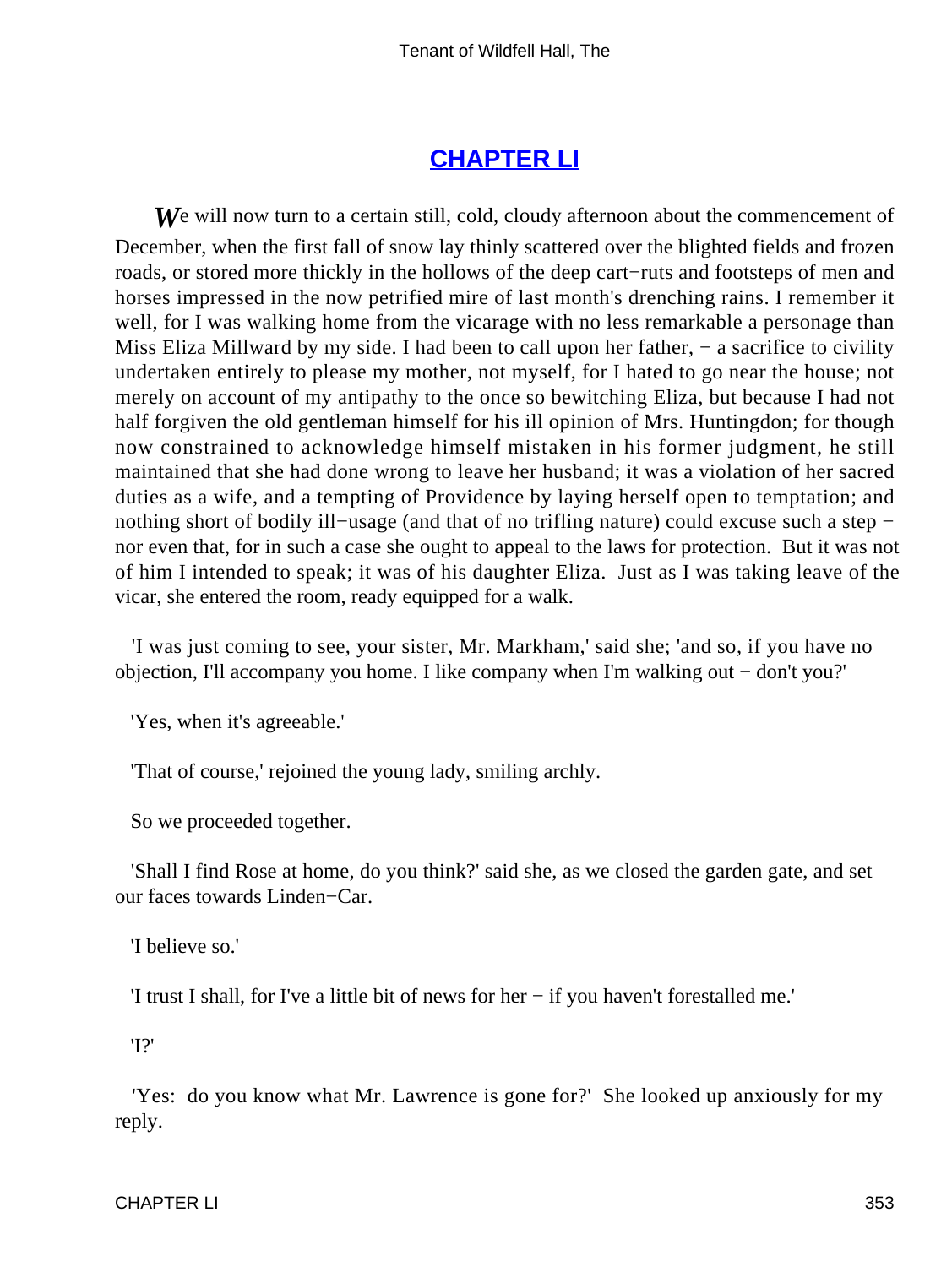'Is he gone?' said I; and her face brightened.

'Ah! then he hasn't told you about his sister?'

'What of her?' I demanded in terror, lest some evil should have befallen her.

 'Oh, Mr. Markham, how you blush!' cried she, with a tormenting laugh. 'Ha, ha, you have not forgotten her yet. But you had better be quick about it, I can tell you, for – alas, alas! − she's going to be married next Thursday!'

'No, Miss Eliza, that's false.'

'Do you charge me with a falsehood, sir?'

'You are misinformed.'

'Am I? Do you know better, then?'

'I think I do.'

 'What makes you look so pale then?' said she, smiling with delight at my emotion. 'Is it anger at poor me for telling such a fib? Well, I only «tell the tale as 'twas told to me:» I don't vouch for the truth of it; but at the same time, I don't see what reason Sarah should have for deceiving me, or her informant for deceiving her; and that was what she told me the footman told her:− that Mrs. Huntingdon was going to be married on Thursday, and Mr. Lawrence was gone to the wedding. She did tell me the name of the gentleman, but I've forgotten that. Perhaps you can assist me to remember it. Is there not some one that lives near − or frequently visits the neighbourhood, that has long been attached to her? − a Mr. − oh, dear!  $Mr. -'$ 

'Hargrave?' suggested I, with a bitter smile.

'You're right,' cried she; 'that was the very name.'

'Impossible, Miss Eliza!' I exclaimed, in a tone that made her start.

 'Well, you know, that's what they told me,' said she, composedly staring me in the face. And then she broke out into a long shrill laugh that put me to my wit's end with fury.

 'Really you must excuse me,' cried she. 'I know it's very rude, but ha, ha, ha! − did you think to marry her yourself? Dear, dear, what a pity! − ha, ha, ha! Gracious, Mr. Markham, are you going to faint? Oh, mercy! shall I call this man? Here, Jacob − ' But checking the word on her lips, I seized her arm and gave it, I think, a pretty severe squeeze, for she shrank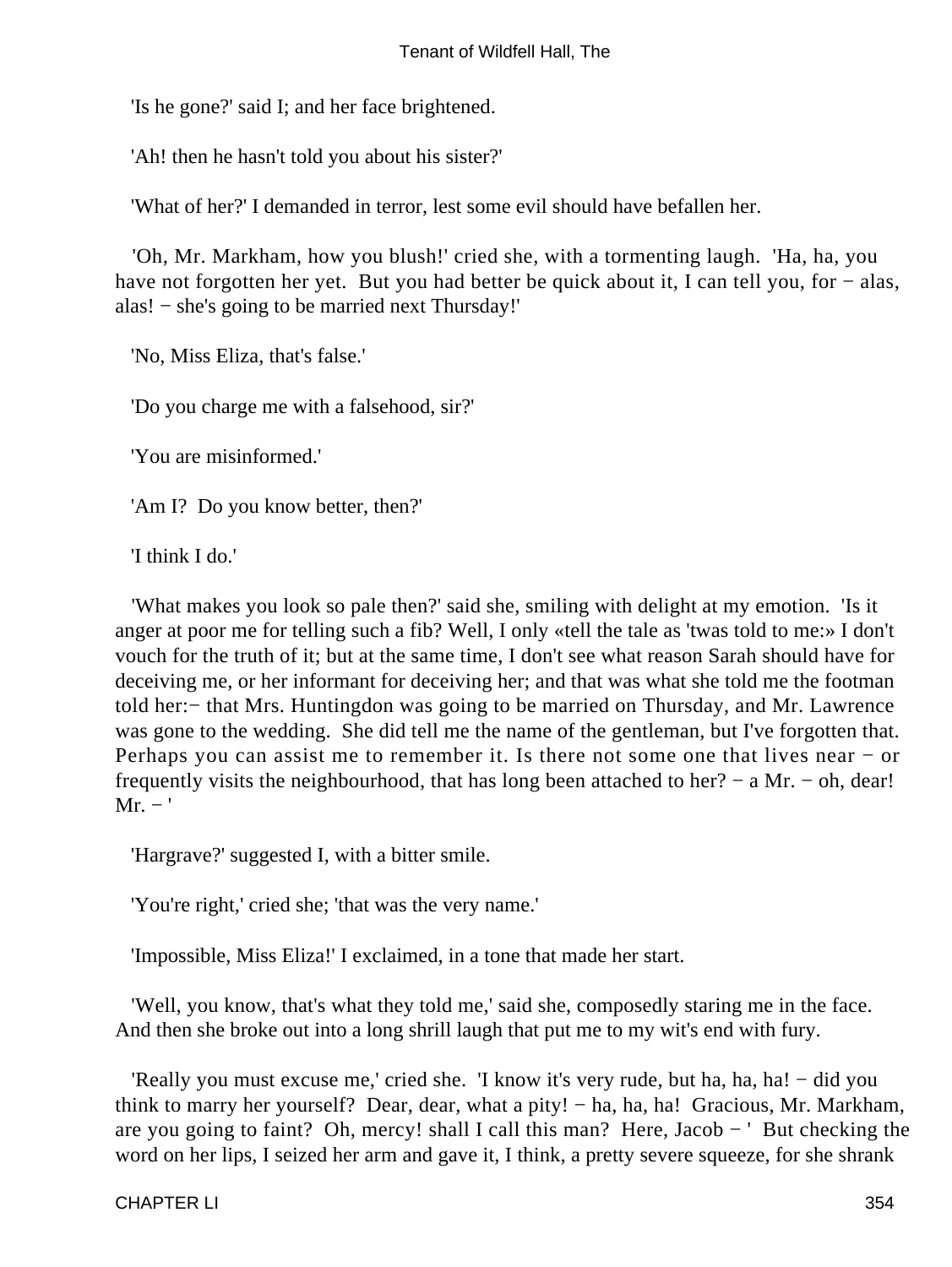into herself with a faint cry of pain or terror; but the spirit within her was not subdued: instantly rallying, she continued, with well−feigned concern, 'What can I do for you? Will you have some water − some brandy? I daresay they have some in the public−house down there, if you'll let me run.'

 'Have done with this nonsense!' cried I, sternly. She looked confounded − almost frightened again, for a moment. 'You know I hate such jests,' I continued.

'Jests indeed! I wasn't jesting!'

 'You were laughing, at all events; and I don't like to be laughed at,' returned I, making violent efforts to speak with proper dignity and composure, and to say nothing but what was coherent and sensible. 'And since you are in such a merry mood, Miss Eliza, you must be good enough company for yourself; and therefore I shall leave you to finish your walk alone − for, now I think of it, I have business elsewhere; so good−evening.'

With that I left her (smothering her malicious laughter) and turned aside into the fields, springing up the bank, and pushing through the nearest gap in the hedge. Determined at once to prove the truth − or rather the falsehood − of her story, I hastened to Woodford as fast as my legs could carry me; first veering round by a circuitous course, but the moment I was out of sight of my fair tormentor cutting away across the country, just as a bird might fly, over pasture−land, and fallow, and stubble, and lane, clearing hedges and ditches and hurdles, till I came to the young squire's gates. Never till now had I known the full fervour of my love − the full strength of my hopes, not wholly crushed even in my hours of deepest despondency, always tenaciously clinging to the thought that one day she might be mine, or, if not that, at least that something of my memory, some slight remembrance of our friendship and our love, would be for ever cherished in her heart. I marched up to the door, determined, if I saw the master, to question him boldly concerning his sister, to wait and hesitate no longer, but cast false delicacy and stupid pride behind my back, and know my fate at once.

'Is Mr. Lawrence at home?' I eagerly asked of the servant that opened the door.

'No, sir, master went yesterday,' replied he, looking very alert.

'Went where?'

 'To Grassdale, sir − wasn't you aware, sir? He's very close, is master,' said the fellow, with a foolish, simpering grin. 'I suppose,  $\sin - '$ 

 But I turned and left him, without waiting to hear what he supposed. I was not going to stand there to expose my tortured feelings to the insolent laughter and impertinent curiosity of a fellow like that.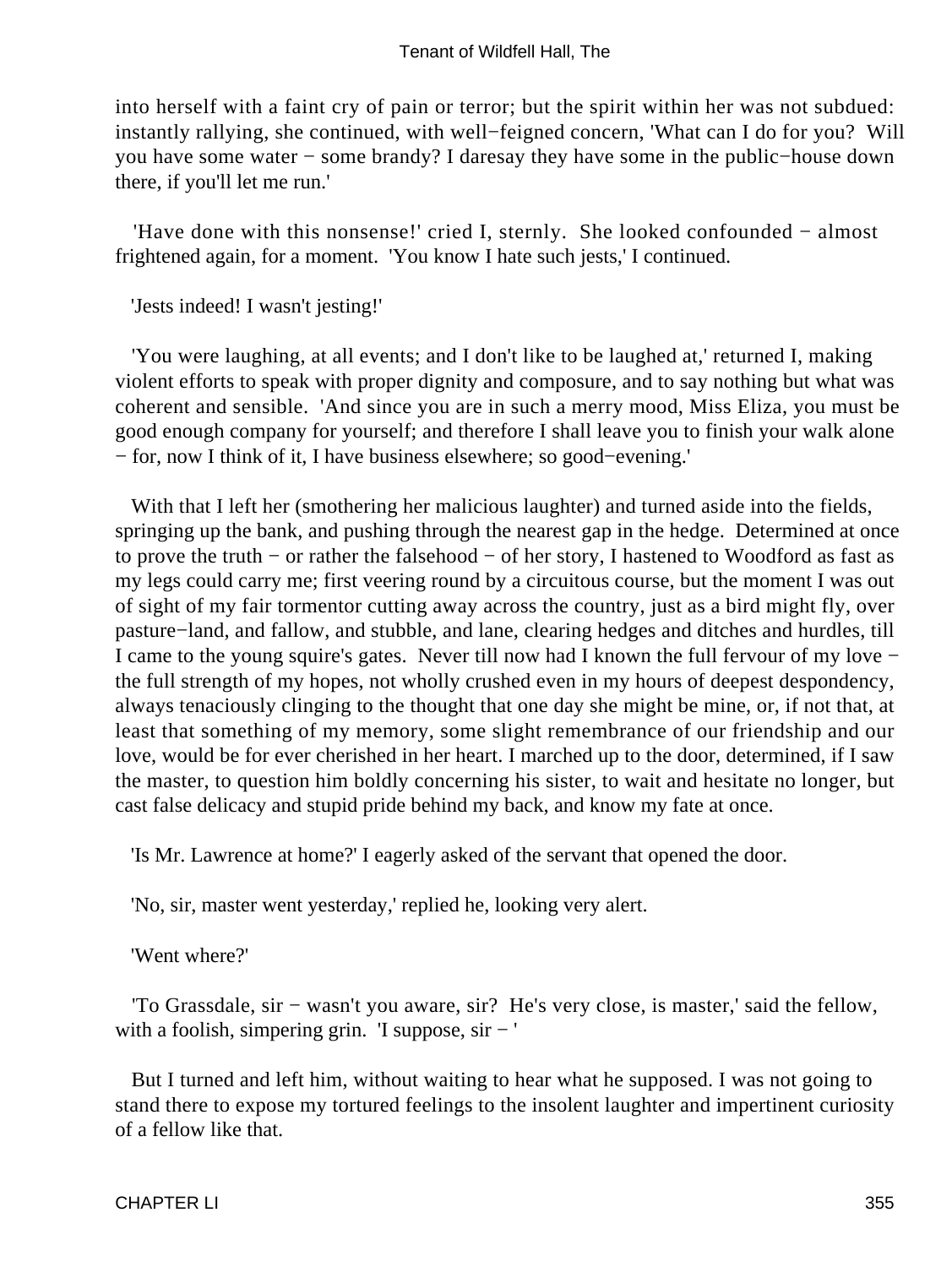But what was to be done now? Could it be possible that she had left me for that man? I could not believe it. Me she might forsake, but not to give herself to him! Well, I would know the truth; to no concerns of daily life could I attend while this tempest of doubt and dread, of jealousy and rage, distracted me. I would take the morning coach from L− (the evening one would be already gone), and fly to Grassdale − I must be there before the marriage. And why? Because a thought struck me that perhaps I might prevent it – that if I did not, she and I might both lament it to the latest moment of our lives. It struck me that someone might have belied me to her: perhaps her brother; yes, no doubt her brother had persuaded her that I was false and faithless, and taking advantage of her natural indignation, and perhaps her desponding carelessness about her future life, had urged her, artfully, cruelly, on to this other marriage, in order to secure her from me. If this was the case, and if she should only discover her mistake when too late to repair it − to what a life of misery and vain regret might she be doomed as well as me; and what remorse for me to think my foolish scruples had induced it all! Oh, I must see her – she must know my truth even if I told it at the church door! I might pass for a madman or an impertinent fool − even she might be offended at such an interruption, or at least might tell me it was now too late. But if I could save her, if she might be mine! – it was too rapturous a thought!

 Winged by this hope, and goaded by these fears, I hurried homewards to prepare for my departure on the morrow. I told my mother that urgent business which admitted no delay, but which I could not then explain, called me away.

 My deep anxiety and serious preoccupation could not be concealed from her maternal eyes; and I had much ado to calm her apprehensions of some disastrous mystery.

 That night there came a heavy fall of snow, which so retarded the progress of the coaches on the following day that I was almost driven to distraction. I travelled all night, of course, for this was Wednesday: to−morrow morning, doubtless, the marriage would take place. But the night was long and dark: the snow heavily clogged the wheels and balled the horses' feet; the animals were consumedly lazy; the coachman most execrably cautious; the passengers confoundedly apathetic in their supine indifference to the rate of our progression. Instead of assisting me to bully the several coachmen and urge them forward, they merely stared and grinned at my impatience: one fellow even ventured to rally me upon it − but I silenced him with a look that quelled him for the rest of the journey; and when, at the last stage, I would have taken the reins into my own hand, they all with one accord opposed it.

 It was broad daylight when we entered M− and drew up at the 'Rose and Crown.' I alighted and called aloud for a post−chaise to Grassdale. There was none to be had: the only one in the town was under repair. 'A gig, then  $-$  a fly  $-$  car  $-$  anything  $-$  only be quick!' There was a gig, but not a horse to spare. I sent into the town to seek one: but they were such an intolerable time about it that I could wait no longer − I thought my own feet could carry me sooner; and bidding them send the conveyance after me, if it were ready within an hour, I set off as fast as I could walk. The distance was little more than six miles, but the road was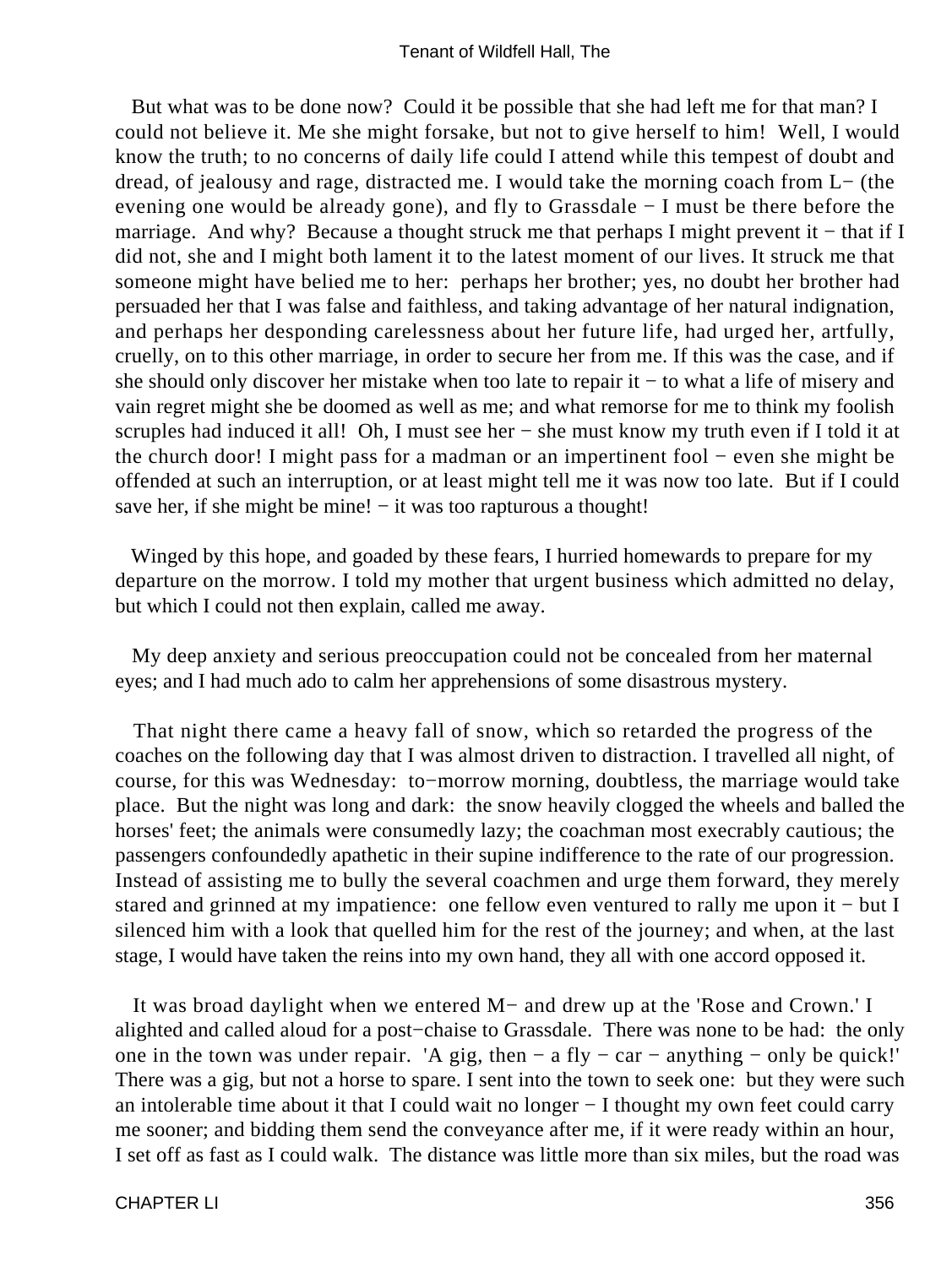strange, and I had to keep stopping to inquire my way; hallooing to carters and clodhoppers, and frequently invading the cottages, for there were few abroad that winter's morning; sometimes knocking up the lazy people from their beds, for where so little work was to be done, perhaps so little food and fire to be had, they cared not to curtail their slumbers. I had no time to think of them, however; aching with weariness and desperation, I hurried on. The gig did not overtake me: and it was well I had not waited for it; vexatious rather, that I had been fool enough to wait so long.

 At length, however, I entered the neighbourhood of Grassdale. I approached the little rural church − but lo! there stood a train of carriages before it; it needed not the white favours bedecking the servants and horses, nor the merry voices of the village idlers assembled to witness the show, to apprise me that there was a wedding within. I ran in among them, demanding, with breathless eagerness, had the ceremony long commenced? They only gaped and stared. In my desperation, I pushed past them, and was about to enter the churchyard gate, when a group of ragged urchins, that had been hanging like bees to the window, suddenly dropped off and made a rush for the porch, vociferating in the uncouth dialect of their country something which signified, 'It's over − they're coming out!'

 If Eliza Millward had seen me then she might indeed have been delighted. I grasped the gate−post for support, and stood intently gazing towards the door to take my last look on my soul's delight, my first on that detested mortal who had torn her from my heart, and doomed her, I was certain, to a life of misery and hollow, vain repining – for what happiness could she enjoy with him? I did not wish to shock her with my presence now, but I had not power to move away. Forth came the bride and bridegroom. Him I saw not; I had eyes for none but her. A long veil shrouded half her graceful form, but did not hide it; I could see that while she carried her head erect, her eyes were bent upon the ground, and her face and neck were suffused with a crimson blush; but every feature was radiant with smiles, and gleaming through the misty whiteness of her veil were clusters of golden ringlets! Oh, heavens! it was not my Helen! The first glimpse made me start – but my eyes were darkened with exhaustion and despair. Dare I trust them? 'Yes – it is not she! It was a younger, slighter, rosier beauty – lovely indeed, but with far less dignity and depth of soul – without that indefinable grace, that keenly spiritual yet gentle charm, that ineffable power to attract and subjugate the heart  $-$  my heart at least. I looked at the bridegroom  $-$  it was Frederick Lawrence! I wiped away the cold drops that were trickling down my forehead, and stepped back as he approached; but, his eyes fell upon me, and he knew me, altered as my appearance must have been.

 'Is that you, Markham?' said he, startled and confounded at the apparition − perhaps, too, at the wildness of my looks.

'Yes, Lawrence; is that you?' I mustered the presence of mind to reply.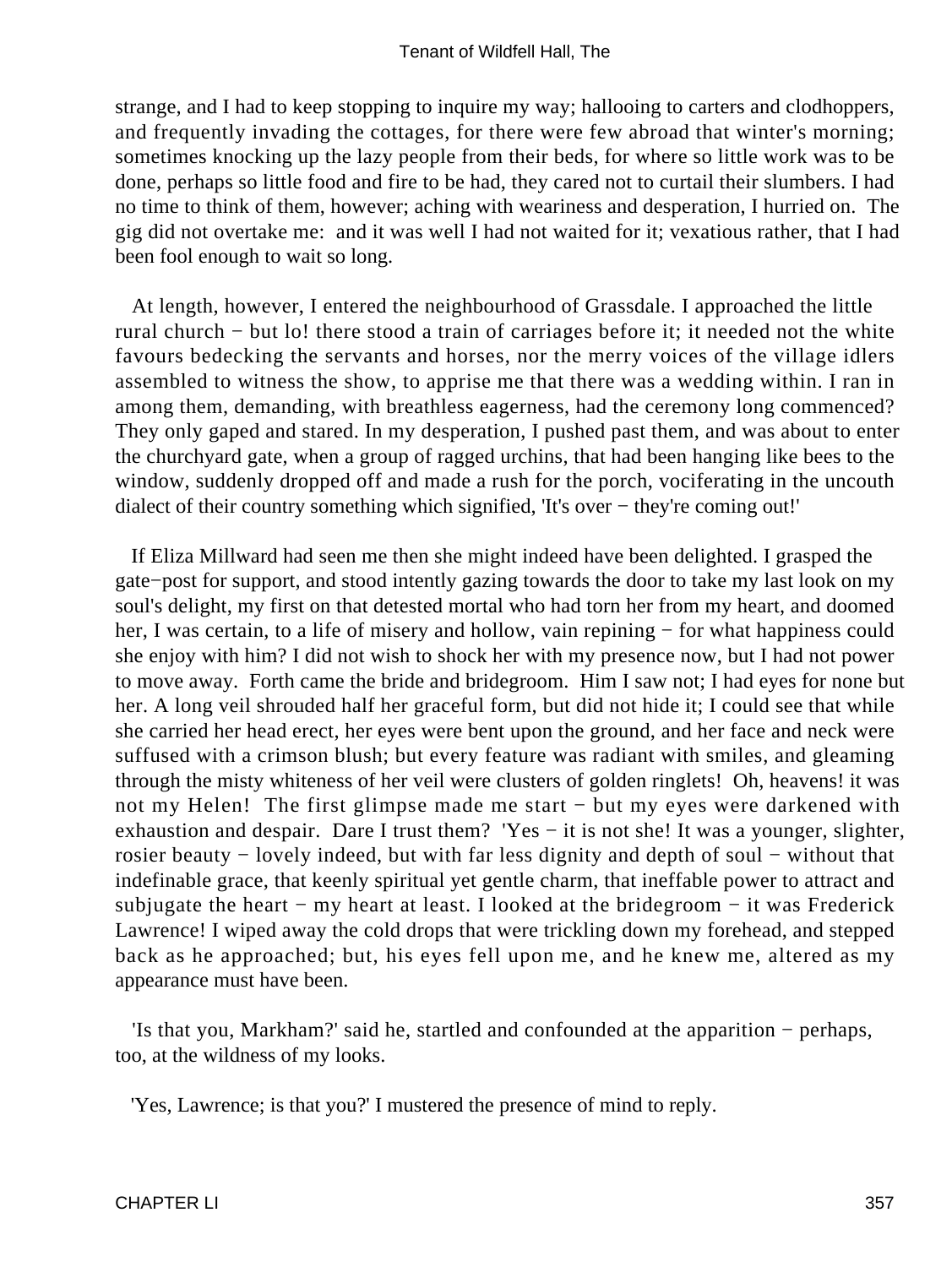He smiled and coloured, as if half−proud and half−ashamed of his identity; and if he had reason to be proud of the sweet lady on his arm, he had no less cause to be ashamed of having concealed his good fortune so long.

 'Allow me to introduce you to my bride,' said he, endeavouring to hide his embarrassment by an assumption of careless gaiety. 'Esther, this is Mr. Markham; my friend Markham, Mrs. Lawrence, late Miss Hargrave.'

I bowed to the bride, and vehemently wrung the bridegroom's hand.

 'Why did you not tell me of this?' I said, reproachfully, pretending a resentment I did not feel (for in truth I was almost wild with joy to find myself so happily mistaken, and overflowing with affection to him for this and for the base injustice I felt that I had done him in my mind − he might have wronged me, but not to that extent; and as I had hated him like a demon for the last forty hours, the reaction from such a feeling was so great that I could pardon all offences for the moment – and love him in spite of them too).

'I did tell you,' said he, with an air of guilty confusion; 'you received my letter?'

'What letter?'

'The one announcing my intended marriage.'

'I never received the most distant hint of such an intention.'

 'It must have crossed you on your way then − it should have reached you yesterday morning − it was rather late, I acknowledge. But what brought you here, then, if you received no information?'

 It was now my turn to be confounded; but the young lady, who had been busily patting the snow with her foot during our short sotto− voce colloquy, very opportunely came to my assistance by pinching her companion's arm and whispering a suggestion that his friend should be invited to step into the carriage and go with them; it being scarcely agreeable to stand there among so many gazers, and keeping their friends waiting into the bargain.

'And so cold as it is too!' said he, glancing with dismay at her slight drapery, and immediately handing her into the carriage. 'Markham, will you come? We are going to Paris, but we can drop you anywhere between this and Dover.'

 'No, thank you. Good−by − I needn't wish you a pleasant journey; but I shall expect a very handsome apology, some time, mind, and scores of letters, before we meet again.'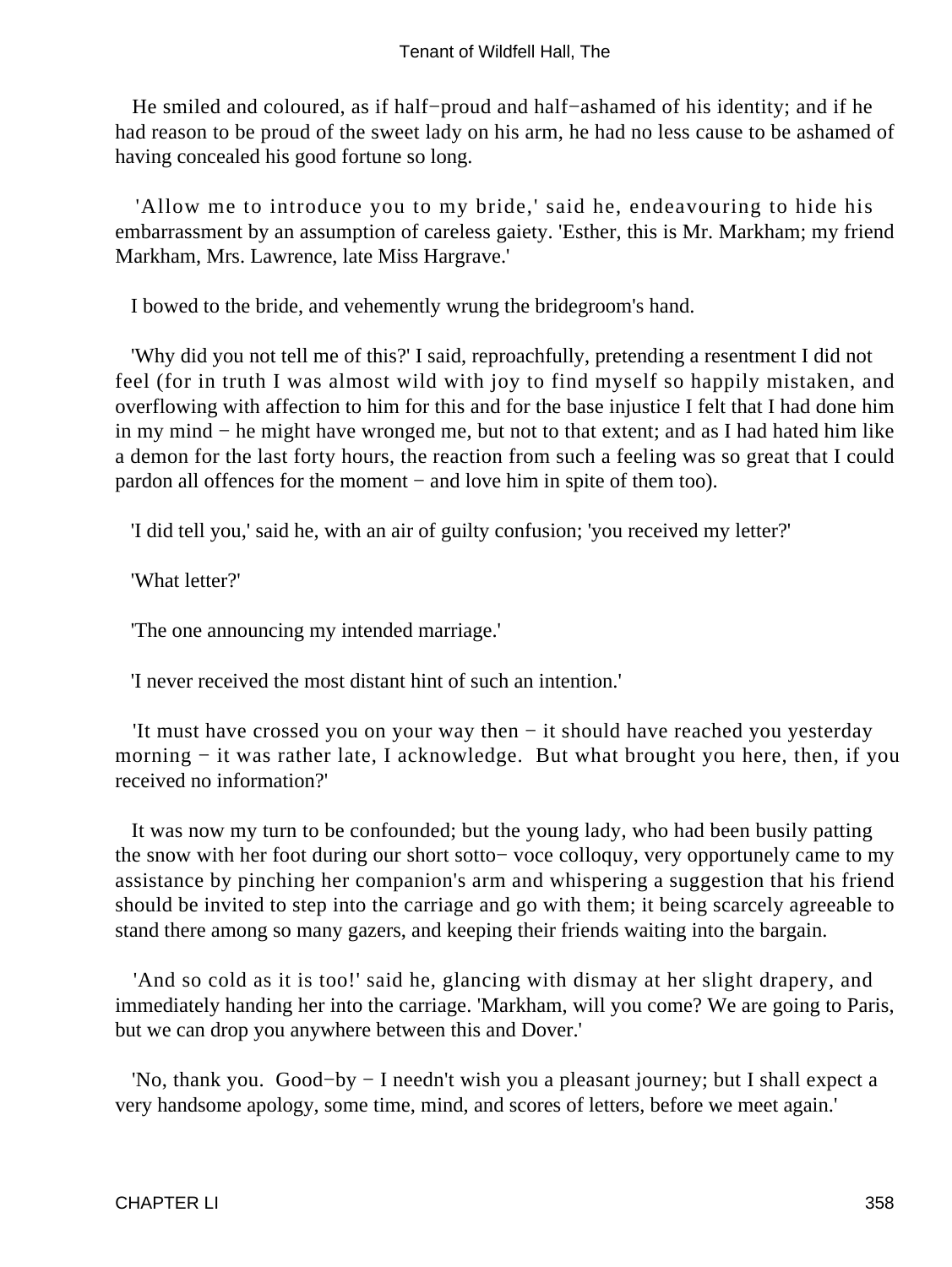He shook my hand, and hastened to take his place beside his lady. This was no time or place for explanation or discourse: we had already stood long enough to excite the wonder of the village sight−seers, and perhaps the wrath of the attendant bridal party; though, of course, all this passed in a much shorter time than I have taken to relate, or even than you will take to read it. I stood beside the carriage, and, the window being down, I saw my happy friend fondly encircle his companion's waist with his arm, while she rested her glowing cheek on his shoulder, looking the very impersonation of loving, trusting bliss. In the interval between the footman's closing the door and taking his place behind she raised her smiling brown eyes to his face, observing, playfully, − 'I fear you must think me very insensible, Frederick: I know it is the custom for ladies to cry on these occasions, but I couldn't squeeze a tear for my life.'

He only answered with a kiss, and pressed her still closer to his bosom.

'But what is this?' he murmured. 'Why, Esther, you're crying now!'

 'Oh, it's nothing − it's only too much happiness − and the wish,' sobbed she, 'that our dear Helen were as happy as ourselves.'

 'Bless you for that wish!' I inwardly responded, as the carriage rolled away − 'and heaven grant it be not wholly vain!'

 I thought a cloud had suddenly darkened her husband's face as she spoke. What did he think? Could he grudge such happiness to his dear sister and his friend as he now felt himself? At such a moment it was impossible. The contrast between her fate and his must darken his bliss for a time. Perhaps, too, he thought of me: perhaps he regretted the part he had had in preventing our union, by omitting to help us, if not by actually plotting against us. I exonerated him from that charge now, and deeply lamented my former ungenerous suspicions; but he had wronged us, still − I hoped, I trusted that he had. He had not attempted to cheek the course of our love by actually damming up the streams in their passage, but he had passively watched the two currents wandering through life's arid wilderness, declining to clear away the obstructions that divided them, and secretly hoping that both would lose themselves in the sand before they could be joined in one. And meantime he had been quietly proceeding with his own affairs; perhaps, his heart and head had been so full of his fair lady that he had had but little thought to spare for others. Doubtless he had made his first acquaintance with her – his first intimate acquaintance at least − during his three months' sojourn at F−, for I now recollected that he had once casually let fall an intimation that his aunt and sister had a young friend staying with them at the time, and this accounted for at least one−half his silence about all transactions there. Now, too, I saw a reason for many little things that had slightly puzzled me before; among the rest, for sundry departures from Woodford, and absences more or less prolonged, for which he never satisfactorily accounted, and concerning which he hated to be questioned on his return. Well might the servant say his master was 'very close.' But why this strange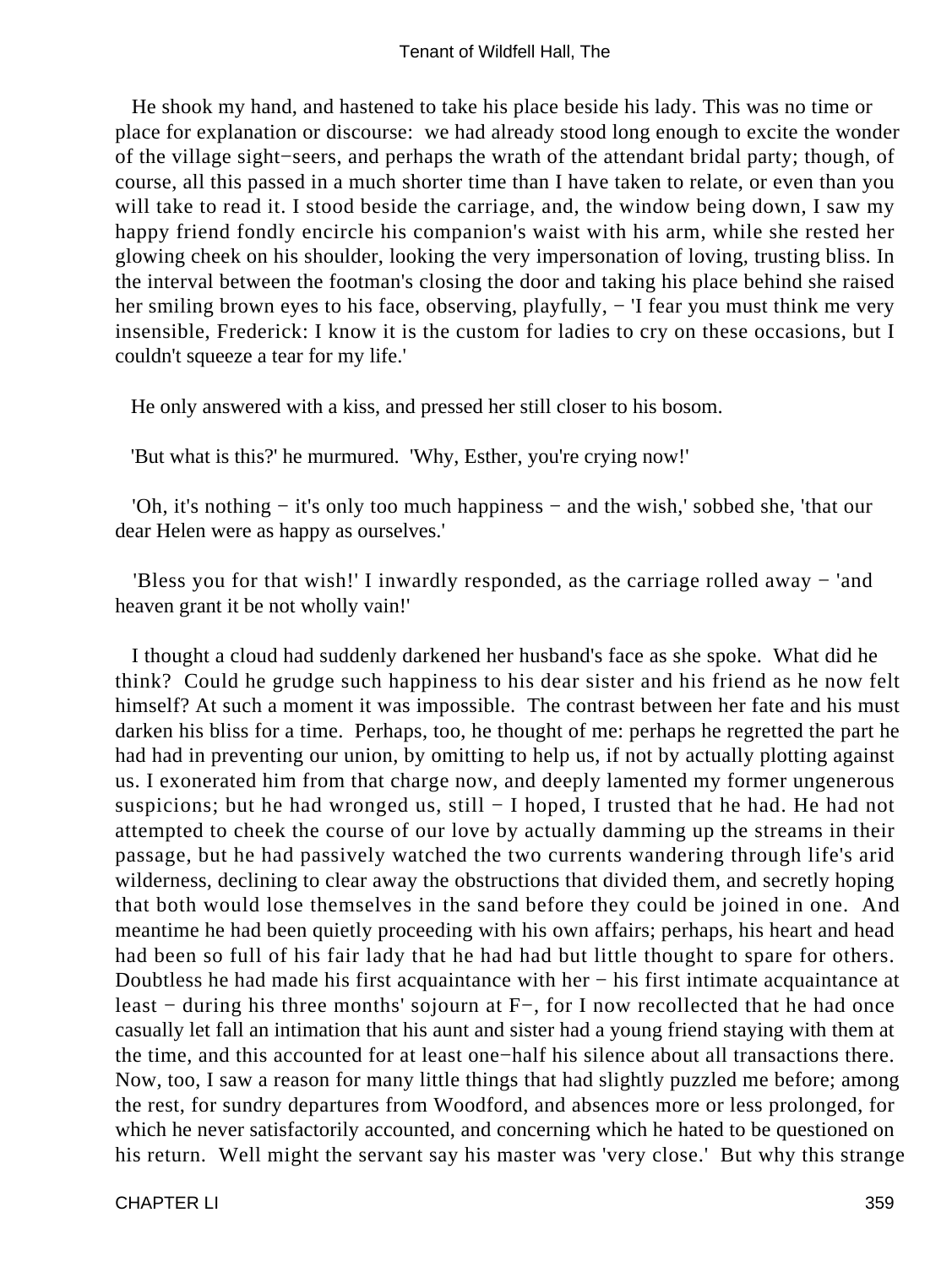reserve to me? Partly, from that remarkable idiosyncrasy to which I have before alluded; partly, perhaps, from tenderness to my feelings, or fear to disturb my philosophy by touching upon the infectious theme of love.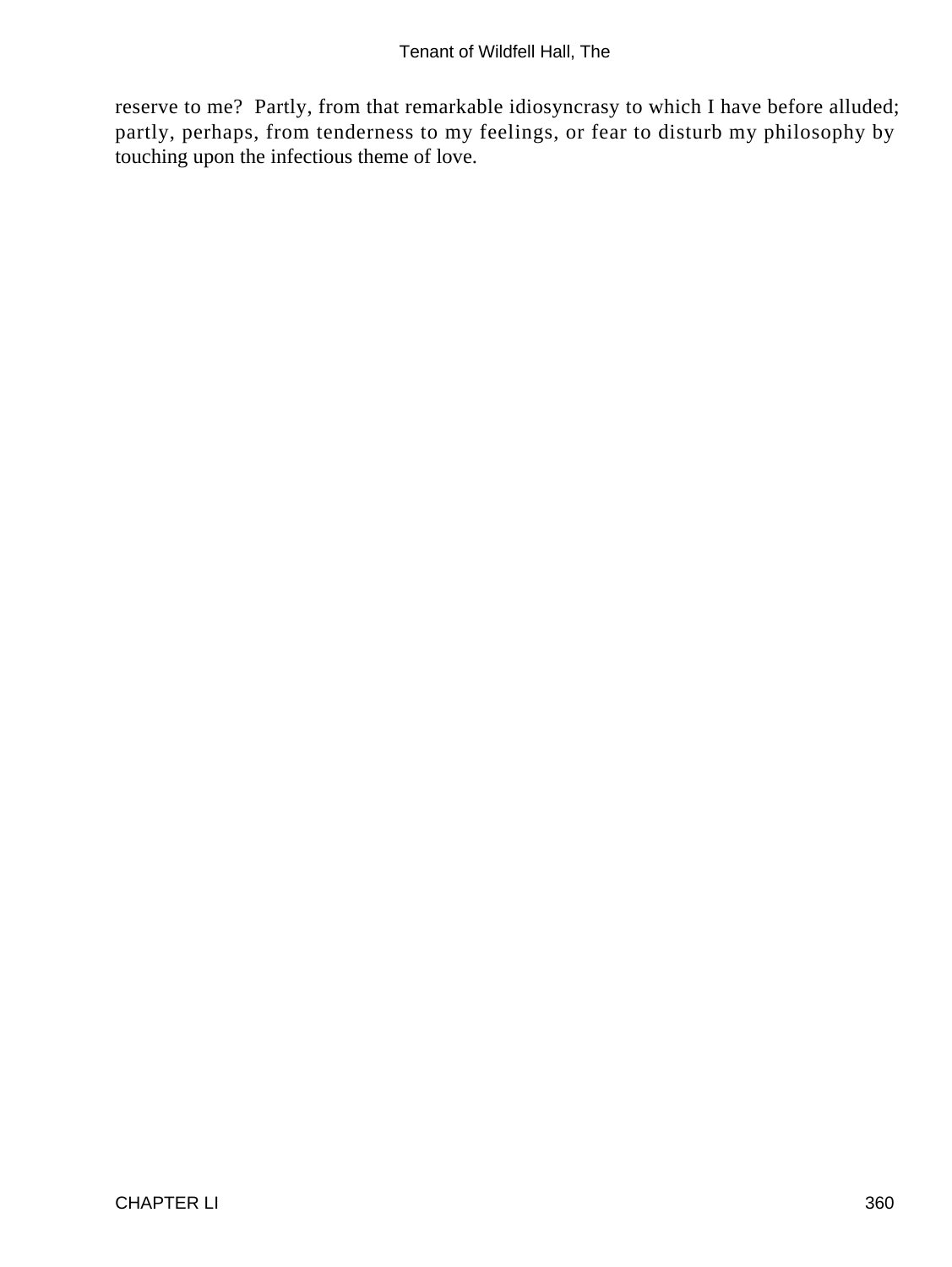### **[CHAPTER LII](#page-380-0)**

<span id="page-361-0"></span>**The tardy gig had overtaken me at last.** I entered it, and bade the man who brought it drive to Grassdale Manor − I was too busy with my own thoughts to care to drive it myself. I would see Mrs. Huntingdon – there could be no impropriety in that now that her husband had been dead above a year – and by her indifference or her joy at my unexpected arrival I could soon tell whether her heart was truly mine. But my companion, a loquacious, forward fellow, was not disposed to leave me to the indulgence of my private cogitations.

 'There they go!' said he, as the carriages filed away before us. 'There'll be brave doings on yonder to–day, as what come to–morra. – Know anything of that family, sir? or you're a stranger in these parts?'

'I know them by report.'

 'Humph! There's the best of 'em gone, anyhow. And I suppose the old missis is agoing to leave after this stir's gotten overed, and take herself off, somewhere, to live on her bit of a jointure; and the young 'un − at least the new 'un (she's none so very young) − is coming down to live at the Grove.'

'Is Mr. Hargrave married, then?'

 'Ay, sir, a few months since. He should a been wed afore, to a widow lady, but they couldn't agree over the money: she'd a rare long purse, and Mr. Hargrave wanted it all to hisself; but she wouldn't let it go, and so then they fell out. This one isn't quite as rich, nor as handsome either, but she hasn't been married before. She's very plain, they say, and getting on to forty or past, and so, you know, if she didn't jump at this hopportunity, she thought she'd never get a better. I guess she thought such a handsome young husband was worth all 'at ever she had, and he might take it and welcome, but I lay she'll rue her bargain afore long. They say she begins already to see 'at he isn't not altogether that nice, generous, perlite, delightful gentleman 'at she thought him afore marriage − he begins a being careless and masterful already. Ay, and she'll find him harder and carelesser nor she thinks on.'

'You seem to be well acquainted with him,' I observed.

 'I am, sir; I've known him since he was quite a young gentleman; and a proud 'un he was, and a wilful. I was servant yonder for several years; but I couldn't stand their niggardly ways − she got ever longer and worse, did missis, with her nipping and screwing, and watching and grudging; so I thought I'd find another place.'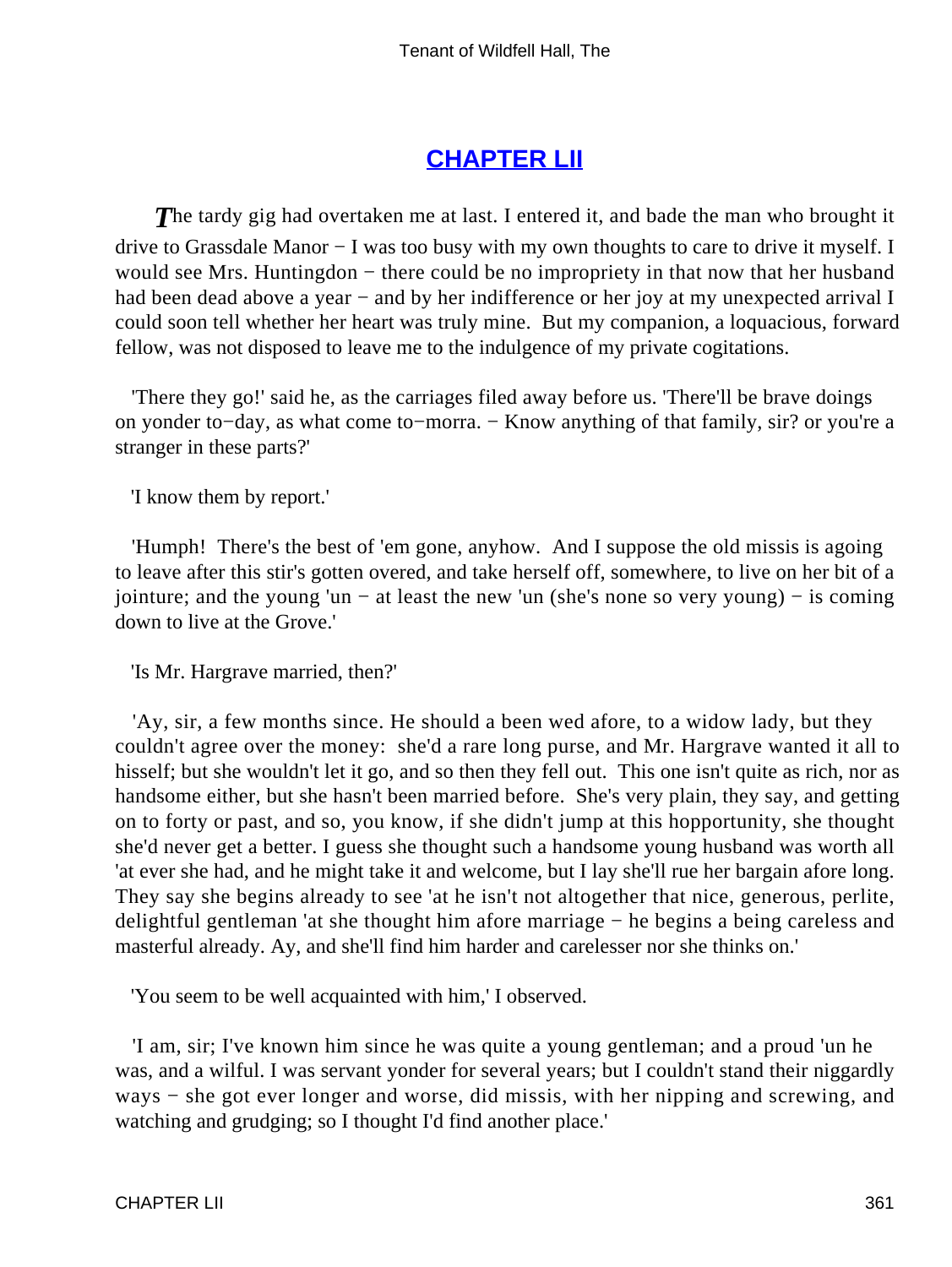'Are we not near the house?' said I, interrupting him.

'Yes, sir; yond's the park.'

 My heart sank within me to behold that stately mansion in the midst of its expansive grounds. The park as beautiful now, in its wintry garb, as it could be in its summer glory: the majestic sweep, the undulating swell and fall, displayed to full advantage in that robe of dazzling purity, stainless and printless − save one long, winding track left by the trooping deer − the stately timber−trees with their heavy−laden branches gleaming white against the dull, grey sky; the deep, encircling woods; the broad expanse of water sleeping in frozen quiet; and the weeping ash and willow drooping their snow−clad boughs above it − all presented a picture, striking indeed, and pleasing to an unencumbered mind, but by no means encouraging to me. There was one comfort, however, – all this was entailed upon little Arthur, and could not under any circumstances, strictly speaking, be his mother's. But how was she situated? Overcoming with a sudden effort my repugnance to mention her name to my garrulous companion, I asked him if he knew whether her late husband had left a will, and how the property had been disposed of. Oh, yes, he knew all about it; and I was quickly informed that to her had been left the full control and management of the estate during her son's minority, besides the absolute, unconditional possession of her own fortune (but I knew that her father had not given her much), and the small additional sum that had been settled upon her before marriage.

 Before the close of the explanation we drew up at the park−gates. Now for the trial. If I should find her within − but alas! she might be still at Staningley: her brother had given me no intimation to the contrary. I inquired at the porter's lodge if Mrs. Huntingdon were at home. No, she was with her aunt in −shire, but was expected to return before Christmas. She usually spent most of her time at Staningley, only coming to Grassdale occasionally, when the management of affairs, or the interest of her tenants and dependents, required her presence.

 'Near what town is Staningley situated?' I asked. The requisite information was soon obtained. 'Now then, my man, give me the reins, and we'll return to M−. I must have some breakfast at the «Rose and Crown,» and then away to Staningley by the first coach for −.'

 At M− I had time before the coach started to replenish my forces with a hearty breakfast, and to obtain the refreshment of my usual morning's ablutions, and the amelioration of some slight change in my toilet, and also to despatch a short note to my mother (excellent son that I was), to assure her that I was still in existence, and to excuse my non−appearance at the expected time. It was a long journey to Staningley for those slow−travelling days, but I did not deny myself needful refreshment on the road, nor even a night's rest at a wayside inn, choosing rather to brook a little delay than to present myself worn, wild, and weather−beaten before my mistress and her aunt, who would be astonished enough to see me without that. Next morning, therefore, I not only fortified myself with as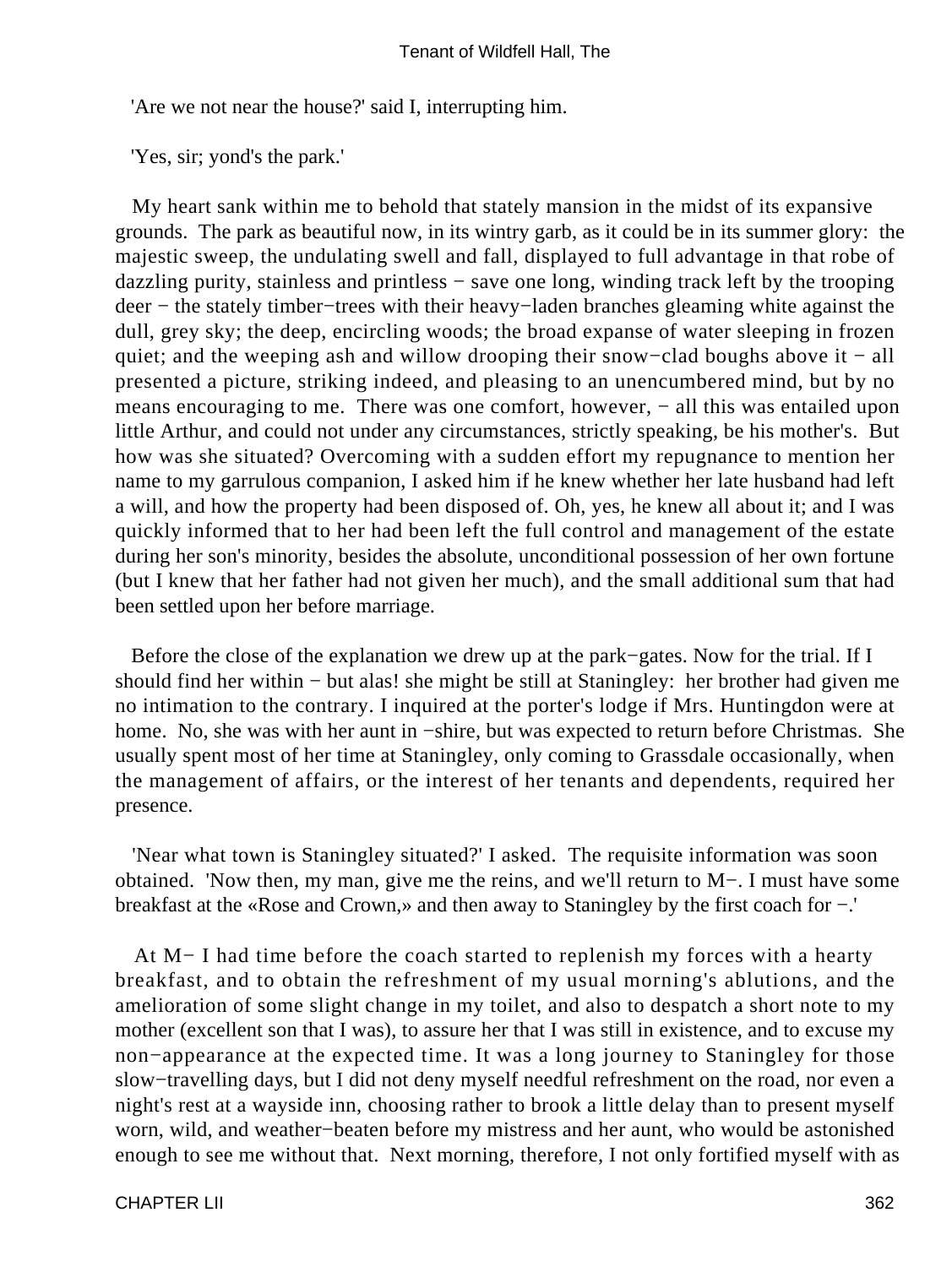substantial a breakfast as my excited feelings would allow me to swallow, but I bestowed a little more than usual time and care upon my toilet; and, furnished with a change of linen from my small carpet−bag, well−brushed clothes, well−polished boots, and neat new gloves, I mounted 'The Lightning,' and resumed my journey. I had nearly two stages yet before me, but the coach, I was informed, passed through the neighbourhood of Staningley, and having desired to be set down as near the Hall as possible, I had nothing to do but to sit with folded arms and speculate upon the coming hour.

 It was a clear, frosty morning. The very fact of sitting exalted aloft, surveying the snowy landscape and sweet sunny sky, inhaling the pure, bracing air, and crunching away over the crisp frozen snow, was exhilarating enough in itself; but add to this the idea of to what goal I was hastening, and whom I expected to meet, and you may have some faint conception of my frame of mind at the time − only a faint one, though: for my heart swelled with unspeakable delight, and my spirits rose almost to madness, in spite of my prudent endeavours to bind them down to a reasonable platitude by thinking of the undeniable difference between Helen's rank and mine; of all that she had passed through since our parting; of her long, unbroken silence; and, above all, of her cool, cautious aunt, whose counsels she would doubtless be careful not to slight again. These considerations made my heart flutter with anxiety, and my chest heave with impatience to get the crisis over; but they could not dim her image in my mind, or mar the vivid recollection of what had been said and felt between us, or destroy the keen anticipation of what was to be: in fact, I could not realise their terrors now. Towards the close of the journey, however, a couple of my fellow− passengers kindly came to my assistance, and brought me low enough.

 'Fine land this,' said one of them, pointing with his umbrella to the wide fields on the right, conspicuous for their compact hedgerows, deep, well−cut ditches, and fine timber−trees, growing sometimes on the borders, sometimes in the midst of the enclosure: 'very fine land, if you saw it in the summer or spring.'

 'Ay,' responded the other, a gruff elderly man, with a drab greatcoat buttoned up to the chin, and a cotton umbrella between his knees. 'It's old Maxwell's, I suppose.'

'It was his, sir; but he's dead now, you're aware, and has left it all to his niece.'

### 'All?'

 'Every rood of it, and the mansion−house and all! every hatom of his worldly goods, except just a trifle, by way of remembrance, to his nephew down in −shire, and an annuity to his wife.'

'It's strange, sir!'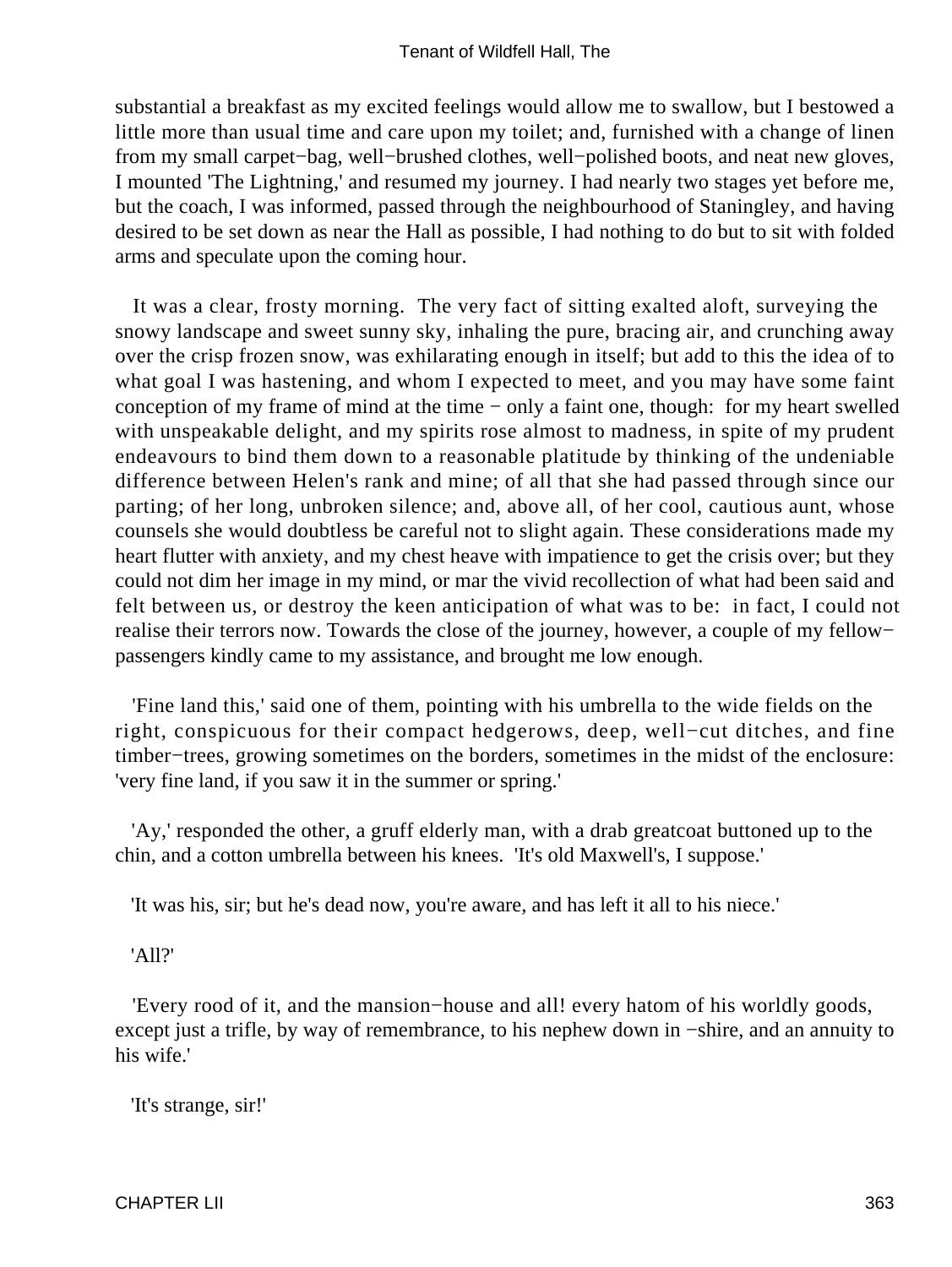'It is, sir; and she wasn't his own niece neither. But he had no near relations of his own − none but a nephew he'd quarrelled with; and he always had a partiality for this one. And then his wife advised him to it, they say: she'd brought most of the property, and it was her wish that this lady should have it.'

'Humph! She'll be a fine catch for somebody.'

 'She will so. She's a widow, but quite young yet, and uncommon handsome: a fortune of her own, besides, and only one child, and she's nursing a fine estate for him in −. There'll be lots to speak for her! 'fraid there's no chance for uz' − (facetiously jogging me with his elbow, as well as his companion) – 'ha, ha, ha! No offence, sir, I hope?' – (to me). 'Ahem! I should think she'll marry none but a nobleman myself. Look ye, sir,' resumed he, turning to his other neighbour, and pointing past me with his umbrella, 'that's the Hall: grand park, you see, and all them woods – plenty of timber there, and lots of game. Hallo! what now?'

 This exclamation was occasioned by the sudden stoppage of the coach at the park−gates.

 'Gen'leman for Staningley Hall?' cried the coachman and I rose and threw my carpet−bag on to the ground, preparatory to dropping myself down after it.

 'Sickly, sir?' asked my talkative neighbour, staring me in the face. I daresay it was white enough.

'No. Here, coachman!'

'Thank'ee, sir. − All right!'

 The coachman pocketed his fee and drove away, leaving me, not walking up the park, but pacing to and fro before its gates, with folded arms, and eyes fixed upon the ground, an overwhelming force of images, thoughts, impressions crowding on my mind, and nothing tangibly distinct but this: My love had been cherished in vain − my hope was gone for ever; I must tear myself away at once, and banish or suppress all thoughts of her, like the remembrance of a wild, mad dream. Gladly would I have lingered round the place for hours, in the hope of catching at least one distant glimpse of her before I went, but it must not be − I must not suffer her to see me; for what could have brought me hither but the hope of reviving her attachment, with a view hereafter to obtain her hand? And could I bear that she should think me capable of such a thing? – of presuming upon the acquaintance – the love, if you will − accidentally contracted, or rather forced upon her against her will, when she was an unknown fugitive, toiling for her own support, apparently without fortune, family, or connections; to come upon her now, when she was reinstated in her proper sphere, and claim a share in her prosperity, which, had it never failed her, would most certainly have kept her unknown to me for ever? And this, too, when we had parted sixteen months ago, and she

CHAPTER LII 364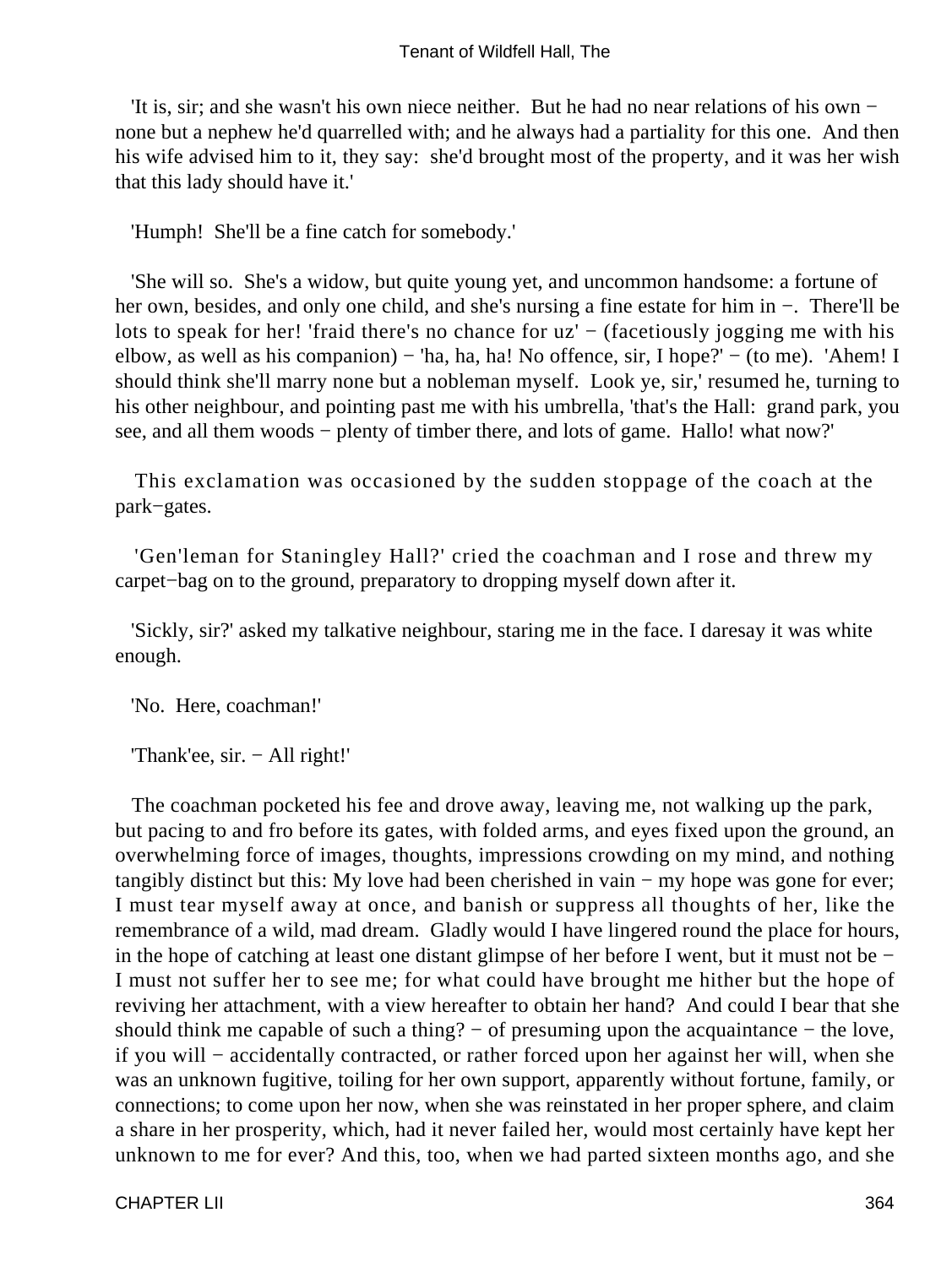had expressly forbidden me to hope for a re−union in this world, and never sent me a line or a message from that day to this. No! The very idea was intolerable.

 And even if she should have a lingering affection for me still, ought I to disturb her peace by awakening those feelings? to subject her to the struggles of conflicting duty and inclination − to whichsoever side the latter might allure, or the former imperatively call her − whether she should deem it her duty to risk the slights and censures of the world, the sorrow and displeasure of those she loved, for a romantic idea of truth and constancy to me, or to sacrifice her individual wishes to the feelings of her friends and her own sense of prudence and the fitness of things? No − and I would not! I would go at once, and she should never know that I had approached the place of her abode: for though I might disclaim all idea of ever aspiring to her hand, or even of soliciting a place in her friendly regard, her peace should not be broken by my presence, nor her heart afflicted by the sight of my fidelity.

'Adieu then, dear Helen, forever! Forever adieu!'

So said I – and yet I could not tear myself away. I moved a few paces, and then looked back, for one last view of her stately home, that I might have its outward form, at least, impressed upon my mind as indelibly as her own image, which, alas! I must not see again − then walked a few steps further; and then, lost in melancholy musings, paused again and leant my back against a rough old tree that grew beside the road.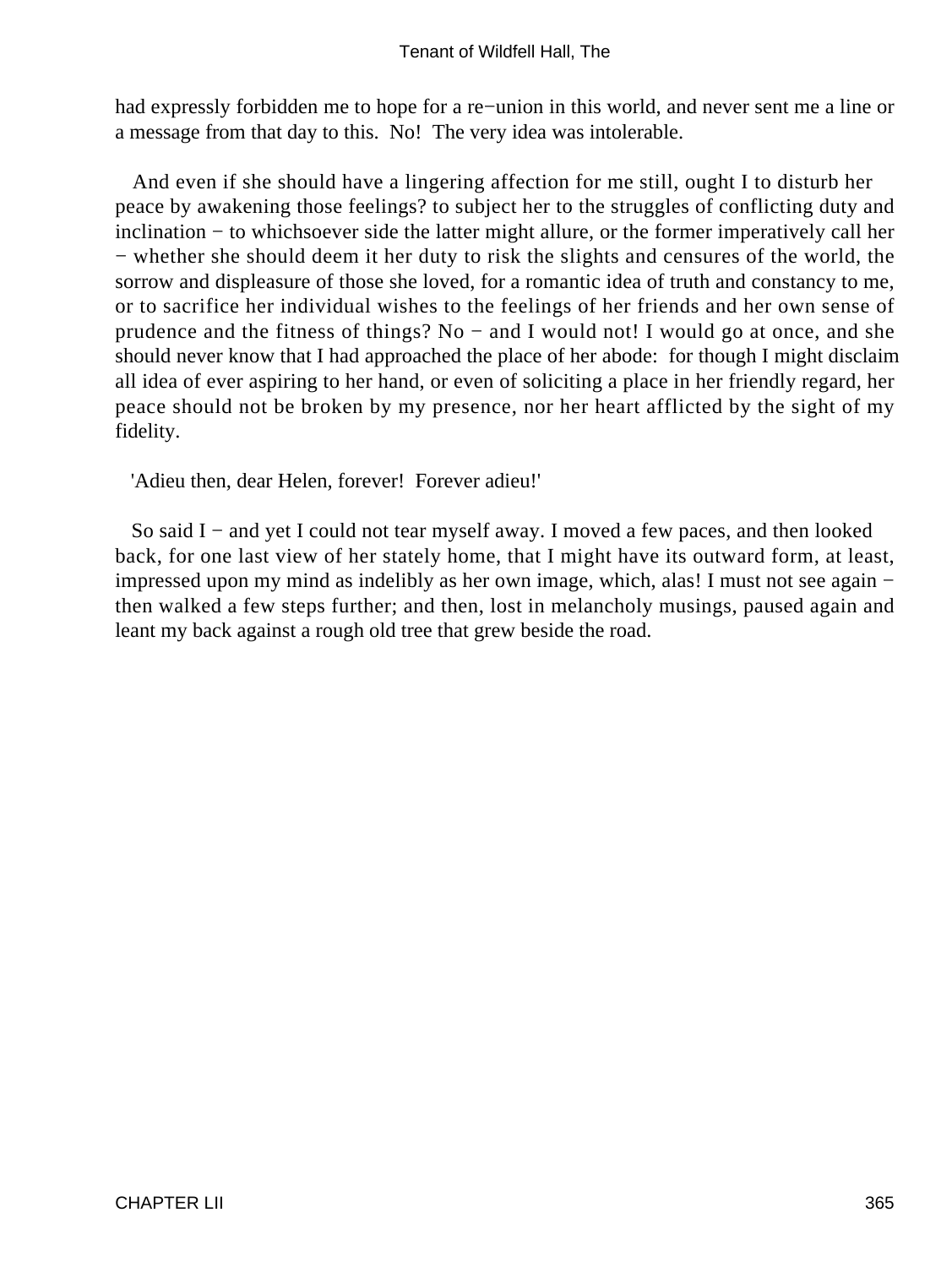### **[CHAPTER LIII](#page-380-0)**

<span id="page-366-0"></span>*W*hile standing thus, absorbed in my gloomy reverie, a gentleman's carriage came round the corner of the road. I did not look at it; and had it rolled quietly by me, I should not have remembered the fact of its appearance at all; but a tiny voice from within it roused me by exclaiming, 'Mamma, mamma, here's Mr. Markham!'

 I did not hear the reply, but presently the same voice answered, 'It is indeed, mamma − look for yourself.'

 I did not raise my eyes, but I suppose mamma looked, for a clear melodious voice, whose tones thrilled through my nerves, exclaimed, 'Oh, aunt! here's Mr. Markham, Arthur's friend! Stop, Richard!'

 There was such evidence of joyous though suppressed excitement in the utterance of those few words − especially that tremulous, 'Oh, aunt' − that it threw me almost off my guard. The carriage stopped immediately, and I looked up and met the eye of a pale, grave, elderly lady surveying me from the open window. She bowed, and so did I, and then she withdrew her head, while Arthur screamed to the footman to let him out; but before that functionary could descend from his box a hand was silently put forth from the carriage window. I knew that hand, though a black glove concealed its delicate whiteness and half its fair proportions, and quickly seizing it, I pressed it in my own − ardently for a moment, but instantly recollecting myself, I dropped it, and it was immediately withdrawn.

 'Were you coming to see us, or only passing by?' asked the low voice of its owner, who, I felt, was attentively surveying my countenance from behind the thick black veil which, with the shadowing panels, entirely concealed her own from me.

'I − I came to see the place,' faltered I.

 'The place,' repeated she, in a tone which betokened more displeasure or disappointment than surprise.

'Will you not enter it, then?'

'If you wish it.'

'Can you doubt?'

'Yes, yes! he must enter,' cried Arthur, running round from the other door; and seizing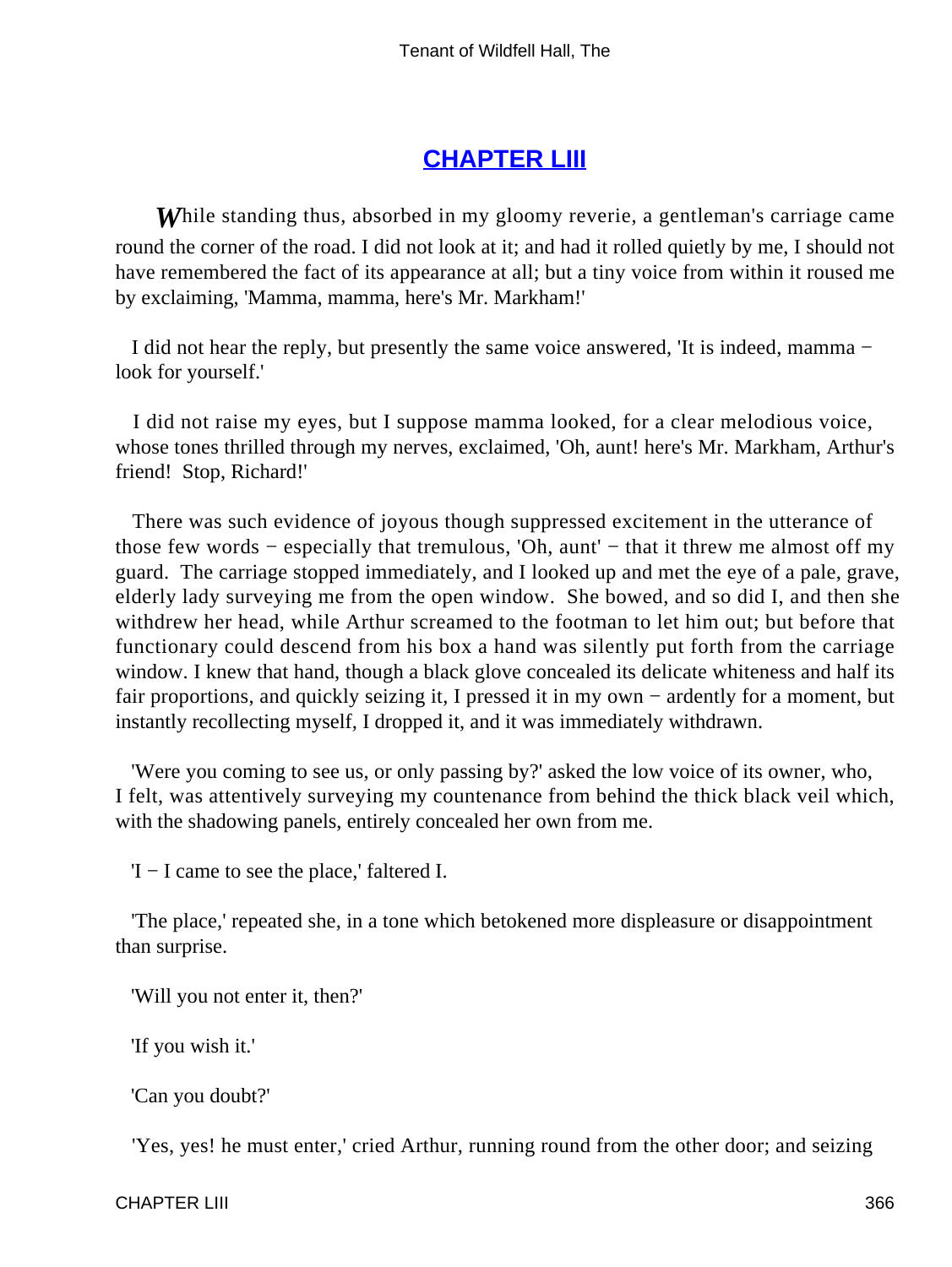my hand in both his, he shook it heartily.

'Do you remember me, sir?' said he.

 'Yes, full well, my little man, altered though you are,' replied I, surveying the comparatively tall, slim young gentleman, with his mother's image visibly stamped upon his fair, intelligent features, in spite of the blue eyes beaming with gladness, and the bright locks clustering beneath his cap.

'Am I not grown?' said he, stretching himself up to his full height.

'Grown! three inches, upon my word!'

 'I was seven last birthday,' was the proud rejoinder. 'In seven years more I shall be as tall as you nearly.'

'Arthur,' said his mother, 'tell him to come in. Go on, Richard.'

 There was a touch of sadness as well as coldness in her voice, but I knew not to what to ascribe it. The carriage drove on and entered the gates before us. My little companion led me up the park, discoursing merrily all the way. Arrived at the hall−door, I paused on the steps and looked round me, waiting to recover my composure, if possible − or, at any rate, to remember my new−formed resolutions and the principles on which they were founded; and it was not till Arthur had been for some time gently pulling my coat, and repeating his invitations to enter, that I at length consented to accompany him into the apartment where the ladies awaited us.

 Helen eyed me as I entered with a kind of gentle, serious scrutiny, and politely asked after Mrs. Markham and Rose. I respectfully answered her inquiries. Mrs. Maxwell begged me to be seated, observing it was rather cold, but she supposed I had not travelled far that morning.

'Not quite twenty miles,' I answered.

'Not on foot!'

'No, Madam, by coach.'

 'Here's Rachel, sir,' said Arthur, the only truly happy one amongst us, directing my attention to that worthy individual, who had just entered to take her mistress's things. She vouchsafed me an almost friendly smile of recognition − a favour that demanded, at least, a civil salutation on my part, which was accordingly given and respectfully returned − she had seen the error of her former estimation of my character.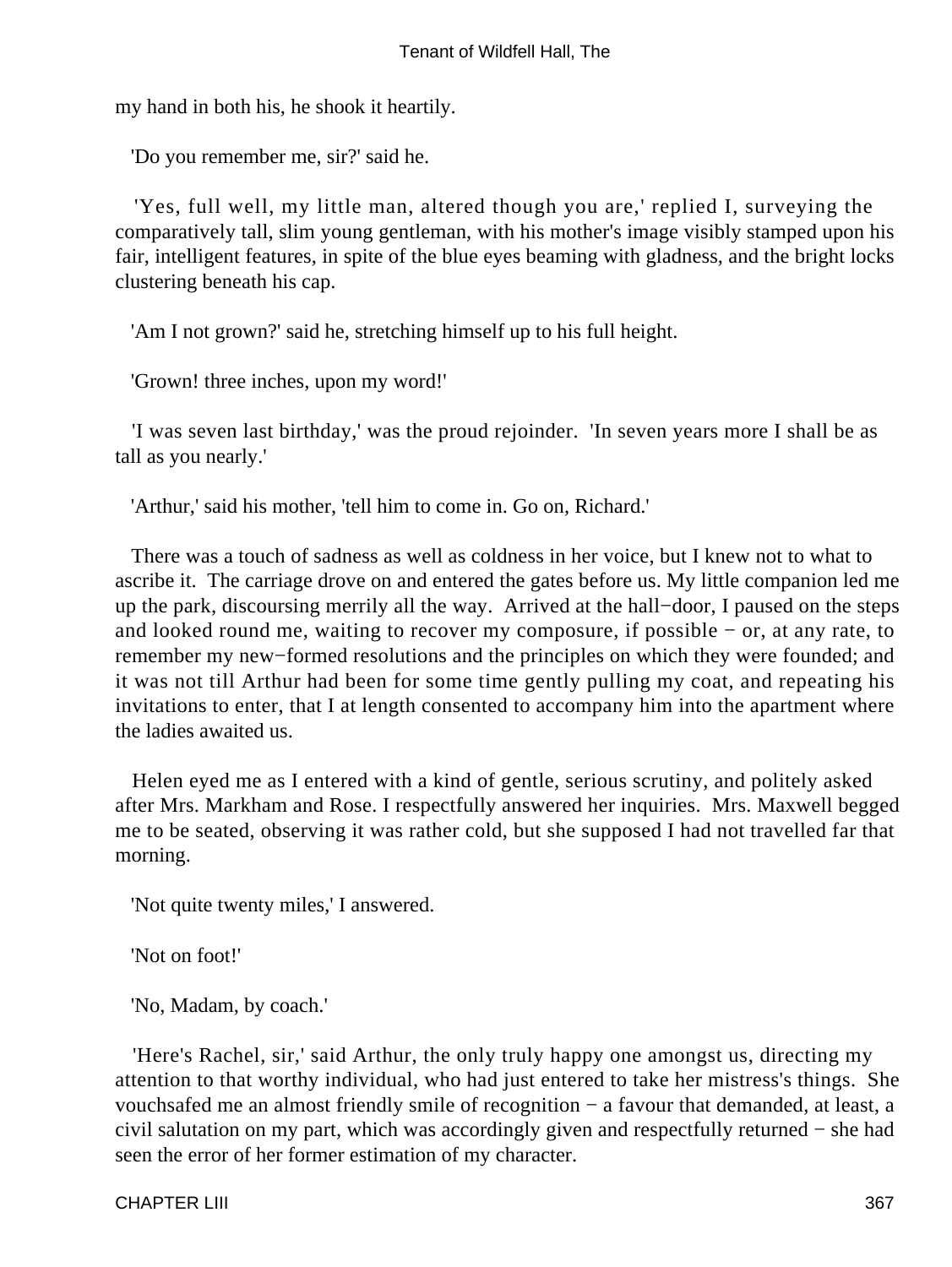When Helen was divested of her lugubrious bonnet and veil, her heavy winter cloak, she looked so like herself that I knew not how to bear it. I was particularly glad to see her beautiful black hair, unstinted still, and unconcealed in its glossy luxuriance.

 'Mamma has left off her widow's cap in honour of uncle's marriage,' observed Arthur, reading my looks with a child's mingled simplicity and quickness of observation. Mamma looked grave and Mrs. Maxwell shook her head. 'And aunt Maxwell is never going to leave off hers,' persisted the naughty boy; but when he saw that his pertness was seriously displeasing and painful to his aunt, he went and silently put his arm round her neck, kissed her cheek, and withdrew to the recess of one of the great bay−windows, where he quietly amused himself with his dog, while Mrs. Maxwell gravely discussed with me the interesting topics of the weather, the season, and the roads. I considered her presence very useful as a check upon my natural impulses − an antidote to those emotions of tumultuous excitement which would otherwise have carried me away against my reason and my will; but just then I felt the restraint almost intolerable, and I had the greatest difficulty in forcing myself to attend to her remarks and answer them with ordinary politeness; for I was sensible that Helen was standing within a few feet of me beside the fire. I dared not look at her, but I felt her eye was upon me, and from one hasty, furtive glance, I thought her cheek was slightly flushed, and that her fingers, as she played with her watch−chain, were agitated with that restless, trembling motion which betokens high excitement.

 'Tell me,' said she, availing herself of the first pause in the attempted conversation between her aunt and me, and speaking fast and low, with her eyes bent on the gold chain − for I now ventured another glance − 'Tell me how you all are at Linden−hope − has nothing happened since I left you?'

'I believe not.'

'Nobody dead? nobody married?'

'No.'

 'Or − or expecting to marry? − No old ties dissolved or new ones formed? no old friends forgotten or supplanted?'

 She dropped her voice so low in the last sentence that no one could have caught the concluding words but myself, and at the same time turned her eyes upon me with a dawning smile, most sweetly melancholy, and a look of timid though keen inquiry that made my cheeks tingle with inexpressible emotions.

 'I believe not,' I answered. 'Certainly not, if others are as little changed as I.' Her face glowed in sympathy with mine.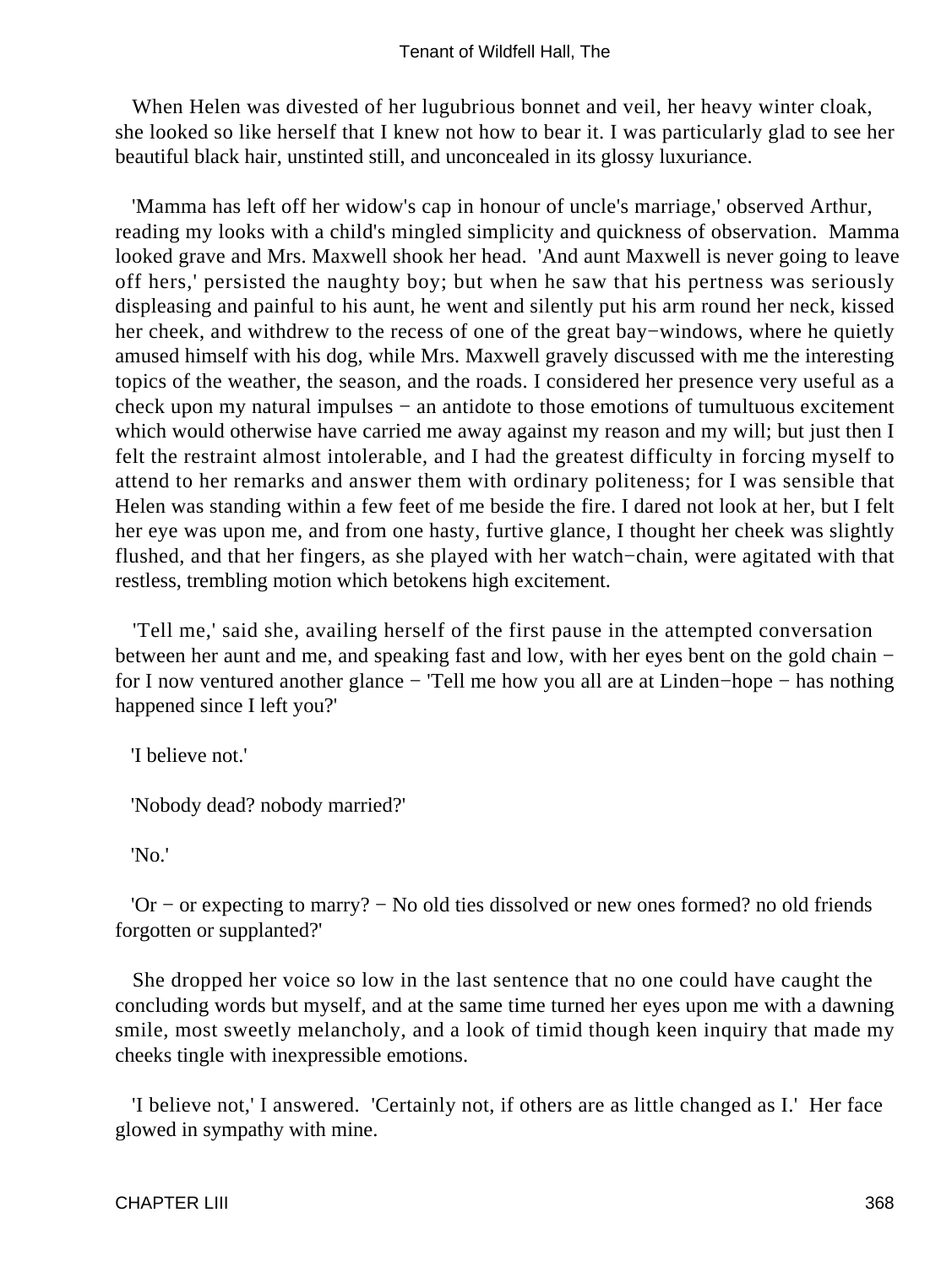'And you really did not mean to call?' she exclaimed.

'I feared to intrude.'

 'To intrude!' cried she, with an impatient gesture. 'What − ' but as if suddenly recollecting her aunt's presence, she checked herself, and, turning to that lady, continued − 'Why, aunt, this man is my brother's close friend, and was my own intimate acquaintance (for a few short months at least), and professed a great attachment to my boy − and when he passes the house, so many scores of miles from his home, he declines to look in for fear of intruding!'

'Mr. Markham is over−modest,' observed Mrs. Maxwell.

 'Over−ceremonious rather,' said her niece − 'over − well, it's no matter.' And turning from me, she seated herself in a chair beside the table, and pulling a book to her by the cover, began to turn over the leaves in an energetic kind of abstraction.

 'If I had known,' said I, 'that you would have honoured me by remembering me as an intimate acquaintance, I most likely should not have denied myself the pleasure of calling upon you, but I thought you had forgotten me long ago.'

 'You judged of others by yourself,' muttered she without raising her eyes from the book, but reddening as she spoke, and hastily turning over a dozen leaves at once.

 There was a pause, of which Arthur thought he might venture to avail himself to introduce his handsome young setter, and show me how wonderfully it was grown and improved, and to ask after the welfare of its father Sancho. Mrs. Maxwell then withdrew to take off her things. Helen immediately pushed the book from her, and after silently surveying her son, his friend, and his dog for a few moments, she dismissed the former from the room under pretence of wishing him to fetch his last new book to show me. The child obeyed with alacrity; but I continued caressing the dog. The silence might have lasted till its master's return, had it depended on me to break it; but, in half a minute or less, my hostess impatiently rose, and, taking her former station on the rug between me and the chimney corner, earnestly exclaimed −

 'Gilbert, what is the matter with you? − why are you so changed? It is a very indiscreet question, I know,' she hastened to add: 'perhaps a very rude one − don't answer it if you think so − but I hate mysteries and concealments.'

 'I am not changed, Helen − unfortunately I am as keen and passionate as ever − it is not I, it is circumstances that are changed.'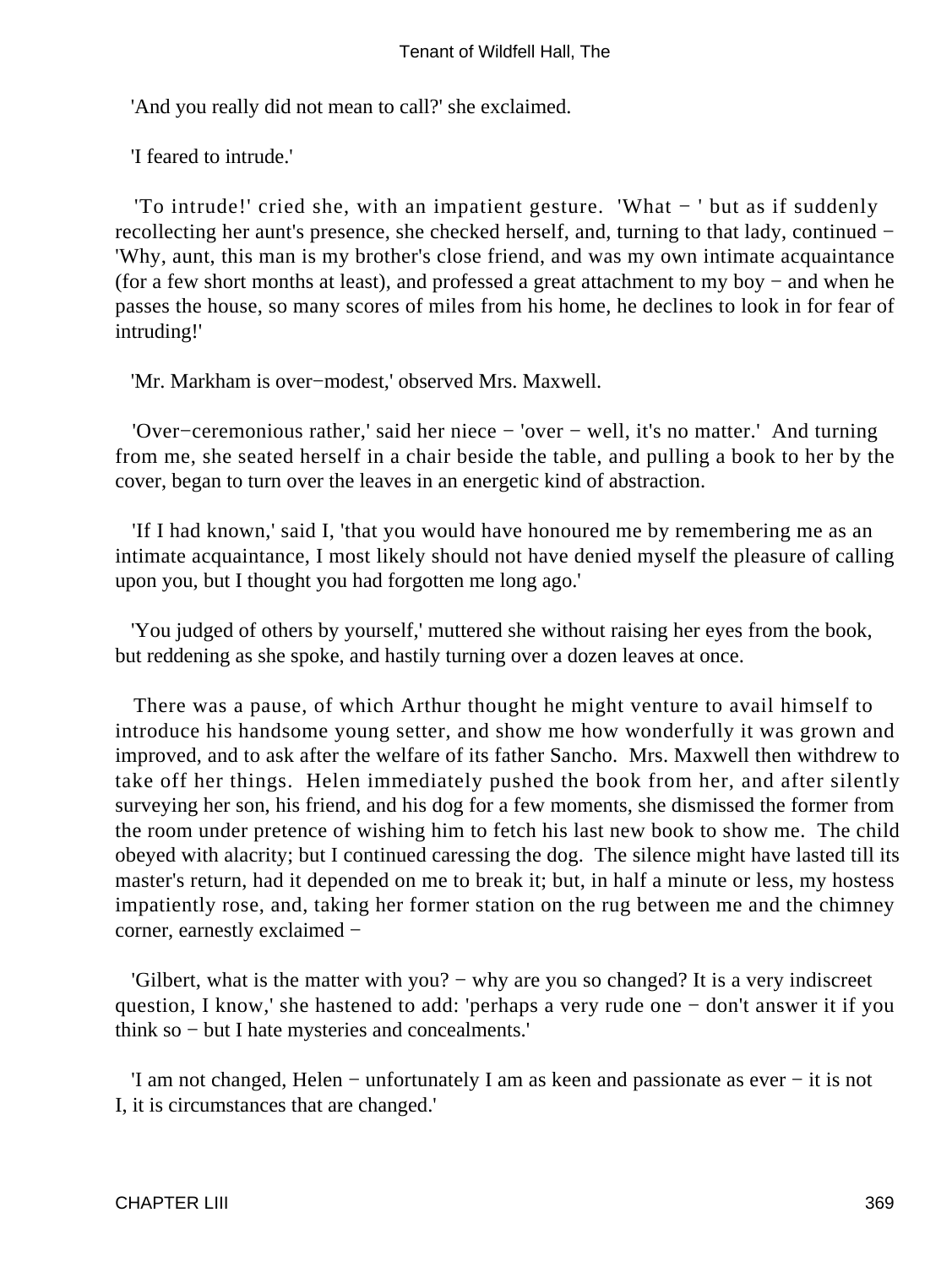'What circumstances? Do tell me!' Her cheek was blanched with the very anguish of anxiety − could it be with the fear that I had rashly pledged my faith to another?

 'I'll tell you at once,' said I. 'I will confess that I came here for the purpose of seeing you (not without some monitory misgivings at my own presumption, and fears that I should be as little welcome as expected when I came), but I did not know that this estate was yours until enlightened on the subject of your inheritance by the conversation of two fellow−passengers in the last stage of my journey; and then I saw at once the folly of the hopes I had cherished, and the madness of retaining them a moment longer; and though I alighted at your gates, I determined not to enter within them; I lingered a few minutes to see the place, but was fully resolved to return to M− without seeing its mistress.'

 'And if my aunt and I had not been just returning from our morning drive, I should have seen and heard no more of you?'

 'I thought it would be better for both that we should not meet,' replied I, as calmly as I could, but not daring to speak above my breath, from conscious inability to steady my voice, and not daring to look in her face lest my firmness should forsake me altogether. 'I thought an interview would only disturb your peace and madden me. But I am glad, now, of this opportunity of seeing you once more and knowing that you have not forgotten me, and of assuring you that I shall never cease to remember you.'

 There was a moment's pause. Mrs. Huntingdon moved away, and stood in the recess of the window. Did she regard this as an intimation that modesty alone prevented me from asking her hand? and was she considering how to repulse me with the smallest injury to my feelings? Before I could speak to relieve her from such a perplexity, she broke the silence herself by suddenly turning towards me and observing –

 'You might have had such an opportunity before − as far, I mean, as regards assuring me of your kindly recollections, and yourself of mine, if you had written to me.'

 'I would have done so, but I did not know your address, and did not like to ask your brother, because I thought he would object to my writing; but this would not have deterred me for a moment, if I could have ventured to believe that you expected to hear from me, or even wasted a thought upon your unhappy friend; but your silence naturally led me to conclude myself forgotten.'

'Did you expect me to write to you, then?'

 'No, Helen − Mrs. Huntingdon,' said I, blushing at the implied imputation, 'certainly not; but if you had sent me a message through your brother, or even asked him about me now and then  $-$ '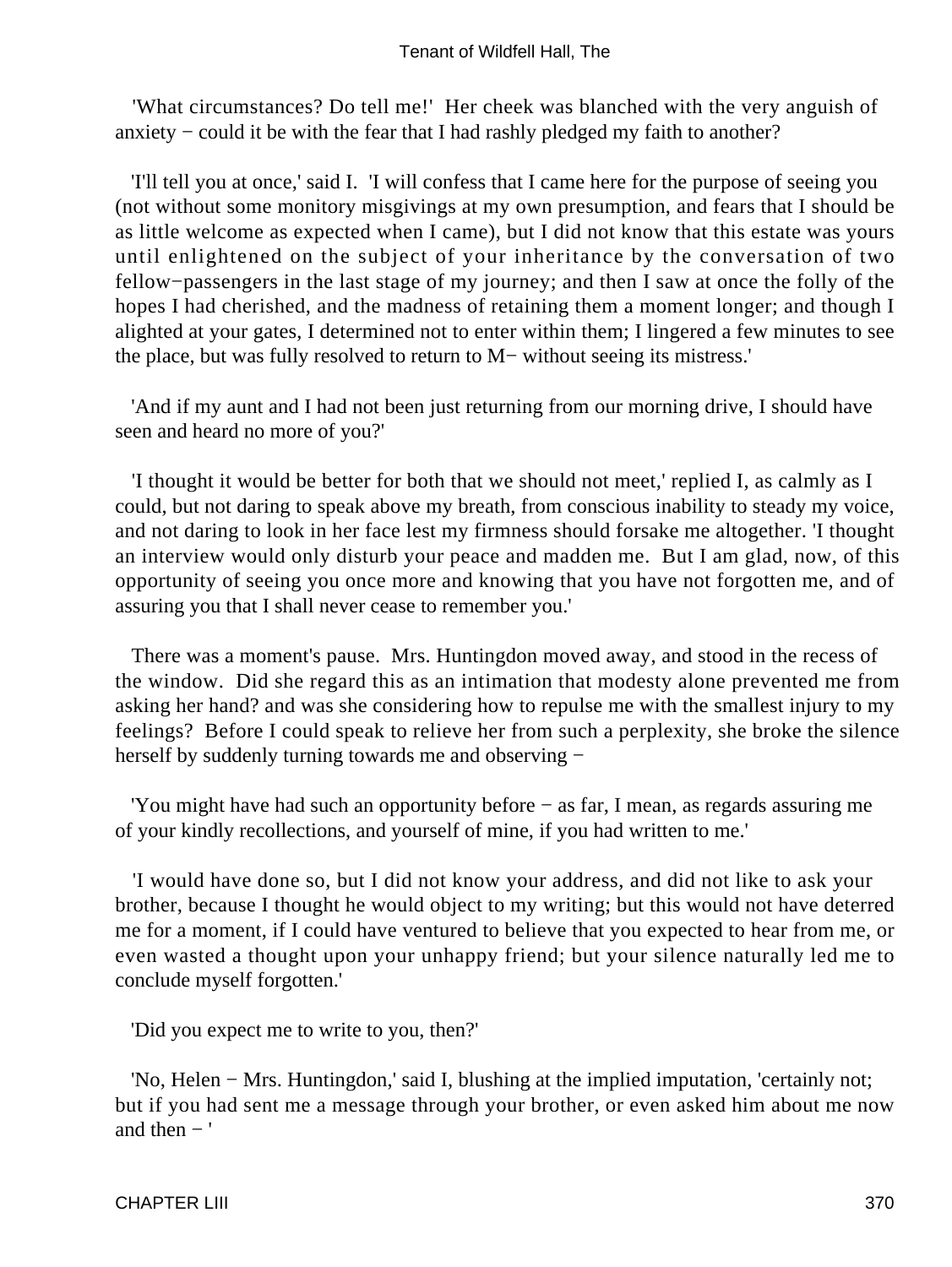'I did ask about you frequently. I was not going to do more,' continued she, smiling, 'so long as you continued to restrict yourself to a few polite inquiries about my health.'

'Your brother never told me that you had mentioned my name.'

'Did you ever ask him?'

 'No; for I saw he did not wish to be questioned about you, or to afford the slightest encouragement or assistance to my too obstinate attachment.' Helen did not reply. 'And he was perfectly right,' added I. But she remained in silence, looking out upon the snowy lawn. 'Oh, I will relieve her of my presence,' thought I; and immediately I rose and advanced to take leave, with a most heroic resolution − but pride was at the bottom of it, or it could not have carried me through.

 'Are you going already?' said she, taking the hand I offered, and not immediately letting it go.

'Why should I stay any longer?'

'Wait till Arthur comes, at least.'

Only too glad to obey, I stood and leant against the opposite side of the window.

'You told me you were not changed,' said my companion: 'you are − very much so.'

'No, Mrs. Huntingdon, I only ought to be.'

 'Do you mean to maintain that you have the same regard for me that you had when last we met?'

'I have; but it would be wrong to talk of it now.'

 'It was wrong to talk of it then, Gilbert; it would not now − unless to do so would be to violate the truth.'

 I was too much agitated to speak; but, without waiting for an answer, she turned away her glistening eye and crimson cheek, and threw up the window and looked out, whether to calm her own, excited feelings, or to relieve her embarrassment, or only to pluck that beautiful half−blown Christmas−rose that grew upon the little shrub without, just peeping from the snow that had hitherto, no doubt, defended it from the frost, and was now melting away in the sun. Pluck it, however, she did, and having gently dashed the glittering powder from its leaves, approached it to her lips and said: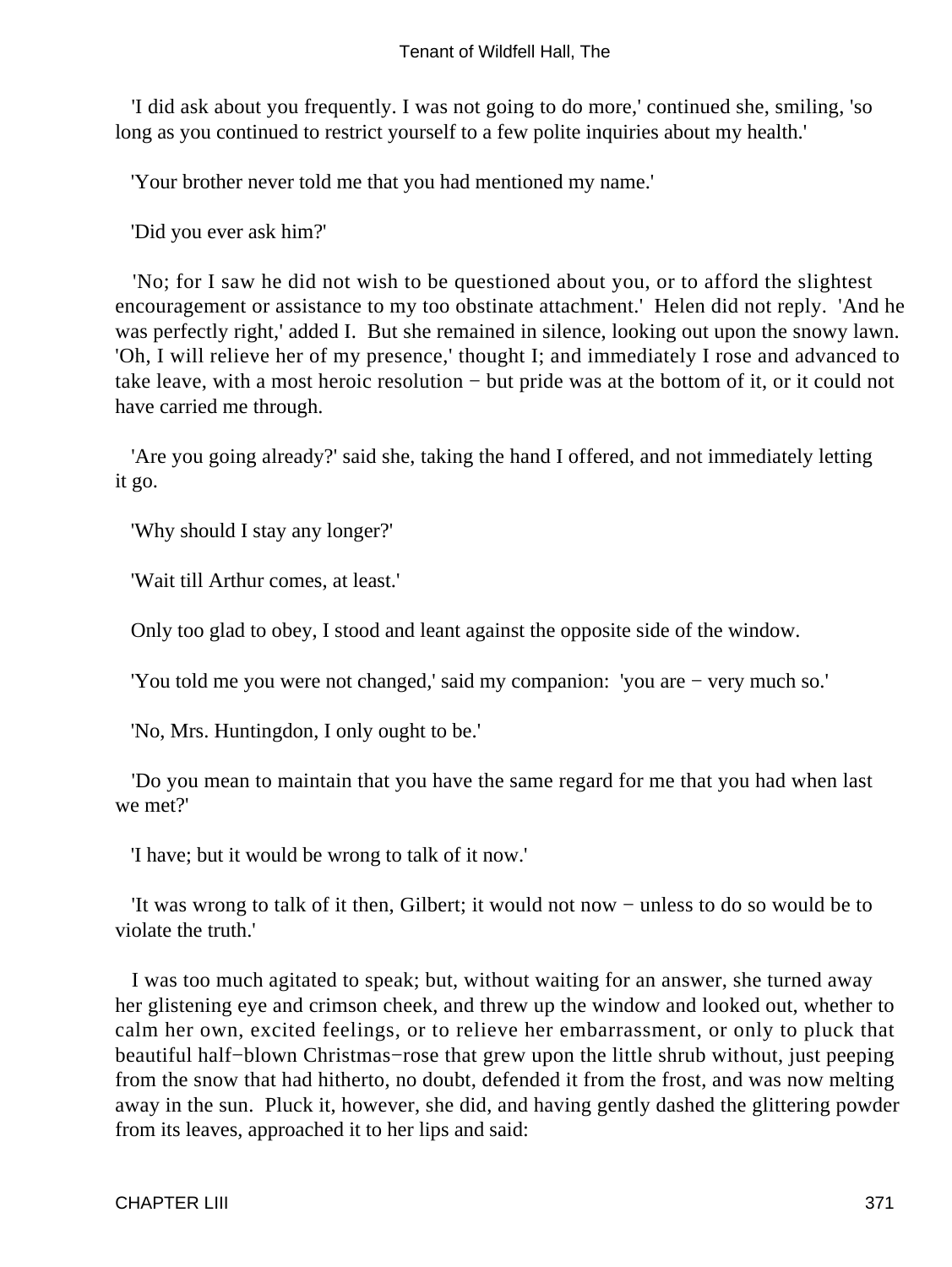'This rose is not so fragrant as a summer flower, but it has stood through hardships none of them could bear: the cold rain of winter has sufficed to nourish it, and its faint sun to warm it; the bleak winds have not blanched it, or broken its stem, and the keen frost has not blighted it. Look, Gilbert, it is still fresh and blooming as a flower can be, with the cold snow even now on its petals. – Will you have it?'

 I held out my hand: I dared not speak lest my emotion should overmaster me. She laid the rose across my palm, but I scarcely closed my fingers upon it, so deeply was I absorbed in thinking what might be the meaning of her words, and what I ought to do or say upon the occasion; whether to give way to my feelings or restrain them still. Misconstruing this hesitation into indifference − or reluctance even − to accept her gift, Helen suddenly snatched it from my hand, threw it out on to the snow, shut down the window with an emphasis, and withdrew to the fire.

'Helen, what means this?' I cried, electrified at this startling change in her demeanour.

 'You did not understand my gift,' said she − 'or, what is worse, you despised it. I'm sorry I gave it you; but since I did make such a mistake, the only remedy I could think of was to take it away.'

 'You misunderstood me cruelly,' I replied, and in a minute I had opened the window again, leaped out, picked up the flower, brought it in, and presented it to her, imploring her to give it me again, and I would keep it for ever for her sake, and prize it more highly than anything in the world I possessed.

'And will this content you?' said she, as she took it in her hand.

'It shall,' I answered.

'There, then; take it.'

 I pressed it earnestly to my lips, and put it in my bosom, Mrs. Huntingdon looking on with a half−sarcastic smile.

'Now, are you going?' said she.

'I will if − if I must.'

'You are changed,' persisted she − 'you are grown either very proud or very indifferent.'

'I am neither, Helen − Mrs. Huntingdon. If you could see my heart − '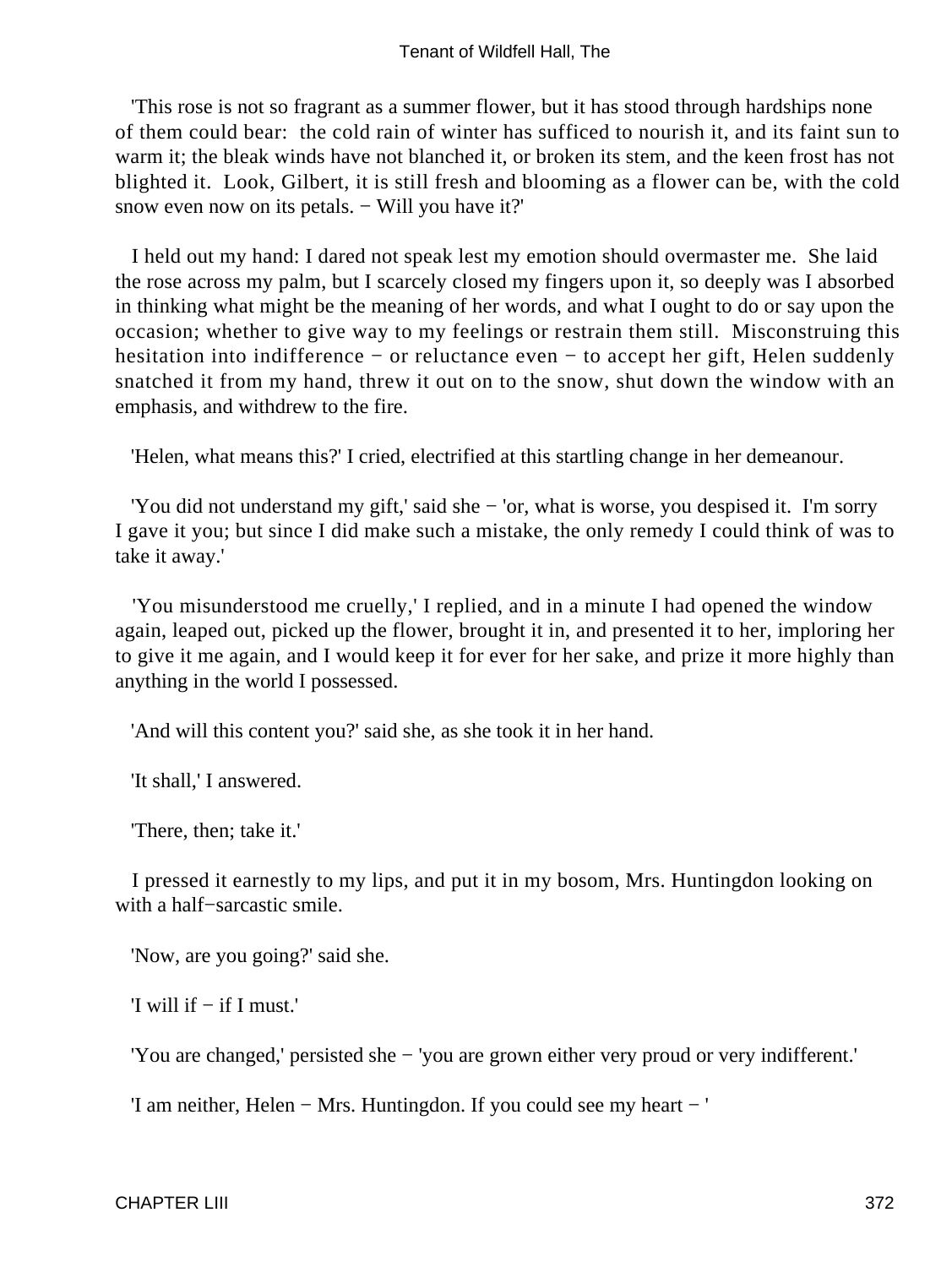'You must be one, − if not both. And why Mrs. Huntingdon? − why not Helen, as before?'

 'Helen, then − dear Helen!' I murmured. I was in an agony of mingled love, hope, delight, uncertainty, and suspense.

 'The rose I gave you was an emblem of my heart,' said she; 'would you take it away and leave me here alone?'

'Would you give me your hand too, if I asked it?'

 'Have I not said enough?' she answered, with a most enchanting smile. I snatched her hand, and would have fervently kissed it, but suddenly checked myself, and said, −

'But have you considered the consequences?'

 'Hardly, I think, or I should not have offered myself to one too proud to take me, or too indifferent to make his affection outweigh my worldly goods.'

 Stupid blockhead that I was! − I trembled to clasp her in my arms, but dared not believe in so much joy, and yet restrained myself to say, −

'But if you should repent!'

 'It would be your fault,' she replied: 'I never shall, unless you bitterly disappoint me. If you have not sufficient confidence in my affection to believe this, let me alone.'

 'My darling angel − my own Helen,' cried I, now passionately kissing the hand I still retained, and throwing my left arm around her, 'you never shall repent, if it depend on me alone. But have you thought of your aunt?' I trembled for the answer, and clasped her closer to my heart in the instinctive dread of losing my new− found treasure.

 'My aunt must not know of it yet,' said she. 'She would think it a rash, wild step, because she could not imagine how well I know you; but she must know you herself, and learn to like you. You must leave us now, after lunch, and come again in spring, and make a longer stay, and cultivate her acquaintance, and I know you will like each other.'

 'And then you will be mine,' said I, printing a kiss upon her lips, and another, and another; for I was as daring and impetuous now as I had been backward and constrained before.

 'No − in another year,' replied she, gently disengaging herself from my embrace, but still fondly clasping my hand.

### CHAPTER LIII 373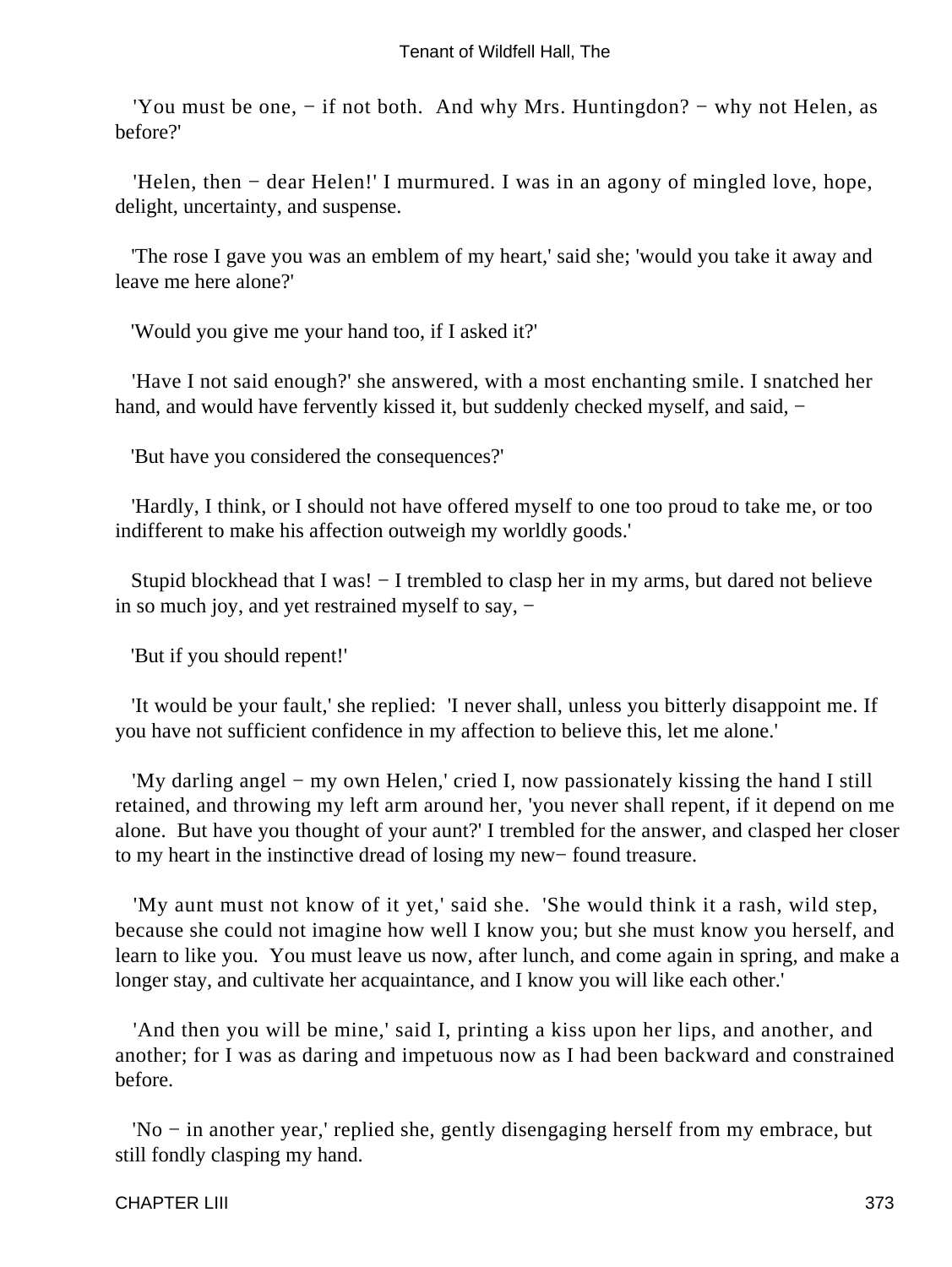'Another year! Oh, Helen, I could not wait so long!'

'Where is your fidelity?'

'I mean I could not endure the misery of so long a separation.'

 'It would not be a separation: we will write every day: my spirit shall be always with you, and sometimes you shall see me with your bodily eye. I will not be such a hypocrite as to pretend that I desire to wait so long myself, but as my marriage is to please myself, alone, I ought to consult my friends about the time of it.'

'Your friends will disapprove.'

 'They will not greatly disapprove, dear Gilbert,' said she, earnestly kissing my hand; 'they cannot, when they know you, or, if they could, they would not be true friends − I should not care for their estrangement. Now are you satisfied?' She looked up in my face with a smile of ineffable tenderness.

 'Can I be otherwise, with your love? And you do love me, Helen?' said I, not doubting the fact, but wishing to hear it confirmed by her own acknowledgment.

 'If you loved as I do,' she earnestly replied, 'you would not have so nearly lost me − these scruples of false delicacy and pride would never thus have troubled you − you would have seen that the greatest worldly distinctions and discrepancies of rank, birth, and fortune are as dust in the balance compared with the unity of accordant thoughts and feelings, and truly loving, sympathising hearts and souls.'

 'But this is too much happiness,' said I, embracing her again; 'I have not deserved it, Helen – I dare not believe in such felicity: and the longer I have to wait, the greater will be my dread that something will intervene to snatch you from me − and think, a thousand things may happen in a year! − I shall be in one long fever of restless terror and impatience all the time. And besides, winter is such a dreary season.'

 'I thought so too,' replied she gravely: 'I would not be married in winter − in December, at least,' she added, with a shudder − for in that month had occurred both the ill−starred marriage that had bound her to her former husband, and the terrible death that released her − 'and therefore I said another year, in spring.'

'Next spring?'

'No, no − next autumn, perhaps.'

'Summer, then?'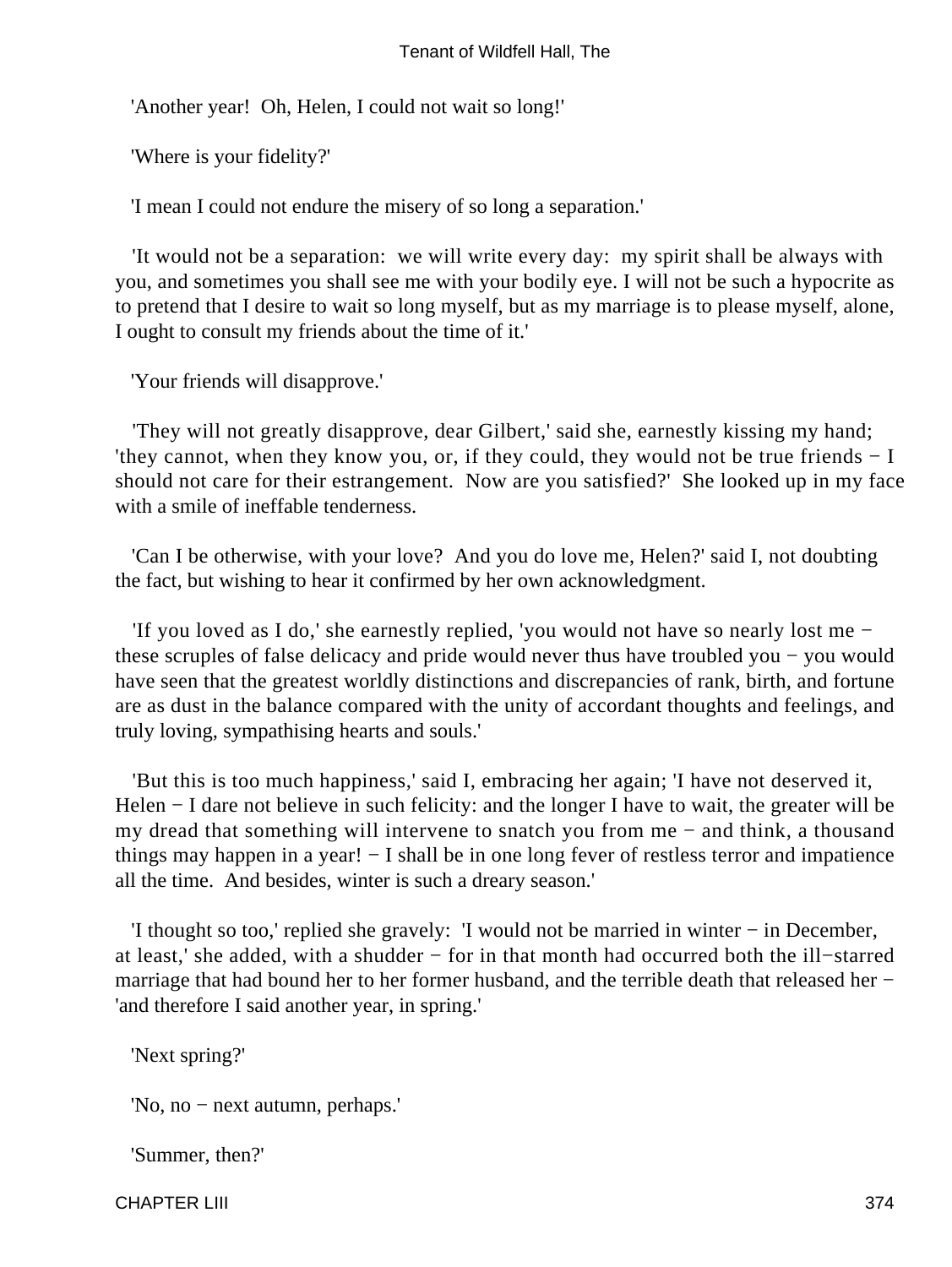'Well, the close of summer. There now! be satisfied.'

 While she was speaking Arthur re−entered the room − good boy for keeping out so long.

 'Mamma, I couldn't find the book in either of the places you told me to look for it' (there was a conscious something in mamma's smile that seemed to say, 'No, dear, I knew you could not'), 'but Rachel got it for me at last. Look, Mr. Markham, a natural history, with all kinds of birds and beasts in it, and the reading as nice as the pictures!'

 In great good humour I sat down to examine the book, and drew the little fellow between my knees. Had he come a minute before I should have received him less graciously, but now I affectionately stroked his curling looks, and even kissed his ivory forehead: he was my own Helen's son, and therefore mine; and as such I have ever since regarded him. That pretty child is now a fine young man: he has realised his mother's brightest expectations, and is at present residing in Grassdale Manor with his young wife − the merry little Helen Hattersley of yore.

 I had not looked through half the book before Mrs. Maxwell appeared to invite me into the other room to lunch. That lady's cool, distant manners rather chilled me at first; but I did my best to propitiate her, and not entirely without success, I think, even in that first short visit; for when I talked cheerfully to her, she gradually became more kind and cordial, and when I departed she bade me a gracious adieu, hoping ere long to have the pleasure of seeing me again.

 'But you must not go till you have seen the conservatory, my aunt's winter garden,' said Helen, as I advanced to take leave of her, with as much philosophy and self−command as I could summon to my aid.

 I gladly availed myself of such a respite, and followed her into a large and beautiful conservatory, plentifully furnished with flowers, considering the season − but, of course, I had little attention to spare for them. It was not, however, for any tender colloquy that my companion had brought me there:−

 'My aunt is particularly fond of flowers,' she observed, 'and she is fond of Staningley too: I brought you here to offer a petition in her behalf, that this may be her home as long as she lives, and − if it be not our home likewise − that I may often see her and be with her; for I fear she will be sorry to lose me; and though she leads a retired and contemplative life, she is apt to get low− spirited if left too much alone.'

 'By all means, dearest Helen! − do what you will with your own. I should not dream of wishing your aunt to leave the place under any circumstances; and we will live either here or elsewhere as you and she may determine, and you shall see her as often as you like. I know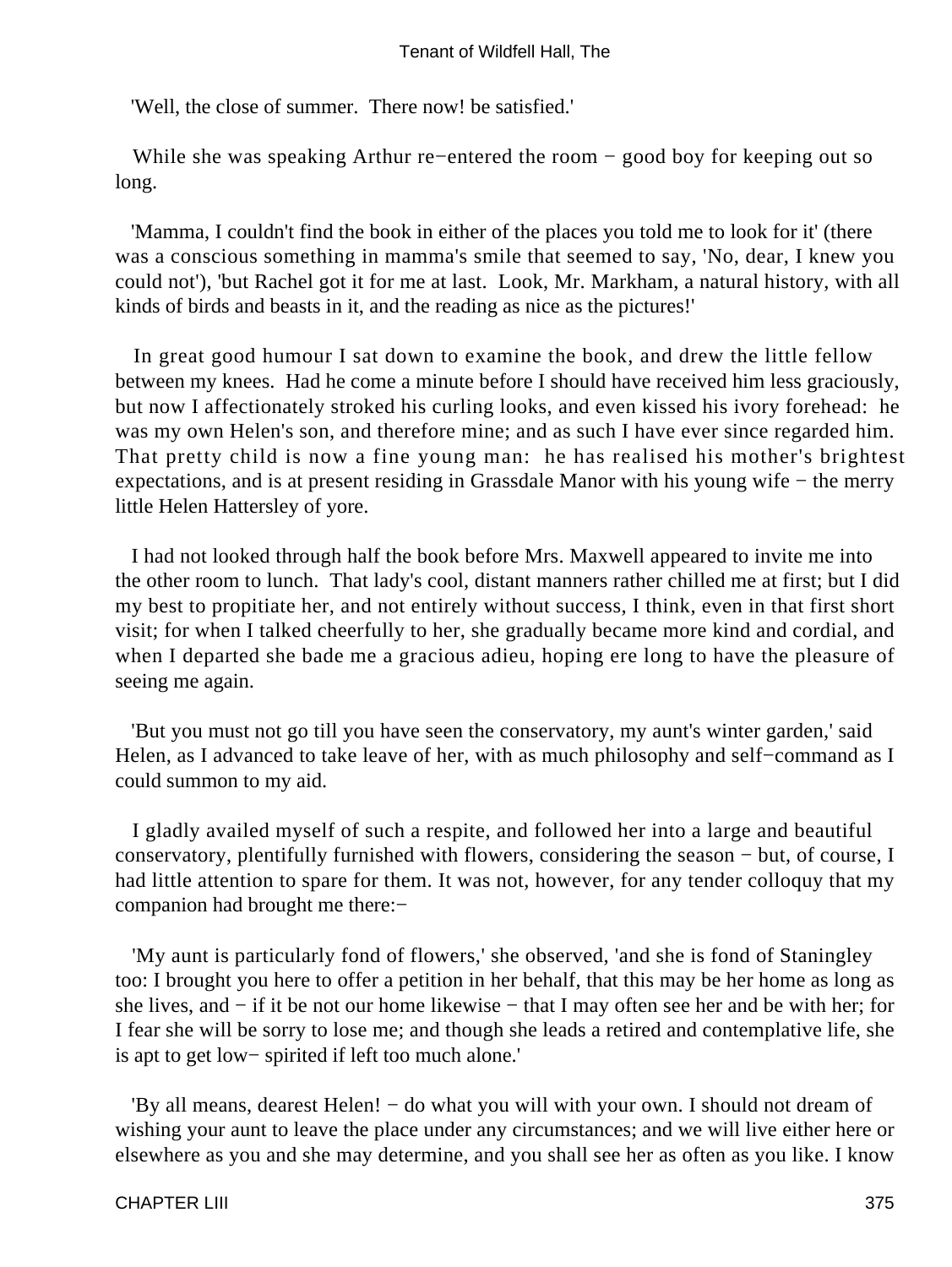she must be pained to part with you, and I am willing to make any reparation in my power. I love her for your sake, and her happiness shall be as dear to me as that of my own mother.'

 'Thank you, darling! you shall have a kiss for that. Good−by. There now − there, Gilbert − let me go − here's Arthur; don't astonish his infantile brain with your madness.'

\* \* \* \* \*

 But it is time to bring my narrative to a close. Any one but you would say I had made it too long already. But for your satisfaction I will add a few words more; because I know you will have a fellow−feeling for the old lady, and will wish to know the last of her history. I did come again in spring, and, agreeably to Helen's injunctions, did my best to cultivate her acquaintance. She received me very kindly, having been, doubtless, already prepared to think highly of my character by her niece's too favourable report. I turned my best side out, of course, and we got along marvellously well together. When my ambitious intentions were made known to her, she took it more sensibly than I had ventured to hope. Her only remark on the subject, in my hearing, was −

 'And so, Mr. Markham, you are going to rob me of my niece, I understand. Well! I hope God will prosper your union, and make my dear girl happy at last. Could she have been contented to remain single, I own I should have been better satisfied; but if she must marry again, I know of no one, now living and of a suitable age, to whom I would more willingly resign her than yourself, or who would be more likely to appreciate her worth and make, her truly happy, as far as I can tell.'

 Of course I was delighted with the compliment, and hoped to show her that she was not mistaken in her favourable judgment.

 'I have, however, one request to offer,' continued she. 'It seems I am still to look on Staningley as my home: I wish you to make it yours likewise, for Helen is attached to the place and to me − as I am to her. There are painful associations connected with Grassdale, which she cannot easily overcome; and I shall not molest you with my company or interference here: I am a very quiet person, and shall keep my own apartments, and attend to my own concerns, and only see you now and then.'

 Of course I most readily consented to this; and we lived in the greatest harmony with our dear aunt until the day of her death, which melancholy event took place a few years after − melancholy, not to herself (for it came quietly upon her, and she was glad to reach her journey's end), but only to the few loving friends and grateful dependents she left behind.

 To return, however, to my own affairs: I was married in summer, on a glorious August morning. It took the whole eight months, and all Helen's kindness and goodness to boot, to overcome my mother's prejudices against my bride−elect, and to reconcile her to the idea of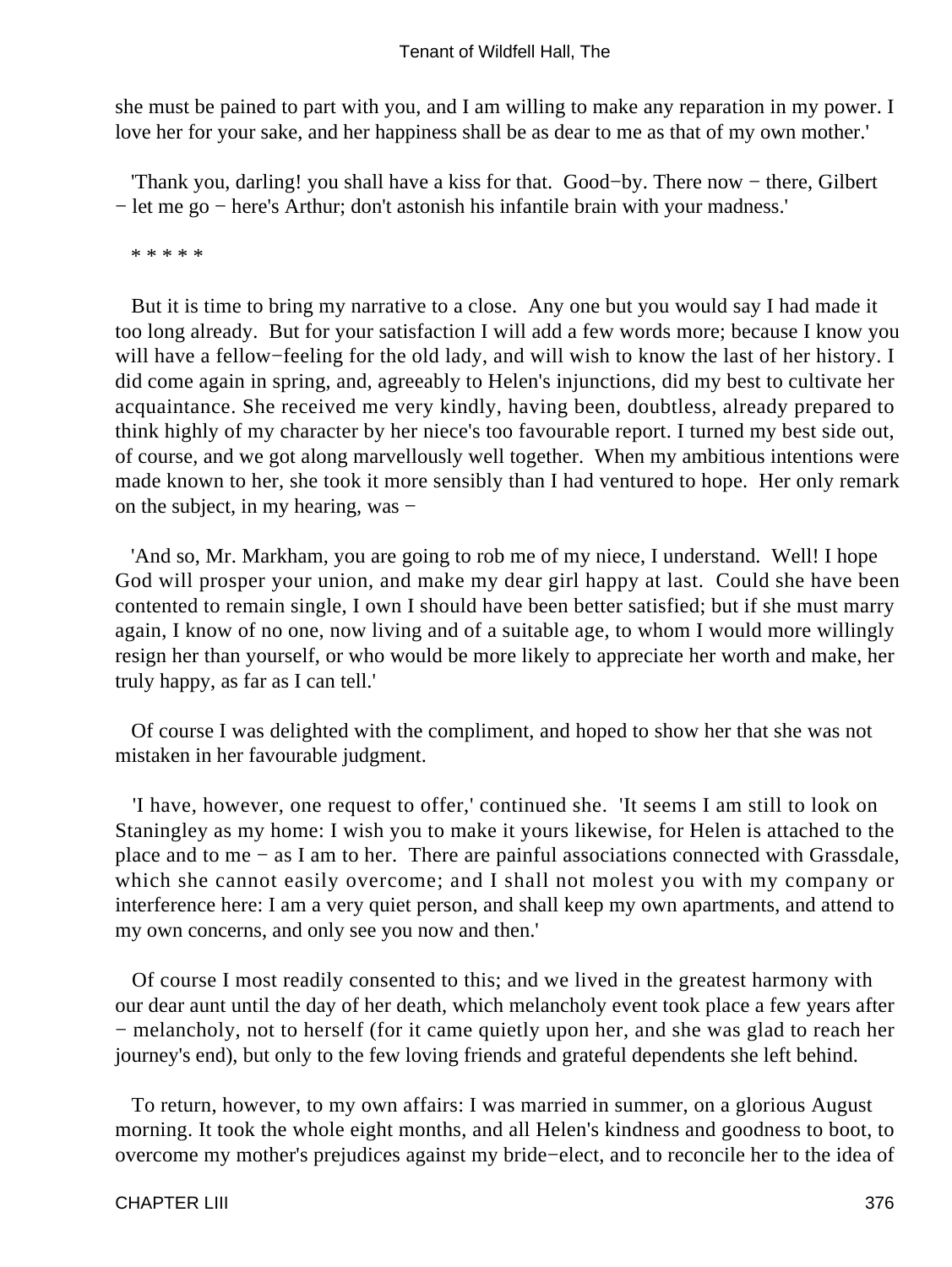my leaving Linden Grange and living so far away. Yet she was gratified at her son's good fortune after all, and proudly attributed it all to his own superior merits and endowments. I bequeathed the farm to Fergus, with better hopes of its prosperity than I should have had a year ago under similar circumstances; for he had lately fallen in love with the Vicar of L−'s eldest daughter − a lady whose superiority had roused his latent virtues, and stimulated him to the most surprising exertions, not only to gain her affection and esteem, and to obtain a fortune sufficient to aspire to her hand, but to render himself worthy of her, in his own eyes, as well as in those of her parents; and in the end he was successful, as you already know. As for myself, I need not tell you how happily my Helen and I have lived together, and how blessed we still are in each other's society, and in the promising young scions that are growing up about us. We are just now looking forward to the advent of you and Rose, for the time of your annual visit draws nigh, when you must leave your dusty, smoky, noisy, toiling, striving city for a season of invigorating relaxation and social retirement with us.

Till then, farewell,

### **GILBERT MARKHAM.**

**STANINGLEY:** June 10TH, 1847.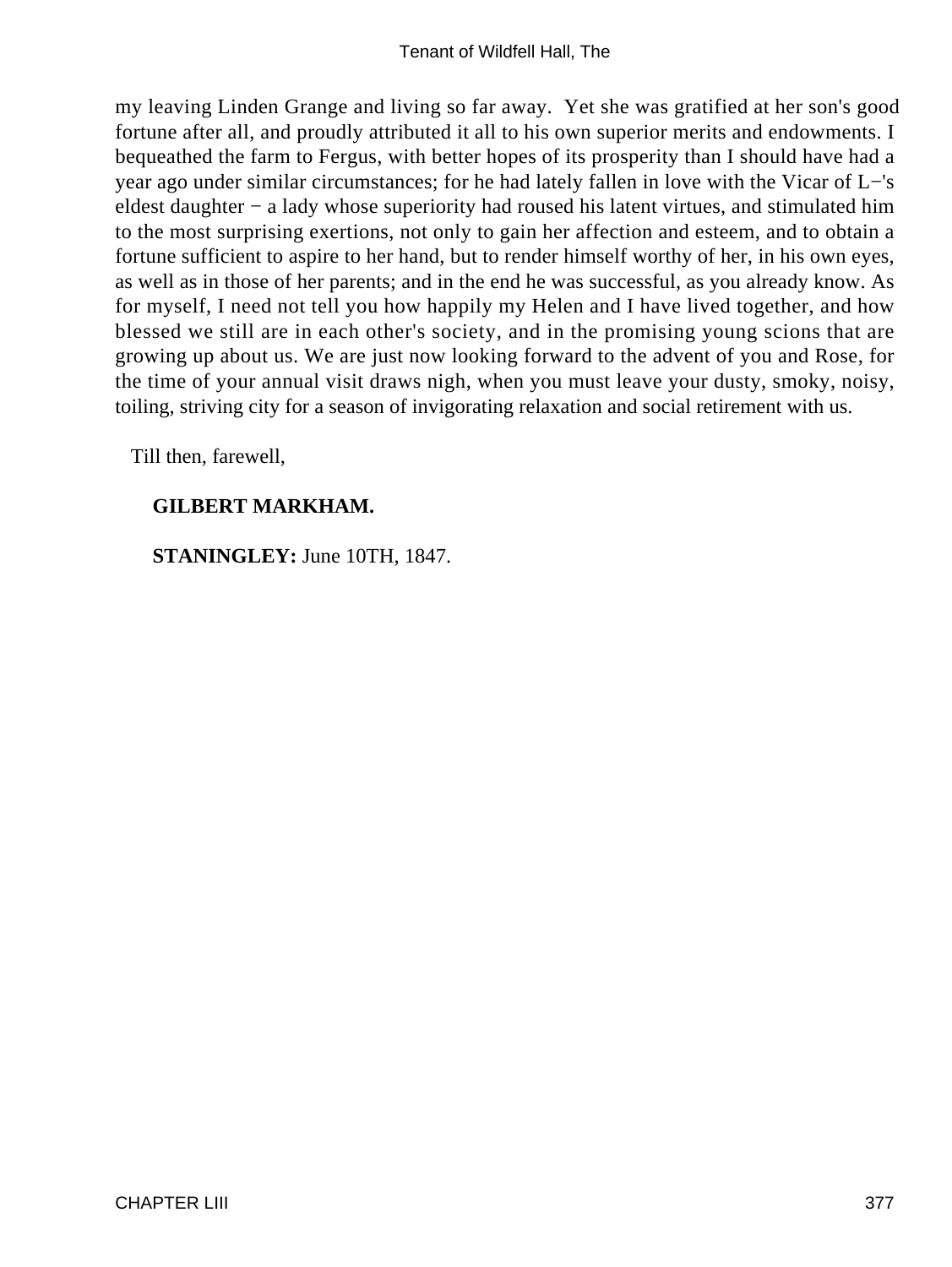# **Table of Content**

**[AUTHOR'S PREFACE TO THE SECOND EDITION](#page-3-0)**

**[CHAPTER I](#page-5-0)**

**[CHAPTER II](#page-13-0)**

**[CHAPTER III](#page-18-0)**

**[CHAPTER IV](#page-25-0)**

**[CHAPTER V](#page-32-0)**

**[CHAPTER VI](#page-36-0)**

**[CHAPTER VII](#page-43-0)**

**[CHAPTER VIII](#page-52-0)**

**[CHAPTER IX](#page-56-0)**

**[CHAPTER X](#page-66-0)**

**[CHAPTER XI](#page-71-0)**

**[CHAPTER XII](#page-76-0)**

**[CHAPTER XIII](#page-85-0)**

**[CHAPTER XIV](#page-89-0)**

**[CHAPTER XV](#page-95-0)**

**[CHAPTER XVI](#page-102-0)**

**[CHAPTER XVII](#page-112-0)**

**[CHAPTER XVIII](#page-119-0)**

**[CHAPTER XIX](#page-128-0)**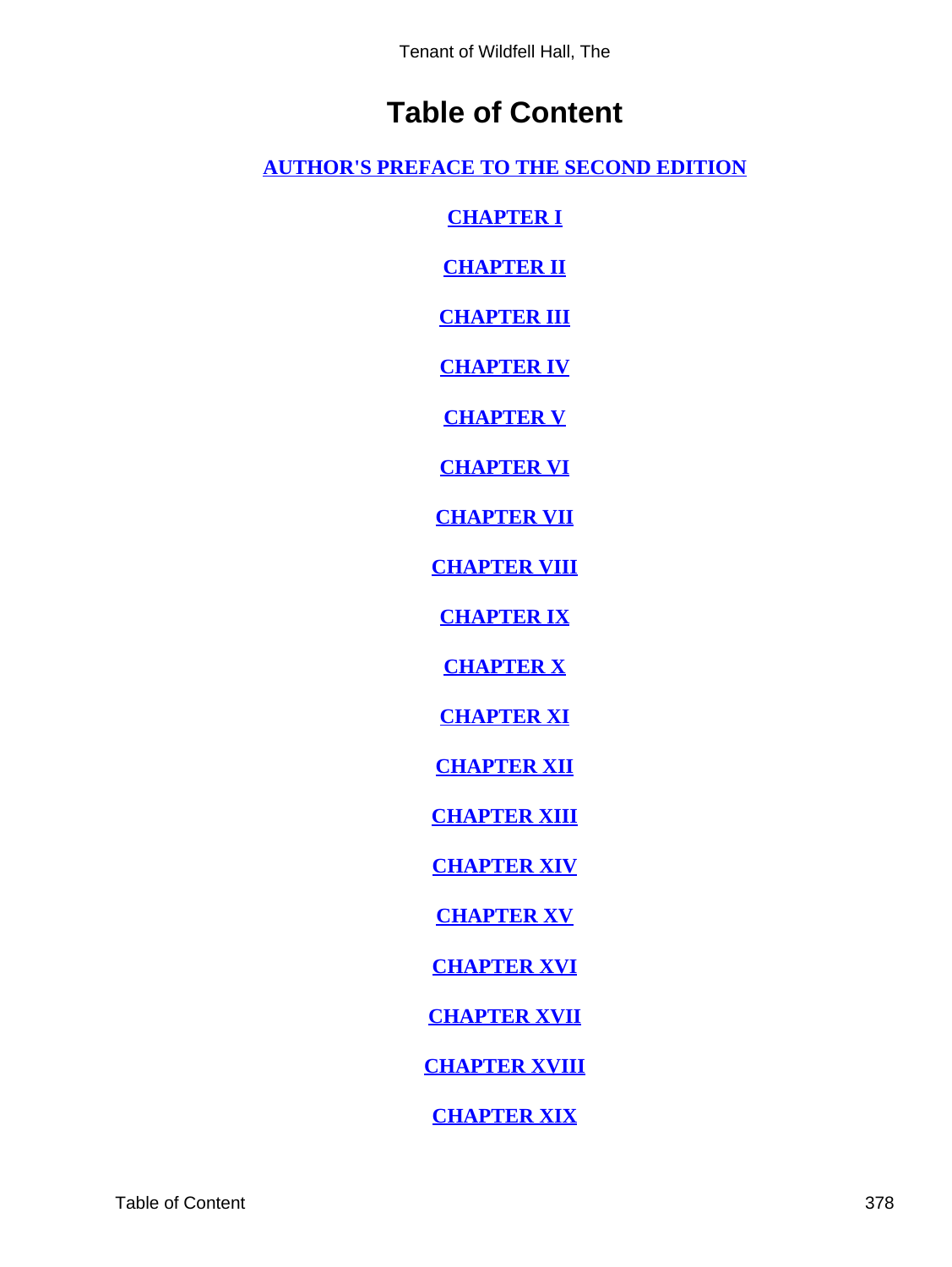**[CHAPTER XX](#page-134-0)**

**[CHAPTER XXI](#page-141-0)**

**[CHAPTER XXII](#page-145-0)**

**[CHAPTER XXIII](#page-158-0)**

**[CHAPTER XXIV](#page-162-0)**

**[CHAPTER XXV](#page-170-0)**

**[CHAPTER XXVI](#page-178-0)**

**[CHAPTER XXVII](#page-180-0)**

**[CHAPTER XXVIII](#page-186-0)**

**[CHAPTER XXIX](#page-189-0)**

**[CHAPTER XXX](#page-195-0)**

**[CHAPTER XXXI](#page-204-0)**

**[CHAPTER XXXII](#page-214-0)**

**[CHAPTER XXXIII](#page-225-0)**

**[CHAPTER XXXIV](#page-236-0)**

**[CHAPTER XXXV](#page-240-0)**

**[CHAPTER XXXVI](#page-245-0)**

**[CHAPTER XXXVII](#page-249-0)**

**[CHAPTER XXXVIII](#page-258-0)**

**[CHAPTER XXXIX](#page-265-0)**

**[CHAPTER XL](#page-277-0)**

**[CHAPTER XLI](#page-281-0)**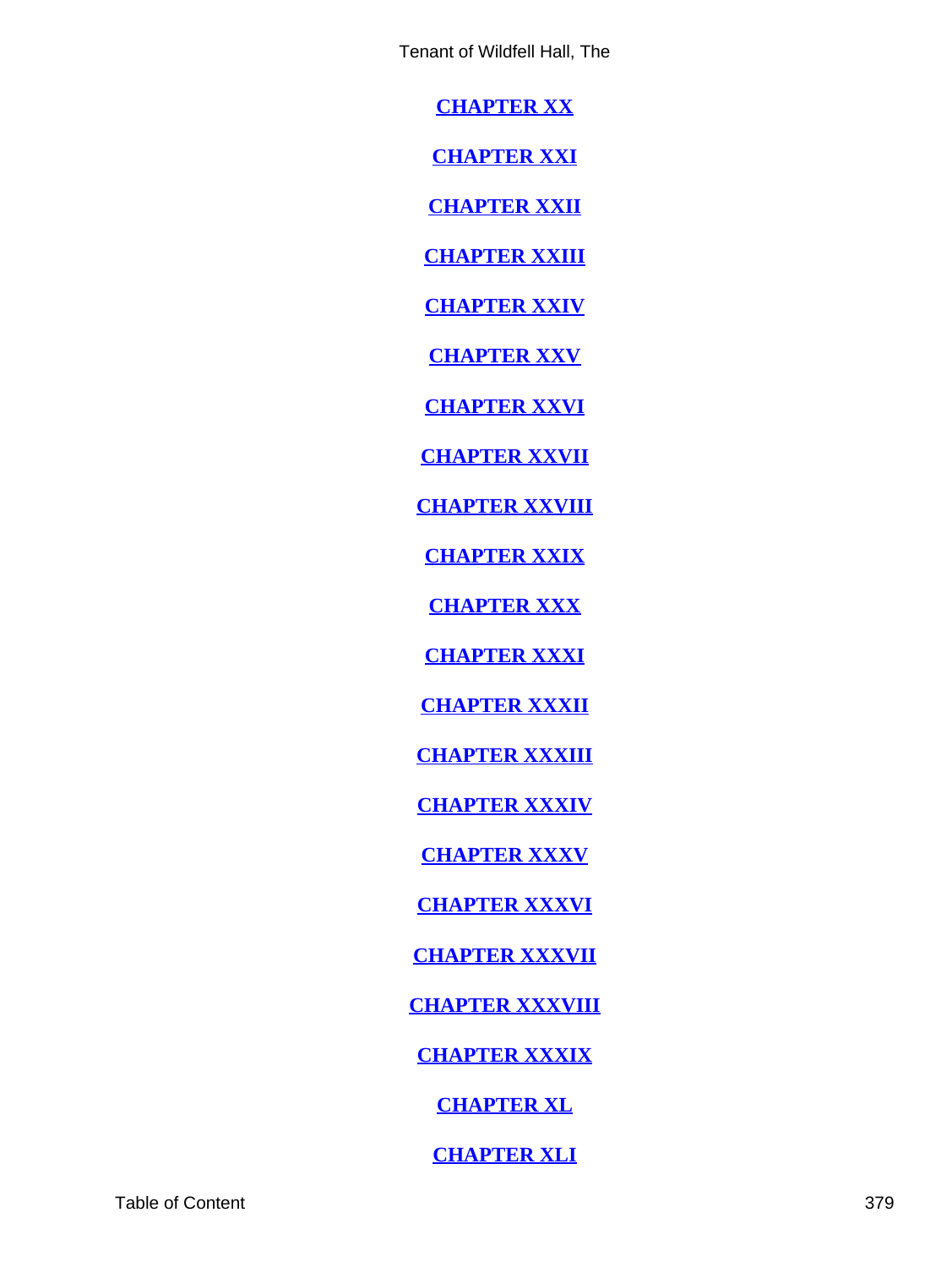<span id="page-380-0"></span>**[CHAPTER XLII](#page-287-0)**

**[CHAPTER XLIII](#page-292-0)**

**[CHAPTER XLIV](#page-297-0)**

**[CHAPTER XLV](#page-303-0)**

**[CHAPTER XLVI](#page-315-0)**

**[CHAPTER XLVII](#page-321-0)**

**[CHAPTER XLVIII](#page-333-0)**

**[CHAPTER XLIX](#page-338-0)**

**[CHAPTER L](#page-346-0)**

**[CHAPTER LI](#page-353-0)**

**[CHAPTER LII](#page-361-0)**

**[CHAPTER LIII](#page-366-0)**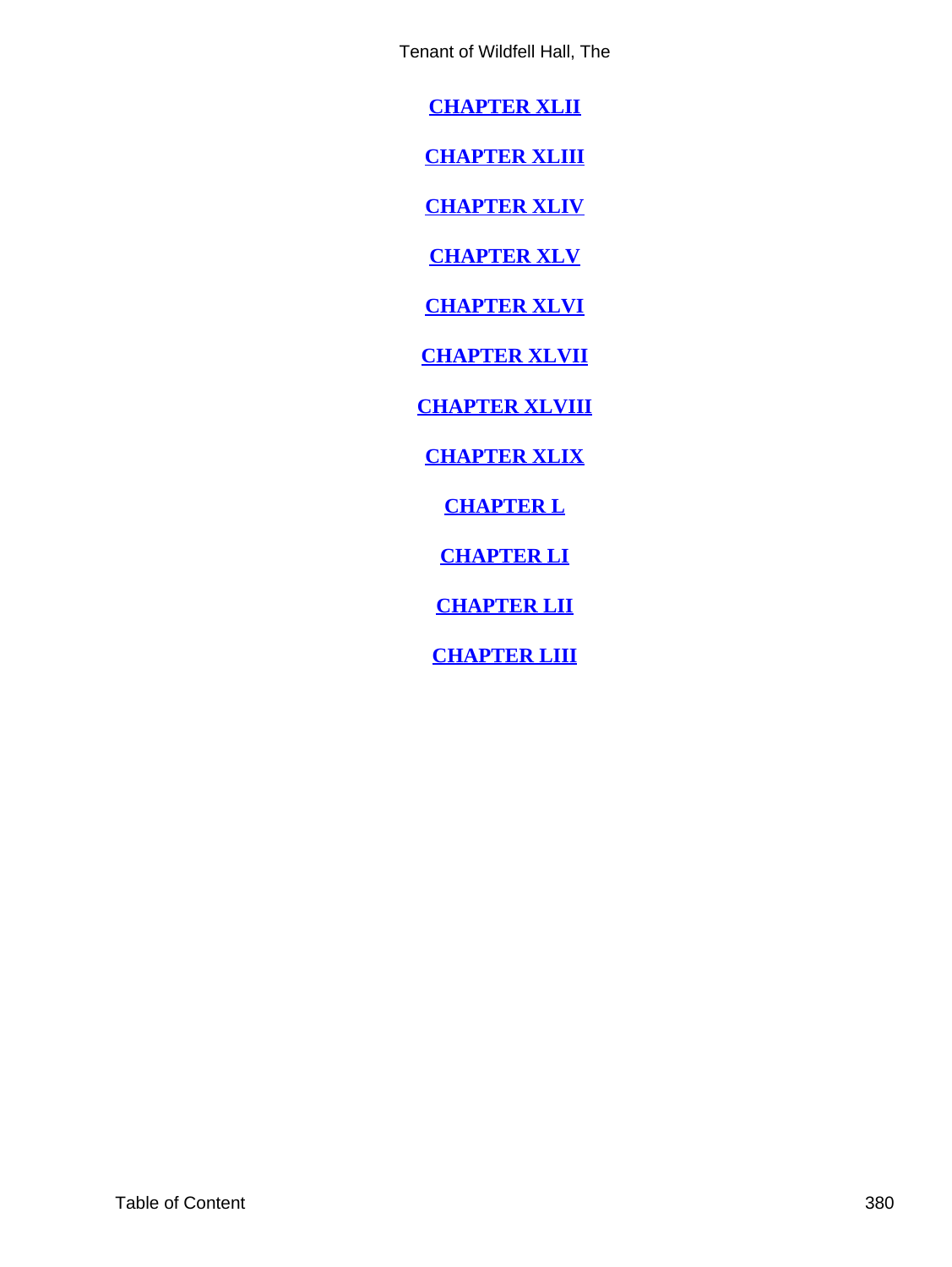## **You are reading a Phoenix Edition:**

It was converted from clean and standard xhtml/xml files. It uses metatags to identify content, and other data. The available resources specific to each ebook format were used to give the reader a pleasant reading experience.

More detais available at Phoenix−Library.org website.

Any suggestion that helps us to improve these editions are welcome.

**The Phoenix−Library Team**